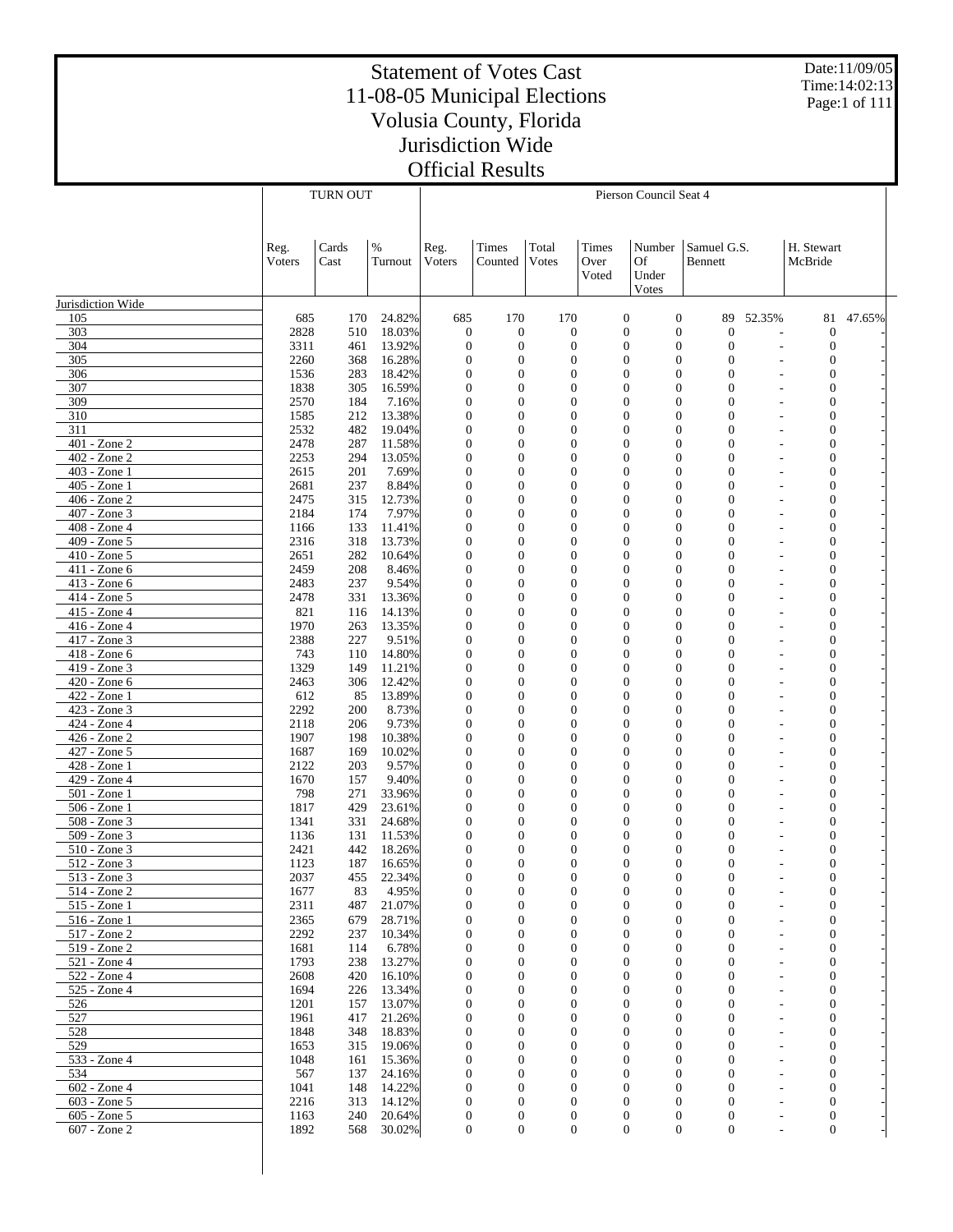Date:11/09/05 Time:14:02:13 Page:2 of 111

|                                                  |                | <b>TURN OUT</b> |                  |                                  |                                      |                       |                                    | Pierson Council Seat 4           |                                      |                                                              |                                      |        |
|--------------------------------------------------|----------------|-----------------|------------------|----------------------------------|--------------------------------------|-----------------------|------------------------------------|----------------------------------|--------------------------------------|--------------------------------------------------------------|--------------------------------------|--------|
|                                                  |                |                 |                  |                                  |                                      |                       |                                    |                                  |                                      |                                                              |                                      |        |
|                                                  |                |                 |                  |                                  |                                      |                       |                                    |                                  |                                      |                                                              | H. Stewart                           |        |
|                                                  | Reg.<br>Voters | Cards<br>Cast   | $\%$<br>Turnout  | Reg.<br>Voters                   | Times<br>Counted                     | Total<br><b>Votes</b> | Times<br>Over                      | Number<br>Of                     | Samuel G.S.<br>Bennett               |                                                              | McBride                              |        |
|                                                  |                |                 |                  |                                  |                                      |                       | Voted                              | Under                            |                                      |                                                              |                                      |        |
|                                                  |                |                 |                  |                                  |                                      |                       |                                    | Votes                            |                                      |                                                              |                                      |        |
| 608 - Zone 2<br>609 - Zone 2                     | 1429<br>1350   | 461<br>271      | 32.26%<br>20.07% | $\boldsymbol{0}$<br>$\mathbf{0}$ | $\boldsymbol{0}$<br>$\boldsymbol{0}$ |                       | $\boldsymbol{0}$<br>$\mathbf{0}$   | $\mathbf{0}$<br>$\boldsymbol{0}$ | $\mathbf{0}$<br>$\boldsymbol{0}$     | $\boldsymbol{0}$<br>$\overline{\phantom{a}}$<br>$\mathbf{0}$ | $\boldsymbol{0}$<br>$\boldsymbol{0}$ |        |
| 614 - Zone 5                                     | 2480           | 387             | 15.60%           | $\mathbf{0}$                     | $\boldsymbol{0}$                     |                       | $\mathbf{0}$                       | $\boldsymbol{0}$                 | $\boldsymbol{0}$                     | $\mathbf{0}$                                                 | $\boldsymbol{0}$                     |        |
| 615 - Zone 4                                     | 2111           | 281             | 13.31%           | $\mathbf{0}$                     | $\mathbf{0}$                         |                       | $\mathbf{0}$                       | $\mathbf{0}$                     | $\boldsymbol{0}$                     | $\overline{0}$                                               | $\boldsymbol{0}$                     |        |
| 617 - Zone 5                                     | 672            | 77              | 11.46%           | $\theta$                         | $\mathbf{0}$                         |                       | $\mathbf{0}$                       | $\overline{0}$                   | $\boldsymbol{0}$                     | $\overline{0}$                                               | $\boldsymbol{0}$                     |        |
| 618 - Zone 6                                     | 1554           | 314             | 20.21%           | $\overline{0}$                   | $\mathbf{0}$                         |                       | $\overline{0}$                     | $\overline{0}$                   | $\boldsymbol{0}$                     | $\overline{0}$                                               | $\boldsymbol{0}$                     |        |
| 619 - Zone 2<br>620 - Zone 3                     | 1579<br>1499   | 312<br>406      | 19.76%<br>27.08% | $\theta$<br>$\overline{0}$       | $\mathbf{0}$<br>$\mathbf{0}$         |                       | $\overline{0}$<br>$\mathbf{0}$     | $\overline{0}$<br>$\overline{0}$ | $\boldsymbol{0}$<br>$\boldsymbol{0}$ | $\mathbf{0}$<br>$\overline{0}$                               | $\boldsymbol{0}$<br>$\boldsymbol{0}$ |        |
| 621 - Zone 6                                     | 1071           | 282             | 26.33%           | $\theta$                         | $\mathbf{0}$                         |                       | $\mathbf{0}$                       | $\overline{0}$                   | $\boldsymbol{0}$                     | $\overline{0}$                                               | $\boldsymbol{0}$                     |        |
| 622 - Zone 3                                     | 917            | 116             | 12.65%           | $\overline{0}$                   | $\mathbf{0}$                         |                       | $\mathbf{0}$                       | $\overline{0}$                   | $\boldsymbol{0}$                     | $\overline{0}$                                               | $\boldsymbol{0}$                     |        |
| 623 - Zone 3                                     | 1130           | 169             | 14.96%           | $\theta$                         | $\mathbf{0}$                         |                       | $\mathbf{0}$                       | $\overline{0}$                   | $\boldsymbol{0}$                     | $\mathbf{0}$                                                 | $\boldsymbol{0}$                     |        |
| 624 - Zone 3                                     | 1422           | 276             | 19.41%           | $\overline{0}$<br>$\theta$       | $\mathbf{0}$<br>$\mathbf{0}$         |                       | $\mathbf{0}$<br>$\mathbf{0}$       | $\overline{0}$<br>$\overline{0}$ | $\boldsymbol{0}$                     | $\overline{0}$<br>$\overline{0}$                             | $\boldsymbol{0}$<br>$\boldsymbol{0}$ |        |
| 625 - Zone 1<br>626 - Zone 3                     | 1796<br>1677   | 518<br>322      | 28.84%<br>19.20% | $\overline{0}$                   | $\mathbf{0}$                         |                       | $\mathbf{0}$                       | $\overline{0}$                   | $\boldsymbol{0}$<br>$\boldsymbol{0}$ | $\overline{0}$                                               | $\boldsymbol{0}$                     |        |
| 628 - Zone 6                                     | 2259           | 424             | 18.77%           | $\theta$                         | $\mathbf{0}$                         |                       | $\mathbf{0}$                       | $\overline{0}$                   | $\boldsymbol{0}$                     | $\mathbf{0}$                                                 | $\boldsymbol{0}$                     |        |
| 629 - Zone 6                                     | 1736           | 328             | 18.89%           | $\overline{0}$                   | $\mathbf{0}$                         |                       | $\mathbf{0}$                       | $\overline{0}$                   | $\boldsymbol{0}$                     | $\overline{0}$                                               | $\boldsymbol{0}$                     |        |
| 633 - Zone 1                                     | 1241           | 108             | 8.70%            | $\theta$                         | $\mathbf{0}$                         |                       | $\mathbf{0}$                       | $\overline{0}$                   | $\boldsymbol{0}$                     | $\overline{0}$                                               | $\boldsymbol{0}$                     |        |
| 636 - Zone 1<br>637 - Zone 1                     | 1260           | 103<br>430      | 8.17%            | $\overline{0}$<br>$\theta$       | $\mathbf{0}$<br>$\mathbf{0}$         |                       | $\mathbf{0}$<br>$\mathbf{0}$       | $\overline{0}$<br>$\overline{0}$ | $\boldsymbol{0}$                     | $\overline{0}$<br>$\overline{0}$                             | $\boldsymbol{0}$<br>$\boldsymbol{0}$ |        |
| 638 - Zone 1                                     | 1328<br>1129   | 266             | 32.38%<br>23.56% | $\overline{0}$                   | $\mathbf{0}$                         |                       | $\mathbf{0}$                       | $\overline{0}$                   | $\boldsymbol{0}$<br>$\boldsymbol{0}$ | $\overline{0}$                                               | $\boldsymbol{0}$                     |        |
| 640 - Zone 4                                     | 2000           | 341             | 17.05%           | $\theta$                         | $\mathbf{0}$                         |                       | $\overline{0}$                     | $\overline{0}$                   | $\boldsymbol{0}$                     | $\overline{0}$                                               | $\boldsymbol{0}$                     |        |
| 641 - Zone 4                                     | 2439           | 705             | 28.91%           | $\overline{0}$                   | $\mathbf{0}$                         |                       | $\mathbf{0}$                       | $\overline{0}$                   | $\boldsymbol{0}$                     | $\overline{0}$                                               | $\boldsymbol{0}$                     |        |
| 706                                              | 1669           | 370             | 22.17%           | $\theta$                         | $\mathbf{0}$                         |                       | $\mathbf{0}$                       | $\overline{0}$                   | $\boldsymbol{0}$                     | $\overline{0}$                                               | $\boldsymbol{0}$                     |        |
| 730<br>803                                       | 1658<br>973    | 609             | 36.73%           | $\overline{0}$<br>$\theta$       | $\mathbf{0}$<br>$\mathbf{0}$         |                       | $\mathbf{0}$<br>$\overline{0}$     | $\overline{0}$<br>$\overline{0}$ | $\boldsymbol{0}$                     | $\overline{0}$<br>$\overline{0}$                             | $\boldsymbol{0}$<br>$\boldsymbol{0}$ |        |
| 804                                              | 1710           | 269<br>314      | 27.65%<br>18.36% | $\overline{0}$                   | $\mathbf{0}$                         |                       | $\overline{0}$                     | $\overline{0}$                   | $\boldsymbol{0}$<br>$\boldsymbol{0}$ | $\overline{0}$                                               | $\boldsymbol{0}$                     |        |
| 805                                              | 2174           | 513             | 23.60%           | $\theta$                         | $\mathbf{0}$                         |                       | $\overline{0}$                     | $\overline{0}$                   | $\boldsymbol{0}$                     | $\overline{0}$                                               | $\boldsymbol{0}$                     |        |
| 806                                              | 2036           | 536             | 26.33%           | $\overline{0}$                   | $\mathbf{0}$                         |                       | $\mathbf{0}$                       | $\overline{0}$                   | $\boldsymbol{0}$                     | $\overline{0}$                                               | $\boldsymbol{0}$                     |        |
| 808                                              | 2315           | 259             | 11.19%           | $\theta$                         | $\mathbf{0}$                         |                       | $\overline{0}$                     | $\theta$                         | $\boldsymbol{0}$                     | $\overline{0}$                                               | $\boldsymbol{0}$                     |        |
| 809<br>810                                       | 1396<br>998    | 198             | 14.18%           | $\overline{0}$<br>$\theta$       | $\mathbf{0}$<br>$\mathbf{0}$         |                       | $\overline{0}$<br>$\overline{0}$   | $\theta$<br>$\theta$             | $\boldsymbol{0}$                     | $\overline{0}$<br>$\overline{0}$                             | $\boldsymbol{0}$<br>$\boldsymbol{0}$ |        |
| 811                                              | 1870           | 191<br>448      | 19.14%<br>23.96% | $\overline{0}$                   | $\mathbf{0}$                         |                       | $\mathbf{0}$                       | $\overline{0}$                   | $\boldsymbol{0}$<br>$\boldsymbol{0}$ | $\overline{0}$                                               | $\boldsymbol{0}$                     |        |
| 812                                              | 1177           | 216             | 18.35%           | $\theta$                         | $\mathbf{0}$                         |                       | $\overline{0}$                     | $\theta$                         | $\boldsymbol{0}$                     | $\overline{0}$                                               | $\boldsymbol{0}$                     |        |
| 815                                              | 1478           | 269             | 18.20%           | $\overline{0}$                   | $\mathbf{0}$                         |                       | $\overline{0}$                     | $\theta$                         | $\boldsymbol{0}$                     | $\overline{0}$                                               | $\boldsymbol{0}$                     |        |
| 901                                              | 2010           | 245             | 12.19%           | $\theta$                         | $\mathbf{0}$                         |                       | $\overline{0}$                     | $\overline{0}$                   | $\boldsymbol{0}$                     | $\overline{0}$                                               | $\boldsymbol{0}$                     |        |
| 902<br>903                                       | 2587<br>2328   | 347<br>347      | 13.41%<br>14.91% | $\overline{0}$<br>$\theta$       | $\mathbf{0}$<br>$\mathbf{0}$         |                       | $\mathbf{0}$<br>$\overline{0}$     | $\overline{0}$<br>$\overline{0}$ | $\boldsymbol{0}$<br>$\boldsymbol{0}$ | $\overline{0}$<br>$\overline{0}$                             | $\boldsymbol{0}$<br>$\boldsymbol{0}$ |        |
| 904                                              | 1680           | 207             | 12.32%           | $\overline{0}$                   | $\mathbf{0}$                         |                       | $\overline{0}$                     | $\overline{0}$                   | $\boldsymbol{0}$                     | $\overline{0}$                                               | $\boldsymbol{0}$                     |        |
| 905                                              | 1093           | 161             | 14.73%           | $\theta$                         | $\mathbf{0}$                         |                       | $\overline{0}$                     | $\overline{0}$                   | $\boldsymbol{0}$                     | $\overline{0}$                                               | $\boldsymbol{0}$                     |        |
| 909                                              | 1260           | 286             | 22.70%           | $\overline{0}$                   | $\mathbf{0}$                         |                       | $\mathbf{0}$                       | $\overline{0}$                   | $\boldsymbol{0}$                     | $\overline{0}$                                               | $\boldsymbol{0}$                     |        |
| 910                                              | 1159           | 161             | 13.89%           | $\theta$                         | $\boldsymbol{0}$                     |                       | $\boldsymbol{0}$                   | $\overline{0}$                   | $\boldsymbol{0}$                     | $\boldsymbol{0}$                                             | $\boldsymbol{0}$                     |        |
| 912<br>913                                       | 1418<br>2234   | 219<br>454      | 15.44%<br>20.32% | $\boldsymbol{0}$<br>$\theta$     | $\mathbf{0}$<br>0                    |                       | $\overline{0}$<br>$\boldsymbol{0}$ | $\boldsymbol{0}$<br>$\theta$     | $\boldsymbol{0}$<br>0                | $\mathbf{0}$<br>0                                            | $\boldsymbol{0}$<br>0                |        |
| Absentee - Pierson                               | 685            | $\tau$          | 1.02%            | 685                              | 7                                    |                       | 7                                  | $\boldsymbol{0}$                 | $\mathbf{0}$                         | 57.14%<br>4                                                  | 3                                    | 42.86% |
| Absentee - Orange City                           | 5398           | 41              | 0.76%            | $\Omega$                         | $\boldsymbol{0}$                     |                       | $\boldsymbol{0}$                   | $\theta$                         | $\mathbf{0}$                         | $\mathbf{0}$                                                 | $\theta$                             |        |
| Absentee - DeBary                                | 13062          | 138             | 1.06%            | $\theta$                         | $\boldsymbol{0}$                     |                       | $\mathbf{0}$                       | $\mathbf{0}$                     | $\mathbf{0}$                         | $\mathbf{0}$                                                 | $\boldsymbol{0}$                     |        |
| Absentee - Deltona                               | 50361          | 297             | 0.59%            | $\Omega$                         | $\mathbf{0}$                         |                       | $\overline{0}$                     | $\theta$                         | $\mathbf{0}$                         | $\boldsymbol{0}$                                             | $\boldsymbol{0}$                     |        |
| Absentee - Ormond Beach<br>Absentee - Holly Hill | 28142<br>7230  | 427<br>125      | 1.52%<br>1.73%   | $\overline{0}$<br>$\Omega$       | $\mathbf{0}$<br>$\mathbf{0}$         |                       | $\overline{0}$<br>$\overline{0}$   | $\mathbf{0}$<br>$\theta$         | $\boldsymbol{0}$<br>$\boldsymbol{0}$ | $\overline{0}$<br>$\overline{0}$                             | $\boldsymbol{0}$<br>$\boldsymbol{0}$ |        |
| Absentee - Daytona Beach                         | 40391          | 682             | 1.69%            | $\theta$                         | $\mathbf{0}$                         |                       | $\mathbf{0}$                       | $\mathbf{0}$                     | $\boldsymbol{0}$                     | $\overline{0}$                                               | $\boldsymbol{0}$                     |        |
| Absentee - Daytona Beach Shores                  | 3327           | 66              | 1.98%            | $\Omega$                         | $\mathbf{0}$                         |                       | $\overline{0}$                     | $\theta$                         | $\boldsymbol{0}$                     | $\overline{0}$                                               | $\boldsymbol{0}$                     |        |
| Absentee - New Smyrna Beach                      | 16127          | 142             | 0.88%            | $\overline{0}$                   | $\mathbf{0}$                         |                       | $\overline{0}$                     | $\mathbf{0}$                     | $\boldsymbol{0}$                     | $\overline{0}$                                               | $\boldsymbol{0}$                     |        |
| Absentee - Edgewater                             | 14509          | 104             | 0.72%            | $\Omega$                         | $\mathbf{0}$                         |                       | $\overline{0}$                     | $\theta$                         | $\boldsymbol{0}$                     | $\mathbf{0}$                                                 | $\overline{0}$                       |        |
| Absentee - Oak Hill<br>Early Voting              | 1260<br>178823 | 6<br>3866       | 0.48%<br>2.16%   | $\theta$<br>685                  | $\mathbf{0}$<br>1                    |                       | $\mathbf{0}$<br>1                  | $\mathbf{0}$<br>$\theta$         | $\boldsymbol{0}$<br>$\mathbf{0}$     | $\overline{0}$<br>1 100.00%                                  | $\theta$<br>$\theta$                 | 0.00%  |
| Provisional - Pierson                            | 685            | $\mathbf{0}$    | 0.00%            | 685                              | $\boldsymbol{0}$                     |                       | $\mathbf{0}$                       | $\mathbf{0}$                     | 0                                    | $\boldsymbol{0}$                                             | $\theta$                             |        |
| Provisional - Orange City                        | 5398           | 4               | 0.07%            | $\Omega$                         | $\mathbf{0}$                         |                       | $\overline{0}$                     | $\theta$                         | $\mathbf{0}$                         | $\boldsymbol{0}$                                             | $\overline{0}$                       |        |
| Provisional - DeBary                             | 13062          | $\mathbf{1}$    | 0.01%            | $\theta$                         | $\mathbf{0}$                         |                       | $\overline{0}$                     | $\theta$                         | 0                                    | $\overline{0}$                                               | $\theta$                             |        |
| Provisional - Deltona                            | 50361          | 7               | 0.01%            | $\theta$                         | $\boldsymbol{0}$                     |                       | $\boldsymbol{0}$                   | $\mathbf{0}$                     | $\mathbf{0}$                         | $\boldsymbol{0}$                                             | $\mathbf{0}$                         |        |
| Provisional - Ormond Beach                       | 28142          | $\overline{c}$  | 0.01%            | $\boldsymbol{0}$                 | $\boldsymbol{0}$                     |                       | $\overline{0}$                     | $\boldsymbol{0}$                 | $\mathbf{0}$                         | $\boldsymbol{0}$<br>÷,                                       | $\mathbf{0}$                         |        |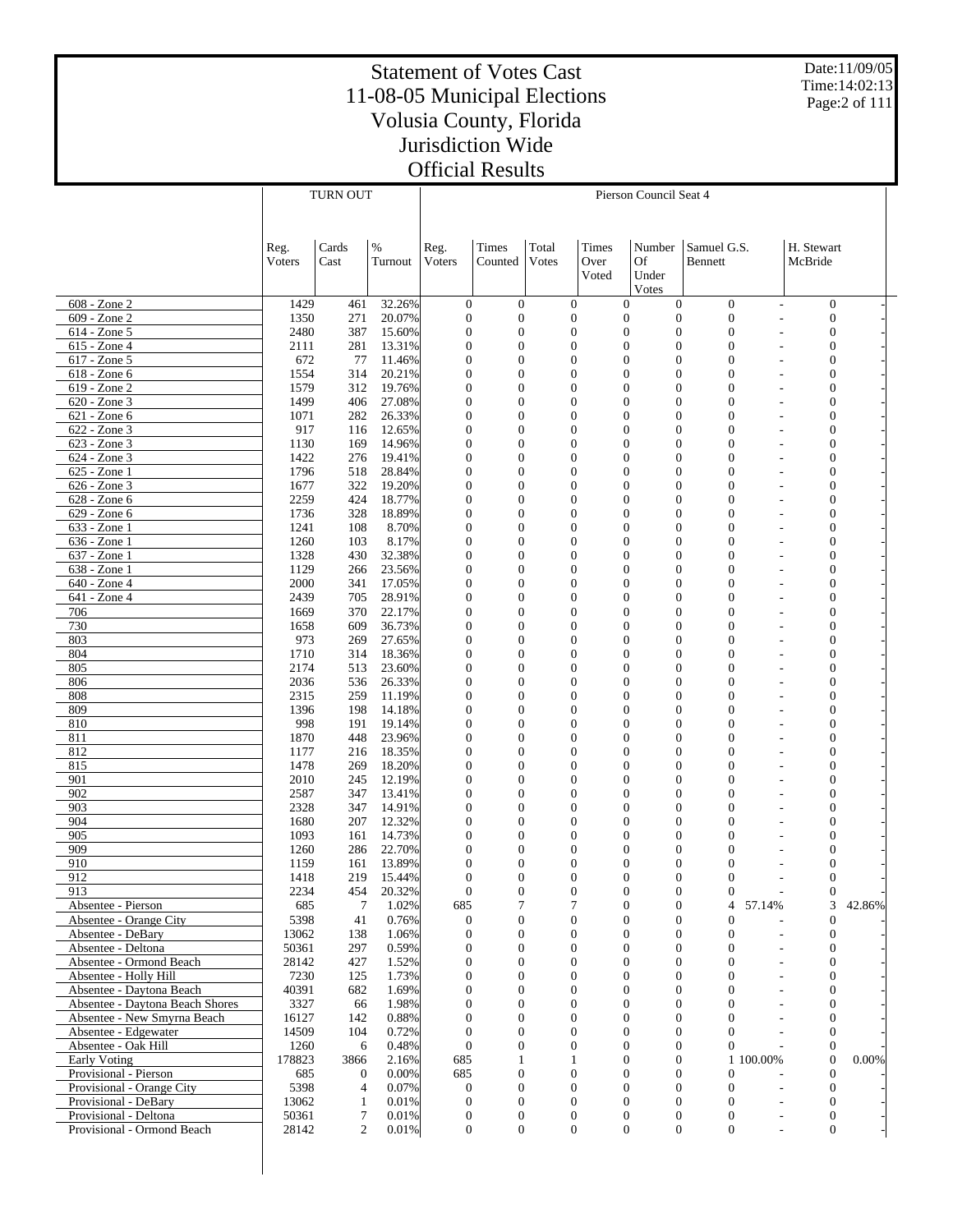Date:11/09/05 Time:14:02:13 Page:3 of 111

|                                    |                | <b>TURN OUT</b> |                 |                        |                  |                |                        | Pierson Council Seat 4 |                                 |        |                       |        |
|------------------------------------|----------------|-----------------|-----------------|------------------------|------------------|----------------|------------------------|------------------------|---------------------------------|--------|-----------------------|--------|
|                                    | Reg.<br>Voters | Cards<br>Cast   | $\%$<br>Turnout | Reg.<br><b>V</b> oters | Times<br>Counted | Total<br>Votes | Times<br>Over<br>Voted | Of<br>Under<br>Votes   | Number   Samuel G.S.<br>Bennett |        | H. Stewart<br>McBride |        |
| Provisional - Holly Hill           | 7230           | 3               | 0.04%           | 0                      |                  |                | $\Omega$               |                        | $\theta$                        |        | $\Omega$              |        |
| Provisional - Daytona Beach        | 40391          | 12              | 0.03%           |                        |                  |                |                        |                        |                                 |        |                       |        |
| Provisional - Daytona Beach Shores | 3327           | $\Omega$        | $0.00\%$        |                        |                  |                |                        |                        |                                 |        |                       |        |
| Provisional - New Smyrna Beach     | 16127          | 6               | 0.04%           |                        |                  |                |                        |                        |                                 |        |                       |        |
| Provisional - Edgewater            | 14509          |                 | $0.00\%$        |                        |                  |                |                        |                        |                                 |        |                       |        |
| Provisional - Oak Hill             | 1260           | $\Omega$        | $0.00\%$        |                        |                  |                |                        |                        |                                 |        |                       |        |
| Unscanned - Pierson                | 685            | $^{0}$          | $0.00\%$        | 685                    |                  |                |                        |                        |                                 |        |                       |        |
| Unscanned - Orange City            | 5398           | $^{(1)}$        | $0.00\%$        |                        |                  |                |                        |                        |                                 |        |                       |        |
| Unscanned - DeBary                 | 13062          | $\Omega$        | $0.00\%$        |                        |                  |                |                        |                        |                                 |        |                       |        |
| Unscanned - Deltona                | 50361          |                 | $0.00\%$        |                        |                  |                |                        |                        |                                 |        |                       |        |
| <b>Unscanned - Ormond Beach</b>    | 28142          |                 | $0.00\%$        |                        |                  |                |                        |                        |                                 |        |                       |        |
| Unscanned - Holly Hill             | 7230           | $\Omega$        | $0.00\%$        |                        |                  |                |                        |                        |                                 |        |                       |        |
| Unscanned - Daytona Beach          | 40391          | $\Omega$        | $0.00\%$        |                        |                  |                |                        |                        |                                 |        |                       |        |
| Unscanned - Daytona Beach Shores   | 3327           | $\Omega$        | $0.00\%$        |                        |                  |                |                        |                        |                                 |        |                       |        |
| Unscanned - New Smyrna Beach       | 16127          | $\Omega$        | $0.00\%$        |                        |                  |                |                        |                        |                                 |        |                       |        |
| Unscanned - Edgewater              | 14509          |                 | 0.01%           |                        |                  |                |                        |                        |                                 |        |                       |        |
| Unscanned - Oak Hill               | 1260           | $\Omega$        | $0.00\%$        |                        |                  |                |                        |                        |                                 |        |                       |        |
| Total                              | 180492         | 35371           | 19.60%          | 685                    | 178              | 178            |                        | $\Omega$               | 94                              | 52.81% | 84                    | 47.19% |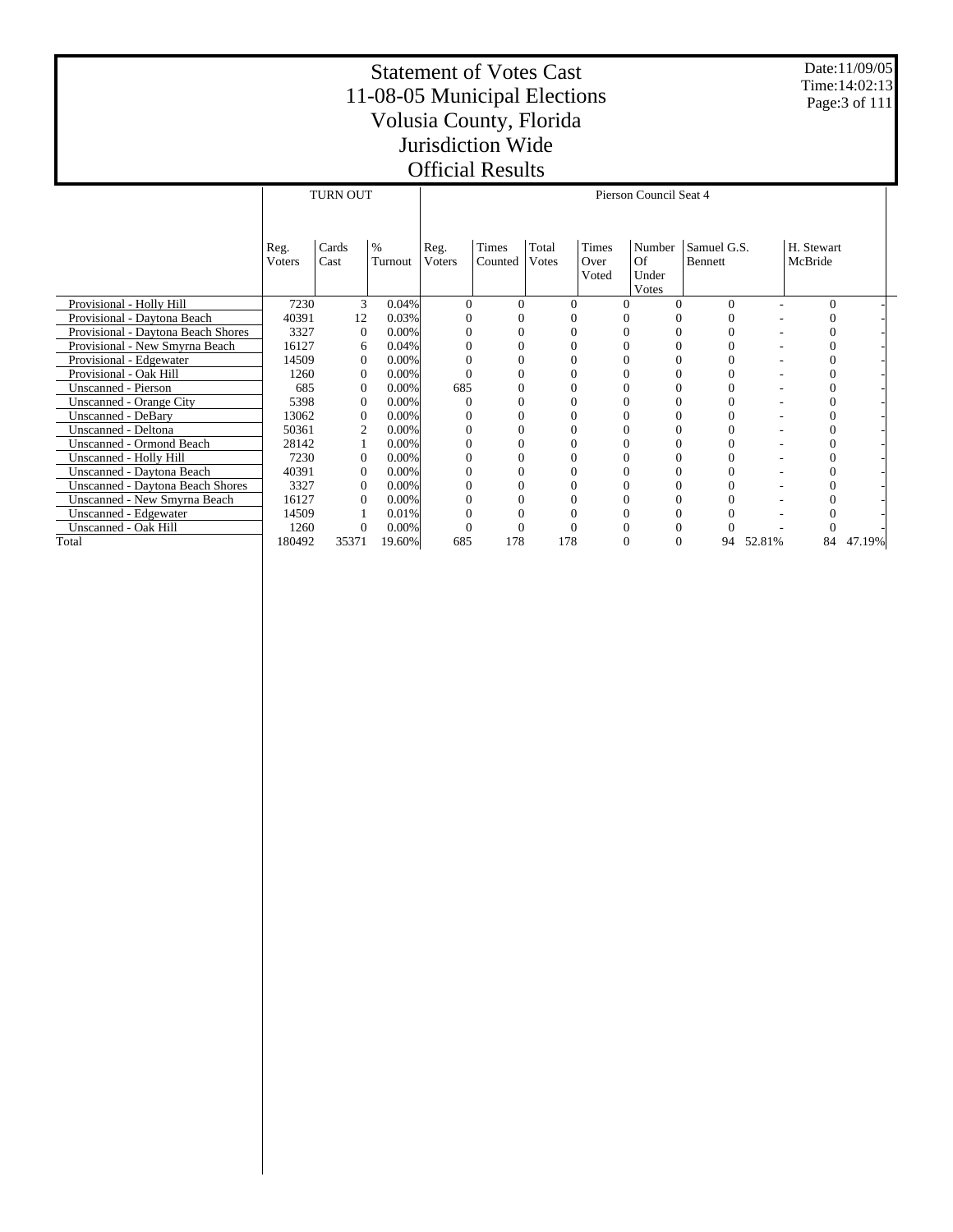Date:11/09/05 Time:14:02:13 Page:4 of 111

# Statement of Votes Cast 11-08-05 Municipal Elections Volusia County, Florida Jurisdiction Wide Official Results

Orange City Council Seat 4

|                              |                                  |                                      |                                      |                                      | Number                               | Tom Abraham                        |                | Don Sherrill                         |        |
|------------------------------|----------------------------------|--------------------------------------|--------------------------------------|--------------------------------------|--------------------------------------|------------------------------------|----------------|--------------------------------------|--------|
|                              | Reg.<br>Voters                   | Times<br>Counted                     | Total<br><b>Votes</b>                | Times<br>Over                        | <b>Of</b>                            |                                    |                |                                      |        |
|                              |                                  |                                      |                                      | Voted                                | Under                                |                                    |                |                                      |        |
| Jurisdiction Wide            |                                  |                                      |                                      |                                      | Votes                                |                                    |                |                                      |        |
| 105                          | $\boldsymbol{0}$                 | $\boldsymbol{0}$                     | $\boldsymbol{0}$                     | $\boldsymbol{0}$                     | $\boldsymbol{0}$                     | $\mathbf{0}$                       | $\overline{a}$ | $\boldsymbol{0}$                     |        |
| 303                          | 2828                             | 510                                  | 506                                  | $\boldsymbol{0}$                     | $\overline{4}$                       | 228                                | 45.06%         | 278                                  | 54.94% |
| 304                          | 0                                | $\boldsymbol{0}$                     | $\boldsymbol{0}$                     | $\mathbf{0}$                         | $\boldsymbol{0}$                     | $\boldsymbol{0}$                   |                | $\boldsymbol{0}$                     |        |
| 305<br>306                   | $\mathbf{0}$<br>$\theta$         | $\boldsymbol{0}$                     | $\mathbf{0}$<br>$\mathbf{0}$         | $\mathbf{0}$                         | $\boldsymbol{0}$<br>$\boldsymbol{0}$ | $\mathbf{0}$<br>$\mathbf{0}$       |                | $\boldsymbol{0}$<br>$\boldsymbol{0}$ |        |
| 307                          | $\mathbf{0}$                     | $\mathbf{0}$<br>$\boldsymbol{0}$     | $\mathbf{0}$                         | $\mathbf{0}$<br>$\boldsymbol{0}$     | $\boldsymbol{0}$                     | $\mathbf{0}$                       |                | $\boldsymbol{0}$                     |        |
| 309                          | 2570                             | 184                                  | 180                                  | $\boldsymbol{0}$                     | 4                                    | 112                                | 62.22%         | 68                                   | 37.78% |
| 310                          | $\mathbf 0$                      | $\boldsymbol{0}$                     | $\boldsymbol{0}$                     | $\mathbf{0}$                         | $\boldsymbol{0}$                     | $\mathbf{0}$                       |                | $\boldsymbol{0}$                     |        |
| 311                          | $\theta$                         | $\boldsymbol{0}$                     | $\mathbf{0}$                         | $\mathbf{0}$                         | $\boldsymbol{0}$                     | $\mathbf{0}$                       |                | $\boldsymbol{0}$                     |        |
| 401 - Zone 2                 | $\mathbf{0}$                     | $\boldsymbol{0}$                     | $\mathbf{0}$                         | $\boldsymbol{0}$                     | $\boldsymbol{0}$                     | $\overline{0}$                     |                | $\boldsymbol{0}$                     |        |
| 402 - Zone 2<br>403 - Zone 1 | $\theta$<br>$\mathbf{0}$         | $\boldsymbol{0}$<br>$\boldsymbol{0}$ | $\boldsymbol{0}$<br>$\mathbf{0}$     | $\mathbf{0}$<br>$\boldsymbol{0}$     | $\boldsymbol{0}$<br>$\boldsymbol{0}$ | $\overline{0}$<br>$\overline{0}$   |                | $\boldsymbol{0}$<br>$\boldsymbol{0}$ |        |
| 405 - Zone 1                 | $\theta$                         | $\boldsymbol{0}$                     | $\boldsymbol{0}$                     | $\mathbf{0}$                         | $\boldsymbol{0}$                     | $\overline{0}$                     |                | $\boldsymbol{0}$                     |        |
| 406 - Zone 2                 | $\mathbf{0}$                     | $\boldsymbol{0}$                     | $\mathbf{0}$                         | $\boldsymbol{0}$                     | $\boldsymbol{0}$                     | $\overline{0}$                     |                | $\boldsymbol{0}$                     |        |
| 407 - Zone 3                 | $\theta$                         | $\boldsymbol{0}$                     | $\boldsymbol{0}$                     | $\mathbf{0}$                         | $\boldsymbol{0}$                     | $\boldsymbol{0}$                   |                | $\boldsymbol{0}$                     |        |
| 408 - Zone 4                 | $\mathbf{0}$                     | $\boldsymbol{0}$                     | $\mathbf{0}$                         | $\boldsymbol{0}$                     | $\boldsymbol{0}$                     | $\mathbf{0}$                       |                | $\boldsymbol{0}$                     |        |
| 409 - Zone 5                 | $\theta$                         | $\mathbf{0}$                         | $\boldsymbol{0}$                     | $\mathbf{0}$                         | $\boldsymbol{0}$                     | $\boldsymbol{0}$                   |                | $\boldsymbol{0}$                     |        |
| 410 - Zone 5<br>411 - Zone 6 | $\mathbf{0}$<br>$\theta$         | $\boldsymbol{0}$<br>$\boldsymbol{0}$ | $\mathbf{0}$<br>$\boldsymbol{0}$     | $\boldsymbol{0}$<br>$\mathbf{0}$     | $\boldsymbol{0}$<br>$\boldsymbol{0}$ | $\mathbf{0}$<br>$\boldsymbol{0}$   |                | $\boldsymbol{0}$<br>$\boldsymbol{0}$ |        |
| 413 - Zone 6                 | $\mathbf{0}$                     | $\boldsymbol{0}$                     | $\mathbf{0}$                         | $\boldsymbol{0}$                     | $\boldsymbol{0}$                     | $\mathbf{0}$                       |                | $\boldsymbol{0}$                     |        |
| 414 - Zone 5                 | $\mathbf{0}$                     | $\boldsymbol{0}$                     | $\boldsymbol{0}$                     | $\mathbf{0}$                         | $\boldsymbol{0}$                     | $\boldsymbol{0}$                   |                | $\boldsymbol{0}$                     |        |
| 415 - Zone 4                 | $\mathbf{0}$                     | $\boldsymbol{0}$                     | $\mathbf{0}$                         | $\boldsymbol{0}$                     | $\boldsymbol{0}$                     | $\mathbf{0}$                       |                | $\boldsymbol{0}$                     |        |
| 416 - Zone 4                 | $\theta$                         | $\boldsymbol{0}$                     | $\boldsymbol{0}$                     | $\mathbf{0}$                         | $\boldsymbol{0}$                     | $\boldsymbol{0}$                   |                | $\boldsymbol{0}$                     |        |
| 417 - Zone 3                 | $\mathbf{0}$                     | $\boldsymbol{0}$                     | $\mathbf{0}$                         | $\boldsymbol{0}$                     | $\boldsymbol{0}$                     | $\mathbf{0}$                       |                | $\boldsymbol{0}$                     |        |
| 418 - Zone 6<br>419 - Zone 3 | $\mathbf{0}$<br>$\mathbf{0}$     | $\boldsymbol{0}$<br>$\boldsymbol{0}$ | $\boldsymbol{0}$<br>$\mathbf{0}$     | $\mathbf{0}$<br>$\boldsymbol{0}$     | $\boldsymbol{0}$<br>$\boldsymbol{0}$ | $\boldsymbol{0}$<br>$\mathbf{0}$   |                | $\boldsymbol{0}$<br>$\boldsymbol{0}$ |        |
| 420 - Zone 6                 | $\theta$                         | $\boldsymbol{0}$                     | $\boldsymbol{0}$                     | $\mathbf{0}$                         | $\boldsymbol{0}$                     | $\boldsymbol{0}$                   |                | $\boldsymbol{0}$                     |        |
| 422 - Zone 1                 | $\mathbf{0}$                     | $\boldsymbol{0}$                     | $\mathbf{0}$                         | $\boldsymbol{0}$                     | $\boldsymbol{0}$                     | $\mathbf{0}$                       |                | $\boldsymbol{0}$                     |        |
| 423 - Zone 3                 | $\theta$                         | $\boldsymbol{0}$                     | $\boldsymbol{0}$                     | $\mathbf{0}$                         | $\boldsymbol{0}$                     | $\boldsymbol{0}$                   |                | $\boldsymbol{0}$                     |        |
| 424 - Zone 4                 | $\mathbf{0}$                     | $\boldsymbol{0}$                     | $\mathbf{0}$                         | $\boldsymbol{0}$                     | $\boldsymbol{0}$                     | $\mathbf{0}$                       |                | $\boldsymbol{0}$                     |        |
| 426 - Zone 2                 | $\theta$                         | $\boldsymbol{0}$                     | $\boldsymbol{0}$                     | $\mathbf{0}$                         | $\boldsymbol{0}$                     | $\boldsymbol{0}$                   |                | $\boldsymbol{0}$                     |        |
| 427 - Zone 5<br>428 - Zone 1 | $\mathbf{0}$<br>$\theta$         | $\boldsymbol{0}$<br>$\mathbf{0}$     | $\mathbf{0}$<br>$\boldsymbol{0}$     | $\boldsymbol{0}$<br>$\mathbf{0}$     | $\boldsymbol{0}$<br>$\boldsymbol{0}$ | $\mathbf{0}$<br>$\boldsymbol{0}$   |                | $\boldsymbol{0}$<br>$\boldsymbol{0}$ |        |
| 429 - Zone 4                 | $\mathbf{0}$                     | $\boldsymbol{0}$                     | $\mathbf{0}$                         | $\boldsymbol{0}$                     | $\boldsymbol{0}$                     | $\mathbf{0}$                       |                | $\boldsymbol{0}$                     |        |
| 501 - Zone 1                 | $\theta$                         | $\boldsymbol{0}$                     | $\boldsymbol{0}$                     | $\mathbf{0}$                         | $\boldsymbol{0}$                     | $\boldsymbol{0}$                   |                | $\boldsymbol{0}$                     |        |
| 506 - Zone 1                 | $\mathbf{0}$                     | $\boldsymbol{0}$                     | $\mathbf{0}$                         | $\boldsymbol{0}$                     | $\boldsymbol{0}$                     | $\mathbf{0}$                       |                | $\boldsymbol{0}$                     |        |
| 508 - Zone 3                 | $\mathbf{0}$                     | $\mathbf{0}$                         | $\boldsymbol{0}$                     | $\mathbf{0}$                         | $\boldsymbol{0}$                     | $\boldsymbol{0}$                   |                | $\boldsymbol{0}$                     |        |
| 509 - Zone 3                 | $\mathbf{0}$                     | $\boldsymbol{0}$                     | $\mathbf{0}$                         | $\boldsymbol{0}$                     | $\boldsymbol{0}$                     | $\mathbf{0}$                       |                | $\boldsymbol{0}$                     |        |
| 510 - Zone 3<br>512 - Zone 3 | $\Omega$<br>$\Omega$             | $\boldsymbol{0}$<br>$\boldsymbol{0}$ | $\boldsymbol{0}$<br>$\mathbf{0}$     | $\boldsymbol{0}$<br>$\boldsymbol{0}$ | $\boldsymbol{0}$<br>$\boldsymbol{0}$ | $\boldsymbol{0}$<br>$\overline{0}$ |                | $\boldsymbol{0}$<br>$\boldsymbol{0}$ |        |
| 513 - Zone 3                 | $\Omega$                         | $\boldsymbol{0}$                     | $\mathbf{0}$                         | $\boldsymbol{0}$                     | $\boldsymbol{0}$                     | $\overline{0}$                     |                | $\boldsymbol{0}$                     |        |
| 514 - Zone 2                 | $\Omega$                         | $\boldsymbol{0}$                     | $\mathbf{0}$                         | $\boldsymbol{0}$                     | $\boldsymbol{0}$                     | $\overline{0}$                     |                | $\boldsymbol{0}$                     |        |
| 515 - Zone 1                 | $\mathbf{0}$                     | $\boldsymbol{0}$                     | $\mathbf{0}$                         | $\boldsymbol{0}$                     | $\boldsymbol{0}$                     | $\overline{0}$                     |                | $\boldsymbol{0}$                     |        |
| 516 - Zone 1                 | $\Omega$                         | $\theta$                             | $\Omega$                             | $\Omega$                             | $\mathbf{0}$                         | $\Omega$                           |                | $\Omega$                             |        |
| 517 - Zone 2                 | $\mathbf{0}$                     | $\boldsymbol{0}$                     | $\boldsymbol{0}$                     | $\mathbf{0}$                         | $\boldsymbol{0}$                     | $\mathbf{0}$                       |                | $\boldsymbol{0}$                     |        |
| 519 - Zone 2<br>521 - Zone 4 | $\boldsymbol{0}$<br>$\mathbf{0}$ | $\boldsymbol{0}$<br>$\boldsymbol{0}$ | $\boldsymbol{0}$<br>$\boldsymbol{0}$ | $\mathbf{0}$<br>$\mathbf{0}$         | $\mathbf{0}$<br>$\mathbf{0}$         | $\mathbf{0}$<br>$\overline{0}$     |                | $\mathbf{0}$<br>$\boldsymbol{0}$     |        |
| 522 - Zone 4                 | $\mathbf{0}$                     | $\boldsymbol{0}$                     | $\overline{0}$                       | $\boldsymbol{0}$                     | $\boldsymbol{0}$                     | $\overline{0}$                     |                | $\boldsymbol{0}$                     |        |
| 525 - Zone 4                 | $\theta$                         | $\boldsymbol{0}$                     | $\overline{0}$                       | $\mathbf{0}$                         | $\mathbf{0}$                         | $\overline{0}$                     |                | $\boldsymbol{0}$                     |        |
| 526                          | $\mathbf{0}$                     | $\boldsymbol{0}$                     | $\boldsymbol{0}$                     | $\boldsymbol{0}$                     | $\boldsymbol{0}$                     | $\overline{0}$                     |                | $\boldsymbol{0}$                     |        |
| 527                          | $\mathbf{0}$                     | $\boldsymbol{0}$                     | $\overline{0}$                       | $\mathbf{0}$                         | $\mathbf{0}$                         | $\overline{0}$                     |                | $\boldsymbol{0}$                     |        |
| 528                          | $\mathbf{0}$                     | $\boldsymbol{0}$                     | $\boldsymbol{0}$                     | $\boldsymbol{0}$                     | $\boldsymbol{0}$                     | $\overline{0}$                     |                | $\boldsymbol{0}$                     |        |
| 529<br>533 - Zone 4          | $\theta$                         | $\boldsymbol{0}$                     | $\boldsymbol{0}$<br>$\boldsymbol{0}$ | $\mathbf{0}$                         | $\mathbf{0}$                         | $\overline{0}$<br>$\overline{0}$   |                | $\boldsymbol{0}$                     |        |
| 534                          | $\mathbf{0}$<br>$\mathbf{0}$     | $\boldsymbol{0}$<br>$\boldsymbol{0}$ | $\overline{0}$                       | $\boldsymbol{0}$<br>$\mathbf{0}$     | $\boldsymbol{0}$<br>$\mathbf{0}$     | $\overline{0}$                     |                | $\boldsymbol{0}$<br>$\boldsymbol{0}$ |        |
| 602 - Zone 4                 | $\mathbf{0}$                     | $\boldsymbol{0}$                     | $\boldsymbol{0}$                     | $\overline{0}$                       | $\boldsymbol{0}$                     | $\overline{0}$                     |                | $\boldsymbol{0}$                     |        |
| 603 - Zone 5                 | $\theta$                         | $\boldsymbol{0}$                     | $\boldsymbol{0}$                     | $\mathbf{0}$                         | $\mathbf{0}$                         | $\mathbf{0}$                       |                | $\mathbf{0}$                         |        |
| 605 - Zone 5                 | $\mathbf{0}$                     | $\boldsymbol{0}$                     | $\boldsymbol{0}$                     | $\boldsymbol{0}$                     | $\boldsymbol{0}$                     | $\boldsymbol{0}$                   |                | $\boldsymbol{0}$                     |        |
| 607 - Zone 2                 | $\mathbf{0}$                     | $\boldsymbol{0}$                     | $\boldsymbol{0}$                     | $\boldsymbol{0}$                     | $\mathbf{0}$                         | $\boldsymbol{0}$                   |                | $\boldsymbol{0}$                     |        |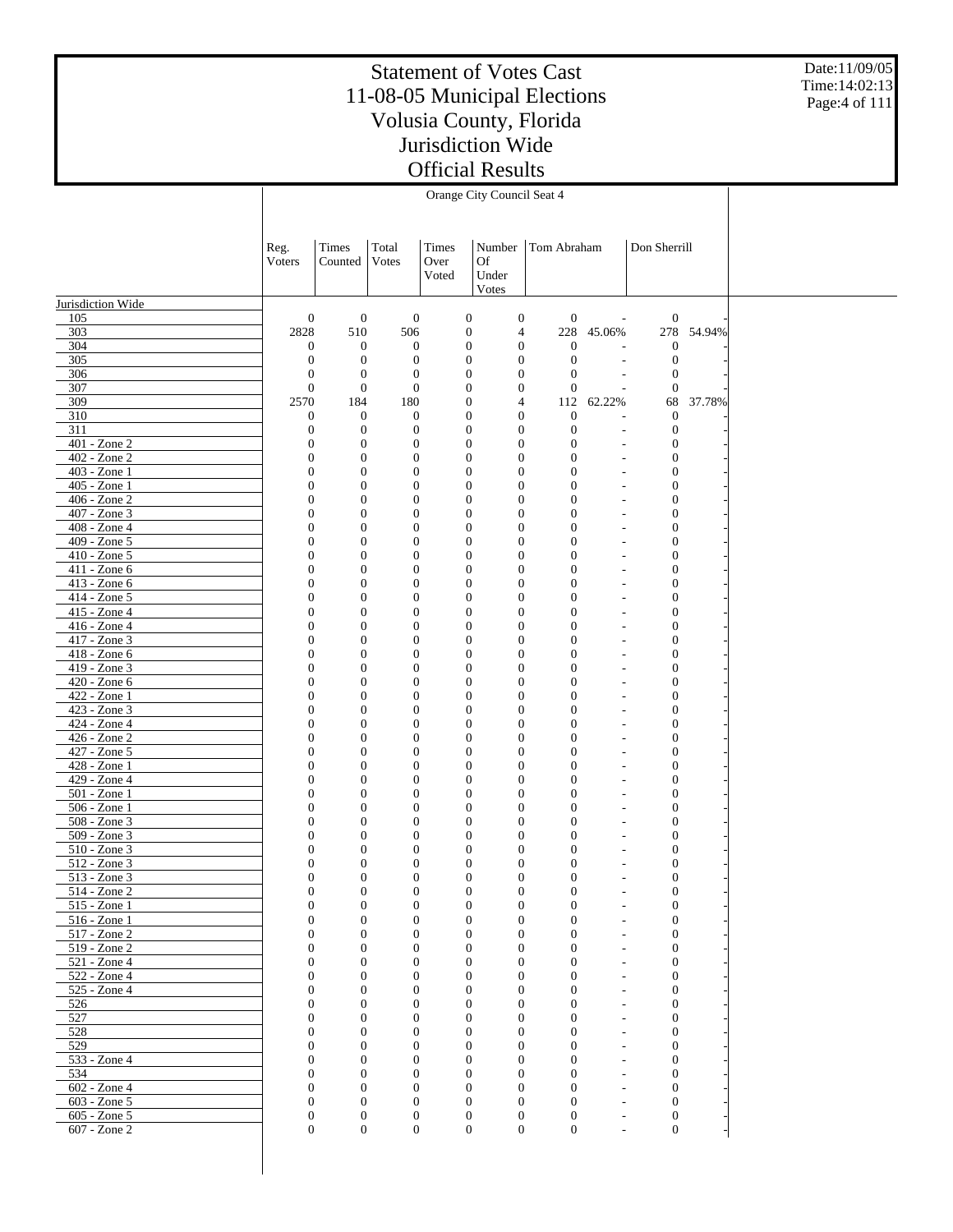Date:11/09/05 Time:14:02:13 Page:5 of 111

|                                                             |                                      |                                      |                                      |       | Orange City Council Seat 4                                   |                                  |                          |                              |           |  |
|-------------------------------------------------------------|--------------------------------------|--------------------------------------|--------------------------------------|-------|--------------------------------------------------------------|----------------------------------|--------------------------|------------------------------|-----------|--|
|                                                             |                                      |                                      |                                      |       |                                                              |                                  |                          |                              |           |  |
|                                                             |                                      |                                      |                                      |       |                                                              |                                  |                          |                              |           |  |
|                                                             | Reg.                                 | <b>Times</b>                         | Total                                | Times | Number                                                       | Tom Abraham                      |                          | Don Sherrill                 |           |  |
|                                                             | Voters                               | Counted                              | Votes                                | Over  | <b>Of</b>                                                    |                                  |                          |                              |           |  |
|                                                             |                                      |                                      |                                      | Voted | Under                                                        |                                  |                          |                              |           |  |
|                                                             |                                      |                                      |                                      |       | <b>Votes</b>                                                 |                                  |                          |                              |           |  |
| 608 - Zone 2                                                | $\boldsymbol{0}$                     | $\boldsymbol{0}$                     | $\mathbf{0}$                         |       | $\boldsymbol{0}$<br>$\boldsymbol{0}$                         | $\boldsymbol{0}$                 | $\overline{\phantom{a}}$ | $\boldsymbol{0}$             |           |  |
| 609 - Zone 2                                                | $\boldsymbol{0}$                     | $\boldsymbol{0}$                     | $\boldsymbol{0}$                     |       | $\boldsymbol{0}$<br>$\boldsymbol{0}$                         | $\boldsymbol{0}$                 | $\overline{a}$           | $\mathbf{0}$                 |           |  |
| 614 - Zone 5                                                | $\boldsymbol{0}$                     | $\boldsymbol{0}$                     | $\boldsymbol{0}$                     |       | $\mathbf{0}$<br>$\mathbf{0}$                                 | $\boldsymbol{0}$                 |                          | $\mathbf{0}$                 |           |  |
| 615 - Zone 4                                                | $\boldsymbol{0}$                     | $\boldsymbol{0}$                     | $\boldsymbol{0}$                     |       | $\mathbf{0}$<br>$\mathbf{0}$                                 | $\overline{0}$                   |                          | $\mathbf{0}$                 |           |  |
| 617 - Zone 5                                                | $\boldsymbol{0}$                     | $\boldsymbol{0}$                     | $\boldsymbol{0}$                     |       | $\mathbf{0}$<br>$\mathbf{0}$                                 | $\overline{0}$                   |                          | $\mathbf{0}$                 |           |  |
| 618 - Zone 6                                                | $\boldsymbol{0}$                     | $\boldsymbol{0}$                     | $\mathbf{0}$                         |       | $\mathbf{0}$<br>$\mathbf{0}$                                 | $\overline{0}$                   |                          | 0                            |           |  |
| 619 - Zone 2                                                | $\boldsymbol{0}$                     | $\boldsymbol{0}$                     | $\boldsymbol{0}$                     |       | $\mathbf{0}$<br>$\mathbf{0}$                                 | $\overline{0}$                   |                          | $\mathbf{0}$                 |           |  |
| 620 - Zone 3                                                | $\boldsymbol{0}$                     | $\boldsymbol{0}$                     | $\boldsymbol{0}$                     |       | $\mathbf{0}$<br>$\mathbf{0}$                                 | $\overline{0}$                   |                          | $\mathbf{0}$                 |           |  |
| 621 - Zone 6<br>622 - Zone 3                                | $\boldsymbol{0}$<br>$\boldsymbol{0}$ | $\boldsymbol{0}$<br>$\boldsymbol{0}$ | $\boldsymbol{0}$<br>$\boldsymbol{0}$ |       | $\mathbf{0}$<br>$\mathbf{0}$<br>$\mathbf{0}$<br>$\mathbf{0}$ | $\overline{0}$<br>$\overline{0}$ |                          | $\mathbf{0}$<br>$\mathbf{0}$ |           |  |
| 623 - Zone 3                                                | $\boldsymbol{0}$                     | $\boldsymbol{0}$                     | $\boldsymbol{0}$                     |       | $\mathbf{0}$<br>$\mathbf{0}$                                 | $\overline{0}$                   |                          | $\mathbf{0}$                 |           |  |
| 624 - Zone 3                                                | $\boldsymbol{0}$                     | $\boldsymbol{0}$                     | $\boldsymbol{0}$                     |       | $\mathbf{0}$<br>$\mathbf{0}$                                 | $\overline{0}$                   |                          | $\mathbf{0}$                 |           |  |
| 625 - Zone 1                                                | $\boldsymbol{0}$                     | $\boldsymbol{0}$                     | $\boldsymbol{0}$                     |       | $\mathbf{0}$<br>$\mathbf{0}$                                 | $\mathbf{0}$                     |                          | $\mathbf{0}$                 |           |  |
| 626 - Zone 3                                                | $\boldsymbol{0}$                     | $\boldsymbol{0}$                     | $\boldsymbol{0}$                     |       | $\mathbf{0}$<br>$\mathbf{0}$                                 | $\overline{0}$                   |                          | 0                            |           |  |
| 628 - Zone 6                                                | $\boldsymbol{0}$                     | $\boldsymbol{0}$                     | $\boldsymbol{0}$                     |       | $\mathbf{0}$<br>$\mathbf{0}$                                 | $\mathbf{0}$                     | Ĭ.                       | $\mathbf{0}$                 |           |  |
| 629 - Zone 6                                                | $\boldsymbol{0}$                     | $\boldsymbol{0}$                     | $\boldsymbol{0}$                     |       | $\mathbf{0}$<br>$\mathbf{0}$                                 | $\overline{0}$                   |                          | $\mathbf{0}$                 |           |  |
| 633 - Zone 1                                                | $\boldsymbol{0}$                     | $\boldsymbol{0}$                     | $\boldsymbol{0}$                     |       | $\mathbf{0}$<br>$\mathbf{0}$                                 | $\overline{0}$                   | ٠                        | $\mathbf{0}$                 |           |  |
| 636 - Zone 1                                                | $\boldsymbol{0}$                     | $\boldsymbol{0}$                     | $\boldsymbol{0}$                     |       | $\mathbf{0}$<br>$\mathbf{0}$                                 | $\overline{0}$                   |                          | 0                            |           |  |
| 637 - Zone 1                                                | $\boldsymbol{0}$                     | $\boldsymbol{0}$                     | $\boldsymbol{0}$                     |       | $\mathbf{0}$<br>$\mathbf{0}$                                 | $\overline{0}$                   | ٠                        | $\mathbf{0}$                 |           |  |
| 638 - Zone 1                                                | $\boldsymbol{0}$                     | $\boldsymbol{0}$                     | $\boldsymbol{0}$                     |       | $\mathbf{0}$<br>$\mathbf{0}$                                 | $\overline{0}$                   |                          | $\mathbf{0}$                 |           |  |
| 640 - Zone 4                                                | $\boldsymbol{0}$                     | $\boldsymbol{0}$                     | $\boldsymbol{0}$                     |       | $\mathbf{0}$<br>$\mathbf{0}$                                 | $\overline{0}$                   | ٠                        | $\mathbf{0}$                 |           |  |
| 641 - Zone 4                                                | $\boldsymbol{0}$                     | $\boldsymbol{0}$                     | $\boldsymbol{0}$                     |       | $\mathbf{0}$<br>$\mathbf{0}$                                 | $\overline{0}$                   |                          | $\mathbf{0}$                 |           |  |
| 706<br>730                                                  | $\boldsymbol{0}$<br>$\boldsymbol{0}$ | $\boldsymbol{0}$<br>$\boldsymbol{0}$ | $\boldsymbol{0}$<br>$\boldsymbol{0}$ |       | $\mathbf{0}$<br>$\mathbf{0}$<br>$\mathbf{0}$<br>$\mathbf{0}$ | $\overline{0}$<br>$\overline{0}$ | Ĭ.                       | $\mathbf{0}$<br>$\mathbf{0}$ |           |  |
| 803                                                         | $\boldsymbol{0}$                     | $\boldsymbol{0}$                     | $\boldsymbol{0}$                     |       | $\mathbf{0}$<br>$\mathbf{0}$                                 | $\overline{0}$                   |                          | $\mathbf{0}$                 |           |  |
| 804                                                         | $\boldsymbol{0}$                     | $\boldsymbol{0}$                     | $\boldsymbol{0}$                     |       | $\mathbf{0}$<br>$\mathbf{0}$                                 | $\overline{0}$                   |                          | $\mathbf{0}$                 |           |  |
| 805                                                         | $\boldsymbol{0}$                     | $\boldsymbol{0}$                     | $\boldsymbol{0}$                     |       | $\mathbf{0}$<br>$\mathbf{0}$                                 | $\overline{0}$                   |                          | $\mathbf{0}$                 |           |  |
| 806                                                         | $\boldsymbol{0}$                     | $\boldsymbol{0}$                     | $\boldsymbol{0}$                     |       | $\mathbf{0}$<br>$\mathbf{0}$                                 | $\overline{0}$                   |                          | $\mathbf{0}$                 |           |  |
| 808                                                         | $\boldsymbol{0}$                     | $\boldsymbol{0}$                     | $\boldsymbol{0}$                     |       | $\mathbf{0}$<br>$\mathbf{0}$                                 | $\overline{0}$                   |                          | $\mathbf{0}$                 |           |  |
| 809                                                         | $\boldsymbol{0}$                     | $\boldsymbol{0}$                     | $\boldsymbol{0}$                     |       | $\mathbf{0}$<br>$\mathbf{0}$                                 | $\overline{0}$                   |                          | 0                            |           |  |
| 810                                                         | $\boldsymbol{0}$                     | $\boldsymbol{0}$                     | $\boldsymbol{0}$                     |       | $\mathbf{0}$<br>$\mathbf{0}$                                 | $\overline{0}$                   | Ĭ.                       | $\mathbf{0}$                 |           |  |
| 811                                                         | $\boldsymbol{0}$                     | $\boldsymbol{0}$                     | $\boldsymbol{0}$                     |       | $\mathbf{0}$<br>$\mathbf{0}$                                 | $\overline{0}$                   |                          | $\mathbf{0}$                 |           |  |
| 812                                                         | $\boldsymbol{0}$                     | $\boldsymbol{0}$                     | $\boldsymbol{0}$                     |       | $\mathbf{0}$<br>$\mathbf{0}$                                 | $\mathbf{0}$                     | ٠                        | $\mathbf{0}$                 |           |  |
| 815                                                         | $\boldsymbol{0}$                     | $\boldsymbol{0}$                     | $\boldsymbol{0}$                     |       | $\mathbf{0}$<br>$\mathbf{0}$                                 | $\overline{0}$                   |                          | 0                            |           |  |
| 901                                                         | $\boldsymbol{0}$                     | $\boldsymbol{0}$                     | $\boldsymbol{0}$                     |       | $\mathbf{0}$<br>$\mathbf{0}$                                 | $\mathbf{0}$                     | ٠                        | $\mathbf{0}$                 |           |  |
| 902<br>903                                                  | $\boldsymbol{0}$<br>$\boldsymbol{0}$ | $\boldsymbol{0}$<br>$\boldsymbol{0}$ | $\boldsymbol{0}$<br>$\boldsymbol{0}$ |       | $\mathbf{0}$<br>$\mathbf{0}$<br>$\mathbf{0}$<br>$\mathbf{0}$ | $\overline{0}$<br>$\mathbf{0}$   |                          | $\mathbf{0}$<br>$\mathbf{0}$ |           |  |
| 904                                                         | $\boldsymbol{0}$                     | $\boldsymbol{0}$                     | $\boldsymbol{0}$                     |       | $\mathbf{0}$<br>$\mathbf{0}$                                 | $\overline{0}$                   |                          | $\mathbf{0}$                 |           |  |
| 905                                                         | $\boldsymbol{0}$                     | $\boldsymbol{0}$                     | $\boldsymbol{0}$                     |       | $\mathbf{0}$<br>$\mathbf{0}$                                 | $\overline{0}$                   |                          | $\mathbf{0}$                 |           |  |
| 909                                                         | 0                                    | $\boldsymbol{0}$                     | $\boldsymbol{0}$                     |       | $\mathbf{0}$<br>$\mathbf{0}$                                 | $\overline{0}$                   |                          | $\mathbf{0}$                 |           |  |
| 910                                                         | $\boldsymbol{0}$                     | $\boldsymbol{0}$                     | $\boldsymbol{0}$                     |       | $\mathbf{0}$<br>$\mathbf{0}$                                 | $\mathbf{0}$                     |                          | $\mathbf{0}$                 |           |  |
| 912                                                         | $\overline{0}$                       | $\boldsymbol{0}$                     | $\boldsymbol{0}$                     |       | $\boldsymbol{0}$<br>$\boldsymbol{0}$                         | $\boldsymbol{0}$                 | ٠                        | $\mathbf{0}$                 |           |  |
| 913                                                         | $\boldsymbol{0}$                     | 0                                    | $\boldsymbol{0}$                     |       | $\boldsymbol{0}$<br>0                                        | $\boldsymbol{0}$                 |                          | $\boldsymbol{0}$             |           |  |
| Absentee - Pierson                                          | $\boldsymbol{0}$                     | $\mathbf{0}$                         | $\boldsymbol{0}$                     |       | $\boldsymbol{0}$<br>$\boldsymbol{0}$                         | $\boldsymbol{0}$                 |                          | $\boldsymbol{0}$             |           |  |
| Absentee - Orange City                                      | 5398                                 | 41                                   | $41\,$                               |       | $\boldsymbol{0}$<br>$\boldsymbol{0}$                         | 16                               | 39.02%                   | $25\,$                       | 60.98%    |  |
| Absentee - DeBary                                           | $\boldsymbol{0}$                     | $\boldsymbol{0}$                     | $\mathbf{0}$                         |       | $\boldsymbol{0}$<br>$\boldsymbol{0}$                         | $\mathbf{0}$                     |                          | $\mathbf{0}$                 |           |  |
| Absentee - Deltona                                          | $\boldsymbol{0}$                     | $\mathbf{0}$                         | $\mathbf{0}$                         |       | $\boldsymbol{0}$<br>$\boldsymbol{0}$                         | $\overline{0}$                   |                          | $\mathbf{0}$                 |           |  |
| Absentee - Ormond Beach                                     | $\boldsymbol{0}$                     | $\mathbf{0}$                         | $\mathbf{0}$                         |       | $\boldsymbol{0}$<br>$\boldsymbol{0}$                         | $\mathbf{0}$                     |                          | $\overline{0}$               |           |  |
| Absentee - Holly Hill                                       | $\boldsymbol{0}$                     | $\overline{0}$                       | $\mathbf{0}$                         |       | $\boldsymbol{0}$<br>$\boldsymbol{0}$                         | $\Omega$                         |                          | $\theta$                     |           |  |
| Absentee - Daytona Beach<br>Absentee - Daytona Beach Shores | $\boldsymbol{0}$                     | $\overline{0}$<br>$\overline{0}$     | $\mathbf{0}$<br>$\mathbf{0}$         |       | $\boldsymbol{0}$<br>$\boldsymbol{0}$<br>$\boldsymbol{0}$     | $\theta$<br>$\Omega$             |                          | 0                            |           |  |
| Absentee - New Smyrna Beach                                 | $\boldsymbol{0}$<br>$\boldsymbol{0}$ | $\overline{0}$                       | $\mathbf{0}$                         |       | $\boldsymbol{0}$<br>$\boldsymbol{0}$<br>$\boldsymbol{0}$     | $\Omega$                         |                          | $\theta$<br>0                |           |  |
| Absentee - Edgewater                                        | $\mathbf{0}$                         | $\overline{0}$                       | $\mathbf{0}$                         |       | $\mathbf{0}$<br>$\mathbf{0}$                                 | $\Omega$                         |                          | $\theta$                     |           |  |
| Absentee - Oak Hill                                         | $\boldsymbol{0}$                     | $\boldsymbol{0}$                     | $\boldsymbol{0}$                     |       | $\overline{0}$<br>$\boldsymbol{0}$                           | $\overline{0}$                   |                          | $\Omega$                     |           |  |
| Early Voting                                                | 5398                                 | 14                                   | 14                                   |       | $\boldsymbol{0}$<br>$\boldsymbol{0}$                         | 7                                | 50.00%                   | 7                            | 50.00%    |  |
| Provisional - Pierson                                       | 0                                    | $\boldsymbol{0}$                     | $\mathbf{0}$                         |       | $\boldsymbol{0}$<br>$\boldsymbol{0}$                         | $\mathbf{0}$                     |                          | $\Omega$                     |           |  |
| Provisional - Orange City                                   | 5398                                 | 4                                    | $\overline{4}$                       |       | $\boldsymbol{0}$<br>$\boldsymbol{0}$                         | $\mathbf{0}$                     | 0.00%                    |                              | 4 100.00% |  |
| Provisional - DeBary                                        | 0                                    | $\boldsymbol{0}$                     | $\boldsymbol{0}$                     |       | $\boldsymbol{0}$<br>$\boldsymbol{0}$                         | $\boldsymbol{0}$                 |                          | $\theta$                     |           |  |
| Provisional - Deltona                                       | $\boldsymbol{0}$                     | $\mathbf{0}$                         | $\boldsymbol{0}$                     |       | $\boldsymbol{0}$<br>$\boldsymbol{0}$                         | $\boldsymbol{0}$                 |                          | $\boldsymbol{0}$             |           |  |
| Provisional - Ormond Beach                                  | $\boldsymbol{0}$                     | $\boldsymbol{0}$                     | $\boldsymbol{0}$                     |       | $\boldsymbol{0}$<br>$\boldsymbol{0}$                         | $\boldsymbol{0}$                 |                          | $\boldsymbol{0}$             |           |  |
|                                                             |                                      |                                      |                                      |       |                                                              |                                  |                          |                              |           |  |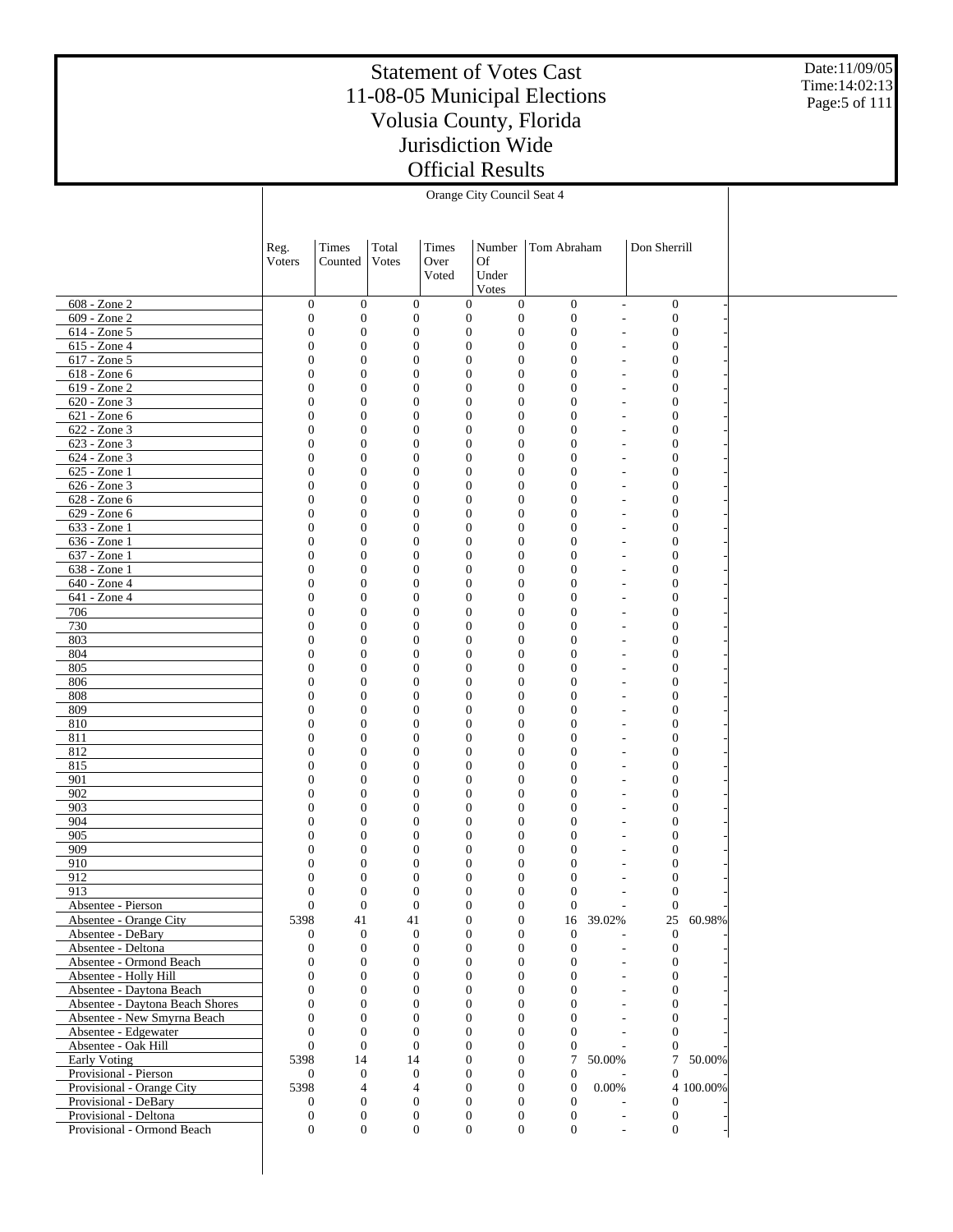Date:11/09/05 Time:14:02:13 Page:6 of 111

I

#### Statement of Votes Cast 11-08-05 Municipal Elections Volusia County, Florida Jurisdiction Wide Official Results Orange City Council Seat 4

|                                         | Reg.<br><b>Voters</b> | Times<br>Counted | Total<br>Votes | Times<br>Over | Number<br><b>Of</b> | Tom Abraham |        | Don Sherrill |        |
|-----------------------------------------|-----------------------|------------------|----------------|---------------|---------------------|-------------|--------|--------------|--------|
|                                         |                       |                  |                | Voted         | Under<br>Votes      |             |        |              |        |
| Provisional - Holly Hill                |                       |                  | 0              |               |                     | $\Omega$    |        | $\Omega$     |        |
| Provisional - Daytona Beach             |                       |                  |                | 0             |                     | 0           |        |              |        |
| Provisional - Daytona Beach Shores      |                       |                  |                | 0             |                     |             |        |              |        |
| Provisional - New Smyrna Beach          |                       |                  |                |               |                     |             |        |              |        |
| Provisional - Edgewater                 |                       |                  |                | 0             |                     |             |        |              |        |
| Provisional - Oak Hill                  |                       |                  |                |               |                     |             |        |              |        |
| Unscanned - Pierson                     |                       |                  |                | 0             |                     |             |        |              |        |
| Unscanned - Orange City                 | 5398                  |                  |                | 0             |                     |             |        |              |        |
| Unscanned - DeBary                      |                       |                  |                | 0             |                     |             |        |              |        |
| Unscanned - Deltona                     |                       |                  |                | 0             | 0                   | 0           |        |              |        |
| Unscanned - Ormond Beach                |                       |                  |                | 0             |                     | 0           |        |              |        |
| Unscanned - Holly Hill                  |                       |                  |                | 0             | $\Omega$            | 0           |        |              |        |
| Unscanned - Daytona Beach               |                       |                  |                | 0             |                     |             |        |              |        |
| <b>Unscanned - Daytona Beach Shores</b> |                       |                  | $\Omega$       | 0             | $\Omega$            | 0           |        |              |        |
| Unscanned - New Smyrna Beach            |                       |                  |                | 0             |                     |             |        |              |        |
| Unscanned - Edgewater                   |                       |                  | 0              | 0             | $\Omega$            | 0           |        |              |        |
| Unscanned - Oak Hill                    |                       |                  |                |               |                     |             |        |              |        |
| Total                                   | 5398                  | 753              | 745            | 0             | 8                   | 363         | 48.72% | 382          | 51.28% |
|                                         |                       |                  |                |               |                     |             |        |              |        |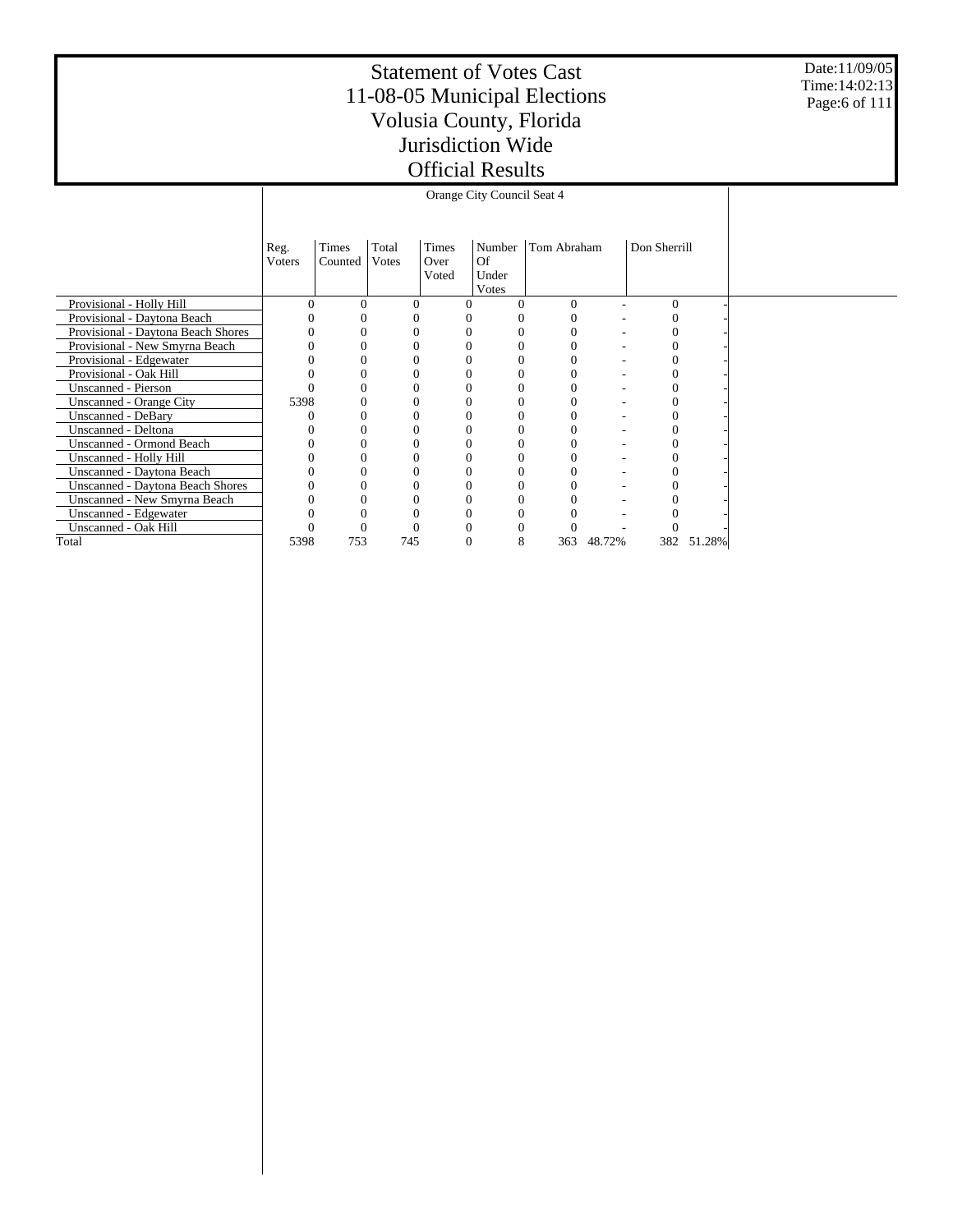Date:11/09/05 Time:14:02:13 Page:7 of 111

# Statement of Votes Cast 11-08-05 Municipal Elections Volusia County, Florida Jurisdiction Wide Official Results

Orange City Council Seat 6

|                              | Reg.                             | Times                                | Total                                | Times                                |                                      | Number   Tom Laputka                 |        | Jim Mahoney                          |        |
|------------------------------|----------------------------------|--------------------------------------|--------------------------------------|--------------------------------------|--------------------------------------|--------------------------------------|--------|--------------------------------------|--------|
|                              | Voters                           | Counted                              | Votes                                | Over                                 | Of                                   |                                      |        |                                      |        |
|                              |                                  |                                      |                                      | Voted                                | Under<br>Votes                       |                                      |        |                                      |        |
| Jurisdiction Wide            |                                  |                                      |                                      |                                      |                                      |                                      |        |                                      |        |
| 105                          | $\boldsymbol{0}$                 | $\boldsymbol{0}$                     | $\boldsymbol{0}$                     | $\boldsymbol{0}$                     | $\boldsymbol{0}$                     | $\boldsymbol{0}$                     |        | $\boldsymbol{0}$                     |        |
| 303                          | 2828                             | 510                                  | 498                                  | $\boldsymbol{0}$                     | 12                                   | 169                                  | 33.94% | 329                                  | 66.06% |
| 304<br>305                   | $\mathbf{0}$<br>$\mathbf{0}$     | $\boldsymbol{0}$<br>$\boldsymbol{0}$ | $\boldsymbol{0}$<br>$\boldsymbol{0}$ | $\boldsymbol{0}$<br>$\boldsymbol{0}$ | $\boldsymbol{0}$<br>$\boldsymbol{0}$ | $\boldsymbol{0}$<br>$\boldsymbol{0}$ | Ĭ.     | $\boldsymbol{0}$<br>$\boldsymbol{0}$ |        |
| 306                          | $\theta$                         | $\mathbf{0}$                         | $\boldsymbol{0}$                     | $\boldsymbol{0}$                     | $\boldsymbol{0}$                     | $\mathbf{0}$                         |        | $\boldsymbol{0}$                     |        |
| 307                          | $\boldsymbol{0}$                 | $\mathbf{0}$                         | $\boldsymbol{0}$                     | $\boldsymbol{0}$                     | $\boldsymbol{0}$                     | $\boldsymbol{0}$                     |        | $\boldsymbol{0}$                     |        |
| 309                          | 2570                             | 184                                  | 178                                  | $\boldsymbol{0}$                     | 6                                    | 94                                   | 52.81% | 84                                   | 47.19% |
| 310                          | $\mathbf{0}$                     | $\mathbf{0}$                         | $\boldsymbol{0}$                     | $\boldsymbol{0}$                     | $\boldsymbol{0}$                     | $\boldsymbol{0}$                     |        | $\boldsymbol{0}$                     |        |
| 311                          | $\mathbf{0}$                     | $\boldsymbol{0}$                     | $\boldsymbol{0}$                     | $\boldsymbol{0}$                     | $\boldsymbol{0}$                     | $\boldsymbol{0}$                     | ÷,     | $\boldsymbol{0}$                     |        |
| 401 - Zone 2<br>402 - Zone 2 | $\overline{0}$<br>$\overline{0}$ | $\boldsymbol{0}$<br>$\boldsymbol{0}$ | $\mathbf{0}$<br>$\boldsymbol{0}$     | $\boldsymbol{0}$<br>$\boldsymbol{0}$ | $\boldsymbol{0}$<br>$\boldsymbol{0}$ | $\boldsymbol{0}$<br>$\boldsymbol{0}$ |        | $\boldsymbol{0}$<br>$\boldsymbol{0}$ |        |
| 403 - Zone 1                 | $\overline{0}$                   | $\boldsymbol{0}$                     | $\boldsymbol{0}$                     | $\boldsymbol{0}$                     | $\boldsymbol{0}$                     | $\boldsymbol{0}$                     |        | $\boldsymbol{0}$                     |        |
| 405 - Zone 1                 | $\overline{0}$                   | $\boldsymbol{0}$                     | $\boldsymbol{0}$                     | $\boldsymbol{0}$                     | $\boldsymbol{0}$                     | $\boldsymbol{0}$                     |        | $\boldsymbol{0}$                     |        |
| 406 - Zone 2                 | $\overline{0}$                   | $\boldsymbol{0}$                     | $\boldsymbol{0}$                     | $\boldsymbol{0}$                     | $\boldsymbol{0}$                     | $\boldsymbol{0}$                     |        | $\boldsymbol{0}$                     |        |
| 407 - Zone 3                 | $\overline{0}$                   | $\boldsymbol{0}$                     | $\boldsymbol{0}$                     | $\boldsymbol{0}$                     | $\boldsymbol{0}$                     | $\boldsymbol{0}$                     |        | $\boldsymbol{0}$                     |        |
| 408 - Zone 4<br>409 - Zone 5 | $\overline{0}$<br>$\overline{0}$ | $\boldsymbol{0}$<br>$\boldsymbol{0}$ | $\boldsymbol{0}$<br>$\boldsymbol{0}$ | $\boldsymbol{0}$<br>$\boldsymbol{0}$ | $\boldsymbol{0}$<br>$\boldsymbol{0}$ | $\boldsymbol{0}$<br>$\boldsymbol{0}$ |        | $\boldsymbol{0}$<br>$\boldsymbol{0}$ |        |
| 410 - Zone 5                 | $\overline{0}$                   | $\boldsymbol{0}$                     | $\boldsymbol{0}$                     | $\boldsymbol{0}$                     | $\boldsymbol{0}$                     | $\boldsymbol{0}$                     |        | $\boldsymbol{0}$                     |        |
| 411 - Zone 6                 | $\overline{0}$                   | $\boldsymbol{0}$                     | $\boldsymbol{0}$                     | $\boldsymbol{0}$                     | $\boldsymbol{0}$                     | $\boldsymbol{0}$                     |        | $\boldsymbol{0}$                     |        |
| 413 - Zone 6                 | $\overline{0}$                   | $\boldsymbol{0}$                     | $\boldsymbol{0}$                     | $\boldsymbol{0}$                     | $\boldsymbol{0}$                     | $\boldsymbol{0}$                     |        | $\boldsymbol{0}$                     |        |
| 414 - Zone 5                 | $\overline{0}$                   | $\boldsymbol{0}$                     | $\boldsymbol{0}$                     | $\boldsymbol{0}$                     | $\boldsymbol{0}$                     | $\boldsymbol{0}$                     |        | $\boldsymbol{0}$                     |        |
| 415 - Zone 4                 | $\overline{0}$                   | $\boldsymbol{0}$                     | $\boldsymbol{0}$                     | $\boldsymbol{0}$                     | $\boldsymbol{0}$                     | $\boldsymbol{0}$                     |        | $\boldsymbol{0}$                     |        |
| 416 - Zone 4                 | $\theta$<br>$\overline{0}$       | $\boldsymbol{0}$                     | $\boldsymbol{0}$                     | $\boldsymbol{0}$                     | $\boldsymbol{0}$                     | $\boldsymbol{0}$                     |        | $\boldsymbol{0}$                     |        |
| 417 - Zone 3<br>418 - Zone 6 | $\theta$                         | $\boldsymbol{0}$<br>$\boldsymbol{0}$ | $\boldsymbol{0}$<br>$\boldsymbol{0}$ | $\boldsymbol{0}$<br>$\boldsymbol{0}$ | $\boldsymbol{0}$<br>$\boldsymbol{0}$ | $\boldsymbol{0}$<br>$\boldsymbol{0}$ |        | $\boldsymbol{0}$<br>$\boldsymbol{0}$ |        |
| 419 - Zone 3                 | $\overline{0}$                   | $\boldsymbol{0}$                     | $\boldsymbol{0}$                     | $\boldsymbol{0}$                     | $\boldsymbol{0}$                     | $\boldsymbol{0}$                     |        | $\boldsymbol{0}$                     |        |
| 420 - Zone 6                 | $\theta$                         | $\boldsymbol{0}$                     | $\boldsymbol{0}$                     | $\boldsymbol{0}$                     | $\boldsymbol{0}$                     | $\boldsymbol{0}$                     |        | $\boldsymbol{0}$                     |        |
| 422 - Zone 1                 | $\overline{0}$                   | $\boldsymbol{0}$                     | $\boldsymbol{0}$                     | $\boldsymbol{0}$                     | $\boldsymbol{0}$                     | $\boldsymbol{0}$                     |        | $\boldsymbol{0}$                     |        |
| 423 - Zone 3                 | $\overline{0}$                   | $\boldsymbol{0}$                     | $\boldsymbol{0}$                     | $\boldsymbol{0}$                     | $\boldsymbol{0}$                     | $\boldsymbol{0}$                     |        | $\boldsymbol{0}$                     |        |
| 424 - Zone 4                 | $\overline{0}$                   | $\boldsymbol{0}$                     | $\boldsymbol{0}$                     | $\boldsymbol{0}$                     | $\boldsymbol{0}$                     | $\boldsymbol{0}$                     |        | $\boldsymbol{0}$                     |        |
| 426 - Zone 2<br>427 - Zone 5 | $\overline{0}$<br>$\overline{0}$ | $\boldsymbol{0}$<br>$\boldsymbol{0}$ | $\boldsymbol{0}$<br>$\boldsymbol{0}$ | $\boldsymbol{0}$<br>$\boldsymbol{0}$ | $\boldsymbol{0}$<br>$\boldsymbol{0}$ | $\boldsymbol{0}$<br>$\boldsymbol{0}$ |        | $\boldsymbol{0}$<br>$\boldsymbol{0}$ |        |
| 428 - Zone 1                 | $\overline{0}$                   | $\boldsymbol{0}$                     | $\boldsymbol{0}$                     | $\boldsymbol{0}$                     | $\boldsymbol{0}$                     | $\boldsymbol{0}$                     |        | $\boldsymbol{0}$                     |        |
| 429 - Zone 4                 | $\overline{0}$                   | $\boldsymbol{0}$                     | $\boldsymbol{0}$                     | $\boldsymbol{0}$                     | $\boldsymbol{0}$                     | $\mathbf{0}$                         |        | $\boldsymbol{0}$                     |        |
| 501 - Zone 1                 | $\overline{0}$                   | $\boldsymbol{0}$                     | $\boldsymbol{0}$                     | $\boldsymbol{0}$                     | $\boldsymbol{0}$                     | $\boldsymbol{0}$                     |        | $\boldsymbol{0}$                     |        |
| 506 - Zone 1                 | $\overline{0}$                   | $\boldsymbol{0}$                     | $\boldsymbol{0}$                     | $\boldsymbol{0}$                     | $\boldsymbol{0}$                     | $\boldsymbol{0}$                     |        | $\boldsymbol{0}$                     |        |
| 508 - Zone 3                 | $\overline{0}$                   | $\boldsymbol{0}$                     | $\boldsymbol{0}$                     | $\boldsymbol{0}$                     | $\boldsymbol{0}$                     | $\boldsymbol{0}$                     |        | $\boldsymbol{0}$                     |        |
| 509 - Zone 3<br>510 - Zone 3 | $\overline{0}$<br>$\overline{0}$ | $\boldsymbol{0}$<br>$\boldsymbol{0}$ | $\boldsymbol{0}$<br>$\boldsymbol{0}$ | $\boldsymbol{0}$<br>$\boldsymbol{0}$ | $\boldsymbol{0}$<br>$\boldsymbol{0}$ | $\boldsymbol{0}$<br>$\boldsymbol{0}$ |        | $\boldsymbol{0}$<br>$\boldsymbol{0}$ |        |
| 512 - Zone 3                 | $\overline{0}$                   | $\boldsymbol{0}$                     | $\boldsymbol{0}$                     | $\overline{0}$                       | $\boldsymbol{0}$                     | $\mathbf{0}$                         |        | $\boldsymbol{0}$                     |        |
| 513 - Zone 3                 | $\mathbf{0}$                     | $\boldsymbol{0}$                     | $\mathbf{0}$                         | $\overline{0}$                       | $\boldsymbol{0}$                     | $\boldsymbol{0}$                     |        | $\boldsymbol{0}$                     |        |
| $514 - Zone$ 2               | $\theta$                         | $\boldsymbol{0}$                     | $\mathbf{0}$                         | $\boldsymbol{0}$                     | $\boldsymbol{0}$                     | $\mathbf{0}$                         |        | $\boldsymbol{0}$                     |        |
| 515 - Zone 1                 | $\mathbf{0}$                     | $\boldsymbol{0}$                     | $\boldsymbol{0}$                     | $\mathbf{0}$                         | $\boldsymbol{0}$                     | $\boldsymbol{0}$                     |        | $\boldsymbol{0}$                     |        |
| 516 - Zone 1                 | $\Omega$                         | $\Omega$                             | $\Omega$                             | $\Omega$                             | $\Omega$                             | $\Omega$                             |        | $\Omega$                             |        |
| 517 - Zone 2<br>519 - Zone 2 | $\overline{0}$<br>$\mathbf{0}$   | $\boldsymbol{0}$<br>$\boldsymbol{0}$ | $\boldsymbol{0}$<br>$\boldsymbol{0}$ | $\boldsymbol{0}$<br>$\boldsymbol{0}$ | $\boldsymbol{0}$<br>$\boldsymbol{0}$ | $\theta$<br>$\boldsymbol{0}$         |        | $\mathbf{0}$<br>$\mathbf{0}$         |        |
| 521 - Zone 4                 | $\mathbf{0}$                     | $\overline{0}$                       | $\mathbf{0}$                         | $\mathbf{0}$                         | $\mathbf{0}$                         | $\overline{0}$                       |        | $\mathbf{0}$                         |        |
| 522 - Zone 4                 | $\Omega$                         | $\overline{0}$                       | $\overline{0}$                       | $\theta$                             | $\mathbf{0}$                         | $\overline{0}$                       |        | $\mathbf{0}$                         |        |
| 525 - Zone 4                 | $\Omega$                         | $\overline{0}$                       | $\mathbf{0}$                         | $\theta$                             | $\mathbf{0}$                         | $\theta$                             |        | $\theta$                             |        |
| 526                          | $\Omega$                         | $\overline{0}$                       | $\overline{0}$                       | $\theta$                             | $\mathbf{0}$                         | $\overline{0}$                       |        | $\mathbf{0}$                         |        |
| 527                          | $\Omega$<br>$\Omega$             | $\overline{0}$<br>$\overline{0}$     | $\mathbf{0}$<br>$\overline{0}$       | $\mathbf{0}$<br>$\mathbf{0}$         | $\mathbf{0}$<br>$\mathbf{0}$         | $\theta$<br>$\overline{0}$           |        | $\theta$<br>$\mathbf{0}$             |        |
| 528<br>529                   | $\Omega$                         | $\overline{0}$                       | $\mathbf{0}$                         | $\mathbf{0}$                         | $\mathbf{0}$                         | $\overline{0}$                       |        | $\theta$                             |        |
| 533 - Zone 4                 | $\Omega$                         | $\overline{0}$                       | $\overline{0}$                       | $\theta$                             | $\mathbf{0}$                         | $\overline{0}$                       |        | $\mathbf{0}$                         |        |
| 534                          | $\Omega$                         | $\overline{0}$                       | $\mathbf{0}$                         | $\mathbf{0}$                         | $\mathbf{0}$                         | $\overline{0}$                       |        | $\theta$                             |        |
| 602 - Zone 4                 | $\Omega$                         | $\theta$                             | $\overline{0}$                       | $\theta$                             | $\mathbf{0}$                         | $\overline{0}$                       |        | $\mathbf{0}$                         |        |
| 603 - Zone 5                 | $\mathbf{0}$                     | $\overline{0}$                       | $\mathbf{0}$                         | $\theta$                             | $\mathbf{0}$                         | $\overline{0}$                       |        | $\boldsymbol{0}$                     |        |
| 605 - Zone 5                 | $\boldsymbol{0}$                 | $\boldsymbol{0}$                     | $\boldsymbol{0}$                     | $\boldsymbol{0}$                     | $\boldsymbol{0}$                     | $\boldsymbol{0}$                     |        | $\boldsymbol{0}$                     |        |
| 607 - Zone 2                 | $\mathbf{0}$                     | $\mathbf{0}$                         | $\boldsymbol{0}$                     | $\mathbf{0}$                         | $\boldsymbol{0}$                     | $\boldsymbol{0}$                     |        | $\boldsymbol{0}$                     |        |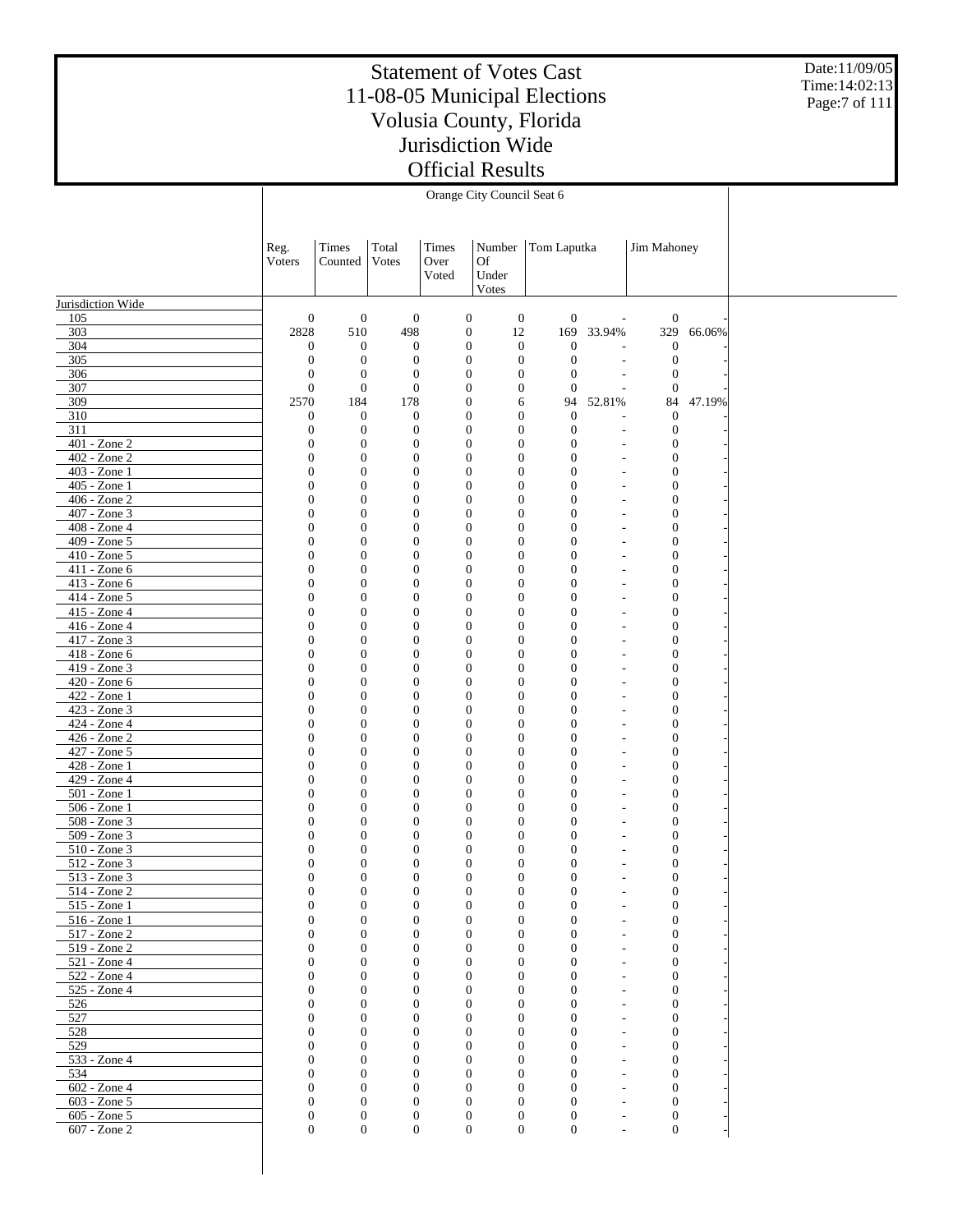Date:11/09/05 Time:14:02:13 Page:8 of 111

#### Statement of Votes Cast 11-08-05 Municipal Elections Volusia County, Florida Jurisdiction Wide Official Results Orange City Council Seat 6

|                                 |                  |                  |                |                        | Orange City Council Seat of           |                                      |                          |                  |           |  |
|---------------------------------|------------------|------------------|----------------|------------------------|---------------------------------------|--------------------------------------|--------------------------|------------------|-----------|--|
|                                 | Reg.<br>Voters   | Times<br>Counted | Total<br>Votes | Times<br>Over<br>Voted | Number<br><b>Of</b><br>Under<br>Votes | Tom Laputka                          |                          | Jim Mahoney      |           |  |
| 608 - Zone 2                    | $\boldsymbol{0}$ | $\mathbf{0}$     |                | $\mathbf{0}$           | $\boldsymbol{0}$                      | $\boldsymbol{0}$<br>$\mathbf{0}$     | ÷,                       | $\boldsymbol{0}$ |           |  |
| 609 - Zone 2                    | $\boldsymbol{0}$ | $\boldsymbol{0}$ |                | $\boldsymbol{0}$       | $\boldsymbol{0}$                      | $\boldsymbol{0}$<br>$\boldsymbol{0}$ | $\overline{a}$           | $\boldsymbol{0}$ |           |  |
| 614 - Zone 5                    | $\mathbf{0}$     | $\boldsymbol{0}$ |                | $\boldsymbol{0}$       | $\boldsymbol{0}$                      | $\boldsymbol{0}$<br>$\boldsymbol{0}$ |                          | $\boldsymbol{0}$ |           |  |
| 615 - Zone 4                    | $\mathbf{0}$     | $\boldsymbol{0}$ |                | $\mathbf{0}$           | $\boldsymbol{0}$                      | $\boldsymbol{0}$<br>$\boldsymbol{0}$ |                          | $\boldsymbol{0}$ |           |  |
| 617 - Zone 5                    | $\mathbf{0}$     | $\boldsymbol{0}$ |                | $\mathbf{0}$           | $\boldsymbol{0}$                      | $\boldsymbol{0}$<br>$\mathbf{0}$     |                          | $\boldsymbol{0}$ |           |  |
| 618 - Zone 6                    | $\mathbf{0}$     | $\boldsymbol{0}$ |                | $\mathbf{0}$           | $\boldsymbol{0}$                      | $\boldsymbol{0}$<br>$\mathbf{0}$     |                          | $\boldsymbol{0}$ |           |  |
| 619 - Zone 2                    | $\mathbf{0}$     | $\boldsymbol{0}$ |                | $\boldsymbol{0}$       | $\boldsymbol{0}$                      | $\boldsymbol{0}$<br>$\mathbf{0}$     |                          | $\boldsymbol{0}$ |           |  |
| 620 - Zone 3                    | $\mathbf{0}$     | $\boldsymbol{0}$ |                | $\mathbf{0}$           | $\boldsymbol{0}$                      | $\boldsymbol{0}$<br>$\mathbf{0}$     |                          | $\boldsymbol{0}$ |           |  |
| 621 - Zone 6                    | $\mathbf{0}$     | $\boldsymbol{0}$ |                | $\boldsymbol{0}$       | $\boldsymbol{0}$                      | $\boldsymbol{0}$<br>$\mathbf{0}$     |                          | $\boldsymbol{0}$ |           |  |
| 622 - Zone 3                    | $\mathbf{0}$     | $\boldsymbol{0}$ |                | $\mathbf{0}$           | $\boldsymbol{0}$                      | $\boldsymbol{0}$<br>$\mathbf{0}$     |                          | $\boldsymbol{0}$ |           |  |
| 623 - Zone 3                    | $\mathbf{0}$     | $\boldsymbol{0}$ |                | $\boldsymbol{0}$       | $\boldsymbol{0}$<br>$\boldsymbol{0}$  | $\mathbf{0}$                         |                          | $\boldsymbol{0}$ |           |  |
| 624 - Zone 3                    | $\mathbf{0}$     | $\boldsymbol{0}$ |                | $\mathbf{0}$           | $\boldsymbol{0}$                      | $\boldsymbol{0}$<br>$\mathbf{0}$     |                          | $\boldsymbol{0}$ |           |  |
| 625 - Zone 1                    | $\mathbf{0}$     | $\boldsymbol{0}$ |                | $\mathbf{0}$           | $\boldsymbol{0}$<br>$\boldsymbol{0}$  | $\mathbf{0}$                         |                          | $\boldsymbol{0}$ |           |  |
| 626 - Zone 3                    | $\mathbf{0}$     | $\boldsymbol{0}$ |                | $\mathbf{0}$           | $\boldsymbol{0}$                      | $\boldsymbol{0}$<br>$\mathbf{0}$     |                          | $\boldsymbol{0}$ |           |  |
| 628 - Zone 6                    | $\mathbf{0}$     | $\mathbf{0}$     |                | $\boldsymbol{0}$       | $\boldsymbol{0}$<br>$\boldsymbol{0}$  | $\mathbf{0}$                         |                          | $\boldsymbol{0}$ |           |  |
| 629 - Zone 6                    | $\mathbf{0}$     | $\boldsymbol{0}$ |                | $\mathbf{0}$           | $\boldsymbol{0}$                      | $\boldsymbol{0}$<br>$\mathbf{0}$     |                          | $\boldsymbol{0}$ |           |  |
| $633 - Z$ one 1                 | $\mathbf{0}$     | $\boldsymbol{0}$ |                | $\mathbf{0}$           | $\boldsymbol{0}$<br>$\boldsymbol{0}$  | $\mathbf{0}$                         |                          | $\boldsymbol{0}$ |           |  |
| 636 - Zone 1                    | $\mathbf{0}$     | $\boldsymbol{0}$ |                | $\mathbf{0}$           | $\boldsymbol{0}$                      | $\boldsymbol{0}$<br>$\mathbf{0}$     |                          | $\boldsymbol{0}$ |           |  |
| 637 - Zone 1                    | $\mathbf{0}$     | $\mathbf{0}$     |                | $\boldsymbol{0}$       | $\boldsymbol{0}$<br>$\boldsymbol{0}$  | $\mathbf{0}$                         |                          | $\boldsymbol{0}$ |           |  |
| 638 - Zone 1                    | $\mathbf{0}$     | $\boldsymbol{0}$ |                | $\mathbf{0}$           | $\boldsymbol{0}$                      | $\boldsymbol{0}$<br>$\mathbf{0}$     |                          | $\boldsymbol{0}$ |           |  |
| 640 - Zone 4                    | $\mathbf{0}$     | $\mathbf{0}$     |                | $\mathbf{0}$           | $\boldsymbol{0}$<br>$\boldsymbol{0}$  | $\mathbf{0}$                         |                          | $\boldsymbol{0}$ |           |  |
| 641 - Zone 4                    | $\mathbf{0}$     | $\boldsymbol{0}$ |                | $\mathbf{0}$           | $\boldsymbol{0}$                      | $\boldsymbol{0}$<br>$\mathbf{0}$     |                          | $\boldsymbol{0}$ |           |  |
| 706                             | $\mathbf{0}$     | $\mathbf{0}$     |                | $\boldsymbol{0}$       | $\boldsymbol{0}$<br>$\boldsymbol{0}$  | $\mathbf{0}$                         |                          | $\boldsymbol{0}$ |           |  |
| 730                             | $\mathbf{0}$     | $\boldsymbol{0}$ |                | $\mathbf{0}$           | $\boldsymbol{0}$                      | $\boldsymbol{0}$<br>$\mathbf{0}$     |                          | $\boldsymbol{0}$ |           |  |
| 803                             | $\mathbf{0}$     | $\mathbf{0}$     |                | $\mathbf{0}$           | $\boldsymbol{0}$<br>$\boldsymbol{0}$  | $\mathbf{0}$                         |                          | $\boldsymbol{0}$ |           |  |
| 804                             | $\mathbf{0}$     | $\boldsymbol{0}$ |                | $\mathbf{0}$           | $\boldsymbol{0}$                      | $\boldsymbol{0}$<br>$\mathbf{0}$     |                          | $\boldsymbol{0}$ |           |  |
| 805                             | $\mathbf{0}$     | $\mathbf{0}$     |                | $\boldsymbol{0}$       | $\boldsymbol{0}$<br>$\boldsymbol{0}$  | $\mathbf{0}$                         |                          | $\boldsymbol{0}$ |           |  |
| 806                             | $\mathbf{0}$     | $\boldsymbol{0}$ |                | $\mathbf{0}$           | $\boldsymbol{0}$                      | $\boldsymbol{0}$<br>$\mathbf{0}$     |                          | $\boldsymbol{0}$ |           |  |
| 808                             | $\mathbf{0}$     | $\mathbf{0}$     |                | $\mathbf{0}$           | $\boldsymbol{0}$                      | $\boldsymbol{0}$<br>$\mathbf{0}$     |                          | $\boldsymbol{0}$ |           |  |
| 809                             | $\mathbf{0}$     | $\boldsymbol{0}$ |                | $\mathbf{0}$           | $\boldsymbol{0}$                      | $\boldsymbol{0}$<br>$\mathbf{0}$     |                          | $\boldsymbol{0}$ |           |  |
| 810                             | $\mathbf{0}$     | $\mathbf{0}$     |                | $\boldsymbol{0}$       | $\boldsymbol{0}$<br>$\boldsymbol{0}$  | $\mathbf{0}$                         |                          | $\boldsymbol{0}$ |           |  |
| 811                             | $\mathbf{0}$     | $\boldsymbol{0}$ |                | $\mathbf{0}$           | $\boldsymbol{0}$                      | $\boldsymbol{0}$<br>$\mathbf{0}$     |                          | $\boldsymbol{0}$ |           |  |
| 812                             | $\mathbf{0}$     | $\mathbf{0}$     |                | $\boldsymbol{0}$       | $\boldsymbol{0}$                      | $\boldsymbol{0}$<br>$\mathbf{0}$     |                          | $\boldsymbol{0}$ |           |  |
| 815                             | $\mathbf{0}$     | $\boldsymbol{0}$ |                | $\mathbf{0}$           | $\boldsymbol{0}$                      | $\boldsymbol{0}$<br>$\mathbf{0}$     |                          | $\boldsymbol{0}$ |           |  |
| 901                             | $\mathbf{0}$     | $\mathbf{0}$     |                | $\boldsymbol{0}$       | $\boldsymbol{0}$                      | $\boldsymbol{0}$<br>$\mathbf{0}$     |                          | $\boldsymbol{0}$ |           |  |
| 902                             | $\mathbf{0}$     | $\boldsymbol{0}$ |                | $\mathbf{0}$           | $\boldsymbol{0}$                      | $\boldsymbol{0}$<br>$\mathbf{0}$     |                          | $\boldsymbol{0}$ |           |  |
| 903                             | $\mathbf{0}$     | $\boldsymbol{0}$ |                | $\boldsymbol{0}$       | $\boldsymbol{0}$                      | $\boldsymbol{0}$<br>$\mathbf{0}$     |                          | $\boldsymbol{0}$ |           |  |
| 904                             | $\mathbf{0}$     | $\boldsymbol{0}$ |                | $\mathbf{0}$           | $\boldsymbol{0}$                      | $\boldsymbol{0}$<br>$\mathbf{0}$     |                          | $\boldsymbol{0}$ |           |  |
| 905                             | $\mathbf{0}$     | $\boldsymbol{0}$ |                | $\mathbf{0}$           | $\boldsymbol{0}$                      | $\boldsymbol{0}$<br>$\mathbf{0}$     |                          | $\boldsymbol{0}$ |           |  |
| 909                             | $\overline{0}$   | $\boldsymbol{0}$ |                | $\mathbf{0}$           | $\boldsymbol{0}$                      | $\boldsymbol{0}$<br>$\mathbf{0}$     |                          | $\boldsymbol{0}$ |           |  |
| $\overline{910}$                | $\overline{0}$   | $\boldsymbol{0}$ |                | $\boldsymbol{0}$       | $\boldsymbol{0}$<br>$\boldsymbol{0}$  | $\mathbf{0}$                         |                          | $\boldsymbol{0}$ |           |  |
| 912                             | $\mathbf{0}$     | $\mathbf{0}$     |                | $\mathbf{0}$           | $\boldsymbol{0}$                      | $\boldsymbol{0}$<br>$\overline{0}$   |                          | $\boldsymbol{0}$ |           |  |
| 913                             | $\Omega$         | $\mathbf{0}$     |                | $\mathbf{0}$           | $\Omega$                              | $\boldsymbol{0}$<br>$\Omega$         |                          | $\boldsymbol{0}$ |           |  |
| Absentee - Pierson              | $\boldsymbol{0}$ | $\boldsymbol{0}$ |                | $\boldsymbol{0}$       | $\boldsymbol{0}$                      | $\boldsymbol{0}$<br>$\boldsymbol{0}$ | $\overline{\phantom{a}}$ | $\boldsymbol{0}$ |           |  |
| Absentee - Orange City          | 5398             | 41               | 41             |                        | $\boldsymbol{0}$                      | 13<br>$\overline{0}$                 | 31.71%                   | 28               | 68.29%    |  |
| Absentee - DeBary               | $\mathbf{0}$     | $\theta$         |                | $\mathbf{0}$           | $\boldsymbol{0}$                      | $\mathbf{0}$<br>$\overline{0}$       |                          | $\boldsymbol{0}$ |           |  |
| Absentee - Deltona              | $\Omega$         | $\overline{0}$   |                | $\boldsymbol{0}$       | $\boldsymbol{0}$                      | $\overline{0}$<br>$\overline{0}$     |                          | $\boldsymbol{0}$ |           |  |
| Absentee - Ormond Beach         | $\Omega$         | $\overline{0}$   |                | $\boldsymbol{0}$       | $\boldsymbol{0}$                      | $\overline{0}$<br>$\mathbf{0}$       |                          | 0                |           |  |
| Absentee - Holly Hill           | $\Omega$         | $\overline{0}$   |                | $\boldsymbol{0}$       | $\boldsymbol{0}$                      | $\overline{0}$<br>$\overline{0}$     |                          | $\boldsymbol{0}$ |           |  |
| Absentee - Daytona Beach        | $\Omega$         | $\overline{0}$   |                | $\boldsymbol{0}$       | $\boldsymbol{0}$                      | $\overline{0}$<br>$\theta$           |                          | 0                |           |  |
| Absentee - Daytona Beach Shores | $\Omega$         | $\overline{0}$   |                | $\boldsymbol{0}$       | $\boldsymbol{0}$                      | $\overline{0}$<br>$\overline{0}$     |                          | $\mathbf{0}$     |           |  |
| Absentee - New Smyrna Beach     | $\Omega$         | $\overline{0}$   |                | $\boldsymbol{0}$       | $\boldsymbol{0}$                      | $\overline{0}$<br>$\overline{0}$     |                          | $\overline{0}$   |           |  |
| Absentee - Edgewater            | $\mathbf{0}$     | $\mathbf{0}$     |                | $\boldsymbol{0}$       | $\boldsymbol{0}$                      | $\overline{0}$<br>0                  |                          | $\mathbf{0}$     |           |  |
| Absentee - Oak Hill             | $\Omega$         | $\mathbf{0}$     |                | $\mathbf{0}$           | $\boldsymbol{0}$                      | $\overline{0}$<br>$\overline{0}$     |                          | $\overline{0}$   |           |  |
| Early Voting                    | 5398             | 14               | 11             |                        | $\boldsymbol{0}$                      | 6<br>3                               | 54.55%                   | 5                | 45.45%    |  |
| Provisional - Pierson           | $\Omega$         | $\theta$         |                | $\mathbf{0}$           | $\boldsymbol{0}$                      | $\overline{0}$<br>$\boldsymbol{0}$   |                          | $\mathbf{0}$     |           |  |
| Provisional - Orange City       | 5398             | 4                |                | 4                      | $\boldsymbol{0}$                      | $\overline{0}$<br>$\overline{0}$     | 0.00%                    |                  | 4 100.00% |  |
| Provisional - DeBary            | $\mathbf{0}$     | $\overline{0}$   |                | $\boldsymbol{0}$       | $\mathbf{0}$                          | $\overline{0}$<br>$\mathbf{0}$       |                          | $\boldsymbol{0}$ |           |  |
| Provisional - Deltona           | $\boldsymbol{0}$ | $\overline{0}$   |                | $\boldsymbol{0}$       | $\boldsymbol{0}$                      | $\boldsymbol{0}$<br>0                |                          | $\mathbf{0}$     |           |  |
| Provisional - Ormond Beach      | $\overline{0}$   | $\overline{0}$   |                | $\mathbf{0}$           | $\boldsymbol{0}$                      | $\overline{0}$<br>$\overline{0}$     |                          | $\overline{0}$   |           |  |
|                                 |                  |                  |                |                        |                                       |                                      |                          |                  |           |  |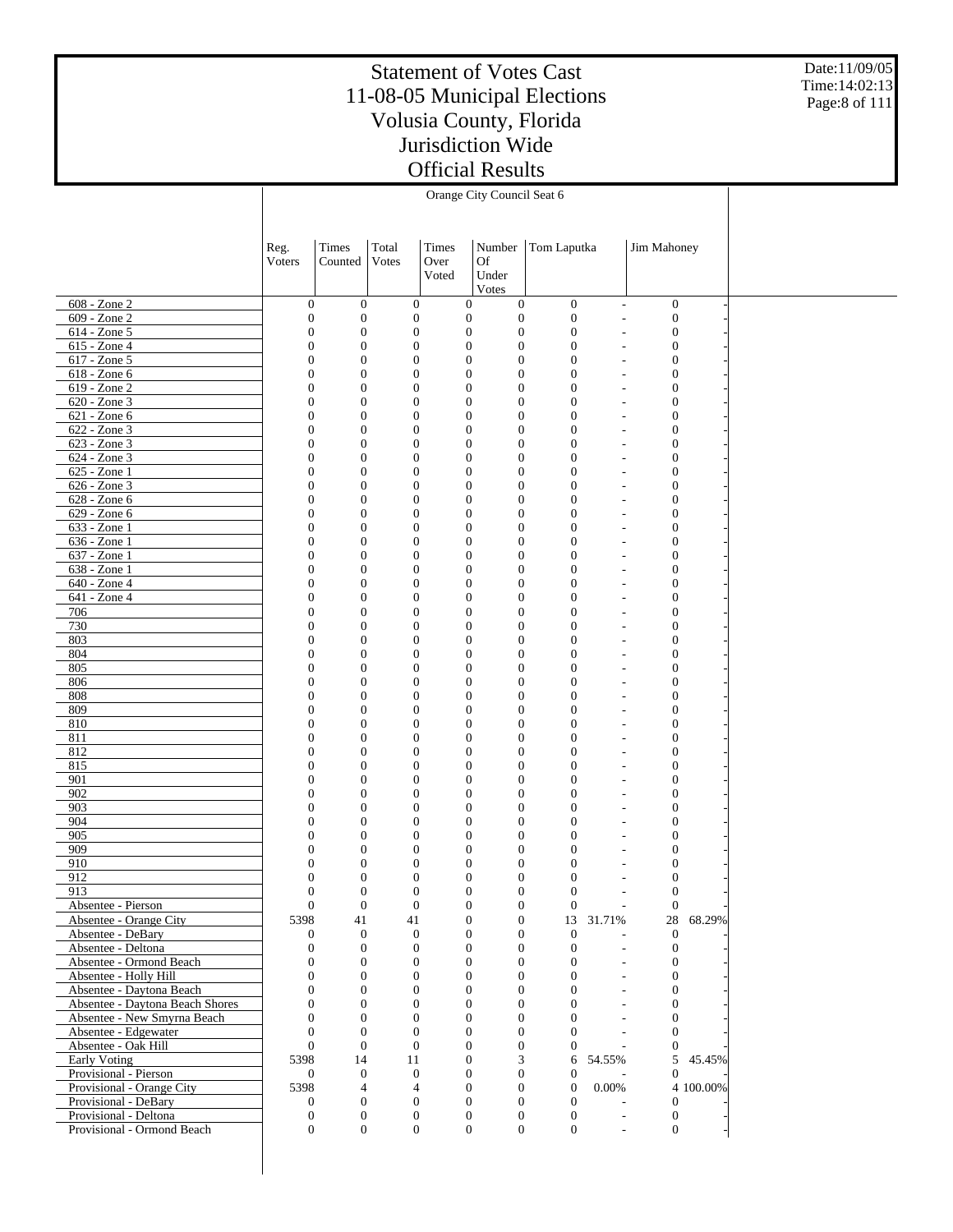Date:11/09/05 Time:14:02:13 Page:9 of 111

 $\overline{\phantom{a}}$ 

#### Statement of Votes Cast 11-08-05 Municipal Elections Volusia County, Florida Jurisdiction Wide Official Results Orange City Council Seat 6

|                                         | Reg.<br>Voters | Times<br>Counted | Total<br>Votes | Times<br>Over<br>Voted | Number<br>Of<br>Under<br>Votes | Tom Laputka |        | Jim Mahoney |        |
|-----------------------------------------|----------------|------------------|----------------|------------------------|--------------------------------|-------------|--------|-------------|--------|
| Provisional - Holly Hill                |                | $\Omega$         | $\Omega$       | 0                      |                                | $\Omega$    |        | 0           |        |
| Provisional - Daytona Beach             |                |                  |                | 0                      |                                |             |        |             |        |
| Provisional - Daytona Beach Shores      |                |                  |                | 0                      | $\Omega$                       |             |        |             |        |
| Provisional - New Smyrna Beach          |                |                  |                | 0                      | $\Omega$                       |             |        |             |        |
| Provisional - Edgewater                 |                |                  |                | 0                      | $\Omega$                       |             |        |             |        |
| Provisional - Oak Hill                  |                |                  |                | 0                      | $\Omega$                       |             | ۰      |             |        |
| <b>Unscanned - Pierson</b>              |                |                  |                | 0                      |                                |             |        |             |        |
| Unscanned - Orange City                 | 5398           | $\Omega$         | $\Omega$       | 0                      | $\Omega$                       |             | ۰      |             |        |
| Unscanned - DeBary                      |                |                  |                | 0                      |                                |             |        |             |        |
| Unscanned - Deltona                     |                |                  |                | 0                      | $\Omega$                       |             |        |             |        |
| Unscanned - Ormond Beach                |                |                  |                | 0                      |                                |             |        |             |        |
| Unscanned - Holly Hill                  |                |                  |                | 0                      | $\Omega$                       |             |        |             |        |
| Unscanned - Daytona Beach               |                |                  |                | 0                      |                                |             |        |             |        |
| <b>Unscanned - Daytona Beach Shores</b> |                |                  |                | 0                      |                                |             |        |             |        |
| Unscanned - New Smyrna Beach            |                |                  |                | 0                      |                                |             |        |             |        |
| Unscanned - Edgewater                   |                |                  | $\Omega$       | 0                      | 0                              |             |        |             |        |
| Unscanned - Oak Hill                    |                |                  |                |                        |                                |             |        |             |        |
| Total                                   | 5398           | 753              | 732            | 0                      | 21                             | 282         | 38.52% | 450         | 61.48% |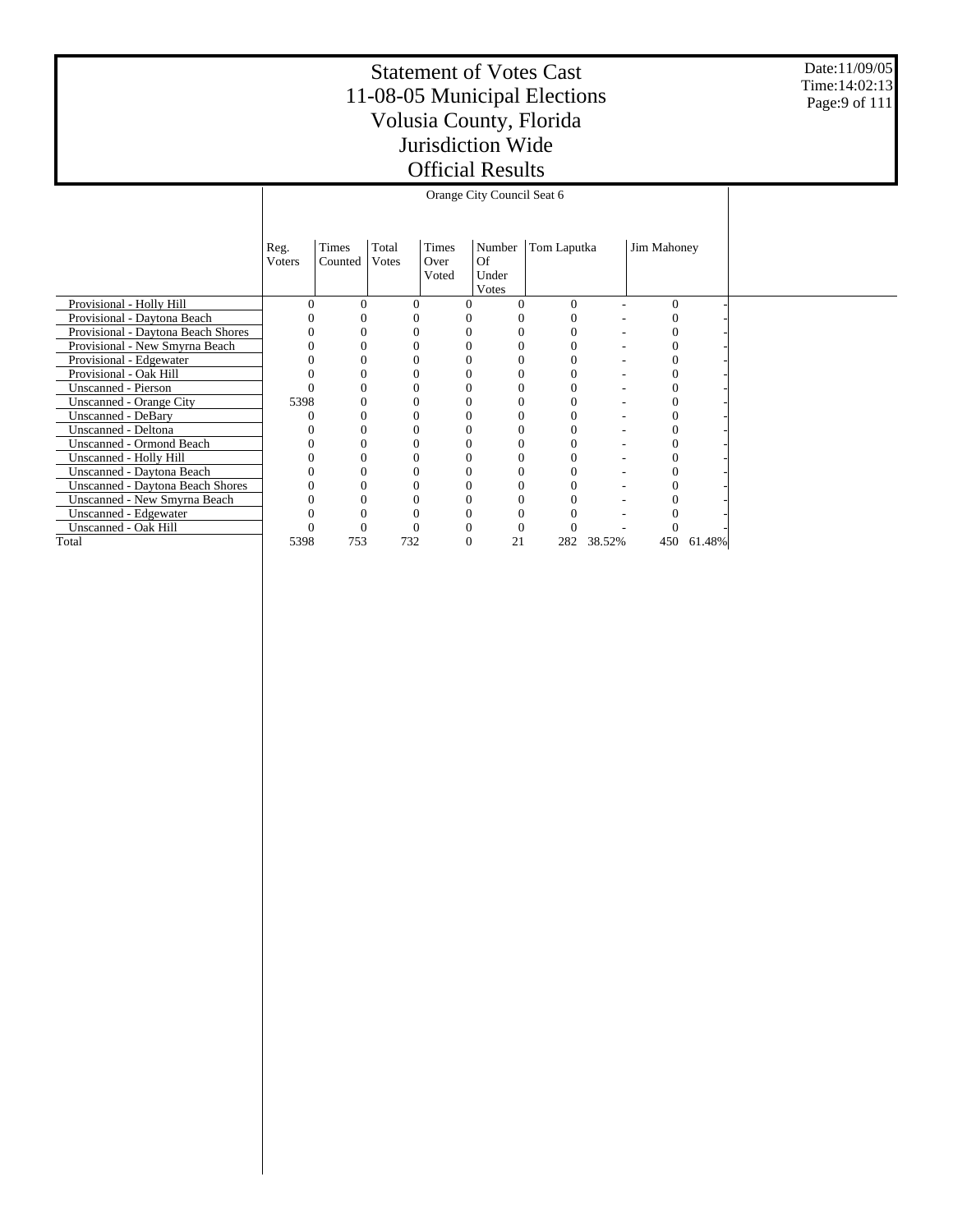Date:11/09/05 Time:14:02:13 Page:10 of 111

# Statement of Votes Cast 11-08-05 Municipal Elections Volusia County, Florida Jurisdiction Wide Official Results

DeBary Mayor/Seat 5

|                              | Reg.                             | Times                                | Total                                | Times         | Number                                                                       | George Coleman                       |                          | Greg France                          |            |
|------------------------------|----------------------------------|--------------------------------------|--------------------------------------|---------------|------------------------------------------------------------------------------|--------------------------------------|--------------------------|--------------------------------------|------------|
|                              | Voters                           | Counted                              | <b>Votes</b>                         | Over<br>Voted | Of<br>Under                                                                  |                                      |                          |                                      |            |
|                              |                                  |                                      |                                      |               | Votes                                                                        |                                      |                          |                                      |            |
| Jurisdiction Wide            |                                  |                                      |                                      |               |                                                                              |                                      |                          |                                      |            |
| 105<br>303                   | $\boldsymbol{0}$<br>$\mathbf{0}$ | $\boldsymbol{0}$                     | $\boldsymbol{0}$                     |               | $\boldsymbol{0}$<br>$\boldsymbol{0}$<br>$\boldsymbol{0}$<br>$\boldsymbol{0}$ | $\boldsymbol{0}$<br>$\boldsymbol{0}$ | $\overline{a}$<br>÷,     | $\boldsymbol{0}$<br>$\mathbf{0}$     |            |
| 304                          | 3311                             | $\boldsymbol{0}$<br>461              | $\boldsymbol{0}$<br>457              |               | $\boldsymbol{0}$<br>4                                                        |                                      | 222 48.58%               |                                      | 235 51.42% |
| 305                          | 2260                             | 368                                  | 363                                  |               | $\boldsymbol{0}$<br>5                                                        | 177                                  | 48.76%                   |                                      | 186 51.24% |
| 306                          | 1536                             | 283                                  | 276                                  |               | 7<br>$\boldsymbol{0}$                                                        |                                      | 137 49.64%               |                                      | 139 50.36% |
| 307                          | 1838                             | 305                                  | 304                                  |               | $\boldsymbol{0}$<br>$\mathbf{1}$                                             | 185                                  | 60.86%                   |                                      | 119 39.14% |
| 309                          | $\boldsymbol{0}$                 | $\boldsymbol{0}$                     | $\mathbf{0}$                         |               | $\boldsymbol{0}$<br>$\boldsymbol{0}$                                         | $\mathbf{0}$                         | $\overline{\phantom{a}}$ | $\mathbf{0}$                         |            |
| 310                          | 1585                             | 212                                  | 211                                  |               | $\boldsymbol{0}$<br>$\mathbf{1}$                                             | 120                                  | 56.87%                   | 91                                   | 43.13%     |
| 311<br>401 - Zone 2          | 2532<br>$\boldsymbol{0}$         | 482<br>$\mathbf{0}$                  | 473<br>$\boldsymbol{0}$              |               | $\boldsymbol{0}$<br>9<br>$\boldsymbol{0}$<br>$\boldsymbol{0}$                | 205<br>$\mathbf{0}$                  | 43.34%                   | $\boldsymbol{0}$                     | 268 56.66% |
| 402 - Zone 2                 | $\mathbf{0}$                     | $\boldsymbol{0}$                     | $\boldsymbol{0}$                     |               | $\boldsymbol{0}$<br>$\boldsymbol{0}$                                         | $\mathbf{0}$                         | ÷,                       | $\boldsymbol{0}$                     |            |
| 403 - Zone 1                 | $\mathbf{0}$                     | 0                                    | $\boldsymbol{0}$                     |               | $\boldsymbol{0}$<br>$\mathbf{0}$                                             | $\theta$                             |                          | $\boldsymbol{0}$                     |            |
| 405 - Zone 1                 | $\theta$                         | $\boldsymbol{0}$                     | $\boldsymbol{0}$                     |               | $\boldsymbol{0}$<br>$\mathbf{0}$                                             | $\overline{0}$                       |                          | $\boldsymbol{0}$                     |            |
| 406 - Zone 2                 | $\mathbf{0}$                     | $\boldsymbol{0}$                     | $\boldsymbol{0}$                     |               | $\boldsymbol{0}$<br>$\mathbf{0}$                                             | $\overline{0}$                       |                          | $\boldsymbol{0}$                     |            |
| 407 - Zone 3                 | $\theta$                         | $\boldsymbol{0}$                     | $\boldsymbol{0}$                     |               | $\boldsymbol{0}$<br>$\boldsymbol{0}$                                         | $\overline{0}$                       |                          | $\boldsymbol{0}$                     |            |
| 408 - Zone 4                 | $\mathbf{0}$                     | $\boldsymbol{0}$                     | $\boldsymbol{0}$                     |               | $\boldsymbol{0}$<br>$\boldsymbol{0}$                                         | $\boldsymbol{0}$                     |                          | $\boldsymbol{0}$                     |            |
| 409 - Zone 5<br>410 - Zone 5 | $\theta$<br>$\mathbf{0}$         | $\boldsymbol{0}$<br>$\boldsymbol{0}$ | $\boldsymbol{0}$<br>$\boldsymbol{0}$ |               | $\boldsymbol{0}$<br>$\boldsymbol{0}$<br>$\boldsymbol{0}$<br>$\mathbf{0}$     | $\overline{0}$<br>$\overline{0}$     |                          | $\boldsymbol{0}$<br>$\boldsymbol{0}$ |            |
| 411 - Zone 6                 | $\theta$                         | $\boldsymbol{0}$                     | $\boldsymbol{0}$                     |               | $\boldsymbol{0}$<br>$\boldsymbol{0}$                                         | $\overline{0}$                       |                          | $\boldsymbol{0}$                     |            |
| 413 - Zone 6                 | $\mathbf{0}$                     | $\boldsymbol{0}$                     | $\boldsymbol{0}$                     |               | $\boldsymbol{0}$<br>$\mathbf{0}$                                             | $\boldsymbol{0}$                     |                          | $\boldsymbol{0}$                     |            |
| 414 - Zone 5                 | $\theta$                         | $\boldsymbol{0}$                     | $\boldsymbol{0}$                     |               | $\boldsymbol{0}$<br>$\boldsymbol{0}$                                         | $\overline{0}$                       |                          | $\boldsymbol{0}$                     |            |
| 415 - Zone 4                 | $\mathbf{0}$                     | $\boldsymbol{0}$                     | $\boldsymbol{0}$                     |               | $\boldsymbol{0}$<br>$\boldsymbol{0}$                                         | $\overline{0}$                       |                          | $\boldsymbol{0}$                     |            |
| 416 - Zone 4                 | $\theta$                         | $\boldsymbol{0}$                     | $\boldsymbol{0}$                     |               | $\boldsymbol{0}$<br>$\boldsymbol{0}$                                         | $\overline{0}$                       |                          | $\boldsymbol{0}$                     |            |
| 417 - Zone 3                 | $\mathbf{0}$                     | $\boldsymbol{0}$                     | $\boldsymbol{0}$                     |               | $\boldsymbol{0}$<br>$\mathbf{0}$                                             | $\boldsymbol{0}$                     |                          | $\boldsymbol{0}$                     |            |
| 418 - Zone 6<br>419 - Zone 3 | $\theta$<br>$\mathbf{0}$         | $\boldsymbol{0}$<br>$\boldsymbol{0}$ | $\boldsymbol{0}$<br>$\boldsymbol{0}$ |               | $\boldsymbol{0}$<br>$\boldsymbol{0}$<br>$\boldsymbol{0}$<br>0                | $\overline{0}$<br>$\overline{0}$     |                          | $\boldsymbol{0}$<br>$\boldsymbol{0}$ |            |
| 420 - Zone 6                 | $\theta$                         | $\boldsymbol{0}$                     | $\boldsymbol{0}$                     |               | $\boldsymbol{0}$<br>$\boldsymbol{0}$                                         | $\overline{0}$                       |                          | $\boldsymbol{0}$                     |            |
| 422 - Zone 1                 | $\mathbf{0}$                     | $\boldsymbol{0}$                     | $\boldsymbol{0}$                     |               | $\boldsymbol{0}$<br>$\mathbf{0}$                                             | $\overline{0}$                       |                          | $\boldsymbol{0}$                     |            |
| 423 - Zone 3                 | $\theta$                         | $\boldsymbol{0}$                     | $\boldsymbol{0}$                     |               | $\boldsymbol{0}$<br>$\mathbf{0}$                                             | $\overline{0}$                       |                          | $\boldsymbol{0}$                     |            |
| 424 - Zone 4                 | $\mathbf{0}$                     | $\boldsymbol{0}$                     | $\boldsymbol{0}$                     |               | $\boldsymbol{0}$<br>0                                                        | $\overline{0}$                       |                          | $\boldsymbol{0}$                     |            |
| 426 - Zone 2                 | $\theta$                         | $\boldsymbol{0}$                     | $\boldsymbol{0}$                     |               | $\boldsymbol{0}$<br>$\boldsymbol{0}$                                         | $\boldsymbol{0}$                     |                          | $\boldsymbol{0}$                     |            |
| 427 - Zone 5<br>428 - Zone 1 | $\mathbf{0}$<br>$\theta$         | $\boldsymbol{0}$<br>$\boldsymbol{0}$ | $\boldsymbol{0}$<br>$\boldsymbol{0}$ |               | $\boldsymbol{0}$<br>$\boldsymbol{0}$<br>$\boldsymbol{0}$<br>$\mathbf{0}$     | $\overline{0}$<br>$\overline{0}$     |                          | $\boldsymbol{0}$                     |            |
| 429 - Zone 4                 | $\mathbf{0}$                     | $\boldsymbol{0}$                     | $\boldsymbol{0}$                     |               | $\boldsymbol{0}$<br>$\mathbf{0}$                                             | $\overline{0}$                       |                          | $\boldsymbol{0}$<br>$\boldsymbol{0}$ |            |
| 501 - Zone 1                 | $\theta$                         | $\boldsymbol{0}$                     | $\boldsymbol{0}$                     |               | $\boldsymbol{0}$<br>$\boldsymbol{0}$                                         | $\boldsymbol{0}$                     |                          | $\boldsymbol{0}$                     |            |
| 506 - Zone 1                 | $\mathbf{0}$                     | $\boldsymbol{0}$                     | $\boldsymbol{0}$                     |               | $\boldsymbol{0}$<br>$\boldsymbol{0}$                                         | $\boldsymbol{0}$                     |                          | $\boldsymbol{0}$                     |            |
| 508 - Zone 3                 | $\theta$                         | $\boldsymbol{0}$                     | $\boldsymbol{0}$                     |               | $\boldsymbol{0}$<br>$\boldsymbol{0}$                                         | $\overline{0}$                       |                          | $\boldsymbol{0}$                     |            |
| 509 - Zone 3                 | $\mathbf{0}$                     | $\boldsymbol{0}$                     | $\boldsymbol{0}$                     |               | $\boldsymbol{0}$<br>$\mathbf{0}$                                             | $\overline{0}$                       |                          | $\boldsymbol{0}$                     |            |
| 510 - Zone 3                 | $\theta$                         | $\boldsymbol{0}$                     | $\boldsymbol{0}$                     |               | $\boldsymbol{0}$<br>$\boldsymbol{0}$                                         | $\boldsymbol{0}$                     |                          | $\boldsymbol{0}$                     |            |
| 512 - Zone 3<br>513 - Zone 3 | $\mathbf{0}$<br>$\Omega$         | $\boldsymbol{0}$<br>0                | $\boldsymbol{0}$<br>$\mathbf{0}$     |               | $\boldsymbol{0}$<br>$\boldsymbol{0}$<br>$\overline{0}$<br>$\mathbf{0}$       | $\overline{0}$<br>$\overline{0}$     |                          | $\boldsymbol{0}$<br>$\boldsymbol{0}$ |            |
| 514 - Zone 2                 | $\theta$                         | $\boldsymbol{0}$                     | $\boldsymbol{0}$                     |               | $\boldsymbol{0}$<br>$\mathbf{0}$                                             | $\overline{0}$                       |                          | $\boldsymbol{0}$                     |            |
| 515 - Zone 1                 | $\overline{0}$                   | $\theta$                             | $\mathbf{0}$                         |               | $\mathbf{0}$<br>$\mathbf{0}$                                                 | $\overline{0}$                       |                          | $\mathbf{0}$                         |            |
| 516 - Zone 1                 | $\Omega$                         | $\overline{0}$                       | $\Omega$                             |               | $\Omega$<br>$\Omega$                                                         | $\Omega$                             |                          | $\Omega$                             |            |
| 517 - Zone 2                 | $\theta$                         | 0                                    | $\mathbf{0}$                         |               | $\overline{0}$<br>$\overline{0}$                                             | $\overline{0}$                       |                          | $\mathbf{0}$                         |            |
| 519 - Zone 2                 | $\theta$                         | 0                                    | $\boldsymbol{0}$                     |               | $\boldsymbol{0}$<br>$\mathbf{0}$                                             | $\overline{0}$                       |                          | $\boldsymbol{0}$                     |            |
| 521 - Zone 4<br>522 - Zone 4 | $\Omega$<br>$\mathbf{0}$         | $\overline{0}$<br>$\overline{0}$     | $\mathbf{0}$<br>$\mathbf{0}$         |               | $\theta$<br>$\mathbf{0}$<br>$\mathbf{0}$<br>$\overline{0}$                   | $\overline{0}$<br>$\overline{0}$     |                          | $\mathbf{0}$<br>$\boldsymbol{0}$     |            |
| 525 - Zone 4                 | $\Omega$                         | $\overline{0}$                       | $\mathbf{0}$                         |               | $\theta$<br>$\overline{0}$                                                   | $\overline{0}$                       |                          | $\mathbf{0}$                         |            |
| 526                          | $\mathbf{0}$                     | $\overline{0}$                       | $\mathbf{0}$                         |               | $\mathbf{0}$<br>$\overline{0}$                                               | $\overline{0}$                       |                          | $\boldsymbol{0}$                     |            |
| 527                          | $\Omega$                         | $\overline{0}$                       | $\mathbf{0}$                         |               | $\theta$<br>$\theta$                                                         | $\overline{0}$                       |                          | $\mathbf{0}$                         |            |
| 528                          | $\Omega$                         | $\overline{0}$                       | $\mathbf{0}$                         |               | $\mathbf{0}$<br>$\overline{0}$                                               | $\overline{0}$                       |                          | $\mathbf{0}$                         |            |
| 529                          | $\Omega$                         | $\overline{0}$                       | $\mathbf{0}$                         |               | $\theta$<br>$\theta$                                                         | $\overline{0}$                       |                          | $\mathbf{0}$                         |            |
| 533 - Zone 4                 | $\mathbf{0}$                     | $\overline{0}$                       | $\mathbf{0}$                         |               | $\mathbf{0}$<br>$\overline{0}$                                               | $\overline{0}$                       |                          | $\boldsymbol{0}$                     |            |
| 534<br>602 - Zone 4          | $\Omega$<br>$\Omega$             | $\overline{0}$<br>$\overline{0}$     | $\mathbf{0}$<br>$\mathbf{0}$         |               | $\theta$<br>$\theta$<br>$\mathbf{0}$<br>$\overline{0}$                       | $\overline{0}$<br>$\overline{0}$     |                          | $\mathbf{0}$<br>$\boldsymbol{0}$     |            |
| 603 - Zone 5                 | $\Omega$                         | $\overline{0}$                       | $\mathbf{0}$                         |               | $\theta$<br>$\overline{0}$                                                   | $\overline{0}$                       |                          | $\mathbf{0}$                         |            |
| 605 - Zone 5                 | $\mathbf{0}$                     | 0                                    | $\boldsymbol{0}$                     |               | $\boldsymbol{0}$<br>$\boldsymbol{0}$                                         | $\boldsymbol{0}$                     |                          | $\boldsymbol{0}$                     |            |
| 607 - Zone 2                 | $\theta$                         | $\overline{0}$                       | $\boldsymbol{0}$                     |               | $\mathbf{0}$<br>$\mathbf{0}$                                                 | $\boldsymbol{0}$                     | ÷,                       | $\mathbf{0}$                         |            |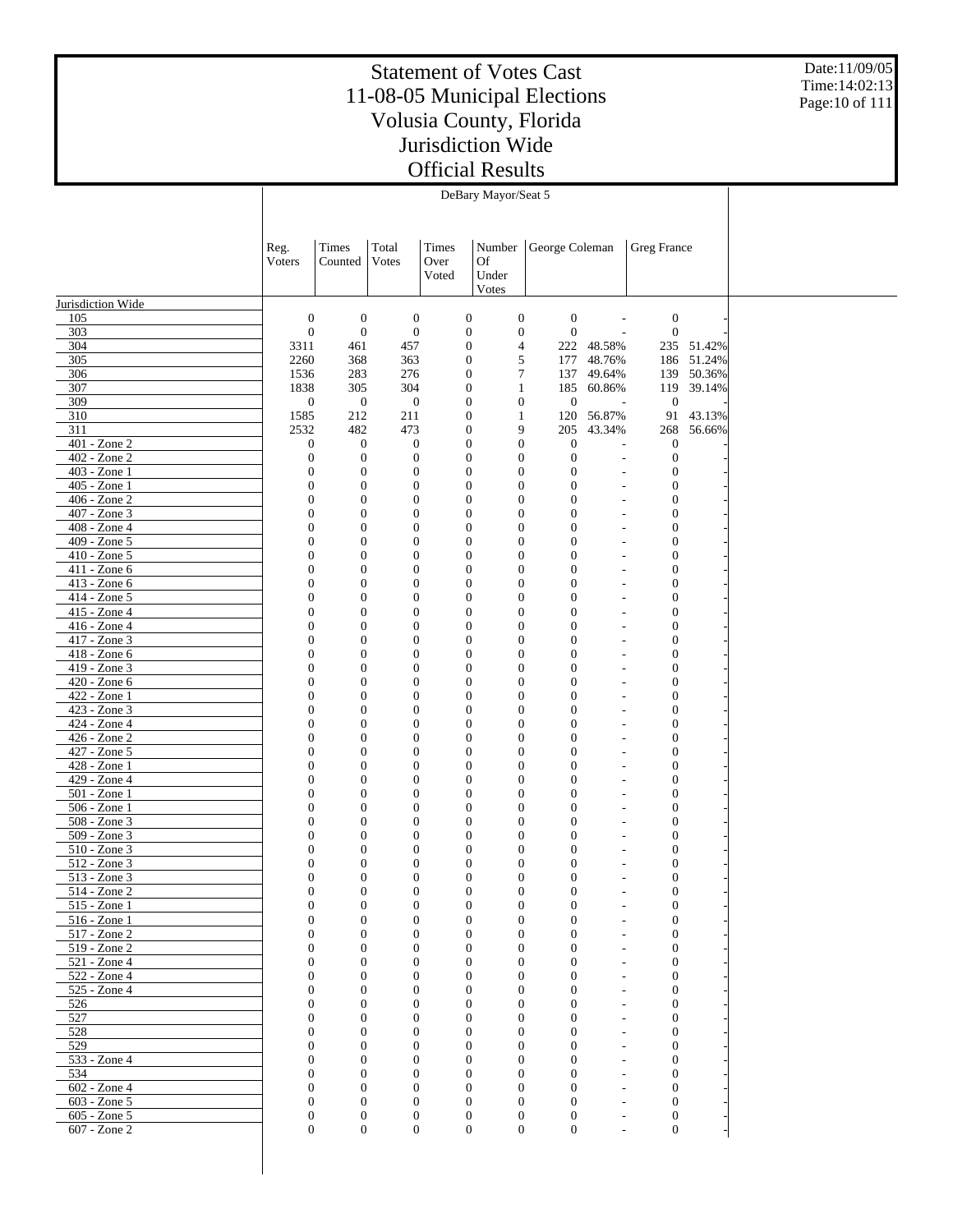Date:11/09/05 Time:14:02:13 Page:11 of 111

# Statement of Votes Cast 11-08-05 Municipal Elections Volusia County, Florida Jurisdiction Wide Official Results

DeBary Mayor/Seat 5

|                                                     | Reg.                             | <b>Times</b>                       | Total                                | Times |                                      | Number                             | George Coleman                       |                          | Greg France                          |           |
|-----------------------------------------------------|----------------------------------|------------------------------------|--------------------------------------|-------|--------------------------------------|------------------------------------|--------------------------------------|--------------------------|--------------------------------------|-----------|
|                                                     | Voters                           | Counted                            | <b>Votes</b>                         | Over  | Of                                   |                                    |                                      |                          |                                      |           |
|                                                     |                                  |                                    |                                      | Voted | Under                                |                                    |                                      |                          |                                      |           |
|                                                     |                                  |                                    |                                      |       | Votes                                |                                    |                                      |                          |                                      |           |
| 608 - Zone 2                                        | $\boldsymbol{0}$                 | $\boldsymbol{0}$                   | $\boldsymbol{0}$                     |       | $\boldsymbol{0}$                     | $\boldsymbol{0}$                   | $\boldsymbol{0}$                     | $\overline{\phantom{a}}$ | $\boldsymbol{0}$                     |           |
| 609 - Zone 2                                        | $\boldsymbol{0}$                 | $\boldsymbol{0}$                   | $\boldsymbol{0}$                     |       | $\boldsymbol{0}$                     | $\boldsymbol{0}$                   | $\boldsymbol{0}$                     | ÷,                       | $\boldsymbol{0}$                     |           |
| 614 - Zone 5                                        | $\mathbf{0}$                     | $\boldsymbol{0}$                   | $\boldsymbol{0}$                     |       | $\boldsymbol{0}$                     | $\boldsymbol{0}$                   | $\boldsymbol{0}$                     | ٠                        | $\boldsymbol{0}$                     |           |
| 615 - Zone 4                                        | $\mathbf{0}$                     | $\mathbf{0}$                       | $\boldsymbol{0}$                     |       | $\boldsymbol{0}$                     | $\boldsymbol{0}$                   | $\boldsymbol{0}$                     |                          | $\boldsymbol{0}$                     |           |
| 617 - Zone 5<br>618 - Zone 6                        | $\mathbf{0}$<br>$\mathbf{0}$     | $\boldsymbol{0}$<br>$\overline{0}$ | $\boldsymbol{0}$<br>$\boldsymbol{0}$ |       | $\boldsymbol{0}$<br>$\boldsymbol{0}$ | $\boldsymbol{0}$<br>$\mathbf{0}$   | $\boldsymbol{0}$<br>$\boldsymbol{0}$ | ٠                        | $\mathbf{0}$                         |           |
| 619 - Zone 2                                        | $\overline{0}$                   | $\theta$                           | $\boldsymbol{0}$                     |       | $\boldsymbol{0}$                     | $\mathbf{0}$                       | $\boldsymbol{0}$                     | ٠                        | $\boldsymbol{0}$<br>$\mathbf{0}$     |           |
| 620 - Zone 3                                        | $\mathbf{0}$                     | $\overline{0}$                     | $\boldsymbol{0}$                     |       | $\boldsymbol{0}$                     | $\mathbf{0}$                       | $\boldsymbol{0}$                     |                          | $\mathbf{0}$                         |           |
| 621 - Zone 6                                        | $\overline{0}$                   | $\theta$                           | $\boldsymbol{0}$                     |       | $\boldsymbol{0}$                     | $\boldsymbol{0}$                   | $\boldsymbol{0}$                     | ٠                        | $\mathbf{0}$                         |           |
| 622 - Zone 3                                        | $\mathbf{0}$                     | $\overline{0}$                     | $\boldsymbol{0}$                     |       | $\boldsymbol{0}$                     | $\mathbf{0}$                       | $\boldsymbol{0}$                     |                          | $\boldsymbol{0}$                     |           |
| 623 - Zone 3                                        | $\overline{0}$                   | $\theta$                           | $\boldsymbol{0}$                     |       | $\boldsymbol{0}$                     | $\boldsymbol{0}$                   | $\boldsymbol{0}$                     | Ĭ.                       | $\mathbf{0}$                         |           |
| 624 - Zone 3                                        | $\mathbf{0}$                     | $\mathbf{0}$                       | $\boldsymbol{0}$                     |       | $\boldsymbol{0}$                     | $\mathbf{0}$                       | $\boldsymbol{0}$                     |                          | $\boldsymbol{0}$                     |           |
| 625 - Zone 1                                        | $\mathbf{0}$                     | $\boldsymbol{0}$                   | $\boldsymbol{0}$                     |       | $\boldsymbol{0}$                     | $\boldsymbol{0}$                   | $\boldsymbol{0}$                     | ٠                        | $\mathbf{0}$                         |           |
| 626 - Zone 3                                        | $\mathbf{0}$                     | $\overline{0}$                     | $\boldsymbol{0}$                     |       | $\boldsymbol{0}$                     | $\boldsymbol{0}$                   | $\boldsymbol{0}$                     |                          | $\boldsymbol{0}$                     |           |
| 628 - Zone 6                                        | $\overline{0}$                   | $\theta$                           | $\boldsymbol{0}$                     |       | $\boldsymbol{0}$                     | $\boldsymbol{0}$                   | $\boldsymbol{0}$                     | Ĭ.                       | $\mathbf{0}$                         |           |
| 629 - Zone 6                                        | $\mathbf{0}$                     | $\mathbf{0}$                       | $\boldsymbol{0}$                     |       | $\boldsymbol{0}$                     | $\mathbf{0}$                       | $\boldsymbol{0}$                     |                          | $\boldsymbol{0}$                     |           |
| 633 - Zone 1<br>636 - Zone 1                        | $\overline{0}$<br>$\mathbf{0}$   | $\boldsymbol{0}$<br>$\overline{0}$ | $\boldsymbol{0}$<br>$\boldsymbol{0}$ |       | $\boldsymbol{0}$<br>$\boldsymbol{0}$ | $\boldsymbol{0}$<br>$\mathbf{0}$   | $\boldsymbol{0}$<br>$\boldsymbol{0}$ | Ĭ.                       | $\boldsymbol{0}$<br>$\boldsymbol{0}$ |           |
| 637 - Zone 1                                        | $\overline{0}$                   | $\theta$                           | $\boldsymbol{0}$                     |       | $\boldsymbol{0}$                     | $\boldsymbol{0}$                   | $\boldsymbol{0}$                     | Ĭ.                       | $\mathbf{0}$                         |           |
| 638 - Zone 1                                        | $\mathbf{0}$                     | $\overline{0}$                     | $\boldsymbol{0}$                     |       | $\boldsymbol{0}$                     | $\mathbf{0}$                       | $\boldsymbol{0}$                     |                          | $\boldsymbol{0}$                     |           |
| 640 - Zone 4                                        | $\mathbf{0}$                     | $\theta$                           | $\boldsymbol{0}$                     |       | $\boldsymbol{0}$                     | $\boldsymbol{0}$                   | $\boldsymbol{0}$                     | ٠                        | $\mathbf{0}$                         |           |
| 641 - Zone 4                                        | $\mathbf{0}$                     | $\overline{0}$                     | $\boldsymbol{0}$                     |       | $\boldsymbol{0}$                     | $\mathbf{0}$                       | $\boldsymbol{0}$                     |                          | $\boldsymbol{0}$                     |           |
| 706                                                 | $\overline{0}$                   | $\theta$                           | $\boldsymbol{0}$                     |       | $\boldsymbol{0}$                     | $\boldsymbol{0}$                   | $\boldsymbol{0}$                     | ٠                        | $\mathbf{0}$                         |           |
| 730                                                 | $\mathbf{0}$                     | $\overline{0}$                     | $\boldsymbol{0}$                     |       | $\boldsymbol{0}$                     | $\mathbf{0}$                       | $\boldsymbol{0}$                     |                          | $\mathbf{0}$                         |           |
| 803                                                 | $\mathbf{0}$                     | $\theta$                           | $\boldsymbol{0}$                     |       | $\boldsymbol{0}$                     | $\boldsymbol{0}$                   | $\boldsymbol{0}$                     | ٠                        | $\mathbf{0}$                         |           |
| 804                                                 | $\mathbf{0}$                     | $\overline{0}$                     | $\boldsymbol{0}$                     |       | $\boldsymbol{0}$                     | $\mathbf{0}$                       | $\boldsymbol{0}$                     |                          | $\boldsymbol{0}$                     |           |
| 805                                                 | $\overline{0}$                   | $\theta$                           | $\boldsymbol{0}$                     |       | $\boldsymbol{0}$                     | $\boldsymbol{0}$                   | $\boldsymbol{0}$                     | Ĭ.                       | $\mathbf{0}$                         |           |
| 806<br>808                                          | $\mathbf{0}$<br>$\mathbf{0}$     | $\overline{0}$<br>$\mathbf{0}$     | $\boldsymbol{0}$<br>$\boldsymbol{0}$ |       | $\boldsymbol{0}$<br>$\boldsymbol{0}$ | $\mathbf{0}$<br>$\boldsymbol{0}$   | $\boldsymbol{0}$<br>$\boldsymbol{0}$ |                          | $\boldsymbol{0}$<br>$\mathbf{0}$     |           |
| 809                                                 | $\mathbf{0}$                     | $\overline{0}$                     | $\boldsymbol{0}$                     |       | $\boldsymbol{0}$                     | $\boldsymbol{0}$                   | $\boldsymbol{0}$                     | ٠                        | $\boldsymbol{0}$                     |           |
| 810                                                 | $\overline{0}$                   | $\theta$                           | $\boldsymbol{0}$                     |       | $\boldsymbol{0}$                     | $\boldsymbol{0}$                   | $\boldsymbol{0}$                     | ٠                        | $\mathbf{0}$                         |           |
| 811                                                 | $\mathbf{0}$                     | $\mathbf{0}$                       | $\boldsymbol{0}$                     |       | $\boldsymbol{0}$                     | $\mathbf{0}$                       | $\boldsymbol{0}$                     |                          | $\boldsymbol{0}$                     |           |
| 812                                                 | $\overline{0}$                   | $\mathbf{0}$                       | $\boldsymbol{0}$                     |       | $\boldsymbol{0}$                     | $\boldsymbol{0}$                   | $\boldsymbol{0}$                     | Ĭ.                       | $\boldsymbol{0}$                     |           |
| 815                                                 | $\mathbf{0}$                     | $\overline{0}$                     | $\boldsymbol{0}$                     |       | $\boldsymbol{0}$                     | $\mathbf{0}$                       | $\boldsymbol{0}$                     |                          | $\boldsymbol{0}$                     |           |
| 901                                                 | $\overline{0}$                   | $\theta$                           | $\boldsymbol{0}$                     |       | $\boldsymbol{0}$                     | $\boldsymbol{0}$                   | $\boldsymbol{0}$                     | Ĭ.                       | $\mathbf{0}$                         |           |
| 902                                                 | $\mathbf{0}$                     | $\mathbf{0}$                       | $\boldsymbol{0}$                     |       | $\boldsymbol{0}$                     | $\mathbf{0}$                       | $\boldsymbol{0}$                     |                          | $\boldsymbol{0}$                     |           |
| 903                                                 | $\overline{0}$                   | $\boldsymbol{0}$                   | $\boldsymbol{0}$                     |       | $\boldsymbol{0}$                     | $\boldsymbol{0}$                   | $\boldsymbol{0}$                     | ٠                        | $\boldsymbol{0}$                     |           |
| 904                                                 | $\mathbf{0}$<br>$\overline{0}$   | $\overline{0}$                     | $\boldsymbol{0}$                     |       | $\boldsymbol{0}$                     | $\mathbf{0}$                       | $\boldsymbol{0}$                     |                          | $\boldsymbol{0}$                     |           |
| 905<br>909                                          | $\mathbf{0}$                     | $\theta$<br>$\overline{0}$         | $\boldsymbol{0}$<br>$\boldsymbol{0}$ |       | $\boldsymbol{0}$<br>$\boldsymbol{0}$ | $\boldsymbol{0}$<br>$\mathbf{0}$   | $\boldsymbol{0}$<br>$\boldsymbol{0}$ | ٠                        | $\mathbf{0}$<br>$\mathbf{0}$         |           |
| 910                                                 | $\overline{0}$                   | $\theta$                           | $\boldsymbol{0}$                     |       | $\boldsymbol{0}$                     | $\boldsymbol{0}$                   | $\boldsymbol{0}$                     |                          | $\mathbf{0}$                         |           |
| 912                                                 | $\mathbf{0}$                     | $\overline{0}$                     | $\boldsymbol{0}$                     |       | $\boldsymbol{0}$                     | $\mathbf{0}$                       | $\boldsymbol{0}$                     |                          | $\boldsymbol{0}$                     |           |
| 913                                                 | $\overline{0}$                   | $\boldsymbol{0}$                   | $\boldsymbol{0}$                     |       | $\boldsymbol{0}$                     | $\boldsymbol{0}$                   | $\boldsymbol{0}$                     | ٠                        | $\mathbf{0}$                         |           |
| Absentee - Pierson                                  | $\mathbf{0}$                     | $\overline{0}$                     | $\boldsymbol{0}$                     |       | $\boldsymbol{0}$                     | $\mathbf{0}$                       | $\boldsymbol{0}$                     | $\overline{\phantom{a}}$ | $\mathbf{0}$                         |           |
| Absentee - Orange City                              | $\bf{0}$                         | $\boldsymbol{0}$                   | $\boldsymbol{0}$                     |       | 0                                    | $\bf{0}$                           | $\boldsymbol{0}$                     |                          | $\boldsymbol{0}$                     |           |
| Absentee - DeBary                                   | 13062                            | 138                                | 136                                  |       | $\boldsymbol{0}$                     | $\overline{c}$                     | 77<br>56.62%                         |                          |                                      | 59 43.38% |
| Absentee - Deltona                                  | $\mathbf{0}$                     | $\mathbf{0}$                       | $\boldsymbol{0}$                     |       | $\boldsymbol{0}$                     | 0                                  | $\mathbf{0}$                         |                          | $\boldsymbol{0}$                     |           |
| Absentee - Ormond Beach<br>Absentee - Holly Hill    | $\boldsymbol{0}$<br>$\mathbf{0}$ | $\overline{0}$                     | $\boldsymbol{0}$<br>$\boldsymbol{0}$ |       | $\boldsymbol{0}$<br>$\boldsymbol{0}$ | $\overline{0}$                     | $\mathbf{0}$<br>$\boldsymbol{0}$     |                          | $\boldsymbol{0}$<br>$\mathbf{0}$     |           |
| Absentee - Daytona Beach                            | $\mathbf{0}$                     | 0<br>$\overline{0}$                | $\boldsymbol{0}$                     |       | $\boldsymbol{0}$                     | $\boldsymbol{0}$<br>$\overline{0}$ | $\overline{0}$                       |                          | $\mathbf{0}$                         |           |
| Absentee - Daytona Beach Shores                     | $\mathbf{0}$                     | $\overline{0}$                     | $\boldsymbol{0}$                     |       | $\boldsymbol{0}$                     | $\overline{0}$                     | $\overline{0}$                       |                          | $\mathbf{0}$                         |           |
| Absentee - New Smyrna Beach                         | $\mathbf{0}$                     | $\overline{0}$                     | $\boldsymbol{0}$                     |       | $\boldsymbol{0}$                     | $\overline{0}$                     | $\overline{0}$                       |                          | $\mathbf{0}$                         |           |
| Absentee - Edgewater                                | $\mathbf{0}$                     | $\mathbf{0}$                       | $\boldsymbol{0}$                     |       | $\boldsymbol{0}$                     | $\overline{0}$                     | $\mathbf{0}$                         | ٠                        | $\boldsymbol{0}$                     |           |
| Absentee - Oak Hill                                 | $\mathbf{0}$                     | $\boldsymbol{0}$                   | $\boldsymbol{0}$                     |       | $\boldsymbol{0}$                     | $\overline{0}$                     | $\mathbf{0}$                         |                          | $\boldsymbol{0}$                     |           |
| Early Voting                                        | 13062                            | 43                                 | 40                                   |       | $\boldsymbol{0}$                     | 3                                  | 33<br>82.50%                         |                          |                                      | 7 17.50%  |
| Provisional - Pierson                               | $\theta$                         | $\mathbf{0}$                       | $\mathbf{0}$                         |       | $\boldsymbol{0}$                     | $\overline{0}$                     | $\mathbf{0}$                         |                          | $\overline{0}$                       |           |
| Provisional - Orange City                           | $\Omega$                         | $\theta$                           | $\boldsymbol{0}$                     |       | $\overline{0}$                       | $\overline{0}$                     | $\mathbf{0}$                         |                          | $\mathbf{0}$                         |           |
| Provisional - DeBary                                | 13062                            | 1                                  | $\mathbf{1}$                         |       | $\boldsymbol{0}$                     | $\overline{0}$                     | $\mathbf{0}$                         | 0.00%                    |                                      | 1 100.00% |
| Provisional - Deltona<br>Provisional - Ormond Beach | $\mathbf{0}$<br>$\boldsymbol{0}$ | $\boldsymbol{0}$<br>$\overline{0}$ | $\boldsymbol{0}$<br>$\boldsymbol{0}$ |       | $\mathbf{0}$<br>$\boldsymbol{0}$     | $\boldsymbol{0}$<br>$\overline{0}$ | $\boldsymbol{0}$<br>$\boldsymbol{0}$ | $\overline{\phantom{a}}$ | $\boldsymbol{0}$<br>$\mathbf{0}$     |           |
|                                                     |                                  |                                    |                                      |       |                                      |                                    |                                      |                          |                                      |           |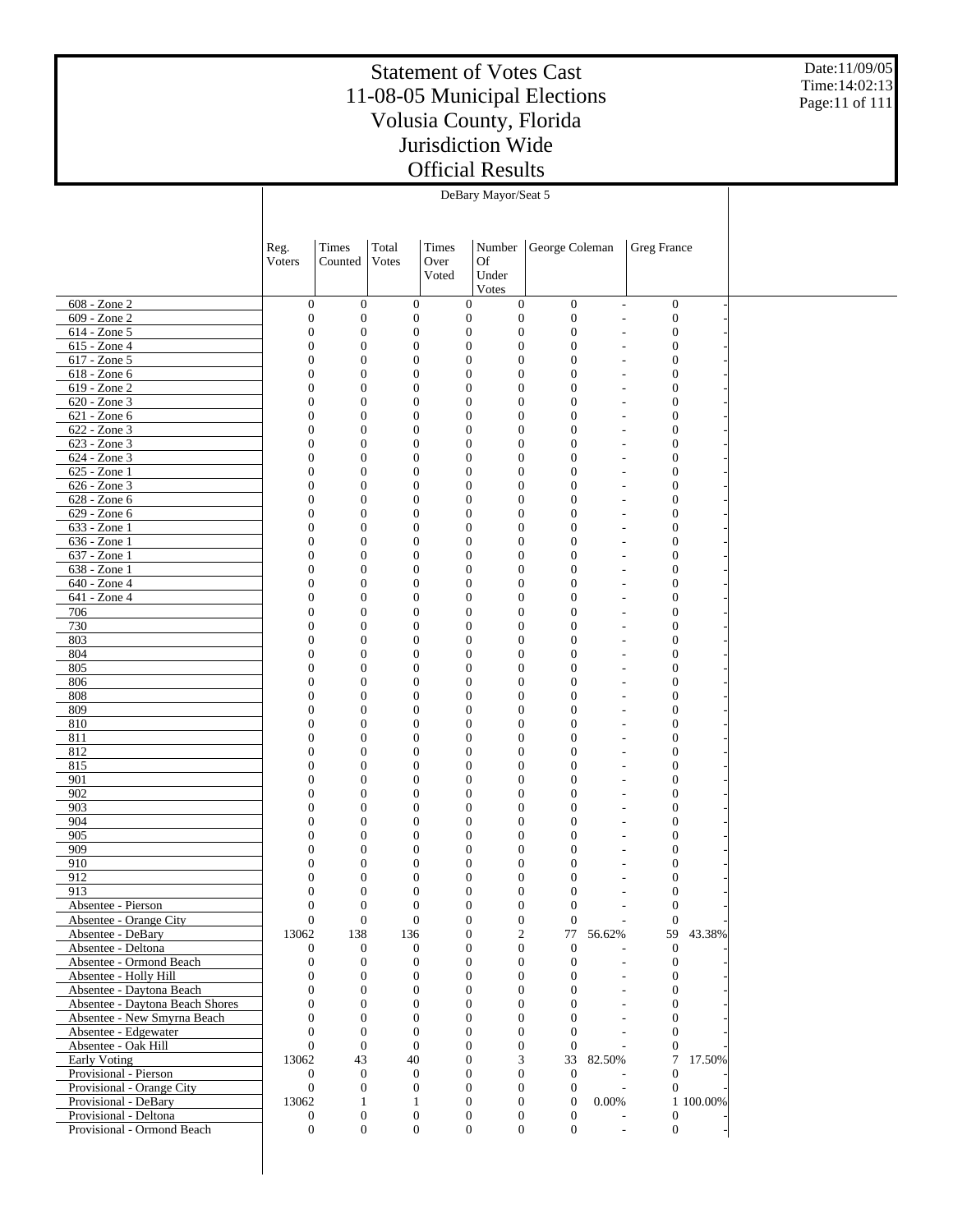Date:11/09/05 Time:14:02:14 Page:12 of 111

# Statement of Votes Cast 11-08-05 Municipal Elections Volusia County, Florida Jurisdiction Wide Official Results

#### DeBary Mayor/Seat 5

|                                         | Reg.<br>Voters | Times<br>Counted | Total<br>Votes | Times<br>Over<br>Voted | Number<br>Of<br>Under<br>Votes | George Coleman |             | Greg France |      |        |
|-----------------------------------------|----------------|------------------|----------------|------------------------|--------------------------------|----------------|-------------|-------------|------|--------|
| Provisional - Holly Hill                |                |                  |                |                        |                                |                |             |             | 0    |        |
| Provisional - Daytona Beach             |                |                  |                |                        |                                |                |             |             |      |        |
| Provisional - Daytona Beach Shores      |                |                  |                |                        |                                |                |             |             |      |        |
| Provisional - New Smyrna Beach          |                |                  |                |                        |                                |                |             |             |      |        |
| Provisional - Edgewater                 |                |                  |                |                        |                                |                |             |             |      |        |
| Provisional - Oak Hill                  |                |                  |                |                        |                                |                |             |             |      |        |
| Unscanned - Pierson                     |                |                  |                |                        |                                |                |             |             |      |        |
| Unscanned - Orange City                 |                |                  |                |                        |                                |                |             |             |      |        |
| Unscanned - DeBary                      | 13062          |                  |                |                        |                                |                |             |             |      |        |
| Unscanned - Deltona                     |                |                  |                |                        |                                |                |             |             |      |        |
| Unscanned - Ormond Beach                |                |                  |                |                        |                                |                |             |             |      |        |
| Unscanned - Holly Hill                  |                |                  |                |                        |                                |                |             |             |      |        |
| Unscanned - Daytona Beach               |                |                  |                |                        |                                |                |             |             |      |        |
| <b>Unscanned - Daytona Beach Shores</b> |                |                  |                |                        |                                |                |             |             |      |        |
| Unscanned - New Smyrna Beach            |                |                  |                |                        |                                |                |             |             |      |        |
| Unscanned - Edgewater                   |                |                  |                |                        |                                |                |             |             |      |        |
| Unscanned - Oak Hill                    |                |                  |                |                        |                                |                |             |             |      |        |
| Total                                   | 13062          | 2293             | 2261           |                        | 32                             |                | 1156 51.13% |             | 1105 | 48.87% |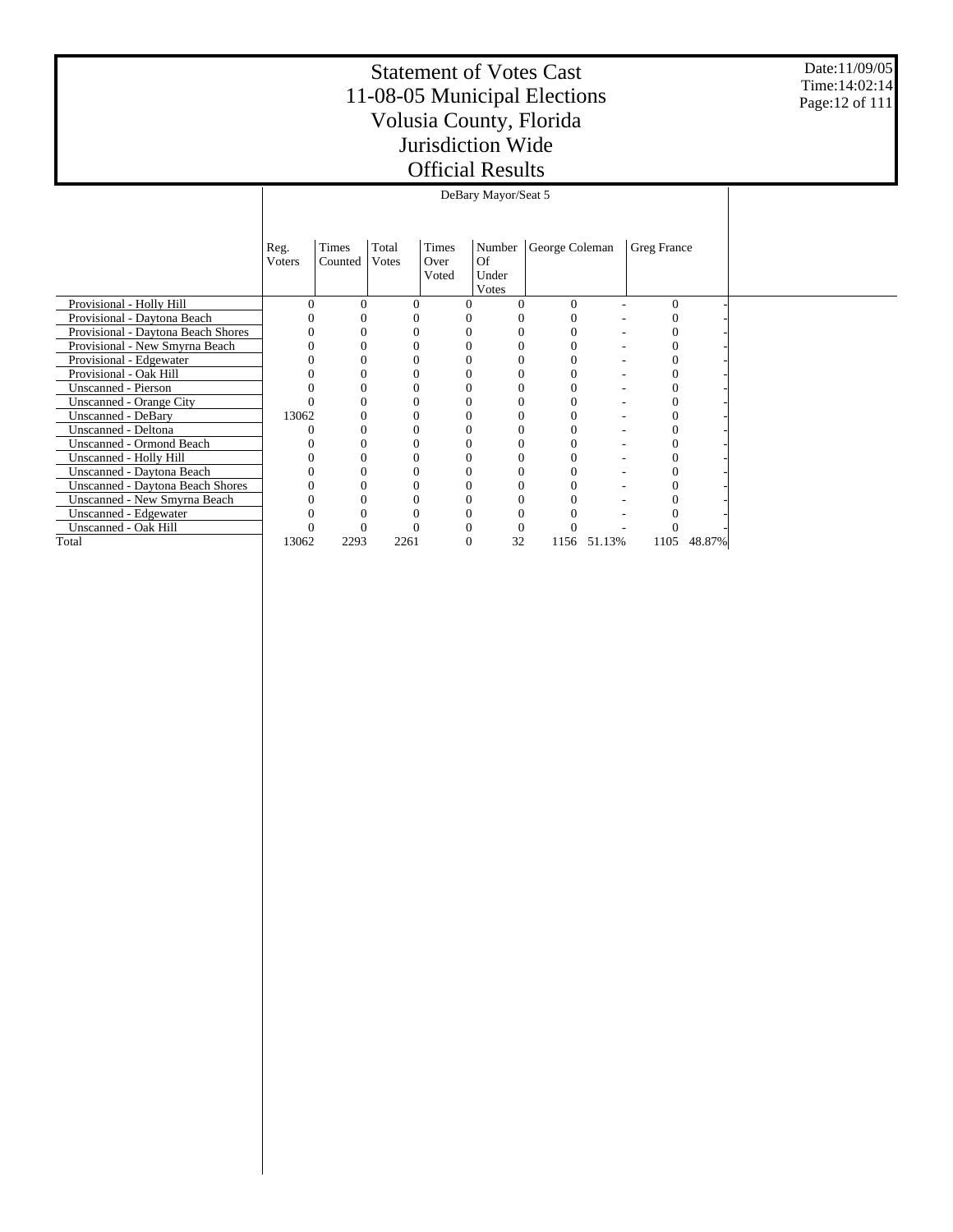Date:11/09/05 Time:14:02:14 Page:13 of 111

Τ

#### Statement of Votes Cast 11-08-05 Municipal Elections Volusia County, Florida Jurisdiction Wide Official Results DeBary Council Seat 3

T

|                              | Reg.<br>Voters                     | Times<br>Counted                 | Total<br>Votes                       | Times<br>Over<br>Voted | Number<br>Of<br>Under<br><b>Votes</b>                         | <b>Ralph Bove</b>                    |                                  | Christopher<br>Carson                |            |
|------------------------------|------------------------------------|----------------------------------|--------------------------------------|------------------------|---------------------------------------------------------------|--------------------------------------|----------------------------------|--------------------------------------|------------|
| Jurisdiction Wide            |                                    |                                  |                                      |                        |                                                               |                                      |                                  |                                      |            |
| 105                          | $\mathbf{0}$                       | $\mathbf{0}$                     | $\boldsymbol{0}$                     | $\boldsymbol{0}$       | $\boldsymbol{0}$                                              | $\boldsymbol{0}$                     | L,                               | $\boldsymbol{0}$                     |            |
| 303                          | $\mathbf{0}$                       | $\mathbf{0}$                     | $\boldsymbol{0}$                     | $\boldsymbol{0}$       | $\boldsymbol{0}$                                              | $\boldsymbol{0}$                     | $\overline{\phantom{a}}$         | $\boldsymbol{0}$                     |            |
| 304                          | 3311                               | 461                              | 447                                  |                        | 0<br>14                                                       | 178                                  | 39.82%                           | 269                                  | 60.18%     |
| 305                          | 2260                               | 368                              | 365                                  |                        | 3<br>0                                                        |                                      | 152 41.64%                       |                                      | 213 58.36% |
| 306                          | 1536                               | 283                              | 277                                  |                        | 6<br>0                                                        | 141                                  | 50.90%                           |                                      | 136 49.10% |
| 307                          | 1838                               | 305                              | 298                                  |                        | 7<br>0                                                        |                                      | 146 48.99%                       |                                      | 152 51.01% |
| 309                          | $\mathbf{0}$                       | $\mathbf{0}$                     | $\mathbf{0}$                         |                        | $\boldsymbol{0}$<br>$\boldsymbol{0}$                          | $\boldsymbol{0}$                     | $\sim$                           | $\mathbf{0}$                         |            |
| 310                          | 1585                               | 212                              | 209                                  |                        | 3<br>0                                                        | 81                                   | 38.76%                           | 128                                  | 61.24%     |
| 311                          | 2532                               | 482                              | 476                                  |                        | $\boldsymbol{0}$<br>6                                         | 202                                  | 42.44%                           | 274                                  | 57.56%     |
| 401 - Zone 2                 | $\boldsymbol{0}$                   | $\boldsymbol{0}$                 | $\boldsymbol{0}$                     |                        | $\mathbf{0}$<br>0                                             | $\boldsymbol{0}$                     | $\overline{a}$                   | $\boldsymbol{0}$                     |            |
| 402 - Zone 2                 | $\mathbf{0}$                       | $\boldsymbol{0}$                 | $\boldsymbol{0}$                     |                        | $\boldsymbol{0}$<br>$\boldsymbol{0}$                          | $\boldsymbol{0}$                     | $\blacksquare$                   | $\mathbf{0}$                         |            |
| 403 - Zone 1                 | $\mathbf{0}$                       | $\boldsymbol{0}$                 | $\boldsymbol{0}$                     |                        | $\boldsymbol{0}$<br>0                                         | $\boldsymbol{0}$                     | $\blacksquare$                   | $\boldsymbol{0}$                     |            |
| 405 - Zone 1<br>406 - Zone 2 | $\mathbf{0}$<br>$\mathbf{0}$       | 0                                | $\boldsymbol{0}$<br>$\boldsymbol{0}$ |                        | $\boldsymbol{0}$<br>0<br>$\boldsymbol{0}$<br>$\boldsymbol{0}$ | $\boldsymbol{0}$<br>$\boldsymbol{0}$ | $\overline{a}$                   | $\boldsymbol{0}$<br>$\boldsymbol{0}$ |            |
| 407 - Zone 3                 | $\mathbf{0}$                       | 0<br>0                           | $\boldsymbol{0}$                     |                        | $\boldsymbol{0}$<br>0                                         | $\boldsymbol{0}$                     | $\overline{\phantom{a}}$<br>L,   | $\boldsymbol{0}$                     |            |
| 408 - Zone 4                 | $\mathbf{0}$                       | 0                                | $\boldsymbol{0}$                     |                        | $\boldsymbol{0}$<br>0                                         | $\boldsymbol{0}$                     | $\overline{a}$                   | $\boldsymbol{0}$                     |            |
| 409 - Zone 5                 | $\mathbf{0}$                       | 0                                | $\boldsymbol{0}$                     |                        | $\boldsymbol{0}$<br>0                                         | $\boldsymbol{0}$                     | $\overline{a}$                   | $\boldsymbol{0}$                     |            |
| 410 - Zone 5                 | $\mathbf{0}$                       | 0                                | $\boldsymbol{0}$                     |                        | $\boldsymbol{0}$<br>0                                         | $\boldsymbol{0}$                     | $\overline{a}$                   | $\boldsymbol{0}$                     |            |
| 411 - Zone 6                 | $\mathbf{0}$                       | 0                                | $\boldsymbol{0}$                     |                        | $\boldsymbol{0}$<br>$\boldsymbol{0}$                          | $\boldsymbol{0}$                     | L,                               | $\boldsymbol{0}$                     |            |
| 413 - Zone 6                 | $\mathbf{0}$                       | 0                                | $\boldsymbol{0}$                     |                        | $\boldsymbol{0}$<br>0                                         | $\boldsymbol{0}$                     | $\overline{a}$                   | $\boldsymbol{0}$                     |            |
| 414 - Zone 5                 | $\mathbf{0}$                       | 0                                | $\boldsymbol{0}$                     |                        | $\boldsymbol{0}$<br>0                                         | $\boldsymbol{0}$                     | $\overline{a}$                   | $\boldsymbol{0}$                     |            |
| 415 - Zone 4                 | $\mathbf{0}$                       | 0                                | $\boldsymbol{0}$                     |                        | $\boldsymbol{0}$<br>0                                         | $\boldsymbol{0}$                     | $\overline{\phantom{a}}$         | $\boldsymbol{0}$                     |            |
| 416 - Zone 4                 | $\mathbf{0}$                       | 0                                | $\boldsymbol{0}$                     |                        | $\boldsymbol{0}$<br>0                                         | $\boldsymbol{0}$                     | $\overline{a}$                   | $\boldsymbol{0}$                     |            |
| 417 - Zone 3                 | $\mathbf{0}$                       | 0                                | $\boldsymbol{0}$                     |                        | $\boldsymbol{0}$<br>0                                         | $\boldsymbol{0}$                     | $\overline{\phantom{a}}$         | $\boldsymbol{0}$                     |            |
| 418 - Zone 6                 | $\mathbf{0}$                       | 0                                | $\boldsymbol{0}$                     |                        | $\boldsymbol{0}$<br>0                                         | $\boldsymbol{0}$                     | L,                               | $\boldsymbol{0}$                     |            |
| 419 - Zone 3                 | $\mathbf{0}$                       | 0                                | $\boldsymbol{0}$                     |                        | $\boldsymbol{0}$<br>$\boldsymbol{0}$                          | $\boldsymbol{0}$                     | $\overline{a}$                   | $\boldsymbol{0}$                     |            |
| 420 - Zone 6                 | $\mathbf{0}$                       | 0                                | $\boldsymbol{0}$                     |                        | $\boldsymbol{0}$<br>0                                         | $\boldsymbol{0}$                     | $\overline{a}$                   | $\boldsymbol{0}$                     |            |
| 422 - Zone 1                 | $\mathbf{0}$                       | 0                                | $\boldsymbol{0}$                     |                        | $\boldsymbol{0}$<br>0                                         | $\boldsymbol{0}$                     | $\overline{a}$                   | $\boldsymbol{0}$                     |            |
| 423 - Zone 3                 | $\mathbf{0}$                       | 0                                | $\boldsymbol{0}$                     |                        | $\boldsymbol{0}$<br>$\boldsymbol{0}$                          | $\boldsymbol{0}$                     | L,                               | $\boldsymbol{0}$                     |            |
| 424 - Zone 4                 | $\mathbf{0}$                       | 0                                | $\boldsymbol{0}$                     |                        | $\boldsymbol{0}$<br>0                                         | $\boldsymbol{0}$                     | $\overline{a}$                   | $\boldsymbol{0}$                     |            |
| 426 - Zone 2                 | $\mathbf{0}$                       | 0                                | $\boldsymbol{0}$                     |                        | $\boldsymbol{0}$<br>0                                         | $\boldsymbol{0}$                     | $\overline{a}$                   | $\boldsymbol{0}$                     |            |
| 427 - Zone 5                 | $\mathbf{0}$                       | 0                                | $\boldsymbol{0}$                     |                        | $\boldsymbol{0}$<br>0                                         | $\boldsymbol{0}$                     | $\overline{\phantom{a}}$         | $\boldsymbol{0}$                     |            |
| 428 - Zone 1                 | $\mathbf{0}$                       | 0                                | $\boldsymbol{0}$                     |                        | $\boldsymbol{0}$<br>0                                         | $\boldsymbol{0}$                     | $\overline{a}$                   | $\boldsymbol{0}$                     |            |
| 429 - Zone 4                 | $\mathbf{0}$                       | 0                                | $\boldsymbol{0}$                     |                        | $\boldsymbol{0}$<br>$\boldsymbol{0}$<br>$\boldsymbol{0}$      | $\boldsymbol{0}$                     | $\overline{\phantom{a}}$         | $\boldsymbol{0}$                     |            |
| 501 - Zone 1<br>506 - Zone 1 | $\mathbf{0}$                       | 0                                | $\boldsymbol{0}$                     |                        | 0<br>$\boldsymbol{0}$                                         | $\boldsymbol{0}$                     | L,                               | $\boldsymbol{0}$                     |            |
| 508 - Zone 3                 | $\mathbf{0}$<br>$\mathbf{0}$       | 0<br>0                           | $\boldsymbol{0}$<br>$\boldsymbol{0}$ |                        | 0<br>$\boldsymbol{0}$<br>0                                    | $\boldsymbol{0}$<br>$\boldsymbol{0}$ | $\overline{a}$<br>$\overline{a}$ | $\boldsymbol{0}$<br>$\boldsymbol{0}$ |            |
| 509 - Zone 3                 | $\mathbf{0}$                       | 0                                | $\boldsymbol{0}$                     |                        | $\boldsymbol{0}$<br>0                                         | $\boldsymbol{0}$                     | $\overline{a}$                   | $\boldsymbol{0}$                     |            |
| 510 - Zone 3                 | $\mathbf{0}$                       | $\boldsymbol{0}$                 | $\boldsymbol{0}$                     |                        | $\boldsymbol{0}$<br>0                                         | $\boldsymbol{0}$                     | $\overline{a}$                   | $\boldsymbol{0}$                     |            |
| 512 - Zone 3                 | $\mathbf{0}$                       | $\boldsymbol{0}$                 | $\boldsymbol{0}$                     |                        | $\boldsymbol{0}$<br>0                                         | $\boldsymbol{0}$                     | $\overline{a}$                   | $\boldsymbol{0}$                     |            |
| 513 - Zone 3                 | $\mathbf{0}$                       | $\boldsymbol{0}$                 | $\boldsymbol{0}$                     |                        | $\boldsymbol{0}$<br>$\boldsymbol{0}$                          | $\boldsymbol{0}$                     | $\overline{a}$                   | $\boldsymbol{0}$                     |            |
| 514 - Zone 2                 | $\theta$                           | $\Omega$                         | $\overline{0}$                       |                        | $\Omega$<br>$\overline{0}$                                    | $\mathbf{0}$                         | ٠                                | $\theta$                             |            |
| 515 - Zone 1                 | $\mathbf{0}$                       | $\mathbf{0}$                     | 0                                    |                        | $\boldsymbol{0}$<br>$\mathbf{0}$                              | $\boldsymbol{0}$                     |                                  | $\boldsymbol{0}$                     |            |
| $516 - Zone1$                | $\mathbf{0}$                       | $\mathbf{0}$                     | $\boldsymbol{0}$                     |                        | $\boldsymbol{0}$<br>$\boldsymbol{0}$                          | $\boldsymbol{0}$                     | ÷,                               | $\overline{0}$                       |            |
| 517 - Zone 2                 | $\mathbf{0}$                       | $\boldsymbol{0}$                 | $\boldsymbol{0}$                     |                        | $\boldsymbol{0}$<br>0                                         | $\boldsymbol{0}$                     | ÷,                               | $\mathbf{0}$                         |            |
| $519 - Zone2$                | $\mathbf{0}$                       | $\theta$                         | $\overline{0}$                       |                        | $\mathbf{0}$<br>$\overline{0}$                                | $\boldsymbol{0}$                     | $\overline{a}$                   | $\mathbf{0}$                         |            |
| 521 - Zone 4                 | $\overline{0}$                     | $\boldsymbol{0}$                 | $\boldsymbol{0}$                     |                        | $\mathbf{0}$<br>0                                             | $\boldsymbol{0}$                     | L,                               | $\boldsymbol{0}$                     |            |
| 522 - Zone 4                 | $\overline{0}$                     | $\theta$                         | $\overline{0}$                       |                        | $\mathbf{0}$<br>$\overline{0}$                                | $\theta$                             | $\overline{a}$                   | $\mathbf{0}$                         |            |
| 525 - Zone 4                 | $\overline{0}$                     | $\boldsymbol{0}$                 | $\boldsymbol{0}$                     |                        | $\mathbf{0}$<br>0                                             | $\mathbf{0}$                         | ÷,                               | $\mathbf{0}$                         |            |
| 526                          | $\mathbf{0}$                       | $\overline{0}$                   | $\overline{0}$                       |                        | $\mathbf{0}$<br>$\overline{0}$                                | $\theta$                             | ÷,                               | $\mathbf{0}$                         |            |
| 527                          | $\overline{0}$                     | $\boldsymbol{0}$                 | $\boldsymbol{0}$                     |                        | $\mathbf{0}$<br>0                                             | $\boldsymbol{0}$                     | $\overline{a}$                   | $\boldsymbol{0}$                     |            |
| 528                          | $\overline{0}$                     | $\mathbf{0}$                     | $\overline{0}$                       |                        | $\mathbf{0}$<br>$\overline{0}$                                | $\theta$                             | $\overline{a}$                   | $\mathbf{0}$                         |            |
| 529                          | $\overline{0}$                     | $\boldsymbol{0}$                 | $\boldsymbol{0}$                     |                        | $\mathbf{0}$<br>$\overline{0}$                                | $\theta$                             | $\overline{a}$                   | $\mathbf{0}$                         |            |
| 533 - Zone 4                 | $\mathbf{0}$                       | $\overline{0}$                   | $\overline{0}$                       |                        | $\mathbf{0}$<br>$\overline{0}$                                | $\theta$                             | ÷,                               | $\mathbf{0}$                         |            |
| 534                          | $\overline{0}$                     | $\boldsymbol{0}$                 | $\boldsymbol{0}$                     |                        | $\mathbf{0}$<br>$\overline{0}$                                | $\boldsymbol{0}$                     | ÷,                               | $\boldsymbol{0}$                     |            |
| 602 - Zone 4<br>603 - Zone 5 | $\overline{0}$                     | $\theta$                         | $\overline{0}$                       |                        | $\mathbf{0}$<br>$\overline{0}$                                | $\theta$                             | $\overline{\phantom{0}}$         | $\mathbf{0}$                         |            |
| 605 - Zone 5                 | $\overline{0}$<br>$\boldsymbol{0}$ | $\boldsymbol{0}$<br>$\mathbf{0}$ | $\boldsymbol{0}$<br>$\boldsymbol{0}$ | $\boldsymbol{0}$       | $\boldsymbol{0}$<br>$\overline{0}$<br>$\mathbf{0}$            | $\boldsymbol{0}$<br>$\boldsymbol{0}$ | ÷.                               | $\mathbf{0}$<br>$\boldsymbol{0}$     |            |
| 607 - Zone 2                 | $\theta$                           | $\overline{0}$                   | $\overline{0}$                       |                        | $\overline{0}$<br>$\boldsymbol{0}$                            | $\mathbf{0}$                         | $\overline{a}$                   | $\overline{0}$                       |            |
|                              |                                    |                                  |                                      |                        |                                                               |                                      |                                  |                                      |            |

306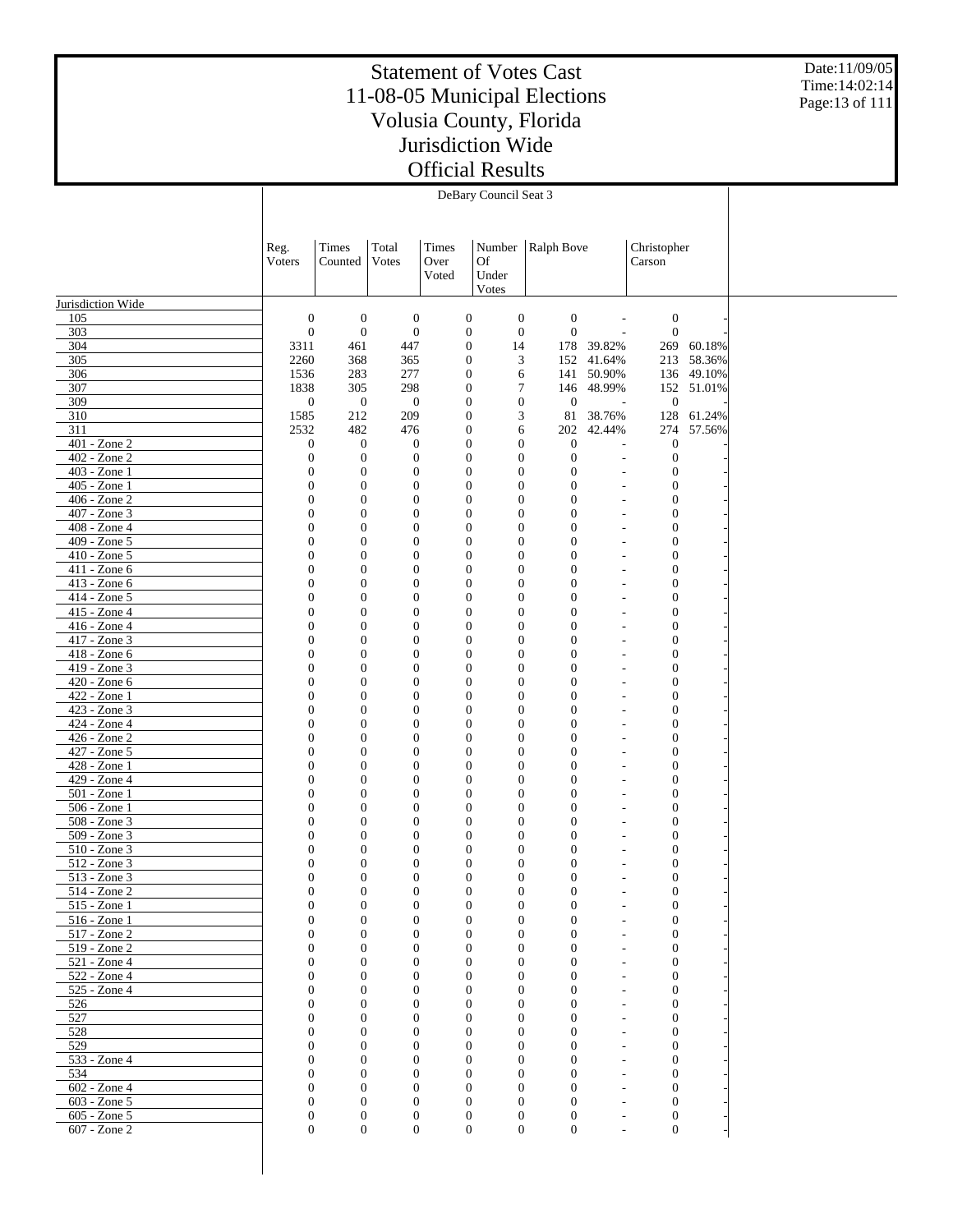Date:11/09/05 Time:14:02:14 Page:14 of 111

|                                                   | Reg.                               | Times                                | Total                                | Times |                                                                              | Number   Ralph Bove                  |                             | Christopher                          |           |  |
|---------------------------------------------------|------------------------------------|--------------------------------------|--------------------------------------|-------|------------------------------------------------------------------------------|--------------------------------------|-----------------------------|--------------------------------------|-----------|--|
|                                                   | Voters                             | Counted                              | Votes                                | Over  | Of                                                                           |                                      |                             | Carson                               |           |  |
|                                                   |                                    |                                      |                                      | Voted | Under                                                                        |                                      |                             |                                      |           |  |
|                                                   |                                    |                                      |                                      |       | Votes                                                                        |                                      |                             |                                      |           |  |
| 608 - Zone 2                                      | $\boldsymbol{0}$                   | $\boldsymbol{0}$                     | $\boldsymbol{0}$                     |       | $\boldsymbol{0}$<br>$\boldsymbol{0}$                                         | $\boldsymbol{0}$                     | $\overline{\phantom{a}}$    | $\boldsymbol{0}$                     |           |  |
| 609 - Zone 2                                      | $\boldsymbol{0}$<br>$\overline{0}$ | $\mathbf{0}$                         | $\boldsymbol{0}$                     |       | $\boldsymbol{0}$<br>$\boldsymbol{0}$                                         | $\boldsymbol{0}$                     | ÷,                          | $\boldsymbol{0}$                     |           |  |
| 614 - Zone 5<br>615 - Zone 4                      | $\mathbf{0}$                       | $\mathbf{0}$<br>$\mathbf{0}$         | $\boldsymbol{0}$<br>$\boldsymbol{0}$ |       | $\boldsymbol{0}$<br>$\boldsymbol{0}$<br>$\boldsymbol{0}$<br>$\boldsymbol{0}$ | $\boldsymbol{0}$<br>$\boldsymbol{0}$ | ٠                           | $\boldsymbol{0}$<br>$\boldsymbol{0}$ |           |  |
| 617 - Zone 5                                      | $\mathbf{0}$                       | $\mathbf{0}$                         | $\boldsymbol{0}$                     |       | $\boldsymbol{0}$<br>$\boldsymbol{0}$                                         | $\boldsymbol{0}$                     | ٠                           | $\boldsymbol{0}$                     |           |  |
| 618 - Zone 6                                      | $\mathbf{0}$                       | $\boldsymbol{0}$                     | $\boldsymbol{0}$                     |       | $\boldsymbol{0}$<br>$\boldsymbol{0}$                                         | $\boldsymbol{0}$                     |                             | $\boldsymbol{0}$                     |           |  |
| 619 - Zone 2                                      | $\mathbf{0}$                       | $\mathbf{0}$                         | $\boldsymbol{0}$                     |       | $\boldsymbol{0}$<br>$\boldsymbol{0}$                                         | $\boldsymbol{0}$                     | ٠                           | $\boldsymbol{0}$                     |           |  |
| 620 - Zone 3                                      | $\mathbf{0}$                       | $\boldsymbol{0}$                     | $\boldsymbol{0}$                     |       | $\boldsymbol{0}$<br>$\boldsymbol{0}$                                         | $\boldsymbol{0}$                     | ٠                           | $\boldsymbol{0}$                     |           |  |
| 621 - Zone 6                                      | $\mathbf{0}$                       | $\boldsymbol{0}$                     | $\boldsymbol{0}$                     |       | $\boldsymbol{0}$<br>$\boldsymbol{0}$                                         | $\boldsymbol{0}$                     | ٠                           | $\boldsymbol{0}$                     |           |  |
| 622 - Zone 3                                      | $\overline{0}$                     | $\boldsymbol{0}$                     | $\boldsymbol{0}$                     |       | $\boldsymbol{0}$<br>$\boldsymbol{0}$                                         | $\boldsymbol{0}$                     | ٠                           | $\boldsymbol{0}$                     |           |  |
| 623 - Zone 3                                      | $\mathbf{0}$                       | $\boldsymbol{0}$                     | $\boldsymbol{0}$                     |       | $\boldsymbol{0}$<br>$\boldsymbol{0}$                                         | $\boldsymbol{0}$                     | ٠                           | $\boldsymbol{0}$                     |           |  |
| 624 - Zone 3                                      | $\mathbf{0}$                       | $\boldsymbol{0}$                     | $\boldsymbol{0}$                     |       | $\boldsymbol{0}$<br>$\boldsymbol{0}$                                         | $\boldsymbol{0}$                     | ٠                           | $\boldsymbol{0}$                     |           |  |
| 625 - Zone 1<br>626 - Zone 3                      | $\mathbf{0}$<br>$\overline{0}$     | $\boldsymbol{0}$<br>$\boldsymbol{0}$ | $\boldsymbol{0}$<br>$\boldsymbol{0}$ |       | $\boldsymbol{0}$<br>$\boldsymbol{0}$<br>$\boldsymbol{0}$<br>$\boldsymbol{0}$ | $\boldsymbol{0}$<br>$\boldsymbol{0}$ | ٠                           | $\boldsymbol{0}$<br>$\boldsymbol{0}$ |           |  |
| 628 - Zone 6                                      | $\mathbf{0}$                       | $\boldsymbol{0}$                     | $\boldsymbol{0}$                     |       | $\boldsymbol{0}$<br>$\boldsymbol{0}$                                         | $\boldsymbol{0}$                     | ٠                           | $\boldsymbol{0}$                     |           |  |
| 629 - Zone 6                                      | $\mathbf{0}$                       | $\boldsymbol{0}$                     | $\boldsymbol{0}$                     |       | $\boldsymbol{0}$<br>$\boldsymbol{0}$                                         | $\boldsymbol{0}$                     | ٠                           | $\boldsymbol{0}$                     |           |  |
| 633 - Zone 1                                      | $\mathbf{0}$                       | $\boldsymbol{0}$                     | $\boldsymbol{0}$                     |       | $\boldsymbol{0}$<br>$\boldsymbol{0}$                                         | $\boldsymbol{0}$                     | ٠                           | $\boldsymbol{0}$                     |           |  |
| 636 - Zone 1                                      | $\overline{0}$                     | $\boldsymbol{0}$                     | $\boldsymbol{0}$                     |       | $\boldsymbol{0}$<br>$\boldsymbol{0}$                                         | $\boldsymbol{0}$                     |                             | $\boldsymbol{0}$                     |           |  |
| 637 - Zone 1                                      | $\mathbf{0}$                       | $\boldsymbol{0}$                     | $\boldsymbol{0}$                     |       | $\boldsymbol{0}$<br>$\boldsymbol{0}$                                         | $\boldsymbol{0}$                     | ٠                           | $\boldsymbol{0}$                     |           |  |
| 638 - Zone 1                                      | $\mathbf{0}$                       | $\boldsymbol{0}$                     | $\boldsymbol{0}$                     |       | $\boldsymbol{0}$<br>$\boldsymbol{0}$                                         | $\boldsymbol{0}$                     | ٠                           | $\boldsymbol{0}$                     |           |  |
| 640 - Zone 4                                      | $\mathbf{0}$                       | $\boldsymbol{0}$                     | $\boldsymbol{0}$                     |       | $\boldsymbol{0}$<br>$\boldsymbol{0}$                                         | $\boldsymbol{0}$                     | ٠                           | $\boldsymbol{0}$                     |           |  |
| 641 - Zone 4                                      | $\mathbf{0}$                       | $\boldsymbol{0}$                     | $\boldsymbol{0}$                     |       | $\boldsymbol{0}$<br>$\boldsymbol{0}$                                         | $\boldsymbol{0}$                     |                             | $\boldsymbol{0}$                     |           |  |
| 706                                               | $\overline{0}$                     | $\boldsymbol{0}$                     | $\boldsymbol{0}$                     |       | $\boldsymbol{0}$<br>$\boldsymbol{0}$                                         | $\boldsymbol{0}$                     | ٠                           | $\boldsymbol{0}$                     |           |  |
| 730<br>803                                        | $\mathbf{0}$<br>$\mathbf{0}$       | $\boldsymbol{0}$<br>$\boldsymbol{0}$ | $\boldsymbol{0}$<br>$\boldsymbol{0}$ |       | $\boldsymbol{0}$<br>$\boldsymbol{0}$<br>$\boldsymbol{0}$<br>$\boldsymbol{0}$ | $\boldsymbol{0}$<br>$\boldsymbol{0}$ | ٠                           | $\boldsymbol{0}$<br>$\boldsymbol{0}$ |           |  |
| 804                                               | $\overline{0}$                     | $\boldsymbol{0}$                     | $\boldsymbol{0}$                     |       | $\boldsymbol{0}$<br>$\boldsymbol{0}$                                         | $\boldsymbol{0}$                     | ٠                           | $\boldsymbol{0}$                     |           |  |
| 805                                               | $\mathbf{0}$                       | $\boldsymbol{0}$                     | $\boldsymbol{0}$                     |       | $\boldsymbol{0}$<br>$\boldsymbol{0}$                                         | $\boldsymbol{0}$                     | ٠                           | $\boldsymbol{0}$                     |           |  |
| 806                                               | $\mathbf{0}$                       | $\boldsymbol{0}$                     | $\boldsymbol{0}$                     |       | $\boldsymbol{0}$<br>$\boldsymbol{0}$                                         | $\boldsymbol{0}$                     | ٠                           | $\boldsymbol{0}$                     |           |  |
| 808                                               | $\mathbf{0}$                       | $\boldsymbol{0}$                     | $\boldsymbol{0}$                     |       | $\boldsymbol{0}$<br>$\boldsymbol{0}$                                         | $\boldsymbol{0}$                     | ٠                           | $\boldsymbol{0}$                     |           |  |
| 809                                               | $\overline{0}$                     | $\boldsymbol{0}$                     | $\boldsymbol{0}$                     |       | $\boldsymbol{0}$<br>$\boldsymbol{0}$                                         | $\boldsymbol{0}$                     |                             | $\boldsymbol{0}$                     |           |  |
| 810                                               | $\mathbf{0}$                       | $\boldsymbol{0}$                     | $\boldsymbol{0}$                     |       | $\boldsymbol{0}$<br>$\boldsymbol{0}$                                         | $\boldsymbol{0}$                     | ٠                           | $\boldsymbol{0}$                     |           |  |
| 811                                               | $\mathbf{0}$                       | $\boldsymbol{0}$                     | $\boldsymbol{0}$                     |       | $\boldsymbol{0}$<br>$\boldsymbol{0}$                                         | $\boldsymbol{0}$                     | ٠                           | $\boldsymbol{0}$                     |           |  |
| 812                                               | $\mathbf{0}$                       | $\boldsymbol{0}$                     | $\boldsymbol{0}$                     |       | $\boldsymbol{0}$<br>$\boldsymbol{0}$                                         | $\boldsymbol{0}$                     | ٠                           | $\boldsymbol{0}$                     |           |  |
| 815                                               | $\overline{0}$                     | $\boldsymbol{0}$                     | $\boldsymbol{0}$                     |       | $\boldsymbol{0}$<br>$\boldsymbol{0}$                                         | $\boldsymbol{0}$                     |                             | $\boldsymbol{0}$                     |           |  |
| 901<br>902                                        | $\mathbf{0}$<br>$\mathbf{0}$       | $\boldsymbol{0}$<br>$\boldsymbol{0}$ | $\boldsymbol{0}$<br>$\boldsymbol{0}$ |       | $\boldsymbol{0}$<br>$\boldsymbol{0}$<br>$\boldsymbol{0}$<br>$\boldsymbol{0}$ | $\boldsymbol{0}$<br>$\boldsymbol{0}$ | ٠                           | $\boldsymbol{0}$<br>$\boldsymbol{0}$ |           |  |
| 903                                               | $\mathbf{0}$                       | $\boldsymbol{0}$                     | $\boldsymbol{0}$                     |       | $\boldsymbol{0}$<br>$\boldsymbol{0}$                                         | $\boldsymbol{0}$                     | ٠                           | $\boldsymbol{0}$                     |           |  |
| 904                                               | $\overline{0}$                     | $\boldsymbol{0}$                     | $\mathbf{0}$                         |       | $\boldsymbol{0}$<br>$\boldsymbol{0}$                                         | $\boldsymbol{0}$                     |                             | $\boldsymbol{0}$                     |           |  |
| 905                                               | $\overline{0}$                     | $\mathbf{0}$                         | $\mathbf{0}$                         |       | $\boldsymbol{0}$<br>$\boldsymbol{0}$                                         | $\boldsymbol{0}$                     |                             | $\boldsymbol{0}$                     |           |  |
| 909                                               | $\overline{0}$                     | $\boldsymbol{0}$                     | $\boldsymbol{0}$                     |       | $\boldsymbol{0}$<br>$\boldsymbol{0}$                                         | $\boldsymbol{0}$                     |                             | $\boldsymbol{0}$                     |           |  |
| 910                                               | $\overline{0}$                     | $\boldsymbol{0}$                     | $\boldsymbol{0}$                     |       | $\boldsymbol{0}$<br>$\boldsymbol{0}$                                         | $\boldsymbol{0}$                     | ٠                           | $\boldsymbol{0}$                     |           |  |
| 912                                               | $\overline{0}$                     | $\overline{0}$                       | $\boldsymbol{0}$                     |       | $\boldsymbol{0}$<br>$\mathbf{0}$                                             | $\boldsymbol{0}$                     | $\overline{\phantom{a}}$    | $\boldsymbol{0}$                     |           |  |
| 913                                               | $\boldsymbol{0}$                   | 0                                    | $\boldsymbol{0}$                     |       | 0<br>0                                                                       | $\boldsymbol{0}$                     |                             | 0                                    |           |  |
| Absentee - Pierson                                | $\overline{0}$                     | $\boldsymbol{0}$                     | $\mathbf{0}$                         |       | $\boldsymbol{0}$<br>0                                                        | $\mathbf{0}$                         |                             | $\boldsymbol{0}$                     |           |  |
| Absentee - Orange City                            | $\Omega$                           | $\mathbf{0}$                         | $\mathbf{0}$                         |       | $\boldsymbol{0}$<br>$\boldsymbol{0}$                                         | $\boldsymbol{0}$                     |                             | $\overline{0}$                       |           |  |
| Absentee - DeBary<br>Absentee - Deltona           | 13062<br>$\overline{0}$            | 138<br>$\boldsymbol{0}$              | 137<br>$\boldsymbol{0}$              |       | $\boldsymbol{0}$<br>1<br>$\boldsymbol{0}$<br>$\overline{0}$                  | 73<br>$\boldsymbol{0}$               | 53.28%                      | 64<br>$\mathbf{0}$                   | 46.72%    |  |
| Absentee - Ormond Beach                           | $\Omega$                           | $\boldsymbol{0}$                     | $\boldsymbol{0}$                     |       | $\boldsymbol{0}$<br>$\mathbf{0}$                                             | $\mathbf{0}$                         |                             | $\boldsymbol{0}$                     |           |  |
| Absentee - Holly Hill                             | $\Omega$                           | $\boldsymbol{0}$                     | $\boldsymbol{0}$                     |       | $\boldsymbol{0}$<br>$\mathbf{0}$                                             | $\boldsymbol{0}$                     |                             | $\mathbf{0}$                         |           |  |
| Absentee - Daytona Beach                          | $\Omega$                           | $\overline{0}$                       | $\boldsymbol{0}$                     |       | $\boldsymbol{0}$<br>$\mathbf{0}$                                             | $\overline{0}$                       |                             | $\mathbf{0}$                         |           |  |
| Absentee - Daytona Beach Shores                   | $\Omega$                           | $\mathbf{0}$                         | $\boldsymbol{0}$                     |       | $\boldsymbol{0}$<br>$\mathbf{0}$                                             | $\overline{0}$                       |                             | $\mathbf{0}$                         |           |  |
| Absentee - New Smyrna Beach                       | $\Omega$                           | $\overline{0}$                       | $\boldsymbol{0}$                     |       | $\boldsymbol{0}$<br>$\Omega$                                                 | $\overline{0}$                       |                             | $\mathbf{0}$                         |           |  |
| Absentee - Edgewater                              | $\Omega$                           | $\theta$                             | $\boldsymbol{0}$                     |       | $\boldsymbol{0}$<br>$\mathbf{0}$                                             | $\theta$                             |                             | $\overline{0}$                       |           |  |
| Absentee - Oak Hill                               | $\mathbf{0}$                       | $\boldsymbol{0}$                     | $\boldsymbol{0}$                     |       | $\boldsymbol{0}$<br>$\overline{0}$                                           | $\overline{0}$                       |                             | $\mathbf{0}$                         |           |  |
| Early Voting                                      | 13062                              | 43                                   | 42                                   |       | $\boldsymbol{0}$<br>1                                                        |                                      | 12 28.57%                   |                                      | 30 71.43% |  |
| Provisional - Pierson                             | $\overline{0}$<br>$\Omega$         | $\boldsymbol{0}$                     | $\boldsymbol{0}$                     |       | $\boldsymbol{0}$<br>$\overline{0}$                                           | $\boldsymbol{0}$                     |                             | $\mathbf{0}$                         |           |  |
| Provisional - Orange City<br>Provisional - DeBary |                                    | $\mathbf{0}$<br>$\mathbf{1}$         | $\boldsymbol{0}$<br>$\mathbf{1}$     |       | $\boldsymbol{0}$<br>$\overline{0}$<br>$\boldsymbol{0}$<br>$\overline{0}$     | $\boldsymbol{0}$                     | $\overline{a}$<br>1 100.00% | $\mathbf{0}$<br>$\overline{0}$       | 0.00%     |  |
| Provisional - Deltona                             | 13062<br>$\mathbf{0}$              | $\boldsymbol{0}$                     | $\mathbf{0}$                         |       | $\boldsymbol{0}$<br>0                                                        | $\mathbf{0}$                         |                             | $\Omega$                             |           |  |
| Provisional - Ormond Beach                        | $\boldsymbol{0}$                   | $\boldsymbol{0}$                     | $\mathbf{0}$                         |       | $\boldsymbol{0}$<br>$\overline{0}$                                           | $\boldsymbol{0}$                     | $\blacksquare$              | $\overline{0}$                       |           |  |
|                                                   |                                    |                                      |                                      |       |                                                                              |                                      |                             |                                      |           |  |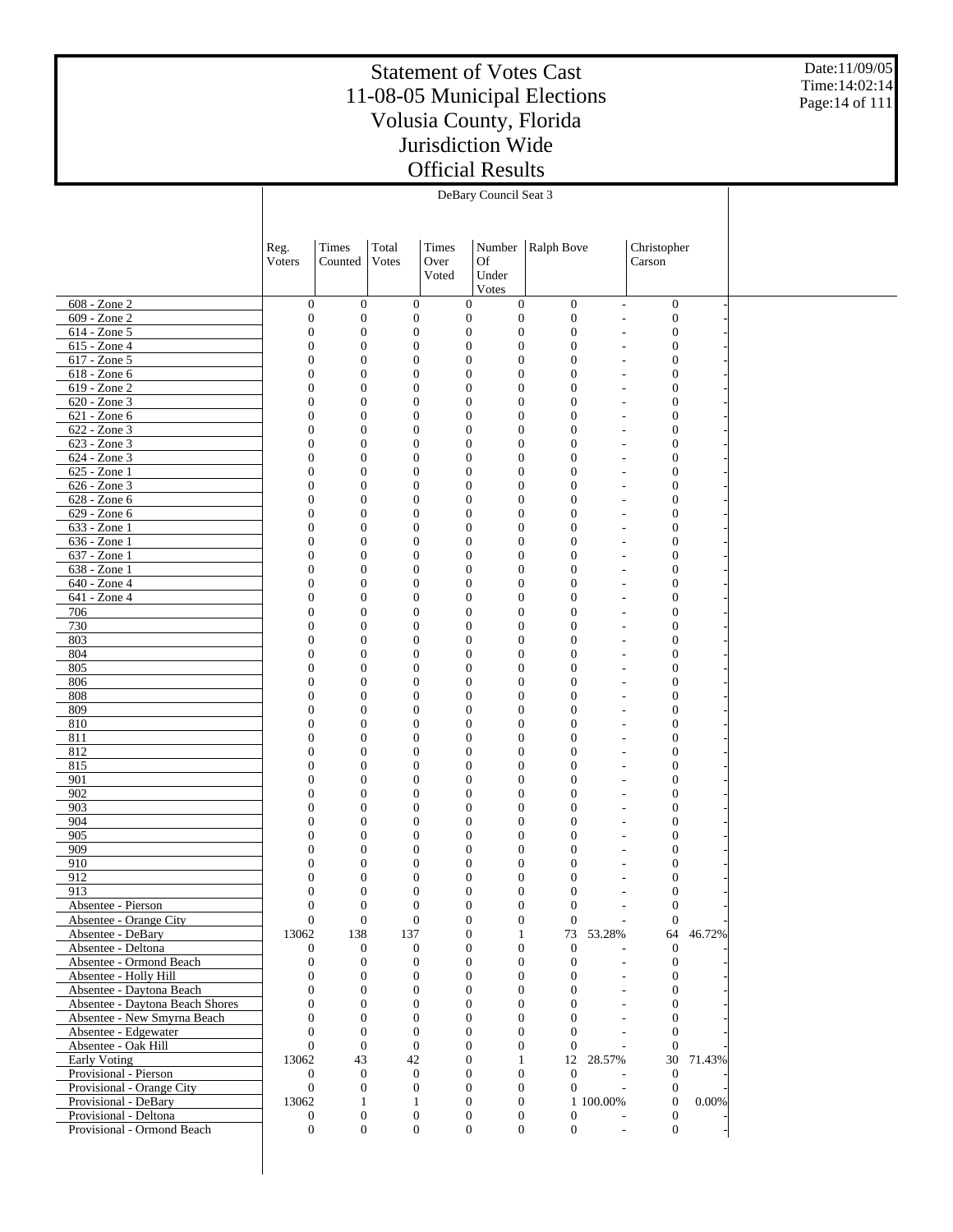Date:11/09/05 Time:14:02:14 Page:15 of 111

 $\overline{1}$ 

#### Statement of Votes Cast 11-08-05 Municipal Elections Volusia County, Florida Jurisdiction Wide Official Results DeBary Council Seat 3

 $\overline{1}$ 

| Reg.<br>Voters | Times<br>Counted | Total<br>Votes | Times<br>Over<br>Voted |          |    |                             | Christopher<br>Carson      |        |
|----------------|------------------|----------------|------------------------|----------|----|-----------------------------|----------------------------|--------|
| $\Omega$       |                  |                |                        | 0        |    | $\theta$                    | $\Omega$                   |        |
|                |                  |                |                        | 0        |    |                             | 0                          |        |
|                |                  |                |                        | 0        |    |                             |                            |        |
|                |                  |                |                        | 0        |    |                             | 0                          |        |
|                |                  |                |                        | 0        |    |                             |                            |        |
|                |                  |                |                        | 0        |    |                             | 0                          |        |
|                |                  |                |                        | $\Omega$ |    |                             |                            |        |
|                |                  |                |                        | 0        |    |                             | $\Omega$                   |        |
|                |                  |                |                        | $\Omega$ |    |                             |                            |        |
|                |                  |                |                        | 0        |    |                             | $\Omega$                   |        |
|                |                  |                |                        | $\Omega$ |    |                             |                            |        |
|                |                  |                |                        | 0        |    |                             | 0                          |        |
|                |                  |                |                        | $\Omega$ |    |                             |                            |        |
|                |                  |                |                        | 0        |    |                             | 0                          |        |
|                |                  |                |                        | 0        |    |                             |                            |        |
|                |                  |                |                        | 0        |    |                             |                            |        |
|                |                  |                |                        |          |    |                             |                            |        |
|                |                  |                |                        | 0        | 41 |                             | 1266                       | 56.22% |
|                |                  | 13062<br>13062 | $\Omega$<br>2293       | 2252     |    | <b>Of</b><br>Under<br>Votes | Number   Ralph Bove<br>986 | 43.78% |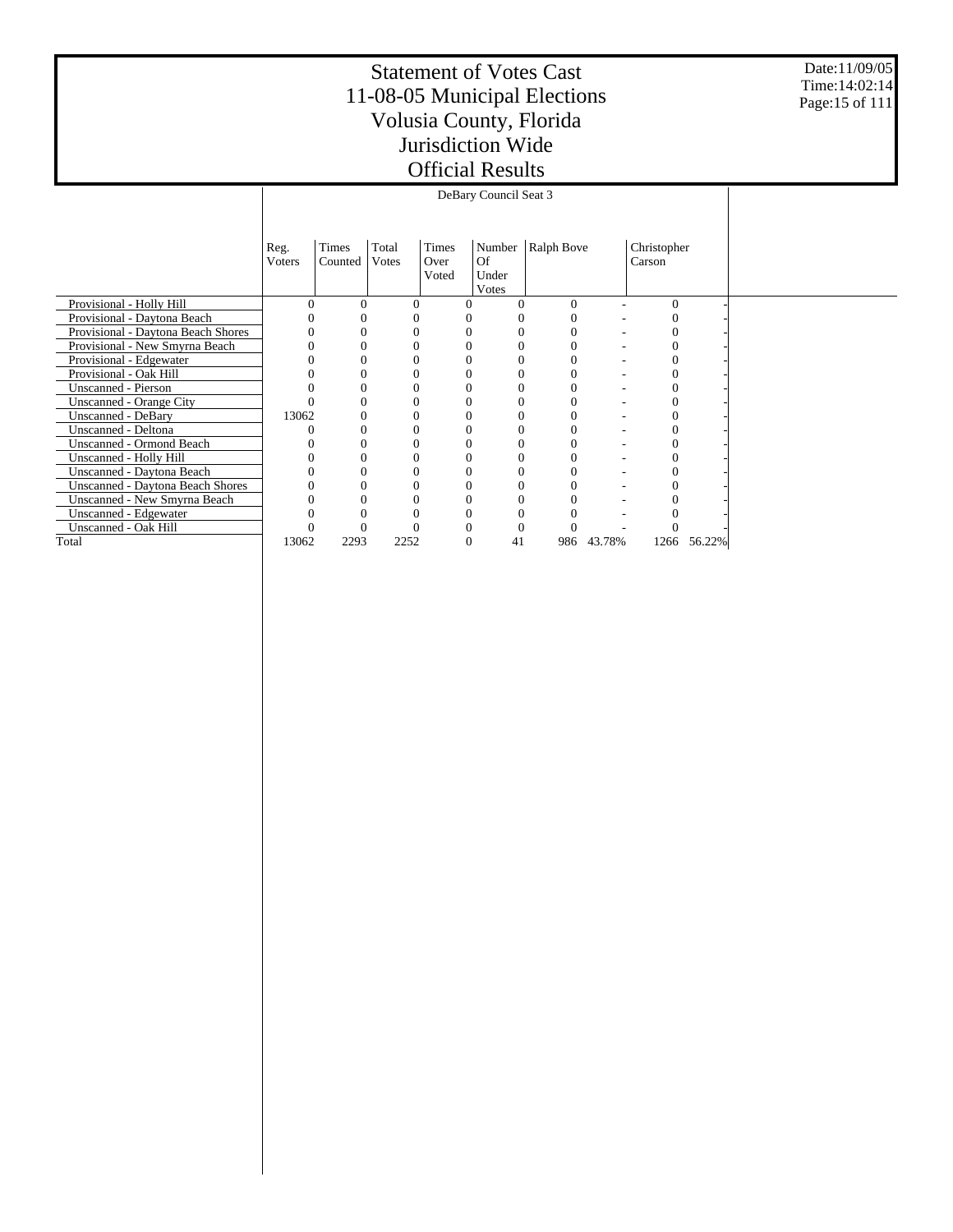Date:11/09/05 Time:14:02:14 Page:16 of 111

I

#### Statement of Votes Cast 11-08-05 Municipal Elections Volusia County, Florida Jurisdiction Wide Official Results DeBary Council Seat 4

|                              | Reg.<br><b>Voters</b>                | Times<br>Counted                     | Total<br>Votes                   | Times<br>Over<br>Voted | Number<br><b>Of</b><br>Under<br>Votes | "Van" Conoley                    |                                      | Jack Lenzen                                                          |                          |
|------------------------------|--------------------------------------|--------------------------------------|----------------------------------|------------------------|---------------------------------------|----------------------------------|--------------------------------------|----------------------------------------------------------------------|--------------------------|
| Jurisdiction Wide            |                                      |                                      |                                  |                        |                                       |                                  |                                      |                                                                      |                          |
| 105                          | $\boldsymbol{0}$                     | $\boldsymbol{0}$                     | $\boldsymbol{0}$                 |                        | $\boldsymbol{0}$                      | $\boldsymbol{0}$                 | $\boldsymbol{0}$                     | $\boldsymbol{0}$<br>$\overline{\phantom{a}}$                         |                          |
| 303                          | $\boldsymbol{0}$                     | $\boldsymbol{0}$                     | $\boldsymbol{0}$                 |                        | $\boldsymbol{0}$                      | $\boldsymbol{0}$                 | $\boldsymbol{0}$                     | $\overline{a}$<br>$\boldsymbol{0}$                                   |                          |
| 304<br>305                   | 3311                                 | 461                                  | 446                              |                        | $\boldsymbol{0}$                      | 15                               | 194 43.50%                           |                                                                      | 252 56.50%               |
| 306                          | 2260<br>1536                         | 368<br>283                           | 362<br>277                       |                        | $\boldsymbol{0}$<br>$\boldsymbol{0}$  | 158<br>6<br>6                    | 43.65%<br>150 54.15%                 |                                                                      | 204 56.35%<br>127 45.85% |
| 307                          | 1838                                 | 305                                  | 290                              |                        | $\boldsymbol{0}$                      | 15                               | 144 49.66%                           |                                                                      | 146 50.34%               |
| 309                          | $\boldsymbol{0}$                     | $\overline{0}$                       | $\boldsymbol{0}$                 |                        | $\boldsymbol{0}$                      | $\mathbf{0}$                     | $\boldsymbol{0}$                     | $\boldsymbol{0}$<br>$\sim$                                           |                          |
| 310                          | 1585                                 | 212                                  | 205                              |                        | $\mathbf{0}$                          | $\tau$<br>102                    | 49.76%                               |                                                                      | 103 50.24%               |
| 311                          | 2532                                 | 482                                  | 477                              |                        | $\boldsymbol{0}$                      | 5                                | 245 51.36%                           | 232                                                                  | 48.64%                   |
| 401 - Zone 2                 | $\boldsymbol{0}$                     | $\boldsymbol{0}$                     | $\boldsymbol{0}$                 |                        | $\boldsymbol{0}$                      | $\boldsymbol{0}$                 | $\boldsymbol{0}$                     | $\boldsymbol{0}$<br>÷,                                               |                          |
| 402 - Zone 2                 | $\boldsymbol{0}$                     | $\boldsymbol{0}$                     | $\boldsymbol{0}$                 |                        | $\boldsymbol{0}$                      | $\boldsymbol{0}$                 | $\boldsymbol{0}$                     | $\boldsymbol{0}$<br>$\overline{\phantom{a}}$                         |                          |
| 403 - Zone 1                 | $\boldsymbol{0}$                     | $\boldsymbol{0}$                     | $\mathbf{0}$                     |                        | $\boldsymbol{0}$                      | $\mathbf{0}$                     | $\boldsymbol{0}$                     | $\boldsymbol{0}$<br>Ĭ.                                               |                          |
| 405 - Zone 1                 | $\boldsymbol{0}$                     | $\boldsymbol{0}$                     | $\mathbf{0}$                     |                        | $\boldsymbol{0}$                      | $\mathbf{0}$                     | $\boldsymbol{0}$                     | $\boldsymbol{0}$<br>$\overline{\phantom{a}}$                         |                          |
| 406 - Zone 2                 | $\boldsymbol{0}$                     | $\boldsymbol{0}$                     | $\mathbf{0}$                     |                        | $\boldsymbol{0}$                      | $\mathbf{0}$                     | $\boldsymbol{0}$                     | $\boldsymbol{0}$<br>÷,                                               |                          |
| 407 - Zone 3                 | $\boldsymbol{0}$                     | $\boldsymbol{0}$                     | $\mathbf{0}$                     |                        | $\boldsymbol{0}$                      | $\mathbf{0}$                     | $\boldsymbol{0}$                     | $\boldsymbol{0}$<br>÷,                                               |                          |
| 408 - Zone 4                 | $\boldsymbol{0}$<br>$\boldsymbol{0}$ | $\boldsymbol{0}$                     | $\mathbf{0}$                     |                        | $\boldsymbol{0}$                      | $\mathbf{0}$                     | $\boldsymbol{0}$<br>$\boldsymbol{0}$ | $\boldsymbol{0}$<br>÷,                                               |                          |
| 409 - Zone 5<br>410 - Zone 5 | $\boldsymbol{0}$                     | $\boldsymbol{0}$<br>$\boldsymbol{0}$ | $\mathbf{0}$<br>$\mathbf{0}$     |                        | $\boldsymbol{0}$<br>$\boldsymbol{0}$  | $\mathbf{0}$<br>$\mathbf{0}$     | $\boldsymbol{0}$                     | $\boldsymbol{0}$<br>÷,<br>$\boldsymbol{0}$<br>÷,                     |                          |
| 411 - Zone 6                 | $\boldsymbol{0}$                     | $\boldsymbol{0}$                     | $\mathbf{0}$                     |                        | $\boldsymbol{0}$                      | $\mathbf{0}$                     | $\boldsymbol{0}$                     | $\boldsymbol{0}$<br>÷,                                               |                          |
| 413 - Zone 6                 | $\boldsymbol{0}$                     | $\boldsymbol{0}$                     | $\mathbf{0}$                     |                        | $\boldsymbol{0}$                      | $\mathbf{0}$                     | $\boldsymbol{0}$                     | $\boldsymbol{0}$<br>÷,                                               |                          |
| 414 - Zone 5                 | $\boldsymbol{0}$                     | $\boldsymbol{0}$                     | $\mathbf{0}$                     |                        | $\mathbf{0}$                          | $\boldsymbol{0}$                 | $\boldsymbol{0}$                     | $\boldsymbol{0}$<br>÷,                                               |                          |
| 415 - Zone 4                 | $\boldsymbol{0}$                     | $\boldsymbol{0}$                     | $\mathbf{0}$                     |                        | $\boldsymbol{0}$                      | $\mathbf{0}$                     | $\boldsymbol{0}$                     | $\boldsymbol{0}$<br>L,                                               |                          |
| 416 - Zone 4                 | $\boldsymbol{0}$                     | $\boldsymbol{0}$                     | $\mathbf{0}$                     |                        | $\boldsymbol{0}$                      | $\mathbf{0}$                     | $\boldsymbol{0}$                     | $\boldsymbol{0}$<br>$\overline{a}$                                   |                          |
| 417 - Zone 3                 | $\boldsymbol{0}$                     | $\boldsymbol{0}$                     | $\mathbf{0}$                     |                        | $\boldsymbol{0}$                      | $\mathbf{0}$                     | $\boldsymbol{0}$                     | $\boldsymbol{0}$<br>L,                                               |                          |
| 418 - Zone 6                 | $\boldsymbol{0}$                     | $\boldsymbol{0}$                     | $\mathbf{0}$                     |                        | $\boldsymbol{0}$                      | $\boldsymbol{0}$                 | $\boldsymbol{0}$                     | $\boldsymbol{0}$<br>÷,                                               |                          |
| 419 - Zone 3                 | $\mathbf{0}$                         | $\boldsymbol{0}$                     | $\mathbf{0}$                     |                        | $\boldsymbol{0}$                      | $\mathbf{0}$                     | $\boldsymbol{0}$                     | $\boldsymbol{0}$<br>L,                                               |                          |
| 420 - Zone 6                 | $\boldsymbol{0}$                     | $\boldsymbol{0}$                     | $\mathbf{0}$                     |                        | $\boldsymbol{0}$                      | $\boldsymbol{0}$                 | $\boldsymbol{0}$                     | $\boldsymbol{0}$<br>$\overline{a}$                                   |                          |
| 422 - Zone 1                 | $\boldsymbol{0}$                     | $\boldsymbol{0}$                     | $\mathbf{0}$                     |                        | $\boldsymbol{0}$                      | $\mathbf{0}$                     | $\boldsymbol{0}$                     | $\boldsymbol{0}$<br>L,                                               |                          |
| 423 - Zone 3<br>424 - Zone 4 | $\boldsymbol{0}$<br>$\mathbf{0}$     | $\boldsymbol{0}$<br>$\boldsymbol{0}$ | $\mathbf{0}$<br>$\mathbf{0}$     |                        | $\boldsymbol{0}$<br>$\boldsymbol{0}$  | $\boldsymbol{0}$<br>$\mathbf{0}$ | $\boldsymbol{0}$<br>$\boldsymbol{0}$ | $\boldsymbol{0}$<br>÷,<br>$\boldsymbol{0}$<br>÷,                     |                          |
| 426 - Zone 2                 | $\boldsymbol{0}$                     | $\boldsymbol{0}$                     | $\mathbf{0}$                     |                        | $\boldsymbol{0}$                      | $\boldsymbol{0}$                 | $\boldsymbol{0}$                     | $\boldsymbol{0}$<br>÷,                                               |                          |
| 427 - Zone 5                 | $\boldsymbol{0}$                     | $\boldsymbol{0}$                     | $\mathbf{0}$                     |                        | $\boldsymbol{0}$                      | $\mathbf{0}$                     | $\boldsymbol{0}$                     | $\boldsymbol{0}$<br>÷,                                               |                          |
| 428 - Zone 1                 | $\boldsymbol{0}$                     | $\boldsymbol{0}$                     | $\mathbf{0}$                     |                        | $\boldsymbol{0}$                      | $\boldsymbol{0}$                 | $\boldsymbol{0}$                     | $\boldsymbol{0}$<br>÷,                                               |                          |
| 429 - Zone 4                 | $\mathbf{0}$                         | $\boldsymbol{0}$                     | $\mathbf{0}$                     |                        | $\boldsymbol{0}$                      | $\mathbf{0}$                     | $\boldsymbol{0}$                     | $\boldsymbol{0}$<br>÷,                                               |                          |
| 501 - Zone 1                 | $\boldsymbol{0}$                     | $\boldsymbol{0}$                     | $\mathbf{0}$                     |                        | $\boldsymbol{0}$                      | $\boldsymbol{0}$                 | $\boldsymbol{0}$                     | $\boldsymbol{0}$<br>÷,                                               |                          |
| 506 - Zone 1                 | $\boldsymbol{0}$                     | $\boldsymbol{0}$                     | $\mathbf{0}$                     |                        | $\boldsymbol{0}$                      | $\mathbf{0}$                     | $\boldsymbol{0}$                     | $\boldsymbol{0}$<br>÷,                                               |                          |
| 508 - Zone 3                 | $\boldsymbol{0}$                     | $\boldsymbol{0}$                     | $\mathbf{0}$                     |                        | $\boldsymbol{0}$                      | $\boldsymbol{0}$                 | $\boldsymbol{0}$                     | $\boldsymbol{0}$<br>÷,                                               |                          |
| 509 - Zone 3                 | $\mathbf{0}$                         | $\boldsymbol{0}$                     | $\mathbf{0}$                     |                        | $\boldsymbol{0}$                      | $\mathbf{0}$                     | $\boldsymbol{0}$                     | $\boldsymbol{0}$<br>÷,                                               |                          |
| 510 - Zone 3<br>512 - Zone 3 | $\boldsymbol{0}$                     | $\boldsymbol{0}$                     | $\mathbf{0}$                     |                        | $\boldsymbol{0}$                      | $\mathbf{0}$                     | $\boldsymbol{0}$                     | $\boldsymbol{0}$<br>÷,                                               |                          |
| 513 - Zone 3                 | $\mathbf{0}$<br>$\boldsymbol{0}$     | $\boldsymbol{0}$<br>$\boldsymbol{0}$ | $\mathbf{0}$<br>$\mathbf{0}$     |                        | $\boldsymbol{0}$<br>$\boldsymbol{0}$  | $\mathbf{0}$<br>$\mathbf{0}$     | $\boldsymbol{0}$<br>$\boldsymbol{0}$ | $\boldsymbol{0}$<br>٠<br>$\boldsymbol{0}$<br>÷,                      |                          |
| 514 - Zone 2                 | $\overline{0}$                       | $\boldsymbol{0}$                     | $\boldsymbol{0}$                 |                        | $\boldsymbol{0}$                      | $\boldsymbol{0}$                 | $\overline{0}$                       | $\boldsymbol{0}$<br>÷,                                               |                          |
| 515 - Zone 1                 | 0                                    | 0                                    | $\bf{0}$                         |                        | $\bf{0}$                              | 0                                | 0                                    | 0<br>٠                                                               |                          |
| 516 - Zone 1                 | $\boldsymbol{0}$                     | $\mathbf{0}$                         | $\boldsymbol{0}$                 |                        | $\boldsymbol{0}$                      | $\mathbf{0}$                     | $\boldsymbol{0}$                     | $\boldsymbol{0}$<br>$\overline{\phantom{a}}$                         |                          |
| 517 - Zone 2                 | $\boldsymbol{0}$                     | $\mathbf{0}$                         | $\mathbf{0}$                     |                        | $\boldsymbol{0}$                      | $\theta$                         | $\boldsymbol{0}$                     | $\boldsymbol{0}$<br>$\overline{a}$                                   |                          |
| 519 - Zone 2                 | $\boldsymbol{0}$                     | $\mathbf{0}$                         | $\boldsymbol{0}$                 |                        | $\boldsymbol{0}$                      | $\theta$                         | $\mathbf{0}$                         | $\boldsymbol{0}$<br>$\overline{a}$                                   |                          |
| 521 - Zone 4                 | $\mathbf{0}$                         | $\mathbf{0}$                         | $\mathbf{0}$                     |                        | $\boldsymbol{0}$                      | $\theta$                         | $\mathbf{0}$                         | $\overline{0}$<br>$\overline{a}$                                     |                          |
| 522 - Zone 4                 | $\mathbf{0}$                         | $\boldsymbol{0}$                     | $\boldsymbol{0}$                 |                        | $\boldsymbol{0}$                      | $\mathbf{0}$                     | $\overline{0}$                       | $\boldsymbol{0}$<br>L,                                               |                          |
| 525 - Zone 4                 | $\mathbf{0}$                         | $\mathbf{0}$                         | $\mathbf{0}$                     |                        | $\boldsymbol{0}$                      | $\theta$                         | $\overline{0}$                       | $\overline{0}$<br>L,                                                 |                          |
| 526                          | $\mathbf{0}$                         | $\mathbf{0}$                         | $\boldsymbol{0}$                 |                        | $\boldsymbol{0}$                      | $\mathbf{0}$                     | $\overline{0}$                       | $\boldsymbol{0}$<br>$\overline{a}$                                   |                          |
| 527<br>528                   | $\mathbf{0}$<br>$\mathbf{0}$         | $\mathbf{0}$<br>$\mathbf{0}$         | $\mathbf{0}$<br>$\boldsymbol{0}$ |                        | $\boldsymbol{0}$<br>$\mathbf{0}$      | $\theta$<br>$\mathbf{0}$         | $\overline{0}$<br>$\overline{0}$     | $\overline{0}$<br>$\overline{a}$<br>$\overline{0}$<br>$\overline{a}$ |                          |
| 529                          | $\mathbf{0}$                         | $\mathbf{0}$                         | $\mathbf{0}$                     |                        | $\boldsymbol{0}$                      | $\theta$                         | $\overline{0}$                       | $\overline{0}$<br>L,                                                 |                          |
| 533 - Zone 4                 | $\mathbf{0}$                         | $\mathbf{0}$                         | $\boldsymbol{0}$                 |                        | $\boldsymbol{0}$                      | $\mathbf{0}$                     | $\overline{0}$                       | $\boldsymbol{0}$<br>$\overline{a}$                                   |                          |
| 534                          | $\mathbf{0}$                         | $\mathbf{0}$                         | $\mathbf{0}$                     |                        | $\boldsymbol{0}$                      | $\theta$                         | $\overline{0}$                       | $\mathbf{0}$<br>$\overline{a}$                                       |                          |
| 602 - Zone 4                 | $\mathbf{0}$                         | $\boldsymbol{0}$                     | $\boldsymbol{0}$                 |                        | $\mathbf{0}$                          | $\theta$                         | $\overline{0}$                       | $\boldsymbol{0}$<br>$\overline{a}$                                   |                          |
| 603 - Zone 5                 | $\boldsymbol{0}$                     | $\mathbf{0}$                         | $\mathbf{0}$                     |                        | $\boldsymbol{0}$                      | $\theta$                         | $\mathbf{0}$                         | $\boldsymbol{0}$<br>$\overline{a}$                                   |                          |
| 605 - Zone 5                 | $\boldsymbol{0}$                     | $\boldsymbol{0}$                     | $\boldsymbol{0}$                 |                        | $\boldsymbol{0}$                      | $\mathbf{0}$                     | $\boldsymbol{0}$                     | $\boldsymbol{0}$<br>$\overline{a}$                                   |                          |
| 607 - Zone 2                 | $\overline{0}$                       | $\boldsymbol{0}$                     | $\mathbf{0}$                     |                        | $\boldsymbol{0}$                      | $\mathbf{0}$                     | $\boldsymbol{0}$                     | $\boldsymbol{0}$<br>L,                                               |                          |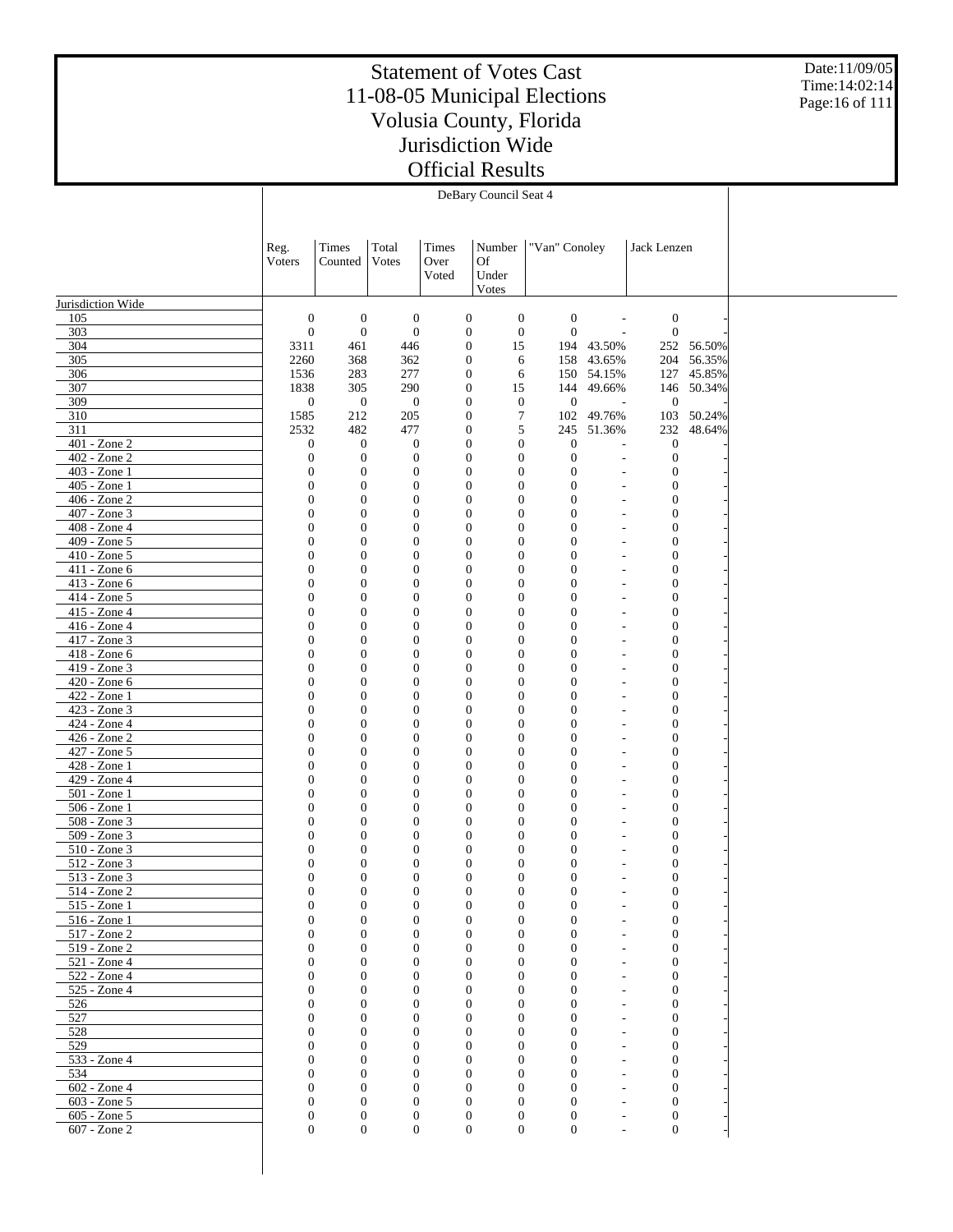Date:11/09/05 Time:14:02:14 Page:17 of 111

|                                 |                                      |                              |                                      |                  | DeBary Council Seat 4                |                                      |                                            |                                      |           |  |
|---------------------------------|--------------------------------------|------------------------------|--------------------------------------|------------------|--------------------------------------|--------------------------------------|--------------------------------------------|--------------------------------------|-----------|--|
|                                 |                                      |                              |                                      |                  |                                      |                                      |                                            |                                      |           |  |
|                                 | Reg.                                 | Times                        | Total                                | Times            | Number                               | "Van" Conoley                        |                                            | Jack Lenzen                          |           |  |
|                                 | Voters                               | Counted                      | <b>Votes</b>                         | Over             | Of                                   |                                      |                                            |                                      |           |  |
|                                 |                                      |                              |                                      | Voted            | Under                                |                                      |                                            |                                      |           |  |
|                                 |                                      |                              |                                      |                  | Votes                                |                                      |                                            |                                      |           |  |
| 608 - Zone 2                    | $\boldsymbol{0}$                     | $\boldsymbol{0}$             | $\mathbf{0}$                         | $\mathbf{0}$     | $\boldsymbol{0}$                     | $\boldsymbol{0}$                     | $\overline{a}$                             | $\boldsymbol{0}$                     |           |  |
| 609 - Zone 2                    | $\boldsymbol{0}$                     | $\mathbf{0}$                 | $\boldsymbol{0}$                     | $\boldsymbol{0}$ | $\boldsymbol{0}$<br>$\boldsymbol{0}$ | $\boldsymbol{0}$                     | L.                                         | $\boldsymbol{0}$                     |           |  |
| 614 - Zone 5<br>615 - Zone 4    | $\boldsymbol{0}$<br>$\boldsymbol{0}$ | $\mathbf{0}$<br>$\mathbf{0}$ | $\boldsymbol{0}$<br>$\boldsymbol{0}$ | $\mathbf{0}$     | $\boldsymbol{0}$<br>$\boldsymbol{0}$ | $\boldsymbol{0}$<br>$\boldsymbol{0}$ | $\overline{a}$<br>$\overline{a}$           | $\boldsymbol{0}$<br>$\boldsymbol{0}$ |           |  |
| 617 - Zone 5                    | $\boldsymbol{0}$                     | $\mathbf{0}$                 | $\boldsymbol{0}$                     |                  | $\boldsymbol{0}$<br>$\boldsymbol{0}$ | $\boldsymbol{0}$                     |                                            | $\boldsymbol{0}$                     |           |  |
| 618 - Zone 6                    | $\boldsymbol{0}$                     | $\mathbf{0}$                 | $\boldsymbol{0}$                     |                  | $\boldsymbol{0}$<br>$\boldsymbol{0}$ | $\boldsymbol{0}$                     | $\overline{\phantom{a}}$                   | $\boldsymbol{0}$                     |           |  |
| 619 - Zone 2                    | $\boldsymbol{0}$                     | $\mathbf{0}$                 | $\boldsymbol{0}$                     |                  | $\boldsymbol{0}$<br>$\boldsymbol{0}$ | $\boldsymbol{0}$                     | $\overline{a}$<br>$\overline{\phantom{a}}$ | $\boldsymbol{0}$                     |           |  |
| 620 - Zone 3                    | $\boldsymbol{0}$                     | $\mathbf{0}$                 | $\boldsymbol{0}$                     |                  | $\boldsymbol{0}$<br>$\boldsymbol{0}$ | $\boldsymbol{0}$                     | $\overline{a}$                             | $\boldsymbol{0}$                     |           |  |
| 621 - Zone 6                    | $\boldsymbol{0}$                     | $\mathbf{0}$                 | $\boldsymbol{0}$                     |                  | $\boldsymbol{0}$<br>$\boldsymbol{0}$ | $\boldsymbol{0}$                     | $\overline{\phantom{a}}$                   | $\boldsymbol{0}$                     |           |  |
| 622 - Zone 3                    | $\boldsymbol{0}$                     | $\mathbf{0}$                 | $\boldsymbol{0}$                     |                  | $\boldsymbol{0}$<br>$\boldsymbol{0}$ | $\boldsymbol{0}$                     | $\overline{a}$                             | $\boldsymbol{0}$                     |           |  |
| 623 - Zone 3                    | $\boldsymbol{0}$                     | $\mathbf{0}$                 | $\boldsymbol{0}$                     |                  | $\boldsymbol{0}$<br>$\boldsymbol{0}$ | $\boldsymbol{0}$                     | $\overline{a}$                             | $\boldsymbol{0}$                     |           |  |
| 624 - Zone 3                    | $\boldsymbol{0}$                     | $\mathbf{0}$                 | $\boldsymbol{0}$                     |                  | $\boldsymbol{0}$<br>$\boldsymbol{0}$ | $\boldsymbol{0}$                     | $\overline{a}$                             | $\boldsymbol{0}$                     |           |  |
| 625 - Zone 1                    | $\boldsymbol{0}$                     | $\mathbf{0}$                 | $\boldsymbol{0}$                     |                  | $\boldsymbol{0}$<br>$\boldsymbol{0}$ | $\boldsymbol{0}$                     | $\overline{\phantom{a}}$                   | $\boldsymbol{0}$                     |           |  |
| 626 - Zone 3                    | $\boldsymbol{0}$                     | $\mathbf{0}$                 | $\boldsymbol{0}$                     |                  | $\boldsymbol{0}$<br>$\boldsymbol{0}$ | $\boldsymbol{0}$                     | $\overline{\phantom{a}}$                   | $\boldsymbol{0}$                     |           |  |
| 628 - Zone 6                    | $\boldsymbol{0}$                     | $\mathbf{0}$                 | $\boldsymbol{0}$                     |                  | $\boldsymbol{0}$<br>$\boldsymbol{0}$ | $\boldsymbol{0}$                     | $\overline{\phantom{a}}$                   | $\boldsymbol{0}$                     |           |  |
| 629 - Zone 6                    | $\boldsymbol{0}$                     | $\mathbf{0}$                 | $\boldsymbol{0}$                     |                  | $\boldsymbol{0}$<br>$\boldsymbol{0}$ | $\boldsymbol{0}$                     | $\overline{a}$                             | $\boldsymbol{0}$                     |           |  |
| 633 - Zone 1                    | $\boldsymbol{0}$                     | $\mathbf{0}$                 | $\boldsymbol{0}$                     |                  | $\boldsymbol{0}$<br>$\boldsymbol{0}$ | $\boldsymbol{0}$                     | $\overline{\phantom{a}}$                   | $\boldsymbol{0}$                     |           |  |
| 636 - Zone 1                    | $\boldsymbol{0}$                     | $\mathbf{0}$                 | $\boldsymbol{0}$                     |                  | $\boldsymbol{0}$<br>$\boldsymbol{0}$ | $\boldsymbol{0}$                     | $\overline{a}$                             | $\boldsymbol{0}$                     |           |  |
| 637 - Zone 1                    | $\boldsymbol{0}$                     | $\mathbf{0}$                 | $\boldsymbol{0}$                     |                  | $\boldsymbol{0}$<br>$\boldsymbol{0}$ | $\boldsymbol{0}$                     | $\overline{\phantom{m}}$                   | $\boldsymbol{0}$                     |           |  |
| 638 - Zone 1                    | $\boldsymbol{0}$                     | $\mathbf{0}$                 | $\boldsymbol{0}$                     |                  | $\boldsymbol{0}$<br>$\boldsymbol{0}$ | $\boldsymbol{0}$                     | $\overline{a}$                             | $\boldsymbol{0}$                     |           |  |
| 640 - Zone 4                    | $\boldsymbol{0}$                     | $\mathbf{0}$                 | $\boldsymbol{0}$                     |                  | $\boldsymbol{0}$<br>$\boldsymbol{0}$ | $\boldsymbol{0}$                     | $\overline{\phantom{a}}$                   | $\boldsymbol{0}$                     |           |  |
| 641 - Zone 4                    | $\boldsymbol{0}$                     | $\mathbf{0}$                 | $\boldsymbol{0}$                     |                  | $\boldsymbol{0}$<br>$\boldsymbol{0}$ | $\boldsymbol{0}$                     | $\overline{a}$                             | $\boldsymbol{0}$                     |           |  |
| 706                             | $\boldsymbol{0}$                     | $\mathbf{0}$                 | $\boldsymbol{0}$                     |                  | $\boldsymbol{0}$<br>$\boldsymbol{0}$ | $\boldsymbol{0}$                     | $\overline{\phantom{a}}$                   | $\boldsymbol{0}$                     |           |  |
| 730                             | $\boldsymbol{0}$                     | $\mathbf{0}$                 | $\boldsymbol{0}$                     |                  | $\boldsymbol{0}$<br>$\boldsymbol{0}$ | $\boldsymbol{0}$                     | $\overline{a}$                             | $\boldsymbol{0}$                     |           |  |
| 803                             | $\boldsymbol{0}$                     | $\mathbf{0}$                 | $\boldsymbol{0}$                     |                  | $\boldsymbol{0}$<br>$\boldsymbol{0}$ | $\boldsymbol{0}$                     | $\overline{a}$                             | $\boldsymbol{0}$                     |           |  |
| 804                             | $\boldsymbol{0}$                     | $\mathbf{0}$                 | $\boldsymbol{0}$                     |                  | $\boldsymbol{0}$<br>$\boldsymbol{0}$ | $\boldsymbol{0}$                     | $\overline{a}$                             | $\boldsymbol{0}$                     |           |  |
| 805                             | $\boldsymbol{0}$                     | $\mathbf{0}$                 | $\boldsymbol{0}$                     |                  | $\boldsymbol{0}$<br>$\boldsymbol{0}$ | $\boldsymbol{0}$                     | $\overline{\phantom{a}}$                   | $\boldsymbol{0}$                     |           |  |
| 806                             | $\boldsymbol{0}$                     | $\mathbf{0}$                 | $\boldsymbol{0}$                     |                  | $\boldsymbol{0}$<br>$\boldsymbol{0}$ | $\boldsymbol{0}$                     | $\overline{a}$                             | $\boldsymbol{0}$                     |           |  |
| 808                             | $\boldsymbol{0}$                     | $\mathbf{0}$                 | $\boldsymbol{0}$                     |                  | $\boldsymbol{0}$<br>$\boldsymbol{0}$ | $\boldsymbol{0}$                     | $\overline{\phantom{m}}$                   | $\boldsymbol{0}$                     |           |  |
| 809                             | $\boldsymbol{0}$                     | $\mathbf{0}$                 | $\boldsymbol{0}$                     |                  | $\boldsymbol{0}$<br>$\boldsymbol{0}$ | $\boldsymbol{0}$                     | $\overline{a}$                             | $\boldsymbol{0}$                     |           |  |
| 810                             | $\boldsymbol{0}$                     | $\mathbf{0}$                 | $\boldsymbol{0}$                     |                  | $\boldsymbol{0}$<br>$\boldsymbol{0}$ | $\boldsymbol{0}$                     | $\overline{\phantom{a}}$                   | $\boldsymbol{0}$                     |           |  |
| 811                             | $\boldsymbol{0}$                     | $\mathbf{0}$                 | $\boldsymbol{0}$                     |                  | $\boldsymbol{0}$<br>$\boldsymbol{0}$ | $\boldsymbol{0}$                     | $\overline{a}$                             | $\boldsymbol{0}$                     |           |  |
| 812                             | $\boldsymbol{0}$                     | $\mathbf{0}$                 | $\boldsymbol{0}$                     |                  | $\boldsymbol{0}$<br>$\boldsymbol{0}$ | $\boldsymbol{0}$                     | $\overline{a}$                             | $\boldsymbol{0}$                     |           |  |
| 815                             | $\boldsymbol{0}$                     | $\mathbf{0}$                 | $\boldsymbol{0}$                     |                  | $\boldsymbol{0}$<br>$\boldsymbol{0}$ | $\boldsymbol{0}$                     | $\overline{a}$                             | $\boldsymbol{0}$                     |           |  |
| 901                             | $\boldsymbol{0}$                     | $\mathbf{0}$                 | $\boldsymbol{0}$                     |                  | $\boldsymbol{0}$<br>$\boldsymbol{0}$ | $\boldsymbol{0}$                     | $\overline{\phantom{a}}$                   | $\boldsymbol{0}$                     |           |  |
| 902                             | $\boldsymbol{0}$                     | $\mathbf{0}$                 | $\boldsymbol{0}$                     |                  | $\boldsymbol{0}$<br>$\boldsymbol{0}$ | $\boldsymbol{0}$                     | $\overline{a}$                             | $\boldsymbol{0}$                     |           |  |
| 903                             | $\boldsymbol{0}$                     | $\mathbf{0}$                 | $\boldsymbol{0}$                     |                  | $\boldsymbol{0}$<br>$\boldsymbol{0}$ | $\boldsymbol{0}$                     | $\overline{\phantom{m}}$                   | $\boldsymbol{0}$                     |           |  |
| 904                             | $\boldsymbol{0}$                     | $\mathbf{0}$                 | $\boldsymbol{0}$                     |                  | $\boldsymbol{0}$<br>$\boldsymbol{0}$ | $\boldsymbol{0}$                     | $\overline{a}$                             | $\boldsymbol{0}$                     |           |  |
| 905                             | $\boldsymbol{0}$                     | $\mathbf{0}$                 | $\boldsymbol{0}$                     |                  | $\boldsymbol{0}$<br>$\boldsymbol{0}$ | $\boldsymbol{0}$                     | $\overline{\phantom{a}}$                   | $\boldsymbol{0}$                     |           |  |
| 909                             | $\boldsymbol{0}$                     | $\mathbf{0}$                 | $\boldsymbol{0}$                     |                  | $\boldsymbol{0}$<br>$\boldsymbol{0}$ | $\boldsymbol{0}$                     | $\overline{a}$                             | $\boldsymbol{0}$                     |           |  |
| 910                             | 0                                    | $\mathbf{0}$                 | $\boldsymbol{0}$                     |                  | $\boldsymbol{0}$<br>$\boldsymbol{0}$ | $\boldsymbol{0}$                     | $\overline{\phantom{a}}$                   | $\boldsymbol{0}$                     |           |  |
| 912                             | $\overline{0}$                       | $\overline{0}$               | $\boldsymbol{0}$                     |                  | $\boldsymbol{0}$<br>$\boldsymbol{0}$ | $\boldsymbol{0}$                     | $\overline{a}$                             | $\boldsymbol{0}$                     |           |  |
| 913                             | $\boldsymbol{0}$                     | $\theta$                     | $\boldsymbol{0}$                     |                  | 0<br>$\boldsymbol{0}$                | $\bf{0}$                             |                                            | 0                                    |           |  |
| Absentee - Pierson              | $\boldsymbol{0}$                     | $\boldsymbol{0}$             | $\boldsymbol{0}$                     | $\mathbf{0}$     | $\boldsymbol{0}$                     | $\boldsymbol{0}$                     | $\overline{a}$                             | $\boldsymbol{0}$                     |           |  |
| Absentee - Orange City          | $\boldsymbol{0}$                     | $\overline{0}$               | $\mathbf{0}$                         | $\mathbf{0}$     | $\boldsymbol{0}$                     | $\mathbf{0}$                         | $\overline{a}$                             | $\mathbf{0}$                         |           |  |
| Absentee - DeBary               | 13062                                | 138                          | 136                                  |                  | $\mathfrak{2}$<br>$\boldsymbol{0}$   | 83                                   | 61.03%                                     | 53                                   | 38.97%    |  |
| Absentee - Deltona              | $\boldsymbol{0}$                     | $\boldsymbol{0}$             | $\boldsymbol{0}$                     |                  | $\boldsymbol{0}$<br>$\boldsymbol{0}$ | $\boldsymbol{0}$                     | L,                                         | $\boldsymbol{0}$                     |           |  |
| Absentee - Ormond Beach         | $\boldsymbol{0}$                     | $\mathbf{0}$                 | $\mathbf{0}$                         |                  | $\boldsymbol{0}$<br>$\boldsymbol{0}$ | $\boldsymbol{0}$                     | $\overline{a}$                             | $\boldsymbol{0}$                     |           |  |
| Absentee - Holly Hill           | $\boldsymbol{0}$                     | $\overline{0}$               | $\mathbf{0}$                         |                  | $\boldsymbol{0}$<br>$\boldsymbol{0}$ | $\boldsymbol{0}$                     | $\overline{a}$                             | $\mathbf{0}$                         |           |  |
| Absentee - Daytona Beach        | $\boldsymbol{0}$                     | $\boldsymbol{0}$             | $\boldsymbol{0}$                     |                  | $\boldsymbol{0}$<br>$\boldsymbol{0}$ | $\mathbf{0}$                         | $\overline{a}$                             | $\mathbf{0}$                         |           |  |
| Absentee - Daytona Beach Shores | $\boldsymbol{0}$                     | $\overline{0}$               | $\mathbf{0}$                         |                  | $\overline{0}$<br>$\boldsymbol{0}$   | $\mathbf{0}$                         | $\overline{a}$                             | $\mathbf{0}$                         |           |  |
| Absentee - New Smyrna Beach     | $\boldsymbol{0}$                     | $\boldsymbol{0}$             | $\mathbf{0}$                         |                  | $\boldsymbol{0}$<br>$\overline{0}$   | $\boldsymbol{0}$                     | $\overline{a}$                             | $\mathbf{0}$                         |           |  |
| Absentee - Edgewater            | $\mathbf{0}$                         | $\overline{0}$               | $\mathbf{0}$                         |                  | $\overline{0}$<br>$\boldsymbol{0}$   | $\mathbf{0}$                         | $\overline{\phantom{a}}$                   | $\mathbf{0}$                         |           |  |
| Absentee - Oak Hill             | $\mathbf{0}$                         | $\boldsymbol{0}$             | $\boldsymbol{0}$                     |                  | $\overline{0}$<br>$\boldsymbol{0}$   | $\boldsymbol{0}$                     | L.                                         | $\boldsymbol{0}$                     |           |  |
| Early Voting                    | 13062                                | 43                           | 42                                   |                  | $\boldsymbol{0}$<br>$\mathbf{1}$     | 28                                   | 66.67%                                     | 14                                   | 33.33%    |  |
| Provisional - Pierson           | $\boldsymbol{0}$                     | $\boldsymbol{0}$             | $\mathbf{0}$                         |                  | $\overline{0}$<br>$\boldsymbol{0}$   | $\boldsymbol{0}$                     | $\overline{a}$                             | $\boldsymbol{0}$                     |           |  |
| Provisional - Orange City       | $\boldsymbol{0}$                     | $\theta$                     | $\mathbf{0}$                         |                  | $\boldsymbol{0}$<br>$\boldsymbol{0}$ | $\boldsymbol{0}$                     | $\overline{\phantom{a}}$                   | $\mathbf{0}$                         |           |  |
| Provisional - DeBary            | 13062                                | 1                            | 1                                    |                  | $\boldsymbol{0}$<br>$\boldsymbol{0}$ | $\boldsymbol{0}$                     | 0.00%                                      |                                      | 1 100.00% |  |
| Provisional - Deltona           | $\boldsymbol{0}$                     | $\mathbf{0}$                 | $\mathbf{0}$                         | $\boldsymbol{0}$ | $\mathbf{0}$                         | $\boldsymbol{0}$                     |                                            | $\mathbf{0}$                         |           |  |
| Provisional - Ormond Beach      | $\mathbf{0}$                         | $\boldsymbol{0}$             | $\boldsymbol{0}$                     |                  | $\boldsymbol{0}$<br>$\boldsymbol{0}$ | $\mathbf{0}$                         | $\blacksquare$                             | $\mathbf{0}$                         |           |  |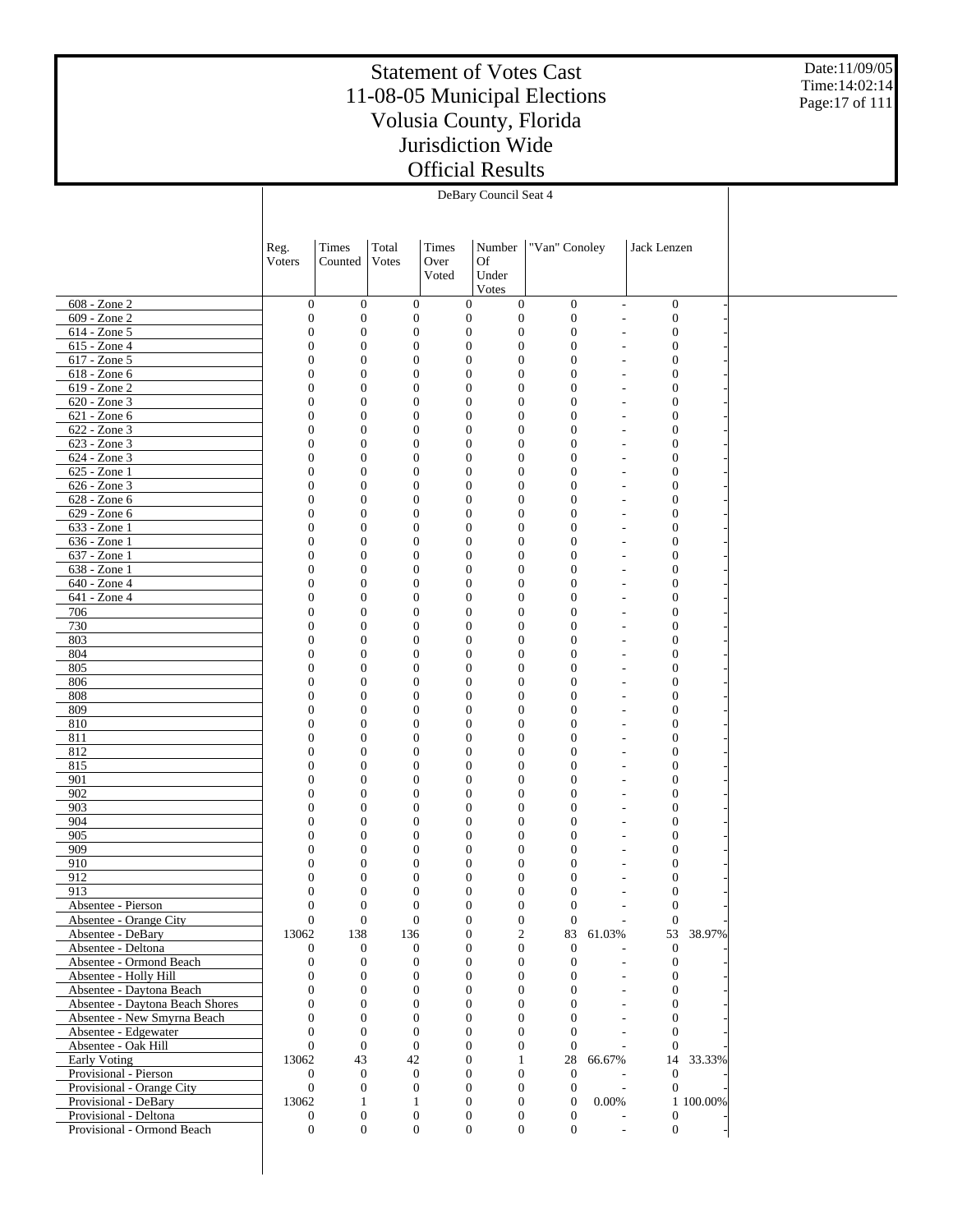Date:11/09/05 Time:14:02:14 Page:18 of 111

 $\overline{\phantom{a}}$ 

#### Statement of Votes Cast 11-08-05 Municipal Elections Volusia County, Florida Jurisdiction Wide Official Results DeBary Council Seat 4

 $\overline{1}$ 

|                                    | Reg.<br>Voters | Times<br>Counted | Total<br><b>V</b> otes | Times<br>Over<br>Voted | Number<br>$\Omega$<br>Under<br>Votes | "Van" Conoley |        | Jack Lenzen |        |  |
|------------------------------------|----------------|------------------|------------------------|------------------------|--------------------------------------|---------------|--------|-------------|--------|--|
| Provisional - Holly Hill           |                |                  |                        |                        |                                      | $\Omega$      |        |             |        |  |
| Provisional - Daytona Beach        |                |                  |                        |                        |                                      |               |        |             |        |  |
| Provisional - Daytona Beach Shores |                |                  |                        |                        |                                      |               |        |             |        |  |
| Provisional - New Smyrna Beach     |                |                  |                        |                        |                                      |               |        |             |        |  |
| Provisional - Edgewater            |                |                  |                        |                        |                                      |               |        |             |        |  |
| Provisional - Oak Hill             |                |                  |                        |                        |                                      |               |        |             |        |  |
| <b>Unscanned - Pierson</b>         |                |                  |                        |                        |                                      |               |        |             |        |  |
| Unscanned - Orange City            |                |                  |                        |                        |                                      |               |        |             |        |  |
| Unscanned - DeBary                 | 13062          |                  |                        |                        |                                      |               |        |             |        |  |
| Unscanned - Deltona                |                |                  |                        |                        |                                      |               |        |             |        |  |
| Unscanned - Ormond Beach           |                |                  |                        |                        |                                      |               |        |             |        |  |
| Unscanned - Holly Hill             |                |                  |                        |                        |                                      |               |        |             |        |  |
| Unscanned - Daytona Beach          |                |                  |                        |                        |                                      |               |        |             |        |  |
| Unscanned - Daytona Beach Shores   |                |                  |                        |                        |                                      |               |        |             |        |  |
| Unscanned - New Smyrna Beach       |                |                  |                        |                        |                                      |               |        |             |        |  |
| Unscanned - Edgewater              |                |                  |                        |                        |                                      |               |        |             |        |  |
| Unscanned - Oak Hill               |                |                  |                        |                        |                                      |               |        |             |        |  |
| Total                              | 13062          | 2293             | 2236                   | 0                      | 57                                   | 1104          | 49.37% | 1132        | 50.63% |  |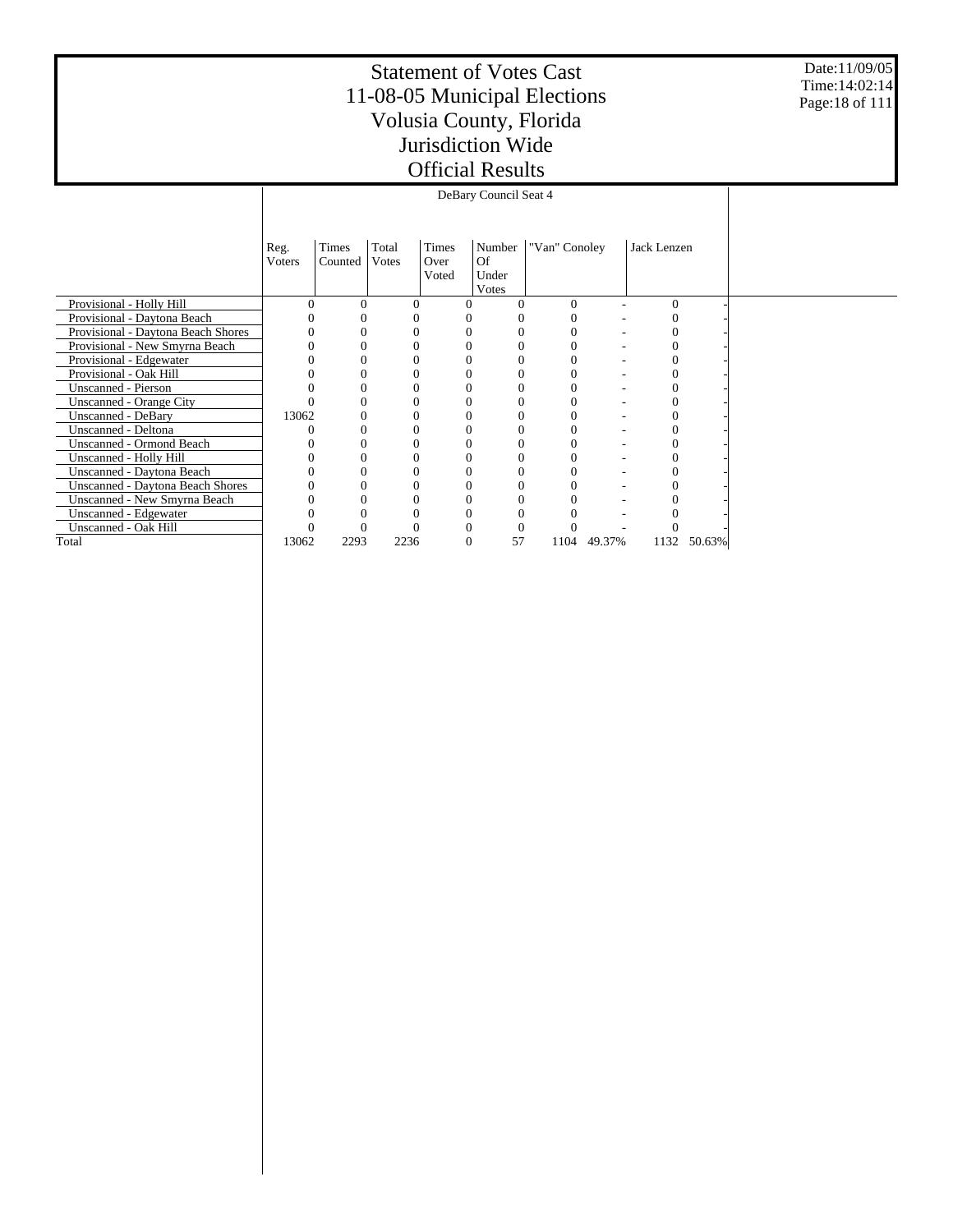Date:11/09/05 Time:14:02:14 Page:19 of 111

 $\overline{\phantom{a}}$ 

# Statement of Votes Cast 11-08-05 Municipal Elections Volusia County, Florida Jurisdiction Wide Official Results

 $\overline{\phantom{a}}$ 

 $\overline{\phantom{a}}$ 

Deltona Mayor

|                              | Reg.<br>Voters                     | Times<br>Counted                     | Total<br>Votes               | Times<br>Over<br>Voted | <b>Of</b><br>Under<br>Votes                                              | Number   Doug Horn               |                      | Dennis Mulder                                |                      |
|------------------------------|------------------------------------|--------------------------------------|------------------------------|------------------------|--------------------------------------------------------------------------|----------------------------------|----------------------|----------------------------------------------|----------------------|
| Jurisdiction Wide            |                                    |                                      |                              |                        |                                                                          |                                  |                      |                                              |                      |
| 105                          | $\mathbf{0}$                       | $\boldsymbol{0}$                     | $\boldsymbol{0}$             |                        | $\boldsymbol{0}$<br>$\boldsymbol{0}$                                     | $\boldsymbol{0}$                 |                      | $\boldsymbol{0}$                             |                      |
| 303                          | $\boldsymbol{0}$                   | $\boldsymbol{0}$                     | $\boldsymbol{0}$             |                        | $\mathbf{0}$<br>$\boldsymbol{0}$                                         | $\mathbf{0}$                     |                      | $\mathbf{0}$<br>$\overline{a}$               |                      |
| 304                          | $\mathbf{0}$                       | $\boldsymbol{0}$                     | $\boldsymbol{0}$             |                        | $\mathbf{0}$<br>$\boldsymbol{0}$                                         | $\mathbf{0}$                     |                      | $\mathbf{0}$                                 |                      |
| 305                          | $\overline{0}$                     | $\boldsymbol{0}$                     | $\overline{0}$               |                        | $\mathbf{0}$<br>$\boldsymbol{0}$                                         | $\overline{0}$                   |                      | $\mathbf{0}$                                 |                      |
| 306                          | $\overline{0}$                     | $\boldsymbol{0}$                     | $\mathbf{0}$                 |                        | $\boldsymbol{0}$<br>$\boldsymbol{0}$                                     | $\overline{0}$                   |                      | $\mathbf{0}$                                 |                      |
| 307                          | $\overline{0}$                     | $\overline{0}$                       | $\overline{0}$               |                        | $\mathbf{0}$<br>$\boldsymbol{0}$                                         | $\overline{0}$                   |                      | $\mathbf{0}$                                 |                      |
| 309<br>310                   | $\overline{0}$<br>$\overline{0}$   | $\boldsymbol{0}$<br>$\boldsymbol{0}$ | $\mathbf{0}$<br>$\mathbf{0}$ |                        | $\mathbf{0}$<br>$\boldsymbol{0}$<br>$\mathbf{0}$<br>$\boldsymbol{0}$     | $\overline{0}$<br>$\overline{0}$ |                      | $\mathbf{0}$<br>$\mathbf{0}$                 |                      |
| 311                          | $\overline{0}$                     | $\mathbf{0}$                         | $\mathbf{0}$                 |                        | $\mathbf{0}$<br>$\boldsymbol{0}$                                         | $\theta$                         |                      | $\overline{\phantom{a}}$<br>$\boldsymbol{0}$ |                      |
| 401 - Zone 2                 | 2478                               | 287                                  | 287                          |                        | $\mathbf{0}$<br>$\boldsymbol{0}$                                         | 127                              | 44.25%               |                                              | 160 55.75%           |
| 402 - Zone 2                 | 2253                               | 294                                  | 294                          |                        | $\mathbf{0}$<br>$\boldsymbol{0}$                                         | 135                              | 45.92%               | 159                                          | 54.08%               |
| 403 - Zone 1                 | 2615                               | 201                                  | 201                          |                        | $\boldsymbol{0}$<br>$\mathbf{0}$                                         |                                  | 82 40.80%            |                                              | 119 59.20%           |
| 405 - Zone 1                 | 2681                               | 237                                  | 234                          |                        | $\mathbf{0}$<br>3                                                        | 102                              | 43.59%               |                                              | 132 56.41%           |
| 406 - Zone 2                 | 2475                               | 315                                  | 314                          |                        | $\mathbf{0}$<br>$\mathbf{1}$                                             | 140                              | 44.59%               |                                              | 174 55.41%           |
| 407 - Zone 3                 | 2184                               | 174                                  | 173                          |                        | $\mathbf{0}$<br>$\mathbf{1}$                                             | 81                               | 46.82%               |                                              | 92 53.18%            |
| 408 - Zone 4                 | 1166                               | 133                                  | 133                          |                        | $\mathbf{0}$<br>$\boldsymbol{0}$                                         | 53                               | 39.85%               | 80                                           | 60.15%               |
| 409 - Zone 5<br>410 - Zone 5 | 2316                               | 318<br>282                           | 317<br>282                   |                        | $\mathbf{0}$<br>$\mathbf{1}$<br>$\boldsymbol{0}$<br>$\mathbf{0}$         | 133                              | 41.96%<br>132 46.81% | 184                                          | 58.04%<br>150 53.19% |
| 411 - Zone 6                 | 2651<br>2459                       | 208                                  | 205                          |                        | $\mathbf{0}$<br>3                                                        | 92                               | 44.88%               |                                              | 113 55.12%           |
| 413 - Zone 6                 | 2483                               | 237                                  | 237                          |                        | $\mathbf{0}$<br>$\boldsymbol{0}$                                         | 87                               | 36.71%               |                                              | 150 63.29%           |
| 414 - Zone 5                 | 2478                               | 331                                  | 330                          |                        | $\mathbf{0}$<br>$\mathbf{1}$                                             | 153                              | 46.36%               | 177                                          | 53.64%               |
| 415 - Zone 4                 | 821                                | 116                                  | 116                          |                        | $\mathbf{0}$<br>$\boldsymbol{0}$                                         | 56                               | 48.28%               |                                              | 60 51.72%            |
| 416 - Zone 4                 | 1970                               | 263                                  | 263                          |                        | $\mathbf{0}$<br>$\boldsymbol{0}$                                         | 95                               | 36.12%               | 168                                          | 63.88%               |
| 417 - Zone 3                 | 2388                               | 227                                  | 224                          |                        | 3<br>$\mathbf{0}$                                                        | 86                               | 38.39%               |                                              | 138 61.61%           |
| 418 - Zone 6                 | 743                                | 110                                  | 110                          |                        | $\mathbf{0}$<br>$\boldsymbol{0}$                                         | 48                               | 43.64%               |                                              | 62 56.36%            |
| 419 - Zone 3                 | 1329                               | 149                                  | 149                          |                        | $\mathbf{0}$<br>$\boldsymbol{0}$                                         | 50                               | 33.56%               | 99                                           | 66.44%               |
| 420 - Zone 6<br>422 - Zone 1 | 2463<br>612                        | 306<br>85                            | 303<br>85                    |                        | $\mathbf{0}$<br>3<br>$\mathbf{0}$<br>$\boldsymbol{0}$                    | 138                              | 45.54%<br>45 52.94%  | 165<br>40                                    | 54.46%<br>47.06%     |
| 423 - Zone 3                 | 2292                               | 200                                  | 200                          |                        | $\mathbf{0}$<br>$\boldsymbol{0}$                                         | 86                               | 43.00%               |                                              | 114 57.00%           |
| 424 - Zone 4                 | 2118                               | 206                                  | 206                          |                        | $\mathbf{0}$<br>$\boldsymbol{0}$                                         | 96                               | 46.60%               |                                              | 110 53.40%           |
| 426 - Zone 2                 | 1907                               | 198                                  | 198                          |                        | $\mathbf{0}$<br>$\boldsymbol{0}$                                         | 95                               | 47.98%               | 103                                          | 52.02%               |
| 427 - Zone 5                 | 1687                               | 169                                  | 169                          |                        | $\boldsymbol{0}$<br>$\mathbf{0}$                                         | 62                               | 36.69%               | 107                                          | 63.31%               |
| 428 - Zone 1                 | 2122                               | 203                                  | 202                          |                        | $\mathbf{0}$<br>$\mathbf{1}$                                             | 93                               | 46.04%               | 109                                          | 53.96%               |
| 429 - Zone 4                 | 1670                               | 157                                  | 157                          |                        | $\mathbf{0}$<br>$\boldsymbol{0}$                                         | 64                               | 40.76%               |                                              | 93 59.24%            |
| 501 - Zone 1                 | $\boldsymbol{0}$                   | $\boldsymbol{0}$                     | $\boldsymbol{0}$             |                        | $\mathbf{0}$<br>$\boldsymbol{0}$                                         | $\boldsymbol{0}$                 |                      | $\boldsymbol{0}$                             |                      |
| 506 - Zone 1                 | $\boldsymbol{0}$                   | $\boldsymbol{0}$                     | $\mathbf{0}$                 |                        | $\mathbf{0}$<br>$\boldsymbol{0}$                                         | $\mathbf{0}$                     |                      | $\mathbf{0}$<br>$\overline{\phantom{a}}$     |                      |
| 508 - Zone 3<br>509 - Zone 3 | $\boldsymbol{0}$<br>$\overline{0}$ | $\boldsymbol{0}$<br>$\boldsymbol{0}$ | $\mathbf{0}$<br>$\mathbf{0}$ |                        | $\boldsymbol{0}$<br>$\boldsymbol{0}$<br>$\mathbf{0}$<br>$\boldsymbol{0}$ | $\overline{0}$<br>$\overline{0}$ |                      | $\boldsymbol{0}$<br>$\mathbf{0}$             |                      |
| 510 - Zone 3                 | $\overline{0}$                     | $\boldsymbol{0}$                     | $\mathbf{0}$                 |                        | $\boldsymbol{0}$<br>$\boldsymbol{0}$                                     | $\overline{0}$                   |                      | ٠<br>$\mathbf{0}$                            |                      |
| 512 - Zone 3                 | $\theta$                           | $\boldsymbol{0}$                     | $\overline{0}$               |                        | $\boldsymbol{0}$<br>$\boldsymbol{0}$                                     | $\overline{0}$                   |                      | $\mathbf{0}$                                 |                      |
| 513 - Zone 3                 | 0                                  | $\boldsymbol{0}$                     | $\mathbf{0}$                 |                        | $\boldsymbol{0}$<br>$\boldsymbol{0}$                                     | $\overline{0}$                   |                      | $\boldsymbol{0}$                             |                      |
| 514 - Zone 2                 | $\overline{0}$                     | $\mathbf{0}$                         | $\overline{0}$               |                        | $\mathbf{0}$<br>$\mathbf{0}$                                             | $\overline{0}$                   |                      | $\overline{0}$<br>٠                          |                      |
| 515 - Zone 1                 | $\Omega$                           | $\overline{0}$                       | $\Omega$                     |                        | $\overline{0}$<br>$\Omega$                                               | $\Omega$                         |                      | $\Omega$                                     |                      |
| 516 - Zone 1                 |                                    | $\theta$                             | 0                            |                        | $\theta$<br>$\mathbf{0}$                                                 | 0                                |                      | 0                                            |                      |
| 517 - Zone 2                 | $\Omega$                           | $\mathbf{0}$                         | $\mathbf{0}$                 |                        | $\overline{0}$<br>$\boldsymbol{0}$                                       | $\theta$                         |                      | $\overline{0}$                               |                      |
| 519 - Zone 2                 |                                    | $\Omega$                             | $\theta$<br>$\theta$         |                        | $\Omega$<br>$\Omega$<br>$\overline{0}$                                   | $\Omega$<br>$\Omega$             |                      | $\theta$                                     |                      |
| 521 - Zone 4<br>522 - Zone 4 |                                    | $\overline{0}$<br>$\Omega$           | $\theta$                     |                        | $\mathbf{0}$<br>$\Omega$<br>$\Omega$                                     | $\Omega$                         |                      | $\overline{0}$<br>0                          |                      |
| 525 - Zone 4                 | 0                                  | $\overline{0}$                       | $\theta$                     |                        | $\overline{0}$<br>$\mathbf{0}$                                           | $\Omega$                         |                      | $\overline{0}$                               |                      |
| 526                          |                                    | $\Omega$                             | $\theta$                     |                        | $\Omega$<br>$\Omega$                                                     | $\Omega$                         |                      | $\theta$                                     |                      |
| 527                          |                                    | $\overline{0}$                       | $\theta$                     |                        | $\overline{0}$<br>$\mathbf{0}$                                           | $\Omega$                         |                      | $\overline{0}$                               |                      |
| 528                          |                                    | $\Omega$                             | $\theta$                     |                        | $\Omega$<br>$\Omega$                                                     | $\Omega$                         |                      | $\theta$                                     |                      |
| 529                          |                                    | $\overline{0}$                       | $\theta$                     |                        | $\overline{0}$<br>$\mathbf{0}$                                           | $\Omega$                         |                      | $\overline{0}$                               |                      |
| 533 - Zone 4                 |                                    | $\Omega$                             | $\theta$                     |                        | $\Omega$<br>$\Omega$                                                     | $\Omega$                         |                      | $\theta$                                     |                      |
| 534                          | $\Omega$                           | $\overline{0}$                       | $\theta$                     |                        | $\overline{0}$<br>$\mathbf{0}$                                           | $\Omega$                         |                      | $\overline{0}$                               |                      |
| 602 - Zone 4<br>603 - Zone 5 | $\Omega$                           | $\Omega$<br>$\theta$                 | $\theta$<br>$\mathbf{0}$     |                        | $\Omega$<br>$\Omega$<br>$\overline{0}$<br>$\mathbf{0}$                   | $\Omega$<br>$\theta$             |                      | $\theta$<br>$\overline{0}$                   |                      |
| 605 - Zone 5                 |                                    | $\Omega$                             | $\overline{0}$               |                        | $\theta$<br>$\mathbf{0}$                                                 | $\overline{0}$                   |                      | $\mathbf{0}$                                 |                      |
| 607 - Zone 2                 | $\overline{0}$                     | $\mathbf{0}$                         | $\boldsymbol{0}$             |                        | $\overline{0}$<br>$\mathbf{0}$                                           |                                  | $\boldsymbol{0}$     | $\mathbf{0}$                                 |                      |
|                              |                                    |                                      |                              |                        |                                                                          |                                  |                      |                                              |                      |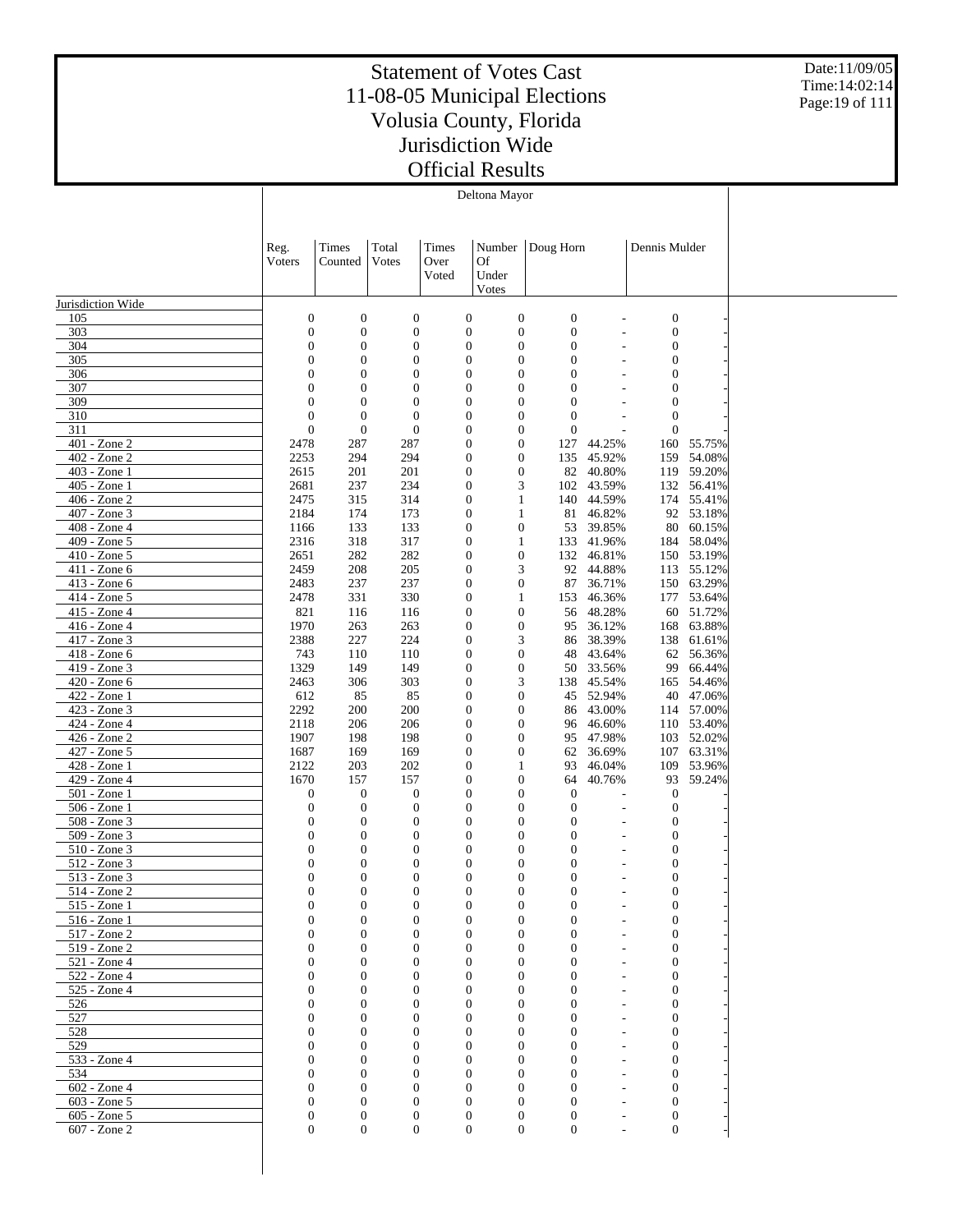Date:11/09/05 Time:14:02:14 Page:20 of 111

| Deltona Mayor |  |
|---------------|--|
|---------------|--|

|                                                     | Reg.<br>Voters               | Times<br>Counted                     | Total<br>Votes                       | Times<br>Over<br>Voted | Of<br>Under                          | Number   Doug Horn                                                           |                          | Dennis Mulder                        |            |
|-----------------------------------------------------|------------------------------|--------------------------------------|--------------------------------------|------------------------|--------------------------------------|------------------------------------------------------------------------------|--------------------------|--------------------------------------|------------|
| 608 - Zone 2                                        | $\boldsymbol{0}$             | $\boldsymbol{0}$                     |                                      | $\boldsymbol{0}$       | Votes<br>$\boldsymbol{0}$            | $\boldsymbol{0}$<br>$\boldsymbol{0}$                                         | $\overline{\phantom{a}}$ | $\boldsymbol{0}$                     |            |
| $609 - Zone2$                                       | $\boldsymbol{0}$             | $\boldsymbol{0}$                     | $\boldsymbol{0}$                     |                        | $\boldsymbol{0}$                     | $\boldsymbol{0}$<br>$\boldsymbol{0}$                                         | $\overline{\phantom{a}}$ | $\boldsymbol{0}$                     |            |
| 614 - Zone 5                                        | $\boldsymbol{0}$             | $\boldsymbol{0}$                     | $\boldsymbol{0}$                     |                        | $\boldsymbol{0}$                     | $\boldsymbol{0}$<br>$\boldsymbol{0}$                                         |                          | $\boldsymbol{0}$                     |            |
| $615 - Zone4$                                       | $\mathbf{0}$                 | $\boldsymbol{0}$                     | $\boldsymbol{0}$                     |                        | $\boldsymbol{0}$                     | $\boldsymbol{0}$<br>$\boldsymbol{0}$                                         | $\overline{\phantom{a}}$ | $\boldsymbol{0}$                     |            |
| 617 - Zone 5                                        | $\mathbf{0}$                 | $\boldsymbol{0}$                     | $\boldsymbol{0}$                     |                        | $\boldsymbol{0}$                     | $\boldsymbol{0}$<br>$\boldsymbol{0}$                                         |                          | $\boldsymbol{0}$                     |            |
| $618 - Zone 6$                                      | $\mathbf{0}$                 | $\boldsymbol{0}$                     | $\boldsymbol{0}$                     |                        | $\boldsymbol{0}$                     | $\boldsymbol{0}$<br>$\boldsymbol{0}$                                         |                          | $\boldsymbol{0}$                     |            |
| $619 - Zone2$                                       | $\mathbf{0}$                 | $\boldsymbol{0}$                     | $\boldsymbol{0}$                     |                        | $\boldsymbol{0}$                     | $\boldsymbol{0}$<br>$\boldsymbol{0}$                                         |                          | $\boldsymbol{0}$                     |            |
| $620 - Z$ one 3                                     | $\mathbf{0}$                 | $\boldsymbol{0}$                     | $\boldsymbol{0}$                     |                        | $\boldsymbol{0}$                     | $\boldsymbol{0}$<br>$\boldsymbol{0}$                                         | $\overline{\phantom{a}}$ | $\boldsymbol{0}$                     |            |
| 621 - Zone 6<br>$622 - Zone$ 3                      | $\mathbf{0}$<br>$\mathbf{0}$ | $\boldsymbol{0}$<br>$\boldsymbol{0}$ | $\boldsymbol{0}$<br>$\boldsymbol{0}$ |                        | $\boldsymbol{0}$<br>$\boldsymbol{0}$ | $\boldsymbol{0}$<br>$\boldsymbol{0}$<br>$\boldsymbol{0}$<br>$\boldsymbol{0}$ | $\overline{\phantom{a}}$ | $\boldsymbol{0}$<br>$\boldsymbol{0}$ |            |
| 623 - Zone 3                                        | $\mathbf{0}$                 | $\boldsymbol{0}$                     | $\boldsymbol{0}$                     |                        | $\boldsymbol{0}$                     | $\boldsymbol{0}$<br>$\boldsymbol{0}$                                         |                          | $\boldsymbol{0}$                     |            |
| $624 - Zone$ 3                                      | $\mathbf{0}$                 | $\boldsymbol{0}$                     | $\boldsymbol{0}$                     |                        | $\boldsymbol{0}$                     | $\boldsymbol{0}$<br>$\boldsymbol{0}$                                         | $\overline{\phantom{a}}$ | $\boldsymbol{0}$                     |            |
| 625 - Zone 1                                        | $\mathbf{0}$                 | $\boldsymbol{0}$                     | $\boldsymbol{0}$                     |                        | $\boldsymbol{0}$                     | $\boldsymbol{0}$<br>$\boldsymbol{0}$                                         |                          | $\boldsymbol{0}$                     |            |
| $626 - Zone$ 3                                      | $\mathbf{0}$                 | $\boldsymbol{0}$                     | $\boldsymbol{0}$                     |                        | $\boldsymbol{0}$                     | $\boldsymbol{0}$<br>$\boldsymbol{0}$                                         | $\overline{\phantom{a}}$ | $\boldsymbol{0}$                     |            |
| 628 - Zone 6                                        | $\mathbf{0}$                 | $\boldsymbol{0}$                     | $\boldsymbol{0}$                     |                        | $\boldsymbol{0}$                     | $\boldsymbol{0}$<br>$\boldsymbol{0}$                                         |                          | $\boldsymbol{0}$                     |            |
| $629 - Zone 6$                                      | $\mathbf{0}$                 | $\boldsymbol{0}$                     | $\boldsymbol{0}$                     |                        | $\boldsymbol{0}$                     | $\boldsymbol{0}$<br>$\boldsymbol{0}$                                         |                          | $\boldsymbol{0}$                     |            |
| 633 - Zone 1                                        | $\mathbf{0}$                 | $\boldsymbol{0}$                     | $\boldsymbol{0}$                     |                        | $\boldsymbol{0}$                     | $\boldsymbol{0}$<br>$\boldsymbol{0}$                                         |                          | $\boldsymbol{0}$                     |            |
| $636 - Zone1$                                       | $\mathbf{0}$                 | $\boldsymbol{0}$                     | $\boldsymbol{0}$                     |                        | $\boldsymbol{0}$                     | $\boldsymbol{0}$<br>$\boldsymbol{0}$                                         | $\overline{\phantom{a}}$ | $\boldsymbol{0}$                     |            |
| 637 - Zone 1<br>$638 - Z$ one 1                     | $\mathbf{0}$<br>$\mathbf{0}$ | $\boldsymbol{0}$<br>$\boldsymbol{0}$ | $\boldsymbol{0}$                     |                        | $\boldsymbol{0}$<br>$\boldsymbol{0}$ | $\boldsymbol{0}$<br>$\boldsymbol{0}$<br>$\boldsymbol{0}$<br>$\boldsymbol{0}$ |                          | $\boldsymbol{0}$                     |            |
| 640 - Zone 4                                        | $\mathbf{0}$                 | $\boldsymbol{0}$                     | $\boldsymbol{0}$<br>$\boldsymbol{0}$ |                        | $\boldsymbol{0}$                     | $\boldsymbol{0}$<br>$\boldsymbol{0}$                                         | $\overline{\phantom{a}}$ | $\boldsymbol{0}$<br>$\boldsymbol{0}$ |            |
| $641 - Zone4$                                       | $\mathbf{0}$                 | $\boldsymbol{0}$                     | $\boldsymbol{0}$                     |                        | $\boldsymbol{0}$                     | $\boldsymbol{0}$<br>$\boldsymbol{0}$                                         |                          | $\boldsymbol{0}$                     |            |
| 706                                                 | $\boldsymbol{0}$             | $\boldsymbol{0}$                     | $\boldsymbol{0}$                     |                        | $\boldsymbol{0}$                     | $\boldsymbol{0}$<br>$\boldsymbol{0}$                                         |                          | $\boldsymbol{0}$                     |            |
| 730                                                 | $\mathbf{0}$                 | $\boldsymbol{0}$                     | $\boldsymbol{0}$                     |                        | $\boldsymbol{0}$                     | $\boldsymbol{0}$<br>$\boldsymbol{0}$                                         | $\overline{\phantom{a}}$ | $\boldsymbol{0}$                     |            |
| 803                                                 | $\mathbf{0}$                 | $\boldsymbol{0}$                     | $\boldsymbol{0}$                     |                        | $\boldsymbol{0}$                     | $\boldsymbol{0}$<br>$\boldsymbol{0}$                                         | $\overline{\phantom{a}}$ | $\boldsymbol{0}$                     |            |
| 804                                                 | $\mathbf{0}$                 | $\boldsymbol{0}$                     | $\boldsymbol{0}$                     |                        | $\boldsymbol{0}$                     | $\boldsymbol{0}$<br>$\boldsymbol{0}$                                         | $\overline{\phantom{a}}$ | $\boldsymbol{0}$                     |            |
| 805                                                 | $\mathbf{0}$                 | $\boldsymbol{0}$                     | $\boldsymbol{0}$                     |                        | $\boldsymbol{0}$                     | $\boldsymbol{0}$<br>$\boldsymbol{0}$                                         |                          | $\boldsymbol{0}$                     |            |
| 806                                                 | $\mathbf{0}$                 | $\boldsymbol{0}$                     | $\boldsymbol{0}$                     |                        | $\boldsymbol{0}$                     | $\boldsymbol{0}$<br>$\boldsymbol{0}$                                         | $\overline{\phantom{a}}$ | $\boldsymbol{0}$                     |            |
| 808                                                 | $\boldsymbol{0}$             | $\boldsymbol{0}$                     | $\boldsymbol{0}$                     |                        | $\boldsymbol{0}$                     | $\boldsymbol{0}$<br>$\boldsymbol{0}$                                         |                          | $\boldsymbol{0}$                     |            |
| 809                                                 | $\mathbf{0}$                 | $\boldsymbol{0}$                     | $\boldsymbol{0}$                     |                        | $\boldsymbol{0}$                     | $\boldsymbol{0}$<br>0                                                        | $\overline{\phantom{a}}$ | $\boldsymbol{0}$                     |            |
| 810<br>811                                          | $\mathbf{0}$<br>$\mathbf{0}$ | $\boldsymbol{0}$<br>$\boldsymbol{0}$ | $\boldsymbol{0}$<br>$\boldsymbol{0}$ |                        | $\boldsymbol{0}$<br>$\boldsymbol{0}$ | $\boldsymbol{0}$<br>$\boldsymbol{0}$<br>$\boldsymbol{0}$<br>$\boldsymbol{0}$ | $\overline{\phantom{a}}$ | $\boldsymbol{0}$<br>$\boldsymbol{0}$ |            |
| 812                                                 | $\mathbf{0}$                 | $\boldsymbol{0}$                     | $\boldsymbol{0}$                     |                        | $\boldsymbol{0}$                     | $\boldsymbol{0}$<br>$\boldsymbol{0}$                                         |                          | $\boldsymbol{0}$                     |            |
| 815                                                 | $\mathbf{0}$                 | $\boldsymbol{0}$                     | $\boldsymbol{0}$                     |                        | $\boldsymbol{0}$                     | $\boldsymbol{0}$<br>$\boldsymbol{0}$                                         | $\overline{\phantom{a}}$ | $\boldsymbol{0}$                     |            |
| 901                                                 | $\mathbf{0}$                 | $\boldsymbol{0}$                     | $\boldsymbol{0}$                     |                        | $\boldsymbol{0}$                     | $\boldsymbol{0}$<br>$\boldsymbol{0}$                                         |                          | $\boldsymbol{0}$                     |            |
| 902                                                 | $\mathbf{0}$                 | $\boldsymbol{0}$                     | $\boldsymbol{0}$                     |                        | $\boldsymbol{0}$                     | $\boldsymbol{0}$<br>$\boldsymbol{0}$                                         | $\overline{\phantom{a}}$ | $\boldsymbol{0}$                     |            |
| 903                                                 | $\mathbf{0}$                 | $\boldsymbol{0}$                     | $\boldsymbol{0}$                     |                        | $\boldsymbol{0}$                     | $\boldsymbol{0}$<br>$\boldsymbol{0}$                                         |                          | $\boldsymbol{0}$                     |            |
| 904                                                 | $\mathbf{0}$                 | $\boldsymbol{0}$                     | $\boldsymbol{0}$                     |                        | $\boldsymbol{0}$                     | $\boldsymbol{0}$<br>$\boldsymbol{0}$                                         |                          | $\boldsymbol{0}$                     |            |
| 905                                                 | $\mathbf{0}$                 | $\boldsymbol{0}$                     | $\boldsymbol{0}$                     |                        | $\boldsymbol{0}$                     | $\boldsymbol{0}$<br>$\boldsymbol{0}$                                         |                          | $\boldsymbol{0}$                     |            |
| 909                                                 | $\Omega$                     | $\boldsymbol{0}$                     | $\boldsymbol{0}$                     |                        | $\boldsymbol{0}$                     | $\boldsymbol{0}$<br>$\mathbf{0}$                                             |                          | $\boldsymbol{0}$                     |            |
| 910<br>912                                          | $\mathbf{0}$<br>$\Omega$     | $\boldsymbol{0}$<br>$\boldsymbol{0}$ | $\boldsymbol{0}$<br>$\boldsymbol{0}$ |                        | $\boldsymbol{0}$<br>$\boldsymbol{0}$ | $\boldsymbol{0}$<br>$\overline{0}$<br>$\boldsymbol{0}$<br>$\mathbf{0}$       |                          | $\boldsymbol{0}$<br>$\boldsymbol{0}$ |            |
| 913                                                 | $\mathbf{0}$                 | $\boldsymbol{0}$                     | $\boldsymbol{0}$                     |                        | $\boldsymbol{0}$                     | $\mathbf{0}$<br>$\overline{0}$                                               |                          | $\boldsymbol{0}$                     |            |
| Absentee - Pierson                                  | $\Omega$                     | $\overline{0}$                       | $\Omega$                             |                        | $\Omega$                             | $\mathbf{0}$<br>$\Omega$                                                     |                          | $\Omega$                             |            |
| Absentee - Orange City                              | $\boldsymbol{0}$             | $\boldsymbol{0}$                     | $\mathbf{0}$                         |                        | $\boldsymbol{0}$                     | $\mathbf{0}$<br>$\boldsymbol{0}$                                             |                          | $\boldsymbol{0}$                     |            |
| Absentee - DeBary                                   | $\mathbf{0}$                 | $\boldsymbol{0}$                     | $\mathbf{0}$                         |                        | $\boldsymbol{0}$                     | $\Omega$<br>$\boldsymbol{0}$                                                 |                          | $\overline{0}$                       |            |
| Absentee - Deltona                                  | 50361                        | 297                                  | 295                                  |                        | $\mathbf{0}$                         | $\overline{c}$                                                               | 152 51.53%               |                                      | 143 48.47% |
| Absentee - Ormond Beach                             | $\overline{0}$               | $\boldsymbol{0}$                     | $\mathbf{0}$                         |                        | $\boldsymbol{0}$                     | $\mathbf{0}$<br>$\overline{0}$                                               |                          | $\boldsymbol{0}$                     |            |
| Absentee - Holly Hill                               | $\mathbf{0}$                 | 0                                    |                                      | $\mathbf{0}$           | $\boldsymbol{0}$                     | $\overline{0}$<br>$\overline{0}$                                             |                          | $\boldsymbol{0}$                     |            |
| Absentee - Daytona Beach                            | $\Omega$                     | $\mathbf{0}$                         | $\boldsymbol{0}$                     |                        | $\boldsymbol{0}$                     | $\mathbf{0}$<br>$\overline{0}$                                               |                          | $\overline{0}$                       |            |
| Absentee - Daytona Beach Shores                     | $\mathbf{0}$                 | $\overline{0}$                       |                                      | $\mathbf{0}$           | $\boldsymbol{0}$                     | $\mathbf{0}$<br>$\Omega$                                                     |                          | $\boldsymbol{0}$                     |            |
| Absentee - New Smyrna Beach<br>Absentee - Edgewater | $\mathbf{0}$<br>$\mathbf{0}$ | $\overline{0}$<br>$\boldsymbol{0}$   | $\boldsymbol{0}$                     | $\mathbf{0}$           | $\boldsymbol{0}$<br>$\boldsymbol{0}$ | $\Omega$<br>$\Omega$<br>$\mathbf{0}$<br>$\Omega$                             |                          | $\boldsymbol{0}$<br>$\overline{0}$   |            |
| Absentee - Oak Hill                                 | $\mathbf{0}$                 | $\mathbf{0}$                         | $\mathbf{0}$                         |                        | $\boldsymbol{0}$                     | $\mathbf{0}$<br>$\Omega$                                                     |                          | $\overline{0}$                       |            |
| Early Voting                                        | 50361                        | 1146                                 | 1144                                 |                        | $\boldsymbol{0}$                     | $\overline{c}$                                                               | 382 33.39%               |                                      | 762 66.61% |
| Provisional - Pierson                               | $\boldsymbol{0}$             | $\mathbf{0}$                         |                                      | $\overline{0}$         | $\boldsymbol{0}$                     | $\mathbf{0}$<br>$\overline{0}$                                               |                          | $\mathbf{0}$                         |            |
| Provisional - Orange City                           | $\boldsymbol{0}$             | $\mathbf{0}$                         |                                      | $\mathbf{0}$           | $\boldsymbol{0}$                     | $\overline{0}$<br>$\overline{0}$                                             | $\sim$                   | $\boldsymbol{0}$                     |            |
| Provisional - DeBary                                | $\mathbf{0}$                 | $\overline{0}$                       |                                      | $\mathbf{0}$           | $\boldsymbol{0}$                     | $\overline{0}$<br>$\Omega$                                                   | $\overline{\phantom{a}}$ | 0                                    |            |
| Provisional - Deltona                               | 50361                        | 7                                    |                                      | $\tau$                 | $\boldsymbol{0}$                     | $\mathbf{0}$<br>4                                                            | 57.14%                   | 3                                    | 42.86%     |
| Provisional - Ormond Beach                          | $\boldsymbol{0}$             | $\overline{0}$                       |                                      | $\mathbf{0}$           | $\boldsymbol{0}$                     | $\Omega$<br>$\Omega$                                                         |                          | $\Omega$                             |            |
|                                                     |                              |                                      |                                      |                        |                                      |                                                                              |                          |                                      |            |
|                                                     |                              |                                      |                                      |                        |                                      |                                                                              |                          |                                      |            |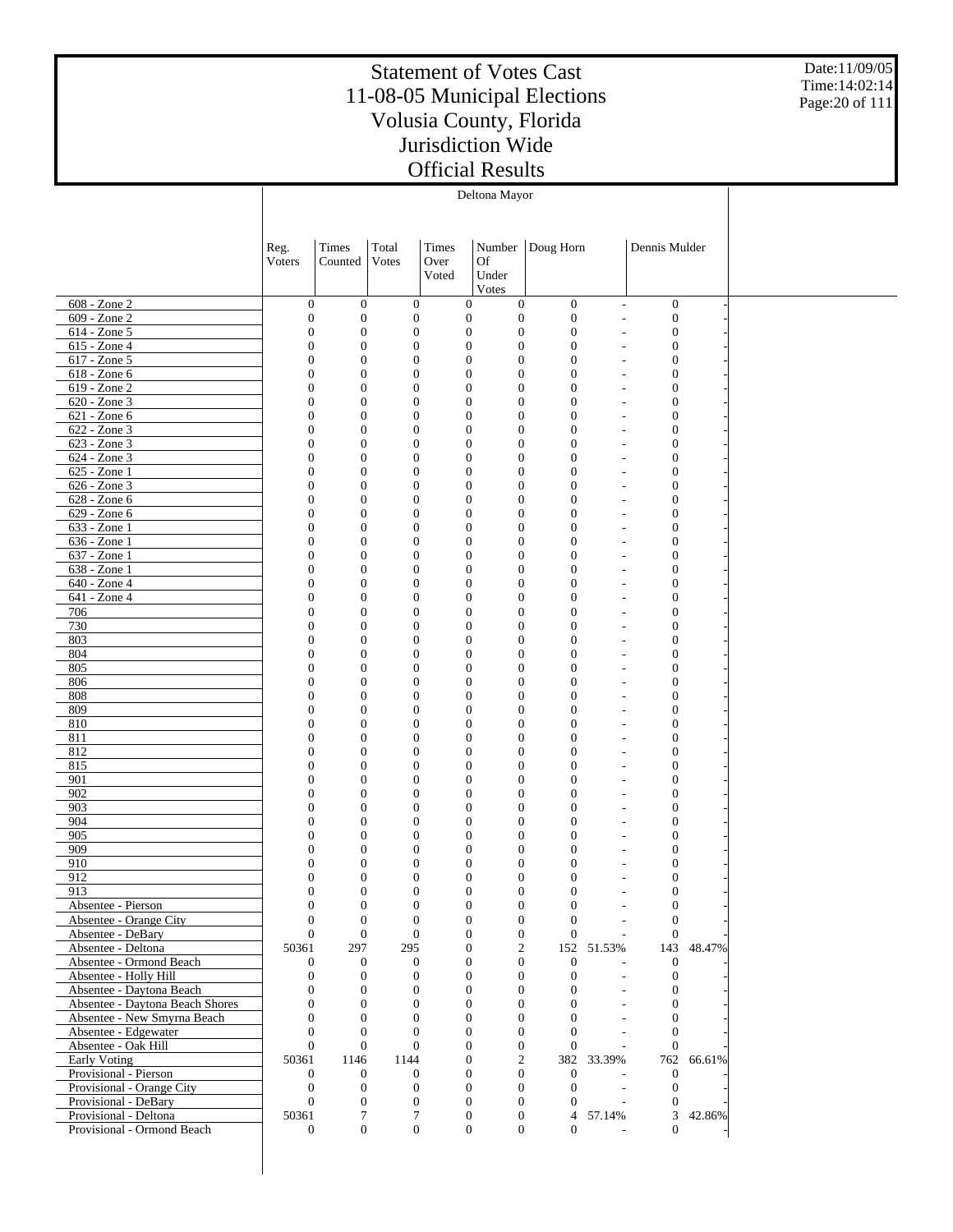Statement of Votes Cast 11-08-05 Municipal Elections Volusia County, Florida Jurisdiction Wide Official Results

Date:11/09/05 Time:14:02:14 Page:21 of 111

#### Deltona Mayor

|                                         | Reg.   | Times   | Total | Times |    |       | Number   Doug Horn |        | Dennis Mulder |        |
|-----------------------------------------|--------|---------|-------|-------|----|-------|--------------------|--------|---------------|--------|
|                                         | Voters | Counted | Votes | Over  | Of |       |                    |        |               |        |
|                                         |        |         |       | Voted |    | Under |                    |        |               |        |
|                                         |        |         |       |       |    | Votes |                    |        |               |        |
| Provisional - Holly Hill                |        |         |       |       |    |       | $\Omega$           |        | $\Omega$      |        |
| Provisional - Daytona Beach             |        |         |       |       |    |       |                    |        |               |        |
| Provisional - Daytona Beach Shores      |        |         |       |       |    |       |                    |        |               |        |
| Provisional - New Smyrna Beach          |        |         |       |       |    |       |                    |        |               |        |
| Provisional - Edgewater                 |        |         |       |       |    |       |                    |        |               |        |
| Provisional - Oak Hill                  |        |         |       |       |    |       |                    |        |               |        |
| <b>Unscanned - Pierson</b>              |        |         |       |       |    |       |                    |        |               |        |
| Unscanned - Orange City                 |        |         |       |       |    |       |                    |        |               |        |
| Unscanned - DeBary                      |        |         |       |       |    |       |                    |        |               |        |
| Unscanned - Deltona                     | 50361  |         |       |       |    |       |                    | 50.00% |               | 50.00% |
| Unscanned - Ormond Beach                |        |         |       |       |    |       |                    |        |               |        |
| Unscanned - Holly Hill                  |        |         |       |       |    |       |                    |        |               |        |
| Unscanned - Daytona Beach               |        |         |       |       |    |       |                    |        |               |        |
| <b>Unscanned - Daytona Beach Shores</b> |        |         |       |       |    |       |                    |        |               |        |
| Unscanned - New Smyrna Beach            |        |         |       |       |    |       |                    |        |               |        |
| Unscanned - Edgewater                   |        |         |       |       |    |       |                    |        |               |        |
| Unscanned - Oak Hill                    |        |         |       |       |    |       |                    |        |               |        |
| Total                                   | 50361  | 6858    | 6837  |       |    | 21    | 2870               | 41.98% | 3967          | 58.02% |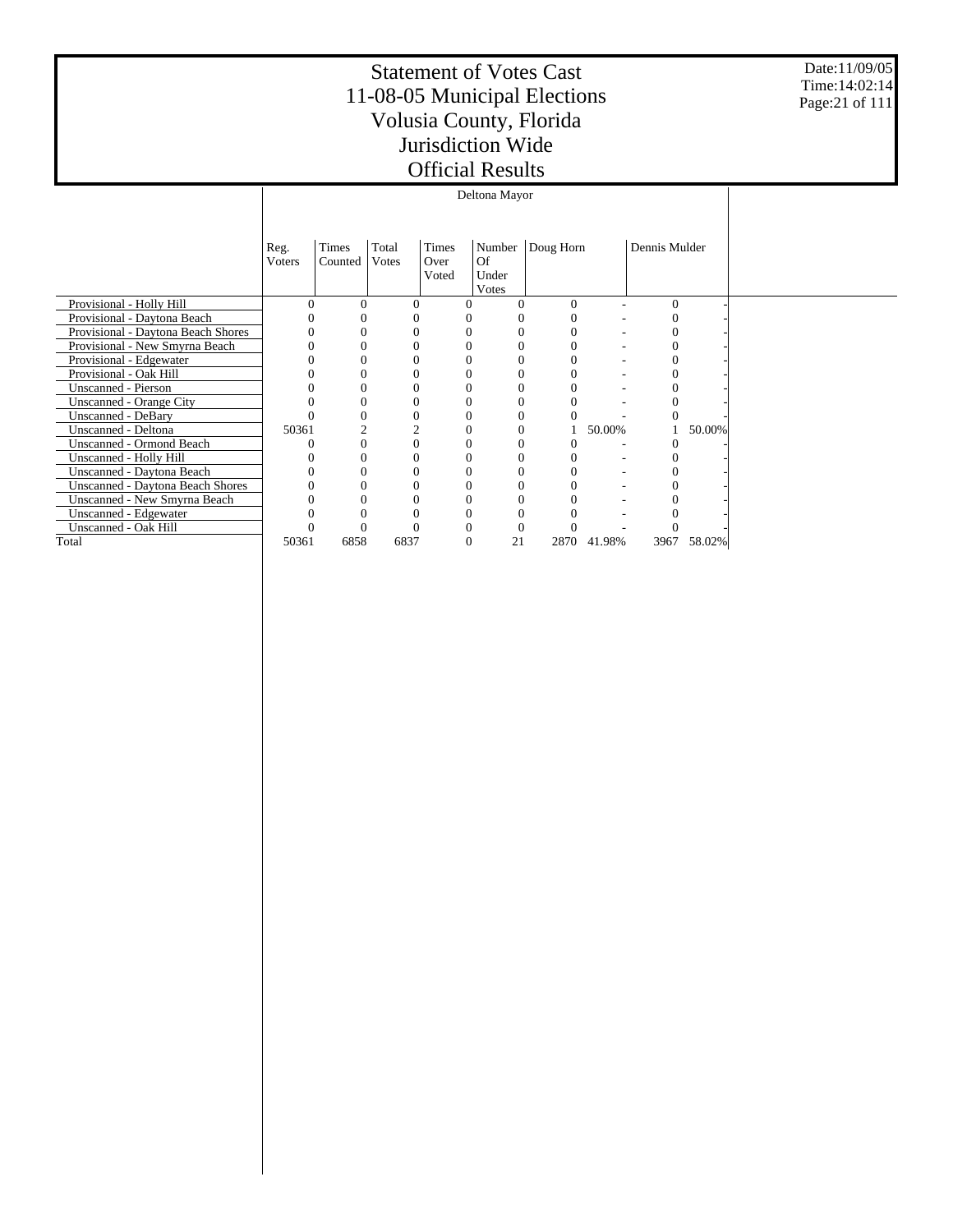Date:11/09/05 Time:14:02:14 Page:22 of 111

 $\overline{1}$ 

#### Statement of Votes Cast 11-08-05 Municipal Elections Volusia County, Florida Jurisdiction Wide Official Results Deltona Comm. District 1

|                              | Reg.<br>Voters                       | Times<br>Counted               | Total<br><b>Votes</b>            | Times<br>Over<br>Voted               | Number<br><b>Of</b><br>Under<br><b>Votes</b> | Zenaida Denizac                  |                                  | Dick Pearce                          |        |
|------------------------------|--------------------------------------|--------------------------------|----------------------------------|--------------------------------------|----------------------------------------------|----------------------------------|----------------------------------|--------------------------------------|--------|
| Jurisdiction Wide            |                                      |                                |                                  |                                      |                                              |                                  |                                  |                                      |        |
| 105                          | $\boldsymbol{0}$                     | $\mathbf{0}$                   | $\boldsymbol{0}$                 | $\boldsymbol{0}$                     | $\boldsymbol{0}$                             | $\boldsymbol{0}$                 |                                  | $\boldsymbol{0}$                     |        |
| 303                          | $\boldsymbol{0}$                     | $\mathbf{0}$                   | $\boldsymbol{0}$                 | $\boldsymbol{0}$                     | $\boldsymbol{0}$                             | $\boldsymbol{0}$                 |                                  | $\boldsymbol{0}$                     |        |
| 304                          | $\boldsymbol{0}$                     | $\boldsymbol{0}$               | $\boldsymbol{0}$                 | $\boldsymbol{0}$                     | $\boldsymbol{0}$                             | $\boldsymbol{0}$                 | ÷,                               | $\boldsymbol{0}$                     |        |
| 305                          | $\boldsymbol{0}$                     | $\boldsymbol{0}$               | $\boldsymbol{0}$                 | $\boldsymbol{0}$                     | $\boldsymbol{0}$                             | $\mathbf{0}$                     |                                  | $\boldsymbol{0}$                     |        |
| 306                          | $\boldsymbol{0}$                     | $\boldsymbol{0}$               | $\mathbf{0}$                     | $\boldsymbol{0}$                     | $\boldsymbol{0}$                             | $\mathbf{0}$                     |                                  | $\boldsymbol{0}$                     |        |
| 307                          | $\boldsymbol{0}$                     | $\boldsymbol{0}$               | $\boldsymbol{0}$                 | $\boldsymbol{0}$                     | $\boldsymbol{0}$                             | $\overline{0}$                   |                                  | $\boldsymbol{0}$                     |        |
| 309                          | $\boldsymbol{0}$                     | $\boldsymbol{0}$               | $\boldsymbol{0}$                 | $\boldsymbol{0}$                     | $\boldsymbol{0}$                             | $\boldsymbol{0}$                 |                                  | $\boldsymbol{0}$                     |        |
| 310                          | $\mathbf{0}$                         | $\boldsymbol{0}$               | $\boldsymbol{0}$                 | $\boldsymbol{0}$                     | $\boldsymbol{0}$                             | $\mathbf{0}$                     |                                  | $\boldsymbol{0}$                     |        |
| 311                          | $\mathbf{0}$                         | $\boldsymbol{0}$               | $\mathbf{0}$                     | $\boldsymbol{0}$                     | $\boldsymbol{0}$                             | $\boldsymbol{0}$                 |                                  | $\boldsymbol{0}$                     |        |
| 401 - Zone 2                 | $\mathbf{0}$                         | $\mathbf{0}$                   | $\boldsymbol{0}$                 | $\boldsymbol{0}$                     | $\boldsymbol{0}$                             | $\boldsymbol{0}$                 |                                  | $\boldsymbol{0}$                     |        |
| 402 - Zone 2                 | $\boldsymbol{0}$                     | $\mathbf{0}$                   | $\boldsymbol{0}$                 | $\boldsymbol{0}$                     | $\boldsymbol{0}$                             | $\mathbf{0}$                     |                                  | $\boldsymbol{0}$                     |        |
| 403 - Zone 1                 | 2615                                 | 201                            | 194                              | $\boldsymbol{0}$                     | 7                                            | 86                               | 44.33%                           | 108                                  | 55.67% |
| 405 - Zone 1                 | 2681                                 | 237                            | 231                              | $\boldsymbol{0}$                     | 6                                            | 129                              | 55.84%                           | 102                                  | 44.16% |
| 406 - Zone 2<br>407 - Zone 3 | $\boldsymbol{0}$<br>$\boldsymbol{0}$ | $\mathbf{0}$<br>$\mathbf{0}$   | $\boldsymbol{0}$<br>$\mathbf{0}$ | $\boldsymbol{0}$<br>$\boldsymbol{0}$ | $\mathbf{0}$<br>$\boldsymbol{0}$             | $\mathbf{0}$<br>$\boldsymbol{0}$ |                                  | $\boldsymbol{0}$<br>$\boldsymbol{0}$ |        |
| 408 - Zone 4                 | $\boldsymbol{0}$                     | $\mathbf{0}$                   | $\mathbf{0}$                     | $\boldsymbol{0}$                     | $\boldsymbol{0}$                             | $\mathbf{0}$                     | $\overline{a}$<br>L,             | $\boldsymbol{0}$                     |        |
| 409 - Zone 5                 | $\boldsymbol{0}$                     | $\boldsymbol{0}$               | $\mathbf{0}$                     | $\boldsymbol{0}$                     | $\mathbf{0}$                                 | $\mathbf{0}$                     | $\overline{a}$                   | $\boldsymbol{0}$                     |        |
| 410 - Zone 5                 | $\boldsymbol{0}$                     | $\boldsymbol{0}$               | $\boldsymbol{0}$                 | $\boldsymbol{0}$                     | $\mathbf{0}$                                 | $\mathbf{0}$                     |                                  | $\boldsymbol{0}$                     |        |
| 411 - Zone 6                 | $\boldsymbol{0}$                     | $\boldsymbol{0}$               | $\boldsymbol{0}$                 | $\boldsymbol{0}$                     | $\mathbf{0}$                                 | $\boldsymbol{0}$                 |                                  | $\boldsymbol{0}$                     |        |
| 413 - Zone 6                 | $\boldsymbol{0}$                     | $\boldsymbol{0}$               | $\boldsymbol{0}$                 | $\boldsymbol{0}$                     | $\boldsymbol{0}$                             | $\mathbf{0}$                     |                                  | $\boldsymbol{0}$                     |        |
| 414 - Zone 5                 | $\mathbf{0}$                         | $\boldsymbol{0}$               | $\boldsymbol{0}$                 | $\boldsymbol{0}$                     | $\mathbf{0}$                                 | $\boldsymbol{0}$                 |                                  | $\boldsymbol{0}$                     |        |
| 415 - Zone 4                 | $\boldsymbol{0}$                     | $\boldsymbol{0}$               | $\boldsymbol{0}$                 | $\boldsymbol{0}$                     | $\boldsymbol{0}$                             | $\mathbf{0}$                     |                                  | $\boldsymbol{0}$                     |        |
| 416 - Zone 4                 | $\boldsymbol{0}$                     | $\boldsymbol{0}$               | $\boldsymbol{0}$                 | $\boldsymbol{0}$                     | $\boldsymbol{0}$                             | $\boldsymbol{0}$                 |                                  | $\boldsymbol{0}$                     |        |
| 417 - Zone 3                 | $\boldsymbol{0}$                     | $\boldsymbol{0}$               | $\boldsymbol{0}$                 | $\boldsymbol{0}$                     | $\boldsymbol{0}$                             | $\mathbf{0}$                     |                                  | $\boldsymbol{0}$                     |        |
| 418 - Zone 6                 | $\mathbf{0}$                         | $\boldsymbol{0}$               | $\mathbf{0}$                     | $\boldsymbol{0}$                     | $\boldsymbol{0}$                             | $\mathbf{0}$                     |                                  | $\boldsymbol{0}$                     |        |
| 419 - Zone 3                 | $\mathbf{0}$                         | $\mathbf{0}$                   | $\mathbf{0}$                     | $\boldsymbol{0}$                     | $\boldsymbol{0}$                             | $\boldsymbol{0}$                 |                                  | $\boldsymbol{0}$                     |        |
| 420 - Zone 6                 | $\boldsymbol{0}$                     | $\mathbf{0}$                   | $\boldsymbol{0}$                 | $\boldsymbol{0}$                     | $\boldsymbol{0}$                             | $\boldsymbol{0}$                 |                                  | $\boldsymbol{0}$                     |        |
| 422 - Zone 1                 | 612                                  | 85                             | 85                               | $\boldsymbol{0}$                     | $\boldsymbol{0}$                             | 43                               | 50.59%                           | 42                                   | 49.41% |
| 423 - Zone 3<br>424 - Zone 4 | $\boldsymbol{0}$<br>$\boldsymbol{0}$ | $\mathbf{0}$<br>$\mathbf{0}$   | $\mathbf{0}$<br>$\boldsymbol{0}$ | $\boldsymbol{0}$<br>$\boldsymbol{0}$ | $\boldsymbol{0}$<br>$\boldsymbol{0}$         | $\mathbf{0}$<br>$\boldsymbol{0}$ |                                  | $\mathbf{0}$<br>$\boldsymbol{0}$     |        |
| 426 - Zone 2                 | $\boldsymbol{0}$                     | $\mathbf{0}$                   | $\mathbf{0}$                     | $\boldsymbol{0}$                     | $\boldsymbol{0}$                             | $\boldsymbol{0}$                 | L,                               | $\boldsymbol{0}$                     |        |
| 427 - Zone 5                 | $\boldsymbol{0}$                     | $\mathbf{0}$                   | $\boldsymbol{0}$                 | $\boldsymbol{0}$                     | $\boldsymbol{0}$                             | $\boldsymbol{0}$                 |                                  | $\boldsymbol{0}$                     |        |
| 428 - Zone 1                 | 2122                                 | 203                            | 198                              | $\boldsymbol{0}$                     | 5                                            | 118                              | 59.60%                           | 80                                   | 40.40% |
| 429 - Zone 4                 | $\mathbf{0}$                         | $\mathbf{0}$                   | $\boldsymbol{0}$                 | $\boldsymbol{0}$                     | $\boldsymbol{0}$                             | $\boldsymbol{0}$                 |                                  | $\boldsymbol{0}$                     |        |
| 501 - Zone 1                 | $\boldsymbol{0}$                     | $\mathbf{0}$                   | $\mathbf{0}$                     | $\boldsymbol{0}$                     | $\boldsymbol{0}$                             | $\boldsymbol{0}$                 |                                  | $\boldsymbol{0}$                     |        |
| 506 - Zone 1                 | $\boldsymbol{0}$                     | $\mathbf{0}$                   | $\mathbf{0}$                     | $\boldsymbol{0}$                     | $\boldsymbol{0}$                             | $\mathbf{0}$                     |                                  | $\boldsymbol{0}$                     |        |
| 508 - Zone 3                 | $\boldsymbol{0}$                     | $\boldsymbol{0}$               | $\mathbf{0}$                     | $\boldsymbol{0}$                     | $\boldsymbol{0}$                             | $\mathbf{0}$                     | $\overline{a}$                   | $\boldsymbol{0}$                     |        |
| 509 - Zone 3                 | $\boldsymbol{0}$                     | $\boldsymbol{0}$               | $\boldsymbol{0}$                 | $\boldsymbol{0}$                     | $\boldsymbol{0}$                             | $\overline{0}$                   |                                  | $\boldsymbol{0}$                     |        |
| 510 - Zone 3                 | $\mathbf{0}$                         | $\boldsymbol{0}$               | $\mathbf{0}$                     | $\boldsymbol{0}$                     | $\boldsymbol{0}$                             | $\boldsymbol{0}$                 |                                  | $\boldsymbol{0}$                     |        |
| 512 - Zone 3                 | $\boldsymbol{0}$                     | $\boldsymbol{0}$               | $\boldsymbol{0}$                 | $\boldsymbol{0}$                     | $\boldsymbol{0}$                             | $\mathbf{0}$                     |                                  | $\boldsymbol{0}$                     |        |
| 513 - Zone 3                 | $\mathbf{0}$                         | $\boldsymbol{0}$               | $\mathbf{0}$                     | $\boldsymbol{0}$                     | $\boldsymbol{0}$                             | $\mathbf{0}$                     | $\overline{a}$                   | $\boldsymbol{0}$                     |        |
| 514 - Zone 2                 | $\mathbf{0}$                         | $\overline{0}$                 | $\mathbf{0}$                     | $\mathbf{0}$                         | $\boldsymbol{0}$                             | $\mathbf{0}$                     | $\overline{a}$                   | $\boldsymbol{0}$                     |        |
| 515 - Zone 1                 | $\mathbf{0}$                         | $\boldsymbol{0}$               | $\mathbf{0}$                     | $\boldsymbol{0}$                     | $\boldsymbol{0}$                             | $\mathbf{0}$                     |                                  | $\mathbf{0}$                         |        |
| 516 - Zone 1                 | $\boldsymbol{0}$                     | $\mathbf{0}$                   | $\boldsymbol{0}$                 | $\boldsymbol{0}$                     | $\boldsymbol{0}$                             | $\mathbf{0}$                     |                                  | $\boldsymbol{0}$                     |        |
| 517 - Zone 2<br>519 - Zone 2 | $\mathbf{0}$<br>$\mathbf{0}$         | $\overline{0}$<br>$\mathbf{0}$ | $\mathbf{0}$<br>$\boldsymbol{0}$ | $\theta$<br>$\boldsymbol{0}$         | $\mathbf{0}$<br>$\boldsymbol{0}$             | $\theta$<br>$\theta$             | $\overline{a}$                   | $\overline{0}$                       |        |
| 521 - Zone 4                 | $\mathbf{0}$                         | $\overline{0}$                 | $\mathbf{0}$                     | $\theta$                             | $\mathbf{0}$                                 | $\theta$                         | $\overline{a}$<br>$\overline{a}$ | 0<br>$\overline{0}$                  |        |
| 522 - Zone 4                 | $\mathbf{0}$                         | $\overline{0}$                 | $\mathbf{0}$                     | $\boldsymbol{0}$                     | $\mathbf{0}$                                 | $\theta$                         |                                  | 0                                    |        |
| 525 - Zone 4                 | $\mathbf{0}$                         | $\overline{0}$                 | $\mathbf{0}$                     | $\theta$                             | $\mathbf{0}$                                 | $\theta$                         |                                  | $\overline{0}$                       |        |
| 526                          | $\mathbf{0}$                         | $\mathbf{0}$                   | $\boldsymbol{0}$                 | $\boldsymbol{0}$                     | $\boldsymbol{0}$                             | $\theta$                         |                                  | $\boldsymbol{0}$                     |        |
| 527                          | $\mathbf{0}$                         | $\overline{0}$                 | $\mathbf{0}$                     | $\theta$                             | $\mathbf{0}$                                 | $\mathbf{0}$                     | $\overline{a}$                   | $\overline{0}$                       |        |
| 528                          | $\mathbf{0}$                         | $\overline{0}$                 | $\mathbf{0}$                     | $\mathbf{0}$                         | $\mathbf{0}$                                 | $\theta$                         |                                  | 0                                    |        |
| 529                          | $\mathbf{0}$                         | $\overline{0}$                 | $\mathbf{0}$                     | $\mathbf{0}$                         | $\mathbf{0}$                                 | $\theta$                         | $\overline{a}$                   | $\overline{0}$                       |        |
| 533 - Zone 4                 | $\mathbf{0}$                         | $\overline{0}$                 | $\boldsymbol{0}$                 | $\boldsymbol{0}$                     | $\boldsymbol{0}$                             | $\theta$                         |                                  | $\boldsymbol{0}$                     |        |
| 534                          | $\mathbf{0}$                         | $\overline{0}$                 | $\mathbf{0}$                     | $\mathbf{0}$                         | $\mathbf{0}$                                 | $\theta$                         | $\overline{a}$                   | $\overline{0}$                       |        |
| 602 - Zone 4                 | $\mathbf{0}$                         | $\overline{0}$                 | $\mathbf{0}$                     | $\mathbf{0}$                         | $\mathbf{0}$                                 | $\theta$                         |                                  | 0                                    |        |
| $603 - Z$ one 5              | $\mathbf{0}$                         | $\overline{0}$                 | $\mathbf{0}$                     | $\theta$                             | $\mathbf{0}$                                 | $\overline{0}$                   | $\overline{a}$                   | $\overline{0}$                       |        |
| 605 - Zone 5                 | $\mathbf{0}$                         | $\boldsymbol{0}$               | $\mathbf{0}$                     | $\boldsymbol{0}$                     | $\mathbf{0}$                                 | $\mathbf{0}$                     |                                  | $\boldsymbol{0}$                     |        |
| 607 - Zone 2                 | $\mathbf{0}$                         | $\boldsymbol{0}$               | $\mathbf{0}$                     | $\boldsymbol{0}$                     | $\mathbf{0}$                                 | $\mathbf{0}$                     | $\overline{\phantom{a}}$         | $\overline{0}$                       |        |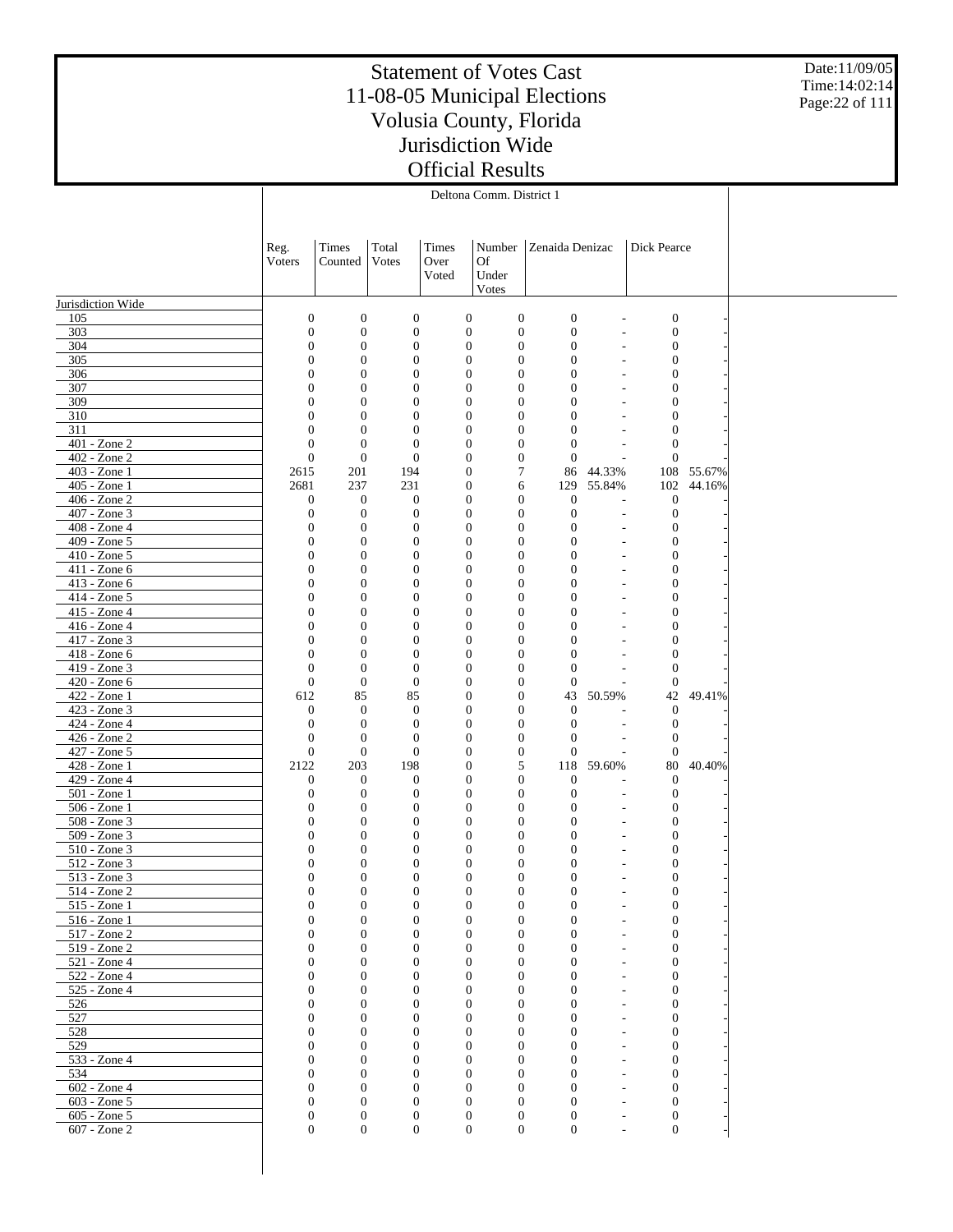Date:11/09/05 Time:14:02:14 Page:23 of 111

ı

#### Statement of Votes Cast 11-08-05 Municipal Elections Volusia County, Florida Jurisdiction Wide Official Results Deltona Comm. District 1

|                                                                | Reg.                             | Times                          | Total                            | Times | Number                                                                   | Zenaida Denizac                  |                          | Dick Pearce                  |           |  |
|----------------------------------------------------------------|----------------------------------|--------------------------------|----------------------------------|-------|--------------------------------------------------------------------------|----------------------------------|--------------------------|------------------------------|-----------|--|
|                                                                | Voters                           | Counted                        | Votes                            | Over  | <b>Of</b>                                                                |                                  |                          |                              |           |  |
|                                                                |                                  |                                |                                  | Voted | Under<br>Votes                                                           |                                  |                          |                              |           |  |
| $608 - Z$ one 2                                                | $\boldsymbol{0}$                 | $\boldsymbol{0}$               | $\boldsymbol{0}$                 |       | $\boldsymbol{0}$<br>$\boldsymbol{0}$                                     | $\boldsymbol{0}$                 | $\sim$                   | $\boldsymbol{0}$             |           |  |
| $\overline{609 - \text{Zone} 2}$                               | $\boldsymbol{0}$                 | $\mathbf{0}$                   | $\boldsymbol{0}$                 |       | $\boldsymbol{0}$<br>$\mathbf{0}$                                         | $\mathbf{0}$                     |                          | $\boldsymbol{0}$             |           |  |
| 614 - Zone 5                                                   | $\mathbf{0}$                     | $\mathbf{0}$                   | $\mathbf{0}$                     |       | $\overline{0}$<br>$\boldsymbol{0}$                                       | $\overline{0}$                   |                          | $\mathbf{0}$                 |           |  |
| 615 - Zone 4                                                   | $\mathbf{0}$                     | $\mathbf{0}$                   | $\boldsymbol{0}$                 |       | $\boldsymbol{0}$<br>$\boldsymbol{0}$                                     | $\overline{0}$                   |                          | $\boldsymbol{0}$             |           |  |
| 617 - Zone 5                                                   | $\mathbf{0}$                     | $\overline{0}$                 | $\mathbf{0}$                     |       | $\boldsymbol{0}$<br>$\mathbf{0}$                                         | $\overline{0}$                   |                          | $\mathbf{0}$                 |           |  |
| 618 - Zone 6                                                   | $\mathbf{0}$                     | $\mathbf{0}$                   | $\mathbf{0}$                     |       | $\boldsymbol{0}$<br>$\boldsymbol{0}$                                     | $\overline{0}$                   |                          | 0                            |           |  |
| 619 - Zone 2                                                   | $\mathbf{0}$                     | $\overline{0}$                 | $\mathbf{0}$                     |       | $\boldsymbol{0}$<br>$\mathbf{0}$                                         | $\overline{0}$                   |                          | 0                            |           |  |
| 620 - Zone 3                                                   | $\mathbf{0}$                     | $\mathbf{0}$                   | $\mathbf{0}$                     |       | $\boldsymbol{0}$<br>$\boldsymbol{0}$                                     | $\overline{0}$                   |                          | 0                            |           |  |
| 621 - Zone 6                                                   | $\mathbf{0}$                     | $\overline{0}$                 | $\mathbf{0}$                     |       | $\boldsymbol{0}$<br>$\mathbf{0}$                                         | $\overline{0}$                   |                          | 0                            |           |  |
| 622 - Zone 3                                                   | $\boldsymbol{0}$                 | $\mathbf{0}$                   | $\mathbf{0}$                     |       | $\boldsymbol{0}$<br>$\boldsymbol{0}$                                     | $\overline{0}$                   |                          | 0                            |           |  |
| 623 - Zone 3                                                   | $\mathbf{0}$                     | $\overline{0}$                 | $\mathbf{0}$                     |       | $\boldsymbol{0}$<br>$\mathbf{0}$                                         | $\overline{0}$                   |                          | 0                            |           |  |
| 624 - Zone 3                                                   | $\mathbf{0}$<br>$\mathbf{0}$     | $\mathbf{0}$<br>$\overline{0}$ | $\mathbf{0}$                     |       | $\boldsymbol{0}$<br>$\boldsymbol{0}$<br>$\mathbf{0}$                     | $\overline{0}$<br>$\overline{0}$ |                          | 0<br>$\overline{0}$          |           |  |
| 625 - Zone 1<br>626 - Zone 3                                   | $\boldsymbol{0}$                 | $\mathbf{0}$                   | $\mathbf{0}$<br>$\boldsymbol{0}$ |       | $\boldsymbol{0}$<br>$\boldsymbol{0}$<br>$\boldsymbol{0}$                 | $\overline{0}$                   |                          | 0                            |           |  |
| 628 - Zone 6                                                   | $\mathbf{0}$                     | $\overline{0}$                 | $\mathbf{0}$                     |       | $\boldsymbol{0}$<br>$\mathbf{0}$                                         | $\overline{0}$                   |                          | 0                            |           |  |
| 629 - Zone 6                                                   | $\mathbf{0}$                     | $\mathbf{0}$                   | $\mathbf{0}$                     |       | $\boldsymbol{0}$<br>$\boldsymbol{0}$                                     | $\overline{0}$                   |                          | 0                            |           |  |
| 633 - Zone 1                                                   | $\mathbf{0}$                     | $\overline{0}$                 | $\mathbf{0}$                     |       | $\boldsymbol{0}$<br>$\mathbf{0}$                                         | $\overline{0}$                   |                          | $\overline{0}$               |           |  |
| $636 - Z$ one 1                                                | $\mathbf{0}$                     | $\mathbf{0}$                   | $\mathbf{0}$                     |       | $\boldsymbol{0}$<br>$\boldsymbol{0}$                                     | $\overline{0}$                   |                          | 0                            |           |  |
| 637 - Zone 1                                                   | $\mathbf{0}$                     | $\overline{0}$                 | $\mathbf{0}$                     |       | $\boldsymbol{0}$<br>$\mathbf{0}$                                         | $\overline{0}$                   |                          | 0                            |           |  |
| 638 - Zone 1                                                   | $\mathbf{0}$                     | $\mathbf{0}$                   | $\mathbf{0}$                     |       | $\boldsymbol{0}$<br>$\boldsymbol{0}$                                     | $\overline{0}$                   |                          | 0                            |           |  |
| 640 - Zone 4                                                   | $\mathbf{0}$                     | $\overline{0}$                 | $\mathbf{0}$                     |       | $\boldsymbol{0}$<br>$\mathbf{0}$                                         | $\overline{0}$                   |                          | $\overline{0}$               |           |  |
| 641 - Zone 4                                                   | $\mathbf{0}$                     | $\mathbf{0}$                   | $\mathbf{0}$                     |       | $\boldsymbol{0}$<br>$\boldsymbol{0}$                                     | $\overline{0}$                   |                          | 0                            |           |  |
| 706                                                            | $\mathbf{0}$                     | $\overline{0}$                 | $\mathbf{0}$                     |       | $\boldsymbol{0}$<br>$\mathbf{0}$                                         | $\overline{0}$                   |                          | 0                            |           |  |
| 730                                                            | $\mathbf{0}$                     | $\mathbf{0}$                   | $\mathbf{0}$                     |       | $\boldsymbol{0}$<br>$\boldsymbol{0}$                                     | $\overline{0}$                   |                          | 0                            |           |  |
| 803                                                            | $\mathbf{0}$                     | $\overline{0}$                 | $\mathbf{0}$                     |       | $\boldsymbol{0}$<br>$\mathbf{0}$                                         | $\overline{0}$                   |                          | 0                            |           |  |
| 804                                                            | $\boldsymbol{0}$                 | $\mathbf{0}$                   | $\mathbf{0}$                     |       | $\boldsymbol{0}$<br>$\boldsymbol{0}$                                     | $\overline{0}$                   |                          | 0                            |           |  |
| 805                                                            | $\mathbf{0}$                     | $\overline{0}$                 | $\mathbf{0}$                     |       | $\boldsymbol{0}$<br>$\mathbf{0}$                                         | $\overline{0}$                   |                          | $\boldsymbol{0}$             |           |  |
| 806                                                            | $\boldsymbol{0}$                 | $\mathbf{0}$                   | $\mathbf{0}$                     |       | $\boldsymbol{0}$<br>$\boldsymbol{0}$                                     | $\overline{0}$                   |                          | 0                            |           |  |
| 808                                                            | $\mathbf{0}$                     | $\overline{0}$                 | $\mathbf{0}$                     |       | $\boldsymbol{0}$<br>$\mathbf{0}$                                         | $\overline{0}$                   |                          | $\overline{0}$               |           |  |
| 809                                                            | $\boldsymbol{0}$                 | $\mathbf{0}$                   | $\mathbf{0}$                     |       | $\boldsymbol{0}$<br>$\boldsymbol{0}$                                     | $\overline{0}$                   |                          | 0                            |           |  |
| 810                                                            | $\mathbf{0}$                     | $\overline{0}$                 | $\mathbf{0}$                     |       | $\boldsymbol{0}$<br>$\mathbf{0}$                                         | $\overline{0}$                   |                          | $\boldsymbol{0}$             |           |  |
| 811                                                            | $\boldsymbol{0}$                 | $\mathbf{0}$                   | $\mathbf{0}$                     |       | $\boldsymbol{0}$<br>$\boldsymbol{0}$                                     | $\overline{0}$                   |                          | 0                            |           |  |
| 812<br>815                                                     | $\mathbf{0}$<br>$\boldsymbol{0}$ | $\overline{0}$<br>$\mathbf{0}$ | $\mathbf{0}$<br>$\mathbf{0}$     |       | $\boldsymbol{0}$<br>$\mathbf{0}$<br>$\boldsymbol{0}$<br>$\boldsymbol{0}$ | $\overline{0}$<br>$\overline{0}$ |                          | $\overline{0}$<br>0          |           |  |
| 901                                                            | $\mathbf{0}$                     | $\overline{0}$                 | $\mathbf{0}$                     |       | $\boldsymbol{0}$<br>$\mathbf{0}$                                         | $\overline{0}$                   |                          | $\boldsymbol{0}$             |           |  |
| 902                                                            | $\mathbf{0}$                     | $\mathbf{0}$                   | $\mathbf{0}$                     |       | $\boldsymbol{0}$<br>$\boldsymbol{0}$                                     | $\overline{0}$                   |                          | 0                            |           |  |
| 903                                                            | $\mathbf{0}$                     | $\overline{0}$                 | $\mathbf{0}$                     |       | $\boldsymbol{0}$<br>$\mathbf{0}$                                         | $\overline{0}$                   |                          | $\boldsymbol{0}$             |           |  |
| 904                                                            | $\boldsymbol{0}$                 | $\mathbf{0}$                   | $\mathbf{0}$                     |       | $\boldsymbol{0}$<br>$\boldsymbol{0}$                                     | $\overline{0}$                   |                          | 0                            |           |  |
| 905                                                            | $\mathbf{0}$                     | $\overline{0}$                 | $\mathbf{0}$                     |       | $\overline{0}$<br>$\mathbf{0}$                                           | $\overline{0}$                   |                          | $\boldsymbol{0}$             |           |  |
| 909                                                            | $\mathbf{0}$                     | $\overline{0}$                 | $\mathbf{0}$                     |       | $\boldsymbol{0}$<br>$\boldsymbol{0}$                                     | $\overline{0}$                   |                          | 0                            |           |  |
| 910                                                            | $\mathbf{0}$                     | $\overline{0}$                 | $\Omega$                         |       | $\overline{0}$<br>$\mathbf{0}$                                           | $\overline{0}$                   |                          | $\overline{0}$               |           |  |
| 912                                                            | $\mathbf{0}$                     | $\overline{0}$                 | $\mathbf{0}$                     |       | $\boldsymbol{0}$<br>$\boldsymbol{0}$                                     | $\overline{0}$                   |                          | $\boldsymbol{0}$             |           |  |
| 913                                                            | $\Omega$                         | $\Omega$                       | $\Omega$                         |       | $\Omega$<br>$\theta$                                                     | $\Omega$                         |                          | $\Omega$                     |           |  |
| Absentee - Pierson                                             | $\boldsymbol{0}$                 | $\boldsymbol{0}$               | $\boldsymbol{0}$                 |       | $\boldsymbol{0}$<br>$\boldsymbol{0}$                                     | $\boldsymbol{0}$                 |                          | $\boldsymbol{0}$             |           |  |
| Absentee - Orange City                                         | $\mathbf{0}$                     | $\boldsymbol{0}$               | $\boldsymbol{0}$                 |       | $\boldsymbol{0}$<br>$\mathbf{0}$                                         | $\overline{0}$                   |                          | $\overline{0}$               |           |  |
| Absentee - DeBary                                              | $\overline{0}$                   | $\boldsymbol{0}$               | $\boldsymbol{0}$                 |       | $\boldsymbol{0}$<br>$\boldsymbol{0}$                                     | $\theta$                         |                          | $\mathbf{0}$                 |           |  |
| Absentee - Deltona                                             | 8030                             | 45                             | 45                               |       | $\overline{0}$<br>$\mathbf{0}$                                           | 21                               | 46.67%                   |                              | 24 53.33% |  |
| Absentee - Ormond Beach                                        | $\mathbf{0}$                     | $\mathbf{0}$                   | $\boldsymbol{0}$                 |       | $\boldsymbol{0}$<br>$\mathbf{0}$                                         | $\mathbf{0}$                     |                          | $\mathbf{0}$                 |           |  |
| Absentee - Holly Hill                                          | $\mathbf{0}$                     | $\overline{0}$                 | $\mathbf{0}$                     |       | $\overline{0}$<br>$\mathbf{0}$                                           | $\overline{0}$                   |                          | $\mathbf{0}$                 |           |  |
| Absentee - Daytona Beach                                       | $\boldsymbol{0}$                 | $\mathbf{0}$<br>$\overline{0}$ | $\boldsymbol{0}$                 |       | $\boldsymbol{0}$<br>$\mathbf{0}$<br>$\overline{0}$                       | $\overline{0}$<br>$\Omega$       |                          | $\boldsymbol{0}$<br>$\Omega$ |           |  |
| Absentee - Daytona Beach Shores<br>Absentee - New Smyrna Beach | $\mathbf{0}$<br>$\theta$         | $\overline{0}$                 | $\mathbf{0}$<br>$\boldsymbol{0}$ |       | $\mathbf{0}$<br>$\boldsymbol{0}$<br>$\mathbf{0}$                         | $\overline{0}$                   |                          | $\boldsymbol{0}$             |           |  |
| Absentee - Edgewater                                           | $\mathbf{0}$                     | $\overline{0}$                 | $\mathbf{0}$                     |       | $\overline{0}$<br>$\mathbf{0}$                                           | $\Omega$                         |                          | $\mathbf{0}$                 |           |  |
| Absentee - Oak Hill                                            | $\overline{0}$                   | $\mathbf{0}$                   | $\mathbf{0}$                     |       | $\boldsymbol{0}$<br>$\mathbf{0}$                                         | $\mathbf{0}$                     |                          | $\mathbf{0}$                 |           |  |
| Early Voting                                                   | 8030                             | 165                            | 161                              |       | $\overline{0}$<br>$\overline{4}$                                         | 67                               | 41.61%                   | 94                           | 58.39%    |  |
| Provisional - Pierson                                          | $\mathbf{0}$                     | $\mathbf{0}$                   | $\boldsymbol{0}$                 |       | $\boldsymbol{0}$<br>$\mathbf{0}$                                         | $\overline{0}$                   |                          | $\mathbf{0}$                 |           |  |
| Provisional - Orange City                                      | $\mathbf{0}$                     | $\overline{0}$                 | $\boldsymbol{0}$                 |       | $\overline{0}$<br>$\theta$                                               | $\overline{0}$                   | $\overline{\phantom{a}}$ | $\mathbf{0}$                 |           |  |
| Provisional - DeBary                                           | $\mathbf{0}$                     | $\mathbf{0}$                   | $\boldsymbol{0}$                 |       | $\boldsymbol{0}$<br>$\mathbf{0}$                                         | $\overline{0}$                   |                          | $\boldsymbol{0}$             |           |  |
| Provisional - Deltona                                          | 8030                             | $\mathbf{1}$                   | $\mathbf{1}$                     |       | $\boldsymbol{0}$<br>$\mathbf{0}$                                         |                                  | 1 100.00%                | $\boldsymbol{0}$             | 0.00%     |  |
| Provisional - Ormond Beach                                     | $\overline{0}$                   | $\boldsymbol{0}$               | $\overline{0}$                   |       | $\overline{0}$<br>$\overline{0}$                                         | $\overline{0}$                   |                          | $\overline{0}$               |           |  |
|                                                                |                                  |                                |                                  |       |                                                                          |                                  |                          |                              |           |  |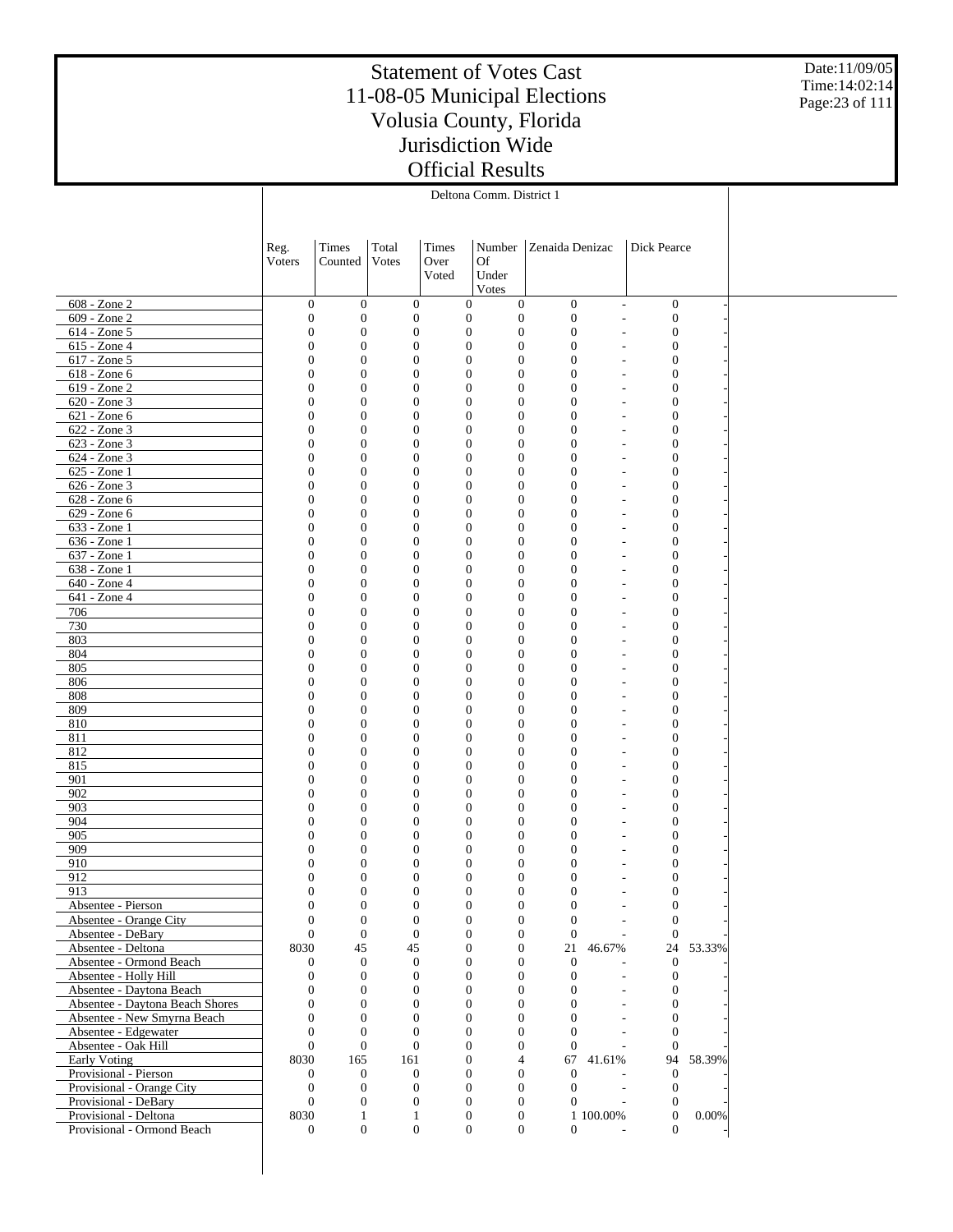Date:11/09/05 Time:14:02:14 Page:24 of 111

#### Statement of Votes Cast 11-08-05 Municipal Elections Volusia County, Florida Jurisdiction Wide Official Results Deltona Comm. District 1

|                                         | Reg.<br>Voters | Times<br>Counted | Total<br><b>Votes</b> | Times<br>Over | Number<br>Of   | Zenaida Denizac |        | Dick Pearce |        |
|-----------------------------------------|----------------|------------------|-----------------------|---------------|----------------|-----------------|--------|-------------|--------|
|                                         |                |                  |                       | Voted         | Under<br>Votes |                 |        |             |        |
| Provisional - Holly Hill                |                | $\Omega$         | $\Omega$              |               |                | $\Omega$        |        | $\Omega$    |        |
| Provisional - Daytona Beach             |                |                  |                       |               |                |                 |        |             |        |
| Provisional - Daytona Beach Shores      |                |                  | 0                     |               |                |                 |        |             |        |
| Provisional - New Smyrna Beach          |                |                  |                       |               |                |                 |        |             |        |
| Provisional - Edgewater                 |                |                  |                       |               |                |                 |        |             |        |
| Provisional - Oak Hill                  |                |                  |                       |               |                |                 |        |             |        |
| Unscanned - Pierson                     |                |                  |                       |               |                |                 |        |             |        |
| Unscanned - Orange City                 |                |                  |                       |               |                |                 |        |             |        |
| Unscanned - DeBary                      |                |                  |                       |               |                |                 |        |             |        |
| Unscanned - Deltona                     | 8030           |                  |                       |               |                |                 |        |             |        |
| Unscanned - Ormond Beach                |                |                  |                       |               |                |                 |        |             |        |
| Unscanned - Holly Hill                  |                |                  |                       |               |                |                 |        |             |        |
| Unscanned - Daytona Beach               |                |                  |                       |               |                |                 |        |             |        |
| <b>Unscanned - Daytona Beach Shores</b> |                |                  | 0                     |               |                |                 |        |             |        |
| Unscanned - New Smyrna Beach            |                |                  | 0                     |               |                |                 |        |             |        |
| Unscanned - Edgewater                   |                |                  | 0                     |               |                |                 |        |             |        |
| Unscanned - Oak Hill                    |                |                  |                       |               |                |                 |        |             |        |
| Total                                   | 8030           | 937              | 915                   | $\mathbf{0}$  | 22             | 465             | 50.82% | 450         | 49.18% |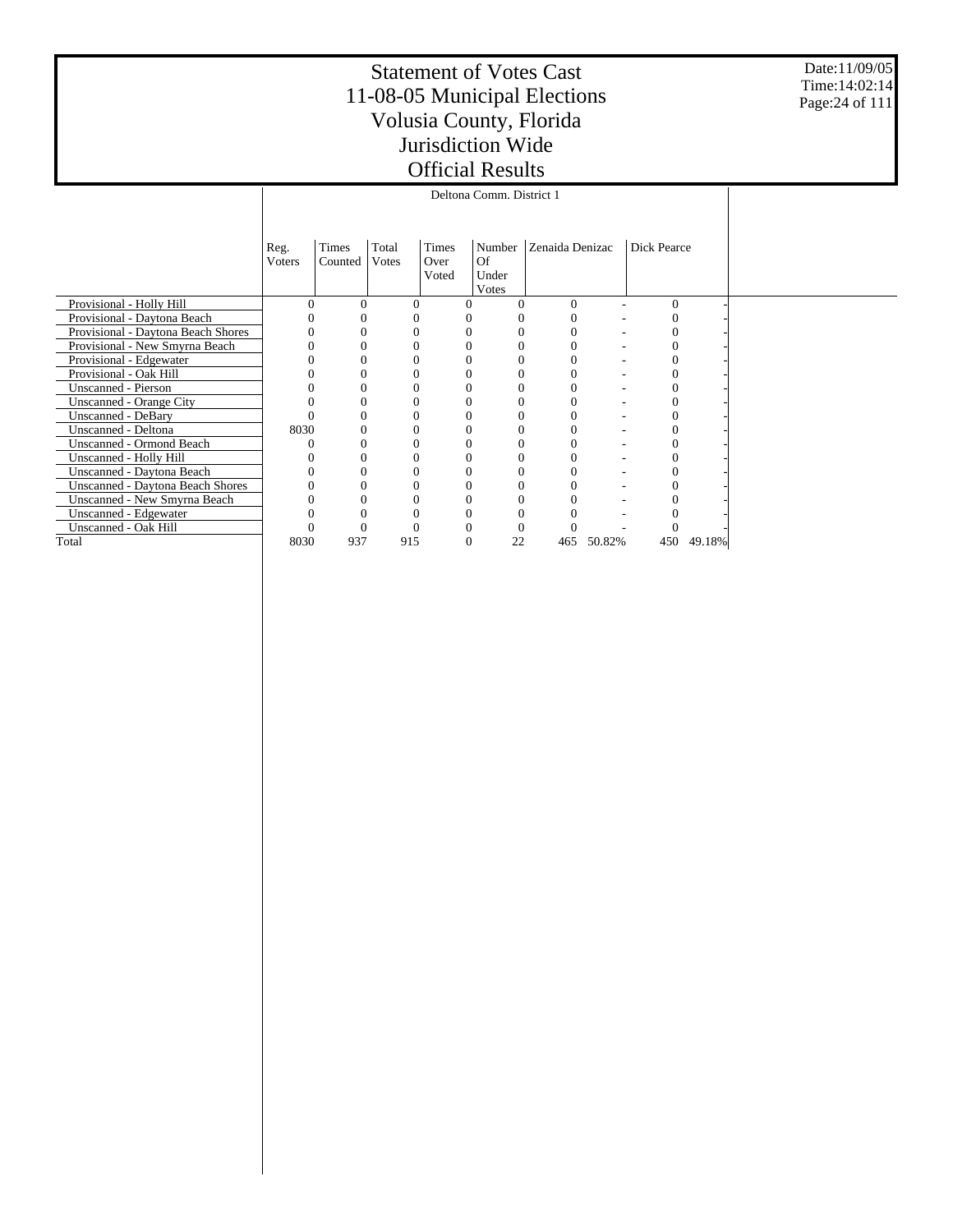Date:11/09/05 Time:14:02:14 Page:25 of 111

#### Statement of Votes Cast 11-08-05 Municipal Elections Volusia County, Florida Jurisdiction Wide Official Results Deltona Comm. District 3

|                                  | Denona Comin. District 5     |                                  |                                      |                        |                                                                              |                                      |                          |                                      |        |  |
|----------------------------------|------------------------------|----------------------------------|--------------------------------------|------------------------|------------------------------------------------------------------------------|--------------------------------------|--------------------------|--------------------------------------|--------|--|
|                                  | Reg.<br>Voters               | Times<br>Counted                 | Total<br>Votes                       | Times<br>Over<br>Voted | Number<br>Of<br>Under<br>Votes                                               | Sandy Lou<br>Gallagher               |                          | Michele McFall                       |        |  |
| Jurisdiction Wide                |                              |                                  |                                      |                        |                                                                              |                                      |                          |                                      |        |  |
| 105                              | $\boldsymbol{0}$             | $\boldsymbol{0}$                 | $\boldsymbol{0}$                     |                        | $\boldsymbol{0}$<br>$\boldsymbol{0}$                                         | $\boldsymbol{0}$                     |                          | $\boldsymbol{0}$                     |        |  |
| 303                              | $\boldsymbol{0}$             | $\mathbf{0}$                     | $\boldsymbol{0}$                     |                        | $\boldsymbol{0}$<br>$\boldsymbol{0}$                                         | $\boldsymbol{0}$                     |                          | $\boldsymbol{0}$                     |        |  |
| 304                              | $\mathbf{0}$                 | $\boldsymbol{0}$                 | $\boldsymbol{0}$                     |                        | $\boldsymbol{0}$<br>$\boldsymbol{0}$                                         | $\boldsymbol{0}$                     |                          | $\boldsymbol{0}$                     |        |  |
| 305                              | $\mathbf{0}$                 | $\mathbf{0}$                     | $\boldsymbol{0}$                     |                        | $\boldsymbol{0}$<br>$\boldsymbol{0}$                                         | $\boldsymbol{0}$                     |                          | $\boldsymbol{0}$                     |        |  |
| 306                              | $\mathbf{0}$                 | $\boldsymbol{0}$                 | $\boldsymbol{0}$                     |                        | $\mathbf{0}$<br>$\boldsymbol{0}$                                             | $\boldsymbol{0}$                     |                          | $\boldsymbol{0}$                     |        |  |
| 307                              | $\mathbf{0}$                 | $\boldsymbol{0}$                 | $\boldsymbol{0}$                     |                        | $\boldsymbol{0}$<br>$\boldsymbol{0}$                                         | $\boldsymbol{0}$                     |                          | $\boldsymbol{0}$                     |        |  |
| 309                              | $\mathbf{0}$                 | $\boldsymbol{0}$                 | $\boldsymbol{0}$                     |                        | $\boldsymbol{0}$<br>$\boldsymbol{0}$                                         | $\overline{0}$                       |                          | $\boldsymbol{0}$                     |        |  |
| 310                              | $\mathbf{0}$                 | $\mathbf{0}$                     | $\boldsymbol{0}$                     |                        | $\boldsymbol{0}$<br>$\boldsymbol{0}$                                         | $\boldsymbol{0}$                     |                          | $\boldsymbol{0}$                     |        |  |
| 311<br>401 - Zone 2              | $\mathbf{0}$<br>$\mathbf{0}$ | $\boldsymbol{0}$<br>$\mathbf{0}$ | $\boldsymbol{0}$<br>$\boldsymbol{0}$ |                        | $\mathbf{0}$<br>$\boldsymbol{0}$<br>$\boldsymbol{0}$<br>$\boldsymbol{0}$     | $\boldsymbol{0}$<br>$\boldsymbol{0}$ |                          | $\boldsymbol{0}$<br>$\boldsymbol{0}$ |        |  |
| 402 - Zone 2                     | $\mathbf{0}$                 | $\boldsymbol{0}$                 | $\boldsymbol{0}$                     |                        | $\boldsymbol{0}$<br>$\boldsymbol{0}$                                         | $\overline{0}$                       |                          | $\boldsymbol{0}$                     |        |  |
| 403 - Zone 1                     | $\boldsymbol{0}$             | $\mathbf{0}$                     | $\boldsymbol{0}$                     |                        | $\boldsymbol{0}$<br>$\boldsymbol{0}$                                         | $\overline{0}$                       |                          | $\boldsymbol{0}$                     |        |  |
| 405 - Zone 1                     | $\mathbf{0}$                 | $\boldsymbol{0}$                 | $\boldsymbol{0}$                     |                        | $\mathbf{0}$<br>$\boldsymbol{0}$                                             | $\boldsymbol{0}$                     |                          | $\boldsymbol{0}$                     |        |  |
| 406 - Zone 2                     | $\mathbf{0}$                 | $\boldsymbol{0}$                 | $\mathbf{0}$                         |                        | $\boldsymbol{0}$<br>$\boldsymbol{0}$                                         | $\boldsymbol{0}$                     |                          | $\boldsymbol{0}$                     |        |  |
| 407 - Zone 3                     | 2184                         | 174                              | 170                                  |                        | $\boldsymbol{0}$<br>4                                                        | 65                                   | 38.24%                   | 105                                  | 61.76% |  |
| 408 - Zone 4                     | $\theta$                     | $\mathbf{0}$                     | $\mathbf{0}$                         |                        | $\boldsymbol{0}$<br>$\boldsymbol{0}$                                         | $\mathbf{0}$                         |                          | $\mathbf{0}$                         |        |  |
| 409 - Zone 5                     | $\mathbf{0}$                 | $\mathbf{0}$                     | $\boldsymbol{0}$                     |                        | $\boldsymbol{0}$<br>$\boldsymbol{0}$                                         | $\mathbf{0}$                         |                          | $\boldsymbol{0}$                     |        |  |
| 410 - Zone 5                     | $\mathbf{0}$                 | $\boldsymbol{0}$                 | $\boldsymbol{0}$                     |                        | $\boldsymbol{0}$<br>$\boldsymbol{0}$                                         | $\overline{0}$                       |                          | $\boldsymbol{0}$                     |        |  |
| 411 - Zone 6                     | $\mathbf{0}$                 | $\boldsymbol{0}$                 | $\boldsymbol{0}$                     |                        | $\boldsymbol{0}$<br>$\boldsymbol{0}$                                         | $\overline{0}$                       |                          | $\boldsymbol{0}$                     |        |  |
| 413 - Zone 6                     | $\mathbf{0}$                 | $\mathbf{0}$                     | $\boldsymbol{0}$                     |                        | $\mathbf{0}$<br>$\boldsymbol{0}$                                             | $\overline{0}$                       |                          | $\boldsymbol{0}$                     |        |  |
| 414 - Zone 5                     | $\mathbf{0}$                 | $\boldsymbol{0}$                 | $\boldsymbol{0}$                     |                        | $\mathbf{0}$<br>$\boldsymbol{0}$                                             | $\overline{0}$                       |                          | $\boldsymbol{0}$                     |        |  |
| 415 - Zone 4                     | $\boldsymbol{0}$             | $\overline{0}$                   | $\mathbf{0}$                         |                        | $\boldsymbol{0}$<br>$\boldsymbol{0}$                                         | $\boldsymbol{0}$                     |                          | $\boldsymbol{0}$                     |        |  |
| 416 - Zone 4                     | $\mathbf{0}$<br>2388         | $\mathbf{0}$<br>227              | $\mathbf{0}$<br>220                  |                        | $\boldsymbol{0}$<br>$\boldsymbol{0}$<br>$\boldsymbol{0}$<br>7                | $\boldsymbol{0}$<br>98               | 44.55%                   | $\mathbf{0}$<br>122                  | 55.45% |  |
| 417 - Zone 3<br>418 - Zone 6     | $\mathbf{0}$                 | $\boldsymbol{0}$                 | $\mathbf{0}$                         |                        | $\boldsymbol{0}$<br>$\boldsymbol{0}$                                         | $\mathbf{0}$                         |                          | $\mathbf{0}$                         |        |  |
| 419 - Zone 3                     | 1329                         | 149                              | 146                                  |                        | $\boldsymbol{0}$<br>3                                                        |                                      | 92 63.01%                | 54                                   | 36.99% |  |
| 420 - Zone 6                     | $\boldsymbol{0}$             | $\mathbf{0}$                     | $\boldsymbol{0}$                     |                        | $\boldsymbol{0}$<br>$\boldsymbol{0}$                                         | $\mathbf{0}$                         |                          | $\mathbf{0}$                         |        |  |
| 422 - Zone 1                     | $\mathbf{0}$                 | $\mathbf{0}$                     | $\mathbf{0}$                         |                        | $\boldsymbol{0}$<br>$\boldsymbol{0}$                                         | $\overline{0}$                       | $\overline{\phantom{a}}$ | $\mathbf{0}$                         |        |  |
| 423 - Zone 3                     | 2292                         | 200                              | 198                                  |                        | $\boldsymbol{0}$<br>$\boldsymbol{2}$                                         |                                      | 101 51.01%               | 97                                   | 48.99% |  |
| 424 - Zone 4                     | $\boldsymbol{0}$             | $\mathbf{0}$                     | $\boldsymbol{0}$                     |                        | $\boldsymbol{0}$<br>$\boldsymbol{0}$                                         | $\boldsymbol{0}$                     |                          | $\boldsymbol{0}$                     |        |  |
| 426 - Zone 2                     | $\mathbf{0}$                 | $\boldsymbol{0}$                 | $\boldsymbol{0}$                     |                        | $\boldsymbol{0}$<br>$\boldsymbol{0}$                                         | $\mathbf{0}$                         |                          | $\boldsymbol{0}$                     |        |  |
| $\overline{427 - \text{Zone}}$ 5 | $\mathbf{0}$                 | $\boldsymbol{0}$                 | $\boldsymbol{0}$                     |                        | $\boldsymbol{0}$<br>$\boldsymbol{0}$                                         | $\overline{0}$                       |                          | $\boldsymbol{0}$                     |        |  |
| 428 - Zone 1                     | $\mathbf{0}$                 | $\boldsymbol{0}$                 | $\boldsymbol{0}$                     |                        | $\mathbf{0}$<br>$\boldsymbol{0}$                                             | $\overline{0}$                       |                          | $\boldsymbol{0}$                     |        |  |
| 429 - Zone 4                     | $\mathbf{0}$                 | $\mathbf{0}$                     | $\boldsymbol{0}$                     |                        | $\boldsymbol{0}$<br>$\boldsymbol{0}$                                         | $\overline{0}$                       |                          | $\boldsymbol{0}$                     |        |  |
| 501 - Zone 1                     | $\mathbf{0}$                 | $\boldsymbol{0}$                 | $\boldsymbol{0}$                     |                        | $\boldsymbol{0}$<br>$\boldsymbol{0}$                                         | $\overline{0}$                       |                          | $\boldsymbol{0}$                     |        |  |
| 506 - Zone 1                     | $\mathbf{0}$                 | $\mathbf{0}$                     | $\boldsymbol{0}$                     |                        | $\boldsymbol{0}$<br>$\boldsymbol{0}$                                         | $\boldsymbol{0}$                     |                          | $\boldsymbol{0}$                     |        |  |
| 508 - Zone 3                     | $\mathbf{0}$<br>$\mathbf{0}$ | $\boldsymbol{0}$<br>$\mathbf{0}$ | $\boldsymbol{0}$                     |                        | $\boldsymbol{0}$<br>$\boldsymbol{0}$                                         | $\boldsymbol{0}$<br>$\overline{0}$   |                          | $\boldsymbol{0}$                     |        |  |
| 509 - Zone 3<br>510 - Zone 3     | $\Omega$                     | $\boldsymbol{0}$                 | $\boldsymbol{0}$<br>$\boldsymbol{0}$ |                        | $\boldsymbol{0}$<br>$\boldsymbol{0}$<br>$\boldsymbol{0}$<br>$\boldsymbol{0}$ | $\overline{0}$                       |                          | $\boldsymbol{0}$<br>$\boldsymbol{0}$ |        |  |
| 512 - Zone 3                     | $\overline{0}$               | $\boldsymbol{0}$                 | $\boldsymbol{0}$                     |                        | $\boldsymbol{0}$<br>$\boldsymbol{0}$                                         | $\mathbf{0}$                         |                          | $\boldsymbol{0}$                     |        |  |
| 513 - Zone 3                     | $\boldsymbol{0}$             | $\mathbf{0}$                     | $\boldsymbol{0}$                     |                        | $\boldsymbol{0}$<br>$\boldsymbol{0}$                                         | $\overline{0}$                       |                          | $\boldsymbol{0}$                     |        |  |
| 514 - Zone 2                     | $\Omega$                     | $\Omega$                         | $\Omega$                             |                        | $\Omega$<br>$\Omega$                                                         | $\Omega$                             |                          | $\Omega$                             |        |  |
| 515 - Zone 1                     | $\boldsymbol{0}$             | $\mathbf{0}$                     | $\boldsymbol{0}$                     |                        | $\boldsymbol{0}$<br>$\boldsymbol{0}$                                         | $\overline{0}$                       |                          | $\boldsymbol{0}$                     |        |  |
| 516 - Zone 1                     | $\mathbf{0}$                 | $\overline{0}$                   | $\boldsymbol{0}$                     |                        | $\theta$<br>$\boldsymbol{0}$                                                 | $\overline{0}$                       |                          | $\boldsymbol{0}$                     |        |  |
| 517 - Zone 2                     | $\Omega$                     | $\overline{0}$                   | $\boldsymbol{0}$                     |                        | $\theta$<br>$\mathbf{0}$                                                     | $\overline{0}$                       |                          | $\mathbf{0}$                         |        |  |
| 519 - Zone 2                     | $\Omega$                     | $\theta$                         | $\boldsymbol{0}$                     |                        | $\theta$<br>$\mathbf{0}$                                                     | $\overline{0}$                       |                          | $\mathbf{0}$                         |        |  |
| 521 - Zone 4                     | $\Omega$                     | $\overline{0}$                   | $\boldsymbol{0}$                     |                        | $\theta$<br>$\mathbf{0}$                                                     | $\overline{0}$                       |                          | $\mathbf{0}$                         |        |  |
| 522 - Zone 4                     | $\Omega$                     | $\theta$                         | $\boldsymbol{0}$                     |                        | $\theta$<br>$\mathbf{0}$                                                     | $\overline{0}$                       |                          | $\mathbf{0}$                         |        |  |
| 525 - Zone 4                     | $\Omega$                     | $\overline{0}$                   | $\mathbf{0}$                         |                        | $\theta$<br>$\mathbf{0}$                                                     | $\overline{0}$                       |                          | $\mathbf{0}$                         |        |  |
| 526                              | $\Omega$                     | $\theta$                         | $\mathbf{0}$                         |                        | $\theta$<br>$\mathbf{0}$                                                     | $\overline{0}$                       |                          | $\mathbf{0}$                         |        |  |
| 527                              | $\Omega$                     | $\overline{0}$                   | $\boldsymbol{0}$                     |                        | $\theta$<br>$\mathbf{0}$                                                     | $\overline{0}$                       |                          | $\mathbf{0}$                         |        |  |
| 528                              | $\Omega$                     | $\theta$                         | $\boldsymbol{0}$                     |                        | $\theta$<br>$\mathbf{0}$                                                     | $\overline{0}$                       |                          | $\mathbf{0}$                         |        |  |
| 529                              | $\Omega$                     | $\overline{0}$                   | $\mathbf{0}$                         |                        | $\theta$<br>$\mathbf{0}$                                                     | $\overline{0}$                       |                          | $\mathbf{0}$                         |        |  |
| 533 - Zone 4<br>534              | $\Omega$<br>$\Omega$         | $\theta$<br>$\overline{0}$       | $\mathbf{0}$<br>$\boldsymbol{0}$     |                        | $\theta$<br>$\mathbf{0}$<br>$\mathbf{0}$<br>$\mathbf{0}$                     | $\overline{0}$<br>$\overline{0}$     |                          | $\mathbf{0}$<br>$\mathbf{0}$         |        |  |
| 602 - Zone 4                     | $\Omega$                     | $\theta$                         | $\mathbf{0}$                         |                        | $\mathbf{0}$<br>$\mathbf{0}$                                                 | $\overline{0}$                       |                          | $\mathbf{0}$                         |        |  |
| 603 - Zone 5                     | $\Omega$                     | $\overline{0}$                   | $\mathbf{0}$                         |                        | $\mathbf{0}$<br>$\mathbf{0}$                                                 | $\mathbf{0}$                         |                          | $\boldsymbol{0}$                     |        |  |
| 605 - Zone 5                     | $\mathbf{0}$                 | $\mathbf{0}$                     | $\boldsymbol{0}$                     |                        | $\boldsymbol{0}$<br>$\boldsymbol{0}$                                         | $\boldsymbol{0}$                     |                          | $\boldsymbol{0}$                     |        |  |
| 607 - Zone 2                     | $\Omega$                     | $\Omega$                         | $\overline{0}$                       |                        | $\theta$<br>$\Omega$                                                         | $\boldsymbol{0}$                     |                          | $\theta$                             |        |  |
|                                  |                              |                                  |                                      |                        |                                                                              |                                      |                          |                                      |        |  |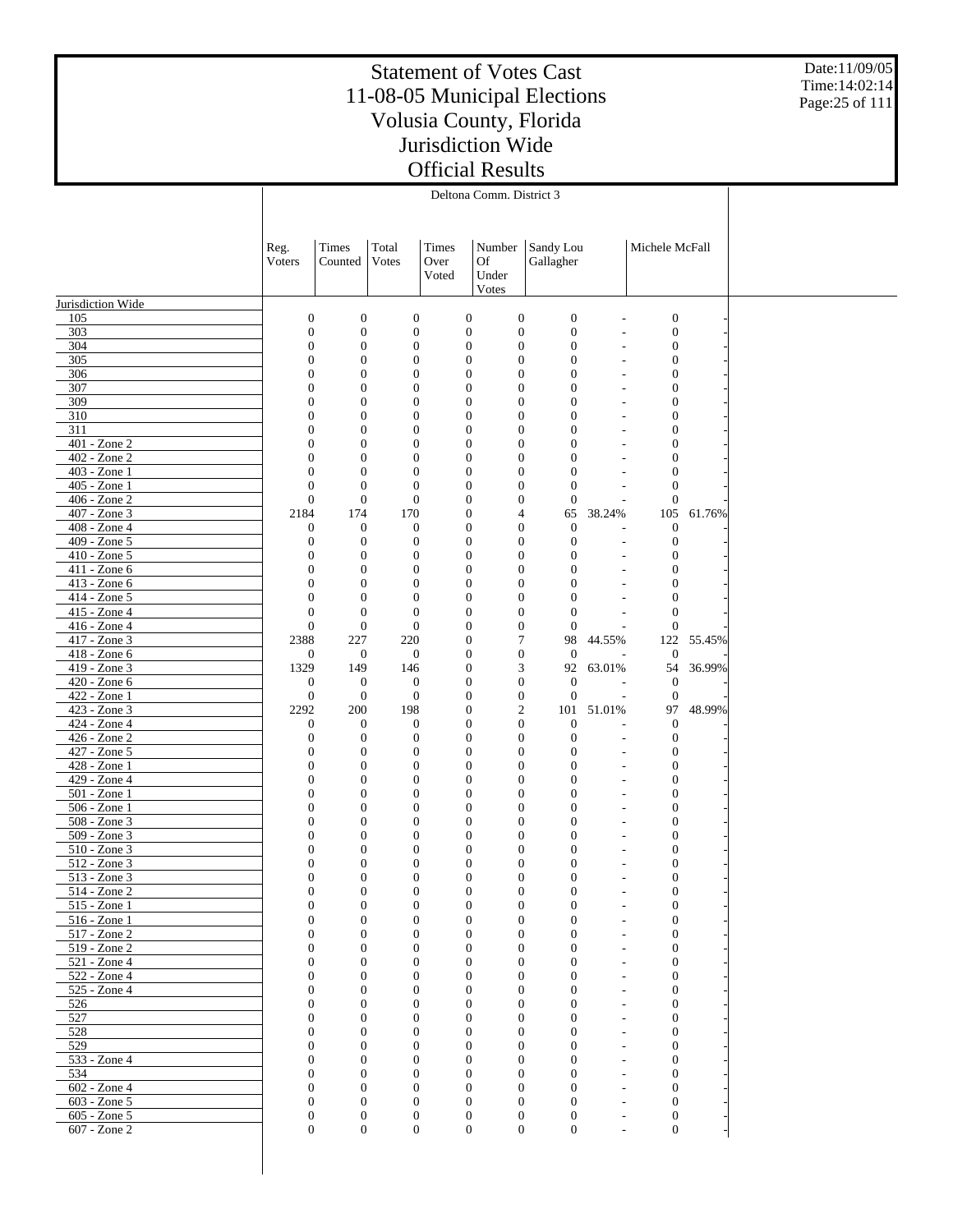Date:11/09/05 Time:14:02:14 Page:26 of 111

|                                                   |                                |                                      |                                      |                        | Deltona Comm. District 3                                                 |                                      |                          |                                      |           |
|---------------------------------------------------|--------------------------------|--------------------------------------|--------------------------------------|------------------------|--------------------------------------------------------------------------|--------------------------------------|--------------------------|--------------------------------------|-----------|
|                                                   |                                |                                      |                                      |                        |                                                                          |                                      |                          |                                      |           |
|                                                   | Reg.<br>Voters                 | Times<br>Counted                     | Total<br>Votes                       | Times<br>Over<br>Voted | Number<br><b>Of</b><br>Under<br>Votes                                    | Sandy Lou<br>Gallagher               |                          | Michele McFall                       |           |
| 608 - Zone 2                                      | $\boldsymbol{0}$               | $\boldsymbol{0}$                     | $\mathbf{0}$                         |                        | $\boldsymbol{0}$<br>$\boldsymbol{0}$                                     | $\boldsymbol{0}$                     | $\overline{\phantom{a}}$ | $\boldsymbol{0}$                     |           |
| 609 - Zone 2                                      | $\boldsymbol{0}$               | $\mathbf{0}$                         | $\boldsymbol{0}$                     |                        | $\boldsymbol{0}$<br>$\boldsymbol{0}$                                     | $\boldsymbol{0}$                     | ÷,                       | $\boldsymbol{0}$                     |           |
| 614 - Zone 5                                      | $\overline{0}$                 | $\mathbf{0}$                         | $\boldsymbol{0}$                     |                        | $\boldsymbol{0}$<br>$\boldsymbol{0}$                                     | $\boldsymbol{0}$                     | ٠                        | $\boldsymbol{0}$                     |           |
| 615 - Zone 4                                      | $\overline{0}$                 | $\boldsymbol{0}$                     | $\mathbf{0}$                         |                        | $\boldsymbol{0}$<br>$\mathbf{0}$                                         | $\boldsymbol{0}$                     |                          | $\boldsymbol{0}$                     |           |
| 617 - Zone 5                                      | $\mathbf{0}$                   | $\boldsymbol{0}$                     | $\boldsymbol{0}$                     |                        | $\boldsymbol{0}$<br>$\mathbf{0}$                                         | $\boldsymbol{0}$                     | ٠                        | $\boldsymbol{0}$                     |           |
| 618 - Zone 6                                      | $\overline{0}$                 | $\overline{0}$                       | $\boldsymbol{0}$                     |                        | $\boldsymbol{0}$<br>$\mathbf{0}$                                         | $\boldsymbol{0}$                     |                          | $\mathbf{0}$                         |           |
| 619 - Zone 2<br>620 - Zone 3                      | $\mathbf{0}$<br>$\overline{0}$ | $\boldsymbol{0}$<br>$\boldsymbol{0}$ | $\boldsymbol{0}$<br>$\mathbf{0}$     |                        | $\boldsymbol{0}$<br>$\mathbf{0}$<br>$\boldsymbol{0}$<br>$\mathbf{0}$     | $\boldsymbol{0}$<br>$\boldsymbol{0}$ | ٠<br>٠                   | $\boldsymbol{0}$<br>$\boldsymbol{0}$ |           |
| 621 - Zone 6                                      | $\Omega$                       | $\boldsymbol{0}$                     | $\boldsymbol{0}$                     |                        | $\boldsymbol{0}$<br>$\mathbf{0}$                                         | $\boldsymbol{0}$                     | ٠                        | $\boldsymbol{0}$                     |           |
| 622 - Zone 3                                      | $\overline{0}$                 | $\overline{0}$                       | $\boldsymbol{0}$                     |                        | $\boldsymbol{0}$<br>$\mathbf{0}$                                         | $\boldsymbol{0}$                     | ٠                        | $\mathbf{0}$                         |           |
| 623 - Zone 3                                      | $\mathbf{0}$                   | $\boldsymbol{0}$                     | $\boldsymbol{0}$                     |                        | $\boldsymbol{0}$<br>$\boldsymbol{0}$                                     | $\boldsymbol{0}$                     | ٠                        | $\boldsymbol{0}$                     |           |
| 624 - Zone 3                                      | $\overline{0}$                 | $\boldsymbol{0}$                     | $\mathbf{0}$                         |                        | $\boldsymbol{0}$<br>$\mathbf{0}$                                         | $\boldsymbol{0}$                     | ٠                        | $\mathbf{0}$                         |           |
| 625 - Zone 1                                      | $\mathbf{0}$                   | $\boldsymbol{0}$                     | $\boldsymbol{0}$                     |                        | $\boldsymbol{0}$<br>$\mathbf{0}$                                         | $\boldsymbol{0}$                     | ٠                        | $\boldsymbol{0}$                     |           |
| 626 - Zone 3                                      | $\overline{0}$                 | $\overline{0}$                       | $\boldsymbol{0}$                     |                        | $\boldsymbol{0}$<br>$\mathbf{0}$                                         | $\boldsymbol{0}$                     | ٠                        | $\mathbf{0}$                         |           |
| 628 - Zone 6<br>629 - Zone 6                      | $\mathbf{0}$<br>$\overline{0}$ | $\boldsymbol{0}$<br>$\boldsymbol{0}$ | $\boldsymbol{0}$<br>$\mathbf{0}$     |                        | $\boldsymbol{0}$<br>$\boldsymbol{0}$<br>$\boldsymbol{0}$<br>$\mathbf{0}$ | $\boldsymbol{0}$<br>$\boldsymbol{0}$ | ٠                        | $\boldsymbol{0}$<br>$\mathbf{0}$     |           |
| 633 - Zone 1                                      | $\mathbf{0}$                   | $\boldsymbol{0}$                     | $\boldsymbol{0}$                     |                        | $\boldsymbol{0}$<br>$\mathbf{0}$                                         | $\boldsymbol{0}$                     | ٠<br>٠                   | $\boldsymbol{0}$                     |           |
| 636 - Zone 1                                      | $\overline{0}$                 | $\overline{0}$                       | $\boldsymbol{0}$                     |                        | $\boldsymbol{0}$<br>$\mathbf{0}$                                         | $\boldsymbol{0}$                     | ٠                        | $\mathbf{0}$                         |           |
| 637 - Zone 1                                      | $\mathbf{0}$                   | $\boldsymbol{0}$                     | $\boldsymbol{0}$                     |                        | $\boldsymbol{0}$<br>$\boldsymbol{0}$                                     | $\boldsymbol{0}$                     | ٠                        | $\boldsymbol{0}$                     |           |
| 638 - Zone 1                                      | $\overline{0}$                 | $\boldsymbol{0}$                     | $\boldsymbol{0}$                     |                        | $\boldsymbol{0}$<br>$\mathbf{0}$                                         | $\boldsymbol{0}$                     | ٠                        | $\mathbf{0}$                         |           |
| 640 - Zone 4                                      | $\mathbf{0}$                   | $\boldsymbol{0}$                     | $\boldsymbol{0}$                     |                        | $\boldsymbol{0}$<br>$\mathbf{0}$                                         | $\boldsymbol{0}$                     | ٠                        | $\boldsymbol{0}$                     |           |
| 641 - Zone 4                                      | $\overline{0}$                 | $\overline{0}$                       | $\boldsymbol{0}$                     |                        | $\boldsymbol{0}$<br>$\mathbf{0}$                                         | $\boldsymbol{0}$                     | ٠                        | $\mathbf{0}$                         |           |
| 706<br>730                                        | $\mathbf{0}$<br>$\overline{0}$ | $\boldsymbol{0}$<br>$\boldsymbol{0}$ | $\boldsymbol{0}$<br>$\boldsymbol{0}$ |                        | $\boldsymbol{0}$<br>$\boldsymbol{0}$<br>$\boldsymbol{0}$<br>$\mathbf{0}$ | $\boldsymbol{0}$<br>$\boldsymbol{0}$ | ٠                        | $\boldsymbol{0}$<br>$\mathbf{0}$     |           |
| 803                                               | $\mathbf{0}$                   | $\boldsymbol{0}$                     | $\boldsymbol{0}$                     |                        | $\boldsymbol{0}$<br>$\mathbf{0}$                                         | $\boldsymbol{0}$                     | ٠<br>٠                   | $\boldsymbol{0}$                     |           |
| 804                                               | $\overline{0}$                 | $\overline{0}$                       | $\boldsymbol{0}$                     |                        | $\boldsymbol{0}$<br>$\mathbf{0}$                                         | $\boldsymbol{0}$                     | ٠                        | $\mathbf{0}$                         |           |
| 805                                               | $\mathbf{0}$                   | $\boldsymbol{0}$                     | $\boldsymbol{0}$                     |                        | $\boldsymbol{0}$<br>$\boldsymbol{0}$                                     | $\boldsymbol{0}$                     | ٠                        | $\boldsymbol{0}$                     |           |
| 806                                               | $\overline{0}$                 | $\boldsymbol{0}$                     | $\boldsymbol{0}$                     |                        | $\boldsymbol{0}$<br>$\mathbf{0}$                                         | $\boldsymbol{0}$                     | ٠                        | $\mathbf{0}$                         |           |
| 808                                               | $\mathbf{0}$                   | $\boldsymbol{0}$                     | $\boldsymbol{0}$                     |                        | $\boldsymbol{0}$<br>$\mathbf{0}$                                         | $\boldsymbol{0}$                     | ٠                        | $\boldsymbol{0}$                     |           |
| 809                                               | $\overline{0}$                 | $\overline{0}$                       | $\boldsymbol{0}$                     |                        | $\boldsymbol{0}$<br>$\mathbf{0}$                                         | $\boldsymbol{0}$                     | ٠                        | $\mathbf{0}$                         |           |
| 810                                               | $\mathbf{0}$                   | $\boldsymbol{0}$                     | $\boldsymbol{0}$                     |                        | $\boldsymbol{0}$<br>$\boldsymbol{0}$                                     | $\boldsymbol{0}$                     | ٠                        | $\boldsymbol{0}$                     |           |
| 811<br>812                                        | $\overline{0}$<br>$\mathbf{0}$ | $\boldsymbol{0}$<br>$\boldsymbol{0}$ | $\boldsymbol{0}$<br>$\boldsymbol{0}$ |                        | $\boldsymbol{0}$<br>$\mathbf{0}$<br>$\boldsymbol{0}$<br>$\mathbf{0}$     | $\boldsymbol{0}$<br>$\boldsymbol{0}$ | ٠<br>٠                   | $\mathbf{0}$<br>$\boldsymbol{0}$     |           |
| 815                                               | $\overline{0}$                 | $\overline{0}$                       | $\boldsymbol{0}$                     |                        | $\boldsymbol{0}$<br>$\mathbf{0}$                                         | $\boldsymbol{0}$                     | ٠                        | $\mathbf{0}$                         |           |
| 901                                               | $\mathbf{0}$                   | $\boldsymbol{0}$                     | $\boldsymbol{0}$                     |                        | $\boldsymbol{0}$<br>$\boldsymbol{0}$                                     | $\boldsymbol{0}$                     | ٠                        | $\boldsymbol{0}$                     |           |
| 902                                               | $\overline{0}$                 | $\boldsymbol{0}$                     | $\boldsymbol{0}$                     |                        | $\boldsymbol{0}$<br>$\mathbf{0}$                                         | $\boldsymbol{0}$                     | ٠                        | $\boldsymbol{0}$                     |           |
| 903                                               | $\Omega$                       | $\boldsymbol{0}$                     | $\boldsymbol{0}$                     |                        | $\boldsymbol{0}$<br>$\boldsymbol{0}$                                     | $\boldsymbol{0}$                     | ٠                        | $\boldsymbol{0}$                     |           |
| 904                                               | $\overline{0}$                 | $\overline{0}$                       | $\boldsymbol{0}$                     |                        | $\boldsymbol{0}$<br>$\mathbf{0}$                                         | $\boldsymbol{0}$                     |                          | $\boldsymbol{0}$                     |           |
| 905                                               | $\theta$                       | $\boldsymbol{0}$                     | $\boldsymbol{0}$                     |                        | $\boldsymbol{0}$<br>$\boldsymbol{0}$                                     | $\boldsymbol{0}$                     | ٠                        | $\boldsymbol{0}$                     |           |
| 909<br>910                                        | $\overline{0}$<br>$\theta$     | $\boldsymbol{0}$<br>$\boldsymbol{0}$ | $\boldsymbol{0}$<br>$\boldsymbol{0}$ |                        | $\boldsymbol{0}$<br>$\mathbf{0}$<br>$\boldsymbol{0}$<br>$\boldsymbol{0}$ | $\boldsymbol{0}$<br>$\boldsymbol{0}$ | ٠                        | $\mathbf{0}$<br>$\boldsymbol{0}$     |           |
| 912                                               | $\mathbf{0}$                   | $\overline{0}$                       | $\boldsymbol{0}$                     |                        | $\boldsymbol{0}$<br>$\mathbf{0}$                                         | $\boldsymbol{0}$                     | $\overline{\phantom{a}}$ | $\overline{0}$                       |           |
| 913                                               | 0                              | $\bf{0}$                             | $\bf{0}$                             |                        | 0<br>0                                                                   | $\boldsymbol{0}$                     |                          | 0                                    |           |
| Absentee - Pierson                                | $\boldsymbol{0}$               | $\boldsymbol{0}$                     | $\boldsymbol{0}$                     |                        | $\boldsymbol{0}$<br>0                                                    | $\boldsymbol{0}$                     |                          | $\boldsymbol{0}$                     |           |
| Absentee - Orange City                            | $\mathbf{0}$                   | $\boldsymbol{0}$                     | $\boldsymbol{0}$                     |                        | $\boldsymbol{0}$<br>$\boldsymbol{0}$                                     | $\boldsymbol{0}$                     |                          | $\overline{0}$                       |           |
| Absentee - DeBary                                 | $\mathbf{0}$                   | $\boldsymbol{0}$                     | $\boldsymbol{0}$                     |                        | $\boldsymbol{0}$<br>$\overline{0}$                                       | $\mathbf{0}$                         |                          | $\theta$                             |           |
| Absentee - Deltona                                | 8193                           | 58                                   | 58                                   |                        | $\mathbf{0}$<br>$\overline{0}$                                           |                                      | 25 43.10%                |                                      | 33 56.90% |
| Absentee - Ormond Beach<br>Absentee - Holly Hill  | $\overline{0}$<br>$\Omega$     | $\boldsymbol{0}$<br>$\boldsymbol{0}$ | $\boldsymbol{0}$<br>$\boldsymbol{0}$ |                        | $\boldsymbol{0}$<br>$\mathbf{0}$<br>$\boldsymbol{0}$<br>$\overline{0}$   | $\mathbf{0}$<br>$\mathbf{0}$         |                          | $\boldsymbol{0}$<br>$\boldsymbol{0}$ |           |
| Absentee - Daytona Beach                          | $\Omega$                       | $\overline{0}$                       | $\boldsymbol{0}$                     |                        | $\boldsymbol{0}$<br>$\mathbf{0}$                                         | $\boldsymbol{0}$                     |                          | $\mathbf{0}$                         |           |
| Absentee - Daytona Beach Shores                   | $\Omega$                       | $\mathbf{0}$                         | $\boldsymbol{0}$                     |                        | $\boldsymbol{0}$<br>$\mathbf{0}$                                         | $\overline{0}$                       |                          | $\mathbf{0}$                         |           |
| Absentee - New Smyrna Beach                       | $\mathbf{0}$                   | $\overline{0}$                       | $\boldsymbol{0}$                     |                        | $\boldsymbol{0}$<br>$\mathbf{0}$                                         | $\overline{0}$                       |                          | $\mathbf{0}$                         |           |
| Absentee - Edgewater                              | $\mathbf{0}$                   | $\mathbf{0}$                         | $\boldsymbol{0}$                     |                        | $\boldsymbol{0}$<br>$\overline{0}$                                       | $\mathbf{0}$                         |                          | $\overline{0}$                       |           |
| Absentee - Oak Hill                               | $\mathbf{0}$                   | $\boldsymbol{0}$                     | $\boldsymbol{0}$                     |                        | $\boldsymbol{0}$<br>$\overline{0}$                                       | $\mathbf{0}$                         |                          | $\overline{0}$                       |           |
| Early Voting                                      | 8193                           | 144                                  | 139                                  |                        | $\boldsymbol{0}$<br>5                                                    |                                      | 66 47.48%                | 73                                   | 52.52%    |
| Provisional - Pierson                             | $\overline{0}$                 | $\mathbf{0}$                         | $\boldsymbol{0}$                     |                        | $\boldsymbol{0}$<br>$\overline{0}$                                       | $\mathbf{0}$                         |                          | $\mathbf{0}$                         |           |
| Provisional - Orange City<br>Provisional - DeBary | $\mathbf{0}$<br>$\Omega$       | $\mathbf{0}$<br>$\overline{0}$       | $\boldsymbol{0}$<br>$\boldsymbol{0}$ |                        | $\boldsymbol{0}$<br>$\overline{0}$<br>$\mathbf{0}$<br>$\mathbf{0}$       | $\mathbf{0}$<br>$\boldsymbol{0}$     |                          | $\boldsymbol{0}$<br>$\mathbf{0}$     |           |
| Provisional - Deltona                             | 8193                           | $\boldsymbol{0}$                     | $\mathbf{0}$                         |                        | $\mathbf{0}$<br>0                                                        | $\boldsymbol{0}$                     |                          | $\boldsymbol{0}$                     |           |
| Provisional - Ormond Beach                        | $\overline{0}$                 | $\overline{0}$                       |                                      | $\mathbf{0}$           | $\boldsymbol{0}$<br>$\overline{0}$                                       | $\boldsymbol{0}$                     | ä,                       | $\boldsymbol{0}$                     |           |
|                                                   |                                |                                      |                                      |                        |                                                                          |                                      |                          |                                      |           |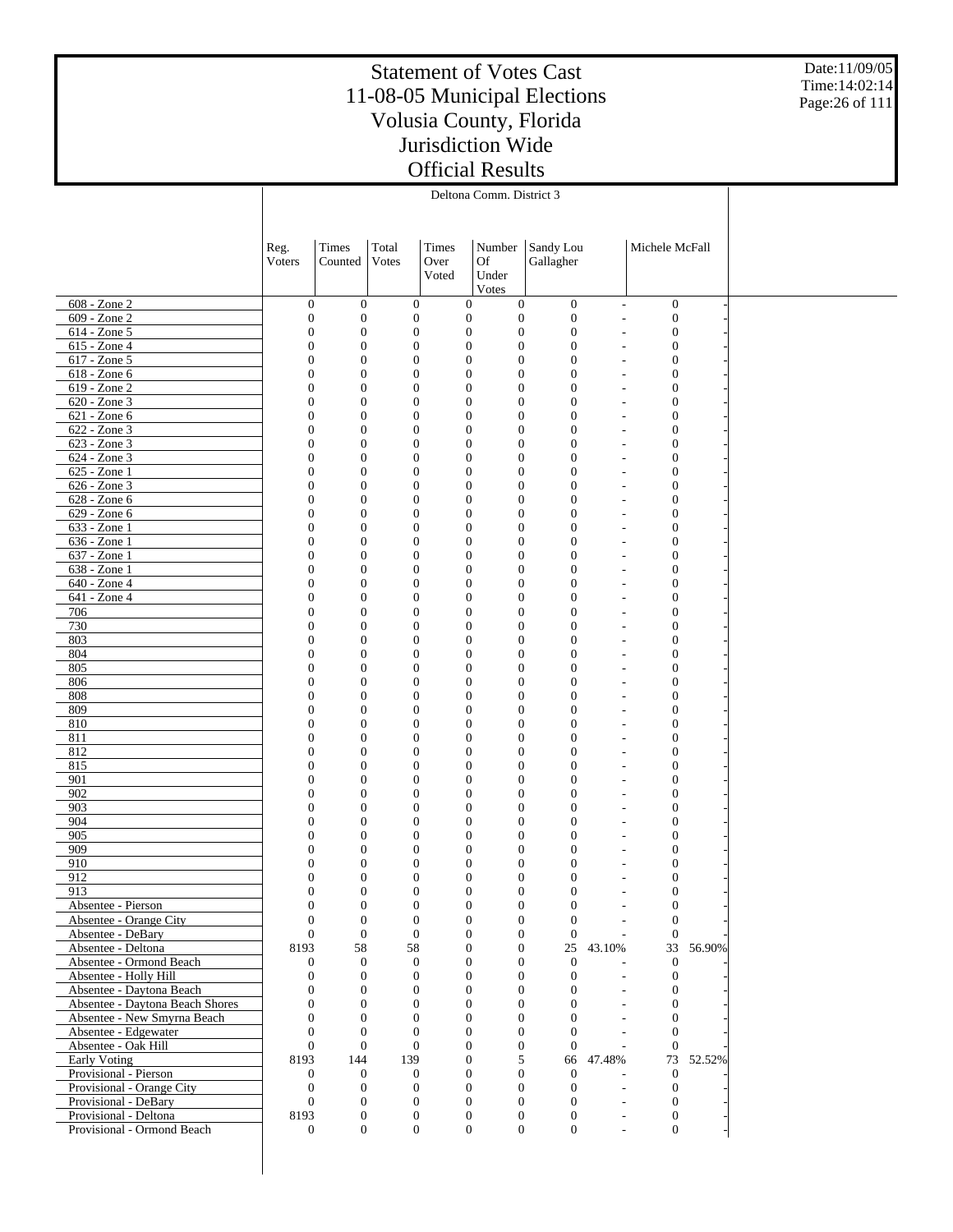Date:11/09/05 Time:14:02:14 Page:27 of 111

# Statement of Votes Cast 11-08-05 Municipal Elections Volusia County, Florida Jurisdiction Wide Official Results

|                                         |        |          |          |          | Deltona Comm. District 3 |           |        |                |        |  |
|-----------------------------------------|--------|----------|----------|----------|--------------------------|-----------|--------|----------------|--------|--|
|                                         |        |          |          |          |                          |           |        |                |        |  |
|                                         |        |          |          |          |                          |           |        |                |        |  |
|                                         | Reg.   | Times    | Total    | Times    | Number                   | Sandy Lou |        | Michele McFall |        |  |
|                                         | Voters | Counted  | Votes    | Over     | <b>Of</b>                | Gallagher |        |                |        |  |
|                                         |        |          |          | Voted    | Under                    |           |        |                |        |  |
|                                         |        |          |          |          | Votes                    |           |        |                |        |  |
| Provisional - Holly Hill                | ∩      | $\Omega$ | $\Omega$ |          |                          | $\Omega$  |        | $\Omega$       |        |  |
| Provisional - Daytona Beach             |        |          |          |          |                          |           |        |                |        |  |
| Provisional - Daytona Beach Shores      |        |          |          |          |                          |           |        |                |        |  |
| Provisional - New Smyrna Beach          |        |          |          |          |                          |           |        |                |        |  |
| Provisional - Edgewater                 |        |          |          |          |                          |           |        |                |        |  |
| Provisional - Oak Hill                  |        |          |          |          |                          |           |        |                |        |  |
| Unscanned - Pierson                     |        |          |          |          |                          |           |        |                |        |  |
| Unscanned - Orange City                 |        |          |          |          |                          |           |        |                |        |  |
| Unscanned - DeBary                      |        |          |          |          |                          |           |        |                |        |  |
| Unscanned - Deltona                     | 8193   |          |          |          |                          |           |        |                |        |  |
| Unscanned - Ormond Beach                |        |          |          |          |                          |           |        |                |        |  |
| Unscanned - Holly Hill                  |        |          |          |          |                          |           |        |                |        |  |
| Unscanned - Daytona Beach               |        |          |          |          |                          |           |        |                |        |  |
| <b>Unscanned - Daytona Beach Shores</b> |        |          |          |          |                          |           |        |                |        |  |
| Unscanned - New Smyrna Beach            |        |          |          |          |                          |           |        |                |        |  |
| Unscanned - Edgewater                   |        |          |          |          |                          |           |        |                |        |  |
| Unscanned - Oak Hill                    |        |          |          |          |                          |           |        |                |        |  |
| Total                                   | 8193   | 952      | 931      | $\Omega$ | 21                       | 447       | 48.01% | 484            | 51.99% |  |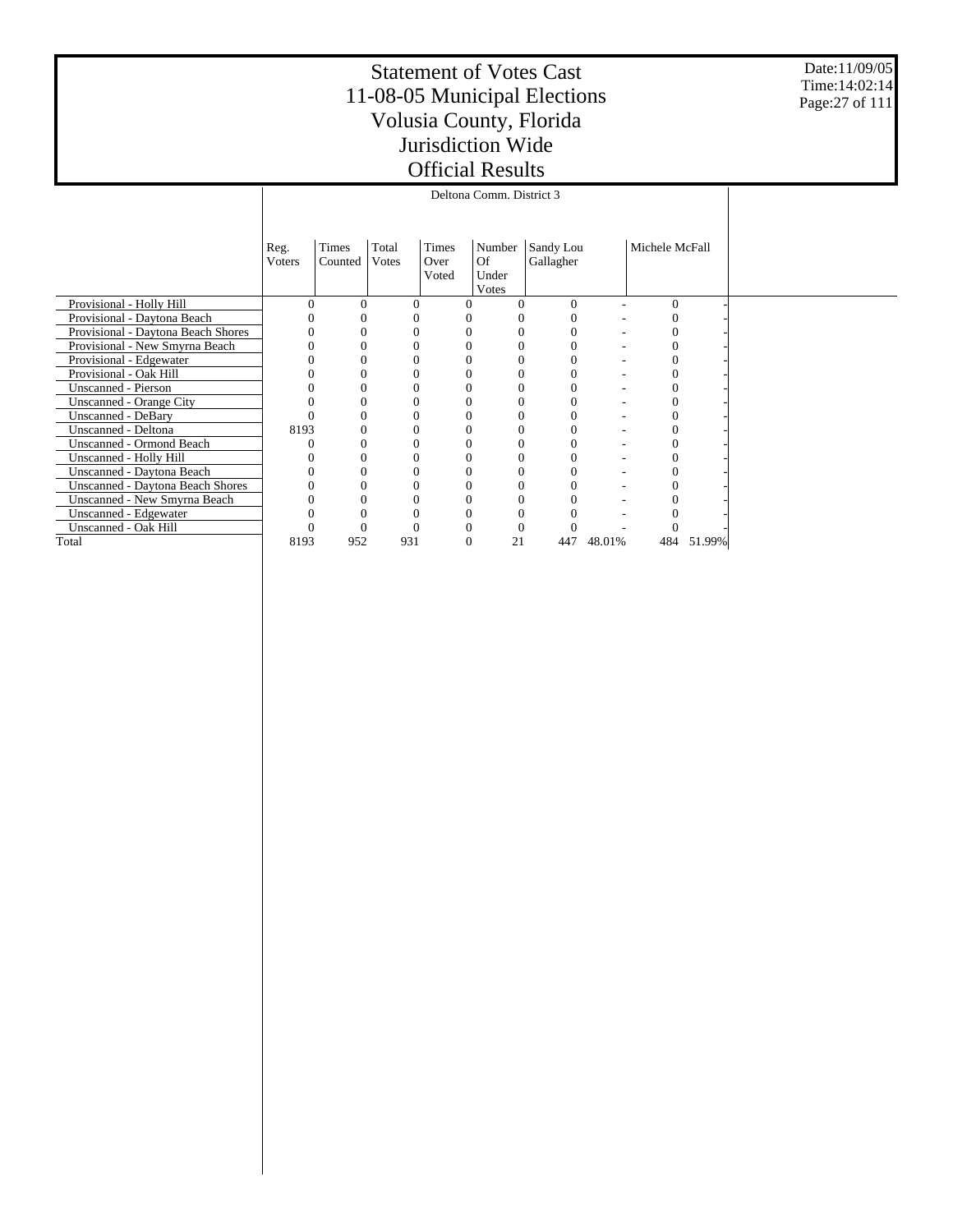Date:11/09/05 Time:14:02:14 Page:28 of 111

|                              | DURUMA COMMI. DISTRUIT         |                                      |                                      |               |                                      |                                      |                                      |                          |                                      |        |
|------------------------------|--------------------------------|--------------------------------------|--------------------------------------|---------------|--------------------------------------|--------------------------------------|--------------------------------------|--------------------------|--------------------------------------|--------|
|                              | Reg.<br>Voters                 | Times<br>Counted   Votes             | Total                                | Times<br>Over | Of                                   |                                      | Number Janet Deyette                 |                          | David A.<br>McKnight, S              |        |
|                              |                                |                                      |                                      | Voted         | Under                                |                                      |                                      |                          |                                      |        |
| Jurisdiction Wide            |                                |                                      |                                      |               | Votes                                |                                      |                                      |                          |                                      |        |
| 105                          | $\boldsymbol{0}$               | $\boldsymbol{0}$                     | $\boldsymbol{0}$                     |               | $\boldsymbol{0}$                     | $\boldsymbol{0}$                     | $\boldsymbol{0}$                     |                          | $\boldsymbol{0}$                     |        |
| 303                          | $\mathbf{0}$                   | $\boldsymbol{0}$                     | $\boldsymbol{0}$                     |               | $\boldsymbol{0}$                     | $\boldsymbol{0}$                     | $\boldsymbol{0}$                     |                          | $\boldsymbol{0}$                     |        |
| 304                          | $\theta$                       | $\boldsymbol{0}$                     | $\boldsymbol{0}$                     |               | $\boldsymbol{0}$                     | $\boldsymbol{0}$                     | $\boldsymbol{0}$                     |                          | $\boldsymbol{0}$                     |        |
| 305                          | $\Omega$                       | $\boldsymbol{0}$                     | $\boldsymbol{0}$                     |               | $\boldsymbol{0}$                     | $\boldsymbol{0}$                     | $\overline{0}$                       |                          | $\boldsymbol{0}$                     |        |
| 306<br>307                   | $\mathbf{0}$<br>$\Omega$       | $\boldsymbol{0}$<br>$\boldsymbol{0}$ | $\boldsymbol{0}$<br>$\mathbf{0}$     |               | $\boldsymbol{0}$<br>$\boldsymbol{0}$ | $\boldsymbol{0}$<br>$\boldsymbol{0}$ | $\overline{0}$<br>$\Omega$           |                          | $\boldsymbol{0}$<br>$\boldsymbol{0}$ |        |
| 309                          | $\mathbf{0}$                   | $\boldsymbol{0}$                     | $\boldsymbol{0}$                     |               | $\boldsymbol{0}$                     | $\boldsymbol{0}$                     | $\overline{0}$                       |                          | $\boldsymbol{0}$                     |        |
| 310                          | $\Omega$                       | $\boldsymbol{0}$                     | $\mathbf{0}$                         |               | $\boldsymbol{0}$                     | $\boldsymbol{0}$                     | $\Omega$                             |                          | $\boldsymbol{0}$                     |        |
| 311                          | $\mathbf{0}$                   | $\boldsymbol{0}$                     | $\boldsymbol{0}$                     |               | $\boldsymbol{0}$                     | $\boldsymbol{0}$                     | $\overline{0}$                       |                          | $\boldsymbol{0}$                     |        |
| 401 - Zone 2<br>402 - Zone 2 | $\Omega$<br>$\mathbf{0}$       | $\boldsymbol{0}$<br>$\boldsymbol{0}$ | $\mathbf{0}$<br>$\boldsymbol{0}$     |               | $\boldsymbol{0}$<br>$\boldsymbol{0}$ | $\boldsymbol{0}$<br>$\boldsymbol{0}$ | $\Omega$<br>$\overline{0}$           |                          | $\boldsymbol{0}$<br>$\boldsymbol{0}$ |        |
| 403 - Zone 1                 | $\Omega$                       | $\boldsymbol{0}$                     | $\mathbf{0}$                         |               | $\boldsymbol{0}$                     | $\boldsymbol{0}$                     | $\Omega$                             |                          | $\boldsymbol{0}$                     |        |
| 405 - Zone 1                 | $\mathbf{0}$                   | $\boldsymbol{0}$                     | $\boldsymbol{0}$                     |               | $\boldsymbol{0}$                     | $\boldsymbol{0}$                     | $\overline{0}$                       |                          | $\boldsymbol{0}$                     |        |
| 406 - Zone 2                 | $\Omega$                       | $\boldsymbol{0}$                     | $\boldsymbol{0}$                     |               | $\boldsymbol{0}$                     | $\boldsymbol{0}$                     | $\Omega$                             |                          | $\boldsymbol{0}$                     |        |
| 407 - Zone 3                 | $\mathbf{0}$                   | $\boldsymbol{0}$                     | $\mathbf{0}$                         |               | $\boldsymbol{0}$                     | $\boldsymbol{0}$                     | $\mathbf{0}$                         |                          | $\boldsymbol{0}$                     |        |
| 408 - Zone 4<br>409 - Zone 5 | $\mathbf{0}$<br>2316           | $\mathbf{0}$<br>318                  | $\boldsymbol{0}$<br>311              |               | $\boldsymbol{0}$<br>$\boldsymbol{0}$ | $\boldsymbol{0}$<br>$\tau$           | $\boldsymbol{0}$                     | 191 61.41%               | $\mathbf{0}$<br>120                  | 38.59% |
| 410 - Zone 5                 | 2651                           | 282                                  | 278                                  |               | $\boldsymbol{0}$                     | 4                                    |                                      | 188 67.63%               | 90                                   | 32.37% |
| 411 - Zone 6                 | $\mathbf{0}$                   | $\mathbf{0}$                         | $\boldsymbol{0}$                     |               | $\boldsymbol{0}$                     | $\boldsymbol{0}$                     | $\mathbf{0}$                         |                          | $\boldsymbol{0}$                     |        |
| 413 - Zone 6                 | $\theta$                       | $\mathbf{0}$                         | $\boldsymbol{0}$                     |               | $\boldsymbol{0}$                     | $\boldsymbol{0}$                     | $\mathbf{0}$                         | $\overline{\phantom{a}}$ | $\boldsymbol{0}$                     |        |
| 414 - Zone 5                 | 2478                           | 331                                  | 326                                  |               | $\boldsymbol{0}$                     | 5                                    |                                      | 200 61.35%               | 126                                  | 38.65% |
| 415 - Zone 4<br>416 - Zone 4 | $\boldsymbol{0}$<br>$\theta$   | $\boldsymbol{0}$<br>$\boldsymbol{0}$ | $\boldsymbol{0}$<br>$\boldsymbol{0}$ |               | $\boldsymbol{0}$<br>$\boldsymbol{0}$ | $\boldsymbol{0}$<br>$\boldsymbol{0}$ | $\boldsymbol{0}$<br>$\theta$         |                          | $\boldsymbol{0}$<br>$\boldsymbol{0}$ |        |
| 417 - Zone 3                 | $\mathbf{0}$                   | $\boldsymbol{0}$                     | $\mathbf{0}$                         |               | $\boldsymbol{0}$                     | $\boldsymbol{0}$                     | $\overline{0}$                       |                          | $\boldsymbol{0}$                     |        |
| 418 - Zone 6                 | $\theta$                       | $\boldsymbol{0}$                     | $\boldsymbol{0}$                     |               | $\boldsymbol{0}$                     | $\boldsymbol{0}$                     | $\overline{0}$                       |                          | $\boldsymbol{0}$                     |        |
| 419 - Zone 3                 | $\Omega$                       | $\boldsymbol{0}$                     | $\boldsymbol{0}$                     |               | $\boldsymbol{0}$                     | $\boldsymbol{0}$                     | $\Omega$                             |                          | $\boldsymbol{0}$                     |        |
| 420 - Zone 6                 | $\mathbf{0}$                   | $\boldsymbol{0}$                     | $\boldsymbol{0}$                     |               | $\boldsymbol{0}$                     | $\boldsymbol{0}$                     | $\Omega$                             |                          | $\boldsymbol{0}$                     |        |
| 422 - Zone 1<br>423 - Zone 3 | $\Omega$<br>$\mathbf{0}$       | $\boldsymbol{0}$<br>$\boldsymbol{0}$ | $\boldsymbol{0}$<br>$\boldsymbol{0}$ |               | $\boldsymbol{0}$<br>$\boldsymbol{0}$ | $\boldsymbol{0}$<br>$\boldsymbol{0}$ | $\Omega$<br>$\mathbf{0}$             |                          | $\boldsymbol{0}$<br>$\boldsymbol{0}$ |        |
| 424 - Zone 4                 | $\theta$                       | $\mathbf{0}$                         | $\mathbf{0}$                         |               | $\boldsymbol{0}$                     | $\boldsymbol{0}$                     | $\mathbf{0}$                         |                          | $\boldsymbol{0}$                     |        |
| 426 - Zone 2                 | $\boldsymbol{0}$               | $\boldsymbol{0}$                     | $\boldsymbol{0}$                     |               | $\boldsymbol{0}$                     | $\boldsymbol{0}$                     | $\boldsymbol{0}$                     |                          | $\boldsymbol{0}$                     |        |
| 427 - Zone 5                 | 1687                           | 169                                  | 168                                  |               | $\boldsymbol{0}$                     | 1                                    | 100                                  | 59.52%                   | 68                                   | 40.48% |
| 428 - Zone 1                 | $\mathbf{0}$                   | $\boldsymbol{0}$                     | $\boldsymbol{0}$                     |               | $\boldsymbol{0}$                     | $\boldsymbol{0}$                     | $\boldsymbol{0}$                     |                          | $\boldsymbol{0}$                     |        |
| 429 - Zone 4<br>501 - Zone 1 | $\overline{0}$<br>$\mathbf{0}$ | $\boldsymbol{0}$<br>$\boldsymbol{0}$ | $\mathbf{0}$<br>$\mathbf{0}$         |               | $\boldsymbol{0}$<br>$\boldsymbol{0}$ | $\boldsymbol{0}$<br>$\boldsymbol{0}$ | $\overline{0}$<br>$\overline{0}$     |                          | $\boldsymbol{0}$<br>$\boldsymbol{0}$ |        |
| 506 - Zone 1                 | $\Omega$                       | $\boldsymbol{0}$                     | $\mathbf{0}$                         |               | $\boldsymbol{0}$                     | $\boldsymbol{0}$                     | $\Omega$                             |                          | $\boldsymbol{0}$                     |        |
| 508 - Zone 3                 | $\mathbf{0}$                   | $\boldsymbol{0}$                     | $\boldsymbol{0}$                     |               | $\boldsymbol{0}$                     | $\boldsymbol{0}$                     | $\overline{0}$                       |                          | $\boldsymbol{0}$                     |        |
| 509 - Zone 3                 | $\Omega$                       | $\boldsymbol{0}$                     | $\mathbf{0}$                         |               | $\boldsymbol{0}$                     | $\boldsymbol{0}$                     | $\Omega$                             |                          | $\boldsymbol{0}$                     |        |
| 510 - Zone 3                 | $\Omega$                       | $\boldsymbol{0}$                     | $\mathbf{0}$                         |               | $\boldsymbol{0}$                     | $\boldsymbol{0}$                     | $\Omega$                             |                          | $\boldsymbol{0}$                     |        |
| 512 - Zone 3<br>513 - Zone 3 | $\Omega$<br>$\mathbf{0}$       | $\boldsymbol{0}$<br>$\boldsymbol{0}$ | $\mathbf{0}$<br>$\boldsymbol{0}$     |               | $\boldsymbol{0}$<br>$\mathbf{0}$     | $\mathbf{0}$<br>$\boldsymbol{0}$     | 0<br>$\overline{0}$                  |                          | $\boldsymbol{0}$<br>$\boldsymbol{0}$ |        |
| 514 - Zone 2                 | $\Omega$                       | $\boldsymbol{0}$                     | $\Omega$                             |               | $\Omega$                             | $\theta$                             | $\Omega$                             |                          | $\Omega$                             |        |
| $515 - Zone1$                | $\boldsymbol{0}$               | $\boldsymbol{0}$                     | $\boldsymbol{0}$                     |               | $\boldsymbol{0}$                     | $\boldsymbol{0}$                     | $\overline{0}$                       |                          | $\boldsymbol{0}$                     |        |
| 516 - Zone 1                 | $\mathbf{0}$                   | $\mathbf{0}$                         | $\boldsymbol{0}$                     |               | $\boldsymbol{0}$                     | $\overline{0}$                       | $\overline{0}$                       |                          | $\mathbf{0}$                         |        |
| 517 - Zone 2<br>519 - Zone 2 | $\mathbf{0}$<br>$\Omega$       | $\boldsymbol{0}$<br>$\mathbf{0}$     | $\boldsymbol{0}$<br>$\mathbf{0}$     |               | $\boldsymbol{0}$<br>$\mathbf{0}$     | $\boldsymbol{0}$<br>$\overline{0}$   | $\overline{0}$<br>$\Omega$           |                          | $\boldsymbol{0}$<br>$\boldsymbol{0}$ |        |
| 521 - Zone 4                 | $\mathbf{0}$                   | $\boldsymbol{0}$                     | $\boldsymbol{0}$                     |               | $\boldsymbol{0}$                     | $\boldsymbol{0}$                     | $\overline{0}$                       | ٠                        | $\boldsymbol{0}$                     |        |
| 522 - Zone 4                 | $\Omega$                       | $\mathbf{0}$                         | $\mathbf{0}$                         |               | $\theta$                             | $\Omega$                             | $\Omega$                             |                          | $\mathbf{0}$                         |        |
| 525 - Zone 4                 | $\Omega$                       | $\boldsymbol{0}$                     | $\boldsymbol{0}$                     |               | $\mathbf{0}$                         | $\mathbf{0}$                         | $\overline{0}$                       |                          | $\mathbf{0}$                         |        |
| 526                          | $\Omega$                       | $\Omega$                             | $\mathbf{0}$                         |               | $\mathbf{0}$                         | $\Omega$                             | $\Omega$                             |                          | $\mathbf{0}$                         |        |
| 527                          | $\Omega$<br>$\Omega$           | $\boldsymbol{0}$<br>$\mathbf{0}$     | $\boldsymbol{0}$<br>$\mathbf{0}$     |               | $\mathbf{0}$<br>$\mathbf{0}$         | $\mathbf{0}$<br>$\Omega$             | $\overline{0}$<br>$\Omega$           |                          | $\mathbf{0}$<br>$\mathbf{0}$         |        |
| 528<br>529                   | $\Omega$                       | $\boldsymbol{0}$                     | $\boldsymbol{0}$                     |               | $\mathbf{0}$                         | $\mathbf{0}$                         | $\Omega$                             | $\overline{\phantom{a}}$ | $\mathbf{0}$                         |        |
| 533 - Zone 4                 | $\Omega$                       | $\Omega$                             | $\mathbf{0}$                         |               | $\theta$                             | $\Omega$                             | $\Omega$                             | ٠                        | $\mathbf{0}$                         |        |
| 534                          | $\Omega$                       | $\boldsymbol{0}$                     | $\mathbf{0}$                         |               | $\mathbf{0}$                         | $\mathbf{0}$                         | $\overline{0}$                       |                          | $\mathbf{0}$                         |        |
| 602 - Zone 4                 | $\Omega$                       | $\Omega$                             | $\mathbf{0}$                         |               | $\mathbf{0}$                         | $\Omega$                             | $\Omega$                             | ٠                        | $\mathbf{0}$                         |        |
| 603 - Zone 5                 | $\Omega$<br>$\Omega$           | $\boldsymbol{0}$                     | $\boldsymbol{0}$                     |               | $\mathbf{0}$                         | $\overline{0}$                       | $\overline{0}$                       |                          | $\mathbf{0}$                         |        |
| 605 - Zone 5<br>607 - Zone 2 | $\Omega$                       | $\boldsymbol{0}$<br>$\mathbf{0}$     | $\mathbf{0}$<br>$\boldsymbol{0}$     |               | $\boldsymbol{0}$<br>$\overline{0}$   | $\boldsymbol{0}$<br>$\overline{0}$   | $\boldsymbol{0}$<br>$\boldsymbol{0}$ |                          | $\mathbf{0}$<br>$\mathbf{0}$         |        |
|                              |                                |                                      |                                      |               |                                      |                                      |                                      |                          |                                      |        |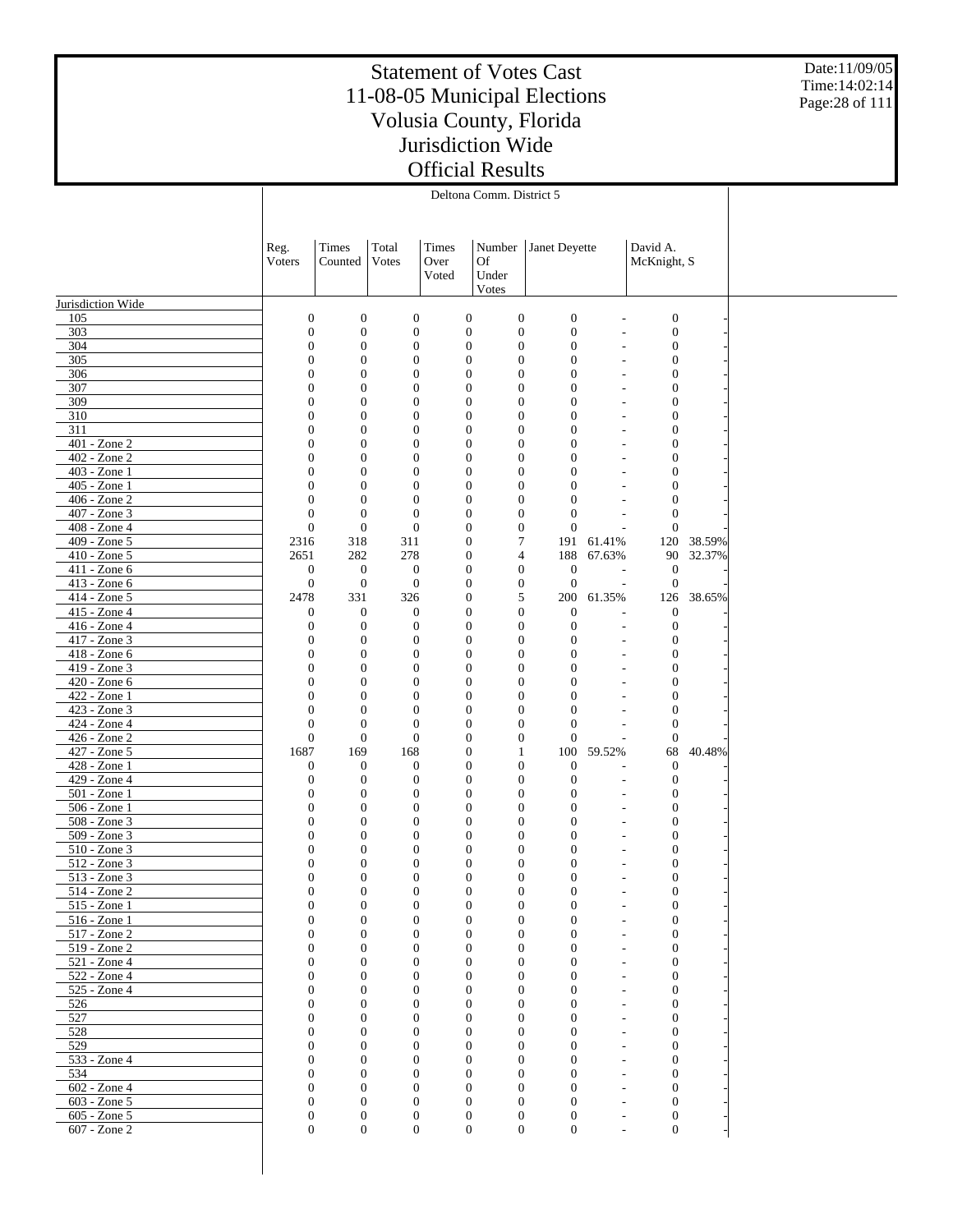Date:11/09/05 Time:14:02:14 Page:29 of 111

|                                                    |                                |                                      |       |                                      | Deltona Comm. District 5                                                     |                                                                          |                          |                                      |          |  |
|----------------------------------------------------|--------------------------------|--------------------------------------|-------|--------------------------------------|------------------------------------------------------------------------------|--------------------------------------------------------------------------|--------------------------|--------------------------------------|----------|--|
|                                                    |                                |                                      |       |                                      |                                                                              |                                                                          |                          |                                      |          |  |
|                                                    | Reg.                           | Times                                | Total | Times                                | Number                                                                       | Janet Deyette                                                            |                          | David A.                             |          |  |
|                                                    | Voters                         | Counted                              | Votes | Over<br>Voted                        | Of<br>Under                                                                  |                                                                          |                          | McKnight, S                          |          |  |
| 608 - Zone 2                                       | $\boldsymbol{0}$               | $\boldsymbol{0}$                     |       | $\boldsymbol{0}$                     | Votes<br>$\boldsymbol{0}$<br>$\boldsymbol{0}$                                | $\boldsymbol{0}$                                                         | $\overline{\phantom{a}}$ | $\boldsymbol{0}$                     |          |  |
| 609 - Zone 2                                       | $\boldsymbol{0}$               | $\mathbf{0}$                         |       | $\boldsymbol{0}$                     | $\boldsymbol{0}$<br>$\boldsymbol{0}$                                         | $\boldsymbol{0}$                                                         | ÷,                       | $\boldsymbol{0}$                     |          |  |
| 614 - Zone 5                                       | $\overline{0}$                 | $\mathbf{0}$                         |       | $\boldsymbol{0}$                     | $\boldsymbol{0}$<br>$\boldsymbol{0}$                                         | $\boldsymbol{0}$                                                         | ٠                        | $\boldsymbol{0}$                     |          |  |
| 615 - Zone 4                                       | $\mathbf{0}$                   | $\mathbf{0}$                         |       | $\boldsymbol{0}$                     | $\boldsymbol{0}$<br>$\boldsymbol{0}$                                         | $\boldsymbol{0}$                                                         |                          | $\boldsymbol{0}$                     |          |  |
| 617 - Zone 5                                       | $\mathbf{0}$                   | $\boldsymbol{0}$                     |       | $\boldsymbol{0}$                     | $\boldsymbol{0}$<br>$\boldsymbol{0}$                                         | $\boldsymbol{0}$                                                         | ٠                        | $\boldsymbol{0}$                     |          |  |
| 618 - Zone 6                                       | $\mathbf{0}$                   | $\boldsymbol{0}$                     |       | $\boldsymbol{0}$                     | $\boldsymbol{0}$<br>$\mathbf{0}$                                             | $\boldsymbol{0}$                                                         |                          | $\boldsymbol{0}$                     |          |  |
| 619 - Zone 2                                       | $\mathbf{0}$                   | $\boldsymbol{0}$                     |       | $\boldsymbol{0}$                     | $\boldsymbol{0}$<br>$\boldsymbol{0}$                                         | $\boldsymbol{0}$                                                         | ٠                        | $\boldsymbol{0}$                     |          |  |
| 620 - Zone 3<br>621 - Zone 6                       | $\mathbf{0}$<br>$\mathbf{0}$   | $\boldsymbol{0}$<br>$\boldsymbol{0}$ |       | $\boldsymbol{0}$<br>$\boldsymbol{0}$ | $\boldsymbol{0}$<br>$\boldsymbol{0}$<br>$\boldsymbol{0}$<br>$\boldsymbol{0}$ | $\boldsymbol{0}$<br>$\boldsymbol{0}$                                     | L,<br>٠                  | $\boldsymbol{0}$<br>$\boldsymbol{0}$ |          |  |
| 622 - Zone 3                                       | $\overline{0}$                 | $\boldsymbol{0}$                     |       | $\boldsymbol{0}$                     | $\boldsymbol{0}$<br>$\boldsymbol{0}$                                         | $\boldsymbol{0}$                                                         | ٠                        | $\boldsymbol{0}$                     |          |  |
| 623 - Zone 3                                       | $\overline{0}$                 | $\boldsymbol{0}$                     |       | $\boldsymbol{0}$                     | $\boldsymbol{0}$<br>$\boldsymbol{0}$                                         | $\boldsymbol{0}$                                                         | ٠                        | $\boldsymbol{0}$                     |          |  |
| 624 - Zone 3                                       | $\mathbf{0}$                   | $\boldsymbol{0}$                     |       | $\boldsymbol{0}$                     | $\boldsymbol{0}$<br>$\boldsymbol{0}$                                         | $\boldsymbol{0}$                                                         | L,                       | $\boldsymbol{0}$                     |          |  |
| 625 - Zone 1                                       | $\mathbf{0}$                   | $\boldsymbol{0}$                     |       | $\boldsymbol{0}$                     | $\boldsymbol{0}$<br>$\boldsymbol{0}$                                         | $\boldsymbol{0}$                                                         | ٠                        | $\boldsymbol{0}$                     |          |  |
| 626 - Zone 3                                       | $\overline{0}$                 | $\boldsymbol{0}$                     |       | $\boldsymbol{0}$                     | $\boldsymbol{0}$<br>$\boldsymbol{0}$                                         | $\boldsymbol{0}$                                                         | ٠                        | $\boldsymbol{0}$                     |          |  |
| 628 - Zone 6<br>629 - Zone 6                       | $\overline{0}$<br>$\mathbf{0}$ | $\boldsymbol{0}$<br>$\boldsymbol{0}$ |       | $\boldsymbol{0}$<br>$\boldsymbol{0}$ | $\boldsymbol{0}$<br>$\boldsymbol{0}$<br>$\boldsymbol{0}$<br>$\boldsymbol{0}$ | $\boldsymbol{0}$<br>$\boldsymbol{0}$                                     | ٠<br>L,                  | $\boldsymbol{0}$<br>$\boldsymbol{0}$ |          |  |
| 633 - Zone 1                                       | $\mathbf{0}$                   | $\boldsymbol{0}$                     |       | $\boldsymbol{0}$                     | $\boldsymbol{0}$<br>$\boldsymbol{0}$                                         | $\boldsymbol{0}$                                                         | ٠                        | $\boldsymbol{0}$                     |          |  |
| 636 - Zone 1                                       | $\overline{0}$                 | $\boldsymbol{0}$                     |       | $\boldsymbol{0}$                     | $\boldsymbol{0}$<br>$\boldsymbol{0}$                                         | $\boldsymbol{0}$                                                         | ٠                        | $\boldsymbol{0}$                     |          |  |
| 637 - Zone 1                                       | $\mathbf{0}$                   | $\boldsymbol{0}$                     |       | $\boldsymbol{0}$                     | $\boldsymbol{0}$<br>$\boldsymbol{0}$                                         | $\boldsymbol{0}$                                                         | ٠                        | $\boldsymbol{0}$                     |          |  |
| 638 - Zone 1                                       | $\mathbf{0}$                   | $\boldsymbol{0}$                     |       | $\boldsymbol{0}$                     | $\boldsymbol{0}$<br>$\boldsymbol{0}$                                         | $\boldsymbol{0}$                                                         | L,                       | $\boldsymbol{0}$                     |          |  |
| 640 - Zone 4                                       | $\mathbf{0}$                   | $\boldsymbol{0}$                     |       | $\boldsymbol{0}$                     | $\boldsymbol{0}$<br>$\boldsymbol{0}$                                         | $\boldsymbol{0}$                                                         | ٠                        | $\boldsymbol{0}$                     |          |  |
| 641 - Zone 4                                       | $\overline{0}$                 | $\boldsymbol{0}$                     |       | $\boldsymbol{0}$                     | $\boldsymbol{0}$<br>$\boldsymbol{0}$                                         | $\boldsymbol{0}$                                                         | ٠                        | $\boldsymbol{0}$                     |          |  |
| 706<br>730                                         | $\overline{0}$<br>$\mathbf{0}$ | $\boldsymbol{0}$<br>$\boldsymbol{0}$ |       | $\boldsymbol{0}$<br>$\boldsymbol{0}$ | $\boldsymbol{0}$<br>$\boldsymbol{0}$<br>$\boldsymbol{0}$<br>$\boldsymbol{0}$ | $\boldsymbol{0}$<br>$\boldsymbol{0}$                                     | ٠                        | $\boldsymbol{0}$<br>$\boldsymbol{0}$ |          |  |
| 803                                                | $\mathbf{0}$                   | $\boldsymbol{0}$                     |       | $\boldsymbol{0}$                     | $\boldsymbol{0}$<br>$\boldsymbol{0}$                                         | $\boldsymbol{0}$                                                         | L,<br>٠                  | $\boldsymbol{0}$                     |          |  |
| 804                                                | $\overline{0}$                 | $\boldsymbol{0}$                     |       | $\boldsymbol{0}$                     | $\boldsymbol{0}$<br>$\boldsymbol{0}$                                         | $\boldsymbol{0}$                                                         | ٠                        | $\boldsymbol{0}$                     |          |  |
| 805                                                | $\mathbf{0}$                   | $\boldsymbol{0}$                     |       | $\boldsymbol{0}$                     | $\boldsymbol{0}$<br>$\boldsymbol{0}$                                         | $\boldsymbol{0}$                                                         | ٠                        | $\boldsymbol{0}$                     |          |  |
| 806                                                | $\mathbf{0}$                   | $\boldsymbol{0}$                     |       | $\boldsymbol{0}$                     | $\boldsymbol{0}$<br>$\boldsymbol{0}$                                         | $\boldsymbol{0}$                                                         | L,                       | $\boldsymbol{0}$                     |          |  |
| 808                                                | $\mathbf{0}$                   | $\boldsymbol{0}$                     |       | $\boldsymbol{0}$                     | $\boldsymbol{0}$<br>$\boldsymbol{0}$                                         | $\boldsymbol{0}$                                                         | ٠                        | $\boldsymbol{0}$                     |          |  |
| 809                                                | $\overline{0}$                 | $\boldsymbol{0}$                     |       | $\boldsymbol{0}$                     | $\boldsymbol{0}$<br>$\boldsymbol{0}$                                         | $\boldsymbol{0}$                                                         | ٠                        | $\boldsymbol{0}$                     |          |  |
| 810<br>811                                         | $\mathbf{0}$<br>$\mathbf{0}$   | $\boldsymbol{0}$<br>$\boldsymbol{0}$ |       | $\boldsymbol{0}$<br>$\boldsymbol{0}$ | $\boldsymbol{0}$<br>$\boldsymbol{0}$<br>$\boldsymbol{0}$<br>$\boldsymbol{0}$ | $\boldsymbol{0}$<br>$\boldsymbol{0}$                                     | ٠                        | $\boldsymbol{0}$<br>$\boldsymbol{0}$ |          |  |
| 812                                                | $\mathbf{0}$                   | $\boldsymbol{0}$                     |       | $\boldsymbol{0}$                     | $\boldsymbol{0}$<br>$\boldsymbol{0}$                                         | $\boldsymbol{0}$                                                         | L,<br>٠                  | $\boldsymbol{0}$                     |          |  |
| 815                                                | $\overline{0}$                 | $\boldsymbol{0}$                     |       | $\boldsymbol{0}$                     | $\boldsymbol{0}$<br>$\boldsymbol{0}$                                         | $\boldsymbol{0}$                                                         | ٠                        | $\boldsymbol{0}$                     |          |  |
| 901                                                | $\mathbf{0}$                   | $\boldsymbol{0}$                     |       | $\boldsymbol{0}$                     | $\boldsymbol{0}$<br>$\boldsymbol{0}$                                         | $\boldsymbol{0}$                                                         | ٠                        | $\boldsymbol{0}$                     |          |  |
| 902                                                | $\mathbf{0}$                   | $\boldsymbol{0}$                     |       | $\boldsymbol{0}$                     | $\boldsymbol{0}$<br>$\boldsymbol{0}$                                         | $\boldsymbol{0}$                                                         | ٠                        | $\boldsymbol{0}$                     |          |  |
| 903                                                | $\mathbf{0}$                   | $\boldsymbol{0}$                     |       | $\boldsymbol{0}$                     | $\boldsymbol{0}$<br>$\boldsymbol{0}$                                         | $\boldsymbol{0}$                                                         | ٠                        | $\boldsymbol{0}$                     |          |  |
| 904                                                | $\overline{0}$                 | $\boldsymbol{0}$                     |       | $\boldsymbol{0}$                     | $\boldsymbol{0}$<br>$\boldsymbol{0}$                                         | $\boldsymbol{0}$                                                         |                          | $\boldsymbol{0}$                     |          |  |
| 905<br>909                                         | $\mathbf{0}$<br>$\overline{0}$ | $\boldsymbol{0}$<br>$\boldsymbol{0}$ |       | $\boldsymbol{0}$                     | $\boldsymbol{0}$<br>$\boldsymbol{0}$<br>$\boldsymbol{0}$<br>$\boldsymbol{0}$ | $\boldsymbol{0}$<br>$\boldsymbol{0}$                                     |                          | $\boldsymbol{0}$<br>$\boldsymbol{0}$ |          |  |
| 910                                                | $\overline{0}$                 | $\boldsymbol{0}$                     |       | $\boldsymbol{0}$<br>$\boldsymbol{0}$ | $\boldsymbol{0}$<br>$\boldsymbol{0}$                                         | $\boldsymbol{0}$                                                         | ٠                        | $\boldsymbol{0}$                     |          |  |
| 912                                                | $\overline{0}$                 | $\overline{0}$                       |       | $\boldsymbol{0}$                     | $\boldsymbol{0}$<br>$\mathbf{0}$                                             | $\boldsymbol{0}$                                                         | $\overline{\phantom{a}}$ | $\boldsymbol{0}$                     |          |  |
| 913                                                | 0                              | $\bf{0}$                             |       | $\boldsymbol{0}$                     | 0                                                                            | 0<br>$\boldsymbol{0}$                                                    |                          | 0                                    |          |  |
| Absentee - Pierson                                 | $\boldsymbol{0}$               | $\boldsymbol{0}$                     |       | $\boldsymbol{0}$                     | $\boldsymbol{0}$                                                             | $\boldsymbol{0}$<br>0                                                    |                          | $\boldsymbol{0}$                     |          |  |
| Absentee - Orange City                             | $\overline{0}$                 | $\boldsymbol{0}$                     |       | $\boldsymbol{0}$                     | $\boldsymbol{0}$                                                             | $\boldsymbol{0}$<br>$\boldsymbol{0}$                                     |                          | $\overline{0}$                       |          |  |
| Absentee - DeBary                                  | $\mathbf{0}$                   | $\boldsymbol{0}$                     |       | $\boldsymbol{0}$                     | $\boldsymbol{0}$                                                             | $\overline{0}$<br>$\boldsymbol{0}$                                       |                          | $\theta$                             |          |  |
| Absentee - Deltona                                 | 9132                           | 42                                   | 42    |                                      | $\boldsymbol{0}$                                                             | $\overline{0}$                                                           | 22 52.38%                | 20                                   | 47.62%   |  |
| Absentee - Ormond Beach<br>Absentee - Holly Hill   | $\overline{0}$<br>$\mathbf{0}$ | $\boldsymbol{0}$<br>$\mathbf{0}$     |       | $\mathbf{0}$<br>$\boldsymbol{0}$     | $\boldsymbol{0}$<br>$\mathbf{0}$<br>$\boldsymbol{0}$                         | $\mathbf{0}$<br>$\overline{0}$<br>$\boldsymbol{0}$                       |                          | $\mathbf{0}$<br>$\boldsymbol{0}$     |          |  |
| Absentee - Daytona Beach                           | $\Omega$                       | $\overline{0}$                       |       | $\mathbf{0}$                         | $\boldsymbol{0}$<br>$\mathbf{0}$                                             | $\boldsymbol{0}$                                                         |                          | $\mathbf{0}$                         |          |  |
| Absentee - Daytona Beach Shores                    | $\Omega$                       | $\mathbf{0}$                         |       | $\mathbf{0}$                         | $\boldsymbol{0}$<br>$\mathbf{0}$                                             | $\overline{0}$                                                           |                          | $\mathbf{0}$                         |          |  |
| Absentee - New Smyrna Beach                        | $\mathbf{0}$                   | $\overline{0}$                       |       | $\mathbf{0}$                         | $\boldsymbol{0}$                                                             | $\overline{0}$<br>$\overline{0}$                                         |                          | $\mathbf{0}$                         |          |  |
| Absentee - Edgewater                               | $\overline{0}$                 | $\mathbf{0}$                         |       | $\mathbf{0}$                         | $\boldsymbol{0}$<br>$\mathbf{0}$                                             | $\overline{0}$                                                           |                          | $\overline{0}$                       |          |  |
| Absentee - Oak Hill                                | $\boldsymbol{0}$               | $\boldsymbol{0}$                     |       | $\mathbf{0}$                         | $\boldsymbol{0}$                                                             | $\overline{0}$<br>$\overline{0}$                                         |                          | $\overline{0}$                       |          |  |
| Early Voting                                       | 9132                           | 260                                  | 255   |                                      | $\boldsymbol{0}$<br>5                                                        |                                                                          | 158 61.96%               | 97                                   | 38.04%   |  |
| Provisional - Pierson<br>Provisional - Orange City | $\mathbf{0}$<br>$\mathbf{0}$   | $\boldsymbol{0}$                     |       | $\boldsymbol{0}$                     | $\boldsymbol{0}$<br>$\boldsymbol{0}$                                         | $\overline{0}$<br>$\boldsymbol{0}$<br>$\overline{0}$<br>$\boldsymbol{0}$ |                          | $\mathbf{0}$<br>$\boldsymbol{0}$     |          |  |
| Provisional - DeBary                               | $\mathbf{0}$                   | $\boldsymbol{0}$<br>$\boldsymbol{0}$ |       | $\boldsymbol{0}$<br>$\mathbf{0}$     | $\boldsymbol{0}$<br>$\Omega$                                                 | $\mathbf{0}$                                                             | ٠                        | $\mathbf{0}$                         |          |  |
| Provisional - Deltona                              | 9132                           | $\boldsymbol{2}$                     |       | $\overline{2}$                       | $\mathbf{0}$                                                                 | 0                                                                        | 2 100.00%                | $\overline{0}$                       | $0.00\%$ |  |
| Provisional - Ormond Beach                         | $\mathbf{0}$                   | $\overline{0}$                       |       | $\boldsymbol{0}$                     | $\boldsymbol{0}$                                                             | $\overline{0}$<br>$\mathbf{0}$                                           |                          | $\overline{0}$                       |          |  |
|                                                    |                                |                                      |       |                                      |                                                                              |                                                                          |                          |                                      |          |  |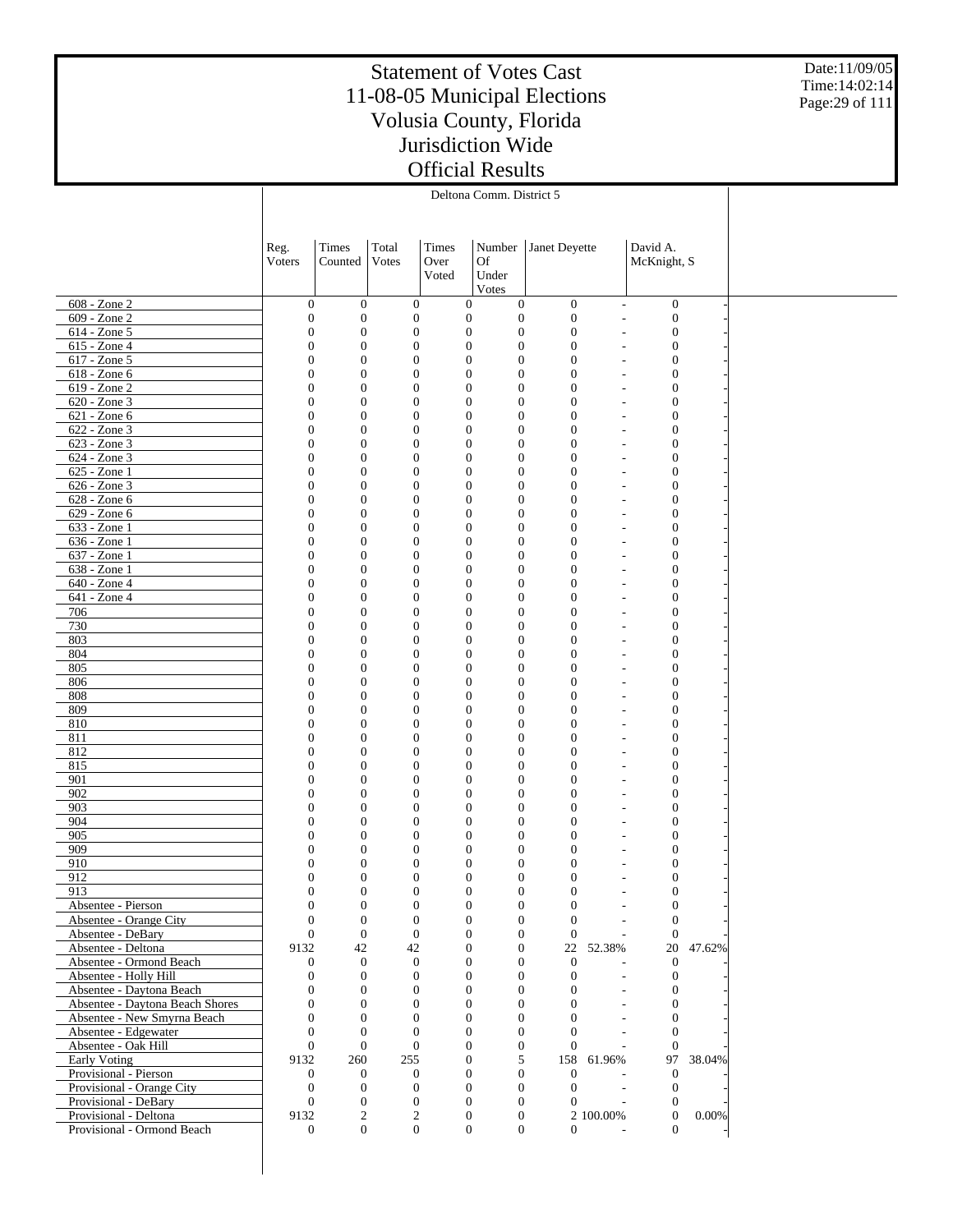Date:11/09/05 Time:14:02:14 Page:30 of 111

 $\overline{\phantom{a}}$ 

#### Statement of Votes Cast 11-08-05 Municipal Elections Volusia County, Florida Jurisdiction Wide Official Results Deltona Comm. District 5

| Total<br>Times<br>Times<br>David A.<br>Janet Deyette<br>Number<br>Reg.<br>Of<br>McKnight, S<br>Votes<br>Over<br><b>V</b> oters<br>Counted<br>Under<br>Voted<br>Votes<br>Provisional - Holly Hill<br>$\Omega$<br>$\Omega$<br>$\Omega$<br>$\Omega$<br>0<br>$\Omega$<br>0<br>٠<br>Provisional - Daytona Beach<br>$\Omega$<br>Provisional - Daytona Beach Shores<br>$\Omega$<br>$\Omega$<br>٠<br>Provisional - New Smyrna Beach<br>$\Omega$<br>Provisional - Edgewater<br>$\Omega$<br>Provisional - Oak Hill<br>$\Omega$<br><b>Unscanned - Pierson</b><br>$\Omega$<br>Unscanned - Orange City<br>$\Omega$ |
|-------------------------------------------------------------------------------------------------------------------------------------------------------------------------------------------------------------------------------------------------------------------------------------------------------------------------------------------------------------------------------------------------------------------------------------------------------------------------------------------------------------------------------------------------------------------------------------------------------|
|                                                                                                                                                                                                                                                                                                                                                                                                                                                                                                                                                                                                       |
|                                                                                                                                                                                                                                                                                                                                                                                                                                                                                                                                                                                                       |
|                                                                                                                                                                                                                                                                                                                                                                                                                                                                                                                                                                                                       |
|                                                                                                                                                                                                                                                                                                                                                                                                                                                                                                                                                                                                       |
|                                                                                                                                                                                                                                                                                                                                                                                                                                                                                                                                                                                                       |
|                                                                                                                                                                                                                                                                                                                                                                                                                                                                                                                                                                                                       |
|                                                                                                                                                                                                                                                                                                                                                                                                                                                                                                                                                                                                       |
|                                                                                                                                                                                                                                                                                                                                                                                                                                                                                                                                                                                                       |
|                                                                                                                                                                                                                                                                                                                                                                                                                                                                                                                                                                                                       |
| Unscanned - DeBary                                                                                                                                                                                                                                                                                                                                                                                                                                                                                                                                                                                    |
| Unscanned - Deltona<br>9132<br>0.00%<br>1 100.00%<br>$\Omega$<br>0                                                                                                                                                                                                                                                                                                                                                                                                                                                                                                                                    |
| Unscanned - Ormond Beach<br>$\theta$<br>$\Omega$<br>0<br>۰                                                                                                                                                                                                                                                                                                                                                                                                                                                                                                                                            |
| Unscanned - Holly Hill<br>$\theta$<br>$\Omega$<br>0<br>۰                                                                                                                                                                                                                                                                                                                                                                                                                                                                                                                                              |
| Unscanned - Daytona Beach<br>$\Omega$<br>$\theta$<br>0<br>0                                                                                                                                                                                                                                                                                                                                                                                                                                                                                                                                           |
| <b>Unscanned - Daytona Beach Shores</b><br>$\Omega$<br>0                                                                                                                                                                                                                                                                                                                                                                                                                                                                                                                                              |
| Unscanned - New Smyrna Beach<br>$\Omega$<br>0<br>0                                                                                                                                                                                                                                                                                                                                                                                                                                                                                                                                                    |
| Unscanned - Edgewater<br>$\Omega$<br>0                                                                                                                                                                                                                                                                                                                                                                                                                                                                                                                                                                |
| Unscanned - Oak Hill                                                                                                                                                                                                                                                                                                                                                                                                                                                                                                                                                                                  |
| 9132<br>1405<br>1383<br>22<br>$\overline{0}$<br>861<br>62.26%<br>522<br>37.74%<br>Total                                                                                                                                                                                                                                                                                                                                                                                                                                                                                                               |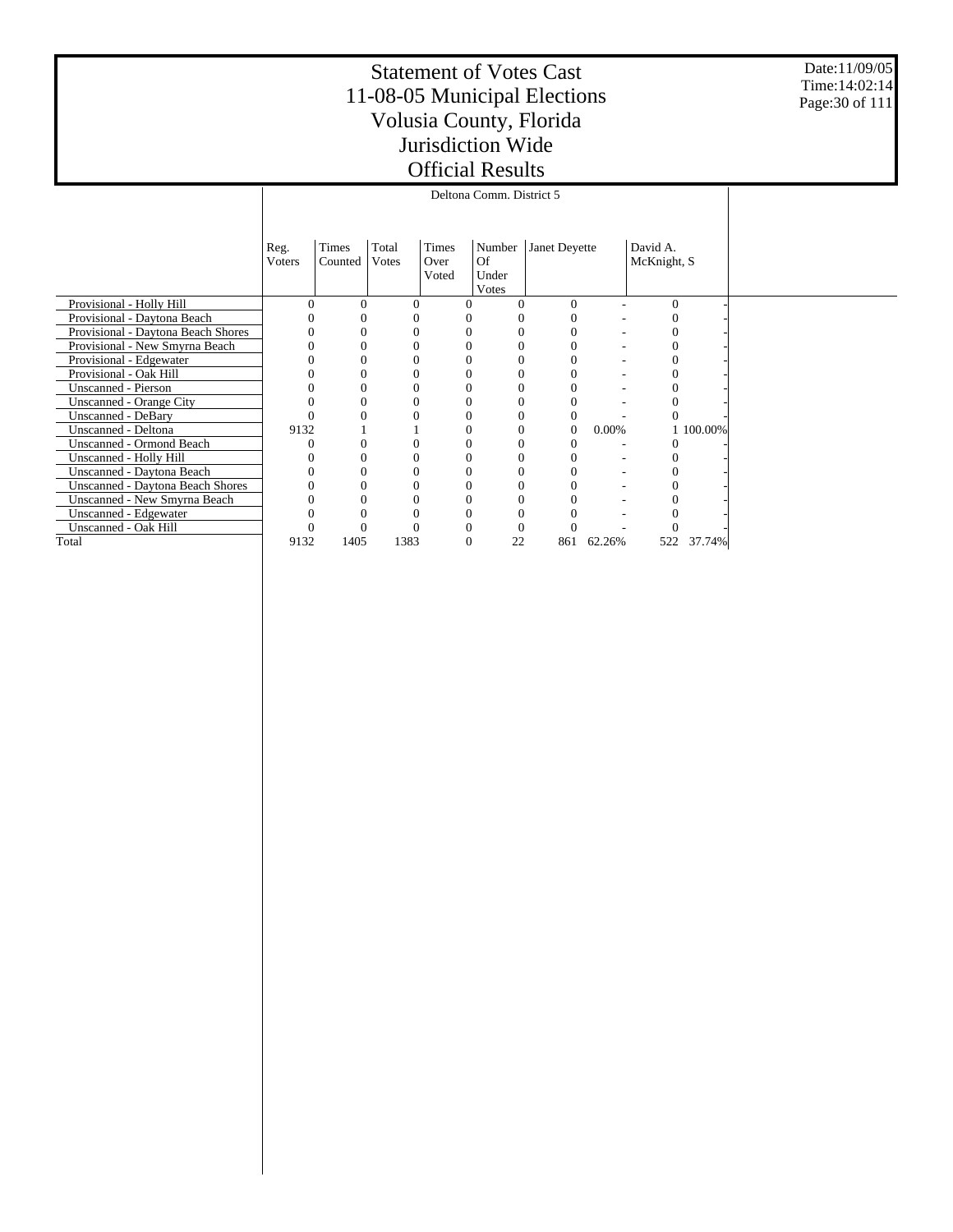Date:11/09/05 Time:14:02:14 Page:31 of 111

Τ

#### Statement of Votes Cast 11-08-05 Municipal Elections Volusia County, Florida Jurisdiction Wide Official Results Deltona Comm. District 6

T

|                               | DUROHA COMMI, DISHIU U             |                                      |                                  |                        |                                      |                                      |                                  |                          |                                      |        |
|-------------------------------|------------------------------------|--------------------------------------|----------------------------------|------------------------|--------------------------------------|--------------------------------------|----------------------------------|--------------------------|--------------------------------------|--------|
|                               | Reg.<br>Voters                     | Times<br>Counted                     | Total<br>Votes                   | Times<br>Over<br>Voted | <b>Of</b><br>Under<br>Votes          |                                      | Number   Michael<br>Carmolingo   |                          | Nikkie Lewis                         |        |
| Jurisdiction Wide             |                                    |                                      |                                  |                        |                                      |                                      |                                  |                          |                                      |        |
| 105                           | $\boldsymbol{0}$                   | $\boldsymbol{0}$                     | $\boldsymbol{0}$                 |                        | $\boldsymbol{0}$                     | $\boldsymbol{0}$                     | $\boldsymbol{0}$                 | ÷,                       | $\boldsymbol{0}$                     |        |
| 303                           | $\mathbf{0}$                       | $\boldsymbol{0}$                     | $\boldsymbol{0}$                 |                        | $\mathbf{0}$                         | $\boldsymbol{0}$                     | $\boldsymbol{0}$                 | L,                       | $\boldsymbol{0}$                     |        |
| 304                           | $\mathbf{0}$                       | $\boldsymbol{0}$                     | $\boldsymbol{0}$                 |                        | $\mathbf{0}$                         | $\boldsymbol{0}$                     | $\boldsymbol{0}$                 |                          | $\boldsymbol{0}$                     |        |
| 305<br>306                    | $\theta$<br>$\mathbf{0}$           | $\boldsymbol{0}$<br>$\boldsymbol{0}$ | $\boldsymbol{0}$<br>$\mathbf{0}$ |                        | $\mathbf{0}$<br>$\boldsymbol{0}$     | $\boldsymbol{0}$<br>$\boldsymbol{0}$ | $\overline{0}$<br>$\mathbf{0}$   | ٠                        | $\boldsymbol{0}$<br>$\boldsymbol{0}$ |        |
| 307                           | $\theta$                           | $\boldsymbol{0}$                     | $\mathbf{0}$                     |                        | $\boldsymbol{0}$                     | $\boldsymbol{0}$                     | $\overline{0}$                   |                          | $\boldsymbol{0}$                     |        |
| 309                           | $\mathbf{0}$                       | $\boldsymbol{0}$                     | $\mathbf{0}$                     |                        | $\boldsymbol{0}$                     | $\boldsymbol{0}$                     | $\mathbf{0}$                     |                          | $\boldsymbol{0}$                     |        |
| 310                           | $\theta$                           | $\boldsymbol{0}$                     | $\mathbf{0}$                     |                        | $\boldsymbol{0}$                     | $\boldsymbol{0}$                     | $\overline{0}$                   |                          | $\boldsymbol{0}$                     |        |
| 311                           | $\mathbf{0}$                       | $\boldsymbol{0}$                     | $\mathbf{0}$                     |                        | $\boldsymbol{0}$                     | $\boldsymbol{0}$                     | $\mathbf{0}$                     |                          | $\boldsymbol{0}$                     |        |
| 401 - Zone 2                  | $\Omega$                           | $\boldsymbol{0}$                     | $\mathbf{0}$                     |                        | $\mathbf{0}$                         | $\boldsymbol{0}$                     | $\overline{0}$                   |                          | $\boldsymbol{0}$                     |        |
| 402 - Zone 2                  | $\mathbf{0}$                       | $\boldsymbol{0}$                     | $\mathbf{0}$                     |                        | $\boldsymbol{0}$                     | $\boldsymbol{0}$                     | $\overline{0}$                   |                          | $\boldsymbol{0}$                     |        |
| 403 - Zone 1                  | $\theta$                           | $\boldsymbol{0}$                     | $\mathbf{0}$                     |                        | $\boldsymbol{0}$                     | $\boldsymbol{0}$                     | $\overline{0}$                   | ٠                        | $\boldsymbol{0}$                     |        |
| 405 - Zone 1<br>406 - Zone 2  | $\mathbf{0}$<br>$\mathbf{0}$       | $\boldsymbol{0}$<br>$\boldsymbol{0}$ | $\mathbf{0}$<br>$\mathbf{0}$     |                        | $\mathbf{0}$<br>$\mathbf{0}$         | $\boldsymbol{0}$<br>$\boldsymbol{0}$ | $\mathbf{0}$<br>$\overline{0}$   |                          | $\boldsymbol{0}$<br>$\boldsymbol{0}$ |        |
| 407 - Zone 3                  | $\overline{0}$                     | $\boldsymbol{0}$                     | $\mathbf{0}$                     |                        | $\boldsymbol{0}$                     | $\boldsymbol{0}$                     | $\overline{0}$                   |                          | $\boldsymbol{0}$                     |        |
| 408 - Zone 4                  | $\overline{0}$                     | $\overline{0}$                       | $\mathbf{0}$                     |                        | $\mathbf{0}$                         | $\boldsymbol{0}$                     | $\overline{0}$                   |                          | $\boldsymbol{0}$                     |        |
| 409 - Zone 5                  | $\boldsymbol{0}$                   | $\boldsymbol{0}$                     | $\boldsymbol{0}$                 |                        | $\mathbf{0}$                         | $\boldsymbol{0}$                     | $\overline{0}$                   |                          | $\boldsymbol{0}$                     |        |
| 410 - Zone 5                  | $\mathbf{0}$                       | $\boldsymbol{0}$                     | $\boldsymbol{0}$                 |                        | $\boldsymbol{0}$                     | $\boldsymbol{0}$                     | $\mathbf{0}$                     | ÷,                       | $\boldsymbol{0}$                     |        |
| 411 - Zone 6                  | 2459                               | 208                                  | 202                              |                        | $\boldsymbol{0}$                     | 6                                    | 139                              | 68.81%                   | 63                                   | 31.19% |
| 413 - Zone 6                  | 2483                               | 237                                  | 233                              |                        | $\mathbf{0}$                         | 4                                    |                                  | 136 58.37%               | 97                                   | 41.63% |
| 414 - Zone 5                  | $\boldsymbol{0}$                   | $\boldsymbol{0}$                     | $\mathbf{0}$                     |                        | $\mathbf{0}$                         | $\boldsymbol{0}$                     | $\boldsymbol{0}$                 |                          | $\boldsymbol{0}$                     |        |
| 415 - Zone 4                  | $\mathbf{0}$                       | $\mathbf{0}$                         | $\mathbf{0}$                     |                        | $\mathbf{0}$                         | $\boldsymbol{0}$                     | $\boldsymbol{0}$                 | $\overline{a}$           | $\boldsymbol{0}$                     |        |
| 416 - Zone 4                  | $\boldsymbol{0}$                   | $\boldsymbol{0}$                     | $\boldsymbol{0}$                 |                        | $\mathbf{0}$                         | $\boldsymbol{0}$                     | $\boldsymbol{0}$                 |                          | $\boldsymbol{0}$                     |        |
| 417 - Zone 3<br>418 - Zone 6  | $\boldsymbol{0}$<br>743            | $\boldsymbol{0}$<br>110              | $\mathbf{0}$<br>108              |                        | $\boldsymbol{0}$<br>$\mathbf{0}$     | $\boldsymbol{0}$<br>$\sqrt{2}$       | $\boldsymbol{0}$                 | Ĭ.                       | $\mathbf{0}$<br>42                   | 38.89% |
| 419 - Zone 3                  | $\boldsymbol{0}$                   | $\boldsymbol{0}$                     | $\mathbf{0}$                     |                        | $\mathbf{0}$                         | $\boldsymbol{0}$                     | $\mathbf{0}$                     | 66 61.11%                | $\mathbf{0}$                         |        |
| 420 - Zone 6                  | 2463                               | 306                                  | 304                              |                        | $\mathbf{0}$                         | $\sqrt{2}$                           | 171                              | 56.25%                   | 133                                  | 43.75% |
| 422 - Zone 1                  | $\mathbf{0}$                       | $\boldsymbol{0}$                     | $\mathbf{0}$                     |                        | $\mathbf{0}$                         | $\boldsymbol{0}$                     | $\boldsymbol{0}$                 | ÷,                       | $\mathbf{0}$                         |        |
| 423 - Zone 3                  | $\boldsymbol{0}$                   | $\boldsymbol{0}$                     | $\boldsymbol{0}$                 |                        | $\mathbf{0}$                         | $\boldsymbol{0}$                     | $\boldsymbol{0}$                 |                          | $\mathbf{0}$                         |        |
| 424 - Zone 4                  | $\mathbf{0}$                       | $\boldsymbol{0}$                     | $\mathbf{0}$                     |                        | $\boldsymbol{0}$                     | $\boldsymbol{0}$                     | $\theta$                         | ÷,                       | $\boldsymbol{0}$                     |        |
| 426 - Zone 2                  | $\mathbf{0}$                       | $\boldsymbol{0}$                     | $\mathbf{0}$                     |                        | $\boldsymbol{0}$                     | $\boldsymbol{0}$                     | $\overline{0}$                   |                          | $\boldsymbol{0}$                     |        |
| 427 - Zone 5                  | $\mathbf{0}$                       | $\boldsymbol{0}$                     | $\mathbf{0}$                     |                        | $\boldsymbol{0}$                     | $\boldsymbol{0}$                     | $\overline{0}$                   | ٠                        | $\boldsymbol{0}$                     |        |
| 428 - Zone 1                  | $\mathbf{0}$                       | $\boldsymbol{0}$                     | $\mathbf{0}$                     |                        | $\boldsymbol{0}$                     | $\boldsymbol{0}$                     | $\overline{0}$                   |                          | $\boldsymbol{0}$                     |        |
| 429 - Zone 4<br>501 - Zone 1  | $\theta$<br>$\mathbf{0}$           | $\boldsymbol{0}$<br>$\boldsymbol{0}$ | $\mathbf{0}$<br>$\mathbf{0}$     |                        | $\boldsymbol{0}$<br>$\boldsymbol{0}$ | $\boldsymbol{0}$<br>$\boldsymbol{0}$ | $\overline{0}$<br>$\overline{0}$ | ٠                        | $\boldsymbol{0}$<br>$\boldsymbol{0}$ |        |
| 506 - Zone 1                  | $\theta$                           | $\boldsymbol{0}$                     | $\mathbf{0}$                     |                        | $\boldsymbol{0}$                     | $\boldsymbol{0}$                     | $\overline{0}$                   | ٠                        | $\boldsymbol{0}$                     |        |
| 508 - Zone 3                  | $\mathbf{0}$                       | $\boldsymbol{0}$                     | $\mathbf{0}$                     |                        | $\boldsymbol{0}$                     | $\boldsymbol{0}$                     | $\mathbf{0}$                     |                          | $\boldsymbol{0}$                     |        |
| 509 - Zone 3                  | $\Omega$                           | $\boldsymbol{0}$                     | $\overline{0}$                   |                        | $\overline{0}$                       | $\boldsymbol{0}$                     | $\overline{0}$                   |                          | $\boldsymbol{0}$                     |        |
| 510 - Zone 3                  | 0                                  | $\boldsymbol{0}$                     | $\overline{0}$                   |                        | $\boldsymbol{0}$                     | $\boldsymbol{0}$                     | $\mathbf{0}$                     |                          | $\boldsymbol{0}$                     |        |
| 512 - Zone 3                  | 0                                  | $\boldsymbol{0}$                     | $\overline{0}$                   |                        | $\overline{0}$                       | $\boldsymbol{0}$                     | $\theta$                         |                          | $\boldsymbol{0}$                     |        |
| 513 - Zone 3                  | $\boldsymbol{0}$                   | $\boldsymbol{0}$                     | $\overline{0}$                   |                        | $\boldsymbol{0}$                     | $\boldsymbol{0}$                     | $\theta$                         |                          | $\boldsymbol{0}$                     |        |
| 514 - Zone 2                  | $\Omega$                           | $\Omega$                             | $\theta$                         |                        | $\Omega$                             | $\boldsymbol{0}$                     | $\Omega$                         |                          | $\Omega$                             |        |
| $515 - Zone1$<br>516 - Zone 1 | $\boldsymbol{0}$<br>$\overline{0}$ | $\boldsymbol{0}$<br>$\overline{0}$   | $\boldsymbol{0}$<br>$\mathbf{0}$ |                        | $\mathbf{0}$<br>$\overline{0}$       | $\boldsymbol{0}$<br>$\overline{0}$   | $\mathbf{0}$<br>$\mathbf{0}$     | ٠                        | $\mathbf{0}$<br>$\mathbf{0}$         |        |
| 517 - Zone 2                  | $\overline{0}$                     | $\overline{0}$                       | $\overline{0}$                   |                        | $\mathbf{0}$                         | $\mathbf{0}$                         | $\mathbf{0}$                     |                          | $\boldsymbol{0}$                     |        |
| 519 - Zone 2                  | $\Omega$                           | $\Omega$                             | $\theta$                         |                        | $\overline{0}$                       | $\Omega$                             | $\Omega$                         | ٠                        | $\mathbf{0}$                         |        |
| 521 - Zone 4                  | $\mathbf{0}$                       | $\overline{0}$                       | $\overline{0}$                   |                        | $\mathbf{0}$                         | $\boldsymbol{0}$                     | $\overline{0}$                   |                          | $\boldsymbol{0}$                     |        |
| 522 - Zone 4                  | $\Omega$                           | $\Omega$                             | $\Omega$                         |                        | $\overline{0}$                       | $\mathbf{0}$                         | $\Omega$                         | ٠                        | $\mathbf{0}$                         |        |
| 525 - Zone 4                  | $\mathbf{0}$                       | $\overline{0}$                       | $\overline{0}$                   |                        | $\mathbf{0}$                         | $\mathbf{0}$                         | $\Omega$                         | ٠                        | $\boldsymbol{0}$                     |        |
| 526                           | $\Omega$                           | $\Omega$                             | $\Omega$                         |                        | $\overline{0}$                       | $\Omega$                             | $\Omega$                         | ٠                        | $\mathbf{0}$                         |        |
| 527                           | $\mathbf{0}$                       | $\overline{0}$                       | $\overline{0}$                   |                        | $\boldsymbol{0}$                     | $\boldsymbol{0}$                     | $\overline{0}$                   | ٠                        | $\boldsymbol{0}$                     |        |
| 528                           | $\Omega$                           | $\Omega$                             | $\Omega$<br>$\overline{0}$       |                        | $\overline{0}$                       | $\mathbf{0}$                         | $\Omega$                         | ٠                        | $\mathbf{0}$                         |        |
| 529<br>533 - Zone 4           | $\mathbf{0}$<br>$\Omega$           | $\overline{0}$<br>$\Omega$           | $\Omega$                         |                        | $\mathbf{0}$<br>$\overline{0}$       | $\mathbf{0}$<br>$\Omega$             | $\overline{0}$<br>$\Omega$       | ٠<br>٠                   | $\boldsymbol{0}$<br>$\mathbf{0}$     |        |
| 534                           | $\mathbf{0}$                       | $\overline{0}$                       | $\mathbf{0}$                     |                        | $\mathbf{0}$                         | $\boldsymbol{0}$                     | $\overline{0}$                   | ٠                        | $\boldsymbol{0}$                     |        |
| 602 - Zone 4                  | $\Omega$                           | $\Omega$                             | $\Omega$                         |                        | $\Omega$                             | $\Omega$                             | $\Omega$                         | ٠                        | $\mathbf{0}$                         |        |
| 603 - Zone 5                  | $\Omega$                           | $\overline{0}$                       | $\overline{0}$                   |                        | $\mathbf{0}$                         | $\overline{0}$                       | $\mathbf{0}$                     |                          | $\boldsymbol{0}$                     |        |
| 605 - Zone 5                  | $\Omega$                           | $\boldsymbol{0}$                     | $\boldsymbol{0}$                 |                        | $\mathbf{0}$                         | $\mathbf{0}$                         | $\boldsymbol{0}$                 | $\overline{\phantom{a}}$ | $\mathbf{0}$                         |        |
| 607 - Zone 2                  | $\overline{0}$                     | $\theta$                             | $\overline{0}$                   |                        | $\mathbf{0}$                         | $\overline{0}$                       | $\boldsymbol{0}$                 |                          | $\mathbf{0}$                         |        |
|                               |                                    |                                      |                                  |                        |                                      |                                      |                                  |                          |                                      |        |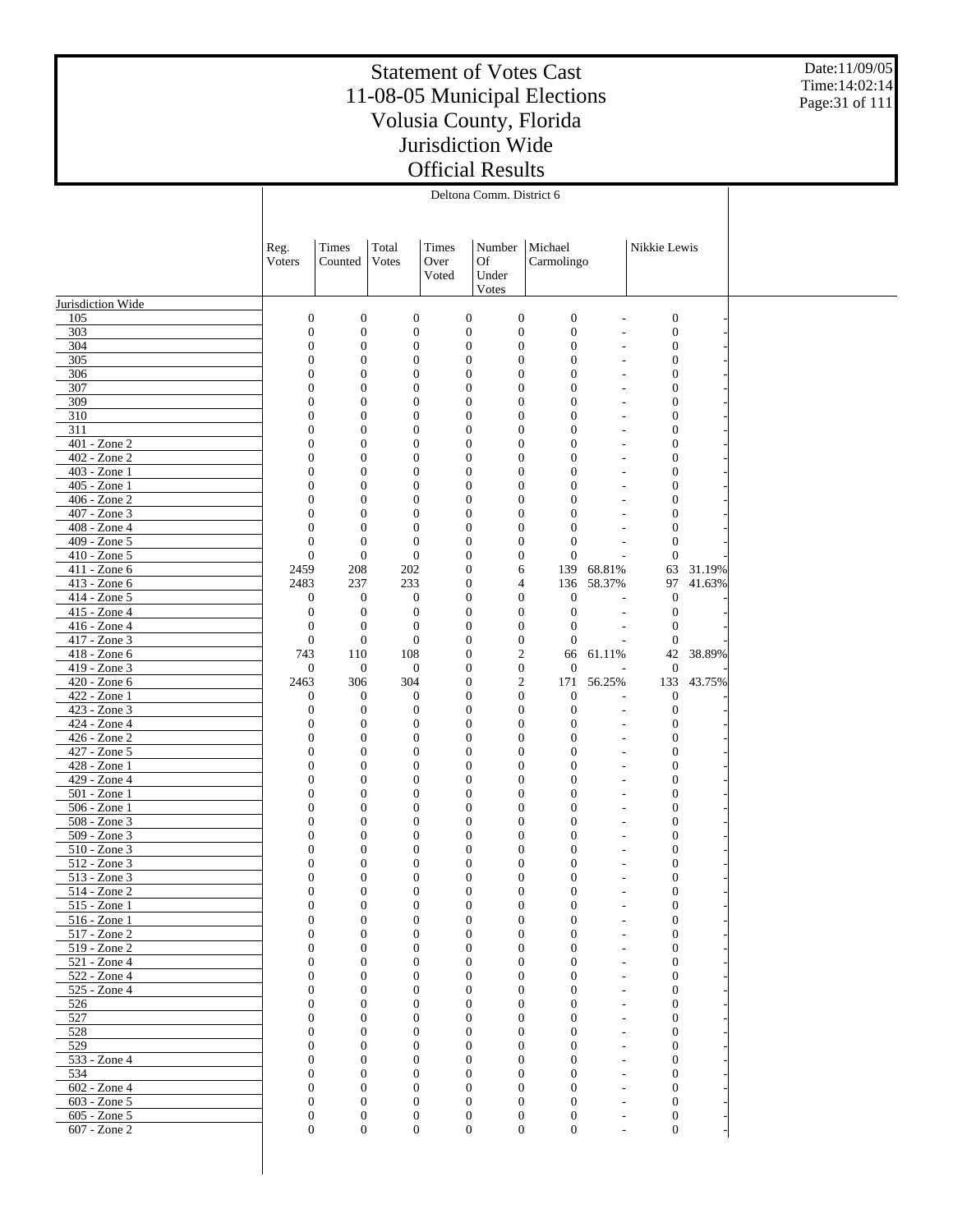Date:11/09/05 Time:14:02:14 Page:32 of 111

|                                             |                                    |                                  |                                      |                        | Deltona Comm. District 6                                                     |                                      |                                  |                                      |           |  |
|---------------------------------------------|------------------------------------|----------------------------------|--------------------------------------|------------------------|------------------------------------------------------------------------------|--------------------------------------|----------------------------------|--------------------------------------|-----------|--|
|                                             |                                    |                                  |                                      |                        |                                                                              |                                      |                                  |                                      |           |  |
|                                             | Reg.<br>Voters                     | Times<br>Counted                 | Total<br>Votes                       | Times<br>Over<br>Voted | Number<br><b>Of</b><br>Under                                                 | Michael<br>Carmolingo                |                                  | Nikkie Lewis                         |           |  |
|                                             |                                    |                                  |                                      |                        | Votes                                                                        |                                      |                                  |                                      |           |  |
| 608 - Zone 2<br>609 - Zone 2                | $\boldsymbol{0}$<br>$\mathbf{0}$   | $\mathbf{0}$<br>$\mathbf{0}$     | $\boldsymbol{0}$<br>$\boldsymbol{0}$ |                        | $\boldsymbol{0}$<br>$\boldsymbol{0}$<br>$\boldsymbol{0}$<br>$\boldsymbol{0}$ | $\boldsymbol{0}$<br>$\boldsymbol{0}$ | $\overline{a}$<br>$\overline{a}$ | $\boldsymbol{0}$<br>$\boldsymbol{0}$ |           |  |
| 614 - Zone 5                                | $\overline{0}$                     | $\mathbf{0}$                     | $\boldsymbol{0}$                     |                        | $\mathbf{0}$<br>$\mathbf{0}$                                                 | $\boldsymbol{0}$                     | ٠                                | $\boldsymbol{0}$                     |           |  |
| 615 - Zone 4                                | $\mathbf{0}$                       | $\mathbf{0}$                     | $\boldsymbol{0}$                     |                        | $\mathbf{0}$<br>$\mathbf{0}$                                                 | $\boldsymbol{0}$                     | L,                               | $\boldsymbol{0}$                     |           |  |
| 617 - Zone 5                                | $\overline{0}$                     | $\mathbf{0}$                     | $\boldsymbol{0}$                     |                        | $\mathbf{0}$<br>$\mathbf{0}$                                                 | $\boldsymbol{0}$                     | ٠                                | $\mathbf{0}$                         |           |  |
| 618 - Zone 6                                | $\mathbf{0}$                       | $\overline{0}$                   | $\boldsymbol{0}$                     |                        | $\boldsymbol{0}$<br>$\mathbf{0}$                                             | $\boldsymbol{0}$                     | L                                | $\mathbf{0}$                         |           |  |
| $619 - Zone2$                               | $\overline{0}$                     | $\mathbf{0}$                     | $\boldsymbol{0}$                     |                        | $\mathbf{0}$<br>$\mathbf{0}$                                                 | $\boldsymbol{0}$                     | ٠                                | $\mathbf{0}$                         |           |  |
| 620 - Zone 3                                | $\overline{0}$                     | $\overline{0}$                   | $\boldsymbol{0}$                     |                        | $\mathbf{0}$<br>$\mathbf{0}$                                                 | $\boldsymbol{0}$                     | $\overline{a}$                   | $\boldsymbol{0}$                     |           |  |
| 621 - Zone 6                                | $\overline{0}$                     | $\mathbf{0}$                     | $\boldsymbol{0}$                     |                        | $\mathbf{0}$<br>$\mathbf{0}$                                                 | $\boldsymbol{0}$                     | $\overline{a}$                   | $\mathbf{0}$                         |           |  |
| 622 - Zone 3                                | $\mathbf{0}$                       | $\overline{0}$                   | $\boldsymbol{0}$                     |                        | $\boldsymbol{0}$<br>$\mathbf{0}$                                             | $\boldsymbol{0}$                     | $\overline{a}$                   | $\mathbf{0}$                         |           |  |
| 623 - Zone 3<br>624 - Zone 3                | $\overline{0}$<br>$\mathbf{0}$     | $\mathbf{0}$<br>$\boldsymbol{0}$ | $\boldsymbol{0}$                     |                        | $\mathbf{0}$<br>$\mathbf{0}$<br>$\mathbf{0}$<br>$\mathbf{0}$                 | $\boldsymbol{0}$<br>$\boldsymbol{0}$ | $\overline{a}$                   | $\mathbf{0}$                         |           |  |
| 625 - Zone 1                                | $\overline{0}$                     | $\mathbf{0}$                     | $\boldsymbol{0}$<br>$\boldsymbol{0}$ |                        | $\mathbf{0}$<br>$\mathbf{0}$                                                 | $\boldsymbol{0}$                     | $\overline{a}$<br>$\overline{a}$ | $\boldsymbol{0}$<br>$\mathbf{0}$     |           |  |
| 626 - Zone 3                                | $\mathbf{0}$                       | $\overline{0}$                   | $\boldsymbol{0}$                     |                        | $\boldsymbol{0}$<br>$\mathbf{0}$                                             | $\boldsymbol{0}$                     | $\overline{a}$                   | $\mathbf{0}$                         |           |  |
| 628 - Zone 6                                | $\overline{0}$                     | $\mathbf{0}$                     | $\boldsymbol{0}$                     |                        | $\mathbf{0}$<br>$\mathbf{0}$                                                 | $\boldsymbol{0}$                     | $\overline{a}$                   | $\mathbf{0}$                         |           |  |
| 629 - Zone 6                                | $\overline{0}$                     | $\boldsymbol{0}$                 | $\boldsymbol{0}$                     |                        | $\mathbf{0}$<br>$\mathbf{0}$                                                 | $\boldsymbol{0}$                     | $\overline{a}$                   | $\boldsymbol{0}$                     |           |  |
| 633 - Zone 1                                | $\overline{0}$                     | $\mathbf{0}$                     | $\boldsymbol{0}$                     |                        | $\mathbf{0}$<br>$\mathbf{0}$                                                 | $\boldsymbol{0}$                     | $\overline{a}$                   | $\mathbf{0}$                         |           |  |
| 636 - Zone 1                                | $\overline{0}$                     | $\overline{0}$                   | $\boldsymbol{0}$                     |                        | $\mathbf{0}$<br>$\mathbf{0}$                                                 | $\boldsymbol{0}$                     | $\overline{a}$                   | $\mathbf{0}$                         |           |  |
| 637 - Zone 1                                | $\overline{0}$                     | $\mathbf{0}$                     | $\boldsymbol{0}$                     |                        | $\mathbf{0}$<br>$\mathbf{0}$                                                 | $\boldsymbol{0}$                     | $\overline{a}$                   | $\mathbf{0}$                         |           |  |
| 638 - Zone 1                                | $\overline{0}$                     | $\boldsymbol{0}$                 | $\boldsymbol{0}$                     |                        | $\mathbf{0}$<br>$\mathbf{0}$                                                 | $\boldsymbol{0}$                     | $\overline{a}$                   | $\boldsymbol{0}$                     |           |  |
| 640 - Zone 4                                | $\overline{0}$                     | $\mathbf{0}$                     | $\boldsymbol{0}$                     |                        | $\mathbf{0}$<br>$\mathbf{0}$                                                 | $\boldsymbol{0}$                     | $\overline{a}$                   | $\mathbf{0}$                         |           |  |
| 641 - Zone 4<br>706                         | $\mathbf{0}$<br>$\overline{0}$     | $\overline{0}$<br>$\mathbf{0}$   | $\boldsymbol{0}$<br>$\boldsymbol{0}$ |                        | $\mathbf{0}$<br>$\mathbf{0}$<br>$\mathbf{0}$<br>$\mathbf{0}$                 | $\boldsymbol{0}$<br>$\boldsymbol{0}$ | $\overline{a}$<br>$\overline{a}$ | $\mathbf{0}$<br>$\mathbf{0}$         |           |  |
| 730                                         | $\overline{0}$                     | $\overline{0}$                   | $\boldsymbol{0}$                     |                        | $\mathbf{0}$<br>$\mathbf{0}$                                                 | $\boldsymbol{0}$                     | $\overline{a}$                   | $\boldsymbol{0}$                     |           |  |
| 803                                         | $\overline{0}$                     | $\mathbf{0}$                     | $\boldsymbol{0}$                     |                        | $\mathbf{0}$<br>$\mathbf{0}$                                                 | $\boldsymbol{0}$                     | $\overline{a}$                   | $\mathbf{0}$                         |           |  |
| 804                                         | $\mathbf{0}$                       | $\overline{0}$                   | $\boldsymbol{0}$                     |                        | $\boldsymbol{0}$<br>$\mathbf{0}$                                             | $\boldsymbol{0}$                     | $\overline{a}$                   | $\mathbf{0}$                         |           |  |
| 805                                         | $\overline{0}$                     | $\mathbf{0}$                     | $\boldsymbol{0}$                     |                        | $\mathbf{0}$<br>$\mathbf{0}$                                                 | $\boldsymbol{0}$                     | $\overline{a}$                   | $\mathbf{0}$                         |           |  |
| 806                                         | $\overline{0}$                     | $\overline{0}$                   | $\boldsymbol{0}$                     |                        | $\mathbf{0}$<br>$\mathbf{0}$                                                 | $\boldsymbol{0}$                     | $\overline{a}$                   | $\mathbf{0}$                         |           |  |
| 808                                         | $\overline{0}$                     | $\overline{0}$                   | $\boldsymbol{0}$                     |                        | $\mathbf{0}$<br>$\mathbf{0}$                                                 | $\boldsymbol{0}$                     | $\overline{a}$                   | $\mathbf{0}$                         |           |  |
| 809                                         | $\mathbf{0}$                       | $\overline{0}$                   | $\boldsymbol{0}$                     |                        | $\boldsymbol{0}$<br>$\mathbf{0}$                                             | $\boldsymbol{0}$                     | $\overline{a}$                   | $\mathbf{0}$                         |           |  |
| 810                                         | $\overline{0}$                     | $\mathbf{0}$                     | $\boldsymbol{0}$                     |                        | $\mathbf{0}$<br>$\mathbf{0}$                                                 | $\boldsymbol{0}$                     | $\overline{\phantom{a}}$         | $\mathbf{0}$                         |           |  |
| 811<br>812                                  | $\overline{0}$<br>$\overline{0}$   | $\overline{0}$<br>$\overline{0}$ | $\boldsymbol{0}$<br>$\boldsymbol{0}$ |                        | $\mathbf{0}$<br>$\mathbf{0}$<br>$\mathbf{0}$<br>$\mathbf{0}$                 | $\boldsymbol{0}$<br>$\boldsymbol{0}$ | $\overline{a}$<br>$\overline{a}$ | $\mathbf{0}$<br>$\mathbf{0}$         |           |  |
| 815                                         | $\overline{0}$                     | $\overline{0}$                   | $\boldsymbol{0}$                     |                        | $\boldsymbol{0}$<br>$\mathbf{0}$                                             | $\boldsymbol{0}$                     | $\overline{a}$                   | $\mathbf{0}$                         |           |  |
| 901                                         | $\overline{0}$                     | $\mathbf{0}$                     | $\boldsymbol{0}$                     |                        | $\mathbf{0}$<br>$\mathbf{0}$                                                 | $\boldsymbol{0}$                     | $\overline{a}$                   | $\mathbf{0}$                         |           |  |
| 902                                         | $\overline{0}$                     | $\overline{0}$                   | $\boldsymbol{0}$                     |                        | $\mathbf{0}$<br>$\mathbf{0}$                                                 | $\boldsymbol{0}$                     | $\overline{a}$                   | $\mathbf{0}$                         |           |  |
| 903                                         | $\overline{0}$                     | $\overline{0}$                   | $\boldsymbol{0}$                     |                        | $\mathbf{0}$<br>$\mathbf{0}$                                                 | $\boldsymbol{0}$                     | L,                               | $\mathbf{0}$                         |           |  |
| 904                                         | $\overline{0}$                     | $\overline{0}$                   | $\boldsymbol{0}$                     |                        | $\boldsymbol{0}$<br>$\mathbf{0}$                                             | $\boldsymbol{0}$                     | L,                               | $\mathbf{0}$                         |           |  |
| 905                                         | $\overline{0}$                     | $\mathbf{0}$                     | $\boldsymbol{0}$                     |                        | $\mathbf{0}$<br>$\mathbf{0}$                                                 | $\boldsymbol{0}$                     | ٠                                | $\mathbf{0}$                         |           |  |
| 909                                         | $\overline{0}$                     | $\overline{0}$                   | $\boldsymbol{0}$                     |                        | $\mathbf{0}$<br>$\mathbf{0}$                                                 | $\boldsymbol{0}$                     | ٠                                | $\boldsymbol{0}$                     |           |  |
| 910                                         | $\overline{0}$                     | $\mathbf{0}$                     | $\boldsymbol{0}$                     |                        | $\mathbf{0}$<br>$\mathbf{0}$                                                 | $\boldsymbol{0}$                     | -                                | $\mathbf{0}$                         |           |  |
| 912                                         | $\overline{0}$                     | $\overline{0}$                   | $\boldsymbol{0}$                     |                        | $\boldsymbol{0}$<br>$\theta$                                                 | $\boldsymbol{0}$                     | $\overline{\phantom{a}}$         | $\mathbf{0}$                         |           |  |
| 913<br>Absentee - Pierson                   | $\bf{0}$<br>$\boldsymbol{0}$       | 0<br>$\boldsymbol{0}$            | $\boldsymbol{0}$<br>$\boldsymbol{0}$ |                        | $\boldsymbol{0}$<br>$\bf{0}$<br>$\boldsymbol{0}$<br>$\boldsymbol{0}$         | 0<br>$\mathbf{0}$                    |                                  | $\bf{0}$<br>$\mathbf{0}$             |           |  |
| Absentee - Orange City                      | $\overline{0}$                     | $\boldsymbol{0}$                 | $\boldsymbol{0}$                     |                        | $\boldsymbol{0}$<br>$\boldsymbol{0}$                                         | $\mathbf{0}$                         |                                  | $\mathbf{0}$                         |           |  |
| Absentee - DeBary                           | $\mathbf{0}$                       | $\mathbf{0}$                     | $\boldsymbol{0}$                     |                        | $\boldsymbol{0}$<br>$\mathbf{0}$                                             | $\theta$                             |                                  | $\mathbf{0}$                         |           |  |
| Absentee - Deltona                          | 8148                               | 33                               | 33                                   |                        | $\boldsymbol{0}$<br>$\boldsymbol{0}$                                         |                                      | 16 48.48%                        |                                      | 17 51.52% |  |
| Absentee - Ormond Beach                     | $\overline{0}$                     | $\mathbf{0}$                     | $\boldsymbol{0}$                     |                        | $\boldsymbol{0}$<br>$\theta$                                                 | $\boldsymbol{0}$                     |                                  | $\mathbf{0}$                         |           |  |
| Absentee - Holly Hill                       | $\mathbf{0}$                       | $\boldsymbol{0}$                 | $\boldsymbol{0}$                     |                        | $\boldsymbol{0}$<br>$\boldsymbol{0}$                                         | $\boldsymbol{0}$                     |                                  | $\boldsymbol{0}$                     |           |  |
| Absentee - Daytona Beach                    | $\Omega$                           | $\boldsymbol{0}$                 | $\boldsymbol{0}$                     |                        | $\boldsymbol{0}$<br>$\mathbf{0}$                                             | $\boldsymbol{0}$                     |                                  | $\mathbf{0}$                         |           |  |
| Absentee - Daytona Beach Shores             | $\Omega$                           | $\boldsymbol{0}$                 | $\boldsymbol{0}$                     |                        | $\boldsymbol{0}$<br>$\mathbf{0}$                                             | $\overline{0}$                       |                                  | $\mathbf{0}$                         |           |  |
| Absentee - New Smyrna Beach                 | $\mathbf{0}$                       | $\overline{0}$                   | $\boldsymbol{0}$                     |                        | $\boldsymbol{0}$<br>$\overline{0}$                                           | $\overline{0}$                       |                                  | $\mathbf{0}$                         |           |  |
| Absentee - Edgewater<br>Absentee - Oak Hill | $\overline{0}$<br>$\boldsymbol{0}$ | $\boldsymbol{0}$<br>$\mathbf{0}$ | $\boldsymbol{0}$<br>$\mathbf{0}$     |                        | $\boldsymbol{0}$<br>$\boldsymbol{0}$<br>$\boldsymbol{0}$<br>$\boldsymbol{0}$ | $\overline{0}$<br>$\theta$           |                                  | $\mathbf{0}$<br>$\mathbf{0}$         |           |  |
| Early Voting                                | 8148                               | 155                              | 150                                  |                        | $\boldsymbol{0}$<br>5                                                        | 84                                   | 56.00%                           | 66                                   | 44.00%    |  |
| Provisional - Pierson                       | $\boldsymbol{0}$                   | $\boldsymbol{0}$                 | $\boldsymbol{0}$                     |                        | $\boldsymbol{0}$<br>0                                                        | $\mathbf{0}$                         |                                  | $\mathbf{0}$                         |           |  |
| Provisional - Orange City                   | $\mathbf{0}$                       | $\boldsymbol{0}$                 | $\boldsymbol{0}$                     |                        | $\mathbf{0}$<br>$\mathbf{0}$                                                 | $\boldsymbol{0}$                     | $\overline{\phantom{a}}$         | $\mathbf{0}$                         |           |  |
| Provisional - DeBary                        | $\Omega$                           | $\boldsymbol{0}$                 | $\boldsymbol{0}$                     |                        | $\boldsymbol{0}$<br>$\mathbf{0}$                                             | $\mathbf{0}$                         |                                  | $\mathbf{0}$                         |           |  |
| Provisional - Deltona                       | 8148                               | $\boldsymbol{2}$                 | $\boldsymbol{2}$                     |                        | $\boldsymbol{0}$<br>$\mathbf{0}$                                             |                                      | 2 100.00%                        | $\theta$                             | 0.00%     |  |
| Provisional - Ormond Beach                  | $\overline{0}$                     | $\overline{0}$                   |                                      | $\boldsymbol{0}$       | $\boldsymbol{0}$<br>$\mathbf{0}$                                             | $\mathbf{0}$                         | ÷,                               | $\mathbf{0}$                         |           |  |
|                                             |                                    |                                  |                                      |                        |                                                                              |                                      |                                  |                                      |           |  |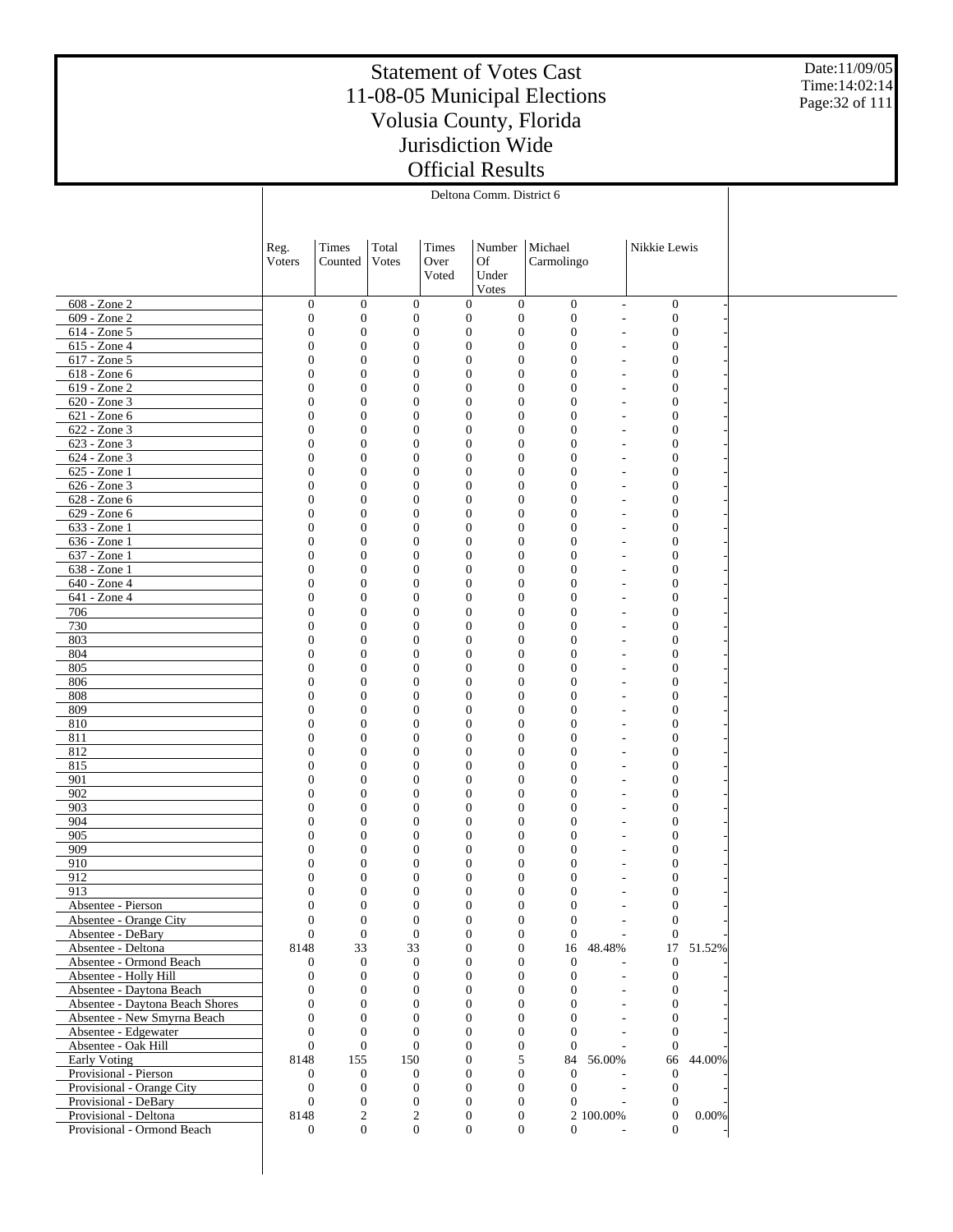Date:11/09/05 Time:14:02:14 Page:33 of 111

 $\overline{\phantom{a}}$ 

#### Statement of Votes Cast 11-08-05 Municipal Elections Volusia County, Florida Jurisdiction Wide Official Results Deltona Comm. District 6

|                                         | Reg.<br>Voters | Times<br>Counted | Total<br>Votes | Times<br>Over<br>Voted | Number  <br>Of<br>Under<br>Votes | Michael<br>Carmolingo |            | Nikkie Lewis |        |
|-----------------------------------------|----------------|------------------|----------------|------------------------|----------------------------------|-----------------------|------------|--------------|--------|
| Provisional - Holly Hill                |                |                  | 0              |                        |                                  | 0                     |            |              |        |
| Provisional - Daytona Beach             |                |                  |                |                        |                                  |                       |            |              |        |
| Provisional - Daytona Beach Shores      |                |                  |                |                        |                                  |                       |            |              |        |
| Provisional - New Smyrna Beach          |                |                  |                |                        |                                  |                       |            |              |        |
| Provisional - Edgewater                 |                |                  |                |                        |                                  |                       |            |              |        |
| Provisional - Oak Hill                  |                |                  |                |                        |                                  |                       |            |              |        |
| Unscanned - Pierson                     |                |                  |                |                        |                                  |                       |            |              |        |
| Unscanned - Orange City                 |                |                  |                |                        |                                  |                       |            |              |        |
| Unscanned - DeBary                      |                |                  |                |                        |                                  |                       |            |              |        |
| Unscanned - Deltona                     | 8148           |                  |                |                        |                                  |                       |            |              |        |
| Unscanned - Ormond Beach                |                |                  |                |                        |                                  |                       |            |              |        |
| Unscanned - Holly Hill                  |                |                  |                |                        |                                  |                       |            |              |        |
| Unscanned - Daytona Beach               |                |                  |                |                        |                                  |                       |            |              |        |
| <b>Unscanned - Daytona Beach Shores</b> |                |                  |                |                        |                                  |                       |            |              |        |
| Unscanned - New Smyrna Beach            |                |                  |                |                        |                                  |                       |            |              |        |
| Unscanned - Edgewater                   |                |                  |                |                        |                                  |                       |            |              |        |
| Unscanned - Oak Hill                    |                |                  |                |                        |                                  |                       |            |              |        |
| Total                                   | 8148           | 1051             | 1032           |                        | 19                               |                       | 614 59.50% | 418          | 40.50% |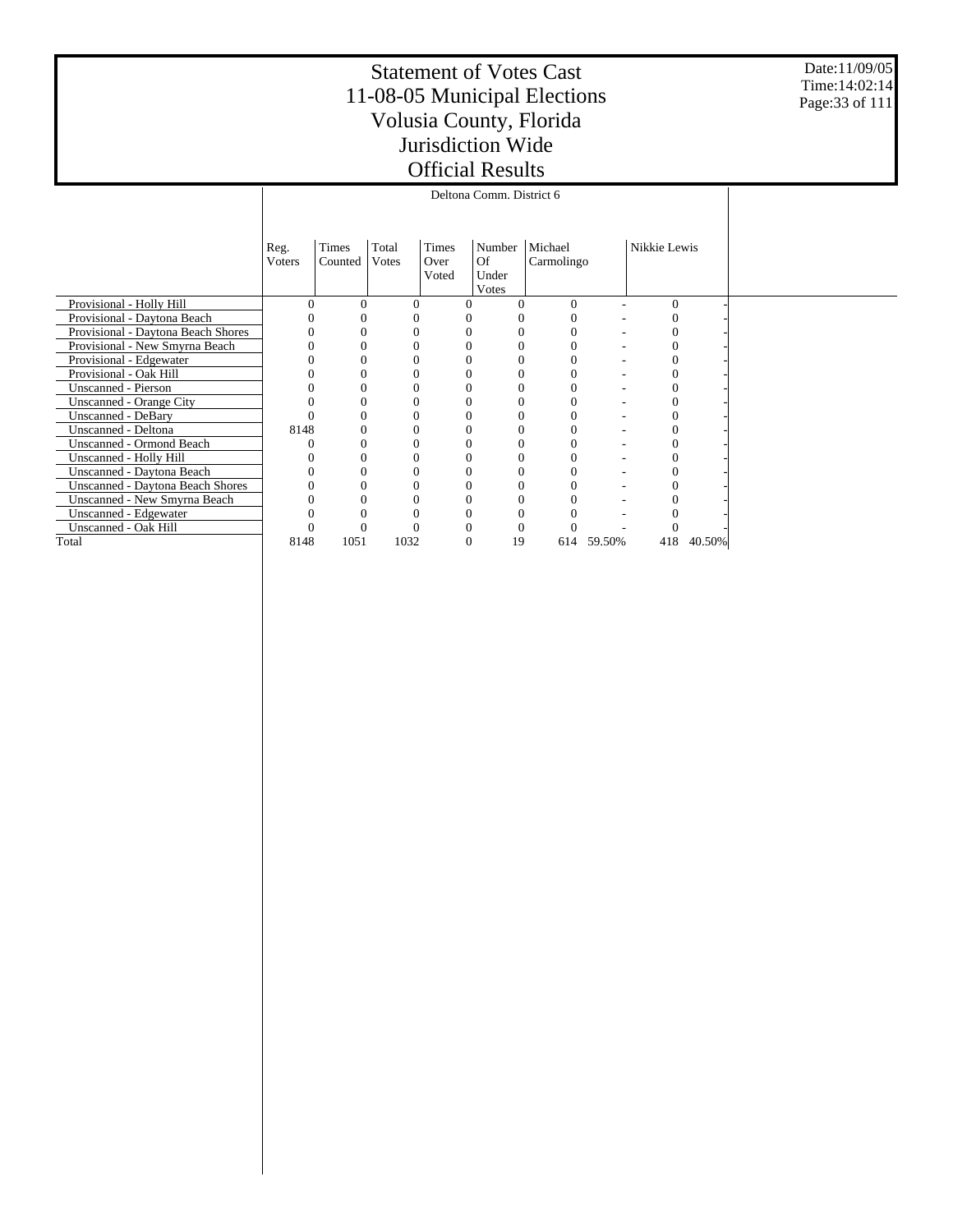Date:11/09/05 Time:14:02:14 Page:34 of 111

# Statement of Votes Cast 11-08-05 Municipal Elections Volusia County, Florida Jurisdiction Wide Official Results

|  | OB Comm. Zone 1 |  |  |
|--|-----------------|--|--|
|--|-----------------|--|--|

|                                   | Reg.<br>Voters                       | Times<br>Counted                     | Total<br>Votes                       | Times<br>Over<br>Voted | Number<br>Of<br>Under                                                        | Jeff Boyle                   |                | Lori M. Gillooly                     |            |  |
|-----------------------------------|--------------------------------------|--------------------------------------|--------------------------------------|------------------------|------------------------------------------------------------------------------|------------------------------|----------------|--------------------------------------|------------|--|
|                                   |                                      |                                      |                                      |                        | Votes                                                                        |                              |                |                                      |            |  |
| Jurisdiction Wide                 |                                      |                                      |                                      |                        |                                                                              |                              |                |                                      |            |  |
| 105                               | $\boldsymbol{0}$                     | $\boldsymbol{0}$                     | $\boldsymbol{0}$                     |                        | $\boldsymbol{0}$<br>$\boldsymbol{0}$                                         | $\boldsymbol{0}$             |                | $\boldsymbol{0}$                     |            |  |
| 303                               | $\boldsymbol{0}$                     | $\boldsymbol{0}$                     | $\boldsymbol{0}$                     |                        | $\boldsymbol{0}$<br>$\boldsymbol{0}$                                         | $\boldsymbol{0}$             | $\overline{a}$ | $\boldsymbol{0}$                     |            |  |
| 304                               | $\boldsymbol{0}$                     | $\boldsymbol{0}$                     | $\boldsymbol{0}$                     |                        | $\boldsymbol{0}$<br>$\boldsymbol{0}$                                         | $\mathbf{0}$                 | ٠              | $\boldsymbol{0}$                     |            |  |
| 305                               | $\mathbf{0}$                         | $\boldsymbol{0}$                     | $\boldsymbol{0}$                     |                        | $\boldsymbol{0}$<br>$\boldsymbol{0}$                                         | $\mathbf{0}$                 | ÷,             | $\boldsymbol{0}$                     |            |  |
| 306                               | $\boldsymbol{0}$                     | $\boldsymbol{0}$                     | $\boldsymbol{0}$                     |                        | $\boldsymbol{0}$<br>$\boldsymbol{0}$                                         | $\mathbf{0}$                 |                | $\boldsymbol{0}$                     |            |  |
| 307<br>309                        | $\boldsymbol{0}$                     | $\boldsymbol{0}$<br>$\boldsymbol{0}$ | $\boldsymbol{0}$<br>$\boldsymbol{0}$ |                        | $\boldsymbol{0}$<br>$\boldsymbol{0}$                                         | $\mathbf{0}$<br>$\mathbf{0}$ | ٠              | $\boldsymbol{0}$                     |            |  |
| 310                               | $\boldsymbol{0}$<br>$\boldsymbol{0}$ | $\boldsymbol{0}$                     | $\boldsymbol{0}$                     |                        | $\boldsymbol{0}$<br>$\boldsymbol{0}$<br>$\boldsymbol{0}$<br>$\boldsymbol{0}$ | $\mathbf{0}$                 |                | $\boldsymbol{0}$<br>$\boldsymbol{0}$ |            |  |
| 311                               | $\boldsymbol{0}$                     | $\boldsymbol{0}$                     | $\boldsymbol{0}$                     |                        | $\boldsymbol{0}$<br>$\boldsymbol{0}$                                         | $\mathbf{0}$                 | $\overline{a}$ | $\boldsymbol{0}$                     |            |  |
| 401 - Zone 2                      | $\boldsymbol{0}$                     | $\boldsymbol{0}$                     | $\boldsymbol{0}$                     |                        | $\boldsymbol{0}$<br>$\boldsymbol{0}$                                         | $\mathbf{0}$                 | ÷,             | $\boldsymbol{0}$                     |            |  |
| $\overline{402 - \text{Zone } 2}$ | $\boldsymbol{0}$                     | $\boldsymbol{0}$                     | $\boldsymbol{0}$                     |                        | $\boldsymbol{0}$<br>$\boldsymbol{0}$                                         | $\mathbf{0}$                 |                | $\boldsymbol{0}$                     |            |  |
| 403 - Zone 1                      | $\boldsymbol{0}$                     | $\boldsymbol{0}$                     | $\boldsymbol{0}$                     |                        | $\boldsymbol{0}$<br>$\boldsymbol{0}$                                         | $\mathbf{0}$                 |                | $\boldsymbol{0}$                     |            |  |
| 405 - Zone 1                      | $\boldsymbol{0}$                     | $\boldsymbol{0}$                     | $\boldsymbol{0}$                     |                        | $\boldsymbol{0}$<br>$\boldsymbol{0}$                                         | $\mathbf{0}$                 |                | $\boldsymbol{0}$                     |            |  |
| 406 - Zone 2                      | $\boldsymbol{0}$                     | $\boldsymbol{0}$                     | $\boldsymbol{0}$                     |                        | $\boldsymbol{0}$<br>$\boldsymbol{0}$                                         | $\mathbf{0}$                 | ÷,             | $\boldsymbol{0}$                     |            |  |
| 407 - Zone 3                      | $\boldsymbol{0}$                     | $\boldsymbol{0}$                     | $\boldsymbol{0}$                     |                        | $\boldsymbol{0}$<br>$\boldsymbol{0}$                                         | $\mathbf{0}$                 |                | $\boldsymbol{0}$                     |            |  |
| 408 - Zone 4                      | $\boldsymbol{0}$                     | $\boldsymbol{0}$                     | $\boldsymbol{0}$                     |                        | $\boldsymbol{0}$<br>$\boldsymbol{0}$                                         | $\mathbf{0}$                 |                | $\boldsymbol{0}$                     |            |  |
| 409 - Zone 5                      | $\boldsymbol{0}$                     | $\boldsymbol{0}$                     | $\boldsymbol{0}$                     |                        | $\boldsymbol{0}$<br>$\boldsymbol{0}$                                         | $\mathbf{0}$                 |                | $\boldsymbol{0}$                     |            |  |
| 410 - Zone 5                      | $\boldsymbol{0}$                     | $\boldsymbol{0}$                     | $\boldsymbol{0}$                     |                        | $\boldsymbol{0}$<br>$\boldsymbol{0}$                                         | $\mathbf{0}$                 | $\overline{a}$ | $\boldsymbol{0}$                     |            |  |
| 411 - Zone 6                      | $\boldsymbol{0}$                     | $\boldsymbol{0}$                     | $\boldsymbol{0}$                     |                        | $\boldsymbol{0}$<br>$\boldsymbol{0}$                                         | $\mathbf{0}$                 |                | $\boldsymbol{0}$                     |            |  |
| 413 - Zone 6                      | $\boldsymbol{0}$                     | $\boldsymbol{0}$                     | $\boldsymbol{0}$                     |                        | $\boldsymbol{0}$<br>$\boldsymbol{0}$                                         | $\mathbf{0}$                 | ÷,             | $\boldsymbol{0}$                     |            |  |
| 414 - Zone 5                      | $\boldsymbol{0}$                     | $\boldsymbol{0}$                     | $\boldsymbol{0}$                     |                        | $\boldsymbol{0}$<br>$\boldsymbol{0}$                                         | $\mathbf{0}$                 |                | $\boldsymbol{0}$                     |            |  |
| 415 - Zone 4                      | $\boldsymbol{0}$                     | $\boldsymbol{0}$                     | $\boldsymbol{0}$                     |                        | $\boldsymbol{0}$<br>$\boldsymbol{0}$                                         | $\mathbf{0}$                 | $\overline{a}$ | $\boldsymbol{0}$                     |            |  |
| 416 - Zone 4                      | $\boldsymbol{0}$                     | $\boldsymbol{0}$                     | $\boldsymbol{0}$                     |                        | $\boldsymbol{0}$<br>$\boldsymbol{0}$                                         | $\mathbf{0}$                 |                | $\boldsymbol{0}$                     |            |  |
| 417 - Zone 3                      | $\boldsymbol{0}$                     | $\boldsymbol{0}$                     | $\boldsymbol{0}$                     |                        | $\boldsymbol{0}$<br>$\boldsymbol{0}$                                         | $\mathbf{0}$                 | ÷,             | $\boldsymbol{0}$                     |            |  |
| 418 - Zone 6                      | $\boldsymbol{0}$                     | $\boldsymbol{0}$                     | $\boldsymbol{0}$                     |                        | $\boldsymbol{0}$<br>$\boldsymbol{0}$                                         | $\mathbf{0}$                 |                | $\boldsymbol{0}$                     |            |  |
| 419 - Zone 3                      | $\boldsymbol{0}$                     | $\boldsymbol{0}$                     | $\boldsymbol{0}$                     |                        | $\boldsymbol{0}$<br>$\boldsymbol{0}$                                         | $\mathbf{0}$                 |                | $\boldsymbol{0}$                     |            |  |
| 420 - Zone 6                      | $\boldsymbol{0}$                     | $\boldsymbol{0}$                     | $\boldsymbol{0}$                     |                        | $\boldsymbol{0}$<br>$\boldsymbol{0}$                                         | $\mathbf{0}$                 |                | $\boldsymbol{0}$                     |            |  |
| 422 - Zone 1                      | $\boldsymbol{0}$                     | $\boldsymbol{0}$                     | $\boldsymbol{0}$                     |                        | $\boldsymbol{0}$<br>$\boldsymbol{0}$                                         | $\mathbf{0}$                 | ٠              | $\boldsymbol{0}$                     |            |  |
| 423 - Zone 3                      | $\boldsymbol{0}$                     | $\boldsymbol{0}$                     | $\boldsymbol{0}$                     |                        | $\boldsymbol{0}$<br>$\boldsymbol{0}$                                         | $\mathbf{0}$                 |                | $\boldsymbol{0}$                     |            |  |
| 424 - Zone 4                      | $\mathbf{0}$                         | $\boldsymbol{0}$                     | $\boldsymbol{0}$                     |                        | $\boldsymbol{0}$<br>$\boldsymbol{0}$                                         | $\mathbf{0}$                 |                | $\boldsymbol{0}$                     |            |  |
| 426 - Zone 2                      | $\boldsymbol{0}$                     | $\boldsymbol{0}$                     | $\boldsymbol{0}$                     |                        | $\boldsymbol{0}$<br>$\boldsymbol{0}$                                         | $\mathbf{0}$                 |                | $\boldsymbol{0}$                     |            |  |
| 427 - Zone 5                      | $\boldsymbol{0}$                     | $\boldsymbol{0}$                     | $\boldsymbol{0}$                     |                        | $\boldsymbol{0}$<br>$\boldsymbol{0}$                                         | $\mathbf{0}$                 |                | $\boldsymbol{0}$                     |            |  |
| 428 - Zone 1                      | $\boldsymbol{0}$                     | $\boldsymbol{0}$                     | $\mathbf{0}$                         |                        | $\boldsymbol{0}$<br>$\boldsymbol{0}$                                         | $\boldsymbol{0}$             |                | $\boldsymbol{0}$                     |            |  |
| 429 - Zone 4                      | $\boldsymbol{0}$                     | $\mathbf{0}$                         | $\boldsymbol{0}$                     |                        | $\boldsymbol{0}$<br>$\mathbf{0}$                                             | $\mathbf{0}$                 |                | $\boldsymbol{0}$                     |            |  |
| 501 - Zone 1                      | 798                                  | 271                                  | 271                                  |                        | $\boldsymbol{0}$<br>$\boldsymbol{0}$                                         | 123                          | 45.39%         |                                      | 148 54.61% |  |
| 506 - Zone 1                      | 1817                                 | 429                                  | 426                                  |                        | $\boldsymbol{0}$                                                             | 3<br>163                     | 38.26%         |                                      | 263 61.74% |  |
| $508 - Z$ one 3                   | $\boldsymbol{0}$                     | $\boldsymbol{0}$                     | $\mathbf{0}$                         |                        | $\boldsymbol{0}$<br>$\boldsymbol{0}$                                         | $\mathbf{0}$                 |                | $\boldsymbol{0}$                     |            |  |
| 509 - Zone 3                      | $\mathbf{0}$                         | $\boldsymbol{0}$                     | $\mathbf{0}$                         |                        | $\boldsymbol{0}$<br>$\mathbf{0}$                                             | $\boldsymbol{0}$             | ÷,             | $\boldsymbol{0}$                     |            |  |
| 510 - Zone 3                      | $\mathbf{0}$                         | $\boldsymbol{0}$                     | $\mathbf{0}$                         |                        | $\boldsymbol{0}$<br>$\mathbf{0}$                                             | $\boldsymbol{0}$             |                | $\boldsymbol{0}$                     |            |  |
| 512 - Zone 3                      | $\theta$                             | $\boldsymbol{0}$                     | $\boldsymbol{0}$                     |                        | $\boldsymbol{0}$<br>$\mathbf{0}$                                             | $\mathbf{0}$                 |                | $\boldsymbol{0}$                     |            |  |
| 513 - Zone 3                      | $\boldsymbol{0}$                     | $\boldsymbol{0}$                     | $\mathbf{0}$                         |                        | $\boldsymbol{0}$<br>$\boldsymbol{0}$                                         | $\mathbf{0}$                 |                | $\boldsymbol{0}$                     |            |  |
| 514 - Zone 2                      | $\boldsymbol{0}$                     | $\boldsymbol{0}$                     | $\mathbf{0}$                         |                        | $\boldsymbol{0}$<br>$\boldsymbol{0}$<br>$\Omega$                             | $\mathbf{0}$                 | $\overline{a}$ | $\boldsymbol{0}$                     |            |  |
| 515 - Zone 1                      | 2311                                 | 487                                  | 484                                  |                        | 3                                                                            |                              | 203 41.94%     |                                      | 281 58.06% |  |
| 516 - Zone 1                      | 2365                                 | 679                                  | 675                                  |                        | $\boldsymbol{0}$<br>$\overline{4}$                                           |                              | 277 41.04%     |                                      | 398 58.96% |  |
| 517 - Zone 2                      | $\boldsymbol{0}$                     | $\boldsymbol{0}$                     | $\boldsymbol{0}$                     |                        | $\boldsymbol{0}$<br>$\mathbf{0}$                                             | $\theta$                     |                | $\mathbf{0}$                         |            |  |
| 519 - Zone 2                      | $\theta$                             | $\theta$                             | $\theta$                             |                        | $\overline{0}$<br>$\mathbf{0}$                                               | $\theta$<br>0                |                | $\mathbf{0}$                         |            |  |
| 521 - Zone 4                      | $\mathbf{0}$<br>$\Omega$             | $\overline{0}$<br>$\overline{0}$     | $\overline{0}$<br>$\Omega$           |                        | $\boldsymbol{0}$<br>$\mathbf{0}$<br>$\boldsymbol{0}$<br>0                    | 0                            |                | 0                                    |            |  |
| 522 - Zone 4<br>525 - Zone 4      | 0                                    | $\overline{0}$                       | $\overline{0}$                       |                        | $\boldsymbol{0}$<br>$\mathbf{0}$                                             | $\Omega$                     |                | 0<br>0                               |            |  |
| 526                               | 0                                    | $\overline{0}$                       | $\Omega$                             |                        | $\mathbf{0}$<br>$\Omega$                                                     | 0                            |                | 0                                    |            |  |
| 527                               | 0                                    | $\overline{0}$                       | $\overline{0}$                       |                        | $\boldsymbol{0}$<br>$\mathbf{0}$                                             | 0                            |                | 0                                    |            |  |
| 528                               | 0                                    | $\overline{0}$                       | $\Omega$                             |                        | $\boldsymbol{0}$<br>$^{(1)}$                                                 | $\Omega$                     |                | 0                                    |            |  |
| 529                               | 0                                    | $\overline{0}$                       | $\overline{0}$                       |                        | $\boldsymbol{0}$<br>$\mathbf{0}$                                             | $\Omega$                     |                | 0                                    |            |  |
| 533 - Zone 4                      | 0                                    | $\overline{0}$                       | $\Omega$                             |                        | $\mathbf{0}$<br>$\mathbf{0}$                                                 | $\Omega$                     |                | 0                                    |            |  |
| 534                               | 0                                    | $\overline{0}$                       | $\overline{0}$                       |                        | $\boldsymbol{0}$<br>$\mathbf{0}$                                             | 0                            |                | 0                                    |            |  |
| 602 - Zone 4                      | $\Omega$                             | $\overline{0}$                       | $\theta$                             |                        | $\mathbf{0}$<br>$\mathbf{0}$                                                 | 0                            |                | $\boldsymbol{0}$                     |            |  |
| 603 - Zone 5                      | $\Omega$                             | $\overline{0}$                       | $\theta$                             |                        | $\overline{0}$<br>$\boldsymbol{0}$                                           | $\overline{0}$               |                | $\mathbf{0}$                         |            |  |
|                                   |                                      | $\overline{0}$                       | $\Omega$                             |                        | $\mathbf{0}$<br>$\mathbf{0}$                                                 | 0                            |                | $\mathbf{0}$                         |            |  |
|                                   | 0                                    |                                      |                                      |                        |                                                                              |                              |                |                                      |            |  |
| 605 - Zone 5<br>607 - Zone 2      | $\Omega$                             | $\boldsymbol{0}$                     | $\boldsymbol{0}$                     |                        | $\mathbf{0}$<br>$\boldsymbol{0}$                                             | $\boldsymbol{0}$             |                | $\boldsymbol{0}$                     |            |  |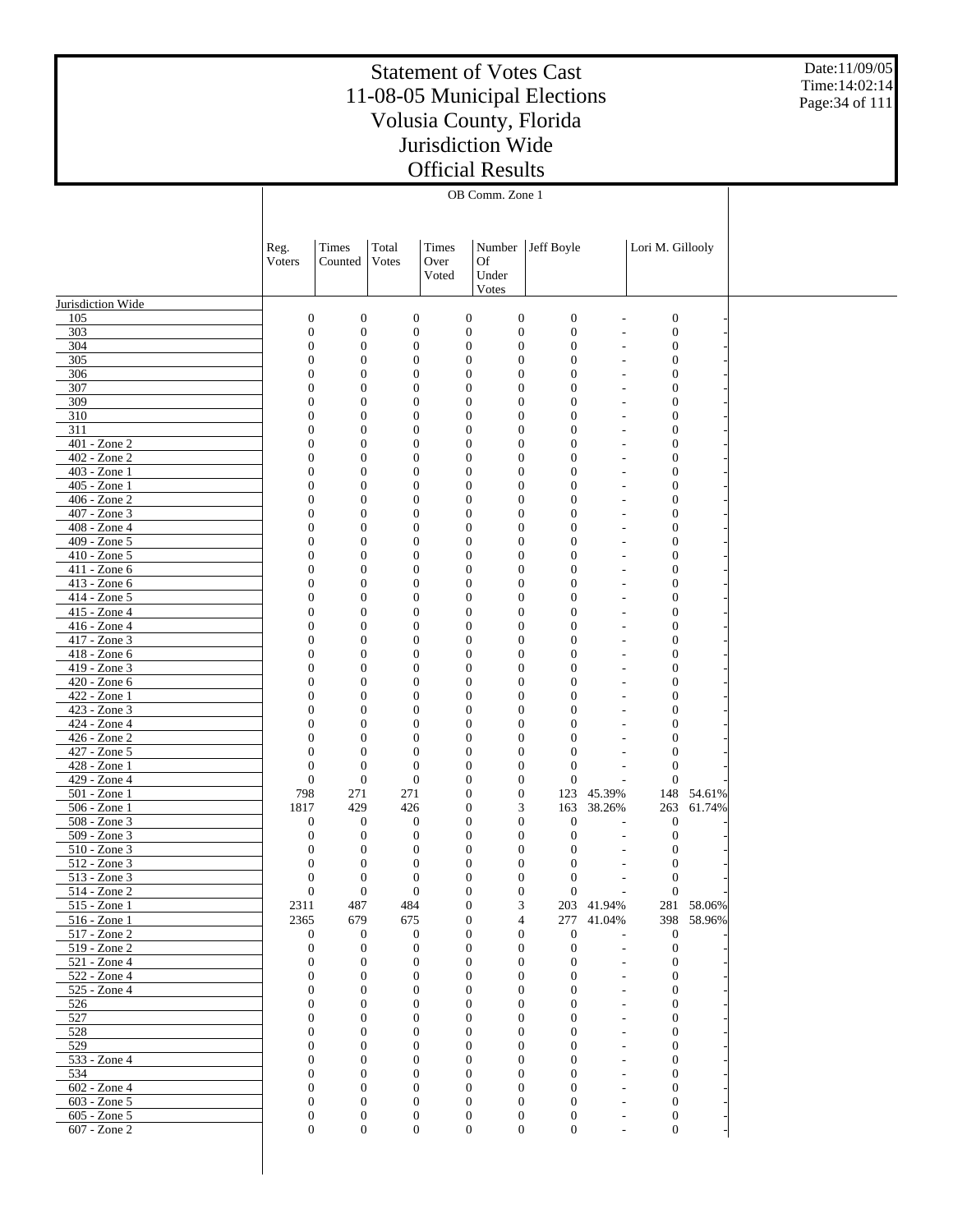Date:11/09/05 Time:14:02:14 Page:35 of 111

| OB Comm. Zone 1 |  |
|-----------------|--|
|                 |  |

|                                                   | Reg.<br>Voters   | Times<br>Counted                                                       | Total<br>Votes | Times<br>Over<br>Voted               | <b>Of</b><br>Under<br>Votes                                                  | Number Jeff Boyle                    |                          | Lori M. Gillooly                     |           |  |
|---------------------------------------------------|------------------|------------------------------------------------------------------------|----------------|--------------------------------------|------------------------------------------------------------------------------|--------------------------------------|--------------------------|--------------------------------------|-----------|--|
| 608 - Zone 2                                      |                  | $\mathbf{0}$<br>$\boldsymbol{0}$                                       |                | $\boldsymbol{0}$                     | $\mathbf{0}$<br>$\boldsymbol{0}$                                             | $\boldsymbol{0}$                     | $\overline{\phantom{a}}$ | $\boldsymbol{0}$                     |           |  |
| 609 - Zone 2                                      | $\boldsymbol{0}$ | $\boldsymbol{0}$                                                       |                | $\boldsymbol{0}$                     | $\boldsymbol{0}$<br>$\boldsymbol{0}$                                         | $\boldsymbol{0}$                     | $\overline{\phantom{a}}$ | $\boldsymbol{0}$                     |           |  |
| $614 - Zone$ 5                                    | $\boldsymbol{0}$ | $\boldsymbol{0}$                                                       |                | $\boldsymbol{0}$                     | $\boldsymbol{0}$<br>$\boldsymbol{0}$                                         | $\boldsymbol{0}$                     |                          | $\boldsymbol{0}$                     |           |  |
| 615 - Zone 4<br>617 - Zone 5                      | $\theta$         | $\boldsymbol{0}$<br>$\boldsymbol{0}$<br>$\mathbf{0}$                   |                | $\boldsymbol{0}$<br>$\boldsymbol{0}$ | $\boldsymbol{0}$<br>$\boldsymbol{0}$<br>$\boldsymbol{0}$<br>$\boldsymbol{0}$ | $\mathbf{0}$<br>$\boldsymbol{0}$     | $\overline{\phantom{a}}$ | $\boldsymbol{0}$<br>$\boldsymbol{0}$ |           |  |
| 618 - Zone 6                                      |                  | $\boldsymbol{0}$<br>$\mathbf{0}$                                       |                | $\boldsymbol{0}$                     | $\boldsymbol{0}$<br>$\boldsymbol{0}$                                         | $\boldsymbol{0}$                     |                          | $\boldsymbol{0}$                     |           |  |
| 619 - Zone 2                                      |                  | $\boldsymbol{0}$<br>$\mathbf{0}$                                       |                | $\boldsymbol{0}$                     | $\boldsymbol{0}$<br>$\boldsymbol{0}$                                         | $\boldsymbol{0}$                     | $\overline{\phantom{a}}$ | $\boldsymbol{0}$                     |           |  |
| 620 - Zone 3                                      |                  | $\boldsymbol{0}$<br>$\mathbf{0}$                                       |                | $\boldsymbol{0}$                     | $\boldsymbol{0}$<br>$\boldsymbol{0}$                                         | $\boldsymbol{0}$                     |                          | $\boldsymbol{0}$                     |           |  |
| 621 - Zone 6                                      |                  | $\boldsymbol{0}$<br>$\mathbf{0}$                                       |                | $\boldsymbol{0}$                     | $\boldsymbol{0}$<br>$\boldsymbol{0}$                                         | $\boldsymbol{0}$                     | $\overline{\phantom{a}}$ | $\boldsymbol{0}$                     |           |  |
| 622 - Zone 3                                      |                  | $\boldsymbol{0}$<br>$\mathbf{0}$                                       |                | $\boldsymbol{0}$                     | $\boldsymbol{0}$<br>$\boldsymbol{0}$                                         | $\boldsymbol{0}$                     |                          | $\boldsymbol{0}$                     |           |  |
| 623 - Zone 3                                      |                  | $\boldsymbol{0}$<br>$\mathbf{0}$                                       |                | $\boldsymbol{0}$                     | $\boldsymbol{0}$<br>$\boldsymbol{0}$                                         | $\boldsymbol{0}$                     |                          | $\boldsymbol{0}$                     |           |  |
| 624 - Zone 3                                      |                  | $\boldsymbol{0}$<br>$\mathbf{0}$                                       |                | $\boldsymbol{0}$                     | $\boldsymbol{0}$<br>$\boldsymbol{0}$                                         | $\boldsymbol{0}$                     |                          | $\boldsymbol{0}$                     |           |  |
| 625 - Zone 1                                      |                  | $\boldsymbol{0}$<br>$\mathbf{0}$                                       |                | $\boldsymbol{0}$                     | $\boldsymbol{0}$<br>$\boldsymbol{0}$                                         | $\boldsymbol{0}$                     |                          | $\boldsymbol{0}$                     |           |  |
| 626 - Zone 3                                      |                  | $\boldsymbol{0}$<br>$\mathbf{0}$                                       |                | $\boldsymbol{0}$                     | $\boldsymbol{0}$<br>$\boldsymbol{0}$                                         | $\boldsymbol{0}$                     |                          | $\boldsymbol{0}$                     |           |  |
| 628 - Zone 6                                      |                  | $\boldsymbol{0}$<br>$\mathbf{0}$                                       |                | $\boldsymbol{0}$                     | $\boldsymbol{0}$<br>$\boldsymbol{0}$                                         | $\boldsymbol{0}$                     |                          | $\boldsymbol{0}$                     |           |  |
| 629 - Zone 6                                      |                  | $\boldsymbol{0}$<br>$\mathbf{0}$                                       |                | $\boldsymbol{0}$                     | $\boldsymbol{0}$<br>$\boldsymbol{0}$                                         | $\boldsymbol{0}$                     |                          | $\boldsymbol{0}$                     |           |  |
| 633 - Zone 1                                      |                  | $\boldsymbol{0}$<br>$\mathbf{0}$                                       |                | $\boldsymbol{0}$                     | $\boldsymbol{0}$<br>$\boldsymbol{0}$                                         | $\boldsymbol{0}$                     |                          | $\boldsymbol{0}$                     |           |  |
| 636 - Zone 1                                      |                  | $\boldsymbol{0}$<br>$\mathbf{0}$                                       |                | $\boldsymbol{0}$                     | $\boldsymbol{0}$<br>$\boldsymbol{0}$                                         | $\boldsymbol{0}$                     |                          | $\boldsymbol{0}$                     |           |  |
| 637 - Zone 1<br>638 - Zone 1                      |                  | $\boldsymbol{0}$<br>$\mathbf{0}$<br>$\boldsymbol{0}$<br>$\mathbf{0}$   |                | $\boldsymbol{0}$<br>$\boldsymbol{0}$ | $\mathbf{0}$<br>$\boldsymbol{0}$<br>$\boldsymbol{0}$<br>$\boldsymbol{0}$     | $\boldsymbol{0}$<br>$\boldsymbol{0}$ | $\overline{\phantom{a}}$ | $\boldsymbol{0}$<br>$\boldsymbol{0}$ |           |  |
| 640 - Zone 4                                      |                  | $\boldsymbol{0}$<br>$\mathbf{0}$                                       |                | $\boldsymbol{0}$                     | $\mathbf{0}$<br>$\boldsymbol{0}$                                             | $\boldsymbol{0}$                     | $\overline{\phantom{a}}$ | $\boldsymbol{0}$                     |           |  |
| 641 - Zone 4                                      |                  | $\boldsymbol{0}$<br>$\mathbf{0}$                                       |                | $\boldsymbol{0}$                     | $\boldsymbol{0}$<br>$\boldsymbol{0}$                                         | $\boldsymbol{0}$                     |                          | $\boldsymbol{0}$                     |           |  |
| 706                                               |                  | $\boldsymbol{0}$<br>$\mathbf{0}$                                       |                | $\boldsymbol{0}$                     | $\mathbf{0}$<br>$\boldsymbol{0}$                                             | $\boldsymbol{0}$                     | $\overline{\phantom{a}}$ | $\boldsymbol{0}$                     |           |  |
| 730                                               |                  | $\boldsymbol{0}$<br>$\mathbf{0}$                                       |                | $\boldsymbol{0}$                     | $\boldsymbol{0}$<br>$\boldsymbol{0}$                                         | $\boldsymbol{0}$                     |                          | $\boldsymbol{0}$                     |           |  |
| 803                                               |                  | $\boldsymbol{0}$<br>$\mathbf{0}$                                       |                | $\boldsymbol{0}$                     | $\boldsymbol{0}$<br>$\boldsymbol{0}$                                         | $\boldsymbol{0}$                     | $\overline{\phantom{a}}$ | $\boldsymbol{0}$                     |           |  |
| 804                                               |                  | $\boldsymbol{0}$<br>$\mathbf{0}$                                       |                | $\boldsymbol{0}$                     | $\boldsymbol{0}$<br>$\boldsymbol{0}$                                         | $\boldsymbol{0}$                     |                          | $\boldsymbol{0}$                     |           |  |
| 805                                               |                  | $\boldsymbol{0}$<br>$\mathbf{0}$                                       |                | $\boldsymbol{0}$                     | $\boldsymbol{0}$<br>$\boldsymbol{0}$                                         | $\boldsymbol{0}$                     |                          | $\boldsymbol{0}$                     |           |  |
| 806                                               |                  | $\boldsymbol{0}$<br>$\mathbf{0}$                                       |                | $\boldsymbol{0}$                     | $\boldsymbol{0}$<br>$\boldsymbol{0}$                                         | $\boldsymbol{0}$                     |                          | $\boldsymbol{0}$                     |           |  |
| 808                                               |                  | $\boldsymbol{0}$<br>$\mathbf{0}$                                       |                | $\boldsymbol{0}$                     | $\boldsymbol{0}$<br>$\boldsymbol{0}$                                         | $\boldsymbol{0}$                     |                          | $\boldsymbol{0}$                     |           |  |
| 809                                               |                  | $\boldsymbol{0}$<br>$\mathbf{0}$                                       |                | $\boldsymbol{0}$                     | $\boldsymbol{0}$<br>$\boldsymbol{0}$                                         | $\boldsymbol{0}$                     |                          | $\boldsymbol{0}$                     |           |  |
| 810                                               |                  | $\boldsymbol{0}$<br>$\mathbf{0}$                                       |                | $\boldsymbol{0}$                     | $\boldsymbol{0}$<br>$\boldsymbol{0}$                                         | $\boldsymbol{0}$                     |                          | $\boldsymbol{0}$                     |           |  |
| 811                                               |                  | $\boldsymbol{0}$<br>$\mathbf{0}$                                       |                | $\boldsymbol{0}$                     | $\boldsymbol{0}$<br>$\boldsymbol{0}$                                         | $\boldsymbol{0}$                     |                          | $\boldsymbol{0}$                     |           |  |
| 812                                               |                  | $\boldsymbol{0}$<br>$\mathbf{0}$                                       |                | $\boldsymbol{0}$                     | $\boldsymbol{0}$<br>$\boldsymbol{0}$                                         | $\boldsymbol{0}$                     |                          | $\boldsymbol{0}$                     |           |  |
| 815<br>901                                        |                  | $\boldsymbol{0}$<br>$\mathbf{0}$<br>$\boldsymbol{0}$<br>$\mathbf{0}$   |                | $\boldsymbol{0}$<br>$\boldsymbol{0}$ | $\boldsymbol{0}$<br>$\boldsymbol{0}$<br>$\boldsymbol{0}$<br>$\boldsymbol{0}$ | $\boldsymbol{0}$<br>$\boldsymbol{0}$ | $\overline{\phantom{a}}$ | $\boldsymbol{0}$<br>$\boldsymbol{0}$ |           |  |
| 902                                               |                  | $\boldsymbol{0}$<br>$\mathbf{0}$                                       |                | $\boldsymbol{0}$                     | $\boldsymbol{0}$<br>$\boldsymbol{0}$                                         | $\boldsymbol{0}$                     |                          | $\boldsymbol{0}$                     |           |  |
| 903                                               |                  | $\boldsymbol{0}$<br>$\mathbf{0}$                                       |                | $\boldsymbol{0}$                     | $\boldsymbol{0}$<br>$\boldsymbol{0}$                                         | $\boldsymbol{0}$                     | $\overline{\phantom{a}}$ | $\boldsymbol{0}$                     |           |  |
| 904                                               |                  | $\boldsymbol{0}$<br>$\mathbf{0}$                                       |                | $\boldsymbol{0}$                     | $\boldsymbol{0}$<br>$\boldsymbol{0}$                                         | $\boldsymbol{0}$                     |                          | $\boldsymbol{0}$                     |           |  |
| 905                                               |                  | $\boldsymbol{0}$<br>$\mathbf{0}$                                       |                | $\boldsymbol{0}$                     | $\boldsymbol{0}$<br>$\boldsymbol{0}$                                         | $\boldsymbol{0}$                     | $\overline{\phantom{a}}$ | $\boldsymbol{0}$                     |           |  |
| 909                                               |                  | $\boldsymbol{0}$<br>$\mathbf{0}$                                       |                | $\boldsymbol{0}$                     | $\boldsymbol{0}$<br>$\boldsymbol{0}$                                         | $\boldsymbol{0}$                     |                          | $\boldsymbol{0}$                     |           |  |
| 910                                               |                  | $\boldsymbol{0}$<br>$\mathbf{0}$                                       |                | $\boldsymbol{0}$                     | $\boldsymbol{0}$<br>$\boldsymbol{0}$                                         | $\boldsymbol{0}$                     |                          | $\boldsymbol{0}$                     |           |  |
| 912                                               |                  | $\boldsymbol{0}$<br>$\mathbf{0}$                                       |                | $\boldsymbol{0}$                     | $\boldsymbol{0}$<br>$\boldsymbol{0}$                                         | $\boldsymbol{0}$                     |                          | $\boldsymbol{0}$                     |           |  |
| 913                                               |                  | $\boldsymbol{0}$<br>$\mathbf{0}$                                       |                | $\boldsymbol{0}$                     | $\boldsymbol{0}$<br>$\boldsymbol{0}$                                         | $\boldsymbol{0}$                     |                          | $\boldsymbol{0}$                     |           |  |
| Absentee - Pierson                                |                  | $\Omega$<br>$\theta$                                                   |                | $\overline{0}$                       | $\mathbf{0}$<br>$\mathbf{0}$                                                 | $\overline{0}$                       |                          | $\mathbf{0}$                         |           |  |
| Absentee - Orange City                            |                  | $\boldsymbol{0}$<br>$\boldsymbol{0}$                                   |                | $\boldsymbol{0}$                     | $\boldsymbol{0}$<br>$\boldsymbol{0}$                                         | $\boldsymbol{0}$                     |                          | $\boldsymbol{0}$                     |           |  |
| Absentee - DeBary                                 |                  | $\mathbf{0}$<br>$\boldsymbol{0}$                                       |                | $\boldsymbol{0}$                     | $\boldsymbol{0}$<br>$\boldsymbol{0}$                                         | $\boldsymbol{0}$                     |                          | $\boldsymbol{0}$                     |           |  |
| Absentee - Deltona                                |                  | $\boldsymbol{0}$<br>$\mathbf{0}$                                       |                | $\boldsymbol{0}$                     | $\boldsymbol{0}$<br>$\boldsymbol{0}$                                         | $\boldsymbol{0}$                     |                          | $\boldsymbol{0}$                     |           |  |
| Absentee - Ormond Beach                           | 7291             | 145                                                                    | 145            |                                      | $\mathbf{0}$<br>$\mathbf{0}$                                                 | $88\,$                               | 60.69%                   | 57                                   | 39.31%    |  |
| Absentee - Holly Hill<br>Absentee - Daytona Beach |                  | $\boldsymbol{0}$<br>$\overline{0}$<br>$\boldsymbol{0}$<br>$\mathbf{0}$ |                | 0<br>$\overline{0}$                  | $\boldsymbol{0}$<br>$\boldsymbol{0}$<br>$\boldsymbol{0}$<br>$\mathbf{0}$     | $\mathbf{0}$<br>$\boldsymbol{0}$     |                          | $\boldsymbol{0}$<br>$\mathbf{0}$     |           |  |
| Absentee - Daytona Beach Shores                   | $\theta$         | $\overline{0}$                                                         |                | $\mathbf{0}$                         | $\mathbf{0}$<br>$\boldsymbol{0}$                                             | $\overline{0}$                       |                          | $\boldsymbol{0}$                     |           |  |
| Absentee - New Smyrna Beach                       |                  | $\boldsymbol{0}$<br>$\mathbf{0}$                                       |                | $\boldsymbol{0}$                     | $\boldsymbol{0}$<br>$\mathbf{0}$                                             | $\mathbf{0}$                         |                          | $\boldsymbol{0}$                     |           |  |
| Absentee - Edgewater                              | $\theta$         | $\mathbf{0}$                                                           |                | $\boldsymbol{0}$                     | $\mathbf{0}$<br>$\boldsymbol{0}$                                             | $\overline{0}$                       |                          | $\mathbf{0}$                         |           |  |
| Absentee - Oak Hill                               |                  | $\mathbf{0}$<br>$\mathbf{0}$                                           |                | $\overline{0}$                       | $\boldsymbol{0}$<br>$\mathbf{0}$                                             | $\boldsymbol{0}$                     |                          | $\theta$                             |           |  |
| Early Voting                                      | 7291             | 31                                                                     | 31             |                                      | $\mathbf{0}$<br>$\boldsymbol{0}$                                             | 15                                   | 48.39%                   | 16                                   | 51.61%    |  |
| Provisional - Pierson                             |                  | $\boldsymbol{0}$<br>$\boldsymbol{0}$                                   |                | $\overline{0}$                       | $\mathbf{0}$<br>$\boldsymbol{0}$                                             | $\boldsymbol{0}$                     |                          | $\mathbf{0}$                         |           |  |
| Provisional - Orange City                         |                  | $\theta$<br>$\mathbf{0}$                                               |                | $\mathbf{0}$                         | $\mathbf{0}$<br>$\boldsymbol{0}$                                             | $\theta$                             |                          | $\boldsymbol{0}$                     |           |  |
| Provisional - DeBary                              |                  | $\boldsymbol{0}$<br>$\mathbf{0}$                                       |                | $\overline{0}$                       | $\boldsymbol{0}$<br>$\boldsymbol{0}$                                         | $\theta$                             |                          | $\mathbf{0}$                         |           |  |
| Provisional - Deltona                             |                  | $\boldsymbol{0}$<br>$\mathbf{0}$                                       |                | $\boldsymbol{0}$                     | $\boldsymbol{0}$<br>$\mathbf{0}$                                             | $\boldsymbol{0}$                     |                          | $\mathbf{0}$                         |           |  |
| Provisional - Ormond Beach                        | 7291             | $\mathbf{1}$                                                           |                | $\mathbf{1}$                         | $\theta$<br>$\mathbf{0}$                                                     | $\overline{0}$                       | 0.00%                    |                                      | 1 100.00% |  |
|                                                   |                  |                                                                        |                |                                      |                                                                              |                                      |                          |                                      |           |  |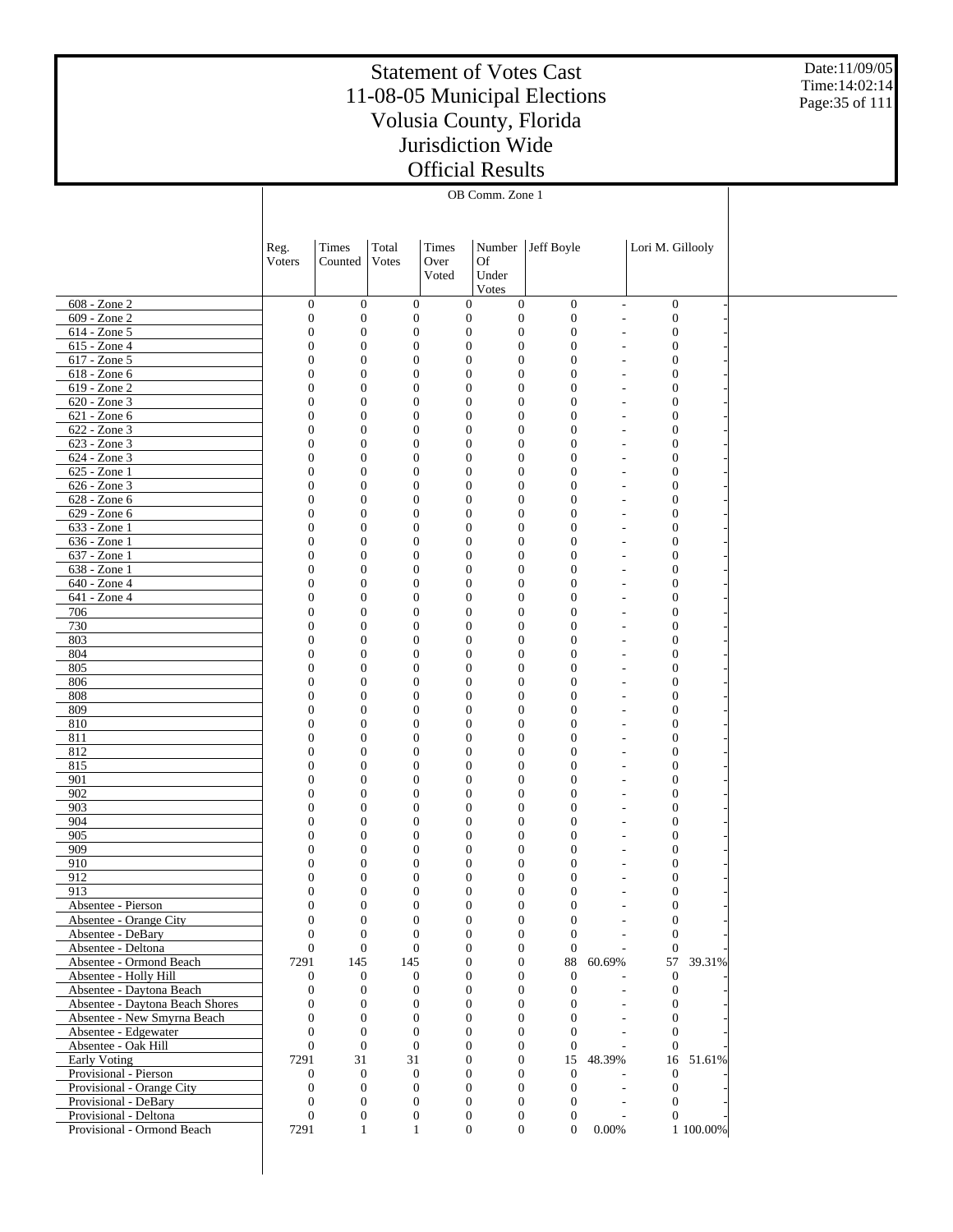Statement of Votes Cast 11-08-05 Municipal Elections Volusia County, Florida Jurisdiction Wide Official Results

Date:11/09/05 Time:14:02:14 Page:36 of 111

#### OB Comm. Zone 1

|                                         | Reg.     | Times   | Total | Times |           |          | Number Jeff Boyle |        | Lori M. Gillooly |        |
|-----------------------------------------|----------|---------|-------|-------|-----------|----------|-------------------|--------|------------------|--------|
|                                         | Voters   | Counted | Votes | Over  | <b>Of</b> |          |                   |        |                  |        |
|                                         |          |         |       | Voted | Under     |          |                   |        |                  |        |
|                                         |          |         |       |       | Votes     |          |                   |        |                  |        |
| Provisional - Holly Hill                | $\Omega$ |         |       |       |           | $\Omega$ | $\Omega$          | ۰      | $\Omega$         |        |
| Provisional - Daytona Beach             |          |         |       |       |           |          |                   |        |                  |        |
| Provisional - Daytona Beach Shores      |          |         |       |       |           |          |                   |        |                  |        |
| Provisional - New Smyrna Beach          |          |         |       |       |           |          |                   |        |                  |        |
| Provisional - Edgewater                 |          |         |       |       |           |          |                   |        |                  |        |
| Provisional - Oak Hill                  |          |         |       |       |           |          |                   |        |                  |        |
| Unscanned - Pierson                     |          |         |       |       |           |          |                   |        |                  |        |
| Unscanned - Orange City                 |          |         |       |       |           |          |                   |        |                  |        |
| Unscanned - DeBary                      |          |         |       |       |           |          |                   |        |                  |        |
| Unscanned - Deltona                     |          |         |       |       |           |          |                   |        |                  |        |
| Unscanned - Ormond Beach                | 7291     |         |       |       |           |          |                   |        |                  |        |
| Unscanned - Holly Hill                  |          |         |       |       |           |          |                   |        |                  |        |
| Unscanned - Daytona Beach               |          |         |       |       |           |          |                   |        |                  |        |
| <b>Unscanned - Daytona Beach Shores</b> |          |         |       |       |           |          |                   |        |                  |        |
| Unscanned - New Smyrna Beach            |          |         |       |       |           |          |                   |        |                  |        |
| Unscanned - Edgewater                   |          |         |       |       |           |          |                   |        |                  |        |
| Unscanned - Oak Hill                    |          |         |       |       |           |          |                   |        |                  |        |
| Total                                   | 7291     | 2043    | 2033  |       | 0         | 10       | 869               | 42.74% | 1164             | 57.26% |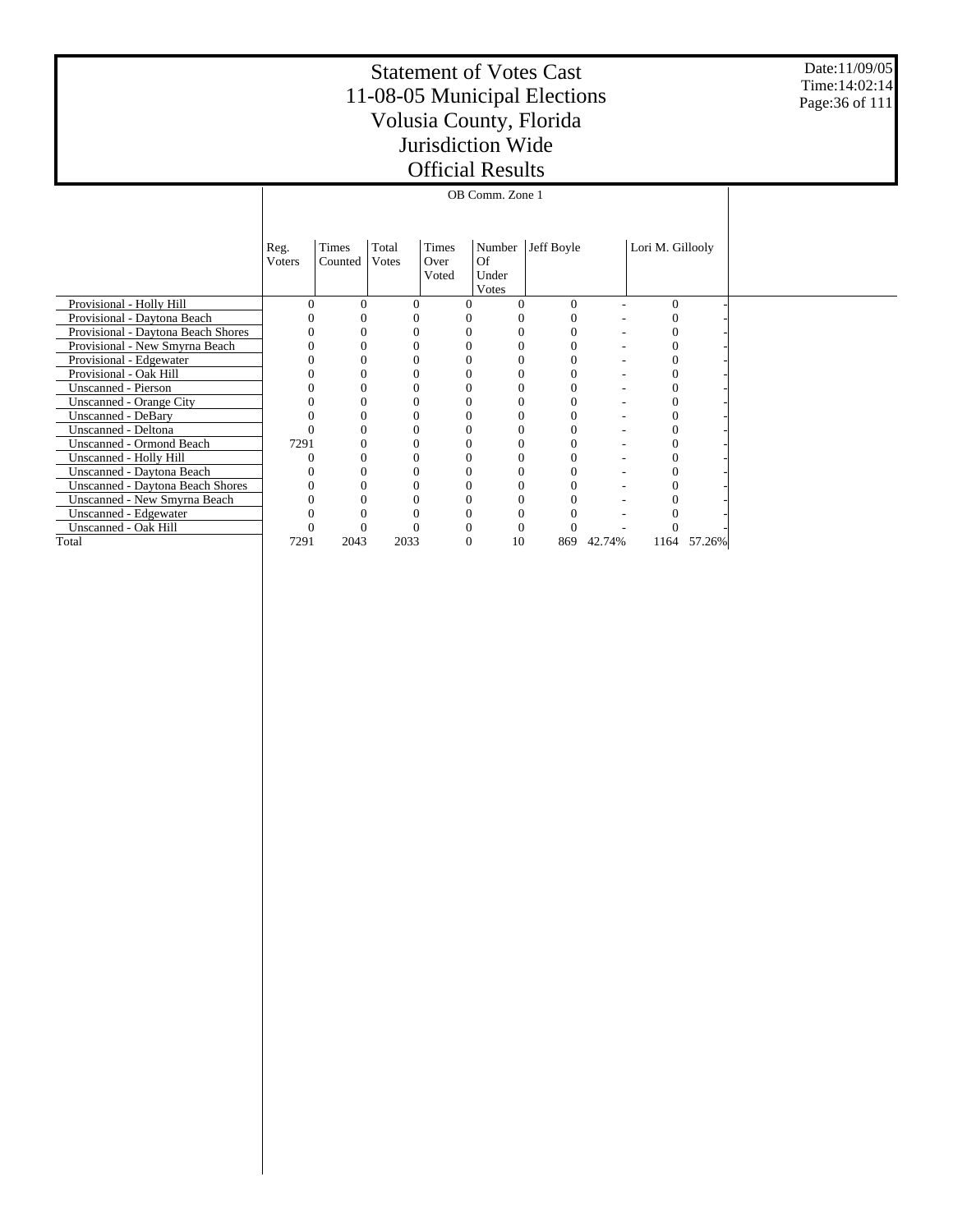Date:11/09/05 Time:14:02:14 Page:37 of 111

# Statement of Votes Cast 11-08-05 Municipal Elections Volusia County, Florida Jurisdiction Wide Official Results

 $\overline{\phantom{a}}$ 

 $\overline{\phantom{a}}$ 

| OB Comm. Zone 3 |  |  |
|-----------------|--|--|
|-----------------|--|--|

|                              | Reg.<br>Voters                       | Times<br>Counted   Votes             | Total      | Times<br>Over<br>Voted               | <b>Of</b><br>Under                   |                                      | Number   Ed Kelley                   |                          | Glen E. Wren                         |                         |
|------------------------------|--------------------------------------|--------------------------------------|------------|--------------------------------------|--------------------------------------|--------------------------------------|--------------------------------------|--------------------------|--------------------------------------|-------------------------|
|                              |                                      |                                      |            |                                      | Votes                                |                                      |                                      |                          |                                      |                         |
| Jurisdiction Wide<br>105     | $\boldsymbol{0}$                     | $\boldsymbol{0}$                     |            | $\boldsymbol{0}$                     | $\boldsymbol{0}$                     |                                      | $\boldsymbol{0}$                     |                          | $\boldsymbol{0}$                     |                         |
| 303                          | $\boldsymbol{0}$                     | $\boldsymbol{0}$                     |            | $\boldsymbol{0}$                     | $\boldsymbol{0}$                     | $\boldsymbol{0}$<br>$\boldsymbol{0}$ | $\boldsymbol{0}$                     |                          | $\boldsymbol{0}$                     |                         |
| 304                          | $\boldsymbol{0}$                     | $\boldsymbol{0}$                     |            | $\boldsymbol{0}$                     | $\boldsymbol{0}$                     | $\boldsymbol{0}$                     | $\boldsymbol{0}$                     |                          | $\boldsymbol{0}$                     |                         |
| 305                          | $\boldsymbol{0}$                     | $\boldsymbol{0}$                     |            | $\boldsymbol{0}$                     | $\boldsymbol{0}$                     | $\boldsymbol{0}$                     | $\boldsymbol{0}$                     |                          | $\boldsymbol{0}$                     |                         |
| 306                          | $\boldsymbol{0}$                     | $\boldsymbol{0}$                     |            | $\boldsymbol{0}$                     | $\boldsymbol{0}$                     | $\boldsymbol{0}$                     | $\boldsymbol{0}$                     |                          | $\boldsymbol{0}$                     |                         |
| 307                          | $\boldsymbol{0}$                     | $\boldsymbol{0}$                     |            | $\boldsymbol{0}$                     | $\boldsymbol{0}$                     | $\boldsymbol{0}$                     | $\boldsymbol{0}$                     |                          | $\boldsymbol{0}$                     |                         |
| 309                          | $\boldsymbol{0}$                     | $\boldsymbol{0}$                     |            | $\boldsymbol{0}$                     | $\boldsymbol{0}$                     | $\boldsymbol{0}$                     | $\boldsymbol{0}$                     |                          | $\boldsymbol{0}$                     |                         |
| 310                          | $\boldsymbol{0}$                     | $\boldsymbol{0}$                     |            | $\boldsymbol{0}$                     | $\boldsymbol{0}$                     | $\boldsymbol{0}$                     | $\boldsymbol{0}$                     |                          | $\boldsymbol{0}$                     |                         |
| 311                          | $\boldsymbol{0}$                     | $\boldsymbol{0}$                     |            | $\boldsymbol{0}$                     | $\boldsymbol{0}$                     | $\boldsymbol{0}$                     | $\boldsymbol{0}$                     |                          | $\boldsymbol{0}$                     |                         |
| 401 - Zone 2                 | $\boldsymbol{0}$                     | $\boldsymbol{0}$                     |            | $\boldsymbol{0}$                     | $\boldsymbol{0}$                     | $\boldsymbol{0}$                     | $\boldsymbol{0}$                     |                          | $\boldsymbol{0}$                     |                         |
| 402 - Zone 2<br>403 - Zone 1 | $\boldsymbol{0}$<br>$\boldsymbol{0}$ | $\boldsymbol{0}$<br>$\boldsymbol{0}$ |            | $\boldsymbol{0}$<br>$\boldsymbol{0}$ | $\boldsymbol{0}$<br>$\boldsymbol{0}$ | $\boldsymbol{0}$<br>$\boldsymbol{0}$ | $\boldsymbol{0}$<br>$\boldsymbol{0}$ |                          | $\boldsymbol{0}$<br>$\boldsymbol{0}$ |                         |
| 405 - Zone 1                 | $\boldsymbol{0}$                     | $\boldsymbol{0}$                     |            | $\boldsymbol{0}$                     | $\boldsymbol{0}$                     | $\boldsymbol{0}$                     | $\boldsymbol{0}$                     |                          | $\boldsymbol{0}$                     |                         |
| 406 - Zone 2                 | $\boldsymbol{0}$                     | $\boldsymbol{0}$                     |            | $\boldsymbol{0}$                     | $\boldsymbol{0}$                     | $\boldsymbol{0}$                     | $\boldsymbol{0}$                     |                          | $\boldsymbol{0}$                     |                         |
| 407 - Zone 3                 | $\boldsymbol{0}$                     | $\boldsymbol{0}$                     |            | $\boldsymbol{0}$                     | $\boldsymbol{0}$                     | $\boldsymbol{0}$                     | $\boldsymbol{0}$                     |                          | $\boldsymbol{0}$                     |                         |
| 408 - Zone 4                 | $\boldsymbol{0}$                     | $\boldsymbol{0}$                     |            | $\boldsymbol{0}$                     | $\boldsymbol{0}$                     | $\boldsymbol{0}$                     | $\boldsymbol{0}$                     |                          | $\boldsymbol{0}$                     |                         |
| 409 - Zone 5                 | $\boldsymbol{0}$                     | $\boldsymbol{0}$                     |            | $\boldsymbol{0}$                     | $\boldsymbol{0}$                     | $\boldsymbol{0}$                     | $\boldsymbol{0}$                     |                          | $\boldsymbol{0}$                     |                         |
| 410 - Zone 5                 | $\boldsymbol{0}$                     | $\boldsymbol{0}$                     |            | $\boldsymbol{0}$                     | $\boldsymbol{0}$                     | $\boldsymbol{0}$                     | $\boldsymbol{0}$                     |                          | $\boldsymbol{0}$                     |                         |
| 411 - Zone 6                 | $\boldsymbol{0}$                     | $\boldsymbol{0}$                     |            | $\boldsymbol{0}$                     | $\boldsymbol{0}$                     | $\boldsymbol{0}$                     | $\boldsymbol{0}$                     |                          | $\boldsymbol{0}$                     |                         |
| 413 - Zone 6<br>414 - Zone 5 | $\boldsymbol{0}$                     | $\boldsymbol{0}$<br>$\boldsymbol{0}$ |            | $\boldsymbol{0}$<br>$\boldsymbol{0}$ | $\boldsymbol{0}$<br>$\boldsymbol{0}$ | $\boldsymbol{0}$                     | $\boldsymbol{0}$<br>$\boldsymbol{0}$ |                          | $\boldsymbol{0}$                     |                         |
| 415 - Zone 4                 | $\boldsymbol{0}$<br>$\boldsymbol{0}$ | $\boldsymbol{0}$                     |            | $\boldsymbol{0}$                     | $\boldsymbol{0}$                     | $\boldsymbol{0}$<br>$\boldsymbol{0}$ | $\boldsymbol{0}$                     |                          | $\boldsymbol{0}$<br>$\boldsymbol{0}$ |                         |
| 416 - Zone 4                 | $\boldsymbol{0}$                     | $\boldsymbol{0}$                     |            | $\boldsymbol{0}$                     | $\boldsymbol{0}$                     | $\boldsymbol{0}$                     | $\boldsymbol{0}$                     |                          | $\boldsymbol{0}$                     |                         |
| 417 - Zone 3                 | $\boldsymbol{0}$                     | $\boldsymbol{0}$                     |            | $\boldsymbol{0}$                     | $\boldsymbol{0}$                     | $\boldsymbol{0}$                     | $\boldsymbol{0}$                     |                          | $\boldsymbol{0}$                     |                         |
| 418 - Zone 6                 | $\boldsymbol{0}$                     | $\boldsymbol{0}$                     |            | $\boldsymbol{0}$                     | $\boldsymbol{0}$                     | $\boldsymbol{0}$                     | $\boldsymbol{0}$                     |                          | $\boldsymbol{0}$                     |                         |
| 419 - Zone 3                 | $\boldsymbol{0}$                     | $\boldsymbol{0}$                     |            | $\boldsymbol{0}$                     | $\boldsymbol{0}$                     | $\boldsymbol{0}$                     | $\boldsymbol{0}$                     |                          | $\boldsymbol{0}$                     |                         |
| 420 - Zone 6                 | $\boldsymbol{0}$                     | $\boldsymbol{0}$                     |            | $\boldsymbol{0}$                     | $\boldsymbol{0}$                     | $\boldsymbol{0}$                     | $\boldsymbol{0}$                     |                          | $\boldsymbol{0}$                     |                         |
| 422 - Zone 1                 | $\boldsymbol{0}$                     | $\boldsymbol{0}$                     |            | $\boldsymbol{0}$                     | $\boldsymbol{0}$                     | $\boldsymbol{0}$                     | $\boldsymbol{0}$                     |                          | $\boldsymbol{0}$                     |                         |
| 423 - Zone 3                 | $\boldsymbol{0}$                     | $\boldsymbol{0}$                     |            | $\boldsymbol{0}$                     | $\boldsymbol{0}$                     | $\boldsymbol{0}$                     | $\boldsymbol{0}$                     |                          | $\boldsymbol{0}$                     |                         |
| 424 - Zone 4<br>426 - Zone 2 | $\boldsymbol{0}$<br>$\boldsymbol{0}$ | $\boldsymbol{0}$<br>$\boldsymbol{0}$ |            | $\boldsymbol{0}$<br>$\boldsymbol{0}$ | $\boldsymbol{0}$<br>$\boldsymbol{0}$ | $\boldsymbol{0}$<br>$\boldsymbol{0}$ | $\boldsymbol{0}$<br>$\boldsymbol{0}$ |                          | $\boldsymbol{0}$<br>$\boldsymbol{0}$ |                         |
| 427 - Zone 5                 | $\boldsymbol{0}$                     | $\boldsymbol{0}$                     |            | $\boldsymbol{0}$                     | $\boldsymbol{0}$                     | $\boldsymbol{0}$                     | $\boldsymbol{0}$                     |                          | $\boldsymbol{0}$                     |                         |
| 428 - Zone 1                 | $\boldsymbol{0}$                     | $\boldsymbol{0}$                     |            | $\boldsymbol{0}$                     | $\boldsymbol{0}$                     | $\boldsymbol{0}$                     | $\boldsymbol{0}$                     |                          | $\boldsymbol{0}$                     |                         |
| 429 - Zone 4                 | $\boldsymbol{0}$                     | $\boldsymbol{0}$                     |            | $\boldsymbol{0}$                     | $\boldsymbol{0}$                     | $\boldsymbol{0}$                     | $\boldsymbol{0}$                     |                          | $\boldsymbol{0}$                     |                         |
| 501 - Zone 1                 | $\boldsymbol{0}$                     | $\boldsymbol{0}$                     |            | $\boldsymbol{0}$                     | $\boldsymbol{0}$                     | $\boldsymbol{0}$                     | $\boldsymbol{0}$                     |                          | $\boldsymbol{0}$                     |                         |
| 506 - Zone 1                 | $\boldsymbol{0}$                     | $\mathbf{0}$                         |            | $\boldsymbol{0}$                     | $\boldsymbol{0}$                     | $\boldsymbol{0}$                     | $\mathbf{0}$                         | $\overline{\phantom{a}}$ | $\mathbf{0}$                         |                         |
| $508 - Z$ one 3              | 1341                                 | 331                                  | 328        |                                      | $\boldsymbol{0}$                     | 3                                    |                                      | 229 69.82%               | 99                                   | 30.18%                  |
| 509 - Zone 3                 | 1136                                 | 131                                  | 131        |                                      | $\boldsymbol{0}$                     | $\boldsymbol{0}$                     |                                      | 100 76.34%               |                                      | 31 23.66%               |
| 510 - Zone 3                 | 2421                                 | 442                                  | 438        |                                      | $\boldsymbol{0}$                     | $\overline{4}$                       |                                      | 341 77.85%               |                                      | 97 22.15%               |
| 512 - Zone 3<br>513 - Zone 3 | 1123<br>2037                         | 187<br>455                           | 186<br>454 |                                      | $\boldsymbol{0}$<br>$\boldsymbol{0}$ | $\mathbf{1}$<br>$\mathbf{1}$         |                                      | 134 72.04%<br>287 63.22% |                                      | 52 27.96%<br>167 36.78% |
| 514 - Zone 2                 | $\boldsymbol{0}$                     | $\boldsymbol{0}$                     |            | $\boldsymbol{0}$                     | $\boldsymbol{0}$                     | $\boldsymbol{0}$                     | $\boldsymbol{0}$                     | $\sim$                   | $\mathbf{0}$                         |                         |
| 515 - Zone 1                 | $\Omega$                             | $\Omega$                             |            | $\Omega$                             | $\Omega$                             | $\Omega$                             | $\theta$                             |                          | $\Omega$                             |                         |
| 516 - Zone 1                 | 0                                    | $\boldsymbol{0}$                     |            | $\boldsymbol{0}$                     | $\boldsymbol{0}$                     | $\boldsymbol{0}$                     | $\overline{0}$                       |                          | 0                                    |                         |
| 517 - Zone 2                 | $\overline{0}$                       | $\boldsymbol{0}$                     |            | $\boldsymbol{0}$                     | $\boldsymbol{0}$                     | $\boldsymbol{0}$                     | $\overline{0}$                       |                          | $\boldsymbol{0}$                     |                         |
| 519 - Zone 2                 | $\boldsymbol{0}$                     | $\overline{0}$                       |            | $\boldsymbol{0}$                     | $\overline{0}$                       | $\mathbf{0}$                         | $\overline{0}$                       |                          | $\boldsymbol{0}$                     |                         |
| 521 - Zone 4                 | $\boldsymbol{0}$                     | $\overline{0}$                       |            | $\mathbf{0}$                         | $\Omega$                             | $\mathbf{0}$                         | $\theta$                             |                          | $\boldsymbol{0}$                     |                         |
| 522 - Zone 4                 | $\Omega$                             | $\overline{0}$                       |            | $\mathbf{0}$                         | $\Omega$                             | $\mathbf{0}$                         | 0<br>$\Omega$                        |                          | $\boldsymbol{0}$                     |                         |
| 525 - Zone 4<br>526          | $\boldsymbol{0}$<br>$\Omega$         | $\overline{0}$<br>$\overline{0}$     |            | $\mathbf{0}$<br>$\mathbf{0}$         | $\Omega$<br>$\Omega$                 | $\boldsymbol{0}$<br>$\mathbf{0}$     | 0                                    |                          | $\boldsymbol{0}$<br>$\mathbf{0}$     |                         |
| 527                          | $\Omega$                             | $\overline{0}$                       |            | $\mathbf{0}$                         | $\Omega$                             | $\overline{0}$                       | $\Omega$                             |                          | $\boldsymbol{0}$                     |                         |
| 528                          | $\Omega$                             | $\overline{0}$                       |            | $\mathbf{0}$                         | $\Omega$                             | $\mathbf{0}$                         | $\Omega$                             |                          | $\boldsymbol{0}$                     |                         |
| 529                          | $\boldsymbol{0}$                     | $\overline{0}$                       |            | $\mathbf{0}$                         | $\Omega$                             | $\overline{0}$                       | $\Omega$                             |                          | $\boldsymbol{0}$                     |                         |
| 533 - Zone 4                 | $\Omega$                             | $\overline{0}$                       |            | $\mathbf{0}$                         | $\Omega$                             | $\mathbf{0}$                         | $\theta$                             |                          | $\mathbf{0}$                         |                         |
| 534                          | $\Omega$                             | $\overline{0}$                       |            | $\mathbf{0}$                         | $\Omega$                             | $\overline{0}$                       | $\theta$                             |                          | $\boldsymbol{0}$                     |                         |
| 602 - Zone 4                 | $\Omega$                             | $\overline{0}$                       |            | $\mathbf{0}$                         | $\Omega$                             | $\mathbf{0}$                         | $\theta$                             |                          | $\boldsymbol{0}$                     |                         |
| 603 - Zone 5                 | $\boldsymbol{0}$                     | $\overline{0}$                       |            | $\mathbf{0}$                         | $\overline{0}$                       | $\overline{0}$                       | $\overline{0}$                       |                          | $\boldsymbol{0}$                     |                         |
| 605 - Zone 5<br>607 - Zone 2 | $\Omega$<br>$\mathbf{0}$             | $\boldsymbol{0}$<br>$\boldsymbol{0}$ |            | $\boldsymbol{0}$<br>$\boldsymbol{0}$ | $\theta$<br>$\mathbf{0}$             | $\boldsymbol{0}$<br>$\boldsymbol{0}$ | $\mathbf{0}$<br>$\boldsymbol{0}$     |                          | $\boldsymbol{0}$<br>$\boldsymbol{0}$ |                         |
|                              |                                      |                                      |            |                                      |                                      |                                      |                                      |                          |                                      |                         |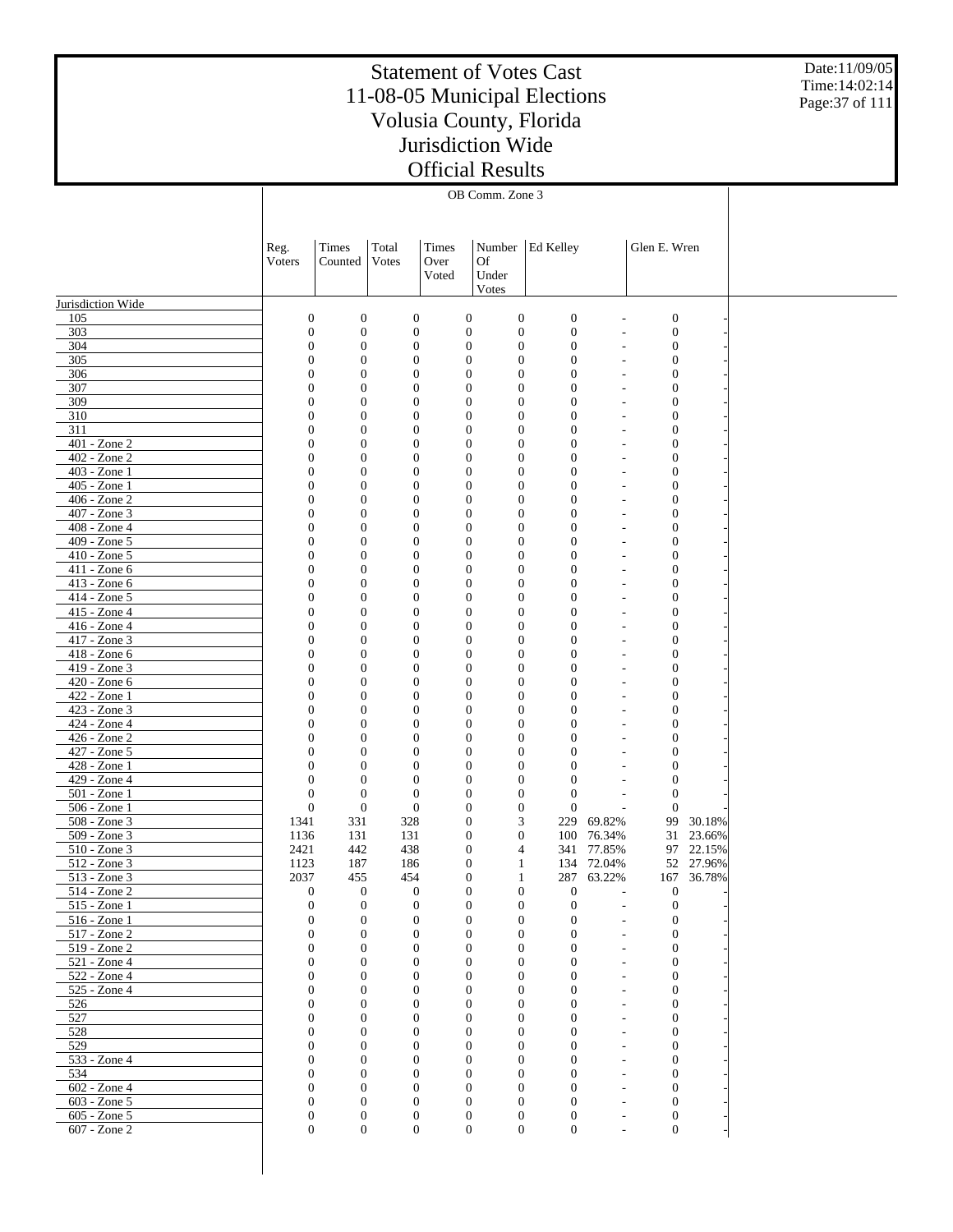Date:11/09/05 Time:14:02:14 Page:38 of 111

|  | OB Comm. Zone 3 |  |  |
|--|-----------------|--|--|
|--|-----------------|--|--|

|                                                    | Reg.<br>Voters               | Times<br>Counted                     | Total<br>Votes | Times<br>Over                        | Number<br><b>Of</b>                                                  | Ed Kelley                    |                          | Glen E. Wren                         |           |  |
|----------------------------------------------------|------------------------------|--------------------------------------|----------------|--------------------------------------|----------------------------------------------------------------------|------------------------------|--------------------------|--------------------------------------|-----------|--|
|                                                    |                              |                                      |                | Voted                                | Under                                                                |                              |                          |                                      |           |  |
|                                                    |                              |                                      |                |                                      | Votes                                                                |                              |                          |                                      |           |  |
| 608 - Zone 2                                       | $\mathbf{0}$                 | $\mathbf{0}$                         |                | $\mathbf{0}$                         | $\mathbf{0}$<br>$\mathbf{0}$                                         | $\mathbf{0}$                 | $\blacksquare$           | $\mathbf{0}$                         |           |  |
| 609 - Zone 2                                       | $\boldsymbol{0}$             | $\boldsymbol{0}$                     |                | $\boldsymbol{0}$                     | $\boldsymbol{0}$<br>$\boldsymbol{0}$                                 | $\boldsymbol{0}$             | $\overline{\phantom{a}}$ | $\boldsymbol{0}$                     |           |  |
| 614 - Zone 5                                       | $\boldsymbol{0}$             | $\boldsymbol{0}$                     |                | $\boldsymbol{0}$                     | $\boldsymbol{0}$<br>$\mathbf{0}$                                     | $\mathbf{0}$                 | ÷,                       | $\boldsymbol{0}$                     |           |  |
| 615 - Zone 4                                       | $\boldsymbol{0}$             | $\boldsymbol{0}$                     |                | $\boldsymbol{0}$                     | $\mathbf{0}$<br>$\mathbf{0}$                                         | $\mathbf{0}$                 |                          | $\boldsymbol{0}$                     |           |  |
| 617 - Zone 5<br>618 - Zone 6                       | $\mathbf{0}$<br>$\mathbf{0}$ | $\boldsymbol{0}$<br>$\boldsymbol{0}$ |                | $\boldsymbol{0}$<br>$\boldsymbol{0}$ | $\mathbf{0}$<br>$\mathbf{0}$<br>$\mathbf{0}$<br>$\mathbf{0}$         | $\mathbf{0}$<br>$\mathbf{0}$ |                          | $\mathbf{0}$<br>$\boldsymbol{0}$     |           |  |
| 619 - Zone 2                                       | $\mathbf{0}$                 | $\boldsymbol{0}$                     |                | $\boldsymbol{0}$                     | $\mathbf{0}$<br>$\mathbf{0}$                                         | $\mathbf{0}$                 | ÷,                       | $\boldsymbol{0}$                     |           |  |
| 620 - Zone 3                                       | $\mathbf{0}$                 | $\boldsymbol{0}$                     |                | $\boldsymbol{0}$                     | $\mathbf{0}$<br>$\mathbf{0}$                                         | $\mathbf{0}$                 | ٠                        | $\boldsymbol{0}$                     |           |  |
| 621 - Zone 6                                       | $\mathbf{0}$                 | $\boldsymbol{0}$                     |                | $\boldsymbol{0}$                     | $\mathbf{0}$<br>$\mathbf{0}$                                         | $\mathbf{0}$                 | ÷,                       | $\mathbf{0}$                         |           |  |
| 622 - Zone 3                                       | $\mathbf{0}$                 | $\boldsymbol{0}$                     |                | $\boldsymbol{0}$                     | $\mathbf{0}$<br>$\mathbf{0}$                                         | $\mathbf{0}$                 | ٠                        | $\boldsymbol{0}$                     |           |  |
| 623 - Zone 3                                       | $\mathbf{0}$                 | $\boldsymbol{0}$                     |                | $\boldsymbol{0}$                     | $\mathbf{0}$<br>$\mathbf{0}$                                         | $\mathbf{0}$                 | ÷,                       | $\boldsymbol{0}$                     |           |  |
| 624 - Zone 3                                       | $\mathbf{0}$                 | $\boldsymbol{0}$                     |                | $\boldsymbol{0}$                     | $\mathbf{0}$<br>$\mathbf{0}$                                         | $\mathbf{0}$                 |                          | $\boldsymbol{0}$                     |           |  |
| 625 - Zone 1                                       | $\mathbf{0}$                 | $\boldsymbol{0}$                     |                | $\boldsymbol{0}$                     | $\mathbf{0}$<br>$\mathbf{0}$                                         | $\mathbf{0}$                 | ÷,                       | $\mathbf{0}$                         |           |  |
| 626 - Zone 3                                       | $\mathbf{0}$                 | $\boldsymbol{0}$                     |                | $\boldsymbol{0}$                     | $\mathbf{0}$<br>$\mathbf{0}$                                         | $\mathbf{0}$                 |                          | $\boldsymbol{0}$                     |           |  |
| $628 - Zone 6$                                     | $\mathbf{0}$                 | $\boldsymbol{0}$                     |                | $\boldsymbol{0}$                     | $\mathbf{0}$<br>$\mathbf{0}$                                         | $\mathbf{0}$                 | $\overline{\phantom{a}}$ | $\boldsymbol{0}$                     |           |  |
| 629 - Zone 6<br>633 - Zone 1                       | $\mathbf{0}$<br>$\mathbf{0}$ | $\boldsymbol{0}$<br>$\boldsymbol{0}$ |                | $\boldsymbol{0}$<br>$\boldsymbol{0}$ | $\mathbf{0}$<br>$\mathbf{0}$<br>$\mathbf{0}$<br>$\mathbf{0}$         | $\mathbf{0}$<br>$\mathbf{0}$ |                          | $\boldsymbol{0}$<br>$\mathbf{0}$     |           |  |
| 636 - Zone 1                                       | $\mathbf{0}$                 | $\boldsymbol{0}$                     |                | $\boldsymbol{0}$                     | $\mathbf{0}$<br>$\mathbf{0}$                                         | $\mathbf{0}$                 | ÷,<br>÷,                 | $\boldsymbol{0}$                     |           |  |
| $637 - Z$ one 1                                    | $\mathbf{0}$                 | $\boldsymbol{0}$                     |                | $\boldsymbol{0}$                     | $\mathbf{0}$<br>$\mathbf{0}$                                         | $\mathbf{0}$                 | ÷,                       | $\boldsymbol{0}$                     |           |  |
| 638 - Zone 1                                       | $\mathbf{0}$                 | $\boldsymbol{0}$                     |                | $\boldsymbol{0}$                     | $\mathbf{0}$<br>$\mathbf{0}$                                         | $\mathbf{0}$                 | ٠                        | $\boldsymbol{0}$                     |           |  |
| 640 - Zone 4                                       | $\mathbf{0}$                 | $\boldsymbol{0}$                     |                | $\boldsymbol{0}$                     | $\mathbf{0}$<br>$\mathbf{0}$                                         | $\mathbf{0}$                 | ÷,                       | $\mathbf{0}$                         |           |  |
| 641 - Zone 4                                       | $\mathbf{0}$                 | $\boldsymbol{0}$                     |                | $\boldsymbol{0}$                     | $\mathbf{0}$<br>$\mathbf{0}$                                         | $\mathbf{0}$                 | ٠                        | $\boldsymbol{0}$                     |           |  |
| 706                                                | $\mathbf{0}$                 | $\boldsymbol{0}$                     |                | $\boldsymbol{0}$                     | $\mathbf{0}$<br>$\mathbf{0}$                                         | $\mathbf{0}$                 | ÷,                       | $\boldsymbol{0}$                     |           |  |
| 730                                                | $\mathbf{0}$                 | $\boldsymbol{0}$                     |                | $\boldsymbol{0}$                     | $\mathbf{0}$<br>$\mathbf{0}$                                         | $\mathbf{0}$                 |                          | $\boldsymbol{0}$                     |           |  |
| 803                                                | $\mathbf{0}$                 | $\boldsymbol{0}$                     |                | $\boldsymbol{0}$                     | $\mathbf{0}$<br>$\mathbf{0}$                                         | $\mathbf{0}$                 | ÷,                       | $\boldsymbol{0}$                     |           |  |
| 804                                                | $\mathbf{0}$                 | $\boldsymbol{0}$                     |                | $\boldsymbol{0}$                     | $\mathbf{0}$<br>$\mathbf{0}$                                         | $\mathbf{0}$                 |                          | $\boldsymbol{0}$                     |           |  |
| 805                                                | $\mathbf{0}$                 | $\boldsymbol{0}$                     |                | $\boldsymbol{0}$                     | $\mathbf{0}$<br>$\mathbf{0}$                                         | $\mathbf{0}$                 | $\overline{\phantom{a}}$ | $\boldsymbol{0}$                     |           |  |
| 806                                                | $\theta$                     | $\boldsymbol{0}$                     |                | $\boldsymbol{0}$                     | $\mathbf{0}$<br>$\mathbf{0}$                                         | $\mathbf{0}$                 |                          | $\boldsymbol{0}$                     |           |  |
| 808<br>809                                         | $\mathbf{0}$<br>$\mathbf{0}$ | $\boldsymbol{0}$<br>$\boldsymbol{0}$ |                | $\boldsymbol{0}$<br>$\boldsymbol{0}$ | $\mathbf{0}$<br>$\mathbf{0}$<br>$\mathbf{0}$<br>$\mathbf{0}$         | $\mathbf{0}$<br>$\mathbf{0}$ | ÷,                       | $\mathbf{0}$                         |           |  |
| 810                                                | $\mathbf{0}$                 | $\boldsymbol{0}$                     |                | $\boldsymbol{0}$                     | $\mathbf{0}$<br>$\boldsymbol{0}$                                     | $\mathbf{0}$                 | ÷,                       | $\boldsymbol{0}$<br>$\boldsymbol{0}$ |           |  |
| 811                                                | $\mathbf{0}$                 | $\boldsymbol{0}$                     |                | $\boldsymbol{0}$                     | $\mathbf{0}$<br>$\boldsymbol{0}$                                     | $\mathbf{0}$                 | ٠                        | $\boldsymbol{0}$                     |           |  |
| 812                                                | $\mathbf{0}$                 | $\boldsymbol{0}$                     |                | $\boldsymbol{0}$                     | $\mathbf{0}$<br>$\boldsymbol{0}$                                     | $\mathbf{0}$                 | ÷,                       | $\mathbf{0}$                         |           |  |
| 815                                                | $\mathbf{0}$                 | $\boldsymbol{0}$                     |                | $\boldsymbol{0}$                     | $\mathbf{0}$<br>$\boldsymbol{0}$                                     | $\mathbf{0}$                 | ٠                        | $\boldsymbol{0}$                     |           |  |
| 901                                                | $\mathbf{0}$                 | $\boldsymbol{0}$                     |                | $\boldsymbol{0}$                     | $\mathbf{0}$<br>$\boldsymbol{0}$                                     | $\mathbf{0}$                 | ÷,                       | $\boldsymbol{0}$                     |           |  |
| 902                                                | $\theta$                     | $\boldsymbol{0}$                     |                | $\boldsymbol{0}$                     | $\mathbf{0}$<br>$\boldsymbol{0}$                                     | $\mathbf{0}$                 |                          | $\boldsymbol{0}$                     |           |  |
| 903                                                | $\mathbf{0}$                 | $\boldsymbol{0}$                     |                | $\boldsymbol{0}$                     | $\mathbf{0}$<br>$\boldsymbol{0}$                                     | $\mathbf{0}$                 |                          | $\boldsymbol{0}$                     |           |  |
| 904                                                | $\theta$                     | $\boldsymbol{0}$                     |                | $\boldsymbol{0}$                     | $\mathbf{0}$<br>$\boldsymbol{0}$                                     | $\mathbf{0}$                 |                          | $\boldsymbol{0}$                     |           |  |
| 905                                                | $\mathbf{0}$                 | $\boldsymbol{0}$                     |                | $\boldsymbol{0}$                     | $\boldsymbol{0}$<br>$\boldsymbol{0}$                                 | $\mathbf{0}$                 | ÷,                       | $\boldsymbol{0}$                     |           |  |
| 909                                                | $\theta$                     | $\boldsymbol{0}$                     |                | $\boldsymbol{0}$                     | $\boldsymbol{0}$<br>$\boldsymbol{0}$                                 | $\mathbf{0}$                 |                          | $\boldsymbol{0}$                     |           |  |
| 910                                                | $\theta$                     | $\boldsymbol{0}$                     |                | $\boldsymbol{0}$                     | $\mathbf{0}$<br>$\boldsymbol{0}$                                     | $\mathbf{0}$                 |                          | $\mathbf{0}$                         |           |  |
| 912<br>913                                         | $\theta$<br>$\theta$         | $\boldsymbol{0}$<br>$\overline{0}$   |                | $\boldsymbol{0}$<br>$\boldsymbol{0}$ | $\boldsymbol{0}$<br>$\mathbf{0}$<br>$\boldsymbol{0}$<br>$\mathbf{0}$ | $\mathbf{0}$<br>$\mathbf{0}$ |                          | $\boldsymbol{0}$<br>$\mathbf{0}$     |           |  |
| Absentee - Pierson                                 | $\Omega$                     | $\overline{0}$                       |                | $\mathbf{0}$                         | $\mathbf{0}$<br>$\mathbf{0}$                                         | $\overline{0}$               |                          | $\mathbf{0}$                         |           |  |
| Absentee - Orange City                             | $\boldsymbol{0}$             | $\mathbf{0}$                         |                | $\boldsymbol{0}$                     | $\boldsymbol{0}$<br>$\boldsymbol{0}$                                 | $\boldsymbol{0}$             |                          | $\boldsymbol{0}$                     |           |  |
| Absentee - DeBary                                  | $\mathbf{0}$                 | $\mathbf{0}$                         |                | $\boldsymbol{0}$                     | $\boldsymbol{0}$<br>$\mathbf{0}$                                     | $\overline{0}$               |                          | $\boldsymbol{0}$                     |           |  |
| Absentee - Deltona                                 | $\theta$                     | $\mathbf{0}$                         |                | $\boldsymbol{0}$                     | $\boldsymbol{0}$<br>$\mathbf{0}$                                     | $\theta$                     |                          | $\mathbf{0}$                         |           |  |
| Absentee - Ormond Beach                            | 8058                         | 157                                  | 153            |                                      | $\boldsymbol{0}$<br>4                                                | 104                          | 67.97%                   | 49                                   | 32.03%    |  |
| Absentee - Holly Hill                              | $\mathbf{0}$                 | $\mathbf{0}$                         |                | $\boldsymbol{0}$                     | $\boldsymbol{0}$<br>$\overline{0}$                                   | $\boldsymbol{0}$             |                          | $\mathbf{0}$                         |           |  |
| Absentee - Daytona Beach                           | $\theta$                     | $\mathbf{0}$                         |                | $\boldsymbol{0}$                     | $\boldsymbol{0}$<br>0                                                | $\mathbf{0}$                 |                          | $\boldsymbol{0}$                     |           |  |
| Absentee - Daytona Beach Shores                    | $\theta$                     | $\overline{0}$                       |                | $\mathbf{0}$                         | $\mathbf{0}$<br>$\overline{0}$                                       | $\overline{0}$               |                          | $\boldsymbol{0}$                     |           |  |
| Absentee - New Smyrna Beach                        | $\theta$                     | $\theta$                             |                | $\boldsymbol{0}$                     | $\mathbf{0}$<br>$\boldsymbol{0}$                                     | $\overline{0}$               |                          | $\boldsymbol{0}$                     |           |  |
| Absentee - Edgewater                               | $\mathbf{0}$                 | $\overline{0}$                       |                | $\mathbf{0}$                         | $\mathbf{0}$<br>$\overline{0}$                                       | $\overline{0}$               |                          | $\boldsymbol{0}$                     |           |  |
| Absentee - Oak Hill                                | $\mathbf{0}$                 | $\theta$                             |                | $\mathbf{0}$                         | $\boldsymbol{0}$<br>$\mathbf{0}$                                     | $\overline{0}$               |                          | $\boldsymbol{0}$                     |           |  |
| Early Voting                                       | 8058<br>$\theta$             | 21<br>$\mathbf{0}$                   | 21             | $\mathbf{0}$                         | $\theta$<br>$\overline{0}$<br>$\boldsymbol{0}$<br>$\overline{0}$     | 10<br>$\mathbf{0}$           | 47.62%                   | $\mathbf{0}$                         | 11 52.38% |  |
| Provisional - Pierson<br>Provisional - Orange City | $\theta$                     | $\theta$                             |                | $\mathbf{0}$                         | $\theta$<br>$\overline{0}$                                           | $\overline{0}$               |                          | $\mathbf{0}$                         |           |  |
| Provisional - DeBary                               | $\theta$                     | $\mathbf{0}$                         |                | $\mathbf{0}$                         | $\boldsymbol{0}$<br>$\theta$                                         | $\overline{0}$               |                          | $\boldsymbol{0}$                     |           |  |
| Provisional - Deltona                              | $\theta$                     | $\boldsymbol{0}$                     |                | $\boldsymbol{0}$                     | $\boldsymbol{0}$<br>$\boldsymbol{0}$                                 | $\overline{0}$               |                          | $\boldsymbol{0}$                     |           |  |
| Provisional - Ormond Beach                         | 8058                         | 1                                    |                | $\mathbf{1}$                         | $\boldsymbol{0}$<br>$\boldsymbol{0}$                                 |                              | 1 100.00%                | $\overline{0}$                       | $0.00\%$  |  |
|                                                    |                              |                                      |                |                                      |                                                                      |                              |                          |                                      |           |  |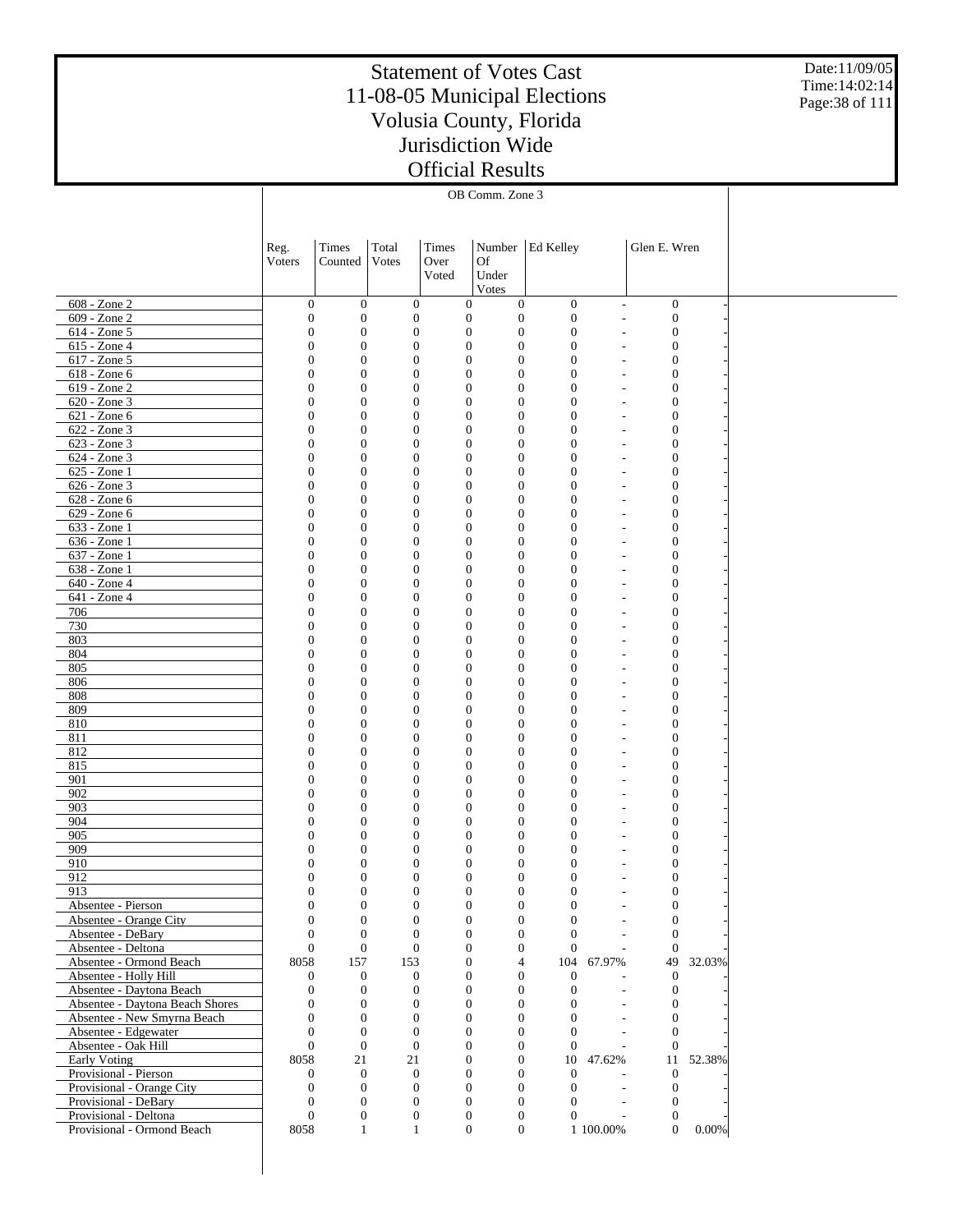Date:11/09/05 Time:14:02:14 Page:39 of 111

### Statement of Votes Cast 11-08-05 Municipal Elections Volusia County, Florida Jurisdiction Wide Official Results

#### OB Comm. Zone 3

|                                         | Reg.   | Times   | Total | Times | Number |          | Ed Kelley |           | Glen E. Wren |            |
|-----------------------------------------|--------|---------|-------|-------|--------|----------|-----------|-----------|--------------|------------|
|                                         | Voters | Counted | Votes | Over  | Of     |          |           |           |              |            |
|                                         |        |         |       | Voted | Under  |          |           |           |              |            |
|                                         |        |         |       |       | Votes  |          |           |           |              |            |
| Provisional - Holly Hill                |        |         |       |       |        | $\Omega$ |           |           |              |            |
| Provisional - Daytona Beach             |        |         |       |       |        |          |           |           |              |            |
| Provisional - Daytona Beach Shores      |        |         |       |       |        |          |           |           |              |            |
| Provisional - New Smyrna Beach          |        |         |       |       |        |          |           |           |              |            |
| Provisional - Edgewater                 |        |         |       |       |        |          |           |           |              |            |
| Provisional - Oak Hill                  |        |         |       |       |        |          |           |           |              |            |
| Unscanned - Pierson                     |        |         |       |       |        |          |           |           |              |            |
| Unscanned - Orange City                 |        |         |       |       |        |          |           |           |              |            |
| Unscanned - DeBary                      |        |         |       |       |        |          |           |           |              |            |
| Unscanned - Deltona                     |        |         |       |       |        |          |           |           |              |            |
| Unscanned - Ormond Beach                | 8058   |         |       |       |        |          |           | 1 100.00% |              | $0.00\%$   |
| Unscanned - Holly Hill                  |        |         |       |       |        |          |           |           |              |            |
| Unscanned - Daytona Beach               |        |         |       |       |        |          |           |           |              |            |
| <b>Unscanned - Daytona Beach Shores</b> |        |         |       |       |        |          |           |           |              |            |
| Unscanned - New Smyrna Beach            |        |         |       |       |        |          |           |           |              |            |
| Unscanned - Edgewater                   |        |         |       |       |        |          |           |           |              |            |
| Unscanned - Oak Hill                    |        |         |       |       |        |          |           |           |              |            |
| Total                                   | 8058   | 1726    | 1713  |       |        | 13       | 1207      | 70.46%    |              | 506 29.54% |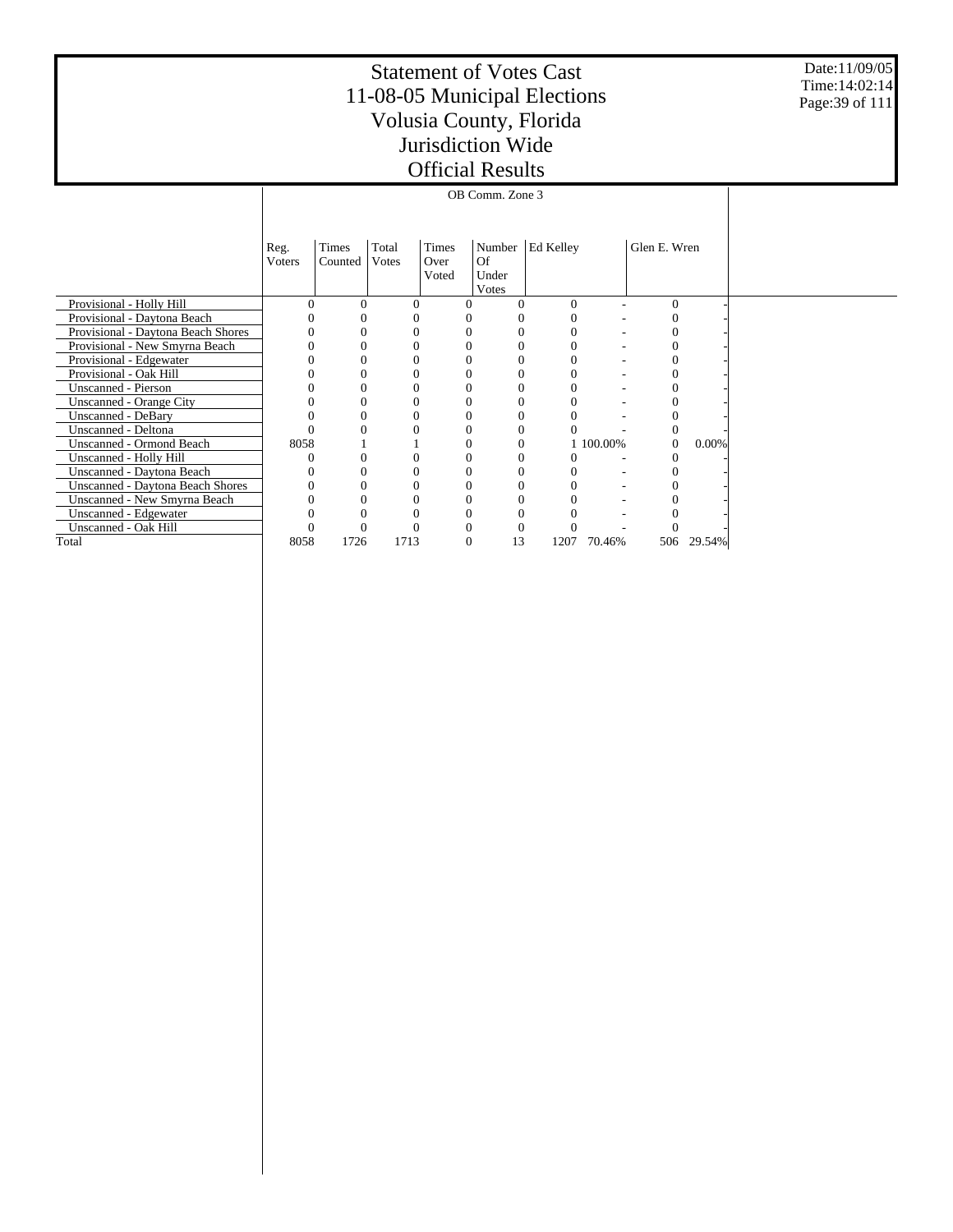Date:11/09/05 Time:14:02:14 Page:40 of 111

| OB Comm. Zone 4 |  |  |
|-----------------|--|--|
|-----------------|--|--|

|                              | Reg.<br>Voters               | Times<br>Counted                     | Total<br><b>Votes</b>                | Times<br>Over<br>Voted | Number<br><b>Of</b><br>Under<br>Votes |                                      | <b>Bill Partington</b>               | Elizabeth<br>Robinson        |            |
|------------------------------|------------------------------|--------------------------------------|--------------------------------------|------------------------|---------------------------------------|--------------------------------------|--------------------------------------|------------------------------|------------|
| Jurisdiction Wide            |                              |                                      |                                      |                        |                                       |                                      |                                      |                              |            |
| 105                          | $\boldsymbol{0}$             | $\boldsymbol{0}$                     | $\boldsymbol{0}$                     |                        | $\boldsymbol{0}$                      | $\boldsymbol{0}$                     | $\boldsymbol{0}$                     | $\boldsymbol{0}$             |            |
| 303                          | $\mathbf{0}$                 | $\boldsymbol{0}$                     | $\boldsymbol{0}$                     |                        | $\boldsymbol{0}$                      | $\boldsymbol{0}$                     | $\boldsymbol{0}$                     | $\boldsymbol{0}$             |            |
| 304                          | $\mathbf{0}$                 | $\boldsymbol{0}$                     | $\boldsymbol{0}$                     |                        | $\boldsymbol{0}$                      | $\boldsymbol{0}$                     | $\boldsymbol{0}$                     | $\boldsymbol{0}$             |            |
| 305                          | $\theta$                     | $\boldsymbol{0}$                     | $\boldsymbol{0}$                     |                        | $\boldsymbol{0}$                      | $\boldsymbol{0}$                     | $\boldsymbol{0}$                     | $\theta$                     |            |
| 306                          | $\theta$                     | $\boldsymbol{0}$                     | $\boldsymbol{0}$                     |                        | $\boldsymbol{0}$                      | $\boldsymbol{0}$                     | $\boldsymbol{0}$                     | $\overline{0}$               |            |
| 307                          | $\mathbf{0}$                 | $\boldsymbol{0}$                     | $\boldsymbol{0}$                     |                        | $\boldsymbol{0}$                      | $\boldsymbol{0}$                     | $\boldsymbol{0}$                     | $\boldsymbol{0}$             |            |
| 309                          | $\mathbf{0}$                 | $\boldsymbol{0}$                     | $\boldsymbol{0}$                     |                        | $\boldsymbol{0}$                      | $\boldsymbol{0}$                     | $\boldsymbol{0}$                     | $\mathbf{0}$                 |            |
| 310                          | $\mathbf{0}$                 | $\boldsymbol{0}$                     | $\boldsymbol{0}$                     |                        | $\boldsymbol{0}$                      | $\boldsymbol{0}$                     | $\boldsymbol{0}$                     | $\theta$                     |            |
| 311                          | $\theta$                     | $\boldsymbol{0}$                     | $\boldsymbol{0}$                     |                        | $\boldsymbol{0}$                      | $\boldsymbol{0}$                     | $\boldsymbol{0}$                     | $\mathbf{0}$                 |            |
| 401 - Zone 2                 | $\mathbf{0}$                 | $\boldsymbol{0}$                     | $\boldsymbol{0}$                     |                        | $\boldsymbol{0}$                      | $\boldsymbol{0}$                     | $\boldsymbol{0}$                     | $\boldsymbol{0}$             |            |
| 402 - Zone 2                 | $\mathbf{0}$                 | $\boldsymbol{0}$                     | $\boldsymbol{0}$                     |                        | $\boldsymbol{0}$                      | $\boldsymbol{0}$                     | $\boldsymbol{0}$                     | $\overline{0}$               |            |
| 403 - Zone 1<br>405 - Zone 1 | $\mathbf{0}$<br>$\theta$     | $\boldsymbol{0}$                     | $\boldsymbol{0}$<br>$\boldsymbol{0}$ |                        | $\boldsymbol{0}$<br>$\boldsymbol{0}$  | $\boldsymbol{0}$<br>$\boldsymbol{0}$ | $\boldsymbol{0}$<br>$\boldsymbol{0}$ | $\theta$<br>$\mathbf{0}$     |            |
| 406 - Zone 2                 | $\mathbf{0}$                 | $\boldsymbol{0}$<br>$\boldsymbol{0}$ | $\boldsymbol{0}$                     |                        | $\boldsymbol{0}$                      | $\boldsymbol{0}$                     | $\boldsymbol{0}$                     | $\boldsymbol{0}$             |            |
| 407 - Zone 3                 | $\mathbf{0}$                 | $\boldsymbol{0}$                     | $\boldsymbol{0}$                     |                        | $\boldsymbol{0}$                      | $\boldsymbol{0}$                     | $\boldsymbol{0}$                     | $\overline{0}$               |            |
| 408 - Zone 4                 | $\mathbf{0}$                 | $\boldsymbol{0}$                     | $\boldsymbol{0}$                     |                        | $\boldsymbol{0}$                      | $\boldsymbol{0}$                     | $\boldsymbol{0}$                     | $\theta$                     |            |
| 409 - Zone 5                 | $\theta$                     | $\boldsymbol{0}$                     | $\boldsymbol{0}$                     |                        | $\boldsymbol{0}$                      | $\boldsymbol{0}$                     | $\boldsymbol{0}$                     | $\overline{0}$               |            |
| 410 - Zone 5                 | $\mathbf{0}$                 | $\boldsymbol{0}$                     | $\boldsymbol{0}$                     |                        | $\boldsymbol{0}$                      | $\boldsymbol{0}$                     | $\boldsymbol{0}$                     | $\theta$                     |            |
| 411 - Zone 6                 | $\mathbf{0}$                 | $\boldsymbol{0}$                     | $\boldsymbol{0}$                     |                        | $\boldsymbol{0}$                      | $\boldsymbol{0}$                     | $\boldsymbol{0}$                     | $\mathbf{0}$                 |            |
| 413 - Zone 6                 | $\mathbf{0}$                 | $\boldsymbol{0}$                     | $\boldsymbol{0}$                     |                        | $\boldsymbol{0}$                      | $\boldsymbol{0}$                     | $\boldsymbol{0}$                     | $\theta$                     |            |
| 414 - Zone 5                 | $\mathbf{0}$                 | $\boldsymbol{0}$                     | $\boldsymbol{0}$                     |                        | $\boldsymbol{0}$                      | $\boldsymbol{0}$                     | $\boldsymbol{0}$                     | $\overline{0}$               |            |
| 415 - Zone 4                 | $\mathbf{0}$                 | $\boldsymbol{0}$                     | $\boldsymbol{0}$                     |                        | $\boldsymbol{0}$                      | $\boldsymbol{0}$                     | $\boldsymbol{0}$                     | $\theta$                     |            |
| $416 - Zone4$                | $\mathbf{0}$                 | $\boldsymbol{0}$                     | $\boldsymbol{0}$                     |                        | $\boldsymbol{0}$                      | $\boldsymbol{0}$                     | $\boldsymbol{0}$                     | $\mathbf{0}$                 |            |
| 417 - Zone 3                 | $\mathbf{0}$                 | $\boldsymbol{0}$                     | $\boldsymbol{0}$                     |                        | $\boldsymbol{0}$                      | $\boldsymbol{0}$                     | $\boldsymbol{0}$                     | $\theta$                     |            |
| $418 - Z$ one 6              | $\mathbf{0}$                 | $\boldsymbol{0}$                     | $\boldsymbol{0}$                     |                        | $\boldsymbol{0}$                      | $\boldsymbol{0}$                     | $\boldsymbol{0}$                     | $\overline{0}$               |            |
| 419 - Zone 3                 | $\mathbf{0}$                 | $\boldsymbol{0}$                     | $\boldsymbol{0}$                     |                        | $\boldsymbol{0}$                      | $\boldsymbol{0}$                     | $\boldsymbol{0}$                     | $\boldsymbol{0}$             |            |
| 420 - Zone 6                 | $\mathbf{0}$                 | $\boldsymbol{0}$                     | $\boldsymbol{0}$                     |                        | $\boldsymbol{0}$                      | $\boldsymbol{0}$                     | $\boldsymbol{0}$                     | $\mathbf{0}$                 |            |
| 422 - Zone 1<br>423 - Zone 3 | $\mathbf{0}$<br>$\mathbf{0}$ | $\boldsymbol{0}$<br>$\boldsymbol{0}$ | $\boldsymbol{0}$<br>$\boldsymbol{0}$ |                        | $\boldsymbol{0}$<br>$\boldsymbol{0}$  | $\boldsymbol{0}$<br>$\boldsymbol{0}$ | $\boldsymbol{0}$<br>$\boldsymbol{0}$ | $\theta$<br>$\overline{0}$   |            |
| 424 - Zone 4                 | $\mathbf{0}$                 | $\boldsymbol{0}$                     | $\boldsymbol{0}$                     |                        | $\boldsymbol{0}$                      | $\boldsymbol{0}$                     | $\boldsymbol{0}$                     | $\boldsymbol{0}$             |            |
| 426 - Zone 2                 | $\mathbf{0}$                 | $\boldsymbol{0}$                     | $\boldsymbol{0}$                     |                        | $\boldsymbol{0}$                      | $\boldsymbol{0}$                     | $\boldsymbol{0}$                     | $\mathbf{0}$                 |            |
| 427 - Zone 5                 | $\mathbf{0}$                 | $\boldsymbol{0}$                     | $\boldsymbol{0}$                     |                        | $\boldsymbol{0}$                      | $\boldsymbol{0}$                     | $\boldsymbol{0}$                     | $\theta$                     |            |
| 428 - Zone 1                 | $\mathbf{0}$                 | $\boldsymbol{0}$                     | $\boldsymbol{0}$                     |                        | $\boldsymbol{0}$                      | $\boldsymbol{0}$                     | $\boldsymbol{0}$                     | $\overline{0}$               |            |
| 429 - Zone 4                 | $\mathbf{0}$                 | $\boldsymbol{0}$                     | $\boldsymbol{0}$                     |                        | $\boldsymbol{0}$                      | $\boldsymbol{0}$                     | $\boldsymbol{0}$                     | $\boldsymbol{0}$             |            |
| 501 - Zone 1                 | $\mathbf{0}$                 | $\boldsymbol{0}$                     | $\boldsymbol{0}$                     |                        | $\boldsymbol{0}$                      | $\boldsymbol{0}$                     | $\boldsymbol{0}$                     | $\mathbf{0}$                 |            |
| 506 - Zone 1                 | $\mathbf{0}$                 | $\boldsymbol{0}$                     | $\boldsymbol{0}$                     |                        | $\boldsymbol{0}$                      | $\boldsymbol{0}$                     | $\boldsymbol{0}$                     | $\theta$                     |            |
| 508 - Zone 3                 | $\theta$                     | $\boldsymbol{0}$                     | $\boldsymbol{0}$                     |                        | $\boldsymbol{0}$                      | $\boldsymbol{0}$                     | $\boldsymbol{0}$                     | $\overline{0}$               |            |
| 509 - Zone 3                 | $\mathbf{0}$                 | $\boldsymbol{0}$                     | $\boldsymbol{0}$                     |                        | $\boldsymbol{0}$                      | $\boldsymbol{0}$                     | $\boldsymbol{0}$                     | $\boldsymbol{0}$             |            |
| 510 - Zone 3                 | $\theta$                     | $\boldsymbol{0}$                     | $\boldsymbol{0}$                     |                        | $\boldsymbol{0}$                      | $\boldsymbol{0}$                     | $\boldsymbol{0}$                     | $\mathbf{0}$                 |            |
| 512 - Zone 3                 | $\theta$                     | $\boldsymbol{0}$                     | $\boldsymbol{0}$                     |                        | $\boldsymbol{0}$                      | $\boldsymbol{0}$                     | $\boldsymbol{0}$                     | $\boldsymbol{0}$             |            |
| 513 - Zone 3                 | $\theta$<br>$\mathbf{0}$     | $\boldsymbol{0}$<br>$\boldsymbol{0}$ | $\boldsymbol{0}$<br>$\boldsymbol{0}$ |                        | $\boldsymbol{0}$<br>$\boldsymbol{0}$  | $\boldsymbol{0}$                     | $\boldsymbol{0}$                     | $\mathbf{0}$<br>$\mathbf{0}$ |            |
| 514 - Zone 2<br>515 - Zone 1 | $\Omega$                     | $\overline{0}$                       | $\Omega$                             |                        | $\Omega$                              | $\boldsymbol{0}$<br>$\mathbf{0}$     | $\boldsymbol{0}$<br>$\Omega$         | $\Omega$                     |            |
| 516 - Zone 1                 | $\theta$                     | $\boldsymbol{0}$                     | $\boldsymbol{0}$                     |                        | $\boldsymbol{0}$                      | $\boldsymbol{0}$                     | $\boldsymbol{0}$                     | $\mathbf{0}$                 |            |
| 517 - Zone 2                 | $\mathbf{0}$                 | $\boldsymbol{0}$                     | $\mathbf{0}$                         |                        | $\boldsymbol{0}$                      | $\boldsymbol{0}$                     | 0                                    | $\mathbf{0}$                 |            |
| 519 - Zone 2                 | $\theta$                     | $\boldsymbol{0}$                     | $\mathbf{0}$                         |                        | $\boldsymbol{0}$                      | $\boldsymbol{0}$                     | $\boldsymbol{0}$                     | $\mathbf{0}$                 |            |
| 521 - Zone 4                 | 1793                         | 238                                  | 236                                  |                        | $\boldsymbol{0}$                      | 2                                    | 148 62.71%                           |                              | 88 37.29%  |
| 522 - Zone 4                 | 2608                         | 420                                  | 414                                  |                        | 0                                     | 6                                    | 223 53.86%                           |                              | 191 46.14% |
| 525 - Zone 4                 | 1694                         | 226                                  | 224                                  |                        | $\boldsymbol{0}$                      | 2                                    | 122 54.46%                           |                              | 102 45.54% |
| 526                          | 0                            | $\boldsymbol{0}$                     | $\mathbf{0}$                         |                        | $\boldsymbol{0}$                      | $\mathbf{0}$                         | $\mathbf{0}$                         | $\mathbf{0}$                 |            |
| 527                          | $\mathbf{0}$                 | $\boldsymbol{0}$                     | $\mathbf{0}$                         |                        | $\boldsymbol{0}$                      | $\mathbf{0}$                         | $\boldsymbol{0}$                     | $\mathbf{0}$                 |            |
| 528                          | $\theta$                     | $\boldsymbol{0}$                     | $\mathbf{0}$                         |                        | $\theta$                              | $\boldsymbol{0}$                     | 0                                    | $\mathbf{0}$                 |            |
| 529                          | $\mathbf{0}$                 | $\mathbf{0}$                         | $\mathbf{0}$                         |                        | $\mathbf{0}$                          | 0                                    | $\boldsymbol{0}$                     | $\boldsymbol{0}$             |            |
| 533 - Zone 4                 | 1048                         | 161                                  | 160                                  |                        | $\mathbf{0}$                          | 1                                    | 107 66.88%                           |                              | 53 33.13%  |
| 534                          | $\mathbf{0}$                 | $\mathbf{0}$                         | $\mathbf{0}$                         |                        | $\mathbf{0}$                          | $\mathbf{0}$                         | 0                                    | $\boldsymbol{0}$             |            |
| 602 - Zone 4                 | $\theta$                     | $\mathbf{0}$                         | $\mathbf{0}$                         |                        | $\mathbf{0}$                          | $\boldsymbol{0}$                     | 0                                    | $\boldsymbol{0}$             |            |
| 603 - Zone 5<br>605 - Zone 5 | $\Omega$<br>$\Omega$         | $\mathbf{0}$<br>$\mathbf{0}$         | $\mathbf{0}$<br>$\mathbf{0}$         |                        | $\mathbf{0}$<br>$\theta$              | $\mathbf{0}$<br>$\boldsymbol{0}$     | 0<br>0                               | $\mathbf{0}$<br>$\mathbf{0}$ |            |
| 607 - Zone 2                 | $\mathbf{0}$                 | $\mathbf{0}$                         | $\boldsymbol{0}$                     |                        | $\boldsymbol{0}$                      | $\mathbf{0}$                         | $\mathbf{0}$                         | $\boldsymbol{0}$             |            |
|                              |                              |                                      |                                      |                        |                                       |                                      |                                      |                              |            |
|                              |                              |                                      |                                      |                        |                                       |                                      |                                      |                              |            |
|                              |                              |                                      |                                      |                        |                                       |                                      |                                      |                              |            |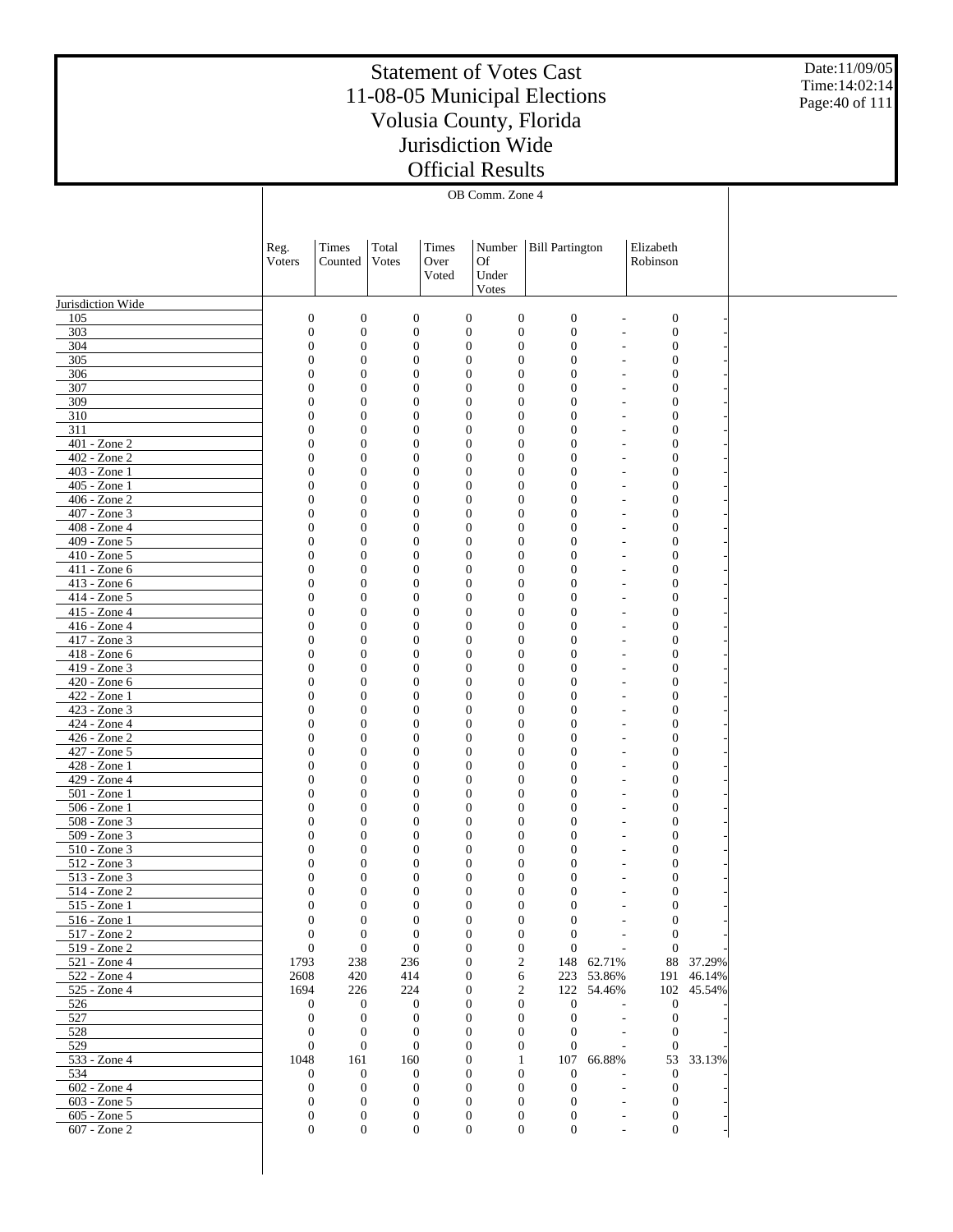Date:11/09/05 Time:14:02:14 Page:41 of 111

|                                                                | Reg.   | Times                                                                        | Total            | Times                                | Number                               |                                | <b>Bill Partington</b>       | Elizabeth                                                             |        |  |
|----------------------------------------------------------------|--------|------------------------------------------------------------------------------|------------------|--------------------------------------|--------------------------------------|--------------------------------|------------------------------|-----------------------------------------------------------------------|--------|--|
|                                                                | Voters | Counted                                                                      | Votes            | Over<br>Voted                        | Of<br>Under                          |                                |                              | Robinson                                                              |        |  |
|                                                                |        |                                                                              |                  |                                      | Votes                                |                                |                              |                                                                       |        |  |
| 608 - Zone 2                                                   |        | $\boldsymbol{0}$                                                             | $\boldsymbol{0}$ | $\boldsymbol{0}$                     | $\mathbf{0}$                         | $\boldsymbol{0}$               | $\boldsymbol{0}$             | $\boldsymbol{0}$<br>$\overline{\phantom{a}}$                          |        |  |
| 609 - Zone 2                                                   |        | $\boldsymbol{0}$                                                             | $\boldsymbol{0}$ | $\boldsymbol{0}$                     | $\boldsymbol{0}$                     | $\mathbf{0}$                   | $\boldsymbol{0}$             | $\boldsymbol{0}$<br>$\tilde{\phantom{a}}$                             |        |  |
| 614 - Zone 5                                                   |        | $\boldsymbol{0}$<br>$\boldsymbol{0}$                                         |                  | $\boldsymbol{0}$                     | $\boldsymbol{0}$                     | $\mathbf{0}$                   | $\mathbf{0}$                 | $\boldsymbol{0}$<br>$\tilde{\phantom{a}}$                             |        |  |
| 615 - Zone 4                                                   |        | $\boldsymbol{0}$<br>$\boldsymbol{0}$<br>$\mathbf{0}$                         |                  | $\boldsymbol{0}$                     | $\boldsymbol{0}$                     | $\mathbf{0}$                   | $\mathbf{0}$                 | $\boldsymbol{0}$<br>٠                                                 |        |  |
| 617 - Zone 5<br>$618 - Zone6$                                  |        | $\boldsymbol{0}$<br>$\boldsymbol{0}$<br>$\boldsymbol{0}$                     |                  | $\boldsymbol{0}$<br>$\boldsymbol{0}$ | $\boldsymbol{0}$<br>$\boldsymbol{0}$ | $\mathbf{0}$<br>$\mathbf{0}$   | $\mathbf{0}$<br>$\mathbf{0}$ | $\boldsymbol{0}$<br>$\overline{\phantom{a}}$<br>$\boldsymbol{0}$      |        |  |
| 619 - Zone 2                                                   |        | $\mathbf{0}$<br>$\boldsymbol{0}$                                             |                  | $\boldsymbol{0}$                     | $\boldsymbol{0}$                     | $\mathbf{0}$                   | $\mathbf{0}$                 | $\boldsymbol{0}$<br>$\overline{\phantom{a}}$                          |        |  |
| 620 - Zone 3                                                   |        | $\boldsymbol{0}$<br>$\boldsymbol{0}$                                         |                  | $\boldsymbol{0}$                     | $\boldsymbol{0}$                     | $\mathbf{0}$                   | $\mathbf{0}$                 | $\boldsymbol{0}$<br>٠                                                 |        |  |
| 621 - Zone 6                                                   |        | $\mathbf{0}$<br>$\boldsymbol{0}$                                             |                  | $\boldsymbol{0}$                     | $\boldsymbol{0}$                     | $\mathbf{0}$                   | $\mathbf{0}$                 | $\boldsymbol{0}$<br>$\overline{\phantom{a}}$                          |        |  |
| 622 - Zone 3                                                   |        | $\boldsymbol{0}$<br>$\boldsymbol{0}$                                         |                  | $\boldsymbol{0}$                     | $\boldsymbol{0}$                     | $\mathbf{0}$                   | $\mathbf{0}$                 | $\boldsymbol{0}$<br>٠                                                 |        |  |
| 623 - Zone 3                                                   |        | $\mathbf{0}$<br>$\boldsymbol{0}$                                             |                  | $\boldsymbol{0}$                     | $\boldsymbol{0}$                     | $\mathbf{0}$                   | $\mathbf{0}$                 | $\boldsymbol{0}$<br>$\overline{\phantom{a}}$                          |        |  |
| 624 - Zone 3                                                   |        | $\boldsymbol{0}$<br>$\boldsymbol{0}$                                         |                  | $\boldsymbol{0}$                     | $\boldsymbol{0}$                     | $\mathbf{0}$                   | $\mathbf{0}$                 | $\boldsymbol{0}$                                                      |        |  |
| 625 - Zone 1                                                   |        | $\boldsymbol{0}$<br>$\boldsymbol{0}$                                         |                  | $\boldsymbol{0}$                     | $\boldsymbol{0}$                     | $\mathbf{0}$                   | $\mathbf{0}$                 | $\boldsymbol{0}$<br>$\overline{\phantom{a}}$                          |        |  |
| 626 - Zone 3                                                   |        | $\boldsymbol{0}$<br>$\boldsymbol{0}$                                         |                  | $\boldsymbol{0}$                     | $\boldsymbol{0}$                     | $\mathbf{0}$                   | $\mathbf{0}$                 | $\boldsymbol{0}$<br>٠                                                 |        |  |
| 628 - Zone 6                                                   |        | $\mathbf{0}$<br>$\boldsymbol{0}$                                             |                  | $\boldsymbol{0}$                     | $\boldsymbol{0}$                     | $\mathbf{0}$                   | $\mathbf{0}$                 | $\boldsymbol{0}$<br>$\tilde{\phantom{a}}$                             |        |  |
| 629 - Zone 6<br>633 - Zone 1                                   |        | $\boldsymbol{0}$<br>$\boldsymbol{0}$<br>$\boldsymbol{0}$<br>$\boldsymbol{0}$ |                  | $\boldsymbol{0}$<br>$\boldsymbol{0}$ | $\boldsymbol{0}$<br>$\boldsymbol{0}$ | $\mathbf{0}$<br>$\mathbf{0}$   | $\mathbf{0}$<br>$\mathbf{0}$ | $\boldsymbol{0}$<br>٠<br>$\boldsymbol{0}$<br>$\overline{\phantom{a}}$ |        |  |
| 636 - Zone 1                                                   |        | $\boldsymbol{0}$<br>$\boldsymbol{0}$                                         |                  | $\boldsymbol{0}$                     | $\boldsymbol{0}$                     | $\mathbf{0}$                   | $\mathbf{0}$                 | $\boldsymbol{0}$<br>٠                                                 |        |  |
| 637 - Zone 1                                                   |        | $\mathbf{0}$<br>$\boldsymbol{0}$                                             |                  | $\boldsymbol{0}$                     | $\boldsymbol{0}$                     | $\mathbf{0}$                   | $\mathbf{0}$                 | $\boldsymbol{0}$<br>$\tilde{\phantom{a}}$                             |        |  |
| 638 - Zone 1                                                   |        | $\boldsymbol{0}$<br>$\boldsymbol{0}$                                         |                  | $\boldsymbol{0}$                     | $\boldsymbol{0}$                     | $\mathbf{0}$                   | $\mathbf{0}$                 | $\boldsymbol{0}$<br>٠                                                 |        |  |
| 640 - Zone 4                                                   |        | $\boldsymbol{0}$<br>$\boldsymbol{0}$                                         |                  | $\boldsymbol{0}$                     | $\boldsymbol{0}$                     | $\mathbf{0}$                   | $\mathbf{0}$                 | $\boldsymbol{0}$<br>$\overline{\phantom{a}}$                          |        |  |
| 641 - Zone 4                                                   |        | $\boldsymbol{0}$<br>$\boldsymbol{0}$                                         |                  | $\boldsymbol{0}$                     | $\boldsymbol{0}$                     | $\mathbf{0}$                   | $\mathbf{0}$                 | $\boldsymbol{0}$<br>٠                                                 |        |  |
| 706                                                            |        | $\mathbf{0}$<br>$\boldsymbol{0}$                                             |                  | $\boldsymbol{0}$                     | $\boldsymbol{0}$                     | $\mathbf{0}$                   | $\mathbf{0}$                 | $\boldsymbol{0}$<br>$\overline{\phantom{a}}$                          |        |  |
| 730                                                            |        | $\boldsymbol{0}$<br>$\boldsymbol{0}$                                         |                  | $\boldsymbol{0}$                     | $\boldsymbol{0}$                     | $\mathbf{0}$                   | $\mathbf{0}$                 | $\boldsymbol{0}$<br>٠                                                 |        |  |
| 803                                                            |        | $\boldsymbol{0}$<br>$\boldsymbol{0}$                                         |                  | $\boldsymbol{0}$                     | $\boldsymbol{0}$                     | $\mathbf{0}$                   | $\mathbf{0}$                 | $\boldsymbol{0}$<br>$\overline{\phantom{a}}$                          |        |  |
| 804                                                            |        | $\boldsymbol{0}$<br>$\boldsymbol{0}$                                         |                  | $\boldsymbol{0}$                     | $\boldsymbol{0}$                     | $\mathbf{0}$                   | $\mathbf{0}$                 | $\boldsymbol{0}$<br>٠                                                 |        |  |
| 805<br>806                                                     |        | $\mathbf{0}$<br>$\boldsymbol{0}$<br>$\boldsymbol{0}$<br>$\boldsymbol{0}$     |                  | $\boldsymbol{0}$<br>$\boldsymbol{0}$ | $\boldsymbol{0}$                     | $\mathbf{0}$<br>$\mathbf{0}$   | $\mathbf{0}$<br>$\mathbf{0}$ | $\boldsymbol{0}$<br>$\overline{\phantom{a}}$                          |        |  |
| 808                                                            |        | $\boldsymbol{0}$<br>$\boldsymbol{0}$                                         |                  | $\boldsymbol{0}$                     | $\boldsymbol{0}$<br>$\boldsymbol{0}$ | $\mathbf{0}$                   | $\mathbf{0}$                 | $\boldsymbol{0}$<br>٠<br>$\boldsymbol{0}$<br>$\overline{\phantom{a}}$ |        |  |
| 809                                                            |        | $\boldsymbol{0}$<br>$\boldsymbol{0}$                                         |                  | $\boldsymbol{0}$                     | $\boldsymbol{0}$                     | $\mathbf{0}$                   | $\mathbf{0}$                 | $\boldsymbol{0}$<br>٠                                                 |        |  |
| 810                                                            |        | $\mathbf{0}$<br>$\boldsymbol{0}$                                             |                  | $\boldsymbol{0}$                     | $\boldsymbol{0}$                     | $\mathbf{0}$                   | $\mathbf{0}$                 | $\boldsymbol{0}$<br>$\overline{\phantom{a}}$                          |        |  |
| 811                                                            |        | $\boldsymbol{0}$<br>$\boldsymbol{0}$                                         |                  | $\boldsymbol{0}$                     | $\boldsymbol{0}$                     | $\mathbf{0}$                   | $\mathbf{0}$                 | $\boldsymbol{0}$                                                      |        |  |
| 812                                                            |        | $\boldsymbol{0}$<br>$\boldsymbol{0}$                                         |                  | $\boldsymbol{0}$                     | $\boldsymbol{0}$                     | $\mathbf{0}$                   | $\mathbf{0}$                 | $\boldsymbol{0}$<br>$\overline{\phantom{a}}$                          |        |  |
| 815                                                            |        | $\boldsymbol{0}$<br>$\boldsymbol{0}$                                         |                  | $\boldsymbol{0}$                     | $\boldsymbol{0}$                     | $\mathbf{0}$                   | $\mathbf{0}$                 | $\boldsymbol{0}$<br>٠                                                 |        |  |
| 901                                                            |        | $\mathbf{0}$<br>$\boldsymbol{0}$                                             |                  | $\boldsymbol{0}$                     | $\boldsymbol{0}$                     | $\mathbf{0}$                   | $\mathbf{0}$                 | $\boldsymbol{0}$<br>$\tilde{\phantom{a}}$                             |        |  |
| 902                                                            |        | $\boldsymbol{0}$<br>$\boldsymbol{0}$                                         |                  | $\boldsymbol{0}$                     | $\boldsymbol{0}$                     | $\mathbf{0}$                   | $\mathbf{0}$                 | $\boldsymbol{0}$<br>٠                                                 |        |  |
| 903                                                            |        | $\boldsymbol{0}$<br>$\boldsymbol{0}$                                         |                  | $\boldsymbol{0}$                     | $\boldsymbol{0}$                     | $\mathbf{0}$                   | $\mathbf{0}$                 | $\boldsymbol{0}$<br>$\overline{\phantom{a}}$                          |        |  |
| 904                                                            |        | $\boldsymbol{0}$<br>$\boldsymbol{0}$                                         |                  | $\boldsymbol{0}$                     | $\boldsymbol{0}$                     | $\mathbf{0}$                   | $\mathbf{0}$                 | $\boldsymbol{0}$<br>٠                                                 |        |  |
| 905<br>909                                                     |        | $\boldsymbol{0}$<br>$\mathbf{0}$<br>$\boldsymbol{0}$<br>$\boldsymbol{0}$     |                  | $\boldsymbol{0}$<br>$\boldsymbol{0}$ | $\boldsymbol{0}$<br>$\boldsymbol{0}$ | $\mathbf{0}$<br>$\mathbf{0}$   | $\mathbf{0}$<br>$\mathbf{0}$ | $\boldsymbol{0}$<br>$\tilde{\phantom{a}}$<br>$\boldsymbol{0}$<br>٠    |        |  |
| 910                                                            |        | $\mathbf{0}$<br>$\boldsymbol{0}$                                             |                  | $\boldsymbol{0}$                     | $\boldsymbol{0}$                     | $\mathbf{0}$                   | $\mathbf{0}$                 | $\boldsymbol{0}$<br>٠                                                 |        |  |
| 912                                                            |        | $\boldsymbol{0}$<br>$\boldsymbol{0}$                                         |                  | $\boldsymbol{0}$                     | $\boldsymbol{0}$                     | $\mathbf{0}$                   | $\mathbf{0}$                 | $\boldsymbol{0}$                                                      |        |  |
| 913                                                            |        | $\overline{0}$<br>$\boldsymbol{0}$                                           |                  | $\boldsymbol{0}$                     | $\boldsymbol{0}$                     | $\overline{0}$                 | $\mathbf{0}$                 | $\boldsymbol{0}$<br>$\overline{\phantom{a}}$                          |        |  |
| Absentee - Pierson                                             |        | $\overline{0}$                                                               | $\overline{0}$   | $\overline{0}$                       | $\boldsymbol{0}$                     | $\overline{0}$                 | $\overline{0}$               | $\boldsymbol{0}$<br>$\tilde{\phantom{a}}$                             |        |  |
| Absentee - Orange City                                         |        | $\boldsymbol{0}$                                                             | $\boldsymbol{0}$ | $\overline{0}$                       | $\boldsymbol{0}$                     | $\boldsymbol{0}$               | $\mathbf{0}$                 | $\boldsymbol{0}$                                                      |        |  |
| Absentee - DeBary                                              |        | $\boldsymbol{0}$                                                             | $\boldsymbol{0}$ | $\mathbf{0}$                         | $\boldsymbol{0}$                     | $\mathbf{0}$                   | $\theta$                     | $\boldsymbol{0}$                                                      |        |  |
| Absentee - Deltona                                             |        | $\mathbf{0}$                                                                 | $\mathbf{0}$     | $\theta$                             | $\boldsymbol{0}$                     | $\mathbf{0}$                   | $\theta$                     | $\boldsymbol{0}$                                                      |        |  |
| Absentee - Ormond Beach                                        | 7143   | 79                                                                           |                  | 75                                   | $\boldsymbol{0}$                     | $\overline{\mathbf{4}}$        | 54 72.00%                    | 21                                                                    | 28.00% |  |
| Absentee - Holly Hill                                          |        | $\mathbf{0}$                                                                 | $\mathbf{0}$     | $\theta$                             | $\boldsymbol{0}$                     | $\overline{0}$                 | $\overline{0}$               | $\boldsymbol{0}$                                                      |        |  |
| Absentee - Daytona Beach                                       |        | $\boldsymbol{0}$                                                             | $\boldsymbol{0}$ | $\mathbf{0}$                         | $\mathbf{0}$                         | $\mathbf{0}$                   | $\theta$                     | $\boldsymbol{0}$                                                      |        |  |
| Absentee - Daytona Beach Shores<br>Absentee - New Smyrna Beach |        | $\mathbf{0}$<br>$\overline{0}$<br>$\mathbf{0}$<br>$\boldsymbol{0}$           |                  | $\mathbf{0}$<br>$\mathbf{0}$         | $\mathbf{0}$<br>$\boldsymbol{0}$     | $\overline{0}$<br>$\mathbf{0}$ | $\Omega$<br>$\Omega$         | $\boldsymbol{0}$<br>$\boldsymbol{0}$                                  |        |  |
| Absentee - Edgewater                                           |        | $\mathbf{0}$<br>$\overline{0}$                                               |                  | $\mathbf{0}$                         | $\mathbf{0}$                         | $\overline{0}$                 | $\Omega$                     | $\mathbf{0}$                                                          |        |  |
| Absentee - Oak Hill                                            |        | $\mathbf{0}$                                                                 | $\boldsymbol{0}$ | $\mathbf{0}$                         | $\mathbf{0}$                         | $\mathbf{0}$                   | $\theta$                     | $\boldsymbol{0}$                                                      |        |  |
| Early Voting                                                   | 7143   | 14                                                                           |                  | 13                                   | $\boldsymbol{0}$                     | 1                              | 8<br>61.54%                  | 5                                                                     | 38.46% |  |
| Provisional - Pierson                                          |        | $\boldsymbol{0}$                                                             | $\boldsymbol{0}$ | $\theta$                             | $\mathbf{0}$                         | $\mathbf{0}$                   | $\theta$                     | $\mathbf{0}$                                                          |        |  |
| Provisional - Orange City                                      |        | $\mathbf{0}$                                                                 | $\overline{0}$   | $\mathbf{0}$                         | $\mathbf{0}$                         | $\overline{0}$                 | $\theta$                     | $\mathbf{0}$                                                          |        |  |
| Provisional - DeBary                                           |        | $\mathbf{0}$                                                                 | $\overline{0}$   | $\overline{0}$                       | $\mathbf{0}$                         | $\overline{0}$                 | $\theta$                     | $\mathbf{0}$                                                          |        |  |
| Provisional - Deltona                                          |        | $\mathbf{0}$                                                                 | $\boldsymbol{0}$ | $\overline{0}$                       | $\boldsymbol{0}$                     | $\overline{0}$                 | $\overline{0}$               | $\mathbf{0}$<br>$\overline{\phantom{a}}$                              |        |  |
| Provisional - Ormond Beach                                     | 7143   |                                                                              | $\boldsymbol{0}$ | $\mathbf{0}$                         | $\boldsymbol{0}$                     | $\overline{0}$                 | $\overline{0}$               | $\boldsymbol{0}$<br>$\sim$                                            |        |  |
|                                                                |        |                                                                              |                  |                                      |                                      |                                |                              |                                                                       |        |  |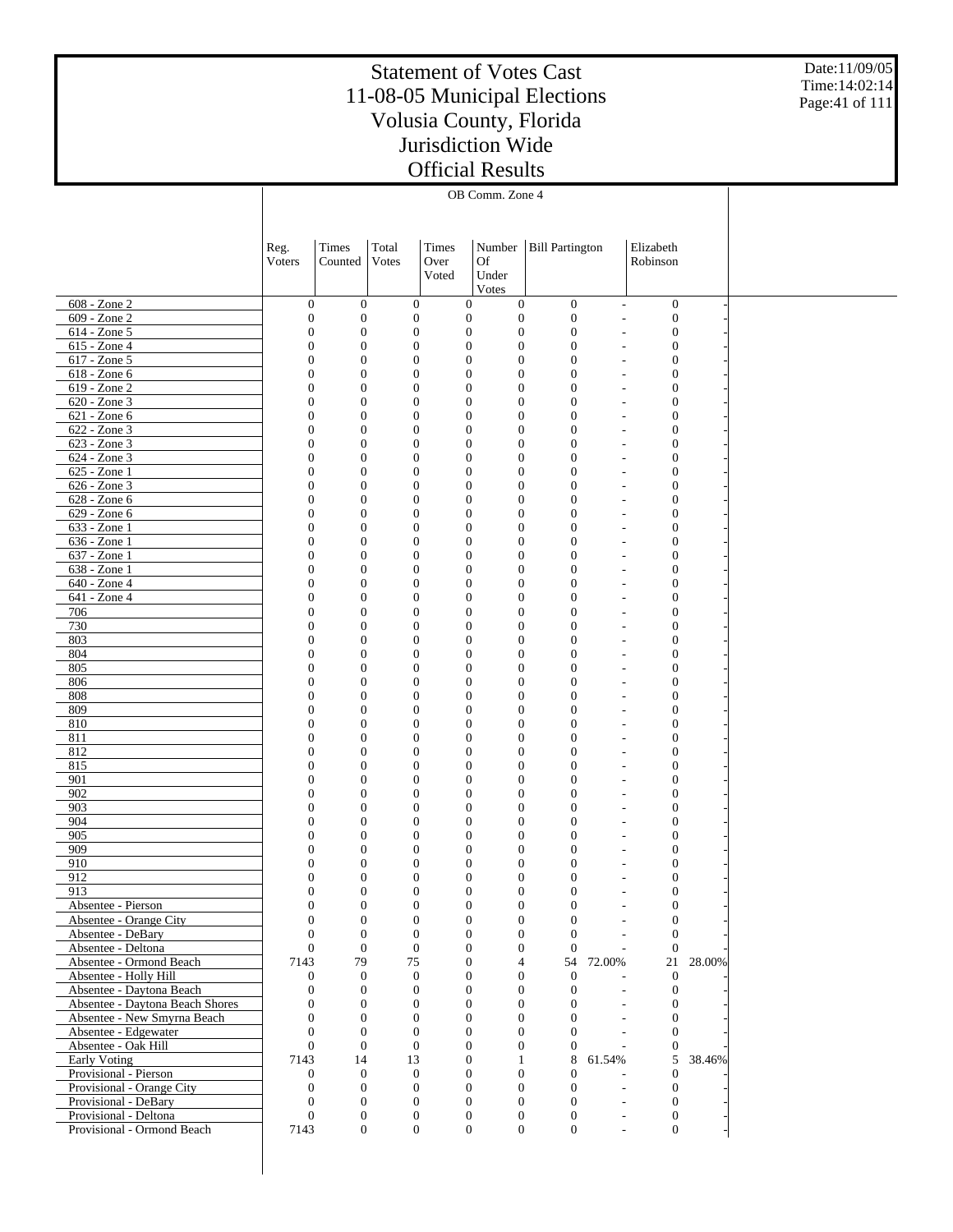Date:11/09/05 Time:14:02:14 Page:42 of 111

| OB Comm. Zone 4 |  |
|-----------------|--|
|-----------------|--|

|                                         | Reg.   | Times   | Total | Times | Number    |    | <b>Bill Partington</b> |        | Elizabeth |        |
|-----------------------------------------|--------|---------|-------|-------|-----------|----|------------------------|--------|-----------|--------|
|                                         | Voters | Counted | Votes | Over  | <b>Of</b> |    |                        |        | Robinson  |        |
|                                         |        |         |       | Voted | Under     |    |                        |        |           |        |
|                                         |        |         |       |       | Votes     |    |                        |        |           |        |
| Provisional - Holly Hill                |        | 0       |       |       | 0         |    | $\Omega$               |        | $\Omega$  |        |
| Provisional - Daytona Beach             |        |         |       |       |           |    |                        |        |           |        |
| Provisional - Daytona Beach Shores      |        |         |       |       |           |    |                        |        |           |        |
| Provisional - New Smyrna Beach          |        |         |       |       |           |    |                        |        |           |        |
| Provisional - Edgewater                 |        |         |       |       |           |    |                        |        |           |        |
| Provisional - Oak Hill                  |        |         |       |       |           |    |                        |        |           |        |
| Unscanned - Pierson                     |        |         |       |       |           |    |                        |        |           |        |
| Unscanned - Orange City                 |        |         |       |       |           |    |                        |        |           |        |
| Unscanned - DeBary                      |        |         |       |       |           |    |                        |        |           |        |
| Unscanned - Deltona                     |        |         |       |       |           |    |                        |        |           |        |
| Unscanned - Ormond Beach                | 7143   |         |       |       |           |    |                        |        |           |        |
| Unscanned - Holly Hill                  |        |         |       |       |           |    |                        |        |           |        |
| Unscanned - Daytona Beach               |        |         |       |       |           |    |                        |        |           |        |
| <b>Unscanned - Daytona Beach Shores</b> |        |         |       |       |           |    |                        |        |           |        |
| Unscanned - New Smyrna Beach            |        |         |       |       |           |    |                        |        |           |        |
| Unscanned - Edgewater                   |        |         |       |       |           |    |                        |        |           |        |
| Unscanned - Oak Hill                    |        |         |       |       |           |    |                        |        |           |        |
| Total                                   | 7143   | 1138    | 1122  |       | 0         | 16 | 662                    | 59.00% | 460       | 41.00% |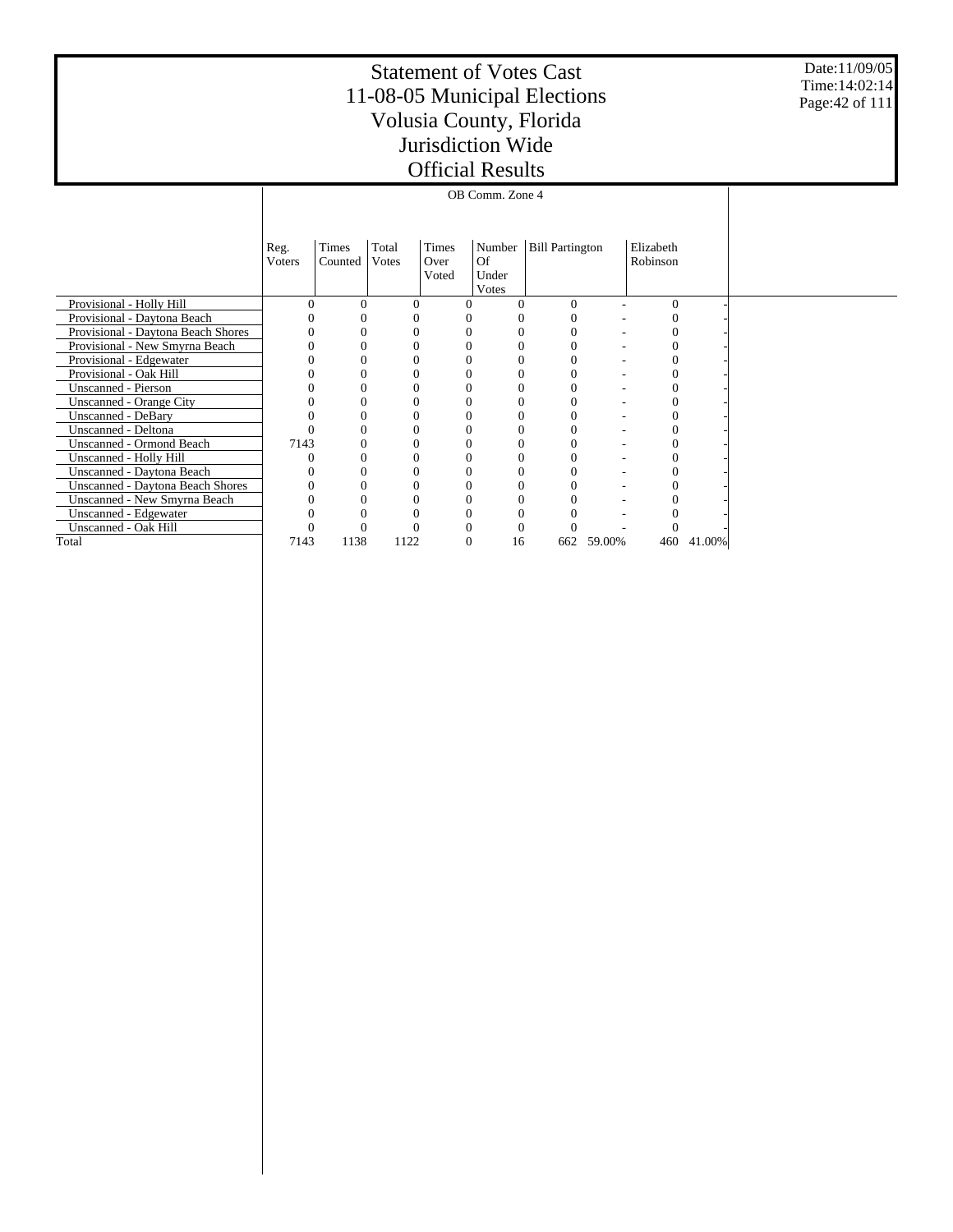Τ

 $\overline{\phantom{a}}$ 

Date:11/09/05 Time:14:02:14 Page:43 of 111

т

|                                    | OD Question 1              |                                    |            |                              |                                    |                                      |  |                            |                        |                                  |                          |  |
|------------------------------------|----------------------------|------------------------------------|------------|------------------------------|------------------------------------|--------------------------------------|--|----------------------------|------------------------|----------------------------------|--------------------------|--|
|                                    |                            |                                    |            |                              |                                    |                                      |  |                            |                        |                                  |                          |  |
|                                    |                            |                                    |            |                              |                                    |                                      |  |                            |                        |                                  |                          |  |
|                                    | Reg.<br>Voters             | Times<br>Counted   Votes           | Total      | Times<br>Over                |                                    | Number   YES<br><b>Of</b>            |  |                            |                        | NO                               |                          |  |
|                                    |                            |                                    |            | Voted                        |                                    | Under                                |  |                            |                        |                                  |                          |  |
|                                    |                            |                                    |            |                              |                                    | Votes                                |  |                            |                        |                                  |                          |  |
| Jurisdiction Wide                  |                            |                                    |            |                              |                                    |                                      |  |                            |                        |                                  |                          |  |
| 105                                | $\boldsymbol{0}$           | $\boldsymbol{0}$                   |            | $\boldsymbol{0}$             | $\boldsymbol{0}$                   | $\boldsymbol{0}$                     |  | $\boldsymbol{0}$           |                        | $\boldsymbol{0}$                 |                          |  |
| 303                                | $\overline{0}$             | $\boldsymbol{0}$                   |            | $\mathbf{0}$                 | $\boldsymbol{0}$                   | $\boldsymbol{0}$                     |  | $\overline{0}$             |                        | $\boldsymbol{0}$                 |                          |  |
| 304<br>305                         | $\mathbf{0}$<br>$\theta$   | $\boldsymbol{0}$<br>$\overline{0}$ |            | $\theta$<br>$\theta$         | $\overline{0}$<br>$\mathbf{0}$     | $\boldsymbol{0}$<br>$\boldsymbol{0}$ |  | $\theta$<br>$\overline{0}$ |                        | $\boldsymbol{0}$<br>$\mathbf{0}$ |                          |  |
| 306                                | $\overline{0}$             | $\boldsymbol{0}$                   |            | $\mathbf{0}$                 | $\mathbf{0}$                       | $\boldsymbol{0}$                     |  | $\overline{0}$             |                        | $\boldsymbol{0}$                 |                          |  |
| 307                                | $\theta$                   | $\mathbf{0}$                       |            | $\mathbf{0}$                 | $\mathbf{0}$                       | $\mathbf{0}$                         |  | $\theta$                   |                        | $\mathbf{0}$                     |                          |  |
| 309                                | $\overline{0}$             | $\boldsymbol{0}$                   |            | $\mathbf{0}$                 | $\mathbf{0}$                       | $\boldsymbol{0}$                     |  | $\theta$                   |                        | 0                                |                          |  |
| 310                                | $\theta$                   | $\overline{0}$                     |            | $\mathbf{0}$                 | $\mathbf{0}$                       | $\mathbf{0}$                         |  | $\theta$                   |                        | $\mathbf{0}$                     |                          |  |
| 311                                | $\overline{0}$             | $\boldsymbol{0}$                   |            | $\mathbf{0}$                 | $\mathbf{0}$                       | $\boldsymbol{0}$                     |  | $\overline{0}$             |                        | 0                                |                          |  |
| 401 - Zone 2                       | $\theta$                   | $\overline{0}$                     |            | $\mathbf{0}$                 | $\mathbf{0}$                       | $\mathbf{0}$                         |  | $\theta$<br>$\theta$       |                        | $\overline{0}$                   |                          |  |
| 402 - Zone 2<br>403 - Zone 1       | $\overline{0}$<br>$\theta$ | $\boldsymbol{0}$<br>$\overline{0}$ |            | $\mathbf{0}$<br>$\mathbf{0}$ | $\mathbf{0}$<br>$\mathbf{0}$       | $\boldsymbol{0}$<br>$\mathbf{0}$     |  | $\overline{0}$             |                        | 0<br>$\overline{0}$              |                          |  |
| 405 - Zone 1                       | $\overline{0}$             | $\boldsymbol{0}$                   |            | $\mathbf{0}$                 | $\mathbf{0}$                       | $\boldsymbol{0}$                     |  | $\overline{0}$             |                        | 0                                |                          |  |
| 406 - Zone 2                       | $\theta$                   | $\overline{0}$                     |            | $\mathbf{0}$                 | $\mathbf{0}$                       | $\mathbf{0}$                         |  | $\theta$                   |                        | $\overline{0}$                   |                          |  |
| 407 - Zone 3                       | $\overline{0}$             | $\boldsymbol{0}$                   |            | $\mathbf{0}$                 | $\mathbf{0}$                       | $\boldsymbol{0}$                     |  | $\theta$                   |                        | 0                                |                          |  |
| 408 - Zone 4                       | $\theta$                   | $\overline{0}$                     |            | $\mathbf{0}$                 | $\mathbf{0}$                       | $\mathbf{0}$                         |  | $\overline{0}$             |                        | $\overline{0}$                   |                          |  |
| 409 - Zone 5                       | $\overline{0}$             | $\boldsymbol{0}$                   |            | $\mathbf{0}$                 | $\mathbf{0}$                       | $\boldsymbol{0}$                     |  | $\overline{0}$             |                        | 0                                |                          |  |
| 410 - Zone 5                       | $\theta$                   | $\overline{0}$                     |            | $\mathbf{0}$                 | $\mathbf{0}$                       | $\mathbf{0}$                         |  | $\theta$                   |                        | $\mathbf{0}$                     |                          |  |
| $411 - Z$ one 6<br>$413 - Z$ one 6 | $\overline{0}$<br>$\theta$ | $\boldsymbol{0}$<br>$\overline{0}$ |            | $\mathbf{0}$<br>$\mathbf{0}$ | $\mathbf{0}$<br>$\mathbf{0}$       | $\boldsymbol{0}$<br>$\mathbf{0}$     |  | $\theta$<br>$\overline{0}$ |                        | 0<br>$\overline{0}$              |                          |  |
| 414 - Zone 5                       | $\overline{0}$             | $\boldsymbol{0}$                   |            | $\mathbf{0}$                 | $\mathbf{0}$                       | $\boldsymbol{0}$                     |  | $\overline{0}$             |                        | 0                                |                          |  |
| 415 - Zone 4                       | $\theta$                   | $\overline{0}$                     |            | $\mathbf{0}$                 | $\mathbf{0}$                       | $\mathbf{0}$                         |  | $\theta$                   |                        | $\mathbf{0}$                     |                          |  |
| 416 - Zone 4                       | $\overline{0}$             | $\boldsymbol{0}$                   |            | $\mathbf{0}$                 | $\mathbf{0}$                       | $\boldsymbol{0}$                     |  | $\theta$                   |                        | 0                                |                          |  |
| 417 - Zone 3                       | $\theta$                   | $\overline{0}$                     |            | $\mathbf{0}$                 | $\mathbf{0}$                       | $\mathbf{0}$                         |  | $\theta$                   |                        | $\overline{0}$                   |                          |  |
| 418 - Zone 6                       | $\overline{0}$             | $\boldsymbol{0}$                   |            | $\mathbf{0}$                 | $\mathbf{0}$                       | $\boldsymbol{0}$                     |  | $\theta$                   |                        | 0                                |                          |  |
| 419 - Zone 3                       | $\theta$                   | $\overline{0}$                     |            | $\mathbf{0}$                 | $\mathbf{0}$                       | $\mathbf{0}$                         |  | $\theta$                   |                        | $\overline{0}$                   |                          |  |
| 420 - Zone 6<br>422 - Zone 1       | $\overline{0}$<br>$\theta$ | $\overline{0}$<br>$\overline{0}$   |            | $\mathbf{0}$<br>$\mathbf{0}$ | $\overline{0}$<br>$\overline{0}$   | $\boldsymbol{0}$<br>$\mathbf{0}$     |  | $\theta$<br>$\theta$       |                        | 0<br>$\overline{0}$              |                          |  |
| 423 - Zone 3                       | $\overline{0}$             | $\overline{0}$                     |            | $\mathbf{0}$                 | $\overline{0}$                     | $\boldsymbol{0}$                     |  | $\theta$                   |                        | 0                                |                          |  |
| 424 - Zone 4                       | $\theta$                   | $\overline{0}$                     |            | $\mathbf{0}$                 | $\overline{0}$                     | $\mathbf{0}$                         |  | $\theta$                   |                        | $\overline{0}$                   |                          |  |
| 426 - Zone 2                       | $\overline{0}$             | $\overline{0}$                     |            | $\mathbf{0}$                 | $\overline{0}$                     | $\boldsymbol{0}$                     |  | $\theta$                   |                        | $\boldsymbol{0}$                 |                          |  |
| 427 - Zone 5                       | $\Omega$                   | $\overline{0}$                     |            | $\theta$                     | $\overline{0}$                     | $\mathbf{0}$                         |  | $\theta$                   |                        | $\mathbf{0}$                     |                          |  |
| 428 - Zone 1                       | $\overline{0}$             | $\boldsymbol{0}$                   |            | $\mathbf{0}$                 | $\overline{0}$                     | $\boldsymbol{0}$                     |  | $\theta$                   |                        | $\mathbf{0}$                     |                          |  |
| 429 - Zone 4                       | $\mathbf{0}$               | $\boldsymbol{0}$                   |            | $\boldsymbol{0}$             | $\overline{0}$                     | $\boldsymbol{0}$                     |  | $\Omega$                   |                        | $\mathbf{0}$                     |                          |  |
| 501 - Zone 1                       | 798                        | 271                                | 270        |                              | $\boldsymbol{0}$                   | $\mathbf{1}$                         |  | 58                         | 21.48%                 |                                  | 212 78.52%               |  |
| 506 - Zone 1<br>508 - Zone 3       | 1817<br>1341               | 429<br>331                         | 420<br>328 |                              | $\overline{0}$<br>$\boldsymbol{0}$ | 9<br>3                               |  | 119                        | 133 31.67%<br>36.28%   |                                  | 287 68.33%<br>209 63.72% |  |
| 509 - Zone 3                       | 1136                       | 131                                | 129        |                              | $\overline{0}$                     | 2                                    |  |                            | 47 36.43%              |                                  | 82 63.57%                |  |
| 510 - Zone 3                       | 2421                       | 442                                | 433        |                              | $\boldsymbol{0}$                   | 9                                    |  |                            | 142 32.79%             |                                  | 291 67.21%               |  |
| 512 - Zone 3                       | 1123                       | 187                                | 181        |                              | $\theta$                           | 6                                    |  |                            | 71 39.23%              |                                  | 110 60.77%               |  |
| 513 - Zone 3                       | 2037                       | 455                                | 447        |                              | $\theta$                           | 8                                    |  |                            | 141 31.54%             |                                  | 306 68.46%               |  |
| 514 - Zone 2                       | 1677                       | 83                                 | 83         |                              | $\Omega$                           | $\mathbf{0}$                         |  |                            | 19 22.89%              |                                  | 64 77.11%                |  |
| 515 - Zone 1                       | 2311                       | 487                                | 480        |                              | $\boldsymbol{0}$                   | $\tau$                               |  |                            | 134 27.92%             |                                  | 346 72.08%               |  |
| $516 - Z$ one 1<br>517 - Zone 2    | 2365<br>2292               | 679<br>237                         | 659<br>237 |                              | $\boldsymbol{0}$                   | 20                                   |  |                            | 191 28.98%             |                                  | 468 71.02%               |  |
| 519 - Zone 2                       | 1681                       | 114                                | 113        |                              | $\boldsymbol{0}$<br>$\theta$       | $\boldsymbol{0}$<br>1                |  |                            | 66 27.85%<br>35 30.97% |                                  | 171 72.15%<br>78 69.03%  |  |
| 521 - Zone 4                       | 1793                       | 238                                | 231        |                              | $\boldsymbol{0}$                   | 7                                    |  |                            | 95 41.13%              |                                  | 136 58.87%               |  |
| 522 - Zone 4                       | 2608                       | 420                                | 414        |                              | 0                                  | 6                                    |  |                            | 130 31.40%             |                                  | 284 68.60%               |  |
| 525 - Zone 4                       | 1694                       | 226                                | 224        |                              | $\overline{0}$                     | 2                                    |  |                            | 71 31.70%              |                                  | 153 68.30%               |  |
| 526                                | 0                          | $\overline{0}$                     |            | $\theta$                     | $\overline{0}$                     | $\mathbf{0}$                         |  | $\theta$                   | $\overline{a}$         | $\mathbf{0}$                     |                          |  |
| 527                                | $\boldsymbol{0}$           | $\overline{0}$                     |            | $\theta$                     | $\overline{0}$                     | $\mathbf{0}$                         |  | $\theta$                   |                        | $\mathbf{0}$                     |                          |  |
| 528                                | $\theta$                   | $\theta$                           |            | $\theta$                     | $\overline{0}$                     | $\mathbf{0}$                         |  | $\Omega$                   |                        | $\mathbf{0}$                     |                          |  |
| 529<br>533 - Zone 4                | $\theta$                   | $\theta$                           |            | $\boldsymbol{0}$             | $\overline{0}$                     | $\mathbf{0}$                         |  | $\overline{0}$             |                        | $\theta$                         |                          |  |
| 534                                | 1048<br>$\boldsymbol{0}$   | 161<br>$\theta$                    | 160        | $\boldsymbol{0}$             | $\overline{0}$<br>$\overline{0}$   | 1<br>$\mathbf{0}$                    |  | 46<br>$\Omega$             | 28.75%                 | $\theta$                         | 114 71.25%               |  |
| 602 - Zone 4                       | $\mathbf{0}$               | $\Omega$                           |            | $\Omega$                     | $\overline{0}$                     | $\mathbf{0}$                         |  | $\Omega$                   |                        | $\theta$                         |                          |  |
| 603 - Zone 5                       | $\mathbf{0}$               | $\overline{0}$                     |            | $\theta$                     | $\overline{0}$                     | $\mathbf{0}$                         |  | $\theta$                   |                        | $\mathbf{0}$                     |                          |  |
| $605 - Z$ one 5                    | $\mathbf{0}$               | $\boldsymbol{0}$                   |            | $\boldsymbol{0}$             | $\overline{0}$                     | $\boldsymbol{0}$                     |  | $\boldsymbol{0}$           | $\overline{a}$         | $\mathbf{0}$                     |                          |  |
| 607 - Zone 2                       | $\Omega$                   | $\overline{0}$                     |            | $\mathbf{0}$                 | $\overline{0}$                     | $\mathbf{0}$                         |  | $\mathbf{0}$               |                        | $\mathbf{0}$                     |                          |  |
|                                    |                            |                                    |            |                              |                                    |                                      |  |                            |                        |                                  |                          |  |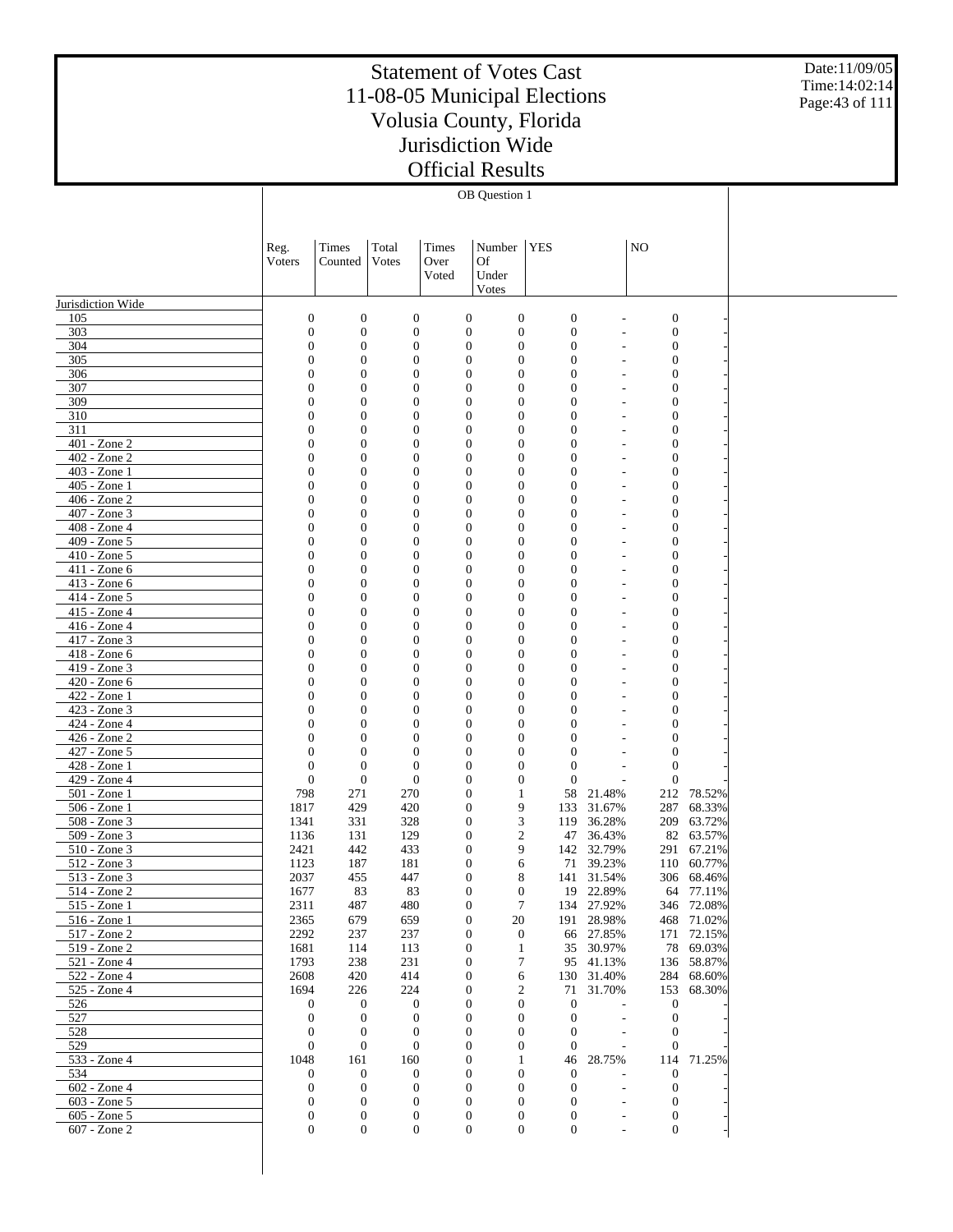Date:11/09/05 Time:14:02:14 Page:44 of 111

 $\overline{1}$ 

## Statement of Votes Cast 11-08-05 Municipal Elections Volusia County, Florida Jurisdiction Wide Official Results

 $\overline{1}$ 

|                                             | Reg.                                 | Times                              | Total                                | Times | Number                               | <b>YES</b>                       |                                      |                                  | NO                                   |            |  |
|---------------------------------------------|--------------------------------------|------------------------------------|--------------------------------------|-------|--------------------------------------|----------------------------------|--------------------------------------|----------------------------------|--------------------------------------|------------|--|
|                                             | Voters                               | Counted                            | <b>Votes</b>                         | Over  | <b>Of</b>                            |                                  |                                      |                                  |                                      |            |  |
|                                             |                                      |                                    |                                      | Voted | Under<br>Votes                       |                                  |                                      |                                  |                                      |            |  |
| 608 - Zone 2                                | $\boldsymbol{0}$                     | $\mathbf{0}$                       | $\mathbf{0}$                         |       | $\boldsymbol{0}$                     | $\mathbf{0}$                     | $\boldsymbol{0}$                     | $\overline{\phantom{a}}$         | $\boldsymbol{0}$                     |            |  |
| 609 - Zone 2                                | $\boldsymbol{0}$                     | $\boldsymbol{0}$                   | $\mathbf{0}$                         |       | $\boldsymbol{0}$                     | $\boldsymbol{0}$                 | $\boldsymbol{0}$                     | L,                               | $\boldsymbol{0}$                     |            |  |
| 614 - Zone 5                                | $\boldsymbol{0}$                     | $\boldsymbol{0}$                   | $\boldsymbol{0}$                     |       | $\boldsymbol{0}$                     | $\mathbf{0}$                     | $\boldsymbol{0}$                     | ÷,                               | $\boldsymbol{0}$                     |            |  |
| 615 - Zone 4<br>617 - Zone 5                | $\boldsymbol{0}$<br>$\boldsymbol{0}$ | $\mathbf{0}$<br>$\mathbf{0}$       | $\boldsymbol{0}$<br>$\boldsymbol{0}$ |       | $\boldsymbol{0}$<br>$\boldsymbol{0}$ | $\boldsymbol{0}$<br>$\mathbf{0}$ | $\boldsymbol{0}$<br>$\boldsymbol{0}$ |                                  | $\boldsymbol{0}$<br>$\boldsymbol{0}$ |            |  |
| 618 - Zone 6                                | $\mathbf{0}$                         | $\boldsymbol{0}$                   | $\boldsymbol{0}$                     |       | $\boldsymbol{0}$                     | $\mathbf{0}$                     | $\boldsymbol{0}$                     |                                  | $\boldsymbol{0}$                     |            |  |
| 619 - Zone 2                                | $\mathbf{0}$                         | $\mathbf{0}$                       | $\boldsymbol{0}$                     |       | $\boldsymbol{0}$                     | $\mathbf{0}$                     | $\boldsymbol{0}$                     |                                  | $\boldsymbol{0}$                     |            |  |
| 620 - Zone 3                                | $\mathbf{0}$                         | $\boldsymbol{0}$                   | $\boldsymbol{0}$                     |       | $\boldsymbol{0}$                     | $\mathbf{0}$                     | $\boldsymbol{0}$                     | ÷,                               | $\boldsymbol{0}$                     |            |  |
| $621 - Zone 6$                              | $\mathbf{0}$                         | $\mathbf{0}$                       | $\boldsymbol{0}$                     |       | $\boldsymbol{0}$                     | $\mathbf{0}$                     | $\boldsymbol{0}$                     | ÷,                               | $\boldsymbol{0}$                     |            |  |
| 622 - Zone 3                                | $\mathbf{0}$                         | $\boldsymbol{0}$                   | $\boldsymbol{0}$                     |       | $\boldsymbol{0}$                     | $\mathbf{0}$                     | $\boldsymbol{0}$                     | $\overline{a}$                   | $\boldsymbol{0}$                     |            |  |
| 623 - Zone 3<br>624 - Zone 3                | $\boldsymbol{0}$<br>$\mathbf{0}$     | $\mathbf{0}$<br>$\boldsymbol{0}$   | $\boldsymbol{0}$<br>$\boldsymbol{0}$ |       | $\boldsymbol{0}$<br>$\boldsymbol{0}$ | $\mathbf{0}$<br>$\mathbf{0}$     | $\boldsymbol{0}$<br>$\boldsymbol{0}$ | $\overline{a}$                   | $\boldsymbol{0}$<br>$\boldsymbol{0}$ |            |  |
| 625 - Zone 1                                | $\boldsymbol{0}$                     | $\mathbf{0}$                       | $\boldsymbol{0}$                     |       | $\boldsymbol{0}$                     | $\mathbf{0}$                     | $\boldsymbol{0}$                     | $\overline{a}$                   | $\boldsymbol{0}$                     |            |  |
| 626 - Zone 3                                | $\mathbf{0}$                         | $\boldsymbol{0}$                   | $\boldsymbol{0}$                     |       | $\boldsymbol{0}$                     | $\mathbf{0}$                     | $\boldsymbol{0}$                     | L,                               | $\boldsymbol{0}$                     |            |  |
| 628 - Zone 6                                | $\mathbf{0}$                         | $\overline{0}$                     | $\boldsymbol{0}$                     |       | $\boldsymbol{0}$                     | $\mathbf{0}$                     | $\boldsymbol{0}$                     | $\overline{a}$                   | $\boldsymbol{0}$                     |            |  |
| 629 - Zone 6                                | $\mathbf{0}$                         | $\boldsymbol{0}$                   | $\boldsymbol{0}$                     |       | $\boldsymbol{0}$                     | $\mathbf{0}$                     | $\boldsymbol{0}$                     | $\overline{a}$                   | $\boldsymbol{0}$                     |            |  |
| 633 - Zone 1                                | $\mathbf{0}$                         | $\mathbf{0}$                       | $\boldsymbol{0}$                     |       | $\boldsymbol{0}$                     | $\mathbf{0}$                     | $\boldsymbol{0}$                     | ÷,                               | $\boldsymbol{0}$                     |            |  |
| 636 - Zone 1<br>637 - Zone 1                | $\mathbf{0}$<br>$\boldsymbol{0}$     | $\boldsymbol{0}$<br>$\mathbf{0}$   | $\boldsymbol{0}$<br>$\boldsymbol{0}$ |       | $\boldsymbol{0}$<br>$\boldsymbol{0}$ | $\mathbf{0}$<br>$\mathbf{0}$     | $\boldsymbol{0}$<br>$\boldsymbol{0}$ | ÷,<br>÷,                         | $\boldsymbol{0}$<br>$\boldsymbol{0}$ |            |  |
| 638 - Zone 1                                | $\mathbf{0}$                         | $\boldsymbol{0}$                   | $\boldsymbol{0}$                     |       | $\boldsymbol{0}$                     | $\mathbf{0}$                     | $\boldsymbol{0}$                     |                                  | $\boldsymbol{0}$                     |            |  |
| 640 - Zone 4                                | $\boldsymbol{0}$                     | $\mathbf{0}$                       | $\boldsymbol{0}$                     |       | $\boldsymbol{0}$                     | $\mathbf{0}$                     | $\boldsymbol{0}$                     | $\overline{a}$                   | $\boldsymbol{0}$                     |            |  |
| 641 - Zone 4                                | $\mathbf{0}$                         | $\boldsymbol{0}$                   | $\boldsymbol{0}$                     |       | $\boldsymbol{0}$                     | $\mathbf{0}$                     | $\boldsymbol{0}$                     | ÷,                               | $\boldsymbol{0}$                     |            |  |
| 706                                         | $\mathbf{0}$                         | $\overline{0}$                     | $\boldsymbol{0}$                     |       | $\boldsymbol{0}$                     | $\mathbf{0}$                     | $\boldsymbol{0}$                     | ÷,                               | $\boldsymbol{0}$                     |            |  |
| 730                                         | $\mathbf{0}$                         | $\boldsymbol{0}$                   | $\boldsymbol{0}$                     |       | $\boldsymbol{0}$                     | $\mathbf{0}$                     | $\boldsymbol{0}$                     | $\overline{a}$                   | $\boldsymbol{0}$                     |            |  |
| 803<br>804                                  | $\boldsymbol{0}$<br>$\mathbf{0}$     | $\mathbf{0}$<br>$\boldsymbol{0}$   | $\boldsymbol{0}$<br>$\boldsymbol{0}$ |       | $\boldsymbol{0}$<br>$\boldsymbol{0}$ | $\mathbf{0}$<br>$\mathbf{0}$     | $\boldsymbol{0}$<br>$\boldsymbol{0}$ | $\overline{a}$<br>÷,             | $\boldsymbol{0}$<br>$\boldsymbol{0}$ |            |  |
| 805                                         | $\boldsymbol{0}$                     | $\overline{0}$                     | $\boldsymbol{0}$                     |       | $\boldsymbol{0}$                     | $\mathbf{0}$                     | $\boldsymbol{0}$                     |                                  | $\boldsymbol{0}$                     |            |  |
| 806                                         | $\mathbf{0}$                         | $\boldsymbol{0}$                   | $\boldsymbol{0}$                     |       | $\boldsymbol{0}$                     | $\mathbf{0}$                     | $\boldsymbol{0}$                     |                                  | $\boldsymbol{0}$                     |            |  |
| 808                                         | $\mathbf{0}$                         | $\mathbf{0}$                       | $\boldsymbol{0}$                     |       | $\boldsymbol{0}$                     | $\mathbf{0}$                     | $\boldsymbol{0}$                     | $\overline{a}$                   | $\boldsymbol{0}$                     |            |  |
| 809                                         | $\mathbf{0}$                         | $\boldsymbol{0}$                   | $\boldsymbol{0}$                     |       | $\boldsymbol{0}$                     | $\mathbf{0}$                     | $\boldsymbol{0}$                     | ÷,                               | $\boldsymbol{0}$                     |            |  |
| 810                                         | $\boldsymbol{0}$                     | $\overline{0}$                     | $\boldsymbol{0}$                     |       | $\boldsymbol{0}$                     | $\mathbf{0}$                     | $\boldsymbol{0}$                     | ÷,                               | $\boldsymbol{0}$                     |            |  |
| 811<br>812                                  | $\mathbf{0}$<br>$\boldsymbol{0}$     | $\boldsymbol{0}$<br>$\mathbf{0}$   | $\boldsymbol{0}$<br>$\boldsymbol{0}$ |       | $\boldsymbol{0}$<br>$\boldsymbol{0}$ | $\mathbf{0}$<br>$\mathbf{0}$     | $\boldsymbol{0}$<br>$\boldsymbol{0}$ | $\overline{a}$<br>$\overline{a}$ | $\boldsymbol{0}$<br>$\boldsymbol{0}$ |            |  |
| 815                                         | $\mathbf{0}$                         | $\boldsymbol{0}$                   | $\boldsymbol{0}$                     |       | $\boldsymbol{0}$                     | $\mathbf{0}$                     | $\boldsymbol{0}$                     | ÷,                               | $\boldsymbol{0}$                     |            |  |
| 901                                         | $\mathbf{0}$                         | $\overline{0}$                     | $\boldsymbol{0}$                     |       | $\boldsymbol{0}$                     | $\mathbf{0}$                     | $\boldsymbol{0}$                     | L,                               | $\boldsymbol{0}$                     |            |  |
| 902                                         | $\mathbf{0}$                         | $\boldsymbol{0}$                   | $\boldsymbol{0}$                     |       | $\boldsymbol{0}$                     | $\mathbf{0}$                     | $\boldsymbol{0}$                     | ÷,                               | $\boldsymbol{0}$                     |            |  |
| 903                                         | $\mathbf{0}$                         | $\overline{0}$                     | $\boldsymbol{0}$                     |       | $\boldsymbol{0}$                     | $\mathbf{0}$                     | $\boldsymbol{0}$                     | ÷,                               | $\boldsymbol{0}$                     |            |  |
| 904                                         | $\mathbf{0}$                         | $\boldsymbol{0}$                   | $\boldsymbol{0}$                     |       | $\boldsymbol{0}$                     | $\mathbf{0}$                     | $\boldsymbol{0}$                     | ÷,                               | $\boldsymbol{0}$                     |            |  |
| 905<br>909                                  | $\mathbf{0}$<br>$\mathbf{0}$         | $\overline{0}$<br>$\boldsymbol{0}$ | $\boldsymbol{0}$<br>$\boldsymbol{0}$ |       | $\boldsymbol{0}$<br>$\boldsymbol{0}$ | $\mathbf{0}$<br>$\mathbf{0}$     | $\boldsymbol{0}$<br>$\boldsymbol{0}$ |                                  | $\boldsymbol{0}$<br>$\boldsymbol{0}$ |            |  |
| 910                                         | $\mathbf{0}$                         | $\mathbf{0}$                       | $\boldsymbol{0}$                     |       | $\boldsymbol{0}$                     | $\mathbf{0}$                     | $\boldsymbol{0}$                     |                                  | $\boldsymbol{0}$                     |            |  |
| 912                                         | $\theta$                             | $\boldsymbol{0}$                   | $\boldsymbol{0}$                     |       | $\mathbf{0}$                         | $\mathbf{0}$                     | $\boldsymbol{0}$                     |                                  | $\boldsymbol{0}$                     |            |  |
| 913                                         | $\mathbf{0}$                         | $\overline{0}$                     | $\overline{0}$                       |       | $\boldsymbol{0}$                     | $\theta$                         | $\mathbf{0}$                         | $\overline{a}$                   | $\boldsymbol{0}$                     |            |  |
| Absentee - Pierson                          | $\theta$                             | $\theta$                           | $\theta$                             |       | $\theta$                             | $\theta$                         | $\theta$                             |                                  | $\theta$                             |            |  |
| Absentee - Orange City                      | $\boldsymbol{0}$                     | $\overline{0}$                     | $\boldsymbol{0}$                     |       | $\boldsymbol{0}$                     | $\mathbf{0}$                     | $\boldsymbol{0}$                     |                                  | $\boldsymbol{0}$                     |            |  |
| Absentee - DeBary<br>Absentee - Deltona     | $\mathbf{0}$<br>$\mathbf{0}$         | $\overline{0}$<br>$\overline{0}$   | $\mathbf{0}$<br>$\theta$             |       | $\boldsymbol{0}$<br>$\boldsymbol{0}$ | $\overline{0}$<br>$\mathbf{0}$   | $\theta$<br>$\mathbf{0}$             |                                  | $\mathbf{0}$<br>$\mathbf{0}$         |            |  |
| Absentee - Ormond Beach                     | 28142                                | 427                                | 417                                  |       | $\mathbf{0}$                         | 10                               | 167                                  | 40.05%                           |                                      | 250 59.95% |  |
| Absentee - Holly Hill                       | $\mathbf{0}$                         | $\overline{0}$                     | $\overline{0}$                       |       | $\boldsymbol{0}$                     | $\mathbf{0}$                     | $\mathbf{0}$                         |                                  | $\boldsymbol{0}$                     |            |  |
| Absentee - Daytona Beach                    | $\mathbf{0}$                         | $\overline{0}$                     | $\mathbf{0}$                         |       | $\boldsymbol{0}$                     | $\overline{0}$                   | $\mathbf{0}$                         |                                  | $\mathbf{0}$                         |            |  |
| Absentee - Daytona Beach Shores             | $\mathbf{0}$                         | $\Omega$                           | $\mathbf{0}$                         |       | $\boldsymbol{0}$                     | $\overline{0}$                   | $\mathbf{0}$                         |                                  | $\mathbf{0}$                         |            |  |
| Absentee - New Smyrna Beach                 | $\mathbf{0}$                         | $\overline{0}$                     | $\mathbf{0}$                         |       | $\boldsymbol{0}$                     | $\theta$                         | $\Omega$                             |                                  | $\mathbf{0}$                         |            |  |
| Absentee - Edgewater<br>Absentee - Oak Hill | $\mathbf{0}$<br>$\Omega$             | $\Omega$<br>$\overline{0}$         | $\mathbf{0}$<br>$\theta$             |       | $\boldsymbol{0}$<br>$\boldsymbol{0}$ | $\theta$<br>$\theta$             | $\mathbf{0}$<br>$\mathbf{0}$         |                                  | $\mathbf{0}$<br>$\mathbf{0}$         |            |  |
| Early Voting                                | 28142                                | 76                                 | 76                                   |       | $\boldsymbol{0}$                     | $\overline{0}$                   | 30                                   | 39.47%                           |                                      | 46 60.53%  |  |
| Provisional - Pierson                       | $\boldsymbol{0}$                     | $\overline{0}$                     | $\mathbf{0}$                         |       | $\boldsymbol{0}$                     | $\theta$                         | $\boldsymbol{0}$                     |                                  | $\mathbf{0}$                         |            |  |
| Provisional - Orange City                   | $\mathbf{0}$                         | $\Omega$                           | $\mathbf{0}$                         |       | $\mathbf{0}$                         | $\overline{0}$                   | $\theta$                             | L,                               | $\boldsymbol{0}$                     |            |  |
| Provisional - DeBary                        | $\mathbf{0}$                         | $\overline{0}$                     | $\mathbf{0}$                         |       | $\theta$                             | $\theta$                         | $\overline{0}$                       |                                  | $\theta$                             |            |  |
| Provisional - Deltona                       | $\mathbf{0}$                         | $\overline{0}$                     | $\boldsymbol{0}$                     |       | $\mathbf{0}$                         | $\overline{0}$                   | $\overline{0}$                       |                                  | $\theta$                             |            |  |
| Provisional - Ormond Beach                  | 28142                                | 2                                  | 2                                    |       | $\boldsymbol{0}$                     | $\overline{0}$                   | $\overline{0}$                       | 0.00%                            |                                      | 2 100.00%  |  |
|                                             |                                      |                                    |                                      |       |                                      |                                  |                                      |                                  |                                      |            |  |
|                                             |                                      |                                    |                                      |       |                                      |                                  |                                      |                                  |                                      |            |  |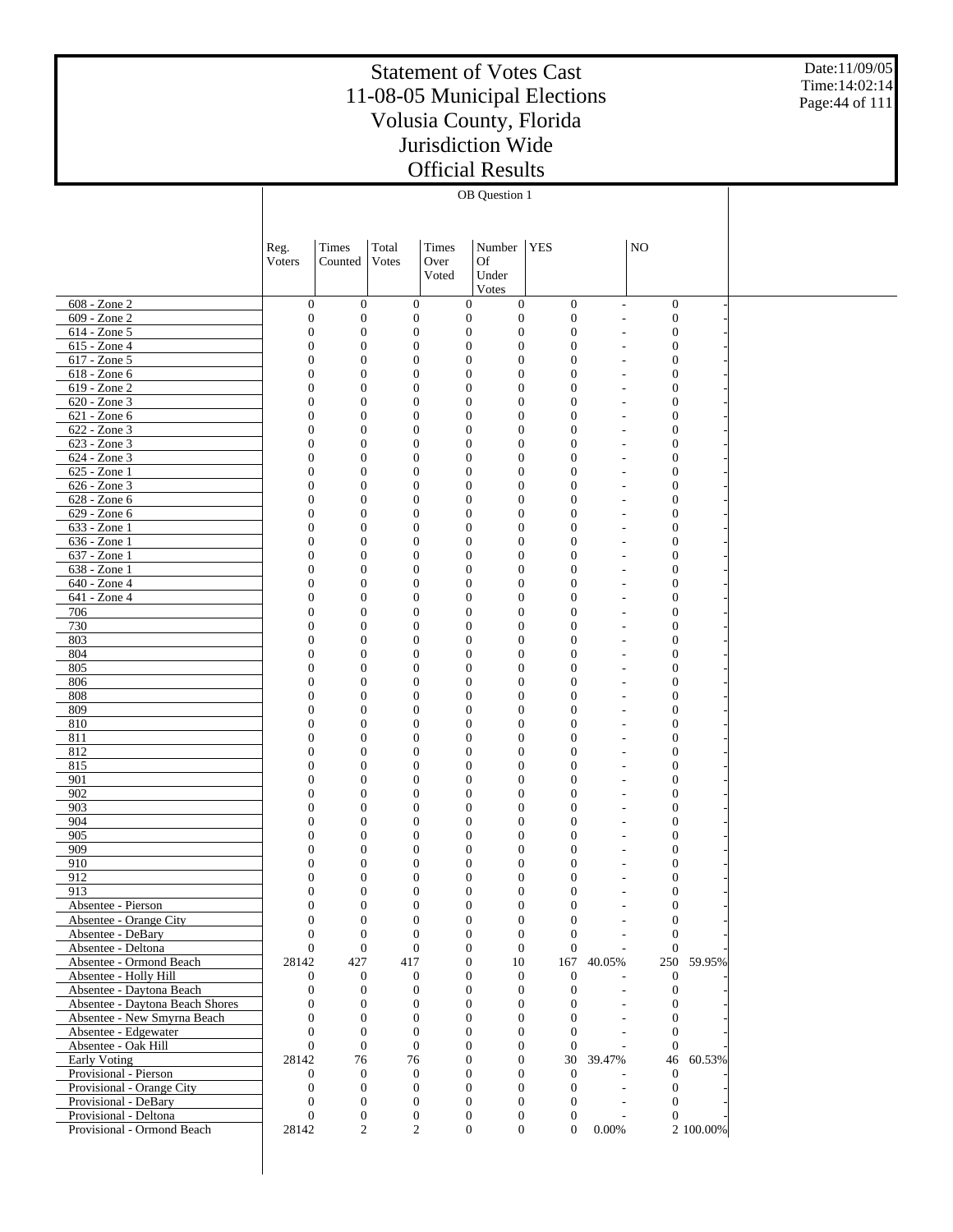Date:11/09/05 Time:14:02:14 Page:45 of 111

|                                         | Reg.<br>Voters | Times<br>Counted | Total<br>Votes | Times<br>Over<br>Voted | <b>Of</b> | Number   YES<br>Under |          |             | N <sub>O</sub> |             |
|-----------------------------------------|----------------|------------------|----------------|------------------------|-----------|-----------------------|----------|-------------|----------------|-------------|
|                                         |                |                  |                |                        |           | Votes                 |          |             |                |             |
| Provisional - Holly Hill                |                |                  |                |                        | $\Omega$  |                       | $\Omega$ |             |                |             |
| Provisional - Daytona Beach             |                |                  |                |                        |           |                       |          |             |                |             |
| Provisional - Daytona Beach Shores      |                |                  |                |                        |           |                       |          |             |                |             |
| Provisional - New Smyrna Beach          |                |                  |                |                        |           |                       |          |             |                |             |
| Provisional - Edgewater                 |                |                  |                |                        |           |                       |          |             |                |             |
| Provisional - Oak Hill                  |                |                  |                |                        |           |                       |          |             |                |             |
| Unscanned - Pierson                     |                |                  |                |                        |           |                       |          |             |                |             |
| Unscanned - Orange City                 |                |                  |                |                        |           |                       |          |             |                |             |
| <b>Unscanned - DeBary</b>               |                |                  |                |                        |           |                       |          |             |                |             |
| Unscanned - Deltona                     |                |                  |                |                        |           |                       |          |             |                |             |
| Unscanned - Ormond Beach                | 28142          |                  |                |                        |           |                       |          | 0.00%       |                | 1 100,00%   |
| Unscanned - Holly Hill                  |                |                  |                |                        | $\Omega$  |                       |          |             |                |             |
| Unscanned - Daytona Beach               |                |                  |                |                        |           |                       |          |             |                |             |
| <b>Unscanned - Daytona Beach Shores</b> |                |                  |                |                        |           |                       |          |             |                |             |
| Unscanned - New Smyrna Beach            |                |                  |                |                        |           |                       |          |             |                |             |
| Unscanned - Edgewater                   |                |                  |                |                        |           |                       |          |             |                |             |
| Unscanned - Oak Hill                    |                |                  |                |                        |           |                       |          |             |                |             |
| Total                                   | 28142          | 5397             | 5305           |                        | $\theta$  | 92                    |          | 1695 31.95% |                | 3610 68.05% |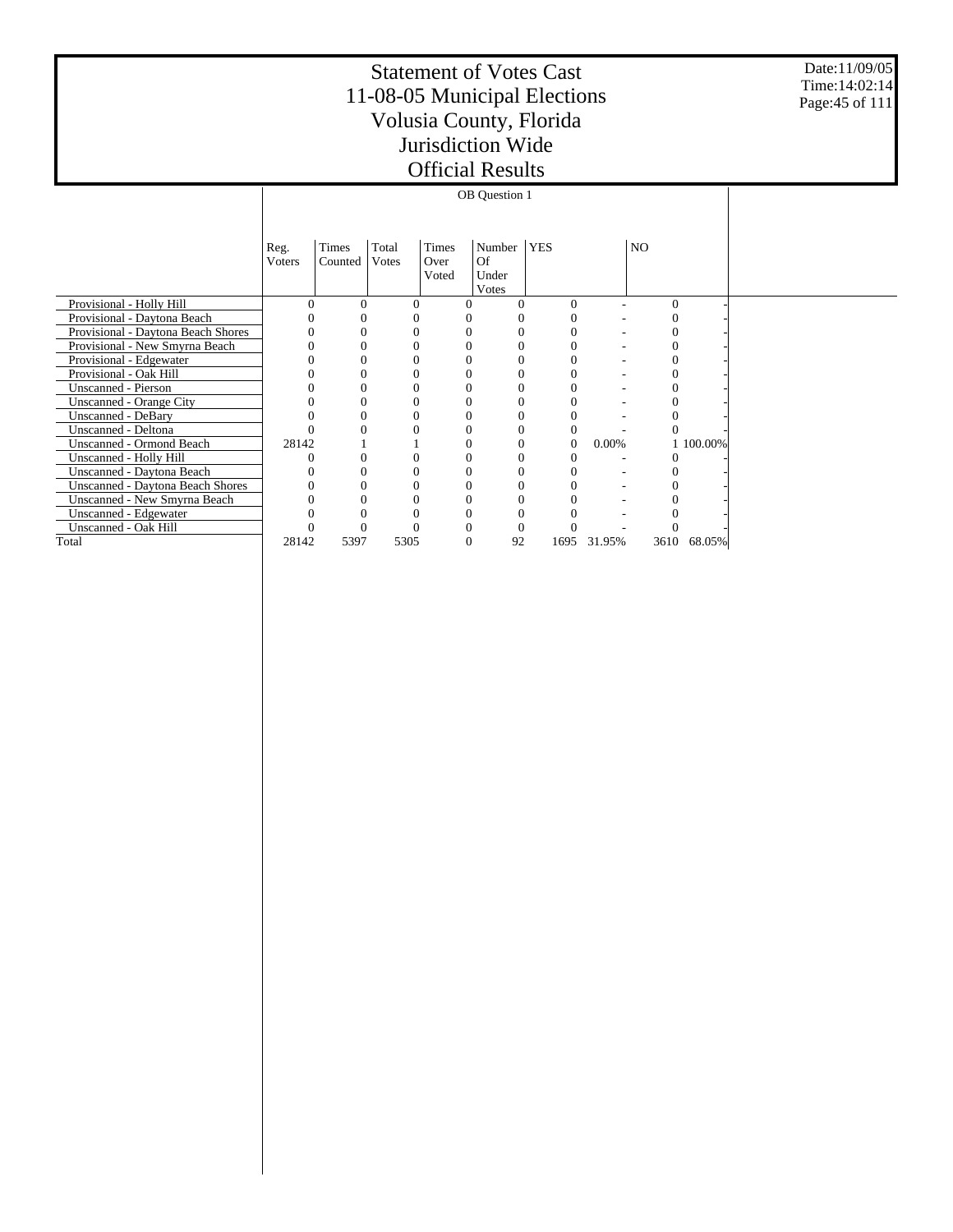Date:11/09/05 Time:14:02:14 Page:46 of 111

т

## Statement of Votes Cast 11-08-05 Municipal Elections Volusia County, Florida Jurisdiction Wide Official Results

Τ

|                                 | $\sigma$ $\sigma$ $\sigma$ $\sigma$ |                              |                                  |                        |                                                                            |     |                                  |                         |                     |                          |  |
|---------------------------------|-------------------------------------|------------------------------|----------------------------------|------------------------|----------------------------------------------------------------------------|-----|----------------------------------|-------------------------|---------------------|--------------------------|--|
|                                 | Reg.<br>Voters                      | Times<br>Counted             | Total<br>  Votes                 | Times<br>Over<br>Voted | Number<br><b>Of</b><br>Under<br><b>V</b> otes                              | YES |                                  |                         | $\rm NO$            |                          |  |
| Jurisdiction Wide               |                                     |                              |                                  |                        |                                                                            |     |                                  |                         |                     |                          |  |
| 105                             | $\boldsymbol{0}$                    | $\boldsymbol{0}$             | $\boldsymbol{0}$                 |                        | $\boldsymbol{0}$<br>$\boldsymbol{0}$                                       |     | $\mathbf{0}$                     |                         | $\mathbf{0}$        |                          |  |
| 303                             | $\theta$                            | $\mathbf{0}$                 | $\boldsymbol{0}$                 |                        | $\boldsymbol{0}$<br>$\mathbf{0}$                                           |     | $\mathbf{0}$                     |                         | $\boldsymbol{0}$    |                          |  |
| 304                             | $\mathbf{0}$                        | $\mathbf{0}$                 | $\boldsymbol{0}$                 |                        | $\boldsymbol{0}$<br>$\boldsymbol{0}$                                       |     | $\mathbf{0}$                     |                         | 0                   |                          |  |
| 305                             | $\mathbf{0}$                        | $\mathbf{0}$                 | $\mathbf{0}$                     |                        | $\overline{0}$<br>$\mathbf{0}$                                             |     | $\mathbf{0}$                     |                         | 0                   |                          |  |
| 306                             | 0                                   | $\mathbf{0}$                 | $\boldsymbol{0}$                 |                        | $\boldsymbol{0}$<br>$\mathbf{0}$                                           |     | $\overline{0}$                   |                         | $\overline{0}$      |                          |  |
| 307                             | 0                                   | $\mathbf{0}$                 | $\mathbf{0}$                     |                        | $\overline{0}$<br>$\boldsymbol{0}$                                         |     | $\overline{0}$                   |                         | 0                   |                          |  |
| 309                             | 0                                   | $\mathbf{0}$                 | $\boldsymbol{0}$                 |                        | $\boldsymbol{0}$<br>$\boldsymbol{0}$                                       |     | $\overline{0}$                   |                         | $\overline{0}$      |                          |  |
| 310                             | $\Omega$                            | $\mathbf{0}$                 | $\mathbf{0}$                     |                        | $\overline{0}$<br>$\mathbf{0}$                                             |     | $\overline{0}$                   |                         | 0                   |                          |  |
| 311<br>401 - Zone 2             | 0<br>0                              | $\mathbf{0}$<br>$\mathbf{0}$ | $\boldsymbol{0}$<br>$\mathbf{0}$ |                        | $\boldsymbol{0}$<br>$\mathbf{0}$<br>$\overline{0}$<br>$\boldsymbol{0}$     |     | $\overline{0}$<br>$\overline{0}$ |                         | $\overline{0}$<br>0 |                          |  |
| 402 - Zone 2                    | 0                                   | $\mathbf{0}$                 | $\boldsymbol{0}$                 |                        | $\boldsymbol{0}$<br>$\boldsymbol{0}$                                       |     | $\overline{0}$                   |                         | $\overline{0}$      |                          |  |
| 403 - Zone 1                    | $\Omega$                            | $\mathbf{0}$                 | $\mathbf{0}$                     |                        | $\overline{0}$<br>$\mathbf{0}$                                             |     | $\overline{0}$                   |                         | 0                   |                          |  |
| 405 - Zone 1                    | $\boldsymbol{0}$                    | $\mathbf{0}$                 | $\boldsymbol{0}$                 |                        | $\boldsymbol{0}$<br>$\mathbf{0}$                                           |     | $\overline{0}$                   |                         | $\overline{0}$      |                          |  |
| 406 - Zone 2                    | 0                                   | $\mathbf{0}$                 | $\mathbf{0}$                     |                        | $\overline{0}$<br>$\boldsymbol{0}$                                         |     | $\overline{0}$                   |                         | 0                   |                          |  |
| 407 - Zone 3                    | 0                                   | $\mathbf{0}$                 | $\boldsymbol{0}$                 |                        | $\boldsymbol{0}$<br>$\boldsymbol{0}$                                       |     | $\overline{0}$                   |                         | $\overline{0}$      |                          |  |
| 408 - Zone 4                    | $\Omega$                            | $\mathbf{0}$                 | $\mathbf{0}$                     |                        | $\overline{0}$<br>$\mathbf{0}$                                             |     | $\overline{0}$                   |                         | 0                   |                          |  |
| 409 - Zone 5                    | 0                                   | $\mathbf{0}$                 | $\boldsymbol{0}$                 |                        | $\boldsymbol{0}$<br>$\boldsymbol{0}$                                       |     | $\overline{0}$                   |                         | $\overline{0}$      |                          |  |
| 410 - Zone 5                    | 0                                   | $\mathbf{0}$                 | $\mathbf{0}$                     |                        | $\overline{0}$<br>$\boldsymbol{0}$                                         |     | $\overline{0}$                   |                         | 0                   |                          |  |
| 411 - Zone 6                    | 0                                   | $\mathbf{0}$                 | $\boldsymbol{0}$                 |                        | $\boldsymbol{0}$<br>$\boldsymbol{0}$                                       |     | $\overline{0}$                   |                         | $\overline{0}$      |                          |  |
| $413 - Z$ one 6                 | $\Omega$                            | $\mathbf{0}$                 | $\mathbf{0}$                     |                        | $\overline{0}$<br>$\mathbf{0}$                                             |     | $\overline{0}$                   |                         | 0                   |                          |  |
| $414 - Z$ one 5                 | 0                                   | $\mathbf{0}$                 | $\boldsymbol{0}$                 |                        | $\boldsymbol{0}$<br>$\boldsymbol{0}$                                       |     | $\overline{0}$                   |                         | $\overline{0}$      |                          |  |
| 415 - Zone 4                    | 0                                   | $\mathbf{0}$                 | $\mathbf{0}$                     |                        | $\overline{0}$<br>$\boldsymbol{0}$                                         |     | $\overline{0}$                   |                         | 0                   |                          |  |
| $416 -$ Zone $4$                | 0                                   | $\mathbf{0}$                 | $\boldsymbol{0}$                 |                        | $\boldsymbol{0}$<br>$\boldsymbol{0}$                                       |     | $\overline{0}$                   |                         | $\overline{0}$      |                          |  |
| 417 - Zone 3                    | $\Omega$                            | $\mathbf{0}$                 | $\mathbf{0}$                     |                        | $\overline{0}$<br>$\boldsymbol{0}$                                         |     | $\overline{0}$                   |                         | 0                   |                          |  |
| $418 - Z$ one 6<br>419 - Zone 3 | 0<br>0                              | $\mathbf{0}$<br>$\theta$     | $\boldsymbol{0}$<br>$\mathbf{0}$ |                        | $\boldsymbol{0}$<br>$\boldsymbol{0}$<br>$\overline{0}$<br>$\boldsymbol{0}$ |     | $\overline{0}$<br>$\overline{0}$ |                         | $\overline{0}$<br>0 |                          |  |
| 420 - Zone 6                    | 0                                   | 0                            | $\boldsymbol{0}$                 |                        | $\boldsymbol{0}$<br>$\boldsymbol{0}$                                       |     | $\overline{0}$                   |                         | $\overline{0}$      |                          |  |
| 422 - Zone 1                    | $\Omega$                            | $\mathbf{0}$                 | $\mathbf{0}$                     |                        | $\overline{0}$<br>$\boldsymbol{0}$                                         |     | 0                                |                         | 0                   |                          |  |
| 423 - Zone 3                    | 0                                   | $\mathbf{0}$                 | $\boldsymbol{0}$                 |                        | $\boldsymbol{0}$<br>$\boldsymbol{0}$                                       |     | $\overline{0}$                   |                         | $\overline{0}$      |                          |  |
| 424 - Zone 4                    | 0                                   | $\overline{0}$               | $\mathbf{0}$                     |                        | $\overline{0}$<br>$\mathbf{0}$                                             |     | 0                                |                         | 0                   |                          |  |
| 426 - Zone 2                    | $\boldsymbol{0}$                    | $\overline{0}$               | $\boldsymbol{0}$                 |                        | $\boldsymbol{0}$<br>$\boldsymbol{0}$                                       |     | 0                                |                         | $\overline{0}$      |                          |  |
| 427 - Zone 5                    | $\mathbf{0}$                        | $\overline{0}$               | $\mathbf{0}$                     |                        | $\boldsymbol{0}$<br>$\mathbf{0}$                                           |     | 0                                |                         | $\theta$            |                          |  |
| 428 - Zone 1                    | $\mathbf{0}$                        | $\boldsymbol{0}$             | $\boldsymbol{0}$                 |                        | $\boldsymbol{0}$<br>$\mathbf{0}$                                           |     | $\overline{0}$                   |                         | $\overline{0}$      |                          |  |
| 429 - Zone 4                    | $\mathbf{0}$                        | $\mathbf{0}$                 | $\boldsymbol{0}$                 |                        | $\boldsymbol{0}$<br>$\mathbf{0}$                                           |     | $\overline{0}$                   |                         | $\overline{0}$      |                          |  |
| 501 - Zone 1                    | 798                                 | 271                          | 266                              |                        | $\boldsymbol{0}$<br>5                                                      |     | 187                              | 70.30%                  | 79                  | 29.70%                   |  |
| 506 - Zone 1                    | 1817                                | 429                          | 413                              |                        | $\boldsymbol{0}$<br>16                                                     |     |                                  | 311 75.30%              |                     | 102 24.70%               |  |
| 508 - Zone 3                    | 1341                                | 331                          | 317                              |                        | $\boldsymbol{0}$<br>14                                                     |     | 239                              | 75.39%                  |                     | 78 24.61%                |  |
| 509 - Zone 3                    | 1136                                | 131                          | 126                              |                        | $\boldsymbol{0}$<br>5                                                      |     |                                  | 94 74.60%               |                     | 32 25.40%                |  |
| $510 - Z$ one 3                 | 2421                                | 442                          | 430                              |                        | 12<br>$\boldsymbol{0}$                                                     |     |                                  | 340 79.07%              |                     | 90 20.93%                |  |
| 512 - Zone 3                    | 1123                                | 187                          | 179                              |                        | $\boldsymbol{0}$<br>8                                                      |     |                                  | 142 79.33%              |                     | 37 20.67%                |  |
| 513 - Zone 3                    | 2037                                | 455                          | 437                              |                        | $\boldsymbol{0}$<br>18                                                     |     |                                  | 334 76.43%              |                     | 103 23.57%               |  |
| 514 - Zone 2<br>515 - Zone 1    | 1677<br>2311                        | 83<br>487                    | 82                               |                        | $\Omega$<br>$\mathbf{1}$                                                   |     |                                  | 67 81.71%<br>347 74.15% |                     | 15 18.29%                |  |
| 516 - Zone 1                    | 2365                                | 679                          | 468<br>642                       |                        | $\boldsymbol{0}$<br>19<br>$\boldsymbol{0}$<br>37                           |     |                                  | 454 70.72%              |                     | 121 25.85%<br>188 29.28% |  |
| 517 - Zone 2                    | 2292                                | 237                          | 232                              |                        | $\boldsymbol{0}$<br>5                                                      |     | 159                              | 68.53%                  |                     | 73 31.47%                |  |
| 519 - Zone 2                    | 1681                                | 114                          | 113                              |                        | $\boldsymbol{0}$<br>1                                                      |     |                                  | 84 74.34%               |                     | 29 25.66%                |  |
| 521 - Zone 4                    | 1793                                | 238                          | 225                              |                        | $\boldsymbol{0}$<br>13                                                     |     |                                  | 180 80.00%              |                     | 45 20.00%                |  |
| 522 - Zone 4                    | 2608                                | 420                          | 409                              |                        | $\boldsymbol{0}$<br>11                                                     |     |                                  | 307 75.06%              |                     | 102 24.94%               |  |
| 525 - Zone 4                    | 1694                                | 226                          | 221                              |                        | $\boldsymbol{0}$<br>5                                                      |     |                                  | 166 75.11%              |                     | 55 24.89%                |  |
| 526                             | 0                                   | $\boldsymbol{0}$             | $\boldsymbol{0}$                 |                        | $\boldsymbol{0}$<br>$\mathbf{0}$                                           |     | $\mathbf{0}$                     |                         | $\overline{0}$      |                          |  |
| 527                             | $\boldsymbol{0}$                    | $\boldsymbol{0}$             | $\mathbf{0}$                     |                        | $\boldsymbol{0}$<br>$\mathbf{0}$                                           |     | $\boldsymbol{0}$                 |                         | $\mathbf{0}$        |                          |  |
| 528                             | $\theta$                            | $\overline{0}$               | $\boldsymbol{0}$                 |                        | $\boldsymbol{0}$<br>$\mathbf{0}$                                           |     | $\overline{0}$                   |                         | $\theta$            |                          |  |
| 529                             | $\boldsymbol{0}$                    | $\boldsymbol{0}$             | $\mathbf{0}$                     |                        | $\boldsymbol{0}$<br>$\boldsymbol{0}$                                       |     | $\boldsymbol{0}$                 |                         | $\overline{0}$      |                          |  |
| 533 - Zone 4                    | 1048                                | 161                          | 159                              |                        | $\boldsymbol{0}$<br>2                                                      |     |                                  | 127 79.87%              |                     | 32 20.13%                |  |
| 534                             | $\boldsymbol{0}$                    | $\boldsymbol{0}$             | $\mathbf{0}$                     |                        | $\boldsymbol{0}$<br>$\mathbf{0}$                                           |     | $\boldsymbol{0}$                 |                         | $\mathbf{0}$        |                          |  |
| 602 - Zone 4                    | $\mathbf{0}$                        | $\theta$                     | $\mathbf{0}$                     |                        | $\boldsymbol{0}$<br>0                                                      |     | $\theta$                         |                         | $\mathbf{0}$        |                          |  |
| 603 - Zone 5                    | $\mathbf{0}$                        | $\boldsymbol{0}$             | $\boldsymbol{0}$                 |                        | $\boldsymbol{0}$<br>$\boldsymbol{0}$                                       |     | $\boldsymbol{0}$                 |                         | $\boldsymbol{0}$    |                          |  |
| $605 - Z$ one 5                 | $\mathbf{0}$                        | $\boldsymbol{0}$             | $\boldsymbol{0}$                 |                        | $\boldsymbol{0}$<br>$\mathbf{0}$                                           |     | 0                                |                         | $\mathbf{0}$        |                          |  |
| 607 - Zone 2                    | $\mathbf{0}$                        | $\mathbf{0}$                 | $\boldsymbol{0}$                 |                        | $\boldsymbol{0}$<br>$\mathbf{0}$                                           |     | $\mathbf{0}$                     | $\overline{a}$          | $\mathbf{0}$        |                          |  |
|                                 |                                     |                              |                                  |                        |                                                                            |     |                                  |                         |                     |                          |  |
|                                 |                                     |                              |                                  |                        |                                                                            |     |                                  |                         |                     |                          |  |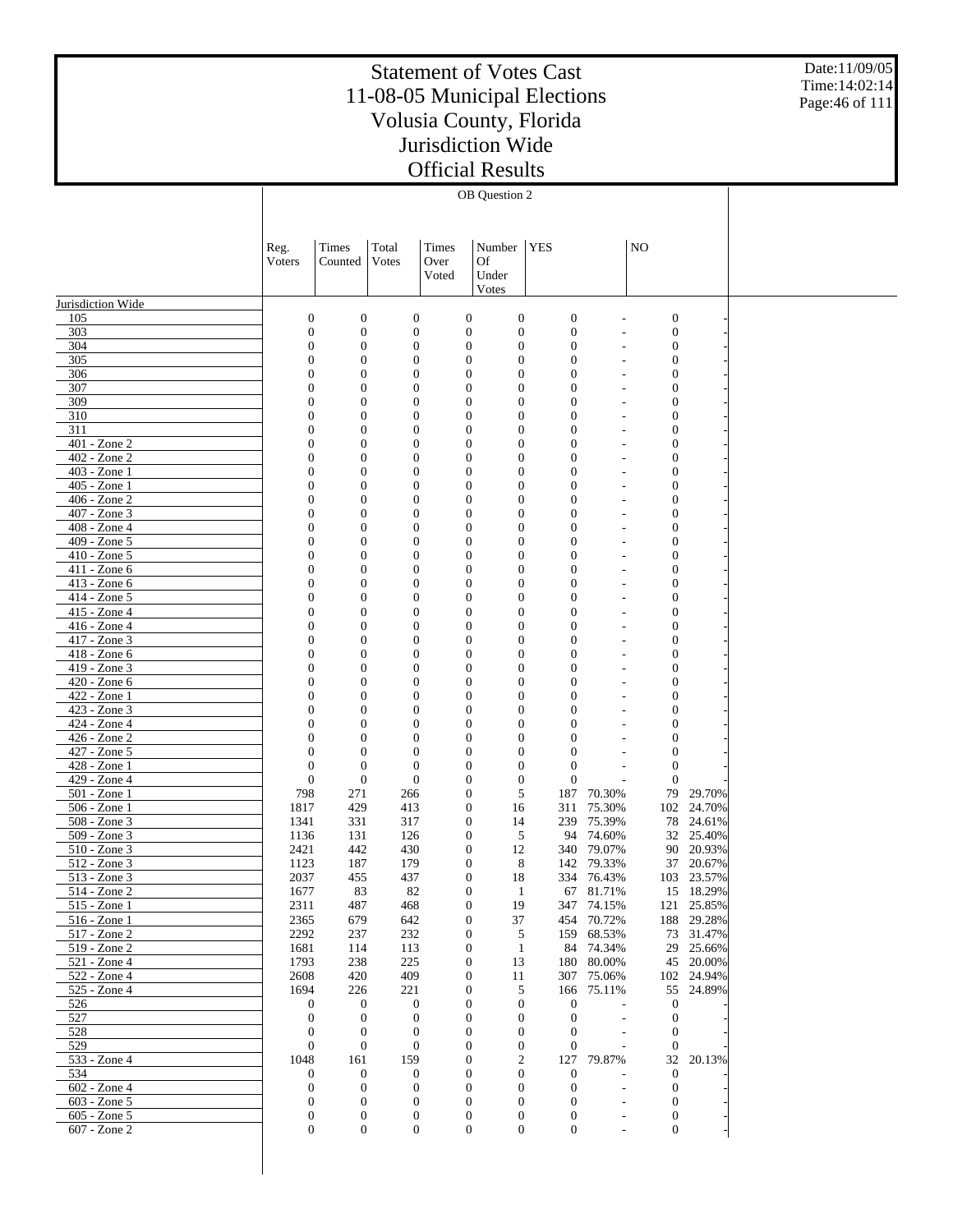Date:11/09/05 Time:14:02:14 Page:47 of 111

 $\overline{1}$ 

## Statement of Votes Cast 11-08-05 Municipal Elections Volusia County, Florida Jurisdiction Wide Official Results

| OB Question 2 |  |
|---------------|--|
|---------------|--|

 $\overline{1}$ 

|                                                                |                                  |                                      | Total |                                      |                                  | <b>YES</b>                       |                                    |                                                             |                            |
|----------------------------------------------------------------|----------------------------------|--------------------------------------|-------|--------------------------------------|----------------------------------|----------------------------------|------------------------------------|-------------------------------------------------------------|----------------------------|
|                                                                | Reg.<br>Voters                   | Times<br>Counted                     | Votes | Times<br>Over                        | Number<br><b>Of</b>              |                                  |                                    | $_{\rm NO}$                                                 |                            |
|                                                                |                                  |                                      |       | Voted                                | Under                            |                                  |                                    |                                                             |                            |
| 608 - Zone 2                                                   | $\mathbf{0}$                     | $\boldsymbol{0}$                     |       | $\boldsymbol{0}$                     | Votes<br>$\mathbf{0}$            | $\boldsymbol{0}$                 | $\boldsymbol{0}$                   | $\boldsymbol{0}$<br>$\overline{\phantom{a}}$                |                            |
| 609 - Zone 2                                                   | $\mathbf{0}$                     | $\boldsymbol{0}$                     |       | $\boldsymbol{0}$                     | $\mathbf{0}$                     | $\boldsymbol{0}$                 | $\boldsymbol{0}$                   | $\boldsymbol{0}$<br>÷,                                      |                            |
| 614 - Zone 5                                                   | $\mathbf{0}$                     | $\boldsymbol{0}$                     |       | $\boldsymbol{0}$                     | $\mathbf{0}$                     | $\boldsymbol{0}$                 | $\boldsymbol{0}$                   | $\boldsymbol{0}$<br>٠                                       |                            |
| 615 - Zone 4                                                   | $\overline{0}$                   | $\boldsymbol{0}$                     |       | $\boldsymbol{0}$                     | $\mathbf{0}$                     | $\boldsymbol{0}$                 | $\boldsymbol{0}$                   | $\boldsymbol{0}$                                            |                            |
| 617 - Zone 5<br>618 - Zone 6                                   | $\theta$<br>$\overline{0}$       | $\boldsymbol{0}$<br>$\boldsymbol{0}$ |       | $\boldsymbol{0}$<br>$\boldsymbol{0}$ | $\mathbf{0}$<br>$\mathbf{0}$     | $\mathbf{0}$<br>$\boldsymbol{0}$ | $\overline{0}$<br>$\overline{0}$   | $\mathbf{0}$<br>٠<br>$\boldsymbol{0}$                       |                            |
| $619 - Zone2$                                                  | $\overline{0}$                   | $\mathbf{0}$                         |       | $\mathbf{0}$                         | $\mathbf{0}$                     | $\mathbf{0}$                     | $\overline{0}$                     | $\boldsymbol{0}$<br>÷,                                      |                            |
| 620 - Zone 3                                                   | $\overline{0}$                   | $\boldsymbol{0}$                     |       | $\boldsymbol{0}$                     | $\mathbf{0}$                     | $\boldsymbol{0}$                 | $\boldsymbol{0}$                   | $\boldsymbol{0}$                                            |                            |
| 621 - Zone 6                                                   | $\overline{0}$                   | $\boldsymbol{0}$                     |       | $\boldsymbol{0}$                     | $\mathbf{0}$                     | $\mathbf{0}$                     | $\boldsymbol{0}$                   | $\boldsymbol{0}$<br>٠                                       |                            |
| 622 - Zone 3                                                   | $\overline{0}$                   | $\boldsymbol{0}$                     |       | $\boldsymbol{0}$                     | $\mathbf{0}$                     | $\boldsymbol{0}$                 | $\boldsymbol{0}$                   | $\boldsymbol{0}$                                            |                            |
| 623 - Zone 3<br>624 - Zone 3                                   | $\theta$<br>$\overline{0}$       | $\boldsymbol{0}$<br>$\boldsymbol{0}$ |       | $\boldsymbol{0}$<br>$\boldsymbol{0}$ | $\mathbf{0}$<br>$\mathbf{0}$     | $\mathbf{0}$<br>$\boldsymbol{0}$ | $\overline{0}$<br>$\boldsymbol{0}$ | $\boldsymbol{0}$<br>$\overline{a}$<br>$\boldsymbol{0}$<br>٠ |                            |
| 625 - Zone 1                                                   | $\overline{0}$                   | $\boldsymbol{0}$                     |       | $\boldsymbol{0}$                     | $\mathbf{0}$                     | $\mathbf{0}$                     | $\overline{0}$                     | $\boldsymbol{0}$<br>٠                                       |                            |
| 626 - Zone 3                                                   | $\overline{0}$                   | $\boldsymbol{0}$                     |       | $\boldsymbol{0}$                     | $\mathbf{0}$                     | $\boldsymbol{0}$                 | $\boldsymbol{0}$                   | $\boldsymbol{0}$                                            |                            |
| 628 - Zone 6                                                   | $\theta$                         | $\boldsymbol{0}$                     |       | $\boldsymbol{0}$                     | $\mathbf{0}$                     | $\mathbf{0}$                     | $\boldsymbol{0}$                   | $\boldsymbol{0}$<br>٠                                       |                            |
| 629 - Zone 6<br>633 - Zone 1                                   | $\overline{0}$<br>$\overline{0}$ | $\boldsymbol{0}$<br>$\boldsymbol{0}$ |       | $\boldsymbol{0}$<br>$\boldsymbol{0}$ | $\mathbf{0}$<br>$\mathbf{0}$     | $\boldsymbol{0}$<br>$\mathbf{0}$ | $\boldsymbol{0}$<br>$\overline{0}$ | $\boldsymbol{0}$<br>$\boldsymbol{0}$<br>$\overline{a}$      |                            |
| 636 - Zone 1                                                   | $\overline{0}$                   | $\boldsymbol{0}$                     |       | $\boldsymbol{0}$                     | $\mathbf{0}$                     | $\boldsymbol{0}$                 | $\overline{0}$                     | $\boldsymbol{0}$<br>٠                                       |                            |
| 637 - Zone 1                                                   | $\overline{0}$                   | $\boldsymbol{0}$                     |       | $\boldsymbol{0}$                     | $\mathbf{0}$                     | $\mathbf{0}$                     | $\overline{0}$                     | $\boldsymbol{0}$<br>٠                                       |                            |
| 638 - Zone 1                                                   | $\overline{0}$                   | $\boldsymbol{0}$                     |       | $\boldsymbol{0}$                     | $\mathbf{0}$                     | $\boldsymbol{0}$                 | $\boldsymbol{0}$                   | $\boldsymbol{0}$                                            |                            |
| 640 - Zone 4                                                   | $\theta$                         | $\boldsymbol{0}$                     |       | $\boldsymbol{0}$                     | $\mathbf{0}$                     | $\mathbf{0}$                     | $\boldsymbol{0}$                   | $\boldsymbol{0}$<br>÷,                                      |                            |
| 641 - Zone 4<br>706                                            | $\theta$<br>$\overline{0}$       | $\boldsymbol{0}$<br>$\boldsymbol{0}$ |       | $\boldsymbol{0}$<br>$\boldsymbol{0}$ | $\mathbf{0}$<br>$\mathbf{0}$     | $\boldsymbol{0}$<br>$\mathbf{0}$ | $\overline{0}$<br>$\overline{0}$   | $\boldsymbol{0}$<br>÷<br>$\boldsymbol{0}$<br>$\overline{a}$ |                            |
| 730                                                            | $\overline{0}$                   | $\boldsymbol{0}$                     |       | $\boldsymbol{0}$                     | $\mathbf{0}$                     | $\boldsymbol{0}$                 | $\boldsymbol{0}$                   | $\boldsymbol{0}$                                            |                            |
| 803                                                            | $\overline{0}$                   | $\boldsymbol{0}$                     |       | $\boldsymbol{0}$                     | $\mathbf{0}$                     | $\mathbf{0}$                     | $\overline{0}$                     | $\boldsymbol{0}$<br>٠                                       |                            |
| 804                                                            | $\overline{0}$                   | $\boldsymbol{0}$                     |       | $\boldsymbol{0}$                     | $\mathbf{0}$                     | $\boldsymbol{0}$                 | $\boldsymbol{0}$                   | $\boldsymbol{0}$                                            |                            |
| 805                                                            | $\overline{0}$                   | $\boldsymbol{0}$                     |       | $\boldsymbol{0}$                     | $\mathbf{0}$                     | $\mathbf{0}$                     | 0                                  | $\boldsymbol{0}$<br>$\overline{a}$                          |                            |
| 806<br>808                                                     | $\overline{0}$<br>$\overline{0}$ | $\boldsymbol{0}$<br>$\boldsymbol{0}$ |       | $\boldsymbol{0}$<br>$\boldsymbol{0}$ | $\mathbf{0}$<br>$\mathbf{0}$     | $\boldsymbol{0}$<br>$\mathbf{0}$ | $\boldsymbol{0}$<br>$\overline{0}$ | $\boldsymbol{0}$<br>٠<br>$\boldsymbol{0}$<br>÷,             |                            |
| 809                                                            | $\overline{0}$                   | $\boldsymbol{0}$                     |       | $\boldsymbol{0}$                     | $\mathbf{0}$                     | $\boldsymbol{0}$                 | $\boldsymbol{0}$                   | $\boldsymbol{0}$                                            |                            |
| 810                                                            | $\overline{0}$                   | $\boldsymbol{0}$                     |       | $\boldsymbol{0}$                     | $\mathbf{0}$                     | $\mathbf{0}$                     | $\boldsymbol{0}$                   | $\boldsymbol{0}$<br>٠                                       |                            |
| 811                                                            | $\overline{0}$                   | $\boldsymbol{0}$                     |       | $\boldsymbol{0}$                     | $\mathbf{0}$                     | $\boldsymbol{0}$                 | $\boldsymbol{0}$                   | $\boldsymbol{0}$                                            |                            |
| 812<br>815                                                     | $\overline{0}$<br>$\overline{0}$ | $\boldsymbol{0}$<br>$\boldsymbol{0}$ |       | $\boldsymbol{0}$<br>$\boldsymbol{0}$ | $\mathbf{0}$<br>$\mathbf{0}$     | $\mathbf{0}$                     | $\overline{0}$<br>$\overline{0}$   | $\boldsymbol{0}$<br>$\overline{a}$<br>$\boldsymbol{0}$<br>٠ |                            |
| 901                                                            | $\overline{0}$                   | $\boldsymbol{0}$                     |       | $\boldsymbol{0}$                     | $\mathbf{0}$                     | $\boldsymbol{0}$<br>$\mathbf{0}$ | $\overline{0}$                     | $\boldsymbol{0}$<br>÷,                                      |                            |
| 902                                                            | $\overline{0}$                   | $\boldsymbol{0}$                     |       | $\boldsymbol{0}$                     | $\mathbf{0}$                     | $\boldsymbol{0}$                 | $\boldsymbol{0}$                   | $\boldsymbol{0}$                                            |                            |
| 903                                                            | $\overline{0}$                   | $\boldsymbol{0}$                     |       | $\boldsymbol{0}$                     | $\mathbf{0}$                     | $\mathbf{0}$                     | $\overline{0}$                     | $\boldsymbol{0}$<br>٠                                       |                            |
| 904                                                            | $\overline{0}$                   | $\boldsymbol{0}$                     |       | $\boldsymbol{0}$                     | $\mathbf{0}$                     | $\boldsymbol{0}$                 | $\boldsymbol{0}$                   | $\boldsymbol{0}$                                            |                            |
| 905<br>909                                                     | $\overline{0}$<br>$\Omega$       | $\boldsymbol{0}$<br>$\boldsymbol{0}$ |       | $\boldsymbol{0}$<br>$\boldsymbol{0}$ | $\mathbf{0}$<br>$\mathbf{0}$     | $\mathbf{0}$<br>$\boldsymbol{0}$ | $\overline{0}$<br>$\boldsymbol{0}$ | $\boldsymbol{0}$<br>$\overline{a}$<br>$\boldsymbol{0}$      |                            |
| 910                                                            | $\theta$                         | $\mathbf{0}$                         |       | $\boldsymbol{0}$                     | $\mathbf{0}$                     | $\mathbf{0}$                     | $\overline{0}$                     | $\boldsymbol{0}$                                            |                            |
| 912                                                            | $\Omega$                         | $\boldsymbol{0}$                     |       | $\boldsymbol{0}$                     | $\mathbf{0}$                     | $\boldsymbol{0}$                 | 0                                  | $\boldsymbol{0}$                                            |                            |
| 913                                                            |                                  | $\mathbf{0}$<br>$\Omega$             |       | $\overline{0}$                       | $\overline{0}$                   | $\mathbf{0}$                     | $\overline{0}$                     | $\boldsymbol{0}$<br>٠                                       |                            |
| Absentee - Pierson                                             |                                  | $\boldsymbol{0}$                     |       | $\boldsymbol{0}$                     | $\mathbf{0}$                     | 0                                | 0                                  | $\boldsymbol{0}$                                            |                            |
| Absentee - Orange City<br>Absentee - DeBary                    | $\theta$<br>$\mathbf{0}$         | $\boldsymbol{0}$<br>$\mathbf{0}$     |       | $\boldsymbol{0}$<br>$\boldsymbol{0}$ | $\mathbf{0}$<br>$\boldsymbol{0}$ | 0<br>$\mathbf{0}$                | $\boldsymbol{0}$<br>$\mathbf{0}$   | $\boldsymbol{0}$<br>$\mathbf{0}$                            |                            |
| Absentee - Deltona                                             | $\theta$                         | $\mathbf{0}$                         |       | $\overline{0}$                       | $\mathbf{0}$                     | $\theta$                         | $\mathbf{0}$                       | $\mathbf{0}$                                                |                            |
| Absentee - Ormond Beach                                        | 28142                            | 427                                  | 413   |                                      | $\mathbf{0}$                     | 14                               | 305 73.85%                         |                                                             | 108 26.15%                 |
| Absentee - Holly Hill                                          |                                  | $\overline{0}$<br>$\overline{0}$     |       | $\mathbf{0}$                         | $\mathbf{0}$                     | $\theta$                         | $\theta$                           | $\boldsymbol{0}$                                            |                            |
| Absentee - Daytona Beach                                       | $\theta$                         | $\boldsymbol{0}$                     |       | $\boldsymbol{0}$                     | $\mathbf{0}$                     | $\overline{0}$                   | $\mathbf{0}$                       | $\boldsymbol{0}$                                            |                            |
| Absentee - Daytona Beach Shores<br>Absentee - New Smyrna Beach | $\theta$                         | 0<br>$\theta$<br>$\overline{0}$      |       | $\mathbf{0}$<br>$\overline{0}$       | $\mathbf{0}$<br>$\mathbf{0}$     | $\mathbf{0}$<br>$\overline{0}$   | $\overline{0}$<br>$\Omega$         | $\mathbf{0}$<br>$\boldsymbol{0}$                            |                            |
| Absentee - Edgewater                                           | $\theta$                         | $\mathbf{0}$                         |       | $\overline{0}$                       | $\overline{0}$                   | $\Omega$                         | $\Omega$                           | $\mathbf{0}$                                                |                            |
| Absentee - Oak Hill                                            | $\mathbf{0}$                     | $\theta$                             |       | $\boldsymbol{0}$                     | $\mathbf{0}$                     | $\overline{0}$                   | $\mathbf{0}$                       | $\mathbf{0}$                                                |                            |
| Early Voting                                                   | 28142                            | 76                                   | 76    |                                      | $\mathbf{0}$                     | $\Omega$                         | 59<br>77.63%                       |                                                             | 17<br>22.37%               |
| Provisional - Pierson<br>Provisional - Orange City             | $\theta$<br>$\theta$             | $\overline{0}$<br>$\Omega$           |       | $\mathbf{0}$<br>$\mathbf{0}$         | $\mathbf{0}$<br>$\theta$         | $\overline{0}$<br>$\Omega$       | $\mathbf{0}$<br>$\theta$           | $\mathbf{0}$<br>$\mathbf{0}$                                |                            |
| Provisional - DeBary                                           | $\theta$                         | $\mathbf{0}$                         |       | $\mathbf{0}$                         | $\mathbf{0}$                     | $\overline{0}$                   | $\overline{0}$                     | $\overline{a}$<br>$\mathbf{0}$                              |                            |
| Provisional - Deltona                                          | $\theta$                         | $\overline{0}$                       |       | $\boldsymbol{0}$                     | $\mathbf{0}$                     | $\overline{0}$                   | $\overline{0}$                     | $\overline{0}$                                              |                            |
| Provisional - Ormond Beach                                     | 28142                            | $\overline{c}$                       |       | $\overline{c}$                       | $\boldsymbol{0}$                 | $\boldsymbol{0}$                 | 2 100.00%                          |                                                             | $\overline{0}$<br>$0.00\%$ |
|                                                                |                                  |                                      |       |                                      |                                  |                                  |                                    |                                                             |                            |
|                                                                |                                  |                                      |       |                                      |                                  |                                  |                                    |                                                             |                            |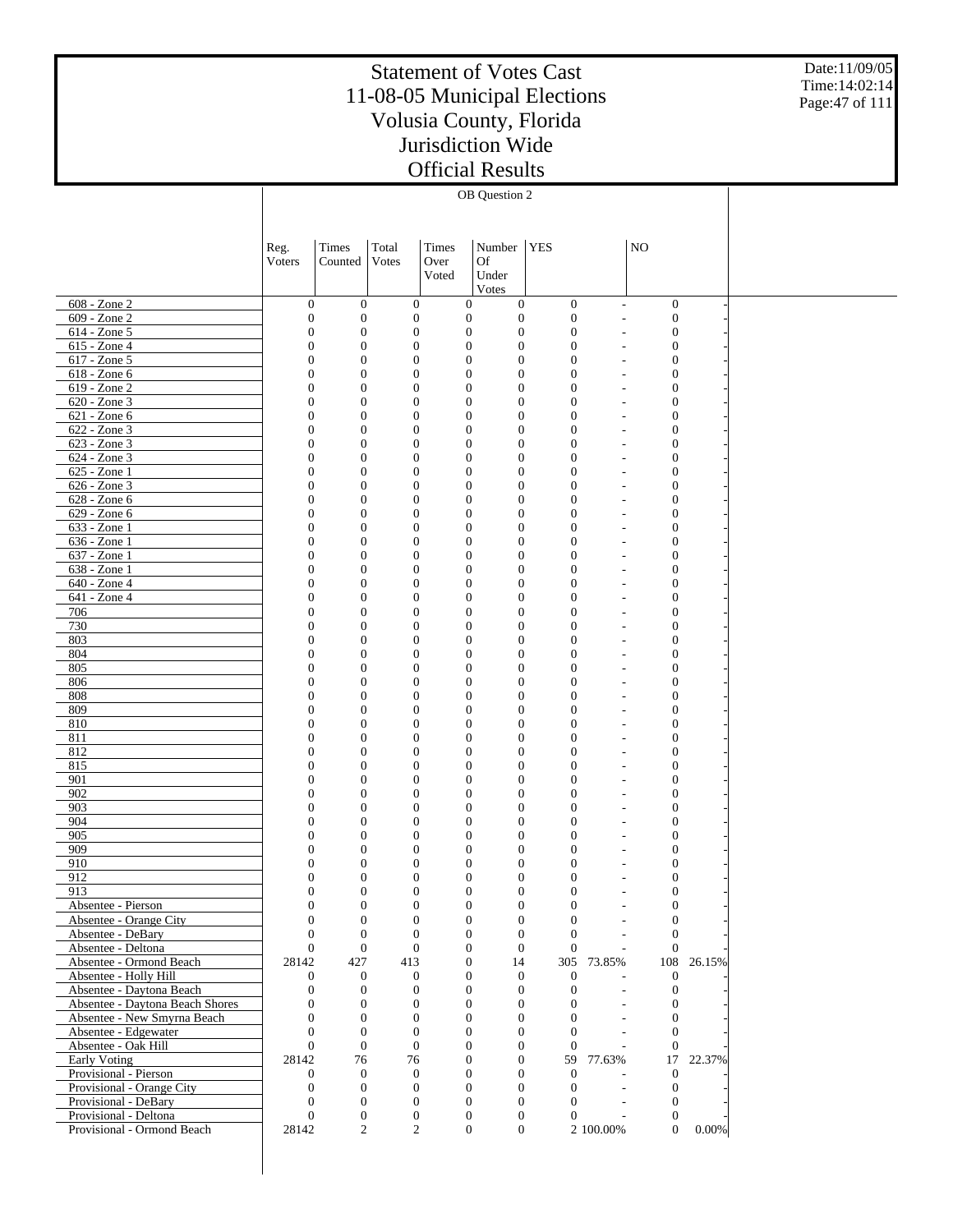Date:11/09/05 Time:14:02:14 Page:48 of 111

|                                         | Reg.<br>Voters | Times<br>Counted | Total<br>Votes | Times<br>Over<br>Voted | <b>Of</b><br>Under<br>Votes | Number $ YES$ |           |        | N <sub>O</sub> |             |
|-----------------------------------------|----------------|------------------|----------------|------------------------|-----------------------------|---------------|-----------|--------|----------------|-------------|
| Provisional - Holly Hill                |                | 0                |                |                        |                             |               | 0         |        |                |             |
| Provisional - Daytona Beach             |                |                  |                |                        |                             |               |           |        |                |             |
| Provisional - Daytona Beach Shores      |                |                  |                |                        |                             |               |           |        |                |             |
| Provisional - New Smyrna Beach          |                |                  |                |                        |                             |               |           |        |                |             |
| Provisional - Edgewater                 |                |                  |                |                        |                             |               |           |        |                |             |
| Provisional - Oak Hill                  |                |                  |                |                        |                             |               |           |        |                |             |
| Unscanned - Pierson                     |                |                  |                |                        |                             |               |           |        |                |             |
| Unscanned - Orange City                 |                |                  |                |                        |                             |               |           |        |                |             |
| Unscanned - DeBary                      |                |                  |                |                        |                             |               |           |        |                |             |
| Unscanned - Deltona                     |                |                  |                |                        |                             |               |           |        |                |             |
| Unscanned - Ormond Beach                | 28142          |                  |                |                        |                             |               | 1 100.00% |        | 0              | 0.00%       |
| Unscanned - Holly Hill                  |                |                  |                |                        |                             |               |           |        |                |             |
| Unscanned - Daytona Beach               |                |                  |                |                        |                             |               |           |        |                |             |
| <b>Unscanned - Daytona Beach Shores</b> |                |                  |                |                        |                             |               |           |        |                |             |
| Unscanned - New Smyrna Beach            |                |                  |                |                        |                             |               |           |        |                |             |
| Unscanned - Edgewater                   |                |                  |                |                        |                             |               |           |        |                |             |
| Unscanned - Oak Hill                    |                |                  |                |                        |                             |               |           |        |                |             |
| Total                                   | 28142          | 5397             | 5211           |                        | $\overline{0}$              | 186           | 3905      | 74.94% |                | 1306 25.06% |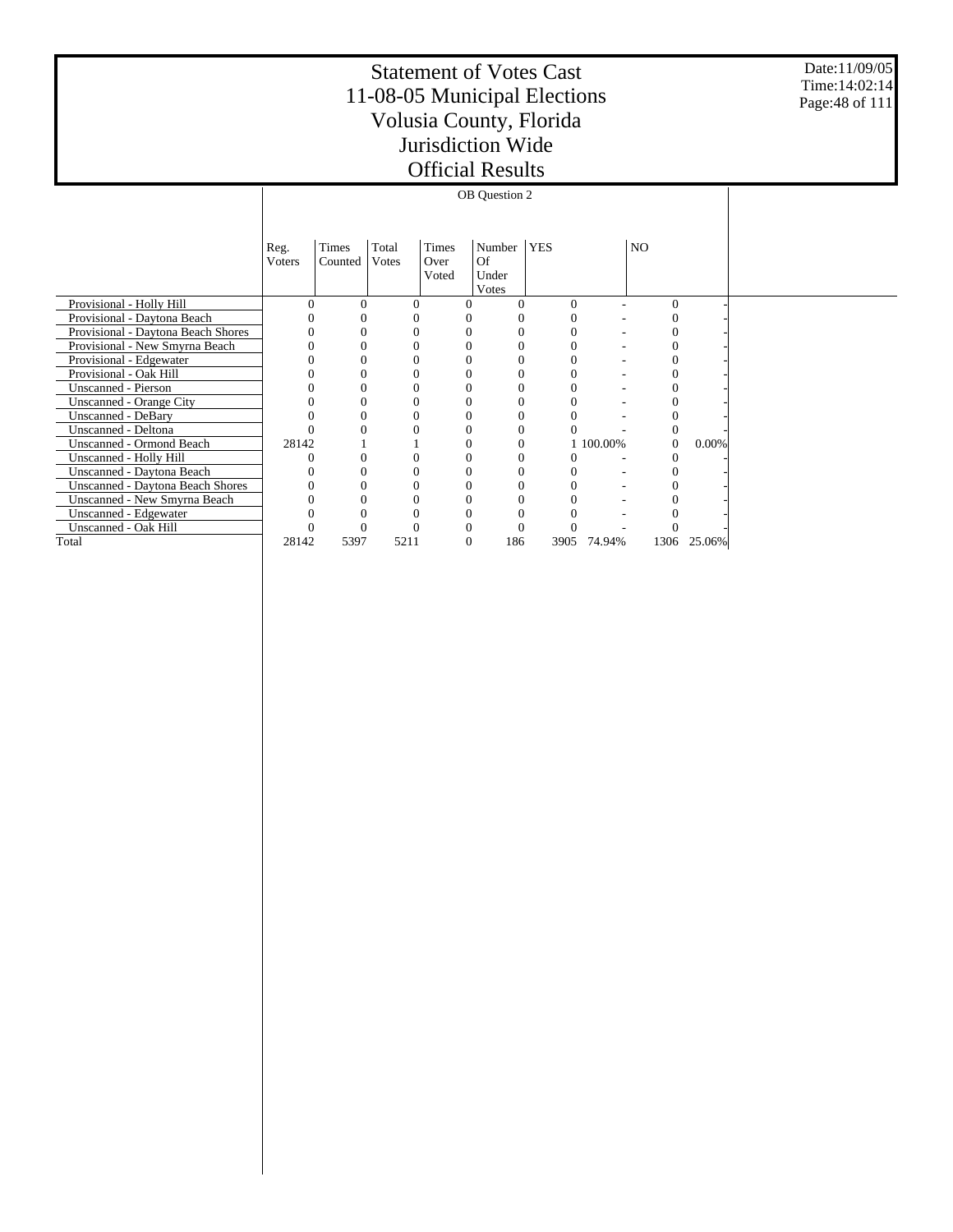Date:11/09/05 Time:14:02:14 Page:49 of 111

Τ

#### OB Question 3

Τ

|                                 | Reg.<br>Voters                       | Times<br>Counted                     | Total<br>Votes                       | Times<br>Over<br>Voted | Number<br><b>Of</b><br>Under<br>Votes                                        | YES |                                  |                          | NO                                   |                |
|---------------------------------|--------------------------------------|--------------------------------------|--------------------------------------|------------------------|------------------------------------------------------------------------------|-----|----------------------------------|--------------------------|--------------------------------------|----------------|
| Jurisdiction Wide               |                                      |                                      |                                      |                        |                                                                              |     |                                  |                          |                                      |                |
| 105                             | $\mathbf{0}$                         | $\boldsymbol{0}$                     | $\boldsymbol{0}$                     |                        | $\boldsymbol{0}$<br>$\boldsymbol{0}$                                         |     | $\boldsymbol{0}$                 | ÷,                       | $\boldsymbol{0}$                     |                |
| 303                             | $\mathbf{0}$                         | $\boldsymbol{0}$                     | $\boldsymbol{0}$                     |                        | $\boldsymbol{0}$<br>$\mathbf{0}$                                             |     | $\mathbf{0}$                     |                          | $\boldsymbol{0}$                     |                |
| 304                             | $\mathbf{0}$                         | $\boldsymbol{0}$                     | $\boldsymbol{0}$                     |                        | $\boldsymbol{0}$<br>$\boldsymbol{0}$                                         |     | $\mathbf{0}$                     |                          | $\boldsymbol{0}$                     |                |
| 305                             | $\boldsymbol{0}$                     | $\boldsymbol{0}$                     | $\boldsymbol{0}$                     |                        | $\boldsymbol{0}$<br>$\overline{0}$                                           |     | $\mathbf{0}$                     |                          | $\boldsymbol{0}$                     |                |
| 306                             | $\mathbf{0}$                         | $\boldsymbol{0}$                     | $\boldsymbol{0}$                     |                        | $\boldsymbol{0}$<br>$\mathbf{0}$                                             |     | $\overline{0}$                   |                          | $\boldsymbol{0}$                     |                |
| 307                             | $\boldsymbol{0}$                     | $\boldsymbol{0}$                     | $\boldsymbol{0}$                     |                        | $\mathbf{0}$<br>$\mathbf{0}$                                                 |     | $\overline{0}$<br>$\overline{0}$ |                          | $\boldsymbol{0}$                     |                |
| 309<br>310                      | $\boldsymbol{0}$<br>$\boldsymbol{0}$ | $\boldsymbol{0}$<br>$\boldsymbol{0}$ | $\boldsymbol{0}$<br>$\boldsymbol{0}$ |                        | $\boldsymbol{0}$<br>$\mathbf{0}$<br>$\boldsymbol{0}$<br>$\mathbf{0}$         |     | $\overline{0}$                   |                          | $\boldsymbol{0}$<br>$\boldsymbol{0}$ |                |
| 311                             | $\mathbf{0}$                         | $\boldsymbol{0}$                     | $\boldsymbol{0}$                     |                        | $\boldsymbol{0}$<br>$\mathbf{0}$                                             |     | $\mathbf{0}$                     |                          | $\boldsymbol{0}$                     |                |
| 401 - Zone 2                    | $\boldsymbol{0}$                     | $\boldsymbol{0}$                     | $\boldsymbol{0}$                     |                        | $\boldsymbol{0}$<br>$\overline{0}$                                           |     | $\mathbf{0}$                     |                          | $\boldsymbol{0}$                     |                |
| 402 - Zone 2                    | $\boldsymbol{0}$                     | $\boldsymbol{0}$                     | $\boldsymbol{0}$                     |                        | $\boldsymbol{0}$<br>$\mathbf{0}$                                             |     | $\overline{0}$                   |                          | $\boldsymbol{0}$                     |                |
| 403 - Zone 1                    | $\boldsymbol{0}$                     | $\boldsymbol{0}$                     | $\boldsymbol{0}$                     |                        | $\boldsymbol{0}$<br>$\mathbf{0}$                                             |     | $\mathbf{0}$                     |                          | $\boldsymbol{0}$                     |                |
| 405 - Zone 1                    | $\mathbf{0}$                         | $\boldsymbol{0}$                     | $\boldsymbol{0}$                     |                        | $\boldsymbol{0}$<br>$\mathbf{0}$                                             |     | $\mathbf{0}$                     |                          | $\boldsymbol{0}$                     |                |
| $406 - Z$ one $2$               | $\boldsymbol{0}$                     | $\boldsymbol{0}$                     | $\boldsymbol{0}$                     |                        | $\boldsymbol{0}$<br>$\overline{0}$                                           |     | $\overline{0}$                   |                          | $\boldsymbol{0}$                     |                |
| 407 - Zone 3                    | $\boldsymbol{0}$                     | $\boldsymbol{0}$                     | $\boldsymbol{0}$                     |                        | $\boldsymbol{0}$<br>$\mathbf{0}$                                             |     | $\overline{0}$                   |                          | $\boldsymbol{0}$                     |                |
| 408 - Zone 4                    | $\boldsymbol{0}$                     | $\boldsymbol{0}$                     | $\boldsymbol{0}$                     |                        | $\boldsymbol{0}$<br>$\mathbf{0}$                                             |     | $\mathbf{0}$                     |                          | $\boldsymbol{0}$                     |                |
| 409 - Zone 5                    | $\mathbf{0}$<br>$\boldsymbol{0}$     | $\boldsymbol{0}$<br>$\boldsymbol{0}$ | $\boldsymbol{0}$<br>$\boldsymbol{0}$ |                        | $\boldsymbol{0}$<br>$\mathbf{0}$<br>$\boldsymbol{0}$<br>$\overline{0}$       |     | $\mathbf{0}$<br>$\overline{0}$   |                          | $\boldsymbol{0}$<br>$\boldsymbol{0}$ |                |
| $410 - Z$ one 5<br>411 - Zone 6 | $\mathbf{0}$                         | $\boldsymbol{0}$                     | $\boldsymbol{0}$                     |                        | $\boldsymbol{0}$<br>$\mathbf{0}$                                             |     | $\overline{0}$                   |                          | $\boldsymbol{0}$                     |                |
| $413 - Z$ one 6                 | $\boldsymbol{0}$                     | $\boldsymbol{0}$                     | $\boldsymbol{0}$                     |                        | $\boldsymbol{0}$<br>$\mathbf{0}$                                             |     | $\mathbf{0}$                     |                          | $\boldsymbol{0}$                     |                |
| 414 - Zone 5                    | $\mathbf{0}$                         | $\boldsymbol{0}$                     | $\boldsymbol{0}$                     |                        | $\boldsymbol{0}$<br>$\mathbf{0}$                                             |     | $\mathbf{0}$                     |                          | $\boldsymbol{0}$                     |                |
| 415 - Zone 4                    | $\boldsymbol{0}$                     | $\boldsymbol{0}$                     | $\boldsymbol{0}$                     |                        | $\boldsymbol{0}$<br>$\overline{0}$                                           |     | $\overline{0}$                   |                          | $\boldsymbol{0}$                     |                |
| $416 - Z$ one $4$               | $\mathbf{0}$                         | $\boldsymbol{0}$                     | $\boldsymbol{0}$                     |                        | $\boldsymbol{0}$<br>$\mathbf{0}$                                             |     | $\overline{0}$                   |                          | $\boldsymbol{0}$                     |                |
| $417 - Z$ one 3                 | $\boldsymbol{0}$                     | $\boldsymbol{0}$                     | $\boldsymbol{0}$                     |                        | $\boldsymbol{0}$<br>$\overline{0}$                                           |     | $\mathbf{0}$                     |                          | $\boldsymbol{0}$                     |                |
| 418 - Zone 6                    | $\mathbf{0}$                         | $\boldsymbol{0}$                     | $\boldsymbol{0}$                     |                        | $\boldsymbol{0}$<br>$\overline{0}$                                           |     | $\overline{0}$                   |                          | $\boldsymbol{0}$                     |                |
| $419 - Z$ one 3                 | $\boldsymbol{0}$                     | $\boldsymbol{0}$                     | $\boldsymbol{0}$                     |                        | $\boldsymbol{0}$<br>$\overline{0}$                                           |     | $\overline{0}$                   |                          | $\boldsymbol{0}$                     |                |
| 420 - Zone 6                    | $\mathbf{0}$                         | $\boldsymbol{0}$<br>$\boldsymbol{0}$ | $\boldsymbol{0}$<br>$\boldsymbol{0}$ |                        | $\boldsymbol{0}$<br>$\overline{0}$<br>$\boldsymbol{0}$<br>$\overline{0}$     |     | $\overline{0}$<br>$\overline{0}$ |                          | $\boldsymbol{0}$<br>$\boldsymbol{0}$ |                |
| 422 - Zone 1<br>423 - Zone 3    | $\boldsymbol{0}$<br>$\mathbf{0}$     | $\boldsymbol{0}$                     | $\boldsymbol{0}$                     |                        | $\boldsymbol{0}$<br>$\overline{0}$                                           |     | $\overline{0}$                   |                          | $\boldsymbol{0}$                     |                |
| 424 - Zone 4                    | $\mathbf{0}$                         | $\boldsymbol{0}$                     | $\boldsymbol{0}$                     |                        | $\boldsymbol{0}$<br>$\overline{0}$                                           |     | $\theta$                         |                          | $\boldsymbol{0}$                     |                |
| 426 - Zone 2                    | $\mathbf{0}$                         | $\boldsymbol{0}$                     | $\boldsymbol{0}$                     |                        | $\boldsymbol{0}$<br>$\overline{0}$                                           |     | $\overline{0}$                   |                          | $\boldsymbol{0}$                     |                |
| 427 - Zone 5                    | $\mathbf{0}$                         | $\boldsymbol{0}$                     | $\boldsymbol{0}$                     |                        | $\boldsymbol{0}$<br>$\overline{0}$                                           |     | $\theta$                         |                          | $\boldsymbol{0}$                     |                |
| 428 - Zone 1                    | $\mathbf{0}$                         | $\boldsymbol{0}$                     | $\boldsymbol{0}$                     |                        | $\boldsymbol{0}$<br>$\overline{0}$                                           |     | $\overline{0}$                   |                          | $\boldsymbol{0}$                     |                |
| 429 - Zone 4                    | $\boldsymbol{0}$                     | $\boldsymbol{0}$                     | $\boldsymbol{0}$                     |                        | $\mathbf{0}$<br>$\boldsymbol{0}$                                             |     | $\overline{0}$                   |                          | $\mathbf{0}$                         |                |
| 501 - Zone 1                    | 798                                  | 271                                  | 269                                  |                        | $\overline{2}$<br>$\boldsymbol{0}$                                           |     | 250                              | 92.94%                   | 19                                   | 7.06%          |
| 506 - Zone 1                    | 1817                                 | 429                                  | 418                                  |                        | $\boldsymbol{0}$<br>11                                                       |     |                                  | 400 95.69%               | 18                                   | 4.31%          |
| 508 - Zone 3                    | 1341                                 | 331                                  | 321                                  |                        | 10<br>$\boldsymbol{0}$                                                       |     |                                  | 302 94.08%               | 19                                   | 5.92%          |
| 509 - Zone 3<br>510 - Zone 3    | 1136<br>2421                         | 131<br>442                           | 129<br>434                           |                        | $\boldsymbol{2}$<br>$\boldsymbol{0}$<br>8<br>$\boldsymbol{0}$                |     |                                  | 121 93.80%<br>402 92.63% | 8<br>32                              | 6.20%<br>7.37% |
| 512 - Zone 3                    | 1123                                 | 187                                  | 182                                  |                        | 5<br>$\boldsymbol{0}$                                                        |     |                                  | 175 96.15%               | $\overline{7}$                       | 3.85%          |
| 513 - Zone 3                    | 2037                                 | 455                                  | 446                                  |                        | 9<br>$\boldsymbol{0}$                                                        |     |                                  | 417 93.50%               | 29                                   | 6.50%          |
| 514 - Zone 2                    | 1677                                 | 83                                   | 82                                   |                        | $\Omega$<br>$\mathbf{1}$                                                     |     |                                  | 80 97.56%                | $\overline{2}$                       | 2.44%          |
| 515 - Zone 1                    | 2311                                 | 487                                  | 478                                  |                        | $\boldsymbol{0}$<br>9                                                        |     |                                  | 443 92.68%               | 35                                   | 7.32%          |
| 516 - Zone 1                    | 2365                                 | 679                                  | 657                                  |                        | $\boldsymbol{0}$<br>22                                                       |     |                                  | 600 91.32%               | 57                                   | 8.68%          |
| 517 - Zone 2                    | 2292                                 | 237                                  | 234                                  |                        | $\boldsymbol{0}$<br>3                                                        |     |                                  | 204 87.18%               |                                      | 30 12.82%      |
| 519 - Zone 2                    | 1681                                 | 114                                  | 113                                  |                        | 0<br>1                                                                       |     |                                  | 107 94.69%               | 6                                    | 5.31%          |
| 521 - Zone 4                    | 1793                                 | 238                                  | 230                                  |                        | $\boldsymbol{0}$<br>8                                                        |     |                                  | 218 94.78%               | 12                                   | 5.22%          |
| 522 - Zone 4                    | 2608                                 | 420                                  | 413                                  |                        | 7<br>0                                                                       |     |                                  | 384 92.98%               | 29                                   | 7.02%          |
| 525 - Zone 4                    | 1694                                 | 226                                  | 219                                  |                        | 7<br>$\boldsymbol{0}$                                                        |     |                                  | 206 94.06%               | 13                                   | 5.94%          |
| 526<br>527                      | $\mathbf{0}$<br>$\boldsymbol{0}$     | 0<br>$\mathbf{0}$                    | $\boldsymbol{0}$<br>$\mathbf{0}$     |                        | $\boldsymbol{0}$<br>$\boldsymbol{0}$<br>$\boldsymbol{0}$<br>$\boldsymbol{0}$ |     | $\mathbf{0}$<br>$\overline{0}$   | $\overline{a}$           | $\mathbf{0}$<br>$\mathbf{0}$         |                |
| 528                             | $\boldsymbol{0}$                     | $\mathbf{0}$                         | $\boldsymbol{0}$                     |                        | $\mathbf{0}$<br>$\boldsymbol{0}$                                             |     | $\overline{0}$                   |                          | $\mathbf{0}$                         |                |
| 529                             | $\boldsymbol{0}$                     | $\mathbf{0}$                         | $\mathbf{0}$                         |                        | $\boldsymbol{0}$<br>$\boldsymbol{0}$                                         |     | $\theta$                         |                          | $\mathbf{0}$                         |                |
| 533 - Zone 4                    | 1048                                 | 161                                  | 159                                  |                        | $\mathbf{0}$<br>2                                                            |     |                                  | 150 94.34%               | 9                                    | 5.66%          |
| 534                             | $\mathbf{0}$                         | $\mathbf{0}$                         | $\boldsymbol{0}$                     |                        | $\boldsymbol{0}$<br>$\mathbf{0}$                                             |     | $\boldsymbol{0}$                 |                          | $\theta$                             |                |
| 602 - Zone 4                    | $\boldsymbol{0}$                     | $\boldsymbol{0}$                     | $\mathbf{0}$                         |                        | $\boldsymbol{0}$<br>$\boldsymbol{0}$                                         |     | $\overline{0}$                   |                          | $\mathbf{0}$                         |                |
| 603 - Zone 5                    | $\boldsymbol{0}$                     | $\boldsymbol{0}$                     | $\theta$                             |                        | $\boldsymbol{0}$<br>$\boldsymbol{0}$                                         |     | $\theta$                         |                          | $\mathbf{0}$                         |                |
|                                 | $\theta$                             | $\boldsymbol{0}$                     | $\boldsymbol{0}$                     |                        | $\boldsymbol{0}$<br>$\boldsymbol{0}$                                         |     | $\boldsymbol{0}$                 | $\overline{\phantom{a}}$ | $\mathbf{0}$                         |                |
| 605 - Zone 5<br>607 - Zone 2    | $\mathbf{0}$                         | $\boldsymbol{0}$                     | $\boldsymbol{0}$                     |                        | $\mathbf{0}$<br>$\boldsymbol{0}$                                             |     | $\boldsymbol{0}$                 | $\overline{a}$           | $\boldsymbol{0}$                     |                |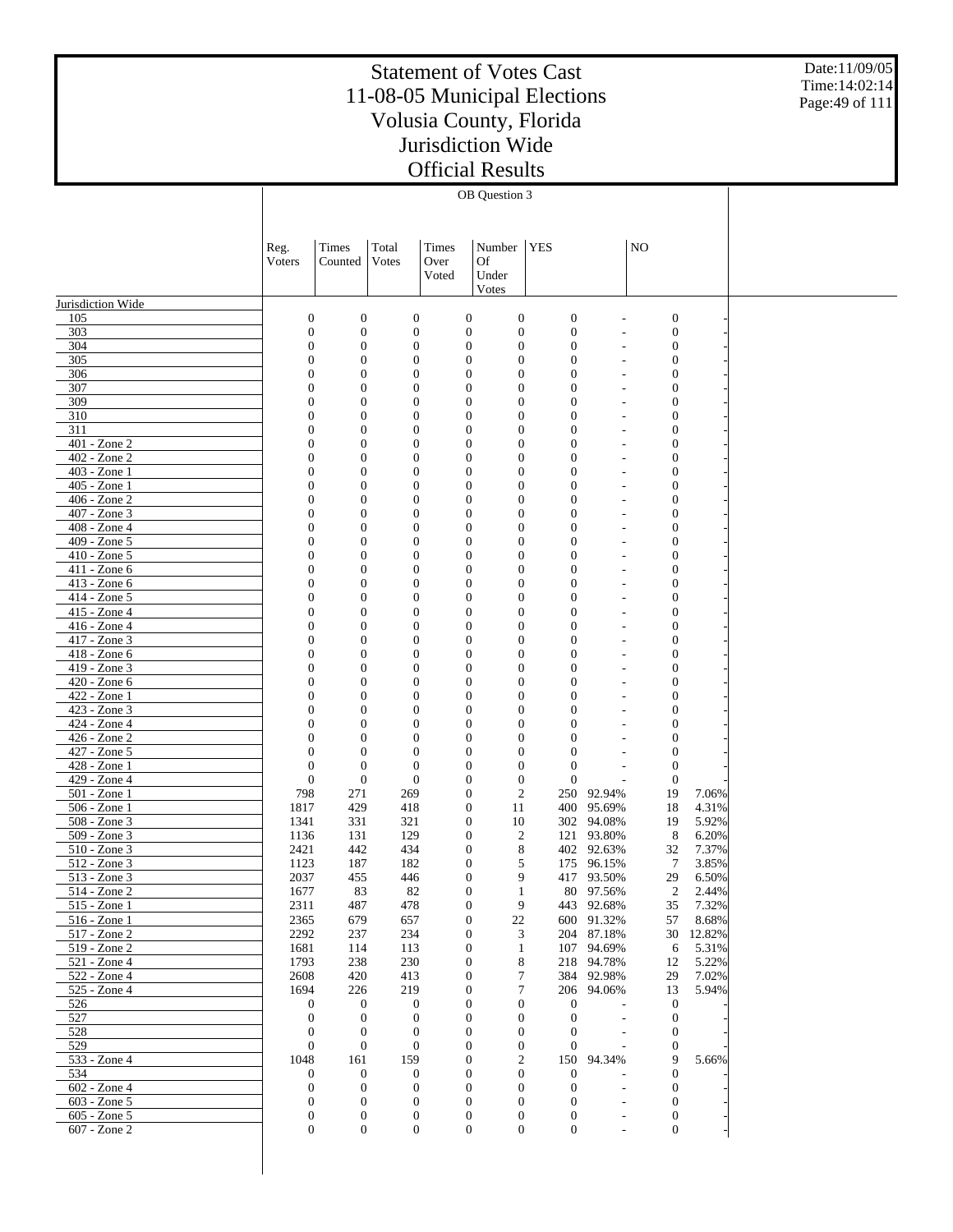Date:11/09/05 Time:14:02:14 Page:50 of 111

 $\overline{1}$ 

## Statement of Votes Cast 11-08-05 Municipal Elections Volusia County, Florida Jurisdiction Wide Official Results

 $\overline{1}$ 

|                                                     | Reg.                             | Times                                | Total                                | Times | Number                               | <b>YES</b>                       |                                              | NO                                   |           |  |
|-----------------------------------------------------|----------------------------------|--------------------------------------|--------------------------------------|-------|--------------------------------------|----------------------------------|----------------------------------------------|--------------------------------------|-----------|--|
|                                                     | Voters                           | Counted                              | Votes                                | Over  | Of                                   |                                  |                                              |                                      |           |  |
|                                                     |                                  |                                      |                                      | Voted | Under                                |                                  |                                              |                                      |           |  |
| 608 - Zone 2                                        | $\boldsymbol{0}$                 | $\boldsymbol{0}$                     | $\boldsymbol{0}$                     |       | <b>Votes</b><br>$\boldsymbol{0}$     | $\mathbf{0}$                     | $\boldsymbol{0}$<br>$\overline{\phantom{a}}$ | $\boldsymbol{0}$                     |           |  |
| 609 - Zone 2                                        | $\theta$                         | $\boldsymbol{0}$                     | $\boldsymbol{0}$                     |       | $\boldsymbol{0}$                     | $\boldsymbol{0}$                 | $\boldsymbol{0}$<br>L,                       | $\boldsymbol{0}$                     |           |  |
| 614 - Zone 5                                        | $\overline{0}$                   | $\boldsymbol{0}$                     | $\boldsymbol{0}$                     |       | $\boldsymbol{0}$                     | $\boldsymbol{0}$                 | $\mathbf{0}$                                 | $\boldsymbol{0}$                     |           |  |
| 615 - Zone 4<br>$617 - Zone 5$                      | $\overline{0}$<br>$\overline{0}$ | $\boldsymbol{0}$<br>$\boldsymbol{0}$ | $\boldsymbol{0}$<br>$\boldsymbol{0}$ |       | $\boldsymbol{0}$<br>$\boldsymbol{0}$ | $\boldsymbol{0}$<br>$\mathbf{0}$ | $\boldsymbol{0}$<br>$\boldsymbol{0}$         | $\boldsymbol{0}$<br>$\boldsymbol{0}$ |           |  |
| 618 - Zone 6                                        | $\overline{0}$                   | $\boldsymbol{0}$                     | $\boldsymbol{0}$                     |       | $\boldsymbol{0}$                     | $\boldsymbol{0}$                 | $\boldsymbol{0}$                             | $\boldsymbol{0}$                     |           |  |
| 619 - Zone 2                                        | $\overline{0}$                   | $\overline{0}$                       | $\boldsymbol{0}$                     |       | $\boldsymbol{0}$                     | $\mathbf{0}$                     | $\boldsymbol{0}$                             | $\boldsymbol{0}$                     |           |  |
| 620 - Zone 3                                        | $\overline{0}$                   | $\boldsymbol{0}$                     | $\boldsymbol{0}$                     |       | $\boldsymbol{0}$                     | $\boldsymbol{0}$                 | $\boldsymbol{0}$                             | $\boldsymbol{0}$                     |           |  |
| 621 - Zone 6<br>622 - Zone 3                        | $\overline{0}$<br>$\overline{0}$ | $\boldsymbol{0}$<br>$\boldsymbol{0}$ | $\boldsymbol{0}$<br>$\boldsymbol{0}$ |       | $\boldsymbol{0}$<br>$\boldsymbol{0}$ | $\mathbf{0}$<br>$\boldsymbol{0}$ | $\boldsymbol{0}$<br>$\boldsymbol{0}$         | $\boldsymbol{0}$<br>$\boldsymbol{0}$ |           |  |
| $623 - Zone$ 3                                      | $\overline{0}$                   | $\boldsymbol{0}$                     | $\boldsymbol{0}$                     |       | $\boldsymbol{0}$                     | $\mathbf{0}$                     | $\boldsymbol{0}$                             | $\boldsymbol{0}$                     |           |  |
| 624 - Zone 3                                        | $\overline{0}$                   | $\boldsymbol{0}$                     | $\boldsymbol{0}$                     |       | $\boldsymbol{0}$                     | $\boldsymbol{0}$                 | $\boldsymbol{0}$                             | $\boldsymbol{0}$                     |           |  |
| 625 - Zone 1                                        | $\overline{0}$                   | $\boldsymbol{0}$                     | $\boldsymbol{0}$                     |       | $\boldsymbol{0}$                     | $\mathbf{0}$                     | $\boldsymbol{0}$                             | $\boldsymbol{0}$                     |           |  |
| 626 - Zone 3                                        | $\overline{0}$                   | $\boldsymbol{0}$                     | $\boldsymbol{0}$                     |       | $\boldsymbol{0}$                     | $\boldsymbol{0}$                 | $\boldsymbol{0}$                             | $\boldsymbol{0}$                     |           |  |
| 628 - Zone 6<br>629 - Zone 6                        | $\overline{0}$<br>$\overline{0}$ | $\boldsymbol{0}$<br>$\boldsymbol{0}$ | $\boldsymbol{0}$<br>$\boldsymbol{0}$ |       | $\boldsymbol{0}$<br>$\boldsymbol{0}$ | $\mathbf{0}$<br>$\boldsymbol{0}$ | $\boldsymbol{0}$<br>$\boldsymbol{0}$         | $\boldsymbol{0}$<br>$\boldsymbol{0}$ |           |  |
| 633 - Zone 1                                        | $\overline{0}$                   | $\boldsymbol{0}$                     | $\boldsymbol{0}$                     |       | $\boldsymbol{0}$                     | $\mathbf{0}$                     | $\boldsymbol{0}$                             | $\boldsymbol{0}$                     |           |  |
| 636 - Zone 1                                        | $\overline{0}$                   | $\boldsymbol{0}$                     | $\boldsymbol{0}$                     |       | $\boldsymbol{0}$                     | $\boldsymbol{0}$                 | $\boldsymbol{0}$                             | $\boldsymbol{0}$                     |           |  |
| 637 - Zone 1                                        | $\overline{0}$                   | $\boldsymbol{0}$                     | $\boldsymbol{0}$                     |       | $\boldsymbol{0}$                     | $\mathbf{0}$                     | $\boldsymbol{0}$                             | $\boldsymbol{0}$                     |           |  |
| 638 - Zone 1                                        | $\overline{0}$                   | $\boldsymbol{0}$                     | $\boldsymbol{0}$                     |       | $\boldsymbol{0}$                     | $\boldsymbol{0}$                 | $\boldsymbol{0}$                             | $\boldsymbol{0}$                     |           |  |
| 640 - Zone 4<br>641 - Zone 4                        | $\overline{0}$<br>$\overline{0}$ | $\boldsymbol{0}$<br>$\boldsymbol{0}$ | $\boldsymbol{0}$<br>$\boldsymbol{0}$ |       | $\boldsymbol{0}$<br>$\boldsymbol{0}$ | $\mathbf{0}$<br>$\boldsymbol{0}$ | $\boldsymbol{0}$<br>$\boldsymbol{0}$         | $\boldsymbol{0}$<br>$\boldsymbol{0}$ |           |  |
| 706                                                 | $\overline{0}$                   | $\boldsymbol{0}$                     | $\boldsymbol{0}$                     |       | $\boldsymbol{0}$                     | $\mathbf{0}$                     | $\boldsymbol{0}$                             | $\boldsymbol{0}$                     |           |  |
| 730                                                 | $\overline{0}$                   | $\boldsymbol{0}$                     | $\boldsymbol{0}$                     |       | $\boldsymbol{0}$                     | $\boldsymbol{0}$                 | $\boldsymbol{0}$                             | $\boldsymbol{0}$                     |           |  |
| 803                                                 | $\overline{0}$                   | $\boldsymbol{0}$                     | $\boldsymbol{0}$                     |       | $\boldsymbol{0}$                     | $\mathbf{0}$                     | $\boldsymbol{0}$                             | $\boldsymbol{0}$                     |           |  |
| 804<br>805                                          | $\overline{0}$<br>$\overline{0}$ | $\boldsymbol{0}$<br>$\boldsymbol{0}$ | $\boldsymbol{0}$<br>$\boldsymbol{0}$ |       | $\boldsymbol{0}$<br>$\boldsymbol{0}$ | $\boldsymbol{0}$<br>$\mathbf{0}$ | $\boldsymbol{0}$<br>$\boldsymbol{0}$         | $\boldsymbol{0}$<br>$\boldsymbol{0}$ |           |  |
| 806                                                 | $\overline{0}$                   | $\boldsymbol{0}$                     | $\boldsymbol{0}$                     |       | $\boldsymbol{0}$                     | $\boldsymbol{0}$                 | $\boldsymbol{0}$                             | $\boldsymbol{0}$                     |           |  |
| 808                                                 | $\overline{0}$                   | $\boldsymbol{0}$                     | $\boldsymbol{0}$                     |       | $\boldsymbol{0}$                     | $\mathbf{0}$                     | $\boldsymbol{0}$                             | $\boldsymbol{0}$                     |           |  |
| 809                                                 | $\overline{0}$                   | $\boldsymbol{0}$                     | $\boldsymbol{0}$                     |       | $\boldsymbol{0}$                     | $\boldsymbol{0}$                 | $\boldsymbol{0}$                             | $\boldsymbol{0}$                     |           |  |
| 810                                                 | $\overline{0}$                   | $\boldsymbol{0}$                     | $\boldsymbol{0}$                     |       | $\boldsymbol{0}$                     | $\mathbf{0}$                     | $\boldsymbol{0}$                             | $\boldsymbol{0}$                     |           |  |
| 811<br>812                                          | $\overline{0}$<br>$\overline{0}$ | $\boldsymbol{0}$<br>$\boldsymbol{0}$ | $\boldsymbol{0}$<br>$\boldsymbol{0}$ |       | $\boldsymbol{0}$<br>$\boldsymbol{0}$ | $\boldsymbol{0}$<br>$\mathbf{0}$ | $\boldsymbol{0}$<br>$\boldsymbol{0}$         | $\boldsymbol{0}$<br>$\boldsymbol{0}$ |           |  |
| 815                                                 | $\overline{0}$                   | $\boldsymbol{0}$                     | $\boldsymbol{0}$                     |       | $\boldsymbol{0}$                     | $\boldsymbol{0}$                 | $\boldsymbol{0}$                             | $\boldsymbol{0}$                     |           |  |
| 901                                                 | $\overline{0}$                   | $\boldsymbol{0}$                     | $\boldsymbol{0}$                     |       | $\boldsymbol{0}$                     | $\mathbf{0}$                     | $\boldsymbol{0}$                             | $\boldsymbol{0}$                     |           |  |
| 902                                                 | $\overline{0}$                   | $\boldsymbol{0}$                     | $\boldsymbol{0}$                     |       | $\boldsymbol{0}$                     | $\boldsymbol{0}$                 | $\boldsymbol{0}$                             | $\boldsymbol{0}$                     |           |  |
| 903<br>904                                          | $\overline{0}$<br>$\overline{0}$ | $\boldsymbol{0}$<br>$\boldsymbol{0}$ | $\boldsymbol{0}$<br>$\boldsymbol{0}$ |       | $\boldsymbol{0}$<br>$\boldsymbol{0}$ | $\mathbf{0}$<br>$\mathbf{0}$     | $\boldsymbol{0}$<br>$\boldsymbol{0}$         | $\boldsymbol{0}$<br>$\boldsymbol{0}$ |           |  |
| 905                                                 | $\overline{0}$                   | $\overline{0}$                       | $\boldsymbol{0}$                     |       | $\boldsymbol{0}$                     | $\mathbf{0}$                     | $\boldsymbol{0}$                             | $\boldsymbol{0}$                     |           |  |
| 909                                                 | $\Omega$                         | $\boldsymbol{0}$                     | $\boldsymbol{0}$                     |       | $\boldsymbol{0}$                     | $\boldsymbol{0}$                 | $\boldsymbol{0}$                             | $\boldsymbol{0}$                     |           |  |
| 910                                                 | $\theta$                         | $\overline{0}$                       | $\boldsymbol{0}$                     |       | $\boldsymbol{0}$                     | $\overline{0}$                   | $\boldsymbol{0}$                             | $\boldsymbol{0}$                     |           |  |
| 912                                                 | $\theta$                         | $\boldsymbol{0}$                     | $\boldsymbol{0}$                     |       | $\boldsymbol{0}$                     | $\boldsymbol{0}$                 | $\boldsymbol{0}$                             | $\boldsymbol{0}$                     |           |  |
| 913<br>Absentee - Pierson                           | $\theta$<br>$\theta$             | $\overline{0}$<br>$\theta$           | $\mathbf{0}$<br>$\theta$             |       | $\overline{0}$<br>$\theta$           | $\overline{0}$<br>$\theta$       | $\overline{0}$<br>$\theta$                   | $\boldsymbol{0}$<br>$\theta$         |           |  |
| Absentee - Orange City                              | $\theta$                         | $\overline{0}$                       | $\boldsymbol{0}$                     |       | $\boldsymbol{0}$                     | $\boldsymbol{0}$                 | $\boldsymbol{0}$                             | $\boldsymbol{0}$                     |           |  |
| Absentee - DeBary                                   | $\theta$                         | $\overline{0}$                       | $\mathbf{0}$                         |       | $\boldsymbol{0}$                     | $\overline{0}$                   | $\theta$                                     | $\mathbf{0}$                         |           |  |
| Absentee - Deltona                                  | $\theta$                         | $\theta$                             | $\mathbf{0}$                         |       | $\boldsymbol{0}$                     | $\mathbf{0}$                     | $\theta$                                     | $\mathbf{0}$                         |           |  |
| Absentee - Ormond Beach<br>Absentee - Holly Hill    | 28142<br>$\overline{0}$          | 427<br>$\overline{0}$                | 419<br>$\mathbf{0}$                  |       | $\boldsymbol{0}$<br>$\boldsymbol{0}$ | 8<br>$\overline{0}$              | 391 93.32%<br>$\theta$                       | 28<br>$\boldsymbol{0}$               | 6.68%     |  |
| Absentee - Daytona Beach                            | $\theta$                         | $\overline{0}$                       | $\mathbf{0}$                         |       | $\boldsymbol{0}$                     | $\overline{0}$                   | $\boldsymbol{0}$                             | $\mathbf{0}$                         |           |  |
| Absentee - Daytona Beach Shores                     | $\theta$                         | $\Omega$                             | $\mathbf{0}$                         |       | $\boldsymbol{0}$                     | $\mathbf{0}$                     | $\mathbf{0}$                                 | $\boldsymbol{0}$                     |           |  |
| Absentee - New Smyrna Beach                         | $\theta$                         | $\overline{0}$                       | $\mathbf{0}$                         |       | $\boldsymbol{0}$                     | $\mathbf{0}$                     | $\mathbf{0}$                                 | $\overline{0}$                       |           |  |
| Absentee - Edgewater                                | $\mathbf{0}$                     | $\Omega$                             | $\mathbf{0}$                         |       | $\boldsymbol{0}$                     | $\Omega$                         | $\mathbf{0}$                                 | $\overline{0}$                       |           |  |
| Absentee - Oak Hill<br>Early Voting                 | $\Omega$<br>28142                | $\overline{0}$<br>76                 | $\mathbf{0}$<br>76                   |       | $\boldsymbol{0}$<br>$\boldsymbol{0}$ | $\overline{0}$<br>$\mathbf{0}$   | $\theta$<br>64<br>84.21%                     | $\mathbf{0}$                         | 12 15.79% |  |
| Provisional - Pierson                               | $\boldsymbol{0}$                 | $\theta$                             | $\mathbf{0}$                         |       | $\boldsymbol{0}$                     | $\overline{0}$                   | $\mathbf{0}$                                 | $\mathbf{0}$                         |           |  |
| Provisional - Orange City                           | $\theta$                         | $\Omega$                             | $\mathbf{0}$                         |       | $\mathbf{0}$                         | $\mathbf{0}$                     | $\mathbf{0}$                                 | $\mathbf{0}$<br>÷,                   |           |  |
| Provisional - DeBary                                | $\theta$                         | $\overline{0}$                       | $\mathbf{0}$                         |       | $\overline{0}$                       | $\overline{0}$                   | $\mathbf{0}$                                 | $\mathbf{0}$                         |           |  |
| Provisional - Deltona<br>Provisional - Ormond Beach | $\theta$<br>28142                | $\overline{0}$<br>2                  | $\boldsymbol{0}$<br>$\overline{2}$   |       | $\boldsymbol{0}$<br>$\boldsymbol{0}$ | $\mathbf{0}$<br>$\overline{0}$   | $\mathbf{0}$<br>2 100.00%                    | $\overline{0}$<br>$\overline{0}$     | $0.00\%$  |  |
|                                                     |                                  |                                      |                                      |       |                                      |                                  |                                              |                                      |           |  |
|                                                     |                                  |                                      |                                      |       |                                      |                                  |                                              |                                      |           |  |
|                                                     |                                  |                                      |                                      |       |                                      |                                  |                                              |                                      |           |  |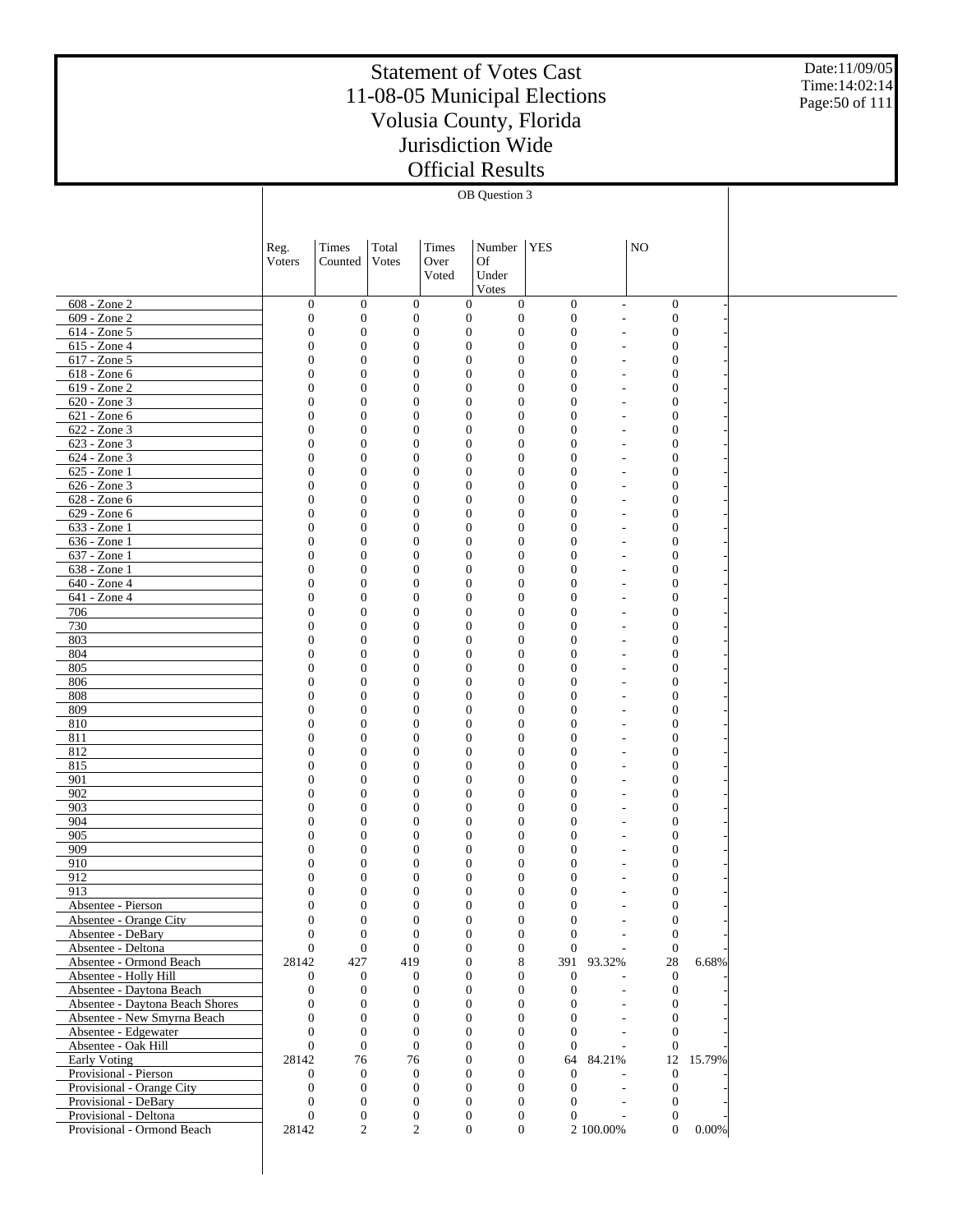Date:11/09/05 Time:14:02:14 Page:51 of 111

|                                         | Reg.<br><b>V</b> oters | Times<br>Counted | Total<br><b>V</b> otes | Times<br>Over<br>Voted | Of<br>Under<br><b>V</b> otes | Number   YES |      |           | NO.      |       |
|-----------------------------------------|------------------------|------------------|------------------------|------------------------|------------------------------|--------------|------|-----------|----------|-------|
| Provisional - Holly Hill                |                        |                  |                        |                        | $\Omega$                     |              | 0    |           | $\Omega$ |       |
| Provisional - Daytona Beach             |                        |                  |                        |                        |                              |              |      |           |          |       |
| Provisional - Daytona Beach Shores      |                        |                  |                        |                        |                              |              |      |           |          |       |
| Provisional - New Smyrna Beach          |                        |                  |                        |                        |                              |              |      |           |          |       |
| Provisional - Edgewater                 |                        |                  |                        |                        |                              |              |      |           |          |       |
| Provisional - Oak Hill                  |                        |                  |                        |                        |                              |              |      |           |          |       |
| Unscanned - Pierson                     |                        |                  |                        |                        |                              |              |      |           |          |       |
| Unscanned - Orange City                 |                        |                  |                        |                        |                              |              |      |           |          |       |
| <b>Unscanned - DeBary</b>               |                        |                  |                        |                        |                              |              |      |           |          |       |
| Unscanned - Deltona                     |                        |                  |                        |                        |                              |              |      |           |          |       |
| Unscanned - Ormond Beach                | 28142                  |                  |                        |                        |                              |              |      | 1 100,00% |          | 0.00% |
| Unscanned - Holly Hill                  |                        |                  |                        |                        | $\Omega$                     |              |      |           |          |       |
| Unscanned - Daytona Beach               |                        |                  |                        |                        |                              |              |      |           |          |       |
| <b>Unscanned - Daytona Beach Shores</b> |                        |                  |                        |                        |                              |              |      |           |          |       |
| Unscanned - New Smyrna Beach            |                        |                  |                        |                        |                              |              |      |           |          |       |
| Unscanned - Edgewater                   |                        |                  |                        |                        |                              |              |      |           |          |       |
| Unscanned - Oak Hill                    |                        |                  |                        |                        |                              |              |      |           |          |       |
| Total                                   | 28142                  | 5397             | 5282                   |                        | $\theta$                     | 115          | 4917 | 93.09%    | 365      | 6.91% |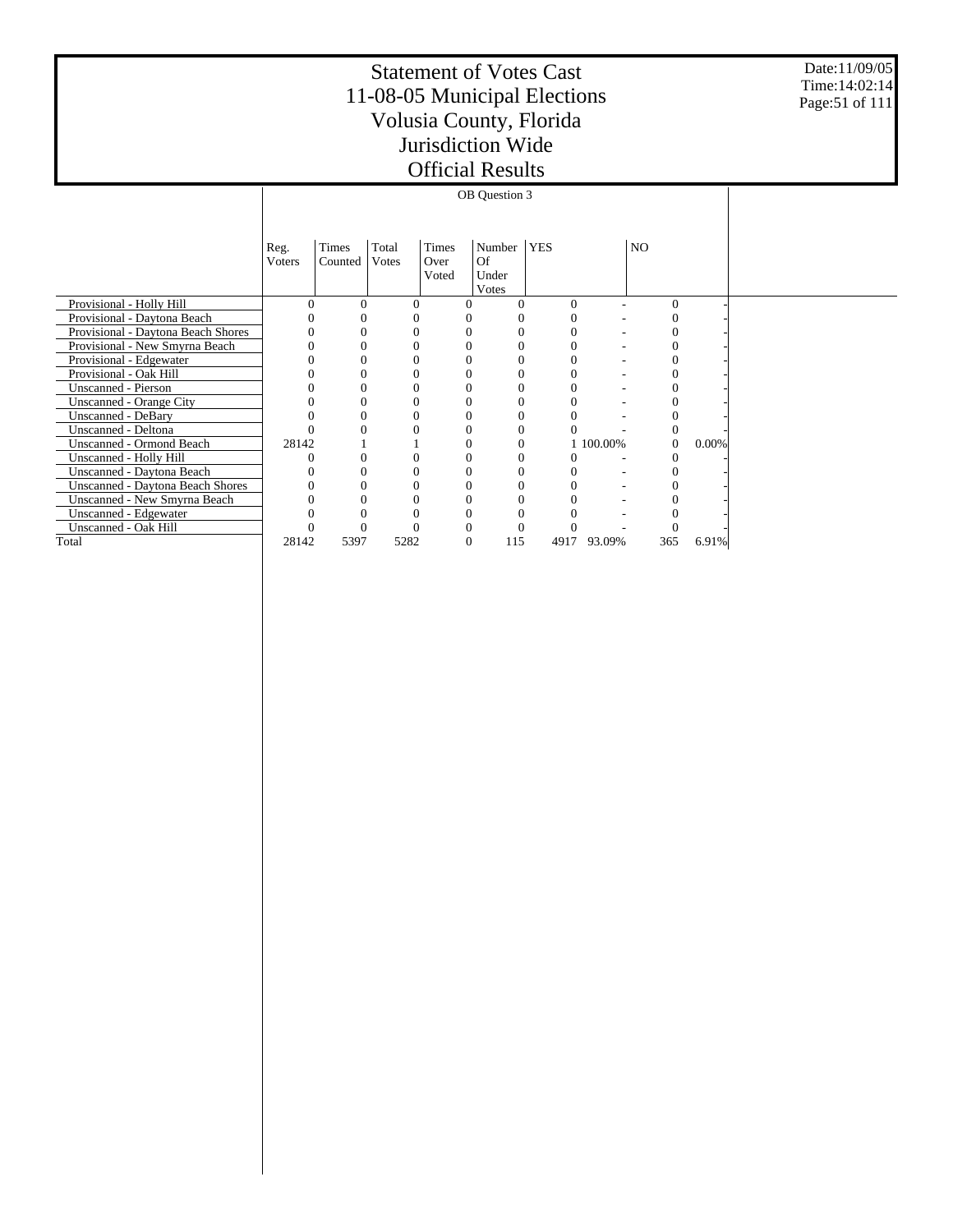OB Question 4

Date:11/09/05 Time:14:02:14 Page:52 of 111

#### Jurisdiction Wide 105 303 304 305 306 307 309 310 311 401 - Zone 2 402 - Zone 2 403 - Zone 1 405 - Zone 1 406 - Zone 2 407 - Zone 3 408 - Zone 4 409 - Zone 5 410 - Zone 5 411 - Zone 6 413 - Zone 6 414 - Zone 5 415 - Zone 4  $\overline{416}$  - Zone 4 417 - Zone 3 418 - Zone 6 419 - Zone 3 420 - Zone 6 422 - Zone 1 423 - Zone 3 424 - Zone 4 426 - Zone 2 427 - Zone 5 428 - Zone 1 429 - Zone 4 501 - Zone 1 506 - Zone 1 508 - Zone 3 509 - Zone 3 510 - Zone 3 512 - Zone 3 513 - Zone 3 514 - Zone 2 515 - Zone 1 516 - Zone 1 517 - Zone 2 519 - Zone 2 521 - Zone 4 522 - Zone 4 525 - Zone 4 526 527 528 529 533 - Zone 4 534 602 - Zone 4 603 - Zone 5 605 - Zone 5 Reg. Voters Times Counted Total Votes Times Over Voted Number | YES | NO Of Under Votes  $0 \t 0 \t 0 \t 0 \t 0 \t 0 \t 0 \t - \t 0 \t 0 \t 0 \t 0 \t 0 \t 0 \t 0 \t 0 \t - \t 0 \t 0 \t 0 \t 0 \t 0 \t 0 \t 0 \t 0 \t - \t 0 \t 0 \t 0 \t 0 \t 0 \t 0 \t 0 \t 0 \t - \t 0 \t 0 \t 0 \t 0 \t 0 \t 0 \t 0 \t 0 \t - \t 0 \t 0 \t 0 \t 0 \t 0 \t 0 \t 0 \t 0 \t - \t 0 \t 0 \t 0 \t 0 \t 0 \t 0 \t 0 \t 0 \t - \t 0 \t 0 \t 0 \t 0 \t 0 \t 0 \t 0 \t 0 \t - \t 0 \t 0 \t 0 \t 0 \t 0 \t 0 \t 0 \t 0 \t - \t 0 \t 0 \t 0 \t 0 \t 0 \t 0 \t 0 \t 0 \t - \t 0 \t 0 \t 0 \t 0 \t 0 \t 0 \t 0 \t 0 \t - \t 0 \t 0 \t 0 \t 0 \t 0 \t 0 \t 0 \t 0 \t - \t 0 \t 0 \t 0 \t 0 \t 0 \t 0 \t 0 \t 0 \t - \t 0 \t 0 \t 0 \t 0 \t 0 \t 0 \t 0 \t 0 \t - \t 0 \t 0 \t 0 \t 0 \t 0 \t 0 \t 0 \t 0 \t - \t 0 \t 0 \t 0 \t 0 \t 0 \t 0 \t 0 \t 0 \t - \t 0 \t 0 \t 0 \t 0 \t 0 \t 0 \t 0 \t 0 \t - \t 0 \t 0 \t 0 \t 0 \t 0 \t 0 \t 0 \t 0 \t - \t 0 \t 0 \t 0 \t 0 \t 0 \t 0 \t 0 \t 0 \t - \t 0 \t 0 \t 0 \t 0 \t 0 \t 0 \t 0 \t 0 \t - \t 0 \t 0 \t 0 \t 0 \t 0 \t 0 \t 0 \t 0 \t - \t 0 \t 0 \t 0 \t 0 \t 0 \t 0 \t 0 \t 0 \t - \t 0 \t 0 \t 0 \t 0 \t 0 \t 0 \t 0 \t 0 \t - \t 0 \t 0 \t 0 \t 0 \t 0 \t 0 \t 0 \t 0 \t - \t 0 \t 0 \t 0 \t 0 \t 0 \t 0 \t 0 \t 0 \t - \t 0 \t 0 \t 0 \t 0 \t 0 \t 0 \t 0 \t 0 \t - \t 0 \t 0 \t 0 \t 0 \t 0 \t 0 \t 0 \t 0 \t - \t 0 \t 0 \t 0 \t 0 \t 0 \t 0 \t 0 \t 0 \t - \t 0 \t 0 \t 0 \t 0 \t 0 \t 0 \t 0 \t 0 \t - \t 0 \t 0 \t 0 \t 0 \t 0 \t 0 \t 0 \t 0 \t - \t 0 \t 0 \t 0 \t 0 \t 0 \t 0 \t 0 \t 0 \t - \t 0 \t 0 \t 0 \t 0 \t 0 \t 0 \t 0 \t 0 \t - \t 0 \t 0 \t 0 \t 0 \t 0 \t 0 \t 0 \t 0 \t - \t 0 \t 0 \t 0 \t 0 \t 0 \t 0 \t 0 \t 0 \t - \t 0 \t -$ 798 271 260 0 11 240 92.31% 20 7.69% 1817 429 413 0 16 377 91.28% 36 8.72% 1341 331 316 0 15 279 88.29% 37 11.71% 1136 131 123 0 8 109 88.62% 14 11.38% 2421 442 427 0 15 390 91.33% 37 8.67% 1123 187 172 0 15 158 91.86% 14 8.14% 2037 455 427 0 28 391 91.57% 36 8.43% 1677 83 81 0 2 76 93.83% 5 6.17% 2311 487 451 0 36 402 89.14% 49 10.86% 2365 679 631 0 48 555 87.96% 76 12.04% 2292 237 227 0 10 194 85.46% 33 14.54% 1681 114 112 0 2 97 86.61% 15 13.39% 1793 238 224 0 14 204 91.07% 20 8.93% 2608 420 394 0 26 354 89.85% 40 10.15% 1694 226 213 0 13 192 90.14% 21 9.86%  $0 \t 0 \t 0 \t 0 \t 0 \t 0 \t 0 \t - \t 0 \t 0 \t 0 \t 0 \t 0 \t 0 \t 0 \t 0 \t - \t 0 \t 0 \t 0 \t 0 \t 0 \t 0 \t 0 \t 0 \t - \t 0 \t 0 \t 0 \t 0 \t 0 \t 0 \t 0 \t 0 \t - \t 0 \t -$ 1048 161 152 0 9 140 92.11% 12 7.89%  $0 \t 0 \t 0 \t 0 \t 0 \t 0 \t 0 \t - \t 0 \t 0 \t 0 \t 0 \t 0 \t 0 \t 0 \t 0 \t - \t 0 \t 0 \t 0 \t 0 \t 0 \t 0 \t 0 \t 0 \t - \t 0 \t 0 \t 0 \t 0 \t 0 \t 0 \t 0 \t 0 \t - \t 0 \t -$

 $0 \t 0 \t 0 \t 0 \t 0 \t 0 \t 0 \t - \t 0 \t -$ 

607 - Zone 2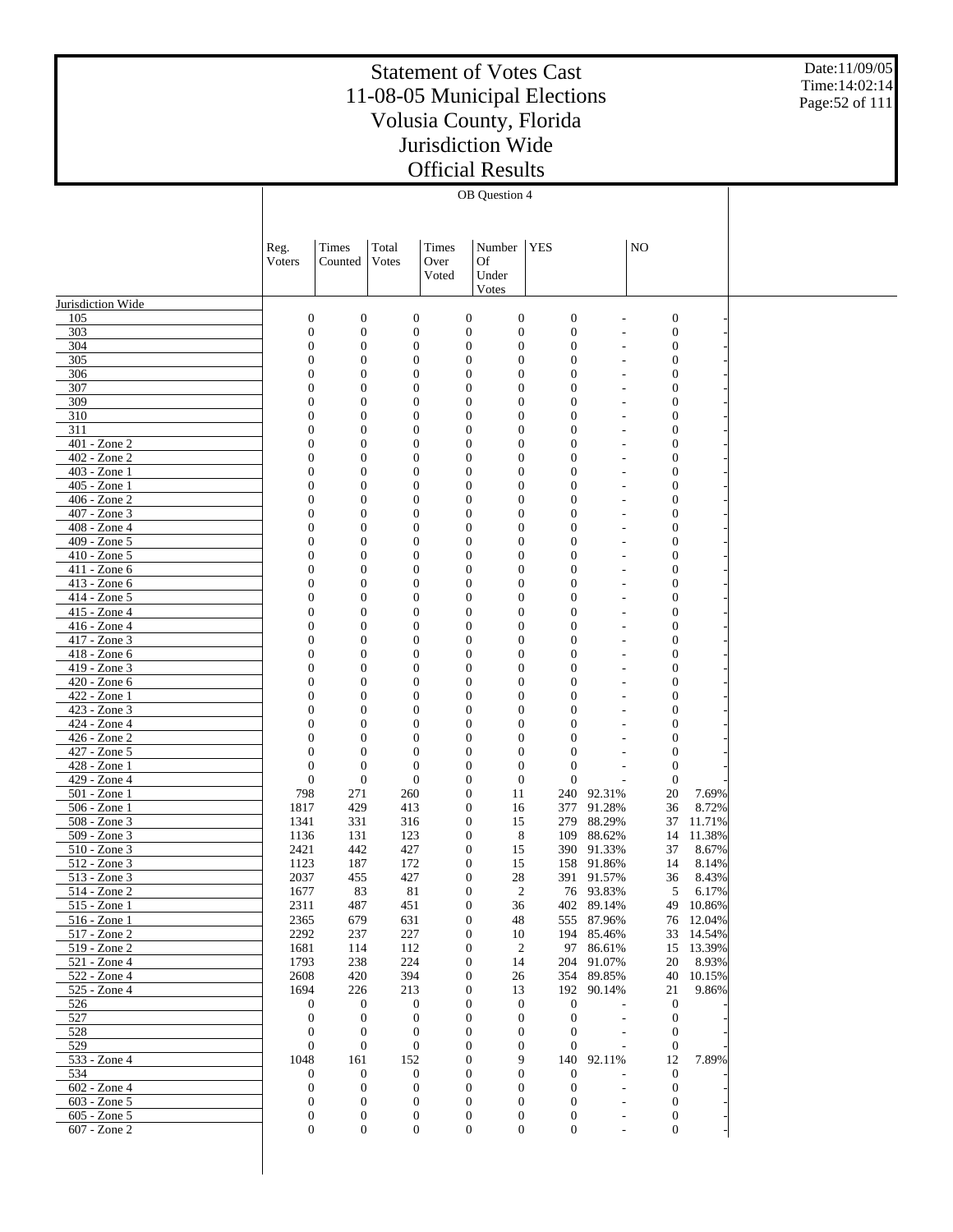Date:11/09/05 Time:14:02:14 Page:53 of 111

## Statement of Votes Cast 11-08-05 Municipal Elections Volusia County, Florida Jurisdiction Wide Official Results

|                                                             | Reg.                           | Times                        | Total                                | Times | Number                                                                 | <b>YES</b>                       |                          | NO                                   |          |  |
|-------------------------------------------------------------|--------------------------------|------------------------------|--------------------------------------|-------|------------------------------------------------------------------------|----------------------------------|--------------------------|--------------------------------------|----------|--|
|                                                             | Voters                         | Counted                      | Votes                                | Over  | <b>Of</b>                                                              |                                  |                          |                                      |          |  |
|                                                             |                                |                              |                                      | Voted | Under                                                                  |                                  |                          |                                      |          |  |
|                                                             |                                |                              |                                      |       | Votes                                                                  |                                  |                          |                                      |          |  |
| 608 - Zone 2                                                | $\theta$                       | $\mathbf{0}$                 | $\mathbf{0}$                         |       | $\mathbf{0}$<br>$\mathbf{0}$                                           | $\mathbf{0}$                     | $\overline{\phantom{a}}$ | $\mathbf{0}$                         |          |  |
| 609 - Zone 2                                                | $\boldsymbol{0}$               | $\mathbf{0}$                 | $\mathbf{0}$                         |       | $\boldsymbol{0}$<br>$\boldsymbol{0}$                                   | $\boldsymbol{0}$                 | $\overline{a}$           | $\mathbf{0}$                         |          |  |
| 614 - Zone 5                                                | $\mathbf{0}$                   | $\boldsymbol{0}$             | $\mathbf{0}$                         |       | $\boldsymbol{0}$<br>$\boldsymbol{0}$                                   | $\overline{0}$                   |                          | $\mathbf{0}$                         |          |  |
| 615 - Zone 4                                                | $\mathbf{0}$                   | $\mathbf{0}$                 | $\boldsymbol{0}$                     |       | $\boldsymbol{0}$<br>$\boldsymbol{0}$                                   | $\overline{0}$                   |                          | $\boldsymbol{0}$                     |          |  |
| 617 - Zone 5                                                | $\mathbf{0}$                   | $\mathbf{0}$                 | $\mathbf{0}$                         |       | $\overline{0}$<br>$\mathbf{0}$                                         | $\overline{0}$                   |                          | $\boldsymbol{0}$                     |          |  |
| 618 - Zone 6<br>619 - Zone 2                                | $\mathbf{0}$<br>$\mathbf{0}$   | $\mathbf{0}$<br>$\mathbf{0}$ | $\boldsymbol{0}$<br>$\mathbf{0}$     |       | $\boldsymbol{0}$<br>$\boldsymbol{0}$<br>$\overline{0}$<br>$\mathbf{0}$ | $\overline{0}$<br>$\overline{0}$ |                          | $\boldsymbol{0}$<br>$\mathbf{0}$     |          |  |
| 620 - Zone 3                                                | $\mathbf{0}$                   | $\mathbf{0}$                 | $\boldsymbol{0}$                     |       | $\boldsymbol{0}$<br>$\boldsymbol{0}$                                   | $\overline{0}$                   |                          | $\boldsymbol{0}$                     |          |  |
| 621 - Zone 6                                                | $\mathbf{0}$                   | $\mathbf{0}$                 | $\mathbf{0}$                         |       | $\overline{0}$<br>$\mathbf{0}$                                         | $\overline{0}$                   |                          | $\mathbf{0}$                         |          |  |
| 622 - Zone 3                                                | $\mathbf{0}$                   | $\mathbf{0}$                 | $\boldsymbol{0}$                     |       | $\boldsymbol{0}$<br>$\boldsymbol{0}$                                   | $\overline{0}$                   |                          | $\boldsymbol{0}$                     |          |  |
| 623 - Zone 3                                                | $\mathbf{0}$                   | $\mathbf{0}$                 | $\mathbf{0}$                         |       | $\overline{0}$<br>$\mathbf{0}$                                         | $\overline{0}$                   |                          | $\mathbf{0}$                         |          |  |
| 624 - Zone 3                                                | $\mathbf{0}$                   | $\mathbf{0}$                 | $\boldsymbol{0}$                     |       | $\boldsymbol{0}$<br>$\boldsymbol{0}$                                   | $\overline{0}$                   |                          | $\boldsymbol{0}$                     |          |  |
| 625 - Zone 1                                                | $\mathbf{0}$                   | $\mathbf{0}$                 | $\mathbf{0}$                         |       | $\overline{0}$<br>$\mathbf{0}$                                         | $\overline{0}$                   |                          | $\mathbf{0}$                         |          |  |
| 626 - Zone 3                                                | $\mathbf{0}$                   | $\mathbf{0}$                 | $\boldsymbol{0}$                     |       | $\boldsymbol{0}$<br>$\boldsymbol{0}$                                   | $\overline{0}$                   |                          | $\boldsymbol{0}$                     |          |  |
| 628 - Zone 6                                                | $\mathbf{0}$                   | $\mathbf{0}$                 | $\mathbf{0}$                         |       | $\overline{0}$<br>$\mathbf{0}$                                         | $\overline{0}$                   |                          | $\mathbf{0}$                         |          |  |
| 629 - Zone 6                                                | $\mathbf{0}$                   | $\mathbf{0}$                 | $\boldsymbol{0}$                     |       | $\boldsymbol{0}$<br>$\mathbf{0}$                                       | $\overline{0}$                   |                          | $\boldsymbol{0}$                     |          |  |
| 633 - Zone 1<br>636 - Zone 1                                | $\mathbf{0}$<br>$\mathbf{0}$   | $\mathbf{0}$<br>$\mathbf{0}$ | $\mathbf{0}$<br>$\boldsymbol{0}$     |       | $\overline{0}$<br>$\mathbf{0}$<br>$\boldsymbol{0}$<br>$\boldsymbol{0}$ | $\overline{0}$<br>$\overline{0}$ |                          | $\boldsymbol{0}$                     |          |  |
| 637 - Zone 1                                                | $\mathbf{0}$                   | $\mathbf{0}$                 | $\mathbf{0}$                         |       | $\overline{0}$<br>$\mathbf{0}$                                         | $\overline{0}$                   |                          | $\boldsymbol{0}$<br>$\mathbf{0}$     |          |  |
| 638 - Zone 1                                                | $\mathbf{0}$                   | $\mathbf{0}$                 | $\boldsymbol{0}$                     |       | $\boldsymbol{0}$<br>$\boldsymbol{0}$                                   | $\overline{0}$                   |                          | $\boldsymbol{0}$                     |          |  |
| 640 - Zone 4                                                | $\mathbf{0}$                   | $\mathbf{0}$                 | $\mathbf{0}$                         |       | $\overline{0}$<br>$\mathbf{0}$                                         | $\overline{0}$                   |                          | $\boldsymbol{0}$                     |          |  |
| 641 - Zone 4                                                | $\mathbf{0}$                   | $\mathbf{0}$                 | $\boldsymbol{0}$                     |       | $\boldsymbol{0}$<br>$\boldsymbol{0}$                                   | $\overline{0}$                   |                          | $\boldsymbol{0}$                     |          |  |
| 706                                                         | $\mathbf{0}$                   | $\mathbf{0}$                 | $\mathbf{0}$                         |       | $\overline{0}$<br>$\mathbf{0}$                                         | $\overline{0}$                   |                          | $\mathbf{0}$                         |          |  |
| 730                                                         | $\mathbf{0}$                   | $\mathbf{0}$                 | $\boldsymbol{0}$                     |       | $\boldsymbol{0}$<br>$\boldsymbol{0}$                                   | $\overline{0}$                   |                          | $\boldsymbol{0}$                     |          |  |
| 803                                                         | $\mathbf{0}$                   | $\mathbf{0}$                 | $\mathbf{0}$                         |       | $\overline{0}$<br>$\mathbf{0}$                                         | $\overline{0}$                   |                          | $\mathbf{0}$                         |          |  |
| 804                                                         | $\mathbf{0}$                   | $\mathbf{0}$                 | $\boldsymbol{0}$                     |       | $\boldsymbol{0}$<br>$\boldsymbol{0}$                                   | $\overline{0}$                   |                          | $\boldsymbol{0}$                     |          |  |
| 805                                                         | $\mathbf{0}$                   | $\mathbf{0}$                 | $\mathbf{0}$                         |       | $\overline{0}$<br>$\mathbf{0}$                                         | $\overline{0}$                   |                          | $\boldsymbol{0}$                     |          |  |
| 806<br>808                                                  | $\mathbf{0}$<br>$\mathbf{0}$   | $\mathbf{0}$<br>$\mathbf{0}$ | $\boldsymbol{0}$<br>$\mathbf{0}$     |       | $\boldsymbol{0}$<br>$\mathbf{0}$<br>$\overline{0}$<br>$\mathbf{0}$     | $\overline{0}$<br>$\overline{0}$ |                          | $\boldsymbol{0}$<br>$\mathbf{0}$     |          |  |
| 809                                                         | $\mathbf{0}$                   | $\mathbf{0}$                 | $\boldsymbol{0}$                     |       | $\boldsymbol{0}$<br>$\boldsymbol{0}$                                   | $\overline{0}$                   |                          | $\boldsymbol{0}$                     |          |  |
| 810                                                         | $\mathbf{0}$                   | $\mathbf{0}$                 | $\mathbf{0}$                         |       | $\overline{0}$<br>$\mathbf{0}$                                         | $\overline{0}$                   |                          | $\mathbf{0}$                         |          |  |
| 811                                                         | $\mathbf{0}$                   | $\mathbf{0}$                 | $\boldsymbol{0}$                     |       | $\boldsymbol{0}$<br>$\mathbf{0}$                                       | $\overline{0}$                   |                          | $\boldsymbol{0}$                     |          |  |
| 812                                                         | $\mathbf{0}$                   | $\mathbf{0}$                 | $\mathbf{0}$                         |       | $\overline{0}$<br>$\mathbf{0}$                                         | $\overline{0}$                   |                          | $\boldsymbol{0}$                     |          |  |
| 815                                                         | $\mathbf{0}$                   | $\mathbf{0}$                 | $\boldsymbol{0}$                     |       | $\boldsymbol{0}$<br>$\boldsymbol{0}$                                   | $\overline{0}$                   |                          | $\boldsymbol{0}$                     |          |  |
| 901                                                         | $\mathbf{0}$                   | $\mathbf{0}$                 | $\mathbf{0}$                         |       | $\overline{0}$<br>$\mathbf{0}$                                         | $\overline{0}$                   |                          | $\mathbf{0}$                         |          |  |
| 902                                                         | $\mathbf{0}$                   | $\mathbf{0}$                 | $\boldsymbol{0}$                     |       | $\boldsymbol{0}$<br>$\boldsymbol{0}$                                   | $\overline{0}$                   |                          | $\boldsymbol{0}$                     |          |  |
| 903                                                         | $\mathbf{0}$                   | $\mathbf{0}$                 | $\mathbf{0}$                         |       | $\overline{0}$<br>$\mathbf{0}$                                         | $\overline{0}$                   |                          | $\boldsymbol{0}$                     |          |  |
| 904                                                         | $\mathbf{0}$                   | $\mathbf{0}$                 | $\boldsymbol{0}$                     |       | $\boldsymbol{0}$<br>$\boldsymbol{0}$                                   | $\overline{0}$                   |                          | $\boldsymbol{0}$                     |          |  |
| 905<br>909                                                  | $\mathbf{0}$<br>$\mathbf{0}$   | $\theta$<br>$\mathbf{0}$     | $\theta$<br>$\mathbf{0}$             |       | $\mathbf{0}$<br>$\mathbf{0}$<br>$\mathbf{0}$<br>$\boldsymbol{0}$       | $\overline{0}$<br>$\overline{0}$ |                          | $\boldsymbol{0}$<br>$\boldsymbol{0}$ |          |  |
| 910                                                         | $\mathbf{0}$                   | $\mathbf{0}$                 | $\mathbf{0}$                         |       | $\overline{0}$<br>$\overline{0}$                                       | $\overline{0}$                   |                          | $\boldsymbol{0}$                     |          |  |
| 912                                                         | $\Omega$                       | $\theta$                     | $\mathbf{0}$                         |       | $\overline{0}$<br>$\mathbf{0}$                                         | $\Omega$                         |                          | $\mathbf{0}$                         |          |  |
| 913                                                         | $\boldsymbol{0}$               | $\mathbf{0}$                 | $\boldsymbol{0}$                     |       | $\boldsymbol{0}$<br>$\boldsymbol{0}$                                   | $\overline{0}$                   |                          | $\mathbf{0}$                         |          |  |
| Absentee - Pierson                                          | $\mathbf{0}$                   | $\mathbf{0}$                 | $\mathbf{0}$                         |       | $\boldsymbol{0}$<br>$\boldsymbol{0}$                                   | $\overline{0}$                   |                          | $\mathbf{0}$                         |          |  |
| Absentee - Orange City                                      | $\mathbf{0}$                   | $\mathbf{0}$                 | $\mathbf{0}$                         |       | $\boldsymbol{0}$<br>$\boldsymbol{0}$                                   | $\theta$                         |                          | $\mathbf{0}$                         |          |  |
| Absentee - DeBary                                           | $\mathbf{0}$                   | $\theta$                     | $\mathbf{0}$                         |       | $\boldsymbol{0}$<br>$\boldsymbol{0}$                                   | $\overline{0}$                   |                          | $\mathbf{0}$                         |          |  |
| Absentee - Deltona                                          | $\mathbf{0}$                   | $\mathbf{0}$                 | $\mathbf{0}$                         |       | $\overline{0}$<br>$\mathbf{0}$                                         | $\theta$                         | ÷,                       | $\mathbf{0}$                         |          |  |
| Absentee - Ormond Beach                                     | 28142                          | 427                          | 408                                  |       | $\boldsymbol{0}$<br>19                                                 |                                  | 372 91.18%               | 36                                   | 8.82%    |  |
| Absentee - Holly Hill                                       | $\overline{0}$<br>$\mathbf{0}$ | $\mathbf{0}$                 | $\mathbf{0}$                         |       | $\mathbf{0}$<br>$\overline{0}$<br>$\boldsymbol{0}$<br>$\boldsymbol{0}$ | $\overline{0}$                   |                          | $\mathbf{0}$<br>$\mathbf{0}$         |          |  |
| Absentee - Daytona Beach<br>Absentee - Daytona Beach Shores | $\mathbf{0}$                   | $\boldsymbol{0}$<br>$\theta$ | $\boldsymbol{0}$<br>$\boldsymbol{0}$ |       | $\overline{0}$<br>$\boldsymbol{0}$                                     | $\overline{0}$<br>$\overline{0}$ |                          | $\boldsymbol{0}$                     |          |  |
| Absentee - New Smyrna Beach                                 | $\mathbf{0}$                   | $\theta$                     | $\mathbf{0}$                         |       | $\boldsymbol{0}$<br>$\boldsymbol{0}$                                   | $\overline{0}$                   |                          | $\mathbf{0}$                         |          |  |
| Absentee - Edgewater                                        | $\mathbf{0}$                   | $\mathbf{0}$                 | $\mathbf{0}$                         |       | $\overline{0}$<br>$\boldsymbol{0}$                                     | $\overline{0}$                   |                          | $\mathbf{0}$                         |          |  |
| Absentee - Oak Hill                                         | $\overline{0}$                 | $\theta$                     | $\mathbf{0}$                         |       | $\boldsymbol{0}$<br>$\boldsymbol{0}$                                   | $\overline{0}$                   |                          | $\mathbf{0}$                         |          |  |
| Early Voting                                                | 28142                          | 76                           | 73                                   |       | $\boldsymbol{0}$<br>3                                                  | 63                               | 86.30%                   | 10                                   | 13.70%   |  |
| Provisional - Pierson                                       | $\overline{0}$                 | $\overline{0}$               | $\mathbf{0}$                         |       | $\boldsymbol{0}$<br>$\boldsymbol{0}$                                   | $\overline{0}$                   |                          | $\mathbf{0}$                         |          |  |
| Provisional - Orange City                                   | $\mathbf{0}$                   | $\overline{0}$               | $\mathbf{0}$                         |       | $\overline{0}$<br>$\mathbf{0}$                                         | $\overline{0}$                   | $\overline{a}$           | $\mathbf{0}$                         |          |  |
| Provisional - DeBary                                        | $\mathbf{0}$                   | $\overline{0}$               | $\boldsymbol{0}$                     |       | $\boldsymbol{0}$<br>$\boldsymbol{0}$                                   | $\overline{0}$                   |                          | $\mathbf{0}$                         |          |  |
| Provisional - Deltona                                       | $\mathbf{0}$                   | $\mathbf{0}$                 | $\boldsymbol{0}$                     |       | $\boldsymbol{0}$<br>$\boldsymbol{0}$                                   | $\overline{0}$                   | ÷,                       | $\mathbf{0}$                         |          |  |
| Provisional - Ormond Beach                                  | 28142                          | 2                            |                                      | 2     | $\mathbf{0}$<br>$\boldsymbol{0}$                                       |                                  | 2 100.00%                | $\mathbf{0}$                         | $0.00\%$ |  |
|                                                             |                                |                              |                                      |       |                                                                        |                                  |                          |                                      |          |  |
|                                                             |                                |                              |                                      |       |                                                                        |                                  |                          |                                      |          |  |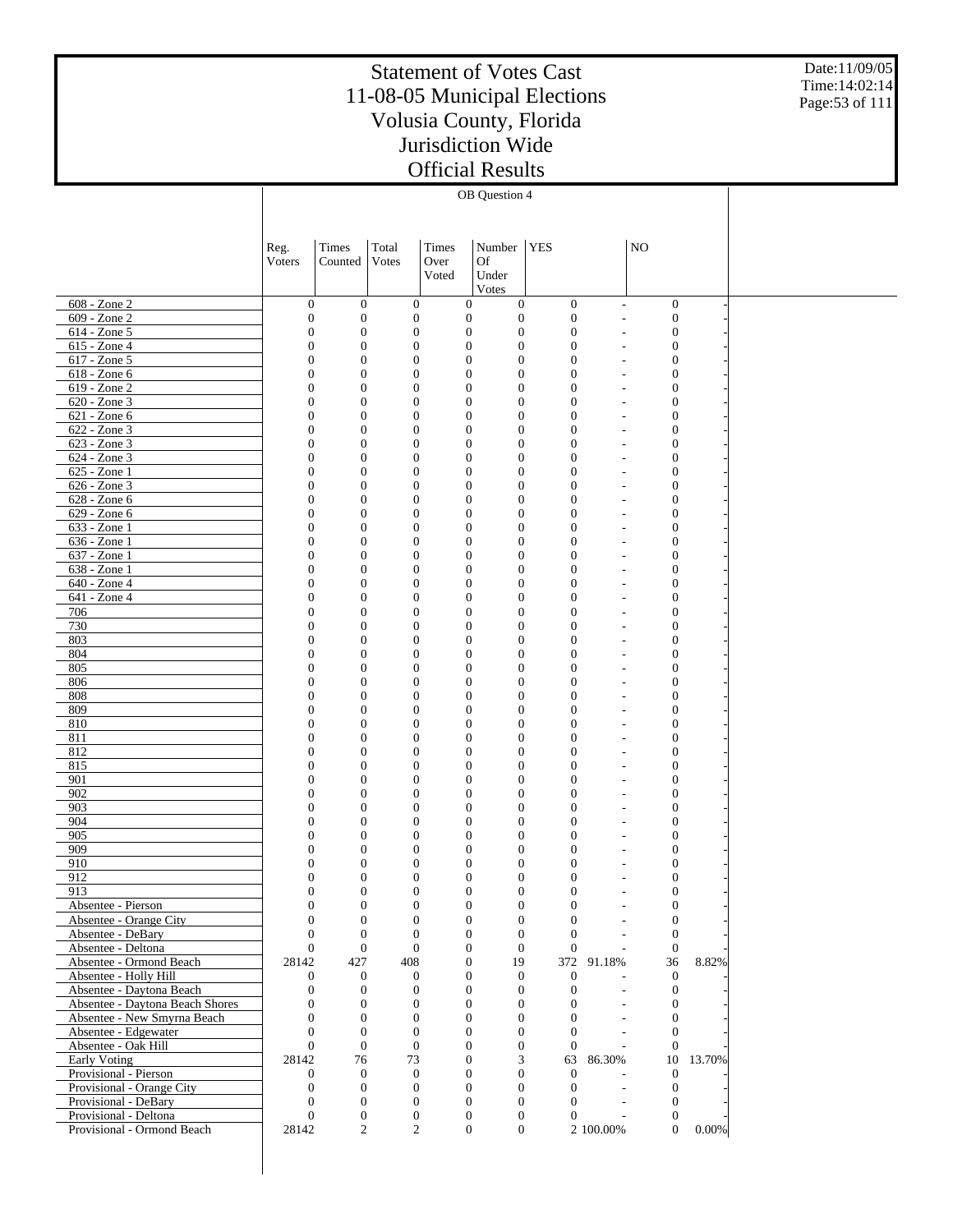Date:11/09/05 Time:14:02:14 Page:54 of 111

|                                         | Reg.<br>Voters | Times<br>Counted | Total<br>Votes | Times<br>Over<br>Voted | Of<br>Under<br>Votes | Number $ YES$ |             | NO. |     |        |
|-----------------------------------------|----------------|------------------|----------------|------------------------|----------------------|---------------|-------------|-----|-----|--------|
| Provisional - Holly Hill                |                | 0                |                |                        | $\Omega$             |               | 0           |     |     |        |
| Provisional - Daytona Beach             |                |                  |                |                        |                      |               |             |     |     |        |
| Provisional - Daytona Beach Shores      |                |                  |                |                        |                      |               |             |     |     |        |
| Provisional - New Smyrna Beach          |                |                  |                |                        |                      |               |             |     |     |        |
| Provisional - Edgewater                 |                |                  |                |                        |                      |               |             |     |     |        |
| Provisional - Oak Hill                  |                |                  |                |                        |                      |               |             |     |     |        |
| Unscanned - Pierson                     |                |                  |                |                        |                      |               |             |     |     |        |
| Unscanned - Orange City                 |                |                  |                |                        |                      |               |             |     |     |        |
| Unscanned - DeBary                      |                |                  |                |                        |                      |               |             |     |     |        |
| Unscanned - Deltona                     |                |                  |                |                        |                      |               |             |     |     |        |
| Unscanned - Ormond Beach                | 28142          |                  |                |                        |                      |               | 1 100.00%   |     |     | 0.00%  |
| Unscanned - Holly Hill                  |                |                  |                |                        |                      |               |             |     |     |        |
| Unscanned - Daytona Beach               |                |                  |                |                        |                      |               |             |     |     |        |
| <b>Unscanned - Daytona Beach Shores</b> |                |                  |                |                        |                      |               |             |     |     |        |
| Unscanned - New Smyrna Beach            |                |                  |                |                        |                      |               |             |     |     |        |
| Unscanned - Edgewater                   |                |                  |                |                        |                      |               |             |     |     |        |
| Unscanned - Oak Hill                    |                |                  |                |                        |                      |               |             |     |     |        |
| Total                                   | 28142          | 5397             | 5107           |                        | $\Omega$             | 290           | 4596 89.99% |     | 511 | 10.01% |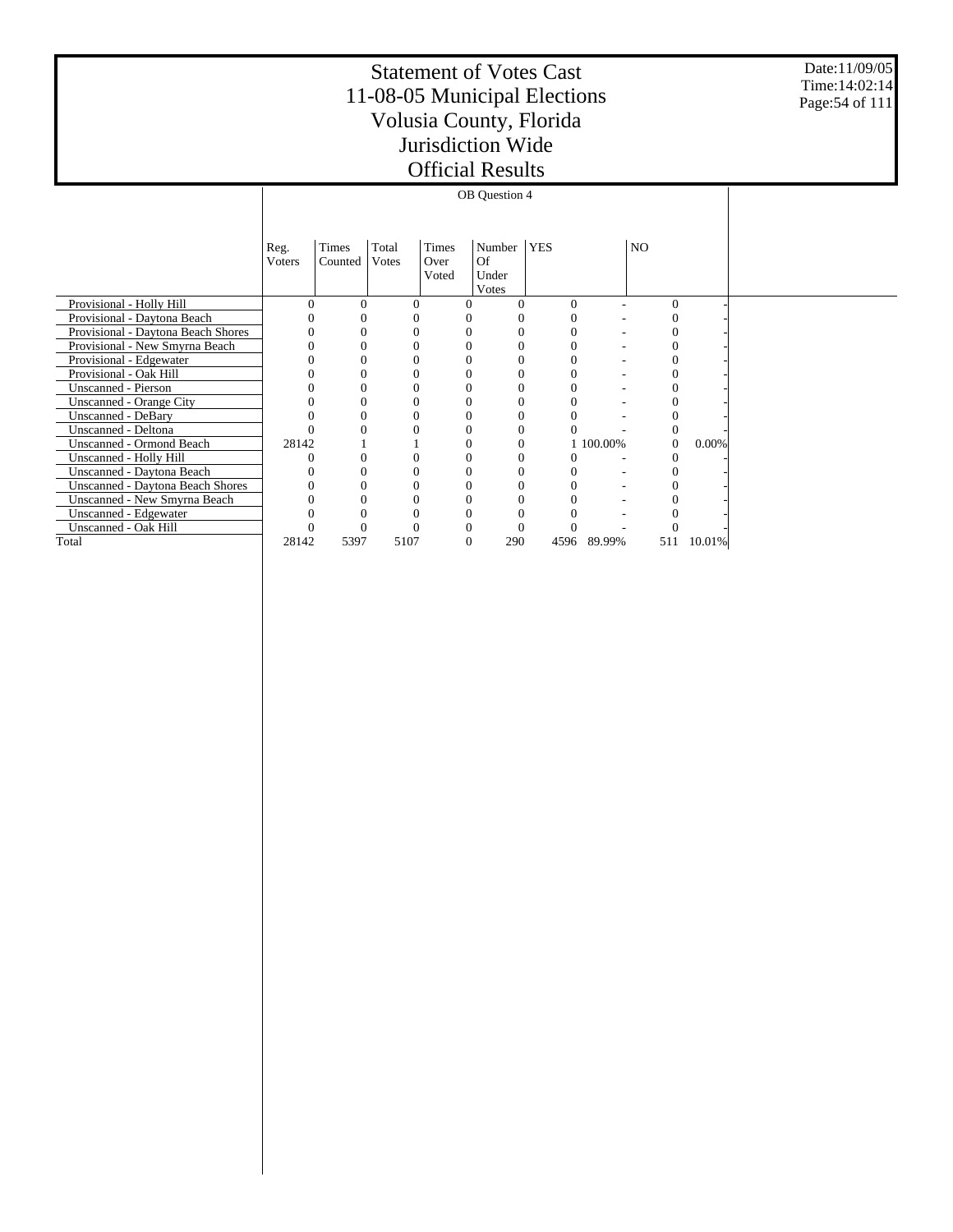Date:11/09/05 Time:14:02:14 Page:55 of 111

Τ

#### OB Question 5

Τ

|                                 | $\sigma$ $\sigma$ $\sigma$ $\sigma$ |                                      |                                      |                        |                                                                  |                |                                  |                         |                                      |                         |  |
|---------------------------------|-------------------------------------|--------------------------------------|--------------------------------------|------------------------|------------------------------------------------------------------|----------------|----------------------------------|-------------------------|--------------------------------------|-------------------------|--|
|                                 | Reg.<br>Voters                      | Times<br>Counted   Votes             | Total                                | Times<br>Over<br>Voted | Number<br><b>Of</b><br>Under<br>Votes                            | <sub>YES</sub> |                                  |                         | $_{\rm NO}$                          |                         |  |
| Jurisdiction Wide               |                                     |                                      |                                      |                        |                                                                  |                |                                  |                         |                                      |                         |  |
| 105                             | $\mathbf{0}$                        | $\boldsymbol{0}$                     | $\boldsymbol{0}$                     |                        | $\boldsymbol{0}$<br>$\mathbf{0}$                                 |                | $\boldsymbol{0}$                 |                         | $\boldsymbol{0}$                     |                         |  |
| 303                             | $\theta$                            | $\boldsymbol{0}$                     | $\boldsymbol{0}$                     |                        | $\mathbf{0}$<br>$\mathbf{0}$                                     |                | $\boldsymbol{0}$                 |                         | $\boldsymbol{0}$                     |                         |  |
| 304                             | $\overline{0}$                      | $\boldsymbol{0}$                     | $\boldsymbol{0}$                     |                        | $\boldsymbol{0}$<br>$\boldsymbol{0}$                             |                | $\overline{0}$                   |                         | $\boldsymbol{0}$                     |                         |  |
| 305                             | 0                                   | $\overline{0}$                       | $\mathbf{0}$                         |                        | $\overline{0}$<br>$\mathbf{0}$                                   |                | $\overline{0}$                   |                         | $\boldsymbol{0}$                     |                         |  |
| 306                             | 0                                   | $\boldsymbol{0}$                     | $\mathbf{0}$                         |                        | $\overline{0}$<br>$\mathbf{0}$                                   |                | $\overline{0}$                   |                         | $\boldsymbol{0}$                     |                         |  |
| 307                             | 0                                   | $\overline{0}$                       | $\mathbf{0}$                         |                        | $\overline{0}$<br>$\mathbf{0}$                                   |                | $\overline{0}$                   |                         | $\boldsymbol{0}$                     |                         |  |
| 309                             | 0                                   | $\boldsymbol{0}$                     | $\boldsymbol{0}$                     |                        | $\overline{0}$<br>$\mathbf{0}$                                   |                | $\overline{0}$                   |                         | $\boldsymbol{0}$                     |                         |  |
| 310<br>311                      | 0<br>0                              | $\overline{0}$<br>$\boldsymbol{0}$   | $\mathbf{0}$<br>$\boldsymbol{0}$     |                        | $\overline{0}$<br>$\mathbf{0}$<br>$\overline{0}$<br>$\mathbf{0}$ |                | $\overline{0}$<br>$\overline{0}$ |                         | $\boldsymbol{0}$<br>$\boldsymbol{0}$ |                         |  |
| 401 - Zone 2                    | 0                                   | $\overline{0}$                       | $\boldsymbol{0}$                     |                        | $\overline{0}$<br>$\mathbf{0}$                                   |                | $\overline{0}$                   |                         | $\boldsymbol{0}$                     |                         |  |
| 402 - Zone 2                    | 0                                   | $\boldsymbol{0}$                     | $\boldsymbol{0}$                     |                        | $\overline{0}$<br>$\mathbf{0}$                                   |                | $\overline{0}$                   |                         | $\boldsymbol{0}$                     |                         |  |
| 403 - Zone 1                    | 0                                   | $\overline{0}$                       | $\mathbf{0}$                         |                        | $\overline{0}$<br>$\mathbf{0}$                                   |                | $\overline{0}$                   |                         | $\boldsymbol{0}$                     |                         |  |
| 405 - Zone 1                    | 0                                   | $\boldsymbol{0}$                     | $\boldsymbol{0}$                     |                        | $\overline{0}$<br>$\boldsymbol{0}$                               |                | $\overline{0}$                   |                         | $\boldsymbol{0}$                     |                         |  |
| 406 - Zone 2                    | $\Omega$                            | $\overline{0}$                       | $\boldsymbol{0}$                     |                        | $\overline{0}$<br>$\mathbf{0}$                                   |                | $\overline{0}$                   |                         | $\boldsymbol{0}$                     |                         |  |
| 407 - Zone 3                    | 0                                   | $\overline{0}$                       | $\boldsymbol{0}$                     |                        | $\overline{0}$<br>$\mathbf{0}$                                   |                | $\overline{0}$                   |                         | $\boldsymbol{0}$                     |                         |  |
| 408 - Zone 4                    | 0                                   | $\overline{0}$                       | $\boldsymbol{0}$                     |                        | $\overline{0}$<br>$\mathbf{0}$                                   |                | $\overline{0}$                   |                         | $\boldsymbol{0}$                     |                         |  |
| 409 - Zone 5                    | 0                                   | $\boldsymbol{0}$                     | $\boldsymbol{0}$                     |                        | $\overline{0}$<br>$\mathbf{0}$                                   |                | $\overline{0}$                   |                         | $\boldsymbol{0}$                     |                         |  |
| 410 - Zone 5                    | 0                                   | $\overline{0}$                       | $\mathbf{0}$                         |                        | $\overline{0}$<br>$\mathbf{0}$                                   |                | $\overline{0}$                   |                         | $\boldsymbol{0}$                     |                         |  |
| 411 - Zone 6                    | 0                                   | $\boldsymbol{0}$                     | $\boldsymbol{0}$                     |                        | $\overline{0}$<br>$\mathbf{0}$                                   |                | $\overline{0}$                   |                         | $\boldsymbol{0}$                     |                         |  |
| 413 - Zone 6                    | $\Omega$                            | $\overline{0}$                       | $\boldsymbol{0}$                     |                        | $\overline{0}$<br>$\mathbf{0}$                                   |                | $\overline{0}$                   |                         | $\boldsymbol{0}$                     |                         |  |
| 414 - Zone 5                    | 0                                   | $\boldsymbol{0}$                     | $\boldsymbol{0}$                     |                        | $\overline{0}$<br>$\mathbf{0}$                                   |                | $\overline{0}$                   |                         | $\boldsymbol{0}$                     |                         |  |
| 415 - Zone 4                    | 0                                   | $\overline{0}$                       | $\boldsymbol{0}$                     |                        | $\overline{0}$<br>$\mathbf{0}$                                   |                | $\overline{0}$                   |                         | $\boldsymbol{0}$                     |                         |  |
| $416 - Z$ one $4$               | 0                                   | $\boldsymbol{0}$                     | $\boldsymbol{0}$                     |                        | $\overline{0}$<br>$\mathbf{0}$                                   |                | $\overline{0}$                   |                         | $\boldsymbol{0}$                     |                         |  |
| 417 - Zone 3<br>$418 - Z$ one 6 | 0<br>0                              | $\overline{0}$<br>$\boldsymbol{0}$   | $\mathbf{0}$<br>$\boldsymbol{0}$     |                        | $\overline{0}$<br>$\mathbf{0}$<br>$\overline{0}$<br>$\mathbf{0}$ |                | $\overline{0}$<br>$\overline{0}$ |                         | $\boldsymbol{0}$                     |                         |  |
| 419 - Zone 3                    | 0                                   | $\overline{0}$                       | $\mathbf{0}$                         |                        | $\overline{0}$<br>$\mathbf{0}$                                   |                | $\overline{0}$                   |                         | $\boldsymbol{0}$<br>$\boldsymbol{0}$ |                         |  |
| 420 - Zone 6                    | 0                                   | $\overline{0}$                       | $\mathbf{0}$                         |                        | $\overline{0}$<br>$\mathbf{0}$                                   |                | $\overline{0}$                   |                         | $\boldsymbol{0}$                     |                         |  |
| 422 - Zone 1                    | 0                                   | $\overline{0}$                       | $\mathbf{0}$                         |                        | $\overline{0}$<br>$\mathbf{0}$                                   |                | $\overline{0}$                   |                         | $\boldsymbol{0}$                     |                         |  |
| 423 - Zone 3                    | 0                                   | $\boldsymbol{0}$                     | $\boldsymbol{0}$                     |                        | $\overline{0}$<br>$\mathbf{0}$                                   |                | $\overline{0}$                   |                         | $\boldsymbol{0}$                     |                         |  |
| 424 - Zone 4                    | $\theta$                            | $\overline{0}$                       | $\mathbf{0}$                         |                        | $\overline{0}$<br>$\mathbf{0}$                                   |                | $\overline{0}$                   |                         | $\mathbf{0}$                         |                         |  |
| 426 - Zone 2                    | 0                                   | $\overline{0}$                       | $\mathbf{0}$                         |                        | $\overline{0}$<br>$\mathbf{0}$                                   |                | $\overline{0}$                   |                         | $\boldsymbol{0}$                     |                         |  |
| 427 - Zone 5                    | $\boldsymbol{0}$                    | $\overline{0}$                       | $\boldsymbol{0}$                     |                        | $\overline{0}$<br>$\mathbf{0}$                                   |                | $\overline{0}$                   |                         | $\boldsymbol{0}$                     |                         |  |
| 428 - Zone 1                    | $\boldsymbol{0}$                    | $\boldsymbol{0}$                     | $\mathbf{0}$                         |                        | $\boldsymbol{0}$<br>$\mathbf{0}$                                 |                | $\overline{0}$                   |                         | $\boldsymbol{0}$                     |                         |  |
| 429 - Zone 4                    | $\theta$                            | $\boldsymbol{0}$                     | $\boldsymbol{0}$                     |                        | $\overline{0}$<br>$\theta$                                       |                | $\overline{0}$                   |                         | $\mathbf{0}$                         |                         |  |
| 501 - Zone 1                    | 798                                 | 271                                  | 255                                  |                        | $\boldsymbol{0}$<br>16                                           |                | 175                              | 68.63%                  |                                      | 80 31.37%               |  |
| 506 - Zone 1                    | 1817                                | 429                                  | 411                                  |                        | $\boldsymbol{0}$<br>18                                           |                |                                  | 275 66.91%              |                                      | 136 33.09%              |  |
| 508 - Zone 3                    | 1341                                | 331                                  | 304                                  |                        | 27<br>$\boldsymbol{0}$                                           |                |                                  | 185 60.86%              |                                      | 119 39.14%              |  |
| $509 - Z$ one 3                 | 1136                                | 131                                  | 124                                  |                        | $\boldsymbol{0}$<br>7                                            |                |                                  | 80 64.52%               |                                      | 44 35.48%               |  |
| 510 - Zone 3                    | 2421                                | 442                                  | 424                                  |                        | $\boldsymbol{0}$<br>18                                           |                | 291                              | 68.63%                  |                                      | 133 31.37%              |  |
| 512 - Zone 3                    | 1123                                | 187                                  | 170                                  |                        | $\boldsymbol{0}$<br>17                                           |                |                                  | 108 63.53%              |                                      | 62 36.47%               |  |
| 513 - Zone 3                    | 2037                                | 455                                  | 422                                  |                        | 33<br>$\boldsymbol{0}$<br>$\Omega$                               |                |                                  | 281 66.59%<br>57 71.25% |                                      | 141 33.41%              |  |
| 514 - Zone 2<br>515 - Zone 1    | 1677<br>2311                        | 83<br>487                            | 80<br>442                            |                        | 3<br>$\mathbf{0}$<br>45                                          |                |                                  | 277 62.67%              |                                      | 23 28.75%<br>165 37.33% |  |
| 516 - Zone 1                    | 2365                                | 679                                  | 618                                  |                        | $\mathbf{0}$<br>61                                               |                |                                  | 410 66.34%              |                                      | 208 33.66%              |  |
| 517 - Zone 2                    | 2292                                | 237                                  | 227                                  |                        | $\mathbf{0}$<br>10                                               |                |                                  | 137 60.35%              |                                      | 90 39.65%               |  |
| 519 - Zone 2                    | 1681                                | 114                                  | 111                                  |                        | $\mathbf{0}$<br>3                                                |                |                                  | 69 62.16%               |                                      | 42 37.84%               |  |
| 521 - Zone 4                    | 1793                                | 238                                  | 225                                  |                        | 1<br>12                                                          |                |                                  | 142 63.11%              |                                      | 83 36.89%               |  |
| 522 - Zone 4                    | 2608                                | 420                                  | 389                                  |                        | $\mathbf{0}$<br>31                                               |                |                                  | 268 68.89%              |                                      | 121 31.11%              |  |
| 525 - Zone 4                    | 1694                                | 226                                  | 211                                  |                        | $\boldsymbol{0}$<br>15                                           |                |                                  | 121 57.35%              |                                      | 90 42.65%               |  |
| 526                             | $\mathbf 0$                         | $\boldsymbol{0}$                     | $\boldsymbol{0}$                     |                        | $\boldsymbol{0}$<br>$\mathbf{0}$                                 |                | $\boldsymbol{0}$                 |                         | $\boldsymbol{0}$                     |                         |  |
| 527                             | $\mathbf{0}$                        | $\boldsymbol{0}$                     | $\mathbf{0}$                         |                        | $\boldsymbol{0}$<br>$\overline{0}$                               |                | $\boldsymbol{0}$                 |                         | $\boldsymbol{0}$                     |                         |  |
| 528                             | $\mathbf{0}$                        | $\overline{0}$                       | $\boldsymbol{0}$                     |                        | $\boldsymbol{0}$<br>$\theta$                                     |                | $\overline{0}$                   |                         | $\mathbf{0}$                         |                         |  |
| 529                             | $\mathbf{0}$                        | $\boldsymbol{0}$                     | $\boldsymbol{0}$                     |                        | $\boldsymbol{0}$<br>$\mathbf{0}$                                 |                | $\theta$                         |                         | $\boldsymbol{0}$                     |                         |  |
| 533 - Zone 4                    | 1048                                | 161                                  | 148                                  |                        | $\boldsymbol{0}$<br>13                                           |                | 101                              | 68.24%                  |                                      | 47 31.76%               |  |
| 534                             | $\mathbf{0}$                        | $\theta$                             | $\boldsymbol{0}$                     |                        | $\boldsymbol{0}$<br>$\overline{0}$                               |                | $\theta$                         |                         | $\boldsymbol{0}$                     |                         |  |
| 602 - Zone 4                    | $\theta$                            | $\mathbf{0}$                         | $\mathbf{0}$                         |                        | $\overline{0}$<br>$\overline{0}$                                 |                | $\theta$                         |                         | $\boldsymbol{0}$                     |                         |  |
| 603 - Zone 5                    | $\theta$                            | $\mathbf{0}$                         | $\boldsymbol{0}$                     |                        | $\overline{0}$<br>$\overline{0}$                                 |                | $\overline{0}$                   |                         | 0                                    |                         |  |
|                                 |                                     |                                      |                                      |                        |                                                                  |                | $\boldsymbol{0}$                 |                         | $\boldsymbol{0}$                     |                         |  |
| 605 - Zone 5<br>607 - Zone 2    | $\theta$<br>$\mathbf{0}$            | $\boldsymbol{0}$<br>$\boldsymbol{0}$ | $\boldsymbol{0}$<br>$\boldsymbol{0}$ |                        | $\overline{0}$<br>$\overline{0}$<br>$\boldsymbol{0}$<br>$\theta$ |                | $\boldsymbol{0}$                 |                         | $\boldsymbol{0}$                     |                         |  |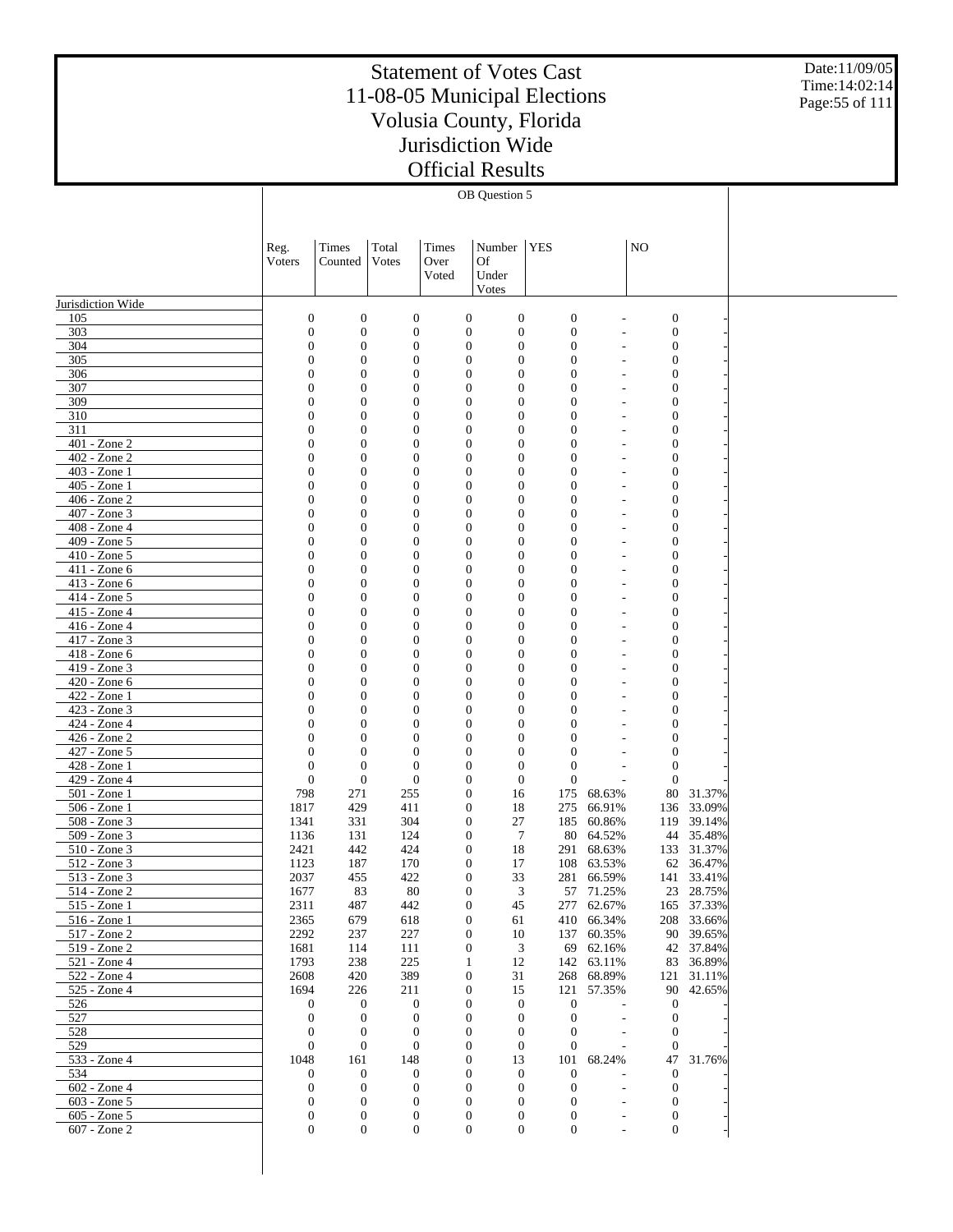Date:11/09/05 Time:14:02:14 Page:56 of 111

 $\overline{1}$ 

## Statement of Votes Cast 11-08-05 Municipal Elections Volusia County, Florida Jurisdiction Wide Official Results

| OB Question 5 |  |
|---------------|--|
|               |  |

 $\overline{1}$ 

|                                                     | Reg.                             | Times                                | Total                                | Times         | Number                               | <b>YES</b>                           |                                           | $_{\rm NO}$                                  |            |  |
|-----------------------------------------------------|----------------------------------|--------------------------------------|--------------------------------------|---------------|--------------------------------------|--------------------------------------|-------------------------------------------|----------------------------------------------|------------|--|
|                                                     | Voters                           | Counted                              | Votes                                | Over<br>Voted | Of<br>Under                          |                                      |                                           |                                              |            |  |
|                                                     |                                  |                                      |                                      |               | Votes                                |                                      |                                           |                                              |            |  |
| 608 - Zone 2                                        | $\boldsymbol{0}$                 | $\mathbf{0}$                         | $\boldsymbol{0}$                     |               | $\boldsymbol{0}$                     | $\mathbf{0}$                         | $\boldsymbol{0}$                          | $\boldsymbol{0}$<br>$\sim$                   |            |  |
| 609 - Zone 2                                        | $\boldsymbol{0}$                 | $\boldsymbol{0}$                     | $\boldsymbol{0}$                     |               | $\boldsymbol{0}$                     | $\boldsymbol{0}$                     | $\mathbf{0}$                              | $\boldsymbol{0}$<br>$\overline{\phantom{a}}$ |            |  |
| 614 - Zone 5<br>615 - Zone 4                        | $\overline{0}$<br>$\overline{0}$ | $\boldsymbol{0}$<br>$\boldsymbol{0}$ | $\boldsymbol{0}$<br>$\boldsymbol{0}$ |               | $\boldsymbol{0}$<br>$\boldsymbol{0}$ | $\boldsymbol{0}$<br>$\boldsymbol{0}$ | $\mathbf{0}$<br>$\boldsymbol{0}$          | $\boldsymbol{0}$<br>$\boldsymbol{0}$         |            |  |
| 617 - Zone 5                                        | $\overline{0}$                   | $\boldsymbol{0}$                     | $\boldsymbol{0}$                     |               | $\boldsymbol{0}$                     | $\boldsymbol{0}$                     | $\boldsymbol{0}$                          | $\boldsymbol{0}$                             |            |  |
| 618 - Zone 6                                        | $\overline{0}$                   | $\boldsymbol{0}$                     | $\boldsymbol{0}$                     |               | $\boldsymbol{0}$                     | $\mathbf{0}$                         | $\boldsymbol{0}$                          | $\boldsymbol{0}$                             |            |  |
| 619 - Zone 2                                        | $\overline{0}$                   | $\boldsymbol{0}$                     | $\boldsymbol{0}$                     |               | $\boldsymbol{0}$                     | $\mathbf{0}$                         | $\boldsymbol{0}$                          | $\boldsymbol{0}$                             |            |  |
| 620 - Zone 3                                        | $\overline{0}$                   | $\boldsymbol{0}$                     | $\boldsymbol{0}$                     |               | $\boldsymbol{0}$                     | $\mathbf{0}$                         | $\boldsymbol{0}$                          | $\boldsymbol{0}$                             |            |  |
| 621 - Zone 6                                        | $\overline{0}$                   | $\boldsymbol{0}$                     | $\boldsymbol{0}$                     |               | $\boldsymbol{0}$                     | $\mathbf{0}$                         | $\boldsymbol{0}$                          | $\boldsymbol{0}$                             |            |  |
| 622 - Zone 3<br>623 - Zone 3                        | $\overline{0}$<br>$\overline{0}$ | $\boldsymbol{0}$<br>$\boldsymbol{0}$ | $\boldsymbol{0}$<br>$\boldsymbol{0}$ |               | $\boldsymbol{0}$<br>$\boldsymbol{0}$ | $\mathbf{0}$<br>$\mathbf{0}$         | $\boldsymbol{0}$<br>$\boldsymbol{0}$      | $\boldsymbol{0}$<br>$\boldsymbol{0}$         |            |  |
| 624 - Zone 3                                        | $\overline{0}$                   | $\boldsymbol{0}$                     | $\boldsymbol{0}$                     |               | $\boldsymbol{0}$                     | $\mathbf{0}$                         | $\boldsymbol{0}$                          | $\boldsymbol{0}$                             |            |  |
| 625 - Zone 1                                        | $\overline{0}$                   | $\boldsymbol{0}$                     | $\boldsymbol{0}$                     |               | $\boldsymbol{0}$                     | $\mathbf{0}$                         | $\boldsymbol{0}$                          | $\boldsymbol{0}$                             |            |  |
| 626 - Zone 3                                        | $\overline{0}$                   | $\boldsymbol{0}$                     | $\boldsymbol{0}$                     |               | $\boldsymbol{0}$                     | $\mathbf{0}$                         | $\boldsymbol{0}$                          | $\boldsymbol{0}$                             |            |  |
| 628 - Zone 6                                        | $\overline{0}$                   | $\boldsymbol{0}$                     | $\boldsymbol{0}$                     |               | $\boldsymbol{0}$                     | $\mathbf{0}$                         | $\boldsymbol{0}$                          | $\boldsymbol{0}$                             |            |  |
| 629 - Zone 6                                        | $\overline{0}$                   | $\boldsymbol{0}$                     | $\boldsymbol{0}$                     |               | $\boldsymbol{0}$                     | $\mathbf{0}$                         | $\boldsymbol{0}$                          | $\boldsymbol{0}$                             |            |  |
| 633 - Zone 1                                        | $\overline{0}$                   | $\boldsymbol{0}$                     | $\boldsymbol{0}$                     |               | $\boldsymbol{0}$                     | $\boldsymbol{0}$                     | $\boldsymbol{0}$                          | $\boldsymbol{0}$                             |            |  |
| 636 - Zone 1                                        | $\overline{0}$                   | $\boldsymbol{0}$                     | $\boldsymbol{0}$                     |               | $\boldsymbol{0}$                     | $\mathbf{0}$                         | $\boldsymbol{0}$                          | $\boldsymbol{0}$                             |            |  |
| 637 - Zone 1                                        | $\overline{0}$                   | $\boldsymbol{0}$                     | $\boldsymbol{0}$                     |               | $\boldsymbol{0}$                     | $\mathbf{0}$                         | $\boldsymbol{0}$                          | $\boldsymbol{0}$                             |            |  |
| 638 - Zone 1                                        | $\overline{0}$<br>$\overline{0}$ | $\boldsymbol{0}$                     | $\boldsymbol{0}$                     |               | $\boldsymbol{0}$                     | $\mathbf{0}$                         | $\boldsymbol{0}$                          | $\boldsymbol{0}$                             |            |  |
| 640 - Zone 4<br>641 - Zone 4                        | $\overline{0}$                   | $\boldsymbol{0}$<br>$\boldsymbol{0}$ | $\boldsymbol{0}$<br>$\boldsymbol{0}$ |               | $\boldsymbol{0}$<br>$\boldsymbol{0}$ | $\mathbf{0}$<br>$\mathbf{0}$         | $\boldsymbol{0}$<br>$\boldsymbol{0}$      | $\boldsymbol{0}$<br>$\boldsymbol{0}$         |            |  |
| 706                                                 | $\overline{0}$                   | $\boldsymbol{0}$                     | $\boldsymbol{0}$                     |               | $\boldsymbol{0}$                     | $\mathbf{0}$                         | $\boldsymbol{0}$                          | $\boldsymbol{0}$                             |            |  |
| 730                                                 | $\overline{0}$                   | $\boldsymbol{0}$                     | $\boldsymbol{0}$                     |               | $\boldsymbol{0}$                     | $\mathbf{0}$                         | $\boldsymbol{0}$                          | $\boldsymbol{0}$                             |            |  |
| 803                                                 | $\overline{0}$                   | $\boldsymbol{0}$                     | $\boldsymbol{0}$                     |               | $\boldsymbol{0}$                     | $\mathbf{0}$                         | $\boldsymbol{0}$                          | $\boldsymbol{0}$                             |            |  |
| 804                                                 | $\overline{0}$                   | $\boldsymbol{0}$                     | $\boldsymbol{0}$                     |               | $\boldsymbol{0}$                     | $\mathbf{0}$                         | $\boldsymbol{0}$                          | $\boldsymbol{0}$                             |            |  |
| 805                                                 | $\overline{0}$                   | $\boldsymbol{0}$                     | $\boldsymbol{0}$                     |               | $\boldsymbol{0}$                     | $\mathbf{0}$                         | $\boldsymbol{0}$                          | $\boldsymbol{0}$                             |            |  |
| 806                                                 | $\overline{0}$                   | $\boldsymbol{0}$                     | $\boldsymbol{0}$                     |               | $\boldsymbol{0}$                     | $\mathbf{0}$                         | $\boldsymbol{0}$                          | $\boldsymbol{0}$                             |            |  |
| 808                                                 | $\overline{0}$                   | $\boldsymbol{0}$                     | $\boldsymbol{0}$                     |               | $\boldsymbol{0}$                     | $\mathbf{0}$                         | $\boldsymbol{0}$                          | $\boldsymbol{0}$                             |            |  |
| 809                                                 | $\overline{0}$                   | $\boldsymbol{0}$                     | $\boldsymbol{0}$                     |               | $\boldsymbol{0}$                     | $\mathbf{0}$                         | $\boldsymbol{0}$                          | $\boldsymbol{0}$                             |            |  |
| 810                                                 | $\overline{0}$                   | $\boldsymbol{0}$                     | $\boldsymbol{0}$                     |               | $\boldsymbol{0}$                     | $\mathbf{0}$                         | $\boldsymbol{0}$                          | $\boldsymbol{0}$                             |            |  |
| 811<br>812                                          | $\overline{0}$<br>$\overline{0}$ | $\boldsymbol{0}$<br>$\boldsymbol{0}$ | $\boldsymbol{0}$<br>$\boldsymbol{0}$ |               | $\boldsymbol{0}$<br>$\boldsymbol{0}$ | $\boldsymbol{0}$<br>$\mathbf{0}$     | $\boldsymbol{0}$<br>$\boldsymbol{0}$      | $\boldsymbol{0}$<br>$\boldsymbol{0}$         |            |  |
| 815                                                 | $\overline{0}$                   | $\boldsymbol{0}$                     | $\boldsymbol{0}$                     |               | $\boldsymbol{0}$                     | $\mathbf{0}$                         | $\boldsymbol{0}$                          | $\boldsymbol{0}$                             |            |  |
| 901                                                 | $\overline{0}$                   | $\boldsymbol{0}$                     | $\boldsymbol{0}$                     |               | $\boldsymbol{0}$                     | $\mathbf{0}$                         | $\boldsymbol{0}$                          | $\boldsymbol{0}$                             |            |  |
| 902                                                 | $\overline{0}$                   | $\boldsymbol{0}$                     | $\boldsymbol{0}$                     |               | $\boldsymbol{0}$                     | $\mathbf{0}$                         | $\boldsymbol{0}$                          | $\boldsymbol{0}$                             |            |  |
| 903                                                 | $\overline{0}$                   | $\boldsymbol{0}$                     | $\boldsymbol{0}$                     |               | $\boldsymbol{0}$                     | $\mathbf{0}$                         | $\boldsymbol{0}$                          | $\boldsymbol{0}$                             |            |  |
| 904                                                 | $\overline{0}$                   | $\boldsymbol{0}$                     | $\boldsymbol{0}$                     |               | $\boldsymbol{0}$                     | $\mathbf{0}$                         | $\boldsymbol{0}$                          | $\boldsymbol{0}$                             |            |  |
| 905                                                 | $\overline{0}$                   | $\boldsymbol{0}$                     | $\boldsymbol{0}$                     |               | $\boldsymbol{0}$                     | $\mathbf{0}$                         | $\boldsymbol{0}$                          | $\boldsymbol{0}$                             |            |  |
| 909                                                 | $\Omega$                         | $\boldsymbol{0}$                     | $\boldsymbol{0}$                     |               | $\boldsymbol{0}$                     | $\mathbf{0}$                         | $\boldsymbol{0}$                          | $\boldsymbol{0}$                             |            |  |
| 910                                                 | $\overline{0}$                   | $\boldsymbol{0}$                     | $\boldsymbol{0}$                     |               | $\boldsymbol{0}$                     | $\mathbf{0}$                         | $\boldsymbol{0}$                          | $\boldsymbol{0}$                             |            |  |
| 912                                                 | $\Omega$<br>$\theta$             | $\boldsymbol{0}$<br>$\overline{0}$   | $\boldsymbol{0}$                     |               | $\boldsymbol{0}$<br>$\boldsymbol{0}$ | $\boldsymbol{0}$<br>$\overline{0}$   | $\boldsymbol{0}$                          | $\boldsymbol{0}$                             |            |  |
| 913                                                 | $\theta$                         | 0                                    | $\boldsymbol{0}$<br>$\bf{0}$         |               | $\boldsymbol{0}$                     | 0                                    | $\boldsymbol{0}$<br>٠<br>$\boldsymbol{0}$ | $\boldsymbol{0}$<br>0                        |            |  |
| Absentee - Pierson<br>Absentee - Orange City        | $\theta$                         | 0                                    | $\boldsymbol{0}$                     |               | $\boldsymbol{0}$                     | $\boldsymbol{0}$                     | $\boldsymbol{0}$                          | $\boldsymbol{0}$                             |            |  |
| Absentee - DeBary                                   | $\Omega$                         | 0                                    | $\boldsymbol{0}$                     |               | $\boldsymbol{0}$                     | $\mathbf{0}$                         | $\mathbf{0}$                              | $\boldsymbol{0}$                             |            |  |
| Absentee - Deltona                                  | $\theta$                         | $\mathbf{0}$                         | $\boldsymbol{0}$                     |               | $\boldsymbol{0}$                     | $\mathbf{0}$                         | $\mathbf{0}$                              | $\boldsymbol{0}$                             |            |  |
| Absentee - Ormond Beach                             | 28142                            | 427                                  | 403                                  |               | $\boldsymbol{0}$                     | 24                                   | 266<br>66.00%                             |                                              | 137 34.00% |  |
| Absentee - Holly Hill                               | $\theta$                         | $\mathbf{0}$                         | $\mathbf{0}$                         |               | $\boldsymbol{0}$                     | $\mathbf{0}$                         | $\mathbf{0}$                              | 0                                            |            |  |
| Absentee - Daytona Beach                            | $\overline{0}$                   | 0                                    | $\mathbf{0}$                         |               | $\boldsymbol{0}$                     | $\mathbf{0}$                         | $\boldsymbol{0}$                          | $\boldsymbol{0}$                             |            |  |
| Absentee - Daytona Beach Shores                     | $\overline{0}$                   | $\overline{0}$                       | $\boldsymbol{0}$                     |               | $\boldsymbol{0}$                     | $\overline{0}$                       | $\boldsymbol{0}$                          | $\boldsymbol{0}$                             |            |  |
| Absentee - New Smyrna Beach                         | $\overline{0}$                   | $\overline{0}$                       | $\boldsymbol{0}$                     |               | $\boldsymbol{0}$                     | $\overline{0}$                       | $\theta$                                  | $\boldsymbol{0}$                             |            |  |
| Absentee - Edgewater                                | $\overline{0}$                   | $\overline{0}$                       | $\boldsymbol{0}$                     |               | $\boldsymbol{0}$                     | $\overline{0}$                       | $\boldsymbol{0}$                          | $\mathbf{0}$                                 |            |  |
| Absentee - Oak Hill                                 | $\Omega$                         | $\mathbf{0}$                         | $\boldsymbol{0}$                     |               | $\boldsymbol{0}$<br>$\boldsymbol{0}$ | $\mathbf{0}$                         | $\mathbf{0}$                              | $\mathbf{0}$                                 |            |  |
| Early Voting<br>Provisional - Pierson               | 28142<br>$\theta$                | 76<br>$\mathbf{0}$                   | 72<br>$\mathbf{0}$                   |               | $\boldsymbol{0}$                     | 4<br>$\mathbf{0}$                    | 47<br>65.28%<br>$\boldsymbol{0}$          | 25<br>$\boldsymbol{0}$                       | 34.72%     |  |
| Provisional - Orange City                           | $\overline{0}$                   | $\overline{0}$                       | $\boldsymbol{0}$                     |               | $\boldsymbol{0}$                     | $\overline{0}$                       | $\boldsymbol{0}$                          | $\boldsymbol{0}$                             |            |  |
| Provisional - DeBary                                | $\Omega$                         | $\overline{0}$                       | $\boldsymbol{0}$                     |               | $\boldsymbol{0}$                     | $\mathbf{0}$                         | $\theta$                                  | $\boldsymbol{0}$                             |            |  |
|                                                     |                                  |                                      |                                      |               |                                      |                                      |                                           |                                              |            |  |
|                                                     | $\overline{0}$                   | $\boldsymbol{0}$                     |                                      |               | $\boldsymbol{0}$                     | $\overline{0}$                       | $\boldsymbol{0}$                          | $\boldsymbol{0}$                             |            |  |
| Provisional - Deltona<br>Provisional - Ormond Beach | 28142                            | 2                                    | $\boldsymbol{0}$<br>$\overline{2}$   |               | $\boldsymbol{0}$                     | $\mathbf{0}$                         | 2 100.00%                                 | $\overline{0}$                               | $0.00\%$   |  |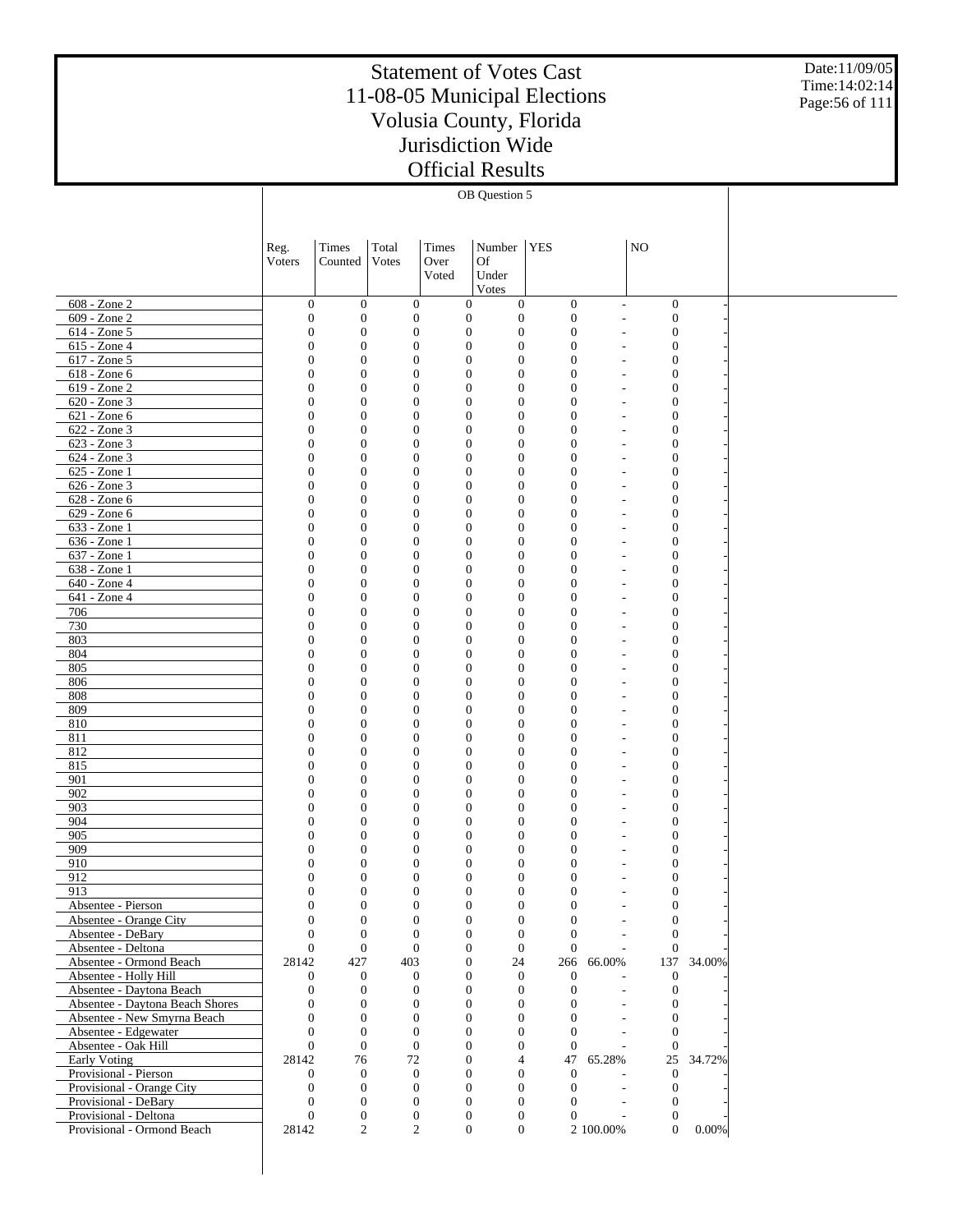Date:11/09/05 Time:14:02:14 Page:57 of 111

|                                    | Reg.<br><b>V</b> oters | Times<br>Counted | Total<br>Votes | Times<br>Over<br>Voted | Of<br>Under<br>Votes | Number   YES |          |        | NO. |             |
|------------------------------------|------------------------|------------------|----------------|------------------------|----------------------|--------------|----------|--------|-----|-------------|
| Provisional - Holly Hill           |                        |                  |                |                        | $\Omega$             |              | $\Omega$ |        |     |             |
| Provisional - Daytona Beach        |                        |                  |                |                        |                      |              |          |        |     |             |
| Provisional - Daytona Beach Shores |                        |                  |                |                        |                      |              |          |        |     |             |
| Provisional - New Smyrna Beach     |                        |                  |                |                        |                      |              |          |        |     |             |
| Provisional - Edgewater            |                        |                  |                |                        |                      |              |          |        |     |             |
| Provisional - Oak Hill             |                        |                  |                |                        |                      |              |          |        |     |             |
| Unscanned - Pierson                |                        |                  |                |                        | $\Omega$             |              |          |        |     |             |
| Unscanned - Orange City            |                        |                  |                |                        |                      |              |          |        |     |             |
| Unscanned - DeBary                 |                        |                  |                |                        |                      |              |          |        |     |             |
| Unscanned - Deltona                |                        |                  |                |                        |                      |              |          |        |     |             |
| Unscanned - Ormond Beach           | 28142                  |                  |                |                        |                      |              | 0        | 0.00%  |     | 1 100.00%   |
| Unscanned - Holly Hill             |                        |                  |                |                        |                      |              |          |        |     |             |
| Unscanned - Daytona Beach          |                        |                  |                |                        | $\Omega$             |              |          |        |     |             |
| Unscanned - Daytona Beach Shores   |                        |                  |                |                        |                      |              |          |        |     |             |
| Unscanned - New Smyrna Beach       |                        |                  |                |                        |                      |              |          |        |     |             |
| Unscanned - Edgewater              |                        |                  |                |                        |                      |              |          |        |     |             |
| Unscanned - Oak Hill               |                        |                  |                |                        |                      |              |          |        |     |             |
| Total                              | 28142                  | 5397             | 5039           |                        |                      | 357          | 3292     | 65.33% |     | 1747 34.67% |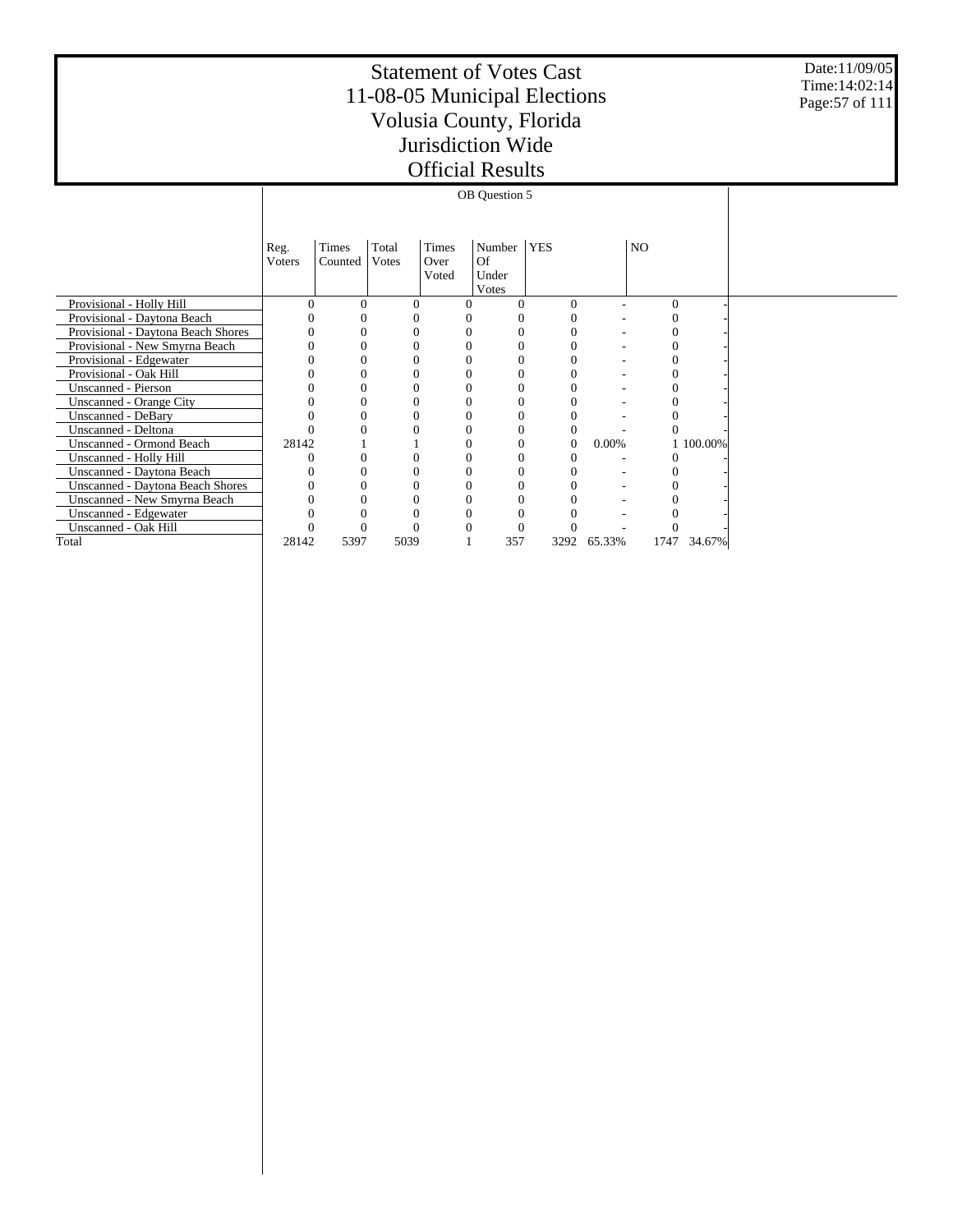Date:11/09/05 Time:14:02:15 Page:58 of 111

| <b>OB</b> Question 6 |  |
|----------------------|--|
|----------------------|--|

|                                 | Reg.                             | Times                                | Total                                | Times | Number                                                                   | <b>YES</b> |                                      |                     | $\rm NO$                             |                |
|---------------------------------|----------------------------------|--------------------------------------|--------------------------------------|-------|--------------------------------------------------------------------------|------------|--------------------------------------|---------------------|--------------------------------------|----------------|
|                                 | Voters                           | Counted                              | Votes                                | Over  | Of                                                                       |            |                                      |                     |                                      |                |
|                                 |                                  |                                      |                                      | Voted | Under                                                                    |            |                                      |                     |                                      |                |
|                                 |                                  |                                      |                                      |       | Votes                                                                    |            |                                      |                     |                                      |                |
| Jurisdiction Wide               |                                  |                                      |                                      |       |                                                                          |            |                                      |                     |                                      |                |
| 105<br>303                      | $\mathbf{0}$<br>$\boldsymbol{0}$ | $\boldsymbol{0}$<br>$\boldsymbol{0}$ | $\mathbf{0}$<br>$\mathbf{0}$         |       | $\boldsymbol{0}$<br>$\boldsymbol{0}$<br>$\mathbf{0}$<br>$\boldsymbol{0}$ |            | $\boldsymbol{0}$<br>$\boldsymbol{0}$ |                     | $\boldsymbol{0}$<br>$\boldsymbol{0}$ |                |
| 304                             | $\boldsymbol{0}$                 | $\boldsymbol{0}$                     | $\mathbf{0}$                         |       | $\boldsymbol{0}$<br>$\mathbf{0}$                                         |            | $\boldsymbol{0}$                     |                     | $\boldsymbol{0}$                     |                |
| 305                             | $\mathbf{0}$                     | $\boldsymbol{0}$                     | $\boldsymbol{0}$                     |       | $\boldsymbol{0}$<br>0                                                    |            | $\mathbf{0}$                         |                     | $\boldsymbol{0}$                     |                |
| 306                             | $\mathbf{0}$                     | $\boldsymbol{0}$                     | $\mathbf{0}$                         |       | $\boldsymbol{0}$<br>$\boldsymbol{0}$                                     |            | $\mathbf{0}$                         |                     | $\boldsymbol{0}$                     |                |
| 307                             | $\mathbf{0}$                     | $\boldsymbol{0}$                     | $\boldsymbol{0}$                     |       | 0<br>0                                                                   |            | $\mathbf{0}$                         |                     | $\boldsymbol{0}$                     |                |
| 309                             | $\boldsymbol{0}$                 | $\boldsymbol{0}$                     | $\mathbf{0}$                         |       | $\boldsymbol{0}$<br>$\mathbf{0}$                                         |            | $\mathbf{0}$                         |                     | $\boldsymbol{0}$                     |                |
| 310                             | $\mathbf{0}$                     | $\boldsymbol{0}$                     | $\boldsymbol{0}$                     |       | 0<br>0                                                                   |            | $\mathbf{0}$                         |                     | $\boldsymbol{0}$                     |                |
| 311<br>401 - Zone 2             | $\mathbf{0}$<br>$\mathbf{0}$     | $\boldsymbol{0}$<br>$\boldsymbol{0}$ | $\mathbf{0}$<br>$\boldsymbol{0}$     |       | $\boldsymbol{0}$<br>$\boldsymbol{0}$<br>$\boldsymbol{0}$<br>0            |            | $\mathbf{0}$<br>$\mathbf{0}$         |                     | $\boldsymbol{0}$<br>$\boldsymbol{0}$ |                |
| 402 - Zone 2                    | $\boldsymbol{0}$                 | $\boldsymbol{0}$                     | $\mathbf{0}$                         |       | $\boldsymbol{0}$<br>$\boldsymbol{0}$                                     |            | $\mathbf{0}$                         |                     | $\boldsymbol{0}$                     |                |
| 403 - Zone 1                    | $\mathbf{0}$                     | $\boldsymbol{0}$                     | $\boldsymbol{0}$                     |       | 0<br>0                                                                   |            | $\mathbf{0}$                         |                     | $\boldsymbol{0}$                     |                |
| 405 - Zone 1                    | $\mathbf{0}$                     | $\boldsymbol{0}$                     | $\mathbf{0}$                         |       | $\boldsymbol{0}$<br>$\boldsymbol{0}$                                     |            | $\mathbf{0}$                         |                     | $\boldsymbol{0}$                     |                |
| 406 - Zone 2                    | $\mathbf{0}$                     | $\boldsymbol{0}$                     | $\boldsymbol{0}$                     |       | $\boldsymbol{0}$<br>0                                                    |            | $\mathbf{0}$                         |                     | $\boldsymbol{0}$                     |                |
| 407 - Zone 3                    | $\boldsymbol{0}$                 | $\boldsymbol{0}$                     | $\mathbf{0}$                         |       | $\boldsymbol{0}$<br>$\boldsymbol{0}$                                     |            | $\mathbf{0}$                         |                     | $\boldsymbol{0}$                     |                |
| 408 - Zone 4                    | $\mathbf{0}$                     | $\boldsymbol{0}$                     | $\boldsymbol{0}$                     |       | 0<br>0                                                                   |            | $\mathbf{0}$                         |                     | $\boldsymbol{0}$                     |                |
| 409 - Zone 5<br>410 - Zone 5    | $\mathbf{0}$<br>$\mathbf{0}$     | $\boldsymbol{0}$<br>$\boldsymbol{0}$ | $\mathbf{0}$<br>$\boldsymbol{0}$     |       | $\boldsymbol{0}$<br>$\boldsymbol{0}$<br>$\boldsymbol{0}$<br>0            |            | $\mathbf{0}$<br>$\mathbf{0}$         |                     | $\boldsymbol{0}$<br>$\boldsymbol{0}$ |                |
| 411 - Zone 6                    | $\boldsymbol{0}$                 | $\boldsymbol{0}$                     | $\mathbf{0}$                         |       | $\boldsymbol{0}$<br>$\boldsymbol{0}$                                     |            | $\mathbf{0}$                         |                     | $\boldsymbol{0}$                     |                |
| 413 - Zone 6                    | $\mathbf{0}$                     | $\boldsymbol{0}$                     | $\boldsymbol{0}$                     |       | 0<br>0                                                                   |            | $\mathbf{0}$                         |                     | $\boldsymbol{0}$                     |                |
| 414 - Zone 5                    | $\mathbf{0}$                     | $\boldsymbol{0}$                     | $\mathbf{0}$                         |       | $\boldsymbol{0}$<br>$\boldsymbol{0}$                                     |            | $\mathbf{0}$                         |                     | $\boldsymbol{0}$                     |                |
| 415 - Zone 4                    | $\mathbf{0}$                     | $\boldsymbol{0}$                     | $\boldsymbol{0}$                     |       | $\boldsymbol{0}$<br>0                                                    |            | $\overline{0}$                       |                     | $\boldsymbol{0}$                     |                |
| 416 - Zone 4                    | $\mathbf{0}$                     | $\boldsymbol{0}$                     | $\mathbf{0}$                         |       | $\boldsymbol{0}$<br>$\boldsymbol{0}$                                     |            | $\mathbf{0}$                         |                     | $\boldsymbol{0}$                     |                |
| 417 - Zone 3                    | $\mathbf{0}$                     | $\boldsymbol{0}$                     | $\boldsymbol{0}$                     |       | $\boldsymbol{0}$<br>0                                                    |            | $\mathbf{0}$                         |                     | $\boldsymbol{0}$                     |                |
| 418 - Zone 6<br>419 - Zone 3    | $\boldsymbol{0}$<br>$\mathbf{0}$ | $\boldsymbol{0}$<br>$\boldsymbol{0}$ | $\mathbf{0}$<br>$\boldsymbol{0}$     |       | $\boldsymbol{0}$<br>$\boldsymbol{0}$<br>$\boldsymbol{0}$<br>0            |            | $\mathbf{0}$<br>$\overline{0}$       |                     | $\boldsymbol{0}$<br>$\boldsymbol{0}$ |                |
| 420 - Zone 6                    | $\mathbf{0}$                     | $\boldsymbol{0}$                     | $\mathbf{0}$                         |       | $\boldsymbol{0}$<br>$\boldsymbol{0}$                                     |            | $\mathbf{0}$                         |                     | $\boldsymbol{0}$                     |                |
| 422 - Zone 1                    | $\mathbf{0}$                     | $\boldsymbol{0}$                     | $\boldsymbol{0}$                     |       | $\boldsymbol{0}$<br>0                                                    |            | $\overline{0}$                       |                     | $\boldsymbol{0}$                     |                |
| 423 - Zone 3                    | $\mathbf{0}$                     | $\boldsymbol{0}$                     | $\mathbf{0}$                         |       | $\boldsymbol{0}$<br>$\boldsymbol{0}$                                     |            | $\theta$                             |                     | $\boldsymbol{0}$                     |                |
| 424 - Zone 4                    | $\mathbf{0}$                     | $\boldsymbol{0}$                     | $\boldsymbol{0}$                     |       | 0<br>0                                                                   |            | $\theta$                             |                     | $\boldsymbol{0}$                     |                |
| 426 - Zone 2                    | $\mathbf{0}$                     | $\boldsymbol{0}$                     | $\mathbf{0}$                         |       | $\boldsymbol{0}$<br>$\boldsymbol{0}$                                     |            | $\theta$                             |                     | $\boldsymbol{0}$                     |                |
| 427 - Zone 5                    | $\mathbf{0}$                     | $\overline{0}$                       | $\boldsymbol{0}$                     |       | $\boldsymbol{0}$<br>0                                                    |            | $\overline{0}$                       |                     | $\boldsymbol{0}$                     |                |
| 428 - Zone 1<br>429 - Zone 4    | $\mathbf{0}$<br>$\boldsymbol{0}$ | $\boldsymbol{0}$<br>$\boldsymbol{0}$ | $\boldsymbol{0}$<br>$\boldsymbol{0}$ |       | $\boldsymbol{0}$<br>$\boldsymbol{0}$<br>$\mathbf{0}$<br>0                |            | $\mathbf{0}$<br>$\mathbf{0}$         |                     | $\boldsymbol{0}$<br>$\boldsymbol{0}$ |                |
| 501 - Zone 1                    | 798                              | 271                                  | 261                                  |       | 10<br>0                                                                  | 253        |                                      | 96.93%              | 8                                    | 3.07%          |
| $506 - Z$ one 1                 | 1817                             | 429                                  | 418                                  |       | 0<br>11                                                                  | 407        |                                      | 97.37%              | 11                                   | 2.63%          |
| 508 - Zone 3                    | 1341                             | 331                                  | 322                                  |       | 9<br>0                                                                   | 307        |                                      | 95.34%              | 15                                   | 4.66%          |
| 509 - Zone 3                    | 1136                             | 131                                  | 129                                  |       | $\overline{2}$<br>0                                                      | 120        |                                      | 93.02%              | 9                                    | 6.98%          |
| 510 - Zone 3                    | 2421                             | 442                                  | 430                                  |       | 0<br>12                                                                  | 414        |                                      | 96.28%              | 16                                   | 3.72%          |
| 512 - Zone 3                    | 1123                             | 187                                  | 176                                  |       | 0<br>11                                                                  | 165        |                                      | 93.75%              | 11                                   | 6.25%          |
| 513 - Zone 3<br>$514 - Zone2$   | 2037<br>1677                     | 455<br>83                            | 434<br>82                            |       | $\overline{0}$<br>21<br>$\mathbf{0}$<br>-1                               | 415        |                                      | 95.62%<br>81 98.78% | 19<br>1                              | 4.38%<br>1.22% |
| 515 - Zone 1                    | 2311                             | 487                                  | 453                                  |       | 34<br>$\boldsymbol{0}$                                                   |            |                                      | 435 96.03%          | 18                                   | 3.97%          |
| 516 - Zone 1                    | 2365                             | 679                                  | 638                                  |       | $\mathbf{0}$<br>41                                                       |            |                                      | 592 92.79%          | 46                                   | 7.21%          |
| 517 - Zone 2                    | 2292                             | 237                                  | 233                                  |       | $\mathbf{0}$<br>$\overline{4}$                                           |            |                                      | 210 90.13%          | 23                                   | 9.87%          |
| 519 - Zone 2                    | 1681                             | 114                                  | 114                                  |       | $\mathbf{0}$<br>$\theta$                                                 |            |                                      | 109 95.61%          | 5                                    | 4.39%          |
| 521 - Zone 4                    | 1793                             | 238                                  | 228                                  |       | $\boldsymbol{0}$<br>10                                                   |            |                                      | 220 96.49%          | 8                                    | 3.51%          |
| 522 - Zone 4                    | 2608                             | 420                                  | 400                                  |       | $\mathbf{0}$<br>20                                                       |            |                                      | 383 95.75%          | 17                                   | 4.25%          |
| 525 - Zone 4<br>526             | 1694<br>$\boldsymbol{0}$         | 226<br>$\theta$                      | 217<br>$\boldsymbol{0}$              |       | $\mathbf{0}$<br>9<br>0<br>$\theta$                                       |            | $\mathbf{0}$                         | 206 94.93%          | 11<br>$\mathbf{0}$                   | 5.07%          |
| 527                             | $\boldsymbol{0}$                 | $\theta$                             | $\boldsymbol{0}$                     |       | 0<br>$\mathbf{0}$                                                        |            | $\theta$                             |                     | $\boldsymbol{0}$                     |                |
| 528                             | $\mathbf{0}$                     | $\boldsymbol{0}$                     | $\mathbf{0}$                         |       | 0<br>$\mathbf{0}$                                                        |            | $\theta$                             |                     | $\mathbf{0}$                         |                |
| 529                             | $\mathbf{0}$                     | $\mathbf{0}$                         | $\boldsymbol{0}$                     |       | 0<br>$\mathbf{0}$                                                        |            | $\theta$                             |                     | $\boldsymbol{0}$                     |                |
| 533 - Zone 4                    | 1048                             | 161                                  | 153                                  |       | 0<br>8                                                                   | 146        |                                      | 95.42%              | $\tau$                               | 4.58%          |
| 534                             | $\boldsymbol{0}$                 | $\theta$                             | $\boldsymbol{0}$                     |       | $\mathbf{0}$<br>0                                                        |            | $\mathbf{0}$                         |                     | $\mathbf{0}$                         |                |
| 602 - Zone 4                    | $\mathbf{0}$                     | $\theta$                             | $\mathbf{0}$                         |       | 0<br>$\boldsymbol{0}$                                                    |            | $\theta$                             |                     | $\mathbf{0}$                         |                |
| $603 - Z$ one 5<br>605 - Zone 5 | $\boldsymbol{0}$                 | $\mathbf{0}$<br>$\boldsymbol{0}$     | $\boldsymbol{0}$                     |       | 0<br>$\mathbf{0}$                                                        |            | $\theta$                             |                     | $\boldsymbol{0}$                     |                |
|                                 | $\boldsymbol{0}$                 |                                      | $\boldsymbol{0}$<br>$\boldsymbol{0}$ |       | 0<br>0<br>$\mathbf{0}$<br>$\boldsymbol{0}$                               |            | $\boldsymbol{0}$<br>$\boldsymbol{0}$ |                     | $\boldsymbol{0}$<br>$\boldsymbol{0}$ |                |
| 607 - Zone 2                    | $\mathbf{0}$                     | $\mathbf{0}$                         |                                      |       |                                                                          |            |                                      |                     |                                      |                |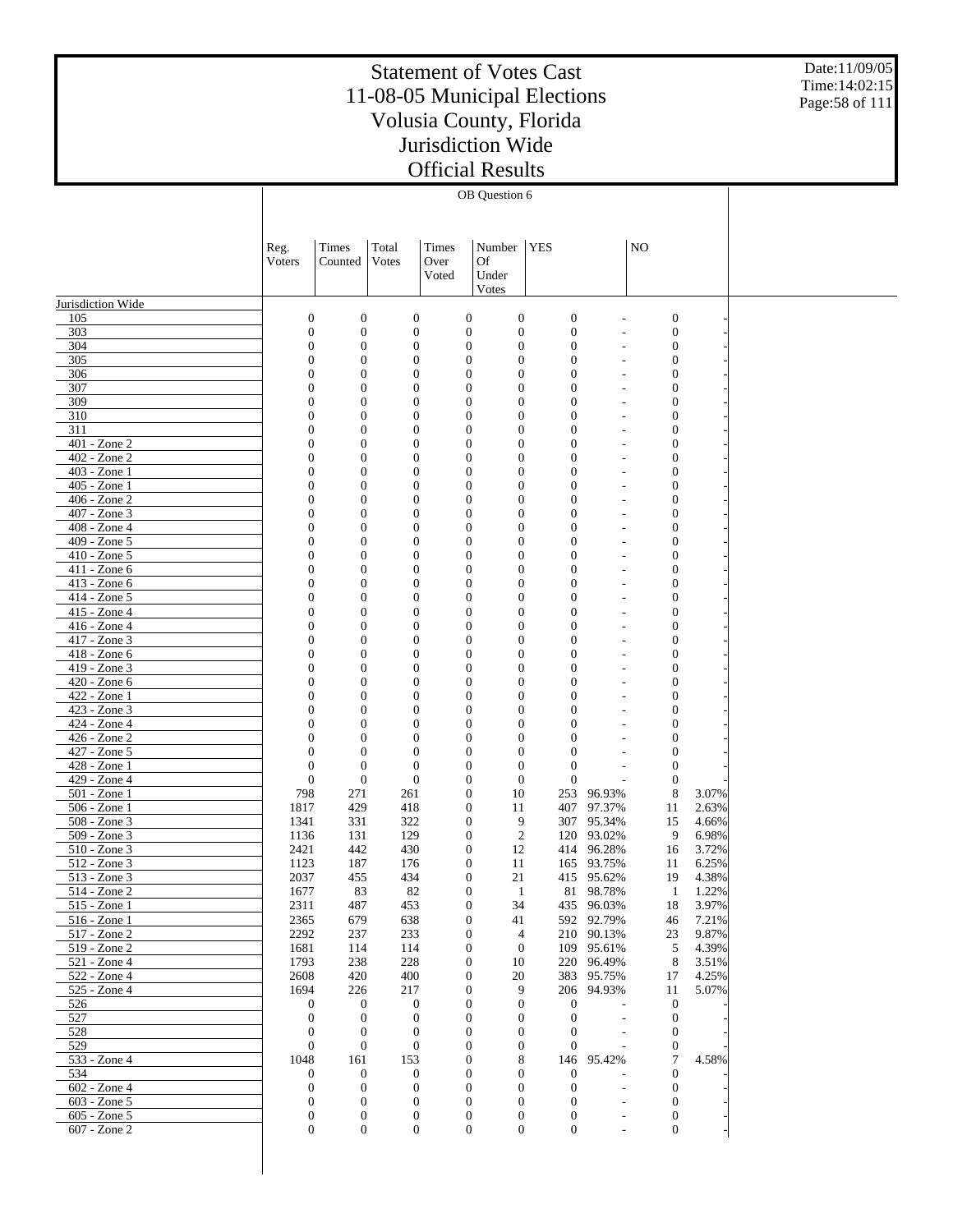Date:11/09/05 Time:14:02:15 Page:59 of 111

 $\overline{1}$ 

## Statement of Votes Cast 11-08-05 Municipal Elections Volusia County, Florida Jurisdiction Wide Official Results

OB Question 6

 $\overline{1}$ 

|                                                     | Reg.                             | Times                                | Total                                | Times | Number                               | <b>YES</b>                   |                                                                | $\rm NO$                                     |          |  |
|-----------------------------------------------------|----------------------------------|--------------------------------------|--------------------------------------|-------|--------------------------------------|------------------------------|----------------------------------------------------------------|----------------------------------------------|----------|--|
|                                                     | Voters                           | Counted                              | Votes                                | Over  | <b>Of</b>                            |                              |                                                                |                                              |          |  |
|                                                     |                                  |                                      |                                      | Voted | Under                                |                              |                                                                |                                              |          |  |
| 608 - Zone 2                                        | $\mathbf{0}$                     | $\boldsymbol{0}$                     | $\boldsymbol{0}$                     |       | <b>Votes</b><br>$\mathbf{0}$         | $\mathbf{0}$                 | $\boldsymbol{0}$                                               | $\boldsymbol{0}$<br>$\overline{\phantom{a}}$ |          |  |
| 609 - Zone 2                                        | $\boldsymbol{0}$                 | $\boldsymbol{0}$                     | $\boldsymbol{0}$                     |       | $\boldsymbol{0}$                     | $\mathbf{0}$                 | $\boldsymbol{0}$<br>$\overline{\phantom{a}}$                   | $\mathbf{0}$                                 |          |  |
| 614 - Zone 5                                        | $\boldsymbol{0}$                 | $\mathbf{0}$                         | $\boldsymbol{0}$                     |       | $\boldsymbol{0}$                     | $\mathbf{0}$                 | $\mathbf{0}$                                                   | $\mathbf{0}$                                 |          |  |
| 615 - Zone 4                                        | $\mathbf{0}$                     | $\mathbf{0}$                         | $\boldsymbol{0}$                     |       | $\boldsymbol{0}$                     | $\mathbf{0}$                 | $\boldsymbol{0}$                                               | $\mathbf{0}$                                 |          |  |
| 617 - Zone 5                                        | $\boldsymbol{0}$                 | $\boldsymbol{0}$                     | $\boldsymbol{0}$                     |       | $\boldsymbol{0}$                     | $\mathbf{0}$                 | $\boldsymbol{0}$                                               | $\mathbf{0}$                                 |          |  |
| 618 - Zone 6                                        | $\mathbf{0}$                     | $\boldsymbol{0}$                     | $\boldsymbol{0}$                     |       | $\boldsymbol{0}$                     | $\mathbf{0}$                 | $\boldsymbol{0}$                                               | $\mathbf{0}$                                 |          |  |
| 619 - Zone 2                                        | $\boldsymbol{0}$                 | $\boldsymbol{0}$                     | $\boldsymbol{0}$                     |       | $\boldsymbol{0}$                     | $\mathbf{0}$                 | $\overline{0}$                                                 | 0                                            |          |  |
| 620 - Zone 3                                        | $\mathbf{0}$                     | $\boldsymbol{0}$                     | $\boldsymbol{0}$                     |       | $\boldsymbol{0}$                     | $\mathbf{0}$                 | $\boldsymbol{0}$                                               | $\mathbf{0}$                                 |          |  |
| 621 - Zone 6<br>622 - Zone 3                        | $\boldsymbol{0}$<br>$\mathbf{0}$ | $\boldsymbol{0}$                     | $\boldsymbol{0}$                     |       | $\boldsymbol{0}$                     | $\mathbf{0}$                 | $\boldsymbol{0}$                                               | 0                                            |          |  |
| 623 - Zone 3                                        | $\boldsymbol{0}$                 | $\boldsymbol{0}$<br>$\boldsymbol{0}$ | $\boldsymbol{0}$<br>$\boldsymbol{0}$ |       | $\boldsymbol{0}$<br>$\boldsymbol{0}$ | $\mathbf{0}$<br>$\mathbf{0}$ | $\boldsymbol{0}$<br>$\overline{\phantom{a}}$<br>$\overline{0}$ | $\mathbf{0}$<br>0                            |          |  |
| 624 - Zone 3                                        | $\mathbf{0}$                     | $\boldsymbol{0}$                     | $\boldsymbol{0}$                     |       | $\boldsymbol{0}$                     | $\mathbf{0}$                 | $\boldsymbol{0}$                                               | $\mathbf{0}$                                 |          |  |
| 625 - Zone 1                                        | $\boldsymbol{0}$                 | $\boldsymbol{0}$                     | $\boldsymbol{0}$                     |       | $\boldsymbol{0}$                     | $\mathbf{0}$                 | $\boldsymbol{0}$                                               | 0                                            |          |  |
| 626 - Zone 3                                        | $\mathbf{0}$                     | $\boldsymbol{0}$                     | $\boldsymbol{0}$                     |       | $\boldsymbol{0}$                     | $\mathbf{0}$                 | $\boldsymbol{0}$                                               | $\mathbf{0}$                                 |          |  |
| 628 - Zone 6                                        | $\boldsymbol{0}$                 | $\boldsymbol{0}$                     | $\boldsymbol{0}$                     |       | $\boldsymbol{0}$                     | $\mathbf{0}$                 | $\overline{0}$                                                 | 0                                            |          |  |
| 629 - Zone 6                                        | $\mathbf{0}$                     | $\boldsymbol{0}$                     | $\boldsymbol{0}$                     |       | $\boldsymbol{0}$                     | $\mathbf{0}$                 | $\boldsymbol{0}$<br>$\overline{\phantom{a}}$                   | $\mathbf{0}$                                 |          |  |
| 633 - Zone 1                                        | $\boldsymbol{0}$                 | $\boldsymbol{0}$                     | $\boldsymbol{0}$                     |       | $\boldsymbol{0}$                     | $\mathbf{0}$                 | $\boldsymbol{0}$                                               | 0                                            |          |  |
| 636 - Zone 1                                        | $\mathbf{0}$                     | $\boldsymbol{0}$                     | $\boldsymbol{0}$                     |       | $\boldsymbol{0}$                     | $\mathbf{0}$                 | $\boldsymbol{0}$                                               | $\mathbf{0}$                                 |          |  |
| 637 - Zone 1                                        | $\boldsymbol{0}$                 | $\boldsymbol{0}$                     | $\boldsymbol{0}$                     |       | $\boldsymbol{0}$                     | $\mathbf{0}$                 | $\overline{0}$                                                 | 0                                            |          |  |
| 638 - Zone 1                                        | $\mathbf{0}$                     | $\boldsymbol{0}$                     | $\boldsymbol{0}$                     |       | $\boldsymbol{0}$                     | $\mathbf{0}$                 | $\boldsymbol{0}$                                               | $\mathbf{0}$                                 |          |  |
| 640 - Zone 4                                        | $\boldsymbol{0}$                 | $\boldsymbol{0}$                     | $\boldsymbol{0}$                     |       | $\boldsymbol{0}$                     | $\mathbf{0}$                 | $\boldsymbol{0}$                                               | 0                                            |          |  |
| 641 - Zone 4                                        | $\mathbf{0}$                     | $\boldsymbol{0}$                     | $\boldsymbol{0}$                     |       | $\boldsymbol{0}$                     | $\mathbf{0}$                 | $\boldsymbol{0}$<br>$\overline{\phantom{a}}$                   | $\mathbf{0}$                                 |          |  |
| 706                                                 | $\boldsymbol{0}$                 | $\boldsymbol{0}$                     | $\boldsymbol{0}$                     |       | $\boldsymbol{0}$                     | $\mathbf{0}$                 | $\overline{0}$                                                 | 0                                            |          |  |
| 730                                                 | $\mathbf{0}$                     | $\boldsymbol{0}$                     | $\boldsymbol{0}$                     |       | $\boldsymbol{0}$                     | $\mathbf{0}$                 | $\boldsymbol{0}$                                               | $\mathbf{0}$                                 |          |  |
| 803                                                 | $\boldsymbol{0}$                 | $\boldsymbol{0}$                     | $\boldsymbol{0}$                     |       | $\boldsymbol{0}$                     | $\mathbf{0}$                 | $\boldsymbol{0}$                                               | 0                                            |          |  |
| 804                                                 | $\mathbf{0}$                     | $\boldsymbol{0}$                     | $\boldsymbol{0}$                     |       | $\boldsymbol{0}$                     | $\mathbf{0}$                 | $\boldsymbol{0}$                                               | $\mathbf{0}$                                 |          |  |
| 805<br>806                                          | $\boldsymbol{0}$<br>$\mathbf{0}$ | $\boldsymbol{0}$<br>$\boldsymbol{0}$ | $\boldsymbol{0}$<br>$\boldsymbol{0}$ |       | $\boldsymbol{0}$<br>$\boldsymbol{0}$ | $\mathbf{0}$<br>$\mathbf{0}$ | $\overline{0}$<br>$\boldsymbol{0}$<br>$\overline{\phantom{a}}$ | 0<br>$\mathbf{0}$                            |          |  |
| 808                                                 | $\boldsymbol{0}$                 | $\boldsymbol{0}$                     | $\boldsymbol{0}$                     |       | $\boldsymbol{0}$                     | $\mathbf{0}$                 | $\boldsymbol{0}$                                               | 0                                            |          |  |
| 809                                                 | $\mathbf{0}$                     | $\boldsymbol{0}$                     | $\boldsymbol{0}$                     |       | $\boldsymbol{0}$                     | $\mathbf{0}$                 | $\boldsymbol{0}$                                               | $\mathbf{0}$                                 |          |  |
| 810                                                 | $\boldsymbol{0}$                 | $\boldsymbol{0}$                     | $\boldsymbol{0}$                     |       | $\boldsymbol{0}$                     | $\mathbf{0}$                 | $\overline{0}$                                                 | 0                                            |          |  |
| 811                                                 | $\mathbf{0}$                     | $\boldsymbol{0}$                     | $\boldsymbol{0}$                     |       | $\boldsymbol{0}$                     | $\mathbf{0}$                 | $\boldsymbol{0}$                                               | $\mathbf{0}$                                 |          |  |
| 812                                                 | $\boldsymbol{0}$                 | $\boldsymbol{0}$                     | $\boldsymbol{0}$                     |       | $\boldsymbol{0}$                     | $\mathbf{0}$                 | $\boldsymbol{0}$                                               | 0                                            |          |  |
| 815                                                 | $\mathbf{0}$                     | $\boldsymbol{0}$                     | $\boldsymbol{0}$                     |       | $\boldsymbol{0}$                     | $\mathbf{0}$                 | $\boldsymbol{0}$<br>$\overline{\phantom{a}}$                   | $\mathbf{0}$                                 |          |  |
| 901                                                 | $\boldsymbol{0}$                 | $\boldsymbol{0}$                     | $\boldsymbol{0}$                     |       | $\boldsymbol{0}$                     | $\mathbf{0}$                 | $\overline{0}$                                                 | 0                                            |          |  |
| 902                                                 | $\mathbf{0}$                     | $\boldsymbol{0}$                     | $\boldsymbol{0}$                     |       | $\boldsymbol{0}$                     | $\mathbf{0}$                 | $\boldsymbol{0}$                                               | $\mathbf{0}$<br>٠                            |          |  |
| 903                                                 | $\boldsymbol{0}$                 | $\boldsymbol{0}$                     | $\boldsymbol{0}$                     |       | $\boldsymbol{0}$                     | $\mathbf{0}$                 | $\boldsymbol{0}$                                               | 0                                            |          |  |
| 904                                                 | $\theta$                         | $\boldsymbol{0}$                     | $\boldsymbol{0}$                     |       | $\boldsymbol{0}$                     | $\mathbf{0}$                 | $\boldsymbol{0}$                                               | $\mathbf{0}$                                 |          |  |
| 905                                                 | 0                                | $\boldsymbol{0}$                     | $\boldsymbol{0}$                     |       | $\boldsymbol{0}$                     | $\mathbf{0}$                 | $\overline{0}$                                                 | 0                                            |          |  |
| 909                                                 | $\theta$                         | $\boldsymbol{0}$                     | $\boldsymbol{0}$                     |       | $\boldsymbol{0}$                     | $\mathbf{0}$                 | $\boldsymbol{0}$                                               | $\mathbf{0}$                                 |          |  |
| 910<br>912                                          | $\overline{0}$<br>$\overline{0}$ | $\boldsymbol{0}$<br>$\overline{0}$   | $\boldsymbol{0}$<br>$\boldsymbol{0}$ |       | $\boldsymbol{0}$<br>$\boldsymbol{0}$ | $\mathbf{0}$<br>$\mathbf{0}$ | $\boldsymbol{0}$                                               | $\mathbf{0}$<br>$\mathbf{0}$                 |          |  |
| 913                                                 | $\overline{0}$                   | $\overline{0}$                       | $\boldsymbol{0}$                     |       | $\overline{0}$                       | $\mathbf{0}$                 | $\mathbf{0}$<br>$\boldsymbol{0}$                               | $\overline{0}$<br>$\sim$                     |          |  |
| Absentee - Pierson                                  | $\mathbf{0}$                     | $\mathbf{0}$                         | 0                                    |       | 0                                    | $\boldsymbol{0}$             | 0                                                              | 0                                            |          |  |
| Absentee - Orange City                              | $\boldsymbol{0}$                 | $\boldsymbol{0}$                     | $\boldsymbol{0}$                     |       | $\boldsymbol{0}$                     | $\boldsymbol{0}$             | $\boldsymbol{0}$                                               | $\boldsymbol{0}$                             |          |  |
| Absentee - DeBary                                   | $\mathbf{0}$                     | $\boldsymbol{0}$                     | $\boldsymbol{0}$                     |       | $\boldsymbol{0}$                     | $\mathbf{0}$                 | $\theta$                                                       | $\mathbf{0}$                                 |          |  |
| Absentee - Deltona                                  | $\mathbf{0}$                     | $\boldsymbol{0}$                     | $\mathbf{0}$                         |       | $\boldsymbol{0}$                     | $\mathbf{0}$                 | $\mathbf{0}$                                                   | $\mathbf{0}$                                 |          |  |
| Absentee - Ormond Beach                             | 28142                            | 427                                  | 415                                  |       | $\mathbf{0}$<br>12                   |                              | 403 97.11%                                                     | 12                                           | 2.89%    |  |
| Absentee - Holly Hill                               | $\mathbf{0}$                     | $\boldsymbol{0}$                     | $\mathbf{0}$                         |       | $\boldsymbol{0}$                     | $\mathbf{0}$                 | $\theta$                                                       | $\boldsymbol{0}$                             |          |  |
| Absentee - Daytona Beach                            | $\mathbf{0}$                     | $\mathbf{0}$                         | $\boldsymbol{0}$                     |       | $\boldsymbol{0}$                     | $\mathbf{0}$                 | $\theta$                                                       | $\boldsymbol{0}$                             |          |  |
| Absentee - Daytona Beach Shores                     | $\boldsymbol{0}$                 | $\mathbf{0}$                         | $\boldsymbol{0}$                     |       | $\boldsymbol{0}$                     | $\mathbf{0}$                 | $\theta$                                                       | $\boldsymbol{0}$                             |          |  |
| Absentee - New Smyrna Beach                         | $\mathbf{0}$                     | $\mathbf{0}$                         | $\boldsymbol{0}$                     |       | $\boldsymbol{0}$                     | $\mathbf{0}$                 | $\theta$                                                       | $\mathbf{0}$                                 |          |  |
| Absentee - Edgewater                                | $\boldsymbol{0}$                 | $\overline{0}$                       | $\mathbf{0}$                         |       | $\boldsymbol{0}$                     | $\mathbf{0}$                 | $\mathbf{0}$                                                   | $\mathbf{0}$                                 |          |  |
| Absentee - Oak Hill                                 | $\mathbf{0}$                     | $\mathbf{0}$                         | $\mathbf{0}$                         |       | $\boldsymbol{0}$                     | $\mathbf{0}$                 | $\mathbf{0}$                                                   | $\mathbf{0}$                                 |          |  |
| Early Voting                                        | 28142                            | 76                                   | 72                                   |       | $\boldsymbol{0}$                     | $\overline{4}$               | 66<br>91.67%                                                   | 6                                            | 8.33%    |  |
| Provisional - Pierson<br>Provisional - Orange City  | $\mathbf{0}$<br>$\mathbf{0}$     | $\boldsymbol{0}$<br>$\mathbf{0}$     | $\mathbf{0}$<br>$\boldsymbol{0}$     |       | $\mathbf{0}$<br>$\boldsymbol{0}$     | $\mathbf{0}$<br>$\mathbf{0}$ | $\boldsymbol{0}$<br>$\theta$                                   | $\boldsymbol{0}$<br>$\boldsymbol{0}$         |          |  |
| Provisional - DeBary                                | $\mathbf{0}$                     | $\mathbf{0}$                         | $\boldsymbol{0}$                     |       | $\mathbf{0}$                         | $\overline{0}$               | $\theta$                                                       | $\mathbf{0}$                                 |          |  |
|                                                     |                                  | $\boldsymbol{0}$                     | $\boldsymbol{0}$                     |       | $\mathbf{0}$                         | $\mathbf{0}$                 | $\theta$<br>$\overline{a}$                                     | $\boldsymbol{0}$                             |          |  |
|                                                     |                                  |                                      |                                      |       |                                      |                              |                                                                |                                              |          |  |
| Provisional - Deltona<br>Provisional - Ormond Beach | $\mathbf{0}$<br>28142            | $\overline{c}$                       | $\overline{c}$                       |       | $\boldsymbol{0}$                     | $\mathbf{0}$                 | 2 100.00%                                                      | $\overline{0}$                               | $0.00\%$ |  |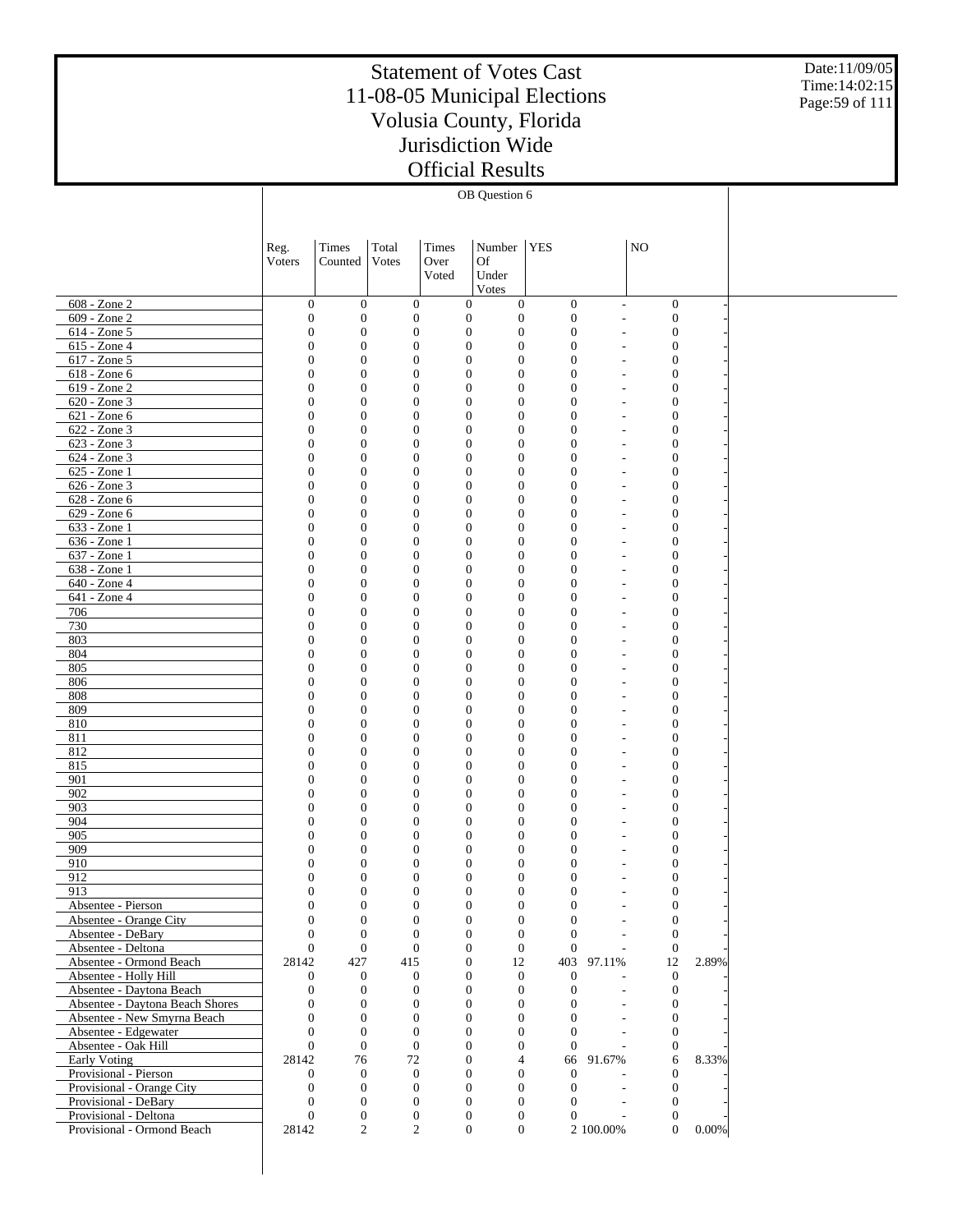Date:11/09/05 Time:14:02:15 Page:60 of 111

|                                         | Reg.<br>Voters | Times<br>Counted | Total<br>Votes | Times<br>Over<br>Voted | <b>Of</b><br>Under<br>Votes | Number $ YES$ |                | NO. |     |       |
|-----------------------------------------|----------------|------------------|----------------|------------------------|-----------------------------|---------------|----------------|-----|-----|-------|
| Provisional - Holly Hill                |                | $\Omega$         |                |                        |                             |               | 0              |     |     |       |
| Provisional - Daytona Beach             |                |                  |                |                        |                             |               |                |     |     |       |
| Provisional - Daytona Beach Shores      |                |                  |                |                        |                             |               |                |     |     |       |
| Provisional - New Smyrna Beach          |                |                  |                |                        |                             |               |                |     |     |       |
| Provisional - Edgewater                 |                |                  |                |                        |                             |               |                |     |     |       |
| Provisional - Oak Hill                  |                |                  |                |                        |                             |               |                |     |     |       |
| Unscanned - Pierson                     |                |                  |                |                        |                             |               |                |     |     |       |
| Unscanned - Orange City                 |                |                  |                |                        |                             |               |                |     |     |       |
| Unscanned - DeBary                      |                |                  |                |                        |                             |               |                |     |     |       |
| Unscanned - Deltona                     |                |                  |                |                        |                             |               |                |     |     |       |
| Unscanned - Ormond Beach                | 28142          |                  |                |                        |                             |               | 1 100.00%      |     |     | 0.00% |
| Unscanned - Holly Hill                  |                |                  |                |                        |                             |               |                |     |     |       |
| Unscanned - Daytona Beach               |                |                  |                |                        |                             |               |                |     |     |       |
| <b>Unscanned - Daytona Beach Shores</b> |                |                  |                |                        |                             |               |                |     |     |       |
| Unscanned - New Smyrna Beach            |                |                  |                |                        |                             |               |                |     |     |       |
| Unscanned - Edgewater                   |                |                  |                |                        |                             |               |                |     |     |       |
| Unscanned - Oak Hill                    |                |                  |                |                        |                             |               |                |     |     |       |
| Total                                   | 28142          | 5397             | 5178           |                        | $\overline{0}$              | 219           | 4935<br>95.31% |     | 243 | 4.69% |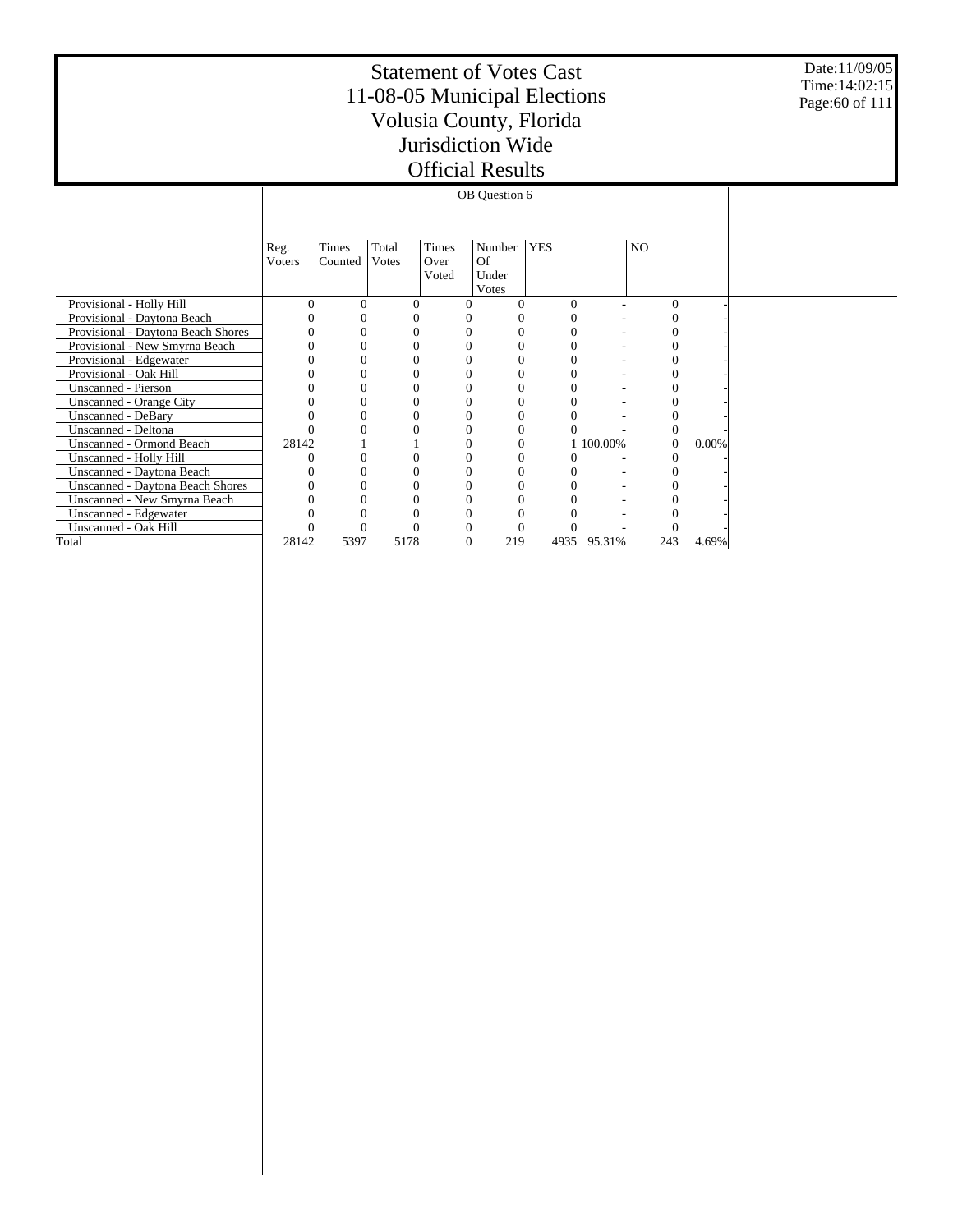Date:11/09/05 Time:14:02:15 Page:61 of 111

Τ

## Statement of Votes Cast 11-08-05 Municipal Elections Volusia County, Florida Jurisdiction Wide Official Results

Τ

|                                   | OD Question /        |                                    |                              |                        |                                                                |                  |                            |                          |                              |                        |  |
|-----------------------------------|----------------------|------------------------------------|------------------------------|------------------------|----------------------------------------------------------------|------------------|----------------------------|--------------------------|------------------------------|------------------------|--|
|                                   | Reg.<br>Voters       | Times<br>Counted                   | Total<br><b>Votes</b>        | Times<br>Over<br>Voted | Number<br><b>Of</b><br>Under<br>Votes                          | <b>YES</b>       |                            |                          | $\rm NO$                     |                        |  |
| Jurisdiction Wide                 |                      |                                    |                              |                        |                                                                |                  |                            |                          |                              |                        |  |
| 105                               | $\boldsymbol{0}$     | $\boldsymbol{0}$                   | $\boldsymbol{0}$             |                        | $\boldsymbol{0}$<br>$\mathbf{0}$                               |                  | $\boldsymbol{0}$           |                          | $\boldsymbol{0}$             |                        |  |
| 303                               | $\theta$             | $\boldsymbol{0}$                   | $\boldsymbol{0}$             |                        | $\boldsymbol{0}$<br>$\mathbf{0}$                               |                  | $\overline{0}$             |                          | $\boldsymbol{0}$             |                        |  |
| 304                               | $\overline{0}$       | $\boldsymbol{0}$                   | $\boldsymbol{0}$             |                        | $\boldsymbol{0}$<br>$\boldsymbol{0}$                           |                  | $\overline{0}$             |                          | $\boldsymbol{0}$             |                        |  |
| 305                               | $\Omega$             | $\overline{0}$                     | $\mathbf{0}$                 |                        | $\overline{0}$                                                 | $\mathbf{0}$     | $\overline{0}$             |                          | $\boldsymbol{0}$             |                        |  |
| 306                               | $\Omega$             | $\boldsymbol{0}$                   | $\mathbf{0}$                 |                        | $\mathbf{0}$                                                   | $\boldsymbol{0}$ | $\overline{0}$             |                          | $\boldsymbol{0}$             |                        |  |
| 307                               | $\Omega$             | $\overline{0}$                     | $\mathbf{0}$                 |                        | $\overline{0}$<br>$\mathbf{0}$                                 |                  | $\theta$                   |                          | $\theta$                     |                        |  |
| 309                               | $\Omega$             | $\boldsymbol{0}$                   | $\mathbf{0}$                 |                        | 0                                                              | $\boldsymbol{0}$ | $\theta$                   |                          | $\boldsymbol{0}$             |                        |  |
| 310                               | $\Omega$             | $\overline{0}$                     | $\mathbf{0}$                 |                        | $\overline{0}$<br>$\mathbf{0}$                                 |                  | $\theta$                   |                          | $\theta$                     |                        |  |
| 311<br>401 - Zone 2               | $\Omega$<br>$\Omega$ | $\boldsymbol{0}$<br>$\overline{0}$ | $\mathbf{0}$<br>$\mathbf{0}$ |                        | $\mathbf{0}$<br>$\overline{0}$<br>$\mathbf{0}$                 | $\boldsymbol{0}$ | $\theta$<br>$\theta$       |                          | $\boldsymbol{0}$<br>$\theta$ |                        |  |
| 402 - Zone 2                      | $\Omega$             | $\boldsymbol{0}$                   | $\mathbf{0}$                 |                        | 0                                                              | $\boldsymbol{0}$ | $\overline{0}$             |                          | $\boldsymbol{0}$             |                        |  |
| 403 - Zone 1                      | $\Omega$             | $\overline{0}$                     | $\mathbf{0}$                 |                        | $\overline{0}$<br>$\mathbf{0}$                                 |                  | $\theta$                   |                          | $\theta$                     |                        |  |
| 405 - Zone 1                      | $\Omega$             | $\boldsymbol{0}$                   | $\mathbf{0}$                 |                        | $\boldsymbol{0}$                                               | $\boldsymbol{0}$ | $\theta$                   |                          | $\boldsymbol{0}$             |                        |  |
| 406 - Zone 2                      | $\Omega$             | $\overline{0}$                     | $\mathbf{0}$                 |                        | $\overline{0}$<br>$\mathbf{0}$                                 |                  | $\overline{0}$             |                          | $\theta$                     |                        |  |
| 407 - Zone 3                      | $\Omega$             | $\boldsymbol{0}$                   | $\mathbf{0}$                 |                        | 0                                                              | $\boldsymbol{0}$ | $\theta$                   |                          | $\boldsymbol{0}$             |                        |  |
| 408 - Zone 4                      | $\Omega$             | $\overline{0}$                     | $\mathbf{0}$                 |                        | $\overline{0}$<br>$\mathbf{0}$                                 |                  | $\theta$                   |                          | $\theta$                     |                        |  |
| 409 - Zone 5                      | $\Omega$             | $\boldsymbol{0}$                   | $\mathbf{0}$                 |                        | $\boldsymbol{0}$                                               | $\boldsymbol{0}$ | $\overline{0}$             |                          | $\boldsymbol{0}$             |                        |  |
| 410 - Zone 5                      | $\Omega$             | $\overline{0}$                     | $\mathbf{0}$                 |                        | $\overline{0}$<br>$\mathbf{0}$                                 |                  | $\overline{0}$             |                          | $\theta$                     |                        |  |
| 411 - Zone 6                      | $\Omega$             | $\boldsymbol{0}$                   | $\mathbf{0}$                 |                        | 0                                                              | $\boldsymbol{0}$ | $\theta$                   |                          | $\boldsymbol{0}$             |                        |  |
| 413 - Zone 6                      | $\Omega$             | $\overline{0}$                     | $\mathbf{0}$                 |                        | $\overline{0}$<br>$\mathbf{0}$                                 |                  | $\theta$                   |                          | $\theta$                     |                        |  |
| 414 - Zone 5                      | $\Omega$             | $\boldsymbol{0}$                   | $\mathbf{0}$                 |                        | $\boldsymbol{0}$                                               | $\boldsymbol{0}$ | $\overline{0}$             |                          | $\boldsymbol{0}$             |                        |  |
| 415 - Zone 4                      | $\Omega$             | $\overline{0}$                     | $\mathbf{0}$                 |                        | $\overline{0}$<br>$\mathbf{0}$                                 |                  | $\overline{0}$<br>$\theta$ |                          | $\theta$                     |                        |  |
| $416 - Z$ one $4$<br>417 - Zone 3 | $\Omega$<br>$\Omega$ | $\boldsymbol{0}$<br>$\overline{0}$ | $\mathbf{0}$<br>$\mathbf{0}$ |                        | 0<br>$\overline{0}$<br>$\mathbf{0}$                            | $\mathbf{0}$     | $\theta$                   |                          | $\boldsymbol{0}$<br>$\theta$ |                        |  |
| 418 - Zone 6                      | $\Omega$             | $\boldsymbol{0}$                   | $\mathbf{0}$                 |                        | $\boldsymbol{0}$                                               | $\boldsymbol{0}$ | $\overline{0}$             |                          | $\boldsymbol{0}$             |                        |  |
| 419 - Zone 3                      | $\Omega$             | $\overline{0}$                     | $\mathbf{0}$                 |                        | $\overline{0}$<br>$\mathbf{0}$                                 |                  | $\theta$                   |                          | $\theta$                     |                        |  |
| 420 - Zone 6                      | $\Omega$             | $\boldsymbol{0}$                   | $\mathbf{0}$                 |                        | 0                                                              | $\mathbf{0}$     | $\theta$                   |                          | $\boldsymbol{0}$             |                        |  |
| 422 - Zone 1                      | $\Omega$             | $\overline{0}$                     | $\overline{0}$               |                        | $\overline{0}$<br>$\mathbf{0}$                                 |                  | $\Omega$                   |                          | $\theta$                     |                        |  |
| 423 - Zone 3                      | $\Omega$             | $\boldsymbol{0}$                   | $\mathbf{0}$                 |                        | $\boldsymbol{0}$                                               | $\boldsymbol{0}$ | $\theta$                   |                          | $\boldsymbol{0}$             |                        |  |
| 424 - Zone 4                      | $\Omega$             | $\Omega$                           | $\overline{0}$               |                        | $\overline{0}$<br>$\mathbf{0}$                                 |                  | $\theta$                   |                          | $\theta$                     |                        |  |
| 426 - Zone 2                      | $\Omega$             | $\overline{0}$                     | $\mathbf{0}$                 |                        | 0                                                              | $\mathbf{0}$     | $\theta$                   |                          | $\boldsymbol{0}$             |                        |  |
| 427 - Zone 5                      | $\Omega$             | $\overline{0}$                     | $\boldsymbol{0}$             |                        | $\overline{0}$<br>$\mathbf{0}$                                 |                  | $\theta$                   |                          | $\boldsymbol{0}$             |                        |  |
| 428 - Zone 1                      | $\Omega$             | $\boldsymbol{0}$                   | $\mathbf{0}$                 |                        | 0<br>$\boldsymbol{0}$                                          |                  | $\theta$                   |                          | $\boldsymbol{0}$             |                        |  |
| 429 - Zone 4                      | $\theta$             | $\boldsymbol{0}$                   | $\boldsymbol{0}$             |                        | 0<br>$\boldsymbol{0}$                                          |                  | $\Omega$                   |                          | $\mathbf{0}$                 |                        |  |
| 501 - Zone 1                      | 798                  | 271                                | 256                          |                        | $\boldsymbol{0}$<br>15                                         |                  | 217                        | 84.77%                   |                              | 39 15.23%              |  |
| 506 - Zone 1                      | 1817                 | 429                                | 410                          |                        | $\boldsymbol{0}$<br>19                                         |                  | 348                        | 84.88%                   |                              | 62 15.12%              |  |
| 508 - Zone 3                      | 1341                 | 331                                | 312                          |                        | $\boldsymbol{0}$<br>19                                         |                  | 239                        | 76.60%                   |                              | 73 23.40%              |  |
| 509 - Zone 3<br>510 - Zone 3      | 1136<br>2421         | 131<br>442                         | 124<br>422                   |                        | $\tau$<br>$\boldsymbol{0}$<br>0<br>20                          |                  |                            | 103 83.06%<br>356 84.36% |                              | 21 16.94%<br>66 15.64% |  |
| 512 - Zone 3                      | 1123                 | 187                                | 170                          |                        | 0<br>17                                                        |                  |                            | 145 85.29%               |                              | 25 14.71%              |  |
| 513 - Zone 3                      | 2037                 | 455                                | 423                          |                        | $\boldsymbol{0}$<br>32                                         |                  |                            | 359 84.87%               |                              | 64 15.13%              |  |
| 514 - Zone 2                      | 1677                 | 83                                 | 78                           |                        | $\Omega$<br>5                                                  |                  |                            | 69 88.46%                |                              | 9 11.54%               |  |
| 515 - Zone 1                      | 2311                 | 487                                | 442                          |                        | $\boldsymbol{0}$<br>45                                         |                  |                            | 359 81.22%               |                              | 83 18.78%              |  |
| 516 - Zone 1                      | 2365                 | 679                                | 625                          |                        | $\boldsymbol{0}$<br>54                                         |                  |                            | 508 81.28%               |                              | 117 18.72%             |  |
| 517 - Zone 2                      | 2292                 | 237                                | 226                          |                        | $\boldsymbol{0}$<br>11                                         |                  |                            | 169 74.78%               |                              | 57 25.22%              |  |
| 519 - Zone 2                      | 1681                 | 114                                | 108                          |                        | $\boldsymbol{0}$<br>6                                          |                  |                            | 79 73.15%                |                              | 29 26.85%              |  |
| 521 - Zone 4                      | 1793                 | 238                                | 225                          |                        | $\boldsymbol{0}$<br>13                                         |                  |                            | 190 84.44%               |                              | 35 15.56%              |  |
| 522 - Zone 4                      | 2608                 | 420                                | 388                          |                        | $\boldsymbol{0}$<br>32                                         |                  |                            | 317 81.70%               |                              | 71 18.30%              |  |
| 525 - Zone 4                      | 1694                 | 226                                | 207                          |                        | $\boldsymbol{0}$<br>19                                         |                  | 157                        | 75.85%                   |                              | 50 24.15%              |  |
| 526                               | $\mathbf{0}$         | $\mathbf{0}$                       | $\bf{0}$                     |                        | $\boldsymbol{0}$<br>$\theta$                                   |                  | $\mathbf{0}$               |                          | $\mathbf{0}$                 |                        |  |
| 527                               | $\boldsymbol{0}$     | $\boldsymbol{0}$                   | $\boldsymbol{0}$             |                        | $\boldsymbol{0}$<br>$\boldsymbol{0}$                           |                  | $\theta$                   |                          | $\boldsymbol{0}$             |                        |  |
| 528                               | $\boldsymbol{0}$     | $\overline{0}$                     | 0                            |                        | $\boldsymbol{0}$<br>$\theta$                                   |                  | $\Omega$                   |                          | $\overline{0}$               |                        |  |
| 529<br>533 - Zone 4               | $\mathbf{0}$         | $\mathbf{0}$<br>161                | $\mathbf{0}$                 |                        | $\boldsymbol{0}$<br>$\boldsymbol{0}$<br>$\boldsymbol{0}$<br>13 |                  | $\overline{0}$             |                          | $\mathbf{0}$                 | 29 19.59%              |  |
| 534                               | 1048<br>$\mathbf{0}$ | $\mathbf{0}$                       | 148<br>$\boldsymbol{0}$      |                        | $\boldsymbol{0}$<br>$\overline{0}$                             |                  | 119<br>$\mathbf{0}$        | 80.41%                   | $\mathbf{0}$                 |                        |  |
| 602 - Zone 4                      | $\theta$             | $\overline{0}$                     | $\boldsymbol{0}$             |                        | $\boldsymbol{0}$<br>$\theta$                                   |                  | $\theta$                   |                          | $\mathbf{0}$                 |                        |  |
| 603 - Zone 5                      | $\overline{0}$       | 0                                  | $\boldsymbol{0}$             |                        | $\boldsymbol{0}$<br>$\overline{0}$                             |                  | $\overline{0}$             |                          | $\mathbf{0}$                 |                        |  |
| 605 - Zone 5                      | $\mathbf{0}$         | 0                                  | $\boldsymbol{0}$             |                        | $\boldsymbol{0}$                                               | $\mathbf{0}$     | $\boldsymbol{0}$           |                          | $\mathbf{0}$                 |                        |  |
| 607 - Zone 2                      | $\theta$             | $\boldsymbol{0}$                   | $\boldsymbol{0}$             |                        | $\boldsymbol{0}$<br>$\theta$                                   |                  | $\mathbf{0}$               |                          | $\boldsymbol{0}$             |                        |  |
|                                   |                      |                                    |                              |                        |                                                                |                  |                            |                          |                              |                        |  |
|                                   |                      |                                    |                              |                        |                                                                |                  |                            |                          |                              |                        |  |
|                                   |                      |                                    |                              |                        |                                                                |                  |                            |                          |                              |                        |  |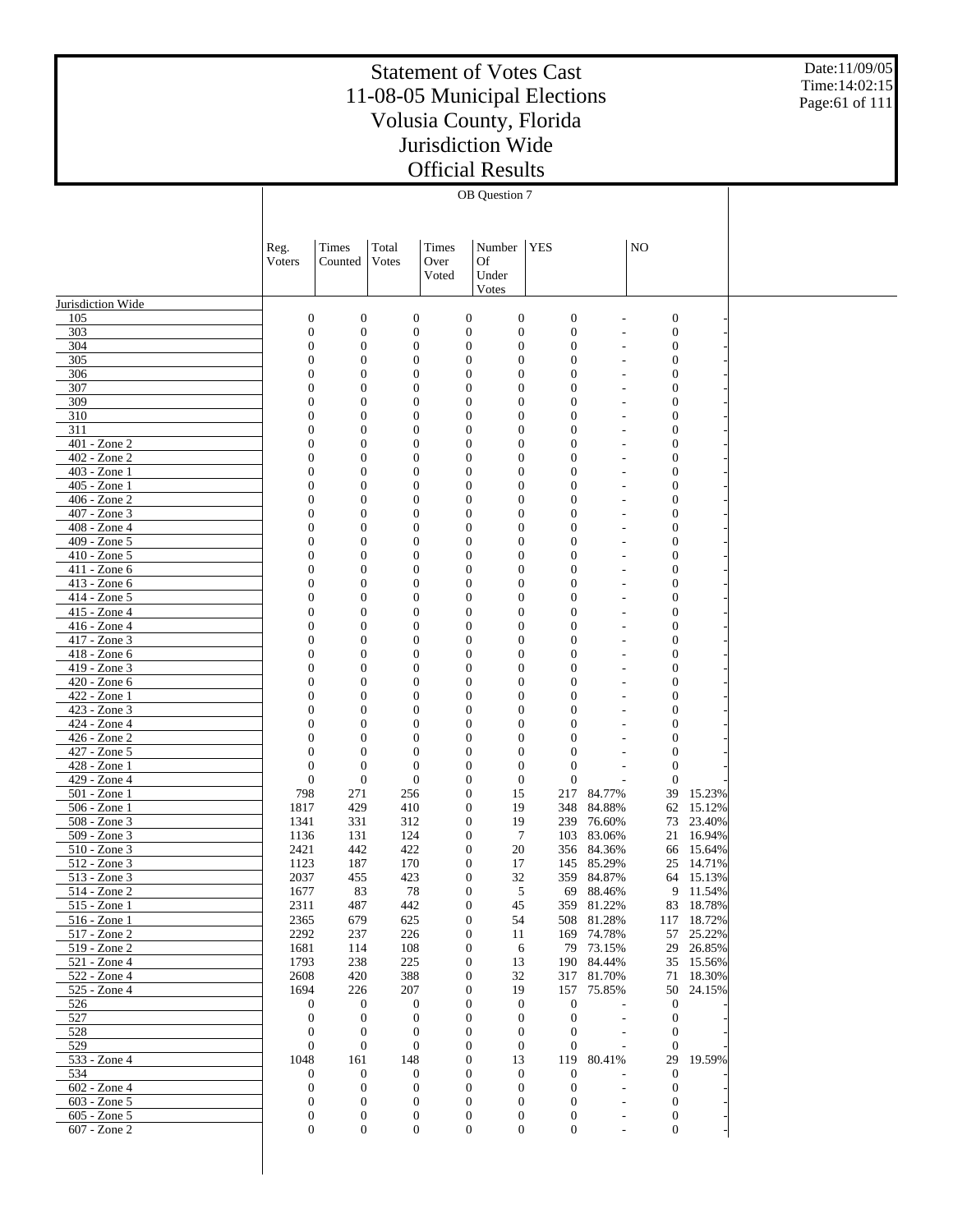Date:11/09/05 Time:14:02:15 Page:62 of 111

 $\overline{\phantom{a}}$ 

## Statement of Votes Cast 11-08-05 Municipal Elections Volusia County, Florida Jurisdiction Wide Official Results

| OB Question 7 |  |
|---------------|--|
|---------------|--|

 $\overline{\phantom{a}}$ 

|                                                     | Reg.<br>Voters             | Times<br>Counted                     | Total<br><b>Votes</b>        | Times<br>Over<br>Voted               | Number<br><b>Of</b><br>Under<br><b>Votes</b> | YES                                  |                                    | NO                       |                                      |           |
|-----------------------------------------------------|----------------------------|--------------------------------------|------------------------------|--------------------------------------|----------------------------------------------|--------------------------------------|------------------------------------|--------------------------|--------------------------------------|-----------|
| 608 - Zone 2                                        | $\mathbf{0}$               | $\mathbf{0}$                         | $\mathbf{0}$                 |                                      | $\boldsymbol{0}$                             | $\mathbf{0}$                         | $\boldsymbol{0}$                   | $\overline{\phantom{a}}$ | $\boldsymbol{0}$                     |           |
| 609 - Zone 2                                        | $\boldsymbol{0}$           | $\mathbf{0}$                         | $\mathbf{0}$                 |                                      | $\boldsymbol{0}$                             | $\mathbf{0}$                         | $\boldsymbol{0}$                   | $\overline{a}$           | $\boldsymbol{0}$                     |           |
| 614 - Zone 5                                        | $\mathbf{0}$               | $\boldsymbol{0}$                     | $\boldsymbol{0}$             |                                      | $\boldsymbol{0}$                             | $\mathbf{0}$                         | $\boldsymbol{0}$                   | $\overline{a}$           | $\boldsymbol{0}$                     |           |
| 615 - Zone 4                                        | $\theta$                   | $\boldsymbol{0}$                     | $\mathbf{0}$                 |                                      | $\mathbf{0}$                                 | $\mathbf{0}$                         | $\boldsymbol{0}$                   |                          | $\boldsymbol{0}$                     |           |
| 617 - Zone 5                                        | $\Omega$                   | $\mathbf{0}$                         |                              | $\mathbf{0}$                         | $\boldsymbol{0}$                             | $\mathbf{0}$                         | $\boldsymbol{0}$                   |                          | $\boldsymbol{0}$                     |           |
| 618 - Zone 6                                        | $\overline{0}$             | $\boldsymbol{0}$                     |                              | $\boldsymbol{0}$                     | $\boldsymbol{0}$                             | $\mathbf{0}$                         | $\overline{0}$                     |                          | $\boldsymbol{0}$                     |           |
| 619 - Zone 2                                        | $\overline{0}$             | $\mathbf{0}$                         |                              | $\boldsymbol{0}$                     | $\mathbf{0}$                                 | $\mathbf{0}$                         | $\boldsymbol{0}$                   |                          | $\boldsymbol{0}$                     |           |
| 620 - Zone 3                                        | $\overline{0}$             | $\boldsymbol{0}$                     |                              | $\boldsymbol{0}$                     | $\boldsymbol{0}$                             | $\boldsymbol{0}$                     | 0                                  |                          | $\boldsymbol{0}$                     |           |
| $621 - Zone 6$                                      | $\Omega$                   | $\mathbf{0}$                         | $\theta$                     |                                      | $\boldsymbol{0}$                             | $\mathbf{0}$                         | $\boldsymbol{0}$                   | $\overline{a}$           | $\boldsymbol{0}$                     |           |
| 622 - Zone 3                                        | $\overline{0}$             | $\boldsymbol{0}$                     |                              | $\boldsymbol{0}$                     | $\boldsymbol{0}$                             | $\mathbf{0}$                         | $\overline{0}$                     |                          | $\boldsymbol{0}$                     |           |
| 623 - Zone 3                                        | $\overline{0}$             | $\boldsymbol{0}$                     |                              | $\boldsymbol{0}$                     | $\mathbf{0}$                                 | $\mathbf{0}$                         | $\boldsymbol{0}$                   | $\overline{a}$           | $\boldsymbol{0}$                     |           |
| 624 - Zone 3<br>625 - Zone 1                        | $\overline{0}$<br>$\Omega$ | $\boldsymbol{0}$<br>$\boldsymbol{0}$ | $\mathbf{0}$<br>$\mathbf{0}$ |                                      | $\boldsymbol{0}$<br>$\boldsymbol{0}$         | $\boldsymbol{0}$<br>$\mathbf{0}$     | 0<br>$\boldsymbol{0}$              |                          | $\boldsymbol{0}$<br>$\boldsymbol{0}$ |           |
| 626 - Zone 3                                        | $\overline{0}$             | $\boldsymbol{0}$                     |                              | $\boldsymbol{0}$                     | $\boldsymbol{0}$                             | $\mathbf{0}$                         | $\overline{0}$                     |                          | $\boldsymbol{0}$                     |           |
| 628 - Zone 6                                        | $\overline{0}$             | $\mathbf{0}$                         |                              | $\boldsymbol{0}$                     | $\mathbf{0}$                                 | $\mathbf{0}$                         | $\boldsymbol{0}$                   | $\overline{a}$           | $\boldsymbol{0}$                     |           |
| 629 - Zone 6                                        | $\overline{0}$             | $\boldsymbol{0}$                     |                              | $\boldsymbol{0}$                     | $\boldsymbol{0}$                             | $\boldsymbol{0}$                     | 0                                  |                          | $\boldsymbol{0}$                     |           |
| 633 - Zone 1                                        | $\Omega$                   | $\boldsymbol{0}$                     | $\mathbf{0}$                 |                                      | $\boldsymbol{0}$                             | $\mathbf{0}$                         | $\boldsymbol{0}$                   | $\overline{a}$           | $\boldsymbol{0}$                     |           |
| 636 - Zone 1                                        | $\overline{0}$             | $\boldsymbol{0}$                     |                              | $\boldsymbol{0}$                     | $\boldsymbol{0}$                             | $\mathbf{0}$                         | 0                                  |                          | $\boldsymbol{0}$                     |           |
| 637 - Zone 1                                        | $\overline{0}$             | $\boldsymbol{0}$                     | $\mathbf{0}$                 |                                      | $\mathbf{0}$                                 | $\mathbf{0}$                         | $\boldsymbol{0}$                   |                          | $\boldsymbol{0}$                     |           |
| 638 - Zone 1                                        | $\overline{0}$             | $\boldsymbol{0}$                     |                              | $\boldsymbol{0}$                     | $\boldsymbol{0}$                             | $\boldsymbol{0}$                     | 0                                  |                          | $\boldsymbol{0}$                     |           |
| 640 - Zone 4                                        | $\Omega$                   | $\mathbf{0}$                         | $\theta$                     |                                      | $\boldsymbol{0}$                             | $\mathbf{0}$                         | 0                                  | $\overline{a}$           | $\boldsymbol{0}$                     |           |
| 641 - Zone 4                                        | $\overline{0}$             | $\boldsymbol{0}$                     |                              | $\boldsymbol{0}$                     | $\boldsymbol{0}$                             | $\mathbf{0}$                         | $\overline{0}$                     |                          | $\boldsymbol{0}$                     |           |
| 706                                                 | $\overline{0}$             | $\boldsymbol{0}$                     | $\mathbf{0}$                 |                                      | $\mathbf{0}$                                 | $\boldsymbol{0}$                     | $\boldsymbol{0}$                   |                          | $\boldsymbol{0}$                     |           |
| 730<br>803                                          | $\overline{0}$             | $\boldsymbol{0}$                     | $\mathbf{0}$                 |                                      | $\boldsymbol{0}$                             | $\boldsymbol{0}$                     | 0                                  |                          | $\boldsymbol{0}$                     |           |
| 804                                                 | $\Omega$<br>$\overline{0}$ | $\theta$<br>$\theta$                 | $\mathbf{0}$                 | $\boldsymbol{0}$                     | $\boldsymbol{0}$<br>$\boldsymbol{0}$         | $\mathbf{0}$<br>$\mathbf{0}$         | $\boldsymbol{0}$<br>$\overline{0}$ | $\overline{a}$           | $\boldsymbol{0}$<br>$\boldsymbol{0}$ |           |
| 805                                                 | $\overline{0}$             | $\boldsymbol{0}$                     |                              | $\boldsymbol{0}$                     | $\mathbf{0}$                                 | $\mathbf{0}$                         | $\boldsymbol{0}$                   | $\overline{a}$           | $\boldsymbol{0}$                     |           |
| 806                                                 | $\overline{0}$             | $\boldsymbol{0}$                     |                              | $\boldsymbol{0}$                     | $\boldsymbol{0}$                             | $\boldsymbol{0}$                     | 0                                  |                          | $\boldsymbol{0}$                     |           |
| 808                                                 | $\Omega$                   | $\boldsymbol{0}$                     | $\mathbf{0}$                 |                                      | $\boldsymbol{0}$                             | $\mathbf{0}$                         | $\boldsymbol{0}$                   | $\overline{a}$           | $\boldsymbol{0}$                     |           |
| 809                                                 | $\overline{0}$             | $\boldsymbol{0}$                     |                              | $\boldsymbol{0}$                     | $\boldsymbol{0}$                             | $\mathbf{0}$                         | $\overline{0}$                     |                          | $\boldsymbol{0}$                     |           |
| 810                                                 | $\overline{0}$             | $\mathbf{0}$                         | $\mathbf{0}$                 |                                      | $\mathbf{0}$                                 | $\mathbf{0}$                         | $\boldsymbol{0}$                   | $\overline{a}$           | $\boldsymbol{0}$                     |           |
| 811                                                 | $\overline{0}$             | $\boldsymbol{0}$                     |                              | $\boldsymbol{0}$                     | $\boldsymbol{0}$                             | $\mathbf{0}$                         | 0                                  |                          | $\boldsymbol{0}$                     |           |
| 812                                                 | $\Omega$                   | $\mathbf{0}$                         | $\mathbf{0}$                 |                                      | $\boldsymbol{0}$                             | $\mathbf{0}$                         | $\boldsymbol{0}$                   | $\overline{a}$           | $\boldsymbol{0}$                     |           |
| 815                                                 | $\overline{0}$             | $\boldsymbol{0}$                     |                              | $\boldsymbol{0}$                     | $\boldsymbol{0}$                             | $\mathbf{0}$                         | 0                                  |                          | $\boldsymbol{0}$                     |           |
| 901                                                 | $\Omega$                   | $\boldsymbol{0}$                     | $\mathbf{0}$                 |                                      | $\mathbf{0}$                                 | $\boldsymbol{0}$                     | $\boldsymbol{0}$                   |                          | $\boldsymbol{0}$                     |           |
| 902                                                 | $\overline{0}$             | $\boldsymbol{0}$                     |                              | $\boldsymbol{0}$                     | $\boldsymbol{0}$                             | $\boldsymbol{0}$                     | 0                                  |                          | $\boldsymbol{0}$                     |           |
| 903                                                 | $\Omega$                   | $\mathbf{0}$                         |                              | $\mathbf{0}$                         | $\boldsymbol{0}$                             | $\mathbf{0}$                         | 0                                  | $\overline{a}$           | $\boldsymbol{0}$                     |           |
| 904                                                 | $\mathbf{0}$               | $\boldsymbol{0}$                     |                              | $\boldsymbol{0}$                     | $\boldsymbol{0}$                             | $\mathbf{0}$                         | $\overline{0}$                     |                          | $\boldsymbol{0}$                     |           |
| 905<br>909                                          | $\Omega$<br>$\Omega$       | $\boldsymbol{0}$<br>$\boldsymbol{0}$ |                              | $\boldsymbol{0}$<br>$\boldsymbol{0}$ | $\boldsymbol{0}$<br>$\boldsymbol{0}$         | $\boldsymbol{0}$<br>$\boldsymbol{0}$ | $\boldsymbol{0}$<br>0              |                          | $\boldsymbol{0}$<br>$\boldsymbol{0}$ |           |
| 910                                                 | $\Omega$                   | $\theta$                             |                              | $\mathbf{0}$                         | $\boldsymbol{0}$                             | $\mathbf{0}$                         | 0                                  |                          | $\boldsymbol{0}$                     |           |
| 912                                                 | $\theta$                   | $\theta$                             |                              | $\boldsymbol{0}$                     | $\boldsymbol{0}$                             | $\mathbf{0}$                         | 0                                  |                          | $\boldsymbol{0}$                     |           |
| 913                                                 | $\mathbf{0}$               | $\overline{0}$                       |                              | $\mathbf{0}$                         | $\theta$                                     | $\mathbf{0}$                         | $\theta$                           |                          | $\mathbf{0}$                         |           |
| Absentee - Pierson                                  | $\Omega$                   | $\Omega$                             | $\mathbf{0}$                 |                                      | $\boldsymbol{0}$                             | $\mathbf{0}$                         | $\boldsymbol{0}$                   |                          | $\boldsymbol{0}$                     |           |
| Absentee - Orange City                              | $\theta$                   | $\boldsymbol{0}$                     | $\boldsymbol{0}$             |                                      | $\boldsymbol{0}$                             | 0                                    | $\boldsymbol{0}$                   |                          | $\boldsymbol{0}$                     |           |
| Absentee - DeBary                                   | $\mathbf{0}$               | $\boldsymbol{0}$                     | $\mathbf{0}$                 |                                      | $\boldsymbol{0}$                             | 0                                    | $\theta$                           |                          | $\boldsymbol{0}$                     |           |
| Absentee - Deltona                                  | $\Omega$                   | $\mathbf{0}$                         | $\mathbf{0}$                 |                                      | $\boldsymbol{0}$                             | $\mathbf{0}$                         | $\theta$                           |                          | $\mathbf{0}$                         |           |
| Absentee - Ormond Beach                             | 28142                      | 427                                  | 405                          |                                      | $\boldsymbol{0}$<br>22                       |                                      | 341<br>84.20%                      |                          |                                      | 64 15.80% |
| Absentee - Holly Hill                               | $\theta$                   | $\mathbf{0}$                         | $\boldsymbol{0}$             |                                      | $\boldsymbol{0}$                             | $\mathbf{0}$                         | $\boldsymbol{0}$                   |                          | $\mathbf{0}$                         |           |
| Absentee - Daytona Beach                            | $\theta$                   | $\theta$                             | $\boldsymbol{0}$             |                                      | $\boldsymbol{0}$                             | $\mathbf{0}$                         | $\theta$                           |                          | $\boldsymbol{0}$                     |           |
| Absentee - Daytona Beach Shores                     | $\Omega$                   | $\overline{0}$                       |                              | $\boldsymbol{0}$                     | $\mathbf{0}$                                 | $\mathbf{0}$                         | 0                                  |                          | $\mathbf{0}$                         |           |
| Absentee - New Smyrna Beach<br>Absentee - Edgewater | $\overline{0}$<br>$\Omega$ | $\overline{0}$<br>$\theta$           | $\overline{0}$               | $\boldsymbol{0}$                     | $\boldsymbol{0}$<br>$\mathbf{0}$             | $\mathbf{0}$<br>$\mathbf{0}$         | $\overline{0}$<br>$\theta$         |                          | $\boldsymbol{0}$<br>$\mathbf{0}$     |           |
| Absentee - Oak Hill                                 | $\theta$                   | $\boldsymbol{0}$                     | $\mathbf{0}$                 |                                      | $\boldsymbol{0}$                             | $\overline{0}$                       | $\theta$                           |                          | $\boldsymbol{0}$                     |           |
| <b>Early Voting</b>                                 | 28142                      | 76                                   | 69                           |                                      | $\theta$                                     | 7                                    | 57 82.61%                          |                          |                                      | 12 17.39% |
| Provisional - Pierson                               | $\theta$                   | $\theta$                             | $\boldsymbol{0}$             |                                      | $\boldsymbol{0}$                             | $\mathbf{0}$                         | $\theta$                           |                          | $\boldsymbol{0}$                     |           |
| Provisional - Orange City                           | $\theta$                   | $\theta$                             |                              | $\mathbf{0}$                         | $\theta$                                     | $\overline{0}$                       | $\theta$                           |                          | $\boldsymbol{0}$                     |           |
| Provisional - DeBary                                | $\theta$                   | $\overline{0}$                       |                              | $\mathbf{0}$                         | $\theta$                                     | $\overline{0}$                       | $\overline{0}$                     |                          | $\boldsymbol{0}$                     |           |
| Provisional - Deltona                               | $\Omega$                   | $\mathbf{0}$                         |                              | $\boldsymbol{0}$                     | $\boldsymbol{0}$                             | $\boldsymbol{0}$                     | $\overline{0}$                     |                          | $\mathbf{0}$                         |           |
| Provisional - Ormond Beach                          | 28142                      | $\overline{c}$                       |                              | $\boldsymbol{2}$                     | $\boldsymbol{0}$                             | $\mathbf{0}$                         | 2 100.00%                          |                          | $\mathbf{0}$                         | 0.00%     |
|                                                     |                            |                                      |                              |                                      |                                              |                                      |                                    |                          |                                      |           |
|                                                     |                            |                                      |                              |                                      |                                              |                                      |                                    |                          |                                      |           |
|                                                     |                            |                                      |                              |                                      |                                              |                                      |                                    |                          |                                      |           |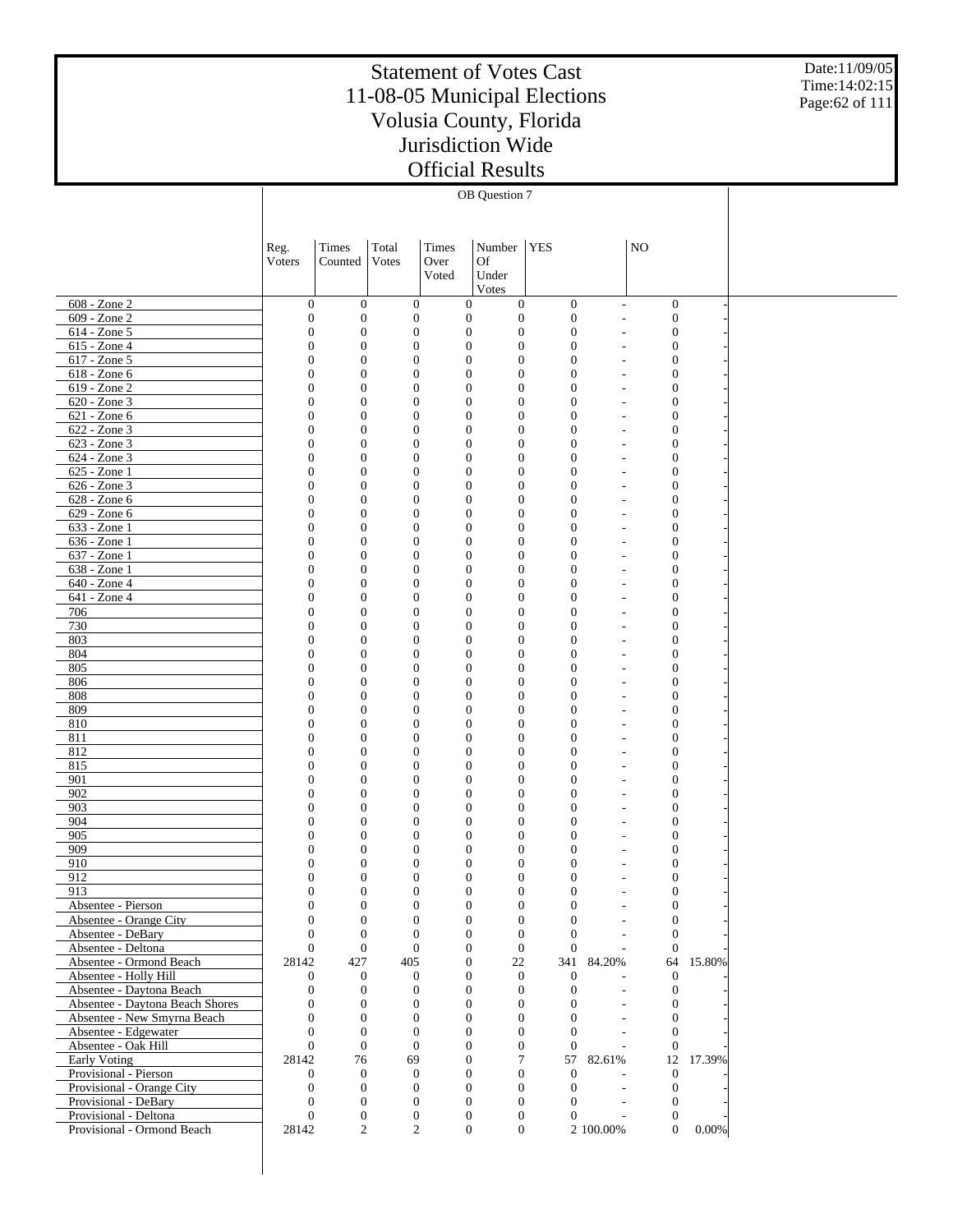Date:11/09/05 Time:14:02:15 Page:63 of 111

|                                         | Reg.   | Times   | Total | <b>Times</b> | Number          | <b>YES</b> |          |        | NO. |           |
|-----------------------------------------|--------|---------|-------|--------------|-----------------|------------|----------|--------|-----|-----------|
|                                         | Voters | Counted | Votes | Over         | Of              |            |          |        |     |           |
|                                         |        |         |       | Voted        | Under           |            |          |        |     |           |
|                                         |        |         |       |              | Votes           |            |          |        |     |           |
| Provisional - Holly Hill                |        |         |       |              |                 |            | $\Omega$ | ٠      | 0   |           |
| Provisional - Daytona Beach             |        |         |       |              |                 |            |          |        |     |           |
| Provisional - Daytona Beach Shores      |        |         |       |              |                 |            |          |        |     |           |
| Provisional - New Smyrna Beach          |        |         |       |              |                 |            |          |        |     |           |
| Provisional - Edgewater                 |        |         |       |              |                 |            |          |        |     |           |
| Provisional - Oak Hill                  |        |         |       |              |                 |            |          |        |     |           |
| Unscanned - Pierson                     |        |         |       |              |                 |            |          |        |     |           |
| Unscanned - Orange City                 |        |         |       |              |                 |            |          |        |     |           |
| Unscanned - DeBary                      |        |         |       |              |                 |            |          |        |     |           |
| Unscanned - Deltona                     |        |         |       |              |                 |            |          |        |     |           |
| Unscanned - Ormond Beach                | 28142  |         |       |              |                 |            | $\Omega$ | 0.00%  |     | 1 100.00% |
| Unscanned - Holly Hill                  |        |         |       |              |                 |            |          |        |     |           |
| Unscanned - Daytona Beach               |        |         |       |              |                 |            |          |        |     |           |
| <b>Unscanned - Daytona Beach Shores</b> |        |         |       |              |                 |            |          |        |     |           |
| Unscanned - New Smyrna Beach            |        |         |       |              |                 |            |          |        |     |           |
| Unscanned - Edgewater                   |        |         |       |              |                 |            |          |        |     |           |
| Unscanned - Oak Hill                    |        |         |       |              |                 |            |          |        |     |           |
| Total                                   | 28142  | 5397    | 5041  |              | 356<br>$\theta$ |            | 4134     | 82.01% | 907 | 17.99%    |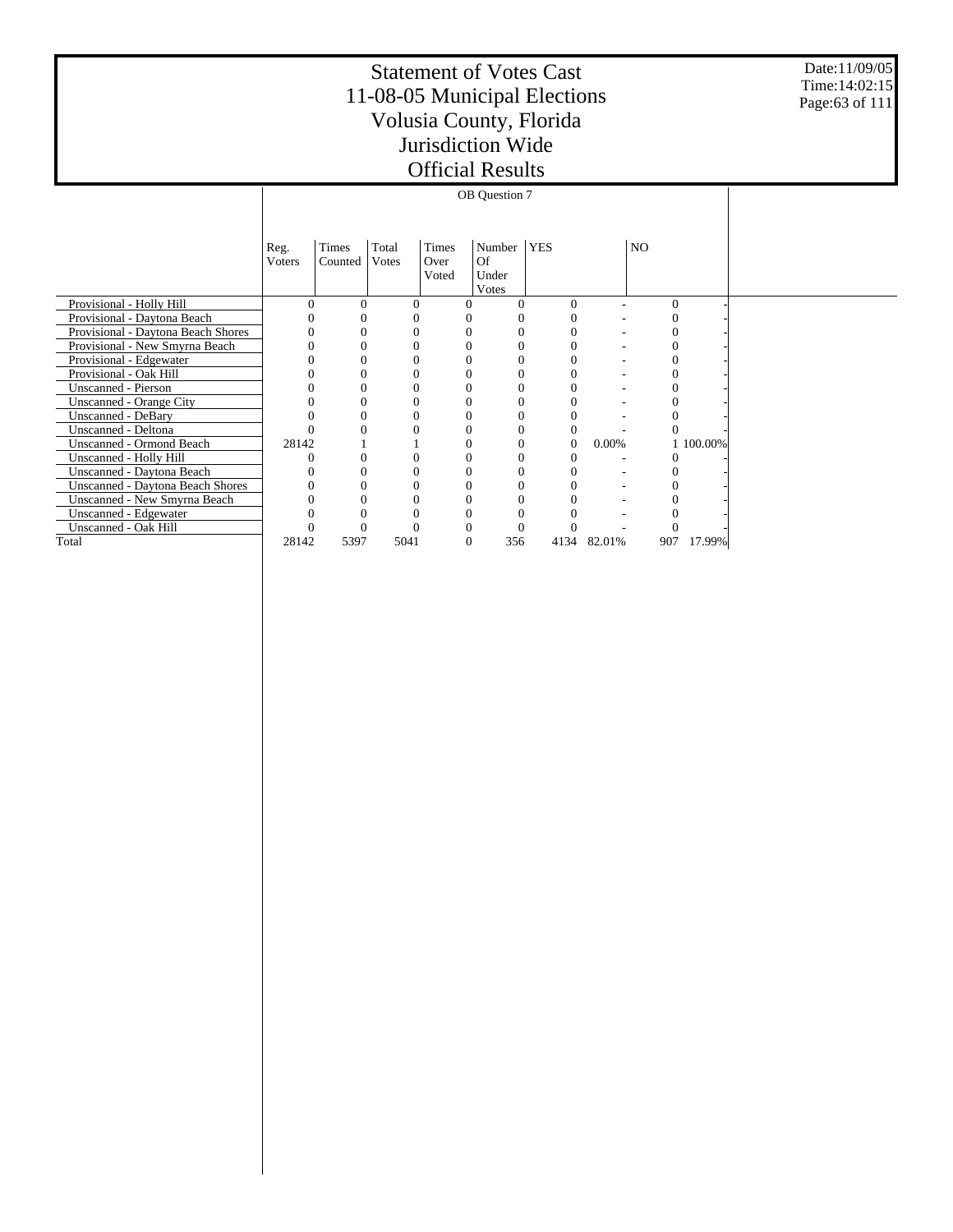Date:11/09/05 Time:14:02:15 Page:64 of 111

Τ

#### OB Question 8

Τ

|                                                  | OD Question o                |                                      |                       |                              |                                                                          |  |                            |                         |                                      |                        |  |
|--------------------------------------------------|------------------------------|--------------------------------------|-----------------------|------------------------------|--------------------------------------------------------------------------|--|----------------------------|-------------------------|--------------------------------------|------------------------|--|
|                                                  | Reg.<br>Voters               | Times<br>Counted                     | Total<br><b>Votes</b> | Times<br>Over<br>Voted       | Number   YES<br><b>Of</b><br>Under                                       |  |                            |                         | NO                                   |                        |  |
|                                                  |                              |                                      |                       |                              | Votes                                                                    |  |                            |                         |                                      |                        |  |
| Jurisdiction Wide                                |                              |                                      |                       |                              |                                                                          |  |                            |                         |                                      |                        |  |
| 105                                              | $\boldsymbol{0}$             | $\boldsymbol{0}$                     |                       | $\mathbf{0}$                 | $\boldsymbol{0}$<br>$\boldsymbol{0}$                                     |  | $\boldsymbol{0}$           |                         | $\boldsymbol{0}$                     |                        |  |
| 303                                              | $\theta$                     | $\boldsymbol{0}$                     |                       | $\theta$                     | $\boldsymbol{0}$<br>$\mathbf{0}$                                         |  | $\overline{0}$             |                         | $\mathbf{0}$                         |                        |  |
| 304<br>305                                       | $\mathbf{0}$<br>$\mathbf{0}$ | $\boldsymbol{0}$<br>$\boldsymbol{0}$ |                       | $\mathbf{0}$<br>$\theta$     | $\boldsymbol{0}$<br>$\boldsymbol{0}$<br>$\boldsymbol{0}$<br>$\mathbf{0}$ |  | $\overline{0}$<br>$\theta$ |                         | $\boldsymbol{0}$<br>$\boldsymbol{0}$ |                        |  |
| 306                                              | $\mathbf{0}$                 | $\mathbf{0}$                         |                       | $\mathbf{0}$                 | $\mathbf{0}$<br>$\boldsymbol{0}$                                         |  | $\theta$                   |                         | $\boldsymbol{0}$                     |                        |  |
| 307                                              | $\mathbf{0}$                 | $\overline{0}$                       |                       | $\mathbf{0}$                 | $\mathbf{0}$<br>$\mathbf{0}$                                             |  | $\Omega$                   |                         | $\boldsymbol{0}$                     |                        |  |
| 309                                              | $\mathbf{0}$                 | $\mathbf{0}$                         |                       | $\mathbf{0}$                 | $\mathbf{0}$<br>$\boldsymbol{0}$                                         |  | 0                          |                         | 0                                    |                        |  |
| 310                                              | $\Omega$                     | $\overline{0}$                       |                       | $\mathbf{0}$                 | $\mathbf{0}$<br>$\mathbf{0}$                                             |  | $\theta$                   |                         | $\overline{0}$                       |                        |  |
| 311                                              | $\mathbf{0}$                 | $\mathbf{0}$                         |                       | $\mathbf{0}$                 | $\boldsymbol{0}$<br>$\mathbf{0}$                                         |  | $\theta$                   |                         | $\boldsymbol{0}$                     |                        |  |
| 401 - Zone 2                                     | $\mathbf{0}$                 | $\overline{0}$                       |                       | $\mathbf{0}$                 | $\mathbf{0}$<br>$\mathbf{0}$                                             |  | $\theta$                   |                         | $\boldsymbol{0}$                     |                        |  |
| 402 - Zone 2                                     | $\mathbf{0}$                 | $\mathbf{0}$                         |                       | $\mathbf{0}$                 | $\mathbf{0}$<br>$\boldsymbol{0}$                                         |  | $\theta$                   |                         | 0                                    |                        |  |
| 403 - Zone 1                                     | $\Omega$                     | $\overline{0}$                       |                       | $\theta$                     | $\mathbf{0}$<br>$\mathbf{0}$                                             |  | $\theta$                   |                         | $\boldsymbol{0}$                     |                        |  |
| 405 - Zone 1                                     | $\mathbf{0}$                 | $\mathbf{0}$                         |                       | $\mathbf{0}$                 | $\boldsymbol{0}$<br>$\mathbf{0}$                                         |  | $\theta$                   |                         | 0                                    |                        |  |
| 406 - Zone 2<br>$407 - Z$ one 3                  | $\mathbf{0}$<br>$\mathbf{0}$ | $\overline{0}$<br>$\mathbf{0}$       |                       | $\mathbf{0}$<br>$\mathbf{0}$ | $\mathbf{0}$<br>$\mathbf{0}$<br>$\boldsymbol{0}$<br>$\mathbf{0}$         |  | $\theta$<br>0              |                         | $\boldsymbol{0}$<br>0                |                        |  |
| 408 - Zone 4                                     | $\Omega$                     | $\overline{0}$                       |                       | $\mathbf{0}$                 | $\boldsymbol{0}$<br>$\mathbf{0}$                                         |  | $\theta$                   |                         | $\mathbf{0}$                         |                        |  |
| 409 - Zone 5                                     | $\mathbf{0}$                 | $\mathbf{0}$                         |                       | $\mathbf{0}$                 | $\mathbf{0}$<br>$\boldsymbol{0}$                                         |  | $\theta$                   |                         | $\mathbf{0}$                         |                        |  |
| 410 - Zone 5                                     | $\mathbf{0}$                 | $\overline{0}$                       |                       | $\mathbf{0}$                 | $\mathbf{0}$<br>$\mathbf{0}$                                             |  | $\theta$                   |                         | $\mathbf{0}$                         |                        |  |
| 411 - Zone 6                                     | $\mathbf{0}$                 | $\mathbf{0}$                         |                       | $\mathbf{0}$                 | $\boldsymbol{0}$<br>$\mathbf{0}$                                         |  | 0                          |                         | 0                                    |                        |  |
| 413 - Zone 6                                     | $\Omega$                     | $\overline{0}$                       |                       | $\theta$                     | $\mathbf{0}$<br>$\mathbf{0}$                                             |  | $\theta$                   |                         | $\mathbf{0}$                         |                        |  |
| $414 - Zone$ 5                                   | $\mathbf{0}$                 | $\mathbf{0}$                         |                       | $\mathbf{0}$                 | $\boldsymbol{0}$<br>$\mathbf{0}$                                         |  | $\theta$                   |                         | $\mathbf{0}$                         |                        |  |
| 415 - Zone 4                                     | $\mathbf{0}$                 | $\overline{0}$                       |                       | $\mathbf{0}$                 | $\mathbf{0}$<br>$\mathbf{0}$                                             |  | $\Omega$                   |                         | $\mathbf{0}$                         |                        |  |
| 416 - Zone 4                                     | $\mathbf{0}$                 | $\mathbf{0}$                         |                       | $\mathbf{0}$                 | $\mathbf{0}$<br>$\boldsymbol{0}$                                         |  | $\theta$                   |                         | 0                                    |                        |  |
| 417 - Zone 3                                     | $\Omega$                     | $\overline{0}$                       |                       | $\mathbf{0}$                 | $\mathbf{0}$<br>$\mathbf{0}$                                             |  | $\theta$                   |                         | $\mathbf{0}$                         |                        |  |
| 418 - Zone 6<br>$419 - Zone$ 3                   | $\mathbf{0}$<br>$\Omega$     | $\mathbf{0}$<br>$\overline{0}$       |                       | $\mathbf{0}$<br>$\mathbf{0}$ | $\boldsymbol{0}$<br>$\mathbf{0}$<br>$\mathbf{0}$<br>$\mathbf{0}$         |  | 0<br>$\theta$              |                         | 0<br>$\overline{0}$                  |                        |  |
| $420 - Z$ one 6                                  | $\mathbf{0}$                 | $\mathbf{0}$                         |                       | $\mathbf{0}$                 | $\mathbf{0}$<br>$\boldsymbol{0}$                                         |  | $\theta$                   |                         | 0                                    |                        |  |
| 422 - Zone 1                                     | $\Omega$                     | $\overline{0}$                       |                       | $\mathbf{0}$                 | $\boldsymbol{0}$<br>$\mathbf{0}$                                         |  | $\theta$                   |                         | $\overline{0}$                       |                        |  |
| 423 - Zone 3                                     | $\mathbf{0}$                 | $\mathbf{0}$                         |                       | $\mathbf{0}$                 | $\mathbf{0}$<br>$\boldsymbol{0}$                                         |  | $\theta$                   |                         | 0                                    |                        |  |
| $424 - Z$ one 4                                  | $\Omega$                     | $\overline{0}$                       |                       | $\mathbf{0}$                 | $\mathbf{0}$<br>$\mathbf{0}$                                             |  | $\theta$                   |                         | $\overline{0}$                       |                        |  |
| 426 - Zone 2                                     | $\mathbf{0}$                 | $\overline{0}$                       |                       | $\mathbf{0}$                 | $\boldsymbol{0}$<br>$\mathbf{0}$                                         |  | $\theta$                   |                         | 0                                    |                        |  |
| $427 - Z$ one 5                                  | $\Omega$                     | $\overline{0}$                       |                       | $\theta$                     | $\boldsymbol{0}$<br>$\mathbf{0}$                                         |  | $\Omega$                   |                         | $\boldsymbol{0}$                     |                        |  |
| 428 - Zone 1                                     | $\theta$                     | $\boldsymbol{0}$                     |                       | $\mathbf{0}$                 | $\boldsymbol{0}$<br>$\mathbf{0}$                                         |  | $\theta$                   |                         | $\mathbf{0}$                         |                        |  |
| 429 - Zone 4                                     | $\boldsymbol{0}$             | $\boldsymbol{0}$                     |                       | $\mathbf{0}$                 | $\boldsymbol{0}$<br>$\mathbf{0}$                                         |  | $\overline{0}$             |                         | $\mathbf{0}$                         |                        |  |
| 501 - Zone 1                                     | 798                          | 271                                  | 254                   |                              | $\boldsymbol{0}$<br>17                                                   |  |                            | 212 83.46%              |                                      | 42 16.54%              |  |
| 506 - Zone 1                                     | 1817                         | 429                                  | 406                   |                              | 23<br>$\boldsymbol{0}$                                                   |  |                            | 345 84.98%              |                                      | 61 15.02%              |  |
| 508 - Zone 3<br>$\overline{509 - \text{Zone}}$ 3 | 1341<br>1136                 | 331<br>131                           | 312<br>119            |                              | 19<br>$\boldsymbol{0}$<br>$\boldsymbol{0}$<br>12                         |  |                            | 257 82.37%<br>91 76.47% |                                      | 55 17.63%<br>28 23.53% |  |
| $510 - Z$ one 3                                  | 2421                         | 442                                  | 423                   |                              | 19<br>$\mathbf{0}$                                                       |  |                            | 346 81.80%              |                                      | 77 18.20%              |  |
| 512 - Zone 3                                     | 1123                         | 187                                  | 166                   |                              | 21<br>$\mathbf{0}$                                                       |  |                            | 135 81.33%              |                                      | 31 18.67%              |  |
| 513 - Zone 3                                     | 2037                         | 455                                  | 416                   |                              | 39<br>$\mathbf{0}$                                                       |  |                            | 336 80.77%              |                                      | 80 19.23%              |  |
| 514 - Zone 2                                     | 1677                         | 83                                   | 79                    |                              | $\Omega$<br>$\overline{4}$                                               |  |                            | 61 77.22%               |                                      | 18 22.78%              |  |
| 515 - Zone 1                                     | 2311                         | 487                                  | 439                   |                              | $\boldsymbol{0}$<br>48                                                   |  |                            | 340 77.45%              |                                      | 99 22.55%              |  |
| $516 - Zone$ 1                                   | 2365                         | 679                                  | 622                   |                              | $\boldsymbol{0}$<br>57                                                   |  |                            | 511 82.15%              |                                      | 111 17.85%             |  |
| 517 - Zone 2                                     | 2292                         | 237                                  | 228                   |                              | 9<br>$\boldsymbol{0}$                                                    |  |                            | 179 78.51%              |                                      | 49 21.49%              |  |
| 519 - Zone 2                                     | 1681                         | 114                                  | 109                   |                              | 5<br>$\mathbf{0}$                                                        |  |                            | 79 72.48%               |                                      | 30 27.52%              |  |
| 521 - Zone 4                                     | 1793                         | 238                                  | 224                   |                              | $\boldsymbol{0}$<br>14                                                   |  |                            | 183 81.70%              |                                      | 41 18.30%              |  |
| 522 - Zone 4                                     | 2608<br>1694                 | 420<br>226                           | 386                   |                              | $\overline{0}$<br>34<br>$\overline{0}$<br>17                             |  |                            | 315 81.61%              |                                      | 71 18.39%              |  |
| 525 - Zone 4<br>526                              | $\overline{0}$               | $\theta$                             | 209                   | $\theta$                     | $\overline{0}$<br>$\mathbf{0}$                                           |  | $\theta$                   | 156 74.64%              | $\boldsymbol{0}$                     | 53 25.36%              |  |
| 527                                              | $\mathbf{0}$                 | $\theta$                             |                       | $\overline{0}$               | $\overline{0}$<br>$\mathbf{0}$                                           |  | $\overline{0}$             |                         | $\mathbf{0}$                         |                        |  |
| 528                                              | $\theta$                     | $\overline{0}$                       |                       | $\theta$                     | $\overline{0}$<br>$\theta$                                               |  | $\theta$                   |                         | $\overline{0}$                       |                        |  |
| 529                                              | $\theta$                     | $\boldsymbol{0}$                     |                       | $\boldsymbol{0}$             | $\overline{0}$<br>$\boldsymbol{0}$                                       |  | $\theta$                   |                         | $\boldsymbol{0}$                     |                        |  |
| 533 - Zone 4                                     | 1048                         | 161                                  | 149                   |                              | $\overline{0}$<br>12                                                     |  |                            | 121 81.21%              |                                      | 28 18.79%              |  |
| 534                                              | $\mathbf{0}$                 | $\theta$                             |                       | $\boldsymbol{0}$             | $\overline{0}$<br>$\boldsymbol{0}$                                       |  | $\overline{0}$             |                         | $\overline{0}$                       |                        |  |
| 602 - Zone 4                                     | $\theta$                     | $\theta$                             |                       | $\theta$                     | $\theta$<br>$\theta$                                                     |  | $\overline{0}$             |                         | $\overline{0}$                       |                        |  |
| 603 - Zone 5                                     | $\theta$                     | $\boldsymbol{0}$                     |                       | $\overline{0}$               | $\theta$<br>$\boldsymbol{0}$                                             |  | $\Omega$                   |                         | $\boldsymbol{0}$                     |                        |  |
|                                                  |                              | $\boldsymbol{0}$                     |                       | $\boldsymbol{0}$             | $\boldsymbol{0}$<br>$\theta$                                             |  | $\overline{0}$             | $\overline{a}$          | $\boldsymbol{0}$                     |                        |  |
| $605 - Z$ one 5<br>607 - Zone 2                  | $\mathbf{0}$<br>$\mathbf{0}$ | $\boldsymbol{0}$                     |                       | $\mathbf{0}$                 | $\mathbf{0}$<br>$\boldsymbol{0}$                                         |  | $\mathbf{0}$               |                         | $\mathbf{0}$                         |                        |  |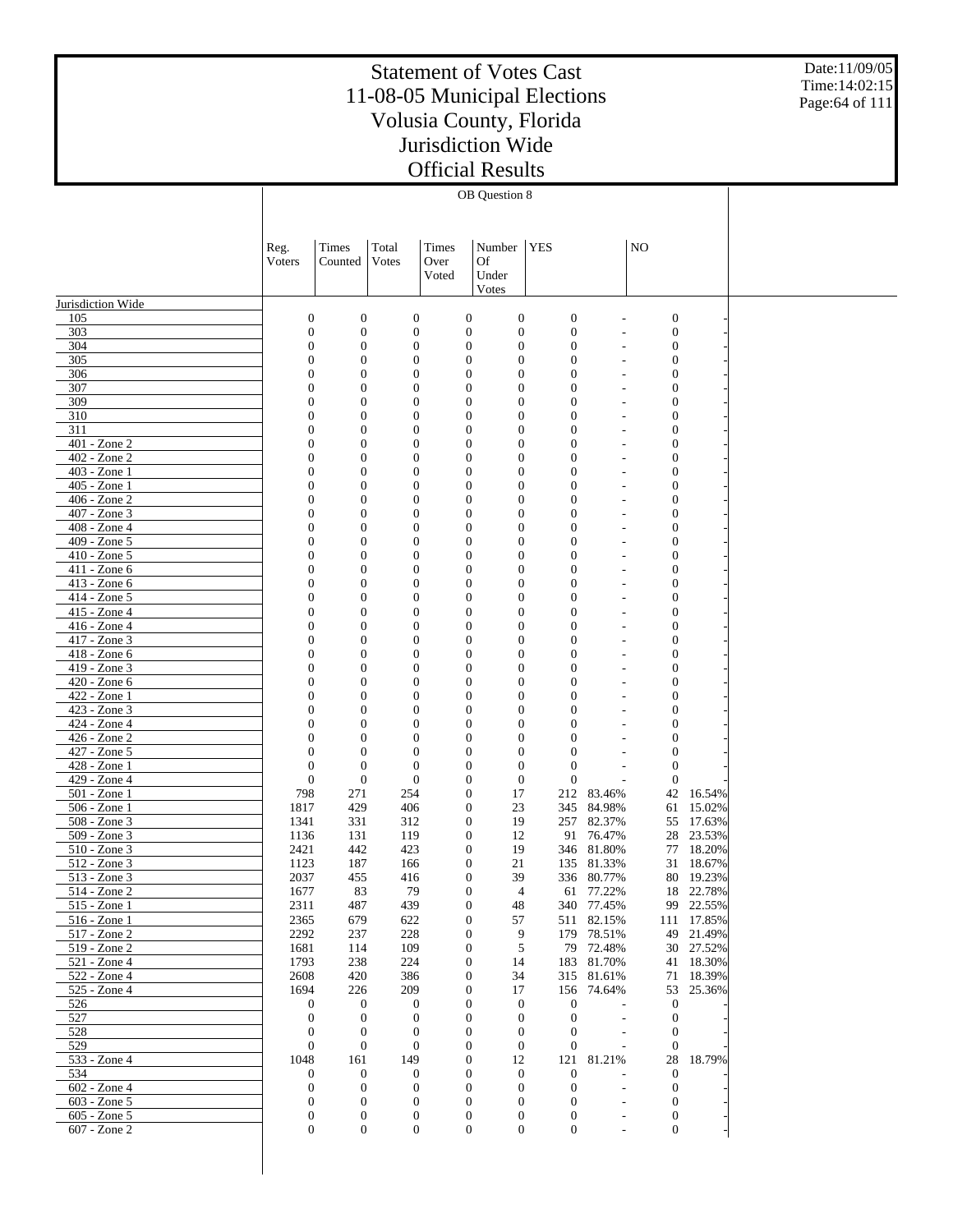Date:11/09/05 Time:14:02:15 Page:65 of 111

## Statement of Votes Cast 11-08-05 Municipal Elections Volusia County, Florida Jurisdiction Wide Official Results

|                                               |                                |                                |       |                                      | OB Question 8                                                          |                                  |                |                                            |           |  |
|-----------------------------------------------|--------------------------------|--------------------------------|-------|--------------------------------------|------------------------------------------------------------------------|----------------------------------|----------------|--------------------------------------------|-----------|--|
|                                               |                                |                                |       |                                      |                                                                        |                                  |                |                                            |           |  |
|                                               |                                |                                |       |                                      |                                                                        |                                  |                |                                            |           |  |
|                                               | Reg.                           | Times                          | Total | Times                                | Number                                                                 | <b>YES</b>                       |                | NO                                         |           |  |
|                                               | Voters                         | Counted                        | Votes | Over                                 | Of                                                                     |                                  |                |                                            |           |  |
|                                               |                                |                                |       | Voted                                | Under                                                                  |                                  |                |                                            |           |  |
|                                               |                                |                                |       |                                      | Votes                                                                  |                                  |                |                                            |           |  |
| 608 - Zone 2                                  | $\overline{0}$                 | $\mathbf{0}$                   |       | $\boldsymbol{0}$                     | $\mathbf{0}$<br>$\mathbf{0}$                                           | $\mathbf{0}$                     |                | $\overline{0}$<br>$\overline{\phantom{a}}$ |           |  |
| 609 - Zone 2                                  | $\boldsymbol{0}$               | $\boldsymbol{0}$               |       | $\boldsymbol{0}$                     | $\boldsymbol{0}$<br>$\boldsymbol{0}$                                   | $\mathbf{0}$                     | $\overline{a}$ | $\boldsymbol{0}$                           |           |  |
| 614 - Zone 5                                  | $\mathbf{0}$                   | $\overline{0}$                 |       | $\boldsymbol{0}$                     | $\boldsymbol{0}$<br>$\mathbf{0}$                                       | $\mathbf{0}$                     |                | $\boldsymbol{0}$                           |           |  |
| 615 - Zone 4                                  | $\mathbf{0}$                   | $\mathbf{0}$                   |       | $\boldsymbol{0}$                     | $\boldsymbol{0}$<br>$\boldsymbol{0}$                                   | $\overline{0}$                   |                | $\mathbf{0}$                               |           |  |
| 617 - Zone 5                                  | $\mathbf{0}$                   | $\overline{0}$                 |       | $\boldsymbol{0}$                     | $\overline{0}$<br>$\mathbf{0}$                                         | $\overline{0}$                   |                | $\mathbf{0}$                               |           |  |
| 618 - Zone 6                                  | $\mathbf{0}$                   | $\theta$                       |       | $\boldsymbol{0}$                     | $\boldsymbol{0}$<br>$\boldsymbol{0}$                                   | $\overline{0}$                   |                | $\mathbf{0}$                               |           |  |
| 619 - Zone 2                                  | $\mathbf{0}$                   | $\overline{0}$                 |       | $\boldsymbol{0}$                     | $\overline{0}$<br>$\mathbf{0}$                                         | $\overline{0}$                   |                | $\mathbf{0}$                               |           |  |
| 620 - Zone 3                                  | $\mathbf{0}$                   | $\theta$                       |       | $\boldsymbol{0}$                     | $\boldsymbol{0}$<br>$\mathbf{0}$                                       | $\overline{0}$                   |                | $\boldsymbol{0}$                           |           |  |
| 621 - Zone 6<br>622 - Zone 3                  | $\mathbf{0}$<br>$\mathbf{0}$   | $\overline{0}$<br>$\theta$     |       | $\boldsymbol{0}$<br>$\boldsymbol{0}$ | $\overline{0}$<br>$\mathbf{0}$<br>$\boldsymbol{0}$<br>$\boldsymbol{0}$ | $\overline{0}$<br>$\overline{0}$ |                | $\mathbf{0}$<br>$\mathbf{0}$               |           |  |
| 623 - Zone 3                                  | $\mathbf{0}$                   | $\overline{0}$                 |       | $\boldsymbol{0}$                     | $\overline{0}$<br>$\mathbf{0}$                                         | $\overline{0}$                   |                | $\mathbf{0}$                               |           |  |
| 624 - Zone 3                                  | $\mathbf{0}$                   | $\theta$                       |       | $\boldsymbol{0}$                     | $\boldsymbol{0}$<br>$\mathbf{0}$                                       | $\overline{0}$                   |                | $\boldsymbol{0}$                           |           |  |
| 625 - Zone 1                                  | $\mathbf{0}$                   | $\overline{0}$                 |       | $\boldsymbol{0}$                     | $\overline{0}$<br>$\mathbf{0}$                                         | $\overline{0}$                   |                | $\mathbf{0}$                               |           |  |
| 626 - Zone 3                                  | $\mathbf{0}$                   | $\theta$                       |       | $\boldsymbol{0}$                     | $\boldsymbol{0}$<br>$\mathbf{0}$                                       | $\overline{0}$                   |                | $\mathbf{0}$                               |           |  |
| 628 - Zone 6                                  | $\mathbf{0}$                   | $\overline{0}$                 |       | $\boldsymbol{0}$                     | $\overline{0}$<br>$\mathbf{0}$                                         | $\overline{0}$                   |                | $\mathbf{0}$                               |           |  |
| 629 - Zone 6                                  | $\mathbf{0}$                   | $\theta$                       |       | $\boldsymbol{0}$                     | $\boldsymbol{0}$<br>$\boldsymbol{0}$                                   | $\overline{0}$                   |                | $\boldsymbol{0}$                           |           |  |
| 633 - Zone 1                                  | $\mathbf{0}$                   | $\overline{0}$                 |       | $\boldsymbol{0}$                     | $\overline{0}$<br>$\mathbf{0}$                                         | $\overline{0}$                   |                | $\mathbf{0}$                               |           |  |
| 636 - Zone 1                                  | $\mathbf{0}$                   | $\theta$                       |       | $\boldsymbol{0}$                     | $\boldsymbol{0}$<br>$\mathbf{0}$                                       | $\overline{0}$                   |                | $\boldsymbol{0}$                           |           |  |
| 637 - Zone 1                                  | $\mathbf{0}$                   | $\overline{0}$                 |       | $\boldsymbol{0}$                     | $\overline{0}$<br>$\mathbf{0}$                                         | $\overline{0}$                   |                | $\mathbf{0}$                               |           |  |
| 638 - Zone 1                                  | $\mathbf{0}$                   | $\theta$                       |       | $\boldsymbol{0}$                     | $\boldsymbol{0}$<br>$\mathbf{0}$                                       | $\overline{0}$                   |                | $\boldsymbol{0}$                           |           |  |
| 640 - Zone 4                                  | $\mathbf{0}$                   | $\overline{0}$                 |       | $\boldsymbol{0}$                     | $\overline{0}$<br>$\mathbf{0}$                                         | $\overline{0}$                   |                | $\mathbf{0}$                               |           |  |
| 641 - Zone 4                                  | $\mathbf{0}$                   | $\theta$                       |       | $\boldsymbol{0}$                     | $\boldsymbol{0}$<br>$\boldsymbol{0}$                                   | $\overline{0}$                   |                | $\mathbf{0}$                               |           |  |
| 706                                           | $\mathbf{0}$                   | $\overline{0}$                 |       | $\boldsymbol{0}$                     | $\overline{0}$<br>$\mathbf{0}$                                         | $\overline{0}$                   |                | $\mathbf{0}$                               |           |  |
| 730                                           | $\mathbf{0}$                   | $\theta$<br>$\overline{0}$     |       | $\boldsymbol{0}$                     | $\boldsymbol{0}$<br>$\mathbf{0}$<br>$\overline{0}$                     | $\overline{0}$                   |                | $\boldsymbol{0}$                           |           |  |
| 803<br>804                                    | $\mathbf{0}$<br>$\mathbf{0}$   | $\theta$                       |       | $\boldsymbol{0}$<br>$\boldsymbol{0}$ | $\mathbf{0}$<br>$\boldsymbol{0}$<br>$\boldsymbol{0}$                   | $\overline{0}$<br>$\overline{0}$ |                | $\mathbf{0}$<br>$\mathbf{0}$               |           |  |
| 805                                           | $\mathbf{0}$                   | $\overline{0}$                 |       | $\boldsymbol{0}$                     | $\overline{0}$<br>$\mathbf{0}$                                         | $\overline{0}$                   |                | $\mathbf{0}$                               |           |  |
| 806                                           | $\mathbf{0}$                   | $\overline{0}$                 |       | $\boldsymbol{0}$                     | $\boldsymbol{0}$<br>$\mathbf{0}$                                       | $\overline{0}$                   |                | $\boldsymbol{0}$                           |           |  |
| 808                                           | $\mathbf{0}$                   | $\overline{0}$                 |       | $\boldsymbol{0}$                     | $\overline{0}$<br>$\mathbf{0}$                                         | $\overline{0}$                   |                | $\mathbf{0}$                               |           |  |
| 809                                           | $\mathbf{0}$                   | $\theta$                       |       | $\boldsymbol{0}$                     | $\boldsymbol{0}$<br>$\boldsymbol{0}$                                   | $\overline{0}$                   |                | $\mathbf{0}$                               |           |  |
| 810                                           | $\mathbf{0}$                   | $\overline{0}$                 |       | $\boldsymbol{0}$                     | $\overline{0}$<br>$\mathbf{0}$                                         | $\overline{0}$                   |                | $\mathbf{0}$                               |           |  |
| 811                                           | $\mathbf{0}$                   | $\theta$                       |       | $\boldsymbol{0}$                     | $\boldsymbol{0}$<br>$\mathbf{0}$                                       | $\overline{0}$                   |                | $\boldsymbol{0}$                           |           |  |
| 812                                           | $\mathbf{0}$                   | $\overline{0}$                 |       | $\boldsymbol{0}$                     | $\overline{0}$<br>$\mathbf{0}$                                         | $\overline{0}$                   |                | $\mathbf{0}$                               |           |  |
| 815                                           | $\mathbf{0}$                   | $\theta$                       |       | $\boldsymbol{0}$                     | $\boldsymbol{0}$<br>$\mathbf{0}$                                       | $\overline{0}$                   |                | $\boldsymbol{0}$                           |           |  |
| 901                                           | $\mathbf{0}$                   | $\overline{0}$                 |       | $\boldsymbol{0}$                     | $\overline{0}$<br>$\mathbf{0}$                                         | $\overline{0}$                   |                | $\mathbf{0}$                               |           |  |
| 902                                           | $\mathbf{0}$                   | $\theta$                       |       | $\boldsymbol{0}$                     | $\boldsymbol{0}$<br>$\boldsymbol{0}$                                   | $\overline{0}$                   |                | $\boldsymbol{0}$                           |           |  |
| 903                                           | $\mathbf{0}$                   | $\overline{0}$                 |       | $\boldsymbol{0}$                     | $\overline{0}$<br>$\mathbf{0}$                                         | $\overline{0}$                   |                | $\mathbf{0}$                               |           |  |
| 904                                           | $\mathbf{0}$                   | $\theta$                       |       | $\boldsymbol{0}$                     | $\boldsymbol{0}$<br>$\boldsymbol{0}$                                   | $\overline{0}$                   |                | $\boldsymbol{0}$                           |           |  |
| 905<br>909                                    | $\mathbf{0}$<br>$\mathbf{0}$   | $\mathbf{0}$<br>$\overline{0}$ |       | $\mathbf{0}$                         | $\mathbf{0}$<br>$\mathbf{0}$<br>$\boldsymbol{0}$<br>$\mathbf{0}$       | $\overline{0}$<br>$\overline{0}$ |                | $\boldsymbol{0}$                           |           |  |
| 910                                           | $\mathbf{0}$                   | $\overline{0}$                 |       | $\boldsymbol{0}$<br>$\mathbf{0}$     | $\overline{0}$<br>$\overline{0}$                                       | $\overline{0}$                   |                | $\boldsymbol{0}$<br>$\mathbf{0}$           |           |  |
| 912                                           | $\Omega$                       | $\theta$                       |       | $\Omega$                             | $\overline{0}$<br>$\mathbf{0}$                                         | $\Omega$                         |                | $\mathbf{0}$                               |           |  |
| 913                                           | 0                              | $\overline{0}$                 |       | $\boldsymbol{0}$                     | $\boldsymbol{0}$<br>$\boldsymbol{0}$                                   | $\overline{0}$                   |                | $\mathbf{0}$                               |           |  |
| Absentee - Pierson                            | $\mathbf{0}$                   | $\boldsymbol{0}$               |       | $\boldsymbol{0}$                     | $\boldsymbol{0}$<br>$\boldsymbol{0}$                                   | $\overline{0}$                   |                | $\mathbf{0}$                               |           |  |
| Absentee - Orange City                        | $\mathbf{0}$                   | $\overline{0}$                 |       | $\mathbf{0}$                         | $\boldsymbol{0}$<br>$\mathbf{0}$                                       | $\overline{0}$                   |                | $\boldsymbol{0}$                           |           |  |
| Absentee - DeBary                             | $\mathbf{0}$                   | $\theta$                       |       | $\mathbf{0}$                         | $\boldsymbol{0}$<br>$\mathbf{0}$                                       | $\overline{0}$                   |                | $\theta$                                   |           |  |
| Absentee - Deltona                            | $\overline{0}$                 | $\boldsymbol{0}$               |       | $\boldsymbol{0}$                     | $\boldsymbol{0}$<br>$\mathbf{0}$                                       | $\overline{0}$                   |                | $\mathbf{0}$                               |           |  |
| Absentee - Ormond Beach                       | 28142                          | 427                            | 402   |                                      | $\boldsymbol{0}$<br>25                                                 |                                  | 338 84.08%     |                                            | 64 15.92% |  |
| Absentee - Holly Hill                         | $\overline{0}$                 | $\overline{0}$                 |       | $\mathbf{0}$                         | $\mathbf{0}$<br>$\mathbf{0}$                                           | $\boldsymbol{0}$                 |                | $\overline{0}$                             |           |  |
| Absentee - Daytona Beach                      | $\mathbf{0}$                   | $\theta$                       |       | $\boldsymbol{0}$                     | $\boldsymbol{0}$<br>$\boldsymbol{0}$                                   | $\overline{0}$                   |                | $\mathbf{0}$                               |           |  |
| Absentee - Daytona Beach Shores               | $\mathbf{0}$                   | $\mathbf{0}$                   |       | $\boldsymbol{0}$                     | $\boldsymbol{0}$<br>$\mathbf{0}$                                       | $\overline{0}$                   |                | $\mathbf{0}$                               |           |  |
| Absentee - New Smyrna Beach                   | $\mathbf{0}$                   | $\theta$                       |       | $\boldsymbol{0}$                     | $\boldsymbol{0}$<br>$\boldsymbol{0}$                                   | $\overline{0}$                   |                | $\boldsymbol{0}$                           |           |  |
| Absentee - Edgewater                          | $\mathbf{0}$                   | $\overline{0}$                 |       | $\mathbf{0}$                         | $\overline{0}$<br>$\boldsymbol{0}$                                     | $\overline{0}$                   |                | $\mathbf{0}$                               |           |  |
| Absentee - Oak Hill                           | $\overline{0}$                 | $\mathbf{0}$                   |       | $\mathbf{0}$                         | $\boldsymbol{0}$<br>$\boldsymbol{0}$                                   | $\overline{0}$                   |                | $\overline{0}$                             |           |  |
| Early Voting                                  | 28142                          | 76                             | 70    |                                      | $\boldsymbol{0}$<br>6                                                  | 56                               | 80.00%         | 14                                         | 20.00%    |  |
| Provisional - Pierson                         | $\overline{0}$                 | $\theta$                       |       | $\boldsymbol{0}$                     | $\boldsymbol{0}$<br>$\boldsymbol{0}$                                   | $\overline{0}$                   |                | $\overline{0}$                             |           |  |
| Provisional - Orange City                     | $\overline{0}$<br>$\mathbf{0}$ | $\theta$<br>$\overline{0}$     |       | $\mathbf{0}$<br>$\boldsymbol{0}$     | $\overline{0}$<br>$\mathbf{0}$<br>$\boldsymbol{0}$<br>$\boldsymbol{0}$ | $\overline{0}$<br>$\overline{0}$ |                | $\overline{0}$<br>$\theta$                 |           |  |
| Provisional - DeBary<br>Provisional - Deltona | $\mathbf{0}$                   | $\boldsymbol{0}$               |       | $\boldsymbol{0}$                     | $\boldsymbol{0}$<br>$\boldsymbol{0}$                                   | $\overline{0}$                   | $\overline{a}$ | $\overline{0}$                             |           |  |
| Provisional - Ormond Beach                    | 28142                          | 2                              |       | 2                                    | $\mathbf{0}$<br>$\boldsymbol{0}$                                       |                                  | 2 100.00%      | $\mathbf{0}$                               | $0.00\%$  |  |
|                                               |                                |                                |       |                                      |                                                                        |                                  |                |                                            |           |  |
|                                               |                                |                                |       |                                      |                                                                        |                                  |                |                                            |           |  |
|                                               |                                |                                |       |                                      |                                                                        |                                  |                |                                            |           |  |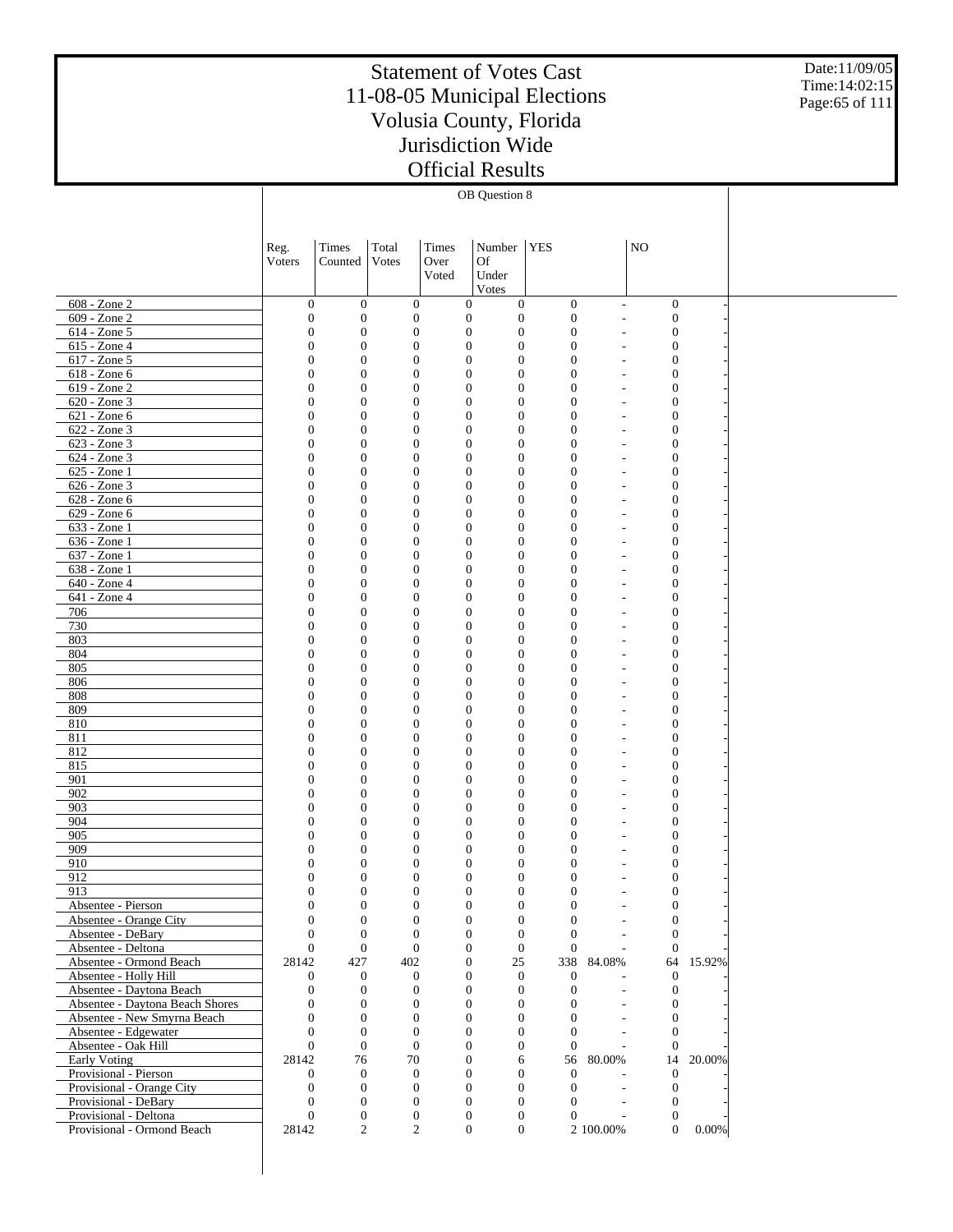Date:11/09/05 Time:14:02:15 Page:66 of 111

|                                         | Reg.<br>Voters | Times<br>Counted | Total<br>Votes | Times<br>Over<br>Voted | Of<br>Under<br>Votes | Number   YES |      |        | NO. |           |
|-----------------------------------------|----------------|------------------|----------------|------------------------|----------------------|--------------|------|--------|-----|-----------|
| Provisional - Holly Hill                |                | 0                |                |                        | $\Omega$             |              | 0    |        |     |           |
| Provisional - Daytona Beach             |                |                  |                |                        |                      |              |      |        |     |           |
| Provisional - Daytona Beach Shores      |                |                  |                |                        |                      |              |      |        |     |           |
| Provisional - New Smyrna Beach          |                |                  |                |                        |                      |              |      |        |     |           |
| Provisional - Edgewater                 |                |                  |                |                        |                      |              |      |        |     |           |
| Provisional - Oak Hill                  |                |                  |                |                        |                      |              |      |        |     |           |
| Unscanned - Pierson                     |                |                  |                |                        |                      |              |      |        |     |           |
| Unscanned - Orange City                 |                |                  |                |                        |                      |              |      |        |     |           |
| Unscanned - DeBary                      |                |                  |                |                        |                      |              |      |        |     |           |
| Unscanned - Deltona                     |                |                  |                |                        |                      |              |      |        |     |           |
| Unscanned - Ormond Beach                | 28142          |                  |                |                        |                      |              |      | 0.00%  |     | 1 100,00% |
| Unscanned - Holly Hill                  |                |                  |                |                        |                      |              |      |        |     |           |
| Unscanned - Daytona Beach               |                |                  |                |                        |                      |              |      |        |     |           |
| <b>Unscanned - Daytona Beach Shores</b> |                |                  |                |                        |                      |              |      |        |     |           |
| Unscanned - New Smyrna Beach            |                |                  |                |                        |                      |              |      |        |     |           |
| Unscanned - Edgewater                   |                |                  |                |                        |                      |              |      |        |     |           |
| Unscanned - Oak Hill                    |                |                  |                |                        |                      |              |      |        |     |           |
| Total                                   | 28142          | 5397             | 5016           |                        | $\Omega$             | 381          | 4063 | 81.00% | 953 | 19.00%    |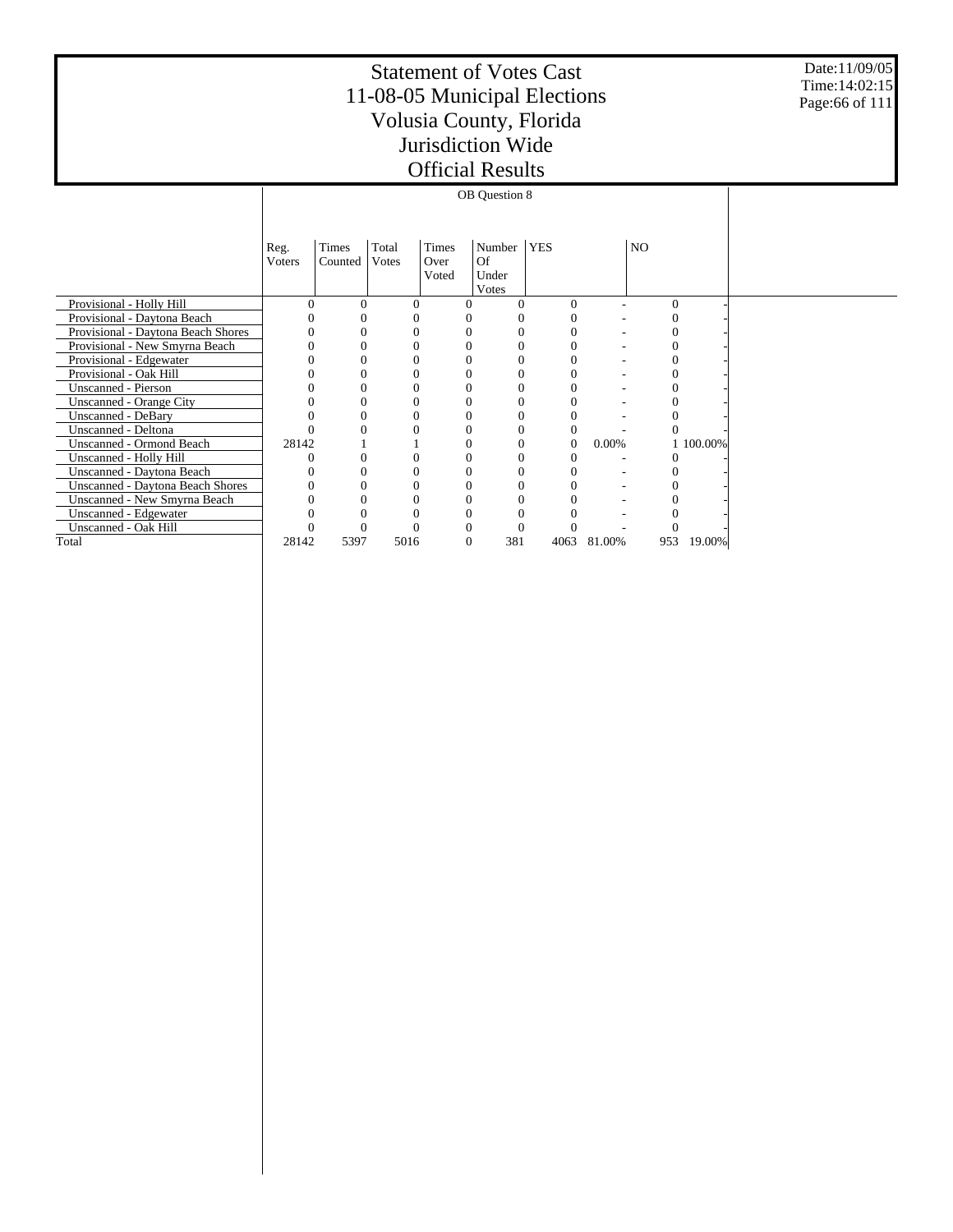Date:11/09/05 Time:14:02:15 Page:67 of 111

 $\overline{1}$ 

## Statement of Votes Cast 11-08-05 Municipal Elections Volusia County, Florida Jurisdiction Wide Official Results

 $\overline{1}$ 

Holly Hill Mayor

|                               | Reg.                             | Times                                | Total      | Times                                | Number                               | Roy Johnson                                                                  |                         | Roland Via                           |                         |  |
|-------------------------------|----------------------------------|--------------------------------------|------------|--------------------------------------|--------------------------------------|------------------------------------------------------------------------------|-------------------------|--------------------------------------|-------------------------|--|
|                               | Voters                           | Counted   Votes                      |            | Over<br>Voted                        | <b>Of</b><br>Under                   |                                                                              |                         |                                      |                         |  |
|                               |                                  |                                      |            |                                      | Votes                                |                                                                              |                         |                                      |                         |  |
| Jurisdiction Wide             |                                  |                                      |            |                                      |                                      |                                                                              |                         |                                      |                         |  |
| 105<br>303                    | $\boldsymbol{0}$<br>$\mathbf{0}$ | $\boldsymbol{0}$<br>$\boldsymbol{0}$ |            | $\boldsymbol{0}$<br>$\boldsymbol{0}$ | $\boldsymbol{0}$<br>$\boldsymbol{0}$ | $\boldsymbol{0}$<br>$\boldsymbol{0}$<br>$\boldsymbol{0}$<br>$\boldsymbol{0}$ | L,                      | $\boldsymbol{0}$<br>$\boldsymbol{0}$ |                         |  |
| 304                           | $\mathbf{0}$                     | $\boldsymbol{0}$                     |            | $\boldsymbol{0}$                     | $\boldsymbol{0}$                     | $\boldsymbol{0}$<br>$\boldsymbol{0}$                                         |                         | $\boldsymbol{0}$                     |                         |  |
| 305                           | $\mathbf{0}$                     | $\boldsymbol{0}$                     |            | $\boldsymbol{0}$                     | $\boldsymbol{0}$                     | $\boldsymbol{0}$<br>$\boldsymbol{0}$                                         |                         | $\boldsymbol{0}$                     |                         |  |
| 306                           | $\mathbf{0}$                     | $\boldsymbol{0}$                     |            | $\boldsymbol{0}$                     | $\boldsymbol{0}$                     | $\boldsymbol{0}$<br>$\mathbf{0}$                                             |                         | $\boldsymbol{0}$                     |                         |  |
| 307                           | $\mathbf{0}$                     | $\boldsymbol{0}$                     |            | $\boldsymbol{0}$                     | $\boldsymbol{0}$                     | $\boldsymbol{0}$<br>$\boldsymbol{0}$                                         |                         | $\boldsymbol{0}$                     |                         |  |
| 309                           | $\mathbf{0}$                     | $\boldsymbol{0}$                     |            | $\boldsymbol{0}$                     | $\boldsymbol{0}$                     | $\boldsymbol{0}$<br>$\boldsymbol{0}$                                         |                         | $\boldsymbol{0}$                     |                         |  |
| 310<br>311                    | $\Omega$<br>$\mathbf{0}$         | $\boldsymbol{0}$<br>$\boldsymbol{0}$ |            | $\boldsymbol{0}$<br>$\boldsymbol{0}$ | $\boldsymbol{0}$<br>$\boldsymbol{0}$ | $\boldsymbol{0}$<br>$\boldsymbol{0}$<br>$\boldsymbol{0}$<br>$\boldsymbol{0}$ |                         | $\boldsymbol{0}$<br>$\boldsymbol{0}$ |                         |  |
| 401 - Zone 2                  | $\mathbf{0}$                     | $\boldsymbol{0}$                     |            | $\boldsymbol{0}$                     | $\boldsymbol{0}$                     | $\boldsymbol{0}$<br>$\boldsymbol{0}$                                         | ٠                       | $\boldsymbol{0}$                     |                         |  |
| 402 - Zone 2                  | $\mathbf{0}$                     | $\boldsymbol{0}$                     |            | $\boldsymbol{0}$                     | $\boldsymbol{0}$                     | $\boldsymbol{0}$<br>$\boldsymbol{0}$                                         |                         | $\boldsymbol{0}$                     |                         |  |
| 403 - Zone 1                  | $\Omega$                         | $\boldsymbol{0}$                     |            | $\boldsymbol{0}$                     | $\boldsymbol{0}$                     | $\boldsymbol{0}$<br>$\boldsymbol{0}$                                         |                         | $\boldsymbol{0}$                     |                         |  |
| 405 - Zone 1                  | $\mathbf{0}$                     | $\boldsymbol{0}$                     |            | $\boldsymbol{0}$                     | $\boldsymbol{0}$                     | $\boldsymbol{0}$<br>$\boldsymbol{0}$                                         |                         | $\boldsymbol{0}$                     |                         |  |
| 406 - Zone 2                  | $\mathbf{0}$                     | $\boldsymbol{0}$                     |            | $\boldsymbol{0}$                     | $\boldsymbol{0}$                     | $\boldsymbol{0}$<br>$\boldsymbol{0}$                                         | ٠                       | $\boldsymbol{0}$                     |                         |  |
| 407 - Zone 3<br>408 - Zone 4  | $\mathbf{0}$<br>$\Omega$         | $\boldsymbol{0}$<br>$\boldsymbol{0}$ |            | $\boldsymbol{0}$<br>$\boldsymbol{0}$ | $\boldsymbol{0}$<br>$\boldsymbol{0}$ | $\boldsymbol{0}$<br>$\boldsymbol{0}$<br>$\boldsymbol{0}$<br>$\boldsymbol{0}$ |                         | $\boldsymbol{0}$<br>$\boldsymbol{0}$ |                         |  |
| 409 - Zone 5                  | $\mathbf{0}$                     | $\boldsymbol{0}$                     |            | $\boldsymbol{0}$                     | $\boldsymbol{0}$                     | $\boldsymbol{0}$<br>$\boldsymbol{0}$                                         |                         | $\boldsymbol{0}$                     |                         |  |
| 410 - Zone 5                  | $\mathbf{0}$                     | $\boldsymbol{0}$                     |            | $\boldsymbol{0}$                     | $\boldsymbol{0}$                     | $\boldsymbol{0}$<br>$\boldsymbol{0}$                                         |                         | $\boldsymbol{0}$                     |                         |  |
| 411 - Zone 6                  | $\mathbf{0}$                     | $\boldsymbol{0}$                     |            | $\boldsymbol{0}$                     | $\boldsymbol{0}$                     | $\boldsymbol{0}$<br>$\boldsymbol{0}$                                         |                         | $\boldsymbol{0}$                     |                         |  |
| 413 - Zone 6                  | $\Omega$                         | $\boldsymbol{0}$                     |            | $\boldsymbol{0}$                     | $\boldsymbol{0}$                     | $\boldsymbol{0}$<br>$\boldsymbol{0}$                                         |                         | $\boldsymbol{0}$                     |                         |  |
| $414 - Zone$ 5                | $\mathbf{0}$                     | $\boldsymbol{0}$                     |            | $\boldsymbol{0}$                     | $\boldsymbol{0}$                     | $\boldsymbol{0}$<br>$\boldsymbol{0}$                                         |                         | $\boldsymbol{0}$                     |                         |  |
| 415 - Zone 4<br>$416 - Zone4$ | $\mathbf{0}$<br>$\mathbf{0}$     | $\boldsymbol{0}$<br>$\boldsymbol{0}$ |            | $\boldsymbol{0}$<br>$\boldsymbol{0}$ | $\boldsymbol{0}$<br>$\boldsymbol{0}$ | $\boldsymbol{0}$<br>$\boldsymbol{0}$<br>$\boldsymbol{0}$<br>$\boldsymbol{0}$ |                         | $\boldsymbol{0}$<br>$\boldsymbol{0}$ |                         |  |
| 417 - Zone 3                  | $\Omega$                         | $\boldsymbol{0}$                     |            | $\boldsymbol{0}$                     | $\boldsymbol{0}$                     | $\boldsymbol{0}$<br>$\boldsymbol{0}$                                         | ٠                       | $\boldsymbol{0}$                     |                         |  |
| 418 - Zone 6                  | $\mathbf{0}$                     | $\boldsymbol{0}$                     |            | $\boldsymbol{0}$                     | $\boldsymbol{0}$                     | $\boldsymbol{0}$<br>$\boldsymbol{0}$                                         |                         | $\boldsymbol{0}$                     |                         |  |
| 419 - Zone 3                  | $\mathbf{0}$                     | $\boldsymbol{0}$                     |            | $\boldsymbol{0}$                     | $\boldsymbol{0}$                     | $\boldsymbol{0}$<br>$\boldsymbol{0}$                                         |                         | $\boldsymbol{0}$                     |                         |  |
| 420 - Zone 6                  | $\mathbf{0}$                     | $\boldsymbol{0}$                     |            | $\boldsymbol{0}$                     | $\boldsymbol{0}$                     | $\boldsymbol{0}$<br>$\boldsymbol{0}$                                         |                         | $\boldsymbol{0}$                     |                         |  |
| 422 - Zone 1                  | $\mathbf{0}$                     | $\boldsymbol{0}$                     |            | $\boldsymbol{0}$                     | $\boldsymbol{0}$                     | $\boldsymbol{0}$<br>$\boldsymbol{0}$                                         |                         | $\boldsymbol{0}$                     |                         |  |
| 423 - Zone 3<br>424 - Zone 4  | $\mathbf{0}$<br>$\mathbf{0}$     | $\boldsymbol{0}$<br>$\boldsymbol{0}$ |            | $\boldsymbol{0}$<br>$\boldsymbol{0}$ | $\boldsymbol{0}$<br>$\boldsymbol{0}$ | $\boldsymbol{0}$<br>$\boldsymbol{0}$<br>$\boldsymbol{0}$<br>$\boldsymbol{0}$ | ٠                       | $\boldsymbol{0}$<br>$\boldsymbol{0}$ |                         |  |
| 426 - Zone 2                  | $\mathbf{0}$                     | $\boldsymbol{0}$                     |            | $\boldsymbol{0}$                     | $\boldsymbol{0}$                     | $\boldsymbol{0}$<br>$\boldsymbol{0}$                                         |                         | $\boldsymbol{0}$                     |                         |  |
| 427 - Zone 5                  | $\Omega$                         | $\boldsymbol{0}$                     |            | $\boldsymbol{0}$                     | $\boldsymbol{0}$                     | $\boldsymbol{0}$<br>$\boldsymbol{0}$                                         |                         | $\boldsymbol{0}$                     |                         |  |
| 428 - Zone 1                  | $\mathbf{0}$                     | $\boldsymbol{0}$                     |            | $\boldsymbol{0}$                     | $\boldsymbol{0}$                     | $\boldsymbol{0}$<br>$\boldsymbol{0}$                                         |                         | $\boldsymbol{0}$                     |                         |  |
| 429 - Zone 4                  | $\mathbf{0}$                     | $\boldsymbol{0}$                     |            | $\boldsymbol{0}$                     | $\boldsymbol{0}$                     | $\boldsymbol{0}$<br>$\boldsymbol{0}$                                         | ٠                       | $\boldsymbol{0}$                     |                         |  |
| 501 - Zone 1                  | $\mathbf{0}$                     | $\boldsymbol{0}$                     |            | $\boldsymbol{0}$                     | $\boldsymbol{0}$                     | $\boldsymbol{0}$<br>$\boldsymbol{0}$                                         |                         | $\boldsymbol{0}$                     |                         |  |
| 506 - Zone 1<br>508 - Zone 3  | $\Omega$<br>$\mathbf{0}$         | $\boldsymbol{0}$<br>$\boldsymbol{0}$ |            | $\boldsymbol{0}$<br>$\boldsymbol{0}$ | $\boldsymbol{0}$<br>$\boldsymbol{0}$ | $\boldsymbol{0}$<br>$\boldsymbol{0}$<br>$\boldsymbol{0}$<br>$\boldsymbol{0}$ |                         | $\boldsymbol{0}$<br>$\boldsymbol{0}$ |                         |  |
| $509 - Zone$ 3                | $\theta$                         | $\boldsymbol{0}$                     |            | $\boldsymbol{0}$                     | $\boldsymbol{0}$                     | $\boldsymbol{0}$<br>$\boldsymbol{0}$                                         |                         | $\boldsymbol{0}$                     |                         |  |
| 510 - Zone 3                  | $\theta$                         | $\boldsymbol{0}$                     |            | $\boldsymbol{0}$                     | $\boldsymbol{0}$                     | 0<br>$\boldsymbol{0}$                                                        |                         | $\boldsymbol{0}$                     |                         |  |
| $512 - Zone$ 3                | $\Omega$                         | $\boldsymbol{0}$                     |            | $\boldsymbol{0}$                     | $\mathbf{0}$                         | $\boldsymbol{0}$<br>$\boldsymbol{0}$                                         |                         | $\boldsymbol{0}$                     |                         |  |
| 513 - Zone 3                  | 0                                | $\boldsymbol{0}$                     |            | $\mathbf{0}$                         | $\boldsymbol{0}$                     | $\boldsymbol{0}$<br>$\boldsymbol{0}$                                         |                         | $\boldsymbol{0}$                     |                         |  |
| 514 - Zone 2                  | $\theta$                         | $\overline{0}$                       |            | $\mathbf{0}$<br>$\Omega$             | $\mathbf{0}$<br>$\theta$             | $\mathbf{0}$<br>$\overline{0}$                                               | ٠                       | $\boldsymbol{0}$<br>$\theta$         |                         |  |
| $515 - Zone1$<br>516 - Zone 1 | $\Omega$                         | $\boldsymbol{0}$<br>$\boldsymbol{0}$ |            | $\Omega$                             | $\theta$                             | $\boldsymbol{0}$<br>$\overline{0}$<br>0<br>0                                 |                         | $\boldsymbol{0}$                     |                         |  |
| 517 - Zone 2                  | $\Omega$                         | $\boldsymbol{0}$                     |            | $\mathbf{0}$                         | $\boldsymbol{0}$                     | 0<br>$\mathbf{0}$                                                            |                         | $\boldsymbol{0}$                     |                         |  |
| 519 - Zone 2                  | $\Omega$                         | $\overline{0}$                       |            | $\theta$                             | $\theta$                             | $\Omega$<br>$\theta$                                                         |                         | $\boldsymbol{0}$                     |                         |  |
| 521 - Zone 4                  | $\Omega$                         | $\overline{0}$                       |            | $\theta$                             | $\theta$                             | 0<br>$\theta$                                                                |                         | $\boldsymbol{0}$                     |                         |  |
| 522 - Zone 4                  | $\Omega$                         | $\overline{0}$                       |            | $\theta$                             | $\theta$                             | 0<br>$\Omega$                                                                |                         | $\boldsymbol{0}$                     |                         |  |
| 525 - Zone 4                  | $\Omega$                         | $\boldsymbol{0}$                     |            | $\boldsymbol{0}$                     | $\theta$                             | $\boldsymbol{0}$<br>$\theta$                                                 |                         | $\mathbf{0}$                         |                         |  |
| 526<br>527                    | 1201<br>1961                     | 157<br>417                           | 156<br>410 |                                      | $\theta$<br>$\boldsymbol{0}$         | 1<br>7                                                                       | 69 44.23%<br>184 44.88% |                                      | 87 55.77%<br>226 55.12% |  |
| 528                           | 1848                             | 348                                  | 348        |                                      | $\theta$                             | 0                                                                            | 160 45.98%              |                                      | 188 54.02%              |  |
| 529                           | 1653                             | 315                                  | 314        |                                      | 0                                    | 1                                                                            | 175 55.73%              |                                      | 139 44.27%              |  |
| 533 - Zone 4                  | $\boldsymbol{0}$                 | $\mathbf{0}$                         |            | $\mathbf{0}$                         | $\theta$                             | $\boldsymbol{0}$<br>0                                                        | $\overline{a}$          | $\mathbf{0}$                         |                         |  |
| 534                           | 567                              | 137                                  | 137        |                                      | $\boldsymbol{0}$                     | 0                                                                            | 72 52.55%               |                                      | 65 47.45%               |  |
| 602 - Zone 4<br>603 - Zone 5  | $\theta$                         | $\boldsymbol{0}$                     |            | 0                                    | $\theta$<br>$\theta$                 | $\mathbf{0}$<br>0                                                            |                         | $\boldsymbol{0}$                     |                         |  |
| 605 - Zone 5                  | $\theta$<br>$\Omega$             | $\boldsymbol{0}$<br>$\boldsymbol{0}$ |            | $\boldsymbol{0}$<br>$\boldsymbol{0}$ | $\theta$                             | 0<br>$\boldsymbol{0}$<br>0<br>$\boldsymbol{0}$                               |                         | $\boldsymbol{0}$<br>$\mathbf{0}$     |                         |  |
| 607 - Zone 2                  | $\theta$                         | $\boldsymbol{0}$                     |            | $\boldsymbol{0}$                     | $\mathbf{0}$                         | $\mathbf{0}$<br>$\boldsymbol{0}$                                             |                         | $\mathbf{0}$                         |                         |  |
|                               |                                  |                                      |            |                                      |                                      |                                                                              |                         |                                      |                         |  |
|                               |                                  |                                      |            |                                      |                                      |                                                                              |                         |                                      |                         |  |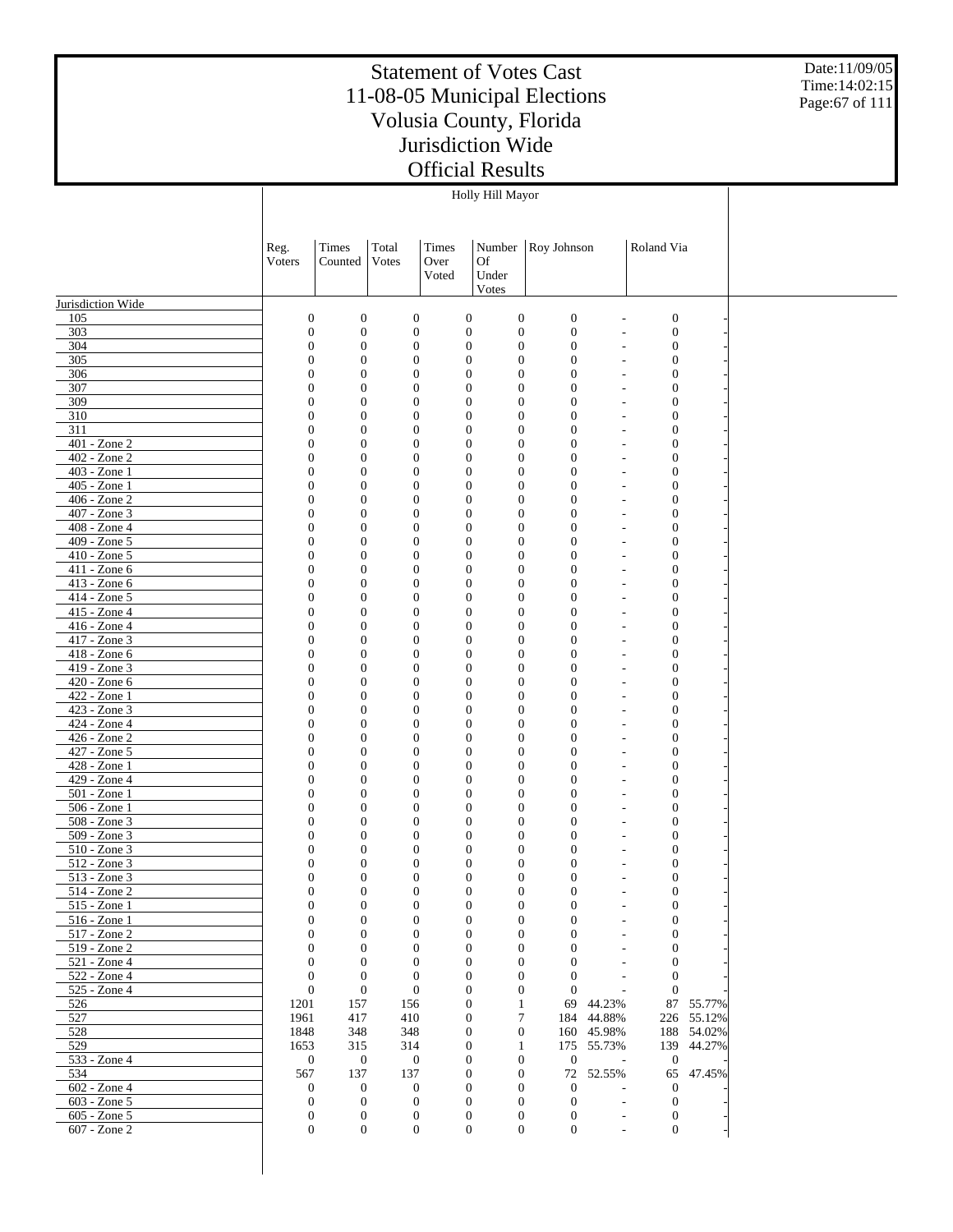Date:11/09/05 Time:14:02:15 Page:68 of 111

## Statement of Votes Cast 11-08-05 Municipal Elections Volusia County, Florida Jurisdiction Wide Official Results

Holly Hill Mayor

| Times<br>Total<br>Number   Roy Johnson<br>Roland Via<br>Reg.<br>Times<br>Voters<br>Votes<br>Counted<br>Over<br>Of<br>Under<br>Voted<br>Votes<br>608 - Zone 2<br>$\boldsymbol{0}$<br>$\boldsymbol{0}$<br>$\boldsymbol{0}$<br>$\boldsymbol{0}$<br>$\boldsymbol{0}$<br>$\mathbf{0}$<br>$\boldsymbol{0}$<br>$\overline{\phantom{a}}$<br>609 - Zone 2<br>$\boldsymbol{0}$<br>$\mathbf{0}$<br>$\boldsymbol{0}$<br>$\boldsymbol{0}$<br>$\boldsymbol{0}$<br>$\boldsymbol{0}$<br>$\boldsymbol{0}$<br>$\overline{\phantom{a}}$<br>614 - Zone 5<br>$\boldsymbol{0}$<br>$\boldsymbol{0}$<br>$\boldsymbol{0}$<br>$\boldsymbol{0}$<br>$\boldsymbol{0}$<br>$\boldsymbol{0}$<br>$\boldsymbol{0}$<br>615 - Zone 4<br>$\theta$<br>$\boldsymbol{0}$<br>$\boldsymbol{0}$<br>$\boldsymbol{0}$<br>$\boldsymbol{0}$<br>$\boldsymbol{0}$<br>$\boldsymbol{0}$<br>$\overline{\phantom{a}}$<br>617 - Zone 5<br>$\mathbf{0}$<br>$\boldsymbol{0}$<br>$\overline{0}$<br>$\boldsymbol{0}$<br>$\boldsymbol{0}$<br>$\boldsymbol{0}$<br>$\boldsymbol{0}$<br>$618 - Zone 6$<br>$\theta$<br>$\boldsymbol{0}$<br>$\boldsymbol{0}$<br>$\boldsymbol{0}$<br>$\boldsymbol{0}$<br>$\overline{0}$<br>$\mathbf{0}$<br>$619 - Zone2$<br>$\mathbf{0}$<br>$\boldsymbol{0}$<br>$\overline{0}$<br>$\boldsymbol{0}$<br>$\boldsymbol{0}$<br>$\boldsymbol{0}$<br>$\boldsymbol{0}$<br>620 - Zone 3<br>$\theta$<br>$\boldsymbol{0}$<br>$\boldsymbol{0}$<br>$\boldsymbol{0}$<br>$\boldsymbol{0}$<br>$\boldsymbol{0}$<br>$\boldsymbol{0}$<br>621 - Zone 6<br>$\mathbf{0}$<br>$\boldsymbol{0}$<br>$\overline{0}$<br>$\boldsymbol{0}$<br>$\boldsymbol{0}$<br>$\boldsymbol{0}$<br>$\boldsymbol{0}$<br>622 - Zone 3<br>$\theta$<br>$\boldsymbol{0}$<br>$\boldsymbol{0}$<br>$\boldsymbol{0}$<br>$\boldsymbol{0}$<br>$\boldsymbol{0}$<br>$\boldsymbol{0}$<br>623 - Zone 3<br>$\mathbf{0}$<br>$\boldsymbol{0}$<br>$\overline{0}$<br>$\boldsymbol{0}$<br>$\boldsymbol{0}$<br>$\boldsymbol{0}$<br>$\boldsymbol{0}$<br>624 - Zone 3<br>$\boldsymbol{0}$<br>$\theta$<br>$\boldsymbol{0}$<br>$\boldsymbol{0}$<br>$\boldsymbol{0}$<br>$\boldsymbol{0}$<br>$\boldsymbol{0}$<br>625 - Zone 1<br>$\mathbf{0}$<br>$\boldsymbol{0}$<br>$\overline{0}$<br>$\boldsymbol{0}$<br>$\boldsymbol{0}$<br>$\boldsymbol{0}$<br>$\boldsymbol{0}$<br>626 - Zone 3<br>$\overline{0}$<br>$\boldsymbol{0}$<br>$\boldsymbol{0}$<br>$\boldsymbol{0}$<br>$\boldsymbol{0}$<br>$\boldsymbol{0}$<br>$\boldsymbol{0}$<br>628 - Zone 6<br>$\mathbf{0}$<br>$\boldsymbol{0}$<br>$\mathbf{0}$<br>$\boldsymbol{0}$<br>$\boldsymbol{0}$<br>$\boldsymbol{0}$<br>$\boldsymbol{0}$<br>629 - Zone 6<br>$\theta$<br>$\boldsymbol{0}$<br>$\boldsymbol{0}$<br>$\boldsymbol{0}$<br>$\boldsymbol{0}$<br>$\boldsymbol{0}$<br>$\boldsymbol{0}$<br>633 - Zone 1<br>$\mathbf{0}$<br>$\boldsymbol{0}$<br>$\overline{0}$<br>$\boldsymbol{0}$<br>$\boldsymbol{0}$<br>$\overline{0}$<br>$\boldsymbol{0}$<br>636 - Zone 1<br>$\theta$<br>$\boldsymbol{0}$<br>$\boldsymbol{0}$<br>$\boldsymbol{0}$<br>$\boldsymbol{0}$<br>$\boldsymbol{0}$<br>$\boldsymbol{0}$<br>637 - Zone 1<br>$\mathbf{0}$<br>$\boldsymbol{0}$<br>$\overline{0}$<br>$\boldsymbol{0}$<br>$\boldsymbol{0}$<br>$\boldsymbol{0}$<br>$\boldsymbol{0}$<br>638 - Zone 1<br>$\theta$<br>$\boldsymbol{0}$<br>$\boldsymbol{0}$<br>$\boldsymbol{0}$<br>$\boldsymbol{0}$<br>$\boldsymbol{0}$<br>$\boldsymbol{0}$<br>640 - Zone 4<br>$\mathbf{0}$<br>$\boldsymbol{0}$<br>$\mathbf{0}$<br>$\boldsymbol{0}$<br>$\boldsymbol{0}$<br>$\boldsymbol{0}$<br>$\boldsymbol{0}$<br>641 - Zone 4<br>$\overline{0}$<br>$\boldsymbol{0}$<br>$\boldsymbol{0}$<br>$\boldsymbol{0}$<br>$\boldsymbol{0}$<br>$\boldsymbol{0}$<br>$\boldsymbol{0}$<br>$\mathbf{0}$<br>$\boldsymbol{0}$<br>706<br>$\overline{0}$<br>$\boldsymbol{0}$<br>$\boldsymbol{0}$<br>$\boldsymbol{0}$<br>$\boldsymbol{0}$<br>730<br>$\theta$<br>$\boldsymbol{0}$<br>$\boldsymbol{0}$<br>$\boldsymbol{0}$<br>$\boldsymbol{0}$<br>$\boldsymbol{0}$<br>$\boldsymbol{0}$<br>803<br>$\mathbf{0}$<br>$\boldsymbol{0}$<br>$\overline{0}$<br>$\boldsymbol{0}$<br>$\boldsymbol{0}$<br>$\boldsymbol{0}$<br>$\boldsymbol{0}$<br>804<br>$\overline{0}$<br>$\boldsymbol{0}$<br>$\boldsymbol{0}$<br>$\boldsymbol{0}$<br>$\boldsymbol{0}$<br>$\boldsymbol{0}$<br>$\boldsymbol{0}$<br>805<br>$\mathbf{0}$<br>$\boldsymbol{0}$<br>$\mathbf{0}$<br>$\boldsymbol{0}$<br>$\boldsymbol{0}$<br>$\boldsymbol{0}$<br>$\boldsymbol{0}$<br>806<br>$\overline{0}$<br>$\boldsymbol{0}$<br>$\boldsymbol{0}$<br>$\boldsymbol{0}$<br>$\boldsymbol{0}$<br>$\boldsymbol{0}$<br>$\boldsymbol{0}$<br>808<br>$\mathbf{0}$<br>$\boldsymbol{0}$<br>$\overline{0}$<br>$\boldsymbol{0}$<br>$\boldsymbol{0}$<br>$\boldsymbol{0}$<br>$\boldsymbol{0}$<br>809<br>$\theta$<br>$\boldsymbol{0}$<br>$\boldsymbol{0}$<br>$\boldsymbol{0}$<br>$\boldsymbol{0}$<br>$\boldsymbol{0}$<br>$\boldsymbol{0}$<br>$\overline{\phantom{a}}$<br>810<br>$\mathbf{0}$<br>$\boldsymbol{0}$<br>$\overline{0}$<br>$\boldsymbol{0}$<br>$\boldsymbol{0}$<br>$\boldsymbol{0}$<br>$\boldsymbol{0}$<br>811<br>$\theta$<br>$\boldsymbol{0}$<br>$\boldsymbol{0}$<br>$\boldsymbol{0}$<br>$\boldsymbol{0}$<br>$\boldsymbol{0}$<br>$\boldsymbol{0}$<br>812<br>$\mathbf{0}$<br>$\boldsymbol{0}$<br>$\overline{0}$<br>$\boldsymbol{0}$<br>$\boldsymbol{0}$<br>$\boldsymbol{0}$<br>$\boldsymbol{0}$<br>815<br>$\overline{0}$<br>$\boldsymbol{0}$<br>$\boldsymbol{0}$<br>$\boldsymbol{0}$<br>$\boldsymbol{0}$<br>$\boldsymbol{0}$<br>$\boldsymbol{0}$<br>901<br>$\mathbf{0}$<br>$\boldsymbol{0}$<br>$\overline{0}$<br>$\boldsymbol{0}$<br>$\boldsymbol{0}$<br>$\boldsymbol{0}$<br>$\boldsymbol{0}$<br>902<br>$\theta$<br>$\boldsymbol{0}$<br>$\boldsymbol{0}$<br>$\boldsymbol{0}$<br>$\boldsymbol{0}$<br>$\overline{0}$<br>$\boldsymbol{0}$<br>903<br>$\mathbf{0}$<br>$\boldsymbol{0}$<br>$\overline{0}$<br>$\boldsymbol{0}$<br>$\boldsymbol{0}$<br>$\overline{0}$<br>$\mathbf{0}$<br>904<br>$\boldsymbol{0}$<br>$\boldsymbol{0}$<br>$\boldsymbol{0}$<br>$\boldsymbol{0}$<br>$\boldsymbol{0}$<br>$\boldsymbol{0}$<br>$\theta$<br>905<br>$\mathbf{0}$<br>$\boldsymbol{0}$<br>$\overline{0}$<br>$\boldsymbol{0}$<br>$\boldsymbol{0}$<br>$\boldsymbol{0}$<br>$\boldsymbol{0}$<br>909<br>$\boldsymbol{0}$<br>$\boldsymbol{0}$<br>$\boldsymbol{0}$<br>$\boldsymbol{0}$<br>$\overline{0}$<br>$\mathbf{0}$<br>$\theta$<br>910<br>$\boldsymbol{0}$<br>$\mathbf{0}$<br>$\boldsymbol{0}$<br>$\boldsymbol{0}$<br>$\overline{0}$<br>$\mathbf{0}$<br>$\theta$<br>912<br>$\boldsymbol{0}$<br>$\boldsymbol{0}$<br>$\overline{0}$<br>$\boldsymbol{0}$<br>$\overline{0}$<br>$\Omega$<br>$\overline{0}$<br>913<br>$\boldsymbol{0}$<br>$\boldsymbol{0}$<br>$\boldsymbol{0}$<br>$\mathbf{0}$<br>$\overline{0}$<br>$\overline{0}$<br>$\overline{0}$<br>Absentee - Pierson<br>$\Omega$<br>$\Omega$<br>$\Omega$<br>$\Omega$<br>$\Omega$<br>$\Omega$<br>$\Omega$<br>Absentee - Orange City<br>$\boldsymbol{0}$<br>$\boldsymbol{0}$<br>$\boldsymbol{0}$<br>$\boldsymbol{0}$<br>$\boldsymbol{0}$<br>$\boldsymbol{0}$<br>$\mathbf{0}$<br>$\overline{0}$<br>$\boldsymbol{0}$<br>Absentee - DeBary<br>$\overline{0}$<br>$\boldsymbol{0}$<br>$\boldsymbol{0}$<br>$\mathbf{0}$<br>$\mathbf{0}$<br>$\boldsymbol{0}$<br>$\boldsymbol{0}$<br>Absentee - Deltona<br>$\mathbf{0}$<br>$\boldsymbol{0}$<br>$\mathbf{0}$<br>$\overline{0}$<br>$\theta$<br>$\boldsymbol{0}$<br>Absentee - Ormond Beach<br>$\mathbf{0}$<br>$\mathbf{0}$<br>$\Omega$<br>$\theta$<br>$\Omega$<br>$\theta$<br>68 54.40%<br>Absentee - Holly Hill<br>7230<br>125<br>125<br>$\boldsymbol{0}$<br>$\mathbf{0}$<br>57 45.60%<br>Absentee - Daytona Beach<br>$\boldsymbol{0}$<br>$\mathbf{0}$<br>$\mathbf{0}$<br>$\boldsymbol{0}$<br>$\boldsymbol{0}$<br>$\mathbf{0}$<br>$\mathbf{0}$<br>Absentee - Daytona Beach Shores<br>$\theta$<br>$\mathbf{0}$<br>$\boldsymbol{0}$<br>$\mathbf{0}$<br>$\theta$<br>$\boldsymbol{0}$<br>$\overline{0}$<br>Absentee - New Smyrna Beach<br>$\overline{0}$<br>$\boldsymbol{0}$<br>$\mathbf{0}$<br>$\Omega$<br>$\mathbf{0}$<br>$\boldsymbol{0}$<br>$\Omega$<br>$\mathbf{0}$<br>$\boldsymbol{0}$<br>Absentee - Edgewater<br>$\mathbf{0}$<br>$\boldsymbol{0}$<br>$\boldsymbol{0}$<br>$\mathbf{0}$<br>$\Omega$<br>$\mathbf{0}$<br>Absentee - Oak Hill<br>$\mathbf{0}$<br>$\mathbf{0}$<br>$\Omega$<br>$\theta$<br>$\Omega$<br>$\Omega$<br>67<br>7230<br>68<br>$\boldsymbol{0}$<br>31 46.27%<br>36 53.73%<br>Early Voting<br>$\mathbf{1}$<br>Provisional - Pierson<br>$\theta$<br>$\mathbf{0}$<br>$\Omega$<br>$\theta$<br>$\mathbf{0}$<br>$\mathbf{0}$<br>$\overline{0}$<br>Provisional - Orange City<br>$\mathbf{0}$<br>$\theta$<br>$\boldsymbol{0}$<br>$\boldsymbol{0}$<br>$\overline{0}$<br>$\theta$<br>$\boldsymbol{0}$<br>Provisional - DeBary<br>$\Omega$<br>$\boldsymbol{0}$<br>$\mathbf{0}$<br>$\Omega$<br>$\mathbf{0}$<br>$\Omega$<br>$\theta$<br>$\boldsymbol{0}$<br>Provisional - Deltona<br>$\mathbf{0}$<br>$\boldsymbol{0}$<br>$\mathbf{0}$<br>$\mathbf{0}$<br>$\boldsymbol{0}$<br>$\boldsymbol{0}$<br>$\overline{0}$<br>$\boldsymbol{0}$<br>$\boldsymbol{0}$<br>Provisional - Ormond Beach<br>$\mathbf{0}$<br>$\Omega$<br>$\overline{0}$<br>$\boldsymbol{0}$<br>$\overline{\phantom{a}}$ |  |  |  |  |  |
|---------------------------------------------------------------------------------------------------------------------------------------------------------------------------------------------------------------------------------------------------------------------------------------------------------------------------------------------------------------------------------------------------------------------------------------------------------------------------------------------------------------------------------------------------------------------------------------------------------------------------------------------------------------------------------------------------------------------------------------------------------------------------------------------------------------------------------------------------------------------------------------------------------------------------------------------------------------------------------------------------------------------------------------------------------------------------------------------------------------------------------------------------------------------------------------------------------------------------------------------------------------------------------------------------------------------------------------------------------------------------------------------------------------------------------------------------------------------------------------------------------------------------------------------------------------------------------------------------------------------------------------------------------------------------------------------------------------------------------------------------------------------------------------------------------------------------------------------------------------------------------------------------------------------------------------------------------------------------------------------------------------------------------------------------------------------------------------------------------------------------------------------------------------------------------------------------------------------------------------------------------------------------------------------------------------------------------------------------------------------------------------------------------------------------------------------------------------------------------------------------------------------------------------------------------------------------------------------------------------------------------------------------------------------------------------------------------------------------------------------------------------------------------------------------------------------------------------------------------------------------------------------------------------------------------------------------------------------------------------------------------------------------------------------------------------------------------------------------------------------------------------------------------------------------------------------------------------------------------------------------------------------------------------------------------------------------------------------------------------------------------------------------------------------------------------------------------------------------------------------------------------------------------------------------------------------------------------------------------------------------------------------------------------------------------------------------------------------------------------------------------------------------------------------------------------------------------------------------------------------------------------------------------------------------------------------------------------------------------------------------------------------------------------------------------------------------------------------------------------------------------------------------------------------------------------------------------------------------------------------------------------------------------------------------------------------------------------------------------------------------------------------------------------------------------------------------------------------------------------------------------------------------------------------------------------------------------------------------------------------------------------------------------------------------------------------------------------------------------------------------------------------------------------------------------------------------------------------------------------------------------------------------------------------------------------------------------------------------------------------------------------------------------------------------------------------------------------------------------------------------------------------------------------------------------------------------------------------------------------------------------------------------------------------------------------------------------------------------------------------------------------------------------------------------------------------------------------------------------------------------------------------------------------------------------------------------------------------------------------------------------------------------------------------------------------------------------------------------------------------------------------------------------------------------------------------------------------------------------------------------------------------------------------------------------------------------------------------------------------------------------------------------------------------------------------------------------------------------------------------------------------------------------------------------------------------------------------------------------------------------------------------------------------------------------------------------------------------------------------------------------------------------------------------------------------------------------------------------------------------------------------------------------------------------------------------------------------------------------------------------------------------------------------------------------------------------------------------------------------------------------------------------------------------------------------------------------------------------------------------------------------------------------------------------------------------------------------------------------------------------------------------------------------------------------------------------------------------------------------------------------------------------------------------------------------------------------------------------------------------------------------------------------------------------------------------------------------------------------------------------------------------------------------------------------------------------------------------------------------------------------------------------------------------------------------------------------------------------------------------------------------------------------------------------------------------------------------------------------------------------------------------------------------------------------------------------------------------------------------------------------------------------------------------------------------------------------------------------------------------------------------------------------------------------------------------------------------------------------------------------------------------------------------------------------------------------------------------------------------------------------------------------------------------------------------------------------------------------------------------------------------------------------------------------------------------------------------------------------------------------------------------------------------------------------------------------------------------------------------------------------------------------------------------------------------------------------------------------------------------------------------------------------------------------------------------------------------------------------------------------------------------------------------------------------------------------------------------------------------------------------------------------------------------------------------------------------------------------------------------------------------------------------------------|--|--|--|--|--|
|                                                                                                                                                                                                                                                                                                                                                                                                                                                                                                                                                                                                                                                                                                                                                                                                                                                                                                                                                                                                                                                                                                                                                                                                                                                                                                                                                                                                                                                                                                                                                                                                                                                                                                                                                                                                                                                                                                                                                                                                                                                                                                                                                                                                                                                                                                                                                                                                                                                                                                                                                                                                                                                                                                                                                                                                                                                                                                                                                                                                                                                                                                                                                                                                                                                                                                                                                                                                                                                                                                                                                                                                                                                                                                                                                                                                                                                                                                                                                                                                                                                                                                                                                                                                                                                                                                                                                                                                                                                                                                                                                                                                                                                                                                                                                                                                                                                                                                                                                                                                                                                                                                                                                                                                                                                                                                                                                                                                                                                                                                                                                                                                                                                                                                                                                                                                                                                                                                                                                                                                                                                                                                                                                                                                                                                                                                                                                                                                                                                                                                                                                                                                                                                                                                                                                                                                                                                                                                                                                                                                                                                                                                                                                                                                                                                                                                                                                                                                                                                                                                                                                                                                                                                                                                                                                                                                                                                                                                                                                                                                                                                                                                                                                                                                                                                                                                                                                                                                                                                                                                                                                                                                                                                                                                                                                                                                                                                                                                                                                                                                                                                                                                                                                                     |  |  |  |  |  |
|                                                                                                                                                                                                                                                                                                                                                                                                                                                                                                                                                                                                                                                                                                                                                                                                                                                                                                                                                                                                                                                                                                                                                                                                                                                                                                                                                                                                                                                                                                                                                                                                                                                                                                                                                                                                                                                                                                                                                                                                                                                                                                                                                                                                                                                                                                                                                                                                                                                                                                                                                                                                                                                                                                                                                                                                                                                                                                                                                                                                                                                                                                                                                                                                                                                                                                                                                                                                                                                                                                                                                                                                                                                                                                                                                                                                                                                                                                                                                                                                                                                                                                                                                                                                                                                                                                                                                                                                                                                                                                                                                                                                                                                                                                                                                                                                                                                                                                                                                                                                                                                                                                                                                                                                                                                                                                                                                                                                                                                                                                                                                                                                                                                                                                                                                                                                                                                                                                                                                                                                                                                                                                                                                                                                                                                                                                                                                                                                                                                                                                                                                                                                                                                                                                                                                                                                                                                                                                                                                                                                                                                                                                                                                                                                                                                                                                                                                                                                                                                                                                                                                                                                                                                                                                                                                                                                                                                                                                                                                                                                                                                                                                                                                                                                                                                                                                                                                                                                                                                                                                                                                                                                                                                                                                                                                                                                                                                                                                                                                                                                                                                                                                                                                                     |  |  |  |  |  |
|                                                                                                                                                                                                                                                                                                                                                                                                                                                                                                                                                                                                                                                                                                                                                                                                                                                                                                                                                                                                                                                                                                                                                                                                                                                                                                                                                                                                                                                                                                                                                                                                                                                                                                                                                                                                                                                                                                                                                                                                                                                                                                                                                                                                                                                                                                                                                                                                                                                                                                                                                                                                                                                                                                                                                                                                                                                                                                                                                                                                                                                                                                                                                                                                                                                                                                                                                                                                                                                                                                                                                                                                                                                                                                                                                                                                                                                                                                                                                                                                                                                                                                                                                                                                                                                                                                                                                                                                                                                                                                                                                                                                                                                                                                                                                                                                                                                                                                                                                                                                                                                                                                                                                                                                                                                                                                                                                                                                                                                                                                                                                                                                                                                                                                                                                                                                                                                                                                                                                                                                                                                                                                                                                                                                                                                                                                                                                                                                                                                                                                                                                                                                                                                                                                                                                                                                                                                                                                                                                                                                                                                                                                                                                                                                                                                                                                                                                                                                                                                                                                                                                                                                                                                                                                                                                                                                                                                                                                                                                                                                                                                                                                                                                                                                                                                                                                                                                                                                                                                                                                                                                                                                                                                                                                                                                                                                                                                                                                                                                                                                                                                                                                                                                                     |  |  |  |  |  |
|                                                                                                                                                                                                                                                                                                                                                                                                                                                                                                                                                                                                                                                                                                                                                                                                                                                                                                                                                                                                                                                                                                                                                                                                                                                                                                                                                                                                                                                                                                                                                                                                                                                                                                                                                                                                                                                                                                                                                                                                                                                                                                                                                                                                                                                                                                                                                                                                                                                                                                                                                                                                                                                                                                                                                                                                                                                                                                                                                                                                                                                                                                                                                                                                                                                                                                                                                                                                                                                                                                                                                                                                                                                                                                                                                                                                                                                                                                                                                                                                                                                                                                                                                                                                                                                                                                                                                                                                                                                                                                                                                                                                                                                                                                                                                                                                                                                                                                                                                                                                                                                                                                                                                                                                                                                                                                                                                                                                                                                                                                                                                                                                                                                                                                                                                                                                                                                                                                                                                                                                                                                                                                                                                                                                                                                                                                                                                                                                                                                                                                                                                                                                                                                                                                                                                                                                                                                                                                                                                                                                                                                                                                                                                                                                                                                                                                                                                                                                                                                                                                                                                                                                                                                                                                                                                                                                                                                                                                                                                                                                                                                                                                                                                                                                                                                                                                                                                                                                                                                                                                                                                                                                                                                                                                                                                                                                                                                                                                                                                                                                                                                                                                                                                                     |  |  |  |  |  |
|                                                                                                                                                                                                                                                                                                                                                                                                                                                                                                                                                                                                                                                                                                                                                                                                                                                                                                                                                                                                                                                                                                                                                                                                                                                                                                                                                                                                                                                                                                                                                                                                                                                                                                                                                                                                                                                                                                                                                                                                                                                                                                                                                                                                                                                                                                                                                                                                                                                                                                                                                                                                                                                                                                                                                                                                                                                                                                                                                                                                                                                                                                                                                                                                                                                                                                                                                                                                                                                                                                                                                                                                                                                                                                                                                                                                                                                                                                                                                                                                                                                                                                                                                                                                                                                                                                                                                                                                                                                                                                                                                                                                                                                                                                                                                                                                                                                                                                                                                                                                                                                                                                                                                                                                                                                                                                                                                                                                                                                                                                                                                                                                                                                                                                                                                                                                                                                                                                                                                                                                                                                                                                                                                                                                                                                                                                                                                                                                                                                                                                                                                                                                                                                                                                                                                                                                                                                                                                                                                                                                                                                                                                                                                                                                                                                                                                                                                                                                                                                                                                                                                                                                                                                                                                                                                                                                                                                                                                                                                                                                                                                                                                                                                                                                                                                                                                                                                                                                                                                                                                                                                                                                                                                                                                                                                                                                                                                                                                                                                                                                                                                                                                                                                                     |  |  |  |  |  |
|                                                                                                                                                                                                                                                                                                                                                                                                                                                                                                                                                                                                                                                                                                                                                                                                                                                                                                                                                                                                                                                                                                                                                                                                                                                                                                                                                                                                                                                                                                                                                                                                                                                                                                                                                                                                                                                                                                                                                                                                                                                                                                                                                                                                                                                                                                                                                                                                                                                                                                                                                                                                                                                                                                                                                                                                                                                                                                                                                                                                                                                                                                                                                                                                                                                                                                                                                                                                                                                                                                                                                                                                                                                                                                                                                                                                                                                                                                                                                                                                                                                                                                                                                                                                                                                                                                                                                                                                                                                                                                                                                                                                                                                                                                                                                                                                                                                                                                                                                                                                                                                                                                                                                                                                                                                                                                                                                                                                                                                                                                                                                                                                                                                                                                                                                                                                                                                                                                                                                                                                                                                                                                                                                                                                                                                                                                                                                                                                                                                                                                                                                                                                                                                                                                                                                                                                                                                                                                                                                                                                                                                                                                                                                                                                                                                                                                                                                                                                                                                                                                                                                                                                                                                                                                                                                                                                                                                                                                                                                                                                                                                                                                                                                                                                                                                                                                                                                                                                                                                                                                                                                                                                                                                                                                                                                                                                                                                                                                                                                                                                                                                                                                                                                                     |  |  |  |  |  |
|                                                                                                                                                                                                                                                                                                                                                                                                                                                                                                                                                                                                                                                                                                                                                                                                                                                                                                                                                                                                                                                                                                                                                                                                                                                                                                                                                                                                                                                                                                                                                                                                                                                                                                                                                                                                                                                                                                                                                                                                                                                                                                                                                                                                                                                                                                                                                                                                                                                                                                                                                                                                                                                                                                                                                                                                                                                                                                                                                                                                                                                                                                                                                                                                                                                                                                                                                                                                                                                                                                                                                                                                                                                                                                                                                                                                                                                                                                                                                                                                                                                                                                                                                                                                                                                                                                                                                                                                                                                                                                                                                                                                                                                                                                                                                                                                                                                                                                                                                                                                                                                                                                                                                                                                                                                                                                                                                                                                                                                                                                                                                                                                                                                                                                                                                                                                                                                                                                                                                                                                                                                                                                                                                                                                                                                                                                                                                                                                                                                                                                                                                                                                                                                                                                                                                                                                                                                                                                                                                                                                                                                                                                                                                                                                                                                                                                                                                                                                                                                                                                                                                                                                                                                                                                                                                                                                                                                                                                                                                                                                                                                                                                                                                                                                                                                                                                                                                                                                                                                                                                                                                                                                                                                                                                                                                                                                                                                                                                                                                                                                                                                                                                                                                                     |  |  |  |  |  |
|                                                                                                                                                                                                                                                                                                                                                                                                                                                                                                                                                                                                                                                                                                                                                                                                                                                                                                                                                                                                                                                                                                                                                                                                                                                                                                                                                                                                                                                                                                                                                                                                                                                                                                                                                                                                                                                                                                                                                                                                                                                                                                                                                                                                                                                                                                                                                                                                                                                                                                                                                                                                                                                                                                                                                                                                                                                                                                                                                                                                                                                                                                                                                                                                                                                                                                                                                                                                                                                                                                                                                                                                                                                                                                                                                                                                                                                                                                                                                                                                                                                                                                                                                                                                                                                                                                                                                                                                                                                                                                                                                                                                                                                                                                                                                                                                                                                                                                                                                                                                                                                                                                                                                                                                                                                                                                                                                                                                                                                                                                                                                                                                                                                                                                                                                                                                                                                                                                                                                                                                                                                                                                                                                                                                                                                                                                                                                                                                                                                                                                                                                                                                                                                                                                                                                                                                                                                                                                                                                                                                                                                                                                                                                                                                                                                                                                                                                                                                                                                                                                                                                                                                                                                                                                                                                                                                                                                                                                                                                                                                                                                                                                                                                                                                                                                                                                                                                                                                                                                                                                                                                                                                                                                                                                                                                                                                                                                                                                                                                                                                                                                                                                                                                                     |  |  |  |  |  |
|                                                                                                                                                                                                                                                                                                                                                                                                                                                                                                                                                                                                                                                                                                                                                                                                                                                                                                                                                                                                                                                                                                                                                                                                                                                                                                                                                                                                                                                                                                                                                                                                                                                                                                                                                                                                                                                                                                                                                                                                                                                                                                                                                                                                                                                                                                                                                                                                                                                                                                                                                                                                                                                                                                                                                                                                                                                                                                                                                                                                                                                                                                                                                                                                                                                                                                                                                                                                                                                                                                                                                                                                                                                                                                                                                                                                                                                                                                                                                                                                                                                                                                                                                                                                                                                                                                                                                                                                                                                                                                                                                                                                                                                                                                                                                                                                                                                                                                                                                                                                                                                                                                                                                                                                                                                                                                                                                                                                                                                                                                                                                                                                                                                                                                                                                                                                                                                                                                                                                                                                                                                                                                                                                                                                                                                                                                                                                                                                                                                                                                                                                                                                                                                                                                                                                                                                                                                                                                                                                                                                                                                                                                                                                                                                                                                                                                                                                                                                                                                                                                                                                                                                                                                                                                                                                                                                                                                                                                                                                                                                                                                                                                                                                                                                                                                                                                                                                                                                                                                                                                                                                                                                                                                                                                                                                                                                                                                                                                                                                                                                                                                                                                                                                                     |  |  |  |  |  |
|                                                                                                                                                                                                                                                                                                                                                                                                                                                                                                                                                                                                                                                                                                                                                                                                                                                                                                                                                                                                                                                                                                                                                                                                                                                                                                                                                                                                                                                                                                                                                                                                                                                                                                                                                                                                                                                                                                                                                                                                                                                                                                                                                                                                                                                                                                                                                                                                                                                                                                                                                                                                                                                                                                                                                                                                                                                                                                                                                                                                                                                                                                                                                                                                                                                                                                                                                                                                                                                                                                                                                                                                                                                                                                                                                                                                                                                                                                                                                                                                                                                                                                                                                                                                                                                                                                                                                                                                                                                                                                                                                                                                                                                                                                                                                                                                                                                                                                                                                                                                                                                                                                                                                                                                                                                                                                                                                                                                                                                                                                                                                                                                                                                                                                                                                                                                                                                                                                                                                                                                                                                                                                                                                                                                                                                                                                                                                                                                                                                                                                                                                                                                                                                                                                                                                                                                                                                                                                                                                                                                                                                                                                                                                                                                                                                                                                                                                                                                                                                                                                                                                                                                                                                                                                                                                                                                                                                                                                                                                                                                                                                                                                                                                                                                                                                                                                                                                                                                                                                                                                                                                                                                                                                                                                                                                                                                                                                                                                                                                                                                                                                                                                                                                                     |  |  |  |  |  |
|                                                                                                                                                                                                                                                                                                                                                                                                                                                                                                                                                                                                                                                                                                                                                                                                                                                                                                                                                                                                                                                                                                                                                                                                                                                                                                                                                                                                                                                                                                                                                                                                                                                                                                                                                                                                                                                                                                                                                                                                                                                                                                                                                                                                                                                                                                                                                                                                                                                                                                                                                                                                                                                                                                                                                                                                                                                                                                                                                                                                                                                                                                                                                                                                                                                                                                                                                                                                                                                                                                                                                                                                                                                                                                                                                                                                                                                                                                                                                                                                                                                                                                                                                                                                                                                                                                                                                                                                                                                                                                                                                                                                                                                                                                                                                                                                                                                                                                                                                                                                                                                                                                                                                                                                                                                                                                                                                                                                                                                                                                                                                                                                                                                                                                                                                                                                                                                                                                                                                                                                                                                                                                                                                                                                                                                                                                                                                                                                                                                                                                                                                                                                                                                                                                                                                                                                                                                                                                                                                                                                                                                                                                                                                                                                                                                                                                                                                                                                                                                                                                                                                                                                                                                                                                                                                                                                                                                                                                                                                                                                                                                                                                                                                                                                                                                                                                                                                                                                                                                                                                                                                                                                                                                                                                                                                                                                                                                                                                                                                                                                                                                                                                                                                                     |  |  |  |  |  |
|                                                                                                                                                                                                                                                                                                                                                                                                                                                                                                                                                                                                                                                                                                                                                                                                                                                                                                                                                                                                                                                                                                                                                                                                                                                                                                                                                                                                                                                                                                                                                                                                                                                                                                                                                                                                                                                                                                                                                                                                                                                                                                                                                                                                                                                                                                                                                                                                                                                                                                                                                                                                                                                                                                                                                                                                                                                                                                                                                                                                                                                                                                                                                                                                                                                                                                                                                                                                                                                                                                                                                                                                                                                                                                                                                                                                                                                                                                                                                                                                                                                                                                                                                                                                                                                                                                                                                                                                                                                                                                                                                                                                                                                                                                                                                                                                                                                                                                                                                                                                                                                                                                                                                                                                                                                                                                                                                                                                                                                                                                                                                                                                                                                                                                                                                                                                                                                                                                                                                                                                                                                                                                                                                                                                                                                                                                                                                                                                                                                                                                                                                                                                                                                                                                                                                                                                                                                                                                                                                                                                                                                                                                                                                                                                                                                                                                                                                                                                                                                                                                                                                                                                                                                                                                                                                                                                                                                                                                                                                                                                                                                                                                                                                                                                                                                                                                                                                                                                                                                                                                                                                                                                                                                                                                                                                                                                                                                                                                                                                                                                                                                                                                                                                                     |  |  |  |  |  |
|                                                                                                                                                                                                                                                                                                                                                                                                                                                                                                                                                                                                                                                                                                                                                                                                                                                                                                                                                                                                                                                                                                                                                                                                                                                                                                                                                                                                                                                                                                                                                                                                                                                                                                                                                                                                                                                                                                                                                                                                                                                                                                                                                                                                                                                                                                                                                                                                                                                                                                                                                                                                                                                                                                                                                                                                                                                                                                                                                                                                                                                                                                                                                                                                                                                                                                                                                                                                                                                                                                                                                                                                                                                                                                                                                                                                                                                                                                                                                                                                                                                                                                                                                                                                                                                                                                                                                                                                                                                                                                                                                                                                                                                                                                                                                                                                                                                                                                                                                                                                                                                                                                                                                                                                                                                                                                                                                                                                                                                                                                                                                                                                                                                                                                                                                                                                                                                                                                                                                                                                                                                                                                                                                                                                                                                                                                                                                                                                                                                                                                                                                                                                                                                                                                                                                                                                                                                                                                                                                                                                                                                                                                                                                                                                                                                                                                                                                                                                                                                                                                                                                                                                                                                                                                                                                                                                                                                                                                                                                                                                                                                                                                                                                                                                                                                                                                                                                                                                                                                                                                                                                                                                                                                                                                                                                                                                                                                                                                                                                                                                                                                                                                                                                                     |  |  |  |  |  |
|                                                                                                                                                                                                                                                                                                                                                                                                                                                                                                                                                                                                                                                                                                                                                                                                                                                                                                                                                                                                                                                                                                                                                                                                                                                                                                                                                                                                                                                                                                                                                                                                                                                                                                                                                                                                                                                                                                                                                                                                                                                                                                                                                                                                                                                                                                                                                                                                                                                                                                                                                                                                                                                                                                                                                                                                                                                                                                                                                                                                                                                                                                                                                                                                                                                                                                                                                                                                                                                                                                                                                                                                                                                                                                                                                                                                                                                                                                                                                                                                                                                                                                                                                                                                                                                                                                                                                                                                                                                                                                                                                                                                                                                                                                                                                                                                                                                                                                                                                                                                                                                                                                                                                                                                                                                                                                                                                                                                                                                                                                                                                                                                                                                                                                                                                                                                                                                                                                                                                                                                                                                                                                                                                                                                                                                                                                                                                                                                                                                                                                                                                                                                                                                                                                                                                                                                                                                                                                                                                                                                                                                                                                                                                                                                                                                                                                                                                                                                                                                                                                                                                                                                                                                                                                                                                                                                                                                                                                                                                                                                                                                                                                                                                                                                                                                                                                                                                                                                                                                                                                                                                                                                                                                                                                                                                                                                                                                                                                                                                                                                                                                                                                                                                                     |  |  |  |  |  |
|                                                                                                                                                                                                                                                                                                                                                                                                                                                                                                                                                                                                                                                                                                                                                                                                                                                                                                                                                                                                                                                                                                                                                                                                                                                                                                                                                                                                                                                                                                                                                                                                                                                                                                                                                                                                                                                                                                                                                                                                                                                                                                                                                                                                                                                                                                                                                                                                                                                                                                                                                                                                                                                                                                                                                                                                                                                                                                                                                                                                                                                                                                                                                                                                                                                                                                                                                                                                                                                                                                                                                                                                                                                                                                                                                                                                                                                                                                                                                                                                                                                                                                                                                                                                                                                                                                                                                                                                                                                                                                                                                                                                                                                                                                                                                                                                                                                                                                                                                                                                                                                                                                                                                                                                                                                                                                                                                                                                                                                                                                                                                                                                                                                                                                                                                                                                                                                                                                                                                                                                                                                                                                                                                                                                                                                                                                                                                                                                                                                                                                                                                                                                                                                                                                                                                                                                                                                                                                                                                                                                                                                                                                                                                                                                                                                                                                                                                                                                                                                                                                                                                                                                                                                                                                                                                                                                                                                                                                                                                                                                                                                                                                                                                                                                                                                                                                                                                                                                                                                                                                                                                                                                                                                                                                                                                                                                                                                                                                                                                                                                                                                                                                                                                                     |  |  |  |  |  |
|                                                                                                                                                                                                                                                                                                                                                                                                                                                                                                                                                                                                                                                                                                                                                                                                                                                                                                                                                                                                                                                                                                                                                                                                                                                                                                                                                                                                                                                                                                                                                                                                                                                                                                                                                                                                                                                                                                                                                                                                                                                                                                                                                                                                                                                                                                                                                                                                                                                                                                                                                                                                                                                                                                                                                                                                                                                                                                                                                                                                                                                                                                                                                                                                                                                                                                                                                                                                                                                                                                                                                                                                                                                                                                                                                                                                                                                                                                                                                                                                                                                                                                                                                                                                                                                                                                                                                                                                                                                                                                                                                                                                                                                                                                                                                                                                                                                                                                                                                                                                                                                                                                                                                                                                                                                                                                                                                                                                                                                                                                                                                                                                                                                                                                                                                                                                                                                                                                                                                                                                                                                                                                                                                                                                                                                                                                                                                                                                                                                                                                                                                                                                                                                                                                                                                                                                                                                                                                                                                                                                                                                                                                                                                                                                                                                                                                                                                                                                                                                                                                                                                                                                                                                                                                                                                                                                                                                                                                                                                                                                                                                                                                                                                                                                                                                                                                                                                                                                                                                                                                                                                                                                                                                                                                                                                                                                                                                                                                                                                                                                                                                                                                                                                                     |  |  |  |  |  |
|                                                                                                                                                                                                                                                                                                                                                                                                                                                                                                                                                                                                                                                                                                                                                                                                                                                                                                                                                                                                                                                                                                                                                                                                                                                                                                                                                                                                                                                                                                                                                                                                                                                                                                                                                                                                                                                                                                                                                                                                                                                                                                                                                                                                                                                                                                                                                                                                                                                                                                                                                                                                                                                                                                                                                                                                                                                                                                                                                                                                                                                                                                                                                                                                                                                                                                                                                                                                                                                                                                                                                                                                                                                                                                                                                                                                                                                                                                                                                                                                                                                                                                                                                                                                                                                                                                                                                                                                                                                                                                                                                                                                                                                                                                                                                                                                                                                                                                                                                                                                                                                                                                                                                                                                                                                                                                                                                                                                                                                                                                                                                                                                                                                                                                                                                                                                                                                                                                                                                                                                                                                                                                                                                                                                                                                                                                                                                                                                                                                                                                                                                                                                                                                                                                                                                                                                                                                                                                                                                                                                                                                                                                                                                                                                                                                                                                                                                                                                                                                                                                                                                                                                                                                                                                                                                                                                                                                                                                                                                                                                                                                                                                                                                                                                                                                                                                                                                                                                                                                                                                                                                                                                                                                                                                                                                                                                                                                                                                                                                                                                                                                                                                                                                                     |  |  |  |  |  |
|                                                                                                                                                                                                                                                                                                                                                                                                                                                                                                                                                                                                                                                                                                                                                                                                                                                                                                                                                                                                                                                                                                                                                                                                                                                                                                                                                                                                                                                                                                                                                                                                                                                                                                                                                                                                                                                                                                                                                                                                                                                                                                                                                                                                                                                                                                                                                                                                                                                                                                                                                                                                                                                                                                                                                                                                                                                                                                                                                                                                                                                                                                                                                                                                                                                                                                                                                                                                                                                                                                                                                                                                                                                                                                                                                                                                                                                                                                                                                                                                                                                                                                                                                                                                                                                                                                                                                                                                                                                                                                                                                                                                                                                                                                                                                                                                                                                                                                                                                                                                                                                                                                                                                                                                                                                                                                                                                                                                                                                                                                                                                                                                                                                                                                                                                                                                                                                                                                                                                                                                                                                                                                                                                                                                                                                                                                                                                                                                                                                                                                                                                                                                                                                                                                                                                                                                                                                                                                                                                                                                                                                                                                                                                                                                                                                                                                                                                                                                                                                                                                                                                                                                                                                                                                                                                                                                                                                                                                                                                                                                                                                                                                                                                                                                                                                                                                                                                                                                                                                                                                                                                                                                                                                                                                                                                                                                                                                                                                                                                                                                                                                                                                                                                                     |  |  |  |  |  |
|                                                                                                                                                                                                                                                                                                                                                                                                                                                                                                                                                                                                                                                                                                                                                                                                                                                                                                                                                                                                                                                                                                                                                                                                                                                                                                                                                                                                                                                                                                                                                                                                                                                                                                                                                                                                                                                                                                                                                                                                                                                                                                                                                                                                                                                                                                                                                                                                                                                                                                                                                                                                                                                                                                                                                                                                                                                                                                                                                                                                                                                                                                                                                                                                                                                                                                                                                                                                                                                                                                                                                                                                                                                                                                                                                                                                                                                                                                                                                                                                                                                                                                                                                                                                                                                                                                                                                                                                                                                                                                                                                                                                                                                                                                                                                                                                                                                                                                                                                                                                                                                                                                                                                                                                                                                                                                                                                                                                                                                                                                                                                                                                                                                                                                                                                                                                                                                                                                                                                                                                                                                                                                                                                                                                                                                                                                                                                                                                                                                                                                                                                                                                                                                                                                                                                                                                                                                                                                                                                                                                                                                                                                                                                                                                                                                                                                                                                                                                                                                                                                                                                                                                                                                                                                                                                                                                                                                                                                                                                                                                                                                                                                                                                                                                                                                                                                                                                                                                                                                                                                                                                                                                                                                                                                                                                                                                                                                                                                                                                                                                                                                                                                                                                                     |  |  |  |  |  |
|                                                                                                                                                                                                                                                                                                                                                                                                                                                                                                                                                                                                                                                                                                                                                                                                                                                                                                                                                                                                                                                                                                                                                                                                                                                                                                                                                                                                                                                                                                                                                                                                                                                                                                                                                                                                                                                                                                                                                                                                                                                                                                                                                                                                                                                                                                                                                                                                                                                                                                                                                                                                                                                                                                                                                                                                                                                                                                                                                                                                                                                                                                                                                                                                                                                                                                                                                                                                                                                                                                                                                                                                                                                                                                                                                                                                                                                                                                                                                                                                                                                                                                                                                                                                                                                                                                                                                                                                                                                                                                                                                                                                                                                                                                                                                                                                                                                                                                                                                                                                                                                                                                                                                                                                                                                                                                                                                                                                                                                                                                                                                                                                                                                                                                                                                                                                                                                                                                                                                                                                                                                                                                                                                                                                                                                                                                                                                                                                                                                                                                                                                                                                                                                                                                                                                                                                                                                                                                                                                                                                                                                                                                                                                                                                                                                                                                                                                                                                                                                                                                                                                                                                                                                                                                                                                                                                                                                                                                                                                                                                                                                                                                                                                                                                                                                                                                                                                                                                                                                                                                                                                                                                                                                                                                                                                                                                                                                                                                                                                                                                                                                                                                                                                                     |  |  |  |  |  |
|                                                                                                                                                                                                                                                                                                                                                                                                                                                                                                                                                                                                                                                                                                                                                                                                                                                                                                                                                                                                                                                                                                                                                                                                                                                                                                                                                                                                                                                                                                                                                                                                                                                                                                                                                                                                                                                                                                                                                                                                                                                                                                                                                                                                                                                                                                                                                                                                                                                                                                                                                                                                                                                                                                                                                                                                                                                                                                                                                                                                                                                                                                                                                                                                                                                                                                                                                                                                                                                                                                                                                                                                                                                                                                                                                                                                                                                                                                                                                                                                                                                                                                                                                                                                                                                                                                                                                                                                                                                                                                                                                                                                                                                                                                                                                                                                                                                                                                                                                                                                                                                                                                                                                                                                                                                                                                                                                                                                                                                                                                                                                                                                                                                                                                                                                                                                                                                                                                                                                                                                                                                                                                                                                                                                                                                                                                                                                                                                                                                                                                                                                                                                                                                                                                                                                                                                                                                                                                                                                                                                                                                                                                                                                                                                                                                                                                                                                                                                                                                                                                                                                                                                                                                                                                                                                                                                                                                                                                                                                                                                                                                                                                                                                                                                                                                                                                                                                                                                                                                                                                                                                                                                                                                                                                                                                                                                                                                                                                                                                                                                                                                                                                                                                                     |  |  |  |  |  |
|                                                                                                                                                                                                                                                                                                                                                                                                                                                                                                                                                                                                                                                                                                                                                                                                                                                                                                                                                                                                                                                                                                                                                                                                                                                                                                                                                                                                                                                                                                                                                                                                                                                                                                                                                                                                                                                                                                                                                                                                                                                                                                                                                                                                                                                                                                                                                                                                                                                                                                                                                                                                                                                                                                                                                                                                                                                                                                                                                                                                                                                                                                                                                                                                                                                                                                                                                                                                                                                                                                                                                                                                                                                                                                                                                                                                                                                                                                                                                                                                                                                                                                                                                                                                                                                                                                                                                                                                                                                                                                                                                                                                                                                                                                                                                                                                                                                                                                                                                                                                                                                                                                                                                                                                                                                                                                                                                                                                                                                                                                                                                                                                                                                                                                                                                                                                                                                                                                                                                                                                                                                                                                                                                                                                                                                                                                                                                                                                                                                                                                                                                                                                                                                                                                                                                                                                                                                                                                                                                                                                                                                                                                                                                                                                                                                                                                                                                                                                                                                                                                                                                                                                                                                                                                                                                                                                                                                                                                                                                                                                                                                                                                                                                                                                                                                                                                                                                                                                                                                                                                                                                                                                                                                                                                                                                                                                                                                                                                                                                                                                                                                                                                                                                                     |  |  |  |  |  |
|                                                                                                                                                                                                                                                                                                                                                                                                                                                                                                                                                                                                                                                                                                                                                                                                                                                                                                                                                                                                                                                                                                                                                                                                                                                                                                                                                                                                                                                                                                                                                                                                                                                                                                                                                                                                                                                                                                                                                                                                                                                                                                                                                                                                                                                                                                                                                                                                                                                                                                                                                                                                                                                                                                                                                                                                                                                                                                                                                                                                                                                                                                                                                                                                                                                                                                                                                                                                                                                                                                                                                                                                                                                                                                                                                                                                                                                                                                                                                                                                                                                                                                                                                                                                                                                                                                                                                                                                                                                                                                                                                                                                                                                                                                                                                                                                                                                                                                                                                                                                                                                                                                                                                                                                                                                                                                                                                                                                                                                                                                                                                                                                                                                                                                                                                                                                                                                                                                                                                                                                                                                                                                                                                                                                                                                                                                                                                                                                                                                                                                                                                                                                                                                                                                                                                                                                                                                                                                                                                                                                                                                                                                                                                                                                                                                                                                                                                                                                                                                                                                                                                                                                                                                                                                                                                                                                                                                                                                                                                                                                                                                                                                                                                                                                                                                                                                                                                                                                                                                                                                                                                                                                                                                                                                                                                                                                                                                                                                                                                                                                                                                                                                                                                                     |  |  |  |  |  |
|                                                                                                                                                                                                                                                                                                                                                                                                                                                                                                                                                                                                                                                                                                                                                                                                                                                                                                                                                                                                                                                                                                                                                                                                                                                                                                                                                                                                                                                                                                                                                                                                                                                                                                                                                                                                                                                                                                                                                                                                                                                                                                                                                                                                                                                                                                                                                                                                                                                                                                                                                                                                                                                                                                                                                                                                                                                                                                                                                                                                                                                                                                                                                                                                                                                                                                                                                                                                                                                                                                                                                                                                                                                                                                                                                                                                                                                                                                                                                                                                                                                                                                                                                                                                                                                                                                                                                                                                                                                                                                                                                                                                                                                                                                                                                                                                                                                                                                                                                                                                                                                                                                                                                                                                                                                                                                                                                                                                                                                                                                                                                                                                                                                                                                                                                                                                                                                                                                                                                                                                                                                                                                                                                                                                                                                                                                                                                                                                                                                                                                                                                                                                                                                                                                                                                                                                                                                                                                                                                                                                                                                                                                                                                                                                                                                                                                                                                                                                                                                                                                                                                                                                                                                                                                                                                                                                                                                                                                                                                                                                                                                                                                                                                                                                                                                                                                                                                                                                                                                                                                                                                                                                                                                                                                                                                                                                                                                                                                                                                                                                                                                                                                                                                                     |  |  |  |  |  |
|                                                                                                                                                                                                                                                                                                                                                                                                                                                                                                                                                                                                                                                                                                                                                                                                                                                                                                                                                                                                                                                                                                                                                                                                                                                                                                                                                                                                                                                                                                                                                                                                                                                                                                                                                                                                                                                                                                                                                                                                                                                                                                                                                                                                                                                                                                                                                                                                                                                                                                                                                                                                                                                                                                                                                                                                                                                                                                                                                                                                                                                                                                                                                                                                                                                                                                                                                                                                                                                                                                                                                                                                                                                                                                                                                                                                                                                                                                                                                                                                                                                                                                                                                                                                                                                                                                                                                                                                                                                                                                                                                                                                                                                                                                                                                                                                                                                                                                                                                                                                                                                                                                                                                                                                                                                                                                                                                                                                                                                                                                                                                                                                                                                                                                                                                                                                                                                                                                                                                                                                                                                                                                                                                                                                                                                                                                                                                                                                                                                                                                                                                                                                                                                                                                                                                                                                                                                                                                                                                                                                                                                                                                                                                                                                                                                                                                                                                                                                                                                                                                                                                                                                                                                                                                                                                                                                                                                                                                                                                                                                                                                                                                                                                                                                                                                                                                                                                                                                                                                                                                                                                                                                                                                                                                                                                                                                                                                                                                                                                                                                                                                                                                                                                                     |  |  |  |  |  |
|                                                                                                                                                                                                                                                                                                                                                                                                                                                                                                                                                                                                                                                                                                                                                                                                                                                                                                                                                                                                                                                                                                                                                                                                                                                                                                                                                                                                                                                                                                                                                                                                                                                                                                                                                                                                                                                                                                                                                                                                                                                                                                                                                                                                                                                                                                                                                                                                                                                                                                                                                                                                                                                                                                                                                                                                                                                                                                                                                                                                                                                                                                                                                                                                                                                                                                                                                                                                                                                                                                                                                                                                                                                                                                                                                                                                                                                                                                                                                                                                                                                                                                                                                                                                                                                                                                                                                                                                                                                                                                                                                                                                                                                                                                                                                                                                                                                                                                                                                                                                                                                                                                                                                                                                                                                                                                                                                                                                                                                                                                                                                                                                                                                                                                                                                                                                                                                                                                                                                                                                                                                                                                                                                                                                                                                                                                                                                                                                                                                                                                                                                                                                                                                                                                                                                                                                                                                                                                                                                                                                                                                                                                                                                                                                                                                                                                                                                                                                                                                                                                                                                                                                                                                                                                                                                                                                                                                                                                                                                                                                                                                                                                                                                                                                                                                                                                                                                                                                                                                                                                                                                                                                                                                                                                                                                                                                                                                                                                                                                                                                                                                                                                                                                                     |  |  |  |  |  |
|                                                                                                                                                                                                                                                                                                                                                                                                                                                                                                                                                                                                                                                                                                                                                                                                                                                                                                                                                                                                                                                                                                                                                                                                                                                                                                                                                                                                                                                                                                                                                                                                                                                                                                                                                                                                                                                                                                                                                                                                                                                                                                                                                                                                                                                                                                                                                                                                                                                                                                                                                                                                                                                                                                                                                                                                                                                                                                                                                                                                                                                                                                                                                                                                                                                                                                                                                                                                                                                                                                                                                                                                                                                                                                                                                                                                                                                                                                                                                                                                                                                                                                                                                                                                                                                                                                                                                                                                                                                                                                                                                                                                                                                                                                                                                                                                                                                                                                                                                                                                                                                                                                                                                                                                                                                                                                                                                                                                                                                                                                                                                                                                                                                                                                                                                                                                                                                                                                                                                                                                                                                                                                                                                                                                                                                                                                                                                                                                                                                                                                                                                                                                                                                                                                                                                                                                                                                                                                                                                                                                                                                                                                                                                                                                                                                                                                                                                                                                                                                                                                                                                                                                                                                                                                                                                                                                                                                                                                                                                                                                                                                                                                                                                                                                                                                                                                                                                                                                                                                                                                                                                                                                                                                                                                                                                                                                                                                                                                                                                                                                                                                                                                                                                                     |  |  |  |  |  |
|                                                                                                                                                                                                                                                                                                                                                                                                                                                                                                                                                                                                                                                                                                                                                                                                                                                                                                                                                                                                                                                                                                                                                                                                                                                                                                                                                                                                                                                                                                                                                                                                                                                                                                                                                                                                                                                                                                                                                                                                                                                                                                                                                                                                                                                                                                                                                                                                                                                                                                                                                                                                                                                                                                                                                                                                                                                                                                                                                                                                                                                                                                                                                                                                                                                                                                                                                                                                                                                                                                                                                                                                                                                                                                                                                                                                                                                                                                                                                                                                                                                                                                                                                                                                                                                                                                                                                                                                                                                                                                                                                                                                                                                                                                                                                                                                                                                                                                                                                                                                                                                                                                                                                                                                                                                                                                                                                                                                                                                                                                                                                                                                                                                                                                                                                                                                                                                                                                                                                                                                                                                                                                                                                                                                                                                                                                                                                                                                                                                                                                                                                                                                                                                                                                                                                                                                                                                                                                                                                                                                                                                                                                                                                                                                                                                                                                                                                                                                                                                                                                                                                                                                                                                                                                                                                                                                                                                                                                                                                                                                                                                                                                                                                                                                                                                                                                                                                                                                                                                                                                                                                                                                                                                                                                                                                                                                                                                                                                                                                                                                                                                                                                                                                                     |  |  |  |  |  |
|                                                                                                                                                                                                                                                                                                                                                                                                                                                                                                                                                                                                                                                                                                                                                                                                                                                                                                                                                                                                                                                                                                                                                                                                                                                                                                                                                                                                                                                                                                                                                                                                                                                                                                                                                                                                                                                                                                                                                                                                                                                                                                                                                                                                                                                                                                                                                                                                                                                                                                                                                                                                                                                                                                                                                                                                                                                                                                                                                                                                                                                                                                                                                                                                                                                                                                                                                                                                                                                                                                                                                                                                                                                                                                                                                                                                                                                                                                                                                                                                                                                                                                                                                                                                                                                                                                                                                                                                                                                                                                                                                                                                                                                                                                                                                                                                                                                                                                                                                                                                                                                                                                                                                                                                                                                                                                                                                                                                                                                                                                                                                                                                                                                                                                                                                                                                                                                                                                                                                                                                                                                                                                                                                                                                                                                                                                                                                                                                                                                                                                                                                                                                                                                                                                                                                                                                                                                                                                                                                                                                                                                                                                                                                                                                                                                                                                                                                                                                                                                                                                                                                                                                                                                                                                                                                                                                                                                                                                                                                                                                                                                                                                                                                                                                                                                                                                                                                                                                                                                                                                                                                                                                                                                                                                                                                                                                                                                                                                                                                                                                                                                                                                                                                                     |  |  |  |  |  |
|                                                                                                                                                                                                                                                                                                                                                                                                                                                                                                                                                                                                                                                                                                                                                                                                                                                                                                                                                                                                                                                                                                                                                                                                                                                                                                                                                                                                                                                                                                                                                                                                                                                                                                                                                                                                                                                                                                                                                                                                                                                                                                                                                                                                                                                                                                                                                                                                                                                                                                                                                                                                                                                                                                                                                                                                                                                                                                                                                                                                                                                                                                                                                                                                                                                                                                                                                                                                                                                                                                                                                                                                                                                                                                                                                                                                                                                                                                                                                                                                                                                                                                                                                                                                                                                                                                                                                                                                                                                                                                                                                                                                                                                                                                                                                                                                                                                                                                                                                                                                                                                                                                                                                                                                                                                                                                                                                                                                                                                                                                                                                                                                                                                                                                                                                                                                                                                                                                                                                                                                                                                                                                                                                                                                                                                                                                                                                                                                                                                                                                                                                                                                                                                                                                                                                                                                                                                                                                                                                                                                                                                                                                                                                                                                                                                                                                                                                                                                                                                                                                                                                                                                                                                                                                                                                                                                                                                                                                                                                                                                                                                                                                                                                                                                                                                                                                                                                                                                                                                                                                                                                                                                                                                                                                                                                                                                                                                                                                                                                                                                                                                                                                                                                                     |  |  |  |  |  |
|                                                                                                                                                                                                                                                                                                                                                                                                                                                                                                                                                                                                                                                                                                                                                                                                                                                                                                                                                                                                                                                                                                                                                                                                                                                                                                                                                                                                                                                                                                                                                                                                                                                                                                                                                                                                                                                                                                                                                                                                                                                                                                                                                                                                                                                                                                                                                                                                                                                                                                                                                                                                                                                                                                                                                                                                                                                                                                                                                                                                                                                                                                                                                                                                                                                                                                                                                                                                                                                                                                                                                                                                                                                                                                                                                                                                                                                                                                                                                                                                                                                                                                                                                                                                                                                                                                                                                                                                                                                                                                                                                                                                                                                                                                                                                                                                                                                                                                                                                                                                                                                                                                                                                                                                                                                                                                                                                                                                                                                                                                                                                                                                                                                                                                                                                                                                                                                                                                                                                                                                                                                                                                                                                                                                                                                                                                                                                                                                                                                                                                                                                                                                                                                                                                                                                                                                                                                                                                                                                                                                                                                                                                                                                                                                                                                                                                                                                                                                                                                                                                                                                                                                                                                                                                                                                                                                                                                                                                                                                                                                                                                                                                                                                                                                                                                                                                                                                                                                                                                                                                                                                                                                                                                                                                                                                                                                                                                                                                                                                                                                                                                                                                                                                                     |  |  |  |  |  |
|                                                                                                                                                                                                                                                                                                                                                                                                                                                                                                                                                                                                                                                                                                                                                                                                                                                                                                                                                                                                                                                                                                                                                                                                                                                                                                                                                                                                                                                                                                                                                                                                                                                                                                                                                                                                                                                                                                                                                                                                                                                                                                                                                                                                                                                                                                                                                                                                                                                                                                                                                                                                                                                                                                                                                                                                                                                                                                                                                                                                                                                                                                                                                                                                                                                                                                                                                                                                                                                                                                                                                                                                                                                                                                                                                                                                                                                                                                                                                                                                                                                                                                                                                                                                                                                                                                                                                                                                                                                                                                                                                                                                                                                                                                                                                                                                                                                                                                                                                                                                                                                                                                                                                                                                                                                                                                                                                                                                                                                                                                                                                                                                                                                                                                                                                                                                                                                                                                                                                                                                                                                                                                                                                                                                                                                                                                                                                                                                                                                                                                                                                                                                                                                                                                                                                                                                                                                                                                                                                                                                                                                                                                                                                                                                                                                                                                                                                                                                                                                                                                                                                                                                                                                                                                                                                                                                                                                                                                                                                                                                                                                                                                                                                                                                                                                                                                                                                                                                                                                                                                                                                                                                                                                                                                                                                                                                                                                                                                                                                                                                                                                                                                                                                                     |  |  |  |  |  |
|                                                                                                                                                                                                                                                                                                                                                                                                                                                                                                                                                                                                                                                                                                                                                                                                                                                                                                                                                                                                                                                                                                                                                                                                                                                                                                                                                                                                                                                                                                                                                                                                                                                                                                                                                                                                                                                                                                                                                                                                                                                                                                                                                                                                                                                                                                                                                                                                                                                                                                                                                                                                                                                                                                                                                                                                                                                                                                                                                                                                                                                                                                                                                                                                                                                                                                                                                                                                                                                                                                                                                                                                                                                                                                                                                                                                                                                                                                                                                                                                                                                                                                                                                                                                                                                                                                                                                                                                                                                                                                                                                                                                                                                                                                                                                                                                                                                                                                                                                                                                                                                                                                                                                                                                                                                                                                                                                                                                                                                                                                                                                                                                                                                                                                                                                                                                                                                                                                                                                                                                                                                                                                                                                                                                                                                                                                                                                                                                                                                                                                                                                                                                                                                                                                                                                                                                                                                                                                                                                                                                                                                                                                                                                                                                                                                                                                                                                                                                                                                                                                                                                                                                                                                                                                                                                                                                                                                                                                                                                                                                                                                                                                                                                                                                                                                                                                                                                                                                                                                                                                                                                                                                                                                                                                                                                                                                                                                                                                                                                                                                                                                                                                                                                                     |  |  |  |  |  |
|                                                                                                                                                                                                                                                                                                                                                                                                                                                                                                                                                                                                                                                                                                                                                                                                                                                                                                                                                                                                                                                                                                                                                                                                                                                                                                                                                                                                                                                                                                                                                                                                                                                                                                                                                                                                                                                                                                                                                                                                                                                                                                                                                                                                                                                                                                                                                                                                                                                                                                                                                                                                                                                                                                                                                                                                                                                                                                                                                                                                                                                                                                                                                                                                                                                                                                                                                                                                                                                                                                                                                                                                                                                                                                                                                                                                                                                                                                                                                                                                                                                                                                                                                                                                                                                                                                                                                                                                                                                                                                                                                                                                                                                                                                                                                                                                                                                                                                                                                                                                                                                                                                                                                                                                                                                                                                                                                                                                                                                                                                                                                                                                                                                                                                                                                                                                                                                                                                                                                                                                                                                                                                                                                                                                                                                                                                                                                                                                                                                                                                                                                                                                                                                                                                                                                                                                                                                                                                                                                                                                                                                                                                                                                                                                                                                                                                                                                                                                                                                                                                                                                                                                                                                                                                                                                                                                                                                                                                                                                                                                                                                                                                                                                                                                                                                                                                                                                                                                                                                                                                                                                                                                                                                                                                                                                                                                                                                                                                                                                                                                                                                                                                                                                                     |  |  |  |  |  |
|                                                                                                                                                                                                                                                                                                                                                                                                                                                                                                                                                                                                                                                                                                                                                                                                                                                                                                                                                                                                                                                                                                                                                                                                                                                                                                                                                                                                                                                                                                                                                                                                                                                                                                                                                                                                                                                                                                                                                                                                                                                                                                                                                                                                                                                                                                                                                                                                                                                                                                                                                                                                                                                                                                                                                                                                                                                                                                                                                                                                                                                                                                                                                                                                                                                                                                                                                                                                                                                                                                                                                                                                                                                                                                                                                                                                                                                                                                                                                                                                                                                                                                                                                                                                                                                                                                                                                                                                                                                                                                                                                                                                                                                                                                                                                                                                                                                                                                                                                                                                                                                                                                                                                                                                                                                                                                                                                                                                                                                                                                                                                                                                                                                                                                                                                                                                                                                                                                                                                                                                                                                                                                                                                                                                                                                                                                                                                                                                                                                                                                                                                                                                                                                                                                                                                                                                                                                                                                                                                                                                                                                                                                                                                                                                                                                                                                                                                                                                                                                                                                                                                                                                                                                                                                                                                                                                                                                                                                                                                                                                                                                                                                                                                                                                                                                                                                                                                                                                                                                                                                                                                                                                                                                                                                                                                                                                                                                                                                                                                                                                                                                                                                                                                                     |  |  |  |  |  |
|                                                                                                                                                                                                                                                                                                                                                                                                                                                                                                                                                                                                                                                                                                                                                                                                                                                                                                                                                                                                                                                                                                                                                                                                                                                                                                                                                                                                                                                                                                                                                                                                                                                                                                                                                                                                                                                                                                                                                                                                                                                                                                                                                                                                                                                                                                                                                                                                                                                                                                                                                                                                                                                                                                                                                                                                                                                                                                                                                                                                                                                                                                                                                                                                                                                                                                                                                                                                                                                                                                                                                                                                                                                                                                                                                                                                                                                                                                                                                                                                                                                                                                                                                                                                                                                                                                                                                                                                                                                                                                                                                                                                                                                                                                                                                                                                                                                                                                                                                                                                                                                                                                                                                                                                                                                                                                                                                                                                                                                                                                                                                                                                                                                                                                                                                                                                                                                                                                                                                                                                                                                                                                                                                                                                                                                                                                                                                                                                                                                                                                                                                                                                                                                                                                                                                                                                                                                                                                                                                                                                                                                                                                                                                                                                                                                                                                                                                                                                                                                                                                                                                                                                                                                                                                                                                                                                                                                                                                                                                                                                                                                                                                                                                                                                                                                                                                                                                                                                                                                                                                                                                                                                                                                                                                                                                                                                                                                                                                                                                                                                                                                                                                                                                                     |  |  |  |  |  |
|                                                                                                                                                                                                                                                                                                                                                                                                                                                                                                                                                                                                                                                                                                                                                                                                                                                                                                                                                                                                                                                                                                                                                                                                                                                                                                                                                                                                                                                                                                                                                                                                                                                                                                                                                                                                                                                                                                                                                                                                                                                                                                                                                                                                                                                                                                                                                                                                                                                                                                                                                                                                                                                                                                                                                                                                                                                                                                                                                                                                                                                                                                                                                                                                                                                                                                                                                                                                                                                                                                                                                                                                                                                                                                                                                                                                                                                                                                                                                                                                                                                                                                                                                                                                                                                                                                                                                                                                                                                                                                                                                                                                                                                                                                                                                                                                                                                                                                                                                                                                                                                                                                                                                                                                                                                                                                                                                                                                                                                                                                                                                                                                                                                                                                                                                                                                                                                                                                                                                                                                                                                                                                                                                                                                                                                                                                                                                                                                                                                                                                                                                                                                                                                                                                                                                                                                                                                                                                                                                                                                                                                                                                                                                                                                                                                                                                                                                                                                                                                                                                                                                                                                                                                                                                                                                                                                                                                                                                                                                                                                                                                                                                                                                                                                                                                                                                                                                                                                                                                                                                                                                                                                                                                                                                                                                                                                                                                                                                                                                                                                                                                                                                                                                                     |  |  |  |  |  |
|                                                                                                                                                                                                                                                                                                                                                                                                                                                                                                                                                                                                                                                                                                                                                                                                                                                                                                                                                                                                                                                                                                                                                                                                                                                                                                                                                                                                                                                                                                                                                                                                                                                                                                                                                                                                                                                                                                                                                                                                                                                                                                                                                                                                                                                                                                                                                                                                                                                                                                                                                                                                                                                                                                                                                                                                                                                                                                                                                                                                                                                                                                                                                                                                                                                                                                                                                                                                                                                                                                                                                                                                                                                                                                                                                                                                                                                                                                                                                                                                                                                                                                                                                                                                                                                                                                                                                                                                                                                                                                                                                                                                                                                                                                                                                                                                                                                                                                                                                                                                                                                                                                                                                                                                                                                                                                                                                                                                                                                                                                                                                                                                                                                                                                                                                                                                                                                                                                                                                                                                                                                                                                                                                                                                                                                                                                                                                                                                                                                                                                                                                                                                                                                                                                                                                                                                                                                                                                                                                                                                                                                                                                                                                                                                                                                                                                                                                                                                                                                                                                                                                                                                                                                                                                                                                                                                                                                                                                                                                                                                                                                                                                                                                                                                                                                                                                                                                                                                                                                                                                                                                                                                                                                                                                                                                                                                                                                                                                                                                                                                                                                                                                                                                                     |  |  |  |  |  |
|                                                                                                                                                                                                                                                                                                                                                                                                                                                                                                                                                                                                                                                                                                                                                                                                                                                                                                                                                                                                                                                                                                                                                                                                                                                                                                                                                                                                                                                                                                                                                                                                                                                                                                                                                                                                                                                                                                                                                                                                                                                                                                                                                                                                                                                                                                                                                                                                                                                                                                                                                                                                                                                                                                                                                                                                                                                                                                                                                                                                                                                                                                                                                                                                                                                                                                                                                                                                                                                                                                                                                                                                                                                                                                                                                                                                                                                                                                                                                                                                                                                                                                                                                                                                                                                                                                                                                                                                                                                                                                                                                                                                                                                                                                                                                                                                                                                                                                                                                                                                                                                                                                                                                                                                                                                                                                                                                                                                                                                                                                                                                                                                                                                                                                                                                                                                                                                                                                                                                                                                                                                                                                                                                                                                                                                                                                                                                                                                                                                                                                                                                                                                                                                                                                                                                                                                                                                                                                                                                                                                                                                                                                                                                                                                                                                                                                                                                                                                                                                                                                                                                                                                                                                                                                                                                                                                                                                                                                                                                                                                                                                                                                                                                                                                                                                                                                                                                                                                                                                                                                                                                                                                                                                                                                                                                                                                                                                                                                                                                                                                                                                                                                                                                                     |  |  |  |  |  |
|                                                                                                                                                                                                                                                                                                                                                                                                                                                                                                                                                                                                                                                                                                                                                                                                                                                                                                                                                                                                                                                                                                                                                                                                                                                                                                                                                                                                                                                                                                                                                                                                                                                                                                                                                                                                                                                                                                                                                                                                                                                                                                                                                                                                                                                                                                                                                                                                                                                                                                                                                                                                                                                                                                                                                                                                                                                                                                                                                                                                                                                                                                                                                                                                                                                                                                                                                                                                                                                                                                                                                                                                                                                                                                                                                                                                                                                                                                                                                                                                                                                                                                                                                                                                                                                                                                                                                                                                                                                                                                                                                                                                                                                                                                                                                                                                                                                                                                                                                                                                                                                                                                                                                                                                                                                                                                                                                                                                                                                                                                                                                                                                                                                                                                                                                                                                                                                                                                                                                                                                                                                                                                                                                                                                                                                                                                                                                                                                                                                                                                                                                                                                                                                                                                                                                                                                                                                                                                                                                                                                                                                                                                                                                                                                                                                                                                                                                                                                                                                                                                                                                                                                                                                                                                                                                                                                                                                                                                                                                                                                                                                                                                                                                                                                                                                                                                                                                                                                                                                                                                                                                                                                                                                                                                                                                                                                                                                                                                                                                                                                                                                                                                                                                                     |  |  |  |  |  |
|                                                                                                                                                                                                                                                                                                                                                                                                                                                                                                                                                                                                                                                                                                                                                                                                                                                                                                                                                                                                                                                                                                                                                                                                                                                                                                                                                                                                                                                                                                                                                                                                                                                                                                                                                                                                                                                                                                                                                                                                                                                                                                                                                                                                                                                                                                                                                                                                                                                                                                                                                                                                                                                                                                                                                                                                                                                                                                                                                                                                                                                                                                                                                                                                                                                                                                                                                                                                                                                                                                                                                                                                                                                                                                                                                                                                                                                                                                                                                                                                                                                                                                                                                                                                                                                                                                                                                                                                                                                                                                                                                                                                                                                                                                                                                                                                                                                                                                                                                                                                                                                                                                                                                                                                                                                                                                                                                                                                                                                                                                                                                                                                                                                                                                                                                                                                                                                                                                                                                                                                                                                                                                                                                                                                                                                                                                                                                                                                                                                                                                                                                                                                                                                                                                                                                                                                                                                                                                                                                                                                                                                                                                                                                                                                                                                                                                                                                                                                                                                                                                                                                                                                                                                                                                                                                                                                                                                                                                                                                                                                                                                                                                                                                                                                                                                                                                                                                                                                                                                                                                                                                                                                                                                                                                                                                                                                                                                                                                                                                                                                                                                                                                                                                                     |  |  |  |  |  |
|                                                                                                                                                                                                                                                                                                                                                                                                                                                                                                                                                                                                                                                                                                                                                                                                                                                                                                                                                                                                                                                                                                                                                                                                                                                                                                                                                                                                                                                                                                                                                                                                                                                                                                                                                                                                                                                                                                                                                                                                                                                                                                                                                                                                                                                                                                                                                                                                                                                                                                                                                                                                                                                                                                                                                                                                                                                                                                                                                                                                                                                                                                                                                                                                                                                                                                                                                                                                                                                                                                                                                                                                                                                                                                                                                                                                                                                                                                                                                                                                                                                                                                                                                                                                                                                                                                                                                                                                                                                                                                                                                                                                                                                                                                                                                                                                                                                                                                                                                                                                                                                                                                                                                                                                                                                                                                                                                                                                                                                                                                                                                                                                                                                                                                                                                                                                                                                                                                                                                                                                                                                                                                                                                                                                                                                                                                                                                                                                                                                                                                                                                                                                                                                                                                                                                                                                                                                                                                                                                                                                                                                                                                                                                                                                                                                                                                                                                                                                                                                                                                                                                                                                                                                                                                                                                                                                                                                                                                                                                                                                                                                                                                                                                                                                                                                                                                                                                                                                                                                                                                                                                                                                                                                                                                                                                                                                                                                                                                                                                                                                                                                                                                                                                                     |  |  |  |  |  |
|                                                                                                                                                                                                                                                                                                                                                                                                                                                                                                                                                                                                                                                                                                                                                                                                                                                                                                                                                                                                                                                                                                                                                                                                                                                                                                                                                                                                                                                                                                                                                                                                                                                                                                                                                                                                                                                                                                                                                                                                                                                                                                                                                                                                                                                                                                                                                                                                                                                                                                                                                                                                                                                                                                                                                                                                                                                                                                                                                                                                                                                                                                                                                                                                                                                                                                                                                                                                                                                                                                                                                                                                                                                                                                                                                                                                                                                                                                                                                                                                                                                                                                                                                                                                                                                                                                                                                                                                                                                                                                                                                                                                                                                                                                                                                                                                                                                                                                                                                                                                                                                                                                                                                                                                                                                                                                                                                                                                                                                                                                                                                                                                                                                                                                                                                                                                                                                                                                                                                                                                                                                                                                                                                                                                                                                                                                                                                                                                                                                                                                                                                                                                                                                                                                                                                                                                                                                                                                                                                                                                                                                                                                                                                                                                                                                                                                                                                                                                                                                                                                                                                                                                                                                                                                                                                                                                                                                                                                                                                                                                                                                                                                                                                                                                                                                                                                                                                                                                                                                                                                                                                                                                                                                                                                                                                                                                                                                                                                                                                                                                                                                                                                                                                                     |  |  |  |  |  |
|                                                                                                                                                                                                                                                                                                                                                                                                                                                                                                                                                                                                                                                                                                                                                                                                                                                                                                                                                                                                                                                                                                                                                                                                                                                                                                                                                                                                                                                                                                                                                                                                                                                                                                                                                                                                                                                                                                                                                                                                                                                                                                                                                                                                                                                                                                                                                                                                                                                                                                                                                                                                                                                                                                                                                                                                                                                                                                                                                                                                                                                                                                                                                                                                                                                                                                                                                                                                                                                                                                                                                                                                                                                                                                                                                                                                                                                                                                                                                                                                                                                                                                                                                                                                                                                                                                                                                                                                                                                                                                                                                                                                                                                                                                                                                                                                                                                                                                                                                                                                                                                                                                                                                                                                                                                                                                                                                                                                                                                                                                                                                                                                                                                                                                                                                                                                                                                                                                                                                                                                                                                                                                                                                                                                                                                                                                                                                                                                                                                                                                                                                                                                                                                                                                                                                                                                                                                                                                                                                                                                                                                                                                                                                                                                                                                                                                                                                                                                                                                                                                                                                                                                                                                                                                                                                                                                                                                                                                                                                                                                                                                                                                                                                                                                                                                                                                                                                                                                                                                                                                                                                                                                                                                                                                                                                                                                                                                                                                                                                                                                                                                                                                                                                                     |  |  |  |  |  |
|                                                                                                                                                                                                                                                                                                                                                                                                                                                                                                                                                                                                                                                                                                                                                                                                                                                                                                                                                                                                                                                                                                                                                                                                                                                                                                                                                                                                                                                                                                                                                                                                                                                                                                                                                                                                                                                                                                                                                                                                                                                                                                                                                                                                                                                                                                                                                                                                                                                                                                                                                                                                                                                                                                                                                                                                                                                                                                                                                                                                                                                                                                                                                                                                                                                                                                                                                                                                                                                                                                                                                                                                                                                                                                                                                                                                                                                                                                                                                                                                                                                                                                                                                                                                                                                                                                                                                                                                                                                                                                                                                                                                                                                                                                                                                                                                                                                                                                                                                                                                                                                                                                                                                                                                                                                                                                                                                                                                                                                                                                                                                                                                                                                                                                                                                                                                                                                                                                                                                                                                                                                                                                                                                                                                                                                                                                                                                                                                                                                                                                                                                                                                                                                                                                                                                                                                                                                                                                                                                                                                                                                                                                                                                                                                                                                                                                                                                                                                                                                                                                                                                                                                                                                                                                                                                                                                                                                                                                                                                                                                                                                                                                                                                                                                                                                                                                                                                                                                                                                                                                                                                                                                                                                                                                                                                                                                                                                                                                                                                                                                                                                                                                                                                                     |  |  |  |  |  |
|                                                                                                                                                                                                                                                                                                                                                                                                                                                                                                                                                                                                                                                                                                                                                                                                                                                                                                                                                                                                                                                                                                                                                                                                                                                                                                                                                                                                                                                                                                                                                                                                                                                                                                                                                                                                                                                                                                                                                                                                                                                                                                                                                                                                                                                                                                                                                                                                                                                                                                                                                                                                                                                                                                                                                                                                                                                                                                                                                                                                                                                                                                                                                                                                                                                                                                                                                                                                                                                                                                                                                                                                                                                                                                                                                                                                                                                                                                                                                                                                                                                                                                                                                                                                                                                                                                                                                                                                                                                                                                                                                                                                                                                                                                                                                                                                                                                                                                                                                                                                                                                                                                                                                                                                                                                                                                                                                                                                                                                                                                                                                                                                                                                                                                                                                                                                                                                                                                                                                                                                                                                                                                                                                                                                                                                                                                                                                                                                                                                                                                                                                                                                                                                                                                                                                                                                                                                                                                                                                                                                                                                                                                                                                                                                                                                                                                                                                                                                                                                                                                                                                                                                                                                                                                                                                                                                                                                                                                                                                                                                                                                                                                                                                                                                                                                                                                                                                                                                                                                                                                                                                                                                                                                                                                                                                                                                                                                                                                                                                                                                                                                                                                                                                                     |  |  |  |  |  |
|                                                                                                                                                                                                                                                                                                                                                                                                                                                                                                                                                                                                                                                                                                                                                                                                                                                                                                                                                                                                                                                                                                                                                                                                                                                                                                                                                                                                                                                                                                                                                                                                                                                                                                                                                                                                                                                                                                                                                                                                                                                                                                                                                                                                                                                                                                                                                                                                                                                                                                                                                                                                                                                                                                                                                                                                                                                                                                                                                                                                                                                                                                                                                                                                                                                                                                                                                                                                                                                                                                                                                                                                                                                                                                                                                                                                                                                                                                                                                                                                                                                                                                                                                                                                                                                                                                                                                                                                                                                                                                                                                                                                                                                                                                                                                                                                                                                                                                                                                                                                                                                                                                                                                                                                                                                                                                                                                                                                                                                                                                                                                                                                                                                                                                                                                                                                                                                                                                                                                                                                                                                                                                                                                                                                                                                                                                                                                                                                                                                                                                                                                                                                                                                                                                                                                                                                                                                                                                                                                                                                                                                                                                                                                                                                                                                                                                                                                                                                                                                                                                                                                                                                                                                                                                                                                                                                                                                                                                                                                                                                                                                                                                                                                                                                                                                                                                                                                                                                                                                                                                                                                                                                                                                                                                                                                                                                                                                                                                                                                                                                                                                                                                                                                                     |  |  |  |  |  |
|                                                                                                                                                                                                                                                                                                                                                                                                                                                                                                                                                                                                                                                                                                                                                                                                                                                                                                                                                                                                                                                                                                                                                                                                                                                                                                                                                                                                                                                                                                                                                                                                                                                                                                                                                                                                                                                                                                                                                                                                                                                                                                                                                                                                                                                                                                                                                                                                                                                                                                                                                                                                                                                                                                                                                                                                                                                                                                                                                                                                                                                                                                                                                                                                                                                                                                                                                                                                                                                                                                                                                                                                                                                                                                                                                                                                                                                                                                                                                                                                                                                                                                                                                                                                                                                                                                                                                                                                                                                                                                                                                                                                                                                                                                                                                                                                                                                                                                                                                                                                                                                                                                                                                                                                                                                                                                                                                                                                                                                                                                                                                                                                                                                                                                                                                                                                                                                                                                                                                                                                                                                                                                                                                                                                                                                                                                                                                                                                                                                                                                                                                                                                                                                                                                                                                                                                                                                                                                                                                                                                                                                                                                                                                                                                                                                                                                                                                                                                                                                                                                                                                                                                                                                                                                                                                                                                                                                                                                                                                                                                                                                                                                                                                                                                                                                                                                                                                                                                                                                                                                                                                                                                                                                                                                                                                                                                                                                                                                                                                                                                                                                                                                                                                                     |  |  |  |  |  |
|                                                                                                                                                                                                                                                                                                                                                                                                                                                                                                                                                                                                                                                                                                                                                                                                                                                                                                                                                                                                                                                                                                                                                                                                                                                                                                                                                                                                                                                                                                                                                                                                                                                                                                                                                                                                                                                                                                                                                                                                                                                                                                                                                                                                                                                                                                                                                                                                                                                                                                                                                                                                                                                                                                                                                                                                                                                                                                                                                                                                                                                                                                                                                                                                                                                                                                                                                                                                                                                                                                                                                                                                                                                                                                                                                                                                                                                                                                                                                                                                                                                                                                                                                                                                                                                                                                                                                                                                                                                                                                                                                                                                                                                                                                                                                                                                                                                                                                                                                                                                                                                                                                                                                                                                                                                                                                                                                                                                                                                                                                                                                                                                                                                                                                                                                                                                                                                                                                                                                                                                                                                                                                                                                                                                                                                                                                                                                                                                                                                                                                                                                                                                                                                                                                                                                                                                                                                                                                                                                                                                                                                                                                                                                                                                                                                                                                                                                                                                                                                                                                                                                                                                                                                                                                                                                                                                                                                                                                                                                                                                                                                                                                                                                                                                                                                                                                                                                                                                                                                                                                                                                                                                                                                                                                                                                                                                                                                                                                                                                                                                                                                                                                                                                                     |  |  |  |  |  |
|                                                                                                                                                                                                                                                                                                                                                                                                                                                                                                                                                                                                                                                                                                                                                                                                                                                                                                                                                                                                                                                                                                                                                                                                                                                                                                                                                                                                                                                                                                                                                                                                                                                                                                                                                                                                                                                                                                                                                                                                                                                                                                                                                                                                                                                                                                                                                                                                                                                                                                                                                                                                                                                                                                                                                                                                                                                                                                                                                                                                                                                                                                                                                                                                                                                                                                                                                                                                                                                                                                                                                                                                                                                                                                                                                                                                                                                                                                                                                                                                                                                                                                                                                                                                                                                                                                                                                                                                                                                                                                                                                                                                                                                                                                                                                                                                                                                                                                                                                                                                                                                                                                                                                                                                                                                                                                                                                                                                                                                                                                                                                                                                                                                                                                                                                                                                                                                                                                                                                                                                                                                                                                                                                                                                                                                                                                                                                                                                                                                                                                                                                                                                                                                                                                                                                                                                                                                                                                                                                                                                                                                                                                                                                                                                                                                                                                                                                                                                                                                                                                                                                                                                                                                                                                                                                                                                                                                                                                                                                                                                                                                                                                                                                                                                                                                                                                                                                                                                                                                                                                                                                                                                                                                                                                                                                                                                                                                                                                                                                                                                                                                                                                                                                                     |  |  |  |  |  |
|                                                                                                                                                                                                                                                                                                                                                                                                                                                                                                                                                                                                                                                                                                                                                                                                                                                                                                                                                                                                                                                                                                                                                                                                                                                                                                                                                                                                                                                                                                                                                                                                                                                                                                                                                                                                                                                                                                                                                                                                                                                                                                                                                                                                                                                                                                                                                                                                                                                                                                                                                                                                                                                                                                                                                                                                                                                                                                                                                                                                                                                                                                                                                                                                                                                                                                                                                                                                                                                                                                                                                                                                                                                                                                                                                                                                                                                                                                                                                                                                                                                                                                                                                                                                                                                                                                                                                                                                                                                                                                                                                                                                                                                                                                                                                                                                                                                                                                                                                                                                                                                                                                                                                                                                                                                                                                                                                                                                                                                                                                                                                                                                                                                                                                                                                                                                                                                                                                                                                                                                                                                                                                                                                                                                                                                                                                                                                                                                                                                                                                                                                                                                                                                                                                                                                                                                                                                                                                                                                                                                                                                                                                                                                                                                                                                                                                                                                                                                                                                                                                                                                                                                                                                                                                                                                                                                                                                                                                                                                                                                                                                                                                                                                                                                                                                                                                                                                                                                                                                                                                                                                                                                                                                                                                                                                                                                                                                                                                                                                                                                                                                                                                                                                                     |  |  |  |  |  |
|                                                                                                                                                                                                                                                                                                                                                                                                                                                                                                                                                                                                                                                                                                                                                                                                                                                                                                                                                                                                                                                                                                                                                                                                                                                                                                                                                                                                                                                                                                                                                                                                                                                                                                                                                                                                                                                                                                                                                                                                                                                                                                                                                                                                                                                                                                                                                                                                                                                                                                                                                                                                                                                                                                                                                                                                                                                                                                                                                                                                                                                                                                                                                                                                                                                                                                                                                                                                                                                                                                                                                                                                                                                                                                                                                                                                                                                                                                                                                                                                                                                                                                                                                                                                                                                                                                                                                                                                                                                                                                                                                                                                                                                                                                                                                                                                                                                                                                                                                                                                                                                                                                                                                                                                                                                                                                                                                                                                                                                                                                                                                                                                                                                                                                                                                                                                                                                                                                                                                                                                                                                                                                                                                                                                                                                                                                                                                                                                                                                                                                                                                                                                                                                                                                                                                                                                                                                                                                                                                                                                                                                                                                                                                                                                                                                                                                                                                                                                                                                                                                                                                                                                                                                                                                                                                                                                                                                                                                                                                                                                                                                                                                                                                                                                                                                                                                                                                                                                                                                                                                                                                                                                                                                                                                                                                                                                                                                                                                                                                                                                                                                                                                                                                                     |  |  |  |  |  |
|                                                                                                                                                                                                                                                                                                                                                                                                                                                                                                                                                                                                                                                                                                                                                                                                                                                                                                                                                                                                                                                                                                                                                                                                                                                                                                                                                                                                                                                                                                                                                                                                                                                                                                                                                                                                                                                                                                                                                                                                                                                                                                                                                                                                                                                                                                                                                                                                                                                                                                                                                                                                                                                                                                                                                                                                                                                                                                                                                                                                                                                                                                                                                                                                                                                                                                                                                                                                                                                                                                                                                                                                                                                                                                                                                                                                                                                                                                                                                                                                                                                                                                                                                                                                                                                                                                                                                                                                                                                                                                                                                                                                                                                                                                                                                                                                                                                                                                                                                                                                                                                                                                                                                                                                                                                                                                                                                                                                                                                                                                                                                                                                                                                                                                                                                                                                                                                                                                                                                                                                                                                                                                                                                                                                                                                                                                                                                                                                                                                                                                                                                                                                                                                                                                                                                                                                                                                                                                                                                                                                                                                                                                                                                                                                                                                                                                                                                                                                                                                                                                                                                                                                                                                                                                                                                                                                                                                                                                                                                                                                                                                                                                                                                                                                                                                                                                                                                                                                                                                                                                                                                                                                                                                                                                                                                                                                                                                                                                                                                                                                                                                                                                                                                                     |  |  |  |  |  |
|                                                                                                                                                                                                                                                                                                                                                                                                                                                                                                                                                                                                                                                                                                                                                                                                                                                                                                                                                                                                                                                                                                                                                                                                                                                                                                                                                                                                                                                                                                                                                                                                                                                                                                                                                                                                                                                                                                                                                                                                                                                                                                                                                                                                                                                                                                                                                                                                                                                                                                                                                                                                                                                                                                                                                                                                                                                                                                                                                                                                                                                                                                                                                                                                                                                                                                                                                                                                                                                                                                                                                                                                                                                                                                                                                                                                                                                                                                                                                                                                                                                                                                                                                                                                                                                                                                                                                                                                                                                                                                                                                                                                                                                                                                                                                                                                                                                                                                                                                                                                                                                                                                                                                                                                                                                                                                                                                                                                                                                                                                                                                                                                                                                                                                                                                                                                                                                                                                                                                                                                                                                                                                                                                                                                                                                                                                                                                                                                                                                                                                                                                                                                                                                                                                                                                                                                                                                                                                                                                                                                                                                                                                                                                                                                                                                                                                                                                                                                                                                                                                                                                                                                                                                                                                                                                                                                                                                                                                                                                                                                                                                                                                                                                                                                                                                                                                                                                                                                                                                                                                                                                                                                                                                                                                                                                                                                                                                                                                                                                                                                                                                                                                                                                                     |  |  |  |  |  |
|                                                                                                                                                                                                                                                                                                                                                                                                                                                                                                                                                                                                                                                                                                                                                                                                                                                                                                                                                                                                                                                                                                                                                                                                                                                                                                                                                                                                                                                                                                                                                                                                                                                                                                                                                                                                                                                                                                                                                                                                                                                                                                                                                                                                                                                                                                                                                                                                                                                                                                                                                                                                                                                                                                                                                                                                                                                                                                                                                                                                                                                                                                                                                                                                                                                                                                                                                                                                                                                                                                                                                                                                                                                                                                                                                                                                                                                                                                                                                                                                                                                                                                                                                                                                                                                                                                                                                                                                                                                                                                                                                                                                                                                                                                                                                                                                                                                                                                                                                                                                                                                                                                                                                                                                                                                                                                                                                                                                                                                                                                                                                                                                                                                                                                                                                                                                                                                                                                                                                                                                                                                                                                                                                                                                                                                                                                                                                                                                                                                                                                                                                                                                                                                                                                                                                                                                                                                                                                                                                                                                                                                                                                                                                                                                                                                                                                                                                                                                                                                                                                                                                                                                                                                                                                                                                                                                                                                                                                                                                                                                                                                                                                                                                                                                                                                                                                                                                                                                                                                                                                                                                                                                                                                                                                                                                                                                                                                                                                                                                                                                                                                                                                                                                                     |  |  |  |  |  |
|                                                                                                                                                                                                                                                                                                                                                                                                                                                                                                                                                                                                                                                                                                                                                                                                                                                                                                                                                                                                                                                                                                                                                                                                                                                                                                                                                                                                                                                                                                                                                                                                                                                                                                                                                                                                                                                                                                                                                                                                                                                                                                                                                                                                                                                                                                                                                                                                                                                                                                                                                                                                                                                                                                                                                                                                                                                                                                                                                                                                                                                                                                                                                                                                                                                                                                                                                                                                                                                                                                                                                                                                                                                                                                                                                                                                                                                                                                                                                                                                                                                                                                                                                                                                                                                                                                                                                                                                                                                                                                                                                                                                                                                                                                                                                                                                                                                                                                                                                                                                                                                                                                                                                                                                                                                                                                                                                                                                                                                                                                                                                                                                                                                                                                                                                                                                                                                                                                                                                                                                                                                                                                                                                                                                                                                                                                                                                                                                                                                                                                                                                                                                                                                                                                                                                                                                                                                                                                                                                                                                                                                                                                                                                                                                                                                                                                                                                                                                                                                                                                                                                                                                                                                                                                                                                                                                                                                                                                                                                                                                                                                                                                                                                                                                                                                                                                                                                                                                                                                                                                                                                                                                                                                                                                                                                                                                                                                                                                                                                                                                                                                                                                                                                                     |  |  |  |  |  |
|                                                                                                                                                                                                                                                                                                                                                                                                                                                                                                                                                                                                                                                                                                                                                                                                                                                                                                                                                                                                                                                                                                                                                                                                                                                                                                                                                                                                                                                                                                                                                                                                                                                                                                                                                                                                                                                                                                                                                                                                                                                                                                                                                                                                                                                                                                                                                                                                                                                                                                                                                                                                                                                                                                                                                                                                                                                                                                                                                                                                                                                                                                                                                                                                                                                                                                                                                                                                                                                                                                                                                                                                                                                                                                                                                                                                                                                                                                                                                                                                                                                                                                                                                                                                                                                                                                                                                                                                                                                                                                                                                                                                                                                                                                                                                                                                                                                                                                                                                                                                                                                                                                                                                                                                                                                                                                                                                                                                                                                                                                                                                                                                                                                                                                                                                                                                                                                                                                                                                                                                                                                                                                                                                                                                                                                                                                                                                                                                                                                                                                                                                                                                                                                                                                                                                                                                                                                                                                                                                                                                                                                                                                                                                                                                                                                                                                                                                                                                                                                                                                                                                                                                                                                                                                                                                                                                                                                                                                                                                                                                                                                                                                                                                                                                                                                                                                                                                                                                                                                                                                                                                                                                                                                                                                                                                                                                                                                                                                                                                                                                                                                                                                                                                                     |  |  |  |  |  |
|                                                                                                                                                                                                                                                                                                                                                                                                                                                                                                                                                                                                                                                                                                                                                                                                                                                                                                                                                                                                                                                                                                                                                                                                                                                                                                                                                                                                                                                                                                                                                                                                                                                                                                                                                                                                                                                                                                                                                                                                                                                                                                                                                                                                                                                                                                                                                                                                                                                                                                                                                                                                                                                                                                                                                                                                                                                                                                                                                                                                                                                                                                                                                                                                                                                                                                                                                                                                                                                                                                                                                                                                                                                                                                                                                                                                                                                                                                                                                                                                                                                                                                                                                                                                                                                                                                                                                                                                                                                                                                                                                                                                                                                                                                                                                                                                                                                                                                                                                                                                                                                                                                                                                                                                                                                                                                                                                                                                                                                                                                                                                                                                                                                                                                                                                                                                                                                                                                                                                                                                                                                                                                                                                                                                                                                                                                                                                                                                                                                                                                                                                                                                                                                                                                                                                                                                                                                                                                                                                                                                                                                                                                                                                                                                                                                                                                                                                                                                                                                                                                                                                                                                                                                                                                                                                                                                                                                                                                                                                                                                                                                                                                                                                                                                                                                                                                                                                                                                                                                                                                                                                                                                                                                                                                                                                                                                                                                                                                                                                                                                                                                                                                                                                                     |  |  |  |  |  |

 $\overline{\phantom{a}}$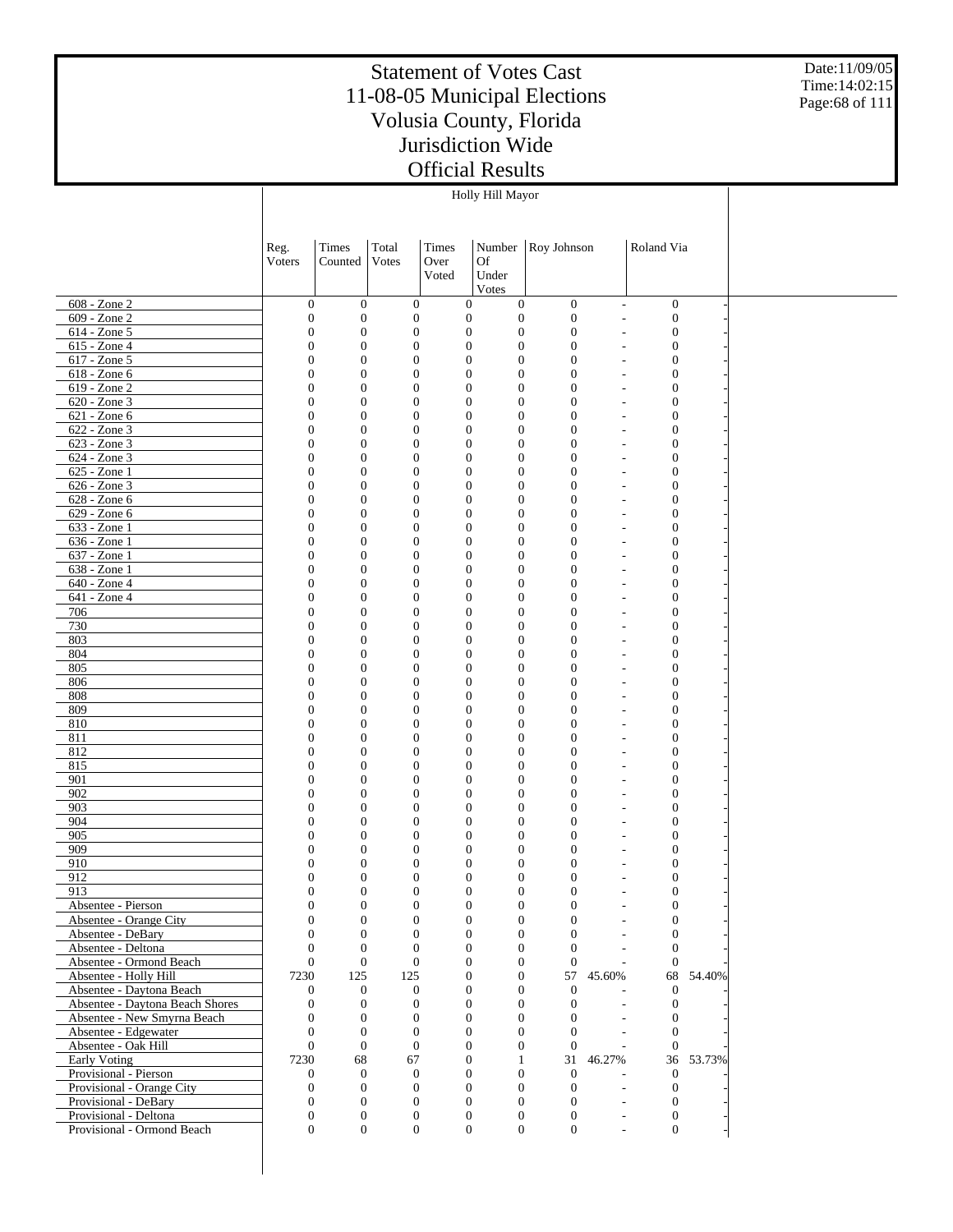Date:11/09/05 Time:14:02:15 Page:69 of 111

#### Statement of Votes Cast 11-08-05 Municipal Elections Volusia County, Florida Jurisdiction Wide Official Results

#### Holly Hill Mayor

|                                         | Reg.   | Times   | Total | Times |       | Number | Roy Johnson    |        | Roland Via |            |
|-----------------------------------------|--------|---------|-------|-------|-------|--------|----------------|--------|------------|------------|
|                                         | Voters | Counted | Votes | Over  | Of    |        |                |        |            |            |
|                                         |        |         |       | Voted |       | Under  |                |        |            |            |
|                                         |        |         |       |       | Votes |        |                |        |            |            |
| Provisional - Holly Hill                | 7230   | 3       |       |       | 0     |        | $\overline{2}$ | 66.67% |            | 33.33%     |
| Provisional - Daytona Beach             |        |         |       |       |       |        |                |        |            |            |
| Provisional - Daytona Beach Shores      |        |         |       |       |       |        |                |        |            |            |
| Provisional - New Smyrna Beach          |        |         |       |       |       |        |                |        |            |            |
| Provisional - Edgewater                 |        |         |       |       |       |        |                |        |            |            |
| Provisional - Oak Hill                  |        |         |       |       |       |        |                |        |            |            |
| Unscanned - Pierson                     |        |         |       |       |       |        |                |        |            |            |
| Unscanned - Orange City                 |        |         |       |       |       |        |                |        |            |            |
| Unscanned - DeBary                      |        |         |       |       |       |        |                |        |            |            |
| Unscanned - Deltona                     |        |         |       |       |       |        |                |        |            |            |
| Unscanned - Ormond Beach                |        |         |       |       |       |        |                |        |            |            |
| Unscanned - Holly Hill                  | 7230   |         |       |       |       |        |                |        |            |            |
| Unscanned - Daytona Beach               |        |         |       |       |       |        |                |        |            |            |
| <b>Unscanned - Daytona Beach Shores</b> |        |         |       |       |       |        |                |        |            |            |
| Unscanned - New Smyrna Beach            |        |         |       |       |       |        |                |        |            |            |
| Unscanned - Edgewater                   |        |         |       |       |       |        |                |        |            |            |
| Unscanned - Oak Hill                    |        |         |       |       |       |        |                |        |            |            |
| Total                                   | 7230   | 1570    | 1560  |       |       | 10     | 750            | 48.08% |            | 810 51.92% |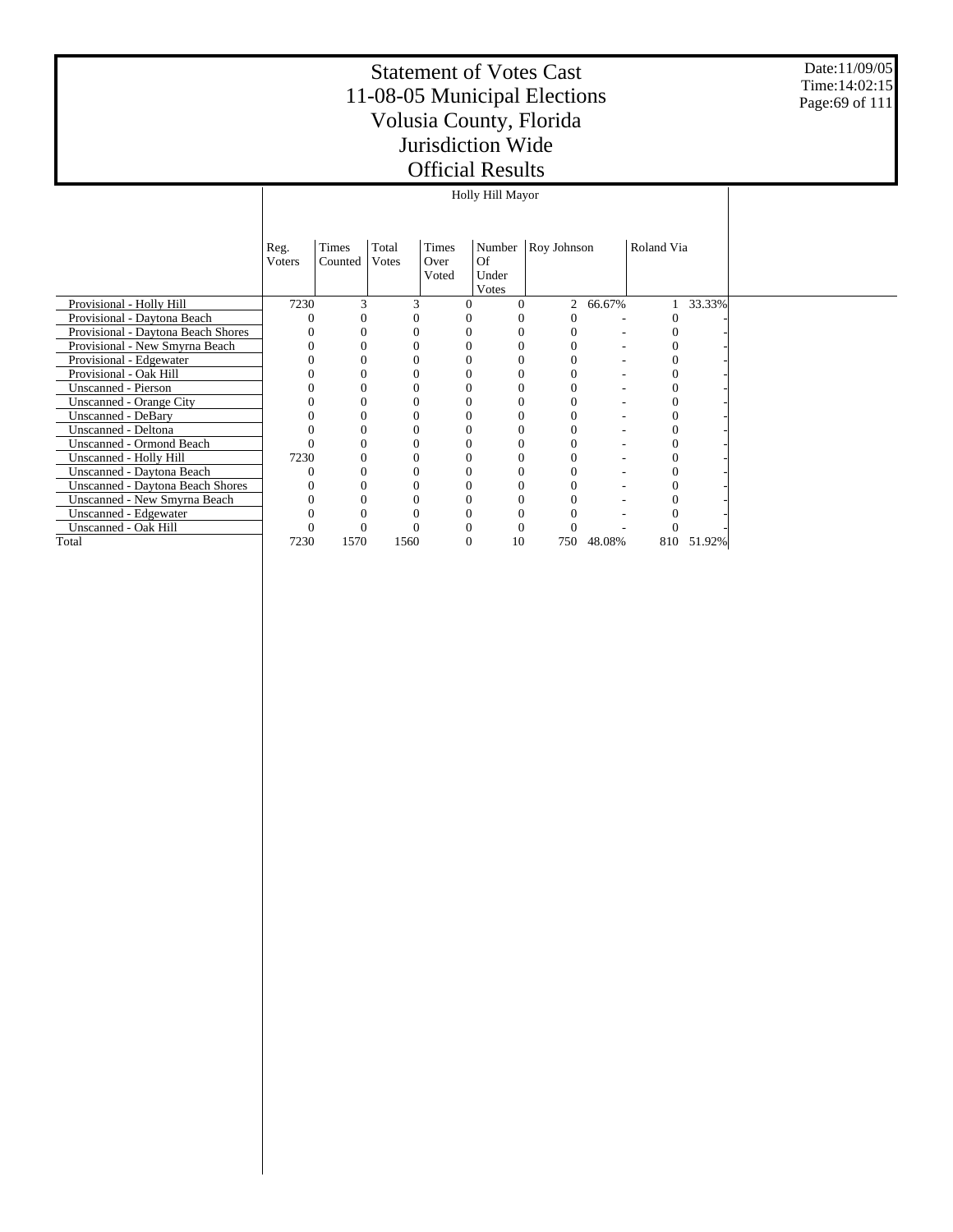Date:11/09/05 Time:14:02:15 Page:70 of 111

## Statement of Votes Cast 11-08-05 Municipal Elections Volusia County, Florida Jurisdiction Wide Official Results

|                              |                                |                                      |                                      |                        | HH Commission District 1                                                     |                                      |            |                                      |            |  |
|------------------------------|--------------------------------|--------------------------------------|--------------------------------------|------------------------|------------------------------------------------------------------------------|--------------------------------------|------------|--------------------------------------|------------|--|
|                              |                                |                                      |                                      |                        |                                                                              |                                      |            |                                      |            |  |
|                              | Reg.<br>Voters                 | Times<br>Counted                     | Total<br>Votes                       | Times<br>Over<br>Voted | Number<br>Of<br>Under<br>Votes                                               | Maureen F.<br>Monahan                |            | John Penny                           |            |  |
| Jurisdiction Wide            |                                |                                      |                                      |                        |                                                                              |                                      |            |                                      |            |  |
| 105                          | $\boldsymbol{0}$               | $\boldsymbol{0}$                     |                                      | $\boldsymbol{0}$       | $\boldsymbol{0}$<br>$\boldsymbol{0}$                                         | $\boldsymbol{0}$                     |            | $\boldsymbol{0}$                     |            |  |
| 303                          | $\mathbf{0}$                   | $\boldsymbol{0}$                     |                                      | $\boldsymbol{0}$       | $\boldsymbol{0}$<br>$\boldsymbol{0}$                                         | $\boldsymbol{0}$                     |            | $\boldsymbol{0}$                     |            |  |
| 304                          | $\boldsymbol{0}$               | $\boldsymbol{0}$                     | $\boldsymbol{0}$                     |                        | $\boldsymbol{0}$<br>$\boldsymbol{0}$                                         | $\boldsymbol{0}$                     |            | $\boldsymbol{0}$                     |            |  |
| 305<br>306                   | $\mathbf{0}$<br>$\mathbf{0}$   | $\boldsymbol{0}$<br>$\boldsymbol{0}$ | $\boldsymbol{0}$<br>$\boldsymbol{0}$ |                        | $\boldsymbol{0}$<br>$\boldsymbol{0}$<br>$\boldsymbol{0}$<br>$\boldsymbol{0}$ | $\boldsymbol{0}$<br>$\boldsymbol{0}$ |            | $\boldsymbol{0}$<br>$\boldsymbol{0}$ |            |  |
| 307                          | $\mathbf{0}$                   | $\boldsymbol{0}$                     | $\boldsymbol{0}$                     |                        | $\boldsymbol{0}$<br>$\boldsymbol{0}$                                         | $\boldsymbol{0}$                     |            | $\boldsymbol{0}$                     |            |  |
| 309                          | $\mathbf{0}$                   | $\boldsymbol{0}$                     | $\boldsymbol{0}$                     |                        | $\boldsymbol{0}$<br>$\boldsymbol{0}$                                         | $\boldsymbol{0}$                     |            | $\boldsymbol{0}$                     |            |  |
| 310                          | $\mathbf{0}$                   | $\boldsymbol{0}$                     | $\boldsymbol{0}$                     |                        | $\boldsymbol{0}$<br>$\boldsymbol{0}$                                         | $\boldsymbol{0}$                     |            | $\boldsymbol{0}$                     |            |  |
| 311                          | $\mathbf{0}$                   | $\boldsymbol{0}$                     | $\boldsymbol{0}$                     |                        | $\boldsymbol{0}$<br>$\boldsymbol{0}$                                         | $\boldsymbol{0}$                     |            | $\boldsymbol{0}$                     |            |  |
| 401 - Zone 2                 | $\mathbf{0}$                   | $\boldsymbol{0}$                     | $\boldsymbol{0}$                     |                        | $\boldsymbol{0}$<br>$\boldsymbol{0}$                                         | $\boldsymbol{0}$                     |            | $\boldsymbol{0}$                     |            |  |
| 402 - Zone 2                 | $\mathbf{0}$                   | $\boldsymbol{0}$                     | $\boldsymbol{0}$                     |                        | $\boldsymbol{0}$<br>$\boldsymbol{0}$                                         | $\boldsymbol{0}$                     |            | $\boldsymbol{0}$                     |            |  |
| 403 - Zone 1<br>405 - Zone 1 | $\mathbf{0}$<br>$\mathbf{0}$   | $\boldsymbol{0}$<br>$\boldsymbol{0}$ | $\boldsymbol{0}$                     |                        | $\boldsymbol{0}$<br>$\boldsymbol{0}$<br>$\boldsymbol{0}$<br>$\boldsymbol{0}$ | $\boldsymbol{0}$<br>$\boldsymbol{0}$ |            | $\boldsymbol{0}$                     |            |  |
| 406 - Zone 2                 | $\mathbf{0}$                   | $\boldsymbol{0}$                     | $\boldsymbol{0}$<br>$\boldsymbol{0}$ |                        | $\boldsymbol{0}$<br>$\boldsymbol{0}$                                         | $\boldsymbol{0}$                     |            | $\boldsymbol{0}$<br>$\boldsymbol{0}$ |            |  |
| 407 - Zone 3                 | $\mathbf{0}$                   | $\boldsymbol{0}$                     | $\boldsymbol{0}$                     |                        | $\boldsymbol{0}$<br>$\boldsymbol{0}$                                         | $\boldsymbol{0}$                     |            | $\boldsymbol{0}$                     |            |  |
| 408 - Zone 4                 | $\mathbf{0}$                   | $\boldsymbol{0}$                     | $\boldsymbol{0}$                     |                        | $\boldsymbol{0}$<br>$\boldsymbol{0}$                                         | $\boldsymbol{0}$                     |            | $\boldsymbol{0}$                     |            |  |
| 409 - Zone 5                 | $\mathbf{0}$                   | $\boldsymbol{0}$                     | $\boldsymbol{0}$                     |                        | $\boldsymbol{0}$<br>$\boldsymbol{0}$                                         | $\boldsymbol{0}$                     |            | $\boldsymbol{0}$                     |            |  |
| 410 - Zone 5                 | $\mathbf{0}$                   | $\boldsymbol{0}$                     | $\boldsymbol{0}$                     |                        | $\boldsymbol{0}$<br>$\boldsymbol{0}$                                         | $\boldsymbol{0}$                     |            | $\boldsymbol{0}$                     |            |  |
| 411 - Zone 6                 | $\mathbf{0}$                   | $\boldsymbol{0}$                     | $\boldsymbol{0}$                     |                        | $\boldsymbol{0}$<br>$\boldsymbol{0}$                                         | $\boldsymbol{0}$                     |            | $\boldsymbol{0}$                     |            |  |
| 413 - Zone 6<br>414 - Zone 5 | $\mathbf{0}$<br>$\mathbf{0}$   | $\boldsymbol{0}$<br>$\boldsymbol{0}$ | $\boldsymbol{0}$<br>$\boldsymbol{0}$ |                        | $\boldsymbol{0}$<br>$\boldsymbol{0}$<br>$\boldsymbol{0}$<br>$\boldsymbol{0}$ | $\boldsymbol{0}$<br>$\boldsymbol{0}$ |            | $\boldsymbol{0}$<br>$\boldsymbol{0}$ |            |  |
| 415 - Zone 4                 | $\mathbf{0}$                   | $\boldsymbol{0}$                     | $\boldsymbol{0}$                     |                        | $\boldsymbol{0}$<br>$\boldsymbol{0}$                                         | $\boldsymbol{0}$                     |            | $\boldsymbol{0}$                     |            |  |
| 416 - Zone 4                 | $\mathbf{0}$                   | $\boldsymbol{0}$                     | $\boldsymbol{0}$                     |                        | $\boldsymbol{0}$<br>$\boldsymbol{0}$                                         | $\boldsymbol{0}$                     |            | $\boldsymbol{0}$                     |            |  |
| 417 - Zone 3                 | $\mathbf{0}$                   | $\boldsymbol{0}$                     | $\boldsymbol{0}$                     |                        | $\boldsymbol{0}$<br>$\boldsymbol{0}$                                         | $\boldsymbol{0}$                     |            | $\boldsymbol{0}$                     |            |  |
| 418 - Zone 6                 | $\mathbf{0}$                   | $\boldsymbol{0}$                     | $\boldsymbol{0}$                     |                        | $\boldsymbol{0}$<br>$\boldsymbol{0}$                                         | $\boldsymbol{0}$                     |            | $\boldsymbol{0}$                     |            |  |
| 419 - Zone 3                 | $\mathbf{0}$                   | $\boldsymbol{0}$                     | $\boldsymbol{0}$                     |                        | $\boldsymbol{0}$<br>$\boldsymbol{0}$                                         | $\boldsymbol{0}$                     |            | $\boldsymbol{0}$                     |            |  |
| 420 - Zone 6                 | $\mathbf{0}$                   | $\boldsymbol{0}$                     | $\boldsymbol{0}$                     |                        | $\boldsymbol{0}$<br>$\boldsymbol{0}$                                         | $\boldsymbol{0}$                     |            | $\boldsymbol{0}$                     |            |  |
| 422 - Zone 1<br>423 - Zone 3 | $\mathbf{0}$<br>$\mathbf{0}$   | $\boldsymbol{0}$<br>$\boldsymbol{0}$ | $\boldsymbol{0}$<br>$\boldsymbol{0}$ |                        | $\boldsymbol{0}$<br>$\boldsymbol{0}$<br>$\boldsymbol{0}$<br>$\boldsymbol{0}$ | $\boldsymbol{0}$<br>$\boldsymbol{0}$ |            | $\boldsymbol{0}$<br>$\boldsymbol{0}$ |            |  |
| 424 - Zone 4                 | $\mathbf{0}$                   | $\boldsymbol{0}$                     | $\boldsymbol{0}$                     |                        | $\boldsymbol{0}$<br>$\boldsymbol{0}$                                         | $\boldsymbol{0}$                     |            | $\boldsymbol{0}$                     |            |  |
| 426 - Zone 2                 | $\mathbf{0}$                   | $\boldsymbol{0}$                     | $\boldsymbol{0}$                     |                        | $\boldsymbol{0}$<br>$\boldsymbol{0}$                                         | $\boldsymbol{0}$                     |            | $\boldsymbol{0}$                     |            |  |
| 427 - Zone 5                 | $\mathbf{0}$                   | $\boldsymbol{0}$                     | $\boldsymbol{0}$                     |                        | $\boldsymbol{0}$<br>$\boldsymbol{0}$                                         | $\boldsymbol{0}$                     |            | $\boldsymbol{0}$                     |            |  |
| 428 - Zone 1                 | $\mathbf{0}$                   | $\boldsymbol{0}$                     | $\boldsymbol{0}$                     |                        | $\boldsymbol{0}$<br>$\boldsymbol{0}$                                         | $\boldsymbol{0}$                     |            | $\boldsymbol{0}$                     |            |  |
| 429 - Zone 4                 | $\mathbf{0}$                   | $\boldsymbol{0}$                     | $\boldsymbol{0}$                     |                        | $\boldsymbol{0}$<br>$\boldsymbol{0}$                                         | $\boldsymbol{0}$                     |            | $\boldsymbol{0}$                     |            |  |
| 501 - Zone 1                 | $\mathbf{0}$                   | $\boldsymbol{0}$                     | $\boldsymbol{0}$                     |                        | $\boldsymbol{0}$<br>$\boldsymbol{0}$                                         | $\boldsymbol{0}$                     |            | $\boldsymbol{0}$                     |            |  |
| 506 - Zone 1                 | $\mathbf{0}$                   | $\boldsymbol{0}$                     | $\boldsymbol{0}$                     |                        | $\boldsymbol{0}$<br>$\boldsymbol{0}$                                         | $\boldsymbol{0}$                     |            | $\boldsymbol{0}$                     |            |  |
| 508 - Zone 3<br>509 - Zone 3 | $\mathbf{0}$<br>$\mathbf{0}$   | $\boldsymbol{0}$<br>$\boldsymbol{0}$ | $\boldsymbol{0}$<br>$\boldsymbol{0}$ |                        | $\boldsymbol{0}$<br>$\boldsymbol{0}$<br>$\boldsymbol{0}$<br>$\boldsymbol{0}$ | $\boldsymbol{0}$<br>$\boldsymbol{0}$ |            | $\boldsymbol{0}$<br>$\boldsymbol{0}$ |            |  |
| $510 - Z$ one 3              | $\mathbf{0}$                   | $\boldsymbol{0}$                     | $\boldsymbol{0}$                     |                        | $\boldsymbol{0}$<br>$\boldsymbol{0}$                                         | $\boldsymbol{0}$                     |            | $\boldsymbol{0}$                     |            |  |
| 512 - Zone 3                 | $\mathbf{0}$                   | $\boldsymbol{0}$                     | $\boldsymbol{0}$                     |                        | $\boldsymbol{0}$<br>$\boldsymbol{0}$                                         | $\boldsymbol{0}$                     |            | $\boldsymbol{0}$                     |            |  |
| 513 - Zone 3                 | $\mathbf{0}$                   | $\mathbf{0}$                         | $\boldsymbol{0}$                     |                        | $\boldsymbol{0}$<br>$\mathbf{0}$                                             | $\boldsymbol{0}$                     | ÷,         | $\boldsymbol{0}$                     |            |  |
| 514 - Zone 2                 | 0                              | $\boldsymbol{0}$                     |                                      | 0                      | $\boldsymbol{0}$<br>$\bf{0}$                                                 | 0                                    |            | $\bf{0}$                             |            |  |
| 515 - Zone 1                 | $\mathbf{0}$                   | $\boldsymbol{0}$                     | $\boldsymbol{0}$                     |                        | $\boldsymbol{0}$<br>$\mathbf{0}$                                             | $\boldsymbol{0}$                     |            | $\boldsymbol{0}$                     |            |  |
| 516 - Zone 1                 | $\overline{0}$                 | $\theta$                             | $\boldsymbol{0}$                     |                        | $\mathbf{0}$<br>$\mathbf{0}$                                                 | $\boldsymbol{0}$                     |            | $\boldsymbol{0}$                     |            |  |
| 517 - Zone 2<br>519 - Zone 2 | $\mathbf{0}$<br>$\overline{0}$ | $\mathbf{0}$<br>$\mathbf{0}$         | $\boldsymbol{0}$<br>$\boldsymbol{0}$ |                        | $\boldsymbol{0}$<br>$\theta$<br>$\boldsymbol{0}$<br>$\theta$                 | $\boldsymbol{0}$<br>$\boldsymbol{0}$ |            | $\boldsymbol{0}$<br>$\boldsymbol{0}$ |            |  |
| 521 - Zone 4                 | $\mathbf{0}$                   | $\mathbf{0}$                         | $\boldsymbol{0}$                     |                        | $\boldsymbol{0}$<br>$\theta$                                                 | $\boldsymbol{0}$                     |            | $\boldsymbol{0}$                     |            |  |
| 522 - Zone 4                 | $\mathbf{0}$                   | $\mathbf{0}$                         | $\mathbf{0}$                         |                        | $\boldsymbol{0}$<br>$\theta$                                                 | $\boldsymbol{0}$                     |            | $\mathbf{0}$                         |            |  |
| 525 - Zone 4                 | $\mathbf{0}$                   | $\boldsymbol{0}$                     | $\boldsymbol{0}$                     |                        | $\boldsymbol{0}$<br>$\mathbf{0}$                                             | $\boldsymbol{0}$                     |            | $\mathbf{0}$                         |            |  |
| 526                          | 1201                           | 157                                  | 157                                  |                        | $\boldsymbol{0}$<br>$\boldsymbol{0}$                                         | 41                                   | 26.11%     |                                      | 116 73.89% |  |
| 527                          | 1961                           | 417                                  | 407                                  |                        | $\boldsymbol{0}$<br>10                                                       |                                      | 139 34.15% |                                      | 268 65.85% |  |
| 528                          | 1848                           | 348                                  | 342                                  |                        | $\boldsymbol{0}$<br>6                                                        |                                      | 112 32.75% |                                      | 230 67.25% |  |
| 529<br>533 - Zone 4          | 1653<br>$\boldsymbol{0}$       | 315<br>$\boldsymbol{0}$              | 311<br>$\overline{0}$                |                        | $\boldsymbol{0}$<br>$\overline{4}$<br>$\boldsymbol{0}$<br>$\boldsymbol{0}$   | 157<br>$\mathbf{0}$                  | 50.48%     | $\mathbf{0}$                         | 154 49.52% |  |
| 534                          | 567                            | 137                                  | 137                                  |                        | $\boldsymbol{0}$<br>$\mathbf{0}$                                             | 30                                   | 21.90%     |                                      | 107 78.10% |  |
| 602 - Zone 4                 | $\mathbf{0}$                   | $\boldsymbol{0}$                     | $\boldsymbol{0}$                     |                        | $\boldsymbol{0}$<br>$\mathbf{0}$                                             | $\boldsymbol{0}$                     |            | $\boldsymbol{0}$                     |            |  |
| 603 - Zone 5                 | $\boldsymbol{0}$               | $\theta$                             | $\boldsymbol{0}$                     |                        | $\boldsymbol{0}$<br>$\mathbf{0}$                                             | $\boldsymbol{0}$                     |            | $\boldsymbol{0}$                     |            |  |
| 605 - Zone 5                 | $\mathbf{0}$                   | $\boldsymbol{0}$                     | $\boldsymbol{0}$                     |                        | $\boldsymbol{0}$<br>$\mathbf{0}$                                             | $\boldsymbol{0}$                     |            | $\boldsymbol{0}$                     |            |  |
| 607 - Zone 2                 | $\boldsymbol{0}$               | $\mathbf{0}$                         | $\boldsymbol{0}$                     |                        | $\boldsymbol{0}$<br>$\mathbf{0}$                                             | $\mathbf{0}$                         | L,         | $\boldsymbol{0}$                     |            |  |
|                              |                                |                                      |                                      |                        |                                                                              |                                      |            |                                      |            |  |

 $\overline{\phantom{a}}$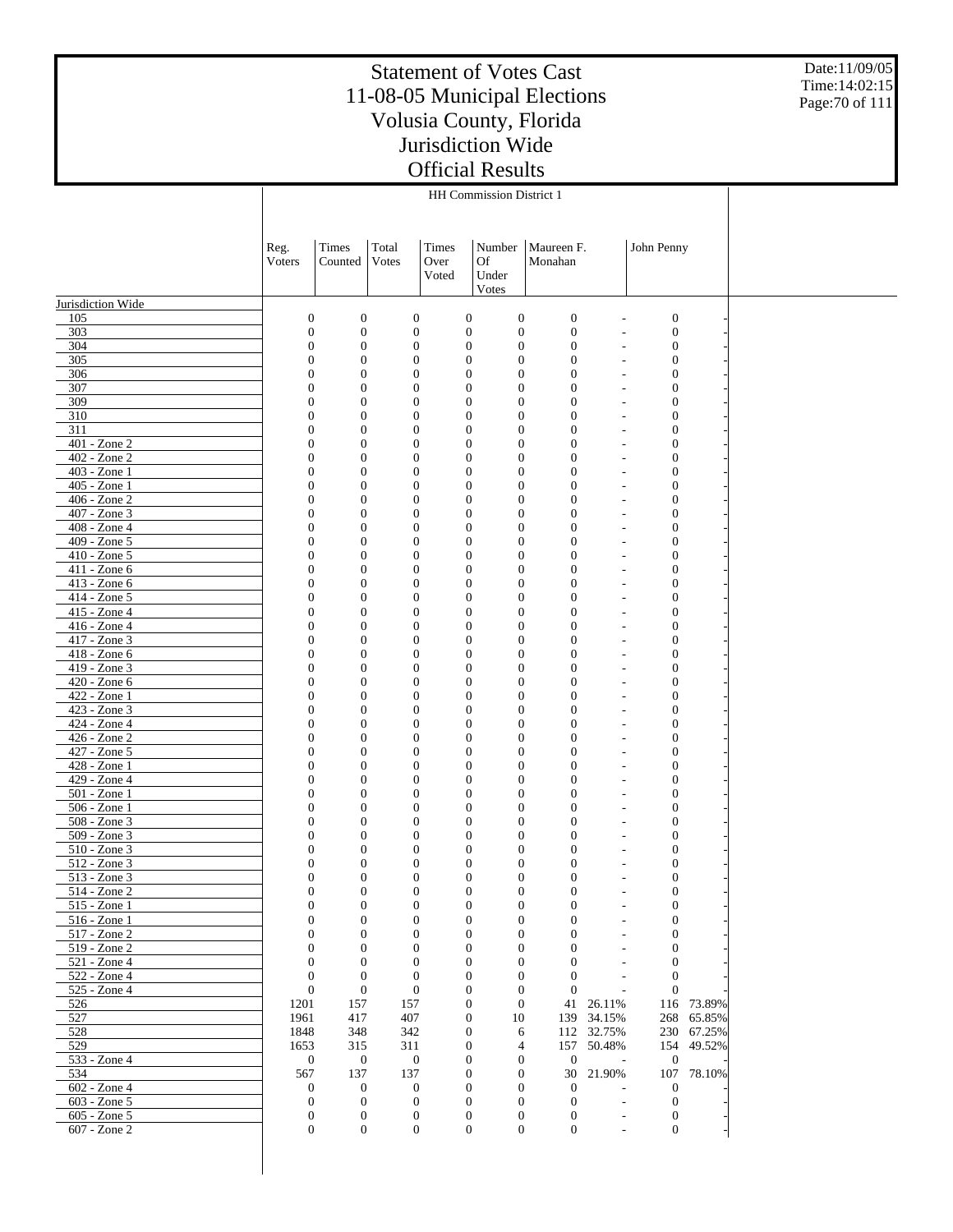Date:11/09/05 Time:14:02:15 Page:71 of 111

|                                                   |                                      |                              |                              |       | <b>HH Commission District 1</b>                                      |                                      |                                            |                                  |           |  |
|---------------------------------------------------|--------------------------------------|------------------------------|------------------------------|-------|----------------------------------------------------------------------|--------------------------------------|--------------------------------------------|----------------------------------|-----------|--|
|                                                   |                                      |                              |                              |       |                                                                      |                                      |                                            |                                  |           |  |
|                                                   |                                      |                              |                              |       |                                                                      |                                      |                                            |                                  |           |  |
|                                                   | Reg.                                 | Times                        | Total                        | Times | Number                                                               | Maureen F.                           |                                            | John Penny                       |           |  |
|                                                   | Voters                               | Counted                      | <b>Votes</b>                 | Over  | Of                                                                   | Monahan                              |                                            |                                  |           |  |
|                                                   |                                      |                              |                              | Voted | Under                                                                |                                      |                                            |                                  |           |  |
|                                                   |                                      |                              |                              |       | Votes                                                                |                                      |                                            |                                  |           |  |
| 608 - Zone 2                                      | $\boldsymbol{0}$                     | $\boldsymbol{0}$             | $\boldsymbol{0}$             |       | $\mathbf{0}$<br>$\mathbf{0}$                                         | $\boldsymbol{0}$                     | $\overline{\phantom{a}}$                   | $\boldsymbol{0}$                 |           |  |
| 609 - Zone 2                                      | $\boldsymbol{0}$                     | $\mathbf{0}$                 | $\boldsymbol{0}$             |       | $\boldsymbol{0}$<br>$\boldsymbol{0}$                                 | $\boldsymbol{0}$                     | $\sim$                                     | $\boldsymbol{0}$                 |           |  |
| 614 - Zone 5                                      | $\boldsymbol{0}$                     | $\mathbf{0}$                 | $\mathbf{0}$                 |       | $\mathbf{0}$<br>$\boldsymbol{0}$                                     | $\mathbf{0}$                         | $\overline{a}$                             | $\boldsymbol{0}$                 |           |  |
| 615 - Zone 4                                      | $\boldsymbol{0}$                     | $\mathbf{0}$                 | $\boldsymbol{0}$             |       | $\mathbf{0}$<br>$\boldsymbol{0}$                                     | $\mathbf{0}$                         | $\overline{a}$                             | $\boldsymbol{0}$                 |           |  |
| 617 - Zone 5                                      | 0                                    | $\mathbf{0}$                 | $\mathbf{0}$                 |       | $\mathbf{0}$<br>$\boldsymbol{0}$                                     | $\mathbf{0}$                         | $\overline{a}$                             | $\mathbf{0}$                     |           |  |
| 618 - Zone 6                                      | 0                                    | $\mathbf{0}$                 | $\mathbf{0}$                 |       | $\mathbf{0}$<br>$\boldsymbol{0}$                                     | $\boldsymbol{0}$                     |                                            | $\boldsymbol{0}$                 |           |  |
| 619 - Zone 2<br>620 - Zone 3                      | 0<br>0                               | $\mathbf{0}$<br>$\mathbf{0}$ | $\mathbf{0}$<br>$\mathbf{0}$ |       | $\mathbf{0}$<br>$\boldsymbol{0}$<br>$\mathbf{0}$<br>$\boldsymbol{0}$ | $\boldsymbol{0}$<br>$\boldsymbol{0}$ | $\overline{a}$                             | $\mathbf{0}$<br>$\boldsymbol{0}$ |           |  |
| 621 - Zone 6                                      | 0                                    | $\mathbf{0}$                 | $\mathbf{0}$                 |       | $\mathbf{0}$<br>$\boldsymbol{0}$                                     | $\boldsymbol{0}$                     | $\overline{a}$                             | $\mathbf{0}$                     |           |  |
| 622 - Zone 3                                      | 0                                    | $\mathbf{0}$                 | $\mathbf{0}$                 |       | $\mathbf{0}$<br>$\boldsymbol{0}$                                     | $\boldsymbol{0}$                     |                                            | $\boldsymbol{0}$                 |           |  |
| 623 - Zone 3                                      | 0                                    | $\boldsymbol{0}$             | $\mathbf{0}$                 |       | $\mathbf{0}$<br>$\boldsymbol{0}$                                     | $\boldsymbol{0}$                     | $\overline{a}$                             | $\mathbf{0}$                     |           |  |
| 624 - Zone 3                                      | 0                                    | $\mathbf{0}$                 | $\mathbf{0}$                 |       | $\mathbf{0}$<br>$\boldsymbol{0}$                                     | $\boldsymbol{0}$                     | $\overline{a}$                             | $\boldsymbol{0}$                 |           |  |
| 625 - Zone 1                                      | 0                                    | $\mathbf{0}$                 | $\mathbf{0}$                 |       | $\mathbf{0}$<br>$\boldsymbol{0}$                                     | $\boldsymbol{0}$                     | $\overline{\phantom{a}}$                   | $\mathbf{0}$                     |           |  |
| 626 - Zone 3                                      | 0                                    | $\mathbf{0}$                 | $\mathbf{0}$                 |       | $\mathbf{0}$<br>$\boldsymbol{0}$                                     | $\boldsymbol{0}$                     | $\overline{a}$                             | $\boldsymbol{0}$                 |           |  |
| $628 - Zone 6$                                    | 0                                    | $\boldsymbol{0}$             | $\mathbf{0}$                 |       | $\mathbf{0}$<br>$\boldsymbol{0}$                                     | $\boldsymbol{0}$                     | $\overline{\phantom{a}}$                   | $\mathbf{0}$                     |           |  |
| 629 - Zone 6                                      | 0                                    | $\mathbf{0}$                 | $\mathbf{0}$                 |       | $\mathbf{0}$<br>$\boldsymbol{0}$                                     | $\boldsymbol{0}$                     | $\overline{a}$                             | $\boldsymbol{0}$                 |           |  |
| $633 - Zone1$<br>636 - Zone 1                     | 0                                    | $\mathbf{0}$<br>$\mathbf{0}$ | $\mathbf{0}$                 |       | $\mathbf{0}$<br>$\boldsymbol{0}$<br>$\mathbf{0}$<br>$\boldsymbol{0}$ | $\mathbf{0}$                         | $\overline{\phantom{a}}$<br>$\overline{a}$ | $\mathbf{0}$                     |           |  |
| 637 - Zone 1                                      | 0<br>0                               | $\mathbf{0}$                 | $\mathbf{0}$<br>$\mathbf{0}$ |       | $\mathbf{0}$<br>$\boldsymbol{0}$                                     | $\mathbf{0}$<br>$\mathbf{0}$         | $\overline{\phantom{a}}$                   | $\boldsymbol{0}$<br>$\mathbf{0}$ |           |  |
| 638 - Zone 1                                      | 0                                    | $\mathbf{0}$                 | $\mathbf{0}$                 |       | $\mathbf{0}$<br>$\boldsymbol{0}$                                     | $\mathbf{0}$                         | $\overline{a}$                             | $\boldsymbol{0}$                 |           |  |
| 640 - Zone 4                                      | $\boldsymbol{0}$                     | $\mathbf{0}$                 | $\mathbf{0}$                 |       | $\mathbf{0}$<br>$\boldsymbol{0}$                                     | $\boldsymbol{0}$                     | $\overline{\phantom{a}}$                   | $\mathbf{0}$                     |           |  |
| 641 - Zone 4                                      | 0                                    | $\mathbf{0}$                 | $\mathbf{0}$                 |       | $\mathbf{0}$<br>$\boldsymbol{0}$                                     | $\boldsymbol{0}$                     | $\overline{a}$                             | $\boldsymbol{0}$                 |           |  |
| 706                                               | $\mathbf{0}$                         | $\mathbf{0}$                 | $\mathbf{0}$                 |       | $\mathbf{0}$<br>$\boldsymbol{0}$                                     | $\boldsymbol{0}$                     | $\overline{\phantom{a}}$                   | $\mathbf{0}$                     |           |  |
| 730                                               | $\boldsymbol{0}$                     | $\mathbf{0}$                 | $\mathbf{0}$                 |       | $\mathbf{0}$<br>$\boldsymbol{0}$                                     | $\boldsymbol{0}$                     | $\overline{a}$                             | $\boldsymbol{0}$                 |           |  |
| 803                                               | $\boldsymbol{0}$                     | $\mathbf{0}$                 | $\mathbf{0}$                 |       | $\mathbf{0}$<br>$\boldsymbol{0}$                                     | $\boldsymbol{0}$                     | $\overline{a}$                             | $\mathbf{0}$                     |           |  |
| 804                                               | 0                                    | $\mathbf{0}$                 | $\mathbf{0}$                 |       | $\mathbf{0}$<br>$\boldsymbol{0}$                                     | $\boldsymbol{0}$                     |                                            | $\boldsymbol{0}$                 |           |  |
| 805                                               | $\boldsymbol{0}$                     | $\mathbf{0}$                 | $\mathbf{0}$                 |       | $\mathbf{0}$<br>$\boldsymbol{0}$                                     | $\boldsymbol{0}$                     | $\overline{a}$                             | $\mathbf{0}$                     |           |  |
| 806<br>808                                        | 0<br>$\boldsymbol{0}$                | $\mathbf{0}$<br>$\mathbf{0}$ | $\mathbf{0}$<br>$\mathbf{0}$ |       | $\mathbf{0}$<br>$\boldsymbol{0}$<br>$\mathbf{0}$<br>$\boldsymbol{0}$ | $\boldsymbol{0}$<br>$\boldsymbol{0}$ | $\overline{a}$<br>$\overline{\phantom{a}}$ | $\boldsymbol{0}$<br>$\mathbf{0}$ |           |  |
| 809                                               | 0                                    | $\mathbf{0}$                 | $\mathbf{0}$                 |       | $\mathbf{0}$<br>$\boldsymbol{0}$                                     | $\boldsymbol{0}$                     | $\overline{a}$                             | $\boldsymbol{0}$                 |           |  |
| 810                                               | $\boldsymbol{0}$                     | $\boldsymbol{0}$             | $\mathbf{0}$                 |       | $\mathbf{0}$<br>$\boldsymbol{0}$                                     | $\mathbf{0}$                         | $\overline{\phantom{a}}$                   | $\mathbf{0}$                     |           |  |
| 811                                               | 0                                    | $\mathbf{0}$                 | $\mathbf{0}$                 |       | $\mathbf{0}$<br>$\boldsymbol{0}$                                     | $\mathbf{0}$                         | $\overline{a}$                             | $\boldsymbol{0}$                 |           |  |
| 812                                               | $\boldsymbol{0}$                     | $\mathbf{0}$                 | $\mathbf{0}$                 |       | $\mathbf{0}$<br>$\boldsymbol{0}$                                     | $\mathbf{0}$                         | $\overline{\phantom{a}}$                   | $\mathbf{0}$                     |           |  |
| 815                                               | 0                                    | $\mathbf{0}$                 | $\mathbf{0}$                 |       | $\mathbf{0}$<br>$\boldsymbol{0}$                                     | $\mathbf{0}$                         | $\overline{a}$                             | $\boldsymbol{0}$                 |           |  |
| 901                                               | $\boldsymbol{0}$                     | $\mathbf{0}$                 | $\mathbf{0}$                 |       | $\mathbf{0}$<br>$\boldsymbol{0}$                                     | $\mathbf{0}$                         | $\overline{\phantom{a}}$                   | $\mathbf{0}$                     |           |  |
| 902                                               | $\boldsymbol{0}$                     | $\mathbf{0}$                 | $\mathbf{0}$                 |       | $\mathbf{0}$<br>$\boldsymbol{0}$                                     | $\boldsymbol{0}$                     | $\overline{a}$                             | $\boldsymbol{0}$                 |           |  |
| 903                                               | $\boldsymbol{0}$                     | $\mathbf{0}$                 | $\mathbf{0}$                 |       | $\mathbf{0}$<br>$\boldsymbol{0}$                                     | $\boldsymbol{0}$                     | $\overline{\phantom{a}}$                   | $\mathbf{0}$                     |           |  |
| 904<br>905                                        | $\boldsymbol{0}$<br>$\boldsymbol{0}$ | $\mathbf{0}$<br>$\mathbf{0}$ | $\mathbf{0}$<br>$\mathbf{0}$ |       | $\mathbf{0}$<br>$\boldsymbol{0}$<br>$\mathbf{0}$<br>$\boldsymbol{0}$ | $\boldsymbol{0}$<br>$\boldsymbol{0}$ | $\overline{a}$<br>$\overline{a}$           | $\boldsymbol{0}$<br>$\mathbf{0}$ |           |  |
| 909                                               | $\boldsymbol{0}$                     | $\mathbf{0}$                 | $\mathbf{0}$                 |       | $\mathbf{0}$<br>$\boldsymbol{0}$                                     | $\boldsymbol{0}$                     |                                            | $\boldsymbol{0}$                 |           |  |
| 910                                               | $\boldsymbol{0}$                     | $\mathbf{0}$                 | $\mathbf{0}$                 |       | $\mathbf{0}$<br>$\boldsymbol{0}$                                     | $\boldsymbol{0}$                     | $\overline{a}$                             | $\mathbf{0}$                     |           |  |
| 912                                               | $\overline{0}$                       | $\theta$                     | $\boldsymbol{0}$             |       | $\boldsymbol{0}$<br>$\mathbf{0}$                                     | $\boldsymbol{0}$                     | $\overline{\phantom{a}}$                   | $\boldsymbol{0}$                 |           |  |
| 913                                               | 0                                    | $\boldsymbol{0}$             | $\boldsymbol{0}$             |       | $\boldsymbol{0}$<br>$\boldsymbol{0}$                                 | 0                                    |                                            | $\mathbf{0}$                     |           |  |
| Absentee - Pierson                                | $\boldsymbol{0}$                     | $\boldsymbol{0}$             | $\boldsymbol{0}$             |       | $\boldsymbol{0}$<br>$\mathbf{0}$                                     | $\mathbf{0}$                         |                                            | $\boldsymbol{0}$                 |           |  |
| Absentee - Orange City                            | $\overline{0}$                       | $\mathbf{0}$                 | $\mathbf{0}$                 |       | $\boldsymbol{0}$<br>$\mathbf{0}$                                     | $\mathbf{0}$                         |                                            | $\mathbf{0}$                     |           |  |
| Absentee - DeBary                                 | $\overline{0}$                       | $\mathbf{0}$                 | $\mathbf{0}$                 |       | $\boldsymbol{0}$<br>$\mathbf{0}$                                     | $\overline{0}$                       |                                            | $\mathbf{0}$                     |           |  |
| Absentee - Deltona                                | $\mathbf{0}$                         | $\mathbf{0}$                 | $\mathbf{0}$                 |       | $\boldsymbol{0}$<br>$\mathbf{0}$                                     | $\theta$                             |                                            | $\mathbf{0}$                     |           |  |
| Absentee - Ormond Beach                           | $\boldsymbol{0}$                     | $\mathbf{0}$                 | $\mathbf{0}$                 |       | $\boldsymbol{0}$<br>$\mathbf{0}$                                     | $\boldsymbol{0}$                     |                                            | $\mathbf{0}$                     |           |  |
| Absentee - Holly Hill<br>Absentee - Daytona Beach | 7230<br>$\boldsymbol{0}$             | 125<br>$\mathbf{0}$          | 119<br>$\boldsymbol{0}$      |       | $\boldsymbol{0}$<br>6<br>$\boldsymbol{0}$<br>$\mathbf{0}$            | $\mathbf{0}$                         | 34 28.57%                                  | $\boldsymbol{0}$                 | 85 71.43% |  |
| Absentee - Daytona Beach Shores                   | $\mathbf{0}$                         | $\mathbf{0}$                 | $\boldsymbol{0}$             |       | $\boldsymbol{0}$<br>$\mathbf{0}$                                     | $\mathbf{0}$                         |                                            | $\mathbf{0}$                     |           |  |
| Absentee - New Smyrna Beach                       | $\boldsymbol{0}$                     | $\theta$                     | $\boldsymbol{0}$             |       | $\boldsymbol{0}$<br>$\mathbf{0}$                                     | $\mathbf{0}$                         |                                            | $\boldsymbol{0}$                 |           |  |
| Absentee - Edgewater                              | $\mathbf{0}$                         | $\theta$                     | $\boldsymbol{0}$             |       | $\boldsymbol{0}$<br>$\mathbf{0}$                                     | $\overline{0}$                       |                                            | $\boldsymbol{0}$                 |           |  |
| Absentee - Oak Hill                               | $\mathbf{0}$                         | $\boldsymbol{0}$             | $\boldsymbol{0}$             |       | $\boldsymbol{0}$<br>$\mathbf{0}$                                     | $\theta$                             | ÷                                          | $\boldsymbol{0}$                 |           |  |
| Early Voting                                      | 7230                                 | 68                           | 65                           |       | $\boldsymbol{0}$<br>3                                                |                                      | 21 32.31%                                  |                                  | 44 67.69% |  |
| Provisional - Pierson                             | $\mathbf{0}$                         | $\theta$                     | $\boldsymbol{0}$             |       | $\boldsymbol{0}$<br>$\mathbf{0}$                                     | $\mathbf{0}$                         |                                            | $\boldsymbol{0}$                 |           |  |
| Provisional - Orange City                         | $\mathbf{0}$                         | $\theta$                     | $\mathbf{0}$                 |       | $\boldsymbol{0}$<br>$\mathbf{0}$                                     | $\mathbf{0}$                         |                                            | $\boldsymbol{0}$                 |           |  |
| Provisional - DeBary                              | $\mathbf{0}$                         | $\theta$                     | $\boldsymbol{0}$             |       | $\boldsymbol{0}$<br>$\mathbf{0}$                                     | $\mathbf{0}$                         |                                            | $\boldsymbol{0}$                 |           |  |
| Provisional - Deltona                             | $\mathbf{0}$                         | $\theta$<br>$\mathbf{0}$     | $\overline{0}$               |       | $\boldsymbol{0}$<br>$\mathbf{0}$                                     | $\mathbf{0}$                         | $\overline{\phantom{a}}$                   | $\boldsymbol{0}$                 |           |  |
| Provisional - Ormond Beach                        | $\boldsymbol{0}$                     |                              | $\mathbf{0}$                 |       | $\boldsymbol{0}$<br>$\mathbf{0}$                                     | $\mathbf{0}$                         | $\overline{a}$                             | $\boldsymbol{0}$                 |           |  |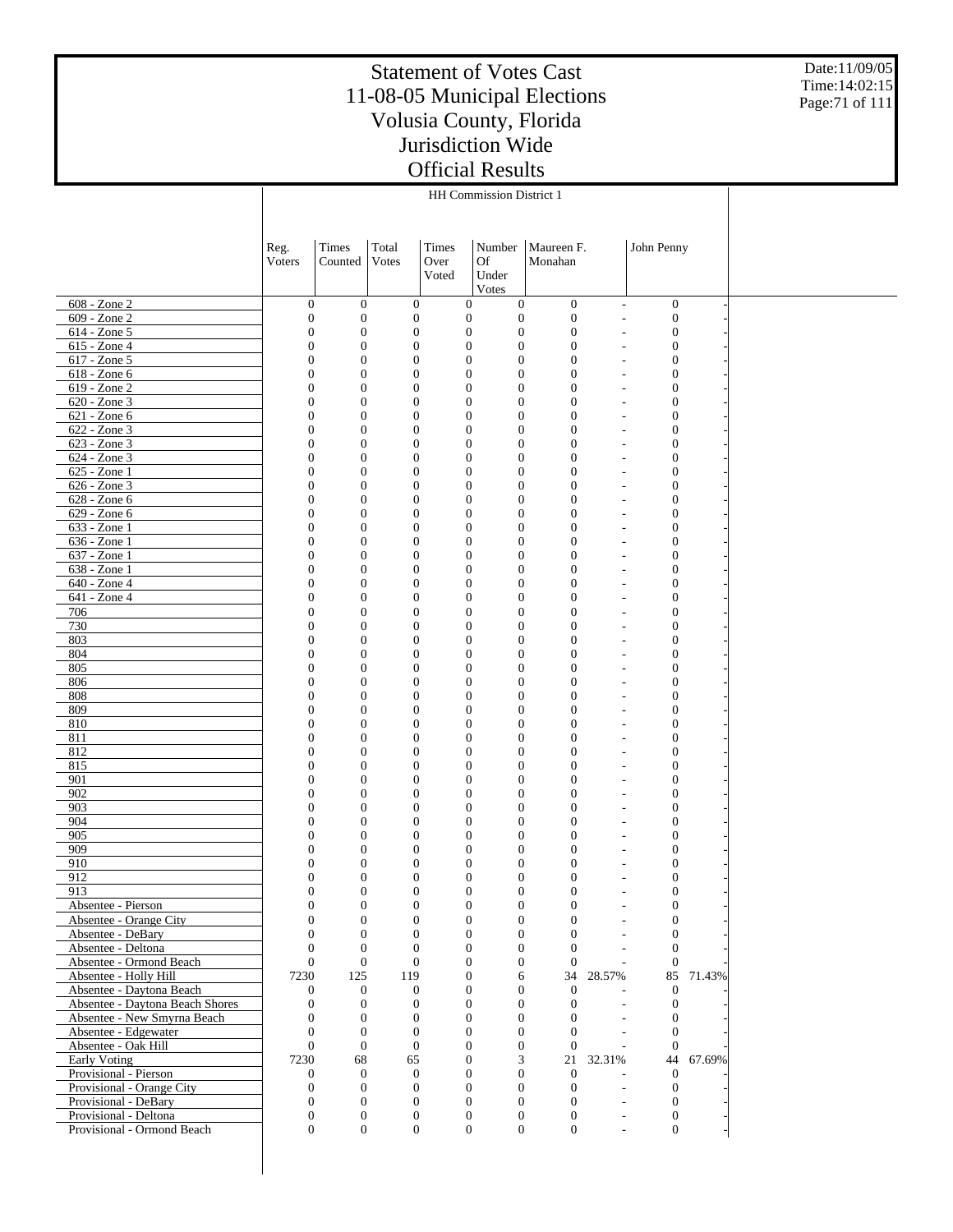Date:11/09/05 Time:14:02:15 Page:72 of 111

|                                         | Reg.<br><b>Voters</b> | Times<br>Counted | Total<br>Votes | Times<br>Over<br>Voted | Number<br>Of<br>Under<br>Votes | Maureen F.<br>Monahan |            | John Penny |        |
|-----------------------------------------|-----------------------|------------------|----------------|------------------------|--------------------------------|-----------------------|------------|------------|--------|
| Provisional - Holly Hill                | 7230                  | $\mathcal{F}$    | $\mathcal{F}$  |                        | $\Omega$                       | 2                     | 66.67%     |            | 33.33% |
| Provisional - Daytona Beach             |                       |                  |                |                        |                                |                       |            |            |        |
| Provisional - Daytona Beach Shores      |                       |                  |                |                        |                                |                       |            |            |        |
| Provisional - New Smyrna Beach          |                       |                  |                |                        |                                |                       |            |            |        |
| Provisional - Edgewater                 |                       |                  |                |                        |                                |                       |            |            |        |
| Provisional - Oak Hill                  |                       |                  |                |                        |                                |                       |            |            |        |
| Unscanned - Pierson                     |                       |                  |                |                        |                                |                       |            |            |        |
| Unscanned - Orange City                 |                       |                  |                |                        |                                |                       |            |            |        |
| Unscanned - DeBary                      |                       |                  |                |                        |                                |                       |            |            |        |
| Unscanned - Deltona                     |                       |                  |                |                        |                                |                       |            |            |        |
| Unscanned - Ormond Beach                |                       |                  |                |                        |                                |                       |            |            |        |
| Unscanned - Holly Hill                  | 7230                  |                  |                |                        |                                |                       |            |            |        |
| Unscanned - Daytona Beach               |                       |                  |                |                        |                                |                       |            |            |        |
| <b>Unscanned - Daytona Beach Shores</b> |                       |                  |                |                        |                                |                       |            |            |        |
| Unscanned - New Smyrna Beach            |                       |                  |                |                        |                                |                       |            |            |        |
| Unscanned - Edgewater                   |                       |                  |                |                        |                                |                       |            |            |        |
| Unscanned - Oak Hill                    |                       |                  |                |                        |                                |                       |            |            |        |
| Total                                   | 7230                  | 1570             | 1541           |                        | 29                             |                       | 536 34.78% | 1005       | 65.22% |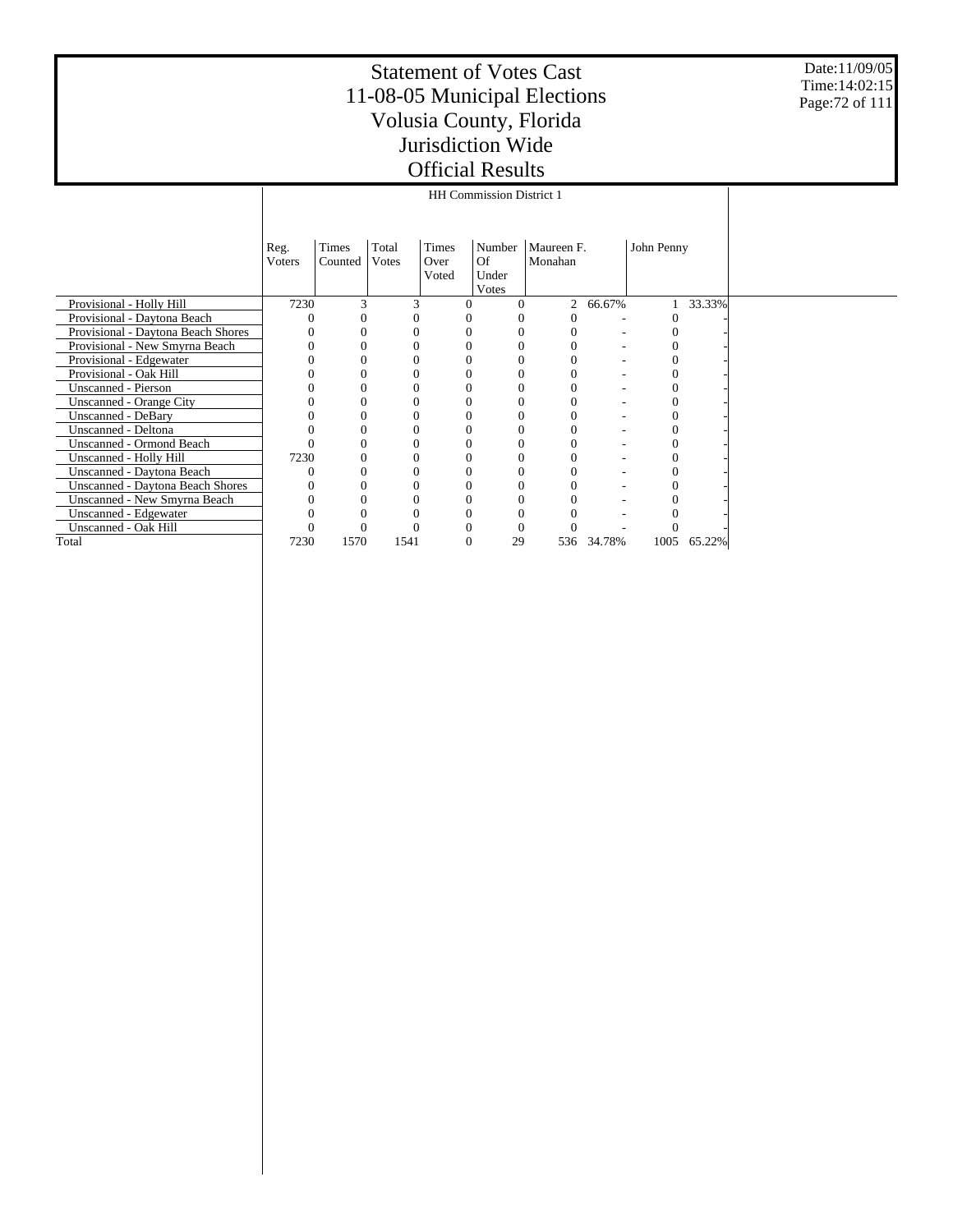Date:11/09/05 Time:14:02:15 Page:73 of 111

# Statement of Votes Cast 11-08-05 Municipal Elections Volusia County, Florida Jurisdiction Wide Official Results

|                              | HH Commission District 3         |                                  |                |                                      |                                                                              |                                      |                          |                                      |            |  |  |
|------------------------------|----------------------------------|----------------------------------|----------------|--------------------------------------|------------------------------------------------------------------------------|--------------------------------------|--------------------------|--------------------------------------|------------|--|--|
|                              |                                  |                                  |                |                                      |                                                                              |                                      |                          |                                      |            |  |  |
|                              | Reg.<br>Voters                   | Times<br>Counted                 | Total<br>Votes | Times<br>Over<br>Voted               | Of<br>Under<br>Votes                                                         | Number   Mark Reed                   |                          | Lou Schmitt                          |            |  |  |
| Jurisdiction Wide            |                                  |                                  |                |                                      |                                                                              |                                      |                          |                                      |            |  |  |
| 105                          | $\mathbf{0}$                     | $\boldsymbol{0}$                 |                | $\boldsymbol{0}$                     | $\boldsymbol{0}$<br>$\boldsymbol{0}$                                         | $\boldsymbol{0}$                     |                          | $\boldsymbol{0}$                     |            |  |  |
| 303                          | $\mathbf{0}$                     | $\boldsymbol{0}$                 |                | $\boldsymbol{0}$                     | $\boldsymbol{0}$<br>$\boldsymbol{0}$                                         | $\boldsymbol{0}$                     | ٠                        | $\boldsymbol{0}$                     |            |  |  |
| 304<br>305                   | $\mathbf{0}$<br>$\overline{0}$   | $\mathbf{0}$<br>$\mathbf{0}$     |                | $\boldsymbol{0}$                     | $\boldsymbol{0}$<br>$\mathbf{0}$<br>$\mathbf{0}$<br>$\mathbf{0}$             | $\boldsymbol{0}$<br>$\boldsymbol{0}$ |                          | $\boldsymbol{0}$                     |            |  |  |
| 306                          | $\overline{0}$                   | $\boldsymbol{0}$                 |                | $\boldsymbol{0}$<br>$\boldsymbol{0}$ | $\boldsymbol{0}$<br>$\mathbf{0}$                                             | $\boldsymbol{0}$                     |                          | $\boldsymbol{0}$<br>$\boldsymbol{0}$ |            |  |  |
| 307                          | $\overline{0}$                   | $\mathbf{0}$                     |                | $\boldsymbol{0}$                     | $\boldsymbol{0}$<br>$\mathbf{0}$                                             | $\boldsymbol{0}$                     |                          | $\boldsymbol{0}$                     |            |  |  |
| 309                          | $\overline{0}$                   | $\mathbf{0}$                     |                | $\boldsymbol{0}$                     | $\boldsymbol{0}$<br>$\mathbf{0}$                                             | $\boldsymbol{0}$                     |                          | $\boldsymbol{0}$                     |            |  |  |
| 310                          | $\overline{0}$                   | $\mathbf{0}$                     |                | $\boldsymbol{0}$                     | $\boldsymbol{0}$<br>$\mathbf{0}$                                             | $\boldsymbol{0}$                     | L                        | $\boldsymbol{0}$                     |            |  |  |
| 311                          | $\overline{0}$                   | $\boldsymbol{0}$                 |                | $\boldsymbol{0}$                     | $\boldsymbol{0}$<br>$\mathbf{0}$                                             | $\boldsymbol{0}$                     |                          | $\boldsymbol{0}$                     |            |  |  |
| 401 - Zone 2                 | $\overline{0}$                   | $\mathbf{0}$                     |                | $\boldsymbol{0}$                     | $\mathbf{0}$<br>$\mathbf{0}$                                                 | $\boldsymbol{0}$                     | L                        | $\boldsymbol{0}$                     |            |  |  |
| 402 - Zone 2                 | $\overline{0}$                   | $\mathbf{0}$                     |                | $\boldsymbol{0}$                     | $\boldsymbol{0}$<br>$\mathbf{0}$                                             | $\boldsymbol{0}$                     |                          | $\boldsymbol{0}$                     |            |  |  |
| 403 - Zone 1                 | $\overline{0}$                   | $\mathbf{0}$                     |                | $\boldsymbol{0}$                     | $\boldsymbol{0}$<br>$\mathbf{0}$                                             | $\boldsymbol{0}$                     | ٠                        | $\boldsymbol{0}$                     |            |  |  |
| 405 - Zone 1<br>406 - Zone 2 | $\overline{0}$<br>$\overline{0}$ | $\boldsymbol{0}$<br>$\mathbf{0}$ |                | $\boldsymbol{0}$                     | $\boldsymbol{0}$<br>$\mathbf{0}$<br>$\mathbf{0}$<br>$\mathbf{0}$             | $\boldsymbol{0}$<br>$\boldsymbol{0}$ |                          | $\boldsymbol{0}$                     |            |  |  |
| 407 - Zone 3                 | $\overline{0}$                   | $\mathbf{0}$                     |                | $\boldsymbol{0}$<br>$\boldsymbol{0}$ | $\boldsymbol{0}$<br>$\mathbf{0}$                                             | $\boldsymbol{0}$                     | ٠                        | $\boldsymbol{0}$<br>$\boldsymbol{0}$ |            |  |  |
| 408 - Zone 4                 | $\overline{0}$                   | $\mathbf{0}$                     |                | $\boldsymbol{0}$                     | $\boldsymbol{0}$<br>$\mathbf{0}$                                             | $\boldsymbol{0}$                     | ٠                        | $\boldsymbol{0}$                     |            |  |  |
| 409 - Zone 5                 | $\overline{0}$                   | $\boldsymbol{0}$                 |                | $\boldsymbol{0}$                     | $\boldsymbol{0}$<br>$\mathbf{0}$                                             | $\boldsymbol{0}$                     |                          | $\boldsymbol{0}$                     |            |  |  |
| 410 - Zone 5                 | $\overline{0}$                   | $\mathbf{0}$                     |                | $\boldsymbol{0}$                     | $\mathbf{0}$<br>$\mathbf{0}$                                                 | $\boldsymbol{0}$                     | ٠                        | $\boldsymbol{0}$                     |            |  |  |
| 411 - Zone 6                 | $\overline{0}$                   | $\mathbf{0}$                     |                | $\boldsymbol{0}$                     | $\boldsymbol{0}$<br>$\mathbf{0}$                                             | $\boldsymbol{0}$                     |                          | $\boldsymbol{0}$                     |            |  |  |
| 413 - Zone 6                 | $\overline{0}$                   | $\mathbf{0}$                     |                | $\boldsymbol{0}$                     | $\boldsymbol{0}$<br>$\mathbf{0}$                                             | $\boldsymbol{0}$                     | ٠                        | $\boldsymbol{0}$                     |            |  |  |
| 414 - Zone 5                 | $\overline{0}$                   | $\boldsymbol{0}$                 |                | $\boldsymbol{0}$                     | $\boldsymbol{0}$<br>$\mathbf{0}$                                             | $\boldsymbol{0}$                     |                          | $\boldsymbol{0}$                     |            |  |  |
| 415 - Zone 4<br>416 - Zone 4 | $\overline{0}$<br>$\overline{0}$ | $\mathbf{0}$<br>$\mathbf{0}$     |                | $\boldsymbol{0}$<br>$\boldsymbol{0}$ | $\mathbf{0}$<br>$\mathbf{0}$<br>$\boldsymbol{0}$<br>$\mathbf{0}$             | $\boldsymbol{0}$<br>$\boldsymbol{0}$ | ٠                        | $\boldsymbol{0}$<br>$\boldsymbol{0}$ |            |  |  |
| 417 - Zone 3                 | $\overline{0}$                   | $\mathbf{0}$                     |                | $\boldsymbol{0}$                     | $\boldsymbol{0}$<br>$\mathbf{0}$                                             | $\boldsymbol{0}$                     | ٠                        | $\boldsymbol{0}$                     |            |  |  |
| 418 - Zone 6                 | $\overline{0}$                   | $\boldsymbol{0}$                 |                | $\boldsymbol{0}$                     | $\boldsymbol{0}$<br>$\mathbf{0}$                                             | $\boldsymbol{0}$                     |                          | $\boldsymbol{0}$                     |            |  |  |
| 419 - Zone 3                 | $\overline{0}$                   | $\mathbf{0}$                     |                | $\boldsymbol{0}$                     | $\mathbf{0}$<br>$\mathbf{0}$                                                 | $\boldsymbol{0}$                     | ٠                        | $\boldsymbol{0}$                     |            |  |  |
| 420 - Zone 6                 | $\overline{0}$                   | $\mathbf{0}$                     |                | $\boldsymbol{0}$                     | $\boldsymbol{0}$<br>$\mathbf{0}$                                             | $\boldsymbol{0}$                     |                          | $\boldsymbol{0}$                     |            |  |  |
| 422 - Zone 1                 | $\overline{0}$                   | $\mathbf{0}$                     |                | $\boldsymbol{0}$                     | $\mathbf{0}$<br>$\mathbf{0}$                                                 | $\boldsymbol{0}$                     | ٠                        | $\boldsymbol{0}$                     |            |  |  |
| 423 - Zone 3                 | $\overline{0}$                   | $\boldsymbol{0}$                 |                | $\boldsymbol{0}$                     | $\boldsymbol{0}$<br>$\mathbf{0}$                                             | $\boldsymbol{0}$                     |                          | $\boldsymbol{0}$                     |            |  |  |
| 424 - Zone 4                 | $\overline{0}$                   | $\mathbf{0}$                     |                | $\boldsymbol{0}$                     | $\mathbf{0}$<br>$\mathbf{0}$                                                 | $\boldsymbol{0}$                     | ٠                        | $\boldsymbol{0}$                     |            |  |  |
| 426 - Zone 2<br>427 - Zone 5 | $\overline{0}$<br>$\overline{0}$ | $\mathbf{0}$<br>$\mathbf{0}$     |                | $\boldsymbol{0}$<br>$\boldsymbol{0}$ | $\boldsymbol{0}$<br>$\mathbf{0}$<br>$\mathbf{0}$<br>$\mathbf{0}$             | $\boldsymbol{0}$<br>$\boldsymbol{0}$ | ٠                        | $\boldsymbol{0}$<br>$\boldsymbol{0}$ |            |  |  |
| 428 - Zone 1                 | $\overline{0}$                   | $\boldsymbol{0}$                 |                | $\boldsymbol{0}$                     | $\boldsymbol{0}$<br>$\mathbf{0}$                                             | $\boldsymbol{0}$                     |                          | $\boldsymbol{0}$                     |            |  |  |
| 429 - Zone 4                 | $\overline{0}$                   | $\mathbf{0}$                     |                | $\boldsymbol{0}$                     | $\mathbf{0}$<br>$\mathbf{0}$                                                 | $\boldsymbol{0}$                     |                          | $\boldsymbol{0}$                     |            |  |  |
| 501 - Zone 1                 | $\overline{0}$                   | $\boldsymbol{0}$                 |                | $\boldsymbol{0}$                     | $\boldsymbol{0}$<br>$\mathbf{0}$                                             | $\boldsymbol{0}$                     |                          | $\boldsymbol{0}$                     |            |  |  |
| 506 - Zone 1                 | $\overline{0}$                   | $\mathbf{0}$                     |                | $\boldsymbol{0}$                     | $\mathbf{0}$<br>$\mathbf{0}$                                                 | $\boldsymbol{0}$                     |                          | $\boldsymbol{0}$                     |            |  |  |
| 508 - Zone 3                 | $\overline{0}$                   | $\boldsymbol{0}$                 |                | $\boldsymbol{0}$                     | $\boldsymbol{0}$<br>$\mathbf{0}$                                             | $\boldsymbol{0}$                     |                          | $\boldsymbol{0}$                     |            |  |  |
| 509 - Zone 3                 | $\overline{0}$                   | $\mathbf{0}$                     |                | $\boldsymbol{0}$                     | $\mathbf{0}$<br>$\mathbf{0}$                                                 | $\boldsymbol{0}$                     |                          | $\boldsymbol{0}$                     |            |  |  |
| 510 - Zone 3<br>512 - Zone 3 | $\overline{0}$<br>$\overline{0}$ | $\boldsymbol{0}$<br>$\mathbf{0}$ |                | $\boldsymbol{0}$<br>$\boldsymbol{0}$ | $\boldsymbol{0}$<br>$\mathbf{0}$<br>$\boldsymbol{0}$<br>$\mathbf{0}$         | $\boldsymbol{0}$<br>$\boldsymbol{0}$ | L                        | $\boldsymbol{0}$<br>$\boldsymbol{0}$ |            |  |  |
| 513 - Zone 3                 | $\overline{0}$                   | $\boldsymbol{0}$                 |                | $\boldsymbol{0}$                     | $\mathbf{0}$<br>$\overline{0}$                                               | $\boldsymbol{0}$                     | $\overline{\phantom{a}}$ | $\mathbf{0}$                         |            |  |  |
| 514 - Zone 2                 | 0                                | $\boldsymbol{0}$                 |                | $\boldsymbol{0}$                     | $\boldsymbol{0}$<br>$\bf{0}$                                                 | 0                                    |                          | 0                                    |            |  |  |
| 515 - Zone 1                 | $\overline{0}$                   | $\boldsymbol{0}$                 |                | $\boldsymbol{0}$                     | $\boldsymbol{0}$<br>$\mathbf{0}$                                             | $\boldsymbol{0}$                     |                          | $\boldsymbol{0}$                     |            |  |  |
| 516 - Zone 1                 | $\theta$                         | $\boldsymbol{0}$                 |                | $\mathbf{0}$                         | $\boldsymbol{0}$<br>$\mathbf{0}$                                             | $\boldsymbol{0}$                     |                          | $\boldsymbol{0}$                     |            |  |  |
| 517 - Zone 2                 | $\mathbf{0}$                     | $\theta$                         |                | $\boldsymbol{0}$                     | $\boldsymbol{0}$<br>$\overline{0}$                                           | $\boldsymbol{0}$                     |                          | $\boldsymbol{0}$                     |            |  |  |
| 519 - Zone 2                 | $\mathbf{0}$                     | $\theta$                         |                | $\boldsymbol{0}$                     | $\boldsymbol{0}$<br>$\overline{0}$                                           | $\boldsymbol{0}$                     |                          | $\mathbf{0}$                         |            |  |  |
| 521 - Zone 4                 | $\overline{0}$<br>$\overline{0}$ | $\theta$                         |                | $\boldsymbol{0}$                     | $\boldsymbol{0}$<br>$\overline{0}$                                           | $\overline{0}$                       |                          | $\boldsymbol{0}$                     |            |  |  |
| 522 - Zone 4<br>525 - Zone 4 | $\boldsymbol{0}$                 | $\boldsymbol{0}$<br>$\mathbf{0}$ |                | $\boldsymbol{0}$<br>$\boldsymbol{0}$ | $\boldsymbol{0}$<br>$\boldsymbol{0}$<br>$\boldsymbol{0}$<br>$\boldsymbol{0}$ | $\boldsymbol{0}$<br>$\boldsymbol{0}$ |                          | $\boldsymbol{0}$<br>$\boldsymbol{0}$ |            |  |  |
| 526                          | 1201                             | 157                              | 154            |                                      | $\boldsymbol{0}$<br>3                                                        |                                      | 79 51.30%                |                                      | 75 48.70%  |  |  |
| 527                          | 1961                             | 417                              | 406            |                                      | $\boldsymbol{0}$<br>11                                                       |                                      | 199 49.01%               |                                      | 207 50.99% |  |  |
| 528                          | 1848                             | 348                              | 338            |                                      | $\boldsymbol{0}$<br>10                                                       |                                      | 161 47.63%               |                                      | 177 52.37% |  |  |
| 529                          | 1653                             | 315                              | 306            |                                      | $\boldsymbol{0}$<br>9                                                        |                                      | 193 63.07%               |                                      | 113 36.93% |  |  |
| 533 - Zone 4                 | $\mathbf{0}$                     | $\boldsymbol{0}$                 | $\overline{0}$ |                                      | $\boldsymbol{0}$<br>$\mathbf{0}$                                             | $\boldsymbol{0}$                     |                          | $\mathbf{0}$                         |            |  |  |
| 534                          | 567                              | 137                              | 135            |                                      | $\boldsymbol{0}$<br>2                                                        | 70                                   | 51.85%                   |                                      | 65 48.15%  |  |  |
| 602 - Zone 4<br>603 - Zone 5 | $\theta$<br>$\mathbf{0}$         | $\mathbf{0}$<br>$\boldsymbol{0}$ |                | $\boldsymbol{0}$<br>$\boldsymbol{0}$ | $\boldsymbol{0}$<br>$\boldsymbol{0}$<br>$\boldsymbol{0}$<br>$\mathbf{0}$     | $\mathbf{0}$<br>$\mathbf{0}$         | $\overline{\phantom{a}}$ | $\mathbf{0}$<br>$\mathbf{0}$         |            |  |  |
| 605 - Zone 5                 | $\mathbf{0}$                     | $\boldsymbol{0}$                 |                | $\boldsymbol{0}$                     | $\boldsymbol{0}$<br>$\mathbf{0}$                                             | $\boldsymbol{0}$                     | ٠                        | $\mathbf{0}$                         |            |  |  |
| 607 - Zone 2                 | $\mathbf{0}$                     | $\mathbf{0}$                     |                | $\boldsymbol{0}$                     | $\boldsymbol{0}$<br>$\mathbf{0}$                                             | $\mathbf{0}$                         | $\overline{a}$           | $\mathbf{0}$                         |            |  |  |
|                              |                                  |                                  |                |                                      |                                                                              |                                      |                          |                                      |            |  |  |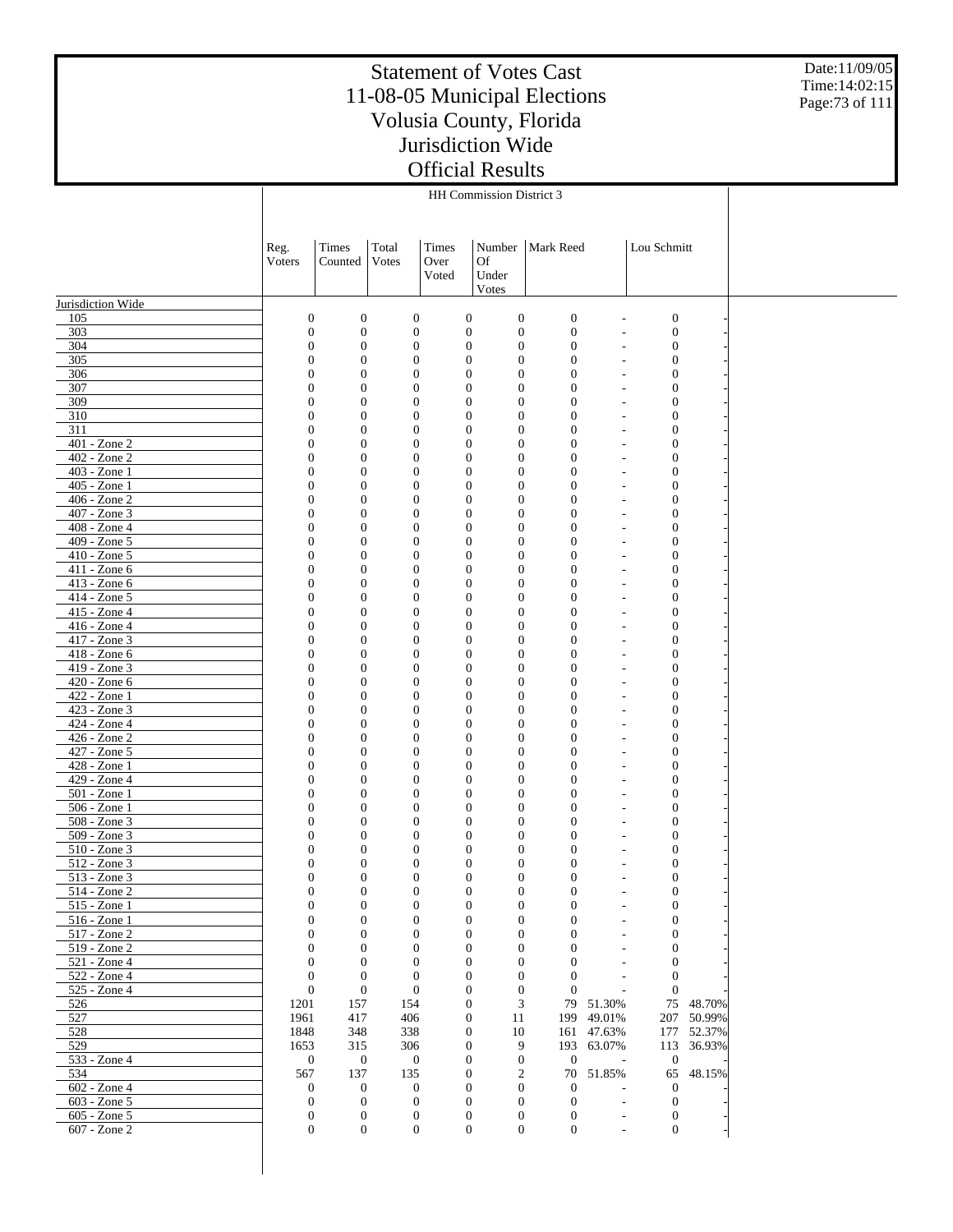Date:11/09/05 Time:14:02:15 Page:74 of 111

# Statement of Votes Cast 11-08-05 Municipal Elections Volusia County, Florida Jurisdiction Wide Official Results

|                                                    | HH Commission District 3         |                                  |              |                                      |                                                                              |                                                                          |                          |                                      |           |  |
|----------------------------------------------------|----------------------------------|----------------------------------|--------------|--------------------------------------|------------------------------------------------------------------------------|--------------------------------------------------------------------------|--------------------------|--------------------------------------|-----------|--|
|                                                    |                                  |                                  |              |                                      |                                                                              |                                                                          |                          |                                      |           |  |
|                                                    |                                  |                                  |              |                                      |                                                                              |                                                                          |                          |                                      |           |  |
|                                                    | Reg.                             | Times                            | Total        | Times                                |                                                                              | Number   Mark Reed                                                       |                          | Lou Schmitt                          |           |  |
|                                                    | Voters                           | Counted                          | <b>Votes</b> | Over<br>Voted                        | <b>Of</b><br>Under                                                           |                                                                          |                          |                                      |           |  |
|                                                    |                                  |                                  |              |                                      | Votes                                                                        |                                                                          |                          |                                      |           |  |
| 608 - Zone 2                                       | $\mathbf{0}$                     | $\mathbf{0}$                     |              | $\mathbf{0}$                         | $\boldsymbol{0}$                                                             | $\boldsymbol{0}$<br>$\boldsymbol{0}$                                     | $\overline{\phantom{a}}$ | $\boldsymbol{0}$                     |           |  |
| 609 - Zone 2                                       | $\boldsymbol{0}$                 | $\mathbf{0}$                     |              | $\boldsymbol{0}$                     | $\boldsymbol{0}$<br>$\mathbf{0}$                                             | $\mathbf{0}$                                                             | $\overline{\phantom{a}}$ | $\boldsymbol{0}$                     |           |  |
| 614 - Zone 5                                       | $\boldsymbol{0}$                 | $\mathbf{0}$<br>$\mathbf{0}$     |              | $\boldsymbol{0}$                     | $\boldsymbol{0}$<br>$\boldsymbol{0}$<br>$\boldsymbol{0}$                     | $\boldsymbol{0}$                                                         |                          | $\boldsymbol{0}$                     |           |  |
| 615 - Zone 4<br>617 - Zone 5                       | $\boldsymbol{0}$<br>$\mathbf{0}$ | $\mathbf{0}$                     |              | $\mathbf{0}$<br>$\boldsymbol{0}$     | $\boldsymbol{0}$<br>$\boldsymbol{0}$<br>$\boldsymbol{0}$                     | $\boldsymbol{0}$<br>$\boldsymbol{0}$                                     |                          | $\boldsymbol{0}$<br>$\boldsymbol{0}$ |           |  |
| 618 - Zone 6                                       | 0                                | $\mathbf{0}$                     |              | $\mathbf{0}$                         | $\boldsymbol{0}$<br>$\boldsymbol{0}$                                         | $\overline{0}$                                                           |                          | $\boldsymbol{0}$                     |           |  |
| 619 - Zone 2                                       | $\mathbf{0}$                     | $\mathbf{0}$                     |              | $\mathbf{0}$                         | $\boldsymbol{0}$<br>$\boldsymbol{0}$                                         | $\mathbf{0}$                                                             |                          | $\boldsymbol{0}$                     |           |  |
| 620 - Zone 3                                       | $\boldsymbol{0}$                 | $\mathbf{0}$                     |              | $\mathbf{0}$                         | $\boldsymbol{0}$<br>$\boldsymbol{0}$                                         | $\boldsymbol{0}$                                                         |                          | $\boldsymbol{0}$                     |           |  |
| 621 - Zone 6                                       | $\mathbf{0}$                     | $\mathbf{0}$                     |              | $\mathbf{0}$                         | $\boldsymbol{0}$<br>$\boldsymbol{0}$                                         | $\boldsymbol{0}$                                                         |                          | $\boldsymbol{0}$                     |           |  |
| 622 - Zone 3<br>623 - Zone 3                       | 0<br>$\mathbf{0}$                | $\mathbf{0}$<br>$\mathbf{0}$     |              | $\mathbf{0}$<br>$\mathbf{0}$         | $\boldsymbol{0}$<br>$\boldsymbol{0}$<br>$\boldsymbol{0}$<br>$\boldsymbol{0}$ | $\boldsymbol{0}$<br>$\boldsymbol{0}$                                     |                          | $\boldsymbol{0}$<br>$\boldsymbol{0}$ |           |  |
| 624 - Zone 3                                       | $\boldsymbol{0}$                 | $\mathbf{0}$                     |              | $\mathbf{0}$                         | $\boldsymbol{0}$<br>$\boldsymbol{0}$                                         | $\boldsymbol{0}$                                                         |                          | $\boldsymbol{0}$                     |           |  |
| 625 - Zone 1                                       | $\mathbf{0}$                     | $\mathbf{0}$                     |              | $\mathbf{0}$                         | $\boldsymbol{0}$<br>$\boldsymbol{0}$                                         | $\boldsymbol{0}$                                                         |                          | $\boldsymbol{0}$                     |           |  |
| 626 - Zone 3                                       | 0                                | $\mathbf{0}$                     |              | $\mathbf{0}$                         | $\boldsymbol{0}$<br>$\boldsymbol{0}$                                         | $\boldsymbol{0}$                                                         |                          | $\boldsymbol{0}$                     |           |  |
| 628 - Zone 6                                       | $\mathbf{0}$                     | $\mathbf{0}$                     |              | $\boldsymbol{0}$                     | $\boldsymbol{0}$<br>$\boldsymbol{0}$                                         | $\boldsymbol{0}$                                                         |                          | $\boldsymbol{0}$                     |           |  |
| 629 - Zone 6                                       | 0                                | $\mathbf{0}$                     |              | $\mathbf{0}$                         | $\boldsymbol{0}$<br>$\boldsymbol{0}$                                         | $\boldsymbol{0}$                                                         |                          | $\boldsymbol{0}$                     |           |  |
| 633 - Zone 1<br>636 - Zone 1                       | $\mathbf{0}$<br>0                | $\mathbf{0}$<br>$\mathbf{0}$     |              | $\boldsymbol{0}$<br>$\mathbf{0}$     | $\boldsymbol{0}$<br>$\boldsymbol{0}$<br>$\boldsymbol{0}$<br>$\boldsymbol{0}$ | $\boldsymbol{0}$<br>$\overline{0}$                                       |                          | $\boldsymbol{0}$<br>$\boldsymbol{0}$ |           |  |
| 637 - Zone 1                                       | $\mathbf{0}$                     | $\mathbf{0}$                     |              | $\boldsymbol{0}$                     | $\boldsymbol{0}$<br>$\boldsymbol{0}$                                         | $\mathbf{0}$                                                             |                          | $\boldsymbol{0}$                     |           |  |
| 638 - Zone 1                                       | $\boldsymbol{0}$                 | $\mathbf{0}$                     |              | $\mathbf{0}$                         | $\boldsymbol{0}$<br>$\boldsymbol{0}$                                         | $\overline{0}$                                                           |                          | $\boldsymbol{0}$                     |           |  |
| 640 - Zone 4                                       | $\mathbf{0}$                     | $\mathbf{0}$                     |              | $\boldsymbol{0}$                     | $\boldsymbol{0}$<br>$\boldsymbol{0}$                                         | $\mathbf{0}$                                                             |                          | $\boldsymbol{0}$                     |           |  |
| 641 - Zone 4                                       | $\boldsymbol{0}$                 | $\mathbf{0}$                     |              | $\mathbf{0}$                         | $\boldsymbol{0}$<br>$\boldsymbol{0}$                                         | $\overline{0}$                                                           |                          | $\boldsymbol{0}$                     |           |  |
| 706                                                | $\mathbf{0}$                     | $\mathbf{0}$                     |              | $\mathbf{0}$                         | $\boldsymbol{0}$<br>$\boldsymbol{0}$                                         | $\boldsymbol{0}$                                                         |                          | $\boldsymbol{0}$                     |           |  |
| 730<br>803                                         | $\boldsymbol{0}$<br>$\mathbf{0}$ | $\mathbf{0}$<br>$\mathbf{0}$     |              | $\mathbf{0}$<br>$\mathbf{0}$         | $\boldsymbol{0}$<br>$\boldsymbol{0}$<br>$\boldsymbol{0}$<br>$\boldsymbol{0}$ | $\boldsymbol{0}$                                                         |                          | $\boldsymbol{0}$                     |           |  |
| 804                                                | $\boldsymbol{0}$                 | $\mathbf{0}$                     |              | $\mathbf{0}$                         | $\boldsymbol{0}$<br>$\boldsymbol{0}$                                         | $\boldsymbol{0}$<br>$\overline{0}$                                       |                          | $\boldsymbol{0}$<br>$\boldsymbol{0}$ |           |  |
| 805                                                | $\mathbf{0}$                     | $\mathbf{0}$                     |              | $\mathbf{0}$                         | $\boldsymbol{0}$<br>$\boldsymbol{0}$                                         | $\boldsymbol{0}$                                                         |                          | $\boldsymbol{0}$                     |           |  |
| 806                                                | $\boldsymbol{0}$                 | $\mathbf{0}$                     |              | $\mathbf{0}$                         | $\boldsymbol{0}$<br>$\boldsymbol{0}$                                         | $\boldsymbol{0}$                                                         |                          | $\boldsymbol{0}$                     |           |  |
| 808                                                | $\mathbf{0}$                     | $\mathbf{0}$                     |              | $\mathbf{0}$                         | $\boldsymbol{0}$<br>$\boldsymbol{0}$                                         | $\boldsymbol{0}$                                                         |                          | $\boldsymbol{0}$                     |           |  |
| 809                                                | $\boldsymbol{0}$                 | $\mathbf{0}$                     |              | $\mathbf{0}$                         | $\boldsymbol{0}$<br>$\boldsymbol{0}$                                         | $\boldsymbol{0}$                                                         |                          | $\boldsymbol{0}$                     |           |  |
| 810                                                | $\mathbf{0}$                     | $\mathbf{0}$                     |              | $\boldsymbol{0}$                     | $\boldsymbol{0}$<br>$\boldsymbol{0}$                                         | $\boldsymbol{0}$                                                         |                          | $\boldsymbol{0}$                     |           |  |
| 811<br>812                                         | 0<br>$\mathbf{0}$                | $\mathbf{0}$<br>$\mathbf{0}$     |              | $\mathbf{0}$<br>$\boldsymbol{0}$     | $\boldsymbol{0}$<br>$\boldsymbol{0}$<br>$\boldsymbol{0}$<br>$\boldsymbol{0}$ | $\boldsymbol{0}$<br>$\boldsymbol{0}$                                     |                          | $\boldsymbol{0}$<br>$\boldsymbol{0}$ |           |  |
| 815                                                | 0                                | $\mathbf{0}$                     |              | $\mathbf{0}$                         | $\boldsymbol{0}$<br>$\boldsymbol{0}$                                         | $\overline{0}$                                                           |                          | $\boldsymbol{0}$                     |           |  |
| 901                                                | $\mathbf{0}$                     | $\mathbf{0}$                     |              | $\boldsymbol{0}$                     | $\boldsymbol{0}$<br>$\boldsymbol{0}$                                         | $\boldsymbol{0}$                                                         |                          | $\boldsymbol{0}$                     |           |  |
| 902                                                | 0                                | $\mathbf{0}$                     |              | $\mathbf{0}$                         | $\boldsymbol{0}$<br>$\boldsymbol{0}$                                         | $\boldsymbol{0}$                                                         |                          | $\boldsymbol{0}$                     |           |  |
| 903                                                | $\mathbf{0}$                     | $\mathbf{0}$                     |              | $\boldsymbol{0}$                     | $\boldsymbol{0}$<br>$\boldsymbol{0}$                                         | $\boldsymbol{0}$                                                         |                          | $\boldsymbol{0}$                     |           |  |
| 904                                                | 0                                | $\mathbf{0}$                     |              | $\mathbf{0}$                         | $\boldsymbol{0}$<br>$\boldsymbol{0}$                                         | $\boldsymbol{0}$                                                         |                          | $\boldsymbol{0}$                     |           |  |
| 905<br>909                                         | $\mathbf{0}$<br>$\overline{0}$   | $\mathbf{0}$<br>$\mathbf{0}$     |              | $\boldsymbol{0}$                     | $\boldsymbol{0}$<br>$\boldsymbol{0}$<br>$\boldsymbol{0}$                     | $\boldsymbol{0}$                                                         |                          | $\boldsymbol{0}$                     |           |  |
| 910                                                | 0                                | $\mathbf{0}$                     |              | $\boldsymbol{0}$<br>$\boldsymbol{0}$ | $\boldsymbol{0}$<br>$\boldsymbol{0}$<br>$\boldsymbol{0}$                     | $\boldsymbol{0}$<br>$\boldsymbol{0}$                                     |                          | $\boldsymbol{0}$<br>$\boldsymbol{0}$ |           |  |
| 912                                                | $\overline{0}$                   | $\overline{0}$                   |              | $\mathbf{0}$                         | $\boldsymbol{0}$<br>$\overline{0}$                                           | $\boldsymbol{0}$                                                         |                          | $\boldsymbol{0}$                     |           |  |
| 913                                                | $\boldsymbol{0}$                 | $\bf{0}$                         |              | 0                                    | $\boldsymbol{0}$<br>$\bf{0}$                                                 | 0                                                                        |                          | 0                                    |           |  |
| Absentee - Pierson                                 | $\boldsymbol{0}$                 | $\mathbf{0}$                     |              | $\boldsymbol{0}$                     | $\boldsymbol{0}$<br>$\boldsymbol{0}$                                         | $\boldsymbol{0}$                                                         |                          | $\boldsymbol{0}$                     |           |  |
| Absentee - Orange City                             | $\mathbf{0}$                     | $\boldsymbol{0}$                 |              | $\boldsymbol{0}$                     | $\mathbf{0}$                                                                 | $\boldsymbol{0}$<br>$\overline{0}$                                       |                          | $\boldsymbol{0}$                     |           |  |
| Absentee - DeBary                                  | $\mathbf{0}$                     | $\mathbf{0}$                     |              | $\boldsymbol{0}$                     | $\boldsymbol{0}$<br>$\boldsymbol{0}$                                         | $\overline{0}$                                                           |                          | $\boldsymbol{0}$                     |           |  |
| Absentee - Deltona<br>Absentee - Ormond Beach      | $\mathbf{0}$<br>$\boldsymbol{0}$ | $\mathbf{0}$<br>$\boldsymbol{0}$ |              | $\mathbf{0}$<br>$\boldsymbol{0}$     | $\boldsymbol{0}$<br>$\boldsymbol{0}$                                         | $\boldsymbol{0}$<br>$\overline{0}$<br>$\boldsymbol{0}$<br>$\overline{0}$ |                          | $\boldsymbol{0}$<br>$\boldsymbol{0}$ |           |  |
| Absentee - Holly Hill                              | 7230                             | 125                              | 111          |                                      | $\boldsymbol{0}$<br>14                                                       |                                                                          | 59 53.15%                |                                      | 52 46.85% |  |
| Absentee - Daytona Beach                           | $\mathbf{0}$                     | $\mathbf{0}$                     |              | 0                                    | $\boldsymbol{0}$<br>$\mathbf{0}$                                             | $\mathbf{0}$                                                             |                          | $\boldsymbol{0}$                     |           |  |
| Absentee - Daytona Beach Shores                    | $\boldsymbol{0}$                 | $\mathbf{0}$                     |              | $\boldsymbol{0}$                     | $\boldsymbol{0}$                                                             | $\boldsymbol{0}$<br>$\mathbf{0}$                                         |                          | $\boldsymbol{0}$                     |           |  |
| Absentee - New Smyrna Beach                        | $\boldsymbol{0}$                 | $\mathbf{0}$                     |              | $\boldsymbol{0}$                     | $\boldsymbol{0}$<br>$\boldsymbol{0}$                                         | $\overline{0}$                                                           |                          | $\boldsymbol{0}$                     |           |  |
| Absentee - Edgewater                               | $\boldsymbol{0}$                 | $\mathbf{0}$                     |              | $\boldsymbol{0}$                     | $\boldsymbol{0}$                                                             | $\boldsymbol{0}$<br>$\overline{0}$                                       |                          | $\boldsymbol{0}$                     |           |  |
| Absentee - Oak Hill                                | $\mathbf{0}$                     | $\boldsymbol{0}$                 |              | $\boldsymbol{0}$                     | $\boldsymbol{0}$                                                             | $\boldsymbol{0}$<br>$\overline{0}$                                       |                          | $\boldsymbol{0}$                     |           |  |
| Early Voting                                       | 7230                             | 68                               | 66           |                                      | $\boldsymbol{0}$                                                             | $\mathfrak{2}$<br>$\boldsymbol{0}$                                       | 34 51.52%                | 32                                   | 48.48%    |  |
| Provisional - Pierson<br>Provisional - Orange City | $\boldsymbol{0}$<br>$\mathbf{0}$ | $\mathbf{0}$<br>$\mathbf{0}$     |              | $\boldsymbol{0}$<br>$\mathbf{0}$     | $\boldsymbol{0}$<br>$\boldsymbol{0}$                                         | $\mathbf{0}$<br>$\boldsymbol{0}$<br>$\mathbf{0}$                         |                          | $\boldsymbol{0}$<br>$\boldsymbol{0}$ |           |  |
| Provisional - DeBary                               | $\mathbf{0}$                     | $\overline{0}$                   |              | 0                                    | $\boldsymbol{0}$                                                             | $\boldsymbol{0}$<br>$\overline{0}$                                       |                          | $\boldsymbol{0}$                     |           |  |
| Provisional - Deltona                              | $\boldsymbol{0}$                 | $\mathbf{0}$                     |              | 0                                    | $\boldsymbol{0}$                                                             | $\boldsymbol{0}$<br>0                                                    |                          | $\boldsymbol{0}$                     |           |  |
| Provisional - Ormond Beach                         | $\boldsymbol{0}$                 | $\boldsymbol{0}$                 |              | $\boldsymbol{0}$                     | $\boldsymbol{0}$                                                             | $\boldsymbol{0}$<br>$\mathbf{0}$                                         | $\tilde{\phantom{a}}$    | $\boldsymbol{0}$                     |           |  |
|                                                    |                                  |                                  |              |                                      |                                                                              |                                                                          |                          |                                      |           |  |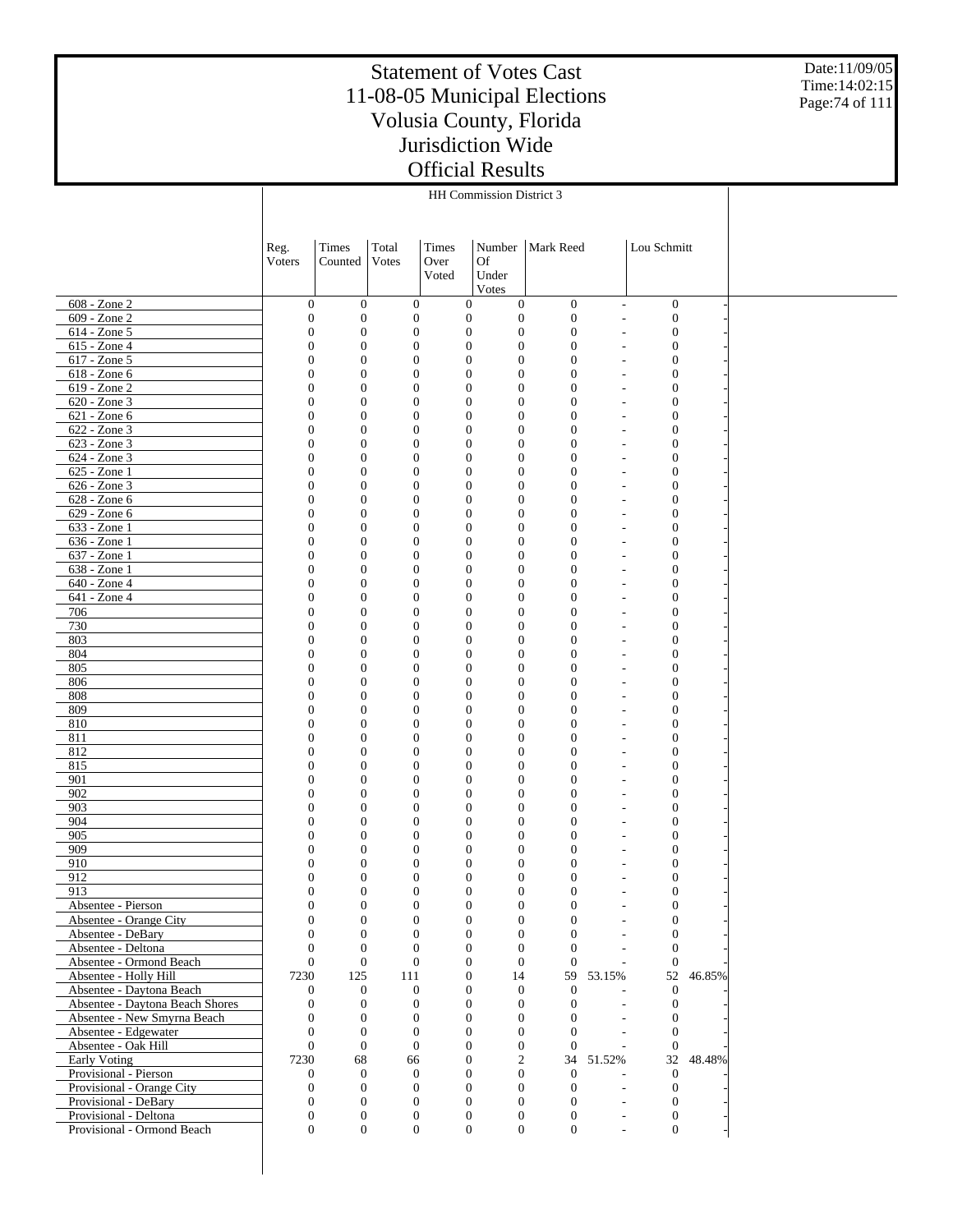Date:11/09/05 Time:14:02:15 Page:75 of 111

|                                         | Reg.<br>Voters | Times<br>Counted | Total<br>Votes | Times<br>Over<br>Voted | Number  <br>Of<br>Under | Mark Reed |                          | Lou Schmitt |        |
|-----------------------------------------|----------------|------------------|----------------|------------------------|-------------------------|-----------|--------------------------|-------------|--------|
|                                         |                |                  |                |                        | Votes                   |           |                          |             |        |
| Provisional - Holly Hill                | 7230           | 3                | 3              |                        | 0<br>$\Omega$           |           | 3 100.00%                | $\Omega$    | 0.00%  |
| Provisional - Daytona Beach             |                |                  |                |                        | 0<br>$\Omega$           |           |                          |             |        |
| Provisional - Daytona Beach Shores      |                | $\Omega$         | $\Omega$       |                        | $\Omega$<br>0           |           | $\overline{\phantom{a}}$ |             |        |
| Provisional - New Smyrna Beach          |                |                  |                |                        | $\Omega$<br>0           |           | ۰                        |             |        |
| Provisional - Edgewater                 |                |                  | 0              |                        | $\Omega$<br>0           |           | ۰                        |             |        |
| Provisional - Oak Hill                  |                |                  |                |                        | 0                       |           |                          |             |        |
| Unscanned - Pierson                     |                |                  |                |                        | 0<br>$\Omega$           |           | ۰                        |             |        |
| Unscanned - Orange City                 |                |                  |                |                        | 0                       |           |                          |             |        |
| Unscanned - DeBary                      |                |                  |                |                        | $\Omega$                |           |                          |             |        |
| Unscanned - Deltona                     |                |                  |                |                        |                         |           |                          |             |        |
| Unscanned - Ormond Beach                |                |                  |                |                        | 0                       |           |                          |             |        |
| Unscanned - Holly Hill                  | 7230           |                  |                |                        | 0<br>0                  |           |                          |             |        |
| Unscanned - Daytona Beach               |                |                  | $\Omega$       |                        | 0<br>0                  |           |                          |             |        |
| <b>Unscanned - Daytona Beach Shores</b> |                |                  |                |                        | 0<br>0                  |           |                          |             |        |
| Unscanned - New Smyrna Beach            |                |                  |                |                        | 0                       |           |                          |             |        |
| Unscanned - Edgewater                   |                |                  |                |                        |                         |           |                          |             |        |
| Unscanned - Oak Hill                    |                |                  |                |                        |                         |           |                          |             |        |
| Total                                   | 7230           | 1570             | 1519           |                        | 51<br>0                 | 798       | 52.53%                   | 721         | 47.47% |
|                                         |                |                  |                |                        |                         |           |                          |             |        |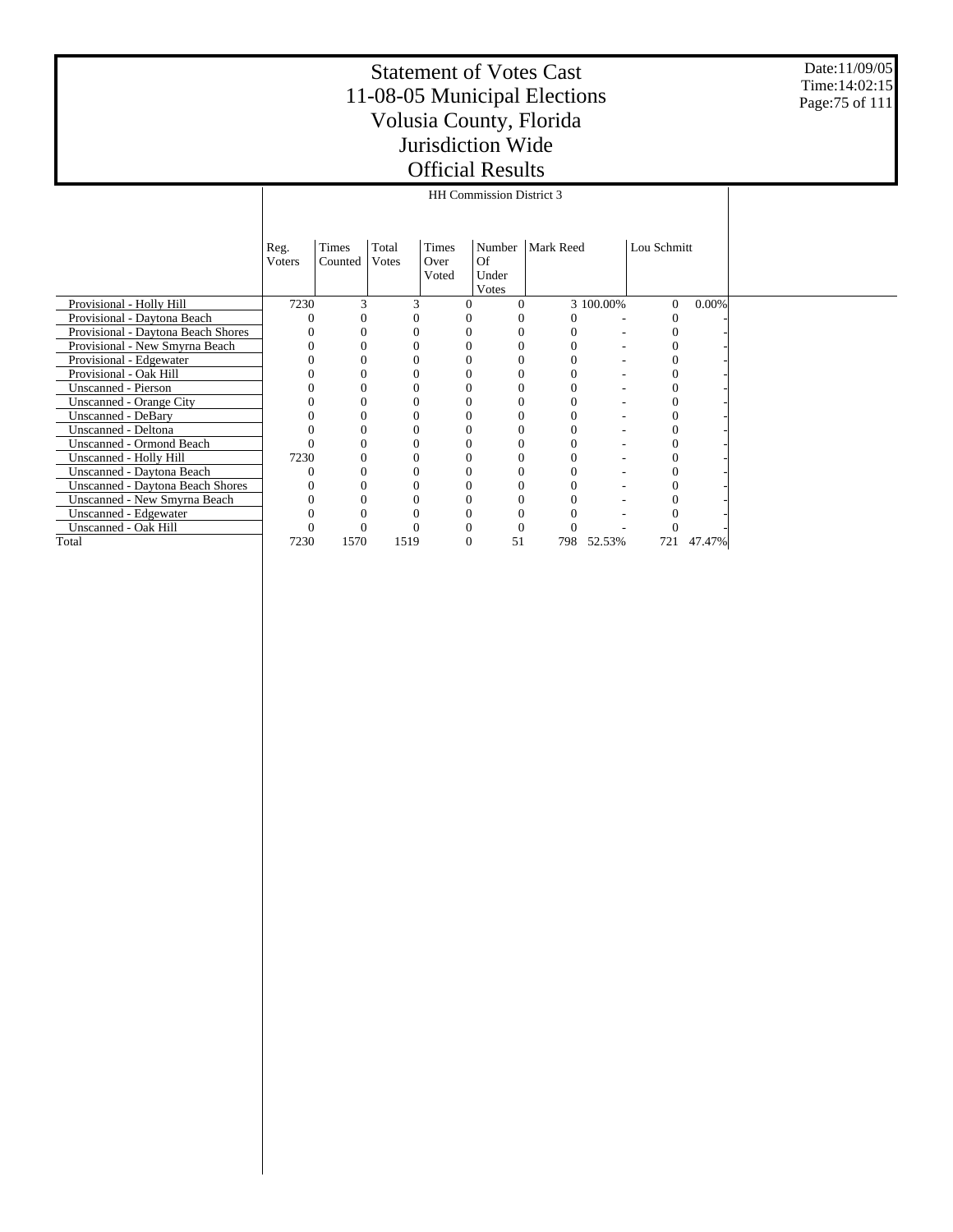Date:11/09/05 Time:14:02:15 Page:76 of 111

 $\overline{1}$ 

# Statement of Votes Cast 11-08-05 Municipal Elections Volusia County, Florida Jurisdiction Wide Official Results

 $\overline{1}$ 

DB Mayor

|                              | Reg.<br>Voters                   | Times<br>Counted                     | Total<br>Votes                       | Times<br>Over<br>Voted | Number<br><b>Of</b><br>Under<br>Votes |                                      | Yvonne<br>Scarlett-Gold              |                          | Mike Shallow                         |            |
|------------------------------|----------------------------------|--------------------------------------|--------------------------------------|------------------------|---------------------------------------|--------------------------------------|--------------------------------------|--------------------------|--------------------------------------|------------|
| Jurisdiction Wide            |                                  |                                      |                                      |                        |                                       |                                      |                                      |                          |                                      |            |
| 105                          | $\boldsymbol{0}$                 | $\boldsymbol{0}$                     | $\boldsymbol{0}$                     |                        | $\boldsymbol{0}$                      | $\boldsymbol{0}$                     | $\boldsymbol{0}$                     |                          | $\boldsymbol{0}$                     |            |
| 303                          | $\boldsymbol{0}$                 | $\boldsymbol{0}$                     | $\boldsymbol{0}$                     |                        | $\boldsymbol{0}$                      | $\boldsymbol{0}$                     | $\boldsymbol{0}$                     | $\overline{\phantom{a}}$ | $\boldsymbol{0}$                     |            |
| 304                          | $\mathbf{0}$                     | $\boldsymbol{0}$                     | $\boldsymbol{0}$                     |                        | $\boldsymbol{0}$                      | $\boldsymbol{0}$                     | $\boldsymbol{0}$                     | ÷                        | $\boldsymbol{0}$                     |            |
| 305                          | $\mathbf{0}$                     | $\boldsymbol{0}$                     | $\boldsymbol{0}$                     |                        | $\mathbf{0}$                          | $\boldsymbol{0}$                     | $\boldsymbol{0}$                     |                          | $\boldsymbol{0}$                     |            |
| 306<br>307                   | $\boldsymbol{0}$<br>$\mathbf{0}$ | $\boldsymbol{0}$<br>$\boldsymbol{0}$ | $\boldsymbol{0}$<br>$\mathbf{0}$     |                        | $\mathbf{0}$<br>$\mathbf{0}$          | $\boldsymbol{0}$<br>$\mathbf{0}$     | $\boldsymbol{0}$<br>$\boldsymbol{0}$ | ÷                        | $\boldsymbol{0}$<br>$\boldsymbol{0}$ |            |
| 309                          | $\mathbf{0}$                     | $\boldsymbol{0}$                     | $\boldsymbol{0}$                     |                        | $\mathbf{0}$                          | $\boldsymbol{0}$                     | $\boldsymbol{0}$                     |                          | $\boldsymbol{0}$                     |            |
| 310                          | $\mathbf{0}$                     | $\boldsymbol{0}$                     | $\boldsymbol{0}$                     |                        | $\mathbf{0}$                          | $\boldsymbol{0}$                     | $\boldsymbol{0}$                     |                          | $\boldsymbol{0}$                     |            |
| 311                          | $\mathbf{0}$                     | $\boldsymbol{0}$                     | $\boldsymbol{0}$                     |                        | $\mathbf{0}$                          | $\boldsymbol{0}$                     | $\boldsymbol{0}$                     |                          | $\boldsymbol{0}$                     |            |
| 401 - Zone 2                 | $\mathbf{0}$                     | $\boldsymbol{0}$                     | $\boldsymbol{0}$                     |                        | $\mathbf{0}$                          | $\boldsymbol{0}$                     | $\boldsymbol{0}$                     | ÷                        | $\boldsymbol{0}$                     |            |
| 402 - Zone 2                 | $\mathbf{0}$                     | $\boldsymbol{0}$                     | $\boldsymbol{0}$                     |                        | $\mathbf{0}$                          | $\boldsymbol{0}$                     | $\boldsymbol{0}$                     |                          | $\boldsymbol{0}$                     |            |
| $403 - Z$ one 1              | $\mathbf{0}$                     | $\boldsymbol{0}$                     | $\boldsymbol{0}$                     |                        | $\mathbf{0}$                          | $\boldsymbol{0}$                     | $\boldsymbol{0}$                     |                          | $\boldsymbol{0}$                     |            |
| 405 - Zone 1<br>406 - Zone 2 | $\boldsymbol{0}$<br>$\mathbf{0}$ | $\boldsymbol{0}$<br>$\boldsymbol{0}$ | $\boldsymbol{0}$<br>$\boldsymbol{0}$ |                        | $\mathbf{0}$<br>$\mathbf{0}$          | $\boldsymbol{0}$<br>$\boldsymbol{0}$ | $\boldsymbol{0}$<br>$\boldsymbol{0}$ | ÷                        | $\boldsymbol{0}$<br>$\boldsymbol{0}$ |            |
| 407 - Zone 3                 | $\mathbf{0}$                     | $\boldsymbol{0}$                     | $\boldsymbol{0}$                     |                        | $\mathbf{0}$                          | $\boldsymbol{0}$                     | $\boldsymbol{0}$                     |                          | $\boldsymbol{0}$                     |            |
| 408 - Zone 4                 | $\mathbf{0}$                     | $\boldsymbol{0}$                     | $\boldsymbol{0}$                     |                        | $\mathbf{0}$                          | $\boldsymbol{0}$                     | $\boldsymbol{0}$                     |                          | $\boldsymbol{0}$                     |            |
| 409 - Zone 5                 | $\boldsymbol{0}$                 | $\boldsymbol{0}$                     | $\boldsymbol{0}$                     |                        | $\mathbf{0}$                          | $\boldsymbol{0}$                     | $\boldsymbol{0}$                     |                          | $\boldsymbol{0}$                     |            |
| 410 - Zone 5                 | $\mathbf{0}$                     | $\boldsymbol{0}$                     | $\boldsymbol{0}$                     |                        | $\mathbf{0}$                          | $\boldsymbol{0}$                     | $\boldsymbol{0}$                     | ÷                        | $\boldsymbol{0}$                     |            |
| 411 - Zone 6                 | $\mathbf{0}$                     | $\boldsymbol{0}$                     | $\boldsymbol{0}$                     |                        | $\mathbf{0}$                          | $\boldsymbol{0}$                     | $\boldsymbol{0}$                     |                          | $\boldsymbol{0}$                     |            |
| 413 - Zone 6                 | $\mathbf{0}$                     | $\boldsymbol{0}$                     | $\boldsymbol{0}$                     |                        | $\mathbf{0}$                          | $\mathbf{0}$                         | $\boldsymbol{0}$                     |                          | $\boldsymbol{0}$                     |            |
| 414 - Zone 5<br>415 - Zone 4 | $\boldsymbol{0}$<br>$\mathbf{0}$ | $\boldsymbol{0}$<br>$\boldsymbol{0}$ | $\boldsymbol{0}$<br>$\boldsymbol{0}$ |                        | $\mathbf{0}$<br>$\mathbf{0}$          | $\boldsymbol{0}$<br>$\boldsymbol{0}$ | $\boldsymbol{0}$<br>$\boldsymbol{0}$ | ÷                        | $\boldsymbol{0}$<br>$\boldsymbol{0}$ |            |
| 416 - Zone 4                 | $\mathbf{0}$                     | $\boldsymbol{0}$                     | $\boldsymbol{0}$                     |                        | $\mathbf{0}$                          | $\boldsymbol{0}$                     | $\boldsymbol{0}$                     |                          | $\boldsymbol{0}$                     |            |
| 417 - Zone 3                 | $\mathbf{0}$                     | $\boldsymbol{0}$                     | $\boldsymbol{0}$                     |                        | $\mathbf{0}$                          | $\mathbf{0}$                         | $\boldsymbol{0}$                     |                          | $\boldsymbol{0}$                     |            |
| 418 - Zone 6                 | $\boldsymbol{0}$                 | $\boldsymbol{0}$                     | $\boldsymbol{0}$                     |                        | $\mathbf{0}$                          | $\boldsymbol{0}$                     | $\boldsymbol{0}$                     |                          | $\boldsymbol{0}$                     |            |
| 419 - Zone 3                 | $\mathbf{0}$                     | $\boldsymbol{0}$                     | $\boldsymbol{0}$                     |                        | $\mathbf{0}$                          | $\boldsymbol{0}$                     | $\boldsymbol{0}$                     | ÷                        | $\boldsymbol{0}$                     |            |
| 420 - Zone 6                 | $\mathbf{0}$                     | $\boldsymbol{0}$                     | $\boldsymbol{0}$                     |                        | $\mathbf{0}$                          | $\boldsymbol{0}$                     | $\boldsymbol{0}$                     |                          | $\boldsymbol{0}$                     |            |
| 422 - Zone 1<br>423 - Zone 3 | $\mathbf{0}$                     | $\boldsymbol{0}$<br>$\boldsymbol{0}$ | $\boldsymbol{0}$<br>$\boldsymbol{0}$ |                        | $\mathbf{0}$<br>$\mathbf{0}$          | $\mathbf{0}$<br>$\boldsymbol{0}$     | $\boldsymbol{0}$<br>$\boldsymbol{0}$ | ٠                        | $\boldsymbol{0}$                     |            |
| 424 - Zone 4                 | $\boldsymbol{0}$<br>$\mathbf{0}$ | $\boldsymbol{0}$                     | $\boldsymbol{0}$                     |                        | $\mathbf{0}$                          | $\boldsymbol{0}$                     | $\boldsymbol{0}$                     | ٠                        | $\boldsymbol{0}$<br>$\boldsymbol{0}$ |            |
| 426 - Zone 2                 | $\mathbf{0}$                     | $\boldsymbol{0}$                     | $\boldsymbol{0}$                     |                        | $\mathbf{0}$                          | $\boldsymbol{0}$                     | $\boldsymbol{0}$                     |                          | $\boldsymbol{0}$                     |            |
| $427 - Z$ one 5              | $\mathbf{0}$                     | $\boldsymbol{0}$                     | $\boldsymbol{0}$                     |                        | $\mathbf{0}$                          | $\mathbf{0}$                         | $\boldsymbol{0}$                     | ÷                        | $\boldsymbol{0}$                     |            |
| 428 - Zone 1                 | $\boldsymbol{0}$                 | $\boldsymbol{0}$                     | $\boldsymbol{0}$                     |                        | $\mathbf{0}$                          | $\boldsymbol{0}$                     | $\boldsymbol{0}$                     |                          | $\boldsymbol{0}$                     |            |
| 429 - Zone 4                 | $\mathbf{0}$                     | $\boldsymbol{0}$                     | $\boldsymbol{0}$                     |                        | $\mathbf{0}$                          | $\boldsymbol{0}$                     | $\boldsymbol{0}$                     |                          | $\boldsymbol{0}$                     |            |
| 501 - Zone 1                 | $\mathbf{0}$                     | $\boldsymbol{0}$                     | $\boldsymbol{0}$                     |                        | $\mathbf{0}$                          | $\boldsymbol{0}$                     | $\boldsymbol{0}$                     |                          | $\boldsymbol{0}$                     |            |
| 506 - Zone 1<br>508 - Zone 3 | $\mathbf{0}$<br>$\mathbf{0}$     | $\boldsymbol{0}$<br>$\boldsymbol{0}$ | $\boldsymbol{0}$<br>$\boldsymbol{0}$ |                        | $\mathbf{0}$<br>$\mathbf{0}$          | $\mathbf{0}$<br>$\boldsymbol{0}$     | $\boldsymbol{0}$<br>$\boldsymbol{0}$ | ÷                        | $\boldsymbol{0}$<br>$\boldsymbol{0}$ |            |
| $509 - Zone$ 3               | $\mathbf{0}$                     | $\boldsymbol{0}$                     | $\boldsymbol{0}$                     |                        | $\mathbf{0}$                          | $\boldsymbol{0}$                     | $\boldsymbol{0}$                     |                          | $\boldsymbol{0}$                     |            |
| 510 - Zone 3                 | $\mathbf{0}$                     | $\boldsymbol{0}$                     | $\boldsymbol{0}$                     |                        | $\mathbf{0}$                          | $\boldsymbol{0}$                     | $\boldsymbol{0}$                     |                          | $\boldsymbol{0}$                     |            |
| $512 - Zone$ 3               | $\Omega$                         | $\boldsymbol{0}$                     | $\mathbf{0}$                         |                        | $\mathbf{0}$                          | $\boldsymbol{0}$                     | 0                                    |                          | $\boldsymbol{0}$                     |            |
| 513 - Zone 3                 | $\mathbf{0}$                     | $\boldsymbol{0}$                     | $\mathbf{0}$                         |                        | $\mathbf{0}$                          | $\boldsymbol{0}$                     | 0                                    |                          | $\boldsymbol{0}$                     |            |
| 514 - Zone 2                 | $\Omega$                         | $\mathbf{0}$                         | $\boldsymbol{0}$                     |                        | $\mathbf{0}$                          | $\mathbf{0}$                         | 0                                    | ٠                        | $\boldsymbol{0}$                     |            |
| $515 - Zone1$                |                                  | $\boldsymbol{0}$                     | $\overline{0}$                       |                        | $\boldsymbol{0}$                      | $\overline{0}$                       | 0                                    |                          | $\overline{0}$                       |            |
| 516 - Zone 1<br>517 - Zone 2 | $\mathbf{0}$<br>$\mathbf{0}$     | $\mathbf{0}$<br>$\boldsymbol{0}$     | $\boldsymbol{0}$<br>$\boldsymbol{0}$ |                        | $\boldsymbol{0}$<br>$\boldsymbol{0}$  | 0<br>$\boldsymbol{0}$                | $\boldsymbol{0}$<br>$\boldsymbol{0}$ |                          | 0<br>$\boldsymbol{0}$                |            |
| $519 - Zone$ 2               | $\mathbf{0}$                     | $\overline{0}$                       | $\boldsymbol{0}$                     |                        | $\mathbf{0}$                          | $\mathbf{0}$                         | $\boldsymbol{0}$                     |                          | $\boldsymbol{0}$                     |            |
| $521 - Zone4$                | $\mathbf{0}$                     | $\boldsymbol{0}$                     | $\boldsymbol{0}$                     |                        | $\mathbf{0}$                          | $\boldsymbol{0}$                     | $\boldsymbol{0}$                     |                          | $\boldsymbol{0}$                     |            |
| 522 - Zone 4                 | $\Omega$                         | $\overline{0}$                       | $\mathbf{0}$                         |                        | $\mathbf{0}$                          | 0                                    | 0                                    |                          | 0                                    |            |
| 525 - Zone 4                 | $\mathbf{0}$                     | $\boldsymbol{0}$                     | $\boldsymbol{0}$                     |                        | $\mathbf{0}$                          | $\boldsymbol{0}$                     | $\overline{0}$                       |                          | $\boldsymbol{0}$                     |            |
| 526                          | $\Omega$                         | $\overline{0}$                       | $\mathbf{0}$                         |                        | $\mathbf{0}$                          | 0                                    | $\overline{0}$                       |                          | 0                                    |            |
| 527                          | $\mathbf{0}$                     | $\boldsymbol{0}$                     | $\boldsymbol{0}$                     |                        | $\mathbf{0}$                          | $\boldsymbol{0}$                     | $\overline{0}$                       |                          | $\boldsymbol{0}$                     |            |
| 528<br>529                   | $\Omega$<br>$\mathbf{0}$         | $\overline{0}$<br>$\boldsymbol{0}$   | $\mathbf{0}$<br>$\boldsymbol{0}$     |                        | $\mathbf{0}$<br>$\mathbf{0}$          | 0<br>$\boldsymbol{0}$                | 0<br>$\overline{0}$                  |                          | $\boldsymbol{0}$<br>$\boldsymbol{0}$ |            |
| 533 - Zone 4                 | $\mathbf{0}$                     | $\overline{0}$                       | $\mathbf{0}$                         |                        | $\mathbf{0}$                          | 0                                    | 0                                    |                          | $\boldsymbol{0}$                     |            |
| 534                          | $\mathbf{0}$                     | $\boldsymbol{0}$                     | $\boldsymbol{0}$                     |                        | $\boldsymbol{0}$                      | 0                                    | $\theta$                             |                          | $\boldsymbol{0}$                     |            |
| 602 - Zone 4                 | 1041                             | 148                                  | 148                                  |                        | $\boldsymbol{0}$                      | $\mathbf{0}$                         | 81 54.73%                            |                          |                                      | 67 45.27%  |
| 603 - Zone 5                 | 2216                             | 313                                  | 313                                  |                        | $\boldsymbol{0}$                      | 0                                    | 294 93.93%                           |                          | 19                                   | 6.07%      |
| 605 - Zone 5                 | 1163                             | 240                                  | 240                                  |                        | $\boldsymbol{0}$                      | $\boldsymbol{0}$                     | 194 80.83%                           |                          |                                      | 46 19.17%  |
| $607 - Z$ one $2$            | 1892                             | 568                                  | 563                                  |                        | $\boldsymbol{0}$                      | 5                                    | 221 39.25%                           |                          |                                      | 342 60.75% |
|                              |                                  |                                      |                                      |                        |                                       |                                      |                                      |                          |                                      |            |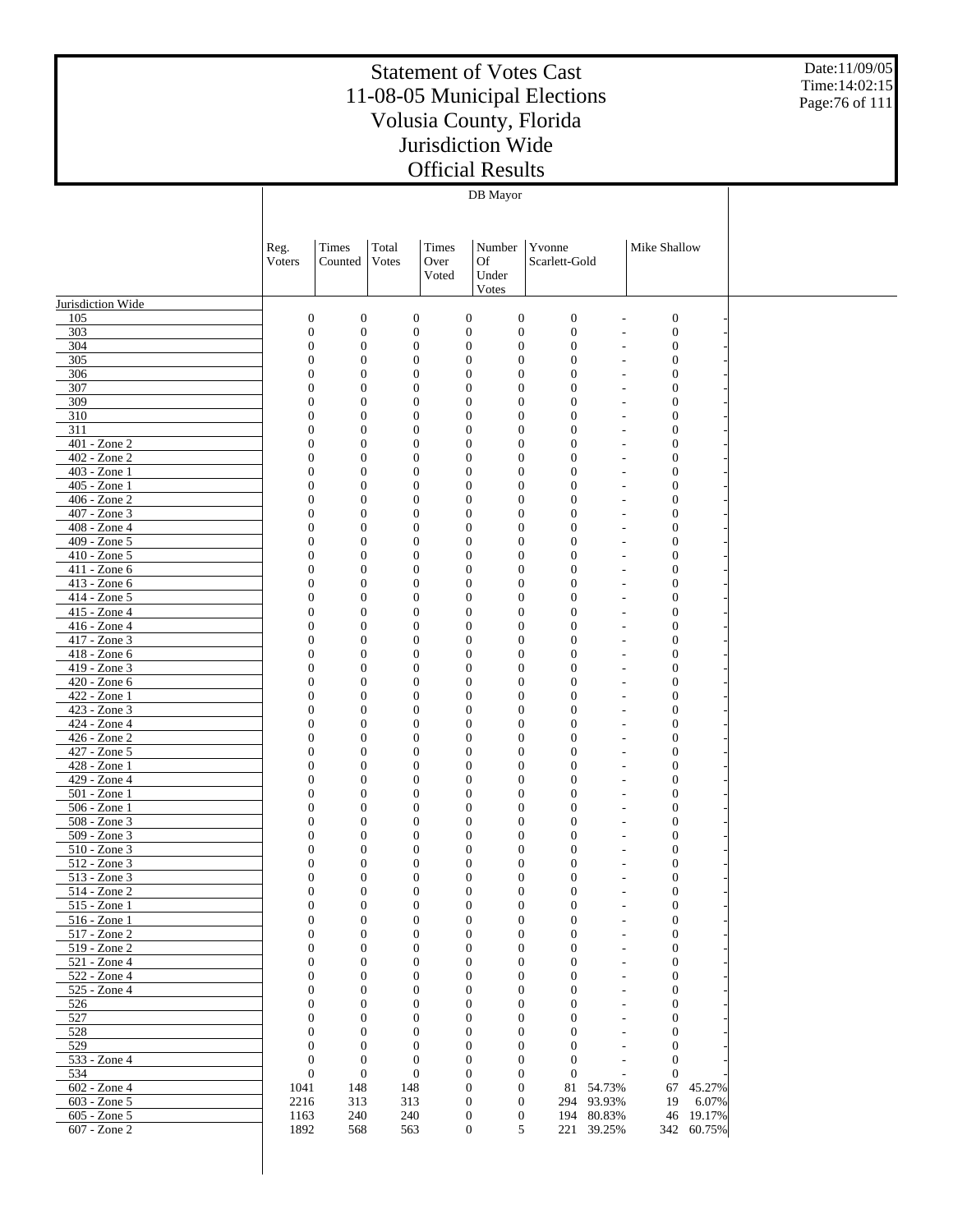Date:11/09/05 Time:14:02:15 Page:77 of 111

# Statement of Votes Cast 11-08-05 Municipal Elections Volusia County, Florida Jurisdiction Wide Official Results

DB Mayor

|                                             | Reg.<br>Voters             | Times<br>Counted         | Total<br><b>Votes</b> | Times<br>Over<br>Voted | Number<br><b>Of</b><br>Under                                       | Yvonne<br>Scarlett-Gold |                  | Mike Shallow             |                          |
|---------------------------------------------|----------------------------|--------------------------|-----------------------|------------------------|--------------------------------------------------------------------|-------------------------|------------------|--------------------------|--------------------------|
| 608 - Zone 2                                | 1429                       | 461                      | 457                   |                        | <b>V</b> otes<br>$\mathbf{0}$<br>$\overline{4}$                    |                         | 186 40.70%       |                          | 271 59.30%               |
| 609 - Zone 2                                | 1350                       | 271                      | 267                   |                        | $\mathbf{0}$<br>4                                                  |                         | 107 40.07%       |                          | 160 59.93%               |
| 614 - Zone 5                                | 2480                       | 387                      | 387                   |                        | $\boldsymbol{0}$<br>$\boldsymbol{0}$                               |                         | 286 73.90%       |                          | 101 26.10%               |
| 615 - Zone 4                                | 2111                       | 281                      | 278                   |                        | 3<br>$\boldsymbol{0}$                                              |                         | 127 45.68%       |                          | 151 54.32%               |
| 617 - Zone 5                                | 672                        | 77                       | 77                    |                        | $\boldsymbol{0}$<br>$\boldsymbol{0}$                               |                         | 66 85.71%        |                          | 11 14.29%                |
| 618 - Zone 6                                | 1554                       | 314                      | 313                   |                        | $\boldsymbol{0}$<br>$\mathbf{1}$                                   |                         | 247 78.91%       |                          | 66 21.09%                |
| 619 - Zone 2                                | 1579                       | 312                      | 309                   |                        | $\boldsymbol{0}$<br>3                                              |                         | 288 93.20%       | 21                       | 6.80%                    |
| $620 - Z$ one 3                             | 1499                       | 406                      | 403                   |                        | 3<br>$\boldsymbol{0}$                                              |                         | 378 93.80%       | 25                       | 6.20%                    |
| 621 - Zone 6                                | 1071                       | 282                      | 282                   |                        | $\boldsymbol{0}$<br>$\boldsymbol{0}$                               |                         | 264 93.62%       | 18                       | 6.38%                    |
| 622 - Zone 3                                | 917                        | 116                      | 115                   |                        | $\boldsymbol{0}$<br>1                                              |                         | 55 47.83%        |                          | 60 52.17%                |
| 623 - Zone 3                                | 1130                       | 169                      | 165                   |                        | $\boldsymbol{0}$<br>$\overline{4}$                                 |                         | 61 36.97%        |                          | 104 63.03%               |
| 624 - Zone 3                                | 1422                       | 276                      | 273                   |                        | 3<br>$\boldsymbol{0}$                                              |                         | 101 37.00%       |                          | 172 63.00%               |
| 625 - Zone 1                                | 1796                       | 518                      | 517                   |                        | $\boldsymbol{0}$<br>$\mathbf{1}$                                   |                         | 180 34.82%       |                          | 337 65.18%               |
| $626 - Z$ one 3                             | 1677                       | 322                      | 319                   |                        | 3<br>$\boldsymbol{0}$                                              |                         | 107 33.54%       |                          | 212 66.46%               |
| 628 - Zone 6                                | 2259                       | 424                      | 424                   |                        | $\boldsymbol{0}$<br>$\mathbf{0}$                                   |                         | 412 97.17%       | 12                       | 2.83%                    |
| 629 - Zone 6                                | 1736                       | 328                      | 328                   |                        | $\boldsymbol{0}$<br>$\boldsymbol{0}$                               |                         | 234 71.34%       |                          | 94 28.66%                |
| 633 - Zone 1                                | 1241                       | 108                      | 108                   |                        | $\boldsymbol{0}$<br>$\mathbf{0}$                                   |                         | 54 50.00%        |                          | 54 50.00%                |
| 636 - Zone 1                                | 1260                       | 103                      | 103                   |                        | $\boldsymbol{0}$<br>$\boldsymbol{0}$                               |                         | 50 48.54%        |                          | 53 51.46%                |
| 637 - Zone 1                                | 1328                       | 430                      | 430                   |                        | $\boldsymbol{0}$<br>$\boldsymbol{0}$                               |                         | 245 56.98%       |                          | 185 43.02%               |
| 638 - Zone 1                                | 1129                       | 266                      | 266                   |                        | $\boldsymbol{0}$<br>$\boldsymbol{0}$                               |                         | 91 34.21%        |                          | 175 65.79%               |
| 640 - Zone 4<br>641 - Zone 4                | 2000<br>2439               | 341<br>705               | 339<br>700            |                        | $\overline{c}$<br>$\boldsymbol{0}$<br>5<br>$\boldsymbol{0}$        | 124<br>306              | 36.58%<br>43.71% |                          | 215 63.42%<br>394 56.29% |
| 706                                         | $\mathbf{0}$               | $\boldsymbol{0}$         | $\mathbf{0}$          |                        | $\boldsymbol{0}$<br>$\boldsymbol{0}$                               | $\mathbf{0}$            |                  | $\mathbf{0}$             |                          |
| 730                                         | $\boldsymbol{0}$           | $\boldsymbol{0}$         | $\mathbf{0}$          |                        | $\boldsymbol{0}$<br>$\boldsymbol{0}$                               | $\mathbf 0$             |                  | $\mathbf{0}$             |                          |
| 803                                         | $\boldsymbol{0}$           | $\overline{0}$           | $\mathbf{0}$          |                        | $\boldsymbol{0}$<br>$\boldsymbol{0}$                               | $\overline{0}$          |                  | $\mathbf{0}$             |                          |
| 804                                         | $\mathbf{0}$               | $\overline{0}$           | 0                     |                        | $\boldsymbol{0}$<br>$\boldsymbol{0}$                               | $\overline{0}$          |                  | $\mathbf{0}$             |                          |
| 805                                         | $\mathbf{0}$               | $\overline{0}$           | 0                     |                        | $\boldsymbol{0}$<br>$\mathbf{0}$                                   | $\theta$                |                  | $\mathbf{0}$             |                          |
| 806                                         | $\mathbf{0}$               | $\overline{0}$           | 0                     |                        | $\boldsymbol{0}$<br>$\boldsymbol{0}$                               | $\overline{0}$          |                  | $\boldsymbol{0}$         |                          |
| 808                                         | $\mathbf{0}$               | $\overline{0}$           | 0                     |                        | $\boldsymbol{0}$<br>$\mathbf{0}$                                   | $\overline{0}$          |                  | $\boldsymbol{0}$         |                          |
| 809                                         | $\mathbf{0}$               | $\overline{0}$           | 0                     |                        | $\boldsymbol{0}$<br>$\boldsymbol{0}$                               | $\overline{0}$          |                  | $\mathbf{0}$             |                          |
| 810                                         | $\mathbf{0}$               | $\overline{0}$           | 0                     |                        | $\boldsymbol{0}$<br>$\mathbf{0}$                                   | $\overline{0}$          |                  | $\mathbf{0}$             |                          |
| 811                                         | $\mathbf{0}$               | $\mathbf{0}$             | 0                     |                        | $\boldsymbol{0}$<br>$\boldsymbol{0}$                               | $\overline{0}$          |                  | 0                        |                          |
| 812                                         | $\mathbf{0}$               | $\overline{0}$           | 0                     |                        | $\boldsymbol{0}$<br>$\mathbf{0}$                                   | $\overline{0}$          |                  | $\mathbf{0}$             |                          |
| 815                                         | $\mathbf{0}$               | $\overline{0}$           | 0                     |                        | $\boldsymbol{0}$<br>$\boldsymbol{0}$                               | $\overline{0}$          |                  | $\mathbf{0}$             |                          |
| 901                                         | $\mathbf{0}$               | $\overline{0}$           | 0                     |                        | $\boldsymbol{0}$<br>$\mathbf{0}$                                   | $\overline{0}$          |                  | $\boldsymbol{0}$         |                          |
| 902                                         | $\mathbf{0}$               | $\overline{0}$           | 0                     |                        | $\boldsymbol{0}$<br>$\boldsymbol{0}$                               | $\overline{0}$          |                  | $\boldsymbol{0}$         |                          |
| 903                                         | $\mathbf{0}$               | $\overline{0}$           | 0                     |                        | $\boldsymbol{0}$<br>$\mathbf{0}$                                   | $\overline{0}$          |                  | $\boldsymbol{0}$         |                          |
| 904                                         | $\mathbf{0}$               | $\overline{0}$           | 0                     |                        | $\boldsymbol{0}$<br>$\boldsymbol{0}$                               | $\overline{0}$          |                  | $\mathbf{0}$             |                          |
| 905                                         | $\mathbf{0}$               | $\overline{0}$           | 0                     |                        | $\boldsymbol{0}$<br>$\mathbf{0}$                                   | $\overline{0}$          |                  | $\mathbf{0}$             |                          |
| 909                                         | $\Omega$                   | $\mathbf{0}$             | 0                     |                        | $\boldsymbol{0}$<br>$\boldsymbol{0}$                               | $\overline{0}$          |                  | $\boldsymbol{0}$         |                          |
| 910                                         | 0                          | $\overline{0}$           | $\overline{0}$        |                        | $\boldsymbol{0}$<br>$\mathbf{0}$                                   | $\overline{0}$          |                  | $\boldsymbol{0}$         |                          |
| 912                                         | 0                          | $\overline{0}$           | $\overline{0}$        |                        | $\boldsymbol{0}$<br>$\boldsymbol{0}$                               | 0                       |                  | $\boldsymbol{0}$         |                          |
| 913                                         | 0                          | $\overline{0}$           | $\overline{0}$        |                        | $\boldsymbol{0}$<br>$\mathbf{0}$                                   | $\Omega$                |                  | $\theta$                 |                          |
| Absentee - Pierson                          | $\overline{0}$<br>$\Omega$ | $\mathbf{0}$<br>$\Omega$ | 0<br>$\Omega$         |                        | $\boldsymbol{0}$<br>$\mathbf{0}$<br>$\mathbf{0}$<br>$\overline{0}$ | 0                       |                  | $\mathbf{0}$<br>$\Omega$ |                          |
| Absentee - Orange City<br>Absentee - DeBary | $\mathbf{0}$               | 0                        | $\boldsymbol{0}$      |                        | $\boldsymbol{0}$<br>$\boldsymbol{0}$                               | $\theta$                |                  | $\boldsymbol{0}$         |                          |
| Absentee - Deltona                          | $\theta$                   | $\theta$                 | 0                     |                        | $\boldsymbol{0}$<br>$\boldsymbol{0}$                               | $\Omega$                |                  | $\theta$                 |                          |
| Absentee - Ormond Beach                     | $\theta$                   | $\mathbf{0}$             | 0                     |                        | $\boldsymbol{0}$<br>$\boldsymbol{0}$                               | $\Omega$                |                  | $\theta$                 |                          |
| Absentee - Holly Hill                       | $\Omega$                   | $\boldsymbol{0}$         | $\mathbf{0}$          |                        | $\boldsymbol{0}$<br>$\boldsymbol{0}$                               | $\Omega$                |                  | $\theta$                 |                          |
| Absentee - Daytona Beach                    | 40391                      | 682                      | 679                   |                        | 3<br>$\boldsymbol{0}$                                              |                         | 406 59.79%       | 273                      | 40.21%                   |
| Absentee - Daytona Beach Shores             | $\mathbf{0}$               | $\overline{0}$           | 0                     |                        | $\boldsymbol{0}$<br>$\mathbf{0}$                                   | $\theta$                |                  | $\theta$                 |                          |
| Absentee - New Smyrna Beach                 | $\mathbf{0}$               | $\theta$                 | $\theta$              |                        | $\boldsymbol{0}$<br>$\boldsymbol{0}$                               | $\theta$                |                  | $\overline{0}$           |                          |
| Absentee - Edgewater                        | $\mathbf{0}$               | $\overline{0}$           | $\theta$              |                        | $\overline{0}$<br>$\boldsymbol{0}$                                 | $\Omega$                |                  | $\theta$                 |                          |
| Absentee - Oak Hill                         | $\theta$                   | $\mathbf{0}$             | $\boldsymbol{0}$      |                        | $\boldsymbol{0}$<br>$\boldsymbol{0}$                               | $\theta$                |                  | $\Omega$                 |                          |
| Early Voting                                | 40391                      | 990                      | 985                   |                        | $\boldsymbol{0}$<br>5                                              | 451                     | 45.79%           |                          | 534 54.21%               |
| Provisional - Pierson                       | $\theta$                   | $\theta$                 | $\theta$              |                        | $\boldsymbol{0}$<br>$\mathbf{0}$                                   | $\bf{0}$                |                  | $\Omega$                 |                          |
| Provisional - Orange City                   | $\Omega$                   | $\theta$                 | 0                     |                        | $\overline{0}$<br>$\mathbf{0}$                                     | $\theta$                |                  | $\theta$                 |                          |
| Provisional - DeBary                        | $\Omega$                   | $\Omega$                 | $\boldsymbol{0}$      |                        | $\boldsymbol{0}$<br>$\mathbf{0}$                                   | $\Omega$                |                  | $\mathbf{0}$             |                          |
| Provisional - Deltona                       | $\mathbf{0}$               | $\theta$                 | 0                     |                        | $\boldsymbol{0}$<br>$\boldsymbol{0}$                               | $\overline{0}$          |                  | $\boldsymbol{0}$         |                          |
| Provisional - Ormond Beach                  | $\mathbf{0}$               | $\overline{0}$           | $\boldsymbol{0}$      |                        | $\boldsymbol{0}$<br>$\overline{0}$                                 | $\overline{0}$          |                  | $\mathbf{0}$             |                          |
|                                             |                            |                          |                       |                        |                                                                    |                         |                  |                          |                          |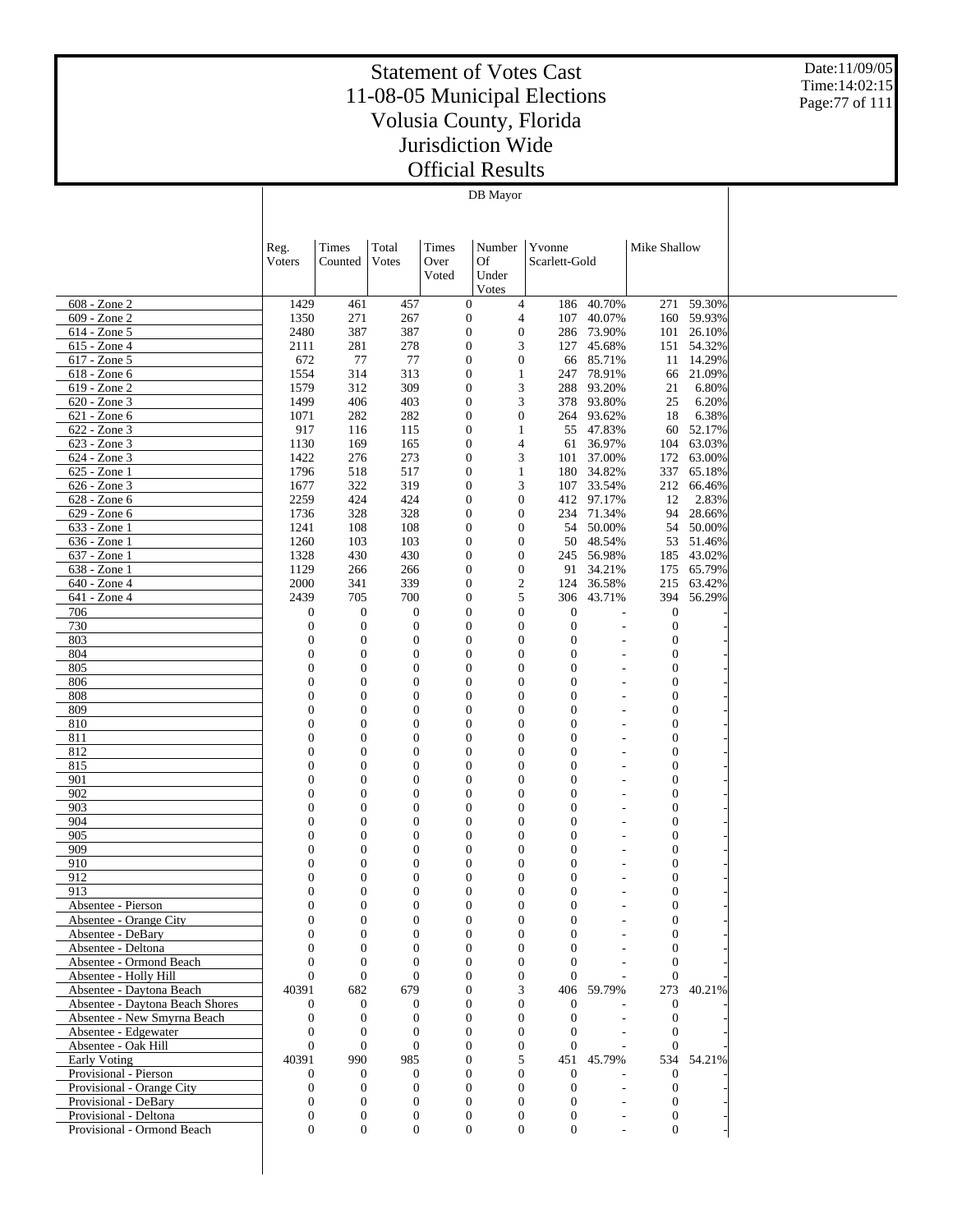Date:11/09/05 Time:14:02:15 Page:78 of 111

## Statement of Votes Cast 11-08-05 Municipal Elections Volusia County, Florida Jurisdiction Wide Official Results

DB Mayor

|                                         | Reg.<br><b>V</b> oters | Times<br>Counted | Total<br>Votes | Times<br>Over | Number<br>Of   |    | Yvonne<br>Scarlett-Gold |        | Mike Shallow  |        |
|-----------------------------------------|------------------------|------------------|----------------|---------------|----------------|----|-------------------------|--------|---------------|--------|
|                                         |                        |                  |                | Voted         | Under<br>Votes |    |                         |        |               |        |
| Provisional - Holly Hill                | $\Omega$               | $\Omega$         | $\Omega$       |               | $\Omega$       |    |                         |        | 0             |        |
| Provisional - Daytona Beach             | 40391                  | 12               | 12             |               |                |    | 9                       | 75.00% | $\mathcal{F}$ | 25.00% |
| Provisional - Daytona Beach Shores      |                        |                  |                |               |                |    |                         |        |               |        |
| Provisional - New Smyrna Beach          |                        |                  |                |               |                |    |                         |        |               |        |
| Provisional - Edgewater                 |                        |                  |                |               |                |    |                         |        |               |        |
| Provisional - Oak Hill                  |                        |                  |                |               |                |    |                         |        |               |        |
| Unscanned - Pierson                     |                        |                  |                |               |                |    |                         |        |               |        |
| Unscanned - Orange City                 |                        |                  |                |               |                |    |                         |        |               |        |
| Unscanned - DeBary                      |                        |                  |                |               |                |    |                         |        |               |        |
| Unscanned - Deltona                     |                        |                  |                |               |                |    |                         |        |               |        |
| Unscanned - Ormond Beach                |                        |                  |                |               |                |    |                         |        |               |        |
| Unscanned - Holly Hill                  |                        |                  |                |               |                |    |                         |        |               |        |
| Unscanned - Daytona Beach               | 40391                  |                  |                |               |                |    |                         |        |               |        |
| <b>Unscanned - Daytona Beach Shores</b> |                        |                  |                |               |                |    |                         |        |               |        |
| Unscanned - New Smyrna Beach            |                        |                  |                |               |                |    |                         |        |               |        |
| Unscanned - Edgewater                   |                        |                  |                |               |                |    |                         |        |               |        |
| Unscanned - Oak Hill                    |                        |                  |                |               |                |    |                         |        |               |        |
| Total                                   | 40391                  | 9850             | 9800           |               | $\mathbf{0}$   | 50 | 5625                    | 57.40% | 4175          | 42.60% |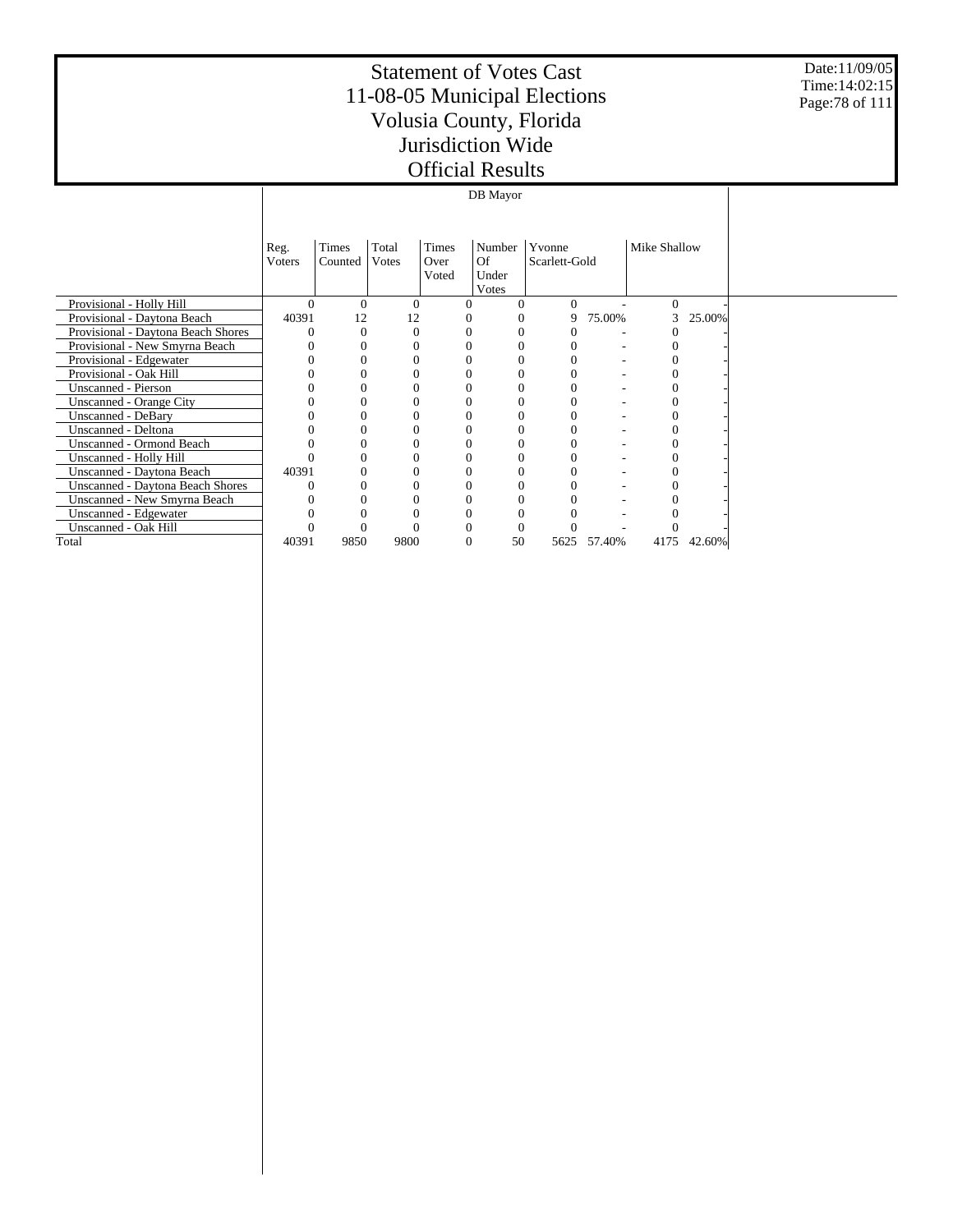Date:11/09/05 Time:14:02:15 Page:79 of 111

Τ

## Statement of Votes Cast 11-08-05 Municipal Elections Volusia County, Florida Jurisdiction Wide Official Results DB Commission Zone 2

Τ

|                              | Reg.<br>Voters                       | Times<br>Counted                     | Total<br><b>Votes</b>            | Times<br>Over<br>Voted               | Number<br><b>Of</b><br>Under<br>Votes                | Yvonne<br>Newcomb-Doty             |                                            | Paul Zimmerman                       |            |
|------------------------------|--------------------------------------|--------------------------------------|----------------------------------|--------------------------------------|------------------------------------------------------|------------------------------------|--------------------------------------------|--------------------------------------|------------|
| Jurisdiction Wide            |                                      |                                      |                                  |                                      |                                                      |                                    |                                            |                                      |            |
| 105                          | $\boldsymbol{0}$                     | $\boldsymbol{0}$                     | $\mathbf{0}$                     | $\boldsymbol{0}$                     | $\mathbf{0}$                                         | $\boldsymbol{0}$                   | $\overline{a}$                             | $\boldsymbol{0}$                     |            |
| 303                          | $\boldsymbol{0}$                     | $\boldsymbol{0}$                     | $\mathbf{0}$                     | $\boldsymbol{0}$                     | $\boldsymbol{0}$                                     | $\boldsymbol{0}$                   | L.                                         | $\boldsymbol{0}$                     |            |
| 304                          | $\boldsymbol{0}$                     | $\boldsymbol{0}$                     | $\boldsymbol{0}$                 | $\boldsymbol{0}$                     | $\boldsymbol{0}$                                     | $\boldsymbol{0}$                   | $\overline{a}$                             | $\boldsymbol{0}$                     |            |
| 305                          | $\boldsymbol{0}$                     | $\boldsymbol{0}$                     | $\boldsymbol{0}$                 |                                      | $\boldsymbol{0}$<br>$\boldsymbol{0}$                 | $\mathbf{0}$                       | $\overline{\phantom{a}}$                   | $\boldsymbol{0}$                     |            |
| 306                          | $\boldsymbol{0}$                     | $\mathbf{0}$                         | $\mathbf{0}$                     | $\boldsymbol{0}$                     | $\mathbf{0}$                                         | $\overline{0}$                     | $\overline{a}$                             | $\boldsymbol{0}$                     |            |
| 307                          | $\boldsymbol{0}$                     | $\boldsymbol{0}$                     | $\boldsymbol{0}$                 |                                      | $\boldsymbol{0}$<br>$\mathbf{0}$                     | $\boldsymbol{0}$                   | $\overline{a}$                             | $\boldsymbol{0}$                     |            |
| 309                          | $\boldsymbol{0}$                     | $\mathbf{0}$                         | $\mathbf{0}$                     | $\boldsymbol{0}$                     | $\mathbf{0}$                                         | $\overline{0}$                     | L,                                         | $\boldsymbol{0}$                     |            |
| 310                          | $\boldsymbol{0}$                     | $\boldsymbol{0}$                     | $\boldsymbol{0}$                 | $\boldsymbol{0}$                     | $\boldsymbol{0}$                                     | $\boldsymbol{0}$                   | $\overline{a}$                             | $\boldsymbol{0}$                     |            |
| 311                          | $\boldsymbol{0}$                     | $\boldsymbol{0}$                     | $\boldsymbol{0}$                 | $\boldsymbol{0}$                     | $\boldsymbol{0}$                                     | $\overline{0}$                     | $\overline{a}$                             | $\boldsymbol{0}$                     |            |
| 401 - Zone 2<br>402 - Zone 2 | $\boldsymbol{0}$<br>$\boldsymbol{0}$ | $\boldsymbol{0}$<br>$\mathbf{0}$     | $\boldsymbol{0}$<br>$\mathbf{0}$ | $\boldsymbol{0}$                     | $\boldsymbol{0}$<br>$\mathbf{0}$<br>$\boldsymbol{0}$ | $\boldsymbol{0}$<br>$\overline{0}$ | $\overline{a}$                             | $\boldsymbol{0}$<br>$\boldsymbol{0}$ |            |
| 403 - Zone 1                 | $\boldsymbol{0}$                     | $\boldsymbol{0}$                     | $\boldsymbol{0}$                 | $\boldsymbol{0}$                     | $\boldsymbol{0}$                                     | $\boldsymbol{0}$                   | $\overline{a}$<br>$\overline{\phantom{a}}$ | $\boldsymbol{0}$                     |            |
| 405 - Zone 1                 | $\boldsymbol{0}$                     | $\mathbf{0}$                         | $\boldsymbol{0}$                 | $\boldsymbol{0}$                     | $\boldsymbol{0}$                                     | $\overline{0}$                     | L,                                         | $\boldsymbol{0}$                     |            |
| 406 - Zone 2                 | $\boldsymbol{0}$                     | $\boldsymbol{0}$                     | $\boldsymbol{0}$                 | $\boldsymbol{0}$                     | $\mathbf{0}$                                         | $\boldsymbol{0}$                   | $\overline{a}$                             | $\boldsymbol{0}$                     |            |
| 407 - Zone 3                 | $\boldsymbol{0}$                     | $\mathbf{0}$                         | $\mathbf{0}$                     | $\boldsymbol{0}$                     | $\boldsymbol{0}$                                     | $\overline{0}$                     | $\overline{a}$                             | $\boldsymbol{0}$                     |            |
| 408 - Zone 4                 | $\boldsymbol{0}$                     | $\boldsymbol{0}$                     | $\boldsymbol{0}$                 | $\boldsymbol{0}$                     | $\boldsymbol{0}$                                     | $\boldsymbol{0}$                   | $\overline{a}$                             | $\boldsymbol{0}$                     |            |
| 409 - Zone 5                 | $\boldsymbol{0}$                     | $\boldsymbol{0}$                     | $\boldsymbol{0}$                 | $\boldsymbol{0}$                     | $\boldsymbol{0}$                                     | $\overline{0}$                     | $\overline{a}$                             | $\boldsymbol{0}$                     |            |
| 410 - Zone 5                 | $\boldsymbol{0}$                     | $\boldsymbol{0}$                     | $\boldsymbol{0}$                 | $\boldsymbol{0}$                     | $\mathbf{0}$                                         | $\boldsymbol{0}$                   | $\overline{\phantom{a}}$                   | $\boldsymbol{0}$                     |            |
| 411 - Zone 6                 | $\boldsymbol{0}$                     | $\mathbf{0}$                         | $\mathbf{0}$                     | $\boldsymbol{0}$                     | $\mathbf{0}$                                         | $\overline{0}$                     | L,                                         | $\boldsymbol{0}$                     |            |
| 413 - Zone 6                 | $\boldsymbol{0}$                     | $\boldsymbol{0}$                     | $\boldsymbol{0}$                 | $\boldsymbol{0}$                     | $\boldsymbol{0}$                                     | $\boldsymbol{0}$                   | $\overline{a}$                             | $\boldsymbol{0}$                     |            |
| 414 - Zone 5                 | $\boldsymbol{0}$                     | $\boldsymbol{0}$                     | $\mathbf{0}$                     | $\boldsymbol{0}$                     | $\boldsymbol{0}$                                     | $\overline{0}$                     | $\overline{a}$                             | $\boldsymbol{0}$                     |            |
| 415 - Zone 4                 | $\boldsymbol{0}$                     | $\boldsymbol{0}$                     | $\boldsymbol{0}$                 | $\boldsymbol{0}$                     | $\mathbf{0}$                                         | $\boldsymbol{0}$                   | $\overline{a}$                             | $\boldsymbol{0}$                     |            |
| 416 - Zone 4                 | $\boldsymbol{0}$                     | $\boldsymbol{0}$                     | $\mathbf{0}$                     | $\boldsymbol{0}$                     | $\boldsymbol{0}$                                     | $\overline{0}$                     | L,                                         | $\boldsymbol{0}$                     |            |
| 417 - Zone 3                 | $\boldsymbol{0}$                     | $\boldsymbol{0}$                     | $\boldsymbol{0}$<br>$\mathbf{0}$ | $\boldsymbol{0}$<br>$\boldsymbol{0}$ | $\boldsymbol{0}$                                     | $\boldsymbol{0}$<br>$\overline{0}$ | $\overline{\phantom{a}}$                   | $\boldsymbol{0}$                     |            |
| 418 - Zone 6<br>419 - Zone 3 | $\boldsymbol{0}$<br>$\boldsymbol{0}$ | $\mathbf{0}$<br>$\boldsymbol{0}$     | $\boldsymbol{0}$                 | $\boldsymbol{0}$                     | $\boldsymbol{0}$<br>$\mathbf{0}$                     | $\boldsymbol{0}$                   | L,<br>$\overline{a}$                       | $\boldsymbol{0}$<br>$\boldsymbol{0}$ |            |
| 420 - Zone 6                 | $\boldsymbol{0}$                     | $\mathbf{0}$                         | $\mathbf{0}$                     | $\boldsymbol{0}$                     | $\boldsymbol{0}$                                     | $\overline{0}$                     | $\overline{a}$                             | $\boldsymbol{0}$                     |            |
| 422 - Zone 1                 | $\boldsymbol{0}$                     | $\boldsymbol{0}$                     | $\boldsymbol{0}$                 | $\boldsymbol{0}$                     | $\boldsymbol{0}$                                     | $\boldsymbol{0}$                   | $\overline{a}$                             | $\boldsymbol{0}$                     |            |
| 423 - Zone 3                 | $\boldsymbol{0}$                     | $\boldsymbol{0}$                     | $\mathbf{0}$                     | $\boldsymbol{0}$                     | $\boldsymbol{0}$                                     | $\overline{0}$                     | L,                                         | $\boldsymbol{0}$                     |            |
| 424 - Zone 4                 | $\boldsymbol{0}$                     | $\boldsymbol{0}$                     | $\boldsymbol{0}$                 | $\boldsymbol{0}$                     | $\mathbf{0}$                                         | $\boldsymbol{0}$                   | $\overline{\phantom{a}}$                   | $\boldsymbol{0}$                     |            |
| 426 - Zone 2                 | $\boldsymbol{0}$                     | $\mathbf{0}$                         | $\mathbf{0}$                     | $\boldsymbol{0}$                     | $\boldsymbol{0}$                                     | $\overline{0}$                     | L,                                         | $\boldsymbol{0}$                     |            |
| 427 - Zone 5                 | $\boldsymbol{0}$                     | $\boldsymbol{0}$                     | $\boldsymbol{0}$                 | $\boldsymbol{0}$                     | $\boldsymbol{0}$                                     | $\boldsymbol{0}$                   | $\overline{a}$                             | $\boldsymbol{0}$                     |            |
| 428 - Zone 1                 | $\boldsymbol{0}$                     | $\boldsymbol{0}$                     | $\mathbf{0}$                     | $\boldsymbol{0}$                     | $\boldsymbol{0}$                                     | $\overline{0}$                     | $\overline{a}$                             | $\boldsymbol{0}$                     |            |
| $429 - Zone4$                | $\boldsymbol{0}$                     | $\boldsymbol{0}$                     | $\boldsymbol{0}$                 | $\boldsymbol{0}$                     | $\mathbf{0}$                                         | $\boldsymbol{0}$                   | $\overline{a}$                             | $\boldsymbol{0}$                     |            |
| 501 - Zone 1                 | $\boldsymbol{0}$                     | $\mathbf{0}$                         | $\mathbf{0}$                     | $\boldsymbol{0}$                     | $\mathbf{0}$                                         | $\overline{0}$                     | L,                                         | $\boldsymbol{0}$                     |            |
| 506 - Zone 1                 | $\boldsymbol{0}$                     | $\boldsymbol{0}$                     | $\boldsymbol{0}$                 | $\boldsymbol{0}$                     | $\boldsymbol{0}$                                     | $\boldsymbol{0}$                   | $\overline{\phantom{a}}$                   | $\boldsymbol{0}$                     |            |
| 508 - Zone 3                 | $\boldsymbol{0}$                     | $\mathbf{0}$                         | $\boldsymbol{0}$                 | $\boldsymbol{0}$                     | $\mathbf{0}$                                         | $\overline{0}$                     | $\overline{a}$                             | $\boldsymbol{0}$                     |            |
| 509 - Zone 3                 | $\mathbf{0}$                         | $\mathbf{0}$                         | $\boldsymbol{0}$                 | $\boldsymbol{0}$                     | $\mathbf{0}$                                         | $\boldsymbol{0}$                   | $\overline{a}$                             | $\boldsymbol{0}$                     |            |
| 510 - Zone 3                 | $\mathbf{0}$                         | $\mathbf{0}$                         | $\boldsymbol{0}$                 | $\boldsymbol{0}$                     | $\mathbf{0}$                                         | $\overline{0}$                     | $\overline{a}$                             | $\boldsymbol{0}$                     |            |
| 512 - Zone 3<br>513 - Zone 3 | $\mathbf{0}$<br>$\mathbf{0}$         | $\boldsymbol{0}$<br>$\boldsymbol{0}$ | $\boldsymbol{0}$<br>$\mathbf{0}$ | $\boldsymbol{0}$<br>$\overline{0}$   | $\mathbf{0}$<br>$\mathbf{0}$                         | $\boldsymbol{0}$<br>$\overline{0}$ | $\overline{a}$                             | $\boldsymbol{0}$                     |            |
| 514 - Zone 2                 | $\Omega$                             | $\overline{0}$                       | $\overline{0}$                   |                                      | $\theta$<br>$\Omega$                                 | $\overline{0}$                     | L,<br>٠                                    | $\boldsymbol{0}$<br>$\Omega$         |            |
| 515 - Zone 1                 | $\boldsymbol{0}$                     | $\mathbf{0}$                         | $\mathbf{0}$                     | $\boldsymbol{0}$                     | $\mathbf{0}$                                         | $\boldsymbol{0}$                   |                                            | $\boldsymbol{0}$                     |            |
| 516 - Zone 1                 | $\boldsymbol{0}$                     | $\overline{0}$                       | $\boldsymbol{0}$                 | $\boldsymbol{0}$                     | $\boldsymbol{0}$                                     | $\mathbf{0}$                       |                                            | $\mathbf{0}$                         |            |
| 517 - Zone 2                 | $\mathbf{0}$                         | $\overline{0}$                       | $\mathbf{0}$                     | $\overline{0}$                       | $\mathbf{0}$                                         | $\overline{0}$                     |                                            | $\boldsymbol{0}$                     |            |
| 519 - Zone 2                 | $\mathbf{0}$                         | $\overline{0}$                       | $\overline{0}$                   | $\overline{0}$                       | $\mathbf{0}$                                         | $\overline{0}$                     |                                            | $\boldsymbol{0}$                     |            |
| 521 - Zone 4                 | $\mathbf{0}$                         | $\overline{0}$                       | $\mathbf{0}$                     | $\overline{0}$                       | $\mathbf{0}$                                         | $\overline{0}$                     | $\overline{a}$                             | $\boldsymbol{0}$                     |            |
| 522 - Zone 4                 | $\mathbf{0}$                         | $\overline{0}$                       | $\overline{0}$                   | $\overline{0}$                       | $\boldsymbol{0}$                                     | $\overline{0}$                     |                                            | $\boldsymbol{0}$                     |            |
| 525 - Zone 4                 | $\mathbf{0}$                         | $\overline{0}$                       | $\mathbf{0}$                     | $\overline{0}$                       | $\mathbf{0}$                                         | $\overline{0}$                     |                                            | $\boldsymbol{0}$                     |            |
| 526                          | $\mathbf{0}$                         | $\overline{0}$                       | $\overline{0}$                   | $\overline{0}$                       | $\mathbf{0}$                                         | $\overline{0}$                     |                                            | $\boldsymbol{0}$                     |            |
| 527                          | $\mathbf{0}$                         | $\overline{0}$                       | $\mathbf{0}$                     | $\overline{0}$                       | $\mathbf{0}$                                         | $\overline{0}$                     | $\overline{a}$                             | $\boldsymbol{0}$                     |            |
| 528                          | $\mathbf{0}$                         | $\overline{0}$                       | $\overline{0}$                   | $\overline{0}$                       | $\boldsymbol{0}$                                     | $\overline{0}$                     |                                            | $\boldsymbol{0}$                     |            |
| 529                          | $\mathbf{0}$                         | $\overline{0}$                       | $\mathbf{0}$                     | $\overline{0}$                       | $\overline{0}$                                       | $\theta$                           |                                            | $\boldsymbol{0}$                     |            |
| 533 - Zone 4                 | $\mathbf{0}$                         | $\overline{0}$                       | $\overline{0}$                   | $\overline{0}$                       | $\theta$                                             | $\overline{0}$                     |                                            | $\boldsymbol{0}$                     |            |
| 534                          | $\mathbf{0}$                         | $\overline{0}$                       | $\mathbf{0}$                     | $\overline{0}$                       | $\overline{0}$                                       | $\overline{0}$                     |                                            | $\mathbf{0}$                         |            |
| 602 - Zone 4                 | $\Omega$                             | $\overline{0}$                       | $\overline{0}$                   | $\overline{0}$                       | $\mathbf{0}$                                         | $\overline{0}$                     |                                            | $\mathbf{0}$                         |            |
| 603 - Zone 5                 | $\Omega$                             | $\overline{0}$                       | $\mathbf{0}$                     | $\overline{0}$                       | $\boldsymbol{0}$                                     | $\overline{0}$                     |                                            | $\boldsymbol{0}$                     |            |
| 605 - Zone 5<br>607 - Zone 2 | $\mathbf{0}$<br>1892                 | $\overline{0}$<br>568                | $\overline{0}$<br>559            | $\boldsymbol{0}$                     | $\mathbf{0}$<br>$\overline{0}$<br>9                  | $\mathbf{0}$<br>267 47.76%         |                                            | $\mathbf{0}$                         | 292 52.24% |
|                              |                                      |                                      |                                  |                                      |                                                      |                                    |                                            |                                      |            |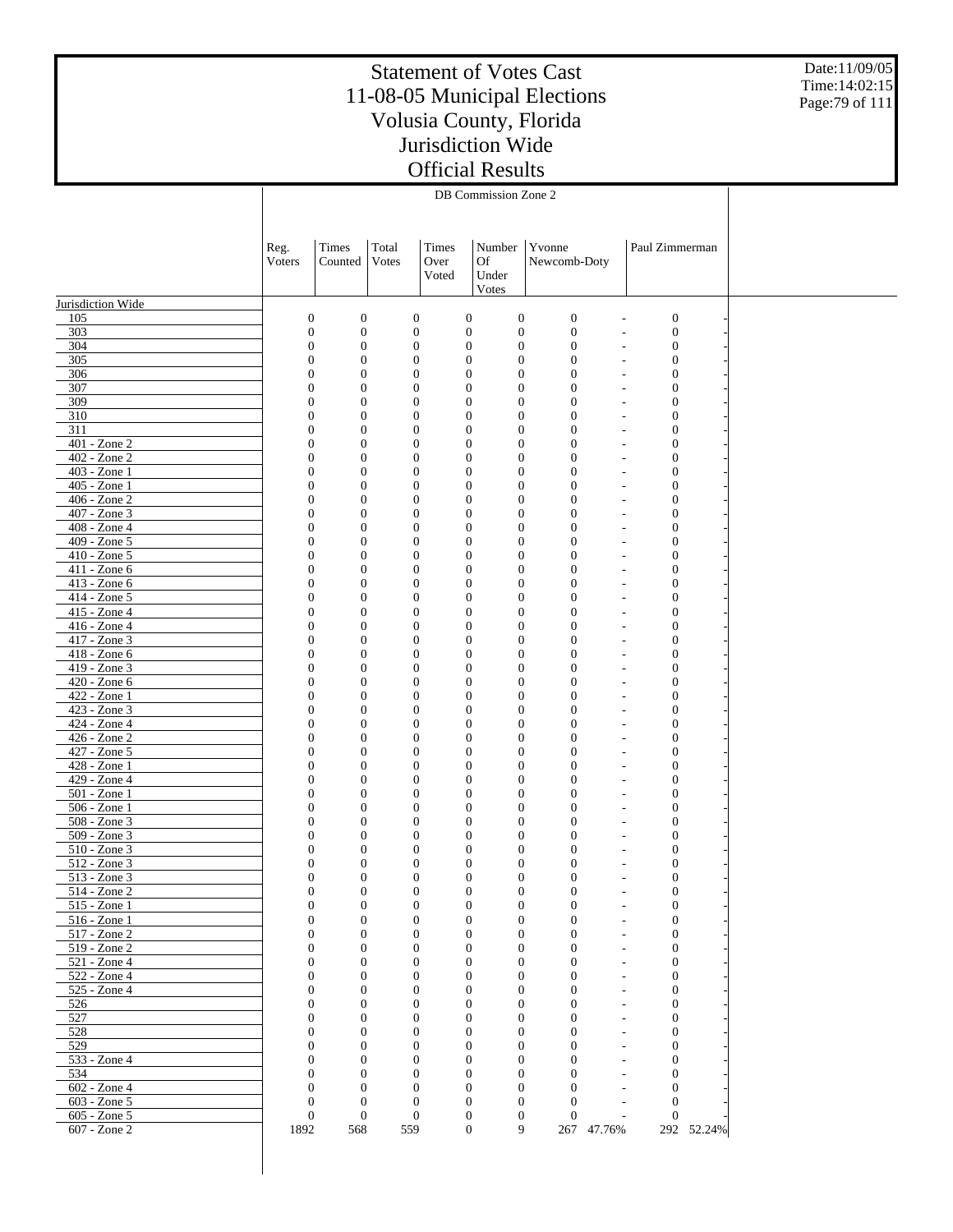Date:11/09/05 Time:14:02:15 Page:80 of 111

|                                                   | Reg.<br>Voters           | Times<br>Counted   Votes             | Total                                | Times<br>Over<br>Voted             | Of<br>Under                      | Number   Yvonne<br>Newcomb-Doty    |                          | Paul Zimmerman                       |        |
|---------------------------------------------------|--------------------------|--------------------------------------|--------------------------------------|------------------------------------|----------------------------------|------------------------------------|--------------------------|--------------------------------------|--------|
|                                                   |                          |                                      |                                      |                                    | Votes                            |                                    |                          |                                      |        |
| 608 - Zone 2                                      | 1429                     | 461                                  | 456                                  | $\mathbf{0}$                       | 5                                |                                    | 236 51.75%               | 220                                  | 48.25% |
| 609 - Zone 2<br>$614 - Zone$ 5                    | 1350<br>$\boldsymbol{0}$ | 271<br>$\boldsymbol{0}$              | 269<br>$\boldsymbol{0}$              | $\boldsymbol{0}$<br>$\mathbf{0}$   | $\sqrt{2}$<br>$\boldsymbol{0}$   | $\boldsymbol{0}$                   | 123 45.72%<br>$\sim$     | 146<br>$\boldsymbol{0}$              | 54.28% |
| 615 - Zone 4                                      | $\boldsymbol{0}$         | $\boldsymbol{0}$                     | $\boldsymbol{0}$                     | $\boldsymbol{0}$                   | $\boldsymbol{0}$                 | $\boldsymbol{0}$                   |                          | $\boldsymbol{0}$                     |        |
| 617 - Zone 5                                      | $\mathbf{0}$             | $\boldsymbol{0}$                     | $\boldsymbol{0}$                     | $\overline{0}$                     | $\boldsymbol{0}$                 | $\mathbf{0}$                       |                          | $\boldsymbol{0}$                     |        |
| 618 - Zone 6                                      | $\boldsymbol{0}$         | $\boldsymbol{0}$                     | $\boldsymbol{0}$                     | $\boldsymbol{0}$                   | $\boldsymbol{0}$                 | $\mathbf{0}$                       |                          | $\boldsymbol{0}$                     |        |
| 619 - Zone 2                                      | 1579                     | 312                                  | 303                                  | $\boldsymbol{0}$                   | 9                                |                                    | 231 76.24%               | 72                                   | 23.76% |
| 620 - Zone 3                                      | $\boldsymbol{0}$         | $\boldsymbol{0}$                     | $\boldsymbol{0}$                     | $\mathbf{0}$                       | $\boldsymbol{0}$                 | $\mathbf{0}$                       |                          | $\boldsymbol{0}$                     |        |
| 621 - Zone 6                                      | $\theta$                 | $\boldsymbol{0}$                     | $\boldsymbol{0}$                     | $\boldsymbol{0}$                   | $\boldsymbol{0}$                 | $\mathbf{0}$                       | $\overline{\phantom{a}}$ | $\boldsymbol{0}$                     |        |
| 622 - Zone 3                                      | $\theta$                 | $\boldsymbol{0}$                     | $\boldsymbol{0}$                     | $\boldsymbol{0}$                   | $\boldsymbol{0}$                 | $\mathbf{0}$                       |                          | $\boldsymbol{0}$                     |        |
| 623 - Zone 3                                      | $\Omega$                 | $\boldsymbol{0}$                     | $\boldsymbol{0}$                     | $\boldsymbol{0}$                   | $\boldsymbol{0}$                 | $\overline{0}$                     | $\overline{\phantom{a}}$ | $\boldsymbol{0}$                     |        |
| 624 - Zone 3<br>625 - Zone 1                      | $\mathbf{0}$<br>$\Omega$ | $\boldsymbol{0}$<br>$\boldsymbol{0}$ | $\boldsymbol{0}$<br>$\boldsymbol{0}$ | $\boldsymbol{0}$<br>$\overline{0}$ | $\boldsymbol{0}$<br>$\mathbf{0}$ | $\overline{0}$<br>$\theta$         | $\overline{a}$           | $\boldsymbol{0}$<br>$\boldsymbol{0}$ |        |
| 626 - Zone 3                                      | $\mathbf{0}$             | $\boldsymbol{0}$                     | $\boldsymbol{0}$                     | $\boldsymbol{0}$                   | $\mathbf{0}$                     | $\overline{0}$                     |                          | $\boldsymbol{0}$                     |        |
| 628 - Zone 6                                      | $\Omega$                 | $\boldsymbol{0}$                     | $\boldsymbol{0}$                     | $\overline{0}$                     | $\mathbf{0}$                     | $\overline{0}$                     | $\overline{\phantom{a}}$ | $\boldsymbol{0}$                     |        |
| 629 - Zone 6                                      | $\mathbf{0}$             | $\boldsymbol{0}$                     | $\boldsymbol{0}$                     | $\boldsymbol{0}$                   | $\boldsymbol{0}$                 | $\overline{0}$                     |                          | $\boldsymbol{0}$                     |        |
| $633 - Z$ one 1                                   | $\Omega$                 | $\boldsymbol{0}$                     | $\boldsymbol{0}$                     | $\overline{0}$                     | $\mathbf{0}$                     | $\theta$                           | $\overline{\phantom{a}}$ | $\boldsymbol{0}$                     |        |
| 636 - Zone 1                                      | $\mathbf{0}$             | $\boldsymbol{0}$                     | $\boldsymbol{0}$                     | $\boldsymbol{0}$                   | $\boldsymbol{0}$                 | $\overline{0}$                     |                          | $\boldsymbol{0}$                     |        |
| 637 - Zone 1                                      | $\Omega$                 | $\boldsymbol{0}$                     | $\boldsymbol{0}$                     | $\boldsymbol{0}$                   | $\mathbf{0}$                     | $\overline{0}$                     | $\overline{\phantom{a}}$ | $\boldsymbol{0}$                     |        |
| 638 - Zone 1                                      | $\mathbf{0}$             | $\boldsymbol{0}$                     | $\boldsymbol{0}$                     | $\boldsymbol{0}$                   | $\mathbf{0}$                     | $\overline{0}$                     |                          | $\boldsymbol{0}$                     |        |
| 640 - Zone 4                                      | $\Omega$                 | $\boldsymbol{0}$                     | $\boldsymbol{0}$                     | $\overline{0}$                     | $\mathbf{0}$                     | $\overline{0}$                     | $\overline{a}$           | $\boldsymbol{0}$                     |        |
| 641 - Zone 4<br>706                               | $\mathbf{0}$<br>$\Omega$ | $\boldsymbol{0}$<br>$\boldsymbol{0}$ | $\boldsymbol{0}$<br>$\boldsymbol{0}$ | $\boldsymbol{0}$<br>$\overline{0}$ | $\mathbf{0}$<br>$\mathbf{0}$     | $\overline{0}$<br>$\overline{0}$   | $\overline{\phantom{a}}$ | $\boldsymbol{0}$<br>$\boldsymbol{0}$ |        |
| 730                                               | $\mathbf{0}$             | $\boldsymbol{0}$                     | $\boldsymbol{0}$                     | $\boldsymbol{0}$                   | $\mathbf{0}$                     | $\overline{0}$                     |                          | $\boldsymbol{0}$                     |        |
| 803                                               | $\Omega$                 | $\boldsymbol{0}$                     | $\boldsymbol{0}$                     | $\overline{0}$                     | $\mathbf{0}$                     | $\overline{0}$                     | $\overline{\phantom{a}}$ | $\boldsymbol{0}$                     |        |
| 804                                               | $\mathbf{0}$             | $\boldsymbol{0}$                     | $\boldsymbol{0}$                     | $\boldsymbol{0}$                   | $\boldsymbol{0}$                 | $\overline{0}$                     |                          | $\boldsymbol{0}$                     |        |
| 805                                               | $\Omega$                 | $\boldsymbol{0}$                     | $\boldsymbol{0}$                     | $\boldsymbol{0}$                   | $\mathbf{0}$                     | $\overline{0}$                     | $\overline{\phantom{a}}$ | $\boldsymbol{0}$                     |        |
| 806                                               | $\mathbf{0}$             | $\boldsymbol{0}$                     | $\boldsymbol{0}$                     | $\boldsymbol{0}$                   | $\mathbf{0}$                     | $\overline{0}$                     |                          | $\boldsymbol{0}$                     |        |
| 808                                               | $\Omega$                 | $\boldsymbol{0}$                     | $\boldsymbol{0}$                     | $\overline{0}$                     | $\mathbf{0}$                     | $\overline{0}$                     | ٠                        | $\boldsymbol{0}$                     |        |
| 809                                               | $\mathbf{0}$             | $\boldsymbol{0}$                     | $\boldsymbol{0}$                     | $\boldsymbol{0}$                   | $\mathbf{0}$                     | $\overline{0}$                     |                          | $\boldsymbol{0}$                     |        |
| 810<br>811                                        | $\Omega$<br>$\mathbf{0}$ | $\boldsymbol{0}$<br>$\boldsymbol{0}$ | $\boldsymbol{0}$<br>$\boldsymbol{0}$ | $\overline{0}$<br>$\boldsymbol{0}$ | $\mathbf{0}$<br>$\mathbf{0}$     | $\overline{0}$<br>$\overline{0}$   | $\overline{\phantom{a}}$ | $\boldsymbol{0}$<br>$\boldsymbol{0}$ |        |
| 812                                               | $\Omega$                 | $\boldsymbol{0}$                     | $\boldsymbol{0}$                     | $\overline{0}$                     | $\mathbf{0}$                     | $\overline{0}$                     | $\overline{\phantom{a}}$ | $\boldsymbol{0}$                     |        |
| 815                                               | $\mathbf{0}$             | $\boldsymbol{0}$                     | $\boldsymbol{0}$                     | $\boldsymbol{0}$                   | $\boldsymbol{0}$                 | $\overline{0}$                     |                          | $\boldsymbol{0}$                     |        |
| 901                                               | $\Omega$                 | $\boldsymbol{0}$                     | $\boldsymbol{0}$                     | $\boldsymbol{0}$                   | $\mathbf{0}$                     | $\overline{0}$                     | $\overline{\phantom{a}}$ | $\boldsymbol{0}$                     |        |
| 902                                               | $\mathbf{0}$             | $\boldsymbol{0}$                     | $\boldsymbol{0}$                     | $\boldsymbol{0}$                   | $\mathbf{0}$                     | $\overline{0}$                     |                          | $\boldsymbol{0}$                     |        |
| 903                                               | $\Omega$                 | $\boldsymbol{0}$                     | $\boldsymbol{0}$                     | $\overline{0}$                     | $\mathbf{0}$                     | $\theta$                           | ٠                        | $\boldsymbol{0}$                     |        |
| 904                                               | $\mathbf{0}$             | $\boldsymbol{0}$                     | $\boldsymbol{0}$                     | $\boldsymbol{0}$                   | $\mathbf{0}$                     | $\overline{0}$                     |                          | $\boldsymbol{0}$                     |        |
| 905                                               | $\Omega$                 | $\boldsymbol{0}$                     | $\boldsymbol{0}$                     | $\overline{0}$                     | $\mathbf{0}$                     | $\overline{0}$                     | ٠                        | $\boldsymbol{0}$                     |        |
| 909<br>910                                        | $\Omega$<br>$\Omega$     | $\boldsymbol{0}$                     | $\boldsymbol{0}$<br>$\mathbf{0}$     | $\boldsymbol{0}$<br>$\overline{0}$ | $\mathbf{0}$                     | $\overline{0}$<br>$\Omega$         |                          | $\boldsymbol{0}$                     |        |
| 912                                               | 0                        | $\boldsymbol{0}$<br>$\boldsymbol{0}$ | $\mathbf{0}$                         | $\boldsymbol{0}$                   | $\mathbf{0}$<br>$\mathbf{0}$     | $\mathbf{0}$                       | ٠                        | $\boldsymbol{0}$<br>$\boldsymbol{0}$ |        |
| 913                                               | $\Omega$                 | $\overline{0}$                       | $\boldsymbol{0}$                     | $\Omega$                           | $\overline{0}$                   | $\Omega$                           |                          | $\boldsymbol{0}$                     |        |
| Absentee - Pierson                                |                          | $\boldsymbol{0}$                     | $\mathbf{0}$                         | $\overline{0}$                     | $\boldsymbol{0}$                 |                                    |                          | $\boldsymbol{0}$                     |        |
| Absentee - Orange City                            | $\mathbf{0}$             | $\mathbf{0}$                         | $\boldsymbol{0}$                     | $\mathbf{0}$                       | $\boldsymbol{0}$                 | $\theta$                           |                          | $\boldsymbol{0}$                     |        |
| Absentee - DeBary                                 | $\mathbf{0}$             | $\mathbf{0}$                         | $\boldsymbol{0}$                     | $\boldsymbol{0}$                   | $\mathbf{0}$                     | $\overline{0}$                     |                          | $\boldsymbol{0}$                     |        |
| Absentee - Deltona                                | $\Omega$                 | $\overline{0}$                       | $\overline{0}$                       | $\overline{0}$                     | $\Omega$                         | $\Omega$                           |                          | $\mathbf{0}$                         |        |
| Absentee - Ormond Beach                           | $\Omega$                 | $\overline{0}$                       | $\mathbf{0}$                         | $\boldsymbol{0}$                   | $\mathbf{0}$                     | $\mathbf{0}$                       |                          | $\overline{0}$                       |        |
| Absentee - Holly Hill<br>Absentee - Daytona Beach | $\Omega$                 | $\mathbf{0}$                         | $\mathbf{0}$                         | $\overline{0}$                     | $\Omega$<br>$\mathbf{0}$         | $\theta$                           |                          | $\mathbf{0}$                         |        |
| Absentee - Daytona Beach Shores                   | 6250<br>$\theta$         | 147<br>$\mathbf{0}$                  | 147<br>$\boldsymbol{0}$              | $\boldsymbol{0}$<br>$\overline{0}$ | $\Omega$                         | 63<br>$\overline{0}$               | 42.86%                   | 84<br>$\mathbf{0}$                   | 57.14% |
| Absentee - New Smyrna Beach                       | $\mathbf{0}$             | $\mathbf{0}$                         | $\mathbf{0}$                         | $\boldsymbol{0}$                   | $\mathbf{0}$                     | $\mathbf{0}$                       |                          | $\overline{0}$                       |        |
| Absentee - Edgewater                              | $\Omega$                 | $\overline{0}$                       | $\mathbf{0}$                         | $\overline{0}$                     | $\Omega$                         | $\Omega$                           |                          | $\mathbf{0}$                         |        |
| Absentee - Oak Hill                               | $\mathbf{0}$             | $\mathbf{0}$                         | $\mathbf{0}$                         | $\overline{0}$                     | $\mathbf{0}$                     | $\theta$                           |                          | $\overline{0}$                       |        |
| Early Voting                                      | 6250                     | 146                                  | 143                                  | $\overline{0}$                     | 3                                | 68                                 | 47.55%                   | 75                                   | 52.45% |
| Provisional - Pierson                             | $\theta$                 | $\mathbf{0}$                         | $\mathbf{0}$                         | $\overline{0}$                     | $\mathbf{0}$                     | $\theta$                           |                          | $\mathbf{0}$                         |        |
| Provisional - Orange City                         | $\Omega$                 | $\Omega$                             | $\mathbf{0}$                         | $\Omega$                           | $\Omega$                         | $\mathbf{0}$                       |                          | $\overline{0}$                       |        |
| Provisional - DeBary                              | $\mathbf{0}$             | $\mathbf{0}$                         | $\mathbf{0}$                         | $\overline{0}$                     | $\mathbf{0}$                     | $\mathbf{0}$                       |                          | 0                                    |        |
| Provisional - Deltona                             | $\Omega$<br>$\mathbf{0}$ | $\mathbf{0}$<br>$\boldsymbol{0}$     | $\mathbf{0}$<br>$\boldsymbol{0}$     | $\overline{0}$<br>$\overline{0}$   | $\mathbf{0}$                     | $\overline{0}$<br>$\boldsymbol{0}$ |                          | 0                                    |        |
| Provisional - Ormond Beach                        |                          |                                      |                                      |                                    | $\boldsymbol{0}$                 |                                    |                          | $\boldsymbol{0}$                     |        |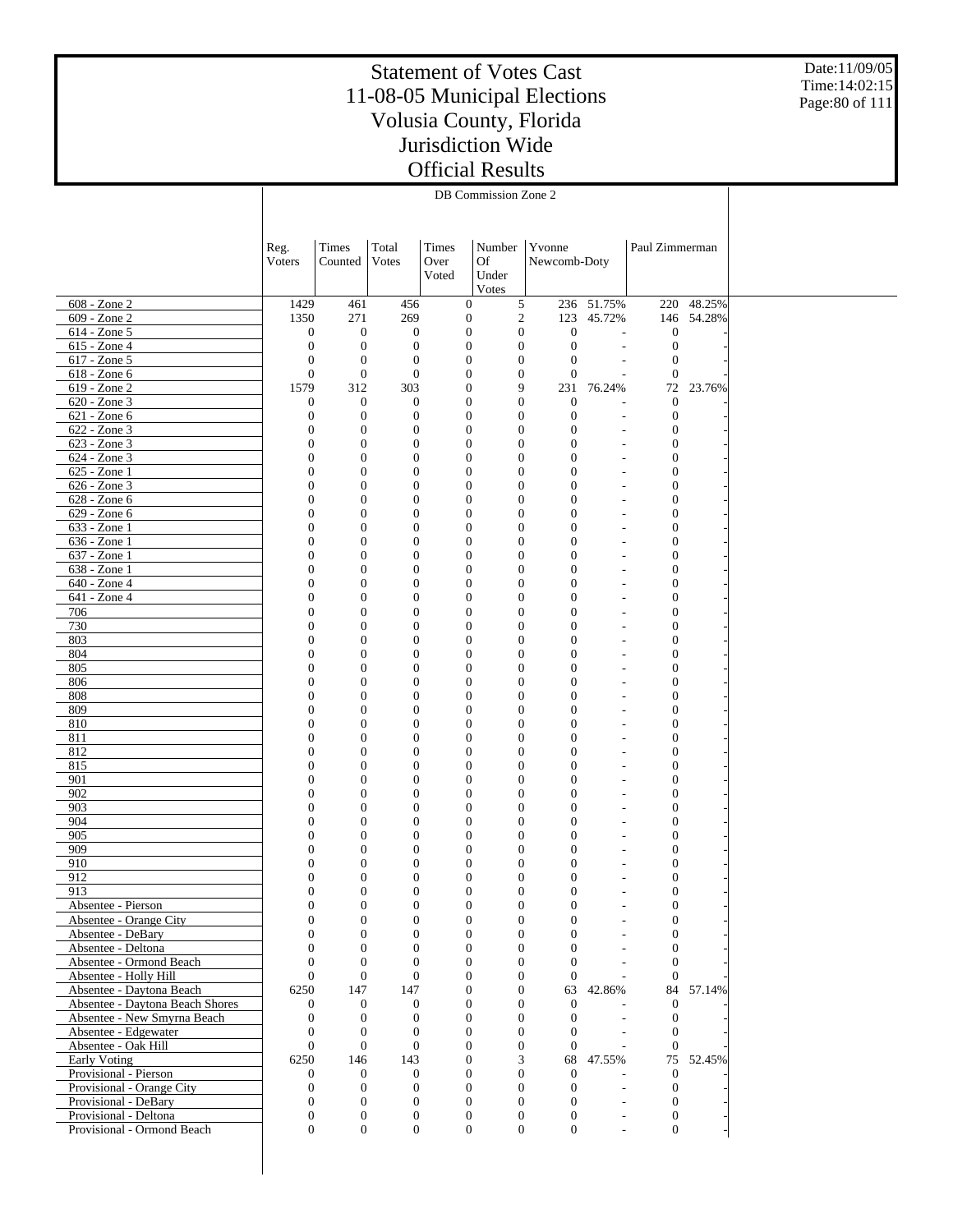Date:11/09/05 Time:14:02:16 Page:81 of 111

|                                         | Reg.           | Times    | Total | Times         | Number<br>Of | Yvonne       |           | Paul Zimmerman |        |
|-----------------------------------------|----------------|----------|-------|---------------|--------------|--------------|-----------|----------------|--------|
|                                         | <b>V</b> oters | Counted  | Votes | Over<br>Voted | Under        | Newcomb-Doty |           |                |        |
|                                         |                |          |       |               | Votes        |              |           |                |        |
| Provisional - Holly Hill                | $\Omega$       | 0        |       | $\Omega$      | $\Omega$     | $\Omega$     |           | $\Omega$       |        |
| Provisional - Daytona Beach             | 6250           |          |       |               |              |              | 1 100,00% | $\Omega$       | 0.00%  |
| Provisional - Daytona Beach Shores      |                | $\Omega$ |       |               |              |              |           |                |        |
| Provisional - New Smyrna Beach          |                |          |       |               |              |              |           |                |        |
| Provisional - Edgewater                 |                |          |       |               |              |              |           |                |        |
| Provisional - Oak Hill                  |                |          |       |               |              |              |           |                |        |
| Unscanned - Pierson                     |                |          |       |               |              |              |           |                |        |
| Unscanned - Orange City                 |                |          |       |               |              |              |           |                |        |
| Unscanned - DeBary                      |                |          |       |               |              |              |           |                |        |
| Unscanned - Deltona                     |                |          |       |               |              |              |           |                |        |
| Unscanned - Ormond Beach                |                |          |       |               |              |              |           |                |        |
| Unscanned - Holly Hill                  |                |          |       |               |              |              |           |                |        |
| Unscanned - Daytona Beach               | 6250           |          |       |               |              |              |           |                |        |
| <b>Unscanned - Daytona Beach Shores</b> |                |          |       |               |              |              |           |                |        |
| Unscanned - New Smyrna Beach            |                |          |       |               |              |              |           |                |        |
| Unscanned - Edgewater                   |                |          |       |               |              |              |           |                |        |
| Unscanned - Oak Hill                    |                |          |       |               |              |              |           |                |        |
| Total                                   | 6250           | 1906     | 1878  |               | 28           | 989          | 52.66%    | 889            | 47.34% |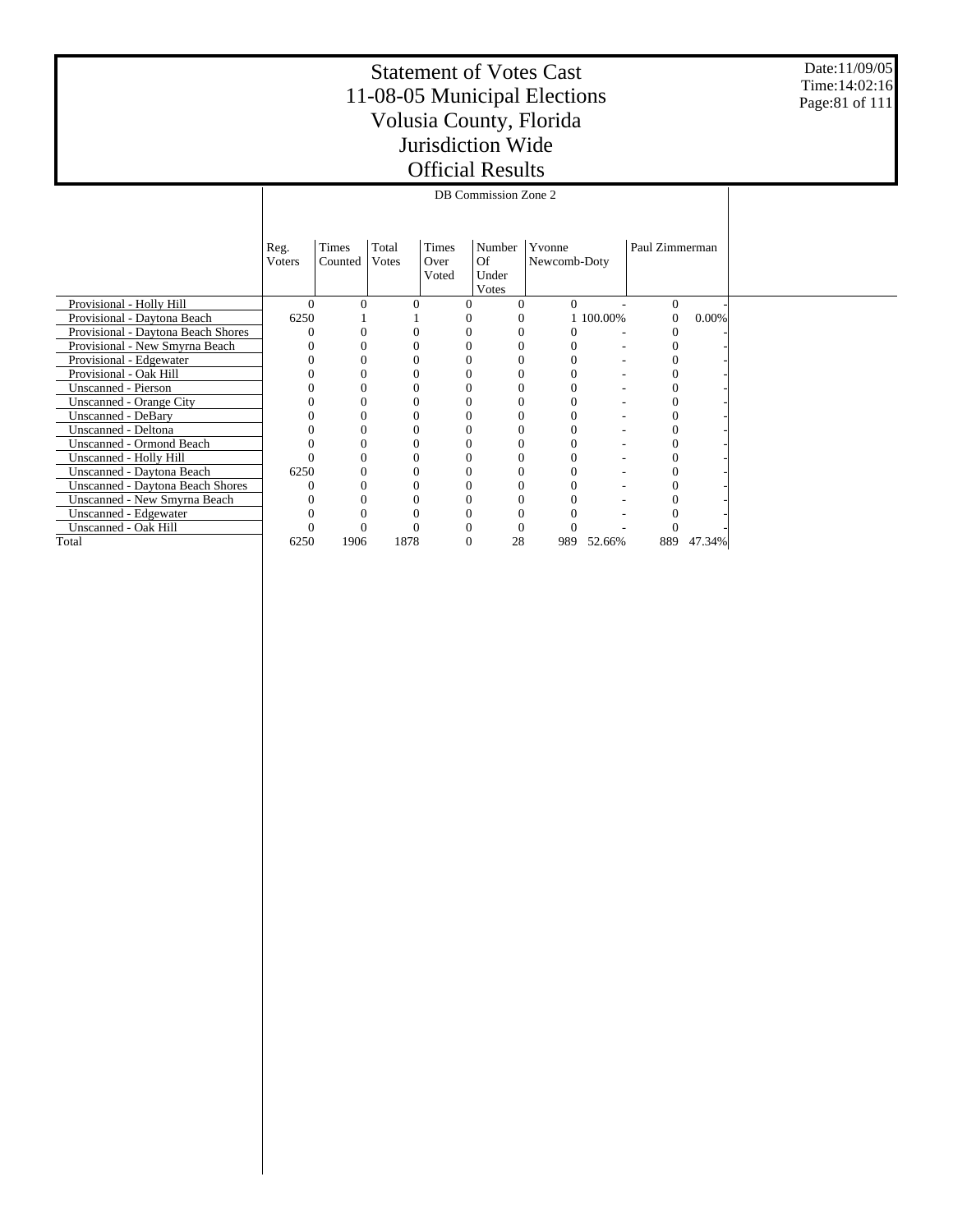Date:11/09/05 Time:14:02:16 Page:82 of 111

|                               | DD COMMISSION LONG J             |                                      |       |                                      |                                      |                                                                          |                          |                                      |  |  |
|-------------------------------|----------------------------------|--------------------------------------|-------|--------------------------------------|--------------------------------------|--------------------------------------------------------------------------|--------------------------|--------------------------------------|--|--|
|                               |                                  |                                      |       |                                      |                                      |                                                                          |                          |                                      |  |  |
|                               | Reg.<br>Voters                   | Times<br>Counted   Votes             | Total | Times<br>Over<br>Voted               | <b>Of</b><br>Under<br>Votes          | Number   Mike Chuven                                                     |                          | Shiela McKay                         |  |  |
| Jurisdiction Wide             |                                  |                                      |       |                                      |                                      |                                                                          |                          |                                      |  |  |
| 105                           | $\boldsymbol{0}$                 | $\boldsymbol{0}$                     |       | $\boldsymbol{0}$                     | $\boldsymbol{0}$                     | $\boldsymbol{0}$<br>$\boldsymbol{0}$                                     |                          | $\boldsymbol{0}$                     |  |  |
| 303                           | $\mathbf{0}$                     | $\boldsymbol{0}$                     |       | $\boldsymbol{0}$                     | $\boldsymbol{0}$                     | $\boldsymbol{0}$<br>$\boldsymbol{0}$                                     |                          | $\boldsymbol{0}$                     |  |  |
| 304                           | $\mathbf{0}$                     | $\boldsymbol{0}$                     |       | $\boldsymbol{0}$                     | $\boldsymbol{0}$                     | $\boldsymbol{0}$<br>$\boldsymbol{0}$                                     |                          | $\boldsymbol{0}$                     |  |  |
| 305                           | $\Omega$                         | $\boldsymbol{0}$                     |       | $\boldsymbol{0}$                     | $\boldsymbol{0}$                     | $\boldsymbol{0}$<br>$\overline{0}$                                       |                          | $\boldsymbol{0}$                     |  |  |
| 306                           | $\mathbf{0}$                     | $\boldsymbol{0}$                     |       | $\boldsymbol{0}$                     | $\boldsymbol{0}$                     | $\boldsymbol{0}$<br>$\overline{0}$                                       |                          | $\boldsymbol{0}$                     |  |  |
| 307                           | $\Omega$                         | $\boldsymbol{0}$                     |       | $\boldsymbol{0}$                     | $\boldsymbol{0}$                     | $\boldsymbol{0}$<br>$\Omega$                                             |                          | $\boldsymbol{0}$                     |  |  |
| 309                           | $\mathbf{0}$                     | $\boldsymbol{0}$                     |       | $\boldsymbol{0}$                     | $\boldsymbol{0}$                     | $\boldsymbol{0}$<br>$\overline{0}$                                       |                          | $\boldsymbol{0}$                     |  |  |
| 310                           | $\Omega$                         | $\boldsymbol{0}$                     |       | $\boldsymbol{0}$                     | $\boldsymbol{0}$                     | $\boldsymbol{0}$<br>$\overline{0}$                                       |                          | $\boldsymbol{0}$                     |  |  |
| 311                           | $\mathbf{0}$                     | $\boldsymbol{0}$                     |       | $\boldsymbol{0}$                     | $\boldsymbol{0}$                     | $\boldsymbol{0}$<br>$\overline{0}$                                       |                          | $\boldsymbol{0}$                     |  |  |
| 401 - Zone 2                  | $\Omega$                         | $\boldsymbol{0}$                     |       | $\boldsymbol{0}$                     | $\boldsymbol{0}$                     | $\boldsymbol{0}$<br>$\Omega$                                             |                          | $\boldsymbol{0}$                     |  |  |
| 402 - Zone 2                  | $\mathbf{0}$                     | $\boldsymbol{0}$                     |       | $\boldsymbol{0}$                     | $\boldsymbol{0}$                     | $\boldsymbol{0}$<br>$\overline{0}$                                       |                          | $\boldsymbol{0}$                     |  |  |
| 403 - Zone 1                  | $\Omega$                         | $\boldsymbol{0}$                     |       | $\boldsymbol{0}$                     | $\boldsymbol{0}$                     | $\boldsymbol{0}$<br>$\Omega$                                             | $\overline{a}$           | $\boldsymbol{0}$                     |  |  |
| 405 - Zone 1                  | $\mathbf{0}$                     | $\boldsymbol{0}$                     |       | $\boldsymbol{0}$                     | $\boldsymbol{0}$                     | $\boldsymbol{0}$<br>$\overline{0}$                                       |                          | $\boldsymbol{0}$                     |  |  |
| 406 - Zone 2                  | $\Omega$                         | $\boldsymbol{0}$                     |       | $\boldsymbol{0}$                     | $\boldsymbol{0}$                     | $\boldsymbol{0}$<br>$\Omega$                                             |                          | $\boldsymbol{0}$                     |  |  |
| 407 - Zone 3                  | $\mathbf{0}$                     | $\boldsymbol{0}$                     |       | $\boldsymbol{0}$                     | $\boldsymbol{0}$                     | $\boldsymbol{0}$<br>$\overline{0}$                                       |                          | $\boldsymbol{0}$                     |  |  |
| 408 - Zone 4                  | $\Omega$                         | $\boldsymbol{0}$                     |       | $\boldsymbol{0}$                     | $\boldsymbol{0}$                     | $\boldsymbol{0}$<br>$\overline{0}$                                       |                          | $\boldsymbol{0}$                     |  |  |
| 409 - Zone 5                  | $\mathbf{0}$<br>$\Omega$         | $\boldsymbol{0}$                     |       | $\boldsymbol{0}$                     | $\boldsymbol{0}$                     | $\boldsymbol{0}$<br>$\overline{0}$<br>$\Omega$                           |                          | $\boldsymbol{0}$                     |  |  |
| 410 - Zone 5<br>411 - Zone 6  | $\mathbf{0}$                     | $\boldsymbol{0}$<br>$\boldsymbol{0}$ |       | $\boldsymbol{0}$<br>$\boldsymbol{0}$ | $\boldsymbol{0}$<br>$\boldsymbol{0}$ | $\boldsymbol{0}$<br>$\boldsymbol{0}$<br>$\overline{0}$                   |                          | $\boldsymbol{0}$<br>$\boldsymbol{0}$ |  |  |
| 413 - Zone 6                  | $\Omega$                         | $\boldsymbol{0}$                     |       | $\boldsymbol{0}$                     | $\boldsymbol{0}$                     | $\boldsymbol{0}$<br>$\Omega$                                             | $\overline{a}$           | $\boldsymbol{0}$                     |  |  |
| $414 - Zone 5$                | $\mathbf{0}$                     | $\boldsymbol{0}$                     |       | $\boldsymbol{0}$                     | $\boldsymbol{0}$                     | $\boldsymbol{0}$<br>$\overline{0}$                                       |                          | $\boldsymbol{0}$                     |  |  |
| 415 - Zone 4                  | $\Omega$                         | $\boldsymbol{0}$                     |       | $\boldsymbol{0}$                     | $\boldsymbol{0}$                     | $\boldsymbol{0}$<br>$\Omega$                                             |                          | $\boldsymbol{0}$                     |  |  |
| 416 - Zone 4                  | $\mathbf{0}$                     | $\boldsymbol{0}$                     |       | $\boldsymbol{0}$                     | $\boldsymbol{0}$                     | $\boldsymbol{0}$<br>$\overline{0}$                                       |                          | $\boldsymbol{0}$                     |  |  |
| 417 - Zone 3                  | $\Omega$                         | $\boldsymbol{0}$                     |       | $\boldsymbol{0}$                     | $\boldsymbol{0}$                     | $\boldsymbol{0}$<br>$\overline{0}$                                       |                          | $\boldsymbol{0}$                     |  |  |
| 418 - Zone 6                  | $\mathbf{0}$                     | $\boldsymbol{0}$                     |       | $\boldsymbol{0}$                     | $\boldsymbol{0}$                     | $\boldsymbol{0}$<br>$\overline{0}$                                       |                          | $\boldsymbol{0}$                     |  |  |
| 419 - Zone 3                  | $\Omega$                         | $\boldsymbol{0}$                     |       | $\boldsymbol{0}$                     | $\boldsymbol{0}$                     | $\boldsymbol{0}$<br>$\Omega$                                             |                          | $\boldsymbol{0}$                     |  |  |
| 420 - Zone 6                  | $\mathbf{0}$                     | $\boldsymbol{0}$                     |       | $\boldsymbol{0}$                     | $\boldsymbol{0}$                     | $\boldsymbol{0}$<br>$\overline{0}$                                       |                          | $\boldsymbol{0}$                     |  |  |
| 422 - Zone 1                  | $\Omega$                         | $\boldsymbol{0}$                     |       | $\boldsymbol{0}$                     | $\boldsymbol{0}$                     | $\boldsymbol{0}$<br>$\Omega$                                             | $\overline{a}$           | $\boldsymbol{0}$                     |  |  |
| 423 - Zone 3                  | $\mathbf{0}$                     | $\boldsymbol{0}$                     |       | $\boldsymbol{0}$                     | $\boldsymbol{0}$                     | $\boldsymbol{0}$<br>$\overline{0}$                                       |                          | $\boldsymbol{0}$                     |  |  |
| 424 - Zone 4                  | $\Omega$                         | $\boldsymbol{0}$                     |       | $\boldsymbol{0}$                     | $\boldsymbol{0}$                     | $\boldsymbol{0}$<br>$\Omega$                                             |                          | $\boldsymbol{0}$                     |  |  |
| 426 - Zone 2                  | $\mathbf{0}$                     | $\boldsymbol{0}$                     |       | $\boldsymbol{0}$                     | $\boldsymbol{0}$                     | $\boldsymbol{0}$<br>$\overline{0}$                                       |                          | $\boldsymbol{0}$                     |  |  |
| 427 - Zone 5                  | $\Omega$                         | $\boldsymbol{0}$                     |       | $\boldsymbol{0}$                     | $\boldsymbol{0}$                     | $\boldsymbol{0}$<br>$\overline{0}$                                       |                          | $\boldsymbol{0}$                     |  |  |
| 428 - Zone 1                  | $\mathbf{0}$                     | $\boldsymbol{0}$                     |       | $\boldsymbol{0}$                     | $\boldsymbol{0}$                     | $\boldsymbol{0}$<br>$\overline{0}$                                       |                          | $\boldsymbol{0}$                     |  |  |
| 429 - Zone 4                  | $\Omega$                         | $\boldsymbol{0}$                     |       | $\boldsymbol{0}$                     | $\boldsymbol{0}$                     | $\boldsymbol{0}$<br>$\Omega$                                             |                          | $\boldsymbol{0}$                     |  |  |
| 501 - Zone 1                  | $\mathbf{0}$                     | $\boldsymbol{0}$                     |       | $\boldsymbol{0}$                     | $\boldsymbol{0}$                     | $\boldsymbol{0}$<br>$\overline{0}$                                       |                          | $\boldsymbol{0}$                     |  |  |
| $506 - Z$ one 1               | $\Omega$                         | $\boldsymbol{0}$                     |       | $\boldsymbol{0}$                     | $\boldsymbol{0}$                     | $\boldsymbol{0}$<br>$\Omega$                                             | $\overline{a}$           | $\boldsymbol{0}$                     |  |  |
| 508 - Zone 3                  | $\Omega$                         | $\boldsymbol{0}$                     |       | $\boldsymbol{0}$                     | $\boldsymbol{0}$                     | $\boldsymbol{0}$<br>$\overline{0}$                                       |                          | $\boldsymbol{0}$                     |  |  |
| 509 - Zone 3                  | $\Omega$                         | $\boldsymbol{0}$                     |       | $\mathbf{0}$                         | $\boldsymbol{0}$                     | $\boldsymbol{0}$<br>$\Omega$                                             |                          | $\boldsymbol{0}$                     |  |  |
| $510 - Z$ one 3               | $\Omega$                         | $\boldsymbol{0}$                     |       | $\mathbf{0}$                         | $\boldsymbol{0}$                     | $\boldsymbol{0}$<br>$\overline{0}$                                       |                          | $\boldsymbol{0}$                     |  |  |
| 512 - Zone 3                  | $\Omega$                         | $\boldsymbol{0}$                     |       | $\mathbf{0}$                         | $\boldsymbol{0}$                     | $\mathbf{0}$<br>$\Omega$                                                 |                          | $\boldsymbol{0}$                     |  |  |
| 513 - Zone 3                  | $\mathbf{0}$<br>$\Omega$         | $\boldsymbol{0}$                     |       | $\boldsymbol{0}$                     | $\boldsymbol{0}$<br>$\Omega$         | $\boldsymbol{0}$<br>$\overline{0}$<br>$\theta$<br>$\Omega$               |                          | $\boldsymbol{0}$<br>$\Omega$         |  |  |
| 514 - Zone 2<br>$515 - Zone1$ |                                  | $\boldsymbol{0}$                     |       | $\Omega$                             |                                      |                                                                          |                          |                                      |  |  |
| 516 - Zone 1                  | $\boldsymbol{0}$<br>$\mathbf{0}$ | $\boldsymbol{0}$<br>$\mathbf{0}$     |       | $\boldsymbol{0}$<br>$\boldsymbol{0}$ | $\boldsymbol{0}$<br>$\boldsymbol{0}$ | $\boldsymbol{0}$<br>$\boldsymbol{0}$<br>$\overline{0}$<br>$\overline{0}$ | ٠                        | $\boldsymbol{0}$<br>$\mathbf{0}$     |  |  |
| 517 - Zone 2                  | $\overline{0}$                   | $\boldsymbol{0}$                     |       | $\boldsymbol{0}$                     | $\boldsymbol{0}$                     | $\boldsymbol{0}$<br>$\overline{0}$                                       |                          | $\boldsymbol{0}$                     |  |  |
| 519 - Zone 2                  | $\Omega$                         | $\theta$                             |       | $\mathbf{0}$                         | $\mathbf{0}$                         | $\overline{0}$<br>$\Omega$                                               | ٠                        | $\boldsymbol{0}$                     |  |  |
| 521 - Zone 4                  | $\mathbf{0}$                     | $\boldsymbol{0}$                     |       | $\boldsymbol{0}$                     | $\boldsymbol{0}$                     | $\boldsymbol{0}$<br>$\overline{0}$                                       |                          | $\boldsymbol{0}$                     |  |  |
| 522 - Zone 4                  | $\Omega$                         | $\theta$                             |       | $\mathbf{0}$                         | $\mathbf{0}$                         | $\mathbf{0}$<br>$\Omega$                                                 | $\overline{\phantom{a}}$ | $\boldsymbol{0}$                     |  |  |
| 525 - Zone 4                  | $\mathbf{0}$                     | $\boldsymbol{0}$                     |       | $\boldsymbol{0}$                     | $\mathbf{0}$                         | $\boldsymbol{0}$<br>$\overline{0}$                                       |                          | $\boldsymbol{0}$                     |  |  |
| 526                           | $\Omega$                         | $\theta$                             |       | $\mathbf{0}$                         | $\mathbf{0}$                         | $\mathbf{0}$<br>$\Omega$                                                 | ٠                        | $\boldsymbol{0}$                     |  |  |
| 527                           | $\Omega$                         | $\boldsymbol{0}$                     |       | $\boldsymbol{0}$                     | $\boldsymbol{0}$                     | $\boldsymbol{0}$<br>$\overline{0}$                                       |                          | $\boldsymbol{0}$                     |  |  |
| 528                           | $\Omega$                         | $\theta$                             |       | $\mathbf{0}$                         | $\mathbf{0}$                         | $\Omega$<br>$\Omega$                                                     | ٠                        | $\mathbf{0}$                         |  |  |
| 529                           | $\Omega$                         | $\boldsymbol{0}$                     |       | $\boldsymbol{0}$                     | $\mathbf{0}$                         | $\mathbf{0}$<br>$\overline{0}$                                           |                          | $\boldsymbol{0}$                     |  |  |
| 533 - Zone 4                  | $\Omega$                         | $\theta$                             |       | $\mathbf{0}$                         | $\mathbf{0}$                         | $\Omega$<br>$\Omega$                                                     | ٠                        | $\boldsymbol{0}$                     |  |  |
| 534                           | $\Omega$                         | $\boldsymbol{0}$                     |       | $\boldsymbol{0}$                     | $\boldsymbol{0}$                     | $\boldsymbol{0}$<br>$\overline{0}$                                       |                          | $\boldsymbol{0}$                     |  |  |
| 602 - Zone 4                  | $\Omega$                         | $\theta$                             |       | $\mathbf{0}$                         | $\mathbf{0}$                         | $\Omega$<br>$\Omega$                                                     | ٠                        | $\boldsymbol{0}$                     |  |  |
| 603 - Zone 5                  | $\mathbf{0}$                     | $\boldsymbol{0}$                     |       | $\boldsymbol{0}$                     | $\boldsymbol{0}$                     | $\boldsymbol{0}$<br>$\overline{0}$                                       |                          | $\boldsymbol{0}$                     |  |  |
| 605 - Zone 5                  | $\mathbf{0}$                     | $\boldsymbol{0}$                     |       | $\boldsymbol{0}$                     | $\boldsymbol{0}$                     | $\boldsymbol{0}$<br>$\boldsymbol{0}$                                     |                          | $\boldsymbol{0}$                     |  |  |
| 607 - Zone 2                  | $\overline{0}$                   | $\mathbf{0}$                         |       | $\boldsymbol{0}$                     | $\overline{0}$                       | $\overline{0}$<br>$\boldsymbol{0}$                                       |                          | $\boldsymbol{0}$                     |  |  |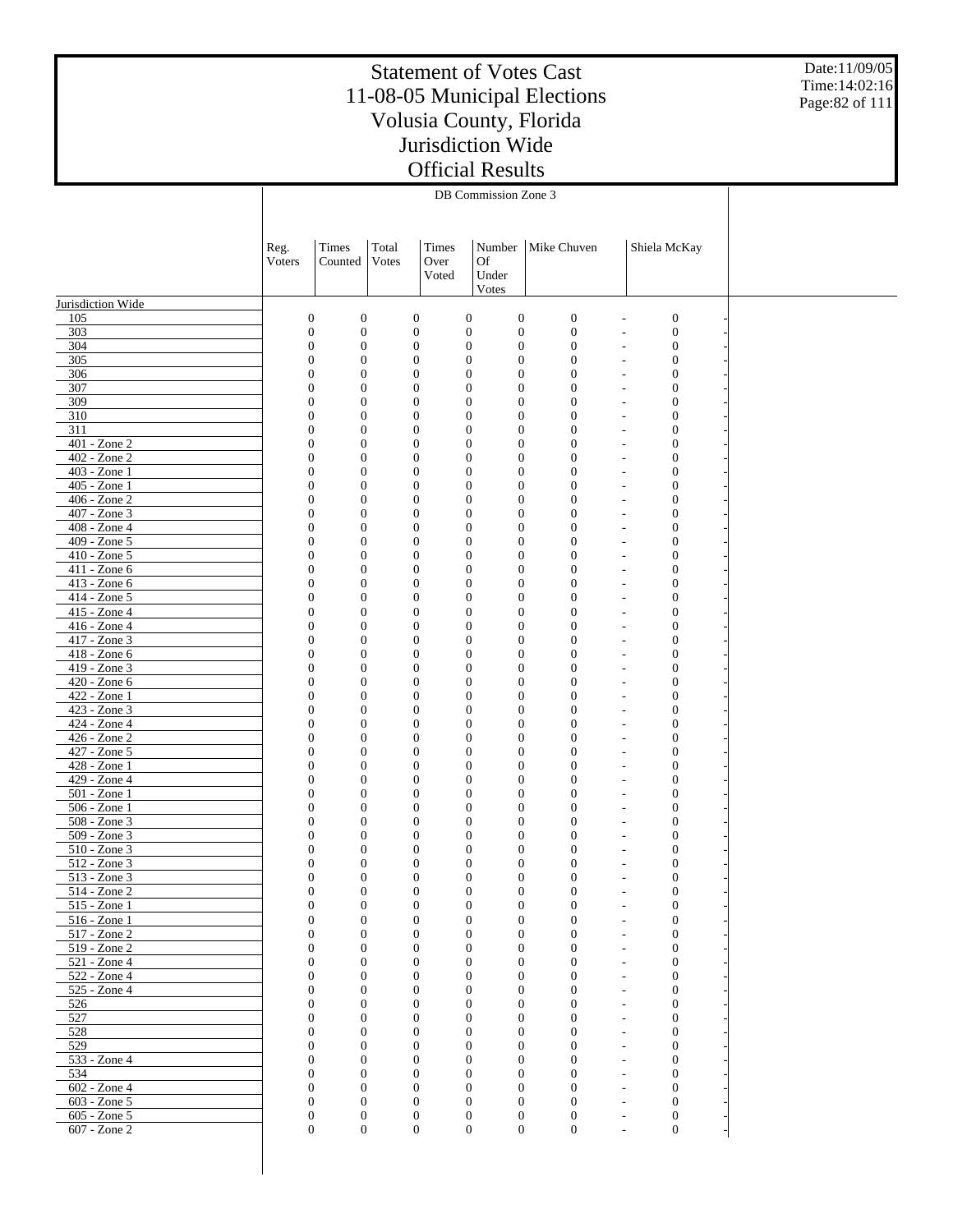Date:11/09/05 Time:14:02:16 Page:83 of 111

## Statement of Votes Cast 11-08-05 Municipal Elections Volusia County, Florida Jurisdiction Wide Official Results DB Commission Zone 3

 $\overline{\phantom{a}}$ 

|                                               | Reg.<br>Voters                       | <b>Times</b><br>Counted              | Total<br>Votes                   | Times<br>Over                      | Number<br><b>Of</b>                  | Mike Chuven                        |                                                      | Shiela McKay                         |        |
|-----------------------------------------------|--------------------------------------|--------------------------------------|----------------------------------|------------------------------------|--------------------------------------|------------------------------------|------------------------------------------------------|--------------------------------------|--------|
|                                               |                                      |                                      |                                  | Voted                              | Under<br>Votes                       |                                    |                                                      |                                      |        |
| 608 - Zone 2                                  | $\boldsymbol{0}$                     | $\mathbf{0}$                         | $\mathbf{0}$                     | $\overline{0}$                     | $\boldsymbol{0}$                     | $\overline{0}$                     | $\overline{\phantom{a}}$                             | $\boldsymbol{0}$                     |        |
| 609 - Zone 2                                  | $\boldsymbol{0}$                     | $\boldsymbol{0}$                     | $\boldsymbol{0}$                 | $\boldsymbol{0}$                   | $\boldsymbol{0}$                     | $\boldsymbol{0}$                   | $\overline{a}$                                       | $\boldsymbol{0}$                     |        |
| 614 - Zone 5                                  | $\overline{0}$                       | $\boldsymbol{0}$                     | $\mathbf{0}$                     | $\overline{0}$                     | $\boldsymbol{0}$                     | $\boldsymbol{0}$                   | $\overline{\phantom{a}}$                             | $\boldsymbol{0}$                     |        |
| 615 - Zone 4                                  | $\boldsymbol{0}$                     | $\boldsymbol{0}$                     | $\mathbf{0}$                     | $\mathbf{0}$                       | $\boldsymbol{0}$                     | $\boldsymbol{0}$                   |                                                      | $\boldsymbol{0}$                     |        |
| 617 - Zone 5                                  | $\overline{0}$                       | $\mathbf{0}$                         | $\boldsymbol{0}$                 | $\overline{0}$                     | $\boldsymbol{0}$                     | $\overline{0}$                     |                                                      | $\boldsymbol{0}$                     |        |
| 618 - Zone 6                                  | $\boldsymbol{0}$                     | $\boldsymbol{0}$                     | $\mathbf{0}$                     | $\boldsymbol{0}$                   | $\boldsymbol{0}$                     | $\theta$                           |                                                      | $\boldsymbol{0}$                     |        |
| 619 - Zone 2                                  | $\theta$                             | $\boldsymbol{0}$                     | $\mathbf{0}$                     | $\theta$                           | $\boldsymbol{0}$                     | $\overline{0}$                     | $\overline{a}$                                       | $\boldsymbol{0}$                     |        |
| 620 - Zone 3                                  | 1499                                 | 406                                  | 402                              | $\boldsymbol{0}$                   | 4                                    |                                    | 217 53.98%                                           | 185                                  | 46.02% |
| 621 - Zone 6                                  | $\mathbf{0}$                         | $\mathbf{0}$                         | $\mathbf{0}$                     | $\boldsymbol{0}$                   | $\boldsymbol{0}$                     | $\boldsymbol{0}$                   |                                                      | $\mathbf{0}$                         |        |
| 622 - Zone 3                                  | 917                                  | 116                                  | 111                              | $\boldsymbol{0}$                   | 5                                    | 51                                 | 45.95%                                               | 60                                   | 54.05% |
| 623 - Zone 3                                  | 1130                                 | 169                                  | 166                              | $\mathbf{0}$                       | 3                                    | 80                                 | 48.19%                                               | 86                                   | 51.81% |
| 624 - Zone 3                                  | 1422                                 | 276                                  | 272                              | $\boldsymbol{0}$                   | $\overline{4}$                       |                                    | 142 52.21%                                           | 130                                  | 47.79% |
| 625 - Zone 1                                  | $\mathbf{0}$                         | $\mathbf{0}$                         | $\boldsymbol{0}$                 | $\boldsymbol{0}$                   | $\boldsymbol{0}$                     | $\boldsymbol{0}$                   | $\overline{\phantom{a}}$                             | $\mathbf{0}$                         |        |
| 626 - Zone 3                                  | 1677                                 | 322                                  | 313                              | $\boldsymbol{0}$                   | 9                                    | 131                                | 41.85%                                               | 182                                  | 58.15% |
| 628 - Zone 6                                  | $\mathbf{0}$                         | $\mathbf{0}$                         | $\mathbf{0}$                     | $\mathbf{0}$                       | $\boldsymbol{0}$                     | $\boldsymbol{0}$                   | L,                                                   | $\boldsymbol{0}$                     |        |
| 629 - Zone 6<br>633 - Zone 1                  | $\boldsymbol{0}$<br>$\mathbf{0}$     | $\boldsymbol{0}$<br>$\boldsymbol{0}$ | $\mathbf{0}$<br>$\boldsymbol{0}$ | $\boldsymbol{0}$<br>$\overline{0}$ | $\boldsymbol{0}$<br>$\boldsymbol{0}$ | $\mathbf{0}$<br>$\boldsymbol{0}$   | $\overline{\phantom{a}}$<br>$\overline{\phantom{a}}$ | $\boldsymbol{0}$<br>$\boldsymbol{0}$ |        |
| 636 - Zone 1                                  | $\boldsymbol{0}$                     | $\boldsymbol{0}$                     | $\mathbf{0}$                     | $\boldsymbol{0}$                   | $\boldsymbol{0}$                     | $\overline{0}$                     | $\overline{a}$                                       | $\boldsymbol{0}$                     |        |
| 637 - Zone 1                                  | $\mathbf{0}$                         | $\mathbf{0}$                         | $\boldsymbol{0}$                 | $\overline{0}$                     | $\boldsymbol{0}$                     | $\overline{0}$                     | ÷,                                                   | $\boldsymbol{0}$                     |        |
| 638 - Zone 1                                  | $\boldsymbol{0}$                     | $\boldsymbol{0}$                     | $\mathbf{0}$                     | $\boldsymbol{0}$                   | $\boldsymbol{0}$                     | $\boldsymbol{0}$                   |                                                      | $\boldsymbol{0}$                     |        |
| 640 - Zone 4                                  | $\mathbf{0}$                         | $\mathbf{0}$                         | $\boldsymbol{0}$                 | $\theta$                           | $\boldsymbol{0}$                     | $\overline{0}$                     |                                                      | $\boldsymbol{0}$                     |        |
| 641 - Zone 4                                  | $\boldsymbol{0}$                     | $\boldsymbol{0}$                     | $\mathbf{0}$                     | $\boldsymbol{0}$                   | $\boldsymbol{0}$                     | $\boldsymbol{0}$                   | $\overline{a}$                                       | $\boldsymbol{0}$                     |        |
| 706                                           | $\mathbf{0}$                         | $\boldsymbol{0}$                     | $\boldsymbol{0}$                 | $\overline{0}$                     | $\boldsymbol{0}$                     | $\boldsymbol{0}$                   | $\overline{\phantom{a}}$                             | $\boldsymbol{0}$                     |        |
| 730                                           | $\mathbf{0}$                         | $\boldsymbol{0}$                     | $\mathbf{0}$                     | $\mathbf{0}$                       | $\boldsymbol{0}$                     | $\boldsymbol{0}$                   | $\overline{a}$                                       | $\boldsymbol{0}$                     |        |
| 803                                           | $\mathbf{0}$                         | $\mathbf{0}$                         | $\boldsymbol{0}$                 | $\overline{0}$                     | $\boldsymbol{0}$                     | $\overline{0}$                     | $\overline{\phantom{a}}$                             | $\boldsymbol{0}$                     |        |
| 804                                           | $\mathbf{0}$                         | $\boldsymbol{0}$                     | $\mathbf{0}$                     | $\boldsymbol{0}$                   | $\boldsymbol{0}$                     | $\boldsymbol{0}$                   |                                                      | $\boldsymbol{0}$                     |        |
| 805                                           | $\mathbf{0}$                         | $\boldsymbol{0}$                     | $\boldsymbol{0}$                 | $\overline{0}$                     | $\boldsymbol{0}$                     | $\boldsymbol{0}$                   |                                                      | $\boldsymbol{0}$                     |        |
| 806                                           | $\mathbf{0}$                         | $\boldsymbol{0}$                     | $\mathbf{0}$                     | $\boldsymbol{0}$                   | $\boldsymbol{0}$                     | $\boldsymbol{0}$                   |                                                      | $\boldsymbol{0}$                     |        |
| 808                                           | $\mathbf{0}$                         | $\boldsymbol{0}$                     | $\boldsymbol{0}$                 | $\theta$                           | $\boldsymbol{0}$                     | $\boldsymbol{0}$                   | ÷,                                                   | $\boldsymbol{0}$                     |        |
| 809                                           | $\mathbf{0}$                         | $\boldsymbol{0}$                     | $\mathbf{0}$                     | $\boldsymbol{0}$                   | $\boldsymbol{0}$                     | $\boldsymbol{0}$                   | $\overline{a}$                                       | $\boldsymbol{0}$                     |        |
| 810                                           | $\mathbf{0}$                         | $\boldsymbol{0}$                     | $\boldsymbol{0}$                 | $\overline{0}$                     | $\boldsymbol{0}$                     | $\boldsymbol{0}$                   | $\overline{\phantom{a}}$                             | $\boldsymbol{0}$                     |        |
| 811                                           | $\mathbf{0}$                         | $\boldsymbol{0}$                     | $\boldsymbol{0}$                 | $\boldsymbol{0}$                   | $\boldsymbol{0}$                     | $\boldsymbol{0}$                   | $\overline{a}$                                       | $\boldsymbol{0}$                     |        |
| 812                                           | $\mathbf{0}$                         | $\mathbf{0}$                         | $\boldsymbol{0}$                 | $\overline{0}$                     | $\boldsymbol{0}$                     | $\overline{0}$                     | ÷,                                                   | $\boldsymbol{0}$                     |        |
| 815                                           | $\mathbf{0}$                         | $\boldsymbol{0}$                     | $\mathbf{0}$                     | $\boldsymbol{0}$                   | $\boldsymbol{0}$                     | $\boldsymbol{0}$                   |                                                      | $\boldsymbol{0}$                     |        |
| 901                                           | $\mathbf{0}$                         | $\boldsymbol{0}$                     | $\boldsymbol{0}$                 | $\overline{0}$                     | $\boldsymbol{0}$                     | $\boldsymbol{0}$                   | ÷,                                                   | $\boldsymbol{0}$                     |        |
| 902                                           | $\mathbf{0}$                         | $\boldsymbol{0}$                     | $\mathbf{0}$                     | $\boldsymbol{0}$                   | $\boldsymbol{0}$                     | $\boldsymbol{0}$                   |                                                      | $\boldsymbol{0}$                     |        |
| 903<br>904                                    | $\mathbf{0}$<br>$\mathbf{0}$         | $\boldsymbol{0}$<br>$\boldsymbol{0}$ | $\boldsymbol{0}$<br>$\mathbf{0}$ | $\theta$<br>$\boldsymbol{0}$       | $\boldsymbol{0}$<br>$\boldsymbol{0}$ | $\overline{0}$<br>$\boldsymbol{0}$ | $\overline{\phantom{a}}$                             | $\boldsymbol{0}$<br>$\boldsymbol{0}$ |        |
| 905                                           | $\mathbf{0}$                         | $\mathbf{0}$                         | $\boldsymbol{0}$                 | $\theta$                           | $\boldsymbol{0}$                     | $\boldsymbol{0}$                   | $\overline{a}$<br>$\overline{\phantom{a}}$           | $\boldsymbol{0}$                     |        |
| 909                                           | $\mathbf{0}$                         | $\boldsymbol{0}$                     | $\mathbf{0}$                     | $\boldsymbol{0}$                   | $\boldsymbol{0}$                     | $\boldsymbol{0}$                   |                                                      | $\boldsymbol{0}$                     |        |
| 910                                           | $\mathbf{0}$                         | $\boldsymbol{0}$                     | $\boldsymbol{0}$                 | $\theta$                           | $\boldsymbol{0}$                     | $\boldsymbol{0}$                   |                                                      | $\boldsymbol{0}$                     |        |
| 912                                           | $\mathbf{0}$                         | $\boldsymbol{0}$                     | $\boldsymbol{0}$                 | $\mathbf{0}$                       | $\boldsymbol{0}$                     | $\boldsymbol{0}$                   |                                                      | $\boldsymbol{0}$                     |        |
| 913                                           | $\overline{0}$                       | $\boldsymbol{0}$                     | $\mathbf{0}$                     | $\boldsymbol{0}$                   | $\mathbf{0}$                         | $\overline{0}$                     | $\overline{a}$                                       | $\boldsymbol{0}$                     |        |
| Absentee - Pierson                            | $\bf{0}$                             | $\upsilon$                           | 0                                | $\boldsymbol{0}$                   | $\boldsymbol{0}$                     | $\boldsymbol{0}$                   |                                                      | 0                                    |        |
| Absentee - Orange City                        | $\boldsymbol{0}$                     | $\boldsymbol{0}$                     | 0                                | $\boldsymbol{0}$                   | $\boldsymbol{0}$                     | $\boldsymbol{0}$                   |                                                      | $\boldsymbol{0}$                     |        |
| Absentee - DeBary                             | $\boldsymbol{0}$                     | $\boldsymbol{0}$                     | $\mathbf{0}$                     | $\mathbf{0}$                       | $\boldsymbol{0}$                     | $\mathbf{0}$                       |                                                      | $\boldsymbol{0}$                     |        |
| Absentee - Deltona                            | $\overline{0}$                       | $\mathbf{0}$                         | $\mathbf{0}$                     | $\theta$                           | $\boldsymbol{0}$                     | $\mathbf{0}$                       |                                                      | $\mathbf{0}$                         |        |
| Absentee - Ormond Beach                       | $\mathbf{0}$                         | $\boldsymbol{0}$                     | $\mathbf{0}$                     | $\overline{0}$                     | $\boldsymbol{0}$                     | $\theta$                           |                                                      | $\boldsymbol{0}$                     |        |
| Absentee - Holly Hill                         | $\mathbf{0}$                         | $\mathbf{0}$                         | $\mathbf{0}$                     | $\theta$                           | $\boldsymbol{0}$                     | $\theta$                           |                                                      | $\mathbf{0}$                         |        |
| Absentee - Daytona Beach                      | 6645                                 | 76                                   | 72                               | $\overline{0}$                     | 4                                    | 27                                 | 37.50%                                               | 45                                   | 62.50% |
| Absentee - Daytona Beach Shores               | $\boldsymbol{0}$                     | $\mathbf{0}$                         | $\mathbf{0}$                     | $\theta$                           | $\boldsymbol{0}$                     | $\theta$                           |                                                      | $\mathbf{0}$                         |        |
| Absentee - New Smyrna Beach                   | $\mathbf{0}$                         | $\boldsymbol{0}$                     | $\mathbf{0}$                     | $\overline{0}$                     | $\boldsymbol{0}$                     | $\theta$                           |                                                      | $\mathbf{0}$                         |        |
| Absentee - Edgewater                          | $\boldsymbol{0}$                     | $\theta$                             | $\mathbf{0}$                     | $\theta$                           | $\boldsymbol{0}$                     | $\theta$                           |                                                      | $\mathbf{0}$                         |        |
| Absentee - Oak Hill                           | $\boldsymbol{0}$                     | $\mathbf{0}$                         | $\mathbf{0}$                     | $\theta$                           | $\boldsymbol{0}$                     | $\theta$                           |                                                      | $\boldsymbol{0}$                     |        |
| Early Voting                                  | 6645                                 | 250                                  | 241                              | $\theta$                           | 9                                    | 84                                 | 34.85%                                               | 157                                  | 65.15% |
| Provisional - Pierson                         | $\boldsymbol{0}$                     | $\mathbf{0}$                         | $\mathbf{0}$                     | $\overline{0}$                     | $\boldsymbol{0}$                     | $\theta$                           |                                                      | $\boldsymbol{0}$                     |        |
| Provisional - Orange City                     | $\mathbf{0}$                         | $\theta$                             | $\overline{0}$                   | $\theta$                           | $\mathbf{0}$                         | $\theta$                           |                                                      | $\boldsymbol{0}$                     |        |
| Provisional - DeBary<br>Provisional - Deltona | $\mathbf{0}$                         | $\boldsymbol{0}$                     | $\mathbf{0}$                     | $\mathbf{0}$                       | $\boldsymbol{0}$<br>$\boldsymbol{0}$ | $\theta$                           |                                                      | $\boldsymbol{0}$                     |        |
| Provisional - Ormond Beach                    | $\boldsymbol{0}$<br>$\boldsymbol{0}$ | $\boldsymbol{0}$<br>$\mathbf{0}$     | $\mathbf{0}$<br>$\mathbf{0}$     | $\overline{0}$<br>$\overline{0}$   | $\boldsymbol{0}$                     | $\boldsymbol{0}$<br>$\mathbf{0}$   | $\overline{\phantom{a}}$                             | 0<br>$\mathbf{0}$                    |        |
|                                               |                                      |                                      |                                  |                                    |                                      |                                    |                                                      |                                      |        |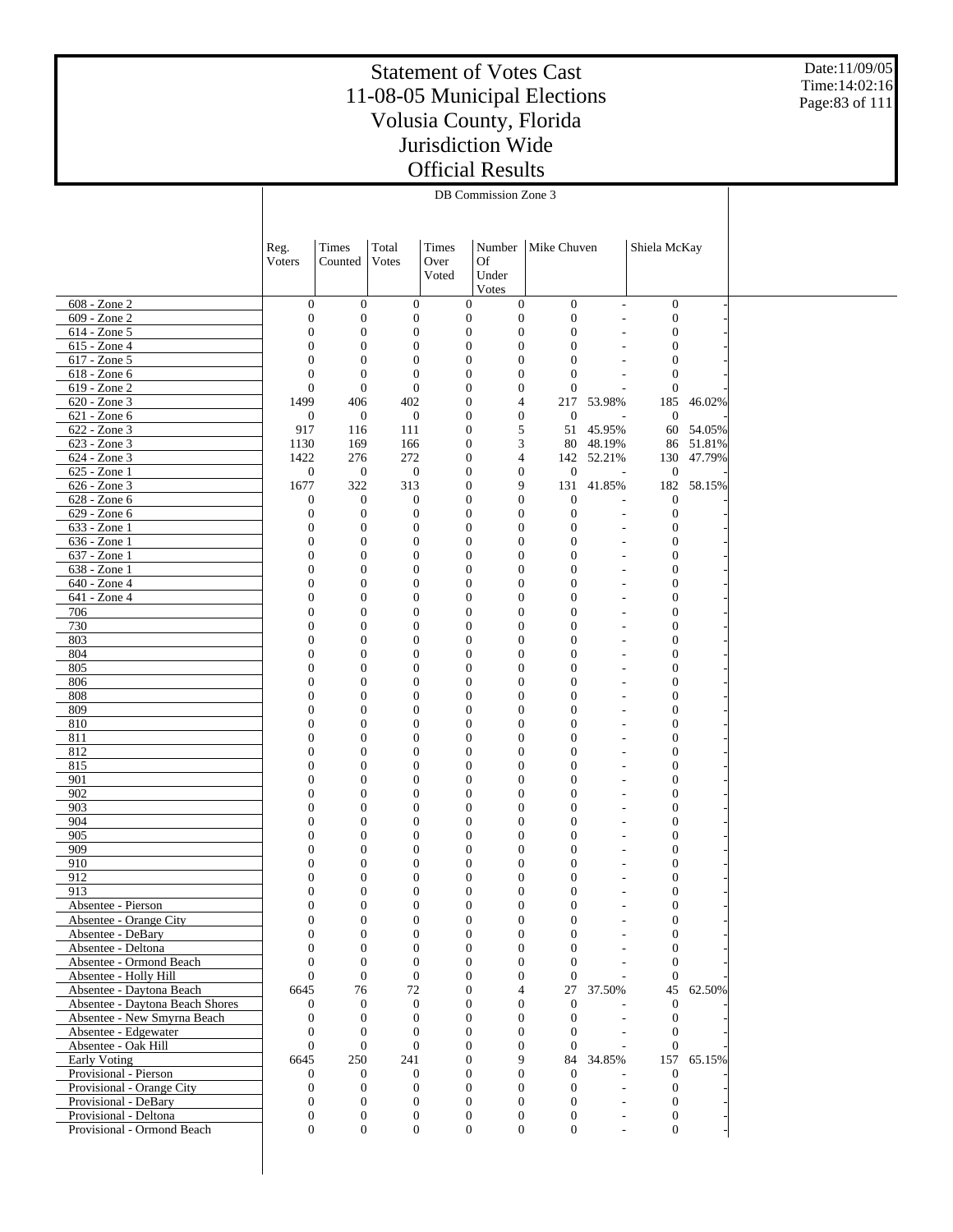Date:11/09/05 Time:14:02:16 Page:84 of 111

|                                         | Reg.     | Times    | Total    | Times | Number | Mike Chuven |           | Shiela McKay |        |
|-----------------------------------------|----------|----------|----------|-------|--------|-------------|-----------|--------------|--------|
|                                         | Voters   | Counted  | Votes    | Over  | Of     |             |           |              |        |
|                                         |          |          |          | Voted | Under  |             |           |              |        |
|                                         |          |          |          |       | Votes  |             |           |              |        |
| Provisional - Holly Hill                | $\Omega$ | $\Omega$ | $\Omega$ |       |        | $\Omega$    |           | $\Omega$     |        |
| Provisional - Daytona Beach             | 6645     |          |          |       |        |             | 2 100.00% |              | 0.00%  |
| Provisional - Daytona Beach Shores      |          |          |          |       |        |             |           |              |        |
| Provisional - New Smyrna Beach          |          |          |          |       |        |             |           |              |        |
| Provisional - Edgewater                 |          |          |          |       |        |             |           |              |        |
| Provisional - Oak Hill                  |          |          |          |       |        |             |           |              |        |
| <b>Unscanned - Pierson</b>              |          |          |          |       |        |             |           |              |        |
| Unscanned - Orange City                 |          |          |          |       |        |             |           |              |        |
| Unscanned - DeBary                      |          |          |          |       |        |             |           |              |        |
| Unscanned - Deltona                     |          |          |          |       |        |             |           |              |        |
| Unscanned - Ormond Beach                |          |          |          |       |        |             |           |              |        |
| Unscanned - Holly Hill                  |          |          |          |       |        |             |           |              |        |
| Unscanned - Daytona Beach               | 6645     |          |          |       |        |             |           |              |        |
| <b>Unscanned - Daytona Beach Shores</b> |          |          |          |       |        |             |           |              |        |
| Unscanned - New Smyrna Beach            |          |          |          |       |        |             |           |              |        |
| Unscanned - Edgewater                   |          |          |          |       |        |             |           |              |        |
| Unscanned - Oak Hill                    |          |          |          |       |        |             |           |              |        |
| Total                                   | 6645     | 1617     | 1579     |       | 38     | 734         | 46.49%    | 845          | 53.51% |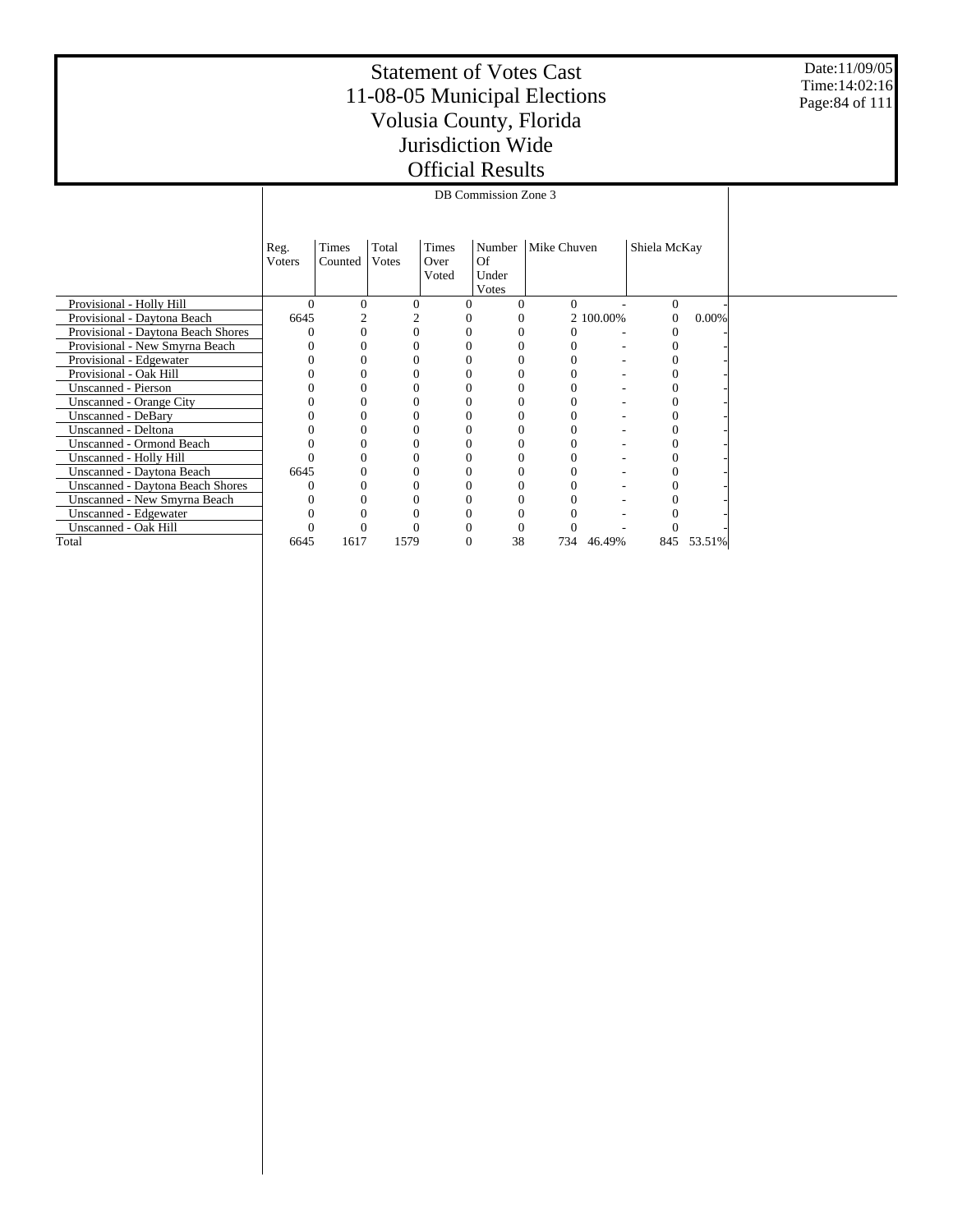Date:11/09/05 Time:14:02:16 Page:85 of 111

Τ

### Statement of Votes Cast 11-08-05 Municipal Elections Volusia County, Florida Jurisdiction Wide Official Results DB Commission Zone 4

T

|                                 |                                  |                                  |                        |                              |                                      | <b>DB</b> Commission Lone            |                                      |                          |                                  |        |
|---------------------------------|----------------------------------|----------------------------------|------------------------|------------------------------|--------------------------------------|--------------------------------------|--------------------------------------|--------------------------|----------------------------------|--------|
|                                 | Reg.<br>Voters                   | Times<br>Counted                 | Total<br><b>V</b> otes | Times<br>Over<br>Voted       | Of                                   | Number<br>Under<br><b>Votes</b>      | Harold T. Butts                      |                          | Robert A.<br>Gilliland           |        |
| Jurisdiction Wide               |                                  |                                  |                        |                              |                                      |                                      |                                      |                          |                                  |        |
| 105                             | $\boldsymbol{0}$                 | $\boldsymbol{0}$                 |                        | $\mathbf{0}$                 | $\boldsymbol{0}$                     | $\boldsymbol{0}$                     | $\boldsymbol{0}$                     |                          | $\boldsymbol{0}$                 |        |
| 303                             | $\mathbf{0}$                     | $\mathbf{0}$                     |                        | $\mathbf{0}$                 | $\mathbf{0}$                         | $\boldsymbol{0}$                     | $\boldsymbol{0}$                     | Ĭ.                       | $\boldsymbol{0}$                 |        |
| 304                             | $\boldsymbol{0}$                 | $\mathbf{0}$                     |                        | $\mathbf{0}$                 | $\boldsymbol{0}$                     | $\boldsymbol{0}$                     | $\boldsymbol{0}$                     |                          | $\mathbf{0}$                     |        |
| 305                             | $\mathbf{0}$                     | $\mathbf{0}$                     |                        | $\mathbf{0}$                 | $\boldsymbol{0}$                     | $\boldsymbol{0}$                     | $\boldsymbol{0}$                     |                          | $\mathbf{0}$                     |        |
| 306                             | $\mathbf{0}$                     | $\boldsymbol{0}$                 |                        | $\mathbf{0}$                 | $\boldsymbol{0}$                     | $\boldsymbol{0}$                     | $\boldsymbol{0}$                     |                          | $\mathbf{0}$                     |        |
| 307                             | $\mathbf{0}$                     | $\mathbf{0}$                     |                        | $\mathbf{0}$                 | $\mathbf{0}$                         | $\boldsymbol{0}$                     | $\boldsymbol{0}$                     |                          | $\mathbf{0}$                     |        |
| 309                             | $\mathbf{0}$                     | $\boldsymbol{0}$                 |                        | $\mathbf{0}$                 | $\boldsymbol{0}$                     | $\boldsymbol{0}$                     | $\boldsymbol{0}$                     |                          | $\mathbf{0}$                     |        |
| 310<br>311                      | $\mathbf{0}$<br>$\mathbf{0}$     | $\mathbf{0}$<br>$\boldsymbol{0}$ |                        | $\mathbf{0}$<br>$\mathbf{0}$ | $\mathbf{0}$<br>$\boldsymbol{0}$     | $\boldsymbol{0}$<br>$\boldsymbol{0}$ | $\boldsymbol{0}$<br>$\boldsymbol{0}$ |                          | $\mathbf{0}$<br>$\mathbf{0}$     |        |
| $401 - Z$ one 2                 | $\mathbf{0}$                     | $\mathbf{0}$                     |                        | $\mathbf{0}$                 | $\mathbf{0}$                         | $\boldsymbol{0}$                     | $\boldsymbol{0}$                     |                          | $\mathbf{0}$                     |        |
| 402 - Zone 2                    | $\mathbf{0}$                     | $\boldsymbol{0}$                 |                        | $\mathbf{0}$                 | $\boldsymbol{0}$                     | $\boldsymbol{0}$                     | $\boldsymbol{0}$                     |                          | $\mathbf{0}$                     |        |
| 403 - Zone 1                    | $\mathbf{0}$                     | $\mathbf{0}$                     |                        | $\mathbf{0}$                 | $\mathbf{0}$                         | $\boldsymbol{0}$                     | $\boldsymbol{0}$                     |                          | $\mathbf{0}$                     |        |
| 405 - Zone 1                    | $\mathbf{0}$                     | $\boldsymbol{0}$                 |                        | $\mathbf{0}$                 | $\boldsymbol{0}$                     | $\boldsymbol{0}$                     | $\boldsymbol{0}$                     |                          | $\boldsymbol{0}$                 |        |
| 406 - Zone 2                    | $\mathbf{0}$                     | $\mathbf{0}$                     |                        | $\mathbf{0}$                 | $\mathbf{0}$                         | $\boldsymbol{0}$                     | $\boldsymbol{0}$                     |                          | $\mathbf{0}$                     |        |
| 407 - Zone 3                    | $\mathbf{0}$                     | $\boldsymbol{0}$                 |                        | $\mathbf{0}$                 | $\boldsymbol{0}$                     | $\boldsymbol{0}$                     | $\boldsymbol{0}$                     |                          | $\mathbf{0}$                     |        |
| 408 - Zone 4                    | $\mathbf{0}$                     | $\mathbf{0}$                     |                        | $\mathbf{0}$                 | $\mathbf{0}$                         | $\boldsymbol{0}$                     | $\boldsymbol{0}$                     |                          | $\mathbf{0}$                     |        |
| 409 - Zone 5                    | $\mathbf{0}$                     | $\boldsymbol{0}$                 |                        | $\mathbf{0}$                 | $\boldsymbol{0}$                     | $\boldsymbol{0}$                     | $\boldsymbol{0}$                     |                          | $\boldsymbol{0}$                 |        |
| 410 - Zone 5                    | $\mathbf{0}$                     | $\mathbf{0}$                     |                        | $\mathbf{0}$                 | $\mathbf{0}$                         | $\boldsymbol{0}$                     | $\boldsymbol{0}$                     |                          | $\mathbf{0}$                     |        |
| 411 - Zone 6                    | $\mathbf{0}$                     | $\boldsymbol{0}$                 |                        | $\mathbf{0}$                 | $\boldsymbol{0}$                     | $\boldsymbol{0}$                     | $\boldsymbol{0}$                     |                          | $\mathbf{0}$                     |        |
| 413 - Zone 6<br>414 - Zone 5    | $\mathbf{0}$<br>$\mathbf{0}$     | $\mathbf{0}$<br>$\boldsymbol{0}$ |                        | $\mathbf{0}$<br>$\mathbf{0}$ | $\mathbf{0}$<br>$\boldsymbol{0}$     | $\boldsymbol{0}$<br>$\boldsymbol{0}$ | $\boldsymbol{0}$<br>$\boldsymbol{0}$ |                          | $\mathbf{0}$<br>$\mathbf{0}$     |        |
| 415 - Zone 4                    | $\mathbf{0}$                     | $\mathbf{0}$                     |                        | $\mathbf{0}$                 | $\mathbf{0}$                         | $\boldsymbol{0}$                     | $\boldsymbol{0}$                     |                          | $\mathbf{0}$                     |        |
| 416 - Zone 4                    | $\mathbf{0}$                     | $\boldsymbol{0}$                 |                        | $\mathbf{0}$                 | $\boldsymbol{0}$                     | $\boldsymbol{0}$                     | $\boldsymbol{0}$                     |                          | $\mathbf{0}$                     |        |
| 417 - Zone 3                    | $\mathbf{0}$                     | $\mathbf{0}$                     |                        | $\mathbf{0}$                 | $\mathbf{0}$                         | $\boldsymbol{0}$                     | $\boldsymbol{0}$                     | ÷,                       | $\mathbf{0}$                     |        |
| 418 - Zone 6                    | $\mathbf{0}$                     | $\boldsymbol{0}$                 |                        | $\mathbf{0}$                 | $\boldsymbol{0}$                     | $\boldsymbol{0}$                     | $\boldsymbol{0}$                     |                          | $\mathbf{0}$                     |        |
| 419 - Zone 3                    | $\mathbf{0}$                     | $\mathbf{0}$                     |                        | $\mathbf{0}$                 | $\mathbf{0}$                         | $\boldsymbol{0}$                     | $\boldsymbol{0}$                     |                          | $\mathbf{0}$                     |        |
| 420 - Zone 6                    | $\mathbf{0}$                     | $\boldsymbol{0}$                 |                        | $\mathbf{0}$                 | $\boldsymbol{0}$                     | $\boldsymbol{0}$                     | $\boldsymbol{0}$                     |                          | $\mathbf{0}$                     |        |
| 422 - Zone 1                    | $\mathbf{0}$                     | $\mathbf{0}$                     |                        | $\mathbf{0}$                 | $\mathbf{0}$                         | $\boldsymbol{0}$                     | $\boldsymbol{0}$                     |                          | $\mathbf{0}$                     |        |
| 423 - Zone 3                    | $\mathbf{0}$                     | $\boldsymbol{0}$                 |                        | $\mathbf{0}$                 | $\boldsymbol{0}$                     | $\boldsymbol{0}$                     | $\boldsymbol{0}$                     |                          | $\mathbf{0}$                     |        |
| 424 - Zone 4                    | $\mathbf{0}$                     | $\mathbf{0}$                     |                        | $\mathbf{0}$                 | $\mathbf{0}$                         | $\boldsymbol{0}$                     | $\boldsymbol{0}$                     |                          | $\mathbf{0}$                     |        |
| 426 - Zone 2                    | $\mathbf{0}$                     | $\boldsymbol{0}$                 |                        | $\mathbf{0}$                 | $\boldsymbol{0}$                     | $\boldsymbol{0}$                     | $\boldsymbol{0}$                     |                          | $\mathbf{0}$                     |        |
| 427 - Zone 5<br>428 - Zone 1    | $\mathbf{0}$<br>$\mathbf{0}$     | $\mathbf{0}$<br>$\boldsymbol{0}$ |                        | $\mathbf{0}$<br>$\mathbf{0}$ | $\mathbf{0}$                         | $\boldsymbol{0}$<br>$\boldsymbol{0}$ | $\boldsymbol{0}$<br>$\boldsymbol{0}$ |                          | $\mathbf{0}$                     |        |
| 429 - Zone 4                    | $\mathbf{0}$                     | $\mathbf{0}$                     |                        | $\mathbf{0}$                 | $\boldsymbol{0}$<br>$\mathbf{0}$     | $\boldsymbol{0}$                     | $\boldsymbol{0}$                     |                          | $\boldsymbol{0}$<br>$\mathbf{0}$ |        |
| 501 - Zone 1                    | $\mathbf{0}$                     | $\boldsymbol{0}$                 |                        | $\mathbf{0}$                 | $\boldsymbol{0}$                     | $\boldsymbol{0}$                     | $\boldsymbol{0}$                     |                          | $\mathbf{0}$                     |        |
| 506 - Zone 1                    | $\mathbf{0}$                     | $\mathbf{0}$                     |                        | $\mathbf{0}$                 | $\mathbf{0}$                         | $\boldsymbol{0}$                     | $\boldsymbol{0}$                     |                          | $\mathbf{0}$                     |        |
| 508 - Zone 3                    | $\mathbf{0}$                     | $\boldsymbol{0}$                 |                        | $\mathbf{0}$                 | 0                                    | $\boldsymbol{0}$                     | $\boldsymbol{0}$                     |                          | $\mathbf{0}$                     |        |
| 509 - Zone 3                    | $\Omega$                         | $\mathbf{0}$                     |                        | $\mathbf{0}$                 | $\mathbf{0}$                         | $\boldsymbol{0}$                     | $\boldsymbol{0}$                     |                          | $\mathbf{0}$                     |        |
| 510 - Zone 3                    | $\theta$                         | $\boldsymbol{0}$                 |                        | $\mathbf{0}$                 | $\boldsymbol{0}$                     | $\boldsymbol{0}$                     | $\boldsymbol{0}$                     |                          | $\mathbf{0}$                     |        |
| 512 - Zone 3                    | $\Omega$                         | $\overline{0}$                   |                        | $\mathbf{0}$                 | $\boldsymbol{0}$                     | $\boldsymbol{0}$                     | $\boldsymbol{0}$                     |                          | $\mathbf{0}$                     |        |
| 513 - Zone 3                    | $\mathbf{0}$                     | $\overline{0}$                   |                        | $\mathbf{0}$                 | $\overline{0}$                       | $\boldsymbol{0}$                     | $\overline{0}$                       |                          | $\mathbf{0}$                     |        |
| 514 - Zone 2                    | $\Omega$                         | $\Omega$                         |                        | $\theta$                     | $\Omega$                             | $\mathbf{0}$                         | $\Omega$                             |                          | $\Omega$                         |        |
| 515 - Zone 1<br>516 - Zone 1    | $\boldsymbol{0}$<br>$\mathbf{0}$ | $\mathbf{0}$<br>$\overline{0}$   |                        | $\mathbf{0}$<br>$\mathbf{0}$ | $\boldsymbol{0}$<br>$\boldsymbol{0}$ | $\mathbf{0}$<br>$\mathbf{0}$         | $\boldsymbol{0}$<br>$\boldsymbol{0}$ |                          | $\mathbf{0}$<br>$\mathbf{0}$     |        |
| 517 - Zone 2                    | $\mathbf{0}$                     | $\overline{0}$                   |                        | $\mathbf{0}$                 | $\boldsymbol{0}$                     | $\boldsymbol{0}$                     | $\boldsymbol{0}$                     |                          | $\mathbf{0}$                     |        |
| 519 - Zone 2                    | $\Omega$                         | $\overline{0}$                   |                        | $\overline{0}$               | $\theta$                             | $\mathbf{0}$                         | $\mathbf{0}$                         |                          | $\mathbf{0}$                     |        |
| 521 - Zone 4                    | $\mathbf{0}$                     | $\overline{0}$                   |                        | $\mathbf{0}$                 | $\boldsymbol{0}$                     | $\boldsymbol{0}$                     | $\overline{0}$                       |                          | $\mathbf{0}$                     |        |
| 522 - Zone 4                    | $\Omega$                         | $\overline{0}$                   |                        | $\overline{0}$               | $\theta$                             | $\mathbf{0}$                         | $\mathbf{0}$                         |                          | $\mathbf{0}$                     |        |
| 525 - Zone 4                    | $\mathbf{0}$                     | $\overline{0}$                   |                        | $\overline{0}$               | $\overline{0}$                       | $\boldsymbol{0}$                     | $\overline{0}$                       |                          | $\mathbf{0}$                     |        |
| 526                             | $\Omega$                         | $\overline{0}$                   |                        | $\overline{0}$               | $\theta$                             | $\mathbf{0}$                         | $\mathbf{0}$                         |                          | $\overline{0}$                   |        |
| 527                             | $\mathbf{0}$                     | $\overline{0}$                   |                        | $\mathbf{0}$                 | $\boldsymbol{0}$                     | $\boldsymbol{0}$                     | $\overline{0}$                       |                          | $\mathbf{0}$                     |        |
| 528                             | $\Omega$                         | $\overline{0}$                   |                        | $\overline{0}$               | $\theta$                             | $\mathbf{0}$                         | $\mathbf{0}$                         |                          | $\overline{0}$                   |        |
| 529                             | $\mathbf{0}$                     | $\overline{0}$                   |                        | $\overline{0}$               | $\overline{0}$                       | $\mathbf{0}$                         | $\overline{0}$                       |                          | $\theta$                         |        |
| 533 - Zone 4                    | $\mathbf{0}$                     | $\overline{0}$                   |                        | $\overline{0}$               | $\theta$                             | $\mathbf{0}$                         | $\theta$                             |                          | $\overline{0}$                   |        |
| 534                             | $\mathbf{0}$                     | $\mathbf{0}$                     |                        | $\boldsymbol{0}$             | $\mathbf{0}$                         | $\boldsymbol{0}$                     | $\mathbf{0}$                         |                          | $\overline{0}$                   |        |
| $602 - Z$ one 4<br>603 - Zone 5 | 1041<br>$\mathbf{0}$             | 148<br>$\overline{0}$            | 144                    | $\mathbf{0}$                 | $\theta$<br>$\overline{0}$           | $\overline{4}$<br>$\mathbf{0}$       | 42<br>$\mathbf{0}$                   | 29.17%                   | 102<br>$\mathbf{0}$              | 70.83% |
| 605 - Zone 5                    | $\boldsymbol{0}$                 | $\mathbf{0}$                     |                        | $\boldsymbol{0}$             | $\overline{0}$                       | $\boldsymbol{0}$                     | $\mathbf{0}$                         | $\overline{\phantom{a}}$ | $\mathbf{0}$                     |        |
| 607 - Zone 2                    | $\mathbf{0}$                     | $\overline{0}$                   |                        | $\mathbf{0}$                 | $\overline{0}$                       | $\mathbf{0}$                         | $\overline{0}$                       | $\overline{a}$           | $\overline{0}$                   |        |
|                                 |                                  |                                  |                        |                              |                                      |                                      |                                      |                          |                                  |        |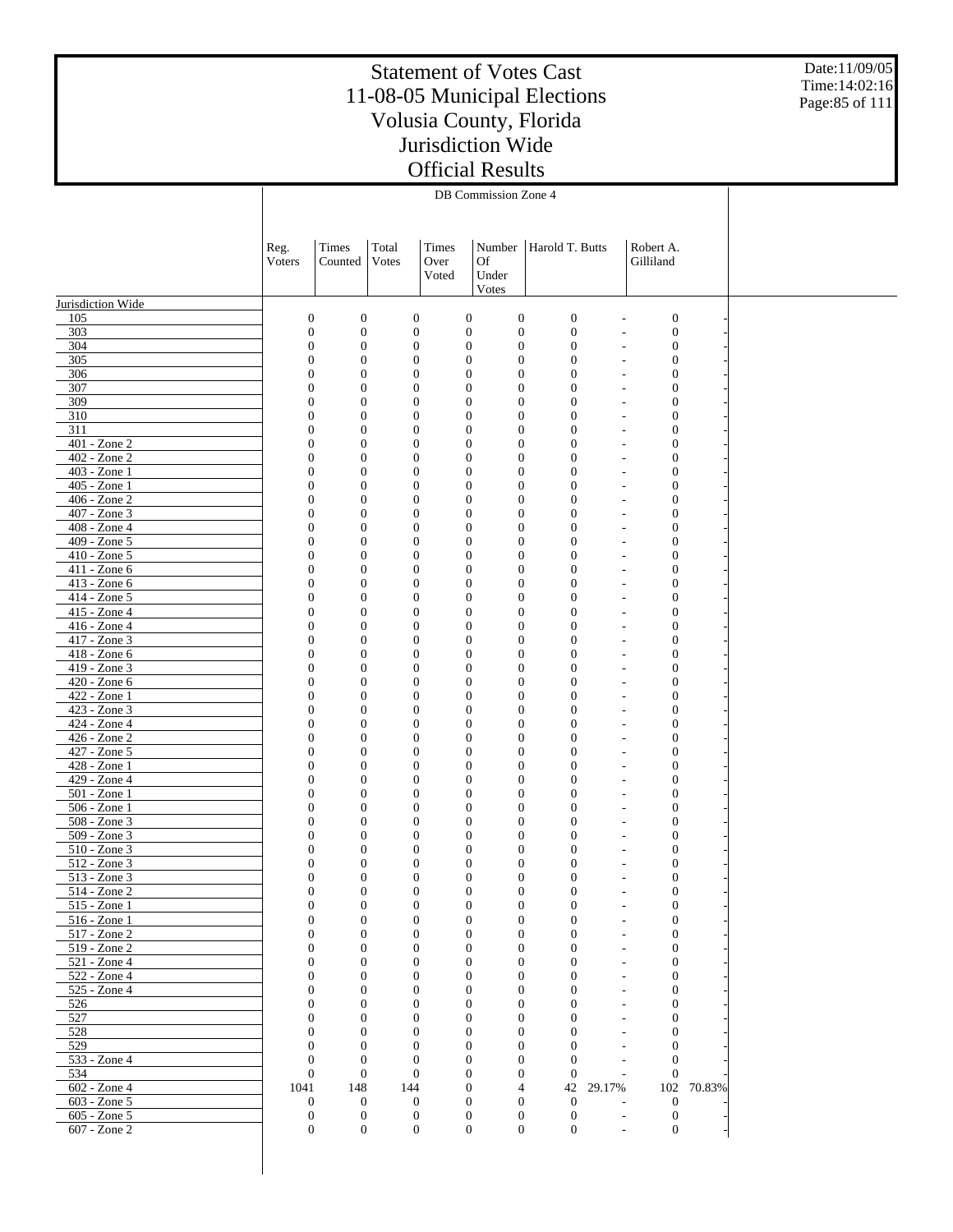Date:11/09/05 Time:14:02:16 Page:86 of 111

ī

### Statement of Votes Cast 11-08-05 Municipal Elections Volusia County, Florida Jurisdiction Wide Official Results DB Commission Zone 4

|                                                  | Reg.                             | Times                                | Total                              | Times                                |                                  | Number   Harold T. Butts             |                                                      | Robert A.                            |            |
|--------------------------------------------------|----------------------------------|--------------------------------------|------------------------------------|--------------------------------------|----------------------------------|--------------------------------------|------------------------------------------------------|--------------------------------------|------------|
|                                                  | Voters                           | Counted                              | Votes                              | Over                                 | <b>Of</b>                        |                                      |                                                      | Gilliland                            |            |
|                                                  |                                  |                                      |                                    | Voted                                | Under                            |                                      |                                                      |                                      |            |
|                                                  |                                  |                                      |                                    |                                      | Votes                            |                                      |                                                      |                                      |            |
| 608 - Zone 2<br>609 - Zone 2                     | $\mathbf{0}$<br>$\boldsymbol{0}$ | $\mathbf{0}$<br>$\mathbf{0}$         | $\overline{0}$<br>$\boldsymbol{0}$ | $\mathbf{0}$<br>$\boldsymbol{0}$     | $\mathbf{0}$<br>$\boldsymbol{0}$ | $\boldsymbol{0}$<br>$\boldsymbol{0}$ | $\sim$<br>$\overline{\phantom{a}}$                   | $\mathbf{0}$<br>$\mathbf{0}$         |            |
| 614 - Zone 5                                     | $\overline{0}$                   | $\overline{0}$                       | $\mathbf{0}$                       | $\boldsymbol{0}$                     | $\boldsymbol{0}$                 | $\mathbf{0}$                         |                                                      | $\theta$                             |            |
| 615 - Zone 4                                     | 2111                             | 281                                  | 278                                | $\boldsymbol{0}$                     | 3                                | 82                                   | 29.50%                                               | 196                                  | 70.50%     |
| 617 - Zone 5                                     | 0                                | $\mathbf{0}$                         | $\boldsymbol{0}$                   | $\boldsymbol{0}$                     | $\boldsymbol{0}$                 | $\boldsymbol{0}$                     |                                                      | $\mathbf{0}$                         |            |
| 618 - Zone 6                                     | $\boldsymbol{0}$                 | $\boldsymbol{0}$                     | $\boldsymbol{0}$                   | $\boldsymbol{0}$                     | $\boldsymbol{0}$                 | $\boldsymbol{0}$                     | $\overline{\phantom{a}}$                             | $\boldsymbol{0}$                     |            |
| 619 - Zone 2                                     | $\mathbf{0}$                     | $\mathbf{0}$                         | $\boldsymbol{0}$                   | $\boldsymbol{0}$                     | $\mathbf{0}$                     | $\boldsymbol{0}$                     | $\overline{\phantom{a}}$                             | $\boldsymbol{0}$                     |            |
| 620 - Zone 3                                     | $\mathbf{0}$                     | $\boldsymbol{0}$                     | $\mathbf{0}$                       | $\mathbf{0}$                         | $\mathbf{0}$                     | $\mathbf{0}$                         | $\overline{a}$                                       | $\boldsymbol{0}$                     |            |
| 621 - Zone 6<br>622 - Zone 3                     | $\mathbf{0}$<br>$\mathbf{0}$     | $\boldsymbol{0}$<br>$\boldsymbol{0}$ | $\boldsymbol{0}$<br>$\mathbf{0}$   | $\boldsymbol{0}$<br>$\boldsymbol{0}$ | $\mathbf{0}$<br>$\boldsymbol{0}$ | $\overline{0}$<br>$\overline{0}$     | $\overline{\phantom{a}}$<br>$\overline{\phantom{a}}$ | $\boldsymbol{0}$<br>$\boldsymbol{0}$ |            |
| 623 - Zone 3                                     | $\mathbf{0}$                     | $\boldsymbol{0}$                     | $\mathbf{0}$                       | $\boldsymbol{0}$                     | $\mathbf{0}$                     | $\overline{0}$                       | $\overline{\phantom{a}}$                             | $\boldsymbol{0}$                     |            |
| 624 - Zone 3                                     | $\mathbf{0}$                     | $\boldsymbol{0}$                     | $\mathbf{0}$                       | $\boldsymbol{0}$                     | $\mathbf{0}$                     | $\overline{0}$                       | $\overline{a}$                                       | $\boldsymbol{0}$                     |            |
| 625 - Zone 1                                     | $\mathbf{0}$                     | $\boldsymbol{0}$                     | $\boldsymbol{0}$                   | $\boldsymbol{0}$                     | $\mathbf{0}$                     | $\overline{0}$                       | $\overline{\phantom{a}}$                             | $\boldsymbol{0}$                     |            |
| 626 - Zone 3                                     | $\mathbf{0}$                     | $\boldsymbol{0}$                     | $\mathbf{0}$                       | $\boldsymbol{0}$                     | $\boldsymbol{0}$                 | $\overline{0}$                       | $\overline{\phantom{a}}$                             | $\boldsymbol{0}$                     |            |
| 628 - Zone 6                                     | $\mathbf{0}$                     | $\boldsymbol{0}$                     | $\boldsymbol{0}$                   | $\boldsymbol{0}$                     | $\mathbf{0}$                     | $\overline{0}$                       | $\overline{\phantom{a}}$                             | $\boldsymbol{0}$                     |            |
| $629 - Zone 6$                                   | $\mathbf{0}$                     | $\boldsymbol{0}$                     | $\mathbf{0}$                       | $\mathbf{0}$                         | $\mathbf{0}$                     | $\overline{0}$                       | $\overline{a}$                                       | $\boldsymbol{0}$                     |            |
| 633 - Zone 1                                     | $\mathbf{0}$                     | $\boldsymbol{0}$                     | $\boldsymbol{0}$                   | $\boldsymbol{0}$                     | $\boldsymbol{0}$                 | $\overline{0}$                       | $\overline{a}$                                       | $\boldsymbol{0}$                     |            |
| 636 - Zone 1                                     | $\mathbf{0}$                     | $\boldsymbol{0}$                     | $\mathbf{0}$                       | $\boldsymbol{0}$                     | $\boldsymbol{0}$                 | $\mathbf{0}$                         | $\overline{\phantom{a}}$                             | $\mathbf{0}$                         |            |
| 637 - Zone 1<br>638 - Zone 1                     | $\mathbf{0}$<br>$\mathbf{0}$     | $\boldsymbol{0}$<br>$\boldsymbol{0}$ | $\mathbf{0}$<br>$\mathbf{0}$       | $\boldsymbol{0}$<br>$\mathbf{0}$     | $\mathbf{0}$<br>$\mathbf{0}$     | $\boldsymbol{0}$<br>$\overline{0}$   | $\overline{a}$                                       | $\overline{0}$<br>$\overline{0}$     |            |
| 640 - Zone 4                                     | 2000                             | 341                                  | 331                                | $\boldsymbol{0}$                     | 10                               | 140                                  | 42.30%                                               | 191                                  | 57.70%     |
| 641 - Zone 4                                     | 2439                             | 705                                  | 699                                | $\boldsymbol{0}$                     | 6                                | 267                                  | 38.20%                                               | 432                                  | 61.80%     |
| 706                                              | 0                                | $\mathbf{0}$                         | $\mathbf{0}$                       | $\boldsymbol{0}$                     | $\mathbf{0}$                     | $\boldsymbol{0}$                     | $\overline{a}$                                       | $\mathbf{0}$                         |            |
| 730                                              | $\boldsymbol{0}$                 | $\mathbf{0}$                         | $\boldsymbol{0}$                   | $\boldsymbol{0}$                     | $\boldsymbol{0}$                 | $\boldsymbol{0}$                     | $\overline{\phantom{a}}$                             | $\boldsymbol{0}$                     |            |
| 803                                              | $\mathbf{0}$                     | $\boldsymbol{0}$                     | $\boldsymbol{0}$                   | $\boldsymbol{0}$                     | $\boldsymbol{0}$                 | $\boldsymbol{0}$                     | $\overline{a}$                                       | $\boldsymbol{0}$                     |            |
| 804                                              | $\mathbf{0}$                     | $\boldsymbol{0}$                     | $\mathbf{0}$                       | $\boldsymbol{0}$                     | $\boldsymbol{0}$                 | $\mathbf{0}$                         | $\overline{\phantom{a}}$                             | $\boldsymbol{0}$                     |            |
| 805                                              | $\mathbf{0}$                     | $\boldsymbol{0}$                     | $\boldsymbol{0}$                   | $\boldsymbol{0}$                     | $\mathbf{0}$                     | $\overline{0}$                       | $\overline{\phantom{a}}$                             | $\boldsymbol{0}$                     |            |
| 806                                              | $\mathbf{0}$                     | $\boldsymbol{0}$                     | $\mathbf{0}$                       | $\overline{0}$                       | $\mathbf{0}$<br>$\mathbf{0}$     | $\overline{0}$<br>$\overline{0}$     | $\overline{\phantom{a}}$                             | $\boldsymbol{0}$                     |            |
| 808<br>809                                       | $\mathbf{0}$<br>$\mathbf{0}$     | $\boldsymbol{0}$<br>$\boldsymbol{0}$ | $\boldsymbol{0}$<br>$\mathbf{0}$   | $\boldsymbol{0}$<br>$\boldsymbol{0}$ | $\boldsymbol{0}$                 | $\overline{0}$                       | $\overline{\phantom{a}}$<br>$\overline{\phantom{a}}$ | $\boldsymbol{0}$<br>$\boldsymbol{0}$ |            |
| 810                                              | $\mathbf{0}$                     | $\boldsymbol{0}$                     | $\boldsymbol{0}$                   | $\boldsymbol{0}$                     | $\mathbf{0}$                     | $\overline{0}$                       | $\overline{\phantom{a}}$                             | $\boldsymbol{0}$                     |            |
| 811                                              | $\mathbf{0}$                     | $\boldsymbol{0}$                     | $\mathbf{0}$                       | $\boldsymbol{0}$                     | $\mathbf{0}$                     | $\overline{0}$                       | $\overline{\phantom{a}}$                             | $\boldsymbol{0}$                     |            |
| 812                                              | $\mathbf{0}$                     | $\boldsymbol{0}$                     | $\boldsymbol{0}$                   | $\boldsymbol{0}$                     | $\mathbf{0}$                     | $\overline{0}$                       | $\overline{\phantom{a}}$                             | $\boldsymbol{0}$                     |            |
| 815                                              | $\mathbf{0}$                     | $\boldsymbol{0}$                     | $\mathbf{0}$                       | $\boldsymbol{0}$                     | $\boldsymbol{0}$                 | $\overline{0}$                       | $\overline{\phantom{a}}$                             | $\boldsymbol{0}$                     |            |
| 901                                              | $\mathbf{0}$                     | $\boldsymbol{0}$                     | $\boldsymbol{0}$                   | $\boldsymbol{0}$                     | $\mathbf{0}$                     | $\overline{0}$                       | $\overline{\phantom{a}}$                             | $\boldsymbol{0}$                     |            |
| 902                                              | $\mathbf{0}$                     | $\boldsymbol{0}$                     | $\mathbf{0}$                       | $\boldsymbol{0}$                     | $\mathbf{0}$                     | $\overline{0}$                       | $\overline{\phantom{a}}$                             | $\boldsymbol{0}$                     |            |
| 903                                              | $\mathbf{0}$                     | $\boldsymbol{0}$                     | $\boldsymbol{0}$                   | $\boldsymbol{0}$                     | $\mathbf{0}$                     | $\overline{0}$                       | $\overline{\phantom{a}}$                             | $\boldsymbol{0}$                     |            |
| 904<br>905                                       | $\mathbf{0}$<br>$\mathbf{0}$     | $\boldsymbol{0}$<br>$\boldsymbol{0}$ | $\mathbf{0}$<br>$\boldsymbol{0}$   | $\boldsymbol{0}$<br>$\boldsymbol{0}$ | $\boldsymbol{0}$<br>$\mathbf{0}$ | $\overline{0}$<br>$\overline{0}$     | $\overline{\phantom{a}}$<br>$\overline{\phantom{a}}$ | $\boldsymbol{0}$<br>$\boldsymbol{0}$ |            |
| 909                                              | $\boldsymbol{0}$                 | $\boldsymbol{0}$                     | $\mathbf{0}$                       | $\boldsymbol{0}$                     | $\mathbf{0}$                     | $\overline{0}$                       | $\overline{\phantom{a}}$                             | $\boldsymbol{0}$                     |            |
| 910                                              | $\theta$                         | $\boldsymbol{0}$                     | $\boldsymbol{0}$                   | $\boldsymbol{0}$                     | $\mathbf{0}$                     | $\overline{0}$                       | $\overline{\phantom{a}}$                             | $\boldsymbol{0}$                     |            |
| 912                                              | $\Omega$                         | $\boldsymbol{0}$                     | $\mathbf{0}$                       | $\mathbf{0}$                         | $\mathbf{0}$                     | $\overline{0}$                       | $\overline{\phantom{a}}$                             | $\boldsymbol{0}$                     |            |
| 913                                              | $\Omega$                         | $\Omega$                             | $\Omega$                           | $\Omega$                             | $\Omega$                         | $\Omega$                             |                                                      | $\Omega$                             |            |
| Absentee - Pierson                               | $\mathbf{0}$                     | $\mathbf{0}$                         | $\mathbf{0}$                       | $\mathbf{0}$                         | $\mathbf{0}$                     | $\mathbf{0}$                         |                                                      | $\mathbf{0}$                         |            |
| Absentee - Orange City                           | $\overline{0}$                   | $\overline{0}$                       | $\boldsymbol{0}$                   | $\boldsymbol{0}$                     | $\mathbf{0}$                     | $\overline{0}$                       |                                                      | $\overline{0}$                       |            |
| Absentee - DeBary                                | $\overline{0}$                   | $\overline{0}$                       | $\overline{0}$                     | $\overline{0}$                       | $\overline{0}$                   | $\overline{0}$                       | L,                                                   | $\overline{0}$                       |            |
| Absentee - Deltona                               | $\overline{0}$                   | $\overline{0}$                       | $\overline{0}$                     | $\overline{0}$                       | $\overline{0}$                   | $\overline{0}$                       |                                                      | $\overline{0}$                       |            |
| Absentee - Ormond Beach<br>Absentee - Holly Hill | $\overline{0}$<br>$\Omega$       | $\overline{0}$<br>$\overline{0}$     | $\overline{0}$<br>$\mathbf{0}$     | $\overline{0}$<br>$\overline{0}$     | $\overline{0}$<br>$\overline{0}$ | $\overline{0}$<br>$\theta$           |                                                      | $\overline{0}$<br>$\overline{0}$     |            |
| Absentee - Daytona Beach                         | 7591                             | 106                                  | 105                                | $\overline{0}$                       | $\mathbf{1}$                     | 56                                   | 53.33%                                               | 49                                   | 46.67%     |
| Absentee - Daytona Beach Shores                  | 0                                | $\overline{0}$                       | $\mathbf{0}$                       | $\overline{0}$                       | $\mathbf{0}$                     | $\mathbf{0}$                         |                                                      | $\theta$                             |            |
| Absentee - New Smyrna Beach                      | 0                                | $\overline{0}$                       | $\overline{0}$                     | $\overline{0}$                       | $\overline{0}$                   | $\mathbf{0}$                         | $\sim$                                               | $\mathbf{0}$                         |            |
| Absentee - Edgewater                             | $\overline{0}$                   | $\overline{0}$                       | $\mathbf{0}$                       | $\overline{0}$                       | $\overline{0}$                   | $\mathbf{0}$                         | $\sim$                                               | $\overline{0}$                       |            |
| Absentee - Oak Hill                              | $\overline{0}$                   | $\overline{0}$                       | $\overline{0}$                     | $\overline{0}$                       | $\boldsymbol{0}$                 | $\mathbf{0}$                         | $\overline{\phantom{a}}$                             | $\Omega$                             |            |
| Early Voting                                     | 7591                             | 174                                  | 172                                | $\overline{0}$                       | $\overline{c}$                   | 72                                   | 41.86%                                               |                                      | 100 58.14% |
| Provisional - Pierson                            | $\boldsymbol{0}$                 | $\overline{0}$                       | $\mathbf{0}$                       | $\overline{0}$                       | $\overline{0}$                   | $\theta$                             |                                                      | $\overline{0}$                       |            |
| Provisional - Orange City                        | $\overline{0}$                   | $\overline{0}$                       | $\overline{0}$                     | $\overline{0}$<br>$\overline{0}$     | $\overline{0}$                   | $\boldsymbol{0}$<br>$\overline{0}$   | L.                                                   | $\mathbf{0}$                         |            |
| Provisional - DeBary<br>Provisional - Deltona    | $\overline{0}$<br>$\mathbf{0}$   | $\overline{0}$<br>$\mathbf{0}$       | $\overline{0}$<br>$\boldsymbol{0}$ | $\mathbf{0}$                         | $\overline{0}$<br>$\mathbf{0}$   | $\mathbf{0}$                         | $\sim$<br>$\overline{\phantom{a}}$                   | $\overline{0}$<br>$\overline{0}$     |            |
| Provisional - Ormond Beach                       | $\overline{0}$                   | $\boldsymbol{0}$                     | $\boldsymbol{0}$                   | $\overline{0}$                       | $\mathbf{0}$                     | $\boldsymbol{0}$                     | $\overline{\phantom{a}}$                             | $\overline{0}$                       |            |
|                                                  |                                  |                                      |                                    |                                      |                                  |                                      |                                                      |                                      |            |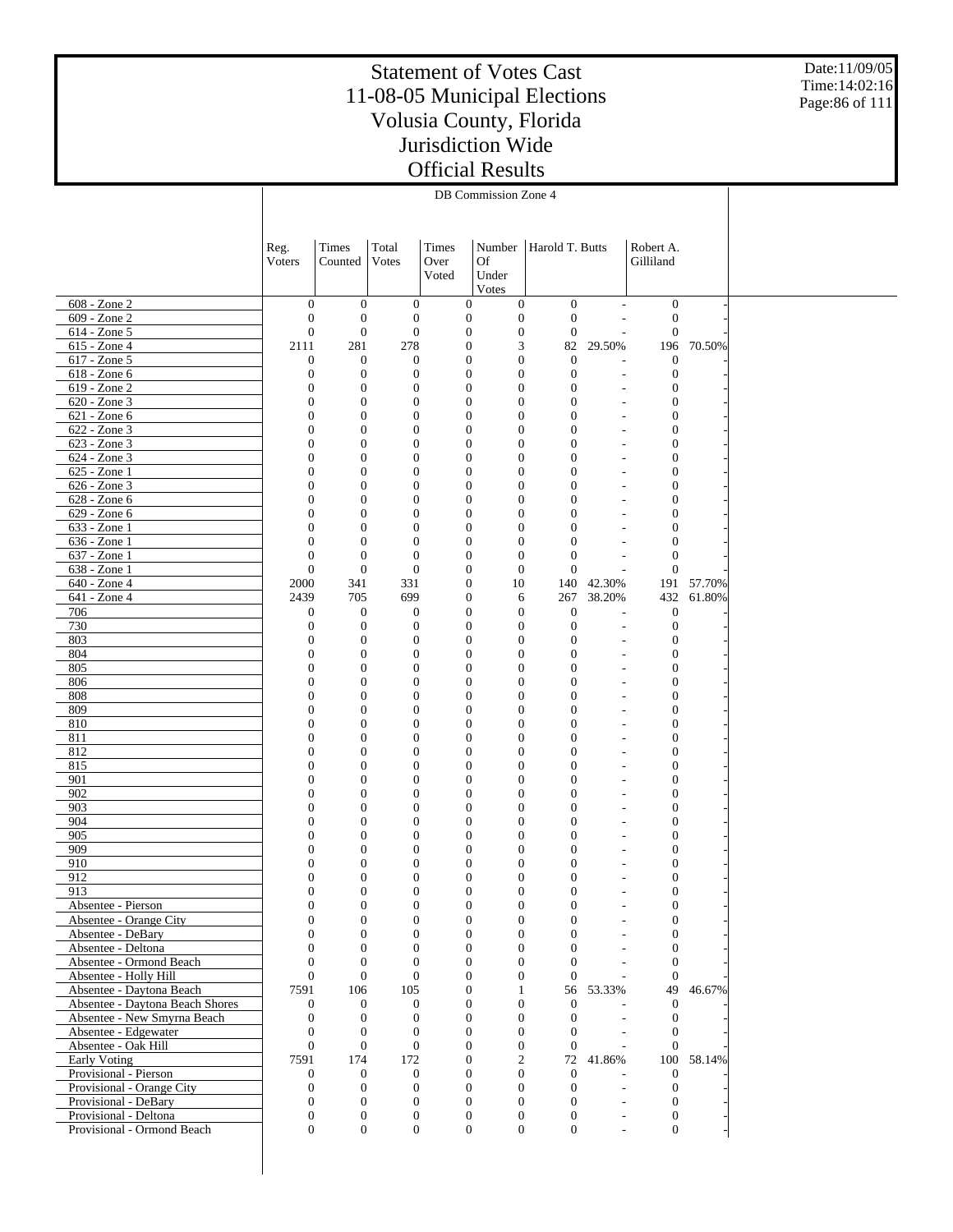Date:11/09/05 Time:14:02:16 Page:87 of 111

|                                         | Reg.<br>Voters | Times<br>Counted | Total<br>Votes | Times<br>Over<br>Voted | Of<br>Under<br>Votes | Number   Harold T. Butts |            | Robert A.<br>Gilliland |        |
|-----------------------------------------|----------------|------------------|----------------|------------------------|----------------------|--------------------------|------------|------------------------|--------|
| Provisional - Holly Hill                | $\Omega$       | $\Omega$         | $\Omega$       |                        |                      | 0                        |            | $\Omega$               |        |
| Provisional - Daytona Beach             | 7591           |                  |                |                        |                      |                          | 66.67%     |                        | 33.33% |
| Provisional - Daytona Beach Shores      |                |                  |                |                        |                      |                          |            |                        |        |
| Provisional - New Smyrna Beach          |                |                  |                |                        |                      |                          |            |                        |        |
| Provisional - Edgewater                 |                |                  |                | $^{(1)}$               |                      |                          |            |                        |        |
| Provisional - Oak Hill                  |                |                  |                | $^{(1)}$               |                      |                          |            |                        |        |
| Unscanned - Pierson                     |                |                  |                |                        |                      |                          |            |                        |        |
| Unscanned - Orange City                 |                |                  |                |                        |                      |                          |            |                        |        |
| Unscanned - DeBary                      |                |                  |                |                        |                      |                          |            |                        |        |
| Unscanned - Deltona                     |                |                  |                |                        |                      |                          |            |                        |        |
| Unscanned - Ormond Beach                |                |                  |                |                        |                      |                          |            |                        |        |
| Unscanned - Holly Hill                  |                |                  |                |                        |                      |                          |            |                        |        |
| Unscanned - Daytona Beach               | 7591           |                  |                | 0                      |                      |                          |            |                        |        |
| <b>Unscanned - Daytona Beach Shores</b> |                |                  |                | $^{(1)}$               |                      |                          |            |                        |        |
| Unscanned - New Smyrna Beach            |                |                  |                | $^{(1)}$               |                      |                          |            |                        |        |
| Unscanned - Edgewater                   |                |                  |                |                        |                      |                          |            |                        |        |
| Unscanned - Oak Hill                    |                |                  |                |                        |                      |                          |            |                        |        |
| Total                                   | 7591           | 1758             | 1732           |                        | 26                   |                          | 661 38.16% | 1071                   | 61.84% |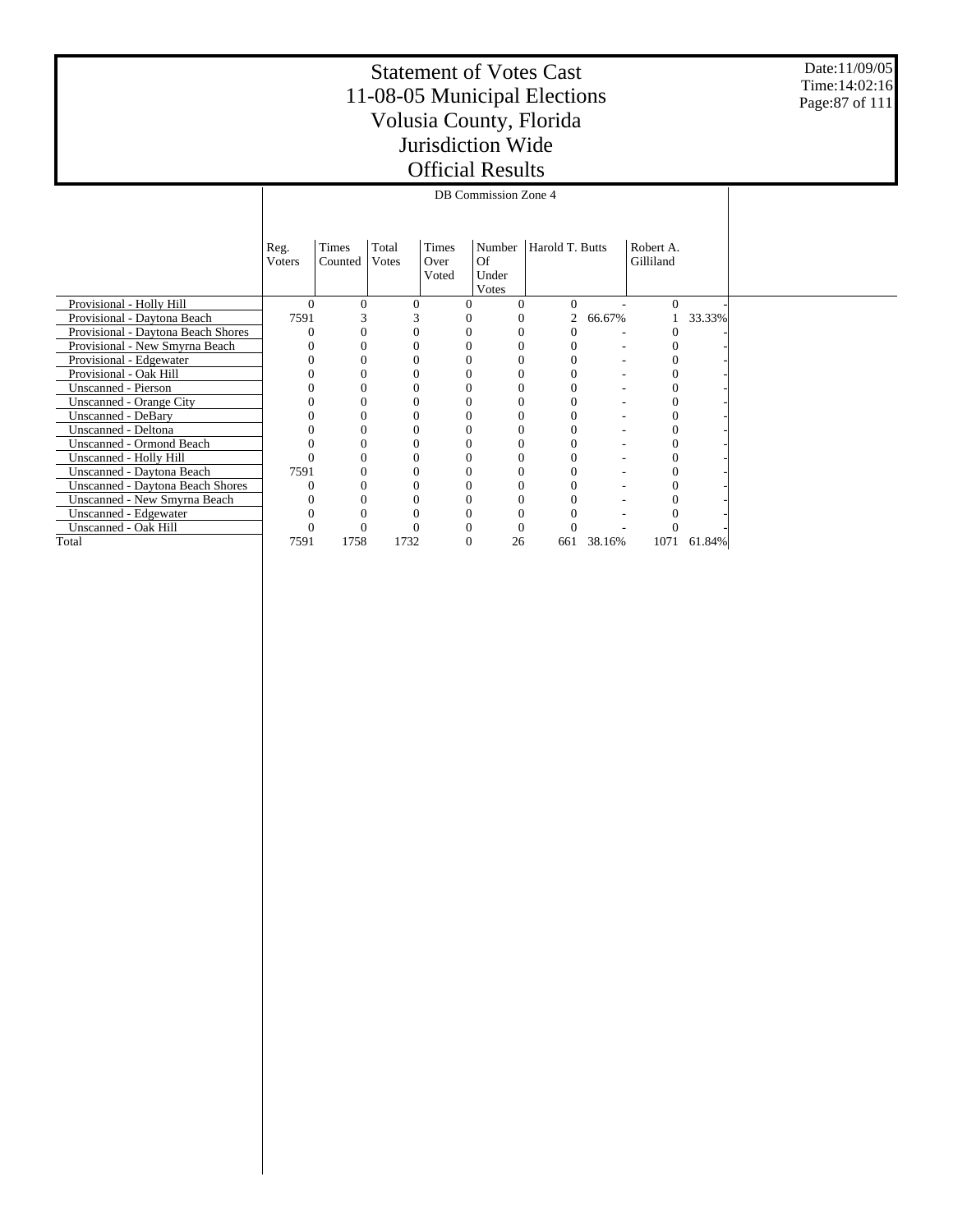Statement of Votes Cast 11-08-05 Municipal Elections Volusia County, Florida Jurisdiction Wide Official Results

Date:11/09/05 Time:14:02:16 Page:88 of 111

#### DBS Mayor

|                                   | Reg.<br>Voters                       | Times<br>Counted   Votes             | Total                                | Times<br>Over<br>Voted | Of<br>Under<br>Votes                                                 | Number   Marion Kyser                | Greg Northrup                                                            |  |
|-----------------------------------|--------------------------------------|--------------------------------------|--------------------------------------|------------------------|----------------------------------------------------------------------|--------------------------------------|--------------------------------------------------------------------------|--|
| Jurisdiction Wide                 |                                      |                                      |                                      |                        |                                                                      |                                      |                                                                          |  |
| 105                               | $\boldsymbol{0}$                     | $\boldsymbol{0}$                     | $\boldsymbol{0}$                     |                        | $\boldsymbol{0}$<br>$\boldsymbol{0}$                                 | $\boldsymbol{0}$                     | $\boldsymbol{0}$<br>L.                                                   |  |
| 303                               | $\boldsymbol{0}$                     | $\boldsymbol{0}$                     | $\boldsymbol{0}$                     |                        | $\boldsymbol{0}$<br>$\boldsymbol{0}$                                 | $\boldsymbol{0}$                     | $\boldsymbol{0}$                                                         |  |
| 304                               | $\mathbf{0}$                         | $\boldsymbol{0}$                     | $\boldsymbol{0}$                     |                        | $\boldsymbol{0}$<br>$\boldsymbol{0}$                                 | $\mathbf{0}$                         | $\boldsymbol{0}$<br>$\overline{a}$                                       |  |
| 305                               | $\mathbf{0}$                         | $\boldsymbol{0}$                     | $\boldsymbol{0}$                     |                        | $\boldsymbol{0}$<br>$\boldsymbol{0}$                                 | $\mathbf{0}$                         | $\boldsymbol{0}$                                                         |  |
| 306                               | $\boldsymbol{0}$                     | $\boldsymbol{0}$                     | $\boldsymbol{0}$                     |                        | $\mathbf{0}$<br>$\mathbf{0}$                                         | $\mathbf{0}$                         | $\boldsymbol{0}$<br>$\overline{a}$                                       |  |
| 307<br>309                        | $\boldsymbol{0}$<br>$\boldsymbol{0}$ | $\boldsymbol{0}$<br>$\boldsymbol{0}$ | $\boldsymbol{0}$<br>$\boldsymbol{0}$ |                        | $\boldsymbol{0}$<br>$\mathbf{0}$<br>$\boldsymbol{0}$<br>$\mathbf{0}$ | $\mathbf{0}$<br>$\mathbf{0}$         | $\boldsymbol{0}$<br>$\boldsymbol{0}$<br>÷,                               |  |
| 310                               | $\boldsymbol{0}$                     | $\boldsymbol{0}$                     | $\boldsymbol{0}$                     |                        | $\boldsymbol{0}$<br>$\mathbf{0}$                                     | $\mathbf{0}$                         | $\boldsymbol{0}$<br>L.                                                   |  |
| $\overline{311}$                  | $\boldsymbol{0}$                     | $\boldsymbol{0}$                     | $\boldsymbol{0}$                     |                        | $\boldsymbol{0}$<br>$\mathbf{0}$                                     | $\mathbf{0}$                         | $\boldsymbol{0}$<br>$\overline{a}$                                       |  |
| $401 - Z$ one $2$                 | $\boldsymbol{0}$                     | $\boldsymbol{0}$                     | $\boldsymbol{0}$                     |                        | $\boldsymbol{0}$<br>$\mathbf{0}$                                     | $\mathbf{0}$                         | $\boldsymbol{0}$                                                         |  |
| $402 - Z$ one $2$                 | $\boldsymbol{0}$                     | $\boldsymbol{0}$                     | $\boldsymbol{0}$                     |                        | $\boldsymbol{0}$<br>$\mathbf{0}$                                     | $\mathbf{0}$                         | $\boldsymbol{0}$<br>$\overline{a}$                                       |  |
| $403 - Z$ one 1                   | $\boldsymbol{0}$                     | $\boldsymbol{0}$                     | $\boldsymbol{0}$                     |                        | $\boldsymbol{0}$<br>$\mathbf{0}$                                     | $\mathbf{0}$                         | $\boldsymbol{0}$<br>÷,                                                   |  |
| $405 - Zone$ 1                    | $\boldsymbol{0}$                     | $\boldsymbol{0}$                     | $\boldsymbol{0}$                     |                        | $\boldsymbol{0}$<br>$\mathbf{0}$                                     | $\mathbf{0}$                         | $\boldsymbol{0}$<br>$\overline{a}$                                       |  |
| $406 - Z$ one $2$                 | $\boldsymbol{0}$                     | $\boldsymbol{0}$                     | $\boldsymbol{0}$                     |                        | $\boldsymbol{0}$<br>$\mathbf{0}$                                     | $\mathbf{0}$                         | $\boldsymbol{0}$                                                         |  |
| $407 - Z$ one 3                   | $\boldsymbol{0}$                     | $\boldsymbol{0}$                     | $\boldsymbol{0}$                     |                        | $\boldsymbol{0}$<br>$\mathbf{0}$                                     | $\mathbf{0}$                         | $\boldsymbol{0}$<br>$\overline{a}$                                       |  |
| 408 - Zone 4                      | $\boldsymbol{0}$                     | $\boldsymbol{0}$                     | $\boldsymbol{0}$                     |                        | $\boldsymbol{0}$<br>$\mathbf{0}$                                     | $\mathbf{0}$                         | $\boldsymbol{0}$                                                         |  |
| $409 - Zone$ 5<br>410 - Zone 5    | $\boldsymbol{0}$<br>$\boldsymbol{0}$ | $\boldsymbol{0}$<br>$\boldsymbol{0}$ | $\boldsymbol{0}$<br>$\boldsymbol{0}$ |                        | $\boldsymbol{0}$<br>$\mathbf{0}$<br>$\boldsymbol{0}$<br>$\mathbf{0}$ | $\mathbf{0}$<br>$\mathbf{0}$         | $\boldsymbol{0}$<br>$\overline{a}$<br>$\boldsymbol{0}$<br>$\overline{a}$ |  |
| $411 - Zone 6$                    | $\boldsymbol{0}$                     | $\boldsymbol{0}$                     | $\boldsymbol{0}$                     |                        | $\boldsymbol{0}$<br>$\mathbf{0}$                                     | $\mathbf{0}$                         | $\boldsymbol{0}$<br>$\overline{a}$                                       |  |
| $413 - Zone 6$                    | $\boldsymbol{0}$                     | $\boldsymbol{0}$                     | $\boldsymbol{0}$                     |                        | $\boldsymbol{0}$<br>$\mathbf{0}$                                     | $\mathbf{0}$                         | $\boldsymbol{0}$                                                         |  |
| $414 - Zone 5$                    | $\boldsymbol{0}$                     | $\boldsymbol{0}$                     | $\boldsymbol{0}$                     |                        | $\boldsymbol{0}$<br>$\mathbf{0}$                                     | $\mathbf{0}$                         | $\boldsymbol{0}$<br>$\overline{a}$                                       |  |
| 415 - Zone 4                      | $\boldsymbol{0}$                     | $\boldsymbol{0}$                     | $\boldsymbol{0}$                     |                        | $\boldsymbol{0}$<br>$\mathbf{0}$                                     | $\mathbf{0}$                         | $\boldsymbol{0}$<br>$\overline{a}$                                       |  |
| $416 - Zone4$                     | $\boldsymbol{0}$                     | $\boldsymbol{0}$                     | $\boldsymbol{0}$                     |                        | $\boldsymbol{0}$<br>$\mathbf{0}$                                     | $\mathbf{0}$                         | $\boldsymbol{0}$<br>$\overline{a}$                                       |  |
| 417 - Zone 3                      | $\boldsymbol{0}$                     | $\boldsymbol{0}$                     | $\boldsymbol{0}$                     |                        | $\boldsymbol{0}$<br>$\mathbf{0}$                                     | $\mathbf{0}$                         | $\boldsymbol{0}$                                                         |  |
| $418 - Zone 6$                    | $\boldsymbol{0}$                     | $\boldsymbol{0}$                     | $\boldsymbol{0}$                     |                        | $\boldsymbol{0}$<br>$\mathbf{0}$                                     | $\mathbf{0}$                         | $\boldsymbol{0}$<br>$\overline{a}$                                       |  |
| $419 - Zone$ 3                    | $\boldsymbol{0}$                     | $\boldsymbol{0}$                     | $\boldsymbol{0}$                     |                        | $\boldsymbol{0}$<br>$\mathbf{0}$                                     | $\mathbf{0}$                         | $\boldsymbol{0}$                                                         |  |
| $420 - Z$ one 6<br>422 - Zone 1   | $\boldsymbol{0}$                     | $\boldsymbol{0}$                     | $\boldsymbol{0}$                     |                        | $\boldsymbol{0}$<br>$\mathbf{0}$                                     | $\mathbf{0}$<br>$\mathbf{0}$         | $\boldsymbol{0}$<br>$\overline{a}$                                       |  |
| $423 - Zone$ 3                    | $\boldsymbol{0}$<br>$\boldsymbol{0}$ | $\boldsymbol{0}$<br>$\boldsymbol{0}$ | $\boldsymbol{0}$<br>$\boldsymbol{0}$ |                        | $\boldsymbol{0}$<br>$\mathbf{0}$<br>$\boldsymbol{0}$<br>$\mathbf{0}$ | $\mathbf{0}$                         | $\boldsymbol{0}$<br>÷<br>$\boldsymbol{0}$<br>$\overline{a}$              |  |
| 424 - Zone 4                      | $\boldsymbol{0}$                     | $\boldsymbol{0}$                     | $\boldsymbol{0}$                     |                        | $\boldsymbol{0}$<br>$\mathbf{0}$                                     | $\mathbf{0}$                         | $\boldsymbol{0}$                                                         |  |
| $426 - Zone$ 2                    | $\boldsymbol{0}$                     | $\boldsymbol{0}$                     | $\boldsymbol{0}$                     |                        | $\boldsymbol{0}$<br>$\mathbf{0}$                                     | $\mathbf{0}$                         | $\boldsymbol{0}$<br>$\overline{a}$                                       |  |
| 427 - Zone 5                      | $\boldsymbol{0}$                     | $\boldsymbol{0}$                     | $\boldsymbol{0}$                     |                        | $\boldsymbol{0}$<br>$\mathbf{0}$                                     | $\mathbf{0}$                         | $\boldsymbol{0}$<br>÷,                                                   |  |
| $428 - Zone$ 1                    | $\boldsymbol{0}$                     | $\boldsymbol{0}$                     | $\boldsymbol{0}$                     |                        | $\boldsymbol{0}$<br>$\mathbf{0}$                                     | $\mathbf{0}$                         | $\boldsymbol{0}$<br>$\overline{a}$                                       |  |
| 429 - Zone 4                      | $\boldsymbol{0}$                     | $\boldsymbol{0}$                     | $\boldsymbol{0}$                     |                        | $\boldsymbol{0}$<br>$\mathbf{0}$                                     | $\mathbf{0}$                         | $\boldsymbol{0}$                                                         |  |
| $501 - Z$ one 1                   | $\boldsymbol{0}$                     | $\boldsymbol{0}$                     | $\boldsymbol{0}$                     |                        | $\boldsymbol{0}$<br>$\mathbf{0}$                                     | $\mathbf{0}$                         | $\boldsymbol{0}$<br>$\overline{a}$                                       |  |
| $506 - Zone$ 1                    | $\boldsymbol{0}$                     | $\boldsymbol{0}$                     | $\boldsymbol{0}$                     |                        | $\boldsymbol{0}$<br>$\mathbf{0}$                                     | $\mathbf{0}$                         | $\boldsymbol{0}$                                                         |  |
| $508 - Z$ one 3<br>$509 - Zone$ 3 | $\boldsymbol{0}$                     | $\boldsymbol{0}$                     | $\boldsymbol{0}$                     |                        | $\mathbf{0}$<br>$\mathbf{0}$                                         | $\mathbf{0}$<br>$\mathbf{0}$         | $\boldsymbol{0}$<br>$\overline{a}$                                       |  |
| $510 - Z$ one 3                   | $\boldsymbol{0}$<br>$\boldsymbol{0}$ | $\boldsymbol{0}$<br>$\boldsymbol{0}$ | $\boldsymbol{0}$<br>$\boldsymbol{0}$ |                        | $\boldsymbol{0}$<br>$\mathbf{0}$<br>$\boldsymbol{0}$<br>$\mathbf{0}$ | $\mathbf{0}$                         | $\boldsymbol{0}$<br>$\boldsymbol{0}$                                     |  |
| $512 - Zone$ 3                    | $\boldsymbol{0}$                     | $\boldsymbol{0}$                     | $\boldsymbol{0}$                     |                        | $\boldsymbol{0}$<br>$\mathbf{0}$                                     | $\mathbf{0}$                         | $\boldsymbol{0}$                                                         |  |
| $513 - Zone$ 3                    | $\mathbf{0}$                         | $\boldsymbol{0}$                     | $\boldsymbol{0}$                     |                        | $\boldsymbol{0}$<br>$\mathbf{0}$                                     | $\mathbf{0}$                         | $\boldsymbol{0}$                                                         |  |
| 514 - Zone 2                      | $\boldsymbol{0}$                     | $\boldsymbol{0}$                     | $\boldsymbol{0}$                     |                        | $\boldsymbol{0}$<br>$\boldsymbol{0}$                                 | $\mathbf{0}$                         | $\boldsymbol{0}$                                                         |  |
| 515 - Zone 1                      | $\Omega$                             | $\overline{0}$                       | $\mathbf{0}$                         |                        | $\Omega$<br>$\mathbf{0}$                                             | $\Omega$                             | $\Omega$                                                                 |  |
| 516 - Zone 1                      | $\boldsymbol{0}$                     | $\boldsymbol{0}$                     | $\theta$                             |                        | $\mathbf{0}$<br>$\mathbf{0}$                                         | 0                                    | 0                                                                        |  |
| 517 - Zone 2                      | $\mathbf{0}$                         | $\mathbf{0}$                         | $\mathbf{0}$                         |                        | $\overline{0}$<br>$\mathbf{0}$                                       | $\theta$                             | $\mathbf{0}$                                                             |  |
| $519 - Zone2$                     | $\mathbf{0}$                         | $\mathbf{0}$                         | $\overline{0}$                       |                        | $\theta$<br>$\mathbf{0}$                                             | $\overline{0}$                       | $\boldsymbol{0}$                                                         |  |
| 521 - Zone 4                      | $\mathbf{0}$<br>$\mathbf{0}$         | $\Omega$<br>$\mathbf{0}$             | $\Omega$<br>$\mathbf{0}$             |                        | $\mathbf{0}$<br>$\overline{0}$<br>$\overline{0}$                     | $\theta$<br>$\theta$                 | $\mathbf{0}$                                                             |  |
| 522 - Zone 4<br>525 - Zone 4      | $\Omega$                             | $\Omega$                             | $\Omega$                             |                        | $\mathbf{0}$<br>$\overline{0}$<br>$\Omega$                           | $\theta$                             | $\boldsymbol{0}$<br>$\mathbf{0}$                                         |  |
| 526                               | $\mathbf{0}$                         | $\mathbf{0}$                         | $\mathbf{0}$                         |                        | $\overline{0}$<br>$\mathbf{0}$                                       | $\theta$                             | $\boldsymbol{0}$                                                         |  |
| 527                               | $\Omega$                             | $\Omega$                             | $\Omega$                             |                        | $\theta$<br>$\Omega$                                                 | $\Omega$                             | $\mathbf{0}$                                                             |  |
| 528                               | $\mathbf{0}$                         | $\mathbf{0}$                         | $\mathbf{0}$                         |                        | $\overline{0}$<br>$\mathbf{0}$                                       | $\theta$                             | $\boldsymbol{0}$                                                         |  |
| 529                               | $\Omega$                             | $\Omega$                             | $\Omega$                             |                        | $\overline{0}$<br>$\Omega$                                           | $\theta$                             | $\mathbf{0}$                                                             |  |
| 533 - Zone 4                      | $\mathbf{0}$                         | $\mathbf{0}$                         | $\mathbf{0}$                         |                        | $\overline{0}$<br>$\mathbf{0}$                                       | $\theta$                             | $\mathbf{0}$                                                             |  |
| 534                               | $\Omega$                             | $\Omega$                             | $\Omega$                             |                        | $\theta$<br>$\Omega$                                                 | $\theta$                             | $\mathbf{0}$                                                             |  |
| $602 - Z$ one 4                   | $\mathbf{0}$                         | $\mathbf{0}$                         | $\mathbf{0}$                         |                        | $\overline{0}$<br>$\mathbf{0}$                                       | $\theta$                             | $\boldsymbol{0}$                                                         |  |
| $603 - Z$ one 5                   | $\Omega$                             | $\Omega$                             | $\Omega$                             |                        | $\overline{0}$<br>$\overline{0}$                                     | $\theta$                             | $\mathbf{0}$                                                             |  |
| 605 - Zone 5<br>$607 - Z$ one $2$ | $\boldsymbol{0}$<br>$\Omega$         | $\mathbf{0}$<br>$\overline{0}$       | $\boldsymbol{0}$<br>$\boldsymbol{0}$ |                        | $\mathbf{0}$<br>$\mathbf{0}$<br>$\overline{0}$<br>$\mathbf{0}$       | $\boldsymbol{0}$<br>$\boldsymbol{0}$ | $\boldsymbol{0}$<br>$\mathbf{0}$                                         |  |
|                                   |                                      |                                      |                                      |                        |                                                                      |                                      |                                                                          |  |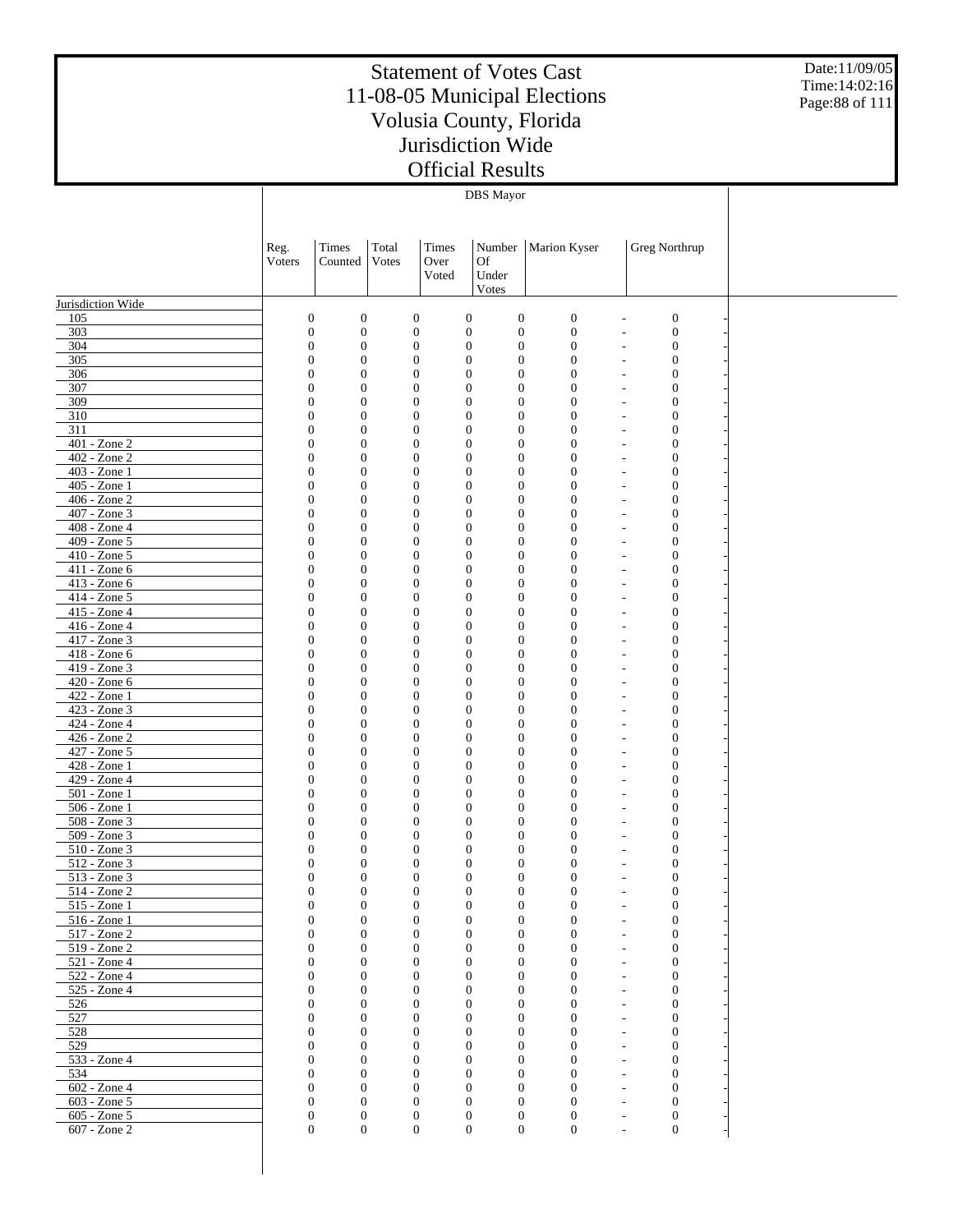Date:11/09/05 Time:14:02:16 Page:89 of 111

## Statement of Votes Cast 11-08-05 Municipal Elections Volusia County, Florida Jurisdiction Wide Official Results

DBS Mayor

|                                                                | Reg.<br>Voters                   | Times<br>Counted                     | Total<br>Votes                       | Times<br>Over<br>Voted | Number<br>Of<br>Under<br>Votes                                               | Marion Kyser                         |                          | Greg Northrup                    |        |
|----------------------------------------------------------------|----------------------------------|--------------------------------------|--------------------------------------|------------------------|------------------------------------------------------------------------------|--------------------------------------|--------------------------|----------------------------------|--------|
| 608 - Zone 2                                                   | $\boldsymbol{0}$                 | $\boldsymbol{0}$                     | $\boldsymbol{0}$                     |                        | $\mathbf{0}$<br>$\boldsymbol{0}$                                             | $\boldsymbol{0}$                     | $\overline{\phantom{a}}$ | $\boldsymbol{0}$                 |        |
| 609 - Zone 2                                                   | $\mathbf{0}$                     | $\boldsymbol{0}$                     | $\boldsymbol{0}$                     |                        | $\boldsymbol{0}$<br>$\boldsymbol{0}$                                         | $\boldsymbol{0}$                     | $\overline{a}$           | $\boldsymbol{0}$                 |        |
| $614 - Zone$ 5                                                 | $\boldsymbol{0}$                 | $\boldsymbol{0}$                     | $\boldsymbol{0}$                     |                        | $\mathbf{0}$<br>$\boldsymbol{0}$                                             | $\boldsymbol{0}$                     |                          | $\boldsymbol{0}$                 |        |
| 615 - Zone 4                                                   | $\boldsymbol{0}$                 | $\boldsymbol{0}$                     | $\boldsymbol{0}$                     |                        | $\boldsymbol{0}$<br>$\boldsymbol{0}$                                         | $\boldsymbol{0}$                     |                          | $\boldsymbol{0}$                 |        |
| $617 - Zone$ 5                                                 | $\overline{0}$                   | $\boldsymbol{0}$                     | $\boldsymbol{0}$                     |                        | $\boldsymbol{0}$<br>$\boldsymbol{0}$                                         | $\boldsymbol{0}$                     | $\overline{\phantom{a}}$ | $\mathbf{0}$                     |        |
| 618 - Zone 6<br>$619 - Zone2$                                  | $\overline{0}$<br>$\overline{0}$ | $\boldsymbol{0}$<br>$\boldsymbol{0}$ | $\boldsymbol{0}$<br>$\boldsymbol{0}$ |                        | $\boldsymbol{0}$<br>$\boldsymbol{0}$<br>$\boldsymbol{0}$                     | $\boldsymbol{0}$<br>$\boldsymbol{0}$ |                          | $\boldsymbol{0}$<br>$\mathbf{0}$ |        |
| 620 - Zone 3                                                   | $\overline{0}$                   | $\boldsymbol{0}$                     | $\boldsymbol{0}$                     |                        | $\boldsymbol{0}$<br>$\boldsymbol{0}$<br>$\boldsymbol{0}$                     | $\boldsymbol{0}$                     |                          | $\boldsymbol{0}$                 |        |
| $621 - Zone 6$                                                 | $\overline{0}$                   | $\boldsymbol{0}$                     | $\boldsymbol{0}$                     |                        | $\boldsymbol{0}$<br>$\boldsymbol{0}$                                         | $\boldsymbol{0}$                     |                          | $\mathbf{0}$                     |        |
| $622 - Zone$ 3                                                 | $\overline{0}$                   | $\boldsymbol{0}$                     | $\boldsymbol{0}$                     |                        | $\boldsymbol{0}$<br>$\boldsymbol{0}$                                         | $\boldsymbol{0}$                     |                          | $\boldsymbol{0}$                 |        |
| $623 - Zone$ 3                                                 | $\overline{0}$                   | $\boldsymbol{0}$                     | $\boldsymbol{0}$                     |                        | $\boldsymbol{0}$<br>$\boldsymbol{0}$                                         | $\boldsymbol{0}$                     |                          | $\mathbf{0}$                     |        |
| 624 - Zone 3                                                   | $\overline{0}$                   | $\boldsymbol{0}$                     | $\boldsymbol{0}$                     |                        | $\boldsymbol{0}$<br>$\boldsymbol{0}$                                         | $\boldsymbol{0}$                     |                          | $\boldsymbol{0}$                 |        |
| $625 - Zone1$                                                  | $\overline{0}$                   | $\boldsymbol{0}$                     | $\boldsymbol{0}$                     |                        | $\boldsymbol{0}$<br>$\boldsymbol{0}$                                         | $\boldsymbol{0}$                     | ٠                        | $\mathbf{0}$                     |        |
| 626 - Zone 3                                                   | 0                                | $\boldsymbol{0}$                     | $\boldsymbol{0}$                     |                        | $\boldsymbol{0}$<br>$\boldsymbol{0}$                                         | $\boldsymbol{0}$                     |                          | $\boldsymbol{0}$                 |        |
| $628 - Z$ one $6$                                              | $\mathbf{0}$                     | $\boldsymbol{0}$                     | $\boldsymbol{0}$                     |                        | $\boldsymbol{0}$<br>$\boldsymbol{0}$                                         | $\boldsymbol{0}$                     | $\overline{a}$           | $\mathbf{0}$                     |        |
| 629 - Zone 6                                                   | 0                                | $\boldsymbol{0}$                     | $\boldsymbol{0}$                     |                        | $\boldsymbol{0}$<br>$\boldsymbol{0}$                                         | $\boldsymbol{0}$                     |                          | $\boldsymbol{0}$                 |        |
| $633 - Zone1$<br>636 - Zone 1                                  | $\mathbf{0}$<br>$\boldsymbol{0}$ | $\boldsymbol{0}$<br>$\boldsymbol{0}$ | $\boldsymbol{0}$<br>$\boldsymbol{0}$ |                        | $\boldsymbol{0}$<br>$\boldsymbol{0}$<br>$\boldsymbol{0}$<br>$\boldsymbol{0}$ | $\boldsymbol{0}$<br>$\boldsymbol{0}$ | $\overline{a}$           | $\mathbf{0}$<br>$\boldsymbol{0}$ |        |
| $637 - Zone1$                                                  | $\mathbf{0}$                     | $\boldsymbol{0}$                     | $\boldsymbol{0}$                     |                        | $\boldsymbol{0}$<br>$\boldsymbol{0}$                                         | $\boldsymbol{0}$                     |                          | $\mathbf{0}$                     |        |
| 638 - Zone 1                                                   | $\mathbf{0}$                     | $\boldsymbol{0}$                     | $\boldsymbol{0}$                     |                        | $\boldsymbol{0}$<br>$\boldsymbol{0}$                                         | $\boldsymbol{0}$                     |                          | $\mathbf{0}$                     |        |
| $640 - Z$ one 4                                                | $\mathbf{0}$                     | $\boldsymbol{0}$                     | $\boldsymbol{0}$                     |                        | $\boldsymbol{0}$<br>$\boldsymbol{0}$                                         | $\boldsymbol{0}$                     |                          | $\mathbf{0}$                     |        |
| 641 - Zone 4                                                   | $\overline{0}$                   | $\boldsymbol{0}$                     | $\boldsymbol{0}$                     |                        | $\boldsymbol{0}$<br>$\boldsymbol{0}$                                         | $\mathbf{0}$                         |                          | $\mathbf{0}$                     |        |
| 706                                                            | 1669                             | 370                                  | 370                                  |                        | $\boldsymbol{0}$<br>$\boldsymbol{0}$                                         | 59<br>15.95%                         |                          | 311                              | 84.05% |
| 730                                                            | 1658                             | 609                                  | 609                                  |                        | $\boldsymbol{0}$<br>$\boldsymbol{0}$                                         | 15.11%<br>92                         |                          | 517                              | 84.89% |
| 803                                                            | 0                                | $\boldsymbol{0}$                     | $\boldsymbol{0}$                     |                        | $\boldsymbol{0}$<br>$\boldsymbol{0}$                                         | $\boldsymbol{0}$                     | $\overline{a}$           | $\boldsymbol{0}$                 |        |
| 804                                                            | $\boldsymbol{0}$                 | $\boldsymbol{0}$                     | $\boldsymbol{0}$                     |                        | $\boldsymbol{0}$<br>$\boldsymbol{0}$                                         | $\boldsymbol{0}$                     | $\overline{a}$           | $\boldsymbol{0}$                 |        |
| 805                                                            | $\boldsymbol{0}$                 | $\boldsymbol{0}$                     | $\boldsymbol{0}$                     |                        | $\boldsymbol{0}$<br>$\boldsymbol{0}$                                         | $\boldsymbol{0}$                     | $\overline{\phantom{a}}$ | $\mathbf{0}$                     |        |
| 806<br>808                                                     | $\boldsymbol{0}$<br>$\mathbf{0}$ | $\boldsymbol{0}$<br>$\boldsymbol{0}$ | $\boldsymbol{0}$<br>$\boldsymbol{0}$ |                        | $\boldsymbol{0}$<br>$\boldsymbol{0}$                                         | $\boldsymbol{0}$<br>$\boldsymbol{0}$ | $\overline{a}$           | $\boldsymbol{0}$<br>$\mathbf{0}$ |        |
| 809                                                            | $\boldsymbol{0}$                 | $\boldsymbol{0}$                     | $\boldsymbol{0}$                     |                        | $\boldsymbol{0}$<br>$\boldsymbol{0}$<br>$\boldsymbol{0}$<br>$\boldsymbol{0}$ | $\boldsymbol{0}$                     |                          | $\boldsymbol{0}$                 |        |
| 810                                                            | $\overline{0}$                   | $\boldsymbol{0}$                     | $\boldsymbol{0}$                     |                        | $\boldsymbol{0}$<br>$\boldsymbol{0}$                                         | $\boldsymbol{0}$                     | $\overline{a}$           | $\mathbf{0}$                     |        |
| 811                                                            | $\overline{0}$                   | $\boldsymbol{0}$                     | $\boldsymbol{0}$                     |                        | $\boldsymbol{0}$<br>$\boldsymbol{0}$                                         | $\boldsymbol{0}$                     |                          | $\boldsymbol{0}$                 |        |
| 812                                                            | $\overline{0}$                   | $\boldsymbol{0}$                     | $\boldsymbol{0}$                     |                        | $\boldsymbol{0}$<br>$\boldsymbol{0}$                                         | $\boldsymbol{0}$                     | ٠                        | $\mathbf{0}$                     |        |
| 815                                                            | $\overline{0}$                   | $\boldsymbol{0}$                     | $\boldsymbol{0}$                     |                        | $\boldsymbol{0}$<br>$\boldsymbol{0}$                                         | $\boldsymbol{0}$                     |                          | $\boldsymbol{0}$                 |        |
| 901                                                            | $\overline{0}$                   | $\boldsymbol{0}$                     | $\boldsymbol{0}$                     |                        | $\boldsymbol{0}$<br>$\boldsymbol{0}$                                         | $\boldsymbol{0}$                     |                          | $\mathbf{0}$                     |        |
| 902                                                            | $\overline{0}$                   | $\boldsymbol{0}$                     | $\boldsymbol{0}$                     |                        | $\boldsymbol{0}$<br>$\boldsymbol{0}$                                         | $\boldsymbol{0}$                     |                          | $\boldsymbol{0}$                 |        |
| 903                                                            | $\overline{0}$                   | $\boldsymbol{0}$                     | $\boldsymbol{0}$                     |                        | $\boldsymbol{0}$<br>$\boldsymbol{0}$                                         | $\boldsymbol{0}$                     |                          | $\mathbf{0}$                     |        |
| 904                                                            | $\overline{0}$                   | $\boldsymbol{0}$                     | $\boldsymbol{0}$                     |                        | $\boldsymbol{0}$<br>$\boldsymbol{0}$                                         | $\boldsymbol{0}$                     |                          | $\boldsymbol{0}$                 |        |
| 905<br>909                                                     | $\overline{0}$<br>$\overline{0}$ | $\boldsymbol{0}$<br>$\boldsymbol{0}$ | $\boldsymbol{0}$<br>$\boldsymbol{0}$ |                        | $\boldsymbol{0}$<br>$\boldsymbol{0}$<br>$\boldsymbol{0}$<br>$\boldsymbol{0}$ | $\boldsymbol{0}$<br>$\boldsymbol{0}$ | ٠                        | $\mathbf{0}$<br>$\boldsymbol{0}$ |        |
| 910                                                            | $\overline{0}$                   | 0                                    | $\boldsymbol{0}$                     |                        | $\boldsymbol{0}$<br>$\boldsymbol{0}$                                         | $\boldsymbol{0}$                     |                          | $\mathbf{0}$                     |        |
| 912                                                            | $\overline{0}$                   | $\boldsymbol{0}$                     | $\boldsymbol{0}$                     |                        | $\boldsymbol{0}$<br>$\boldsymbol{0}$                                         | $\boldsymbol{0}$                     |                          | $\boldsymbol{0}$                 |        |
| 913                                                            | $\overline{0}$                   | $\boldsymbol{0}$                     | $\boldsymbol{0}$                     |                        | $\boldsymbol{0}$<br>$\boldsymbol{0}$                                         | $\boldsymbol{0}$                     |                          | $\mathbf{0}$                     |        |
| Absentee - Pierson                                             | $\mathbf{0}$                     | $\overline{0}$                       | $\boldsymbol{0}$                     |                        | $\overline{0}$<br>$\mathbf{0}$                                               | $\boldsymbol{0}$                     | $\overline{a}$           | $\boldsymbol{0}$                 |        |
| Absentee - Orange City                                         | $\boldsymbol{0}$                 | $\mathbf{0}$                         | $\boldsymbol{0}$                     |                        | 0<br>$\overline{0}$                                                          | $\mathbf{0}$                         |                          | 0                                |        |
| Absentee - DeBary                                              | $\mathbf{0}$                     | $\mathbf{0}$                         | $\boldsymbol{0}$                     |                        | $\boldsymbol{0}$<br>$\boldsymbol{0}$                                         | $\boldsymbol{0}$                     |                          | $\boldsymbol{0}$                 |        |
| Absentee - Deltona                                             | $\overline{0}$                   | $\overline{0}$                       | $\mathbf{0}$                         |                        | $\overline{0}$<br>$\mathbf{0}$                                               | $\overline{0}$                       |                          | $\overline{0}$                   |        |
| Absentee - Ormond Beach                                        | $\overline{0}$                   | $\overline{0}$                       | $\mathbf{0}$                         |                        | $\boldsymbol{0}$<br>$\boldsymbol{0}$                                         | $\overline{0}$                       |                          | $\boldsymbol{0}$                 |        |
| Absentee - Holly Hill                                          | $\overline{0}$                   | $\overline{0}$                       | $\overline{0}$                       |                        | $\boldsymbol{0}$<br>$\mathbf{0}$                                             | $\overline{0}$                       |                          | $\boldsymbol{0}$                 |        |
| Absentee - Daytona Beach                                       | $\mathbf{0}$                     | $\theta$                             | $\boldsymbol{0}$                     |                        | $\boldsymbol{0}$<br>$\boldsymbol{0}$<br>$\overline{0}$                       | $\boldsymbol{0}$                     |                          | $\mathbf{0}$                     |        |
| Absentee - Daytona Beach Shores<br>Absentee - New Smyrna Beach | 3327<br>$\boldsymbol{0}$         | 66<br>$\mathbf{0}$                   | 66<br>$\boldsymbol{0}$               |                        | $\boldsymbol{0}$<br>$\boldsymbol{0}$<br>$\boldsymbol{0}$                     | 15<br>22.73%<br>$\boldsymbol{0}$     |                          | 51<br>$\boldsymbol{0}$           | 77.27% |
| Absentee - Edgewater                                           | 0                                | $\mathbf{0}$                         | $\mathbf{0}$                         |                        | $\boldsymbol{0}$<br>$\overline{0}$                                           | $\overline{0}$                       |                          | $\boldsymbol{0}$                 |        |
| Absentee - Oak Hill                                            | $\mathbf{0}$                     | $\mathbf{0}$                         | $\boldsymbol{0}$                     |                        | $\boldsymbol{0}$<br>$\boldsymbol{0}$                                         | $\mathbf{0}$                         |                          | $\mathbf{0}$                     |        |
| Early Voting                                                   | 1658                             | 28                                   | $28\,$                               |                        | $\boldsymbol{0}$<br>$\overline{0}$                                           | $\overline{4}$<br>14.29%             |                          | 24                               | 85.71% |
| Provisional - Pierson                                          | $\boldsymbol{0}$                 | $\overline{0}$                       | $\boldsymbol{0}$                     |                        | $\boldsymbol{0}$<br>$\mathbf{0}$                                             | $\mathbf{0}$                         |                          | $\mathbf{0}$                     |        |
| Provisional - Orange City                                      | $\overline{0}$                   | $\overline{0}$                       | $\mathbf{0}$                         |                        | $\overline{0}$<br>$\overline{0}$                                             | $\mathbf{0}$                         |                          | $\boldsymbol{0}$                 |        |
| Provisional - DeBary                                           | $\overline{0}$                   | $\overline{0}$                       | $\mathbf{0}$                         |                        | $\overline{0}$<br>$\boldsymbol{0}$                                           | $\overline{0}$                       |                          | $\boldsymbol{0}$                 |        |
| Provisional - Deltona                                          | $\overline{0}$                   | $\overline{0}$                       | $\boldsymbol{0}$                     |                        | $\boldsymbol{0}$<br>$\overline{0}$                                           | $\boldsymbol{0}$                     |                          | $\mathbf{0}$                     |        |
| Provisional - Ormond Beach                                     | $\mathbf{0}$                     | $\overline{0}$                       | $\boldsymbol{0}$                     |                        | $\overline{0}$<br>$\mathbf{0}$                                               | $\boldsymbol{0}$                     |                          | $\mathbf{0}$                     |        |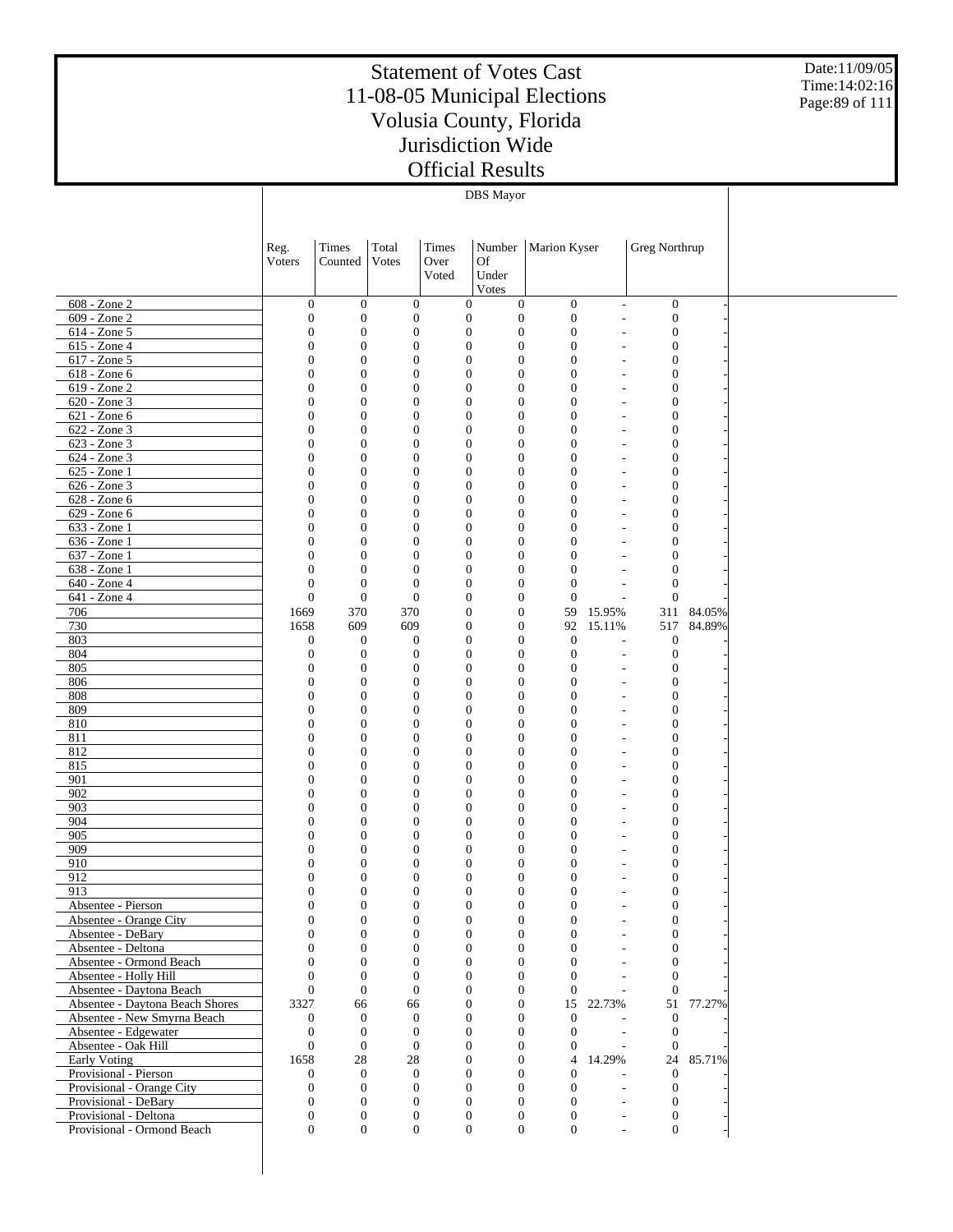Statement of Votes Cast 11-08-05 Municipal Elections Volusia County, Florida Jurisdiction Wide Official Results

Date:11/09/05 Time:14:02:16 Page:90 of 111

#### DBS Mayor

|                                         | Reg.<br>Voters | Times<br>Counted | Total<br>Votes | Times<br>Over<br>Voted | <b>Of</b><br>Votes | Number<br>Under | Marion Kyser |        | Greg Northrup |            |
|-----------------------------------------|----------------|------------------|----------------|------------------------|--------------------|-----------------|--------------|--------|---------------|------------|
| Provisional - Holly Hill                |                |                  |                |                        |                    |                 |              |        |               |            |
| Provisional - Daytona Beach             |                |                  |                |                        |                    |                 |              |        |               |            |
| Provisional - Daytona Beach Shores      | 3327           |                  |                |                        |                    |                 |              |        |               |            |
| Provisional - New Smyrna Beach          |                |                  |                |                        |                    |                 |              |        |               |            |
| Provisional - Edgewater                 |                |                  |                |                        |                    |                 |              |        |               |            |
| Provisional - Oak Hill                  |                |                  |                |                        |                    |                 |              |        |               |            |
| Unscanned - Pierson                     |                |                  |                |                        |                    |                 |              |        |               |            |
| Unscanned - Orange City                 |                |                  |                |                        |                    |                 |              |        |               |            |
| Unscanned - DeBary                      |                |                  |                |                        |                    |                 |              |        |               |            |
| Unscanned - Deltona                     |                |                  |                |                        |                    |                 |              |        |               |            |
| <b>Unscanned - Ormond Beach</b>         |                |                  |                |                        |                    |                 |              |        |               |            |
| Unscanned - Holly Hill                  |                |                  |                |                        |                    |                 |              |        |               |            |
| Unscanned - Daytona Beach               |                |                  |                |                        |                    |                 |              |        |               |            |
| <b>Unscanned - Daytona Beach Shores</b> | 3327           |                  |                |                        |                    |                 |              |        |               |            |
| Unscanned - New Smyrna Beach            |                |                  |                |                        |                    |                 |              |        |               |            |
| Unscanned - Edgewater                   |                |                  |                |                        |                    |                 |              |        |               |            |
| Unscanned - Oak Hill                    |                |                  |                |                        |                    |                 |              |        |               |            |
| Total                                   | 3327           | 1073             | 1073           |                        |                    |                 | 170          | 15.84% |               | 903 84.16% |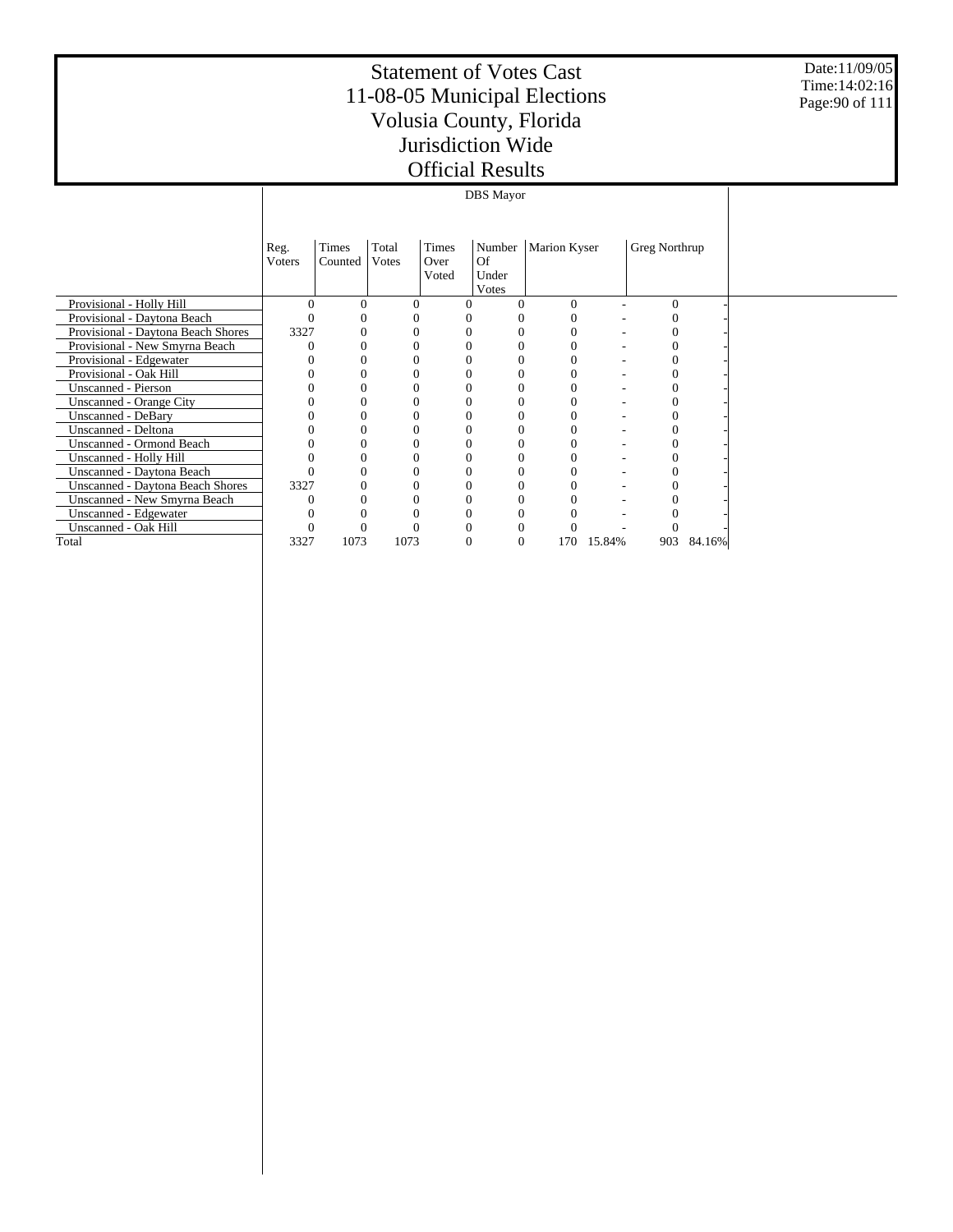Statement of Votes Cast 11-08-05 Municipal Elections Volusia County, Florida Jurisdiction Wide Official Results

Date:11/09/05 Time:14:02:16 Page:91 of 111

#### NSB Mayor

|                              | Reg.<br>Voters                       | Times<br>Counted   Votes             | Total | Times<br>Over<br>Voted               | Number<br><b>Of</b><br>Under<br>Votes                                    | Ken Taylor                   | James L.       | Vandergriff                          |  |
|------------------------------|--------------------------------------|--------------------------------------|-------|--------------------------------------|--------------------------------------------------------------------------|------------------------------|----------------|--------------------------------------|--|
| Jurisdiction Wide            |                                      |                                      |       |                                      |                                                                          |                              |                |                                      |  |
| 105                          | $\boldsymbol{0}$                     | $\boldsymbol{0}$                     |       | $\boldsymbol{0}$                     | $\boldsymbol{0}$<br>$\boldsymbol{0}$                                     | $\boldsymbol{0}$             |                | $\boldsymbol{0}$                     |  |
| 303                          | $\boldsymbol{0}$                     | $\boldsymbol{0}$                     |       | $\boldsymbol{0}$                     | $\boldsymbol{0}$<br>$\boldsymbol{0}$                                     | $\boldsymbol{0}$             | $\overline{a}$ | $\boldsymbol{0}$                     |  |
| 304                          | $\boldsymbol{0}$                     | $\boldsymbol{0}$                     |       | $\boldsymbol{0}$                     | $\mathbf{0}$<br>$\boldsymbol{0}$                                         | $\mathbf{0}$                 | $\overline{a}$ | $\boldsymbol{0}$                     |  |
| 305                          | $\boldsymbol{0}$                     | $\boldsymbol{0}$                     |       | $\boldsymbol{0}$                     | $\boldsymbol{0}$<br>$\boldsymbol{0}$                                     | $\mathbf{0}$                 | L,             | $\boldsymbol{0}$                     |  |
| 306                          | $\boldsymbol{0}$                     | $\boldsymbol{0}$                     |       | $\boldsymbol{0}$                     | $\boldsymbol{0}$<br>$\mathbf{0}$                                         | $\mathbf{0}$                 |                | $\boldsymbol{0}$                     |  |
| 307                          | $\boldsymbol{0}$                     | $\boldsymbol{0}$                     |       | $\boldsymbol{0}$                     | $\boldsymbol{0}$<br>$\boldsymbol{0}$                                     | $\mathbf{0}$                 | L,             | $\boldsymbol{0}$                     |  |
| 309                          | $\boldsymbol{0}$                     | $\boldsymbol{0}$                     |       | $\boldsymbol{0}$                     | $\boldsymbol{0}$<br>$\mathbf{0}$                                         | $\mathbf{0}$                 |                | $\boldsymbol{0}$                     |  |
| 310                          | $\boldsymbol{0}$                     | $\boldsymbol{0}$                     |       | $\boldsymbol{0}$                     | $\boldsymbol{0}$<br>$\boldsymbol{0}$                                     | $\mathbf{0}$<br>$\mathbf{0}$ |                | $\boldsymbol{0}$                     |  |
| 311<br>401 - Zone 2          | $\boldsymbol{0}$<br>$\boldsymbol{0}$ | $\boldsymbol{0}$<br>$\boldsymbol{0}$ |       | $\boldsymbol{0}$<br>$\boldsymbol{0}$ | $\boldsymbol{0}$<br>$\mathbf{0}$<br>$\boldsymbol{0}$<br>$\boldsymbol{0}$ | $\mathbf{0}$                 | $\overline{a}$ | $\boldsymbol{0}$<br>$\boldsymbol{0}$ |  |
| 402 - Zone 2                 | $\boldsymbol{0}$                     | $\boldsymbol{0}$                     |       | $\boldsymbol{0}$                     | $\boldsymbol{0}$<br>$\mathbf{0}$                                         | $\mathbf{0}$                 |                | $\boldsymbol{0}$                     |  |
| 403 - Zone 1                 | $\boldsymbol{0}$                     | $\boldsymbol{0}$                     |       | $\boldsymbol{0}$                     | $\boldsymbol{0}$<br>$\boldsymbol{0}$                                     | $\mathbf{0}$                 | ٠              | $\boldsymbol{0}$                     |  |
| 405 - Zone 1                 | $\boldsymbol{0}$                     | $\boldsymbol{0}$                     |       | $\boldsymbol{0}$                     | $\boldsymbol{0}$<br>$\mathbf{0}$                                         | $\mathbf{0}$                 |                | $\boldsymbol{0}$                     |  |
| 406 - Zone 2                 | $\boldsymbol{0}$                     | $\boldsymbol{0}$                     |       | $\boldsymbol{0}$                     | $\boldsymbol{0}$<br>$\mathbf{0}$                                         | $\mathbf{0}$                 | ٠              | $\boldsymbol{0}$                     |  |
| 407 - Zone 3                 | $\boldsymbol{0}$                     | $\boldsymbol{0}$                     |       | $\boldsymbol{0}$                     | $\boldsymbol{0}$<br>$\mathbf{0}$                                         | $\mathbf{0}$                 |                | $\boldsymbol{0}$                     |  |
| 408 - Zone 4                 | $\boldsymbol{0}$                     | $\boldsymbol{0}$                     |       | $\boldsymbol{0}$                     | $\boldsymbol{0}$<br>$\boldsymbol{0}$                                     | $\mathbf{0}$                 | L,             | $\boldsymbol{0}$                     |  |
| 409 - Zone 5                 | $\boldsymbol{0}$                     | $\boldsymbol{0}$                     |       | $\boldsymbol{0}$                     | $\boldsymbol{0}$<br>$\mathbf{0}$                                         | $\mathbf{0}$                 |                | $\boldsymbol{0}$                     |  |
| 410 - Zone 5                 | $\boldsymbol{0}$                     | $\boldsymbol{0}$                     |       | $\boldsymbol{0}$                     | $\boldsymbol{0}$<br>$\mathbf{0}$                                         | $\mathbf{0}$                 | ٠              | $\boldsymbol{0}$                     |  |
| 411 - Zone 6                 | $\boldsymbol{0}$                     | $\boldsymbol{0}$                     |       | $\boldsymbol{0}$                     | $\boldsymbol{0}$<br>$\mathbf{0}$                                         | $\mathbf{0}$                 |                | $\boldsymbol{0}$                     |  |
| 413 - Zone 6                 | $\boldsymbol{0}$                     | $\boldsymbol{0}$                     |       | $\boldsymbol{0}$                     | $\boldsymbol{0}$<br>$\boldsymbol{0}$                                     | $\mathbf{0}$                 | $\overline{a}$ | $\boldsymbol{0}$                     |  |
| 414 - Zone 5                 | $\boldsymbol{0}$                     | $\boldsymbol{0}$                     |       | $\boldsymbol{0}$<br>$\boldsymbol{0}$ | $\boldsymbol{0}$<br>$\mathbf{0}$                                         | $\mathbf{0}$<br>$\mathbf{0}$ |                | $\boldsymbol{0}$                     |  |
| 415 - Zone 4<br>416 - Zone 4 | $\boldsymbol{0}$<br>$\boldsymbol{0}$ | $\boldsymbol{0}$<br>$\boldsymbol{0}$ |       | $\boldsymbol{0}$                     | $\boldsymbol{0}$<br>$\mathbf{0}$<br>$\boldsymbol{0}$<br>$\mathbf{0}$     | $\mathbf{0}$                 | ٠<br>÷.        | $\boldsymbol{0}$<br>$\boldsymbol{0}$ |  |
| 417 - Zone 3                 | $\boldsymbol{0}$                     | $\boldsymbol{0}$                     |       | $\boldsymbol{0}$                     | $\boldsymbol{0}$<br>$\boldsymbol{0}$                                     | $\mathbf{0}$                 | ٠              | $\boldsymbol{0}$                     |  |
| 418 - Zone 6                 | $\boldsymbol{0}$                     | $\boldsymbol{0}$                     |       | $\boldsymbol{0}$                     | $\boldsymbol{0}$<br>$\mathbf{0}$                                         | $\mathbf{0}$                 |                | $\boldsymbol{0}$                     |  |
| 419 - Zone 3                 | $\boldsymbol{0}$                     | $\boldsymbol{0}$                     |       | $\boldsymbol{0}$                     | $\boldsymbol{0}$<br>$\boldsymbol{0}$                                     | $\mathbf{0}$                 | $\overline{a}$ | $\boldsymbol{0}$                     |  |
| 420 - Zone 6                 | $\boldsymbol{0}$                     | $\boldsymbol{0}$                     |       | $\boldsymbol{0}$                     | $\boldsymbol{0}$<br>$\mathbf{0}$                                         | $\mathbf{0}$                 |                | $\boldsymbol{0}$                     |  |
| 422 - Zone 1                 | $\boldsymbol{0}$                     | $\boldsymbol{0}$                     |       | $\boldsymbol{0}$                     | $\boldsymbol{0}$<br>$\mathbf{0}$                                         | $\mathbf{0}$                 |                | $\boldsymbol{0}$                     |  |
| 423 - Zone 3                 | $\boldsymbol{0}$                     | $\boldsymbol{0}$                     |       | $\boldsymbol{0}$                     | $\boldsymbol{0}$<br>$\mathbf{0}$                                         | $\mathbf{0}$                 |                | $\boldsymbol{0}$                     |  |
| 424 - Zone 4                 | $\boldsymbol{0}$                     | $\boldsymbol{0}$                     |       | $\boldsymbol{0}$                     | $\boldsymbol{0}$<br>$\boldsymbol{0}$                                     | $\mathbf{0}$                 | $\overline{a}$ | $\boldsymbol{0}$                     |  |
| 426 - Zone 2                 | $\boldsymbol{0}$                     | $\boldsymbol{0}$                     |       | $\boldsymbol{0}$                     | $\boldsymbol{0}$<br>$\mathbf{0}$                                         | $\mathbf{0}$                 |                | $\boldsymbol{0}$                     |  |
| 427 - Zone 5                 | $\boldsymbol{0}$                     | $\boldsymbol{0}$                     |       | $\boldsymbol{0}$                     | $\boldsymbol{0}$<br>$\boldsymbol{0}$                                     | $\mathbf{0}$                 | ٠              | $\boldsymbol{0}$                     |  |
| 428 - Zone 1                 | $\boldsymbol{0}$                     | $\boldsymbol{0}$                     |       | $\boldsymbol{0}$                     | $\boldsymbol{0}$<br>$\mathbf{0}$                                         | $\mathbf{0}$                 |                | $\boldsymbol{0}$                     |  |
| 429 - Zone 4                 | $\boldsymbol{0}$                     | $\boldsymbol{0}$                     |       | $\boldsymbol{0}$                     | $\boldsymbol{0}$<br>$\mathbf{0}$                                         | $\mathbf{0}$                 | ٠              | $\boldsymbol{0}$                     |  |
| 501 - Zone 1                 | $\boldsymbol{0}$                     | $\boldsymbol{0}$                     |       | $\boldsymbol{0}$                     | $\boldsymbol{0}$<br>$\mathbf{0}$                                         | $\mathbf{0}$                 |                | $\boldsymbol{0}$                     |  |
| 506 - Zone 1                 | $\boldsymbol{0}$                     | $\boldsymbol{0}$<br>$\boldsymbol{0}$ |       | $\boldsymbol{0}$<br>$\boldsymbol{0}$ | $\boldsymbol{0}$<br>$\boldsymbol{0}$                                     | $\mathbf{0}$<br>$\mathbf{0}$ | L,             | $\boldsymbol{0}$                     |  |
| 508 - Zone 3<br>509 - Zone 3 | $\boldsymbol{0}$<br>$\boldsymbol{0}$ | $\boldsymbol{0}$                     |       | $\boldsymbol{0}$                     | $\boldsymbol{0}$<br>$\mathbf{0}$<br>$\boldsymbol{0}$<br>$\boldsymbol{0}$ | $\mathbf{0}$                 |                | $\boldsymbol{0}$<br>$\boldsymbol{0}$ |  |
| 510 - Zone 3                 | $\boldsymbol{0}$                     | $\boldsymbol{0}$                     |       | $\boldsymbol{0}$                     | $\boldsymbol{0}$<br>$\mathbf{0}$                                         | $\mathbf{0}$                 |                | $\boldsymbol{0}$                     |  |
| $512 - Zone$ 3               | $\boldsymbol{0}$                     | $\boldsymbol{0}$                     |       | $\boldsymbol{0}$                     | $\boldsymbol{0}$<br>$\mathbf{0}$                                         | $\mathbf{0}$                 |                | $\boldsymbol{0}$                     |  |
| 513 - Zone 3                 | $\boldsymbol{0}$                     | $\boldsymbol{0}$                     |       | $\boldsymbol{0}$                     | $\boldsymbol{0}$<br>$\boldsymbol{0}$                                     | $\mathbf{0}$                 |                | $\boldsymbol{0}$                     |  |
| 514 - Zone 2                 | $\mathbf{0}$                         | $\boldsymbol{0}$                     |       | $\boldsymbol{0}$                     | $\boldsymbol{0}$<br>$\mathbf{0}$                                         | $\mathbf{0}$                 |                | $\boldsymbol{0}$                     |  |
| 515 - Zone 1                 | $\Omega$                             | $\Omega$                             |       | $\Omega$                             | $\Omega$<br>$\mathbf{0}$                                                 | $\Omega$                     |                | $\Omega$                             |  |
| 516 - Zone 1                 | $\mathbf{0}$                         | $\boldsymbol{0}$                     |       | $\boldsymbol{0}$                     | $\boldsymbol{0}$<br>$\overline{0}$                                       | $\overline{0}$               |                | $\boldsymbol{0}$                     |  |
| $517 - Zone2$                | $\boldsymbol{0}$                     | $\boldsymbol{0}$                     |       | $\boldsymbol{0}$                     | $\mathbf{0}$<br>$\boldsymbol{0}$                                         | $\overline{0}$               |                | $\boldsymbol{0}$                     |  |
| $519 - Zone2$                | $\mathbf{0}$                         | $\mathbf{0}$                         |       | $\overline{0}$                       | $\mathbf{0}$<br>$\Omega$                                                 | $\overline{0}$               |                | $\boldsymbol{0}$                     |  |
| 521 - Zone 4                 | $\boldsymbol{0}$                     | $\mathbf{0}$                         |       | $\overline{0}$                       | $\boldsymbol{0}$<br>$\Omega$                                             | $\overline{0}$               |                | $\boldsymbol{0}$                     |  |
| 522 - Zone 4                 | $\mathbf{0}$                         | $\overline{0}$                       |       | $\mathbf{0}$                         | $\mathbf{0}$<br>$\Omega$                                                 | $\theta$                     |                | $\boldsymbol{0}$                     |  |
| 525 - Zone 4                 | $\boldsymbol{0}$                     | $\overline{0}$                       |       | $\mathbf{0}$                         | $\boldsymbol{0}$<br>$\Omega$                                             | $\Omega$                     |                | $\boldsymbol{0}$                     |  |
| $\frac{526}{ }$              | $\mathbf{0}$                         | $\Omega$                             |       | $\mathbf{0}$                         | $\boldsymbol{0}$<br>$\Omega$                                             | $\theta$                     |                | $\boldsymbol{0}$                     |  |
| 527                          | $\mathbf{0}$<br>$\mathbf{0}$         | $\overline{0}$<br>$\Omega$           |       | $\overline{0}$<br>$\overline{0}$     | $\boldsymbol{0}$<br>$\Omega$<br>$\boldsymbol{0}$<br>$\Omega$             | $\Omega$<br>$\theta$         |                | $\boldsymbol{0}$<br>$\boldsymbol{0}$ |  |
| 528<br>529                   | $\mathbf{0}$                         | $\overline{0}$                       |       | $\overline{0}$                       | $\boldsymbol{0}$<br>$\Omega$                                             | $\Omega$                     |                | $\boldsymbol{0}$                     |  |
| 533 - Zone 4                 | $\mathbf{0}$                         | $\overline{0}$                       |       | $\overline{0}$                       | $\boldsymbol{0}$<br>$\Omega$                                             | $\theta$                     |                | $\boldsymbol{0}$                     |  |
| 534                          | $\mathbf{0}$                         | $\overline{0}$                       |       | $\mathbf{0}$                         | $\boldsymbol{0}$<br>$\Omega$                                             | $\overline{0}$               |                | $\boldsymbol{0}$                     |  |
| 602 - Zone 4                 | $\mathbf{0}$                         | $\overline{0}$                       |       | $\mathbf{0}$                         | $\boldsymbol{0}$<br>$\Omega$                                             | $\theta$                     |                | $\boldsymbol{0}$                     |  |
| 603 - Zone 5                 | $\boldsymbol{0}$                     | $\mathbf{0}$                         |       | $\mathbf{0}$                         | $\boldsymbol{0}$<br>$\Omega$                                             | $\overline{0}$               |                | $\boldsymbol{0}$                     |  |
| 605 - Zone 5                 | $\boldsymbol{0}$                     | $\boldsymbol{0}$                     |       | $\boldsymbol{0}$                     | $\mathbf{0}$<br>$\overline{0}$                                           | $\boldsymbol{0}$             |                | $\boldsymbol{0}$                     |  |
| 607 - Zone 2                 | $\boldsymbol{0}$                     | $\boldsymbol{0}$                     |       | $\boldsymbol{0}$                     | $\boldsymbol{0}$<br>$\boldsymbol{0}$                                     | $\boldsymbol{0}$             |                | $\boldsymbol{0}$                     |  |
|                              |                                      |                                      |       |                                      |                                                                          |                              |                |                                      |  |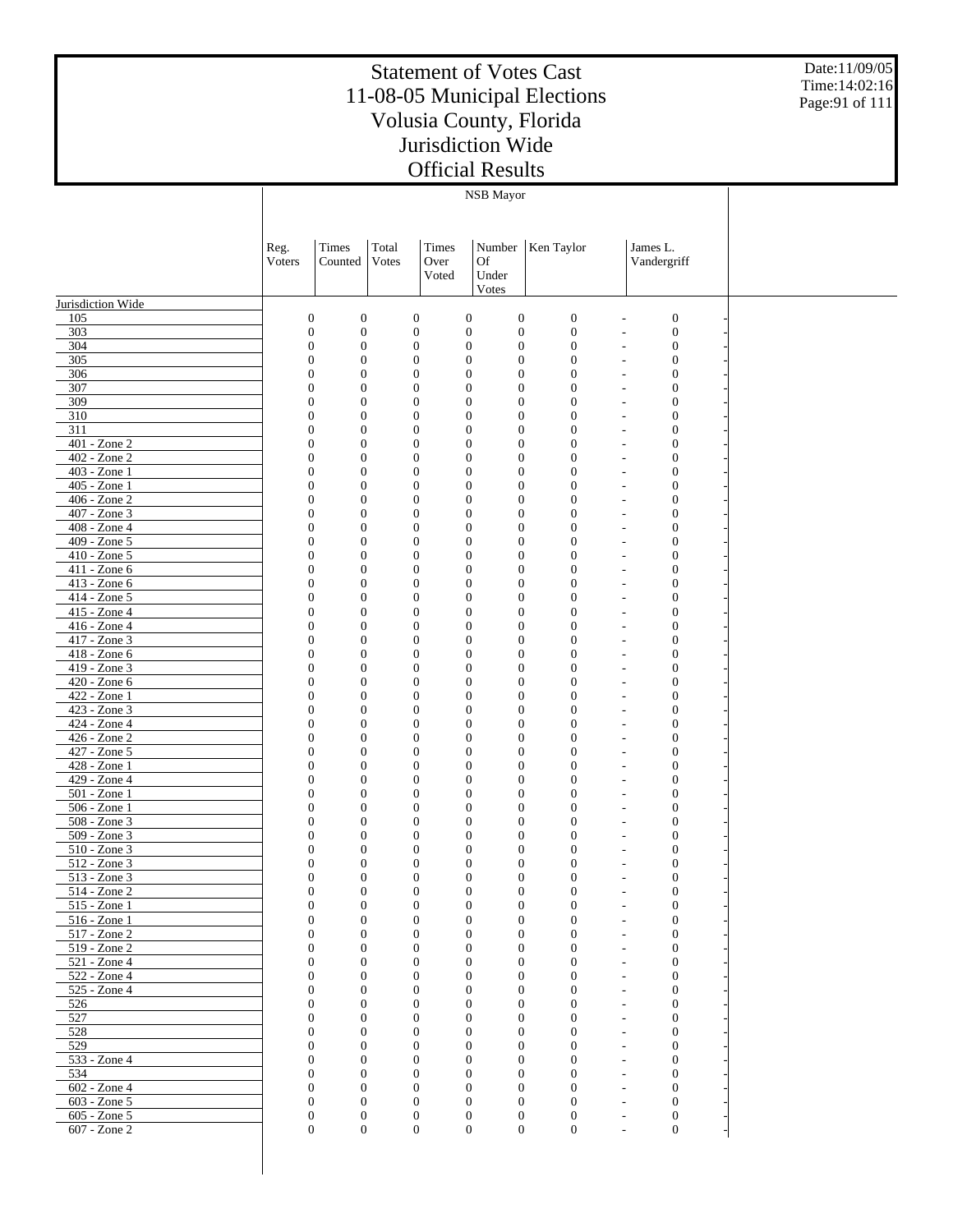Date:11/09/05 Time:14:02:16 Page:92 of 111

# Statement of Votes Cast 11-08-05 Municipal Elections Volusia County, Florida Jurisdiction Wide Official Results

NSB Mayor

|                                                  | Reg.<br>Voters                       | Times<br>Counted                     | Total<br>Votes                       | Times<br>Over<br>Voted | Of<br>Under                          | Number   Ken Taylor                                                          |                  | James L.<br>Vandergriff                      |                  |
|--------------------------------------------------|--------------------------------------|--------------------------------------|--------------------------------------|------------------------|--------------------------------------|------------------------------------------------------------------------------|------------------|----------------------------------------------|------------------|
| 608 - Zone 2                                     | $\boldsymbol{0}$                     | $\mathbf{0}$                         | $\mathbf{0}$                         |                        | <b>Votes</b><br>$\mathbf{0}$         | $\mathbf{0}$<br>$\boldsymbol{0}$                                             |                  | $\boldsymbol{0}$<br>$\overline{\phantom{a}}$ |                  |
| 609 - Zone 2                                     | $\boldsymbol{0}$                     | $\boldsymbol{0}$                     | $\boldsymbol{0}$                     |                        | $\boldsymbol{0}$                     | $\boldsymbol{0}$<br>$\boldsymbol{0}$                                         |                  | $\boldsymbol{0}$<br>$\overline{\phantom{a}}$ |                  |
| 614 - Zone 5                                     | $\boldsymbol{0}$                     | $\mathbf{0}$                         | $\boldsymbol{0}$                     |                        | $\boldsymbol{0}$                     | $\boldsymbol{0}$<br>$\boldsymbol{0}$                                         |                  | $\boldsymbol{0}$                             |                  |
| 615 - Zone 4                                     | $\mathbf{0}$                         | $\boldsymbol{0}$                     | $\boldsymbol{0}$                     |                        | $\boldsymbol{0}$                     | $\boldsymbol{0}$<br>$\boldsymbol{0}$                                         |                  | $\boldsymbol{0}$                             |                  |
| 617 - Zone 5                                     | $\boldsymbol{0}$                     | $\boldsymbol{0}$                     | $\boldsymbol{0}$                     |                        | $\boldsymbol{0}$                     | $\boldsymbol{0}$<br>$\boldsymbol{0}$                                         |                  | $\boldsymbol{0}$                             |                  |
| 618 - Zone 6                                     | $\mathbf{0}$                         | $\boldsymbol{0}$                     | $\boldsymbol{0}$                     |                        | $\boldsymbol{0}$                     | $\boldsymbol{0}$<br>$\boldsymbol{0}$                                         |                  | $\mathbf{0}$                                 |                  |
| 619 - Zone 2                                     | $\boldsymbol{0}$                     | $\boldsymbol{0}$                     | $\boldsymbol{0}$                     |                        | $\boldsymbol{0}$                     | $\boldsymbol{0}$<br>$\boldsymbol{0}$                                         |                  | $\boldsymbol{0}$                             |                  |
| 620 - Zone 3                                     | $\mathbf{0}$                         | $\boldsymbol{0}$                     | $\boldsymbol{0}$                     |                        | $\boldsymbol{0}$                     | $\boldsymbol{0}$<br>$\boldsymbol{0}$                                         |                  | 0                                            |                  |
| 621 - Zone 6                                     | $\boldsymbol{0}$                     | $\boldsymbol{0}$                     | $\boldsymbol{0}$                     |                        | $\boldsymbol{0}$                     | $\boldsymbol{0}$<br>$\boldsymbol{0}$                                         |                  | $\boldsymbol{0}$                             |                  |
| 622 - Zone 3                                     | $\theta$                             | $\boldsymbol{0}$                     | $\boldsymbol{0}$                     |                        | $\boldsymbol{0}$                     | $\boldsymbol{0}$<br>$\boldsymbol{0}$                                         |                  | 0                                            |                  |
| 623 - Zone 3                                     | $\boldsymbol{0}$                     | $\boldsymbol{0}$                     | $\boldsymbol{0}$                     |                        | $\boldsymbol{0}$                     | $\boldsymbol{0}$<br>$\boldsymbol{0}$                                         |                  | $\boldsymbol{0}$                             |                  |
| 624 - Zone 3                                     | $\mathbf{0}$                         | $\boldsymbol{0}$                     | $\boldsymbol{0}$                     |                        | $\boldsymbol{0}$                     | $\boldsymbol{0}$<br>$\boldsymbol{0}$                                         |                  | 0                                            |                  |
| 625 - Zone 1<br>626 - Zone 3                     | $\boldsymbol{0}$<br>$\mathbf{0}$     | $\boldsymbol{0}$<br>$\boldsymbol{0}$ | $\boldsymbol{0}$<br>$\boldsymbol{0}$ |                        | $\boldsymbol{0}$<br>$\boldsymbol{0}$ | $\boldsymbol{0}$<br>$\boldsymbol{0}$<br>$\boldsymbol{0}$<br>$\boldsymbol{0}$ |                  | $\boldsymbol{0}$<br>0                        |                  |
| 628 - Zone 6                                     | $\boldsymbol{0}$                     | $\boldsymbol{0}$                     | $\boldsymbol{0}$                     |                        | $\boldsymbol{0}$                     | $\boldsymbol{0}$<br>$\boldsymbol{0}$                                         |                  | $\boldsymbol{0}$                             |                  |
| 629 - Zone 6                                     | $\mathbf{0}$                         | $\boldsymbol{0}$                     | $\boldsymbol{0}$                     |                        | $\boldsymbol{0}$                     | $\boldsymbol{0}$<br>$\boldsymbol{0}$                                         |                  | 0                                            |                  |
| 633 - Zone 1                                     | $\boldsymbol{0}$                     | $\boldsymbol{0}$                     | $\boldsymbol{0}$                     |                        | $\boldsymbol{0}$                     | $\boldsymbol{0}$<br>$\boldsymbol{0}$                                         |                  | $\boldsymbol{0}$                             |                  |
| 636 - Zone 1                                     | $\theta$                             | $\boldsymbol{0}$                     | $\boldsymbol{0}$                     |                        | $\boldsymbol{0}$                     | $\boldsymbol{0}$<br>$\boldsymbol{0}$                                         |                  | 0                                            |                  |
| 637 - Zone 1                                     | $\boldsymbol{0}$                     | $\boldsymbol{0}$                     | $\boldsymbol{0}$                     |                        | $\boldsymbol{0}$                     | $\boldsymbol{0}$<br>$\boldsymbol{0}$                                         |                  | $\boldsymbol{0}$                             |                  |
| 638 - Zone 1                                     | $\mathbf{0}$                         | $\boldsymbol{0}$                     | $\boldsymbol{0}$                     |                        | $\boldsymbol{0}$                     | $\boldsymbol{0}$<br>$\boldsymbol{0}$                                         |                  | 0                                            |                  |
| 640 - Zone 4                                     | $\boldsymbol{0}$                     | $\boldsymbol{0}$                     | $\boldsymbol{0}$                     |                        | $\boldsymbol{0}$                     | $\boldsymbol{0}$<br>$\mathbf{0}$                                             |                  | $\boldsymbol{0}$                             |                  |
| 641 - Zone 4                                     | $\boldsymbol{0}$                     | $\overline{0}$                       | $\boldsymbol{0}$                     |                        | $\boldsymbol{0}$                     | $\boldsymbol{0}$<br>$\theta$                                                 |                  | $\boldsymbol{0}$                             |                  |
| 706                                              | $\boldsymbol{0}$                     | $\mathbf{0}$                         | $\mathbf{0}$                         |                        | $\boldsymbol{0}$                     | $\boldsymbol{0}$<br>$\boldsymbol{0}$                                         |                  | $\boldsymbol{0}$                             |                  |
| 730                                              | $\boldsymbol{0}$                     | $\mathbf{0}$                         | $\boldsymbol{0}$                     |                        | $\boldsymbol{0}$                     | $\boldsymbol{0}$<br>$\theta$                                                 |                  | $\mathbf{0}$                                 |                  |
| 803<br>804                                       | 973<br>1710                          | 269<br>314                           | 264<br>309                           |                        | $\boldsymbol{0}$<br>$\boldsymbol{0}$ | 5<br>80<br>5<br>101                                                          | 30.30%<br>32.69% | 184<br>208                                   | 69.70%<br>67.31% |
| 805                                              | 2174                                 | 513                                  | 500                                  |                        | $\boldsymbol{0}$<br>13               | 185                                                                          | 37.00%           |                                              | 315 63.00%       |
| 806                                              | 2036                                 | 536                                  | 533                                  |                        | $\boldsymbol{0}$                     | $\mathfrak{Z}$                                                               | 170 31.89%       |                                              | 363 68.11%       |
| 808                                              | 2315                                 | 259                                  | 255                                  |                        | $\boldsymbol{0}$                     | 88<br>$\overline{4}$                                                         | 34.51%           |                                              | 167 65.49%       |
| 809                                              | 1396                                 | 198                                  | 194                                  |                        | $\boldsymbol{0}$                     | $\overline{4}$<br>75                                                         | 38.66%           | 119                                          | 61.34%           |
| 810                                              | 998                                  | 191                                  | 187                                  |                        | $\boldsymbol{0}$                     | $\overline{4}$<br>63                                                         | 33.69%           |                                              | 124 66.31%       |
| 811                                              | 1870                                 | 448                                  | 435                                  |                        | $\boldsymbol{0}$<br>13               |                                                                              | 152 34.94%       | 283                                          | 65.06%           |
| 812                                              | 1177                                 | 216                                  | 211                                  |                        | $\boldsymbol{0}$                     | 5<br>62                                                                      | 29.38%           | 149                                          | 70.62%           |
| 815                                              | 1478                                 | 269                                  | 266                                  |                        | $\boldsymbol{0}$                     | 3                                                                            | 62 23.31%        |                                              | 204 76.69%       |
| 901                                              | $\boldsymbol{0}$                     | $\mathbf{0}$                         | $\boldsymbol{0}$                     |                        | $\boldsymbol{0}$                     | $\boldsymbol{0}$<br>$\boldsymbol{0}$                                         |                  | $\mathbf{0}$                                 |                  |
| 902<br>903                                       | $\boldsymbol{0}$<br>$\boldsymbol{0}$ | $\mathbf{0}$<br>$\mathbf{0}$         | $\boldsymbol{0}$                     |                        | $\boldsymbol{0}$<br>$\boldsymbol{0}$ | $\boldsymbol{0}$<br>$\mathbf{0}$<br>$\boldsymbol{0}$                         |                  | $\mathbf{0}$<br>$\boldsymbol{0}$             |                  |
| 904                                              | $\mathbf{0}$                         | $\boldsymbol{0}$                     | $\boldsymbol{0}$<br>$\boldsymbol{0}$ |                        | $\boldsymbol{0}$                     | $\boldsymbol{0}$<br>$\boldsymbol{0}$<br>$\boldsymbol{0}$                     |                  | $\mathbf{0}$                                 |                  |
| 905                                              | $\mathbf{0}$                         | $\boldsymbol{0}$                     | $\boldsymbol{0}$                     |                        | $\boldsymbol{0}$                     | $\boldsymbol{0}$<br>$\boldsymbol{0}$                                         |                  | 0                                            |                  |
| 909                                              | $\overline{0}$                       | $\boldsymbol{0}$                     | $\boldsymbol{0}$                     |                        | $\boldsymbol{0}$                     | $\boldsymbol{0}$<br>$\overline{0}$                                           |                  | 0                                            |                  |
| 910                                              | $\overline{0}$                       | $\boldsymbol{0}$                     | $\boldsymbol{0}$                     |                        | $\boldsymbol{0}$                     | $\boldsymbol{0}$<br>$\overline{0}$                                           |                  | $\boldsymbol{0}$                             |                  |
| 912                                              | $\overline{0}$                       | $\boldsymbol{0}$                     | $\boldsymbol{0}$                     |                        | $\boldsymbol{0}$                     | $\boldsymbol{0}$<br>$\boldsymbol{0}$                                         |                  | $\boldsymbol{0}$                             |                  |
| 913                                              | $\boldsymbol{0}$                     | $\boldsymbol{0}$                     | $\boldsymbol{0}$                     |                        | $\boldsymbol{0}$                     | $\mathbf{0}$<br>$\overline{0}$                                               |                  | $\boldsymbol{0}$                             |                  |
| Absentee - Pierson                               | $\Omega$                             | $\Omega$                             | $\Omega$                             |                        | $\Omega$                             | $\Omega$<br>$\Omega$                                                         |                  | $\Omega$                                     |                  |
| Absentee - Orange City                           | $\mathbf{0}$                         | $\boldsymbol{0}$                     | $\boldsymbol{0}$                     |                        | $\mathbf{0}$                         | $\boldsymbol{0}$<br>$\mathbf{0}$                                             |                  | $\boldsymbol{0}$                             |                  |
| Absentee - DeBary                                | 0                                    | $\mathbf{0}$                         | $\boldsymbol{0}$                     |                        | $\theta$                             | $\mathbf{0}$<br>$\theta$                                                     |                  | $\mathbf{0}$                                 |                  |
| Absentee - Deltona                               | $\theta$                             | $\overline{0}$                       | $\boldsymbol{0}$                     |                        | $\theta$                             | $\mathbf{0}$<br>$\theta$                                                     |                  | $\mathbf{0}$                                 |                  |
| Absentee - Ormond Beach<br>Absentee - Holly Hill | $\theta$<br>$\theta$                 | $\mathbf{0}$<br>$\overline{0}$       | $\boldsymbol{0}$<br>$\mathbf{0}$     |                        | $\theta$<br>$\overline{0}$           | $\mathbf{0}$<br>$\theta$<br>$\mathbf{0}$<br>$\overline{0}$                   |                  | $\mathbf{0}$                                 |                  |
| Absentee - Daytona Beach                         | $\theta$                             | $\overline{0}$                       | $\mathbf{0}$                         |                        | $\theta$                             | $\mathbf{0}$<br>$\overline{0}$                                               |                  | $\boldsymbol{0}$<br>$\mathbf{0}$             |                  |
| Absentee - Daytona Beach Shores                  | $\theta$                             | $\mathbf{0}$                         | $\theta$                             |                        | $\theta$                             | $\mathbf{0}$<br>$\theta$                                                     |                  | $\overline{0}$                               |                  |
| Absentee - New Smyrna Beach                      | 16127                                | 142                                  | 141                                  |                        | $\theta$                             | $\mathbf{1}$                                                                 | 55 39.01%        |                                              | 86 60.99%        |
| Absentee - Edgewater                             | $\mathbf{0}$                         | $\mathbf{0}$                         | $\mathbf{0}$                         |                        | $\overline{0}$                       | $\mathbf{0}$<br>$\theta$                                                     |                  | $\overline{0}$                               |                  |
| Absentee - Oak Hill                              | $\mathbf{0}$                         | $\mathbf{0}$                         | $\mathbf{0}$                         |                        | $\theta$                             | $\boldsymbol{0}$<br>$\theta$                                                 |                  | $\theta$                                     |                  |
| Early Voting                                     | 16127                                | 1157                                 | 1144                                 |                        | 13<br>$\mathbf{0}$                   |                                                                              | 422 36.89%       | 722                                          | 63.11%           |
| Provisional - Pierson                            | $\overline{0}$                       | $\boldsymbol{0}$                     | $\mathbf{0}$                         |                        | $\theta$                             | $\overline{0}$<br>$\theta$                                                   |                  | $\mathbf{0}$                                 |                  |
| Provisional - Orange City                        | $\overline{0}$                       | $\boldsymbol{0}$                     | $\boldsymbol{0}$                     |                        | $\theta$                             | $\overline{0}$<br>$\theta$                                                   |                  | $\boldsymbol{0}$                             |                  |
| Provisional - DeBary                             | $\theta$                             | $\overline{0}$                       | $\boldsymbol{0}$                     |                        | $\theta$                             | $\mathbf{0}$<br>$\theta$                                                     |                  | $\mathbf{0}$                                 |                  |
| Provisional - Deltona                            | $\theta$                             | $\boldsymbol{0}$                     | $\boldsymbol{0}$                     |                        | $\mathbf{0}$                         | $\mathbf{0}$<br>$\theta$                                                     |                  | $\boldsymbol{0}$                             |                  |
| Provisional - Ormond Beach                       | $\theta$                             | $\mathbf{0}$                         | 0                                    |                        | $\boldsymbol{0}$                     | $\mathbf{0}$<br>$\theta$                                                     |                  | $\boldsymbol{0}$                             |                  |
|                                                  |                                      |                                      |                                      |                        |                                      |                                                                              |                  |                                              |                  |
|                                                  |                                      |                                      |                                      |                        |                                      |                                                                              |                  |                                              |                  |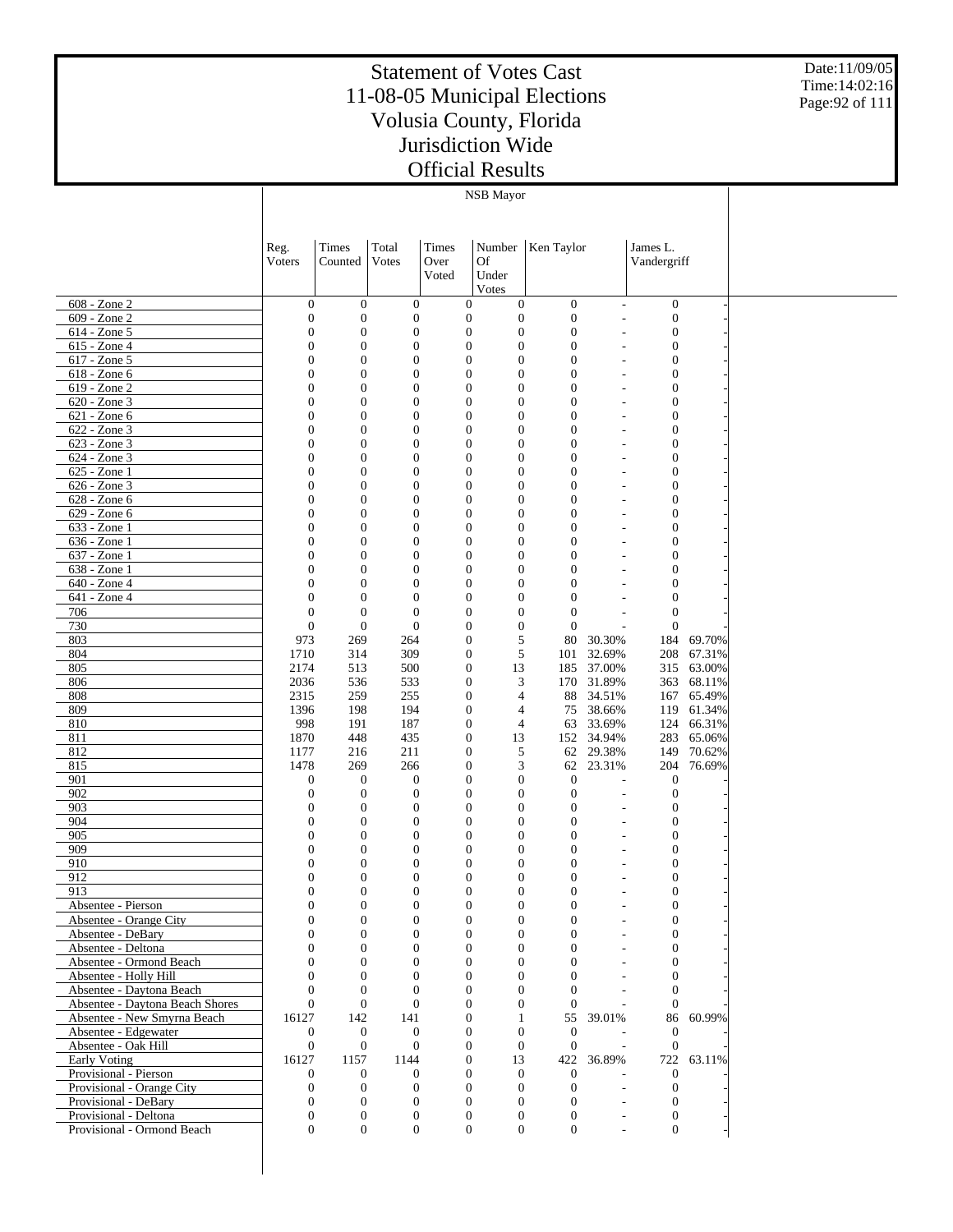Statement of Votes Cast 11-08-05 Municipal Elections Volusia County, Florida Jurisdiction Wide Official Results

Date:11/09/05 Time:14:02:16 Page:93 of 111

#### NSB Mayor

|                                         | Reg.   | Times   | Total | Times |    |       | Number   Ken Taylor |        | James L.    |             |
|-----------------------------------------|--------|---------|-------|-------|----|-------|---------------------|--------|-------------|-------------|
|                                         | Voters | Counted | Votes | Over  | Of |       |                     |        | Vandergriff |             |
|                                         |        |         |       | Voted |    | Under |                     |        |             |             |
|                                         |        |         |       |       |    | Votes |                     |        |             |             |
| Provisional - Holly Hill                |        |         |       |       |    |       |                     |        | $\Omega$    |             |
| Provisional - Daytona Beach             |        |         |       |       |    |       |                     |        |             |             |
| Provisional - Daytona Beach Shores      |        |         |       |       |    |       |                     |        |             |             |
| Provisional - New Smyrna Beach          | 16127  |         |       |       |    |       | 3                   | 60.00% | 2           | 40.00%      |
| Provisional - Edgewater                 |        |         |       |       |    |       |                     |        |             |             |
| Provisional - Oak Hill                  |        |         |       |       |    |       |                     |        |             |             |
| <b>Unscanned - Pierson</b>              |        |         |       |       |    |       |                     |        |             |             |
| Unscanned - Orange City                 |        |         |       |       |    |       |                     |        |             |             |
| <b>Unscanned - DeBary</b>               |        |         |       |       |    |       |                     |        |             |             |
| Unscanned - Deltona                     |        |         |       |       |    |       |                     |        |             |             |
| Unscanned - Ormond Beach                |        |         |       |       |    |       |                     |        |             |             |
| Unscanned - Holly Hill                  |        |         |       |       |    |       |                     |        |             |             |
| Unscanned - Daytona Beach               |        |         |       |       |    |       |                     |        |             |             |
| <b>Unscanned - Daytona Beach Shores</b> |        |         |       |       |    |       |                     |        |             |             |
| Unscanned - New Smyrna Beach            | 16127  |         |       |       |    |       |                     |        |             |             |
| Unscanned - Edgewater                   |        |         |       |       |    |       |                     |        |             |             |
| Unscanned - Oak Hill                    |        |         |       |       |    |       |                     |        |             |             |
| Total                                   | 16127  | 4518    | 4444  |       | 0  | 74    | 1518                | 34.16% |             | 2926 65.84% |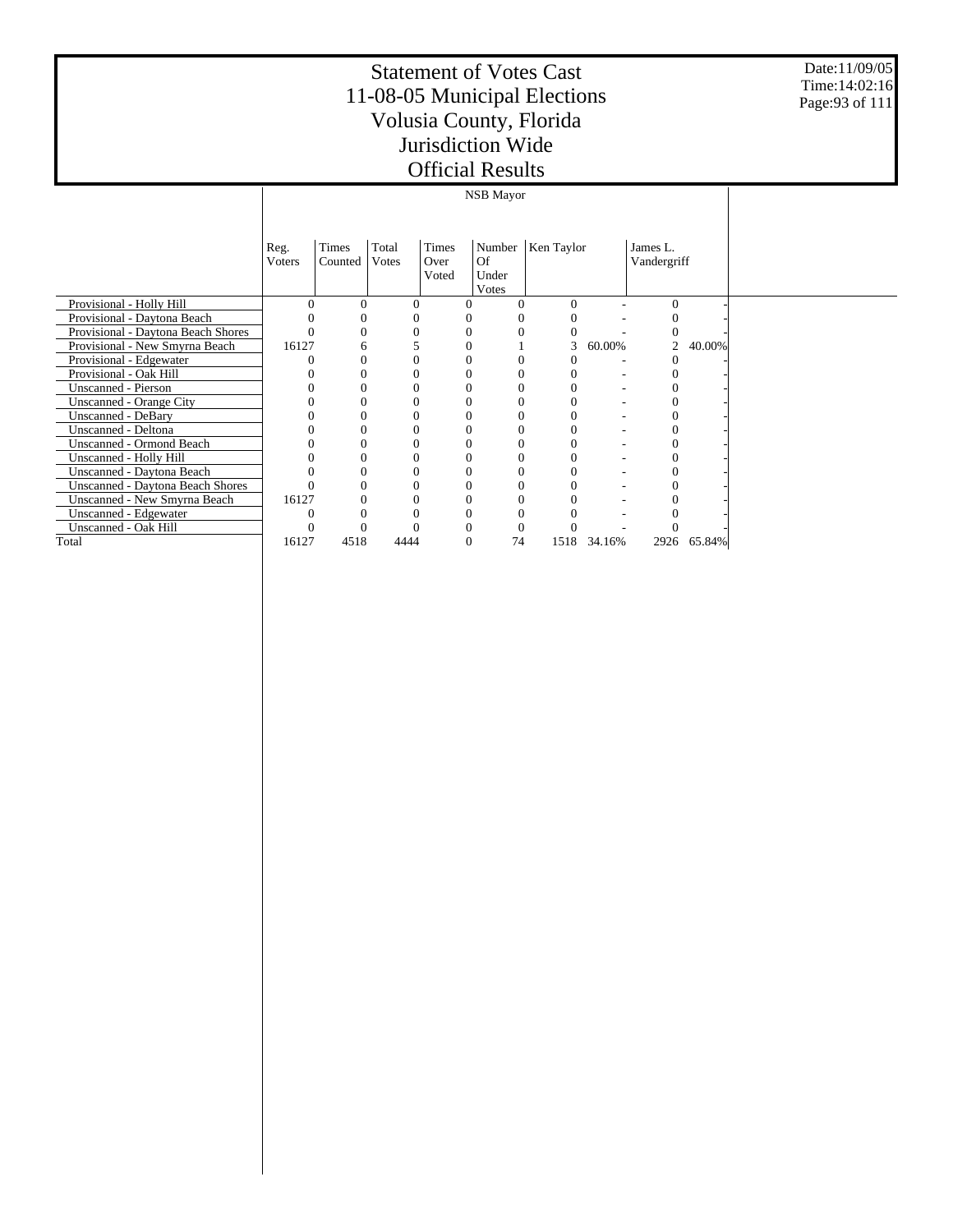Date:11/09/05 Time:14:02:16 Page:94 of 111

| NSB Comm. Zone 1 |  |
|------------------|--|
|                  |  |

|                                    | Reg.<br>Voters                       | Times<br>Counted                     | Total<br>Votes | Times<br>Over<br>Voted               | Number<br><b>Of</b><br>Under<br>Votes | Gilly Aguiar                                                                 |                                | Randal R.<br>Richenberg              |  |
|------------------------------------|--------------------------------------|--------------------------------------|----------------|--------------------------------------|---------------------------------------|------------------------------------------------------------------------------|--------------------------------|--------------------------------------|--|
| Jurisdiction Wide                  |                                      |                                      |                |                                      |                                       |                                                                              |                                |                                      |  |
| 105                                | $\boldsymbol{0}$                     | $\boldsymbol{0}$                     |                | $\boldsymbol{0}$                     | $\boldsymbol{0}$                      | $\boldsymbol{0}$<br>$\boldsymbol{0}$                                         |                                | $\boldsymbol{0}$                     |  |
| 303                                | $\boldsymbol{0}$                     | $\boldsymbol{0}$                     |                | $\boldsymbol{0}$                     | $\boldsymbol{0}$                      | $\boldsymbol{0}$<br>$\boldsymbol{0}$                                         |                                | $\boldsymbol{0}$                     |  |
| $\overline{304}$                   | $\boldsymbol{0}$                     | $\boldsymbol{0}$                     |                | $\boldsymbol{0}$                     | $\mathbf{0}$                          | $\boldsymbol{0}$<br>$\boldsymbol{0}$                                         | $\overline{a}$                 | $\boldsymbol{0}$                     |  |
| $\overline{305}$                   | $\boldsymbol{0}$                     | $\boldsymbol{0}$                     |                | $\boldsymbol{0}$                     | $\mathbf{0}$                          | $\boldsymbol{0}$<br>$\boldsymbol{0}$                                         | L,                             | $\boldsymbol{0}$                     |  |
| 306                                | $\boldsymbol{0}$                     | $\boldsymbol{0}$                     |                | $\boldsymbol{0}$                     | $\boldsymbol{0}$                      | $\boldsymbol{0}$<br>$\boldsymbol{0}$                                         | ÷,                             | $\boldsymbol{0}$                     |  |
| 307<br>309                         | $\boldsymbol{0}$<br>$\boldsymbol{0}$ | $\boldsymbol{0}$<br>$\mathbf{0}$     |                | $\boldsymbol{0}$<br>$\boldsymbol{0}$ | $\boldsymbol{0}$<br>$\boldsymbol{0}$  | $\boldsymbol{0}$<br>$\boldsymbol{0}$<br>$\boldsymbol{0}$<br>$\boldsymbol{0}$ |                                | $\boldsymbol{0}$                     |  |
| 310                                | $\boldsymbol{0}$                     | $\boldsymbol{0}$                     |                | $\boldsymbol{0}$                     | $\boldsymbol{0}$                      | $\boldsymbol{0}$<br>$\boldsymbol{0}$                                         | ٠<br>L,                        | $\boldsymbol{0}$<br>$\boldsymbol{0}$ |  |
| $\overline{311}$                   | $\overline{0}$                       | $\boldsymbol{0}$                     |                | $\boldsymbol{0}$                     | $\boldsymbol{0}$                      | $\boldsymbol{0}$<br>$\boldsymbol{0}$                                         | $\overline{\phantom{a}}$       | $\boldsymbol{0}$                     |  |
| $401 - Z$ one $2$                  | $\boldsymbol{0}$                     | $\boldsymbol{0}$                     |                | $\boldsymbol{0}$                     | $\boldsymbol{0}$                      | $\boldsymbol{0}$<br>$\boldsymbol{0}$                                         | ÷,                             | $\boldsymbol{0}$                     |  |
| $402 - Z$ one $2$                  | $\boldsymbol{0}$                     | $\boldsymbol{0}$                     |                | $\boldsymbol{0}$                     | $\boldsymbol{0}$                      | $\boldsymbol{0}$<br>$\boldsymbol{0}$                                         | $\overline{\phantom{a}}$       | $\boldsymbol{0}$                     |  |
| $403 - Z$ one 1                    | $\boldsymbol{0}$                     | $\boldsymbol{0}$                     |                | $\boldsymbol{0}$                     | $\boldsymbol{0}$                      | $\boldsymbol{0}$<br>$\boldsymbol{0}$                                         | L,                             | $\boldsymbol{0}$                     |  |
| $405 - Z$ one 1                    | $\overline{0}$                       | $\boldsymbol{0}$                     |                | $\boldsymbol{0}$                     | $\boldsymbol{0}$                      | $\boldsymbol{0}$<br>$\boldsymbol{0}$                                         | $\overline{\phantom{a}}$       | $\boldsymbol{0}$                     |  |
| 406 - Zone 2                       | $\boldsymbol{0}$                     | $\boldsymbol{0}$                     |                | $\boldsymbol{0}$                     | $\boldsymbol{0}$                      | $\boldsymbol{0}$<br>$\boldsymbol{0}$                                         | ÷,                             | $\boldsymbol{0}$                     |  |
| $407 - Z$ one 3                    | $\boldsymbol{0}$                     | $\boldsymbol{0}$                     |                | $\boldsymbol{0}$                     | $\boldsymbol{0}$                      | $\boldsymbol{0}$<br>$\boldsymbol{0}$                                         | $\overline{\phantom{a}}$       | $\boldsymbol{0}$                     |  |
| $408 - Z$ one 4                    | $\boldsymbol{0}$                     | $\boldsymbol{0}$                     |                | $\boldsymbol{0}$                     | $\boldsymbol{0}$                      | $\boldsymbol{0}$<br>$\boldsymbol{0}$                                         | L,                             | $\boldsymbol{0}$                     |  |
| $409 - Z$ one 5<br>$410 - Z$ one 5 | $\overline{0}$<br>$\boldsymbol{0}$   | $\boldsymbol{0}$                     |                | $\boldsymbol{0}$                     | $\boldsymbol{0}$<br>$\boldsymbol{0}$  | $\boldsymbol{0}$<br>$\boldsymbol{0}$<br>$\boldsymbol{0}$                     | $\overline{\phantom{a}}$       | $\boldsymbol{0}$                     |  |
| $411 - Zone 6$                     | $\boldsymbol{0}$                     | $\boldsymbol{0}$<br>$\boldsymbol{0}$ |                | $\boldsymbol{0}$<br>$\boldsymbol{0}$ | $\boldsymbol{0}$                      | $\boldsymbol{0}$<br>$\boldsymbol{0}$<br>$\boldsymbol{0}$                     | ÷,<br>$\overline{\phantom{a}}$ | $\boldsymbol{0}$<br>$\boldsymbol{0}$ |  |
| $413 - Zone 6$                     | $\boldsymbol{0}$                     | $\boldsymbol{0}$                     |                | $\boldsymbol{0}$                     | $\boldsymbol{0}$                      | $\boldsymbol{0}$<br>$\boldsymbol{0}$                                         | L,                             | $\boldsymbol{0}$                     |  |
| $414 - Zone 5$                     | $\overline{0}$                       | $\boldsymbol{0}$                     |                | $\boldsymbol{0}$                     | $\boldsymbol{0}$                      | $\boldsymbol{0}$<br>$\boldsymbol{0}$                                         | $\overline{\phantom{a}}$       | $\boldsymbol{0}$                     |  |
| $415 - Z$ one 4                    | $\boldsymbol{0}$                     | $\boldsymbol{0}$                     |                | $\boldsymbol{0}$                     | $\boldsymbol{0}$                      | $\boldsymbol{0}$<br>$\boldsymbol{0}$                                         | ÷,                             | $\boldsymbol{0}$                     |  |
| $416 - Zone4$                      | $\boldsymbol{0}$                     | $\boldsymbol{0}$                     |                | $\boldsymbol{0}$                     | $\boldsymbol{0}$                      | $\boldsymbol{0}$<br>$\boldsymbol{0}$                                         | $\overline{\phantom{a}}$       | $\boldsymbol{0}$                     |  |
| $417 - Zone$ 3                     | $\boldsymbol{0}$                     | $\boldsymbol{0}$                     |                | $\boldsymbol{0}$                     | $\boldsymbol{0}$                      | $\boldsymbol{0}$<br>$\boldsymbol{0}$                                         | L,                             | $\boldsymbol{0}$                     |  |
| $418 - Zone 6$                     | $\overline{0}$                       | $\boldsymbol{0}$                     |                | $\boldsymbol{0}$                     | $\boldsymbol{0}$                      | $\boldsymbol{0}$<br>$\boldsymbol{0}$                                         | $\overline{\phantom{a}}$       | $\boldsymbol{0}$                     |  |
| $419 - Zone$ 3                     | $\boldsymbol{0}$                     | $\boldsymbol{0}$                     |                | $\boldsymbol{0}$                     | $\boldsymbol{0}$                      | $\boldsymbol{0}$<br>$\boldsymbol{0}$                                         | ÷,                             | $\boldsymbol{0}$                     |  |
| $420 - Z$ one 6<br>$422 - Zone1$   | $\boldsymbol{0}$<br>$\boldsymbol{0}$ | $\boldsymbol{0}$<br>$\boldsymbol{0}$ |                | $\boldsymbol{0}$                     | $\boldsymbol{0}$<br>$\boldsymbol{0}$  | $\boldsymbol{0}$<br>$\boldsymbol{0}$<br>$\boldsymbol{0}$<br>$\boldsymbol{0}$ | ÷,                             | $\boldsymbol{0}$                     |  |
| $423 - Z$ one 3                    | $\boldsymbol{0}$                     | $\boldsymbol{0}$                     |                | $\boldsymbol{0}$<br>$\boldsymbol{0}$ | $\boldsymbol{0}$                      | $\boldsymbol{0}$<br>$\boldsymbol{0}$                                         | L,<br>$\overline{a}$           | $\boldsymbol{0}$<br>$\boldsymbol{0}$ |  |
| $\overline{424 - \text{Zone }4}$   | $\boldsymbol{0}$                     | $\boldsymbol{0}$                     |                | $\boldsymbol{0}$                     | $\boldsymbol{0}$                      | $\boldsymbol{0}$<br>$\boldsymbol{0}$                                         | ÷,                             | $\boldsymbol{0}$                     |  |
| $426 - Zone$ 2                     | $\boldsymbol{0}$                     | $\boldsymbol{0}$                     |                | $\boldsymbol{0}$                     | $\boldsymbol{0}$                      | $\boldsymbol{0}$<br>$\boldsymbol{0}$                                         | ÷,                             | $\boldsymbol{0}$                     |  |
| $427 - Z$ one 5                    | $\boldsymbol{0}$                     | $\boldsymbol{0}$                     |                | $\boldsymbol{0}$                     | $\boldsymbol{0}$                      | $\boldsymbol{0}$<br>$\boldsymbol{0}$                                         | L,                             | $\boldsymbol{0}$                     |  |
| $428 - Z$ one 1                    | $\boldsymbol{0}$                     | $\boldsymbol{0}$                     |                | $\boldsymbol{0}$                     | $\boldsymbol{0}$                      | $\boldsymbol{0}$<br>$\boldsymbol{0}$                                         | $\overline{a}$                 | $\boldsymbol{0}$                     |  |
| 429 - Zone 4                       | $\boldsymbol{0}$                     | $\boldsymbol{0}$                     |                | $\boldsymbol{0}$                     | $\boldsymbol{0}$                      | $\boldsymbol{0}$<br>$\boldsymbol{0}$                                         | ÷,                             | $\boldsymbol{0}$                     |  |
| $501 - Z$ one 1                    | $\boldsymbol{0}$                     | $\boldsymbol{0}$                     |                | $\boldsymbol{0}$                     | $\boldsymbol{0}$                      | $\boldsymbol{0}$<br>$\boldsymbol{0}$                                         | ÷,                             | $\boldsymbol{0}$                     |  |
| $506 - Zone1$                      | $\boldsymbol{0}$                     | $\boldsymbol{0}$                     |                | $\boldsymbol{0}$                     | $\boldsymbol{0}$                      | $\boldsymbol{0}$<br>$\boldsymbol{0}$                                         | L,                             | $\boldsymbol{0}$                     |  |
| $508 - Z$ one 3                    | $\overline{0}$                       | $\boldsymbol{0}$                     |                | $\boldsymbol{0}$                     | $\boldsymbol{0}$                      | $\boldsymbol{0}$<br>$\boldsymbol{0}$                                         | $\overline{\phantom{a}}$       | $\boldsymbol{0}$                     |  |
| $509 - Zone$ 3<br>$510 - Z$ one 3  | $\boldsymbol{0}$<br>$\overline{0}$   | $\boldsymbol{0}$<br>$\boldsymbol{0}$ |                | $\boldsymbol{0}$<br>$\boldsymbol{0}$ | $\boldsymbol{0}$<br>$\boldsymbol{0}$  | $\boldsymbol{0}$<br>$\boldsymbol{0}$<br>$\boldsymbol{0}$<br>$\boldsymbol{0}$ | L,                             | $\boldsymbol{0}$<br>$\boldsymbol{0}$ |  |
| $512 - Zone$ 3                     | $\boldsymbol{0}$                     | $\boldsymbol{0}$                     |                | $\boldsymbol{0}$                     | $\mathbf{0}$                          | $\boldsymbol{0}$<br>$\boldsymbol{0}$                                         |                                | $\boldsymbol{0}$                     |  |
| $513 - Zone$ 3                     | $\overline{0}$                       | $\mathbf{0}$                         |                | $\mathbf{0}$                         | $\boldsymbol{0}$                      | $\boldsymbol{0}$<br>$\boldsymbol{0}$                                         |                                | $\boldsymbol{0}$                     |  |
| $514 - Zone2$                      | $\overline{0}$                       | $\boldsymbol{0}$                     |                | $\boldsymbol{0}$                     | $\boldsymbol{0}$                      | $\boldsymbol{0}$<br>$\boldsymbol{0}$                                         |                                | $\boldsymbol{0}$                     |  |
| 515 - Zone 1                       | $\Omega$                             | $\overline{0}$                       |                | $\Omega$                             | $\Omega$                              | $\Omega$<br>$\Omega$                                                         |                                | $\Omega$                             |  |
| $516 - Zone$ 1                     | $\Omega$                             | $\boldsymbol{0}$                     |                | $\Omega$                             | $\boldsymbol{0}$                      | $\mathbf{0}$<br>0                                                            |                                | $\mathbf{0}$                         |  |
| $517 - Zone2$                      | $\theta$                             | $\overline{0}$                       |                | $\boldsymbol{0}$                     | $\mathbf{0}$                          | $\overline{0}$<br>$\Omega$                                                   |                                | $\mathbf{0}$                         |  |
| $519 - Zone2$                      | $\overline{0}$                       | $\overline{0}$                       |                | $\overline{0}$                       | $\mathbf{0}$                          | $\overline{0}$<br>$\mathbf{0}$                                               |                                | $\boldsymbol{0}$                     |  |
| $\overline{521 - \text{Zone } 4}$  | $\Omega$                             | $\Omega$                             |                | $\Omega$                             | $\theta$                              | $\Omega$<br>$\theta$                                                         |                                | $\mathbf{0}$                         |  |
| 522 - Zone 4<br>$525 - Zone4$      | 0<br>$\Omega$                        | $\overline{0}$<br>$\theta$           |                | $\mathbf{0}$<br>$\Omega$             | $\boldsymbol{0}$<br>$\overline{0}$    | $\mathbf{0}$<br>$\overline{0}$<br>$\Omega$<br>$\theta$                       |                                | $\boldsymbol{0}$<br>$\mathbf{0}$     |  |
| 526                                | $\Omega$                             | $\overline{0}$                       |                | $\mathbf{0}$                         | $\overline{0}$                        | $\mathbf{0}$<br>$\theta$                                                     |                                | $\boldsymbol{0}$                     |  |
| 527                                | $\Omega$                             | $\theta$                             |                | $\Omega$                             | $\overline{0}$                        | $\Omega$<br>$\theta$                                                         |                                | $\mathbf{0}$                         |  |
| 528                                | $\Omega$                             | $\overline{0}$                       |                | $\mathbf{0}$                         | $\mathbf{0}$                          | $\mathbf{0}$<br>$\overline{0}$                                               |                                | $\boldsymbol{0}$                     |  |
| 529                                | $\Omega$                             | $\theta$                             |                | $\mathbf{0}$                         | $\overline{0}$                        | $\Omega$<br>$\theta$                                                         |                                | $\mathbf{0}$                         |  |
| $533 - Zone4$                      | $\Omega$                             | $\overline{0}$                       |                | $\mathbf{0}$                         | $\overline{0}$                        | $\mathbf{0}$<br>$\overline{0}$                                               |                                | $\boldsymbol{0}$                     |  |
| 534                                | $\Omega$                             | $\theta$                             |                | $\mathbf{0}$                         | $\overline{0}$                        | $\Omega$<br>$\Omega$                                                         |                                | $\mathbf{0}$                         |  |
| $602 - Z$ one 4                    | $\theta$                             | $\overline{0}$                       |                | $\mathbf{0}$                         | $\overline{0}$                        | $\mathbf{0}$<br>$\mathbf{0}$                                                 |                                | $\boldsymbol{0}$                     |  |
| $603 - Z$ one 5                    | $\Omega$                             | $\overline{0}$                       |                | $\mathbf{0}$                         | $\theta$                              | $\Omega$<br>$\mathbf{0}$                                                     |                                | $\boldsymbol{0}$                     |  |
| 605 - Zone 5<br>$607 - Z$ one $2$  | $\boldsymbol{0}$<br>$\Omega$         | $\boldsymbol{0}$<br>$\overline{0}$   |                | $\boldsymbol{0}$<br>$\boldsymbol{0}$ | $\boldsymbol{0}$<br>$\overline{0}$    | $\boldsymbol{0}$<br>$\boldsymbol{0}$<br>$\Omega$<br>$\boldsymbol{0}$         |                                | $\boldsymbol{0}$<br>$\mathbf{0}$     |  |
|                                    |                                      |                                      |                |                                      |                                       |                                                                              |                                |                                      |  |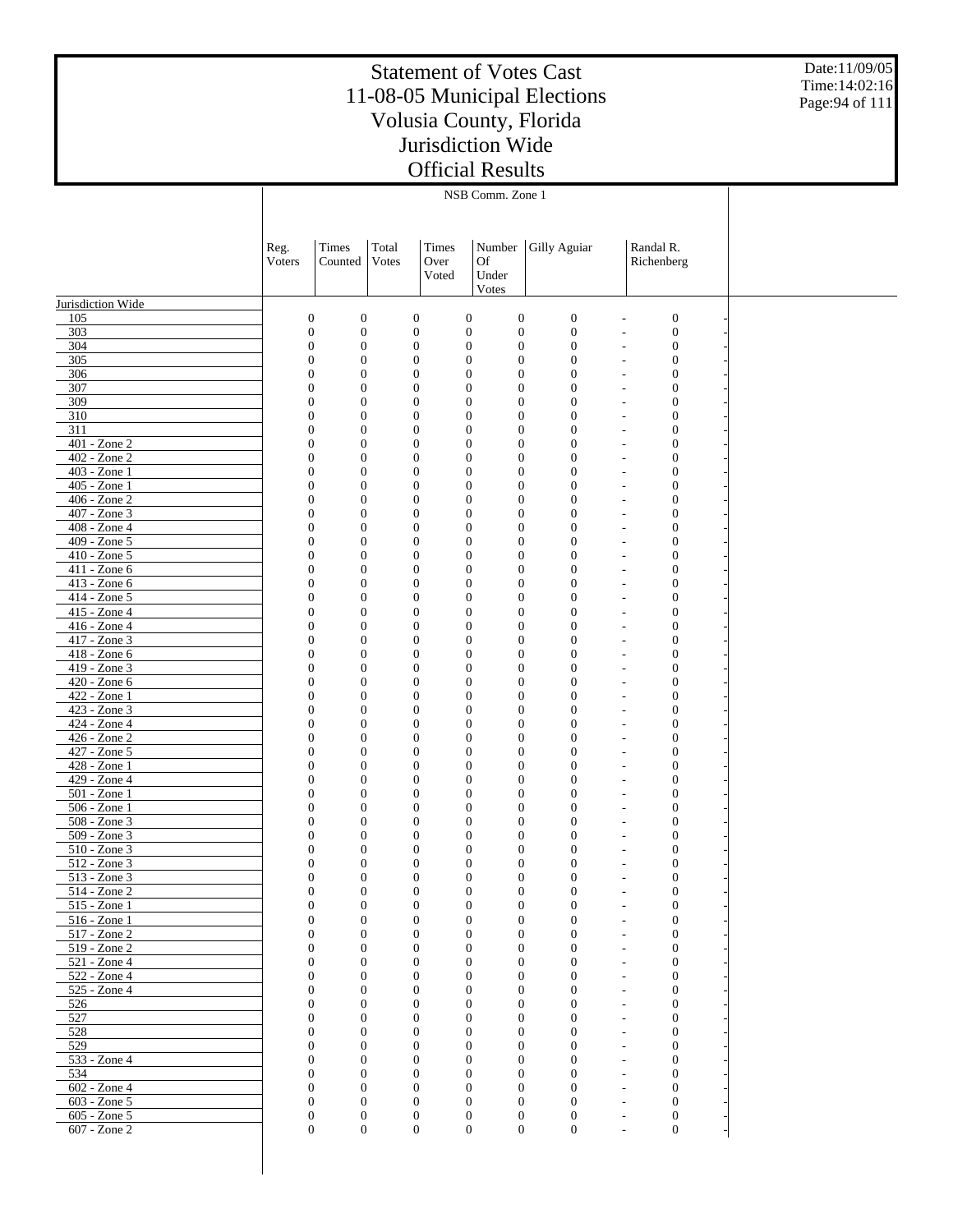Date:11/09/05 Time:14:02:16 Page:95 of 111

|                                                   | Reg.<br>Voters                       | <b>Times</b><br>Counted            | Total<br>Votes                       | Times<br>Over | Number<br>Of                         |                                      | Gilly Aguiar                         |                                    | Randal R.<br>Richenberg              |                      |
|---------------------------------------------------|--------------------------------------|------------------------------------|--------------------------------------|---------------|--------------------------------------|--------------------------------------|--------------------------------------|------------------------------------|--------------------------------------|----------------------|
|                                                   |                                      |                                    |                                      | Voted         | Under<br>Votes                       |                                      |                                      |                                    |                                      |                      |
| 608 - Zone 2                                      | $\boldsymbol{0}$                     | $\overline{0}$                     | $\boldsymbol{0}$                     |               | $\boldsymbol{0}$                     | $\boldsymbol{0}$                     | $\boldsymbol{0}$                     | $\overline{\phantom{a}}$           | $\boldsymbol{0}$                     |                      |
| 609 - Zone 2                                      | $\boldsymbol{0}$                     | $\boldsymbol{0}$                   | $\boldsymbol{0}$                     |               | $\boldsymbol{0}$                     | $\boldsymbol{0}$                     | $\boldsymbol{0}$                     | ÷,                                 | $\boldsymbol{0}$                     |                      |
| 614 - Zone 5                                      | $\mathbf{0}$                         | $\overline{0}$                     | $\boldsymbol{0}$                     |               | $\boldsymbol{0}$                     | $\boldsymbol{0}$                     | $\mathbf{0}$                         | ÷,                                 | $\boldsymbol{0}$                     |                      |
| 615 - Zone 4                                      | $\boldsymbol{0}$                     | $\boldsymbol{0}$                   | $\boldsymbol{0}$                     |               | $\boldsymbol{0}$                     | $\boldsymbol{0}$                     | $\boldsymbol{0}$                     |                                    | $\boldsymbol{0}$                     |                      |
| 617 - Zone 5<br>618 - Zone 6                      | $\mathbf{0}$<br>$\boldsymbol{0}$     | $\overline{0}$<br>$\boldsymbol{0}$ | $\boldsymbol{0}$<br>$\boldsymbol{0}$ |               | $\boldsymbol{0}$<br>$\boldsymbol{0}$ | $\boldsymbol{0}$<br>$\boldsymbol{0}$ | $\boldsymbol{0}$<br>$\boldsymbol{0}$ |                                    | $\boldsymbol{0}$<br>$\boldsymbol{0}$ |                      |
| 619 - Zone 2                                      | $\overline{0}$                       | $\overline{0}$                     | $\boldsymbol{0}$                     |               | $\boldsymbol{0}$                     | $\boldsymbol{0}$                     | $\boldsymbol{0}$                     |                                    | $\boldsymbol{0}$                     |                      |
| 620 - Zone 3                                      | $\boldsymbol{0}$                     | $\boldsymbol{0}$                   | $\boldsymbol{0}$                     |               | $\boldsymbol{0}$                     | $\boldsymbol{0}$                     | $\boldsymbol{0}$                     |                                    | $\boldsymbol{0}$                     |                      |
| 621 - Zone 6                                      | $\overline{0}$                       | $\overline{0}$                     | $\boldsymbol{0}$                     |               | $\boldsymbol{0}$                     | $\boldsymbol{0}$                     | $\boldsymbol{0}$                     | ٠                                  | $\boldsymbol{0}$                     |                      |
| 622 - Zone 3                                      | $\boldsymbol{0}$                     | $\boldsymbol{0}$                   | $\boldsymbol{0}$                     |               | $\boldsymbol{0}$                     | $\boldsymbol{0}$                     | $\boldsymbol{0}$                     |                                    | $\boldsymbol{0}$                     |                      |
| 623 - Zone 3                                      | $\overline{0}$                       | $\overline{0}$                     | $\boldsymbol{0}$                     |               | $\boldsymbol{0}$                     | $\boldsymbol{0}$                     | $\boldsymbol{0}$                     | ٠                                  | $\boldsymbol{0}$                     |                      |
| 624 - Zone 3<br>625 - Zone 1                      | $\boldsymbol{0}$<br>$\overline{0}$   | $\boldsymbol{0}$<br>$\overline{0}$ | $\boldsymbol{0}$<br>$\boldsymbol{0}$ |               | $\boldsymbol{0}$<br>$\boldsymbol{0}$ | $\boldsymbol{0}$<br>$\boldsymbol{0}$ | $\boldsymbol{0}$<br>$\boldsymbol{0}$ | ٠                                  | $\boldsymbol{0}$<br>$\boldsymbol{0}$ |                      |
| 626 - Zone 3                                      | $\boldsymbol{0}$                     | $\boldsymbol{0}$                   | $\boldsymbol{0}$                     |               | $\boldsymbol{0}$                     | $\boldsymbol{0}$                     | $\boldsymbol{0}$                     |                                    | $\boldsymbol{0}$                     |                      |
| 628 - Zone 6                                      | $\overline{0}$                       | $\overline{0}$                     | $\boldsymbol{0}$                     |               | $\boldsymbol{0}$                     | $\boldsymbol{0}$                     | $\boldsymbol{0}$                     |                                    | $\boldsymbol{0}$                     |                      |
| 629 - Zone 6                                      | $\boldsymbol{0}$                     | $\boldsymbol{0}$                   | $\boldsymbol{0}$                     |               | $\boldsymbol{0}$                     | $\boldsymbol{0}$                     | $\boldsymbol{0}$                     |                                    | $\boldsymbol{0}$                     |                      |
| 633 - Zone 1                                      | $\mathbf{0}$                         | $\overline{0}$                     | $\boldsymbol{0}$                     |               | $\boldsymbol{0}$                     | $\boldsymbol{0}$                     | $\boldsymbol{0}$                     | ٠                                  | $\boldsymbol{0}$                     |                      |
| $636 - Z$ one 1                                   | $\boldsymbol{0}$                     | $\boldsymbol{0}$                   | $\boldsymbol{0}$                     |               | $\boldsymbol{0}$                     | $\boldsymbol{0}$                     | $\boldsymbol{0}$                     |                                    | $\boldsymbol{0}$                     |                      |
| 637 - Zone 1<br>638 - Zone 1                      | $\overline{0}$<br>$\boldsymbol{0}$   | $\overline{0}$<br>$\boldsymbol{0}$ | $\boldsymbol{0}$<br>$\boldsymbol{0}$ |               | $\boldsymbol{0}$<br>$\boldsymbol{0}$ | $\boldsymbol{0}$<br>$\boldsymbol{0}$ | $\boldsymbol{0}$<br>$\boldsymbol{0}$ |                                    | $\boldsymbol{0}$<br>$\boldsymbol{0}$ |                      |
| 640 - Zone 4                                      | $\overline{0}$                       | $\overline{0}$                     | $\boldsymbol{0}$                     |               | $\boldsymbol{0}$                     | $\boldsymbol{0}$                     | $\boldsymbol{0}$                     |                                    | $\boldsymbol{0}$                     |                      |
| 641 - Zone 4                                      | $\boldsymbol{0}$                     | $\mathbf{0}$                       | $\boldsymbol{0}$                     |               | $\boldsymbol{0}$                     | $\boldsymbol{0}$                     | $\boldsymbol{0}$                     |                                    | $\boldsymbol{0}$                     |                      |
| 706                                               | $\boldsymbol{0}$                     | $\mathbf{0}$                       | $\boldsymbol{0}$                     |               | $\boldsymbol{0}$                     | $\boldsymbol{0}$                     | $\mathbf{0}$                         |                                    | $\boldsymbol{0}$                     |                      |
| 730                                               | $\boldsymbol{0}$                     | $\mathbf{0}$                       | $\boldsymbol{0}$                     |               | $\boldsymbol{0}$                     | $\boldsymbol{0}$                     | $\mathbf{0}$                         |                                    | $\boldsymbol{0}$                     |                      |
| 803                                               | 973                                  | 269                                | 267                                  |               | $\boldsymbol{0}$                     | $\boldsymbol{2}$                     | 97                                   | 36.33%                             | 170                                  | 63.67%               |
| 804<br>805                                        | 1710                                 | 314                                | 312                                  |               | $\boldsymbol{0}$                     | $\overline{c}$                       | 80                                   | 25.64%                             | 232<br>394                           | 74.36%               |
| 806                                               | 2174<br>2036                         | 513<br>536                         | 509<br>534                           |               | $\boldsymbol{0}$<br>$\boldsymbol{0}$ | 4<br>$\overline{c}$                  | 115<br>216                           | 22.59%<br>40.45%                   |                                      | 77.41%<br>318 59.55% |
| 808                                               | 2315                                 | 259                                | 259                                  |               | $\boldsymbol{0}$                     | $\boldsymbol{0}$                     | 121                                  | 46.72%                             |                                      | 138 53.28%           |
| 809                                               | 1396                                 | 198                                | 196                                  |               | $\boldsymbol{0}$                     | $\mathfrak{2}$                       | 51                                   | 26.02%                             | 145                                  | 73.98%               |
| 810                                               | 998                                  | 191                                | 189                                  |               | $\boldsymbol{0}$                     | $\mathfrak{2}$                       | 67                                   | 35.45%                             | 122                                  | 64.55%               |
| 811                                               | 1870                                 | 448                                | 446                                  |               | $\boldsymbol{0}$                     | $\overline{c}$                       | 138                                  | 30.94%                             | 308                                  | 69.06%               |
| 812                                               | 1177                                 | 216                                | 215                                  |               | $\boldsymbol{0}$                     | $\mathbf{1}$                         | 48                                   | 22.33%                             | 167                                  | 77.67%               |
| 815<br>901                                        | 1478                                 | 269<br>$\boldsymbol{0}$            | 267<br>$\boldsymbol{0}$              |               | $\boldsymbol{0}$<br>$\boldsymbol{0}$ | $\overline{c}$<br>$\boldsymbol{0}$   | 71<br>$\mathbf{0}$                   | 26.59%<br>$\overline{\phantom{a}}$ | 196<br>$\boldsymbol{0}$              | 73.41%               |
| 902                                               | $\boldsymbol{0}$<br>$\boldsymbol{0}$ | $\boldsymbol{0}$                   | $\boldsymbol{0}$                     |               | $\boldsymbol{0}$                     | $\boldsymbol{0}$                     | $\mathbf{0}$                         |                                    | $\boldsymbol{0}$                     |                      |
| 903                                               | $\boldsymbol{0}$                     | $\overline{0}$                     | $\boldsymbol{0}$                     |               | $\boldsymbol{0}$                     | $\boldsymbol{0}$                     | $\mathbf{0}$                         | ÷,                                 | $\boldsymbol{0}$                     |                      |
| 904                                               | $\boldsymbol{0}$                     | $\boldsymbol{0}$                   | $\boldsymbol{0}$                     |               | $\boldsymbol{0}$                     | $\boldsymbol{0}$                     | $\boldsymbol{0}$                     |                                    | $\boldsymbol{0}$                     |                      |
| 905                                               | $\theta$                             | $\overline{0}$                     | $\boldsymbol{0}$                     |               | $\boldsymbol{0}$                     | $\boldsymbol{0}$                     | $\boldsymbol{0}$                     |                                    | $\boldsymbol{0}$                     |                      |
| 909                                               | $\boldsymbol{0}$                     | $\boldsymbol{0}$                   | $\boldsymbol{0}$                     |               | $\boldsymbol{0}$                     | $\boldsymbol{0}$                     | $\boldsymbol{0}$                     |                                    | $\boldsymbol{0}$                     |                      |
| 910                                               | $\theta$                             | $\overline{0}$                     | $\boldsymbol{0}$                     |               | $\boldsymbol{0}$                     | $\boldsymbol{0}$                     | $\boldsymbol{0}$                     |                                    | $\boldsymbol{0}$                     |                      |
| 912<br>913                                        | $\boldsymbol{0}$<br>$\boldsymbol{0}$ | $\boldsymbol{0}$<br>$\overline{0}$ | $\boldsymbol{0}$<br>$\boldsymbol{0}$ |               | $\boldsymbol{0}$<br>$\boldsymbol{0}$ | $\boldsymbol{0}$<br>$\boldsymbol{0}$ | $\boldsymbol{0}$<br>$\boldsymbol{0}$ | ٠                                  | $\boldsymbol{0}$<br>$\boldsymbol{0}$ |                      |
| Absentee - Pierson                                | $\boldsymbol{0}$                     | $\overline{0}$                     | $\mathbf{0}$                         |               | $\boldsymbol{0}$                     | $\mathbf{0}$                         | $\overline{0}$                       | ÷,                                 | $\boldsymbol{0}$                     |                      |
| Absentee - Orange City                            | $\boldsymbol{0}$                     | 0                                  | $\boldsymbol{0}$                     |               | $\boldsymbol{0}$                     | 0                                    | $\boldsymbol{0}$                     |                                    | $\boldsymbol{0}$                     |                      |
| Absentee - DeBary                                 | $\boldsymbol{0}$                     | $\overline{0}$                     | $\boldsymbol{0}$                     |               | $\boldsymbol{0}$                     | $\mathbf{0}$                         | $\overline{0}$                       |                                    | $\boldsymbol{0}$                     |                      |
| Absentee - Deltona                                | $\mathbf{0}$                         | $\theta$                           | $\mathbf{0}$                         |               | $\boldsymbol{0}$                     | $\theta$                             | $\Omega$                             |                                    | $\boldsymbol{0}$                     |                      |
| Absentee - Ormond Beach                           | $\mathbf{0}$                         | $\Omega$                           | $\overline{0}$                       |               | $\boldsymbol{0}$                     | $\mathbf{0}$                         | $\Omega$                             |                                    | $\boldsymbol{0}$                     |                      |
| Absentee - Holly Hill<br>Absentee - Daytona Beach | $\Omega$<br>$\mathbf{0}$             | $\theta$<br>$\mathbf{0}$           | $\mathbf{0}$<br>$\mathbf{0}$         |               | $\boldsymbol{0}$<br>$\boldsymbol{0}$ | $\theta$<br>$\mathbf{0}$             | $\Omega$<br>$\Omega$                 |                                    | $\boldsymbol{0}$<br>$\boldsymbol{0}$ |                      |
| Absentee - Daytona Beach Shores                   | $\mathbf{0}$                         | $\theta$                           | $\mathbf{0}$                         |               | $\overline{0}$                       | $\Omega$                             | $\Omega$                             |                                    | $\mathbf{0}$                         |                      |
| Absentee - New Smyrna Beach                       | 16127                                | 142                                | 142                                  |               | $\boldsymbol{0}$                     | $\mathbf{0}$                         | 54                                   | 38.03%                             |                                      | 88 61.97%            |
| Absentee - Edgewater                              | $\boldsymbol{0}$                     | $\boldsymbol{0}$                   | $\boldsymbol{0}$                     |               | $\boldsymbol{0}$                     | $\Omega$                             | $\theta$                             |                                    | $\theta$                             |                      |
| Absentee - Oak Hill                               | $\mathbf{0}$                         | $\overline{0}$                     | $\mathbf{0}$                         |               | $\boldsymbol{0}$                     | $\mathbf{0}$                         | $\Omega$                             |                                    | $\mathbf{0}$                         |                      |
| Early Voting                                      | 16127                                | 1157                               | 1151                                 |               | $\boldsymbol{0}$                     | 6                                    |                                      | 363 31.54%                         | 788                                  | 68.46%               |
| Provisional - Pierson                             | $\overline{0}$                       | $\overline{0}$                     | $\overline{0}$                       |               | $\boldsymbol{0}$                     | $\Omega$                             | $\theta$                             |                                    | $\mathbf{0}$                         |                      |
| Provisional - Orange City<br>Provisional - DeBary | $\mathbf{0}$<br>$\mathbf{0}$         | $\overline{0}$<br>$\overline{0}$   | $\mathbf{0}$<br>$\mathbf{0}$         |               | $\mathbf{0}$<br>$\boldsymbol{0}$     | $\Omega$<br>$\mathbf{0}$             | $\overline{0}$<br>$\mathbf{0}$       |                                    | $\boldsymbol{0}$<br>$\boldsymbol{0}$ |                      |
| Provisional - Deltona                             | $\mathbf{0}$                         | $\Omega$                           | $\boldsymbol{0}$                     |               | $\boldsymbol{0}$                     | $\Omega$                             | $\theta$                             |                                    | $\boldsymbol{0}$                     |                      |
| Provisional - Ormond Beach                        | $\mathbf{0}$                         | $\overline{0}$                     | $\mathbf{0}$                         |               | $\boldsymbol{0}$                     | $\overline{0}$                       | $\theta$                             |                                    | $\mathbf{0}$                         |                      |
|                                                   |                                      |                                    |                                      |               |                                      |                                      |                                      |                                    |                                      |                      |
|                                                   |                                      |                                    |                                      |               |                                      |                                      |                                      |                                    |                                      |                      |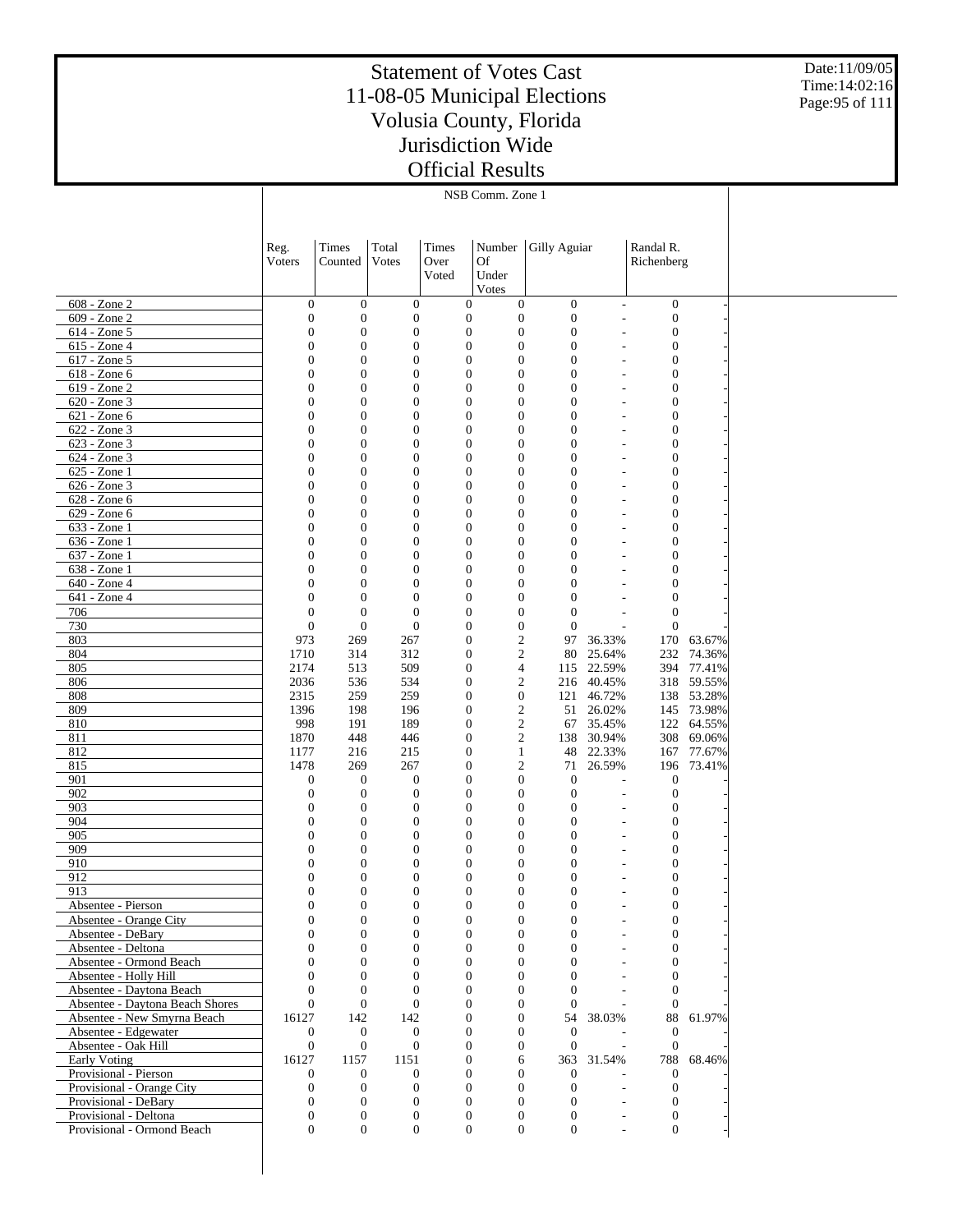Date:11/09/05 Time:14:02:16 Page:96 of 111

|  | NSB Comm. Zone 1 |  |  |
|--|------------------|--|--|
|--|------------------|--|--|

|                                         | Reg.          | Times   | Total | Times | Number |    | Gilly Aguiar |        | Randal R.  |             |
|-----------------------------------------|---------------|---------|-------|-------|--------|----|--------------|--------|------------|-------------|
|                                         | <b>Voters</b> | Counted | Votes | Over  | Of     |    |              |        | Richenberg |             |
|                                         |               |         |       | Voted | Under  |    |              |        |            |             |
|                                         |               |         |       |       | Votes  |    |              |        |            |             |
| Provisional - Holly Hill                |               |         |       |       |        |    |              |        | $\Omega$   |             |
| Provisional - Daytona Beach             |               |         |       |       |        |    |              |        |            |             |
| Provisional - Daytona Beach Shores      |               |         |       |       |        |    |              |        |            |             |
| Provisional - New Smyrna Beach          | 16127         |         |       |       |        |    |              | 0.00%  |            | 6 100,00%   |
| Provisional - Edgewater                 |               |         |       |       |        |    |              |        |            |             |
| Provisional - Oak Hill                  |               |         |       |       |        |    |              |        |            |             |
| Unscanned - Pierson                     |               |         |       |       |        |    |              |        |            |             |
| Unscanned - Orange City                 |               |         |       |       |        |    |              |        |            |             |
| Unscanned - DeBary                      |               |         |       |       |        |    |              |        |            |             |
| Unscanned - Deltona                     |               |         |       |       |        |    |              |        |            |             |
| Unscanned - Ormond Beach                |               |         |       |       |        |    |              |        |            |             |
| Unscanned - Holly Hill                  |               |         |       |       |        |    |              |        |            |             |
| Unscanned - Daytona Beach               |               |         |       |       |        |    |              |        |            |             |
| <b>Unscanned - Daytona Beach Shores</b> |               |         |       |       |        |    |              |        |            |             |
| Unscanned - New Smyrna Beach            | 16127         |         |       |       |        |    |              |        |            |             |
| Unscanned - Edgewater                   |               |         |       |       |        |    |              |        |            |             |
| Unscanned - Oak Hill                    |               |         |       |       |        |    |              |        |            |             |
| Total                                   | 16127         | 4518    | 4493  |       |        | 25 | 1421         | 31.63% |            | 3072 68.37% |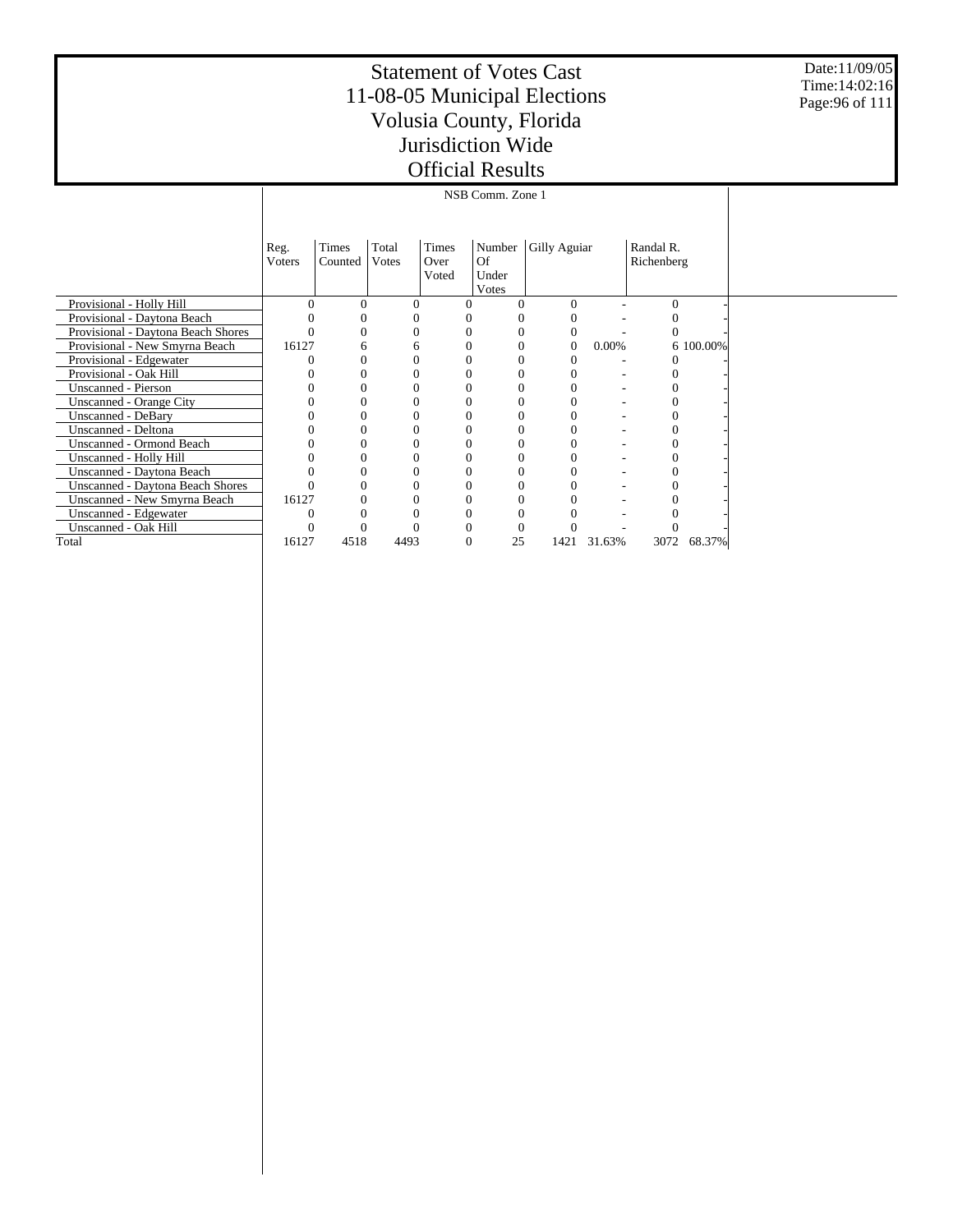Date:11/09/05 Time:14:02:16 Page:97 of 111

|                               |                                  |                                      |                |                                      | NSB Comm. Zone 2                                                         |                                      |                                            |                                      |
|-------------------------------|----------------------------------|--------------------------------------|----------------|--------------------------------------|--------------------------------------------------------------------------|--------------------------------------|--------------------------------------------|--------------------------------------|
|                               | Reg.<br>Voters                   | Times<br>Counted                     | Total<br>Votes | Times<br>Over<br>Voted               | Number<br><b>Of</b><br>Under<br>Votes                                    | Jack "Steve"<br>Grasty               |                                            | Lawrence J.<br>(Larry)               |
| Jurisdiction Wide             |                                  |                                      |                |                                      |                                                                          |                                      |                                            |                                      |
| 105                           | $\boldsymbol{0}$                 | $\boldsymbol{0}$                     |                | $\boldsymbol{0}$                     | $\boldsymbol{0}$<br>$\mathbf{0}$                                         | $\boldsymbol{0}$                     | $\overline{a}$                             | $\boldsymbol{0}$                     |
| 303                           | $\boldsymbol{0}$                 | $\boldsymbol{0}$                     |                | $\boldsymbol{0}$                     | $\boldsymbol{0}$<br>$\mathbf{0}$                                         | $\boldsymbol{0}$                     | L,                                         | $\boldsymbol{0}$                     |
| 304                           | $\theta$                         | $\boldsymbol{0}$                     |                | $\boldsymbol{0}$                     | $\boldsymbol{0}$<br>$\mathbf{0}$                                         | $\boldsymbol{0}$                     | $\overline{\phantom{a}}$                   | $\boldsymbol{0}$                     |
| 305                           | $\overline{0}$                   | $\boldsymbol{0}$                     |                | $\mathbf{0}$                         | $\boldsymbol{0}$<br>$\boldsymbol{0}$                                     | $\boldsymbol{0}$                     | L,                                         | $\boldsymbol{0}$                     |
| 306<br>307                    | $\overline{0}$<br>$\overline{0}$ | $\boldsymbol{0}$<br>$\mathbf{0}$     |                | $\boldsymbol{0}$<br>$\mathbf{0}$     | $\boldsymbol{0}$<br>$\mathbf{0}$<br>$\boldsymbol{0}$<br>$\boldsymbol{0}$ | $\boldsymbol{0}$<br>$\boldsymbol{0}$ | $\overline{\phantom{m}}$<br>$\overline{a}$ | $\boldsymbol{0}$<br>$\boldsymbol{0}$ |
| 309                           | $\overline{0}$                   | $\mathbf{0}$                         |                | $\boldsymbol{0}$                     | $\boldsymbol{0}$<br>$\mathbf{0}$                                         | $\boldsymbol{0}$                     | $\overline{\phantom{a}}$                   | $\boldsymbol{0}$                     |
| 310                           | $\overline{0}$                   | $\mathbf{0}$                         |                | $\boldsymbol{0}$                     | $\boldsymbol{0}$<br>$\boldsymbol{0}$                                     | $\boldsymbol{0}$                     | $\overline{a}$                             | $\boldsymbol{0}$                     |
| 311                           | $\overline{0}$                   | $\boldsymbol{0}$                     |                | $\boldsymbol{0}$                     | $\boldsymbol{0}$<br>$\mathbf{0}$                                         | $\boldsymbol{0}$                     | $\overline{\phantom{a}}$                   | $\boldsymbol{0}$                     |
| 401 - Zone 2                  | $\overline{0}$                   | $\mathbf{0}$                         |                | $\mathbf{0}$                         | $\boldsymbol{0}$<br>$\boldsymbol{0}$                                     | 0                                    | L,                                         | $\boldsymbol{0}$                     |
| 402 - Zone 2                  | $\overline{0}$                   | $\boldsymbol{0}$                     |                | $\boldsymbol{0}$                     | $\boldsymbol{0}$<br>$\mathbf{0}$                                         | $\boldsymbol{0}$                     | $\overline{\phantom{0}}$                   | $\boldsymbol{0}$                     |
| 403 - Zone 1                  | $\overline{0}$                   | $\mathbf{0}$                         |                | $\boldsymbol{0}$                     | $\boldsymbol{0}$<br>$\boldsymbol{0}$                                     | $\boldsymbol{0}$                     | L,                                         | $\boldsymbol{0}$                     |
| 405 - Zone 1                  | $\overline{0}$                   | $\boldsymbol{0}$                     |                | $\boldsymbol{0}$                     | $\boldsymbol{0}$<br>$\mathbf{0}$                                         | $\boldsymbol{0}$                     | $\overline{\phantom{a}}$                   | $\boldsymbol{0}$                     |
| 406 - Zone 2                  | $\overline{0}$                   | $\mathbf{0}$                         |                | $\mathbf{0}$                         | $\boldsymbol{0}$<br>$\boldsymbol{0}$                                     | 0                                    | L,                                         | $\boldsymbol{0}$                     |
| 407 - Zone 3<br>408 - Zone 4  | $\overline{0}$<br>$\overline{0}$ | $\boldsymbol{0}$<br>$\mathbf{0}$     |                | $\boldsymbol{0}$<br>$\mathbf{0}$     | $\boldsymbol{0}$<br>$\mathbf{0}$<br>$\boldsymbol{0}$<br>$\boldsymbol{0}$ | $\boldsymbol{0}$<br>$\boldsymbol{0}$ | $\overline{\phantom{m}}$<br>$\overline{a}$ | $\boldsymbol{0}$<br>$\boldsymbol{0}$ |
| 409 - Zone 5                  | $\overline{0}$                   | $\boldsymbol{0}$                     |                | $\boldsymbol{0}$                     | $\boldsymbol{0}$<br>$\mathbf{0}$                                         | $\boldsymbol{0}$                     | $\overline{\phantom{a}}$                   | $\boldsymbol{0}$                     |
| 410 - Zone 5                  | $\overline{0}$                   | $\mathbf{0}$                         |                | $\mathbf{0}$                         | $\boldsymbol{0}$<br>$\boldsymbol{0}$                                     | 0                                    | $\overline{\phantom{a}}$                   | $\boldsymbol{0}$                     |
| 411 - Zone 6                  | $\overline{0}$                   | $\boldsymbol{0}$                     |                | $\boldsymbol{0}$                     | $\boldsymbol{0}$<br>$\mathbf{0}$                                         | $\boldsymbol{0}$                     | $\overline{\phantom{a}}$                   | $\boldsymbol{0}$                     |
| 413 - Zone 6                  | $\overline{0}$                   | $\mathbf{0}$                         |                | $\mathbf{0}$                         | $\boldsymbol{0}$<br>$\boldsymbol{0}$                                     | 0                                    | $\overline{a}$                             | $\boldsymbol{0}$                     |
| 414 - Zone 5                  | $\overline{0}$                   | $\boldsymbol{0}$                     |                | $\boldsymbol{0}$                     | $\boldsymbol{0}$<br>$\mathbf{0}$                                         | $\boldsymbol{0}$                     | $\overline{\phantom{m}}$                   | $\boldsymbol{0}$                     |
| 415 - Zone 4                  | $\overline{0}$                   | $\mathbf{0}$                         |                | $\mathbf{0}$                         | $\boldsymbol{0}$<br>$\boldsymbol{0}$                                     | $\boldsymbol{0}$                     | $\overline{\phantom{a}}$                   | $\boldsymbol{0}$                     |
| 416 - Zone 4                  | $\overline{0}$                   | $\mathbf{0}$                         |                | $\boldsymbol{0}$                     | $\boldsymbol{0}$<br>$\mathbf{0}$                                         | $\boldsymbol{0}$                     | $\overline{\phantom{a}}$                   | $\boldsymbol{0}$                     |
| 417 - Zone 3<br>418 - Zone 6  | $\overline{0}$<br>$\overline{0}$ | $\mathbf{0}$<br>$\boldsymbol{0}$     |                | $\boldsymbol{0}$<br>$\boldsymbol{0}$ | $\boldsymbol{0}$<br>$\boldsymbol{0}$<br>$\boldsymbol{0}$<br>$\mathbf{0}$ | 0<br>$\boldsymbol{0}$                | L,<br>$\overline{\phantom{m}}$             | $\boldsymbol{0}$<br>$\boldsymbol{0}$ |
| 419 - Zone 3                  | $\overline{0}$                   | $\mathbf{0}$                         |                | $\mathbf{0}$                         | $\boldsymbol{0}$<br>$\boldsymbol{0}$                                     | 0                                    | L,                                         | $\boldsymbol{0}$                     |
| 420 - Zone 6                  | $\overline{0}$                   | $\mathbf{0}$                         |                | $\boldsymbol{0}$                     | $\boldsymbol{0}$<br>$\mathbf{0}$                                         | $\boldsymbol{0}$                     | $\overline{\phantom{a}}$                   | $\boldsymbol{0}$                     |
| 422 - Zone 1                  | $\overline{0}$                   | $\mathbf{0}$                         |                | $\boldsymbol{0}$                     | $\boldsymbol{0}$<br>$\boldsymbol{0}$                                     | $\boldsymbol{0}$                     | $\overline{a}$                             | $\boldsymbol{0}$                     |
| 423 - Zone 3                  | $\overline{0}$                   | $\boldsymbol{0}$                     |                | $\boldsymbol{0}$                     | $\boldsymbol{0}$<br>$\mathbf{0}$                                         | $\boldsymbol{0}$                     | $\overline{\phantom{a}}$                   | $\boldsymbol{0}$                     |
| 424 - Zone 4                  | $\overline{0}$                   | $\mathbf{0}$                         |                | $\mathbf{0}$                         | $\boldsymbol{0}$<br>$\boldsymbol{0}$                                     | 0                                    | L,                                         | $\boldsymbol{0}$                     |
| 426 - Zone 2                  | $\overline{0}$                   | $\boldsymbol{0}$                     |                | $\boldsymbol{0}$                     | $\boldsymbol{0}$<br>$\mathbf{0}$                                         | $\boldsymbol{0}$                     | $\overline{\phantom{m}}$                   | $\boldsymbol{0}$                     |
| 427 - Zone 5                  | $\overline{0}$                   | $\mathbf{0}$                         |                | $\boldsymbol{0}$                     | $\boldsymbol{0}$<br>$\boldsymbol{0}$                                     | $\boldsymbol{0}$                     | L,                                         | $\boldsymbol{0}$                     |
| 428 - Zone 1<br>429 - Zone 4  | $\overline{0}$<br>$\overline{0}$ | $\boldsymbol{0}$<br>$\mathbf{0}$     |                | $\boldsymbol{0}$                     | $\boldsymbol{0}$<br>$\mathbf{0}$<br>$\boldsymbol{0}$<br>$\boldsymbol{0}$ | $\boldsymbol{0}$                     | $\overline{\phantom{a}}$                   | $\boldsymbol{0}$                     |
| 501 - Zone 1                  | $\overline{0}$                   | $\boldsymbol{0}$                     |                | $\mathbf{0}$<br>$\boldsymbol{0}$     | $\boldsymbol{0}$<br>$\mathbf{0}$                                         | 0<br>$\boldsymbol{0}$                | L,<br>$\overline{\phantom{m}}$             | $\boldsymbol{0}$<br>$\boldsymbol{0}$ |
| 506 - Zone 1                  | $\overline{0}$                   | $\mathbf{0}$                         |                | $\mathbf{0}$                         | $\boldsymbol{0}$<br>$\boldsymbol{0}$                                     | $\boldsymbol{0}$                     | $\overline{a}$                             | $\boldsymbol{0}$                     |
| 508 - Zone 3                  | $\overline{0}$                   | $\boldsymbol{0}$                     |                | $\boldsymbol{0}$                     | $\boldsymbol{0}$<br>$\mathbf{0}$                                         | $\boldsymbol{0}$                     | $\overline{\phantom{a}}$                   | $\boldsymbol{0}$                     |
| 509 - Zone 3                  | $\overline{0}$                   | $\mathbf{0}$                         |                | $\boldsymbol{0}$                     | $\mathbf{0}$<br>$\boldsymbol{0}$                                         | $\boldsymbol{0}$                     | $\overline{a}$                             | $\boldsymbol{0}$                     |
| 510 - Zone 3                  | $\theta$                         | $\boldsymbol{0}$                     |                | $\boldsymbol{0}$                     | $\mathbf{0}$<br>$\mathbf{0}$                                             | $\boldsymbol{0}$                     | $\overline{\phantom{a}}$                   | $\boldsymbol{0}$                     |
| 512 - Zone 3                  | $\theta$                         | $\mathbf{0}$                         |                | $\boldsymbol{0}$                     | $\boldsymbol{0}$<br>$\boldsymbol{0}$                                     | $\boldsymbol{0}$                     | ÷,                                         | $\boldsymbol{0}$                     |
| 513 - Zone 3                  | $\mathbf{0}$                     | $\boldsymbol{0}$                     |                | $\boldsymbol{0}$                     | $\mathbf{0}$<br>$\theta$                                                 | $\boldsymbol{0}$                     | ÷,                                         | $\boldsymbol{0}$                     |
| $514 - Zone$ 2                | $\Omega$                         | $\overline{0}$                       |                | $\Omega$                             | $\Omega$<br>$\Omega$                                                     | $\Omega$                             |                                            | $\Omega$                             |
| 515 - Zone 1<br>$516 - Zone1$ | $\theta$<br>$\boldsymbol{0}$     | $\boldsymbol{0}$<br>$\boldsymbol{0}$ |                | $\boldsymbol{0}$<br>$\boldsymbol{0}$ | $\boldsymbol{0}$<br>$\mathbf{0}$<br>$\mathbf{0}$<br>$\mathbf{0}$         | $\boldsymbol{0}$<br>$\mathbf{0}$     |                                            | $\mathbf{0}$<br>$\boldsymbol{0}$     |
| 517 - Zone 2                  | $\Omega$                         | $\boldsymbol{0}$                     |                | $\mathbf{0}$                         | $\boldsymbol{0}$<br>$\theta$                                             | $\theta$                             |                                            | $\boldsymbol{0}$                     |
| 519 - Zone 2                  | $\theta$                         | $\boldsymbol{0}$                     |                | $\mathbf{0}$                         | $\mathbf{0}$<br>$\boldsymbol{0}$                                         | $\mathbf{0}$                         |                                            | $\boldsymbol{0}$                     |
| 521 - Zone 4                  | $\Omega$                         | $\overline{0}$                       |                | $\mathbf{0}$                         | $\boldsymbol{0}$<br>$\mathbf{0}$                                         | $\theta$                             |                                            | $\boldsymbol{0}$                     |
| 522 - Zone 4                  | $\Omega$                         | $\boldsymbol{0}$                     |                | $\mathbf{0}$                         | $\boldsymbol{0}$<br>$\mathbf{0}$                                         | $\overline{0}$                       |                                            | $\boldsymbol{0}$                     |
| 525 - Zone 4                  | $\Omega$                         | $\overline{0}$                       |                | $\mathbf{0}$                         | $\boldsymbol{0}$<br>$\mathbf{0}$                                         | $\theta$                             |                                            | $\boldsymbol{0}$                     |
| 526                           | 0                                | $\boldsymbol{0}$                     |                | $\mathbf{0}$                         | $\boldsymbol{0}$<br>$\boldsymbol{0}$                                     | $\overline{0}$                       |                                            | $\boldsymbol{0}$                     |
| 527                           | 0                                | $\overline{0}$                       |                | $\mathbf{0}$                         | $\boldsymbol{0}$<br>$\mathbf{0}$                                         | $\theta$                             |                                            | $\boldsymbol{0}$                     |
| 528<br>529                    | $\Omega$<br>0                    | $\overline{0}$<br>$\overline{0}$     |                | $\mathbf{0}$<br>$\mathbf{0}$         | $\boldsymbol{0}$<br>$\mathbf{0}$<br>$\theta$                             | $\overline{0}$<br>$\theta$           | ÷                                          | $\boldsymbol{0}$<br>$\mathbf{0}$     |
| 533 - Zone 4                  | 0                                | $\overline{0}$                       |                | $\mathbf{0}$                         | $\boldsymbol{0}$<br>$\boldsymbol{0}$<br>$\boldsymbol{0}$                 | $\overline{0}$                       |                                            | $\boldsymbol{0}$                     |
| 534                           | $\Omega$                         | $\overline{0}$                       |                | $\mathbf{0}$                         | $\overline{0}$<br>$\mathbf{0}$                                           | $\theta$                             |                                            | $\boldsymbol{0}$                     |
| 602 - Zone 4                  | $\Omega$                         | $\overline{0}$                       |                | $\mathbf{0}$                         | $\boldsymbol{0}$<br>$\boldsymbol{0}$                                     | 0                                    |                                            | $\boldsymbol{0}$                     |
| 603 - Zone 5                  | $\Omega$                         | $\boldsymbol{0}$                     |                | $\boldsymbol{0}$                     | $\boldsymbol{0}$<br>$\theta$                                             | $\mathbf{0}$                         |                                            | $\boldsymbol{0}$                     |
| 605 - Zone 5                  | 0                                | $\boldsymbol{0}$                     |                | $\boldsymbol{0}$                     | $\boldsymbol{0}$<br>$\boldsymbol{0}$                                     | $\boldsymbol{0}$                     |                                            | $\boldsymbol{0}$                     |
| 607 - Zone 2                  | $\Omega$                         | $\overline{0}$                       |                | $\boldsymbol{0}$                     | $\mathbf{0}$<br>$\mathbf{0}$                                             | $\boldsymbol{0}$                     |                                            | $\overline{0}$                       |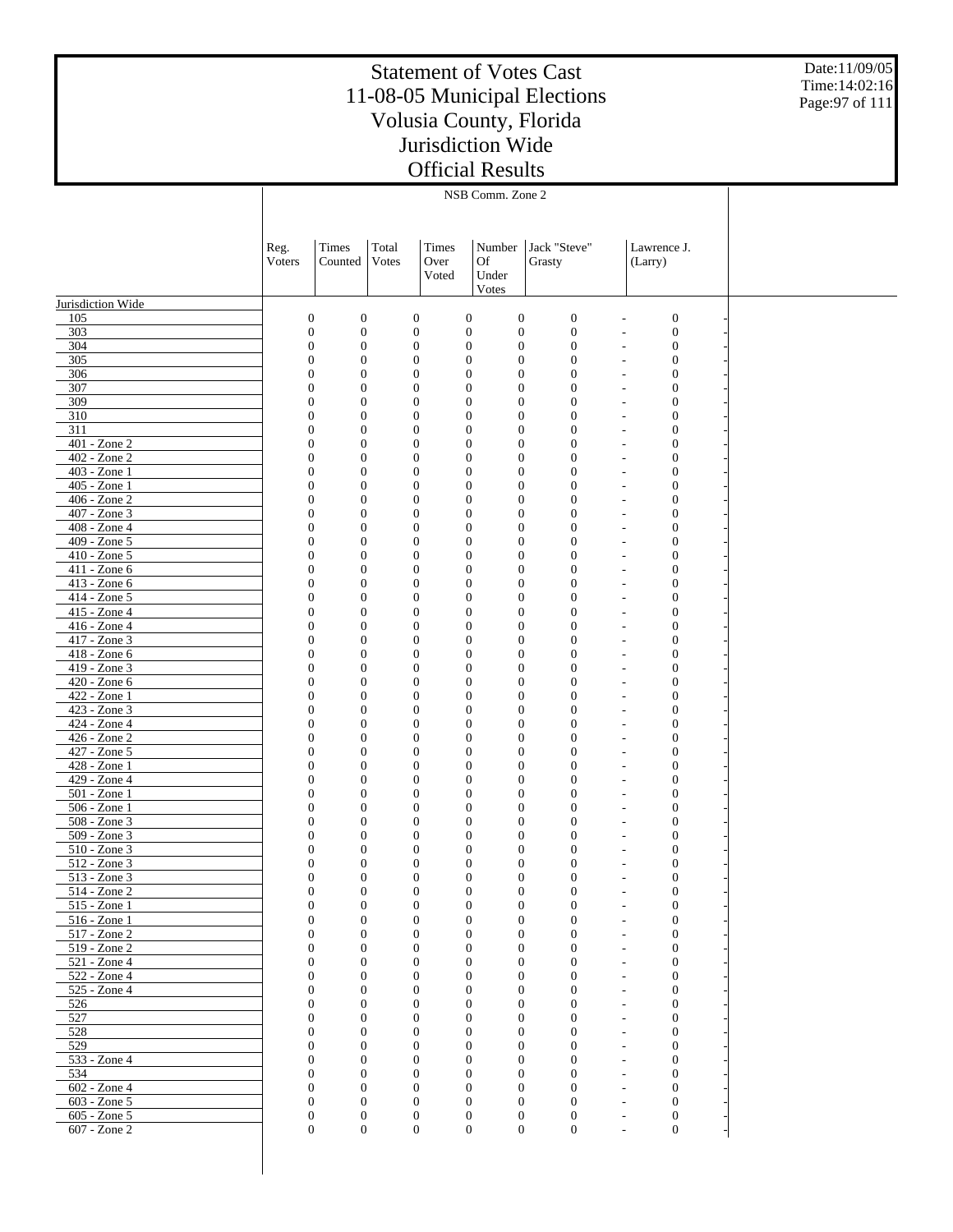Date:11/09/05 Time:14:02:16 Page:98 of 111

1

### Statement of Votes Cast 11-08-05 Municipal Elections Volusia County, Florida Jurisdiction Wide Official Results NSB Comm. Zone 2

1

|                                                                | Reg.<br>Voters                       | Times<br>Counted                 | Total<br>Votes                   | Times<br>Over<br>Voted | Of                                   | Number<br>Under<br><b>Votes</b>      | Jack "Steve"<br>Grasty       |                                            | Lawrence J.<br>(Larry)               |                        |
|----------------------------------------------------------------|--------------------------------------|----------------------------------|----------------------------------|------------------------|--------------------------------------|--------------------------------------|------------------------------|--------------------------------------------|--------------------------------------|------------------------|
| 608 - Zone 2                                                   | $\boldsymbol{0}$                     | $\mathbf{0}$                     | $\mathbf{0}$                     |                        | $\mathbf{0}$                         | $\mathbf{0}$                         | $\boldsymbol{0}$             | $\overline{\phantom{a}}$                   | $\boldsymbol{0}$                     |                        |
| 609 - Zone 2                                                   | $\boldsymbol{0}$                     | $\mathbf{0}$                     | $\boldsymbol{0}$                 |                        | $\mathbf{0}$                         | $\boldsymbol{0}$                     | $\boldsymbol{0}$             | $\overline{a}$                             | $\boldsymbol{0}$                     |                        |
| $614 - Z$ one 5                                                | $\boldsymbol{0}$                     | $\mathbf{0}$                     | $\boldsymbol{0}$                 |                        | $\boldsymbol{0}$                     | $\boldsymbol{0}$                     | $\mathbf{0}$                 | L.                                         | $\boldsymbol{0}$                     |                        |
| 615 - Zone 4                                                   | $\boldsymbol{0}$                     | $\boldsymbol{0}$                 | $\mathbf{0}$                     |                        | $\mathbf{0}$                         | $\boldsymbol{0}$                     | $\boldsymbol{0}$             | ٠                                          | $\boldsymbol{0}$                     |                        |
| 617 - Zone 5                                                   | $\boldsymbol{0}$                     | $\mathbf{0}$                     | $\boldsymbol{0}$                 |                        | $\boldsymbol{0}$                     | $\boldsymbol{0}$                     | $\boldsymbol{0}$             | -                                          | $\boldsymbol{0}$                     |                        |
| 618 - Zone 6                                                   | $\boldsymbol{0}$                     | $\boldsymbol{0}$                 | $\mathbf{0}$                     |                        | $\boldsymbol{0}$                     | $\boldsymbol{0}$                     | $\mathbf{0}$                 | $\overline{a}$                             | $\boldsymbol{0}$                     |                        |
| 619 - Zone 2                                                   | $\boldsymbol{0}$                     | $\mathbf{0}$                     | $\boldsymbol{0}$                 |                        | $\boldsymbol{0}$                     | $\boldsymbol{0}$                     | $\mathbf{0}$                 | $\overline{\phantom{a}}$                   | $\boldsymbol{0}$                     |                        |
| 620 - Zone 3                                                   | $\boldsymbol{0}$                     | $\mathbf{0}$                     | $\mathbf{0}$                     |                        | $\mathbf{0}$                         | $\boldsymbol{0}$                     | $\mathbf{0}$                 | L,                                         | $\boldsymbol{0}$                     |                        |
| 621 - Zone 6                                                   | $\boldsymbol{0}$                     | $\mathbf{0}$                     | $\boldsymbol{0}$                 |                        | $\boldsymbol{0}$                     | $\boldsymbol{0}$                     | $\mathbf{0}$                 | $\overline{a}$                             | $\boldsymbol{0}$                     |                        |
| 622 - Zone 3<br>623 - Zone 3                                   | $\boldsymbol{0}$<br>$\boldsymbol{0}$ | $\boldsymbol{0}$<br>$\mathbf{0}$ | $\mathbf{0}$<br>$\boldsymbol{0}$ |                        | $\boldsymbol{0}$<br>$\boldsymbol{0}$ | $\boldsymbol{0}$<br>$\boldsymbol{0}$ | $\mathbf{0}$<br>$\mathbf{0}$ | $\overline{a}$<br>$\overline{\phantom{a}}$ | $\boldsymbol{0}$<br>$\boldsymbol{0}$ |                        |
| 624 - Zone 3                                                   | $\boldsymbol{0}$                     | $\mathbf{0}$                     | $\mathbf{0}$                     |                        | $\mathbf{0}$                         | $\boldsymbol{0}$                     | $\mathbf{0}$                 | $\overline{a}$                             | $\boldsymbol{0}$                     |                        |
| 625 - Zone 1                                                   | $\boldsymbol{0}$                     | $\boldsymbol{0}$                 | $\boldsymbol{0}$                 |                        | $\boldsymbol{0}$                     | $\boldsymbol{0}$                     | $\mathbf{0}$                 | $\overline{a}$                             | $\boldsymbol{0}$                     |                        |
| 626 - Zone 3                                                   | $\boldsymbol{0}$                     | $\boldsymbol{0}$                 | $\mathbf{0}$                     |                        | $\boldsymbol{0}$                     | $\boldsymbol{0}$                     | $\mathbf{0}$                 | ٠                                          | $\boldsymbol{0}$                     |                        |
| $628 - Z$ one 6                                                | $\boldsymbol{0}$                     | $\mathbf{0}$                     | $\boldsymbol{0}$                 |                        | $\boldsymbol{0}$                     | $\boldsymbol{0}$                     | $\mathbf{0}$                 | $\overline{a}$                             | $\boldsymbol{0}$                     |                        |
| 629 - Zone 6                                                   | $\boldsymbol{0}$                     | $\mathbf{0}$                     | $\mathbf{0}$                     |                        | $\mathbf{0}$                         | $\boldsymbol{0}$                     | $\mathbf{0}$                 | $\overline{a}$                             | $\boldsymbol{0}$                     |                        |
| 633 - Zone 1                                                   | $\boldsymbol{0}$                     | $\boldsymbol{0}$                 | $\boldsymbol{0}$                 |                        | $\boldsymbol{0}$                     | $\boldsymbol{0}$                     | $\mathbf{0}$                 | ٠                                          | $\boldsymbol{0}$                     |                        |
| 636 - Zone 1                                                   | $\boldsymbol{0}$                     | $\boldsymbol{0}$                 | $\mathbf{0}$                     |                        | $\boldsymbol{0}$                     | $\boldsymbol{0}$                     | $\mathbf{0}$                 | ٠                                          | $\boldsymbol{0}$                     |                        |
| 637 - Zone 1                                                   | $\boldsymbol{0}$                     | $\mathbf{0}$                     | $\boldsymbol{0}$                 |                        | $\boldsymbol{0}$                     | $\boldsymbol{0}$                     | $\mathbf{0}$                 | ٠                                          | $\boldsymbol{0}$                     |                        |
| 638 - Zone 1<br>640 - Zone 4                                   | $\boldsymbol{0}$<br>$\boldsymbol{0}$ | $\mathbf{0}$<br>$\boldsymbol{0}$ | $\mathbf{0}$<br>$\boldsymbol{0}$ |                        | $\mathbf{0}$<br>$\boldsymbol{0}$     | $\boldsymbol{0}$<br>$\boldsymbol{0}$ | $\mathbf{0}$<br>$\mathbf{0}$ | ÷.<br>L,                                   | $\boldsymbol{0}$<br>$\boldsymbol{0}$ |                        |
| 641 - Zone 4                                                   | $\boldsymbol{0}$                     | $\overline{0}$                   | $\mathbf{0}$                     |                        | $\mathbf{0}$                         | $\boldsymbol{0}$                     | $\mathbf{0}$                 |                                            | $\boldsymbol{0}$                     |                        |
| 706                                                            | $\boldsymbol{0}$                     | $\boldsymbol{0}$                 | $\mathbf{0}$                     |                        | $\boldsymbol{0}$                     | $\boldsymbol{0}$                     | $\theta$                     | ٠                                          | $\boldsymbol{0}$                     |                        |
| 730                                                            | $\boldsymbol{0}$                     | $\boldsymbol{0}$                 | $\mathbf{0}$                     |                        | $\mathbf{0}$                         | $\boldsymbol{0}$                     | $\overline{0}$               |                                            | $\boldsymbol{0}$                     |                        |
| 803                                                            | 973                                  | 269                              | 246                              |                        | $\boldsymbol{0}$                     | 23                                   |                              | 111 45.12%                                 | 135                                  | 54.88%                 |
| 804                                                            | 1710                                 | 314                              | 295                              |                        | $\mathbf{0}$                         | 19                                   | 141                          | 47.80%                                     | 154                                  | 52.20%                 |
| 805                                                            | 2174                                 | 513                              | 474                              |                        | $\boldsymbol{0}$                     | 39                                   |                              | 238 50.21%                                 |                                      | 236 49.79%             |
| 806                                                            | 2036                                 | 536                              | 507                              |                        | $\boldsymbol{0}$                     | 29                                   | 253                          | 49.90%                                     | 254                                  | 50.10%                 |
| 808                                                            | 2315                                 | 259                              | 248                              |                        | $\boldsymbol{0}$                     | 11                                   |                              | 123 49.60%                                 |                                      | 125 50.40%             |
| 809<br>810                                                     | 1396<br>998                          | 198<br>191                       | 186<br>186                       |                        | $\boldsymbol{0}$<br>$\boldsymbol{0}$ | 12<br>5                              |                              | 94 50.54%<br>106 56.99%                    |                                      | 92 49.46%<br>80 43.01% |
| 811                                                            | 1870                                 | 448                              | 424                              |                        | $\boldsymbol{0}$                     | 24                                   |                              | 215 50.71%                                 | 209                                  | 49.29%                 |
| 812                                                            | 1177                                 | 216                              | 204                              |                        | $\boldsymbol{0}$                     | 12                                   |                              | 105 51.47%                                 | 99                                   | 48.53%                 |
| 815                                                            | 1478                                 | 269                              | 255                              |                        | $\boldsymbol{0}$                     | 14                                   | 116                          | 45.49%                                     | 139                                  | 54.51%                 |
| 901                                                            | $\mathbf{0}$                         | $\mathbf{0}$                     | $\boldsymbol{0}$                 |                        | $\boldsymbol{0}$                     | $\mathbf{0}$                         | $\boldsymbol{0}$             | $\overline{a}$                             | $\mathbf{0}$                         |                        |
| 902                                                            | $\mathbf{0}$                         | $\mathbf{0}$                     | $\mathbf{0}$                     |                        | $\boldsymbol{0}$                     | $\mathbf{0}$                         | $\boldsymbol{0}$             | L,                                         | $\boldsymbol{0}$                     |                        |
| 903                                                            | $\boldsymbol{0}$                     | $\mathbf{0}$                     | $\mathbf{0}$                     |                        | $\boldsymbol{0}$                     | $\mathbf{0}$                         | $\mathbf{0}$                 | $\overline{a}$                             | $\boldsymbol{0}$                     |                        |
| 904                                                            | $\boldsymbol{0}$                     | $\boldsymbol{0}$                 | $\mathbf{0}$                     |                        | $\boldsymbol{0}$                     | $\mathbf{0}$                         | $\mathbf{0}$                 | L,                                         | $\boldsymbol{0}$                     |                        |
| 905                                                            | $\boldsymbol{0}$                     | $\mathbf{0}$                     | $\mathbf{0}$                     |                        | $\boldsymbol{0}$                     | $\boldsymbol{0}$                     | $\mathbf{0}$                 | L,                                         | $\boldsymbol{0}$                     |                        |
| 909<br>910                                                     | $\boldsymbol{0}$<br>$\boldsymbol{0}$ | $\mathbf{0}$<br>$\boldsymbol{0}$ | $\mathbf{0}$<br>$\mathbf{0}$     |                        | $\mathbf{0}$<br>$\mathbf{0}$         | $\boldsymbol{0}$<br>$\mathbf{0}$     | $\mathbf{0}$<br>$\mathbf{0}$ |                                            | $\boldsymbol{0}$<br>$\boldsymbol{0}$ |                        |
| 912                                                            | $\boldsymbol{0}$                     | $\mathbf{0}$                     | $\mathbf{0}$                     |                        | $\mathbf{0}$                         | $\boldsymbol{0}$                     | $\mathbf{0}$                 |                                            | $\boldsymbol{0}$                     |                        |
| 913                                                            | $\Omega$                             | $\Omega$                         | $\Omega$                         |                        | $\Omega$                             | $\Omega$                             | $\Omega$                     |                                            | $\Omega$                             |                        |
| Absentee - Pierson                                             | $\boldsymbol{0}$                     | $\boldsymbol{0}$                 | $\mathbf{0}$                     |                        | $\boldsymbol{0}$                     | $\boldsymbol{0}$                     | $\overline{0}$               |                                            | $\boldsymbol{0}$                     |                        |
| Absentee - Orange City                                         | $\mathbf{0}$                         | $\boldsymbol{0}$                 | $\boldsymbol{0}$                 |                        | $\boldsymbol{0}$                     | $\boldsymbol{0}$                     | $\overline{0}$               |                                            | $\boldsymbol{0}$                     |                        |
| Absentee - DeBary                                              | $\mathbf{0}$                         | $\boldsymbol{0}$                 | $\boldsymbol{0}$                 |                        | $\boldsymbol{0}$                     | $\boldsymbol{0}$                     | $\overline{0}$               |                                            | $\boldsymbol{0}$                     |                        |
| Absentee - Deltona                                             | $\mathbf{0}$                         | $\overline{0}$                   | $\mathbf{0}$                     |                        | $\boldsymbol{0}$                     | $\boldsymbol{0}$                     | $\overline{0}$               |                                            | $\mathbf{0}$                         |                        |
| Absentee - Ormond Beach                                        | $\mathbf{0}$                         | $\overline{0}$                   | $\mathbf{0}$                     |                        | $\boldsymbol{0}$                     | $\boldsymbol{0}$                     | $\Omega$                     |                                            | $\boldsymbol{0}$                     |                        |
| Absentee - Holly Hill                                          | $\mathbf{0}$                         | $\overline{0}$                   | $\mathbf{0}$                     |                        | $\overline{0}$                       | $\boldsymbol{0}$                     | $\Omega$                     |                                            | $\mathbf{0}$                         |                        |
| Absentee - Daytona Beach                                       | $\mathbf{0}$<br>$\mathbf{0}$         | $\overline{0}$<br>$\overline{0}$ | $\mathbf{0}$<br>$\mathbf{0}$     |                        | $\boldsymbol{0}$<br>$\boldsymbol{0}$ | $\boldsymbol{0}$                     | $\overline{0}$<br>$\theta$   |                                            | $\mathbf{0}$<br>$\overline{0}$       |                        |
| Absentee - Daytona Beach Shores<br>Absentee - New Smyrna Beach | 16127                                | 142                              | 137                              |                        | $\boldsymbol{0}$                     | $\boldsymbol{0}$<br>5                | 79                           | 57.66%                                     | 58                                   | 42.34%                 |
| Absentee - Edgewater                                           | $\mathbf{0}$                         | 0                                | $\boldsymbol{0}$                 |                        | $\boldsymbol{0}$                     | $\boldsymbol{0}$                     | $\mathbf{0}$                 |                                            | $\mathbf{0}$                         |                        |
| Absentee - Oak Hill                                            | $\boldsymbol{0}$                     | $\mathbf{0}$                     | $\boldsymbol{0}$                 |                        | $\boldsymbol{0}$                     | $\boldsymbol{0}$                     | $\theta$                     | L.                                         | $\mathbf{0}$                         |                        |
| Early Voting                                                   | 16127                                | 1157                             | 1073                             |                        | $\boldsymbol{0}$                     | 84                                   |                              | 558 52.00%                                 | 515                                  | 48.00%                 |
| Provisional - Pierson                                          | $\boldsymbol{0}$                     | $\mathbf{0}$                     | $\boldsymbol{0}$                 |                        | $\boldsymbol{0}$                     | $\boldsymbol{0}$                     | $\overline{0}$               |                                            | $\boldsymbol{0}$                     |                        |
| Provisional - Orange City                                      | $\boldsymbol{0}$                     | $\mathbf{0}$                     | $\boldsymbol{0}$                 |                        | $\overline{0}$                       | $\boldsymbol{0}$                     | $\overline{0}$               | L.                                         | $\boldsymbol{0}$                     |                        |
| Provisional - DeBary                                           | $\boldsymbol{0}$                     | $\mathbf{0}$                     | $\mathbf{0}$                     |                        | $\boldsymbol{0}$                     | $\mathbf{0}$                         | $\overline{0}$               | L.                                         | $\mathbf{0}$                         |                        |
| Provisional - Deltona                                          | $\mathbf{0}$                         | $\boldsymbol{0}$                 | $\mathbf{0}$                     |                        | $\boldsymbol{0}$                     | $\mathbf{0}$                         | $\mathbf{0}$                 | $\overline{\phantom{m}}$                   | $\mathbf{0}$                         |                        |
| Provisional - Ormond Beach                                     | $\mathbf{0}$                         | $\boldsymbol{0}$                 | $\mathbf{0}$                     |                        | $\boldsymbol{0}$                     | $\boldsymbol{0}$                     | $\overline{0}$               |                                            | $\mathbf{0}$                         |                        |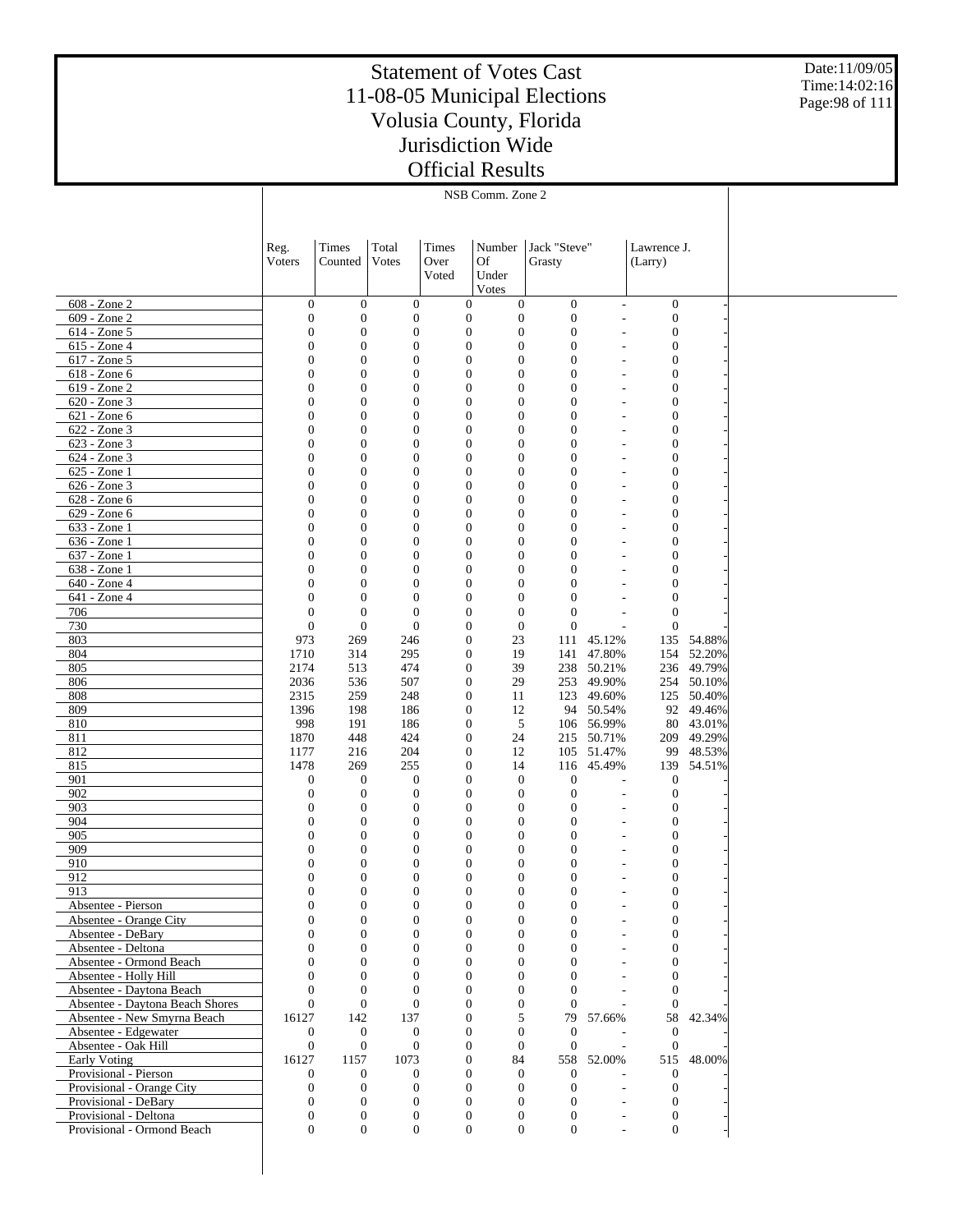Date:11/09/05 Time:14:02:16 Page:99 of 111

|                                         | Reg.<br>Voters | Times<br>Counted | Total<br>Votes | Times<br>Over<br>Voted | Number<br>Of<br>Under |          | Jack "Steve"<br>Grasty |        | Lawrence J.<br>(Larry) |             |
|-----------------------------------------|----------------|------------------|----------------|------------------------|-----------------------|----------|------------------------|--------|------------------------|-------------|
|                                         |                |                  |                |                        | Votes                 | $\Omega$ |                        |        |                        |             |
| Provisional - Holly Hill                |                |                  |                |                        |                       |          |                        |        |                        |             |
| Provisional - Daytona Beach             |                |                  |                |                        |                       |          |                        |        |                        |             |
| Provisional - Daytona Beach Shores      | 16127          |                  |                |                        |                       |          |                        |        |                        |             |
| Provisional - New Smyrna Beach          |                |                  |                |                        |                       |          |                        | 20.00% |                        | 4 80.00%    |
| Provisional - Edgewater                 |                |                  |                |                        |                       |          |                        |        |                        |             |
| Provisional - Oak Hill                  |                |                  |                |                        |                       |          |                        |        |                        |             |
| Unscanned - Pierson                     |                |                  |                |                        |                       |          |                        |        |                        |             |
| Unscanned - Orange City                 |                |                  |                |                        |                       |          |                        |        |                        |             |
| Unscanned - DeBary                      |                |                  |                |                        |                       |          |                        |        |                        |             |
| Unscanned - Deltona                     |                |                  |                |                        |                       |          |                        |        |                        |             |
| Unscanned - Ormond Beach                |                |                  |                |                        |                       |          |                        |        |                        |             |
| Unscanned - Holly Hill                  |                |                  |                |                        |                       |          |                        |        |                        |             |
| Unscanned - Daytona Beach               |                |                  |                |                        |                       |          |                        |        |                        |             |
| <b>Unscanned - Daytona Beach Shores</b> |                |                  |                |                        |                       |          |                        |        |                        |             |
| Unscanned - New Smyrna Beach            | 16127          |                  |                |                        |                       |          |                        |        |                        |             |
| Unscanned - Edgewater                   |                |                  |                |                        |                       |          |                        |        |                        |             |
| Unscanned - Oak Hill                    |                |                  |                |                        |                       |          |                        |        |                        |             |
| Total                                   | 16127          | 4518             |                | 4240                   | 0                     | 278      | 2140                   | 50.47% |                        | 2100 49.53% |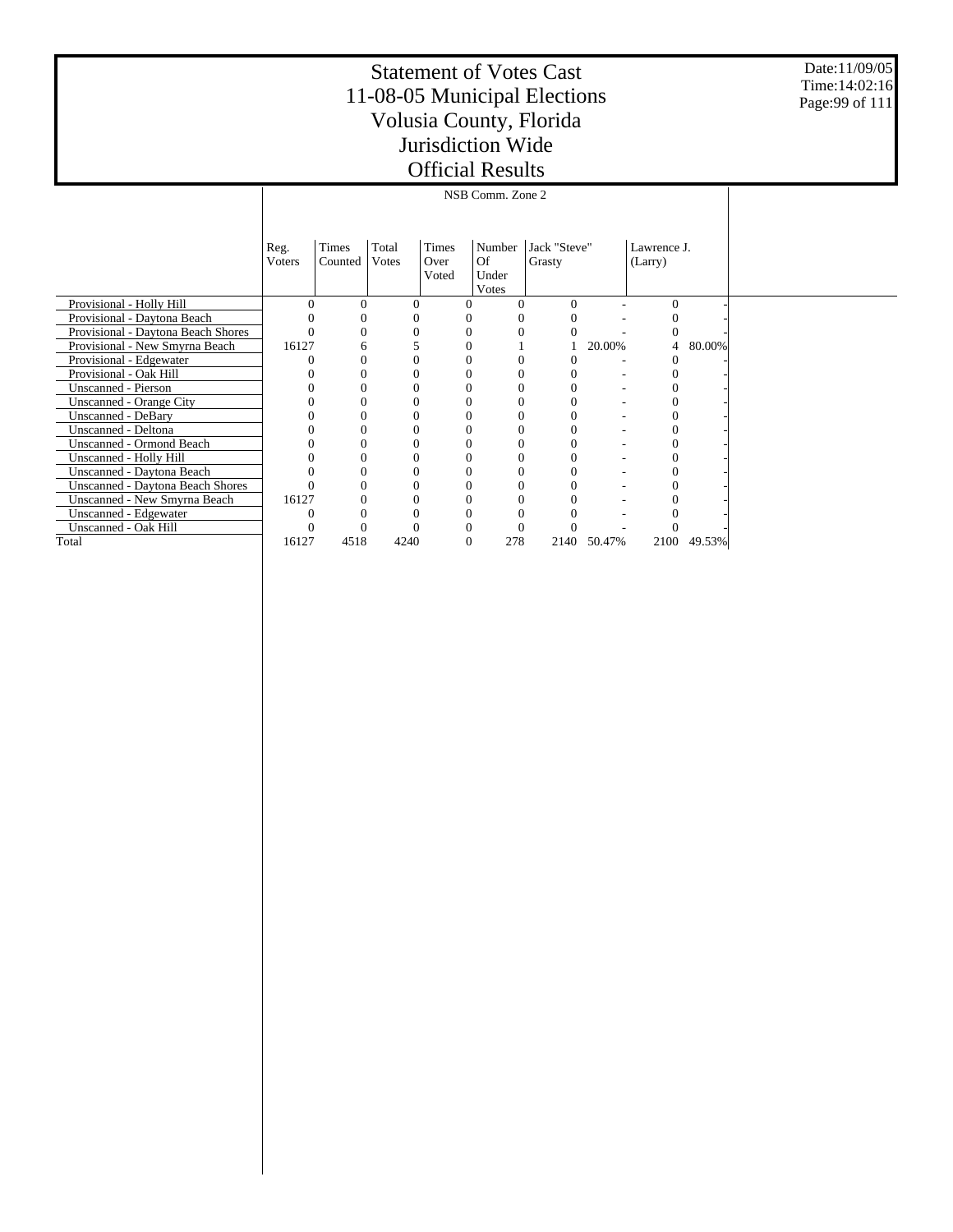Date:11/09/05 Time:14:02:16 Page:100 of 111

# Statement of Votes Cast 11-08-05 Municipal Elections Volusia County, Florida Jurisdiction Wide Official Results

Edgewater Mayor

|                                 | Reg.   | Times                                                                        | Total | Times                                | Number                                                                       | Don Schmidt                          | Mike Thomas                                                              |  |
|---------------------------------|--------|------------------------------------------------------------------------------|-------|--------------------------------------|------------------------------------------------------------------------------|--------------------------------------|--------------------------------------------------------------------------|--|
|                                 | Voters | Counted Votes                                                                |       | Over                                 | Of                                                                           |                                      |                                                                          |  |
|                                 |        |                                                                              |       | Voted                                | Under<br>Votes                                                               |                                      |                                                                          |  |
| Jurisdiction Wide               |        |                                                                              |       |                                      |                                                                              |                                      |                                                                          |  |
| 105                             |        | $\boldsymbol{0}$<br>$\boldsymbol{0}$                                         |       | $\boldsymbol{0}$                     | $\boldsymbol{0}$<br>$\boldsymbol{0}$                                         | $\boldsymbol{0}$                     | $\boldsymbol{0}$<br>÷,                                                   |  |
| 303<br>304                      |        | $\boldsymbol{0}$<br>$\boldsymbol{0}$<br>$\boldsymbol{0}$<br>$\boldsymbol{0}$ |       | $\boldsymbol{0}$<br>$\boldsymbol{0}$ | $\boldsymbol{0}$<br>$\boldsymbol{0}$<br>$\boldsymbol{0}$<br>$\boldsymbol{0}$ | $\mathbf{0}$<br>$\boldsymbol{0}$     | $\boldsymbol{0}$<br>$\overline{a}$<br>$\boldsymbol{0}$<br>$\overline{a}$ |  |
| 305                             |        | $\boldsymbol{0}$<br>$\mathbf{0}$                                             |       | $\boldsymbol{0}$                     | $\mathbf{0}$<br>$\boldsymbol{0}$                                             | $\boldsymbol{0}$                     | $\mathbf{0}$<br>÷,                                                       |  |
| 306                             |        | $\boldsymbol{0}$<br>$\mathbf{0}$                                             |       | $\boldsymbol{0}$                     | $\boldsymbol{0}$<br>$\boldsymbol{0}$                                         | $\boldsymbol{0}$                     | $\boldsymbol{0}$<br>٠                                                    |  |
| 307                             |        | $\boldsymbol{0}$<br>$\mathbf{0}$                                             |       | $\boldsymbol{0}$                     | $\boldsymbol{0}$<br>$\boldsymbol{0}$                                         | $\boldsymbol{0}$                     | $\mathbf{0}$<br>$\overline{a}$                                           |  |
| 309                             |        | $\boldsymbol{0}$<br>$\mathbf{0}$                                             |       | $\boldsymbol{0}$                     | $\boldsymbol{0}$<br>$\boldsymbol{0}$                                         | $\boldsymbol{0}$                     | $\boldsymbol{0}$                                                         |  |
| 310                             |        | $\boldsymbol{0}$<br>$\mathbf{0}$                                             |       | $\boldsymbol{0}$                     | $\boldsymbol{0}$<br>$\boldsymbol{0}$                                         | $\boldsymbol{0}$                     | $\mathbf{0}$<br>÷,                                                       |  |
| 311<br>401 - Zone 2             |        | $\boldsymbol{0}$<br>$\mathbf{0}$<br>$\boldsymbol{0}$<br>$\mathbf{0}$         |       | $\boldsymbol{0}$<br>$\boldsymbol{0}$ | $\boldsymbol{0}$<br>$\boldsymbol{0}$<br>$\boldsymbol{0}$<br>$\boldsymbol{0}$ | $\boldsymbol{0}$<br>$\boldsymbol{0}$ | $\boldsymbol{0}$<br>٠<br>$\mathbf{0}$<br>$\overline{a}$                  |  |
| 402 - Zone 2                    |        | $\boldsymbol{0}$<br>$\mathbf{0}$                                             |       | $\boldsymbol{0}$                     | $\boldsymbol{0}$<br>$\boldsymbol{0}$                                         | $\boldsymbol{0}$                     | $\boldsymbol{0}$                                                         |  |
| 403 - Zone 1                    |        | $\boldsymbol{0}$<br>$\mathbf{0}$                                             |       | $\boldsymbol{0}$                     | $\boldsymbol{0}$<br>$\boldsymbol{0}$                                         | $\boldsymbol{0}$                     | $\mathbf{0}$<br>$\overline{a}$                                           |  |
| 405 - Zone 1                    |        | $\boldsymbol{0}$<br>$\mathbf{0}$                                             |       | $\boldsymbol{0}$                     | $\boldsymbol{0}$<br>$\boldsymbol{0}$                                         | $\boldsymbol{0}$                     | $\boldsymbol{0}$<br>٠                                                    |  |
| 406 - Zone 2                    |        | $\boldsymbol{0}$<br>$\mathbf{0}$                                             |       | $\boldsymbol{0}$                     | $\boldsymbol{0}$<br>$\mathbf{0}$                                             | $\boldsymbol{0}$                     | $\mathbf{0}$<br>$\overline{a}$                                           |  |
| 407 - Zone 3                    |        | $\boldsymbol{0}$<br>$\mathbf{0}$                                             |       | $\boldsymbol{0}$                     | $\boldsymbol{0}$<br>$\mathbf{0}$                                             | $\boldsymbol{0}$                     | $\boldsymbol{0}$                                                         |  |
| 408 - Zone 4                    |        | $\boldsymbol{0}$<br>$\mathbf{0}$                                             |       | $\boldsymbol{0}$                     | $\boldsymbol{0}$<br>$\mathbf{0}$                                             | $\boldsymbol{0}$                     | $\mathbf{0}$<br>$\overline{a}$                                           |  |
| 409 - Zone 5<br>410 - Zone 5    |        | $\boldsymbol{0}$<br>$\mathbf{0}$<br>$\boldsymbol{0}$<br>$\mathbf{0}$         |       | $\boldsymbol{0}$<br>$\boldsymbol{0}$ | $\boldsymbol{0}$<br>$\mathbf{0}$<br>$\boldsymbol{0}$<br>$\boldsymbol{0}$     | $\boldsymbol{0}$<br>$\boldsymbol{0}$ | $\boldsymbol{0}$<br>٠<br>$\mathbf{0}$                                    |  |
| $411 - Zone 6$                  |        | $\boldsymbol{0}$<br>$\mathbf{0}$                                             |       | $\boldsymbol{0}$                     | $\boldsymbol{0}$<br>$\boldsymbol{0}$                                         | $\boldsymbol{0}$                     | $\overline{a}$<br>$\boldsymbol{0}$                                       |  |
| 413 - Zone 6                    |        | $\boldsymbol{0}$<br>$\mathbf{0}$                                             |       | $\boldsymbol{0}$                     | $\boldsymbol{0}$<br>$\boldsymbol{0}$                                         | $\boldsymbol{0}$                     | $\mathbf{0}$<br>$\overline{a}$                                           |  |
| 414 - Zone 5                    |        | $\boldsymbol{0}$<br>$\mathbf{0}$                                             |       | $\boldsymbol{0}$                     | $\boldsymbol{0}$<br>$\boldsymbol{0}$                                         | $\boldsymbol{0}$                     | $\boldsymbol{0}$<br>٠                                                    |  |
| 415 - Zone 4                    |        | $\boldsymbol{0}$<br>$\mathbf{0}$                                             |       | $\boldsymbol{0}$                     | $\boldsymbol{0}$<br>$\boldsymbol{0}$                                         | $\boldsymbol{0}$                     | $\mathbf{0}$<br>$\overline{a}$                                           |  |
| 416 - Zone 4                    |        | $\boldsymbol{0}$<br>$\mathbf{0}$                                             |       | $\boldsymbol{0}$                     | $\boldsymbol{0}$<br>$\boldsymbol{0}$                                         | $\boldsymbol{0}$                     | $\boldsymbol{0}$                                                         |  |
| 417 - Zone 3                    |        | $\boldsymbol{0}$<br>$\mathbf{0}$                                             |       | $\boldsymbol{0}$                     | $\boldsymbol{0}$<br>$\boldsymbol{0}$                                         | $\boldsymbol{0}$                     | $\mathbf{0}$<br>$\overline{a}$                                           |  |
| 418 - Zone 6                    |        | $\boldsymbol{0}$<br>$\mathbf{0}$                                             |       | $\boldsymbol{0}$                     | $\boldsymbol{0}$<br>$\boldsymbol{0}$                                         | $\boldsymbol{0}$                     | $\boldsymbol{0}$<br>٠                                                    |  |
| 419 - Zone 3                    |        | $\boldsymbol{0}$<br>$\mathbf{0}$                                             |       | $\boldsymbol{0}$                     | $\boldsymbol{0}$<br>$\boldsymbol{0}$                                         | $\boldsymbol{0}$                     | $\mathbf{0}$<br>$\overline{a}$                                           |  |
| 420 - Zone 6<br>422 - Zone 1    |        | $\boldsymbol{0}$<br>$\mathbf{0}$<br>$\boldsymbol{0}$<br>$\mathbf{0}$         |       | $\boldsymbol{0}$<br>$\boldsymbol{0}$ | $\boldsymbol{0}$<br>$\boldsymbol{0}$<br>$\boldsymbol{0}$<br>$\mathbf{0}$     | $\boldsymbol{0}$<br>$\boldsymbol{0}$ | $\boldsymbol{0}$<br>$\mathbf{0}$<br>$\overline{a}$                       |  |
| 423 - Zone 3                    |        | $\boldsymbol{0}$<br>$\mathbf{0}$                                             |       | $\boldsymbol{0}$                     | $\boldsymbol{0}$<br>$\mathbf{0}$                                             | $\boldsymbol{0}$                     | $\boldsymbol{0}$<br>٠                                                    |  |
| 424 - Zone 4                    |        | $\boldsymbol{0}$<br>$\mathbf{0}$                                             |       | $\boldsymbol{0}$                     | $\boldsymbol{0}$<br>$\mathbf{0}$                                             | $\boldsymbol{0}$                     | $\mathbf{0}$<br>÷,                                                       |  |
| 426 - Zone 2                    |        | $\boldsymbol{0}$<br>$\mathbf{0}$                                             |       | $\boldsymbol{0}$                     | $\boldsymbol{0}$<br>$\mathbf{0}$                                             | $\boldsymbol{0}$                     | $\boldsymbol{0}$<br>÷,                                                   |  |
| 427 - Zone 5                    |        | $\boldsymbol{0}$<br>$\mathbf{0}$                                             |       | $\boldsymbol{0}$                     | $\boldsymbol{0}$<br>$\boldsymbol{0}$                                         | $\boldsymbol{0}$                     | $\mathbf{0}$<br>$\overline{a}$                                           |  |
| 428 - Zone 1                    |        | $\boldsymbol{0}$<br>$\mathbf{0}$                                             |       | $\boldsymbol{0}$                     | $\boldsymbol{0}$<br>$\boldsymbol{0}$                                         | $\boldsymbol{0}$                     | $\boldsymbol{0}$                                                         |  |
| 429 - Zone 4                    |        | $\boldsymbol{0}$<br>$\mathbf{0}$                                             |       | $\boldsymbol{0}$                     | $\boldsymbol{0}$<br>$\boldsymbol{0}$                                         | $\boldsymbol{0}$                     | $\boldsymbol{0}$<br>÷,                                                   |  |
| 501 - Zone 1                    |        | $\boldsymbol{0}$<br>$\mathbf{0}$                                             |       | $\boldsymbol{0}$                     | $\boldsymbol{0}$<br>$\boldsymbol{0}$                                         | $\boldsymbol{0}$                     | $\boldsymbol{0}$<br>÷,                                                   |  |
| 506 - Zone 1<br>$508 - Z$ one 3 |        | $\boldsymbol{0}$<br>$\mathbf{0}$<br>$\boldsymbol{0}$<br>$\mathbf{0}$         |       | $\boldsymbol{0}$<br>$\boldsymbol{0}$ | $\boldsymbol{0}$<br>$\boldsymbol{0}$<br>$\boldsymbol{0}$<br>$\boldsymbol{0}$ | $\boldsymbol{0}$<br>$\boldsymbol{0}$ | $\mathbf{0}$<br>$\boldsymbol{0}$                                         |  |
| $509 - Zone$ 3                  |        | $\boldsymbol{0}$<br>$\mathbf{0}$                                             |       | $\boldsymbol{0}$                     | $\mathbf{0}$<br>$\boldsymbol{0}$                                             | $\boldsymbol{0}$                     | $\boldsymbol{0}$<br>÷,                                                   |  |
| 510 - Zone 3                    |        | $\boldsymbol{0}$<br>$\mathbf{0}$                                             |       | $\boldsymbol{0}$                     | $\boldsymbol{0}$<br>$\boldsymbol{0}$                                         | $\boldsymbol{0}$                     | $\boldsymbol{0}$                                                         |  |
| 512 - Zone 3                    |        | $\boldsymbol{0}$<br>$\Omega$                                                 |       | $\boldsymbol{0}$                     | $\boldsymbol{0}$<br>$\boldsymbol{0}$                                         | $\boldsymbol{0}$                     | $\mathbf{0}$                                                             |  |
| 513 - Zone 3                    |        | $\boldsymbol{0}$<br>$\Omega$                                                 |       | $\mathbf{0}$                         | $\boldsymbol{0}$<br>$\boldsymbol{0}$                                         | $\boldsymbol{0}$                     | $\boldsymbol{0}$                                                         |  |
| 514 - Zone 2                    |        | $\boldsymbol{0}$<br>$\mathbf{0}$                                             |       | $\boldsymbol{0}$                     | $\boldsymbol{0}$<br>$\mathbf{0}$                                             | $\boldsymbol{0}$                     | $\mathbf{0}$<br>÷,                                                       |  |
| 515 - Zone 1                    |        | $\Omega$<br>$\Omega$                                                         |       | $\Omega$                             | $\Omega$<br>$\Omega$                                                         | $\Omega$                             | $\Omega$                                                                 |  |
| 516 - Zone 1<br>517 - Zone 2    |        | $\mathbf{0}$<br>$\mathbf{0}$<br>$\mathbf{0}$<br>$\mathbf{0}$                 |       | $\boldsymbol{0}$<br>$\boldsymbol{0}$ | $\mathbf{0}$<br>0<br>$\boldsymbol{0}$<br>0                                   | 0<br>$\boldsymbol{0}$                | 0                                                                        |  |
| 519 - Zone 2                    |        | $\Omega$<br>$\theta$                                                         |       | $\mathbf{0}$                         | $\theta$<br>$\boldsymbol{0}$                                                 | 0                                    | $\boldsymbol{0}$<br>$\mathbf{0}$                                         |  |
| 521 - Zone 4                    |        | $\overline{0}$<br>$\Omega$                                                   |       | $\boldsymbol{0}$                     | $\theta$<br>$\boldsymbol{0}$                                                 | 0                                    | $\boldsymbol{0}$                                                         |  |
| 522 - Zone 4                    |        | $\theta$<br>$\Omega$                                                         |       | $\mathbf{0}$                         | $\theta$<br>$\boldsymbol{0}$                                                 | 0                                    | 0                                                                        |  |
| 525 - Zone 4                    |        | 0<br>0                                                                       |       | $\boldsymbol{0}$                     | $\theta$<br>$\boldsymbol{0}$                                                 | 0                                    | $\boldsymbol{0}$                                                         |  |
| 526                             |        | $\theta$<br>$\Omega$                                                         |       | $\mathbf{0}$                         | $\theta$<br>$\boldsymbol{0}$                                                 | 0                                    | $\boldsymbol{0}$                                                         |  |
| 527                             |        | $\overline{0}$<br>0                                                          |       | $\mathbf{0}$                         | $\overline{0}$<br>$\boldsymbol{0}$                                           | 0                                    | $\boldsymbol{0}$                                                         |  |
| 528                             |        | $\theta$<br>$\Omega$                                                         |       | $\mathbf{0}$                         | $\theta$<br>$\boldsymbol{0}$                                                 | 0                                    | 0                                                                        |  |
| 529<br>533 - Zone 4             |        | $\overline{0}$<br>$\Omega$<br>$\theta$<br>$\Omega$                           |       | $\boldsymbol{0}$<br>$\mathbf{0}$     | $\theta$<br>$\boldsymbol{0}$<br>$\theta$<br>$\boldsymbol{0}$                 | 0<br>0                               | $\boldsymbol{0}$<br>0                                                    |  |
| 534                             |        | $\overline{0}$<br>0                                                          |       | $\mathbf{0}$                         | $\overline{0}$<br>$\boldsymbol{0}$                                           | 0                                    | $\boldsymbol{0}$                                                         |  |
| 602 - Zone 4                    |        | $\theta$<br>$\Omega$                                                         |       | $\mathbf{0}$                         | $\theta$<br>0                                                                | 0                                    | $\mathbf{0}$                                                             |  |
|                                 |        |                                                                              |       |                                      |                                                                              |                                      |                                                                          |  |
| $603 - Zone$ 5                  |        | $\mathbf{0}$<br>0                                                            |       | $\boldsymbol{0}$                     | $\theta$<br>0                                                                | 0                                    | $\mathbf{0}$                                                             |  |
| 605 - Zone 5<br>607 - Zone 2    |        | $\Omega$<br>$\boldsymbol{0}$                                                 |       | $\boldsymbol{0}$<br>$\boldsymbol{0}$ | $\boldsymbol{0}$<br>0                                                        | $\boldsymbol{0}$                     | $\boldsymbol{0}$                                                         |  |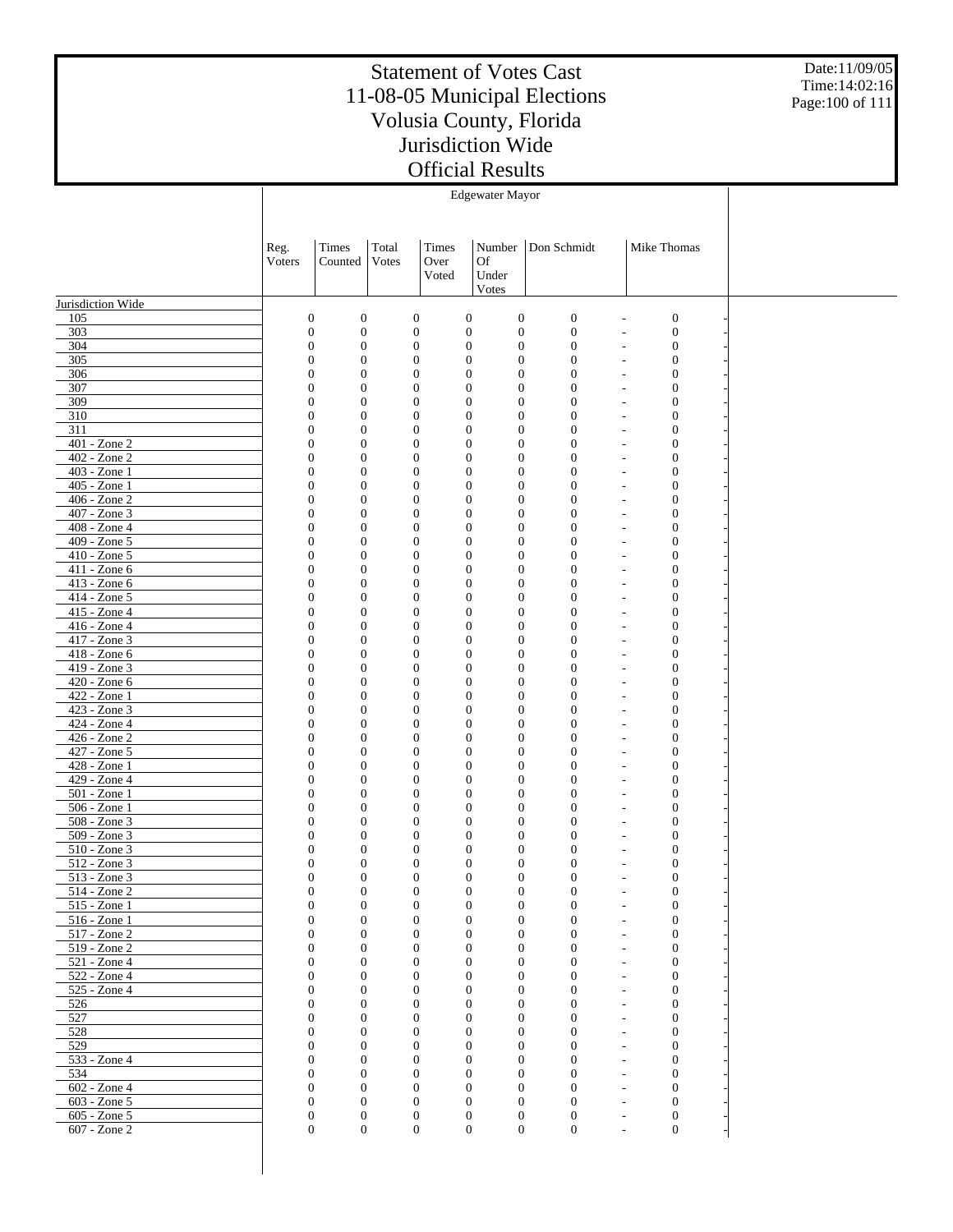Date:11/09/05 Time:14:02:16 Page:101 of 111

# Statement of Votes Cast 11-08-05 Municipal Elections Volusia County, Florida Jurisdiction Wide Official Results

Edgewater Mayor

|                                                                | Reg.<br>Voters                     | Times<br>Counted                     | Total<br><b>Votes</b>        | Times<br>Over<br>Voted | Number<br><b>Of</b><br>Under         | Don Schmidt                                                                  |                          | Mike Thomas                                                                                  |                          |
|----------------------------------------------------------------|------------------------------------|--------------------------------------|------------------------------|------------------------|--------------------------------------|------------------------------------------------------------------------------|--------------------------|----------------------------------------------------------------------------------------------|--------------------------|
|                                                                |                                    |                                      |                              |                        | Votes                                |                                                                              |                          |                                                                                              |                          |
| 608 - Zone 2<br>609 - Zone 2                                   | $\boldsymbol{0}$<br>$\mathbf{0}$   | $\mathbf{0}$<br>$\boldsymbol{0}$     | $\mathbf{0}$<br>$\mathbf{0}$ |                        | $\boldsymbol{0}$<br>$\boldsymbol{0}$ | $\boldsymbol{0}$<br>$\boldsymbol{0}$<br>$\boldsymbol{0}$                     | $\mathbf{0}$             | $\boldsymbol{0}$<br>$\overline{\phantom{a}}$<br>$\boldsymbol{0}$<br>$\overline{\phantom{a}}$ |                          |
| 614 - Zone 5                                                   | $\mathbf{0}$                       | $\mathbf{0}$                         | $\mathbf{0}$                 |                        | $\boldsymbol{0}$                     | $\boldsymbol{0}$<br>$\boldsymbol{0}$                                         |                          | $\mathbf{0}$                                                                                 |                          |
| 615 - Zone 4                                                   | $\mathbf{0}$                       | $\boldsymbol{0}$                     | $\mathbf{0}$                 |                        | $\boldsymbol{0}$                     | $\boldsymbol{0}$<br>$\mathbf{0}$                                             |                          | $\boldsymbol{0}$                                                                             |                          |
| 617 - Zone 5                                                   | $\boldsymbol{0}$                   | $\boldsymbol{0}$                     | $\mathbf{0}$                 |                        | $\boldsymbol{0}$                     | $\boldsymbol{0}$<br>$\boldsymbol{0}$                                         |                          | $\boldsymbol{0}$                                                                             |                          |
| 618 - Zone 6                                                   | $\mathbf{0}$                       | $\boldsymbol{0}$                     | $\mathbf{0}$                 |                        | $\boldsymbol{0}$                     | $\boldsymbol{0}$<br>$\mathbf{0}$                                             |                          | $\boldsymbol{0}$                                                                             |                          |
| 619 - Zone 2                                                   | $\boldsymbol{0}$                   | $\boldsymbol{0}$                     | $\mathbf{0}$                 |                        | $\boldsymbol{0}$                     | $\boldsymbol{0}$<br>$\mathbf{0}$                                             |                          | $\boldsymbol{0}$                                                                             |                          |
| 620 - Zone 3                                                   | $\mathbf{0}$                       | $\boldsymbol{0}$                     | $\mathbf{0}$                 |                        | $\boldsymbol{0}$                     | $\boldsymbol{0}$<br>$\mathbf{0}$                                             |                          | $\boldsymbol{0}$                                                                             |                          |
| 621 - Zone 6<br>622 - Zone 3                                   | $\boldsymbol{0}$<br>$\overline{0}$ | $\boldsymbol{0}$<br>$\boldsymbol{0}$ | $\mathbf{0}$<br>$\mathbf{0}$ |                        | $\boldsymbol{0}$<br>$\boldsymbol{0}$ | $\boldsymbol{0}$<br>$\mathbf{0}$<br>$\boldsymbol{0}$<br>$\boldsymbol{0}$     |                          | $\boldsymbol{0}$<br>$\boldsymbol{0}$                                                         |                          |
| 623 - Zone 3                                                   | $\mathbf{0}$                       | $\boldsymbol{0}$                     | $\mathbf{0}$                 |                        | $\boldsymbol{0}$                     | $\boldsymbol{0}$<br>$\boldsymbol{0}$                                         |                          | $\boldsymbol{0}$                                                                             |                          |
| 624 - Zone 3                                                   | $\mathbf{0}$                       | $\boldsymbol{0}$                     | $\mathbf{0}$                 |                        | $\boldsymbol{0}$                     | $\boldsymbol{0}$<br>$\boldsymbol{0}$                                         |                          | $\boldsymbol{0}$                                                                             |                          |
| 625 - Zone 1                                                   | $\boldsymbol{0}$                   | $\boldsymbol{0}$                     | $\mathbf{0}$                 |                        | $\boldsymbol{0}$                     | $\boldsymbol{0}$<br>$\mathbf{0}$                                             |                          | $\boldsymbol{0}$                                                                             |                          |
| 626 - Zone 3                                                   | $\mathbf{0}$                       | $\boldsymbol{0}$                     | $\mathbf{0}$                 |                        | $\boldsymbol{0}$                     | $\boldsymbol{0}$<br>$\mathbf{0}$                                             |                          | $\boldsymbol{0}$                                                                             |                          |
| 628 - Zone 6                                                   | $\mathbf{0}$                       | $\boldsymbol{0}$                     | $\mathbf{0}$                 |                        | $\boldsymbol{0}$                     | $\boldsymbol{0}$<br>$\mathbf{0}$                                             |                          | $\boldsymbol{0}$                                                                             |                          |
| 629 - Zone 6                                                   | $\mathbf{0}$                       | $\boldsymbol{0}$                     | $\mathbf{0}$                 |                        | $\boldsymbol{0}$                     | $\boldsymbol{0}$<br>$\mathbf{0}$                                             |                          | $\boldsymbol{0}$                                                                             |                          |
| 633 - Zone 1                                                   | $\boldsymbol{0}$                   | $\boldsymbol{0}$                     | $\mathbf{0}$                 |                        | $\boldsymbol{0}$                     | $\boldsymbol{0}$<br>$\mathbf{0}$                                             |                          | $\boldsymbol{0}$                                                                             |                          |
| 636 - Zone 1<br>637 - Zone 1                                   | $\mathbf{0}$<br>$\boldsymbol{0}$   | $\boldsymbol{0}$<br>$\boldsymbol{0}$ | $\mathbf{0}$<br>$\mathbf{0}$ |                        | $\boldsymbol{0}$<br>$\boldsymbol{0}$ | $\boldsymbol{0}$<br>$\mathbf{0}$<br>$\boldsymbol{0}$<br>$\boldsymbol{0}$     |                          | $\boldsymbol{0}$<br>$\boldsymbol{0}$                                                         |                          |
| 638 - Zone 1                                                   | $\mathbf{0}$                       | $\boldsymbol{0}$                     | $\mathbf{0}$                 |                        | $\boldsymbol{0}$                     | $\boldsymbol{0}$<br>$\mathbf{0}$                                             |                          | $\boldsymbol{0}$                                                                             |                          |
| 640 - Zone 4                                                   | $\boldsymbol{0}$                   | $\boldsymbol{0}$                     | $\mathbf{0}$                 |                        | $\boldsymbol{0}$                     | $\boldsymbol{0}$<br>$\mathbf{0}$                                             |                          | $\boldsymbol{0}$                                                                             |                          |
| 641 - Zone 4                                                   | $\overline{0}$                     | $\boldsymbol{0}$                     | $\mathbf{0}$                 |                        | $\boldsymbol{0}$                     | $\boldsymbol{0}$<br>$\mathbf{0}$                                             |                          | $\boldsymbol{0}$                                                                             |                          |
| 706                                                            | $\mathbf{0}$                       | $\boldsymbol{0}$                     | $\mathbf{0}$                 |                        | $\boldsymbol{0}$                     | $\boldsymbol{0}$<br>$\boldsymbol{0}$                                         |                          | $\boldsymbol{0}$                                                                             |                          |
| 730                                                            | $\mathbf{0}$                       | $\boldsymbol{0}$                     | $\mathbf{0}$                 |                        | $\boldsymbol{0}$                     | $\boldsymbol{0}$<br>$\mathbf{0}$                                             |                          | $\boldsymbol{0}$                                                                             |                          |
| 803                                                            | $\boldsymbol{0}$                   | $\boldsymbol{0}$                     | $\mathbf{0}$                 |                        | $\boldsymbol{0}$                     | $\boldsymbol{0}$<br>$\boldsymbol{0}$                                         |                          | $\boldsymbol{0}$                                                                             |                          |
| 804<br>805                                                     | $\mathbf{0}$<br>$\boldsymbol{0}$   | $\boldsymbol{0}$<br>$\boldsymbol{0}$ | $\mathbf{0}$<br>$\mathbf{0}$ |                        | $\boldsymbol{0}$<br>$\boldsymbol{0}$ | $\boldsymbol{0}$<br>$\boldsymbol{0}$<br>$\boldsymbol{0}$<br>$\boldsymbol{0}$ |                          | $\boldsymbol{0}$<br>$\boldsymbol{0}$                                                         |                          |
| 806                                                            | $\mathbf{0}$                       | $\boldsymbol{0}$                     | $\mathbf{0}$                 |                        | $\boldsymbol{0}$                     | $\boldsymbol{0}$<br>$\boldsymbol{0}$                                         |                          | $\boldsymbol{0}$                                                                             |                          |
| 808                                                            | $\boldsymbol{0}$                   | $\boldsymbol{0}$                     | $\mathbf{0}$                 |                        | $\boldsymbol{0}$                     | $\boldsymbol{0}$<br>$\overline{0}$                                           |                          | $\boldsymbol{0}$                                                                             |                          |
| 809                                                            | $\mathbf{0}$                       | $\boldsymbol{0}$                     | $\mathbf{0}$                 |                        | $\boldsymbol{0}$                     | $\boldsymbol{0}$<br>$\boldsymbol{0}$                                         |                          | $\boldsymbol{0}$                                                                             |                          |
| 810                                                            | $\mathbf{0}$                       | $\boldsymbol{0}$                     | $\mathbf{0}$                 |                        | $\boldsymbol{0}$                     | $\boldsymbol{0}$<br>$\overline{0}$                                           |                          | $\boldsymbol{0}$                                                                             |                          |
| 811                                                            | $\mathbf{0}$                       | $\boldsymbol{0}$                     | $\mathbf{0}$                 |                        | $\boldsymbol{0}$                     | $\boldsymbol{0}$<br>$\boldsymbol{0}$                                         |                          | $\mathbf{0}$                                                                                 |                          |
| 812                                                            | $\mathbf{0}$                       | $\mathbf{0}$                         | $\mathbf{0}$                 |                        | $\boldsymbol{0}$                     | $\boldsymbol{0}$<br>$\boldsymbol{0}$                                         |                          | $\mathbf{0}$                                                                                 |                          |
| 815                                                            | $\mathbf{0}$                       | $\boldsymbol{0}$                     | $\mathbf{0}$                 |                        | $\boldsymbol{0}$                     | $\boldsymbol{0}$<br>$\boldsymbol{0}$<br>3                                    |                          | $\mathbf{0}$<br>$\overline{\phantom{a}}$                                                     |                          |
| 901<br>902                                                     | 2010<br>2587                       | 245<br>347                           | 242<br>347                   |                        | $\boldsymbol{0}$<br>$\boldsymbol{0}$ | $\boldsymbol{0}$                                                             | 112 46.28%<br>128 36.89% |                                                                                              | 130 53.72%<br>219 63.11% |
| 903                                                            | 2328                               | 347                                  | 347                          |                        | $\boldsymbol{0}$                     | $\boldsymbol{0}$<br>137                                                      | 39.48%                   |                                                                                              | 210 60.52%               |
| 904                                                            | 1680                               | 207                                  | 207                          |                        | $\boldsymbol{0}$                     | $\boldsymbol{0}$                                                             | 67 32.37%                |                                                                                              | 140 67.63%               |
| 905                                                            | 1093                               | 161                                  | 160                          |                        | $\boldsymbol{0}$                     | $\mathbf{1}$<br>69                                                           | 43.13%                   |                                                                                              | 91 56.88%                |
| 909                                                            | $\mathbf{0}$                       | $\boldsymbol{0}$                     | $\mathbf{0}$                 |                        | $\boldsymbol{0}$                     | $\boldsymbol{0}$<br>$\mathbf{0}$                                             |                          | $\mathbf{0}$<br>$\overline{\phantom{a}}$                                                     |                          |
| 910                                                            | 1159                               | 161                                  | 161                          |                        | $\boldsymbol{0}$                     | $\boldsymbol{0}$                                                             | 52 32.30%                | 109                                                                                          | 67.70%                   |
| 912                                                            | 1418                               | 219                                  | 219                          |                        | $\boldsymbol{0}$                     | $\boldsymbol{0}$<br>88                                                       | 40.18%                   |                                                                                              | 131 59.82%               |
| 913<br>Absentee - Pierson                                      | 2234<br>$\theta$                   | 454<br>$\overline{0}$                | 454<br>$\theta$              |                        | $\boldsymbol{0}$<br>$\overline{0}$   | $\boldsymbol{0}$<br>$\Omega$<br>$\boldsymbol{0}$                             | 225 49.56%               | $\mathbf{0}$                                                                                 | 229 50.44%               |
| Absentee - Orange City                                         | $\boldsymbol{0}$                   | $\boldsymbol{0}$                     | $\boldsymbol{0}$             |                        | $\boldsymbol{0}$                     | $\boldsymbol{0}$                                                             | $\mathbf{0}$             | 0                                                                                            |                          |
| Absentee - DeBary                                              | $\overline{0}$                     | $\mathbf{0}$                         | $\mathbf{0}$                 |                        | $\boldsymbol{0}$                     | $\boldsymbol{0}$                                                             | $\overline{0}$           | $\boldsymbol{0}$                                                                             |                          |
| Absentee - Deltona                                             | $\mathbf{0}$                       | $\overline{0}$                       | $\boldsymbol{0}$             |                        | $\boldsymbol{0}$                     | $\mathbf{0}$                                                                 | $\overline{0}$           | $\boldsymbol{0}$                                                                             |                          |
| Absentee - Ormond Beach                                        | $\overline{0}$                     | $\mathbf{0}$                         | $\mathbf{0}$                 |                        | $\boldsymbol{0}$                     | $\overline{0}$                                                               | $\overline{0}$           | $\mathbf{0}$                                                                                 |                          |
| Absentee - Holly Hill                                          | $\mathbf{0}$                       | $\mathbf{0}$                         |                              | $\boldsymbol{0}$       | $\boldsymbol{0}$                     | $\overline{0}$                                                               | $\overline{0}$           | $\boldsymbol{0}$                                                                             |                          |
| Absentee - Daytona Beach                                       | $\overline{0}$                     | $\Omega$                             | $\mathbf{0}$                 |                        | $\boldsymbol{0}$                     | $\overline{0}$                                                               | $\overline{0}$           | $\mathbf{0}$                                                                                 |                          |
| Absentee - Daytona Beach Shores<br>Absentee - New Smyrna Beach | $\mathbf{0}$<br>$\mathbf{0}$       | $\mathbf{0}$<br>$\theta$             | $\mathbf{0}$<br>$\mathbf{0}$ |                        | $\boldsymbol{0}$<br>$\boldsymbol{0}$ | $\mathbf{0}$<br>$\overline{0}$<br>$\theta$                                   | $\overline{0}$           | $\mathbf{0}$<br>$\overline{0}$                                                               |                          |
| Absentee - Edgewater                                           | 14509                              | 104                                  | 104                          |                        | $\boldsymbol{0}$                     | $\mathbf{0}$                                                                 | 38 36.54%                |                                                                                              | 66 63.46%                |
| Absentee - Oak Hill                                            | $\boldsymbol{0}$                   | $\mathbf{0}$                         | $\boldsymbol{0}$             |                        | $\boldsymbol{0}$                     | $\overline{0}$<br>$\theta$                                                   |                          | $\theta$                                                                                     |                          |
| Early Voting                                                   | 14509                              | 337                                  | 337                          |                        | $\boldsymbol{0}$                     | $\overline{0}$<br>151                                                        | 44.81%                   |                                                                                              | 186 55.19%               |
| Provisional - Pierson                                          | 0                                  | $\mathbf{0}$                         | $\boldsymbol{0}$             |                        | $\boldsymbol{0}$                     | $\overline{0}$<br>$\mathbf{0}$                                               |                          | $\mathbf{0}$                                                                                 |                          |
| Provisional - Orange City                                      | $\boldsymbol{0}$                   | $\theta$                             | $\boldsymbol{0}$             |                        | $\boldsymbol{0}$                     | $\overline{0}$                                                               | $\overline{0}$           | $\mathbf{0}$                                                                                 |                          |
| Provisional - DeBary                                           | $\mathbf{0}$                       | $\mathbf{0}$                         | $\mathbf{0}$                 |                        | $\boldsymbol{0}$                     | $\overline{0}$                                                               | $\overline{0}$           | $\mathbf{0}$                                                                                 |                          |
| Provisional - Deltona                                          | $\boldsymbol{0}$                   | $\mathbf{0}$                         | $\mathbf{0}$                 |                        | $\boldsymbol{0}$                     | $\overline{0}$                                                               | $\mathbf{0}$             | 0<br>$\overline{\phantom{a}}$                                                                |                          |
| Provisional - Ormond Beach                                     | $\overline{0}$                     | $\overline{0}$                       | $\mathbf{0}$                 |                        | $\overline{0}$                       | $\Omega$                                                                     | $\overline{0}$           | $\mathbf{0}$<br>$\overline{\phantom{a}}$                                                     |                          |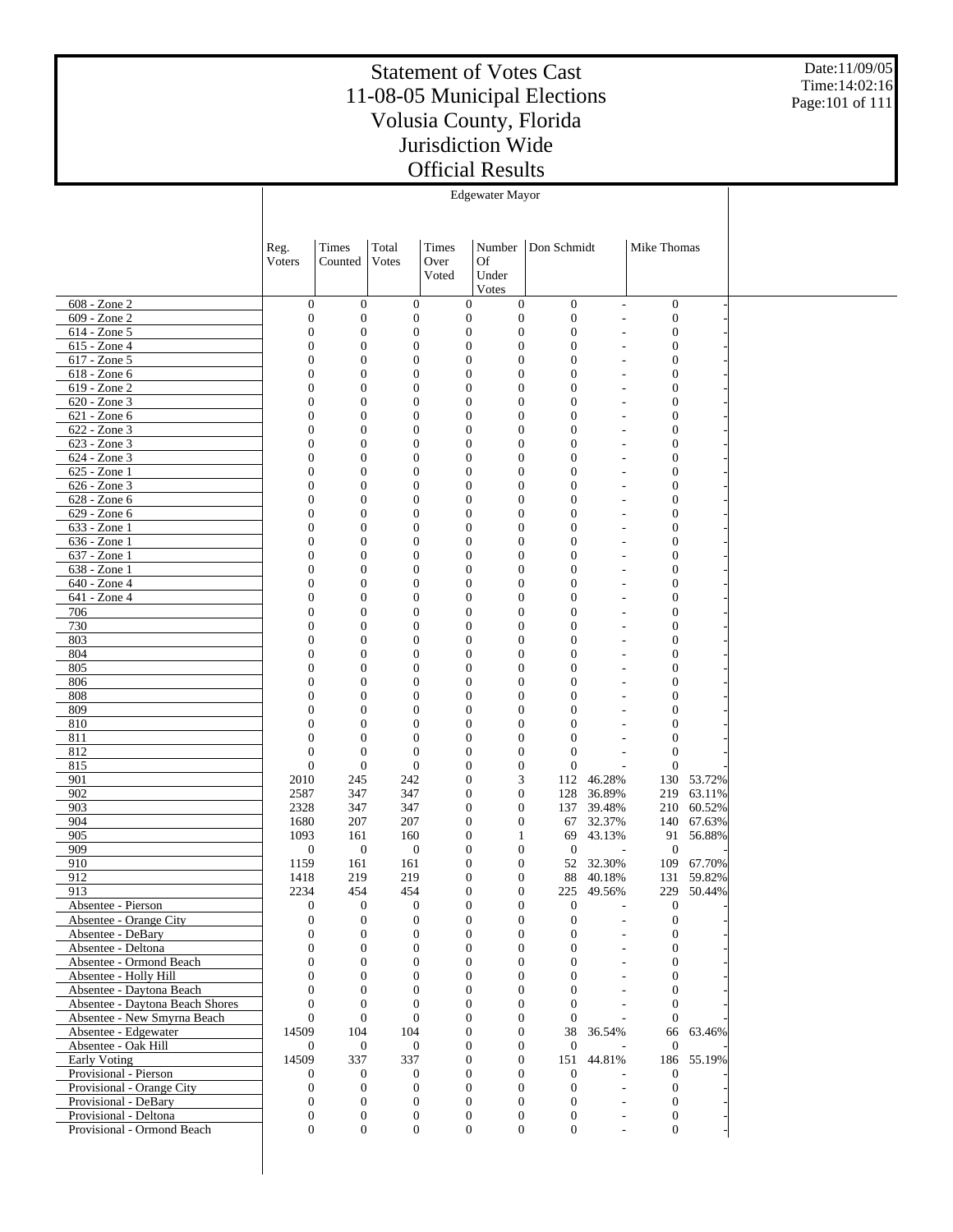Date:11/09/05 Time:14:02:16 Page:102 of 111

# Statement of Votes Cast 11-08-05 Municipal Elections Volusia County, Florida Jurisdiction Wide Official Results

#### Edgewater Mayor

|                                         | Reg.   | Times   | Total | Times | Number | Don Schmidt  |        | Mike Thomas |             |
|-----------------------------------------|--------|---------|-------|-------|--------|--------------|--------|-------------|-------------|
|                                         | Voters | Counted | Votes | Over  | Of     |              |        |             |             |
|                                         |        |         |       | Voted | Under  |              |        |             |             |
|                                         |        |         |       |       | Votes  |              |        |             |             |
| Provisional - Holly Hill                |        |         |       |       |        | $\mathbf{0}$ |        | 0           |             |
| Provisional - Daytona Beach             |        |         |       |       |        |              |        |             |             |
| Provisional - Daytona Beach Shores      |        |         |       |       |        |              |        |             |             |
| Provisional - New Smyrna Beach          |        |         |       |       |        |              |        |             |             |
| Provisional - Edgewater                 | 14509  |         |       |       |        |              |        |             |             |
| Provisional - Oak Hill                  |        |         |       |       |        |              |        |             |             |
| Unscanned - Pierson                     |        |         |       |       |        |              |        |             |             |
| Unscanned - Orange City                 |        |         |       |       |        |              |        |             |             |
| Unscanned - DeBary                      |        |         |       |       |        |              |        |             |             |
| Unscanned - Deltona                     |        |         |       |       |        |              |        |             |             |
| Unscanned - Ormond Beach                |        |         |       |       |        |              |        |             |             |
| Unscanned - Holly Hill                  |        |         |       |       |        |              |        |             |             |
| Unscanned - Daytona Beach               |        |         |       |       |        |              |        |             |             |
| <b>Unscanned - Daytona Beach Shores</b> |        |         |       |       |        |              |        |             |             |
| Unscanned - New Smyrna Beach            |        |         |       |       |        |              |        |             |             |
| Unscanned - Edgewater                   | 14509  |         |       |       |        |              | 0.00%  |             | 1 100.00%   |
| Unscanned - Oak Hill                    |        |         |       |       |        |              |        |             |             |
| Total                                   | 14509  | 2583    | 2579  |       |        | 1067         | 41.37% |             | 1512 58.63% |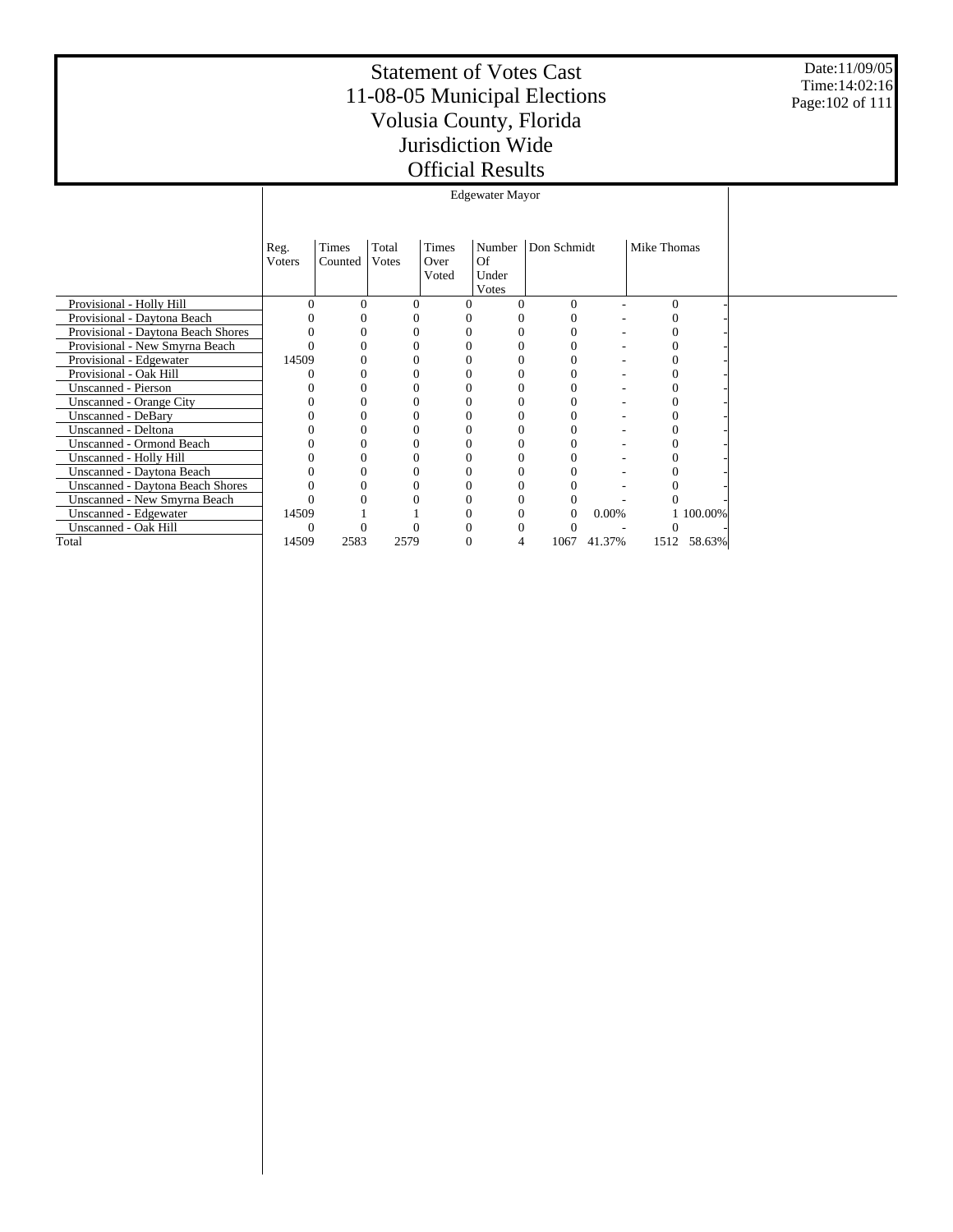Date:11/09/05 Time:14:02:16 Page:103 of 111

# Statement of Votes Cast 11-08-05 Municipal Elections Volusia County, Florida Jurisdiction Wide Official Results

|                                 |                                      |                                      |                |                                      | Edgewater Council Zone 1              |                                      |                                      |                                                              |  |
|---------------------------------|--------------------------------------|--------------------------------------|----------------|--------------------------------------|---------------------------------------|--------------------------------------|--------------------------------------|--------------------------------------------------------------|--|
|                                 |                                      |                                      |                |                                      |                                       |                                      |                                      |                                                              |  |
|                                 | Reg.<br>Voters                       | Times<br>Counted                     | Total<br>Votes | Times<br>Over<br>Voted               | Number<br><b>Of</b><br>Under<br>Votes | James Brown                          |                                      | Debra Jean<br>Rogers                                         |  |
| Jurisdiction Wide               |                                      |                                      |                |                                      |                                       |                                      |                                      |                                                              |  |
| 105                             | $\boldsymbol{0}$                     | $\boldsymbol{0}$                     |                | $\boldsymbol{0}$                     | $\boldsymbol{0}$                      | $\boldsymbol{0}$                     | $\boldsymbol{0}$                     | $\boldsymbol{0}$                                             |  |
| 303                             | $\boldsymbol{0}$                     | $\boldsymbol{0}$                     |                | $\boldsymbol{0}$                     | $\boldsymbol{0}$                      | $\boldsymbol{0}$                     | $\boldsymbol{0}$                     | $\boldsymbol{0}$                                             |  |
| 304<br>305                      | $\boldsymbol{0}$<br>$\boldsymbol{0}$ | $\boldsymbol{0}$<br>$\boldsymbol{0}$ |                | $\boldsymbol{0}$<br>$\boldsymbol{0}$ | $\boldsymbol{0}$<br>$\mathbf{0}$      | $\boldsymbol{0}$<br>$\boldsymbol{0}$ | $\boldsymbol{0}$<br>$\boldsymbol{0}$ | $\boldsymbol{0}$<br>$\boldsymbol{0}$                         |  |
| 306                             | $\boldsymbol{0}$                     | $\boldsymbol{0}$                     |                | $\boldsymbol{0}$                     | $\mathbf{0}$                          | $\boldsymbol{0}$                     | $\mathbf{0}$                         | $\boldsymbol{0}$                                             |  |
| 307                             | $\boldsymbol{0}$                     | $\boldsymbol{0}$                     |                | $\boldsymbol{0}$                     | $\mathbf{0}$                          | $\boldsymbol{0}$                     | $\boldsymbol{0}$                     | $\boldsymbol{0}$                                             |  |
| 309                             | $\boldsymbol{0}$                     | $\boldsymbol{0}$                     |                | $\boldsymbol{0}$                     | $\mathbf{0}$                          | $\boldsymbol{0}$                     | $\mathbf{0}$                         | $\boldsymbol{0}$                                             |  |
| 310                             | $\boldsymbol{0}$                     | $\boldsymbol{0}$                     |                | $\boldsymbol{0}$                     | $\mathbf{0}$                          | $\boldsymbol{0}$                     | $\boldsymbol{0}$                     | $\boldsymbol{0}$                                             |  |
| 311<br>$401 - Z$ one 2          | $\boldsymbol{0}$<br>$\boldsymbol{0}$ | $\boldsymbol{0}$<br>$\boldsymbol{0}$ |                | $\boldsymbol{0}$<br>$\boldsymbol{0}$ | $\mathbf{0}$<br>$\mathbf{0}$          | $\boldsymbol{0}$<br>$\boldsymbol{0}$ | $\mathbf{0}$<br>$\boldsymbol{0}$     | $\boldsymbol{0}$<br>$\boldsymbol{0}$                         |  |
| 402 - Zone 2                    | $\boldsymbol{0}$                     | $\boldsymbol{0}$                     |                | $\boldsymbol{0}$                     | $\mathbf{0}$                          | $\boldsymbol{0}$                     | $\mathbf{0}$                         | $\boldsymbol{0}$                                             |  |
| 403 - Zone 1                    | $\boldsymbol{0}$                     | $\boldsymbol{0}$                     |                | $\boldsymbol{0}$                     | $\mathbf{0}$                          | $\boldsymbol{0}$                     | $\boldsymbol{0}$                     | $\boldsymbol{0}$                                             |  |
| 405 - Zone 1                    | $\boldsymbol{0}$                     | $\overline{0}$                       |                | $\boldsymbol{0}$                     | $\mathbf{0}$                          | $\boldsymbol{0}$                     | $\mathbf{0}$                         | $\boldsymbol{0}$                                             |  |
| 406 - Zone 2                    | $\boldsymbol{0}$                     | $\boldsymbol{0}$                     |                | $\boldsymbol{0}$                     | $\mathbf{0}$                          | $\boldsymbol{0}$                     | $\boldsymbol{0}$                     | $\boldsymbol{0}$                                             |  |
| $407 - Z$ one 3<br>408 - Zone 4 | $\boldsymbol{0}$<br>$\boldsymbol{0}$ | $\boldsymbol{0}$<br>$\boldsymbol{0}$ |                | $\boldsymbol{0}$<br>$\boldsymbol{0}$ | $\mathbf{0}$<br>$\mathbf{0}$          | $\boldsymbol{0}$<br>$\boldsymbol{0}$ | $\mathbf{0}$<br>$\boldsymbol{0}$     | $\boldsymbol{0}$<br>$\boldsymbol{0}$                         |  |
| 409 - Zone 5                    | $\boldsymbol{0}$                     | $\overline{0}$                       |                | $\boldsymbol{0}$                     | $\mathbf{0}$                          | $\boldsymbol{0}$                     | $\mathbf{0}$                         | $\boldsymbol{0}$                                             |  |
| 410 - Zone 5                    | $\boldsymbol{0}$                     | $\boldsymbol{0}$                     |                | $\boldsymbol{0}$                     | $\mathbf{0}$                          | $\boldsymbol{0}$                     | $\boldsymbol{0}$                     | $\boldsymbol{0}$                                             |  |
| 411 - Zone 6                    | $\boldsymbol{0}$                     | $\boldsymbol{0}$                     |                | $\boldsymbol{0}$                     | $\mathbf{0}$                          | $\boldsymbol{0}$                     | $\mathbf{0}$                         | $\boldsymbol{0}$                                             |  |
| 413 - Zone 6                    | $\boldsymbol{0}$                     | $\boldsymbol{0}$                     |                | $\boldsymbol{0}$                     | $\mathbf{0}$                          | $\boldsymbol{0}$                     | $\boldsymbol{0}$                     | $\boldsymbol{0}$                                             |  |
| 414 - Zone 5<br>415 - Zone 4    | $\boldsymbol{0}$<br>$\boldsymbol{0}$ | $\overline{0}$<br>$\boldsymbol{0}$   |                | $\boldsymbol{0}$<br>$\boldsymbol{0}$ | $\mathbf{0}$<br>$\mathbf{0}$          | $\boldsymbol{0}$<br>$\boldsymbol{0}$ | $\mathbf{0}$<br>$\boldsymbol{0}$     | $\boldsymbol{0}$<br>$\boldsymbol{0}$                         |  |
| 416 - Zone 4                    | $\boldsymbol{0}$                     | $\boldsymbol{0}$                     |                | $\boldsymbol{0}$                     | $\mathbf{0}$                          | $\boldsymbol{0}$                     | $\mathbf{0}$                         | $\boldsymbol{0}$                                             |  |
| 417 - Zone 3                    | $\boldsymbol{0}$                     | $\boldsymbol{0}$                     |                | $\boldsymbol{0}$                     | $\mathbf{0}$                          | $\boldsymbol{0}$                     | $\boldsymbol{0}$                     | $\boldsymbol{0}$                                             |  |
| 418 - Zone 6                    | $\boldsymbol{0}$                     | $\overline{0}$                       |                | $\boldsymbol{0}$                     | $\mathbf{0}$                          | $\boldsymbol{0}$                     | $\mathbf{0}$                         | $\boldsymbol{0}$                                             |  |
| 419 - Zone 3                    | $\boldsymbol{0}$                     | $\boldsymbol{0}$                     |                | $\boldsymbol{0}$                     | $\mathbf{0}$                          | $\boldsymbol{0}$                     | $\boldsymbol{0}$                     | $\boldsymbol{0}$                                             |  |
| 420 - Zone 6<br>422 - Zone 1    | $\boldsymbol{0}$<br>$\boldsymbol{0}$ | $\boldsymbol{0}$<br>$\boldsymbol{0}$ |                | $\boldsymbol{0}$<br>$\boldsymbol{0}$ | $\mathbf{0}$<br>$\mathbf{0}$          | $\boldsymbol{0}$<br>$\boldsymbol{0}$ | $\mathbf{0}$<br>$\boldsymbol{0}$     | $\boldsymbol{0}$<br>$\boldsymbol{0}$                         |  |
| 423 - Zone 3                    | $\boldsymbol{0}$                     | $\overline{0}$                       |                | $\boldsymbol{0}$                     | $\mathbf{0}$                          | $\boldsymbol{0}$                     | $\mathbf{0}$                         | $\boldsymbol{0}$                                             |  |
| 424 - Zone 4                    | $\boldsymbol{0}$                     | $\boldsymbol{0}$                     |                | $\boldsymbol{0}$                     | $\mathbf{0}$                          | $\boldsymbol{0}$                     | $\boldsymbol{0}$                     | $\boldsymbol{0}$                                             |  |
| 426 - Zone 2                    | $\boldsymbol{0}$                     | $\boldsymbol{0}$                     |                | $\boldsymbol{0}$                     | $\mathbf{0}$                          | $\boldsymbol{0}$                     | $\mathbf{0}$                         | $\boldsymbol{0}$                                             |  |
| 427 - Zone 5                    | $\boldsymbol{0}$                     | $\boldsymbol{0}$                     |                | $\boldsymbol{0}$                     | $\mathbf{0}$                          | $\boldsymbol{0}$                     | $\boldsymbol{0}$                     | $\boldsymbol{0}$                                             |  |
| 428 - Zone 1<br>429 - Zone 4    | $\boldsymbol{0}$<br>$\boldsymbol{0}$ | $\overline{0}$<br>$\boldsymbol{0}$   |                | $\boldsymbol{0}$<br>$\boldsymbol{0}$ | $\mathbf{0}$<br>$\mathbf{0}$          | $\boldsymbol{0}$<br>$\boldsymbol{0}$ | $\mathbf{0}$<br>$\boldsymbol{0}$     | $\boldsymbol{0}$<br>$\boldsymbol{0}$                         |  |
| 501 - Zone 1                    | $\boldsymbol{0}$                     | $\boldsymbol{0}$                     |                | $\boldsymbol{0}$                     | $\mathbf{0}$                          | $\boldsymbol{0}$                     | $\mathbf{0}$                         | $\boldsymbol{0}$                                             |  |
| 506 - Zone 1                    | $\boldsymbol{0}$                     | $\boldsymbol{0}$                     |                | $\boldsymbol{0}$                     | $\mathbf{0}$                          | $\boldsymbol{0}$                     | $\boldsymbol{0}$                     | $\boldsymbol{0}$                                             |  |
| 508 - Zone 3                    | $\boldsymbol{0}$                     | $\boldsymbol{0}$                     |                | $\boldsymbol{0}$                     | $\mathbf{0}$                          | $\boldsymbol{0}$                     | $\mathbf{0}$                         | $\boldsymbol{0}$                                             |  |
| 509 - Zone 3                    | $\mathbf{0}$                         | $\boldsymbol{0}$                     |                | $\boldsymbol{0}$                     | $\mathbf{0}$                          | $\boldsymbol{0}$                     | $\boldsymbol{0}$                     | $\boldsymbol{0}$                                             |  |
| 510 - Zone 3<br>512 - Zone 3    | $\mathbf{0}$<br>$\boldsymbol{0}$     | $\boldsymbol{0}$<br>$\boldsymbol{0}$ |                | $\boldsymbol{0}$<br>$\boldsymbol{0}$ | $\mathbf{0}$<br>$\mathbf{0}$          | $\boldsymbol{0}$<br>$\boldsymbol{0}$ | $\mathbf{0}$<br>$\boldsymbol{0}$     | $\boldsymbol{0}$<br>$\boldsymbol{0}$                         |  |
| 513 - Zone 3                    | $\boldsymbol{0}$                     | $\boldsymbol{0}$                     |                | $\boldsymbol{0}$                     | $\boldsymbol{0}$                      | $\boldsymbol{0}$                     | $\boldsymbol{0}$                     | $\boldsymbol{0}$<br>$\overline{\phantom{a}}$                 |  |
| 514 - Zone 2                    | 0                                    | $\bf{0}$                             |                | $\bf{0}$                             | $\boldsymbol{0}$                      | $\bf{0}$                             | 0                                    | $\Omega$                                                     |  |
| 515 - Zone 1                    | $\boldsymbol{0}$                     | $\mathbf{0}$                         |                | $\boldsymbol{0}$                     | $\boldsymbol{0}$                      | $\boldsymbol{0}$                     | $\boldsymbol{0}$                     | $\mathbf{0}$                                                 |  |
| 516 - Zone 1                    | $\Omega$                             | $\mathbf{0}$                         |                | $\boldsymbol{0}$                     | $\mathbf{0}$                          | $\boldsymbol{0}$                     | $\boldsymbol{0}$                     | $\boldsymbol{0}$                                             |  |
| 517 - Zone 2<br>519 - Zone 2    | $\Omega$<br>$\Omega$                 | $\mathbf{0}$<br>$\overline{0}$       |                | $\boldsymbol{0}$<br>$\boldsymbol{0}$ | $\boldsymbol{0}$<br>$\theta$          | $\boldsymbol{0}$<br>$\boldsymbol{0}$ | $\overline{0}$<br>$\mathbf{0}$       | $\boldsymbol{0}$<br>$\boldsymbol{0}$                         |  |
| 521 - Zone 4                    | $\Omega$                             | $\mathbf{0}$                         |                | $\boldsymbol{0}$                     | $\theta$                              | $\boldsymbol{0}$                     | $\overline{0}$                       | $\boldsymbol{0}$                                             |  |
| 522 - Zone 4                    | $\Omega$                             | $\overline{0}$                       |                | $\boldsymbol{0}$                     | $\theta$                              | $\boldsymbol{0}$                     | $\overline{0}$                       | $\boldsymbol{0}$                                             |  |
| 525 - Zone 4                    | $\Omega$                             | $\mathbf{0}$                         |                | $\boldsymbol{0}$                     | $\boldsymbol{0}$                      | $\boldsymbol{0}$                     | $\overline{0}$                       | $\boldsymbol{0}$                                             |  |
| 526                             | $\Omega$                             | $\overline{0}$                       |                | $\boldsymbol{0}$                     | $\theta$                              | $\boldsymbol{0}$                     | $\boldsymbol{0}$                     | $\boldsymbol{0}$                                             |  |
| 527<br>528                      | $\Omega$<br>$\Omega$                 | $\mathbf{0}$<br>$\overline{0}$       |                | $\boldsymbol{0}$<br>$\boldsymbol{0}$ | $\theta$<br>$\theta$                  | $\boldsymbol{0}$<br>$\boldsymbol{0}$ | $\boldsymbol{0}$<br>$\boldsymbol{0}$ | $\boldsymbol{0}$<br>$\boldsymbol{0}$                         |  |
| 529                             | $\Omega$                             | $\mathbf{0}$                         |                | $\boldsymbol{0}$                     | $\boldsymbol{0}$                      | $\boldsymbol{0}$                     | $\boldsymbol{0}$                     | $\boldsymbol{0}$                                             |  |
| 533 - Zone 4                    | $\Omega$                             | $\overline{0}$                       |                | $\boldsymbol{0}$                     | $\theta$                              | $\boldsymbol{0}$                     | $\boldsymbol{0}$                     | $\boldsymbol{0}$                                             |  |
| 534                             | $\Omega$                             | $\mathbf{0}$                         |                | $\boldsymbol{0}$                     | $\theta$                              | $\boldsymbol{0}$                     | $\boldsymbol{0}$                     | $\boldsymbol{0}$                                             |  |
| 602 - Zone 4                    | $\Omega$                             | $\overline{0}$                       |                | $\boldsymbol{0}$                     | $\theta$                              | $\boldsymbol{0}$                     | $\boldsymbol{0}$                     | $\boldsymbol{0}$                                             |  |
| 603 - Zone 5<br>605 - Zone 5    | $\mathbf{0}$<br>$\Omega$             | $\mathbf{0}$<br>$\mathbf{0}$         |                | $\boldsymbol{0}$<br>$\mathbf{0}$     | $\boldsymbol{0}$<br>$\boldsymbol{0}$  | $\mathbf{0}$<br>$\boldsymbol{0}$     | $\boldsymbol{0}$<br>$\boldsymbol{0}$ | $\boldsymbol{0}$<br>$\mathbf{0}$<br>$\overline{\phantom{a}}$ |  |
| 607 - Zone 2                    | $\overline{0}$                       | $\overline{0}$                       |                | $\boldsymbol{0}$                     | $\boldsymbol{0}$                      | $\boldsymbol{0}$                     | $\boldsymbol{0}$                     | $\boldsymbol{0}$<br>$\overline{a}$                           |  |
|                                 |                                      |                                      |                |                                      |                                       |                                      |                                      |                                                              |  |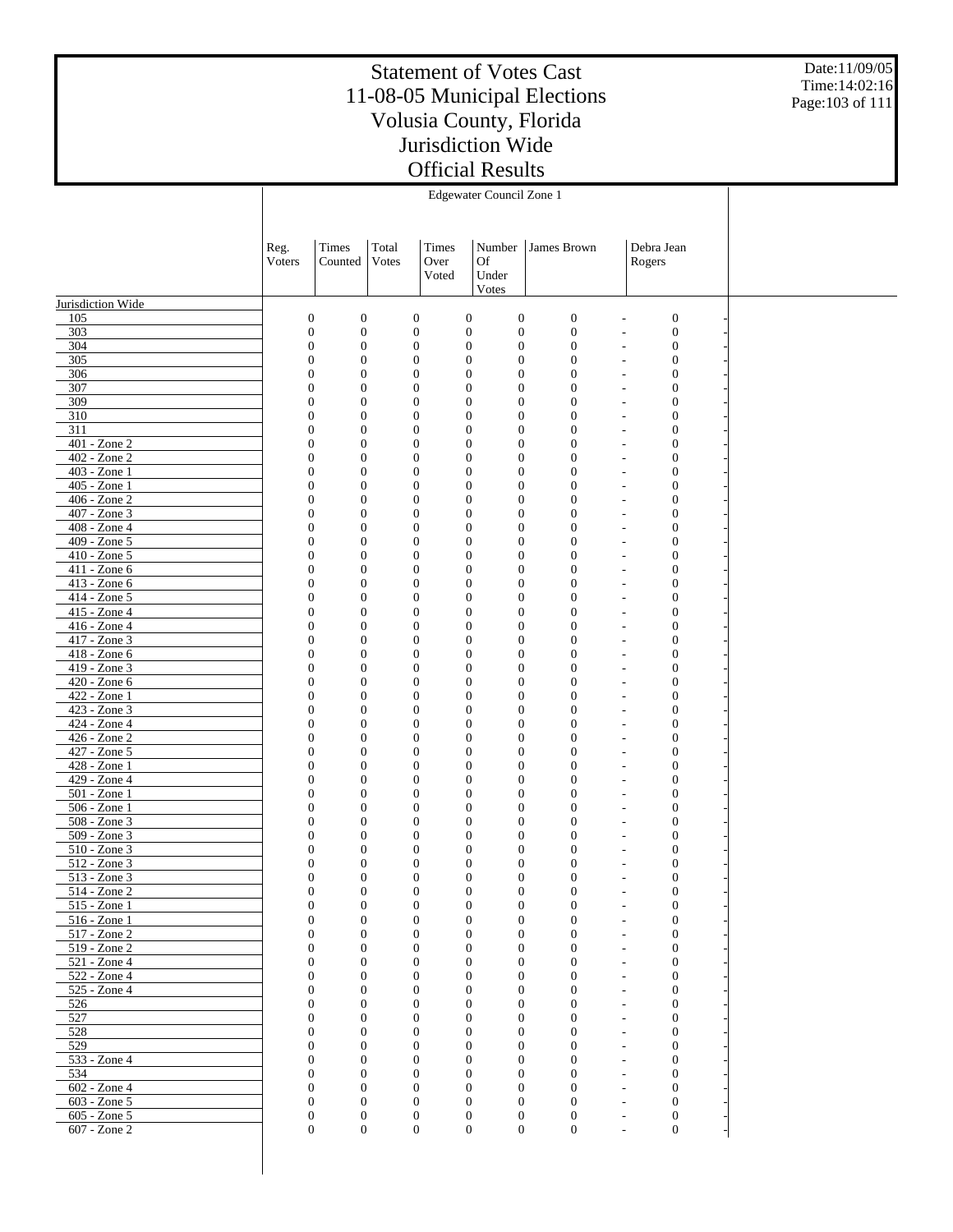Date:11/09/05 Time:14:02:16 Page:104 of 111

|                                                   | Edgewater Council Zone 1       |                                  |                                      |                        |                                                                  |                                      |                      |                                      |                          |  |  |
|---------------------------------------------------|--------------------------------|----------------------------------|--------------------------------------|------------------------|------------------------------------------------------------------|--------------------------------------|----------------------|--------------------------------------|--------------------------|--|--|
|                                                   |                                |                                  |                                      |                        |                                                                  |                                      |                      |                                      |                          |  |  |
|                                                   | Reg.<br>Voters                 | Times<br>Counted                 | Total<br>Votes                       | Times<br>Over<br>Voted | Number<br>Of<br>Under<br>Votes                                   | James Brown                          |                      | Debra Jean<br>Rogers                 |                          |  |  |
| 608 - Zone 2                                      | $\mathbf{0}$                   | $\boldsymbol{0}$                 | $\boldsymbol{0}$                     |                        | $\boldsymbol{0}$<br>$\mathbf{0}$                                 | $\mathbf{0}$                         | ÷,                   | $\boldsymbol{0}$                     |                          |  |  |
| $\overline{609 - \text{Zone}}$ 2                  | $\mathbf{0}$                   | $\boldsymbol{0}$                 | $\boldsymbol{0}$                     |                        | $\boldsymbol{0}$<br>$\boldsymbol{0}$                             | $\boldsymbol{0}$                     |                      | $\boldsymbol{0}$                     |                          |  |  |
| 614 - Zone 5                                      | $\mathbf{0}$                   | $\overline{0}$                   | $\boldsymbol{0}$                     |                        | $\boldsymbol{0}$<br>$\boldsymbol{0}$                             | $\boldsymbol{0}$                     | L,                   | $\boldsymbol{0}$                     |                          |  |  |
| 615 - Zone 4                                      | $\mathbf{0}$                   | $\overline{0}$                   | $\boldsymbol{0}$                     |                        | $\boldsymbol{0}$<br>$\mathbf{0}$                                 | $\boldsymbol{0}$                     |                      | $\boldsymbol{0}$                     |                          |  |  |
| 617 - Zone 5                                      | $\overline{0}$                 | $\overline{0}$                   | $\boldsymbol{0}$                     |                        | $\overline{0}$<br>$\mathbf{0}$                                   | $\boldsymbol{0}$                     |                      | $\boldsymbol{0}$                     |                          |  |  |
| 618 - Zone 6                                      | $\mathbf{0}$                   | $\overline{0}$                   | $\boldsymbol{0}$                     |                        | $\overline{0}$<br>$\mathbf{0}$                                   | $\boldsymbol{0}$                     |                      | $\boldsymbol{0}$                     |                          |  |  |
| 619 - Zone 2<br>620 - Zone 3                      | $\overline{0}$<br>$\mathbf{0}$ | $\overline{0}$<br>$\overline{0}$ | $\boldsymbol{0}$<br>$\boldsymbol{0}$ |                        | $\overline{0}$<br>$\mathbf{0}$<br>$\mathbf{0}$<br>$\mathbf{0}$   | $\boldsymbol{0}$<br>$\boldsymbol{0}$ | ٠                    | $\boldsymbol{0}$<br>$\boldsymbol{0}$ |                          |  |  |
| 621 - Zone 6                                      | $\overline{0}$                 | $\overline{0}$                   | $\boldsymbol{0}$                     |                        | $\overline{0}$<br>$\mathbf{0}$                                   | $\boldsymbol{0}$                     | ٠                    | $\boldsymbol{0}$                     |                          |  |  |
| 622 - Zone 3                                      | $\mathbf{0}$                   | $\overline{0}$                   | $\boldsymbol{0}$                     |                        | $\overline{0}$<br>$\mathbf{0}$                                   | $\boldsymbol{0}$                     |                      | $\boldsymbol{0}$                     |                          |  |  |
| 623 - Zone 3                                      | $\overline{0}$                 | $\overline{0}$                   | $\boldsymbol{0}$                     |                        | $\overline{0}$<br>$\mathbf{0}$                                   | $\boldsymbol{0}$                     | ٠                    | $\boldsymbol{0}$                     |                          |  |  |
| 624 - Zone 3                                      | $\mathbf{0}$                   | $\overline{0}$                   | $\boldsymbol{0}$                     |                        | $\mathbf{0}$<br>$\mathbf{0}$                                     | $\boldsymbol{0}$                     |                      | $\boldsymbol{0}$                     |                          |  |  |
| 625 - Zone 1                                      | $\overline{0}$                 | $\overline{0}$                   | $\boldsymbol{0}$                     |                        | $\overline{0}$<br>$\mathbf{0}$                                   | $\boldsymbol{0}$                     | ٠                    | $\boldsymbol{0}$                     |                          |  |  |
| 626 - Zone 3                                      | $\mathbf{0}$                   | $\overline{0}$                   | $\boldsymbol{0}$                     |                        | $\overline{0}$<br>$\mathbf{0}$                                   | $\boldsymbol{0}$                     |                      | $\boldsymbol{0}$                     |                          |  |  |
| 628 - Zone 6<br>629 - Zone 6                      | $\overline{0}$<br>$\mathbf{0}$ | $\overline{0}$<br>$\overline{0}$ | $\boldsymbol{0}$<br>$\boldsymbol{0}$ |                        | $\overline{0}$<br>$\mathbf{0}$<br>$\mathbf{0}$<br>$\mathbf{0}$   | $\boldsymbol{0}$<br>$\boldsymbol{0}$ | L,                   | $\boldsymbol{0}$<br>$\boldsymbol{0}$ |                          |  |  |
| 633 - Zone 1                                      | $\overline{0}$                 | $\overline{0}$                   | $\boldsymbol{0}$                     |                        | $\overline{0}$<br>$\mathbf{0}$                                   | $\boldsymbol{0}$                     | L,                   | $\boldsymbol{0}$                     |                          |  |  |
| 636 - Zone 1                                      | $\mathbf{0}$                   | $\overline{0}$                   | $\boldsymbol{0}$                     |                        | $\boldsymbol{0}$<br>$\mathbf{0}$                                 | $\boldsymbol{0}$                     |                      | $\boldsymbol{0}$                     |                          |  |  |
| 637 - Zone 1                                      | $\overline{0}$                 | $\overline{0}$                   | $\boldsymbol{0}$                     |                        | $\overline{0}$<br>$\mathbf{0}$                                   | $\boldsymbol{0}$                     | L,                   | $\boldsymbol{0}$                     |                          |  |  |
| 638 - Zone 1                                      | $\mathbf{0}$                   | $\overline{0}$                   | $\boldsymbol{0}$                     |                        | $\mathbf{0}$<br>$\mathbf{0}$                                     | $\boldsymbol{0}$                     |                      | $\boldsymbol{0}$                     |                          |  |  |
| 640 - Zone 4                                      | $\overline{0}$                 | $\overline{0}$                   | $\boldsymbol{0}$                     |                        | $\overline{0}$<br>$\mathbf{0}$                                   | $\boldsymbol{0}$                     | L,                   | $\boldsymbol{0}$                     |                          |  |  |
| 641 - Zone 4<br>706                               | $\mathbf{0}$<br>$\overline{0}$ | $\overline{0}$<br>$\overline{0}$ | $\boldsymbol{0}$<br>$\boldsymbol{0}$ |                        | $\overline{0}$<br>$\mathbf{0}$<br>$\overline{0}$<br>$\mathbf{0}$ | $\overline{0}$<br>$\boldsymbol{0}$   | L,                   | $\boldsymbol{0}$<br>$\boldsymbol{0}$ |                          |  |  |
| 730                                               | $\mathbf{0}$                   | $\overline{0}$                   | $\boldsymbol{0}$                     |                        | $\mathbf{0}$<br>$\mathbf{0}$                                     | $\boldsymbol{0}$                     |                      | $\boldsymbol{0}$                     |                          |  |  |
| 803                                               | $\overline{0}$                 | $\overline{0}$                   | $\boldsymbol{0}$                     |                        | $\overline{0}$<br>$\mathbf{0}$                                   | $\boldsymbol{0}$                     |                      | $\boldsymbol{0}$                     |                          |  |  |
| 804                                               | $\mathbf{0}$                   | $\overline{0}$                   | $\boldsymbol{0}$                     |                        | $\overline{0}$<br>$\mathbf{0}$                                   | $\boldsymbol{0}$                     |                      | $\boldsymbol{0}$                     |                          |  |  |
| 805                                               | $\overline{0}$                 | $\overline{0}$                   | $\boldsymbol{0}$                     |                        | $\overline{0}$<br>$\mathbf{0}$                                   | $\boldsymbol{0}$                     |                      | $\boldsymbol{0}$                     |                          |  |  |
| 806                                               | $\mathbf{0}$<br>$\overline{0}$ | $\overline{0}$<br>$\overline{0}$ | $\boldsymbol{0}$                     |                        | $\overline{0}$<br>$\mathbf{0}$<br>$\overline{0}$<br>$\mathbf{0}$ | $\boldsymbol{0}$<br>$\overline{0}$   |                      | $\boldsymbol{0}$<br>$\mathbf{0}$     |                          |  |  |
| 808<br>809                                        | $\mathbf{0}$                   | $\overline{0}$                   | $\boldsymbol{0}$<br>$\boldsymbol{0}$ |                        | $\overline{0}$<br>$\mathbf{0}$                                   | $\overline{0}$                       |                      | $\boldsymbol{0}$                     |                          |  |  |
| 810                                               | $\overline{0}$                 | $\overline{0}$                   | $\boldsymbol{0}$                     |                        | $\overline{0}$<br>$\mathbf{0}$                                   | $\overline{0}$                       |                      | $\mathbf{0}$                         |                          |  |  |
| 811                                               | $\mathbf{0}$                   | $\overline{0}$                   | $\boldsymbol{0}$                     |                        | $\mathbf{0}$<br>$\mathbf{0}$                                     | $\boldsymbol{0}$                     |                      | $\boldsymbol{0}$                     |                          |  |  |
| 812                                               | $\mathbf{0}$                   | $\overline{0}$                   | $\boldsymbol{0}$                     |                        | $\overline{0}$<br>$\theta$                                       | $\boldsymbol{0}$                     |                      | $\boldsymbol{0}$                     |                          |  |  |
| 815                                               | $\mathbf{0}$                   | $\mathbf{0}$                     | $\boldsymbol{0}$                     |                        | $\boldsymbol{0}$<br>$\mathbf{0}$                                 | $\overline{0}$                       |                      | $\mathbf{0}$                         |                          |  |  |
| 901<br>902                                        | 2010<br>2587                   | 245<br>347                       | 240<br>327                           |                        | $\boldsymbol{0}$<br>5<br>$\boldsymbol{0}$<br>20                  | 168                                  | 123 51.25%<br>51.38% | 159                                  | 117 48.75%<br>48.62%     |  |  |
| 903                                               | 2328                           | 347                              | 336                                  |                        | $\boldsymbol{0}$<br>11                                           |                                      | 156 46.43%           |                                      | 180 53.57%               |  |  |
| 904                                               | 1680                           | 207                              | 205                                  |                        | $\boldsymbol{0}$<br>$\overline{2}$                               | 83                                   | 40.49%               |                                      | 122 59.51%               |  |  |
| 905                                               | 1093                           | 161                              | 156                                  |                        | $\boldsymbol{0}$<br>5                                            | 78                                   | 50.00%               |                                      | 78 50.00%                |  |  |
| 909                                               | $\mathbf{0}$                   | $\boldsymbol{0}$                 | $\mathbf{0}$                         |                        | $\boldsymbol{0}$<br>$\mathbf{0}$                                 | $\mathbf{0}$                         |                      | $\theta$                             |                          |  |  |
| 910                                               | 1159                           | 161                              | 156                                  |                        | $\boldsymbol{0}$<br>5                                            | 72                                   | 46.15%               | 84                                   | 53.85%                   |  |  |
| 912<br>913                                        | 1418<br>2234                   | 219<br>454                       | 208<br>436                           |                        | $\overline{0}$<br>11<br>$\boldsymbol{0}$                         | 80                                   | 38.46%<br>189 43.35% |                                      | 128 61.54%<br>247 56.65% |  |  |
| Absentee - Pierson                                | $\mathbf{0}$                   | $\theta$                         | $\mathbf{0}$                         |                        | 18<br>$\boldsymbol{0}$<br>$\mathbf{0}$                           | $\overline{0}$                       |                      | $\boldsymbol{0}$                     |                          |  |  |
| Absentee - Orange City                            | $\overline{0}$                 | $\Omega$                         | $\Omega$                             |                        | $\mathbf{0}$<br>$\overline{0}$                                   | $\overline{0}$                       |                      | $\mathbf{0}$                         |                          |  |  |
| Absentee - DeBary                                 | $\overline{0}$                 | $\mathbf{0}$                     | $\mathbf{0}$                         |                        | $\mathbf{0}$<br>$\overline{0}$                                   | $\overline{0}$                       |                      | $\boldsymbol{0}$                     |                          |  |  |
| Absentee - Deltona                                | $\theta$                       | $\mathbf{0}$                     | $\mathbf{0}$                         |                        | $\mathbf{0}$<br>$\overline{0}$                                   | $\Omega$                             |                      | $\mathbf{0}$                         |                          |  |  |
| Absentee - Ormond Beach                           | $\overline{0}$                 | $\mathbf{0}$                     | $\mathbf{0}$                         |                        | $\mathbf{0}$<br>$\overline{0}$                                   | $\Omega$                             |                      | $\mathbf{0}$                         |                          |  |  |
| Absentee - Holly Hill<br>Absentee - Daytona Beach | $\theta$<br>$\theta$           | $\Omega$<br>$\Omega$             | $\Omega$<br>$\mathbf{0}$             |                        | $\mathbf{0}$<br>$\Omega$<br>$\mathbf{0}$<br>$\overline{0}$       | $\Omega$<br>$\Omega$                 |                      | $\mathbf{0}$<br>$\mathbf{0}$         |                          |  |  |
| Absentee - Daytona Beach Shores                   | $\theta$                       | $\mathbf{0}$                     | $\Omega$                             |                        | $\mathbf{0}$<br>$\overline{0}$                                   | $\overline{0}$                       |                      | $\mathbf{0}$                         |                          |  |  |
| Absentee - New Smyrna Beach                       | $\overline{0}$                 | $\theta$                         | $\mathbf{0}$                         |                        | $\mathbf{0}$<br>$\overline{0}$                                   | $\Omega$                             |                      | $\mathbf{0}$                         |                          |  |  |
| Absentee - Edgewater                              | 14509                          | 104                              | 91                                   |                        | $\mathbf{0}$<br>13                                               |                                      | 40 43.96%            |                                      | 51 56.04%                |  |  |
| Absentee - Oak Hill                               | $\mathbf{0}$                   | $\mathbf{0}$                     | $\boldsymbol{0}$                     |                        | $\boldsymbol{0}$<br>$\overline{0}$                               | $\boldsymbol{0}$                     |                      | $\mathbf{0}$                         |                          |  |  |
| Early Voting                                      | 14509                          | 337                              | 323                                  |                        | $\mathbf{0}$<br>14                                               |                                      | 136 42.11%           |                                      | 187 57.89%               |  |  |
| Provisional - Pierson                             | $\overline{0}$                 | $\overline{0}$                   | $\mathbf{0}$                         |                        | $\mathbf{0}$<br>$\overline{0}$                                   | $\overline{0}$                       |                      | $\mathbf{0}$                         |                          |  |  |
| Provisional - Orange City<br>Provisional - DeBary | $\overline{0}$<br>$\mathbf{0}$ | $\mathbf{0}$<br>$\overline{0}$   | $\Omega$<br>$\overline{0}$           |                        | $\Omega$<br>$\overline{0}$<br>$\mathbf{0}$<br>$\overline{0}$     | $\overline{0}$<br>$\overline{0}$     |                      | $\mathbf{0}$<br>$\boldsymbol{0}$     |                          |  |  |
| Provisional - Deltona                             | $\theta$                       | $\overline{0}$                   | $\overline{0}$                       |                        | $\overline{0}$<br>$\overline{0}$                                 | $\overline{0}$                       |                      | $\mathbf{0}$                         |                          |  |  |
| Provisional - Ormond Beach                        | $\mathbf{0}$                   | $\theta$                         | $\mathbf{0}$                         |                        | $\boldsymbol{0}$<br>$\overline{0}$                               | $\overline{0}$                       |                      | $\mathbf{0}$                         |                          |  |  |
|                                                   |                                |                                  |                                      |                        |                                                                  |                                      |                      |                                      |                          |  |  |
|                                                   |                                |                                  |                                      |                        |                                                                  |                                      |                      |                                      |                          |  |  |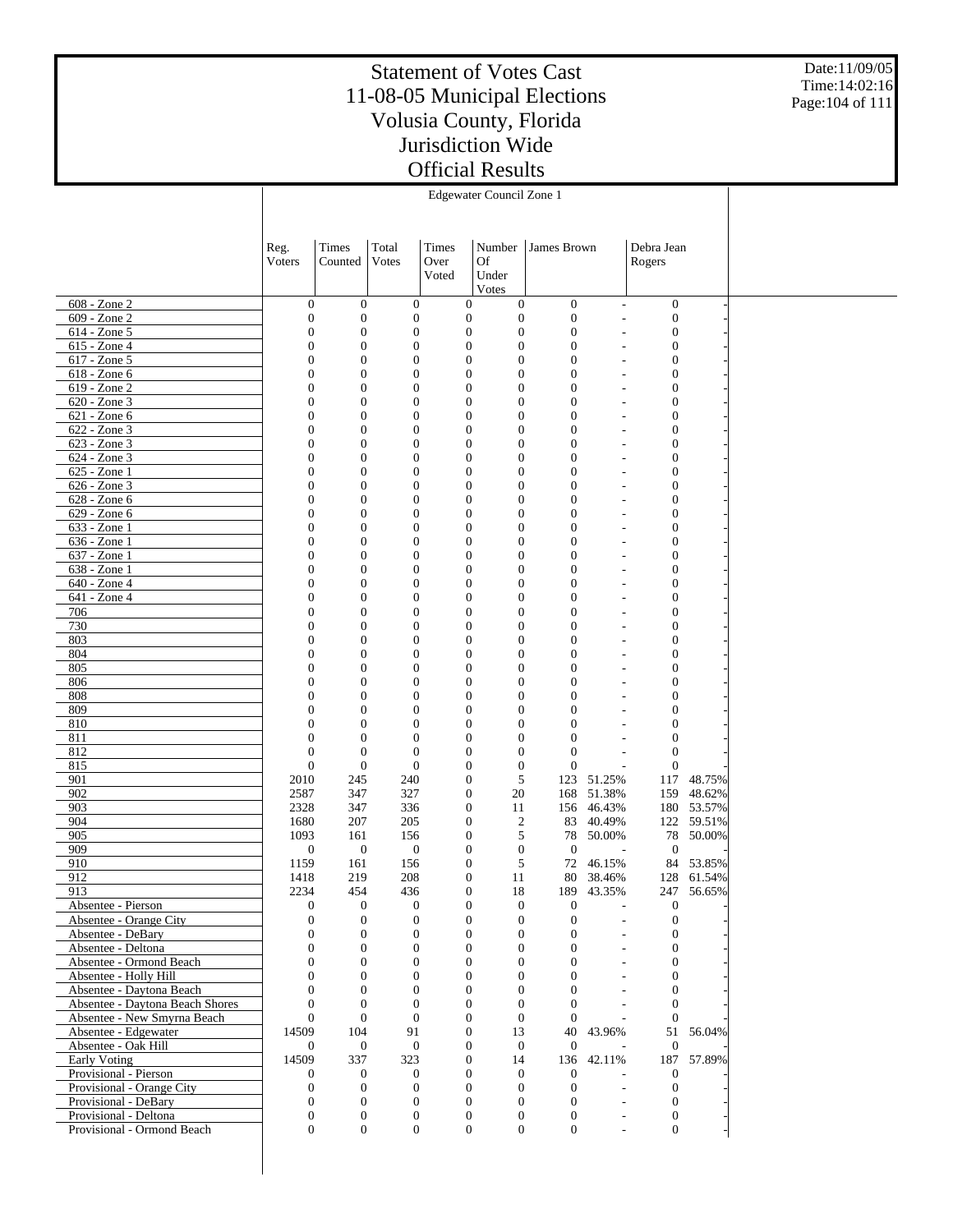Date:11/09/05 Time:14:02:16 Page:105 of 111

 $\overline{\phantom{a}}$ 

## Statement of Votes Cast 11-08-05 Municipal Elections Volusia County, Florida Jurisdiction Wide Official Results Edgewater Council Zone 1

|                                         | Reg.<br>Voters | Times<br>Counted | Total<br>Votes | Times<br>Over<br>Voted | Number<br><b>Of</b><br>Under<br>Votes | James Brown |        | Debra Jean<br>Rogers |             |
|-----------------------------------------|----------------|------------------|----------------|------------------------|---------------------------------------|-------------|--------|----------------------|-------------|
| Provisional - Holly Hill                |                |                  |                |                        |                                       | $\Omega$    |        | 0                    |             |
| Provisional - Daytona Beach             |                |                  |                |                        |                                       |             |        |                      |             |
| Provisional - Daytona Beach Shores      |                |                  |                |                        |                                       |             |        |                      |             |
| Provisional - New Smyrna Beach          |                |                  |                |                        |                                       |             |        |                      |             |
| Provisional - Edgewater                 | 14509          |                  |                |                        |                                       |             |        |                      |             |
| Provisional - Oak Hill                  |                |                  |                |                        |                                       |             |        |                      |             |
| Unscanned - Pierson                     |                |                  |                |                        |                                       |             |        |                      |             |
| Unscanned - Orange City                 |                |                  |                |                        |                                       |             |        |                      |             |
| Unscanned - DeBary                      |                |                  |                |                        |                                       |             |        |                      |             |
| Unscanned - Deltona                     |                |                  |                |                        |                                       |             |        |                      |             |
| Unscanned - Ormond Beach                |                |                  |                |                        |                                       |             |        |                      |             |
| Unscanned - Holly Hill                  |                |                  |                |                        |                                       |             |        |                      |             |
| Unscanned - Daytona Beach               |                |                  |                |                        |                                       |             |        |                      |             |
| <b>Unscanned - Daytona Beach Shores</b> |                |                  |                |                        |                                       |             |        |                      |             |
| Unscanned - New Smyrna Beach            |                |                  |                |                        |                                       |             |        |                      |             |
| Unscanned - Edgewater                   | 14509          |                  |                |                        |                                       | $\Omega$    | 0.00%  |                      | 1 100.00%   |
| Unscanned - Oak Hill                    |                |                  |                |                        |                                       |             |        |                      |             |
| Total                                   | 14509          | 2583             | 2479           |                        | 104                                   | 1125        | 45.38% |                      | 1354 54.62% |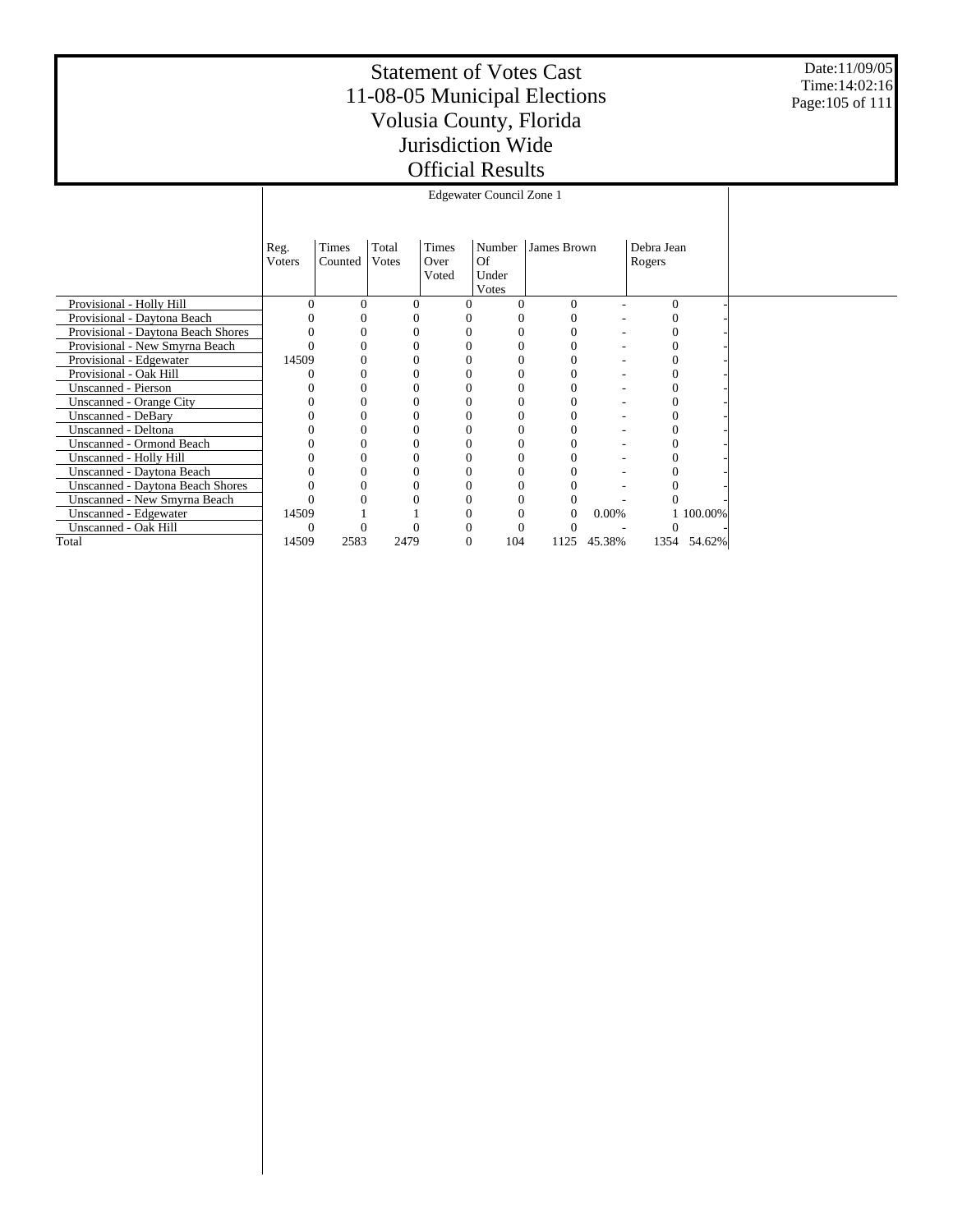Date:11/09/05 Time:14:02:16 Page:106 of 111

T

### Statement of Votes Cast 11-08-05 Municipal Elections Volusia County, Florida Jurisdiction Wide Official Results Edgewater Council Zone 3

T

|                                 |                                  |                                      |       |                                      | Lugewater Council Zone 5                                                     |                                  |                                                                            |  |
|---------------------------------|----------------------------------|--------------------------------------|-------|--------------------------------------|------------------------------------------------------------------------------|----------------------------------|----------------------------------------------------------------------------|--|
|                                 |                                  |                                      |       |                                      |                                                                              |                                  |                                                                            |  |
|                                 | Reg.<br>Voters                   | Times<br>Counted   Votes             | Total | Times<br>Over<br>Voted               | <b>Of</b><br>Under<br>Votes                                                  | Number   David S. Chess          | <b>Harriet Berg</b><br>Rhodes                                              |  |
| Jurisdiction Wide               |                                  |                                      |       |                                      |                                                                              |                                  |                                                                            |  |
| 105                             | $\mathbf{0}$                     | $\boldsymbol{0}$                     |       | $\boldsymbol{0}$                     | $\boldsymbol{0}$<br>$\boldsymbol{0}$                                         | $\boldsymbol{0}$                 | $\boldsymbol{0}$<br>$\overline{a}$                                         |  |
| 303                             | $\overline{0}$                   | $\boldsymbol{0}$                     |       | $\boldsymbol{0}$                     | $\boldsymbol{0}$<br>$\boldsymbol{0}$                                         | $\boldsymbol{0}$                 | $\boldsymbol{0}$<br>$\overline{\phantom{a}}$                               |  |
| 304                             | $\overline{0}$                   | $\boldsymbol{0}$                     |       | $\boldsymbol{0}$                     | $\boldsymbol{0}$<br>$\boldsymbol{0}$                                         | $\boldsymbol{0}$                 | $\boldsymbol{0}$<br>$\overline{a}$                                         |  |
| 305                             | $\Omega$                         | $\boldsymbol{0}$                     |       | $\boldsymbol{0}$                     | $\boldsymbol{0}$<br>$\boldsymbol{0}$                                         | $\theta$                         | $\boldsymbol{0}$<br>$\overline{a}$                                         |  |
| 306                             | $\mathbf{0}$                     | $\mathbf{0}$                         |       | $\boldsymbol{0}$                     | $\boldsymbol{0}$<br>$\boldsymbol{0}$                                         | $\overline{0}$                   | $\boldsymbol{0}$                                                           |  |
| 307                             | $\Omega$                         | $\boldsymbol{0}$                     |       | $\boldsymbol{0}$                     | $\boldsymbol{0}$<br>$\mathbf{0}$                                             | $\overline{0}$                   | $\boldsymbol{0}$<br>$\overline{a}$                                         |  |
| 309<br>310                      | $\Omega$<br>$\Omega$             | $\boldsymbol{0}$<br>$\boldsymbol{0}$ |       | $\boldsymbol{0}$<br>$\boldsymbol{0}$ | $\boldsymbol{0}$<br>$\boldsymbol{0}$<br>$\boldsymbol{0}$<br>$\mathbf{0}$     | $\overline{0}$<br>$\overline{0}$ | $\boldsymbol{0}$<br>$\boldsymbol{0}$                                       |  |
| 311                             | $\mathbf{0}$                     | $\mathbf{0}$                         |       | $\boldsymbol{0}$                     | $\boldsymbol{0}$<br>$\boldsymbol{0}$                                         | $\mathbf{0}$                     | $\overline{a}$<br>$\boldsymbol{0}$<br>$\overline{a}$                       |  |
| 401 - Zone 2                    | $\Omega$                         | $\boldsymbol{0}$                     |       | $\boldsymbol{0}$                     | $\boldsymbol{0}$<br>$\boldsymbol{0}$                                         | $\overline{0}$                   | $\boldsymbol{0}$<br>$\overline{a}$                                         |  |
| 402 - Zone 2                    | $\Omega$                         | $\boldsymbol{0}$                     |       | $\boldsymbol{0}$                     | $\boldsymbol{0}$<br>$\boldsymbol{0}$                                         | $\overline{0}$                   | $\boldsymbol{0}$<br>٠                                                      |  |
| 403 - Zone 1                    | $\Omega$                         | $\boldsymbol{0}$                     |       | $\boldsymbol{0}$                     | $\boldsymbol{0}$<br>$\boldsymbol{0}$                                         | $\overline{0}$                   | $\boldsymbol{0}$<br>$\overline{\phantom{a}}$                               |  |
| 405 - Zone 1                    | $\Omega$                         | $\boldsymbol{0}$                     |       | $\boldsymbol{0}$                     | $\boldsymbol{0}$<br>$\boldsymbol{0}$                                         | $\mathbf{0}$                     | $\boldsymbol{0}$<br>$\overline{a}$                                         |  |
| 406 - Zone 2                    | $\Omega$                         | $\boldsymbol{0}$                     |       | $\boldsymbol{0}$                     | $\boldsymbol{0}$<br>$\boldsymbol{0}$                                         | $\overline{0}$                   | $\boldsymbol{0}$<br>$\overline{a}$                                         |  |
| $407 - Z$ one 3                 | $\Omega$                         | $\boldsymbol{0}$                     |       | $\boldsymbol{0}$                     | $\boldsymbol{0}$<br>$\boldsymbol{0}$                                         | $\overline{0}$                   | $\boldsymbol{0}$<br>٠                                                      |  |
| 408 - Zone 4                    | $\Omega$                         | $\boldsymbol{0}$                     |       | $\boldsymbol{0}$                     | $\boldsymbol{0}$<br>$\boldsymbol{0}$                                         | $\overline{0}$                   | $\boldsymbol{0}$<br>$\overline{\phantom{a}}$                               |  |
| 409 - Zone 5<br>$410 - Z$ one 5 | $\Omega$<br>$\Omega$             | $\boldsymbol{0}$<br>$\boldsymbol{0}$ |       | $\boldsymbol{0}$<br>$\boldsymbol{0}$ | $\boldsymbol{0}$<br>$\boldsymbol{0}$<br>$\boldsymbol{0}$<br>$\boldsymbol{0}$ | $\mathbf{0}$<br>$\overline{0}$   | $\boldsymbol{0}$<br>٠<br>$\boldsymbol{0}$<br>$\overline{a}$                |  |
| 411 - Zone 6                    | $\Omega$                         | $\boldsymbol{0}$                     |       | $\boldsymbol{0}$                     | $\boldsymbol{0}$<br>$\boldsymbol{0}$                                         | $\overline{0}$                   | $\boldsymbol{0}$<br>٠                                                      |  |
| 413 - Zone 6                    | $\Omega$                         | $\boldsymbol{0}$                     |       | $\boldsymbol{0}$                     | $\boldsymbol{0}$<br>$\boldsymbol{0}$                                         | $\overline{0}$                   | $\boldsymbol{0}$<br>$\overline{\phantom{a}}$                               |  |
| 414 - Zone 5                    | $\Omega$                         | $\boldsymbol{0}$                     |       | $\boldsymbol{0}$                     | $\boldsymbol{0}$<br>$\boldsymbol{0}$                                         | $\mathbf{0}$                     | $\boldsymbol{0}$<br>٠                                                      |  |
| 415 - Zone 4                    | $\Omega$                         | $\boldsymbol{0}$                     |       | $\boldsymbol{0}$                     | $\boldsymbol{0}$<br>$\boldsymbol{0}$                                         | $\overline{0}$                   | $\boldsymbol{0}$<br>٠                                                      |  |
| 416 - Zone 4                    | $\Omega$                         | $\boldsymbol{0}$                     |       | $\boldsymbol{0}$                     | $\boldsymbol{0}$<br>$\boldsymbol{0}$                                         | $\overline{0}$                   | $\boldsymbol{0}$                                                           |  |
| 417 - Zone 3                    | $\Omega$                         | $\boldsymbol{0}$                     |       | $\boldsymbol{0}$                     | $\boldsymbol{0}$<br>$\boldsymbol{0}$                                         | $\overline{0}$                   | $\boldsymbol{0}$<br>$\overline{\phantom{a}}$                               |  |
| 418 - Zone 6                    | $\Omega$<br>$\Omega$             | $\boldsymbol{0}$                     |       | $\boldsymbol{0}$                     | $\boldsymbol{0}$<br>$\boldsymbol{0}$                                         | $\mathbf{0}$<br>$\overline{0}$   | $\boldsymbol{0}$<br>٠                                                      |  |
| 419 - Zone 3<br>420 - Zone 6    | $\Omega$                         | $\boldsymbol{0}$<br>$\boldsymbol{0}$ |       | $\boldsymbol{0}$<br>$\boldsymbol{0}$ | $\boldsymbol{0}$<br>$\boldsymbol{0}$<br>$\boldsymbol{0}$<br>$\boldsymbol{0}$ | $\mathbf{0}$                     | $\boldsymbol{0}$<br>٠<br>$\boldsymbol{0}$                                  |  |
| 422 - Zone 1                    | $\Omega$                         | $\boldsymbol{0}$                     |       | $\boldsymbol{0}$                     | $\boldsymbol{0}$<br>$\boldsymbol{0}$                                         | $\overline{0}$                   | $\boldsymbol{0}$<br>$\overline{\phantom{a}}$                               |  |
| 423 - Zone 3                    | $\mathbf{0}$                     | $\mathbf{0}$                         |       | $\boldsymbol{0}$                     | $\boldsymbol{0}$<br>$\boldsymbol{0}$                                         | $\mathbf{0}$                     | $\boldsymbol{0}$                                                           |  |
| 424 - Zone 4                    | $\Omega$                         | $\boldsymbol{0}$                     |       | $\boldsymbol{0}$                     | $\boldsymbol{0}$<br>$\boldsymbol{0}$                                         | $\overline{0}$                   | $\boldsymbol{0}$<br>٠                                                      |  |
| 426 - Zone 2                    | $\Omega$                         | $\boldsymbol{0}$                     |       | $\boldsymbol{0}$                     | $\boldsymbol{0}$<br>$\boldsymbol{0}$                                         | $\mathbf{0}$                     | $\boldsymbol{0}$                                                           |  |
| 427 - Zone 5                    | $\Omega$                         | $\boldsymbol{0}$                     |       | $\boldsymbol{0}$                     | $\boldsymbol{0}$<br>$\boldsymbol{0}$                                         | $\overline{0}$                   | $\boldsymbol{0}$<br>$\overline{a}$                                         |  |
| 428 - Zone 1                    | $\mathbf{0}$                     | $\mathbf{0}$                         |       | $\boldsymbol{0}$                     | $\boldsymbol{0}$<br>$\boldsymbol{0}$                                         | $\mathbf{0}$                     | $\boldsymbol{0}$                                                           |  |
| 429 - Zone 4                    | $\Omega$<br>$\Omega$             | $\boldsymbol{0}$                     |       | $\boldsymbol{0}$                     | $\boldsymbol{0}$<br>$\overline{0}$                                           | $\overline{0}$                   | $\boldsymbol{0}$<br>$\overline{a}$                                         |  |
| 501 - Zone 1<br>506 - Zone 1    | $\Omega$                         | $\boldsymbol{0}$<br>$\boldsymbol{0}$ |       | $\boldsymbol{0}$<br>$\boldsymbol{0}$ | $\boldsymbol{0}$<br>$\boldsymbol{0}$<br>$\boldsymbol{0}$<br>$\theta$         | $\mathbf{0}$<br>$\overline{0}$   | $\boldsymbol{0}$<br>$\boldsymbol{0}$<br>$\overline{a}$                     |  |
| 508 - Zone 3                    | $\Omega$                         | $\mathbf{0}$                         |       | $\boldsymbol{0}$                     | $\boldsymbol{0}$<br>$\boldsymbol{0}$                                         | $\mathbf{0}$                     | $\boldsymbol{0}$                                                           |  |
| 509 - Zone 3                    | $\Omega$                         | $\boldsymbol{0}$                     |       | $\mathbf{0}$                         | $\boldsymbol{0}$<br>$\overline{0}$                                           | $\overline{0}$                   | $\boldsymbol{0}$<br>٠                                                      |  |
| 510 - Zone 3                    | $\Omega$                         | $\boldsymbol{0}$                     |       | $\mathbf{0}$                         | $\boldsymbol{0}$<br>$\boldsymbol{0}$                                         | $\theta$                         | $\boldsymbol{0}$                                                           |  |
| 512 - Zone 3                    | $\Omega$                         | $\boldsymbol{0}$                     |       | $\overline{0}$                       | $\boldsymbol{0}$<br>$\overline{0}$                                           | $\overline{0}$                   | $\boldsymbol{0}$                                                           |  |
| 513 - Zone 3                    | $\mathbf{0}$                     | $\boldsymbol{0}$                     |       | $\mathbf{0}$                         | $\boldsymbol{0}$<br>$\boldsymbol{0}$                                         | $\overline{0}$                   | $\boldsymbol{0}$                                                           |  |
| 514 - Zone 2                    | $\Omega$                         | $\Omega$                             |       | $\Omega$                             | $\Omega$<br>$\theta$                                                         | $\Omega$                         | $\Omega$                                                                   |  |
| $515 - Zone$ 1                  | $\boldsymbol{0}$<br>$\mathbf{0}$ | $\boldsymbol{0}$<br>$\overline{0}$   |       | $\boldsymbol{0}$<br>$\overline{0}$   | $\boldsymbol{0}$<br>$\mathbf{0}$<br>$\mathbf{0}$<br>$\overline{0}$           | $\mathbf{0}$<br>$\boldsymbol{0}$ | $\boldsymbol{0}$<br>$\mathbf{0}$                                           |  |
| 516 - Zone 1<br>517 - Zone 2    | $\mathbf{0}$                     | $\boldsymbol{0}$                     |       | $\boldsymbol{0}$                     | $\overline{0}$<br>$\boldsymbol{0}$                                           | $\boldsymbol{0}$                 | $\overline{\phantom{a}}$<br>$\mathbf{0}$<br>٠                              |  |
| 519 - Zone 2                    | $\Omega$                         | $\overline{0}$                       |       | $\overline{0}$                       | $\overline{0}$<br>$\mathbf{0}$                                               | $\mathbf{0}$                     | $\mathbf{0}$<br>$\overline{\phantom{a}}$                                   |  |
| 521 - Zone 4                    | $\Omega$                         | $\mathbf{0}$                         |       | $\boldsymbol{0}$                     | $\overline{0}$<br>$\boldsymbol{0}$                                           | $\theta$                         | $\mathbf{0}$<br>٠                                                          |  |
| 522 - Zone 4                    | $\Omega$                         | $\mathbf{0}$                         |       | $\overline{0}$                       | $\overline{0}$<br>$\mathbf{0}$                                               | $\Omega$                         | $\mathbf{0}$<br>$\overline{\phantom{a}}$                                   |  |
| 525 - Zone 4                    | $\Omega$                         | $\mathbf{0}$                         |       | $\overline{0}$                       | $\overline{0}$<br>$\mathbf{0}$                                               | $\overline{0}$                   | $\mathbf{0}$<br>٠                                                          |  |
| 526                             | $\Omega$                         | $\mathbf{0}$                         |       | $\overline{0}$                       | $\overline{0}$<br>$\Omega$                                                   | $\Omega$                         | $\mathbf{0}$<br>$\overline{\phantom{a}}$                                   |  |
| 527                             | $\Omega$                         | $\mathbf{0}$                         |       | $\boldsymbol{0}$                     | $\overline{0}$<br>$\boldsymbol{0}$                                           | $\overline{0}$                   | $\mathbf{0}$<br>٠                                                          |  |
| 528                             | $\Omega$<br>$\Omega$             | $\mathbf{0}$                         |       | $\overline{0}$<br>$\overline{0}$     | $\overline{0}$<br>$\mathbf{0}$<br>$\overline{0}$<br>$\mathbf{0}$             | $\Omega$<br>$\overline{0}$       | $\mathbf{0}$<br>$\overline{\phantom{a}}$                                   |  |
| 529<br>533 - Zone 4             | $\Omega$                         | $\mathbf{0}$<br>$\mathbf{0}$         |       | $\overline{0}$                       | $\overline{0}$<br>$\Omega$                                                   | $\Omega$                         | $\mathbf{0}$<br>$\overline{a}$<br>$\mathbf{0}$<br>$\overline{\phantom{a}}$ |  |
| 534                             | $\Omega$                         | $\mathbf{0}$                         |       | $\boldsymbol{0}$                     | $\overline{0}$<br>$\boldsymbol{0}$                                           | $\theta$                         | $\mathbf{0}$<br>$\overline{a}$                                             |  |
| 602 - Zone 4                    | $\Omega$                         | $\mathbf{0}$                         |       | $\overline{0}$                       | $\overline{0}$<br>$\mathbf{0}$                                               | $\Omega$                         | $\mathbf{0}$<br>$\overline{\phantom{a}}$                                   |  |
| 603 - Zone 5                    | $\Omega$                         | $\boldsymbol{0}$                     |       | $\overline{0}$                       | $\boldsymbol{0}$<br>$\overline{0}$                                           | $\theta$                         | $\mathbf{0}$<br>$\overline{a}$                                             |  |
| 605 - Zone 5                    | $\Omega$                         | $\mathbf{0}$                         |       | $\boldsymbol{0}$                     | $\mathbf{0}$<br>$\boldsymbol{0}$                                             | $\boldsymbol{0}$                 | $\mathbf{0}$<br>$\overline{\phantom{a}}$                                   |  |
| 607 - Zone 2                    | $\Omega$                         | $\overline{0}$                       |       | $\overline{0}$                       | $\overline{0}$<br>$\mathbf{0}$                                               | $\boldsymbol{0}$                 | $\mathbf{0}$                                                               |  |
|                                 |                                  |                                      |       |                                      |                                                                              |                                  |                                                                            |  |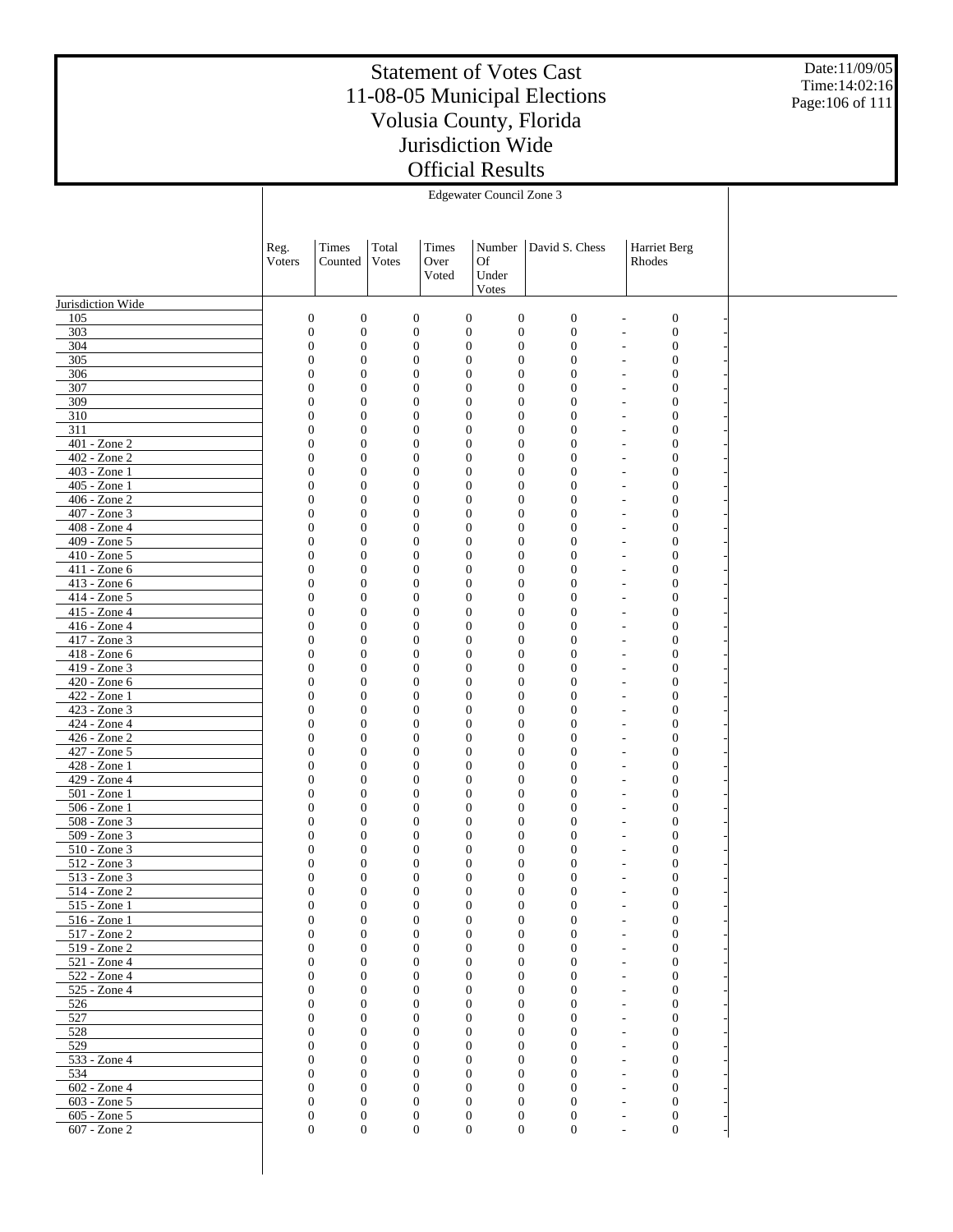Date:11/09/05 Time:14:02:16 Page:107 of 111

# Statement of Votes Cast 11-08-05 Municipal Elections Volusia County, Florida Jurisdiction Wide Official Results

|                                             | Edgewater Council Zone 3         |                                    |                                      |                        |                                                                              |                                      |                          |                                      |                     |  |
|---------------------------------------------|----------------------------------|------------------------------------|--------------------------------------|------------------------|------------------------------------------------------------------------------|--------------------------------------|--------------------------|--------------------------------------|---------------------|--|
|                                             |                                  |                                    |                                      |                        |                                                                              |                                      |                          |                                      |                     |  |
|                                             | Reg.<br>Voters                   | Times<br>Counted                   | Total<br>Votes                       | Times<br>Over<br>Voted | Number<br>Of<br>Under<br>Votes                                               | David S. Chess                       |                          | Harriet Berg<br>Rhodes               |                     |  |
| 608 - Zone 2                                | $\boldsymbol{0}$                 | $\mathbf{0}$                       | $\boldsymbol{0}$                     |                        | $\boldsymbol{0}$<br>$\boldsymbol{0}$                                         | $\boldsymbol{0}$                     | $\overline{\phantom{a}}$ | $\boldsymbol{0}$                     |                     |  |
| 609 - Zone 2                                | $\boldsymbol{0}$                 | $\boldsymbol{0}$                   | $\boldsymbol{0}$                     |                        | $\boldsymbol{0}$<br>$\boldsymbol{0}$                                         | $\boldsymbol{0}$                     | L,                       | $\boldsymbol{0}$                     |                     |  |
| 614 - Zone 5                                | $\mathbf{0}$                     | $\boldsymbol{0}$                   | $\boldsymbol{0}$                     |                        | $\boldsymbol{0}$<br>$\boldsymbol{0}$                                         | $\boldsymbol{0}$                     | ٠                        | $\boldsymbol{0}$                     |                     |  |
| 615 - Zone 4                                | $\mathbf{0}$                     | $\boldsymbol{0}$                   | $\boldsymbol{0}$                     |                        | $\boldsymbol{0}$<br>$\boldsymbol{0}$                                         | $\boldsymbol{0}$                     |                          | $\boldsymbol{0}$                     |                     |  |
| 617 - Zone 5                                | $\mathbf{0}$                     | $\overline{0}$                     | $\boldsymbol{0}$                     |                        | $\boldsymbol{0}$<br>$\boldsymbol{0}$                                         | $\boldsymbol{0}$                     | ٠                        | $\boldsymbol{0}$                     |                     |  |
| 618 - Zone 6                                | $\mathbf{0}$                     | $\overline{0}$                     | $\boldsymbol{0}$                     |                        | $\mathbf{0}$<br>$\mathbf{0}$                                                 | $\boldsymbol{0}$                     |                          | $\boldsymbol{0}$                     |                     |  |
| 619 - Zone 2<br>620 - Zone 3                | $\mathbf{0}$<br>$\mathbf{0}$     | $\overline{0}$<br>$\overline{0}$   | $\boldsymbol{0}$<br>$\boldsymbol{0}$ |                        | $\boldsymbol{0}$<br>$\boldsymbol{0}$<br>$\boldsymbol{0}$<br>$\boldsymbol{0}$ | $\boldsymbol{0}$<br>$\boldsymbol{0}$ | ٠                        | $\boldsymbol{0}$<br>$\boldsymbol{0}$ |                     |  |
| 621 - Zone 6                                | $\mathbf{0}$                     | $\overline{0}$                     | $\boldsymbol{0}$                     |                        | $\boldsymbol{0}$<br>$\boldsymbol{0}$                                         | $\boldsymbol{0}$                     | ٠<br>٠                   | $\boldsymbol{0}$                     |                     |  |
| 622 - Zone 3                                | $\mathbf{0}$                     | $\overline{0}$                     | $\boldsymbol{0}$                     |                        | $\mathbf{0}$<br>$\mathbf{0}$                                                 | $\boldsymbol{0}$                     | ٠                        | $\boldsymbol{0}$                     |                     |  |
| 623 - Zone 3                                | $\mathbf{0}$                     | $\overline{0}$                     | $\boldsymbol{0}$                     |                        | $\boldsymbol{0}$<br>$\boldsymbol{0}$                                         | $\boldsymbol{0}$                     | ٠                        | $\boldsymbol{0}$                     |                     |  |
| 624 - Zone 3                                | $\mathbf{0}$                     | $\overline{0}$                     | $\boldsymbol{0}$                     |                        | $\boldsymbol{0}$<br>$\boldsymbol{0}$                                         | $\boldsymbol{0}$                     | L,                       | $\boldsymbol{0}$                     |                     |  |
| 625 - Zone 1                                | $\mathbf{0}$                     | $\overline{0}$                     | $\boldsymbol{0}$                     |                        | $\boldsymbol{0}$<br>$\boldsymbol{0}$                                         | $\boldsymbol{0}$                     | ٠                        | $\boldsymbol{0}$                     |                     |  |
| 626 - Zone 3                                | $\mathbf{0}$                     | $\overline{0}$                     | $\boldsymbol{0}$                     |                        | $\mathbf{0}$<br>$\mathbf{0}$                                                 | $\boldsymbol{0}$                     | L,                       | $\boldsymbol{0}$                     |                     |  |
| 628 - Zone 6<br>629 - Zone 6                | $\mathbf{0}$<br>$\mathbf{0}$     | $\overline{0}$<br>$\overline{0}$   | $\boldsymbol{0}$<br>$\boldsymbol{0}$ |                        | $\boldsymbol{0}$<br>$\boldsymbol{0}$<br>$\boldsymbol{0}$<br>$\boldsymbol{0}$ | $\boldsymbol{0}$<br>$\boldsymbol{0}$ | ٠<br>L,                  | $\boldsymbol{0}$<br>$\boldsymbol{0}$ |                     |  |
| 633 - Zone 1                                | $\mathbf{0}$                     | $\overline{0}$                     | $\boldsymbol{0}$                     |                        | $\boldsymbol{0}$<br>$\boldsymbol{0}$                                         | $\boldsymbol{0}$                     | ٠                        | $\boldsymbol{0}$                     |                     |  |
| 636 - Zone 1                                | $\mathbf{0}$                     | $\overline{0}$                     | $\boldsymbol{0}$                     |                        | $\mathbf{0}$<br>$\mathbf{0}$                                                 | $\boldsymbol{0}$                     | L,                       | $\boldsymbol{0}$                     |                     |  |
| 637 - Zone 1                                | $\mathbf{0}$                     | $\overline{0}$                     | $\boldsymbol{0}$                     |                        | $\boldsymbol{0}$<br>$\boldsymbol{0}$                                         | $\boldsymbol{0}$                     | ٠                        | $\boldsymbol{0}$                     |                     |  |
| 638 - Zone 1                                | $\mathbf{0}$                     | $\overline{0}$                     | $\boldsymbol{0}$                     |                        | $\boldsymbol{0}$<br>$\boldsymbol{0}$                                         | $\boldsymbol{0}$                     | L,                       | $\boldsymbol{0}$                     |                     |  |
| 640 - Zone 4                                | $\mathbf{0}$                     | $\overline{0}$                     | $\boldsymbol{0}$                     |                        | $\boldsymbol{0}$<br>$\boldsymbol{0}$                                         | $\boldsymbol{0}$                     | L,                       | $\boldsymbol{0}$                     |                     |  |
| 641 - Zone 4<br>706                         | $\mathbf{0}$<br>$\mathbf{0}$     | $\overline{0}$<br>$\overline{0}$   | $\boldsymbol{0}$<br>$\boldsymbol{0}$ |                        | $\mathbf{0}$<br>$\mathbf{0}$<br>$\boldsymbol{0}$<br>$\boldsymbol{0}$         | $\boldsymbol{0}$<br>$\boldsymbol{0}$ | L,<br>L,                 | $\boldsymbol{0}$<br>$\boldsymbol{0}$ |                     |  |
| 730                                         | $\mathbf{0}$                     | $\overline{0}$                     | $\boldsymbol{0}$                     |                        | $\boldsymbol{0}$<br>$\mathbf{0}$                                             | $\boldsymbol{0}$                     | L,                       | $\boldsymbol{0}$                     |                     |  |
| 803                                         | $\mathbf{0}$                     | $\overline{0}$                     | $\boldsymbol{0}$                     |                        | $\boldsymbol{0}$<br>$\boldsymbol{0}$                                         | $\boldsymbol{0}$                     | L,                       | $\boldsymbol{0}$                     |                     |  |
| 804                                         | $\mathbf{0}$                     | $\overline{0}$                     | $\boldsymbol{0}$                     |                        | $\mathbf{0}$<br>$\mathbf{0}$                                                 | $\boldsymbol{0}$                     | L,                       | $\boldsymbol{0}$                     |                     |  |
| 805                                         | $\mathbf{0}$                     | $\overline{0}$                     | $\boldsymbol{0}$                     |                        | $\boldsymbol{0}$<br>$\boldsymbol{0}$                                         | $\boldsymbol{0}$                     | L,                       | $\boldsymbol{0}$                     |                     |  |
| 806                                         | $\mathbf{0}$                     | $\overline{0}$                     | $\boldsymbol{0}$                     |                        | $\boldsymbol{0}$<br>$\mathbf{0}$                                             | $\boldsymbol{0}$                     | ÷                        | $\boldsymbol{0}$                     |                     |  |
| 808                                         | $\mathbf{0}$                     | $\overline{0}$                     | $\boldsymbol{0}$                     |                        | $\boldsymbol{0}$<br>$\boldsymbol{0}$                                         | $\boldsymbol{0}$                     | ٠                        | $\boldsymbol{0}$                     |                     |  |
| 809<br>810                                  | $\mathbf{0}$<br>$\mathbf{0}$     | $\overline{0}$<br>$\overline{0}$   | $\boldsymbol{0}$<br>$\boldsymbol{0}$ |                        | $\mathbf{0}$<br>$\mathbf{0}$<br>$\boldsymbol{0}$<br>$\boldsymbol{0}$         | $\boldsymbol{0}$<br>$\boldsymbol{0}$ | ٠                        | $\boldsymbol{0}$<br>$\boldsymbol{0}$ |                     |  |
| 811                                         | $\mathbf{0}$                     | $\overline{0}$                     | $\mathbf{0}$                         |                        | $\mathbf{0}$<br>$\boldsymbol{0}$                                             | $\boldsymbol{0}$                     |                          | $\boldsymbol{0}$                     |                     |  |
| 812                                         | $\mathbf{0}$                     | $\mathbf{0}$                       | $\mathbf{0}$                         |                        | $\boldsymbol{0}$<br>$\boldsymbol{0}$                                         | $\mathbf{0}$                         |                          | $\boldsymbol{0}$                     |                     |  |
| 815                                         | $\mathbf{0}$                     | $\mathbf{0}$                       | $\boldsymbol{0}$                     |                        | $\boldsymbol{0}$<br>$\boldsymbol{0}$                                         | $\mathbf{0}$                         |                          | $\boldsymbol{0}$                     |                     |  |
| 901                                         | 2010                             | 245                                | 231                                  |                        | $\boldsymbol{0}$<br>14                                                       | 83                                   | 35.93%                   | 148                                  | 64.07%              |  |
| 902                                         | 2587                             | 347                                | 325                                  |                        | $\boldsymbol{0}$<br>22                                                       | 133                                  | 40.92%                   | 192                                  | 59.08%              |  |
| 903                                         | 2328                             | 347                                | 339                                  |                        | $\boldsymbol{0}$<br>8                                                        | 142                                  | 41.89%                   |                                      | 197 58.11%          |  |
| 904<br>905                                  | 1680<br>1093                     | 207<br>161                         | 203<br>155                           |                        | $\boldsymbol{0}$<br>4<br>$\boldsymbol{0}$<br>6                               | 93<br>59                             | 45.81%<br>38.06%         | 110                                  | 54.19%<br>96 61.94% |  |
| 909                                         | $\boldsymbol{0}$                 | $\mathbf{0}$                       | $\mathbf{0}$                         |                        | $\boldsymbol{0}$<br>$\boldsymbol{0}$                                         | $\mathbf{0}$                         |                          | $\mathbf{0}$                         |                     |  |
| 910                                         | 1159                             | 161                                | 152                                  |                        | $\mathbf{0}$<br>9                                                            | 70                                   | 46.05%                   | 82                                   | 53.95%              |  |
| 912                                         | 1418                             | 219                                | 209                                  |                        | $\boldsymbol{0}$<br>10                                                       | 88                                   | 42.11%                   |                                      | 121 57.89%          |  |
| 913                                         | 2234                             | 454                                | 438                                  |                        | 0<br>16                                                                      | 184                                  | 42.01%                   |                                      | 254 57.99%          |  |
| Absentee - Pierson                          | $\mathbf{0}$                     | $\mathbf{0}$                       | $\boldsymbol{0}$                     |                        | $\boldsymbol{0}$<br>$\mathbf{0}$                                             | $\boldsymbol{0}$                     |                          | $\boldsymbol{0}$                     |                     |  |
| Absentee - Orange City<br>Absentee - DeBary | $\overline{0}$<br>$\overline{0}$ | $\boldsymbol{0}$<br>$\overline{0}$ | $\boldsymbol{0}$                     |                        | $\mathbf{0}$<br>$\boldsymbol{0}$<br>$\mathbf{0}$                             | $\mathbf{0}$                         |                          | $\mathbf{0}$                         |                     |  |
| Absentee - Deltona                          | $\theta$                         | $\overline{0}$                     | $\boldsymbol{0}$<br>$\boldsymbol{0}$ |                        | $\boldsymbol{0}$<br>$\mathbf{0}$<br>$\boldsymbol{0}$                         | $\boldsymbol{0}$<br>$\theta$         |                          | $\boldsymbol{0}$<br>$\boldsymbol{0}$ |                     |  |
| Absentee - Ormond Beach                     | $\overline{0}$                   | $\overline{0}$                     | $\boldsymbol{0}$                     |                        | $\boldsymbol{0}$<br>$\mathbf{0}$                                             | $\theta$                             |                          | $\boldsymbol{0}$                     |                     |  |
| Absentee - Holly Hill                       | $\theta$                         | $\overline{0}$                     | $\boldsymbol{0}$                     |                        | $\overline{0}$<br>$\mathbf{0}$                                               | $\theta$                             |                          | $\mathbf{0}$                         |                     |  |
| Absentee - Daytona Beach                    | $\overline{0}$                   | $\overline{0}$                     | $\boldsymbol{0}$                     |                        | $\boldsymbol{0}$<br>$\mathbf{0}$                                             | $\theta$                             |                          | $\mathbf{0}$                         |                     |  |
| Absentee - Daytona Beach Shores             | $\overline{0}$                   | $\overline{0}$                     | $\boldsymbol{0}$                     |                        | $\mathbf{0}$<br>$\boldsymbol{0}$                                             | $\theta$                             |                          | $\mathbf{0}$                         |                     |  |
| Absentee - New Smyrna Beach                 | $\overline{0}$                   | $\mathbf{0}$                       | $\boldsymbol{0}$                     |                        | $\boldsymbol{0}$<br>$\mathbf{0}$                                             | $\theta$                             |                          | $\boldsymbol{0}$                     |                     |  |
| Absentee - Edgewater                        | 14509                            | 104                                | 92                                   |                        | $\mathbf{0}$<br>12                                                           |                                      | 50 54.35%                |                                      | 42 45.65%           |  |
| Absentee - Oak Hill<br>Early Voting         | $\theta$<br>14509                | $\boldsymbol{0}$<br>337            | $\mathbf{0}$<br>325                  |                        | $\mathbf{0}$<br>$\mathbf{0}$<br>$\mathbf{0}$<br>12                           | $\mathbf{0}$<br>132                  | 40.62%                   | $\mathbf{0}$                         | 193 59.38%          |  |
| Provisional - Pierson                       | $\theta$                         | $\boldsymbol{0}$                   | $\boldsymbol{0}$                     |                        | $\mathbf{0}$<br>$\mathbf{0}$                                                 | $\mathbf{0}$                         |                          | $\mathbf{0}$                         |                     |  |
| Provisional - Orange City                   | $\overline{0}$                   | $\boldsymbol{0}$                   | $\boldsymbol{0}$                     |                        | $\overline{0}$<br>$\mathbf{0}$                                               | $\mathbf{0}$                         |                          | $\mathbf{0}$                         |                     |  |
| Provisional - DeBary                        | $\overline{0}$                   | $\overline{0}$                     | $\boldsymbol{0}$                     |                        | $\mathbf{0}$<br>$\mathbf{0}$                                                 | $\mathbf{0}$                         |                          | $\boldsymbol{0}$                     |                     |  |
| Provisional - Deltona                       | $\overline{0}$                   | $\mathbf{0}$                       | $\boldsymbol{0}$                     |                        | $\mathbf{0}$<br>$\boldsymbol{0}$                                             | $\mathbf{0}$                         |                          | $\mathbf{0}$                         |                     |  |
| Provisional - Ormond Beach                  | $\boldsymbol{0}$                 | $\mathbf{0}$                       | $\boldsymbol{0}$                     |                        | $\boldsymbol{0}$<br>$\overline{0}$                                           | $\mathbf{0}$                         | L.                       | $\boldsymbol{0}$                     |                     |  |
|                                             |                                  |                                    |                                      |                        |                                                                              |                                      |                          |                                      |                     |  |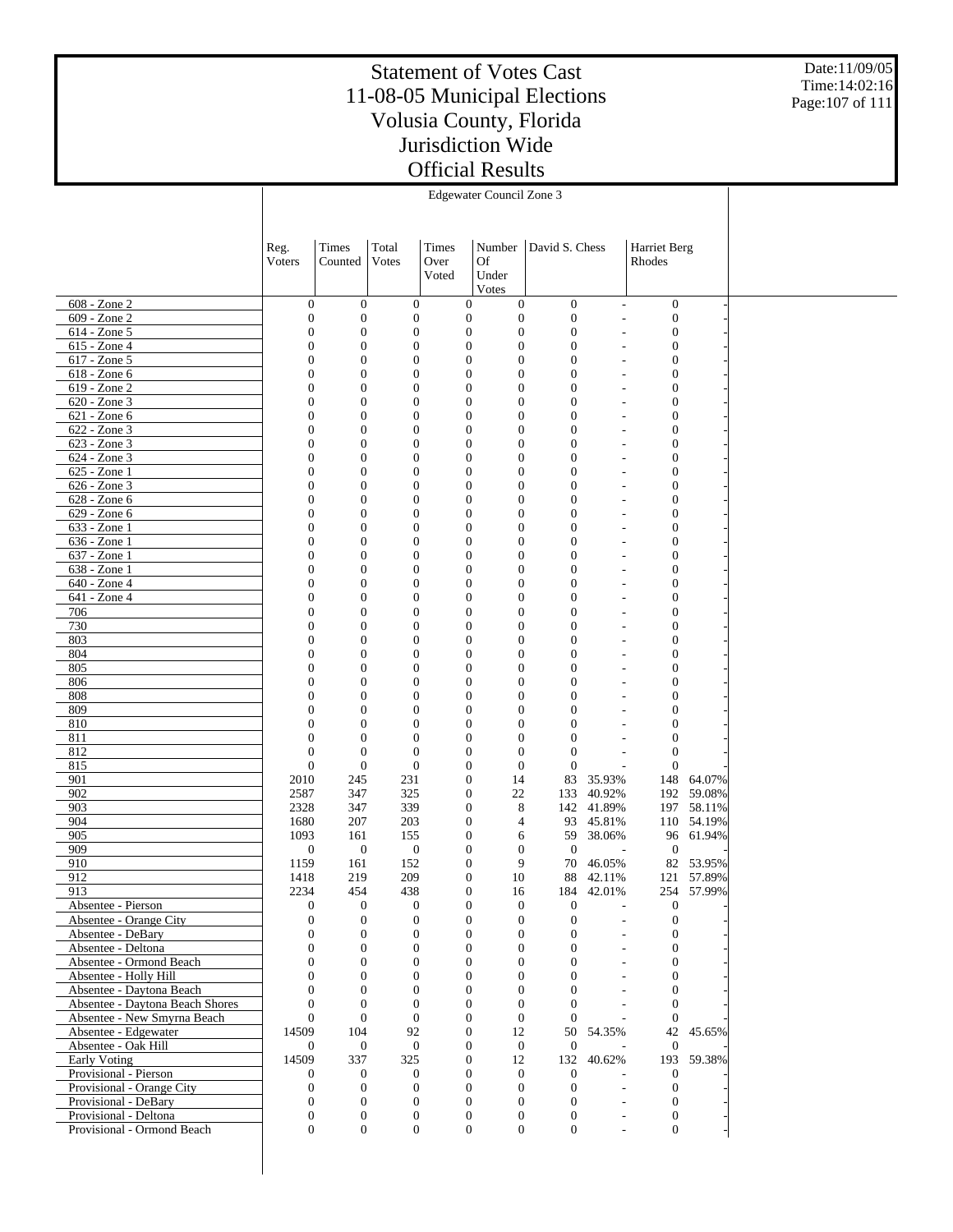Date:11/09/05 Time:14:02:16 Page:108 of 111

 $\overline{\phantom{a}}$ 

## Statement of Votes Cast 11-08-05 Municipal Elections Volusia County, Florida Jurisdiction Wide Official Results Edgewater Council Zone 3

|                                    | Reg.<br><b>V</b> oters | Times<br>Counted | Total<br>Votes | Times<br>Over<br>Voted | Number<br>Of<br>Under<br>Votes | David S. Chess |           | Harriet Berg<br>Rhodes |        |
|------------------------------------|------------------------|------------------|----------------|------------------------|--------------------------------|----------------|-----------|------------------------|--------|
| Provisional - Holly Hill           | $\Omega$               | $\Omega$         |                | $\Omega$               | $\Omega$                       | $\Omega$       |           | $\Omega$               |        |
| Provisional - Daytona Beach        |                        |                  |                |                        |                                |                |           |                        |        |
| Provisional - Daytona Beach Shores |                        |                  |                |                        | 0                              |                |           |                        |        |
| Provisional - New Smyrna Beach     |                        |                  |                |                        |                                |                |           |                        |        |
| Provisional - Edgewater            | 14509                  |                  |                |                        | 0                              |                |           |                        |        |
| Provisional - Oak Hill             |                        |                  |                |                        | 0                              |                |           |                        |        |
| Unscanned - Pierson                |                        |                  |                |                        | 0<br>$\Omega$                  |                |           |                        |        |
| Unscanned - Orange City            |                        |                  |                |                        | 0                              |                |           | 0                      |        |
| Unscanned - DeBary                 |                        |                  |                |                        | 0<br>$\Omega$                  |                |           |                        |        |
| Unscanned - Deltona                |                        |                  |                |                        | 0                              |                |           |                        |        |
| Unscanned - Ormond Beach           |                        |                  |                |                        | 0<br>0                         |                |           |                        |        |
| Unscanned - Holly Hill             |                        |                  |                |                        | 0                              |                |           |                        |        |
| Unscanned - Daytona Beach          |                        |                  |                |                        | $\Omega$                       |                |           |                        |        |
| Unscanned - Daytona Beach Shores   |                        |                  |                |                        | 0                              |                |           |                        |        |
| Unscanned - New Smyrna Beach       |                        |                  |                |                        |                                |                |           |                        |        |
| Unscanned - Edgewater              | 14509                  |                  |                |                        | 0                              |                | 1 100.00% | $\mathbf{0}$           | 0.00%  |
| Unscanned - Oak Hill               | $\theta$               |                  |                |                        | 0                              |                |           |                        |        |
| Total                              | 14509                  | 2583             | 2470           |                        | 113<br>$\overline{0}$          | 1035           | 41.90%    | 1435                   | 58.10% |
|                                    |                        |                  |                |                        |                                |                |           |                        |        |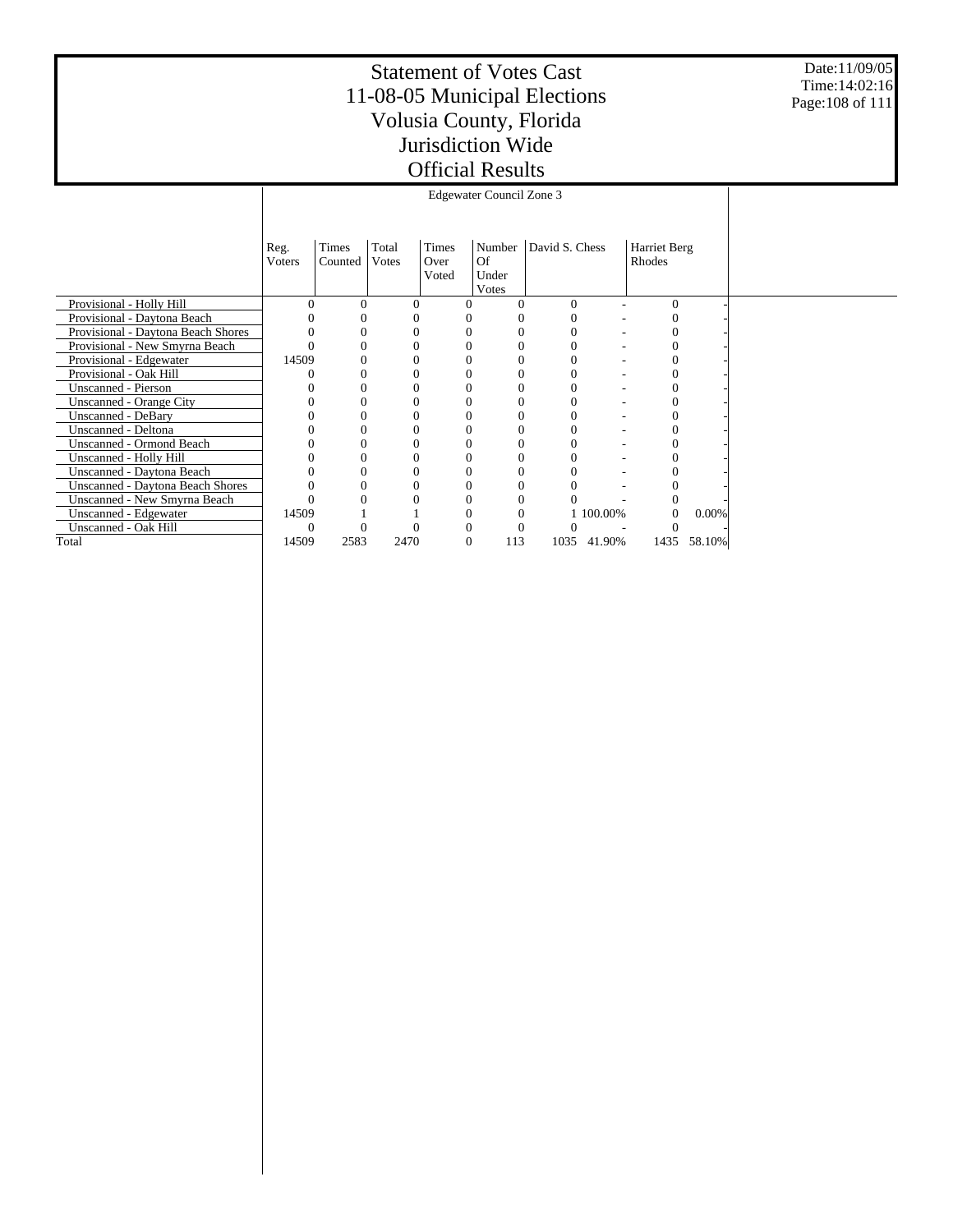Date:11/09/05 Time:14:02:16 Page:109 of 111

## Statement of Votes Cast 11-08-05 Municipal Elections Volusia County, Florida Jurisdiction Wide Official Results Oak Hill Comm. Seat 3

|                                   | Reg.                                 | Times                                | Total        | Times                                |                                                                              | Number   Abraham Jackson             | Mike Thompson                          |  |
|-----------------------------------|--------------------------------------|--------------------------------------|--------------|--------------------------------------|------------------------------------------------------------------------------|--------------------------------------|----------------------------------------|--|
|                                   | Voters                               | Counted                              | <b>Votes</b> | Over                                 | Of                                                                           |                                      |                                        |  |
|                                   |                                      |                                      |              | Voted                                | Under                                                                        |                                      |                                        |  |
| Jurisdiction Wide                 |                                      |                                      |              |                                      | Votes                                                                        |                                      |                                        |  |
| 105                               | $\boldsymbol{0}$                     | $\boldsymbol{0}$                     |              | $\boldsymbol{0}$                     | $\boldsymbol{0}$<br>$\boldsymbol{0}$                                         | $\boldsymbol{0}$                     | $\boldsymbol{0}$<br>÷,                 |  |
| 303                               | $\mathbf{0}$                         | $\boldsymbol{0}$                     |              | $\boldsymbol{0}$                     | $\boldsymbol{0}$<br>$\boldsymbol{0}$                                         | $\boldsymbol{0}$                     | $\boldsymbol{0}$                       |  |
| 304                               | $\boldsymbol{0}$                     | $\boldsymbol{0}$                     |              | $\mathbf{0}$                         | $\boldsymbol{0}$<br>$\boldsymbol{0}$                                         | $\boldsymbol{0}$                     | $\mathbf{0}$<br>٠                      |  |
| 305                               | $\boldsymbol{0}$                     | $\boldsymbol{0}$<br>$\overline{0}$   |              | $\mathbf{0}$                         | $\boldsymbol{0}$<br>$\boldsymbol{0}$                                         | $\boldsymbol{0}$                     | $\boldsymbol{0}$                       |  |
| 306<br>307                        | $\boldsymbol{0}$<br>$\boldsymbol{0}$ | $\boldsymbol{0}$                     |              | $\boldsymbol{0}$<br>$\boldsymbol{0}$ | $\boldsymbol{0}$<br>$\boldsymbol{0}$<br>$\boldsymbol{0}$<br>$\boldsymbol{0}$ | $\boldsymbol{0}$<br>$\boldsymbol{0}$ | $\mathbf{0}$<br>٠<br>$\boldsymbol{0}$  |  |
| 309                               | $\boldsymbol{0}$                     | $\overline{0}$                       |              | $\boldsymbol{0}$                     | $\boldsymbol{0}$<br>$\boldsymbol{0}$                                         | $\boldsymbol{0}$                     | $\mathbf{0}$<br>٠                      |  |
| 310                               | $\boldsymbol{0}$                     | $\boldsymbol{0}$                     |              | $\boldsymbol{0}$                     | $\boldsymbol{0}$<br>$\boldsymbol{0}$                                         | $\boldsymbol{0}$                     | $\boldsymbol{0}$                       |  |
| 311                               | $\boldsymbol{0}$                     | $\boldsymbol{0}$                     |              | $\boldsymbol{0}$                     | $\boldsymbol{0}$<br>$\boldsymbol{0}$                                         | $\boldsymbol{0}$                     | $\mathbf{0}$<br>٠                      |  |
| $401 - Z$ one $2$<br>402 - Zone 2 | $\boldsymbol{0}$<br>$\boldsymbol{0}$ | $\boldsymbol{0}$<br>$\boldsymbol{0}$ |              | $\boldsymbol{0}$<br>$\boldsymbol{0}$ | $\boldsymbol{0}$<br>$\boldsymbol{0}$<br>$\boldsymbol{0}$<br>$\boldsymbol{0}$ | $\boldsymbol{0}$<br>$\boldsymbol{0}$ | $\boldsymbol{0}$<br>٠<br>$\mathbf{0}$  |  |
| 403 - Zone 1                      | $\boldsymbol{0}$                     | $\boldsymbol{0}$                     |              | $\boldsymbol{0}$                     | $\boldsymbol{0}$<br>$\boldsymbol{0}$                                         | $\boldsymbol{0}$                     | ÷,<br>$\boldsymbol{0}$                 |  |
| 405 - Zone 1                      | $\boldsymbol{0}$                     | $\boldsymbol{0}$                     |              | $\boldsymbol{0}$                     | $\boldsymbol{0}$<br>$\boldsymbol{0}$                                         | $\boldsymbol{0}$                     | $\mathbf{0}$<br>$\overline{a}$         |  |
| 406 - Zone 2                      | $\boldsymbol{0}$                     | $\boldsymbol{0}$                     |              | $\boldsymbol{0}$                     | $\boldsymbol{0}$<br>$\boldsymbol{0}$                                         | $\boldsymbol{0}$                     | $\boldsymbol{0}$                       |  |
| 407 - Zone 3                      | $\boldsymbol{0}$                     | $\boldsymbol{0}$                     |              | $\boldsymbol{0}$                     | $\boldsymbol{0}$<br>$\boldsymbol{0}$                                         | $\boldsymbol{0}$                     | $\mathbf{0}$<br>÷,                     |  |
| 408 - Zone 4                      | $\boldsymbol{0}$                     | $\boldsymbol{0}$                     |              | $\boldsymbol{0}$                     | $\boldsymbol{0}$<br>$\boldsymbol{0}$                                         | $\boldsymbol{0}$                     | $\boldsymbol{0}$                       |  |
| 409 - Zone 5<br>410 - Zone 5      | $\boldsymbol{0}$<br>$\boldsymbol{0}$ | $\boldsymbol{0}$<br>$\boldsymbol{0}$ |              | $\boldsymbol{0}$<br>$\boldsymbol{0}$ | $\boldsymbol{0}$<br>$\boldsymbol{0}$<br>$\boldsymbol{0}$<br>$\boldsymbol{0}$ | $\boldsymbol{0}$<br>$\boldsymbol{0}$ | $\mathbf{0}$<br>٠<br>$\boldsymbol{0}$  |  |
| 411 - Zone 6                      | $\boldsymbol{0}$                     | $\boldsymbol{0}$                     |              | $\boldsymbol{0}$                     | $\boldsymbol{0}$<br>$\boldsymbol{0}$                                         | $\boldsymbol{0}$                     | $\mathbf{0}$<br>٠                      |  |
| 413 - Zone 6                      | $\boldsymbol{0}$                     | $\boldsymbol{0}$                     |              | $\boldsymbol{0}$                     | $\boldsymbol{0}$<br>$\boldsymbol{0}$                                         | $\boldsymbol{0}$                     | $\boldsymbol{0}$                       |  |
| 414 - Zone 5                      | $\boldsymbol{0}$                     | $\boldsymbol{0}$                     |              | $\boldsymbol{0}$                     | $\boldsymbol{0}$<br>$\boldsymbol{0}$                                         | $\boldsymbol{0}$                     | $\mathbf{0}$<br>÷,                     |  |
| 415 - Zone 4                      | $\boldsymbol{0}$                     | $\boldsymbol{0}$                     |              | $\boldsymbol{0}$                     | $\boldsymbol{0}$<br>$\boldsymbol{0}$                                         | $\boldsymbol{0}$                     | $\boldsymbol{0}$                       |  |
| 416 - Zone 4<br>$417 - Zone$ 3    | $\boldsymbol{0}$<br>$\boldsymbol{0}$ | $\boldsymbol{0}$<br>$\boldsymbol{0}$ |              | $\boldsymbol{0}$<br>$\boldsymbol{0}$ | $\boldsymbol{0}$<br>$\boldsymbol{0}$<br>$\boldsymbol{0}$<br>$\boldsymbol{0}$ | $\boldsymbol{0}$<br>$\boldsymbol{0}$ | $\mathbf{0}$<br>٠<br>$\boldsymbol{0}$  |  |
| 418 - Zone 6                      | $\boldsymbol{0}$                     | $\boldsymbol{0}$                     |              | $\boldsymbol{0}$                     | $\boldsymbol{0}$<br>$\boldsymbol{0}$                                         | $\boldsymbol{0}$                     | $\mathbf{0}$<br>÷,                     |  |
| 419 - Zone 3                      | $\boldsymbol{0}$                     | $\boldsymbol{0}$                     |              | $\boldsymbol{0}$                     | $\boldsymbol{0}$<br>$\boldsymbol{0}$                                         | $\boldsymbol{0}$                     | $\boldsymbol{0}$                       |  |
| 420 - Zone 6                      | $\boldsymbol{0}$                     | $\boldsymbol{0}$                     |              | $\boldsymbol{0}$                     | $\boldsymbol{0}$<br>$\boldsymbol{0}$                                         | $\boldsymbol{0}$                     | $\mathbf{0}$<br>٠                      |  |
| 422 - Zone 1                      | $\boldsymbol{0}$                     | $\boldsymbol{0}$                     |              | $\boldsymbol{0}$                     | $\boldsymbol{0}$<br>$\boldsymbol{0}$                                         | $\boldsymbol{0}$                     | $\boldsymbol{0}$                       |  |
| 423 - Zone 3<br>424 - Zone 4      | $\boldsymbol{0}$<br>$\boldsymbol{0}$ | $\boldsymbol{0}$<br>$\boldsymbol{0}$ |              | $\boldsymbol{0}$<br>$\boldsymbol{0}$ | $\boldsymbol{0}$<br>$\boldsymbol{0}$<br>$\boldsymbol{0}$<br>$\boldsymbol{0}$ | $\boldsymbol{0}$<br>$\boldsymbol{0}$ | $\mathbf{0}$<br>٠<br>$\boldsymbol{0}$  |  |
| 426 - Zone 2                      | $\boldsymbol{0}$                     | $\overline{0}$                       |              | $\boldsymbol{0}$                     | $\boldsymbol{0}$<br>$\boldsymbol{0}$                                         | $\boldsymbol{0}$                     | $\mathbf{0}$<br>÷,                     |  |
| 427 - Zone 5                      | $\boldsymbol{0}$                     | $\boldsymbol{0}$                     |              | $\boldsymbol{0}$                     | $\boldsymbol{0}$<br>$\boldsymbol{0}$                                         | $\boldsymbol{0}$                     | $\boldsymbol{0}$                       |  |
| 428 - Zone 1                      | $\boldsymbol{0}$                     | $\boldsymbol{0}$                     |              | $\boldsymbol{0}$                     | $\boldsymbol{0}$<br>$\boldsymbol{0}$                                         | $\boldsymbol{0}$                     | $\mathbf{0}$<br>$\overline{a}$         |  |
| 429 - Zone 4                      | $\boldsymbol{0}$                     | $\boldsymbol{0}$                     |              | $\boldsymbol{0}$                     | $\boldsymbol{0}$<br>$\boldsymbol{0}$                                         | $\boldsymbol{0}$                     | $\boldsymbol{0}$                       |  |
| 501 - Zone 1<br>506 - Zone 1      | $\boldsymbol{0}$<br>$\boldsymbol{0}$ | $\overline{0}$<br>$\boldsymbol{0}$   |              | $\boldsymbol{0}$<br>$\boldsymbol{0}$ | $\boldsymbol{0}$<br>$\boldsymbol{0}$<br>$\boldsymbol{0}$<br>$\boldsymbol{0}$ | $\boldsymbol{0}$<br>$\boldsymbol{0}$ | $\mathbf{0}$<br>÷,<br>$\boldsymbol{0}$ |  |
| $508 - Z$ one 3                   | $\boldsymbol{0}$                     | $\boldsymbol{0}$                     |              | $\boldsymbol{0}$                     | $\boldsymbol{0}$<br>$\boldsymbol{0}$                                         | $\boldsymbol{0}$                     | $\mathbf{0}$<br>٠                      |  |
| $509 - Zone$ 3                    | $\boldsymbol{0}$                     | $\boldsymbol{0}$                     |              | $\boldsymbol{0}$                     | $\boldsymbol{0}$<br>$\boldsymbol{0}$                                         | $\boldsymbol{0}$                     | $\boldsymbol{0}$                       |  |
| 510 - Zone 3                      | $\boldsymbol{0}$                     | $\overline{0}$                       |              | $\boldsymbol{0}$                     | $\boldsymbol{0}$<br>$\boldsymbol{0}$                                         | $\mathbf{0}$                         | $\mathbf{0}$                           |  |
| 512 - Zone 3                      | $\boldsymbol{0}$                     | 0                                    |              | $\boldsymbol{0}$                     | $\boldsymbol{0}$<br>$\boldsymbol{0}$                                         | $\boldsymbol{0}$                     | $\boldsymbol{0}$                       |  |
| 513 - Zone 3<br>514 - Zone 2      | $\boldsymbol{0}$<br>$\boldsymbol{0}$ | $\overline{0}$<br>$\boldsymbol{0}$   |              | $\boldsymbol{0}$<br>$\boldsymbol{0}$ | $\boldsymbol{0}$<br>$\boldsymbol{0}$<br>$\boldsymbol{0}$<br>$\boldsymbol{0}$ | $\boldsymbol{0}$<br>$\overline{0}$   | $\mathbf{0}$<br>$\mathbf{0}$           |  |
| 515 - Zone 1                      | $\Omega$                             | $\Omega$                             |              | $\Omega$                             | $\Omega$<br>$\Omega$                                                         | $\Omega$                             | $\Omega$                               |  |
| 516 - Zone 1                      | $\boldsymbol{0}$                     | $\mathbf{0}$                         |              | $\boldsymbol{0}$                     | $\boldsymbol{0}$<br>$\boldsymbol{0}$                                         | $\mathbf{0}$                         | $\mathbf{0}$                           |  |
| 517 - Zone 2                      | $\mathbf{0}$                         | $\boldsymbol{0}$                     |              | $\boldsymbol{0}$                     | $\boldsymbol{0}$<br>$\boldsymbol{0}$                                         | $\mathbf{0}$                         | $\boldsymbol{0}$<br>٠                  |  |
| 519 - Zone 2                      | $\boldsymbol{0}$                     | $\boldsymbol{0}$                     |              | $\boldsymbol{0}$                     | $\boldsymbol{0}$<br>$\boldsymbol{0}$                                         | $\boldsymbol{0}$                     | $\boldsymbol{0}$                       |  |
| 521 - Zone 4<br>522 - Zone 4      | $\Omega$<br>$\mathbf{0}$             | $\mathbf{0}$<br>$\boldsymbol{0}$     |              | $\mathbf{0}$<br>$\boldsymbol{0}$     | $\mathbf{0}$<br>$\mathbf{0}$<br>$\boldsymbol{0}$<br>$\mathbf{0}$             | $\mathbf{0}$<br>$\mathbf{0}$         | $\mathbf{0}$<br>٠<br>$\mathbf{0}$      |  |
| 525 - Zone 4                      | $\Omega$                             | $\overline{0}$                       |              | $\mathbf{0}$                         | $\mathbf{0}$<br>$\mathbf{0}$                                                 | $\mathbf{0}$                         | $\overline{0}$<br>٠                    |  |
| 526                               | $\mathbf{0}$                         | $\mathbf{0}$                         |              | $\mathbf{0}$                         | $\mathbf{0}$<br>$\mathbf{0}$                                                 | $\overline{0}$                       | $\mathbf{0}$<br>٠                      |  |
| 527                               | $\Omega$                             | $\Omega$                             |              | $\mathbf{0}$                         | $\mathbf{0}$<br>$\mathbf{0}$                                                 | $\Omega$                             | $\theta$<br>٠                          |  |
| 528                               | $\mathbf{0}$                         | $\boldsymbol{0}$                     |              | $\boldsymbol{0}$                     | $\mathbf{0}$<br>$\mathbf{0}$                                                 | $\overline{0}$                       | $\mathbf{0}$                           |  |
| 529<br>533 - Zone 4               | $\Omega$<br>$\mathbf{0}$             | $\overline{0}$<br>$\mathbf{0}$       |              | $\mathbf{0}$<br>$\mathbf{0}$         | $\mathbf{0}$<br>$\mathbf{0}$<br>$\mathbf{0}$<br>$\mathbf{0}$                 | $\Omega$<br>$\overline{0}$           | $\overline{0}$<br>٠<br>$\mathbf{0}$    |  |
| 534                               | $\Omega$                             | $\Omega$                             |              | $\mathbf{0}$                         | $\mathbf{0}$<br>$\mathbf{0}$                                                 | $\Omega$                             | $\mathbf{0}$<br>٠                      |  |
| 602 - Zone 4                      | $\mathbf{0}$                         | $\boldsymbol{0}$                     |              | $\mathbf{0}$                         | $\boldsymbol{0}$<br>$\mathbf{0}$                                             | $\overline{0}$                       | $\boldsymbol{0}$                       |  |
| 603 - Zone 5                      | $\mathbf{0}$                         | $\mathbf{0}$                         |              | $\mathbf{0}$                         | $\mathbf{0}$<br>$\mathbf{0}$                                                 | $\mathbf{0}$                         | $\mathbf{0}$<br>٠                      |  |
| 605 - Zone 5                      | $\boldsymbol{0}$                     | $\boldsymbol{0}$                     |              | $\mathbf{0}$                         | $\boldsymbol{0}$<br>$\mathbf{0}$                                             | $\boldsymbol{0}$                     | $\boldsymbol{0}$<br>٠                  |  |
| 607 - Zone 2                      | $\overline{0}$                       | $\boldsymbol{0}$                     |              | $\boldsymbol{0}$                     | $\boldsymbol{0}$<br>$\overline{0}$                                           | $\boldsymbol{0}$                     | $\boldsymbol{0}$<br>٠                  |  |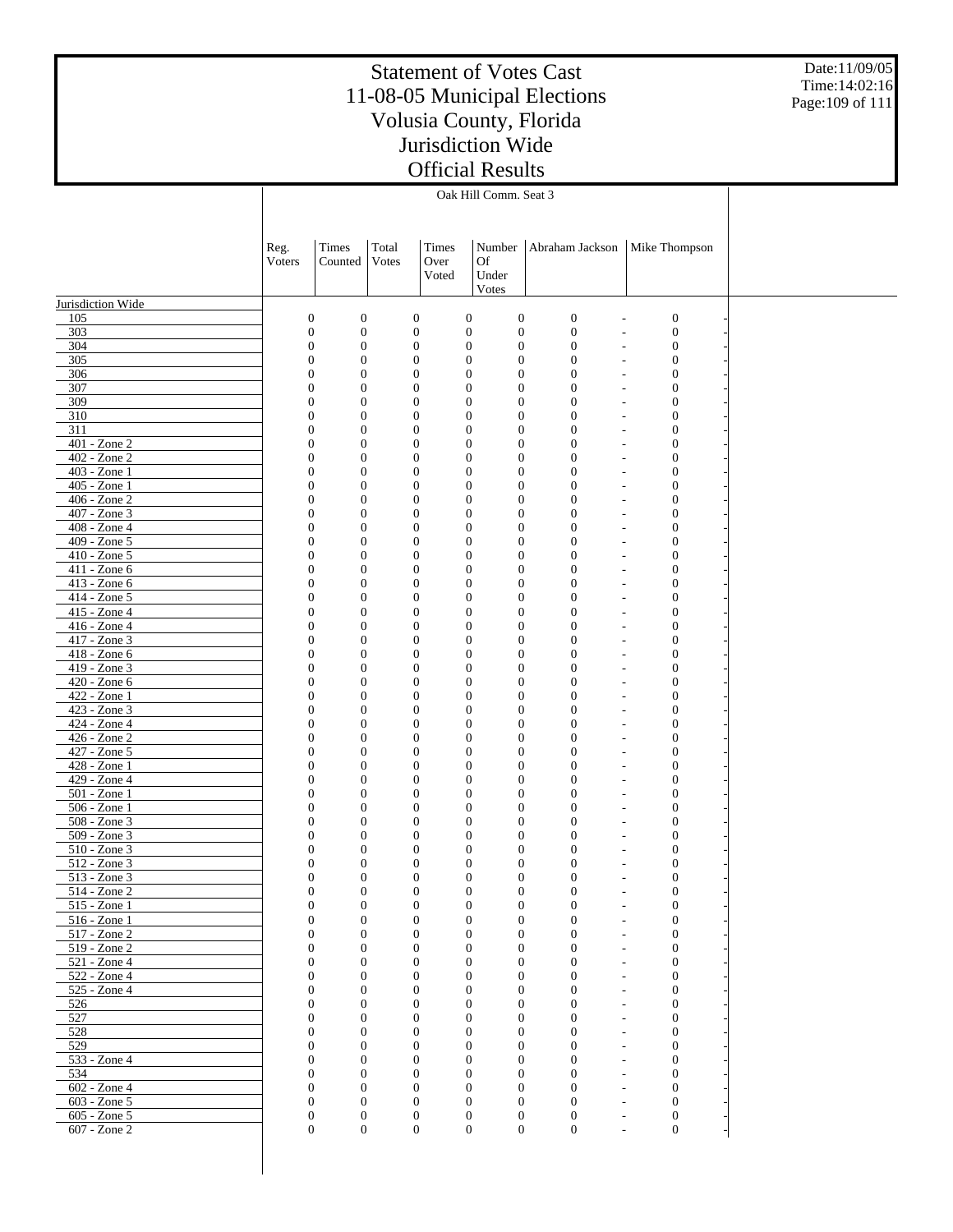Date:11/09/05 Time:14:02:17 Page:110 of 111

## Statement of Votes Cast 11-08-05 Municipal Elections Volusia County, Florida Jurisdiction Wide Official Results Oak Hill Comm. Seat 3

 $\overline{\phantom{a}}$ 

|                                             |                                      | Times                                | Total                                | Times | Number                               | Abraham Jackson                                                              |                          | Mike Thompson                        |           |  |
|---------------------------------------------|--------------------------------------|--------------------------------------|--------------------------------------|-------|--------------------------------------|------------------------------------------------------------------------------|--------------------------|--------------------------------------|-----------|--|
|                                             | Reg.<br>Voters                       | Counted                              | <b>Votes</b>                         | Over  | <b>Of</b>                            |                                                                              |                          |                                      |           |  |
|                                             |                                      |                                      |                                      | Voted | Under                                |                                                                              |                          |                                      |           |  |
| 608 - Zone 2                                | $\boldsymbol{0}$                     | $\boldsymbol{0}$                     | $\boldsymbol{0}$                     |       | Votes<br>$\boldsymbol{0}$            | $\boldsymbol{0}$<br>$\boldsymbol{0}$                                         | $\overline{\phantom{a}}$ | $\boldsymbol{0}$                     |           |  |
| 609 - Zone 2                                | $\boldsymbol{0}$                     | $\boldsymbol{0}$                     | $\boldsymbol{0}$                     |       | $\boldsymbol{0}$                     | $\boldsymbol{0}$<br>$\boldsymbol{0}$                                         | ÷,                       | $\boldsymbol{0}$                     |           |  |
| 614 - Zone 5                                | $\boldsymbol{0}$                     | $\boldsymbol{0}$                     | $\boldsymbol{0}$                     |       | $\boldsymbol{0}$                     | $\boldsymbol{0}$<br>$\boldsymbol{0}$                                         |                          | $\boldsymbol{0}$                     |           |  |
| 615 - Zone 4                                | $\boldsymbol{0}$                     | $\mathbf{0}$                         | $\boldsymbol{0}$                     |       | $\boldsymbol{0}$                     | $\boldsymbol{0}$<br>$\boldsymbol{0}$                                         | ٠                        | $\boldsymbol{0}$                     |           |  |
| 617 - Zone 5<br>618 - Zone 6                | $\boldsymbol{0}$<br>$\boldsymbol{0}$ | $\boldsymbol{0}$<br>$\boldsymbol{0}$ | $\boldsymbol{0}$<br>$\boldsymbol{0}$ |       | $\boldsymbol{0}$<br>$\boldsymbol{0}$ | $\boldsymbol{0}$<br>$\boldsymbol{0}$<br>$\boldsymbol{0}$<br>$\boldsymbol{0}$ | ٠                        | $\boldsymbol{0}$<br>$\boldsymbol{0}$ |           |  |
| 619 - Zone 2                                | $\boldsymbol{0}$                     | $\boldsymbol{0}$                     | $\boldsymbol{0}$                     |       | $\boldsymbol{0}$                     | $\boldsymbol{0}$<br>$\boldsymbol{0}$                                         | ٠<br>۰                   | $\boldsymbol{0}$                     |           |  |
| 620 - Zone 3                                | $\boldsymbol{0}$                     | $\boldsymbol{0}$                     | $\boldsymbol{0}$                     |       | $\boldsymbol{0}$                     | $\boldsymbol{0}$<br>$\boldsymbol{0}$                                         | ٠                        | $\boldsymbol{0}$                     |           |  |
| 621 - Zone 6                                | $\boldsymbol{0}$                     | $\mathbf{0}$                         | $\boldsymbol{0}$                     |       | $\boldsymbol{0}$                     | $\boldsymbol{0}$<br>$\boldsymbol{0}$                                         | ۰                        | $\boldsymbol{0}$                     |           |  |
| 622 - Zone 3                                | $\boldsymbol{0}$                     | $\boldsymbol{0}$                     | $\boldsymbol{0}$                     |       | $\boldsymbol{0}$                     | $\boldsymbol{0}$<br>$\boldsymbol{0}$                                         | ٠                        | $\boldsymbol{0}$                     |           |  |
| 623 - Zone 3                                | $\boldsymbol{0}$                     | $\boldsymbol{0}$                     | $\boldsymbol{0}$                     |       | $\boldsymbol{0}$                     | $\boldsymbol{0}$<br>$\boldsymbol{0}$                                         | ۰                        | $\boldsymbol{0}$                     |           |  |
| 624 - Zone 3<br>625 - Zone 1                | $\boldsymbol{0}$<br>$\boldsymbol{0}$ | $\mathbf{0}$<br>$\boldsymbol{0}$     | $\boldsymbol{0}$<br>$\boldsymbol{0}$ |       | $\boldsymbol{0}$<br>$\boldsymbol{0}$ | $\boldsymbol{0}$<br>$\boldsymbol{0}$<br>$\boldsymbol{0}$<br>$\boldsymbol{0}$ | $\overline{\phantom{0}}$ | $\boldsymbol{0}$                     |           |  |
| 626 - Zone 3                                | $\boldsymbol{0}$                     | $\boldsymbol{0}$                     | $\boldsymbol{0}$                     |       | $\boldsymbol{0}$                     | $\boldsymbol{0}$<br>$\boldsymbol{0}$                                         | ÷,<br>٠                  | $\boldsymbol{0}$<br>$\boldsymbol{0}$ |           |  |
| 628 - Zone 6                                | $\boldsymbol{0}$                     | $\boldsymbol{0}$                     | $\boldsymbol{0}$                     |       | $\boldsymbol{0}$                     | $\boldsymbol{0}$<br>$\boldsymbol{0}$                                         | ۰                        | $\boldsymbol{0}$                     |           |  |
| 629 - Zone 6                                | $\boldsymbol{0}$                     | $\boldsymbol{0}$                     | $\boldsymbol{0}$                     |       | $\boldsymbol{0}$                     | $\boldsymbol{0}$<br>$\boldsymbol{0}$                                         | ٠                        | $\boldsymbol{0}$                     |           |  |
| 633 - Zone 1                                | $\boldsymbol{0}$                     | $\mathbf{0}$                         | $\boldsymbol{0}$                     |       | $\boldsymbol{0}$                     | $\boldsymbol{0}$<br>$\boldsymbol{0}$                                         | ۰                        | $\boldsymbol{0}$                     |           |  |
| 636 - Zone 1                                | $\boldsymbol{0}$                     | $\boldsymbol{0}$                     | $\boldsymbol{0}$                     |       | $\boldsymbol{0}$                     | $\boldsymbol{0}$<br>$\boldsymbol{0}$                                         | ٠                        | $\boldsymbol{0}$                     |           |  |
| 637 - Zone 1                                | $\boldsymbol{0}$                     | $\boldsymbol{0}$                     | $\boldsymbol{0}$                     |       | $\boldsymbol{0}$                     | $\boldsymbol{0}$<br>$\boldsymbol{0}$                                         | ٠                        | $\boldsymbol{0}$                     |           |  |
| 638 - Zone 1                                | $\boldsymbol{0}$                     | $\boldsymbol{0}$                     | $\boldsymbol{0}$                     |       | $\boldsymbol{0}$                     | $\boldsymbol{0}$<br>$\boldsymbol{0}$                                         | ٠                        | $\boldsymbol{0}$                     |           |  |
| 640 - Zone 4<br>641 - Zone 4                | $\boldsymbol{0}$<br>$\boldsymbol{0}$ | $\boldsymbol{0}$<br>$\boldsymbol{0}$ | $\boldsymbol{0}$<br>$\boldsymbol{0}$ |       | $\boldsymbol{0}$<br>$\boldsymbol{0}$ | $\boldsymbol{0}$<br>$\boldsymbol{0}$<br>$\boldsymbol{0}$<br>$\boldsymbol{0}$ | ۰<br>٠                   | $\boldsymbol{0}$<br>$\boldsymbol{0}$ |           |  |
| 706                                         | $\boldsymbol{0}$                     | $\boldsymbol{0}$                     | $\boldsymbol{0}$                     |       | $\boldsymbol{0}$                     | $\boldsymbol{0}$<br>$\boldsymbol{0}$                                         | ٠                        | $\boldsymbol{0}$                     |           |  |
| 730                                         | $\boldsymbol{0}$                     | $\mathbf{0}$                         | $\boldsymbol{0}$                     |       | $\boldsymbol{0}$                     | $\boldsymbol{0}$<br>$\boldsymbol{0}$                                         | ٠                        | $\boldsymbol{0}$                     |           |  |
| 803                                         | $\boldsymbol{0}$                     | $\boldsymbol{0}$                     | $\boldsymbol{0}$                     |       | $\boldsymbol{0}$                     | $\boldsymbol{0}$<br>$\boldsymbol{0}$                                         | ۰                        | $\boldsymbol{0}$                     |           |  |
| 804                                         | $\boldsymbol{0}$                     | $\boldsymbol{0}$                     | $\boldsymbol{0}$                     |       | $\boldsymbol{0}$                     | $\boldsymbol{0}$<br>$\boldsymbol{0}$                                         | $\overline{\phantom{0}}$ | $\boldsymbol{0}$                     |           |  |
| 805                                         | $\boldsymbol{0}$                     | $\boldsymbol{0}$                     | $\boldsymbol{0}$                     |       | $\boldsymbol{0}$                     | $\boldsymbol{0}$<br>$\boldsymbol{0}$                                         | ٠                        | $\boldsymbol{0}$                     |           |  |
| 806                                         | $\boldsymbol{0}$                     | $\mathbf{0}$                         | $\boldsymbol{0}$                     |       | $\boldsymbol{0}$                     | $\boldsymbol{0}$<br>$\boldsymbol{0}$                                         | ٠                        | $\boldsymbol{0}$                     |           |  |
| 808<br>809                                  | $\boldsymbol{0}$<br>$\boldsymbol{0}$ | $\boldsymbol{0}$<br>$\boldsymbol{0}$ | $\boldsymbol{0}$<br>$\boldsymbol{0}$ |       | $\boldsymbol{0}$<br>$\boldsymbol{0}$ | $\boldsymbol{0}$<br>$\boldsymbol{0}$<br>$\boldsymbol{0}$<br>$\boldsymbol{0}$ | ۰<br>٠                   | $\boldsymbol{0}$<br>$\boldsymbol{0}$ |           |  |
| 810                                         | $\boldsymbol{0}$                     | $\boldsymbol{0}$                     | $\boldsymbol{0}$                     |       | $\boldsymbol{0}$                     | $\boldsymbol{0}$<br>$\boldsymbol{0}$                                         | ٠                        | $\boldsymbol{0}$                     |           |  |
| 811                                         | $\boldsymbol{0}$                     | $\mathbf{0}$                         | $\boldsymbol{0}$                     |       | $\boldsymbol{0}$                     | $\boldsymbol{0}$<br>$\boldsymbol{0}$                                         | ٠                        | $\boldsymbol{0}$                     |           |  |
| 812                                         | $\boldsymbol{0}$                     | $\boldsymbol{0}$                     | $\boldsymbol{0}$                     |       | $\boldsymbol{0}$                     | $\boldsymbol{0}$<br>$\boldsymbol{0}$                                         | ٠                        | $\boldsymbol{0}$                     |           |  |
| 815                                         | $\boldsymbol{0}$                     | $\boldsymbol{0}$                     | $\boldsymbol{0}$                     |       | $\boldsymbol{0}$                     | $\boldsymbol{0}$<br>$\boldsymbol{0}$                                         | ۰                        | $\boldsymbol{0}$                     |           |  |
| 901                                         | $\mathbf{0}$                         | $\boldsymbol{0}$                     | $\boldsymbol{0}$                     |       | $\boldsymbol{0}$                     | $\boldsymbol{0}$<br>$\boldsymbol{0}$                                         |                          | $\boldsymbol{0}$                     |           |  |
| 902                                         | $\boldsymbol{0}$                     | $\mathbf{0}$                         | $\boldsymbol{0}$                     |       | $\boldsymbol{0}$                     | $\boldsymbol{0}$<br>$\boldsymbol{0}$                                         | ÷                        | $\boldsymbol{0}$                     |           |  |
| 903<br>904                                  | $\mathbf{0}$<br>$\boldsymbol{0}$     | $\mathbf{0}$<br>$\mathbf{0}$         | $\boldsymbol{0}$<br>$\boldsymbol{0}$ |       | $\boldsymbol{0}$<br>$\boldsymbol{0}$ | $\boldsymbol{0}$<br>$\boldsymbol{0}$<br>$\boldsymbol{0}$<br>$\boldsymbol{0}$ | ٠                        | $\boldsymbol{0}$<br>$\boldsymbol{0}$ |           |  |
| 905                                         | $\boldsymbol{0}$                     | $\boldsymbol{0}$                     | $\boldsymbol{0}$                     |       | $\boldsymbol{0}$                     | $\boldsymbol{0}$<br>$\boldsymbol{0}$                                         | L,                       | $\boldsymbol{0}$                     |           |  |
| 909                                         | 1260                                 | 286                                  | 286                                  |       | $\boldsymbol{0}$                     | $\boldsymbol{0}$<br>114                                                      | 39.86%                   | 172                                  | 60.14%    |  |
| 910                                         | $\boldsymbol{0}$                     | $\boldsymbol{0}$                     | $\boldsymbol{0}$                     |       | $\boldsymbol{0}$                     | $\boldsymbol{0}$<br>$\boldsymbol{0}$                                         |                          | $\boldsymbol{0}$                     |           |  |
| 912                                         | $\boldsymbol{0}$                     | $\boldsymbol{0}$                     | $\boldsymbol{0}$                     |       | $\boldsymbol{0}$                     | $\boldsymbol{0}$<br>$\boldsymbol{0}$                                         | ٠                        | $\boldsymbol{0}$                     |           |  |
| 913                                         | $\overline{0}$                       | $\boldsymbol{0}$                     | $\boldsymbol{0}$                     |       | $\boldsymbol{0}$                     | $\boldsymbol{0}$<br>$\boldsymbol{0}$                                         | $\overline{\phantom{a}}$ | $\boldsymbol{0}$                     |           |  |
| Absentee - Pierson                          | 0                                    | 0                                    | $\bf{0}$                             |       | 0                                    | $\bf{0}$<br>0                                                                | ۰                        | 0                                    |           |  |
| Absentee - Orange City<br>Absentee - DeBary | $\boldsymbol{0}$<br>$\boldsymbol{0}$ | $\boldsymbol{0}$<br>$\boldsymbol{0}$ | $\boldsymbol{0}$<br>$\boldsymbol{0}$ |       | $\boldsymbol{0}$<br>$\boldsymbol{0}$ | $\boldsymbol{0}$<br>$\boldsymbol{0}$<br>$\boldsymbol{0}$<br>$\boldsymbol{0}$ | ٠<br>٠                   | $\boldsymbol{0}$<br>$\boldsymbol{0}$ |           |  |
| Absentee - Deltona                          | $\boldsymbol{0}$                     | $\boldsymbol{0}$                     | $\boldsymbol{0}$                     |       | $\boldsymbol{0}$                     | $\boldsymbol{0}$<br>$\boldsymbol{0}$                                         | ÷                        | $\boldsymbol{0}$                     |           |  |
| Absentee - Ormond Beach                     | $\overline{0}$                       | $\boldsymbol{0}$                     | $\boldsymbol{0}$                     |       | $\boldsymbol{0}$                     | $\boldsymbol{0}$<br>$\boldsymbol{0}$                                         | ۰                        | $\boldsymbol{0}$                     |           |  |
| Absentee - Holly Hill                       | $\boldsymbol{0}$                     | $\boldsymbol{0}$                     | $\boldsymbol{0}$                     |       | $\boldsymbol{0}$                     | $\boldsymbol{0}$<br>$\boldsymbol{0}$                                         |                          | $\boldsymbol{0}$                     |           |  |
| Absentee - Daytona Beach                    | $\boldsymbol{0}$                     | $\boldsymbol{0}$                     | $\boldsymbol{0}$                     |       | $\boldsymbol{0}$                     | $\boldsymbol{0}$<br>$\mathbf{0}$                                             | L.                       | $\boldsymbol{0}$                     |           |  |
| Absentee - Daytona Beach Shores             | $\boldsymbol{0}$                     | $\boldsymbol{0}$                     | $\boldsymbol{0}$                     |       | $\boldsymbol{0}$                     | $\boldsymbol{0}$<br>$\boldsymbol{0}$                                         |                          | $\boldsymbol{0}$                     |           |  |
| Absentee - New Smyrna Beach                 | $\boldsymbol{0}$                     | $\boldsymbol{0}$                     | $\boldsymbol{0}$                     |       | $\boldsymbol{0}$                     | $\boldsymbol{0}$<br>$\mathbf{0}$                                             | ÷                        | $\boldsymbol{0}$                     |           |  |
| Absentee - Edgewater<br>Absentee - Oak Hill | $\mathbf{0}$<br>1260                 | $\boldsymbol{0}$                     | $\boldsymbol{0}$                     |       | $\boldsymbol{0}$<br>$\boldsymbol{0}$ | $\boldsymbol{0}$<br>$\boldsymbol{0}$<br>$\boldsymbol{0}$<br>$\mathbf{0}$     | 0.00%                    | $\boldsymbol{0}$                     | 6 100.00% |  |
| Early Voting                                | 1260                                 | 6<br>6                               | 6<br>6                               |       | $\boldsymbol{0}$                     | $\boldsymbol{0}$<br>$\mathbf{1}$                                             | 16.67%                   | 5                                    | 83.33%    |  |
| Provisional - Pierson                       | 0                                    | $\boldsymbol{0}$                     | $\boldsymbol{0}$                     |       | $\boldsymbol{0}$                     | $\boldsymbol{0}$<br>$\mathbf{0}$                                             |                          | $\boldsymbol{0}$                     |           |  |
| Provisional - Orange City                   | $\boldsymbol{0}$                     | $\boldsymbol{0}$                     | $\boldsymbol{0}$                     |       | $\boldsymbol{0}$                     | $\boldsymbol{0}$<br>$\mathbf{0}$                                             | ÷                        | $\boldsymbol{0}$                     |           |  |
| Provisional - DeBary                        | $\boldsymbol{0}$                     | $\boldsymbol{0}$                     | $\mathbf{0}$                         |       | $\boldsymbol{0}$                     | $\boldsymbol{0}$<br>$\mathbf{0}$                                             | ÷,                       | $\boldsymbol{0}$                     |           |  |
| Provisional - Deltona                       | $\boldsymbol{0}$                     | $\boldsymbol{0}$                     | $\mathbf{0}$                         |       | $\boldsymbol{0}$                     | $\mathbf{0}$<br>$\mathbf{0}$                                                 | $\overline{\phantom{a}}$ | $\boldsymbol{0}$                     |           |  |
| Provisional - Ormond Beach                  | $\boldsymbol{0}$                     | $\boldsymbol{0}$                     | $\boldsymbol{0}$                     |       | $\boldsymbol{0}$                     | $\boldsymbol{0}$<br>$\boldsymbol{0}$                                         |                          | $\boldsymbol{0}$<br>÷,               |           |  |